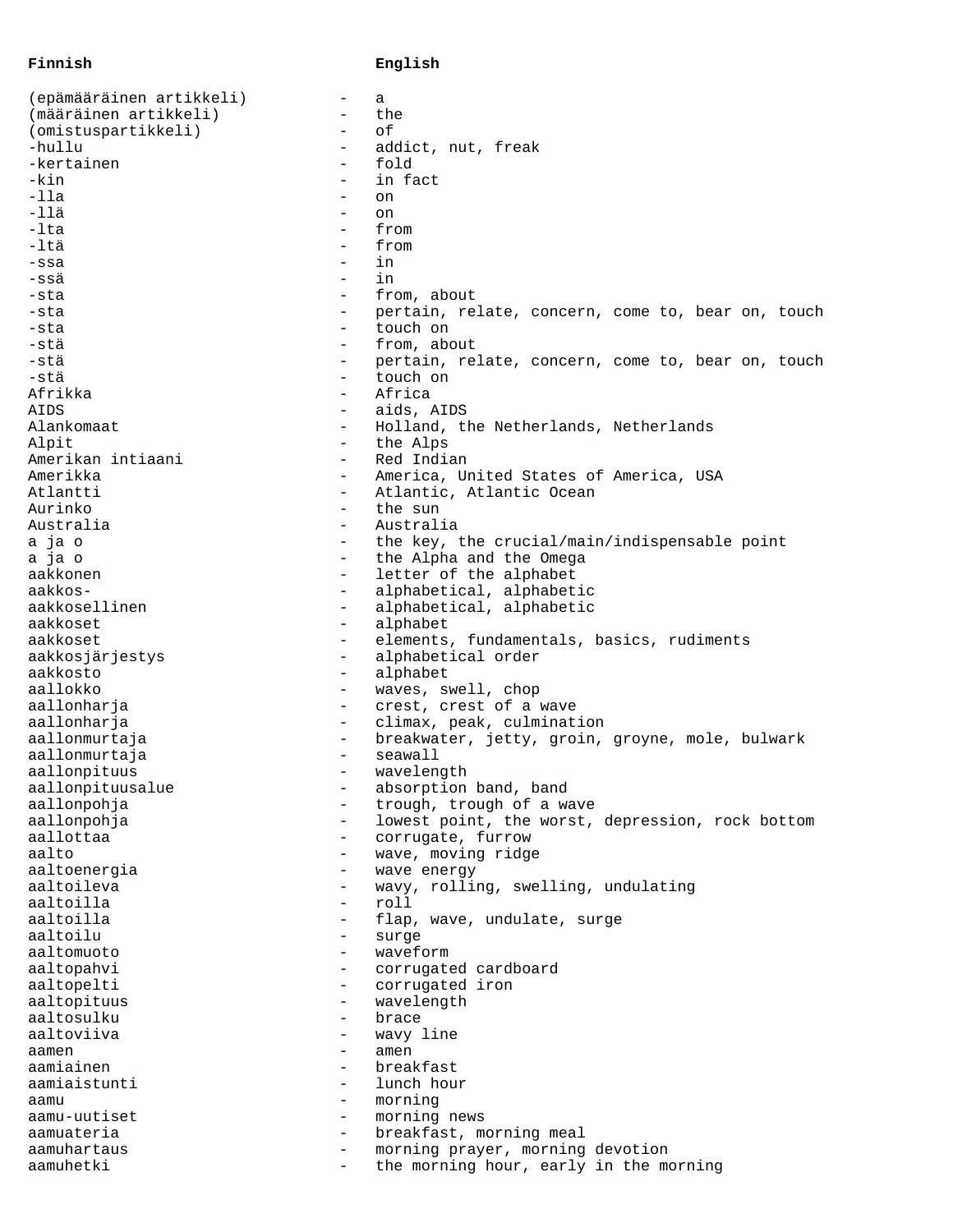aamuisin - mornings, in the morning aamukahvi - morning coffee aamunkoitto - dayspring, sunrise, sunup, cockcrow aamunkoitto - first light, break of day, break of the day aamunkoitto - dawn, daybreak, dawning, morning, aurora aamunsarastus - dawn aamupala - breakfast, breakfast snack, morning snack aamupäivisin - mornings, in the morning aamupäivä - morning aamurusko - aurora, dawn aamutorkku - late riser, evening person aamutuimaan - first thing in the morning, at the crack of dawn aamuvarhain aamuvarhain - early in the morning aamuvarhainen - early riser, morning person aamuvarhainen - early in the morning, first thing in the morning aamuvirkku - early riser, morning person aamuyö - after midnight, the wee hours aapa - swamp - swamp - swamp - swamp - swamp - swamp - swamp - swamp - swamp - swamp - swamp - swamp - swamp aapinen - primer, ABC-book<br>aapiskiria - primer, ABC-book aapiskirja - primer, ABC-book aapiskukko - the rooster pictured on some Finnish primers aaria - aria aarniometsä en metallisuur – untouched forest, virgin forest, jungle aarniometsä - tropical rain forest aarre en treasure, secret treasure aarreaitta - treasure house aarrearkku - treasure chest aarrekammio  $-$  treasury, vault aarresaari 1980 - treasure island aarteenetsijä - treasure-hunter, treasure-seeker aarteenmetsästäjä - treasure-hunter aasi - ass, donkey<br>aasialainen - Asian - Asian aasialainen<br>aasinsilta - awkward transition aataminaikainen - ancient, as old as Adam, old-fashioned aate - idea, thought aate - ideal, cause, ideology aatehistoria - intellectual history, the history of ideas aatehistoria - ideological history aatehistoriallinen - intellectual-historical<br>aatehistoriallinen - pertaining to the histo aatehistoriallinen - pertaining to the history of ideas aateli - the nobility, the aristocracy, the peerage  $\overline{\phantom{a}}$ aatelinen - noble, nobleman, patrician, aristocrat, blue blood<br>aatelinen - aristocratic aatelinen - aristocratic - aristocratic - aristocratic - aristocratic - aristocratic - aristocratic - aristocratic - aristocratic - aristocratic - aristocratic - aristocratic - aristocratic - aristocratic - aristocratic aatelisarvo - - noble rank, title, knighthood, peerage<br>aateliskartano - - manor, manor house aateliskartano - manor, manor house<br>aatelismies - hobleman, gentleman - nobleman, gentleman, peer aatelisnainen 1988 - noblewoman, lady aatelisto  $-$  the nobility, the aristocracy, the peerage aateliton - commoner, not of noble birth aateliton - common, humble, lowly aateloida - raise to the nobility, raise to the peerage aateluus - nobility aatetoveri - congenial spirit aatetoveri entry and the ideological comrade, political comrade aatos - thought<br>aatteellinen - thought<br>- ideolog aatteellinen - ideological, political aatto  $-$  eve, day before a holiday aattopäivä  $-$  day before a holiday aava en expanse, expanse, expanse, extensive, vast aava - broad, wide, open, spacious, expansive, ample aava - open country, open sea aava - flat, plain aave end and the settle state of the shade, spook, wraith, specter, spectre aave extended and the phantom, apparition aavemainen - spooky aavemainen - ghostly, spectral, apparitional, phantasmal aavikko - en - desert, prairie, plain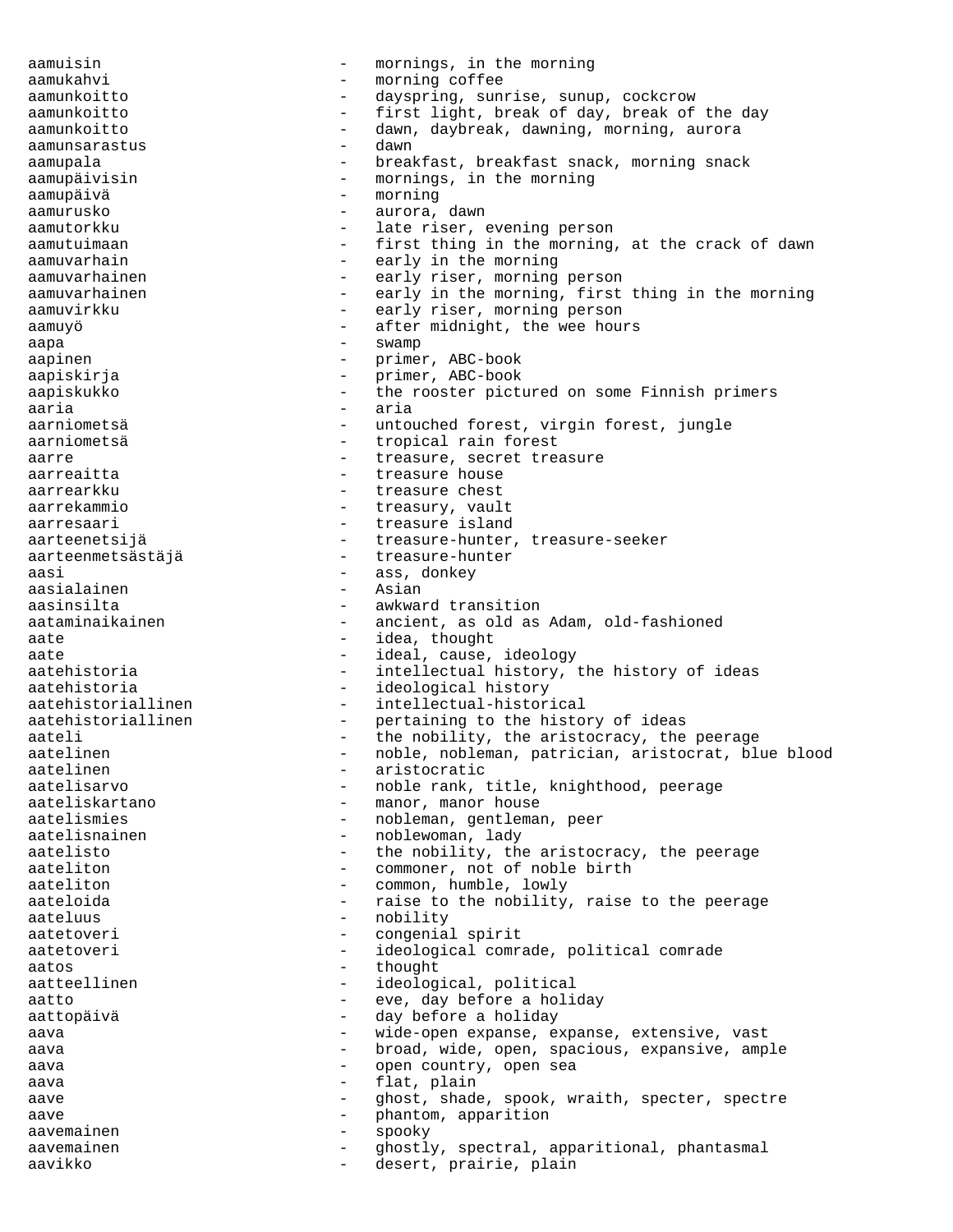aavistaa - foreknow, anticipate, have a presentiment aavistaa - guess, suspect, have a feeling, foresee, previse aavistamatta - unsuspectingly aavistus - intuition aavistus external on the sense, feeling, suspicion, idea, inkling, hunch abbedissa - abbess abi - graduating senior, matriculant<br>abiturientti - eraduating senior, matriculant abiturientti - graduating senior, matriculant<br>abortti - abortion - abortion<br>- absolute absoluuttinen - absolute absoluuttinen (phys.) - absolute absorboiva (phys.) - absorbing absorptiosuhde (phys.) - absorbance, absorptance abstrahoida - abstract abstrakti - abstract abstraktio - abstraction addiktio - addiction<br>additiivinen (math.) - additive additiivinen (math.) adjektiivi - adjective<br>adiunqaatti (math.) - adjoint adjungaatti (math.) - adjoint adjunkti (math.)<br>adjutantti - adjunte<br>- aide-de-camp, adjutant, aide adoptio - adoption adressi - card of condolence adventti - Advent, advent adverbi - adverb aerobinen harjoittelu aerosoli - aerosoli - aerosoli - aerosoli - aerosol affiini (math.) - affine affiininen (math.) - affine afrikkalainen<br>afääri - affair, business deal, deal agentti - agent<br>aggressiivinen - aggre - aggressive aggressio - aggression agnostikko - agnostic agraarinen - agricultural agronomi - county agent, agricultural agent ahaa  $-$  aha ahaa! - aha! ahaa-elämys - sudden understanding, sudden recognition ahdas - narrow, tight, cramped, crowded, close, confined ahdasmielinen - narrow-minded, closed-minded ahdasmielinen - narrow-minded, closed-minded<br>ahdinko - strait pass straits ahdinko - strait, pass, straits<br>ahdinko - distress trouble has ahdinko - distress, trouble, hard times<br>ahdinko - suffering, tribulation ahdinko - suffering, tribulation<br>ahdinko - ordeal, trial - ordeal, trial ahdinko - adversity, disaster ahdistaa - harass, pester, badger ahdistaa - irritate, vex, annoy ahdistaa - chase, pursue ahdistaa - press, oppress, push, pressure<br>ahdistaa - worry distress, bother ahdistaa - worry, distress, bother ahdistaa - bait, heckle, hector - constrict, strangle, pinch ahdistava - perturbing, troubling, worrisome ahdistava - worrying, distressing, distressful, disturbing ahdistelu - harassment<br>ahdistelu - harassment - harassment - worrying, badgering, torment, bedevilment ahdistus - anxiety, anguish, oppression ahertaa - work hard, apply yourself, hustle ahkera - hard-working, busy ahkera - diligent, hardworking, industrious ahmatti - glutton, pig, hog ahmia  $-$  devour, gorge, glut, consume, go through, down ahnas - eager, avid, keen, raring, hungering ahnas - ravenous, voracious, greedy, hungry ahne and the eager, avid, keen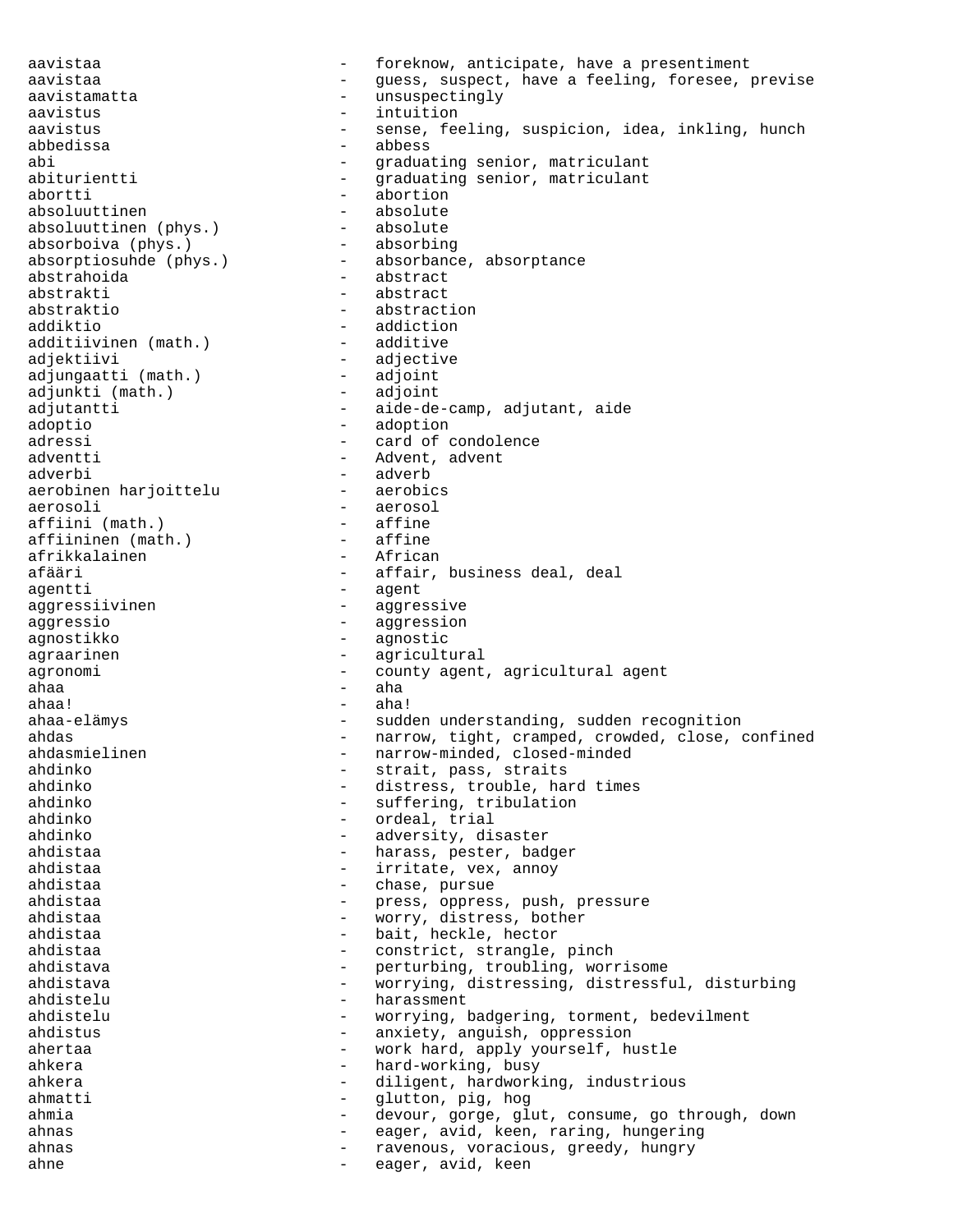ahne and the state of the state of the state of the state of the state of the state of the state of the state of the state of the state of the state of the state of the state of the state of the state of the state of the s ahne - grabby<br>ahnehtia - board ahnehtia - hoard, hog, snatch up, gobble up ahneus external contracts to the greed, avarice, covetousness, rapacity, avaritial aho  $-$  meadow, clearing ahtaa - stuff, fill, pack full, cram, stow ahven - perch aidake - rail aidata - rail, rail off, rail in aidosti<br>aidosti - rail - rail in aidosti - genuinely, truly, really<br>- increasing aidosti kasvava (math.) - increasing<br>aidosti vähenevä (math.) - decreasing aidosti vähenevä (math.) aids - aids, AIDS aie - object aie aie and the state of the state of the intent, intention, plan, aim, purpose, design aiemmin - previously, antecedently, formerly, earlier<br>aiempi - prior, anterior, earlier aiempi - prior, anterior, earlier aiempi - former, erstwhile, once, sometime, onetime aiempi - quondam aihe - motive, motif<br>aihe - content depi aihe - content, depicted object<br>aihe - theme topic subject is - theme, topic, subject, issue, matter, object aiheellinen - justified, sound, justifiable<br>aiheeseen liittyminen - relevance, relevancy - relevance, relevancy<br>- relevant aiheeseen liittyvä aiheeton - wanton, motiveless, unprovoked aihekohtainen - topical aiheuttaa - cause, bring, bring about, inflict, do, make aiheuttaja - cause, cause - agent, cause aiheutua - subject aiheutuen - resulting aiheutuminen – resulting<br>aiheutuva – resulting aiheutuva - resulting<br>aika - riming aika - timing aika - stretch, stint<br>aika - stretch, stint - time, age, period, term aika  $-$  quite, pretty, rather, somewhat aika ajoin aika ajoin aika ajoin aika ajoin aika ajoin arrannya arrannya atau ah ama any amin'ny fivondronanaika ajoin **1988** - from time to time, intermittently, now and then aikailla - linger, dawdle, lag<br>aikailla - logale, hesitate aikailla - boggle, hesitate aikainen - early - early - early - early - early - early - early - early - early - early - early - early - early - early - early - early - early - early - early - early - early - early - early - early - early - early - ear aikaisemmin - previously, antecedently, formerly, earlier<br>aikaisempi aikaisempi - prior, anterior, earlier, earliest<br>aikaisempi - former erstwhile once sometime. aikaisempi - former, erstwhile, once, sometime, onetime<br>aikaisempi aikaisempi - quondam - early, soon aikaisin - earliest aikaisintaan - earliest, soonest aikakausi - era, period, time aikakausjulkaisu - journal aikakauskirja - journal aikakauslehti - magazine, journal<br>aikamies - crown-up man adu aikamies - grown-up man, adult man aikamuoto - tense aikana - for, during, while, whilst, amid<br>aikataulu - schedule, timetable aikataulu - schedule, timetable<br>aikaväli - schedule, time interval, time interval aikaväli - interval, time interval - timescale<br>- intend aikoa - intend aikoa - be planning to do something aikoa - be going to, will, shall aikoa - aim, purport, purpose, propose aikomus - intention, mind, intent, aim, purpose, design aikuinen 1988 - adult, grown-up, mature aikuistua - develop, grow, grow mature ailahdella - vary ailahteleminen - changing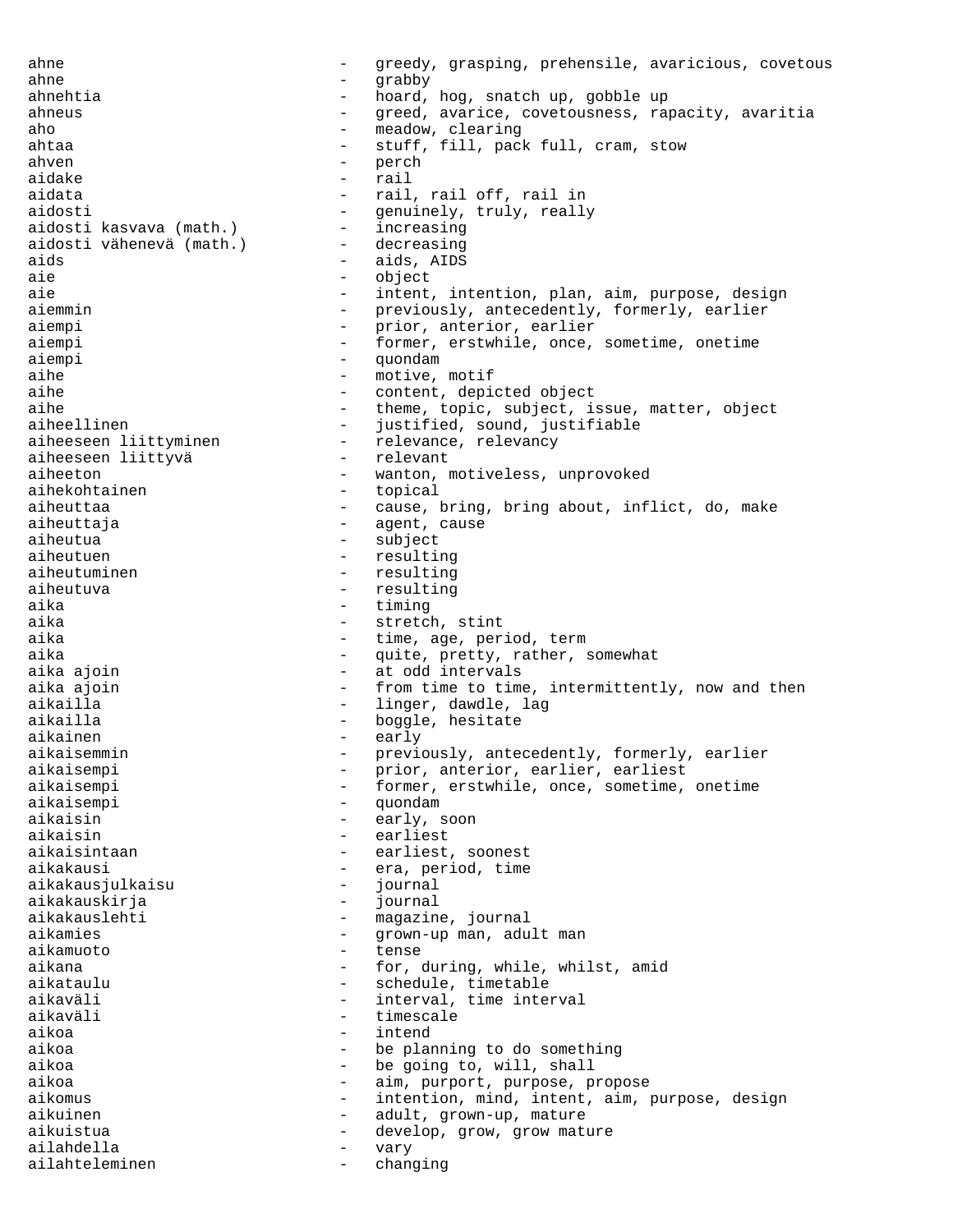ailahteleva - changing, ever-changing ailahteleva - erratic aina  $-$  everytime, aye aina  $-$  always, ever, e'er, at all times, all the time aina kun  $\overline{\phantom{a}}$  - whenever ainainen 1980 - unending, unceasing ainainen - everlasting, ageless, eternal, perpetual ainaisesti  $-$  forever, for ever ainakin - at the least, at the very least, in any case ainakin - at least, least, anyway, anyhow, at any rate aine  $-$  matter, substance, essay, writing aine - material, element<br>aineellinen - material, element<br>- tangible, physical aineellinen - tangible, physical, touchable aineellinen - material aineenvaihdunta - metabolism aineisto - material, data aineksena oleva - constituent ainemäärä - content aineosa - constituent, element, ingredient, component aineosa - factor aines and the settlement of the settlement of the settlement of the settlement of the settlement of the settlement of the settlement of the settlement of the settlement of the settlement of the settlement of the settlement aines - factor ainesosa - ingredient, constituent, element, component ainesosa - factor ainoa - only, sole, lone, lonesome, solitary ainoastaan - only, exclusively, just, simply, merely, purely ainutlaatuinen - unique, one-of-a-kind, singular airo - oar, scull airut - precursor, forerunner aisa - rail, pole, bar, shaft aisti - sense aistia - sense - paranormal, extrasensory<br>- elegant aistikas - elegant aistillinen - erotic, sensual, voluptuous aistimaton - paranormal, extrasensory aistittava  $-$  perceived, felt, sensed aistittava - tangible aita  $-$  fence aitaus aithe - pen, enclosure aitio  $-$  box, loge, enclosure aito  $-$  unfeigned, authentic, primary aito - original, real, veritable, genuine, echt, true<br>
- true unfeigned genuine aitoa - true, unfeigned, genuine<br>aitoustodistus - certificate aitoustodistus - certificate<br>aitta aitta - granary, garner, outbuilding, shed, storehouse<br>aivan - downright downright aivan - at all, entirely, wholly, fully, totally<br>aivan kuin - iust as aivan kuin - just as aivan niin aivan niin aivan niin aivan niin aivan niin aivan niin aivan niin aivan niin aivan niin aivan niin aivastaa - sneeze aivo - brain aivot - brain ajaa - drove ajaa - drift - drift - drift - drift - drift - drift - drift - drift - drift - drift - drift - drift - drift ajaa - propel, impel, motivate, carry, chase, convey<br>ajaa - - drive go ride motor race run strand ajaa - drive, go, ride, motor, race, run, strand ajaa - course, do, go, hound, hunt, move over, persecute ajaa - shave, have a shave a shave ajaa - stand for, plead, prompt ajaa karjaa - 1999 - 1999 - 1999 - 1999 - 1999 akarjaa ajaa maanpakoon een meessa ka maanpakoon ajaa maanpakoon arrameessa meessa ka maanpakoon arrameessa meessa me ajaa pakoon - drive away ajaa reellä - sledge, sled, sleigh ajaa takaa - chase, pursue ajaa tiehensä - drive away, throw away ajaa ulos - expel ajaja - indexter, driver, rider, teamster, handler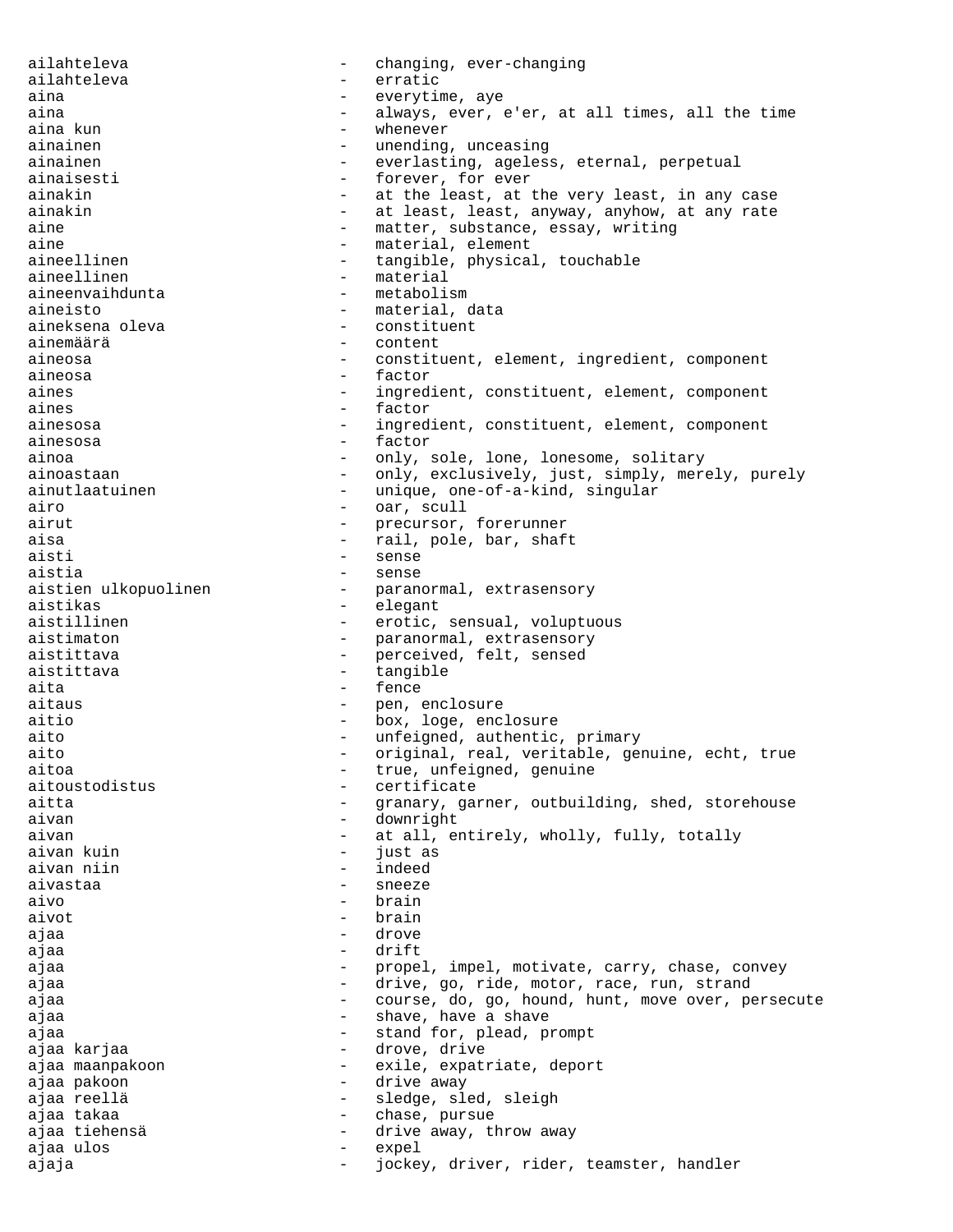ajajan istuin  $-$  box, box seat ajallinen - temporal, chronological<br>ajan - throughout a period of ajan  $-$  throughout a period of time, over, o'er ajan mittaan  $\qquad \qquad -$  in due time, in time, in the course of time ajan tasalla - up-to-date ajanjakso - age, epoch, era, period, time time, point in time, moment, juncture ajankohtainen 1988 - timely, topical, current, contemporary, actual ajankohtaisuus - fact, actuality ajanlasku - calendar, chronology<br>ajanmittaus - timing ajanmittaus - timing and the set of the set of the set of the set of the set of the set of the set of the set o ajanotto - timing ajansyömä - well-worn ajansyömä - stock, threadbare, timeworn, tired, trite ajansyömä - hackneyed, hackney, banal, commonplace, shopworn ajansyömä vakioesitys - warhorse ajanviete - way of killing/passing time ajanviete - pastime, amusement, entertainment, hobby, pursuit<br>aiastaminen - timing ajastaminen - timing ajastava - timing ajastin - timer, self-timer ajatella  $-$  think, cogitate, reflect, meditate, ponder ajatella - consider, contemplate ajatella! - iust think!, imagine!, gosh! ajateltava - conceivable, imaginable, possible ajateltavissa - conceivable ajateltavissa oleva - conceivable, imaginable, possible<br>ajaton - timeless ajaton - timeless ajattelematon - thoughtless, heedless, rash, reckless, regardless ajattelematon - careless<br>ajatteleva - thinking ajatteleva - thinking, cogitative ajatteli - thought ajattelija - creative thinker, mind ajattelija - thinker, man of thought, intellect, intellectual ajattelivat - thought ajattelu - mentation ajattelu - thinking, thought, cerebration, intellection ajatuksia herättävä - substantive, meaty ajatus - thought, idea, notion, preoccupation, object ajatusmaailma - way of thinking, set of beliefs ajatusmaailma - philosophy, ideology ajatustapa - approach, attitude, way of thinking ajatustapa - way of thinking, way of looking at things<br>ajatustoiminta - mental activity thought process ajatustoiminta - mental activity, thought process<br>ajatusviiva - dash - dash ajatusviiva - dash ajautua - drift, float, be adrift, blow ajautua - sway, careen, wobble, shift, tilt<br>ajautua suunnasta - yaw - yaw ajautua suunnasta - yaw ajautuminen ajava voima - drift, impetus, impulsion ajelehtia - drift - drift - drift - drift - drift - drift - drift - drift - drift - drift - drift - drift - dr ajelehtiminen - drift ajettava tiedosto ajettu - droved ajettu - driven, goaded<br>aio - driven, goaded ajo  $-$  transport ajo enterprise of the race, riding, run, rush, track, tracking, venery ajo - driving, haulage, hauling, hunt, hunting, pursuit ajo  $-$  ride, battue, cartage, chase, chasing, drive ajo-onginta - drift, drifting ajoi - droved ajoi - drove ajoissa - on time ajoitin - scheduler ajoittaa - time ajoittain Theorem Communist Communist Communist Communist Communist Communist Communist Communist Communist Co ajoittaminen - timing ajoittava - timing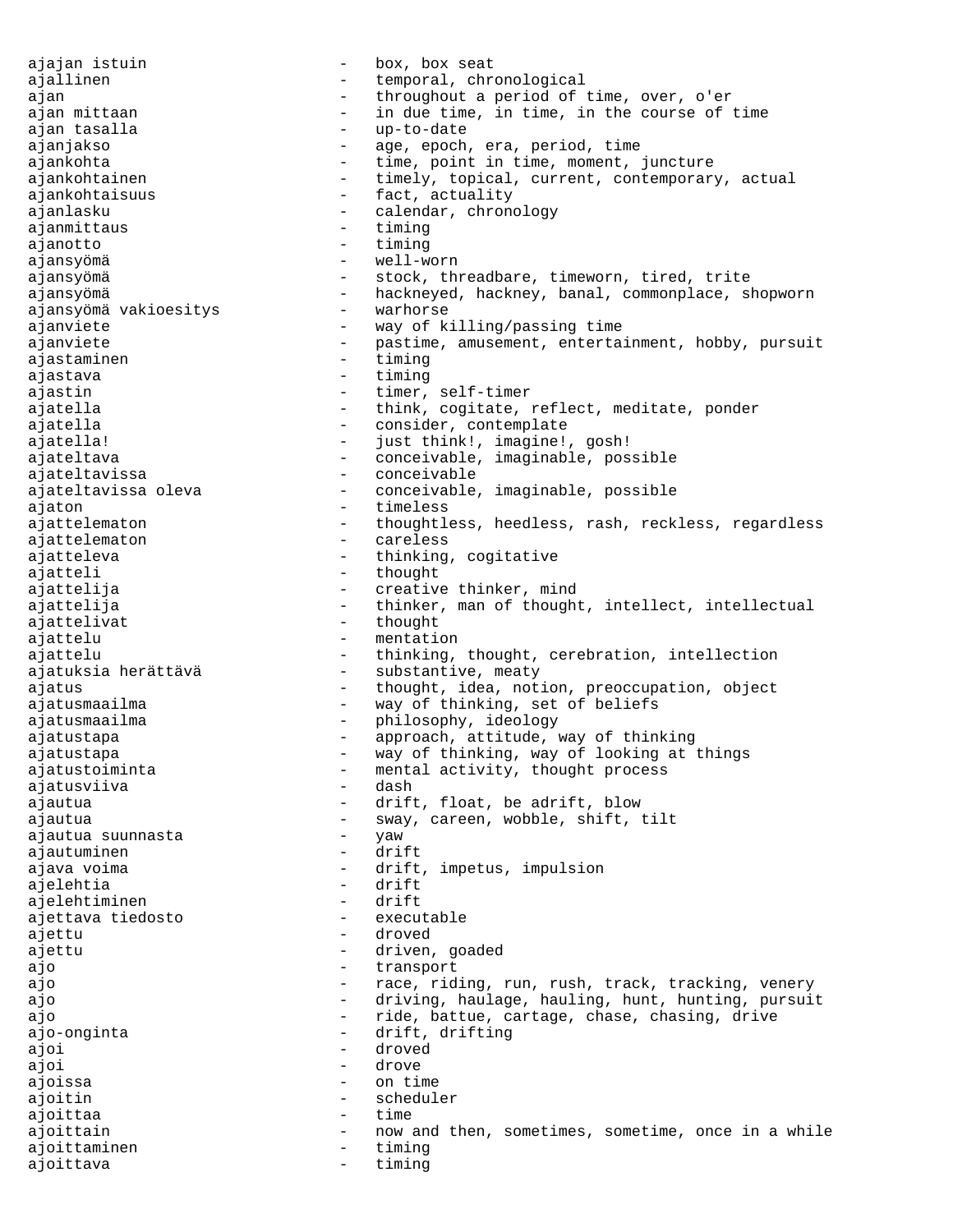ajoitus - timing ajoivat - droved ajoivat the contract of the contract of  $\sim$ ajoneuvo - vehicle ajopiirturi - tachograph ajopuu - driftwood<br>ajorata - computer - computer - computer - computer - computer - computer - computer - computer - computer - c ajorata  $\qquad \qquad -$  road, roadway ajosuunta - direction, way ajotie - roadway, back road, country road, wagon road ajovalot - headlights ajuri - driver, teamster, handler akateemikko - Academy member akateeminen en academic, academician, academical akateeminen - pedantic, donnish akatemia  $-$  academy akka - old woman, woman (not polite), old wife, hag<br>akkamainen - bitchy - bitchy akkamainen - bitchyte bitchyte bitchyte bitchyte bitchyte bitchyte bitchyte bitchyte bitchyte bitchyte bitchyt akku - battery, accumulator<br>akkuna (old/poetic) - window - window akkuna (old/poetic) - window akseli - axle, pivot, shaft, spindle, axis, shaft<br>akselit - axes - axes<br>- axis akselivallat<br>aksentti - accent aksenttimerkki - acute, acute accent, ague aksiomi - axiom aksiooma - axiom aktiivinen - active aktiivisesti - actively aktiivisuus - activity<br>aktinium - actinium - actinium - actinium, Ac<br>- activist aktivisti - activist aktivoida - activate akuutti - acute akvaario - aquarium, fish tank, marine museum, vivarium ala  $-$  field, territory, areola, bailiwick, branch ala e contracted and the profession, business category, area, trade ala e correction, business, job, line of work, line ala  $-$  career, compass, comprehension, discipline ala  $-$  district, domain, extension, extent, ground ala  $-$  province, range, realm, region, scope, sector ala  $-$  sphere, surface, sweep, vocation ala  $-$  under, lower ala mennä<br>ala painua ala painua - get out, go away ala- - lower ala-aste - lower degree, low grade, low degree, low stage<br>ala-aste - elementary school, primary school, grade school elementary school, primary school, grade school alahuomautus - footnote alahuuli - lower lip<br>alaikäinen - luvenile alaikäinen - juvenile alainen 1980 - Subordinate, employee alakerta - downstairs alakuloinen - dismal, blue, dark, depressing, disconsolate alakuloinen 1980 - dispiriting, gloomy, grim<br>alakuloisuus - dejection alakuloisuus - dejection<br>alakynnessäoleva - underdog alakynnessä oleva - underdog alamaailma - underground<br>alamäki - downhill alamäki - downhill<br>alanko - lowland lowland, lowland area, low-lying land alaosa alaosa - lower part, bottom part, lower section, base, foot alapesu - genital hygiene<br>alapuolella - under beneath alapuolella - under, beneath, below<br>alapuoli - lower side alapuoli - lower side alapää - bottom alaraja - lower bound<br>alaraja-arvo - limes infer alaraja-arvo - limes inferior alas - down, downwards, downward<br>alasnäin - downwards down alaspäin - downwards, down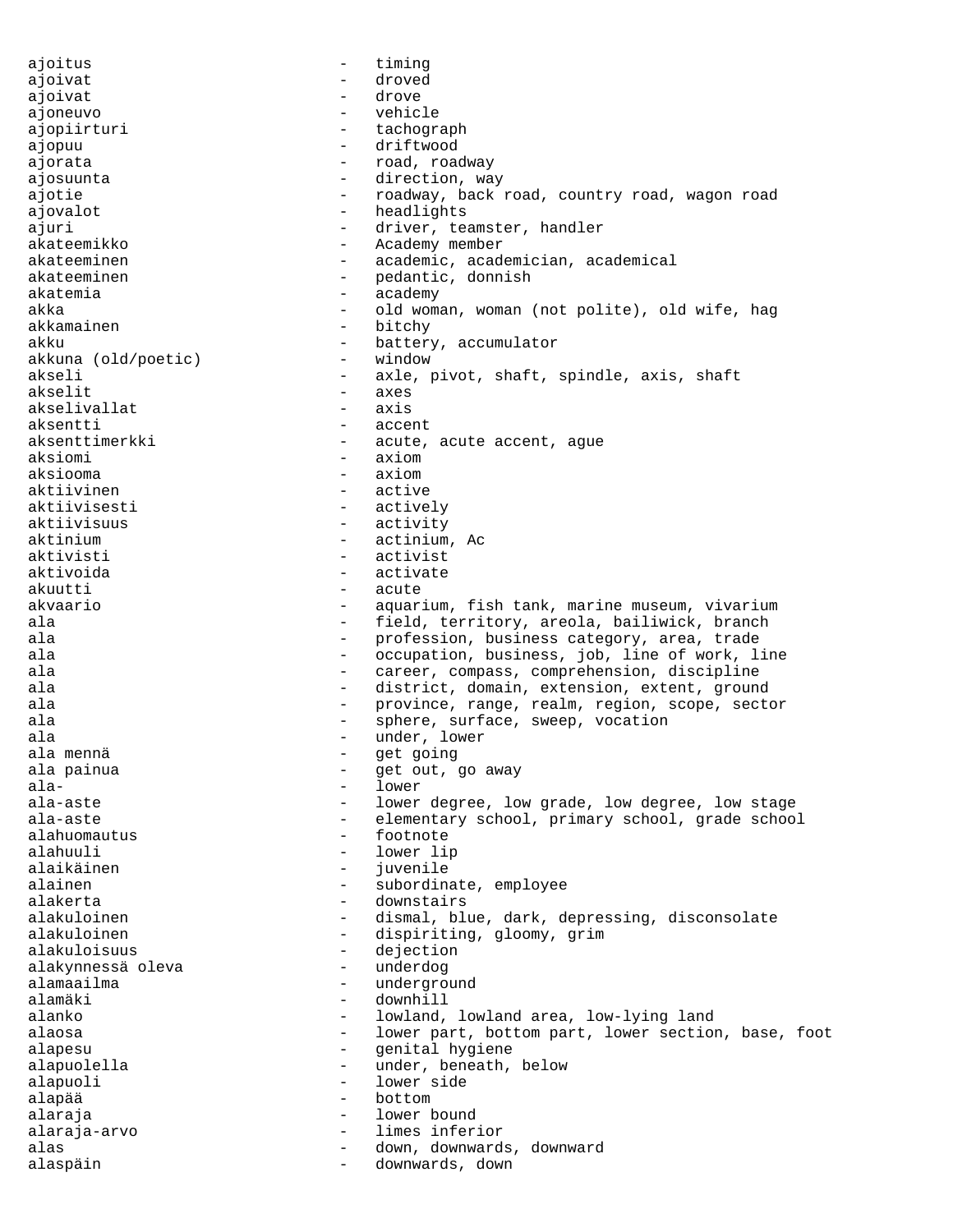alaspäin kupera (math.) - convex down alaspäin puolijatkuva - lower semicontinuous alaspäin suunnattu - down alaston - stripped alaston - bare, naked, nude, au naturel alasumma - lower sum alava - low-lying, low<br>alaviite - cothote - footnote alaviite - footnote - footnote - footnote - footnote - footnote - footnote - footnote - footnote - footnote - - albatross alemmuus - inferiority, lower position alempi - lower, under, nether, inferior<br>alempi kerros - substrate, substratum - substrate, substratum alennettu - lowered alennus - demotion alennus - sale, discount alennus - lowering, reduction, decrease alennus - degradation, abasement, humiliation alennushinta - discount price, sale price, bargain, slashed price alennushinta - cut rate alentaa - reduce, decrease, diminish<br>alentaa - reduce, bump, relegate, bre alentaa - demote, bump, relegate, break, kick downstairs<br>alentaa - - lower, downgrade - lower, downgrade alentaa - slash, mark down, bring down alentaa - degrade, abase, humiliate<br>alentaa arvoa - debreciate alentaa arvoa - depreciate - slash, mark down, bring down alentua - stoop, condescend, lower yourself alentua - descend, sink, come down, go down, move downward aleta - descend, sink, come down, go down, move downward<br>aleta arvossa - depreciate undervalue devaluate devalue aleta arvossa - depreciate, undervalue, devaluate, devalue<br>alfa alfa - alpha algebra - algebra algebrallinen - algebraic<br>algoritmi - algorithm algoritmi - algorithm alhaalla - below, down, down below, down there, down here<br>alhaalla - at the bottom - at the bottom<br>- below, from below alhaalta - below, from below alhaalta kovera (math.) - concave down alhaalta puolijatkuva - lower semicontinuous alhaalta rajoitettu (math.) - bounded below alhainen - low, sordid alhainen  $\sim$  - common, humble, lowly alhainen - base, mean, vile, contemptible<br>alhaiso - populace alhaiso - populace ali - under aliarvioida - underestimate, undervalue, underrate, rate too low aliarvioida - sell short<br>aliarviointi - underestima - underestimation, underrating, undervaluation alibi - alibi, excuse, self-justification alihinnoitella - undercharge alijäämä - deficit alikehittynyt - underdeveloped<br>alikersantti - sergeant alikersantti - sergeant alikulkukorkeus - clearance, headroom, headway alin  $\begin{array}{ccc}\n & - & \text{the lowest, lowest, minimum} \\
\text{alin parveke} & - & \text{mezzanine, first balcony}\n\end{array}$ alin parveke - mezzanine, first balcony<br>alinomaa - mezzanine, first balcony<br>- constantly, continuously - constantly, continuously, continually, always<br>- ever alinomaa - even - even - even - even - even - even - even - even - even - even - even - even - even - even - e subroutine, routine, subprogram, procedure aliohjelma - function<br>alioikeus - inferior - inferior court, lower court alistaa - suppress, bring under, conquer, inhibit, curb alistaa - dominate, subject, subjugate, subordinate alistamaton - unbroken alistaminen - submission, suppression<br>alisteinen - subordinate to dependen alisteinen - subordinate to, dependent on, under, subordinate abandon, give up, resign, renounce alistua - submit, give in, yield, surrender, bend, reconcile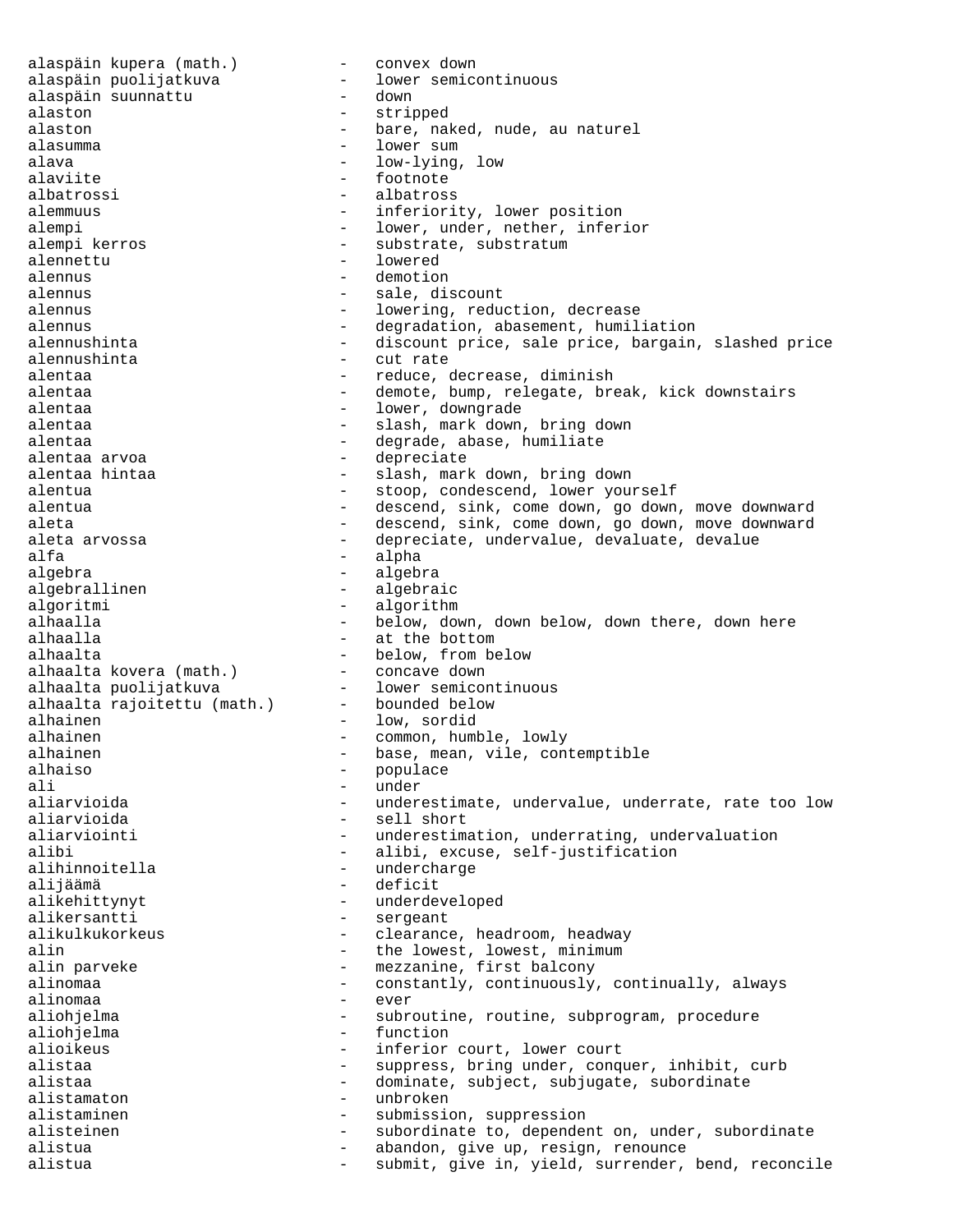alistua  $-\qquad -\qquad$ defer, truckle alistua - accommodate yourself<br>alistua - bow, accede - bow, accede alistuminen en andre submission alistunut - resigned, submissive, abject alistus - suppression, submission<br>alistuva - submissive, docile, abj alistuva - submissive, docile, abject<br>alistuvainen - submissive, docile - submissive, docile alitajuinen 1988 - Subliminal alitse  $-$  beneath, under, underneath alittaa - pass underneath, go under something alittaa - beat, beat a record alituinen 1989 - constant, continuous, continual, incessant aliupseeri - noncommissioned officer, NCO alivaltiosihteeri - assistant secretary of state alivuokralainen 1988 - subtenant, sublessee, roomer, boarder, lodger alkaa - start, begin<br>alkaa - set in motion alkaa - set in motion, start the wheels/ball rolling<br>alkaa - commence get going on get started on set - commence, get going on, get started on, set about alkaa - undertake, venture on, embark on alkaa - undertake venture on, embark on alkaa alkaa - take something up<br>alkaa - take something up - plunge into alkaa - open - open - open - open - open - open - open - open - open - open - open - open - open - open - open alkaa - burst out - burst out alkaa - begin anew, recommence, resume alkaa - initiate, be initiated, originate, be originated alkaa - take its origin alkaa - be instituted, be founded<br>alkaa ampua alkaa ampua  $\qquad \qquad$  - open fire alkaa suihkuta - spurt, spirt, gush, spout alkaa uudestaan - - begin anew, recommence, resume alkaja - originator, initiator, instigator<br>alkajaisiksi - for starters, first of all, first alkajaisiksi - for starters, first of all, first off alkaneet - undertaken, begun, started<br>alkanut - begun, started, undertaken alkanut - begun, started, undertaken alkeellinen - primary - primary<br>alkeellinen - primitiv - primitive, elementary, rudimentary, undeveloped alkeellinen en andere van de monderned, crude, rude alkeet - rudiments, first steps in learning a subject alkeet - the ABC's, elements, fundamentals alkeis-<br>alkeismatriisi (math.) - elementary matrix<br>- elementary matrix - elementary matrix alkio  $\qquad \qquad -$  element, member, entry alkio  $\qquad \qquad -$  embryo, spore alkio - embryo, spore<br>alkoholi - alcohol alkoholi - alcohol alkoholi- - alcoholic - drink, alcohol, alcoholic beverage, intoxicant alkoholijuoma - inebriant - alcoholic alkoholisti - boozer, heavy drinker, drunkard alkoholiton - nonalcoholic, alcohol-free alkoi  $-$  started, began, undertook alkoivat - started, began, undertook<br>alku - concention creation bir alku - conception, creation, birth, advent alku entertained - beginning, commencement, start, offset, outset alku - starting point, onset, starting time, kickoff alku - origin, source, spring, wellspring, primary<br>alku - root, cause alku - root, cause alku - first - first - first - first - first - first - first - first - first - first - first - first - first - first - first - first - first - first - first - first - first - first - first - first - first - first - first -- elementary, primary alkuaan - originally, at first, initially alkuaika - first period, early period, first phase alkuaika - early phase, first stage, early stage alkuaikana - early on, in the beginning alkuaine - element, chemical element<br>alkuarvo - element - initial value alkuarvo - initial value alkuasukas - native, aborigine<br>alkuasukkaat - native, aborigine alkuasukkaat  $\qquad \qquad -$  indigenous people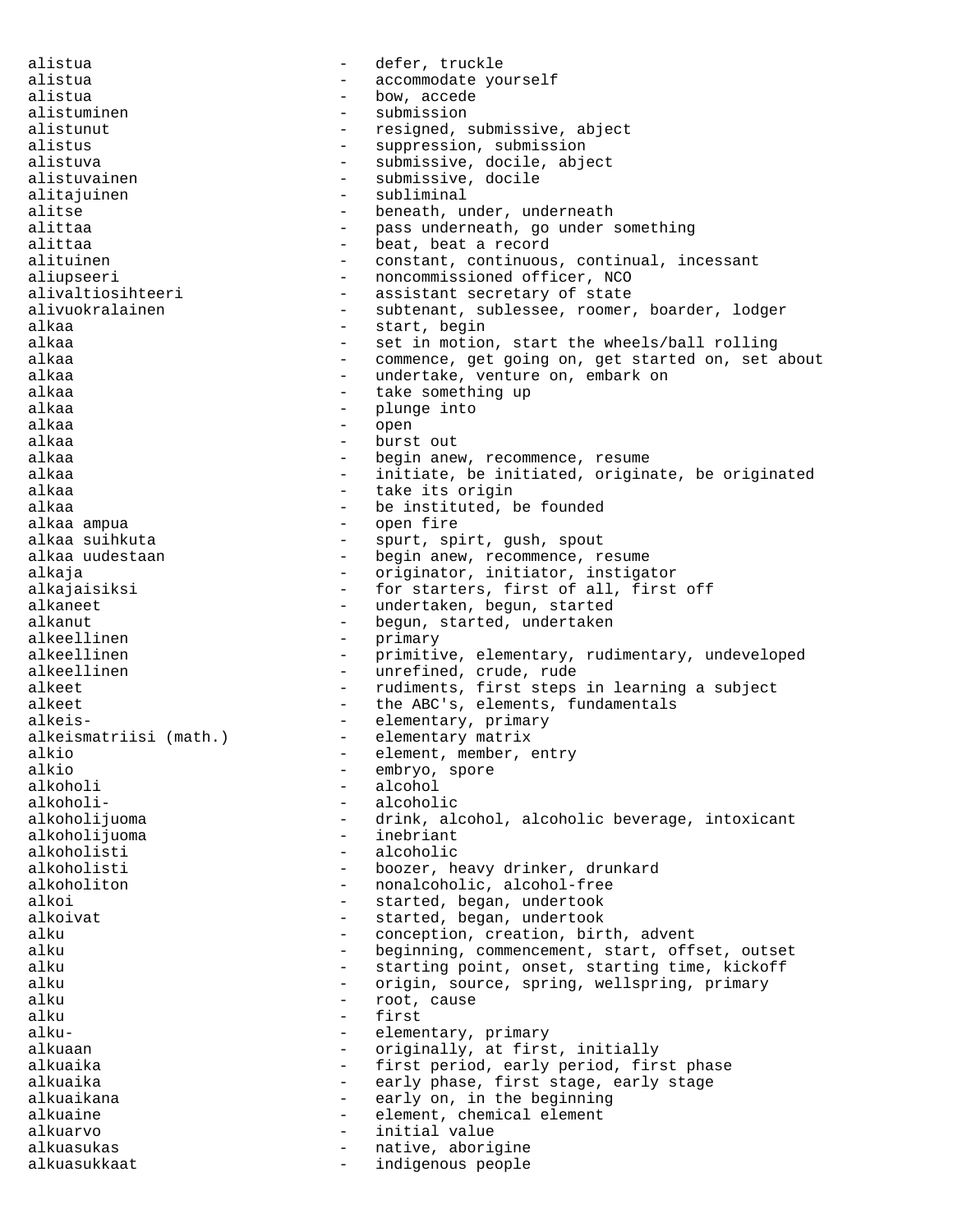alkuehto - precondition alkukirjain - initial, first letter<br>alkukuva (math.) - inverse image - inverse image alkulause extending the setting of the preface, introduction, foreword alkuluku - prime, prime number<br>alkuosa - - - - - first part, first s alkuosa - first part, first section<br>alkuosa - element - element alkuperuste - principle alkuperä alkuperäinen - original, primary, authentic alkuperäinen - indigenous, autochthonal, autochthonic<br>alkuperäinen - autochthonous, endemic, native - autochthonous, endemic, native alkuperäiskansa - natives, native people alkusoitto - overture, prelude alkutekijä  $-$  element, component, constituent alkututkinto - moderation, mods alkuunpanija - originator, conceiver, mastermind<br>alkuunpanija - promoter alkuunpanija<br>alla - promoteriale - promoteriale alla - below, beneath, under, underneath, underlying<br>alla oleva - underlying alla oleva - underlying allapäin - down, blue, depressed, dispirited, downcast - downhearted, down in the mouth, low, low-spirited allapäin oleva - downhearted, down in the mouth, low, low-spirited allapäin oleva - blue, depressed, dispirited, down, downcast allas - pool, trough, reservoir, basin, lacus, pan, sink - tank, tub, well allekirjoittaa <br />
- sign, sign up allekirjoitus - sign, signature allerginen - allergic alleviivata - emphasize, emphasise, underscore, underline allianssi - alliance allikko - pool, pond, puddle<br>allokaatio - allocation - allocation allokaatio - allocation - allocation almu - alms, voluntary contribution  $\begin{array}{cccc}\n & - & \text{alms}\n\end{array}$ aloite - initiative, motion, private member's bill aloite - suggestion aloitekyky enterprise - initiative, enterprise aloitekykyisyys - initiative, enterprise aloittaa - begin, commence, start, initiate, originate - introduce, inaugurate, usher in, kick off aloittaa alusta  $\qquad \qquad \qquad -$  restart, resume aloittelija - beginner, rookie, initiate, novice aloitus - start aloituspotku - punt, punting<br>alokas - beginner, nov - beginner, novice, tenderfoot, greenhorn alokas - recruit altavastaaja - defendant, accused altavastaaja - underdog altis - accessible altis - prone, liable, susceptible, apt<br>altistaa - subject. expose altistaa - subject, expose altistua - run, be subjected to, be affected by altistumaton - immune altistumaton alttari - altar alttius - willingness alttius  $-$  propensity, receptivity, susceptibility alttius - inclination, liability, readiness, predisposition alue  $-$  territory, province alue - field alue  $\qquad \qquad -$  area, domain, environment, surrounding, region alue- - regional, territorial alueellinen - regional, territorial<br>alueellinen reservi - territorial, territor - territorial, territorial reserve aluerakentaja - developer, builder, constructor aluke - attack - attack<br>alumiini - alumini alumiini - aluminium, Al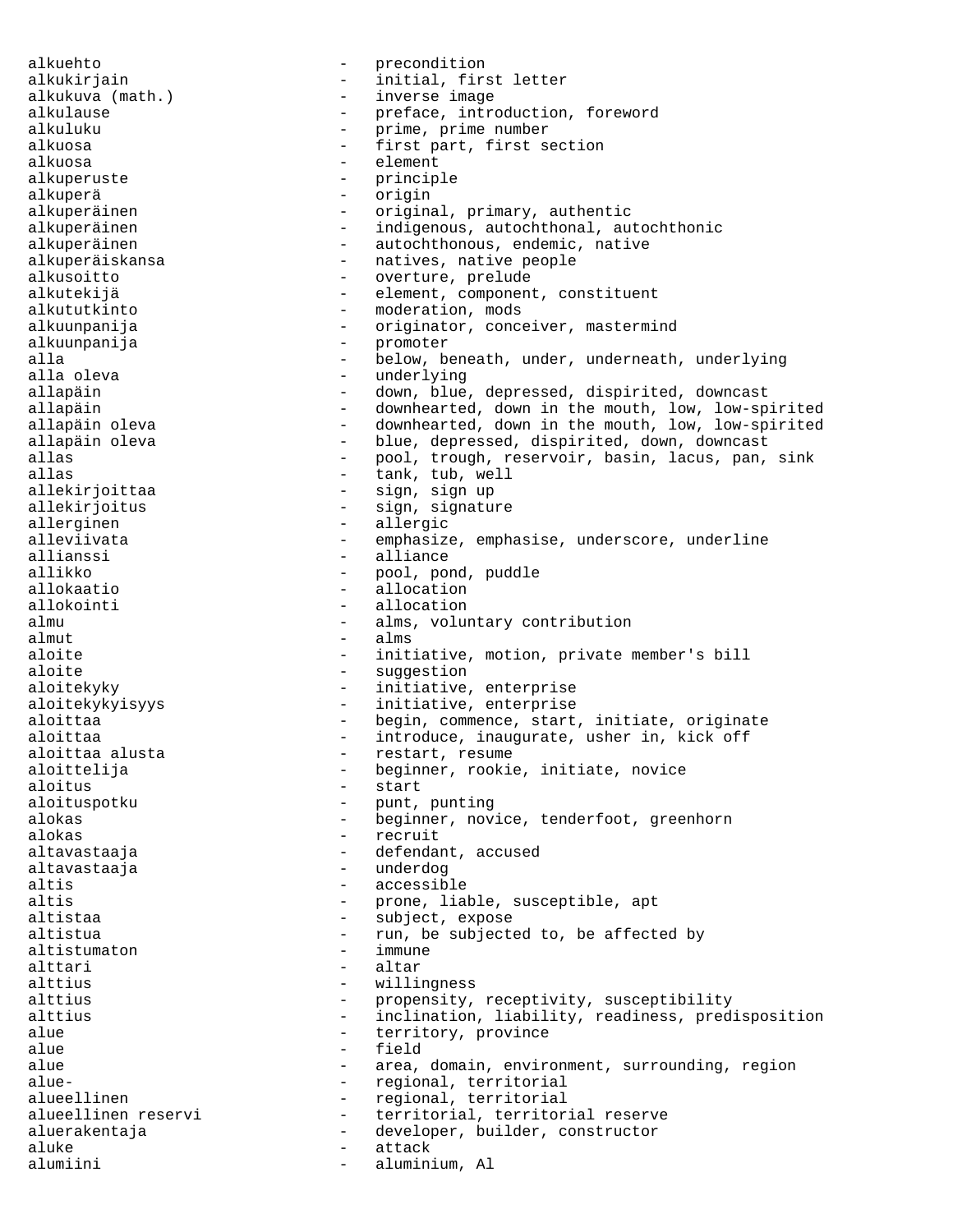alun perin alun - originally alus - ship, vessel, craft, watercraft<br>alushame - petticoat alushame - petticoat alushousut - drawers, panties, underpants alussa - in the beginning alusta - base, basis, bench, easel, tressle, workbench alustaminen - initialization, initialisation<br>alustaminen - formatting alustaminen - formatting<br>alustava - preliminary - preliminary alustus - initialization, initialisation alustus - formatting alusvaate - undergarment alusvaatteet - underwear, underclothes, underclothing amatööri - amateur amatööri-  $\qquad \qquad -$  amateur, recreational, unpaid amatöörimäinen 1988 - amateur, amateurish, inexpert, unskilled ambulanssi - ambulance amerikium - americium, Am<br>amerikkalainen - American, US amerikkalainen - American, US citizen<br>amerikkalainen jalkapallo - football (played in U - football (played in USA), rugby amidi - amide<br>amiraali - admiri amiraali - admiral - vocational, occupational<br>- vocational ammatinvalintaammatti - profession, trade, craft ammatti - occupation, business, job, line of work, line ammatti-  $\sim$  - vocational, professional ammattihenkilö - professional, specialist ammattikieli - vernaculari - vernaculari - vernaculari - vernaculari - vernaculari - vernaculari - vernaculari - vernaculari - vernaculari - vernaculari - vernaculari - vernaculari - vernaculari - vernaculari - vernaculari jargon, cant, slang, lingo, argot, patois ammattikunta - craft, trade, guild ammattilainen - professional<br>ammattiliiton jäsen - unionist, tra ammattiliiton jäsen - unionist, trade unionist, union member - union, labor union ammattimainen - professional ammattimies - specialist, professional<br>ammattiopisto - college ammattiopisto - college - college - college - college - college - college - college - college - college - college - college - college - college - college - college - college - college - college - college - college - colleg ammattiratsastaja - jockey ammattitaito - craft, craftsmanship, workmanship ammattiyhdistys - union - union - union - union - union - union - union - union - union - union - union - unio amme - bathtub, vat, basin, tank, tub ammennettu - drawn ammensi<br>ammensiyat - drew<br>ammensiyat - drew ammensivat ammentaa - draw - draw ammenti - drew ammentivat ammoin  $\qquad \qquad -$  long ago, once upon a time ammoinen - archaic ammollaan oleva - wide-open ammottaa - sammottaa - gape, yawn, yaw, be wide open ammottava - wide-open ammua - moo, low ammukset - ammo, ammunition, munition<br>ammunta - shooting gunfight firing ammunta - shooting, gunfight, firing ammus<br>- projectile, grenade, shell, bullet, charge<br>- spray bullets, let fly penner pelt, open ammuskella - spray bullets, let fly, pepper, pelt, open fire ammuskelu - shooting, shootout, fire fight ampaista - tear, shoot, shoot down, buck, charge, dash ampaista - dart, scoot, scud, flash, spring ampeeri - ampere, amp<br>ampiainen - wasp ampiainen - wasp amplitudi (phys.) ampua  $-$  shoot, fire, discharge, waste, gun down ampua - project, propel ampua - shell ampua alas - bring down ampuma-ase - firearm, gun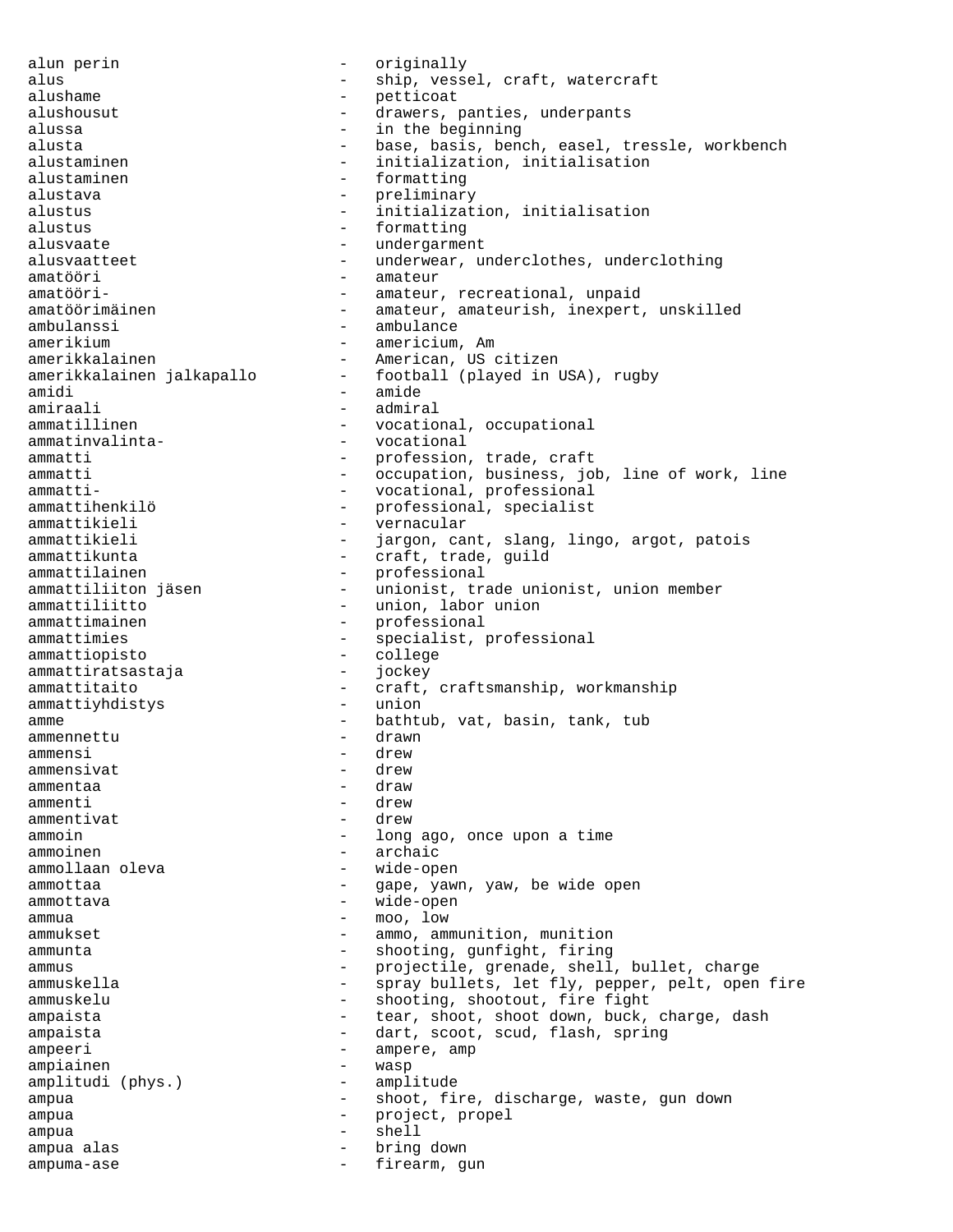ampuma-aukko - loophole ampumahauta - trench ampumataulu - target amputoida - amputate amuletti - amulet analogia - analogy analoginen - analog analysoida - break down, analyze, analyse, dissect, take apart analyysi - analysis analyytikko - analyst analyyttinen - analytic, holomorphic<br>analyyttinen (math.) - analytic analyyttinen (math.) ananas - pineapple anarkia - anarchy anastaa - steal - steal anastettu - stolen, purloined anasti - stole anastivat - stole anella - solicit, beg, tap anelu - solicitation ani harva - very few - animation ankanliha - duck, flesh of a duck ankara  $\qquad \qquad -$  acute, intense ankara - exquisite ankara  $-$  brutal, cruel, unkind ankara - rigorous, stringent, severe, strict, harsh, stiff ankara  $\qquad \qquad$  - hard ankara sää - elements ankarampi  $-$  harder, severer ankarasti - severely, strictly, harshly<br>ankarin - hardest, severest ankarin - hardest, severest ankaruus - severity, rigorousness<br>ankaruus - hardship, asperity, qr ankaruus - hardship, asperity, grimness, rigor, rigour<br>ankea - somber, sombre, dreary, gloomy, depressing ankea - cheerless, bleak, dismal, grim, dark, dingy ankea - sorry, drab, drear<br>ankerias - eel ankerias ankka - duck, drake ankka - false report, hoax ankkuri - anchor - anchor - anchor - anchor - anchor - moor - moor - moor - moor - moor - moor - moor - moor ankkuroida - moor<br>annettu anteeksi - forgiven annettu anteeksi annos - ration, portion anoa anoa - petition, request, solicit, beg, tap, indent anoja - applicant anomus - suit, petition, request anomus - solicitation anoppi - mother-in-law ansa  $-$  trap, snare, fall ansaita  $-$  realise, realize, gain, take in, clear, make ansaita - earn, pull in, bring in ansaita - be worthy of, deserve, merit ansaiten - earning ansaitseminen - earning<br>ansaitseva - earning ansaitseva - earning ansaittu - deserved, due - pit, pitfall ansastaa - trap, entrap, snare, ensnare, trammel ansio - merit, virtue ansiolista - record, track record ansioluettelo - resume ansioluettelo ansiomerkki - badge ansioton - good-for-naught, no-count, no-good ansioton - sorry, meritless, good-for-nothing, no-account ansoittaa - set a trap antaa - allocate antaa - dish out, allot, dole out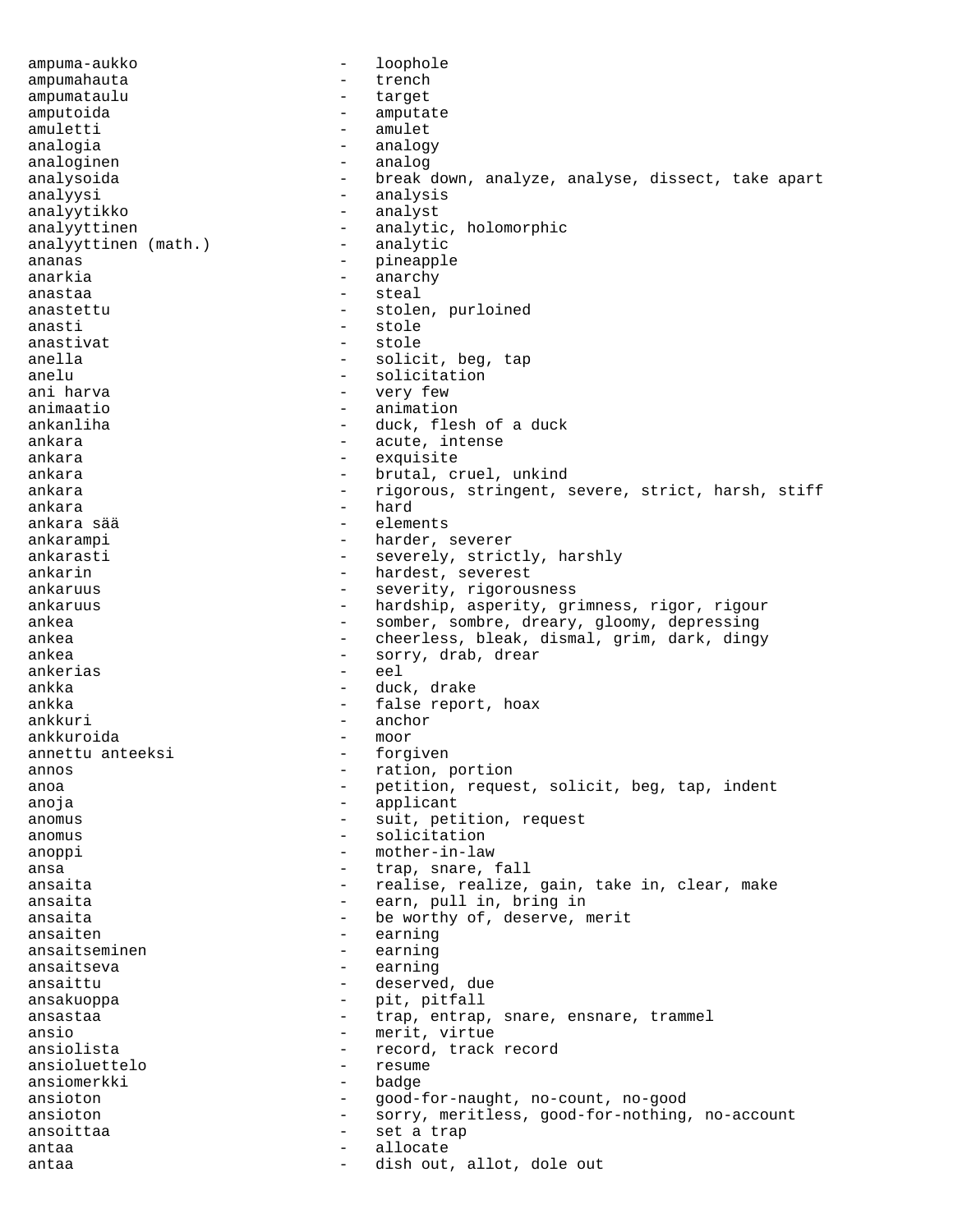antaa - parcel out, lot, dispense, shell out, deal out antaa - deal, administer, distribute, mete out antaa - contribute, lend, impart, bestow, add, bring<br>antaa - let antaa - let antaa - give, gives, throw antaa - afford, yield antaa - open - open - open - open - open - open - open - open - open - open - open - open - open - open - open antaa anteeksi - forgive, pardon, excuse antaa ennakkoon - - forgive, pardon, excuse antaa ennakkoon antaa haltuun - charge, consign<br>antaa hengähtää - - - - - - blow antaa hengähtää antaa ilmi - denounce antaa itselleen vapaus antaa julki - release, announce - bulletin<br>- bestow antaa lahjaksi - bestow antaa lainaksi - lend antaa myöten antaa myöten esimestelle varitselle varitselle under succumb, yield, give in, knuckle under antaa myöten  $\qquad \qquad$  - buckle under antaa olla - renounce, give up, foreswear, quit, relinquish antaa palkinto - award antaa palkinto antaa periksi - succumb, yield, give in, knuckle under antaa periksi - buckle under<br>
antaa rukkaset - - - - - - - - - refuse antaa rukkaset antaa suuntaa - influence, regulate antaa suuntaa - give direction to, mold, determine, shape antaa suuseksiä - blow, fellate, go down on antaa säilytykseen - check antaa takeeksi  $-$  give as a guarantee, pawn, soak, hock antaa tehtäväksi - set apart antaa tehtäväksi - designate, delegate, depute, assign, specify antaa tehtäväksi - entrust, tell antaa tippiä - tip antaa tyydytystä - indulge, gratify, pander antaa valtaa - - - - - - - - - adorn, invest, clothe antaa ylen - upchuck, honk, cast, vomit up, cat antaa ylen - regorge, retch, puke, barf, spew, spue, chuck antaa ylen - throw up, vomit, regurgitate, be sick, disgorge antautua - submit, give in, yield, surrender antautua - indulge antautuminen - submission anteeksi! - I'm sorry!, excuse me!, forgive me! pardon me! anteeksiantava - forgiving anteeksianto - forgiveness, pardon anteeksipyyntö - apologize, excuse antelias - generous, open-handed antenni<br>
antennikeila (phys.) (antenna, aerial<br>
- beam antennikeila (phys.) - beam<br>antennirvhmä - array antenniryhmä anti - gift, present, issue, yield, crop anti  $-$  issuance, issuing antiikki - antique antiikkinen - archaic, antediluvian, antiquated antikvariaatti - second hand bookshop - second hand bookshop antimoni - antimony, Sb<br>anto - delivery is anto - delivery, issue of notes, output<br>
- output antoaste - output - output - output - output - output - output - output - output - output - output - output - o antoi - gave antoi anteeksi antoisa - rewarding, satisfying, gratifying antoisa - rich, fertile, productive, fruitful antoisa - adequate antoisuus - productiveness, yield, productivity antokela - feed reel, output winding, supply spool antokela (phys.) - supply reel antokäämi - output winding antura - sole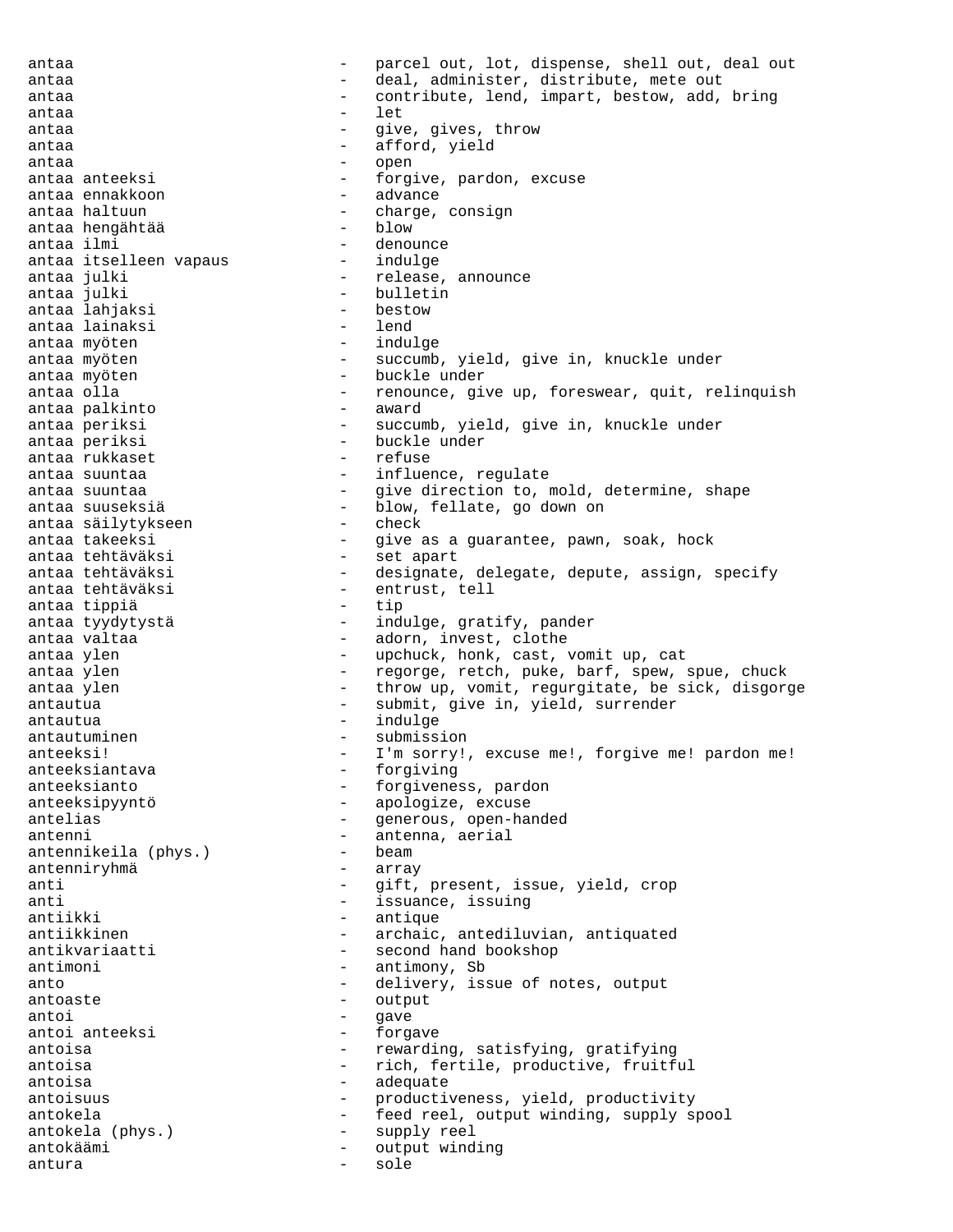anturi - sensor ao.  $\qquad \qquad -$  proper, appropriate apaattinen - apathetic aparaatti - device, gadget, machine aparaatti - convenience, appliance, contraption, contrivance apatia  $-$  apathy apina  $-$  ape, monkey apinoija - mimic, parodist, impersonator apinoija - emulator, copycat, imitator, ape, aper apostoli - apostle apotti<br>
abbot<br>
abbey - abbey<br>
abbey apottiluostari appelsiini - orange appi - father-in-law, Pops appiukko - father-in-law appivanhemmat - parents-in-law<br>apposen\_auki - wide-open apposen auki - wide-open<br>approksimaatio (math.) - approximation approksimaatio (math.) - approximation<br>approksimoida (math.) - approximate approksimoida (math.) aprikoiden - considering aprikoiva  $-$  thinking, cogitative aprikoosi - apricot apteekkari - pharmacist apteekkari - apothecary, chemist, dispenser, druggist apteekki - chemist's, dispensary, drugstore, pharmacy apu - subsidy - subsidy apu - help, assistance, aid, support, relief, remedy apu - recourse, refuge, resort<br>apu- - recourse, refuge, resort apu- - auxiliary, supplementary, subsidiary, supplemental apu- - instrumental, implemental apua! - help!, help me! apuhoitaja - aide apulainen 1988 - assistant, helper, supporter, help apulaissheriffi - deputy, deputy sheriff apulanta - fertilizer apulause apuneuvot - facilities apuohjakset - martingale apuohjelma - utility, utility program, service program apuraha - award, subsidy, scholarship apuri - assistant, helper apuväline - auxiliary device arabi - Arab<br>arabialainen - Arab arabialainen - Arabian, Arabic arabian kieli  $-$  Arabic (language) arastaa - shy arasti - shyly area hyperbelikosini - area hyperbolic cosine, arcosh area hyperbelikotangentti - area hyperbolic cotangent, arcoth area hyperbelisini - area hyperbolic sine, arsinh area hyperbelitangentti - area hyperbolic tangent, artanh aresti - custody, detention, hold<br>argon - argon, Ar argon - argon, Ar arina - grate - grate<br>aritmeettinen - - arithm aritmeettinen - arithmetic<br>arka - sensitive arka - sensitive, sore, tender, touchy, easily hurt<br>arka - timid shy cautious faint arka  $-$  timid, shy, cautious, faint arka - farouche - farouche arkeologinen - archaeological, archeological, archaeologic arkeologinen - archeologic arki - weekday arki- - casual, everyday arki-ilta - weeknight arkikielen - colloquial arkikieltä - colloq., colloquial arkinen - boring, banal, everyday, casual, common, corny arkinen - commonplace, customary, daily, hackneyed, humdrum arkinen - informal, ordinary, plain, prosaic, simple, trite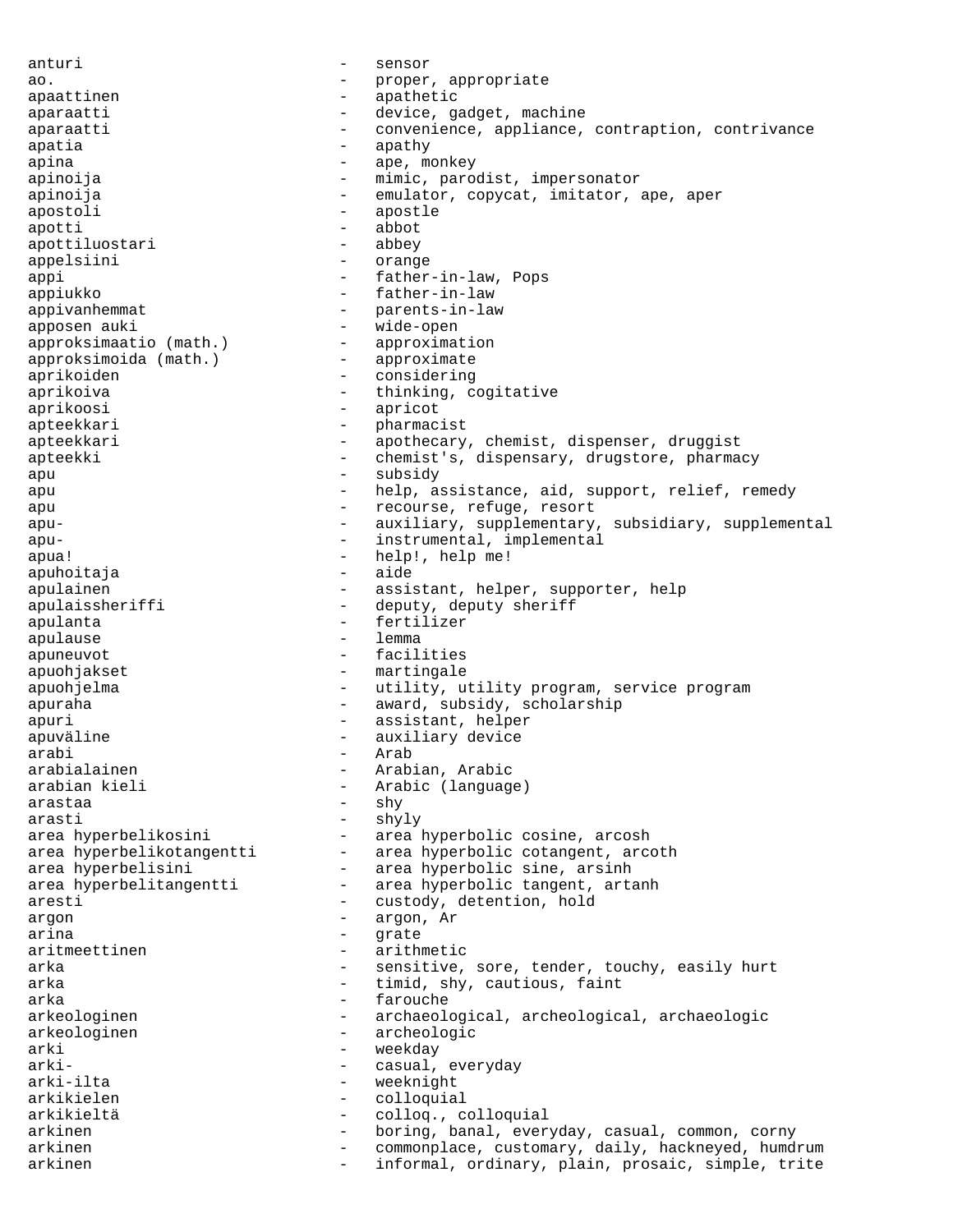arkinen - threadbare, day-to-day arkipäivä - weekday arkipäiväinen - common, vernacular, vulgar arkipäiväinen 1988 - boring, banal, everyday, casual, common, corny arkipäiväinen 1988 - commonplace, customary, daily, hackneyed, humdrum arkipäiväinen 1988 - informal, ordinary, plain, prosaic, simple, trite arkipäiväinen - threadbare, day-to-day<br>arkisto arkisto - archive, archives<br>arkistoida - archive, file awa - archive, file away arkki - sheet, ark arkkipiispa - metropolitan, archbishop arkkitehti - architect arkkitehtoninen eta erreferentzailaren architectural arkkitehtuuri - architecture arkku - chest, coffin arkuskosini - arcus cosine, arccos arkuskotangentti - arcus cotangent, arccot arkussini - arcus sine, arcsin arkustangentti - arcus tangent, arctan<br>armahdus - arcus tangent, arctan armahdus - pardon, reprieve, amnesty armahtaa - be lenient with, indulge, spare armahtaa - pardon, reprieve, grant amnesty, excuse armahtaa - have mercy, have pity on armas - sweet, sweetheart, treasured armas - cherished, favourite, loved, precious, revered armas armas - darling, dear, adored, beloved, charming, dearest armeija - armed forces, army armo - grace, mercy, pardon<br>armolahja - gift of grace, chari - gift of grace, charity, alms, benefaction, handout armollinen - gracious, merciful, charitable, compassionate armonaika  $-$  reprieve, respite armonisku - coup de grace, merciful blow armoton - ruthless, cutthroat, bowelless armoton - merciless, unmerciful, pitiless, relentless aro  $-$  steppe, tundra, prairie, plains, savannah<br>
- aroma aromi - aroma - aroma - aroma - aroma - aroma - aroma - aroma - aroma - aroma - aroma - aroma - aroma - aroma - aroma - aroma - aroma - aroma - aroma - aroma - aroma - aroma - aroma - aroma - aroma - aroma - aroma - aroma arpa - die, dice arpa  $\qquad \qquad -$  lot, raffle ticket, draw arpajaiset <a>>
->
->
lottery, raffle, drawing</a>
reset <a>
d</a>
reset <a>
d</a>
reset <a>
d</a>
reset <a>
d</a>
reset <a>
d</a>
reset <a>
d<br/>
reset <a>
d<br/>
reset <a>
d<br/>
reset <a>
d<br/>
reset <a>
d<br/>
reset arpakuutio - die, dice arpeuttaa - pit, scar, mark, pock<br>arpi - scar, nit arpi - scar, pit arpoa - draw lots, cast lots, raffle something off<br>
- arsenic As arseeni - arsenic, As<br>artikkeli - article - article artikkeli - article artikuloida enunciate, pronounce, articulate, enounce, say<br>
 sound out - sound out arvaamaton - erratic, unexpected arvan heitto  $-$  roll, cast arvata - guess, infer, venture, hazard arvatenkin - presumably arvattavasti - presumably<br>arvaus - reckoning arvaus - reckoning, guess arvella - presume, suppose, surmise, assume, believe arvella - deem, opine, think arveluttava - questionable, suspicious, debatable arvio - valuation, evaluation, rating arvio - opinion, judgment, reckoning, estimate arvio - estimation, assessment, appraisal, estimate arvioida - interpolate, extrapolate<br>
- tax<br>
- tax arvioida - tax arvioida - valuate, measure, value, assess arvioida - survey arvioida - appraise, estimate, rate, consider, evaluate arvioida - make arvioida hintaa - en - price, determine the price of<br>arvioiden - en - considering, estimating, asse arvioiden entry and the considering, estimating, assessing arvioimalla  $\sim$  - considering, estimating, assessing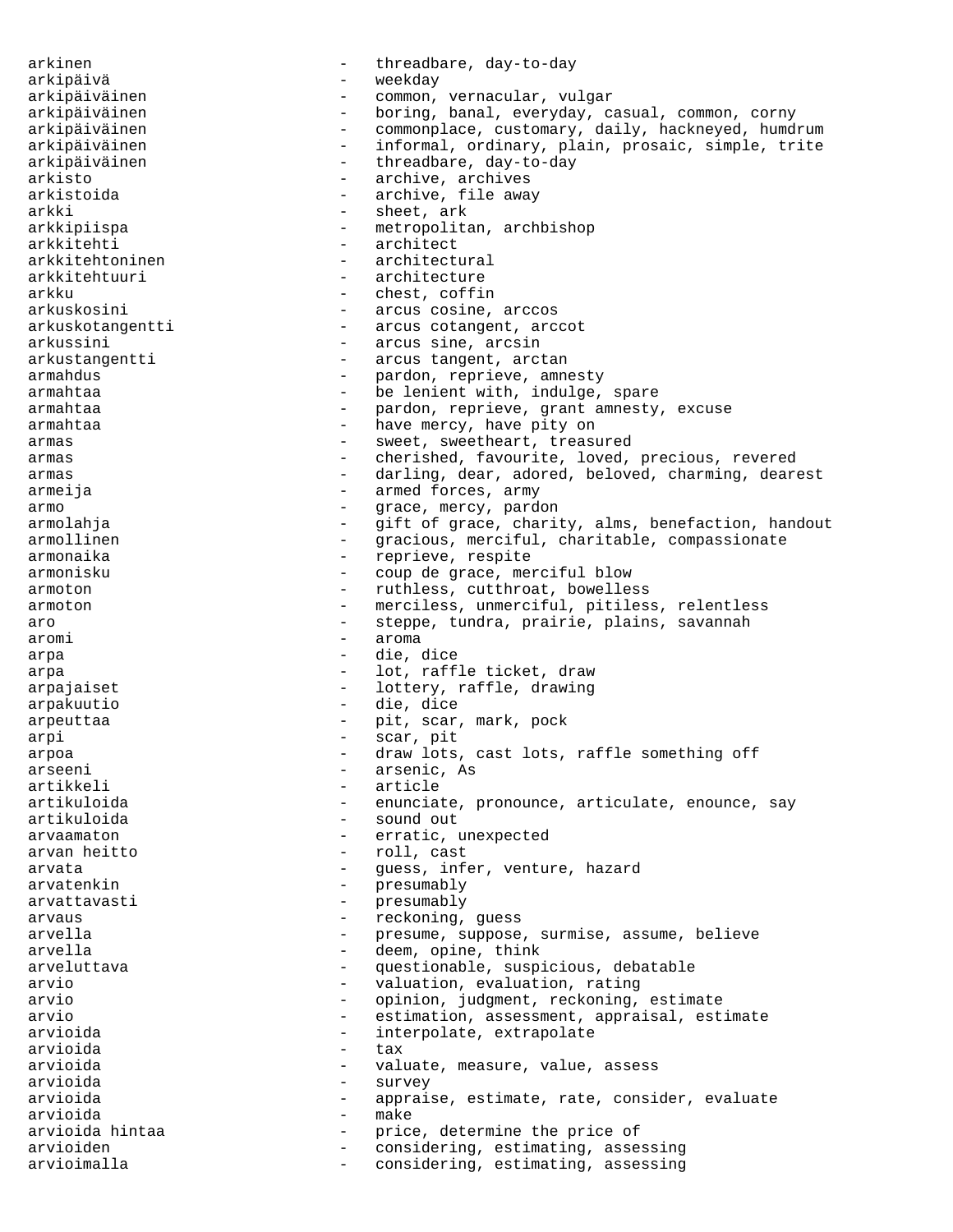arvioiminen and the reckoning, estimating, assessing, considering arviointi - appraisal, assessment, valuation, evaluation arviointi  $\qquad \qquad -$  rating, reckoning arvioitu - estimated arviolta - approximately arvo - valuation arvo - importance arvo - price, monetary value, cost<br>arvo - value worth merit virtue arvo - value, worth, merit, virtue<br>arvoesine - valuable arvoesine - valuable arvoinen - deserving, worthy<br>arvoitus - enigma.puzzle.r - enigma, puzzle, riddle, conundrum, brain-teaser arvoitus - mystery, secret, closed book arvoitus - complication, complicatedness, knottiness arvoitus - quiz arvokas - precious, dignified, valuable, worthful<br>arvokas arvokas - useful, of value high arvokkuus - dignity arvomerkki - badge arvonanto<br>
arvonimen puolustaja<br>
 - vouchee<br>
vouchee arvonimen puolustaja arvonimi - title<br>arvonlisävero - vat arvonlisävero<br>arvonnousu - advance, rise, increase in value arvopaperi - stock, security, certificate - stock, security, certificate arvopaperisalkku arvostaa - stand upon arvostaa - value, rate arvostaa - appreciate, like, prize, treasure, respect, esteem<br>arvostaa enemmän - prefer arvostaa enemmän - prefer arvostelija - critic, censor - critic, censor - criticise, rai arvostella - criticise, rail, fulminate, pick apart<br>arvostella - criticize, censure, reprimand, crimina - criticize, censure, reprimand, criminate arvostella  $-$  critique, review arvostelu - critique, review, critical review, review article<br>arvostelulautakunta - jury arvostelulautakunta arvostus - esteem, respect, appreciation, admiration arvoton - worthless arvovalta - authority, prestige, prominence, influence arvuutella - Guess, speculate, talk in riddles ase example are the set of the weapon, gun, firearm, armament aseellinen - armed aseellinen ryöstö  $-$  heist, armed robbery, holdup, stickup aseen piippu - qun barrel, barrel  $\alpha$ seet  $\alpha$  -  $\alpha$  -  $\alpha$  -  $\alpha$  arms aseeton - unarmed aseharjoitus - exercise<br>aseistaa - arm aseistaa aseistamaton - unarmed aseistettu - armed asema - depot asema  $-$  position, status, station, standing, stand, state asema - stage, stop asemosana  $\qquad \qquad \qquad -$  pronoun asenne - attitude, stance, outlook, stand asennoitua - stand, take a stand, take a position, position asennus - installation, mounting, fitting asentaa - plant - plant - plant - plant - plant - plant - plant - plant - plant - plant - plant - plant - plant - plant - plant - plant - plant - plant - plant - plant - plant - plant - plant - plant - plant - plant - plan asentaa - assemble, link, mount, emplace, fit, install asentaa - instal, put in, set up asento  $-$  position, pose, stance, posture, standing, poise asepalvelus - conscription, muster, draft, selective service asetella - arrange, set up, adjust, align, shift asetelma - setting, composition, arrangement, adjustment asetettu - applied, placed, put, set, posed, positioned asetettu - entered, introduced, inserted, laid asettaa - perch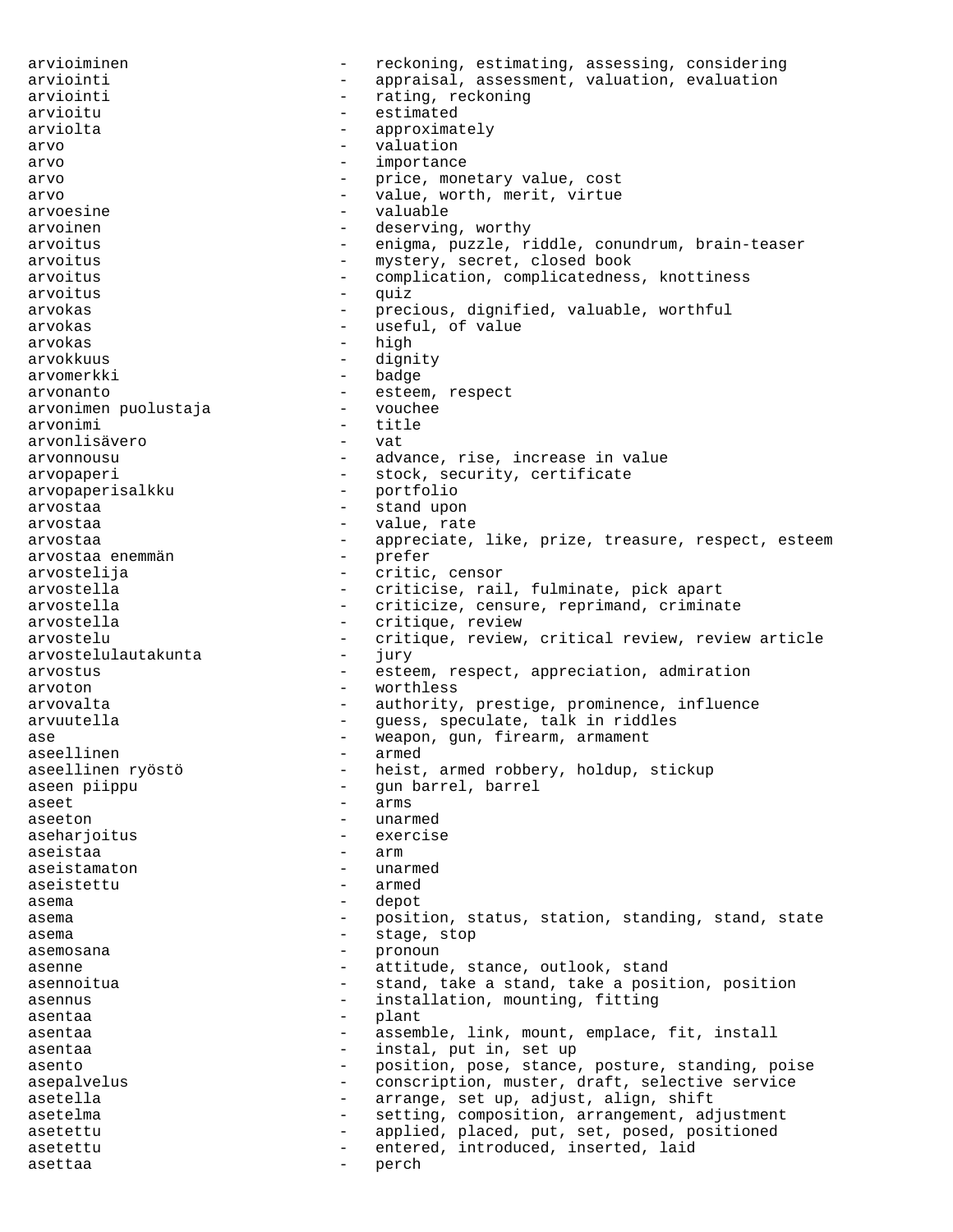asettaa - determine asettaa - lay, pose, position, enter, introduce asettaa - fix, situate, posit, deposit asettaa - put, place, set, set up, found, institute, arrange asettaa - enclose, inclose, stick in, put in asettaa alttiiksi - expose asettaa ehdokas - put up a candidate, put forward a candidate asettaa ehdoksi - condition asettaa ehdoksi - condition asettaa ehdoksi stipulate, make it a condition, specify, qualify asettaa ensi sijalle prefer, give preference to asettaa epäilyksen alle place under suspicion, cloud, defile, sully asettaa epäilyksen alle - corrupt, taint asettaa kyseenalaiseksi - question, place under question asettaa näytteille - expose, show asettaa rinnakkain - juxtapose, put next to asettaa telineeseen - block asettaa tilalle - substitute asettaa vastakkain - confront, face, present asettaa vastakkain - contrast asettaa vastakkain - match, pit, oppose, play off asettaminen - placement, location, locating, position<br>asettaminen - positioning, emplacement asettaminen - positioning, emplacement asettaminen - insertion, inserting asettelu - arrangement, adjustment, setting, placement asettelu - arranging, organizing, setting up asetti - put, set, inserted, applied, placed asetti - laid, posed, positioned, entered, introduced<br>asettivat - put set inserted applied placed asettivat - put, set, inserted, applied, placed asettivat - laid, posed, positioned, entered, introduced asettua - sit, have position, have direction, position asettua - locate, relocate, stand asettua - take up a position, take a stand, take a stance asettua - stop, coagulate, clot, dry up asettua - calm down, quiet down, simmer down, cool off asettua - compose yourself, collect yourself asettua - settle, abate, subside, dwindle, weaken asettua - settle down, perch, alight, light asettua aloilleen - locate, relocate, settle asettua orrelle  $-$  perch, roost, rest asettua riviin - line up asettunut - settled asetukset - options, configuration asetus - rule, law, statute, ordinance, bylaw, act, bill asetus - regulation, decree, edict, commandment, statute asetus - legislative act aseveli - companion in arms, brother in arms<br>aseveljeys - brotherhood in arms - brotherhood in arms asevelvollisuus - draft, conscription, muster, selective service asevoimien ylin päällikkö - commander-in-chief asfaltoida - tarmac, macadamize, macadamise asfaltoitu eta este este armac, tarmacadam, asphalt, macadam, macadamized asfaltoitu - macadamised asfaltti - asphalt, blacktop, tarmac, tarmacadam asia  $-$  affair, matter, thing, business, issue, fact asia entry case, cause, concern, errand, item, point asia - problem, question, subject, task, job asia erikseen  $\hspace{1.6cm}$  - separate question asia on päätetty  $-$  that's settled asia raukesi  $-$  it came to nought asia- extended to the factual state of  $\sim$  factual asiaa auttava - ancillary to asiaa harkittuaan  $\qquad \qquad$  - on second thoughts asiaa harkittuani - on second thoughts asiaankuulumaton - irrelevant asiaankuuluva - due, deserved asiaankuuluva - pertinent, appropriate, apropos<br>asiain kulku - process, proceeding asiain kulku - - - - - - - - - - - - process, proceeding<br>
- - - - - - - fact asiaintila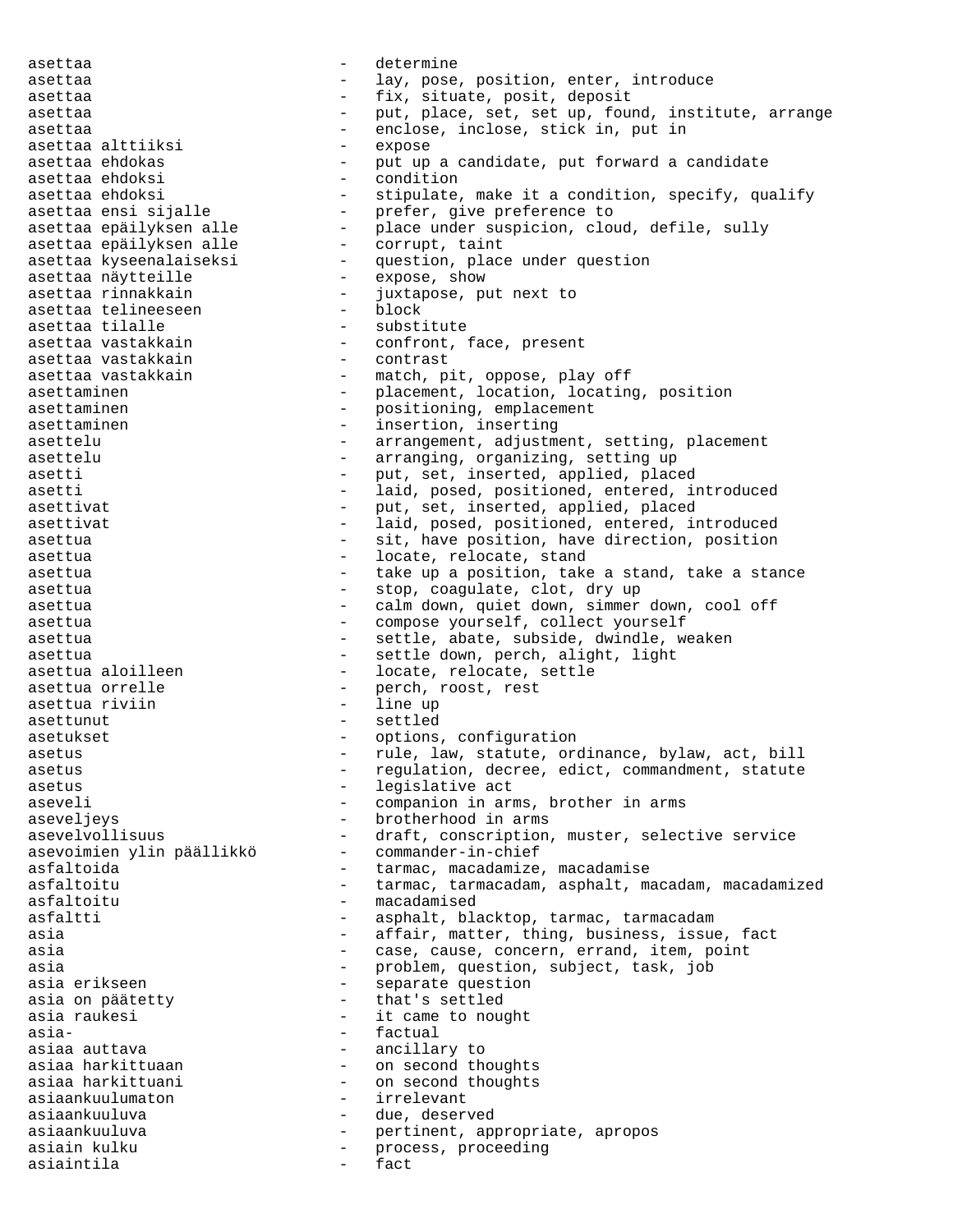asiakas - client, customer asiakaskunta - clientele, patronage, business asiakaspiiri - connection, clientele asiakastili - connection, clientele asiakastili asiakirja - document, record, recordbook, book, dossier asiakirja - deed, title, munition asiakirjakansio - portfolio asiakirjallinen - documentary<br>asiakirjan luonteinen - documentary asiakirjan luonteinen asiakkaat - business, clientele, patronage asiallinen en extrained, reserved, reticent, unemotional asiallinen en andre and the pertinent, appropriate, apropos asiamies - agent, commissioner asian laita  $-$  situation asian tila  $\begin{array}{ccc} - & \text{situation, condition} \\ - & \text{point} \end{array}$ asian ydin asianajaja - advocate, solicitor asianhaara - aspect, fact asianlaita - fact asianmukainen - due asianmukaisesti - duly, punctually<br>asianmukaisesti - - properly, decent - properly, decently, decent, in good order, right asianmukaisesti - the right way<br>asianmukaisesti - appropriately - appropriately, suitably, fittingly, befittingly<br>- fitlv asianmukaisesti asianomainen - due, concerned asianomistaja - plaintiff asiantuntemus - expertise asiantuntija - expert, specialist asiaohjelma - documentary asiasta toiseen - by the way, apropos, incidentally<br>asiaton - irrelevant - irrelevant asioi - did business, transacted business<br>asioida - - do business, transact business - do business, transact business asioitsija - agent asioivat - did business, transacted business askel - pace, step, stride, tread, footstep askelma - tread, step, scale askelmitta - stride, footstep, pace, step askeltaa - step, pace askeltaa - step, pace, stride asosiaalinen - antisocial, asocial assembler-kääntäjä - assembler, assembler program assembleri - assembler, assembler program assistentti - assistant - associative law, associativity astatiini  $-$  astatine, At aste  $\begin{array}{ccc} - & \text{degree, grade} \\ - & \text{order} \end{array}$ aste (math.)<br>asteikko - scale asteittain - gradually asteittain kasvava - progressive asteittainen - gradual, progressive astella - tread, pace, stride, step, bustle, canter, go<br>astella - iog. march. pad. scamper. scurry stroll tro astella - iog, march, pad, scamper, scurry, stroll, trot astella - walk, take a walk, advance slowly, scuttle astella vlväästi - stalk astella ylväästi asti - until, up to, till<br>astia - vase vessel basi - vase, vessel, basin astiasto  $-$  dish, tableware, table service, service astronomia extraordination astronomy astronomy astua - tread, pace, stride, step astua voimaan - become operative, come into effect, take effect astua voimaan and the come into force, enter into effect, go into effect astua voimaan enter into force asu external clothing, clothes, dress asua - dwell, live asuinpaikka - domicile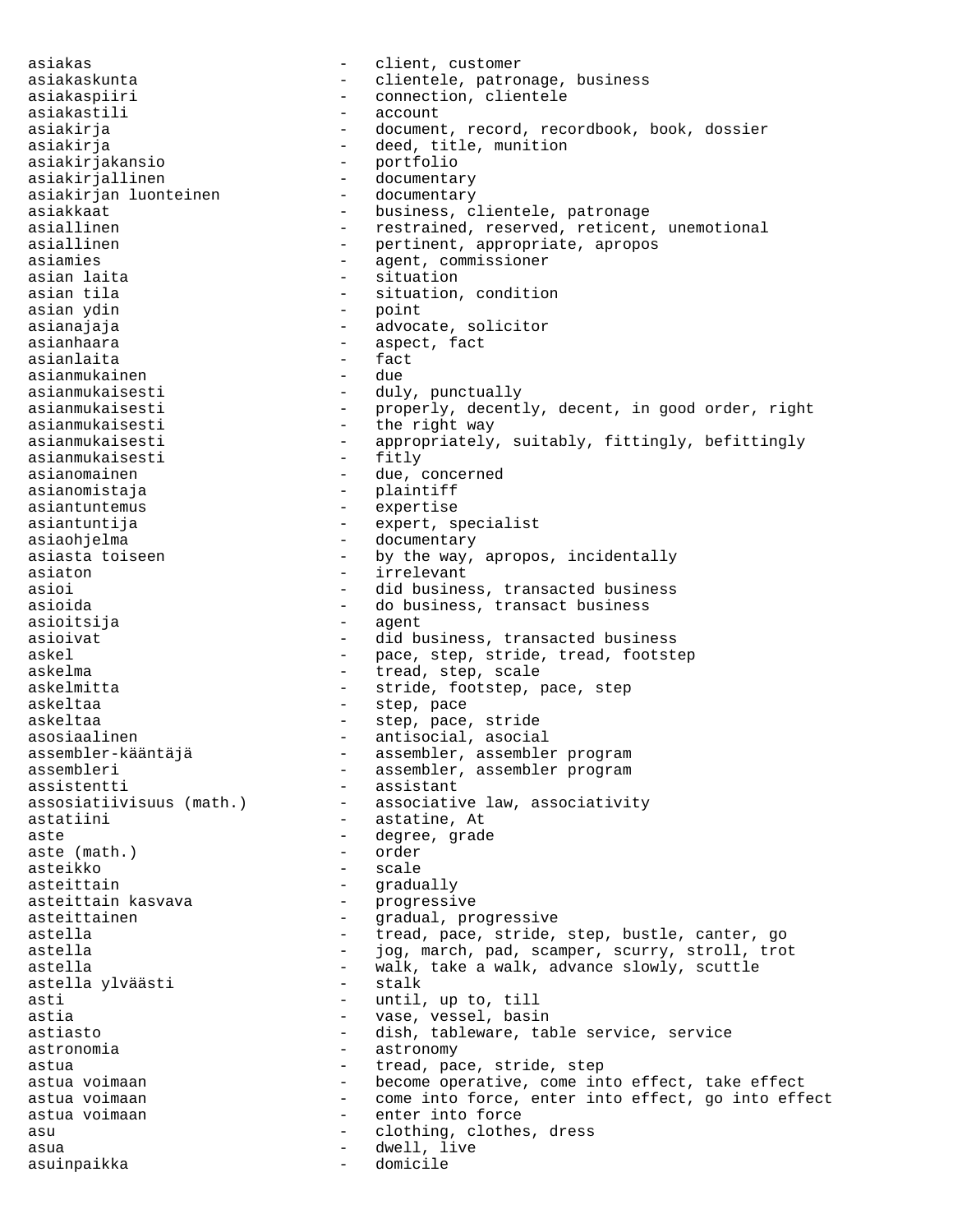asukas and the resident, inhabitant, tenant, lodger, dweller asukas - citizen asumaton - uninhabited, unoccupied, unsettled, deserted asumus - residence asumus - accommodation, house, place to live, dwelling asunnoton - homeless, houseless, roofless asunnottomuus - homelessness asunto - apartment, house, flat, dwelling, residence asunto-  $-$  residential, housing asunto-olot - housing asuntokanta - housing asuntotuotanto - housing asuntovaunu - caravan asusteet - clothing asuttaa - people, populate, dwell, shack, reside, inhabit asuttavaksi raivaus  $\qquad \qquad -$  renewal, reclamation, rehabilitation asvaltoida - tarmac, macadamize, macadamise asvaltoitu en macadam - tarmac, tarmacadam, asphalt, macadam, macadamized asvaltoitu - macadamised asvaltti - asphalt, blacktop, tarmac, tarmacadam<br> asymptootti (math.) - asymptote asymptootti (math.) ateisti - atheist ateljee - atelier, studio, workshop - meal aterioiminen - dining<br>ateriointi - dining ateriointi - dining atomi - atom atomipommi - nuclear bomb, atomic bomb, a-bomb, nuke<br>attraktio (math.) - attraction attraktio (math.) - attraction attraktori (math.) -<br>audienssi audienssi - audience<br>aukea - australianus - australianus aukea - expanse, open, clearing<br>auki - open auki - open aukio - square, public square, open place aukko - breach aukko - hole, opening, hollow, loophole, aperture aukoton - absolute auktoriteetti - authority aulein and the easiest, most willing, most helpful, readiest auliimpi - easier, more willing, more helpful, readier auliisti - readily aulis - generous, lavish, helpful, willing, eager, liberal aulis<br>aulis suostumus – easy, yielding, ready, keen, disposed, spirited<br>aulis suostumus aulis suostumus - ready consent aura - plow, plough, aura<br>auringonlasku - dusk - dusk auringonlasku auringonnousu - dayspring, sunrise, sunup, cockcrow auringonnousu - first light, break of day, break of the day<br>auringonnousu - dawn, daybreak, dawning, morning, aurora - dawn, daybreak, dawning, morning, aurora<br>- sunshine auringonpaiste auringonpimennys - eclipse auringonvalo - sunlight auringonvarjo - umbrella aurinko - sun - sun - sun - sun - solar aurinko- - solar aurinkoinen - shining, bright, shiny, sunshiny, sunny<br>australialainen - Australian australialainen 1988 - Australian autenttinen 1988 - Australian authentic, - authentic, primary autio - deserted, desolate, empty<br>autioittaa - desolate, depopulate autioittaa - desolate, depopulate<br>autiomaa - desert, wasteland - desert, wasteland auto - car, automobile, motor car, motor-car<br>autohalli - qaraqe - qaraqe - garage autoilija - motorist, automobilist automaatit - automata automata - automata - automata - automata - automata - automata - automata - automata automaatti - automaton automaattinen - automatic automaattisesti - automatically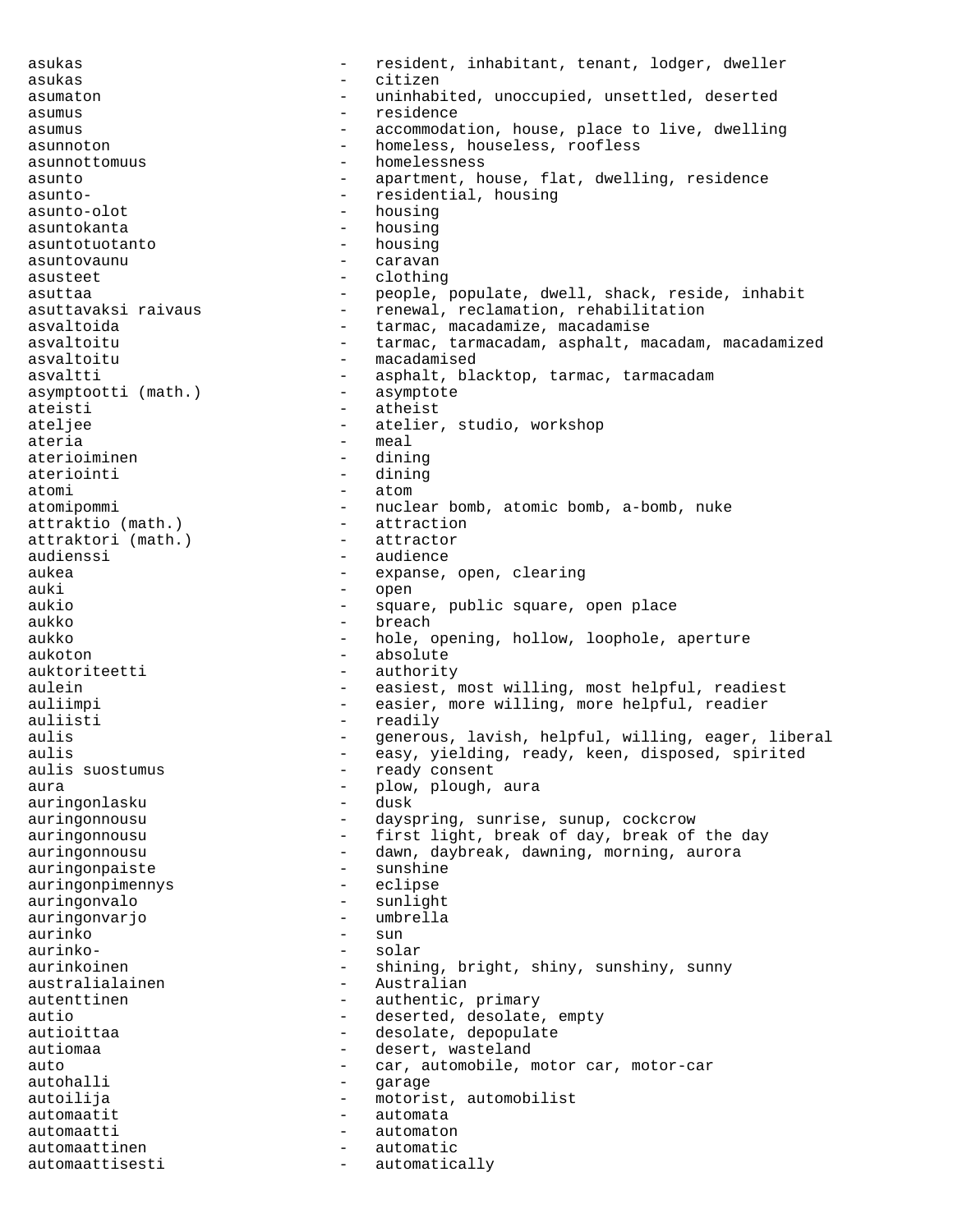autonomia - autonomy autonominen - autonomous autonrengas - tire, car tire autotalli - garage autovaja - garage auttaa - aid, assist, help, facilitate, relieve, support auttaa - - - - - - - - be effective, be of use, be useful, enable auttaa - remedy, mend, improve, save auttaa - bear a hand, lend a hand auttakaa! - help!, help me! auttava - instrumental, implemental avain<br>avain<br/>rengas <br/>
- key <br/>
- key <br/>
- key <br/>
- key <br/> - keyring avainsana - keyword avanne - fistula avara - extensive, spacious, vast, wide<br>
avarakatseinen tolerant avarakatseinen 1980 - tolerant avaramielinen 1980 - tolerant avaramielinen 1980 - tolerant avaramielinen avara avaramielinen - tolerant avaruudellinen avaruus - space, expanse<br>avaruusalus - space craft, space space space space space space space space space space space space space space avaruusalus - space craft, spacecraft<br>avaruuskulma - steradian - steradian avata  $\qquad \qquad -$  open, inaugurate avata - clear<br>avata kaikille ihmisryhmille - integr avata kaikille ihmisryhmille - integrate, desegregate, mix<br>avata silmät - disenchant, disillusion - disenchant, disillusion avata tukos - unstuff avattu - opened avauslyönti avautua - open, unfold avautua  $\qquad \qquad -$  afford, give avio - marriage avioero - divorce - divorce - divorce - divorce - divorce - divorce - divorce - divorce - divorce - divorce - - marriage aviomies - husband, married man, hubby avo- - outdoor - frankly, honestly, candidly avoimesti - openly, outright avoin - open, fair avoinna - open avokela- - reel-to-reel - pump, spectator, spectator pump avokätinen en metalliset van die verschieden van die generous, openhanded avonatinen<br>avomielinen - generous, open-minded avopokeri - stud poker - basin avu - asset, plus, merit, virtue avulias - helpful, generous, caring, co-operative, kind<br>avulias - heighbourly obliging supportive sympathetic - neighbourly, obliging, supportive, sympathetic avulias - willing, ready to help avun hakeminen - recourse, resort, refuge avustaa - assist avustaa vuorosanoissa - remind, prompt, cue avustaja - assistant avustaja - contributor avustus - relief, contribution, support, help, assistance avustus - aid, subsidy avuton - impotent, helpless, forlorn Belgia - Belgium - Belgium Benin - Benin Berliini - Berlin Bolivia - Bolivia Brasilia - Brazil Bulgaria  $-$  Bulgaria baarikaappi - liquor cabinet baarimikko - barman bakteeri - bacteria, bacterium<br>hakteeri - cerm microbe bakteeri - germ, microbe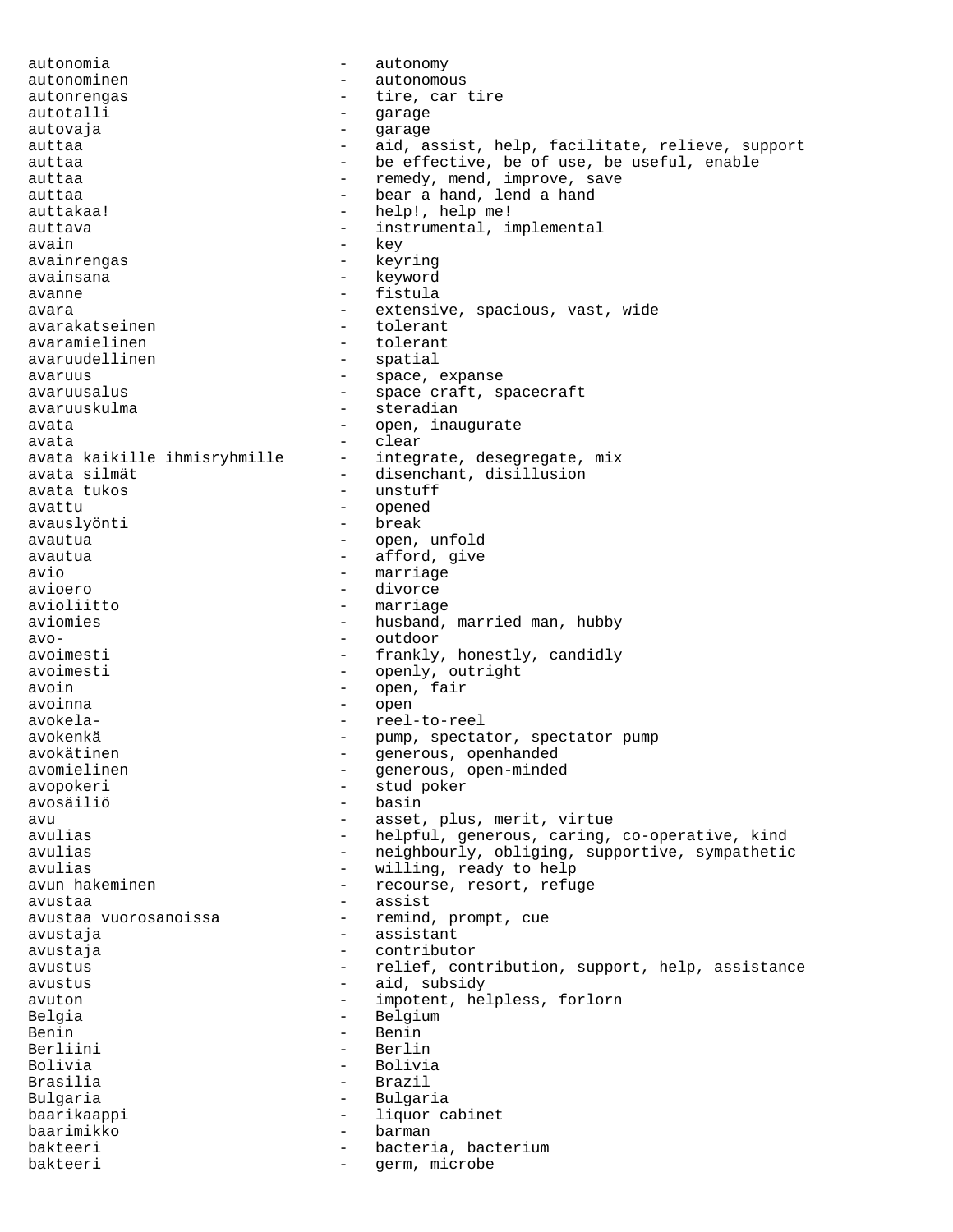balansoitu (math.) - balanced baletti - ballet - ballet - ballet - ballet - ballet - ballet - ballet - ballet - ballet - ballet - ballet - b balettitanssija - figurant balettitanssijatar<br>ballaadi ballaadi <sup>-</sup> ballaadi - ballad, lay<br>balleriina - ballerina - ballerina balleriina - ballerina<br>banaali - banal banaali - banal - banal - banal - banana - banana - banana - banana - banana - banana - banana - banana - banan - banana<br>- banachizable banachoituva (math.) barium - barium, Ba barometri - barometer  $basso$  -  $bass$ baudi - baud, baud rate baudia  $-$  baud, baud rate beeta - beta - beta function beige - beige - beige - beige - beige - beige - beige - beige - beige - beige - beige - beige - beige - beige <br>
- Belgian belgialainen<br>beniniläinen beniniläinen – Beninese<br>bensiini – Gasoline bensiini - gasoline, petrol, gas bensiiniasema - gas station, petrol station bensiinimittari - gas gauge, petrol gauge berkelium - berkelium, Bk beryllium - beryllium, Bestseller - beryllium, Bestseller bestseller - best-seller<br>betoni - concrete betoni - concrete betonimuotti - falsework<br>biduaali (math.) - bidual biduaali (math.)<br>bijektio (math.) bijektio (math.) - bijection, one-to-one and onto<br>bikinit - bikini bikinit - bikini - bikini<br>bileet - party - party<br>- bilinear bilineaarinen (math.)<br>biljardi biljardi - billiards, pocket billiards, pool<br>biljardikeppi - cue, cue stick, pool cue, pool st biljardikeppi - cue, cue stick, pool cue, pool stick<br>biljardisauva - cue, cue stick, pool cue, pool stick biljardisauva - cue, cue stick, pool cue, pool stick - billion (Br), trillion (Am) binomi - binomial<br>binomijakauma - - binomial - binomial distribution binomikerroin - binomial coefficient binomilause - binomial theorem binääri- - binary - binary number biokemia - biochemistry biologi - biologist<br>biologia - biology - biology biologia - biology<br>biologinen - biologi biologinen - biological - bisexual<br>- bisexual biseksuaalinen - bisexual bisnes (informal)<br>bisnesmies - businessman bitti - bit boikotoida - boycott boikotti - boycott bonus - bonus, dividend, incentive boori - boron, B bornologinen - bornological<br>brasilialainen - Brazilian brasilialainen - Brazilian<br>britti - Britti britti - British - British - British - British - British - British - British - British - British - British - British - British - British - British - British - British - British - British - British - British - British - Bri - British, Briton sisti<br>brittiläisen imperiumin<br>brittivaluutta brittiläisen imperiumin – imperial<br>brittivaluutta – imperial<br>brittivaluutta – sterling<br>broilerikasvattamo – broiler l broilerikasvattamo - broiler house<br>brokadi - brocade - brocade bromi - bromine, Br brutaali - brutal budjetti - budget bulevardi - boulevard, avenue bunkkeri - bunker, pillbox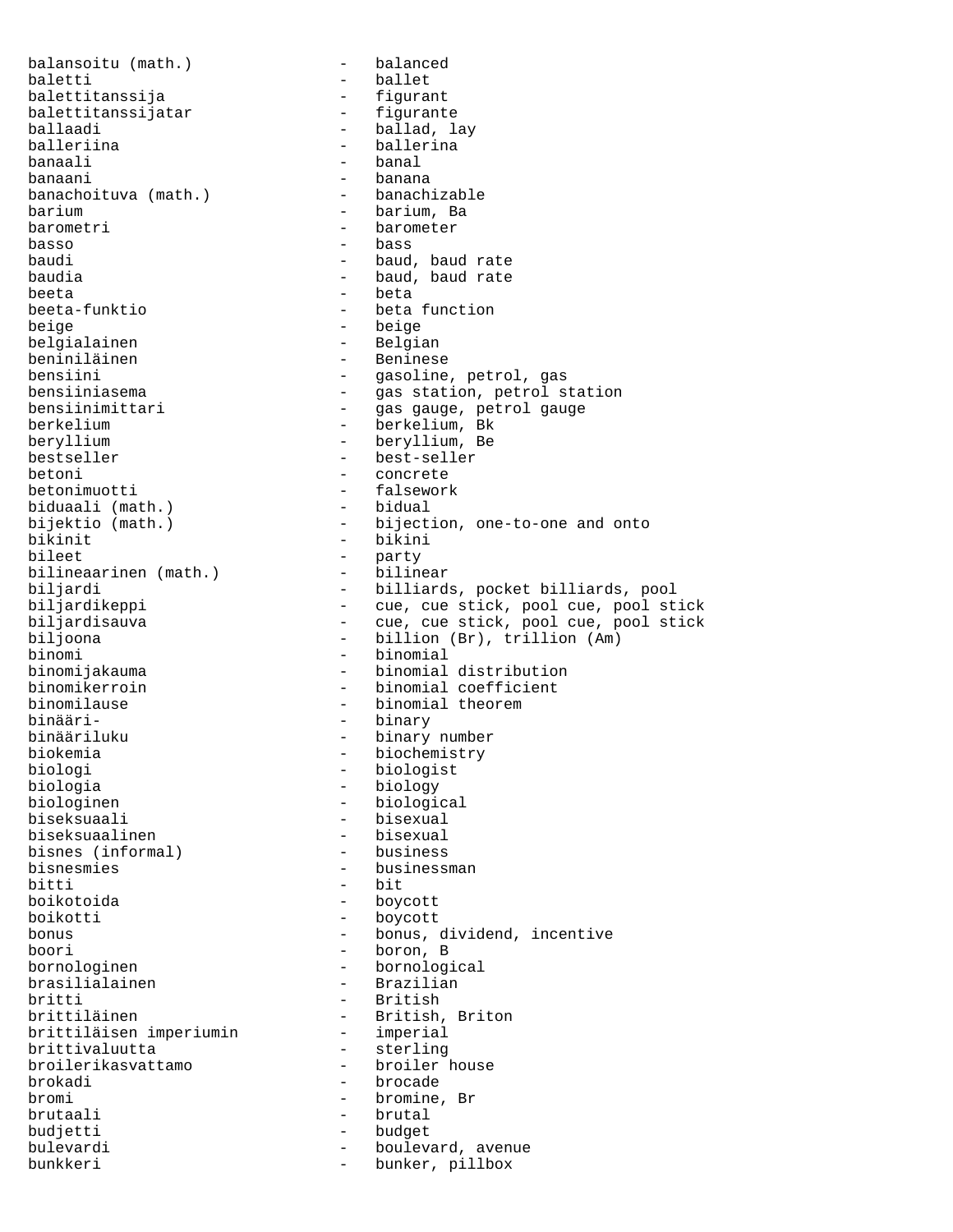burnout - burnout bussi - omnibus, bus, coach bussipysäkki - bus stop<br>byrokraatti - bureaucra byrokraatti - bureaucrat<br>byrokraattinen - bureaucrat - bureaucratic byrokratia  $-$  bureaucracy, red tape caddy - caddy celsiusaste - degree Celsius, centigrade<br>
- cerium, Ce cerium - cerium, Ce cesium - caesium, Cs charmi - charmi - charmi - charmi - charmi - charmi - charmi - charmi - charmi - charmi - charmi - charmi - ch chili - chilli chilipippuri - chilli college  $\qquad \qquad -$  college comeback - comeback curium - curium, Cm curry - curry Dedekindin leikkaus data  $\qquad \qquad -$  data, datum debugata - debug debytoida - debut - debut deegu - boozer, heavy drinker, drunkard<br>defektiivinen (math.) - defective defektiivinen (math.) - defective degeneroitunut (math.) - degenerate defektifyinen (math.)<br>degeneroitunut (math.) - degenerate<br>dekkaritarina - mystery, mystery story, whodunit delegoida - delegate delegointi - delegation delfiini - dolphin demagogi - demagogue demagogia - demagogy demari<br>demokraatti - Social Democrat<br>demokraatti - democrat, Democ demokraatti - democrat, Democrat<br>demokraattinen - - democratic demokraattinen 1988 - democratic<br>demokratia 1988 - democracy - democracy demoni - demon<br>demonstratiivi - demons - demonstrative dena - boozer, heavy drinker, drunkard depressio - depression, dejection derivaatta - differential coefficient, first derivative derivaatta - differential, derivative, derived function<br>derivaatta (math.) - derivative derivaatta (math.) derivative<br>derivaatta vasemmalta left derivative derivaatta vasemmalta<br>derivoida derivoida - differentiate derivointi - differentiation desibeli - decibel<br>desimaali - decimal desimaali - decimal desimaalijärjestelmä - decimal system desimaaliluku - decimal number<br>deskriptiivinen - descriptive - descriptive despootti - despot, dictator despotismi - despotism detalji - detail<br>determinantti - determ: - determinant devalvaatio - devaluation devalvoida - devaluate dia  $-$  slide, transparency, chrome<br>diagnoosi  $-$  diagnosis diagnoosi - diagnosis - diagnose diagonaali - diagonali - diagonal<br>diagonaali (math.) - diagonal diagonaali (math.) - diagonal diagonalisoituva - diagonalizable diagonalisoituva (math.) - diagonalizable diakoni - church social worker dialogi - dialogue dielektrisyysvakio - dielectric constant diesel - diesel dieselmoottori - diesel engine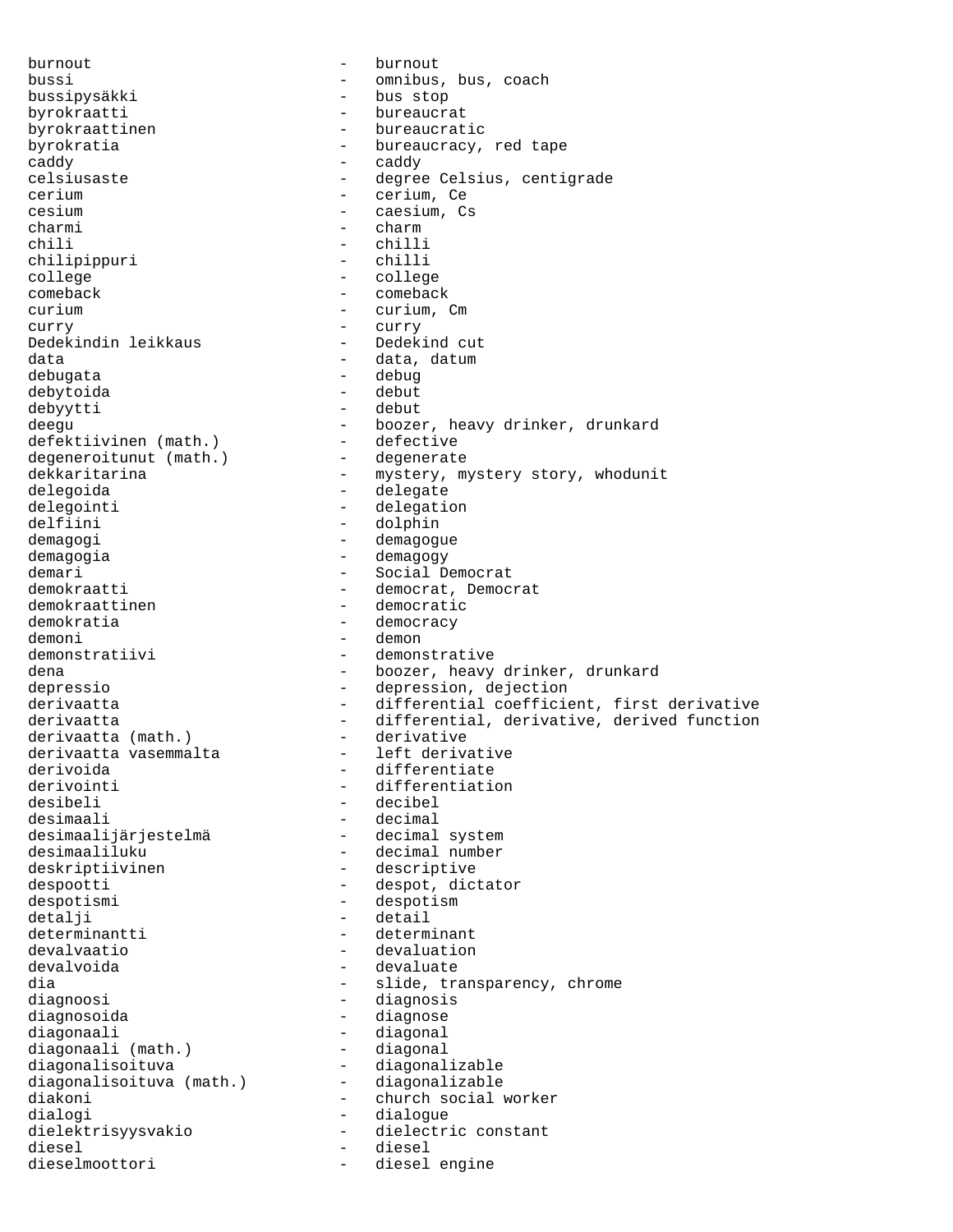dieselpolttoaine - diesel fuel differenssiyhtälö difference equation<br>differentiaali- differential differentiaali- - differential differentiaalilaskenta - differential calculus differentiaaliyhtälö - differential equation differentioituva (math.) - differentiable diffraktio (phys.) - diffraction diffuusio - diffusion diffuusio (phys.) - diffusion digitaalinen - digital<br>diili (informal) - deal diili (informal)<br>diiva diiva - diva, primadonna, prima donna - dictator diktatuuri - dictatorship dimensio - dimension - dimension - dimension - dimension - dimension - dimension dimensio (math.) dioksidi - dioxide dipata - dip diplomaatti - diplomat<br>diplomaattinen - diplomat - diplomatic, non-committal diplomaattisesti - diplomatically, smoothly<br>diplomi - diploma, certificate, ce: diplomationis, included in the contraction of the diploma, certificate, certification, credential diplomi - credentials direktiivi - directive<br>diskanttikaiutin - tweeter diskanttikaiutin<br>diskanttisäädin - treble control diskata  $-$  disqualify disketti - diskette, disk, floppy disk, floppy disko - disco, discotheque diskreetti (math.) - discrete diskriminantti (math.) - discriminant dissipatiivinen (math.) - dissipative distribuutio (math.) - distribution divari - division divari - second hand bookshop<br>divergenssi (math.) - divergence divergenssi (math.) divisioona - division dogi - pooch, doggie, doggy, barker, bow-wow dogmaattinen - dogmatic dogmi - dogma dokata (informal) - drink, consume alcohol, booze, fuddle doku - boozer, heavy drinker, drunkard<br>dokumentaarinen - boozer, heavy drinker, drunkard<br>dokumentaarinen - documentary dokumentaarinen - documentary<br>dokumentaatio - documentatio dokumentaatio  $-$  documentation, software documentation dokumentation dokumentti - documentary<br>dokumentti - document dokumentti - document dokumenttielokuva - documentary<br>dokumenttifilmi - documentary - documentary dokumenttiohjelma - documentary dollari - dollar dominoida - dominate donitsi - donut donna - broad doppler-ilmiö - doppler effect draama - drama - drama - drama - drama - drama - drama - drama - drama - drama - drama - drama - drama - drama draamallinen - dramatic<br>draivi (golf) - drive, dr draivi (golf) - drive, driving<br>dramaattinen - dramatic dramaattinen - dramatic<br>dramaattisesti - dramatica - dramatically<br>- drink, alcoholic drink, alcoholic beverage drinkki - drink, alcoholic drink, alcoholic beverage duaali (math.) - dual duaaliavaruus (math.) - adjoint space, dual space, conjugate space duaalin duaali (math.) - bidual duaaliongelma (math.) - dual problem duuri - major - major<br>dynaaminen - dynamic dynaaminen dynamiitti - dynamiitti - dynamiitti - dynamiite dysprosium - dysprosium, Dy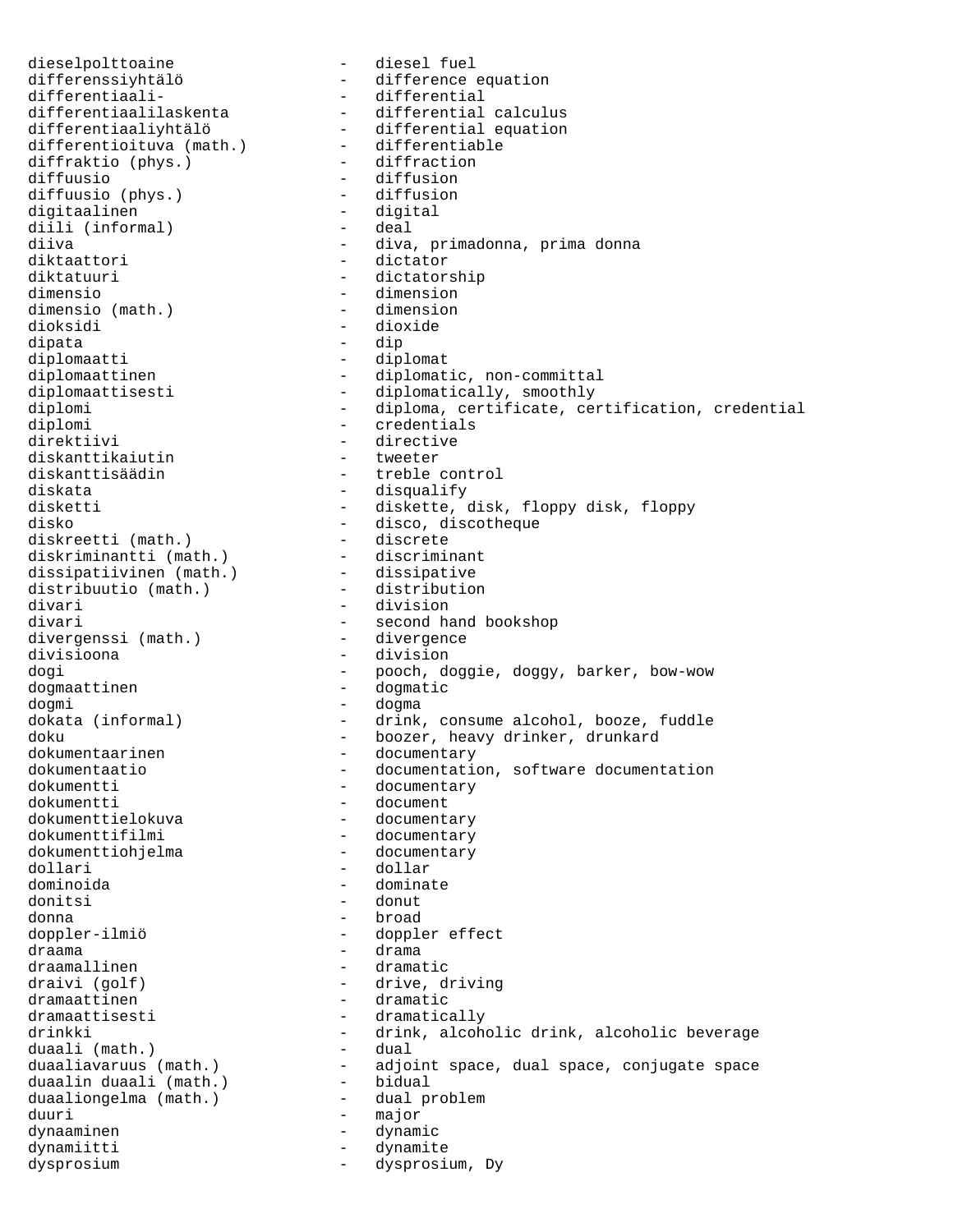dyyni - dune Egypti - Egypt<br>Englanti - Egypti - Engla Englanti - England, Britain Espanja - Spain ETYK - CSCE Etelä-Afrikka - South Africa Euroopan Unioni - European Union Eurooppa - Europe e-pilleri - the Pill edelleen - further, more, still edellinen - previous, preceding, old, precedent, antecedent edellyttäen - provided, providing<br>edellyttäen että - provided - provided edellyttäen että edellyttää  $\qquad \qquad -$  condition, prefix edellyttää  $-$  stipulate, make it a condition, specify, qualify edellyttää  $-$  require, oblige, call for, demand, make imperative edellyttää - presuppose, necessitate, entail, imply<br>edellyttää edellyttää - assume edellytykset - equipment edellytykset - assets, resources, facilities edellytys - precondition edellä  $\qquad \qquad -$  ahead, out front, in the lead edellä mainittu asia  $\qquad \qquad -$  precedent edellä mainittu asia edelläkävijä - precursor, forerunner, antecedent, pioneer edeltäjä - predecessor - predecessor edeltävä - previous, preceding, old, precedent, antecedent edeltää  $-$  precede, come before edes - at least, at the least, even edesauttaa - assist, help, side with, favour, support edesauttaa - promote, advance, boost, further, encourage<br>edesauttaa - contribute give chip in kick in edesauttaa - contribute, give, chip in, kick in edesauttaa edesauttaa - facilitate edesmennyt - dead, deceased, departed, late edesottamus - undertaking, doing edespäin  $-$  forth, forward, further, onward edessä  $-$  before, in front, ahead edestakaisin - to and fro, back and forth, backward and forward edesvastuu - liability, responsibility edesvastuuton - irresponsible edeten - proceeding, progressing edetä entergeden variantele - forge, move ahead, advance, proceed, run, move edetä - make, work edistyksellinen - progressive edistynyt - advanced, sophisticated edistys - progress, progression, advance edistysaskel - forward motion, onward motion edistysaskel - progress, progression, advance, advancement edistysmielinen - progressive edistysvastainen 1988 - regressive edistyvä - progressive edistyä enter endeling om en de come on, come along, get on, get along, shape up edistyä - go on edistyä - progress, advance, pass on, move on, march on edistäen - developing edistäjä - promoter, booster, plugger<br>edistävä - fast - fast edistävä - fast edistävä - developing edistää - contribute, give, chip in, kick in promote, advance, boost, further, encourage edistää – facilitate edullinen - cheap, inexpensive<br>edullinen - advantageous bene edullinen - advantageous, beneficial, profitable, advisable - cheapest, most inexpensive edullisin  $-$  most advantageous, most beneficial edullisin - most profitable edunsaaja - beneficiary, donee<br>eduskunnan - - barliamentary eduskunnan - parliamentary - parliamentary eduskunta - parliament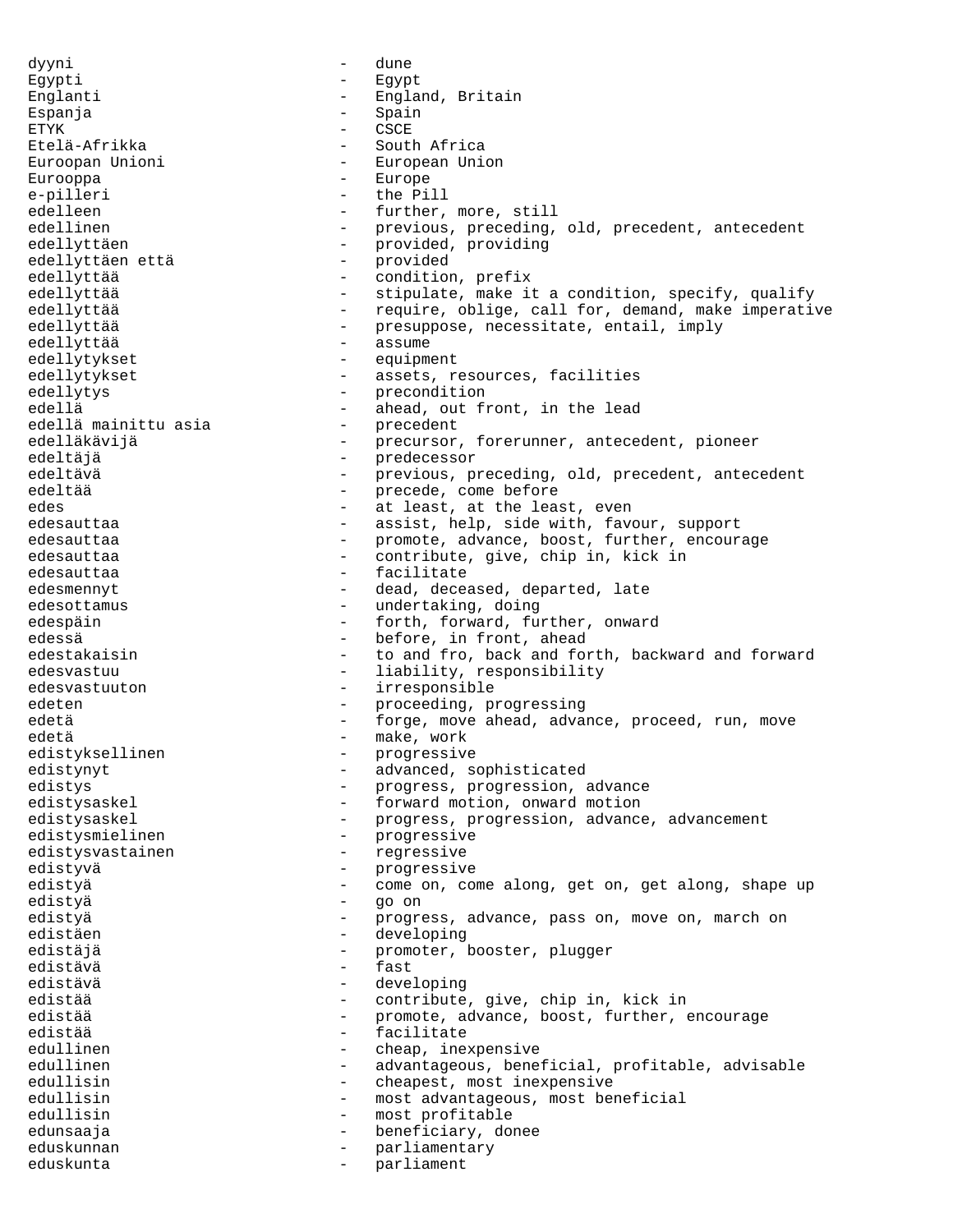eduskuntatalo - the Finnish parliament house edustaja - representative, delegate, agent, deputy, surrogate edustaja - commissioner edustajisto - contingent edustava - elegant, courtly, formal, stately<br>edustussopimus - franchise edustussopimus edut - facilities - acre eepos - epic eeppinen - epic eespäin (poetic) - forth, forward, further, onward eestaas <sup>-</sup> to and fro, back and forth, backward and forward eettinen - ethical, moral, honorable, honourable ego - ego egyptiläinen egyptian ehdokas - candidate<br>ehdokkaan ilmoittaminen - nomination ehdokkaan ilmoittaminen ehdollepano - nomination ehdollinen - conditional ehdollinen suppeneminen - conditional convergence ehdotettu – proposed<br>ehdoton – absolute - absolute, definite, downright ehdoton - authoritative, classical, definitive ehdoton - flat, categoric, categorical, unconditional ehdottaa - make a motion, move, submit, put forward ehdottaa - offer, propose, suggest, advise, propound ehdottoman tärkeä  $-$  of the essence ehdottoman tärkeä  $-$  crucial, all-important, all important, essential ehdottomasti - absolutely, definitely, without fail, positively<br>ehdotus - scheme ehdotus - scheme ehdotus - proposal, suggestion, proffer, proposition eheys - integrity, unity, wholeness eheys - consistency, consistence eheyttäminen en anderstäminen auch eine eintegration eheytys - integration eheä - integral, entire, intact eheä - unbroken, whole, in one piece ehjä - intact, integral, entire ehjä  $-$  unbroken, whole, in one piece ehkä - maybe, perhaps, by chance, perchance<br>ehkäiseminen - prevention ehvention<br>ehkäiseminen ehkäisevä - precautionary ehkäistä - prevent, keep ehkäisy - prevention, suppression<br>
ehkäisytoimi - precaution, safeguard - precaution, safeguard<br>- makaup ehoste - makeup<br>ehta - makeup<br>ehta - genuine genuine, echt ehti  $-$  made it in time, did it in time ehtimiseen - again and again, constantly, frequently ehtivät - made it in time, did it in time ehtiä is alle van die van die van die het is make it, make ehto - provision, proviso<br>ehto - precondition ehto - precondition ehto - condition, stipulation, term, specification ehtoollinen - communion<br>ehtoollisleinä - wafer ehtoollisleipä - wafer ehyt  $-$  unbroken, whole, in one piece ei - no, not, nay - out of date ei enää<br>
ei houkutteleva<br>
- unattractive<br>
- unattractive ei houkutteleva - unattractive ei hän ole - he is not, she is not ei ikinä - never - unattractive ei kenenkään - no-one's, nobody's ei kiinnostava - unattractive ei koskaan - never by no means, in no way, not at all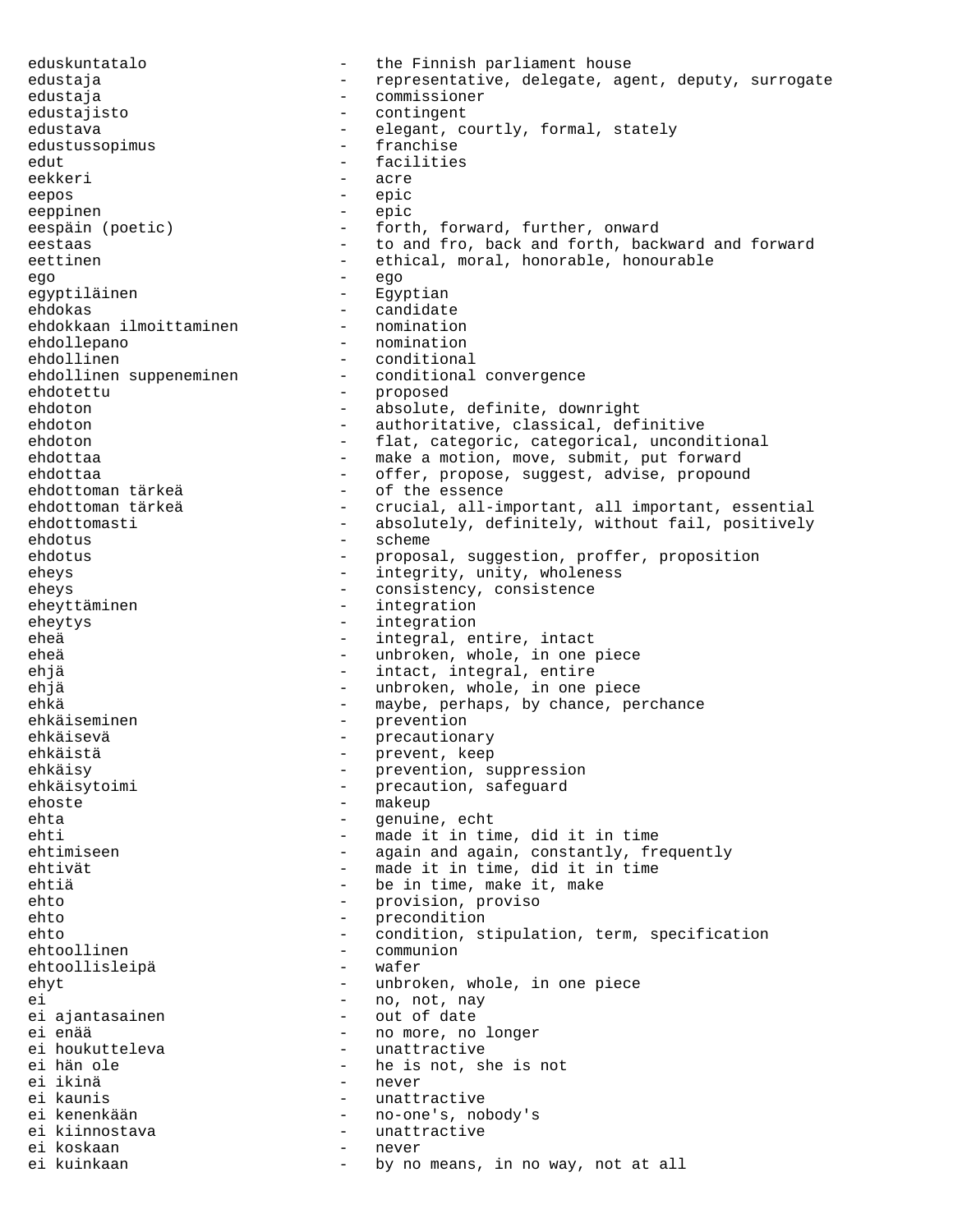ei kukaan  $-$  nobody, no-one ei kukaan - cypher, nonentity, cipher<br>
ei kummoinen - - - - - - - not special - not special ei kumpikaan - neither one, not either one ei kykene - cannot, can not, can't - cannot, can not, can't<br>- none ei lainkaan<br>ei luottaa ei luottaa - distrust ei merkitystä - no matter ei mikään - nothing ei mikään - nil, nix, nada, null, aught, cypher, cipher ei mikään - goose egg, naught, zero, zilch, zip ei missään  $\qquad \qquad -$  nowhere<br>ei mitään  $\qquad \qquad -$  nothing - nothing ei muistaa - escape, not to remember ei myöskään - - escape, not to remember - nor ei myöskään<br>ei odotettavissa oleva unlikely ei odotettavissa oleva ei oikein  $\begin{array}{ccc}\n - & incorrect, inappropriate, wrong \\
\end{array}$ ei ole - is not, have not ei olla huomaavinaan - disregard, ignore, snub, cut<br>ei penninkään arvoinen - not worth a red cent ei penninkään arvoinen - not worth a red cent ei pysty - cannot, can not, can't ei saatavilla  $-$  unavailable, unaccessible, not at hand ei se ole - it is/has not, she/he is/has not (informal)<br>ei sillä ole - it hasn't got, she/he hasn't got (informal) ei sillä ole - it hasn't got, she/he hasn't got (informal)<br>ei tervetullut - unwelcome ei tervetullut  $\qquad \qquad -$  unwelcome<br>ei toivottu - unwanted, undesirable, unwelcome ei vastavuoroinen - nonreciprocal ei voi - cannot, can not, can't ein no matter<br>- none ei yhtään<br>ei-kielellinen ei-kielellinen - nonlinguistic<br>ei-rationaalinen - nonrational ei-rationaalinen - nonrational<br>ei-singulaarinen - nonsingular ei-singulaarinen - nonsingular - neither, nor eilen - yesterday<br>eilinen - yesterday - yesterday einsteinium - einsteinium, Es - without doubt eittämättä  $-$  undoubtedly, unquestionably, without dispute eittämättä  $-$  absolutely, beyond dispute, undeniably eittämätön  $-$  indisputable, unquestionable eittämätön - unanswerable, incontrovertible, positive eittää - contest, deny, dispute, prohibit, refuse eka (informal) - first, foremost ekologinen - ecological ekonomi - economist, economic expert<br>eksakti - exact - exact eksakti <br>eksakti jono (math.) - exact - exact - exact sequence<br>- eccentricity eksentrisyys (phys.) eksoottinen - exotic eksponenttifunktio - exponential function ekstaasi - ecstasy ekstrapoloida - extrapolate eksyttää  $-$  delude, deceive, misguide, mislead eksyä<br>eksyä – get lost<br>ekvivalenssi (math.) – equivalence ekvivalenssi (math.) - equivalence ekvivalentti (math.) elanto - bread and butter<br>elanto - living support - living, support, livelihood, living, sustenance elatus - bread and butter elatus - living, support, livelihood, living, sustenance ele - gesture elefantti - elephant eleganssi - elegance elegantti - elegant elektrodi - electrode, element elektroni - electron elektroniikka - electronics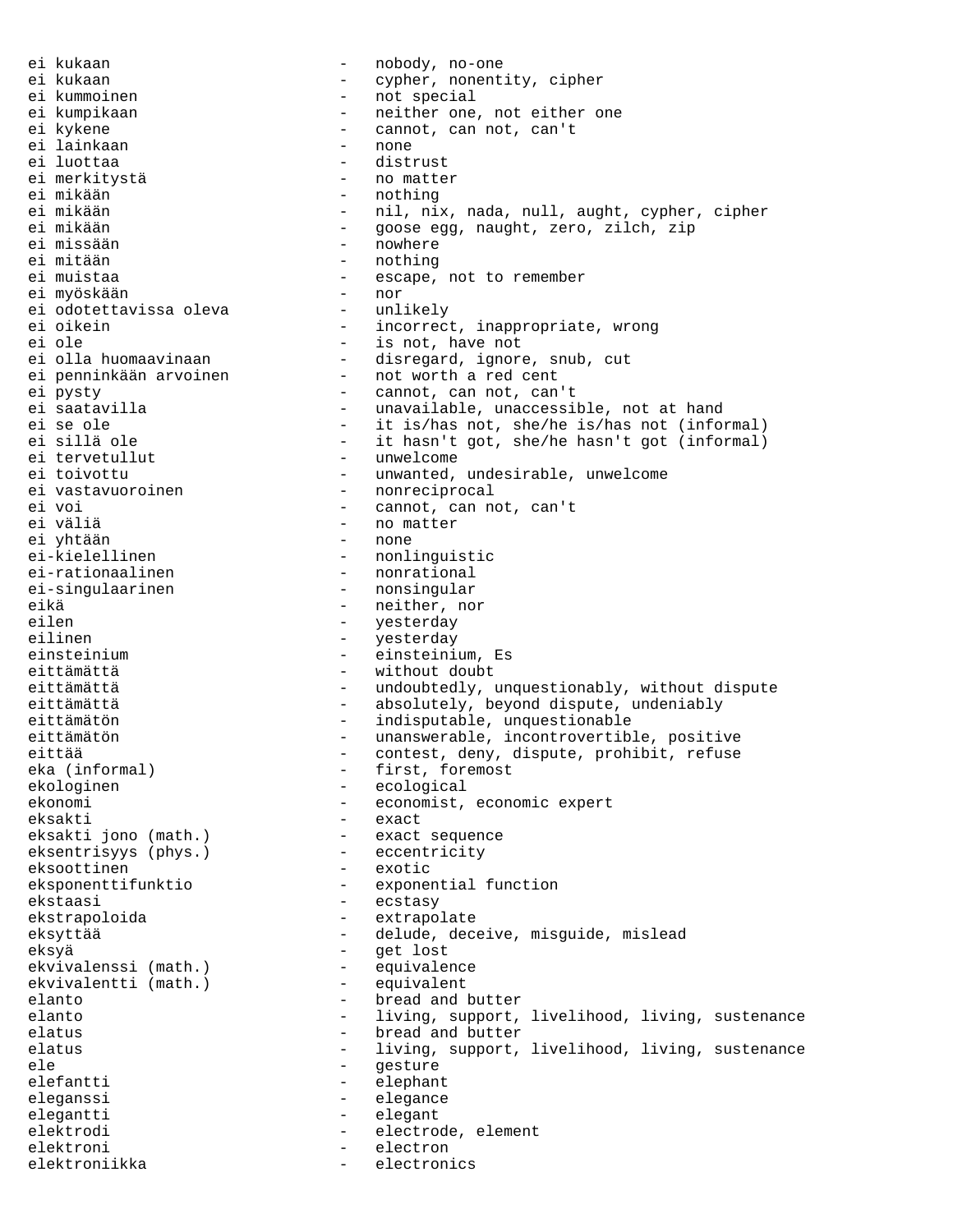elektroninen - electronic elementti - element eli - i.e., that is<br>eliitti - elite - elite eliitti - elite<br>elikko (informal) - anima: elikko (informal) - animal, farm animal<br>elimet - apparatus, organs elimet - apparatus, organs eliminointi - elimination elimistö - system elin - organ, body elinikä - life, lifetime, lifespan<br>elinikäinen - lifelong - lifelong - lifelong elinkaari - life-cycle<br>elinkelpoinen - viable - viable elinkelpoinen elinkykyinen - viable elinpiiri - habitat<br>elinpiiri - territo elinpiiri - territory<br>elintarvikemyymälä – market elintarvikemyymälä elintarvikemyymälä - grocery store, supermarket, grocery, food market<br>elintarvikkeet - foodstuff, grocery, groceries elintarvikkeet - foodstuff, grocery, groceries<br>elintarvikkeet - foodstuff, grocery, groceries<br>elintärkeä - vital<br>- viable elinvoimainen<br>elinvoimainen - vital, full-blooded<br>- habitat elinympäristö - habitat elitistinen<br>eliö eliö - organism - unless<br>- ellipse ellipsi (math.) ellipsoidi - ellipsoid<br>elliptinen (math.) - elliptic elliptinen (math.) - elliptic<br>elliptinen ruuvikierre - elliptical helix elliptinen ruuvikierre elo <sup>-</sup> life, liveliness, spirit, sprightliness, lifetime<br>elo - corn, crop, crops, grain, harvest elo - corn, crop, crops, grain, harvest elo - living - micelle elohopea - mercury, Hg, quicksilver eloisa - ready, sprightly eloisa - brisk, lively, vivid, quick, animated, agile elokuu - August elokuva - picture show, pic elokuva - movie, film, moving picture, motion picture, flick elokuvan musiikki - score, soundtrack elokuvaohjaaja - director elokuvateatteri - cinema, movie theater, movie house<br>elollinen - survivor elollinen - survivor - survivor elollinen - survivor - survivor - survivor - survivor - survivor - survivor elollinen - living<br>elollinen olento - being, - being, organism, living thing eloonjäänyt <br />
- survivor, subsister<br />
- survivor, subsister<br />
- survivor, subsister<br />
- survivor, subsister<br />
- survivor, subsister<br />
- survivor, subsister<br />
- survivor, subsister<br />
- survi eloperäinen 1988 - Sammen von Schwarzen von Schwarzen von Schwarzen von Schwarzen von Schwarzen von Schwarzen v<br>Seine von Schwarzen von Schwarzen von Schwarzen von Schwarzen von Schwarzen von Schwarzen von Schwarzen von Sc elossa - alive elosteleva - debauched, dissolute, dissipate elpyminen - resurrection, rebirth, recovery, resurgence elpyminen - revival, boom, improvement, leap, picking up elpyminen - rise, upsurge, upswing, upturn elpyä - revive eltaantunut - rancid - rancid - rancid - rancid - rancid - rancid - rancid - rancid - rancid - rancid - rancid - rancid - rancid - rancid - rancid - rancid - rancid - rancid - rancid - rancid - rancid - rancid - rancid - r - animal, beast elvyttävä - revitalising elvyttävä - renewing, restorative, reviving, revitalizing - vivify, revivify elvyttää - revive, animate, recreate, reanimate, quicken elvytys - revivification elvytys - resurgence, revitalization, revitalisation elvytys - recovery, restoration, resuscitation, revival eläin - animal, beast, cur eläinkunta – fauna – fauna – fauna – fauna – fauna – fauna – fauna – fauna – fauna – fauna – fauna – fauna – fauna – fauna – fauna – fauna – fauna – fauna – fauna – fauna – fauna – fauna – fauna – fauna – fauna – fauna – f eläinlaji - species eläinrotu eläinsatu - fable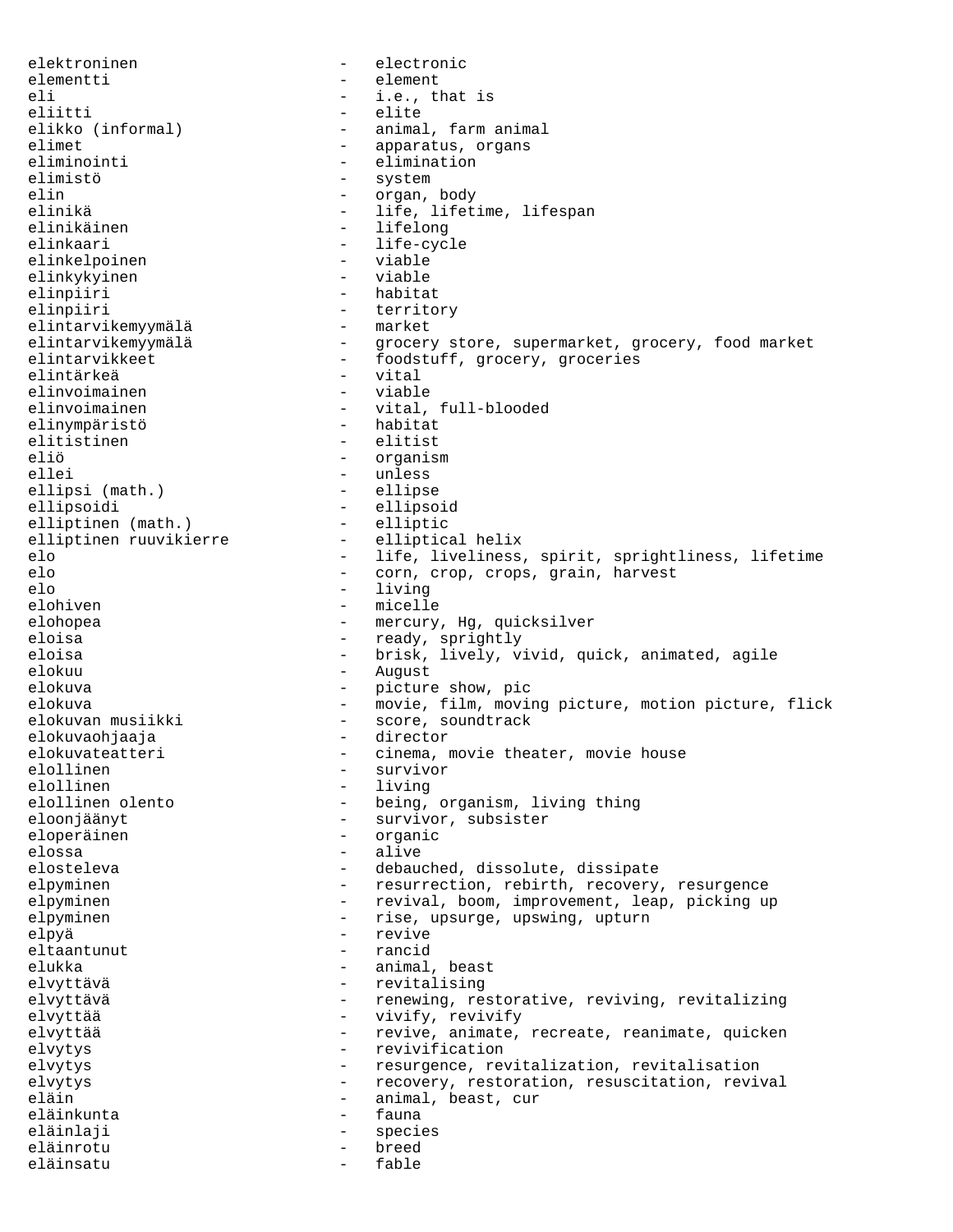eläintarha - zoo eläke - pension eläkeläinen - pensioner eläkkeelle laitettu - retired, superannuated eläkkeellä oleva - retired, emeritus<br>eläkkeensaaja - - - - - - - - pensioner eläkkeensaaja - pensioner<br>elämys - charge, ba elämys - charge, bang, boot, rush, flush, thrill, kick elämys - experience elämä - noise elämä - life elämä - animation, living, aliveness - life, biography, life story, life history elämäniloinen - exuberant, ebullient, high-spirited elämäntapa - 11fe style, lifestyle, life-style, modus vivendi elämäntarina  $-$  life, biography, life story, life history elämänvaihe - estate elämään väsynyt - bored, world-weary elätellä - nurse, cherish, harbor, harbour, hold, entertain<br>elätti - dependant, dependent elätti - dependant, dependent<br>elättäminen - - bread and butter elättäminen - bread and butter elättäminen - keep, support, livelihood, living, sustenance<br>elättää - nourish, support, uphold, bear elättää - bring up, keep, sustain, maintain, feed, nurture elätys elätys - bread and butter elätys - keep, support, livelihood, living, sustenance elävä - quick elävä - alive, living eläväinen - lively elävänä - live, alive eläytyminen - insight elää - live, be alive, exist, subsist elää kauvive, outlive, outlast<br>- herd elää laumoissa<br>emakko - female pig, sow embleemi - emblem, logo emeritus - emeritus - emeritus - emeritus - emeritus - emission emissio (phys.) - emission<br>emissiosuhde (phys.) - emissivity emissiosuhde (phys.) empatia  $-$  empathy empiirinen - empirical<br>empiä - hesitate, empiä - hesitate, stop to think, boggle<br>emulaattori - emulator - emulator emuloida emulate emulate emulointi - emulation emäntä - hostess, female proprietor emäsuora - generator - female genitals, vagina en ole  $\qquad \qquad -$  I am not, I have not enemmistö - majority enemmistö - prevalence, preponderance<br>
enemmistöpäätös - consensus, general agreem enemmistöpäätös - consensus, general agreement enemmän - more enenevä enenevä - increasing, growing, augmenting enenevässä määrin  $-$  increasingly energia  $-$  energy enetä - augment, grow, increase, rise, supplement, wax<br>englannin kieli - English (language) - English (language) englantilainen - English, Englishman, Sassenach enin - most, greatest enintään - at most eniten - most enkeli - angel - angelic ennakko - advance, advance payment, advancement, forward ennakko  $-$  forward slip, anticipated payment, prepayment ennakko- - advance, beforehand ennakko-odotus - anticipation, expectation, reservation<br>ennakkoarvio - hudget estimate forecast preliminary ennakkoarvio - budget, estimate, forecast, preliminary appraisal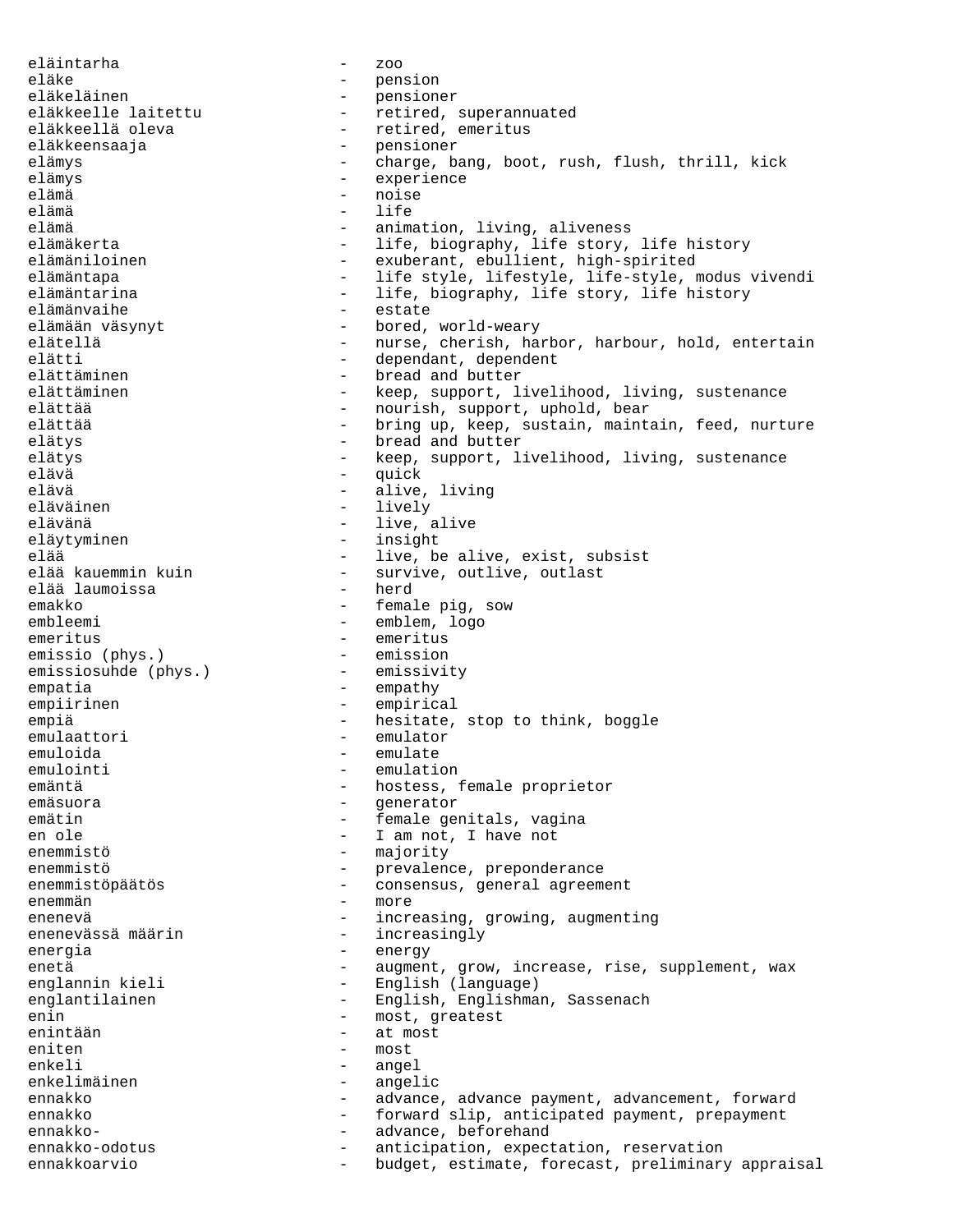ennakkoarvio - preliminary estimate ennakkoesitys - preview ennakkokatsaus ennakkokatsaus - review, notice, preview ennakkoluulo - prejudice, preconception, bias ennakkoluuloton - liberal, tolerant ennakkoon - in advance ennakkopäätös - precedent, case in point ennakkotapaus - precedent, case in point ennakkotarkastus - prior restraint<br>ennakoida ennakoida - previse, foreknow ennakoida - anticipate, foresee, forestall, counter ennakoimaton - unforeseen, unpredictable ennakointi - anticipation, prediction, prevision ennakoitava - predictable ennallaan oleva - - unchanged, unaltered ennalta - a priori, beforehand, ahead, in advance ennaltaehkäisy - prevention enne - omen, portent, presage, prognostic, sign<br>
- precursor harbinger forerunner herald enne - precursor, harbinger, forerunner, herald enne - anticipation - anticipation - anticipation - anticipation - anticipation - anticipation - before. ennemmin - before, earlier, first, sooner<br>ennemmin - rather, rather than, ere - rather, rather than, ere<br>- sooner or later ennemmin tai myöhemmin ennen - in the past, earlier, first, sooner ennen - before, previously, antecedently, formerly ennen - rather, rather than, ere ennen kaikkea - essentially, basically, fundamentally, in essence<br>ennen kaikkea - au fond ennen kaikkea ennen kuin  $-$  until, before ennen pitkää  $-$  sooner or later, before long, by and by, ere long ennenaikainen - previous, premature<br>ennenkuulumaton - unprecedented ennenkuulumaton - unprecedented ennennäkemätön - unprecedented<br>ennennäkemätön - - unseen ennennäkemätön ennusmerkki - omen, portent, presage, prognostic ennustaa - anticipate, prognosticate, call, forebode, promise ennustaa - prophesy, foretell, foreshow, predict ennustaja - prophet, oracle, seer, vaticinator, predicter ennustaja - foreteller ennustamaton - unpredictable ennustaminen - predicting, anticipation, prevision, prediction<br>ennuste - prediction ennuste - prediction<br>ennustettava - predictable ennustettava - predictable ennustus - fortune telling, divination ennustus - prediction, prophecy, foretelling, soothsaying<br>
- record ennätys - record eno  $(mother's side)$  - uncle, maternal uncle<br>
- uncle eno (mother's side) ensi  $-$  next, following ensi - first ensi käden  $-$  firsthand ensi-  $-$  first, next, following, primary ensi-ilta - premiere, premier ensiapu - first aid ensiarvoinen - primary<br>ensiasteinen - primary ensiasteinen 1988 - primary ensiesiintyminen - debut, first appearance ensiesitys - premiere, premiere, premiere, premiere, premiere, premiere, premiere, premiere, premiere, premier ensiksi - firstly<br>ensimmäinen - memier - premier - premier, premiere ensimmäinen 1988 - first, foremost, primary ensimmäinen kategoria - first category ensimmäiseksi - firstly ensinnäkin - firstly ensiside - first-aid bandage<br>ensisijainen - mimarv ensisijainen - primary ensiö- - primary enteellinen - menacing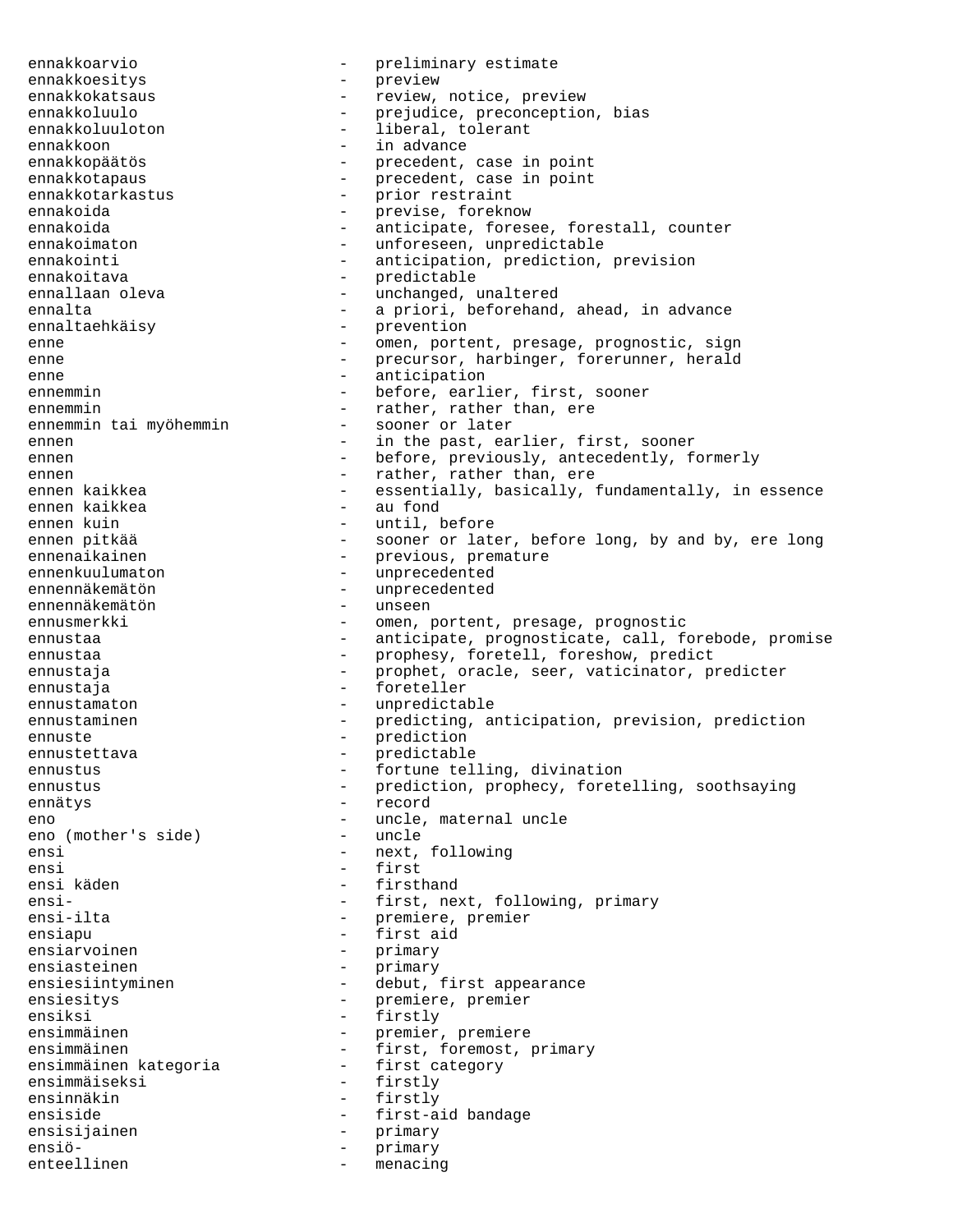enteillä - prefigure, forecast, predict<br>enteillä - pressae prognosticate beto enteillä - presage, prognosticate, betoken, augur, foretell enteillä  $-$  foreshadow, bode, portend, auspicate, omen entinen - former, ex-, late, previous<br>entinen sotilas - veteran, vet, ex-serviceman - veteran, vet, ex-serviceman entisaika  $-$  ancient times, old times entisajan - archaic, antediluvian, antiquated, obsolescent<br>entisajan - ancient - ancient - ancient entisellään oleva  $\qquad \qquad -$  unchanged, unaltered entsyymi - enzyme entuudesta - previously, antecedently enää - longer epäaito - insincere epäaito - counterfeit, not genuine, imitative epäammattimainen 1988 - amateur, amateurish, inexpert, unskilled epäasiallinen - irrelevant epädramaattinen epäedullinen ein voorbronden van disadvantageous, bad epäedullisesti - badly, disadvantageously epähieno - inelegant epähomogeeninen - nonhomogeneous epähuomaavainen 1988 - inconsiderate, unkind epäilemättä - beyond any doubt epäilemättä - undoubtedly, doubtless, beyond question epäilemättä  $-$  no doubt, alright, all right, without doubt epäilevä - sceptical, skeptical, doubting, questioning epäilevä - suspicious, indeterminate epäillä - doubt, suspect epäillä petosta - smell a rat epäilty - suspect epäiltävä - suspicious epäily - misgiving, scruple, qualm epäily - mistrust, distrust, suspicion epäilys - doubt epäilyttävä - questionable, suspicious epäinhimillinen julmuus - heinousness epäinhimillinen julmuus - atrocity, atrociousness, barbarity, barbarousness epäitsekäs - unselfish epäjatkuva (math.) - discontinuous epäjatkuvuus (math.) - discontinuity epäjatkuvuuskohta - point of discontinuity epäjatkuvuuspiste - point of discontinuity epäjatkuvuuspiste (math.) - discontinuity epäjohdonmukainen - inconsistent epäjohdonmukaisuus - inconsistency epäkelpo - invalid, unsuitable, improper epäkelpo<br>epäkelpo - unacceptable<br>epäkeskoakseli - shaft - shaft epäkeskoakseli epäkohteliaisuus - unpoliteness, discourtesy epäkohteliaisuus - presumption epäkohtelias - unpolite, impolite, uncivil epäkunnossa - down, not functioning, out-of-order<br>epäkunnossa epäkuntoinen en musulle broken, unusable, inoperable epäkypsä - juvenile, adolescent, jejune, puerile, immature epäkäypä - unacceptable, unsuitable<br>epäkäytännöllinen - - impractical epäkäytännöllinen - impractical epälineaarinen epälooginen - illogical, unlogical epäluonnollinen - unnatural, affected epäluotettava - unreliable, undependable, unsound, unstable epäluotettava - infirm epäluotettavuus - fallacy epäluottamus epäluuloinen - suspicious epämiellyttävä - unpleasant, uncomfortable, not pleasing, nasty epämieluinen ein allemannen von den anderen unwanted, undesirable, unwelcome epämieluisa - unwanted, undesirable, unwelcome epämieluisasti - reluctantly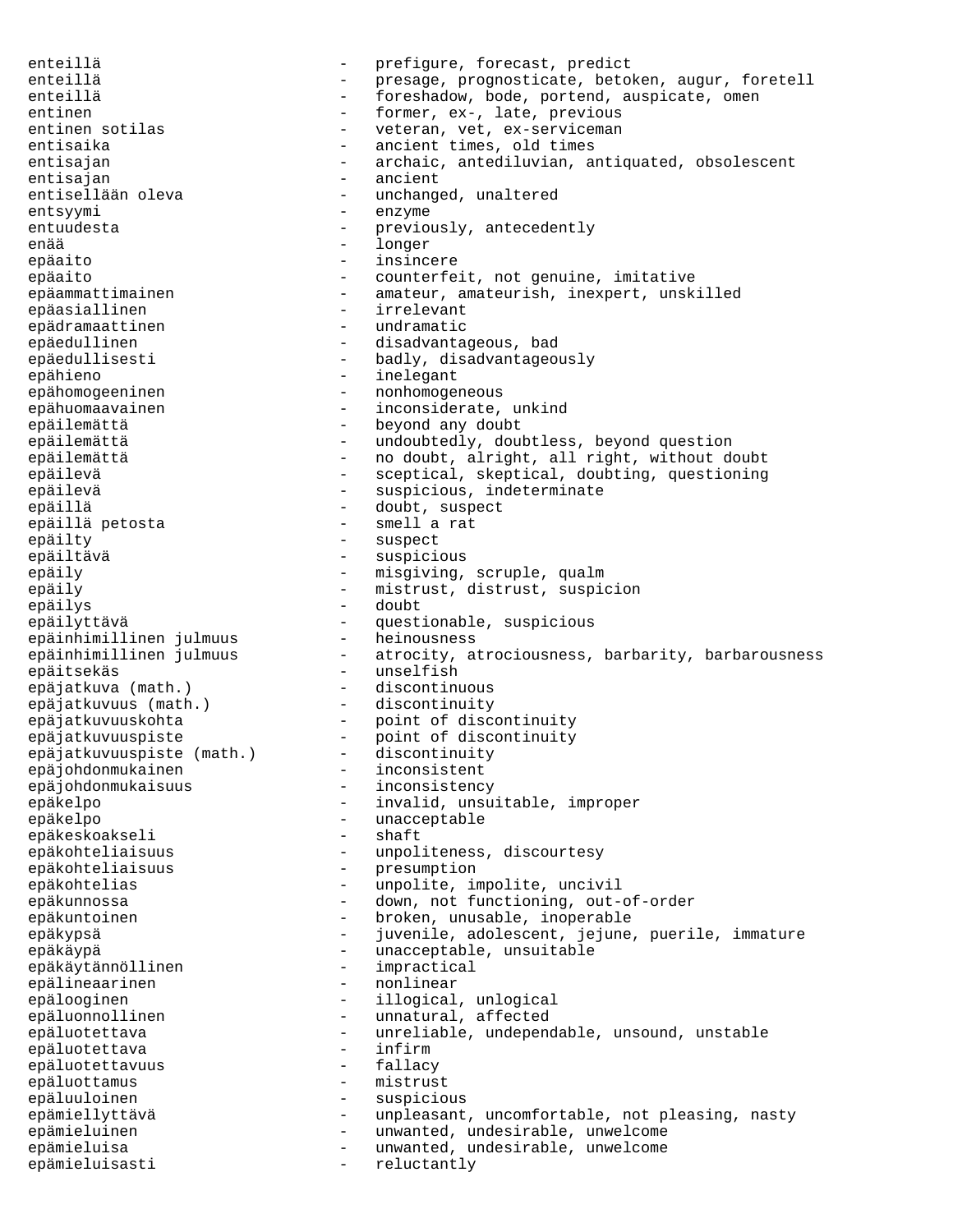epämukava - uncomfortable, inconvenient epämukavasti - uncomfortably epämukavuus - discomfort<br>epämuodollinen - - informal epämuodollinen epämääräinen - equivocal, ambiguous, indefinite, indeterminate<br>epämääräinen integraali - indefinite integral epämääräinen integraali -<br>epänormaali - abnormal, irregular, anomalous<br>epäoikeudenmukaisuus - unjustice epäoikeudenmukaisuus<br>epäoikeus - injustice epäoleellinen - irrelevant<br>epäoleellinen integraali - generalize - generalized integral, improper integral epäolennainen – irrelevant epäonni - bad luck, tough luck, misfortune, ill luck epäonnistua - come to nothing/naught, abort, fall through epäonnistua - fail, fall apart, not succeed, be unsuccessful<br>epäonnistuminen - failure epäonnistuminen - failure epäonnistunut - unsuccessful, abortive, stillborn epäpuhtaus - impurity epäpyhä - unholy, ungodly, unhallowed, unconsecrated epäpätevyys - incompetence, incompetency, inadequacy, inability epäpätevä<br>
epäpätevä<br>
+ incompetent epärealistinen - unrealistic epärehellinen en musikaatsistellinen musikaatsistellinen musikaatsistellinen musikaatsistellinen musikaatsiste epäreilu - unfair epäröidä - boggle epäröidä - check epäröidä - falter, waver, wobble, vacillate, hesitate, balk epäröidä - baulk, dilly-dally epäröivä - indeterminate epäselvyys - ambiguity epäselvä epäselvä - unclear, equivocal, ambiguous, indistinct, faint epäselvä - unreadable, undecipherable, indecipherable<br>epäseurallinen - antisocial epäseurallinen epäsiisti - messy, mussy, sloppy, untidy epäsointu - discord, discordance epäsointuinen - discordant, disharmonious, dissonant, inharmonic epäsopu - discord, strife, dissension, discordance epäsosiaalinen - - antisocial, asocial epäsuora - vicarious, indirect, roundabout, circuitous epäsuosio - disgrace, disfavor, disfavour epäsuosittu - unpopular epäsuotava - impermissible epäsuotuisa - disadvantageous, unfavorable, unfavourable epäsuotuisa - adverse, unpropitious epäsymmetrisyys - asymmetry epäsäännöllinen 1988 - abnormal, irregular, anomalous epätarkka - imprecise<br>epätarkka - inaccurate epätarkka - inaccurate, incorrect, not exact, inexact epätasa-arvo - inequality epätavallinen en museon vartastusen valmistusen abnormal, irregular, anomalous epätavallinen extraordinary, unusual epätavallisen en musually, remarkably, outstandingly, unco epätavanomainen 1988 - abnormal, irregular, anomalous epäterve eilisterve - unhealthy, unsound epäterveellinen - unhealthy, insalubrious, unhealthful epätietoinen 1988 - uncertain, debatable epätietoisuus - uncertainty epätodennäköinen 1988 - improbable, unlikely, implausible epätoivo - despair, desperation, despondency epätoivo - dismay, discouragement, disheartenment epätoivoinen - desperate, despairing, forlorn, dire epätoivoisesti - desperately epätoivottu ensummanted, undesirable epätosi - false, untrue epätriviaali - nontrivial<br>epätyhjä - nonemoty - nonemoty epätyhjä - nonempty epätyydyttävä - unacceptable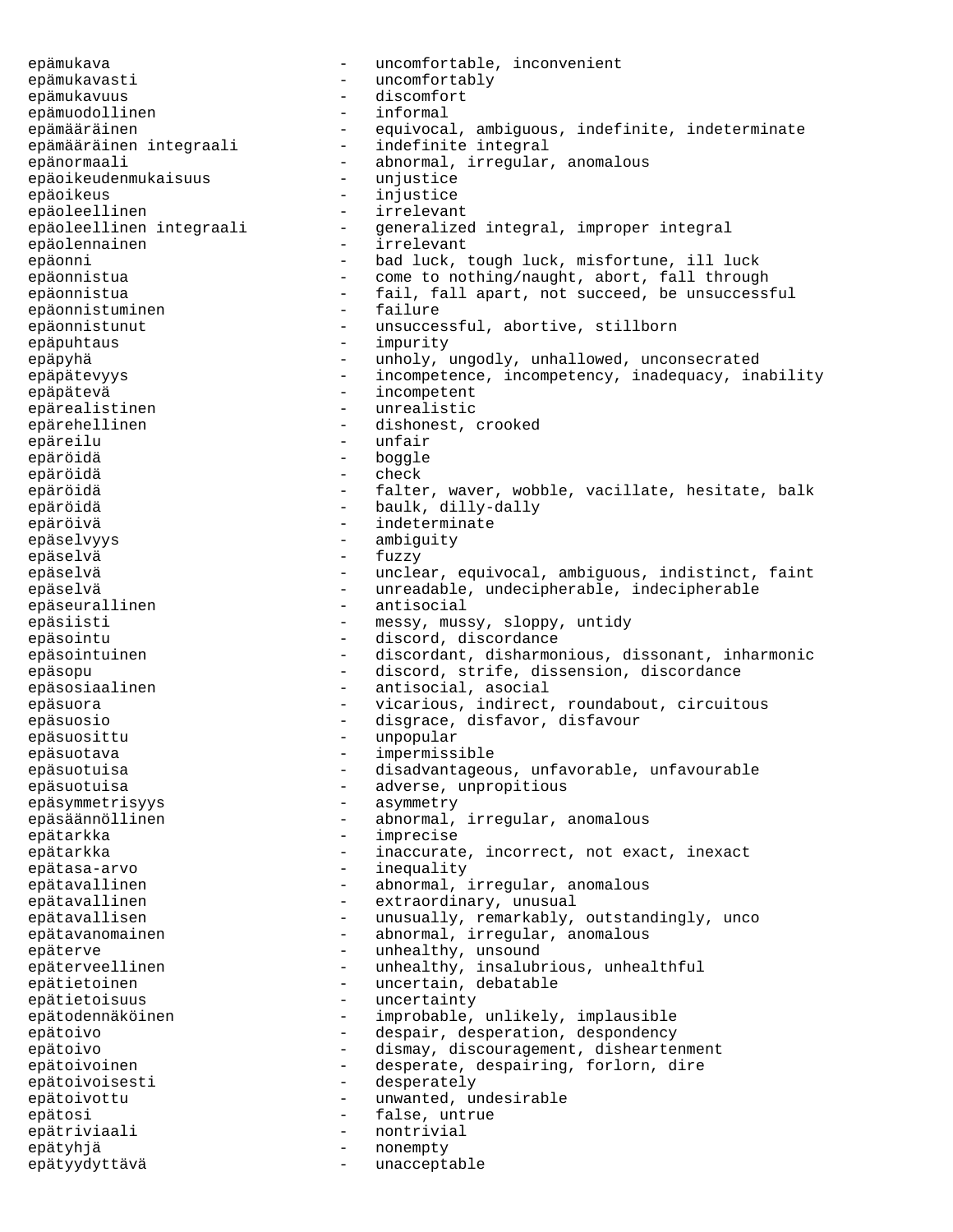epätyypillinen en musikaalaan valmaan valmaan valmaan valmaan valmaan valmaan valmaan valmaan valmaan valmaan v epätäydellinen incomplete, imperfect, not complete, not finished<br>epätäydellinen uncomplete epätäydellinen epäuskoinen - sceptical, skeptical, disbelieving, unbelieving epäuskottava - implausible, unconvincing, improbable, unlikely epäuskottava epävakaa - uncertain epävakaa - unstable, unsteady epävakaa - fitful epävakainen 1988 - uncertain, changeable, unsettled epävakaisuus - instability epävarma - unsealed epävarma - uncertain, unsure, incertain, contingent epävarmuus ensimmaa - misgiving, scruple, qualm, uncertainty epävirallinen - loose epävirallinen - unofficial, informal, de facto epäyhteneväisyys - incongruity, incongruousness epäyhtenäinen - disconnected, unconnected, incoherent, disjointed<br>epäyhtälö epäyhtälö - inequation, inequality epäys - denial - unfriendly, abrupt, nasty epääminen - refusal, prohibition, rejection, denial erbium - erbium, Er erehdys erehdys and the error, mistake, fault, a wrong move, aberration erehdys erehdys - bloomer, blunder, breach, damage, failure, flaw erehdys erehdys and the state of the lapse, misapprehension, misunderstanding, sin erehdys - oversight, slip, wrong move erehdyttävä  $-$  fallacious, deceptive erehtymätön - infallible erehtyvä - erring, misjudging, mistaking, tripping<br>erehtyväinen - fallible<br>fallible erehtyväinen erehtyä - err, make a mistake, mistake, slip - erection ergonomia - ergonomics erhe  $-$  error, mistake, fallacy, sin erheellinen - fallacious, erroneous, incorrect, not correct erheellinen - faulty eri - various, diverse, several, distinct, varying eri entertain-separat, particular, separate, special eri lailla - differently, otherwise eri tavalla  $\begin{array}{ccc}\n - & \text{differently, otherwise} \\
 - & \text{differently, otherwise}\n\end{array}$ - differently, otherwise<br>- odd singular erikoinen 1988 - odd, singular<br>erikoinen 1988 - special far-d erikoinen 1988 - special, far-out, extraordinary erikois- - special erikoisen - especially, particularly, peculiarly, specially<br>erikoisen - exceptionally - exceptionally erikoisesti - especially, specially erikoislaatuinen 1988 - extraordinary erikoislupa - license, licence erikoislääkäri - specialist<br>erikoismerkki - badge erikoismerkki erikoismies - specialist<br>erikoispiste (math.) - singularity erikoispiste (math.) erikoistua  $\overline{\phantom{a}}$  - specialize, specialise erikoistua  $-$  narrow, narrow down erikoistunut - specialized erikoistutkija - specialist erikoisuus - rarity erikoisuus - curiosity, curio, oddity, oddment, peculiarity erikseen - one by one, on an individual basis erikseen - separately, individually, singly, severally erilainen 1988 - differential erilainen - diverse, varied, various, different, dissimilar<br>erilainen kuin - different than erilainen kuin - different than<br>- sundry, assorte erilaiset - sundry, assorted, miscellaneous, mixed, motley erilaiset  $-$  various, different erilaisuus - diversity, difference, divergency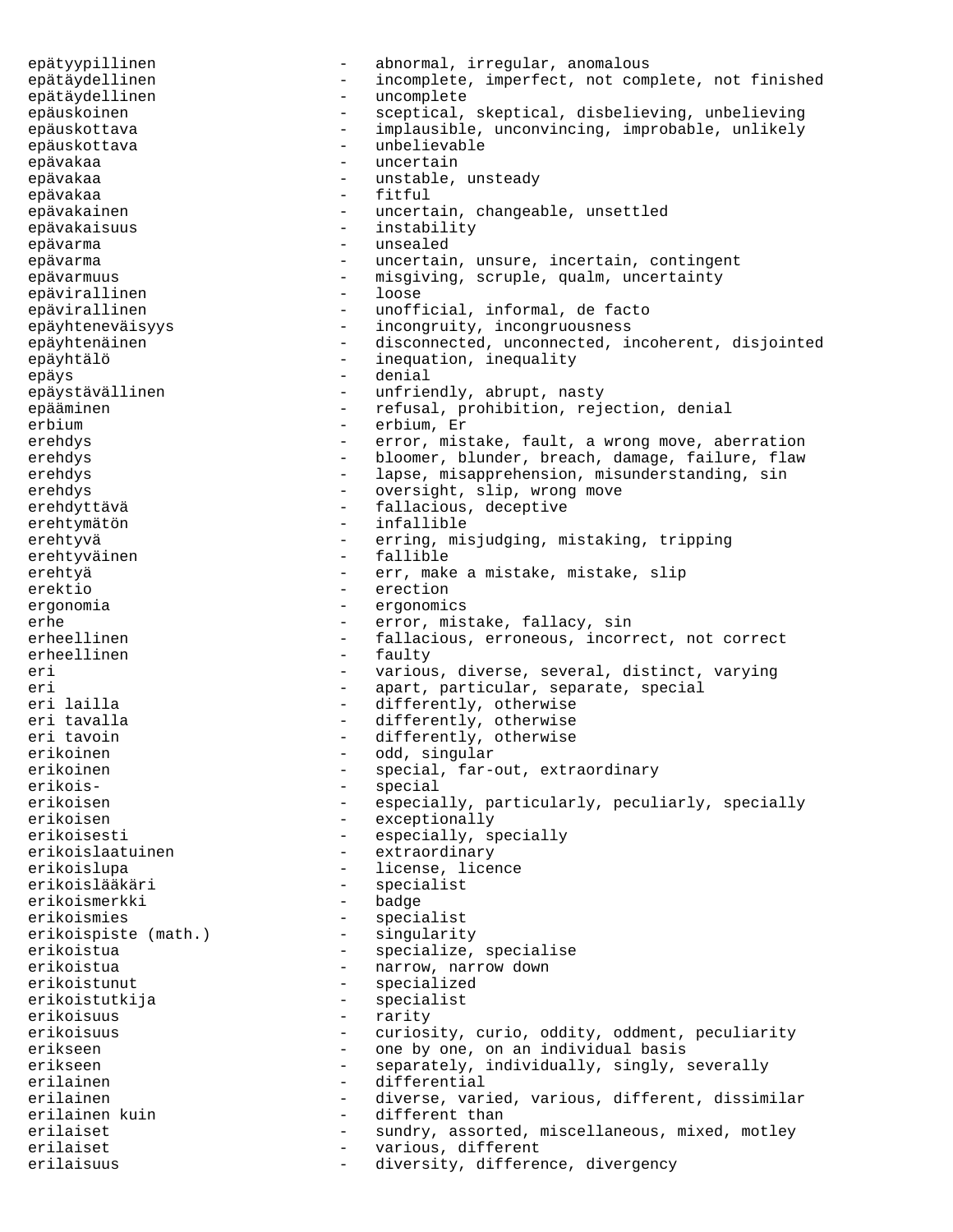erillinen - several erillinen and the separate, isolate, isolated, discrete, distinct erilliset<br>erilliset joukot (math.) - disjoint sets erilliset joukot (math.) - disjoint - disjoint setsillään oleva erillään oleva<br>erilläänolo erilläänolo - separation, estrangement, split, break erinomainen - outstanding erinomainen 1988 - Superberinomainen 1988 - Superberinomainen 1988 - Superberinomainen 1988 - Superberinomaine<br>1988 - Superberinomainen 1988 - Superberinomainen 1988 - Superberinomainen 1988 - Superberinomainen 1988 - Supe - exquisite erinomainen 1988 - excellent, brilliant, magnificent, splendid erinomainen 1988 ble erinomainen admirable erinomaisuus - excellence, superiority erioikeus - exclusive right erioikeus en annum - privilege, prerogative, perquisite eripura - disunion, friction, variance eripura - discord, dissension, discordance, disagreement eripuraisuus - disunion, friction, variance eripuraisuus - dissension, disagreement, discord, discordance<br>eriskummallinen - whimsical, extraordinary, bizarre, eccentric eriskummallinen - whimsical, extraordinary, bizarre, eccentric<br>eriskummallinen - freakish, freaky, flaky, outlandish, outre eriskummallinen - freakish, freaky, flaky, outlandish, outre<br>erisnimi - proper name, proper noun erisnimi - proper name, proper noun<br>eriste - insulator eristetty piste  $-$  isolated point eristyminen - isolation eristyminen - seclusion<br>eristyneisvys - isolation eristyneisyys eristyneisyys eristyneisyys and the seclusion, privacy, privateness eristys - isolation, separation eristäminen - isolation eristäytyminen - isolation eristäytyminen - seclusion eristäytyneisyys<br>eristäytyneisyys eristäksyys - seclusion, privacy, privateness<br>- cloister eristäytyntiisia<br>eristäytyä ulkomaailmalta eristää  $-$  isolate, insulate, separate erisuuri - unequal, unlike erite  $-$  secretion eritoten - notably - notably erittäin  $-$  very, highly, most, extremely erittäminen - secretion, secernment erittää  $-$  secrete, excrete erityinen - special erityisen - exceptionally<br>erityisen - especially, pa - especially, particularly, peculiarly, specially<br>- outstanding erityisen loistava erityisesti  $-$  specifically, particularly, especially eritys - secretion, secernment erivapaus - exemption, freedom erivapautus - exemption, freedom - differing, divergent, dissenting eriävä mielipide  $-$  dissenting opinion eriävästi  $-$  differently, otherwise erkkeri - bay window ero - distinction, differentiation, differential ero  $-$  difference, disparity, discrepancy, gap ero - divorce ero  $-$  parting, departure, saying goodbye ero  $-$  retirement, resignation, quitting ero  $-$  separation, estrangement, split, break eroavuus - distinction eronteko - discrimination, distinction eroosio - erosion eroottinen - erotic erota - disagree, disaccord, discord erota - break erota - differ, be different, relinquish, release, divorce erota - divide, separate, part, split up, split, break up erota - resign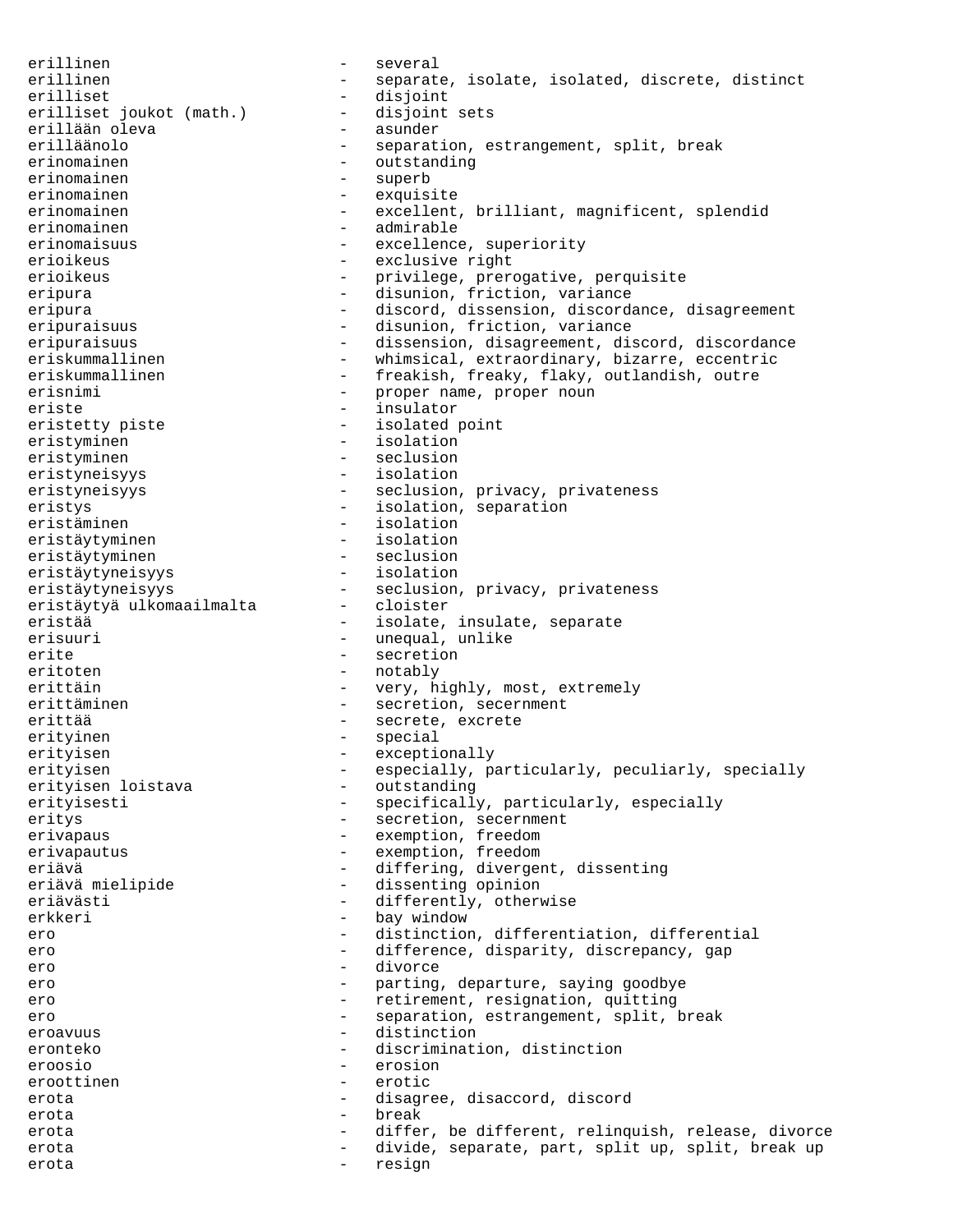erotettu iän vuoksi - - retired, superannuated erotiikka - eroticism - eroticism<br>erotin - separator erotin - separator erottaa - expel erottaa - separate, disunite, part erottaa - fire, dismiss, sack, discharge, release erottaa - distinguish erottaja - separator - indistinguishable, undistinguishable erottamaton - inseparable, not separable<br>erottaminen - liberation, sack, sacking - liberation, sack, sacking erottaminen - discharge, dismissal, dismission, firing, release erottaminen expulsion erottamislausuma - disclaimer erottautua - excel, surpass, stand out erottava - distinguishing<br>erottava tekijä - - distinction - distinction erotteleva - discriminating erottelevuus - discriminancy erottelu - discrimination, segregation erottelu - sorting erottua - differ, be different, act different erottua - feel different, stand out erottua - be distinguishable, be discernable erottua - be distinguished, be discerned erottua - excel, surpass, stand out erotuomari  $-$  referee, umpire erotus - distinction, differentiation erotus - difference, disparity, discrepancy, gap erotuskyky erotuskyky and the erotuskyky of the erotusing  $-$  resolution erä erä amount, quantity, portion, part, set, share erä erä erätteilist von 10t, batch, consignment, booty, bunch, collection erä erättellment, installment, instalment erä erä entergebreitet von den einer game, heat, round, set, period, quarter, group erä erättelliche von dose, contingent, portion erä entry, item erä - parcel erä erä erättelettette med antalyment, part-payment, partpayment erä erä erättelliche von den stagen erättelliche period, phase, stagen eräajo - batch job, batch processing, batch run erämaa - vilderness, the wild, the wilds, wilds, wild erämaa - wasteland, desert, bush erämaa-alue - wasteland erämaja - wilderness hut, wilderness cabin eräpallo  $-$  game point, match point, set point eräpäivä - expiration date eräs - one, a certain person, someone, somebody, a, an erätalous erätalous - hunting and fishing economy erääntyminen - maturity, expiry<br>erääntymispäivä - - due date erääntymispäivä erääntynyt <br />  $\qquad \qquad -$ due, overdue erääntyvä - due erääntyä - expire erääntyä - fall due, become due, be payable, mature esanssi - essence esi-isä - ancestor, forefather, antecedent, ascendant - ascendent, root esiin - out, out of hiding, out in the open<br>esiin - forward, forth - forward, forth esiin pistävä - 1990 - jutting, projected, projecting, protruding esiin pistävä  $-$  sticking, sticking out esiinpullistuva - protuberant esiintyjä - performer esiintyminen - appearance esiintymispelko - stage fright esiintymistiheys - incidence, relative incidence esiintymä - occurrence, deposit, accumulation esiintyä - appear, put in an appearance, make an appearance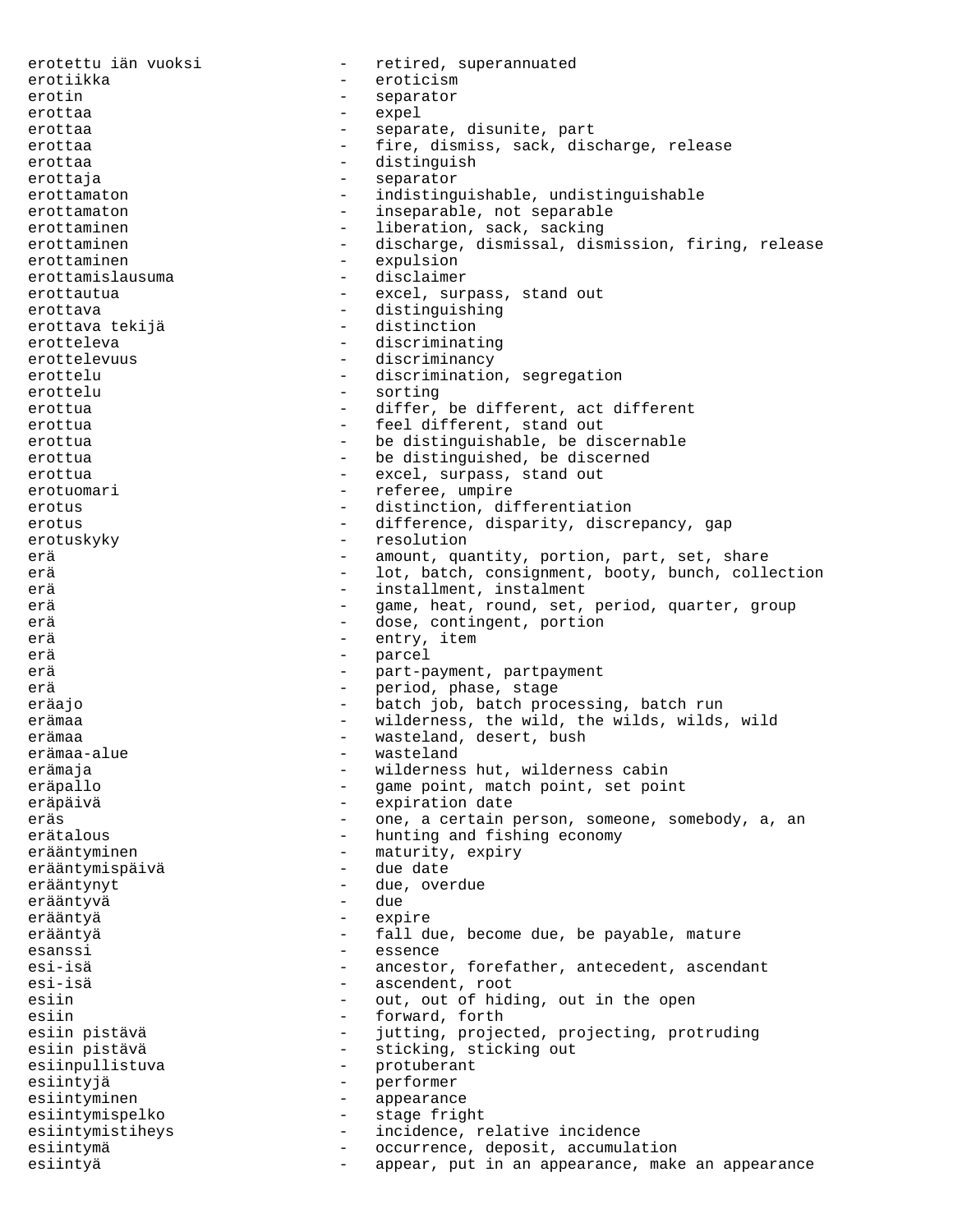esiintyä - show up, show yourself, turn up esiintyä  $-$  behave, act, conduct yourself esiintyä - perform, play esiintyä - pose as, play the part/role of, pretend to be esiintyä - serve esiintyä - occur, happen esiintyä - be found, be traces of, be deposits of esikartano  $-$  forecourt, court esikatselu - review - review - review - review - review - review - review - review - review - review - review <br>- suburb - suburb - suburb - review - review - review - review - review - review - review - review - review esikaupunki esikaupunkialue - suburban area<br>esikaupunkilainen - suburbanite esikaupunkilainen esikoinen - first-born, oldest child, eldest child esikoisromaani - first novel esikoisteos - first work esikoulu - kindergarten, preschool, nursery school esikunta - staff, headquarters - chief of staff esikuva - role model, model, exemplar, example<br>esikuvallinen - classical, classic esikuvallinen - classical, classic<br>esikuvallinen - exemplary, perfect esikuvallinen - exemplary, perfect<br>esilehti - flyleaf - flyleaf esileikki - foreplay, arousal, stimulation esiliina - apron esiliina - chaperone esillepano - display, exhibit, exhibition, show esillä  $-$  out, out in the open, visible, showing esillä - on view, on display, on show esillä  $-$  under discussion, up for consideration esilukija - reader esim.  $-$  for ex., e.g. esimaku - foretaste, anticipation, antepast<br>esimerkiksi - forexample, for instance esimerkiksi - for example, for instance - example, illustration, sample esimerkki - model, exemplar esimerkkilause - sample sentence esimies - superior, boss esimies - supervisor, chief esimies - foreman esimies - principal, headmaster esimies - chair, chairperson, head esimies - curator esinahka - foreskin esine  $\qquad \qquad -$  article, object, thing, artifact, item esine - piece, curiosity, matter<br>esineellinen - concrete, material, fact esineellinen - concrete, material, factual<br>esineellistää - - objectify, concretize, reif - objectify, concretize, reify esinäytös - preface, preamble, prolog, prologue esipuhe  $-$  foreword, preface, introduction esirippu - curtain, drop curtain esitaistelija - champion esite - pamphlet<br>esite - white pay esite  $-$  white paper, brochure, booklet, folder, leaflet esitellä - expound esitellä - introduce, present, acquaint, innovate, bring in esitellä  $-$  demonstrate, show esitelmä  $-$  lecture, talk, discourse, presentation esitelmöijä  $-$  lecturer, speaker, presenter esitetty - proposed esittelijä  $-$  introducer, presenter esittely - introduction, presentation, show<br>esittely - demonstration, display, exhibiti - demonstration, display, exhibition esittely **-** initialization, initialisation esittää - stand for esittää - adduce, abduce, cite esittää  $-$  exhibit, represent, deliver, advance, throw out esittää - introduce, perform, present, bring forward, say esittää - propound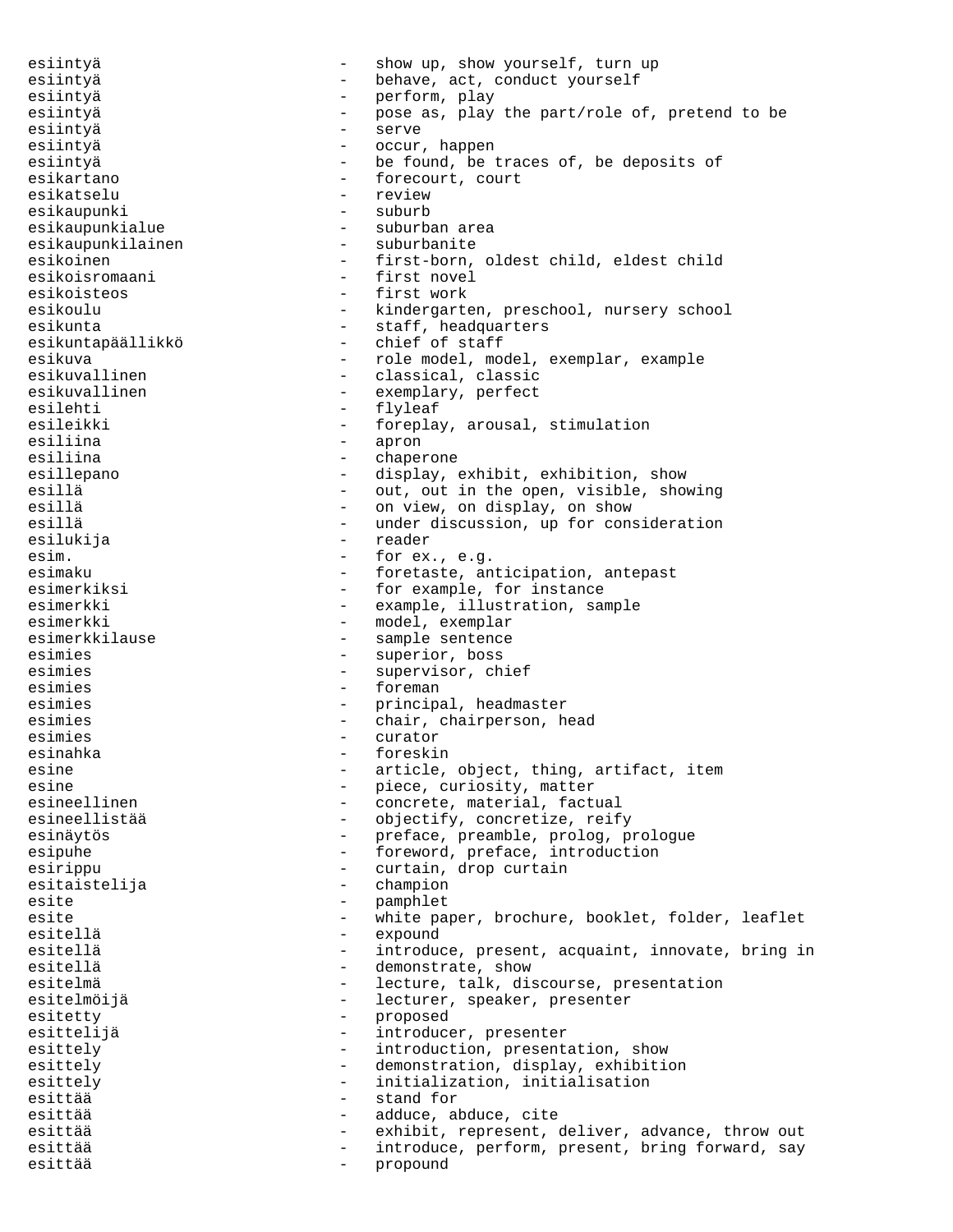esittää - express, offer, set forth, put forth, state, tell esittää - show, produce esittää - submit, suggest, propose, make a motion, allege esittää - put forward, nominate, submit esittää - act, play esittää - pose as, play the part of, play the role of esittää - pretend to be esittää - portray, render, picture, show, depict<br>esittää - exalaim proclaim promulate state esittää - exclaim, proclaim, promulgate, state - question, query esitys - show, presentation, exhibition, performance esitys - proposal, representation, proposition, allegation esitys - spectacle esityslista - agenda esitysmuoto - formulation, expression esitystapa - formulation, expression esityö - preliminary work, preparatory work esivaalit - primary - primary<br>esivalta - the author esivalta - the authorities, the powers-that-be<br>esivanhemmat - ancestors - ancestors esiäiti - ancestress - squadron eskadroona - troop, squadron espanja (language) espanjalainen - Spanish, Spaniard<br>essee essee - essay este - obstacle, barrier, obstruction<br>este - hindrance impediment space. este este and the state of the contract of the hindrance, impediment, snag, catch, stop este - hurdle esteettinen - aesthetic, esthetic, aesthetical, esthetical<br>esteetön esteetön - free, clear, unobstructed, unconstrained, fair esteetön - competent, qualified, allowable<br>esteetön - unimpeded esteetön - unimpeded esteetön - unchallenged estellä - moderate - check, control, hold in, hold, contain, curb estely - excuse esteratsastus - steeplechase estetiikka - esthetics, aesthetics, aesthetic, esthetic estetty - incapacitated, unable, prevented, hindered<br>estimactio estimaatio - estimation estimaatti – estimaatti – estimaida – estimaida – estimaida – estimaida – estimaida – estimaida – estimaida – e estimoida - estimate estimointi - estimation<br>este - inhibition esto  $-$  inhibition, suppression esto  $-$  interference esto - block, mental block - inhibited, selfconscious estoton estoton - unrestrained estoton - uninhibited, unselfconscious, spontaneous, free estyminen - suppression estynyt entertainment of the incapacitated, unable, prevented, hindered estynyt - inhibited, selfconscious estyä - be unable to do something, be hindered from estäminen - prevention, suppression<br>estäminen - interference blocking estäminen - interference, blocking, block<br>estää estää - check<br>estää - check estää - prevent, keep, block<br>estää - prevent, keep, block estää - impede, hinder estää - obstruct, blockade, stymie, stymy, embarrass<br>estää estää - stop, halt, kibosh<br>estää näkemästä - - - - - - block estää näkemästä<br>estää toimimasta - disable, disenable, incapacitate et ole - you are/have not (2nd person) etana - snail, slug etana - escargot eteen - forth, forward, to the front eteen - in front of, before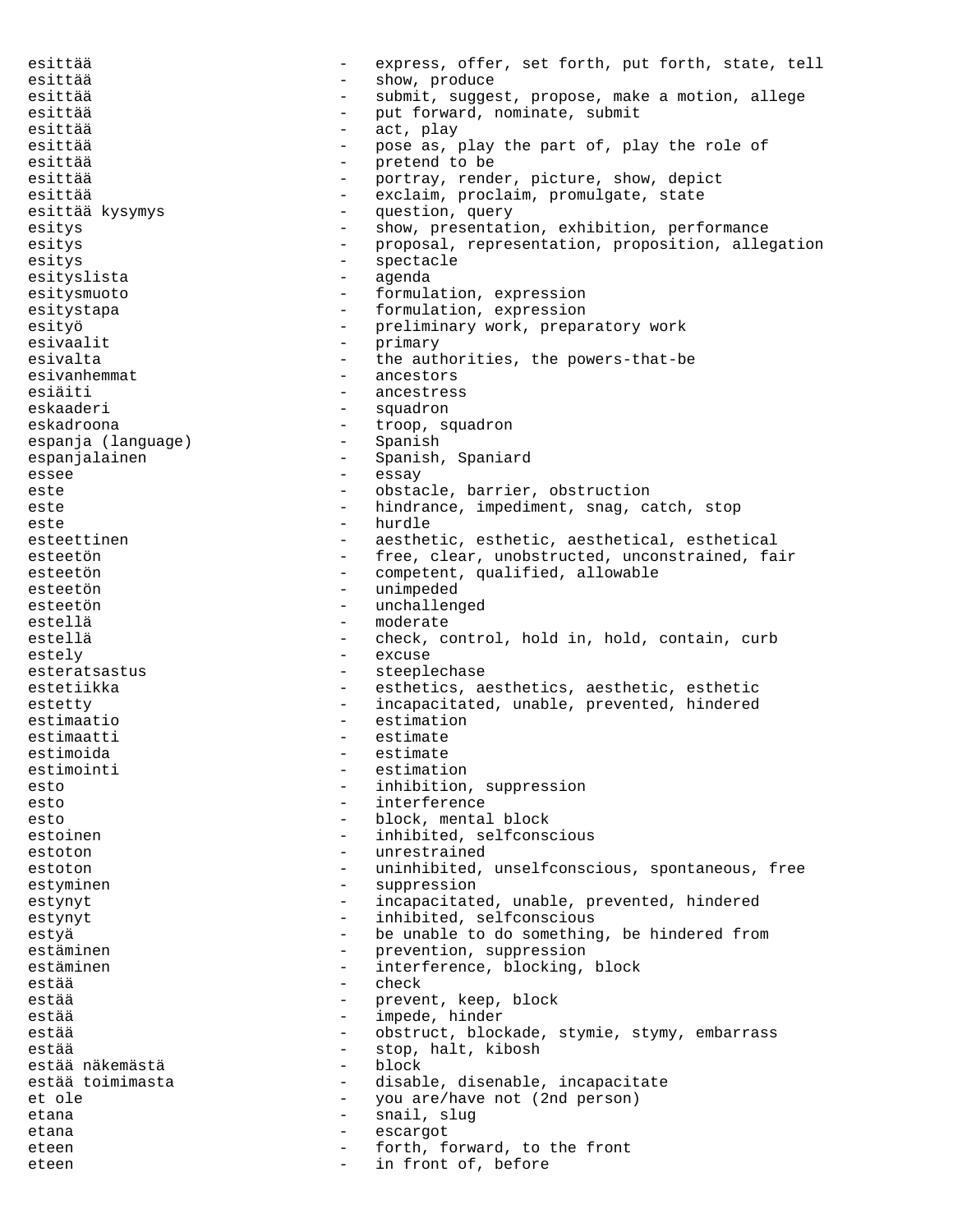eteen  $\qquad \qquad -$  for, on behalf of eteen ja taakse  $\begin{array}{cccc} - &$  to and fro, back and forth, backward and forward<br>eteenpäin  $\begin{array}{cccc} - &$  forrader - forrader eteenpäin - forward, forth, onward, ahead, onwards, forwards eteerinen - aerial eteinen and all, foyer, vestibule eteinen - lobby, anteroom, antechamber, entrance hall eteisaula - hall, foyer, vestibule eteisaula - lobby, anteroom, antechamber, entrance hall eteishalli - hall, foyer, vestibule eteishalli  $-$  lobby, anteroom, antechamber, entrance hall etelä - south etelä- - southern eteläinen - southern eteneminen - propagation<br>eteneminen - propagation eteneminen - proceeding, progress, moving, procession etenevä - onward, forward eteni eteni eteni eteni advanced, moved, progressed etenivät - went, advanced, moved, progressed etenkin - above all, especially, chiefly, mainly etevyys etercy - distinction, eminence, preeminence, note<br>etercy - clever etevä - clever etevä - eminent, able, proficient, prominent, skillful etevämmyys - superiority etiikka - ethics etiketti - etiquette etiketti - label etikka - vinegar etninen - ethnic etova - disgusting, insipid, nauseating, repugnant etova - revolting, sickening<br>etsaus - etching etsaus - etching etsijä - seeker, searcher<br>etsintä - search, seek - search, seek<br>- wanted, hot etsintäkuulutettu etsivä - detective, tec, police detective, investigator etsivän työ - police investigation etsivän työ - detection, detecting, detective work, sleuthing etsiä - look for, seek, search etsiä - quest for, go after, quest after, pursue ette ole - you are/have not (plural or formal) ettei - lest ettika - vinegar että - that, lest että ei etu - welfare etu - advantage, privilege, asset, plus, benefit etu- - front etuisuus - benefit etujalka - foreleg, front leg etujärjestö - union etukäteen - - beforehand, ahead, in advance etuliite - prefix etumaksu - earnest etuoikeus - exclusive right etuoikeus - privilege, prerogative, perquisite<br>etuoikeutettu - privileged etuoikeutettu – privileged<br>etuoikeuttaa – privilege etuoikeuttaa - privilege, favor, favour<br>etuosa - front front part front etuosa - front, front part, front section etuosa  $-$  forehand, forequarters etupiiri - sphere of interest<br>etupolyi - knee etupolvi etupuoli - front etupuoli - face, facade etupuoli - obverse etupäässä  $-$  mainly, mostly, chiefly, primarily, principally etupäässä  $-$  for the most part, in the main eturauhanen 1988 - Prostate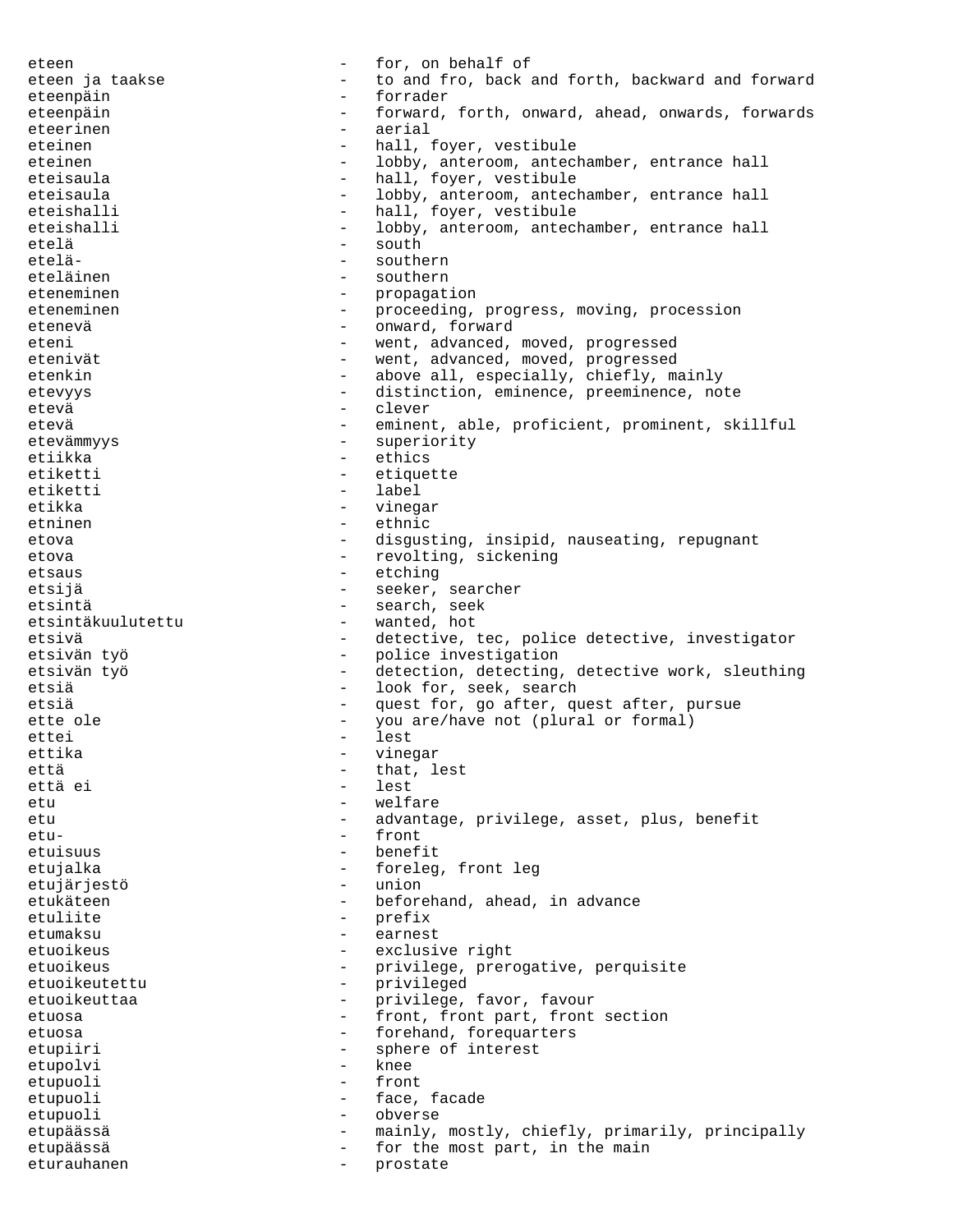eturivi - front row eturivi - vanguard, forefront, cutting edge<br>
- vanguard, forerunners, van eturyhmä - vanguard, forerunners, van eturyhmä - special-interest group, interest group eturyhmä <br/> - pressure group etusija - superiority etusija - priority, precedence, preference<br>etusormi - forefinger, index, index finger - forefinger, index, index finger etusääri - cannon - cannon - cannon - cannon - cannon - cannon - cannon - cannon - cannon - cannon - cannon - cannon - cannon - cannon - cannon - cannon - cannon - cannon - cannon - cannon - cannon - cannon - cannon - cann etuus - benefit etä- - remote - distant, faraway, far-off, far-away, remote etäinen 1988 - far-removed, removed etäinen  $\sim$  - cool, aloof etäisin - ultimate etäisyys - distance, offset, range, remoteness etäisyys - coolness, aloofness etäällä - far, far away, far off, in the distance<br>etäällä - far, far away, far off, in the distance etäällä - a long way away - recession, receding etääntyä - go away, draw away, withdraw, move farther away - grow away, drift away, lose touch etääntyä - become estranged euforia  $-$  euphoria eukko - old lady, old woman, old girl, wife eukko - hag, witch, bag euklidinen avaruus - Euclidean space<br>euro - euro - euro euro - euro - euro euroopalainen - European euroopalainen - European - European - European - European - European - European - European - European - European - European - European - European - European - European - European - European - Europ eurooppalainen eurooppalainen - continental, Continental europium - europium, Eu evakko - evacuee - evacuee - evacuee - evacuation - evacuation - evacuation - evacuation - evacuation - evacuation - evacuation - evacuation - evacuation - evacuation - evacuation - evacuation - evacuation - evacuation - e - evacuate evaluaatio - evaluation evangelic, evangelical, evangelistic<br>- Lutheran evankelis-luterilainen<br>evankelista - evangelist evankeliumi - gospel eversti - colonel evoluutio - evolution evä - fin evästää - provision evästää - brief, advise, counsel evätä - refuse, deny, disallow, reject, decline, withhold<br>eväät - bag lunch, sack lunch, box lunch, drinks, booze eväät - bag lunch, sack lunch, box lunch, drinks, booze<br>eväät - advice quidance - advice, guidance eväät - assets, resources - bass clef F-avaruus - F-space - F-space - F-space - F-space - F-space - F-space - F-space - F-space - F-space - F-space - F-space - F-space - F-space - F-space - F-space - F-space - F-space - F-space - F-space - F-space - F-space - - F major Fidzi - Fiji<br>Fourier-muunnos - Four - Fourier transform Fourier-sarja - Fourier series Frechet-avaruus - Frechet space<br>Färsaaret - Faeroe Islands - Faeroe Islands faabeli - fable - fable<br>faarao - fable - phara - pharaoh faasitaso - phase plane fakiiri - fakir faksi - fax, facsimile  $fakta$  -  $fact$ faktori - factor falsetti - falsetto falssi - fillister<br>fanaatikko - fanatic - fanatic fanaatikko - fanatikko - fanatikko - fanatikko - fanatikko - fanatikko - fanatikko - fanatikko - fanatikko - fanatikko - fanatikko - fanatikko - fanatikko - fanatikko - fanatikko - fanatikko - fanatikko - fanatikko - fanat fani - fan fantasia - fantasy, phantasy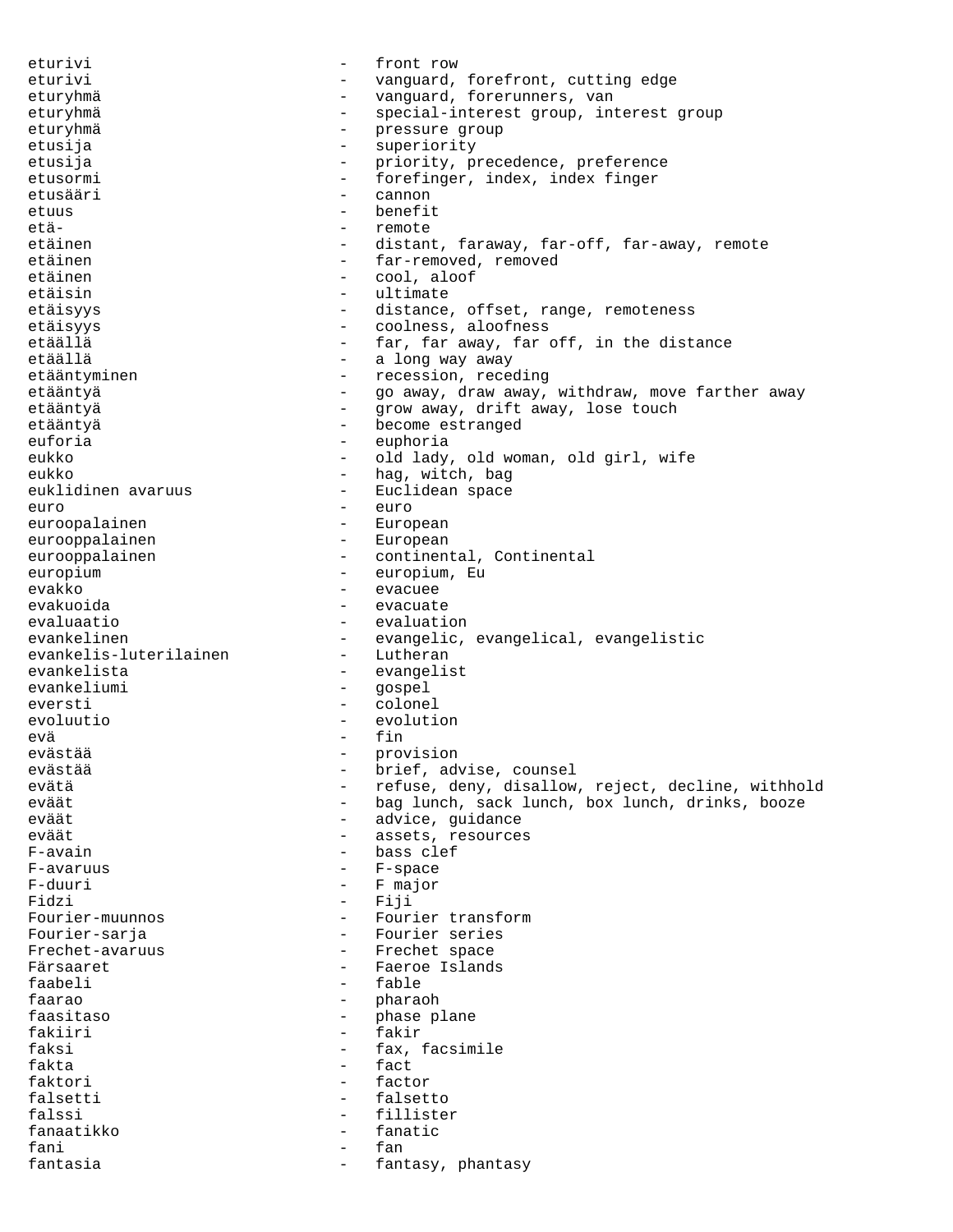fariseus - Pharisee farmari - farmer farmariauto - station wagon, estate car farmarihousut - blue jeans, jeans, Levis farmi - farm<br>farssi - farce farssi - farce fasaani - pheasant - pheasant - pheasant - pheasant - pheasant - pheasant - pheasant - pheasant - facet - pheasant - facet - pheasant - facet - facet - facet - facet - facet - facet - facet - facet - facet - facet - facet fasetti - facet<br>fasismi - fasci: - fascism fasisti - fascist fax  $-$  fax, facsimile, telefax  $-$  fax, facsimile, telefax federatiivinen<br>feenikslintu - phoenix feminismi - feminism feministi - feminist fennisti - student of Finland, scholar of Finland feodaalinen - feudal - feudal - feudal - feudal - feudal - feudal - feudal - feudal - feudal - feudal - feudal - feudal - feudal - feudal - feudal - feudal - feudal - feuda feodaalinen - feodaalinen - feudalinen - feudalinen - feudalinen - feudalinen - feudalinen - feudalinen - feudalinen - feudalinen - feudalinen - feudalinen - feudalinen - feudalinen - feudalinen - feudalinen - feudalinen fermium - fermium, Fm fes - F flat fetisisti - fetishist fetissi - fetish fiksu - smart, clever<br>filatelia - chilately, st. filatelia - philately, stamp-collecting<br>filee - fillet filet filee - fillet, filet<br>filmata - film, shoot a filmata - film, shoot a movie, make a movie<br>filmi - film, movie - film, movie filmirulla - roll filosofi - philosopher filosofia - philosophy, doctrine, school of thought, ism<br>filosofinen - philosophical filosofinen - philosophical filtteri - filter filtterikanta - filter base finaali - finals, final heat<br>finaali - finale - finale - finale<br>- final finaali (in game)<br>finanssi finanssi - finance, financial<br>finanssi-<br>- financial fiscal finanssi- - financial, fiscal - pimple, blemish, zit finnit - acne firma  $-$  firm, company fis - F sharp fisteli - fistula<br>flipperi - fistula<br>pinball - pinball flipperi - pinball, pinball machine<br>floretti - foil<br>- foil floretti - foil<br>fluori - fluori - fluori fluori - fluorine, F<br>fobia - chobia - chobia fobia - phobia folio - foil foneemi - phoneme fonetiikka - phonetics fonologia - phonology foorumi - forum formaalisesti - formally formaatti - format formuloida - formulate fosfori - phosphorus, P fossiili - fossil fotoni - photon fraasi - phrase - phrase - phrase - phrase - phrase - phrase - phrase - phrase - phrase - phrase - phrase - phrase - phrase - phrase - phrase - phrase - phrase - phrase - phrase - phrase - phrase - phrase - phrase - phrase - francium, Fr fregatti - frigate frekvenssi - frequency fundamentalismi - fundamentalism - fundamentalist fundamentalistinen fundamentalist<br>funkis functionalism - functionalism funktio  $-$  function, mapping funktio - subroutine, routine, subprogram, procedure funktionaali - functional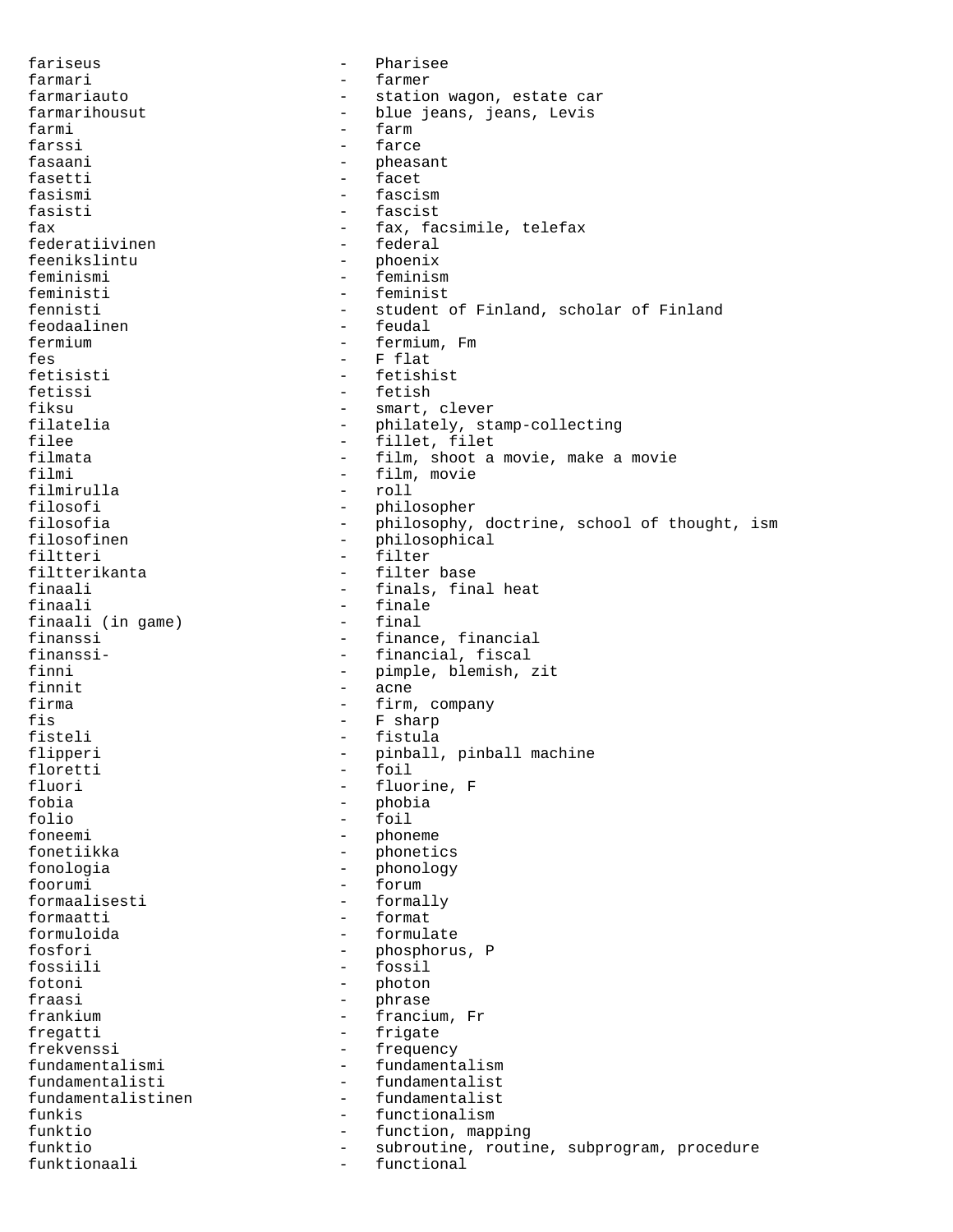funktionaalideterminantti - Jacobian funktori - functor - fugue fuusio - merger fuusio - fusion fysiikka - physics fysiologia - physiology fysioterapia - physical therapy, physiotherapy<br>fyysikko - physicist - physicist fyysinen - physical fyysisesti - physically<br>föönata - blow one's föönata - blow one's hair dry<br>G-avain - treble clef - treble clef Gambia - Gambia Ghana - Ghana - Ghana Gibraltar - Gibraltar Golfvirta - Gulf Stream Grenada - Grenada Gruusia - Georgia<br>Grönlanti - Greenla - Greenland Guam - Guam Guatemala - Guatemala Guinea - Guinea Guyana - Guyana gadolinium - gadolinium, Gd<br>qaelin kieli - Gaelic gaelin kieli galaksi - galaxy galleria  $-$  gallery, salon gallium - gallium, Ga gallona - gallon gallup - poll, Gallup poll galluppi - gallup galvanoida<br>galvanoida - galvanize, galvanise<br>gamma-funktio - gamma function gamma-funktio - gamma function - gangster qaselli - gazelle qeeli - gel qeeni - gene geenipankki - gene pool geenitekniikka - genetic engineering geisha - geisha geneettinen - genetic generaattori - generator eneroida entre en la componente de la generate de la componente de la componente de la componente de la componente de la componente de la componente de la componente de la componente de la componente de la componente de la genetiikka - genetics enome - genomi - genomi - genomi - genomi - genomi - genomi - genomi - genomi - genomi - genomi - genomi - genomi - genomi - genomi - genomi - genomi - genomi - genomi - genomi - genomi - genomi - genomi - genomi - genomi geologi - geologist<br>geologinen - geologica - geological, geologic qeometria - geometry geometrinen - geometric gepardi - cheetah germanium - germanium, Ge gerundi - gerund gigatavu - gigabyte giljotiini - guillotine glasnost - glasnost globaali - global<br>golf - golf - golf golf - golf golfata - golf gootti - gothic goottilainen - gothic, Gothic gorilla - gorilla, henkivartija qraafi - graph graafikko - graphic artist, graphic designer<br>graafinen - graphical graphic graafinen - graphical, graphic graffiti - graffiti grafiikka - graphics grafiitti - graphite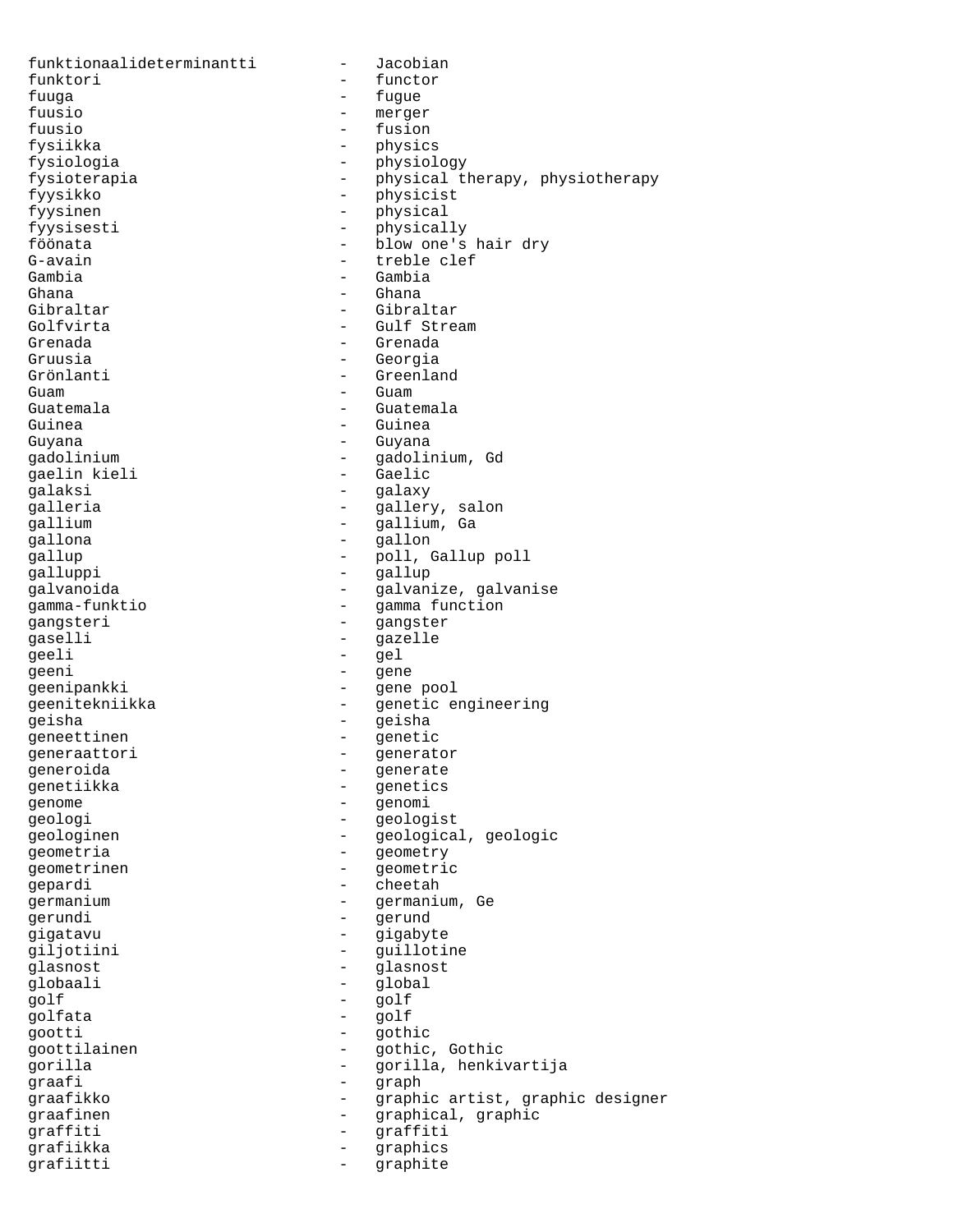qramma - qram grammaatikko - grammarian<br>graniitti - granite graniitti - granite gravitaatio - gravity gravitoni - graviton greippi - citron grillata grilli - broiler, grill<br>qroteski - sans serit, gr - sans serit, grotesque, gothic<br>- Guinean guinealainen<br>Hawaiji Hawaiji - Hawaii Helsinki - Helsinki Hermiten - hermitian Hilbert-avaruus - Hilbert space Hilbert-dimensio - Hilbert dimension Hilbert-kanta - Hilbert basis Hollanti - Netherlands, Holland, The Netherlands haahka - eider<br>haaksirikko - - eider - eider shipwreck haaksirikko - disaster, calamity<br>haalea - lukewarm tepid haalea - lukewarm, tepid - pale, faded haalia - scare up, scrape together, scrape up haalia - collect together, get together, rustle up haalia - collect, gather, corral, beat up, drum up, stack<br>haalia kokoon - scrape together - scrape together<br>- fade haalistaa - fade haalistua - fade haalistunut - faded - faded - faded - faded - faded - faded - faded - faded - faded - faded - faded - faded - faded - faded - faded - faded - faded - faded - faded - faded - faded - faded - faded - faded - faded - faded haalistunut - drab, sober, somber, sombre haamu - ghost, phantom, specter, apparition, spook haamu - shadow, shade, ghostly image haamukirjoittaja - ghostwriter haamuraja - magic barrier, magic limit<br>haana - aspen haapa - aspen haara - branch, bough, limb, offshoot haara - fork, leg, tributary, feeder haara - implication, ramification haarake - ramification, offshoot, process haarakiila - gusset, crotch haarapääsky - barn swallow haarauma - ramification, offshoot haarautua - branch, branch off, branch out, fork, divide<br>haarautuma - ramification offshoot haarautuma - ramification, offshoot<br>haarami - haram - haram haaremi - harem haarniska - suit of armor, armor, armour haaroitus **-** ramification, branching, forking, fork haarukka - fork haaska - carcass haaskat - carrion haaskata - waste, fritter away, throw away haaskata - demolish, ruin, trash haaskaus - waste haastaa  $-$  talk, tell, say haastaa - invite, challenge, call haastaa - call as a witness, call to the stand, sue haastaa - litigate, process<br>haastaa oikeuteen - - sue - sue haastaa oikeuteen suuri suuri suuri suuri suuri suuri suuri suuri suuri suuri suuri suuri suuri suuri suuri su<br>Turista suuri suuri suuri suuri suuri suuri suuri suuri suuri suuri suuri suuri suuri suuri suuri suuri suuri haastaja - challenger, rival, competitor, competition haastattelu - interview haastava - challenging, ambitious haaste - summons, process<br>haaste - confrontation haaste - confrontation haasteellinen - challenging haastella - talk, tell, say haava - cut, wound haavauma  $\qquad \qquad \qquad$   $\qquad \qquad$   $\qquad \qquad$   $\qquad \qquad$   $\qquad$   $\qquad$   $\qquad$   $\qquad$   $\qquad$   $\qquad$   $\qquad$   $\qquad$   $\qquad$   $\qquad$   $\qquad$   $\qquad$   $\qquad$   $\qquad$   $\qquad$   $\qquad$   $\qquad$   $\qquad$   $\qquad$   $\qquad$   $\qquad$   $\qquad$   $\qquad$   $\qquad$   $\qquad$   $\qquad$   $\qquad$   $\qquad$   $\qquad$ haavautua - ulcerate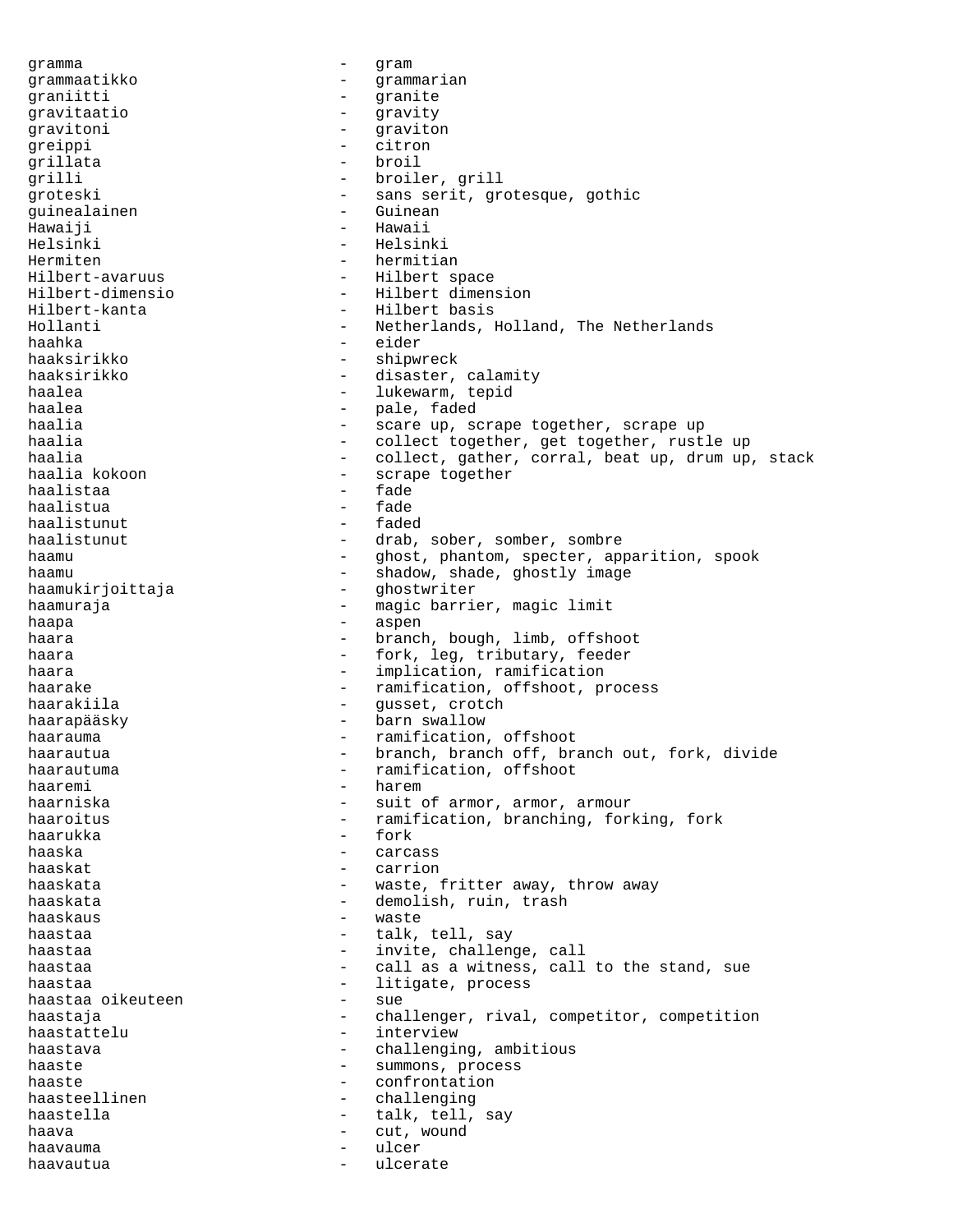haavautuma - ulcer haave  $\qquad \qquad -$  dream, vision haaveksija - fantasist, dreamer haavi - landing net haavoittaa - wound, cloy, injure haavoittua - get wounded, get injured<br>haavoittunut - injured wounded haavoittunut - injured, wounded<br>haavoittunut - casualty haavoittunut - casualtinum - casualtinum - casualtinum - casualtinum - casualtinum - casualtinum - c haavoittuva - vulnerable haavoittuvuus - sensitivity, sensitiveness<br>haavoittuvuus - vulnerability haavoittuvuus - vulnerability<br>hafnium - hafnium Hf hafnium - hafnium, Hf<br>hab - ha hah - ha hahmo - character, figure, semblance hahmotella - draft, rough, outline, draw<br>hahmotelma - draft, rough, drawing, sket - draft, rough, drawing, sketch hahmotelma - design hahmottaa - sketch, outline, flesh out hahmottaa - contracted by the structure to give form to, give shape to, give structure to hahmottaa - embody hai - shark haihduttaa - dissipate, disperse, scatter haihtua - dissipate, disperse, scatter haikailla - long for, yearn, desire, hanker, miss, regret haima - pancreas<br>hairahtunut - errant hairahtunut - errant haiskahtaa - smack haista - stink, reek, odour, odor, give off, stunk<br>haista vittu - fuck you, screw you - fuck you, screw you haistaa - smell, sniff, snuffle, snuff haistaminen - snuff, sniff haistamiskyky - osmesthesia haistella - snuff, sniff - snuff, sniff haisu - smell, stench, smother<br>haisunäätä - skunk - skunk - skunk haitallinen 1988 - negative haitallinen 1988 - negative haitallinen 1988 - negative handelsen von de mondo<br>Antallinen 1988 - negative haitallinen 1988 - negative handelsen von de mondo de mondo de mondo de mondo de mo - prejudicious haitallinen - harmful, damaging, detrimental, prejudicial haitari  $-$  accordion, harmonium, organ, reed organ haitata  $-$  disfavour haitata - impede, hinder, harm, disadvantage, disfavor haitata - obstruct, blockade, stymie, stymy, embarrass haitata - block haitta - drawback, disadvantage haitta - hindrance, deterrent, impediment, handicap<br>haittaava - haittaava - preiudicious haittaava - prejudicious haittaava - harmful, damaging, detrimental, prejudicial haituva - down haiven and the contract of the contract of the contract of the contract of the contract of the contract of the hajaantua - dissipate, disperse, scatter, spread out hajaantuminen 1988 beste om divergence hajalla - here and there, all over the place, spread out hajalla - broken, smashed, in pieces, fallen apart hajalla - all broken up, all smashed up hajamielinen 1988 blanden absent-minded hajanainen en en scattered, fragmented, unconnected, disconnected hajanainen 1980 - dispersed, spread out, diffuse hajanainen 1988 - Stray, random, odd, sporadic hajanainen 1988 - broken, smashed, split, disintegrated hajanainen - incoherent, disjointed, desultory<br>hajanaisuus - dispersion hajanaisuus - dispersion<br>hajanaisuus - disunity hajanaisuus - disunity, divisiveness, discord hajanaisuus - incoherence, disjointedness, unintelligibility hajanaisuus - confusion hajareisin **1986** - astride, astraddle, with legs spread hajautettu - decentralized, distributed hajauttaa - decentralize, deconcentrate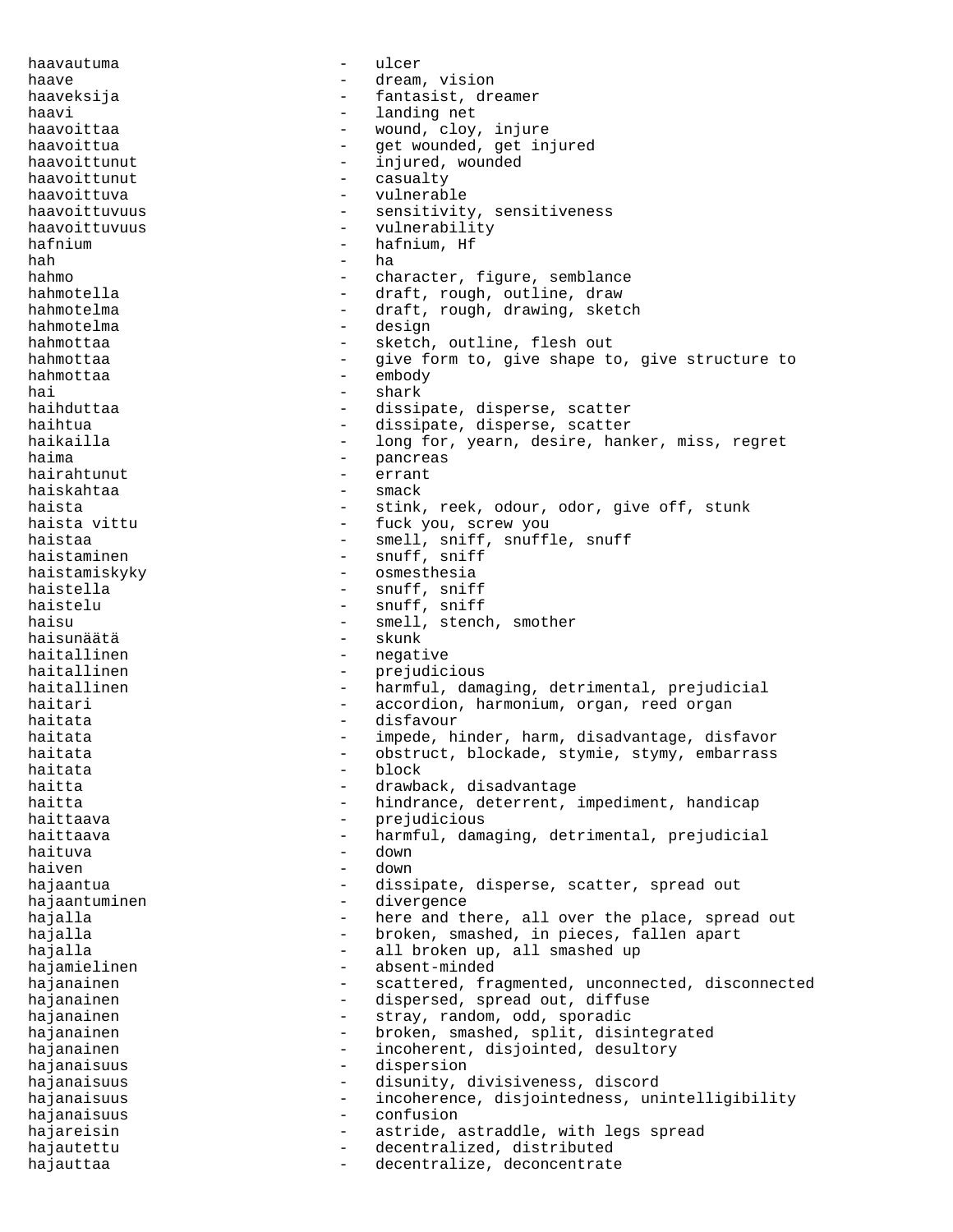hajoaminen - break hajoaminen 1988 - diffusion hajoita ja hallitse  $-$  divide and conquer hajonta - distribution hajota and the settle of the dissipate, disperse, scatter, spread out hajota  $-$  tumble, collapse, crumble, crumple hajota - break down, bust, wear, wear out hajota - fail, go bad, give way, die, give out, conk out hajota **1988** - break, separate, split up, fall apart, come apart hajotelma - decomposition, factorization, partition<br>hajottaa - disperse dissipate dispel break up hajottaa - disperse, dissipate, dispel, break up<br>hajottaa - dash smash break bust scatter pa hajottaa - dash, smash, break, bust, scatter, part hajottaa - disintegrate hajottaa osiin  $-$  break down, analyze, analyse, dissect, take apart hajottaa osiin  $\qquad \qquad -$  decompose, break up hajottaminen - dissolution haju  $-$  scent, smell, stench, stink haju  $-$  tang, foul smell, fragrance, odor, odour, reek hajuaisti - sense of smell, smell, scent<br>hajuste hajuste - perfume - perfume - perfume - perfume - perfume - perfume - perfume - perfume - perfume - perfume hajustettu – perfumed variation – perfumed variation – perfumed variation – perfumed variation – per hajuton - odorless haka - skillful in something, shark, expert, whizz, ace haka  $-$  hook, fang, bar, catch, clasp, fastener, bolt haka - hasp, lock, latch, pawl, strap, stop, crotchet haka  $-$  inclosure, paddock haka haka - grazing ground, grazing land, pasture, pastureland haka  $-$  dog, detent, click haka - adept, sensation, maven, virtuoso, genius, hotshot haka  $\qquad \qquad -$  star, whiz, wizard, wiz hakanen - brace - brace - brace - bracket - bracket - bracket - bracket - bracket - bracket - bracket - bracke hakasulku - bracket, square bracket<br>hakata hakata - chop, cut, hack, beat, thrash<br>hakata taltalla - chisel - chisel hakata taltalla<br>hakattu - beat, beaten hakea - search, seek, look for hakea - quest for, go after, quest after, pursue<br>hakea katseellaan - peer hakea katseellaan hakea turvaa  $\qquad \qquad -$  betake, resort, apply hakemisto - directory hakija  $-$  applicant, seeker, searcher hakkailla - flirt, flit, flutter hakkasi - beat hakkasivat - beat hakkelus<br>hakkeri hakkeri - hacker - off course, off the track hakusana  $-$  entry hakuteos - reference book<br>halailla - reference book halailla - embrace halata  $-$  hug, embrace halaus - hug hali - hug haljeta  $-$  burst, split, break halkaisija - diameter, diagonal, jib halkaista<br>halkaista kiilalla ja lekalla - maul<br>maul<br>maul halkaista kiilalla ja lekalla - maul halkeama - split, crack<br>halkeava - split, crack halkeava - flaggy check, crack, break halki - apart, asunder, crack, in two, split halki - across, through, throughout, traverse halkio  $-$  fissure, opening, slit, split, vent halkio  $-$  cleft, coloboma, crack, crevasse, crevice, fly halla  $\qquad \qquad -$  freeze, frost, freezing weather hallava - pale, pale grey, pale gray<br>hallavahinko - frost damage hallavahinko - frost damage halli - pooch, doggie, doggy, barker, bow-wow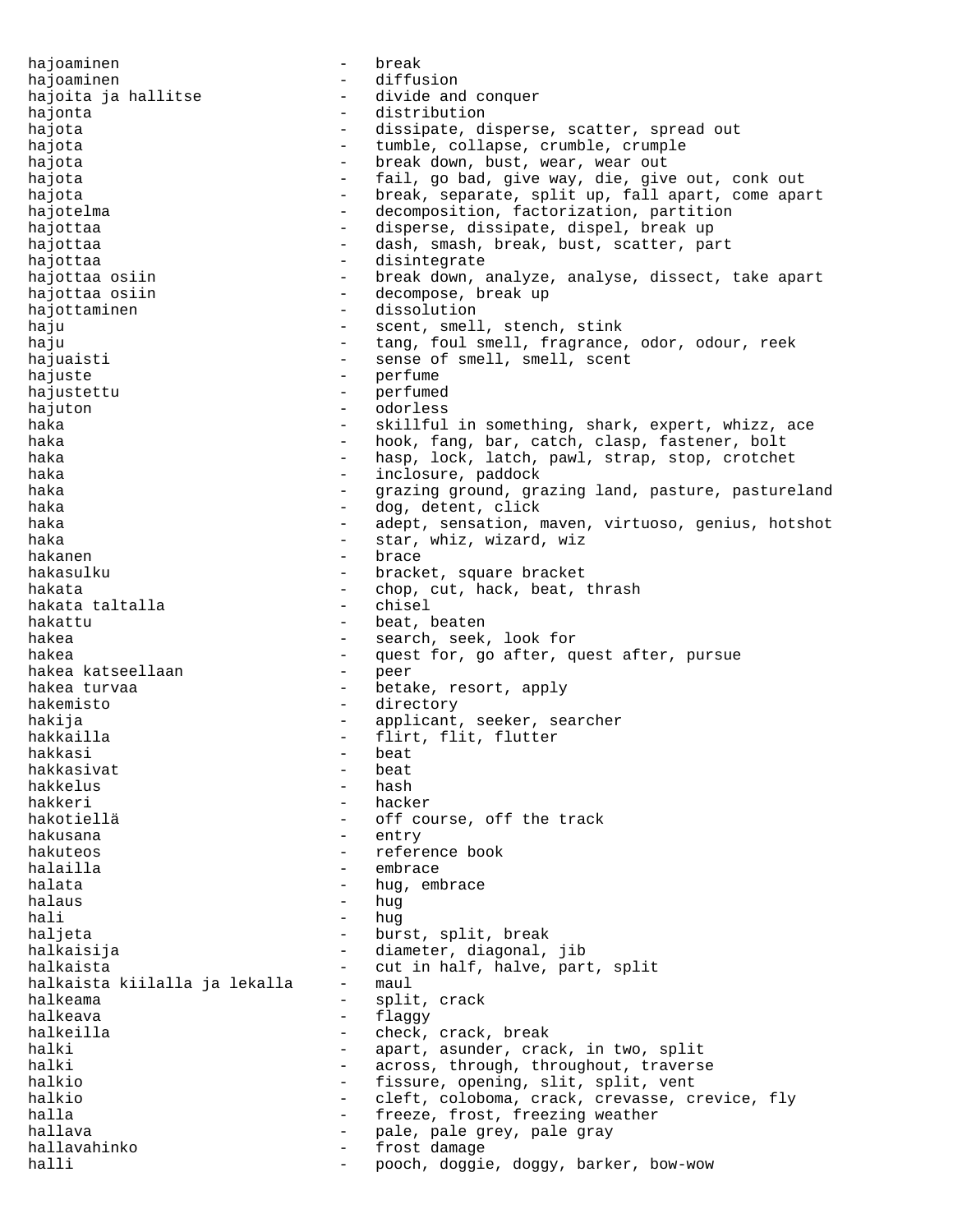halli - grey seal - hall, lounge, market hall hallinnollinen - administrative hallinta - managing<br>hallinta - control. hallinta - control, governing, controlling, management, sway hallinta  $\begin{array}{ccc}\n & - & \text{command, mastery}\n\end{array}$ hallinta  $\begin{array}{ccc}\n & - & \text{beginon} \text{mean}\n\end{array}$ hallinta - possession, ownership hallinta - domination, supremacy hallinto - government, administration, executive - administration hallintokausi - administration<br>hallintolaki - administrative hallintolaki - administrative law<br>hallintovalta - authority, authorit - authority, authorization, authorisation, dominance hallintovalta - say-so hallintovirkalait - civil service laws hallita - check, hold in, hold, contain, curb, moderate<br>hallita - control, govern, restrain, rule, master, sway hallita - control, govern, restrain, rule, master, sway<br>hallita - command, dominate, overlook, overtop, reign - command, dominate, overlook, overtop, reign<br>- dictate hallita diktaattorina<br>hallitsematon - uncontrollable<br>- wildly hallitsemattomasti<br>hallitseminen - managing hallitseva - ruling hallitsija - ruler, sovereign hallittu - controlled, managed hallituksen raportti - white paper, white book hallitus - government, regime, authorities, cabinet<br>hallitusaika - reign hallitusaika - reign hallitusjärjestelmä hallussa - in possession hallussapito - retention, keeping, holding hallussapito - possession, ownership halpa - cheap, inexpensive halpamainen - sordid, nasty<br>halstaroida - broil - broil halstaroida halstrata - broil haltia  $-$  fairy, elf haltija  $-$  fairy, elf haltija - owner haltioituminen - fascination, captivation, enchantment haltioituminen - enthrallment haltuunotto - assumption, laying claim halu - desire, wish, inclination, willingness<br>haluamaton - unwilling - unwilling halukas - willing<br>halukkaasti - willing - willing halukkaasti - willingly<br>halukkuus - - willingne - willingness haluta - desire, wish, want, covet, crave haluta - fancy, go for, take to, prefer haluta mieluummin - prefer haluton - unwilling haluttava - advisable, alluring, appropriate, attractive haluttava - beneficial, desirable, pleasing, preferable haluttava  $-$  seductive, tempting, beneficial haluttomuus - unwillingness haluttomuus - apathy, indifference, spiritlessness haluttu - wanted, eligible, desired, coveted, in demand haluttu - sought after, craved, advisable halutumpi - preferred, preferable halvaus - stroke, apoplexy halveksia  $-$  contemn, scorn, disdain halveksia  $-$  disrespect, disesteem, hold in contempt, despise halveksittu - base, mean, vile, contemptible halveksua - look down on, despise, contemn, scorn, disdain halveksunta - disrespect, discourtesy, contempt<br>halvempi<br>- cheaper more inexpensive halvempi - cheaper, more inexpensive halvin  $\qquad \qquad -$  cheapest, most inexpensive hamaan - unto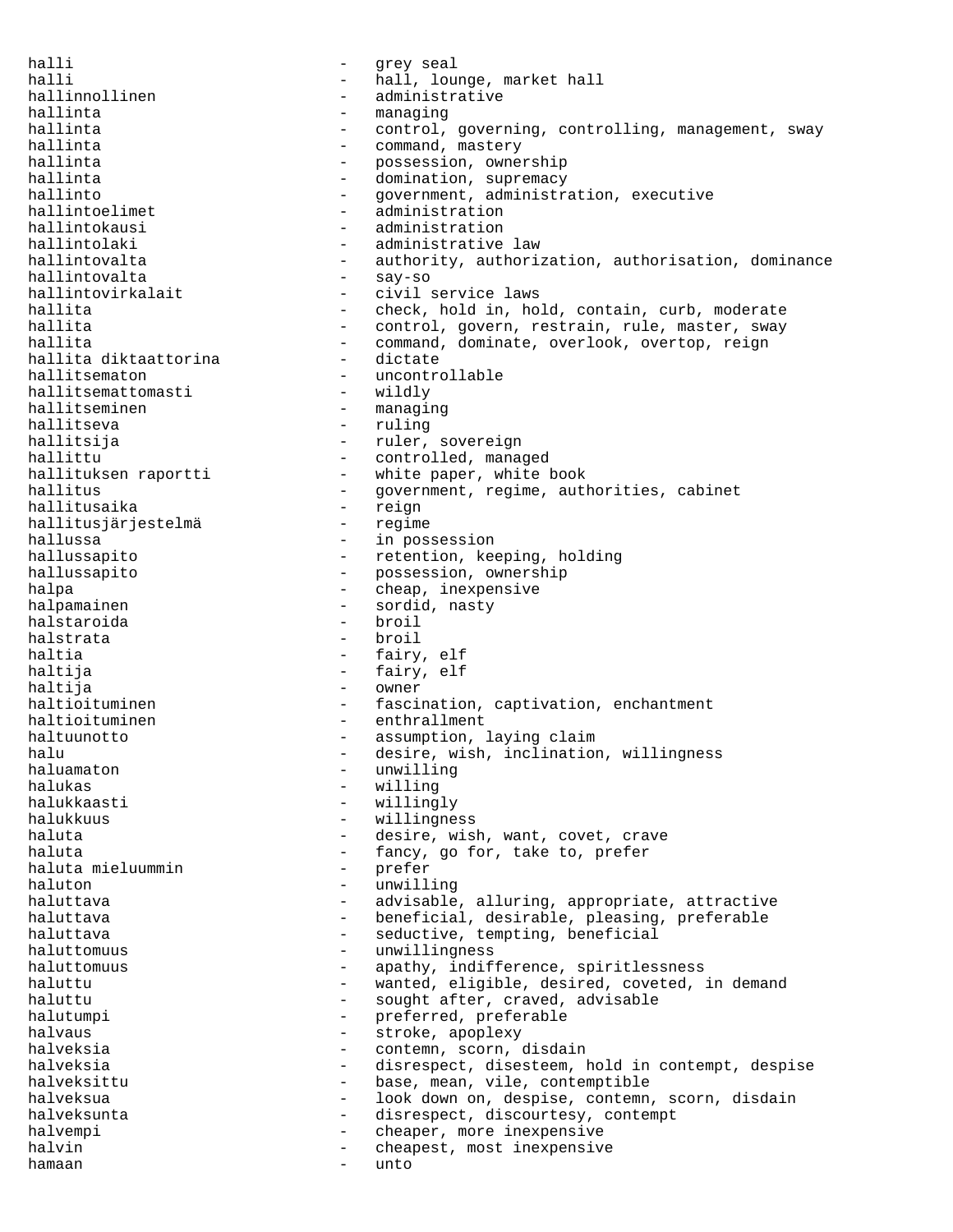hame  $-$  skirt, kilt, dress, petticoat hameenhelma - hem, hem of a skirt, hemline<br>hammas - tooth, fang hammas - tooth, fang hammasharja - tooth-brush, toothbrush hammasluu - dentine<br>hammaslääkäri - dentist, - dentist, tooth doctor, dental practitioner hammaspyörä - gear, cogwheel, gear wheel hammaspyöräkoneisto hammasraudat - brace, braces hammassärky  $-$  toothache hammastaa - indent - tooth-paste, toothpaste hammastikku - toothpick hampaanjuuri - fang hampaat - teeth<br>hampaisto - teeth<br>- teeth hampaisto  $-$  teeth, dentition hampaita - teeth hamstrata - hoard, stash, cache, lay away, hive up hamuilla  $-$  grope, fumble, move blindly hamuta  $\qquad \qquad -$  grope, fumble, move blindly han - certainly, indeed, rather, surely<br>hana - faucet tan spigot water faucet - faucet, tap, spigot, water faucet, water tap hana - hydrant hangata  $-$  rub, grate hanhi - goose - uncomfortable hankala  $-$  difficult, hard, complex, inconvenient hankala - unenviable, sticky, embarrassing, awkward<br>hankala tilanne - pass, strait, straits, head pass, strait, straits, head hankalampi - harder, more difficult, more complex hankalin - hardest, most difficult, most complex hankaluus - hardship, adversity, difficulty hankaluus - problem, rub, strait, pass, straits<br>hankauma hankauma - gall - abrasive hankautuma - abrasion, scratch, scrape, excoriation hanke - undertaking, endeavor, endeavour hanke  $-$  enterprise, project, task, work, labor hanki  $-$  crust, crust of snow, snow, snowdrift, snowdrifts hankinta  $\qquad \qquad -$  acquisition hankkia - acquire, attain, get, obtain, procure, secure<br>hankkiminen - acquisition - acquisition<br>- dispose hankkiutua eroon - dispose hansikas - glove, mitten<br>hansikaslokero - alove compartu hansikaslokero - glove compartment<br>hanska - glove compartment hanska - glove hapan - acid, sour, hard<br>haparoida - - - - - - - - - - boggle - boggle haparoida - fumble, grope hapera **-** breakable, brittle, crisp, crumbly, fragile hapera - frail, shivery, shattery, friable, tender happi - oxygen, 0<br>happo - acid happo - acid happo - boozer, heavy drinker, drunkard hapsi  $-$  fuzz, hair hapuilla - fumble, grope, cast about, clutch at, feel about hapuilla  $-$  feel one's way, finger, flounder, grabble, probe hapuilla - hesitate, scrabble, search<br>hara - drag - drag - drag - drag - drag - drag - drag - drag - drag - drag - drag - drag - drag - drag - drag - drag - drag - drag - drag - drag - drag - drag - drag - drag - drag - dr hara - drag - drag - drag - drag - drag - drag - drag - drag - drag - drag - drag - drag - drag - drag - drag - drag - drag - drag - drag - drag - drag - drag - drag - drag - drag - drag - drag - drag - drag - drag - drag harakka - magpie harata - drag, harrow, resist, struggle, rake harava - rake haravoida - rake harha - fallacy, hallucination, misbelief harha - illusion, delusion, error, false notion, mistake harhaanjohtaa - delude, mislead, deceive, misguide harhaanjohtaminen - misrepresentation<br>harhaanjohtaminen - decention deceit harhaanjohtaminen - deception, deceit, dissembling, dissimulation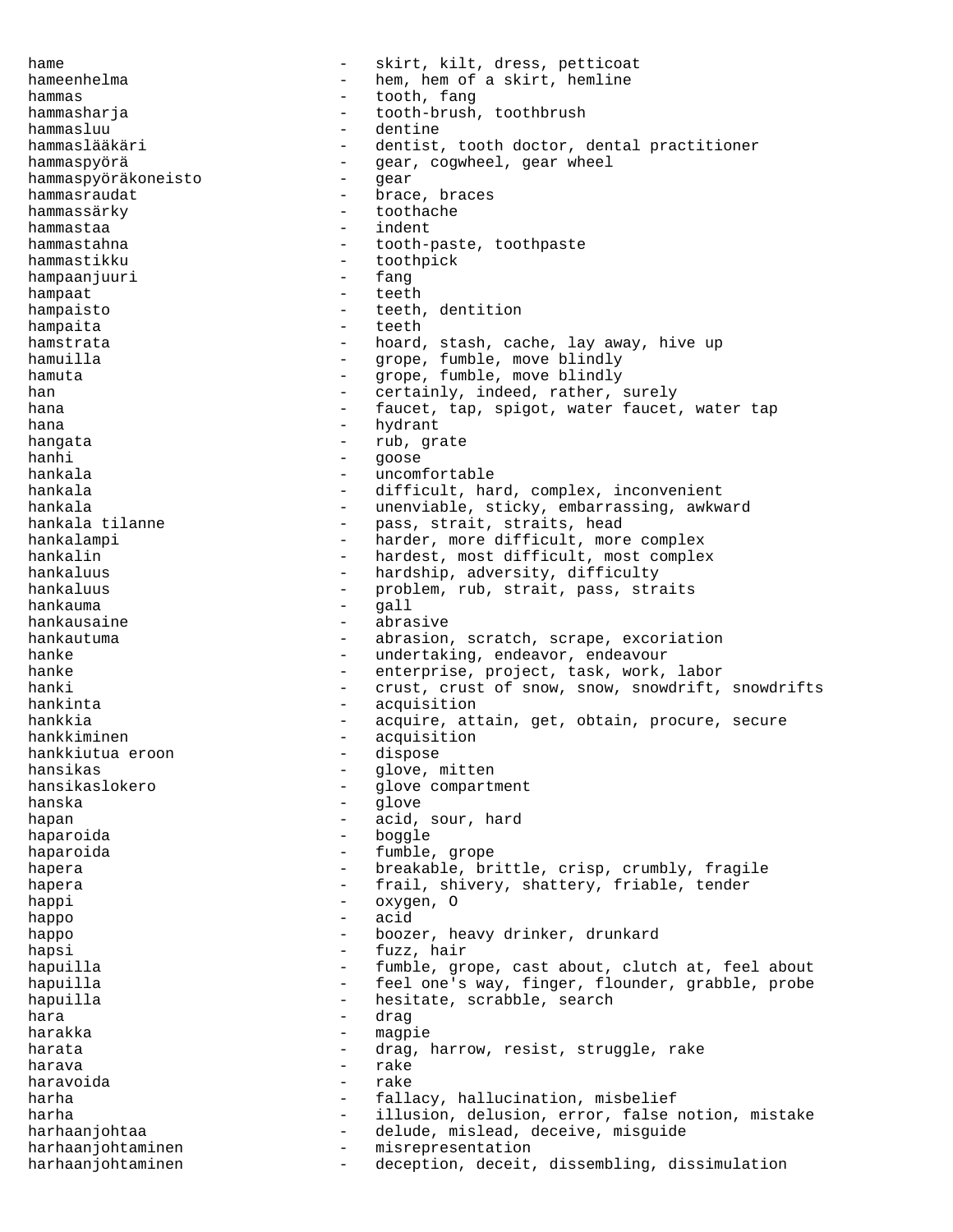harhaanjohtava - misleading, oblique, devious, deceptive harhaanjohtava - fallacious harhailla - ramble, rove, range, vagabond harhailla  $-$  drift, wander, swan, stray, tramp, roam, cast harhailla - digress, divagate harhainen harhaluoti - stray bullet harhaluulo - fallacy, false belief harhalyönti harhauttaa - bluff, fake, feint harhautua  $-$  stray, err, drift, yaw harhautua  $-$  sidetrack, depart, straggle, digress harhautuminen en en andere deflexion harhautuminen - diversion, deviation, digression, deflection harhautuminen harhautus - misrepresentation harhautus ettis - deception, deceit, dissembling, dissimulation harhautus - red herring harhautus - diversion, diversionary attack harja  $-$  ridge, crest harja - brush harja - mane harja  $-$  coping, header, cope harjaannus - exercise<br>harjaannutettu - - trained harjaannutettu harjaantumaton - ignorant, unversed harjaantunut - trained<br>hariakivi - coping s harjakivi - coping stone, copestone harjaksinen - bristly harjanne - ridge, crest - practice, train, rehearse, exercise, drill<br>- practise harjoitella - practise harjoitettu - trained, exercised harjoittaa - wage, practice, apply, use, exercise, exert harjoittaa - cultivate harjoittaa - practise, do harjoittaa lahjontaa harjoittaja - practitioner harjoittaminen - enforcement harjoittelija - apprentice, learner, prentice<br>harjoittelija - trainee - trainee harjoittelija harjoittelu - practice, training harjoitus - rehearsal, dry run, run through harjoitus - exercise, practice session, workout, drill<br>harioitusmiekka - foil harjoitusmiekka harjoitussali - training hall harjoitustehtävä - exercise, example<br>harju - ridge - ridge - ridge harjus - grayling harkinta-aika - reconsideration period harkita  $-$  survey, appraise harkita - consider, esteem, regard, reconsider harkita - deal, look at, take harkita uudelleen harkiten  $-$  considering harkitsemalla - considering harkitsematon - imprudent, indiscreet, rash, incautious harkitseva - tolerant harkitsi - considered harkitsivat - considered<br>harkittava asia - circumstano - circumstance, condition, consideration harkittu - judicial, discriminative harkittu - considered, wise harkitusti - deliberately harkki - drag harmaa - gray, grey, grizzle harmaanruskea - snuff-brown, mummy-brown, chukker-brown harmaanruskea - dun, grayish brown, greyish brown, fawn, snuff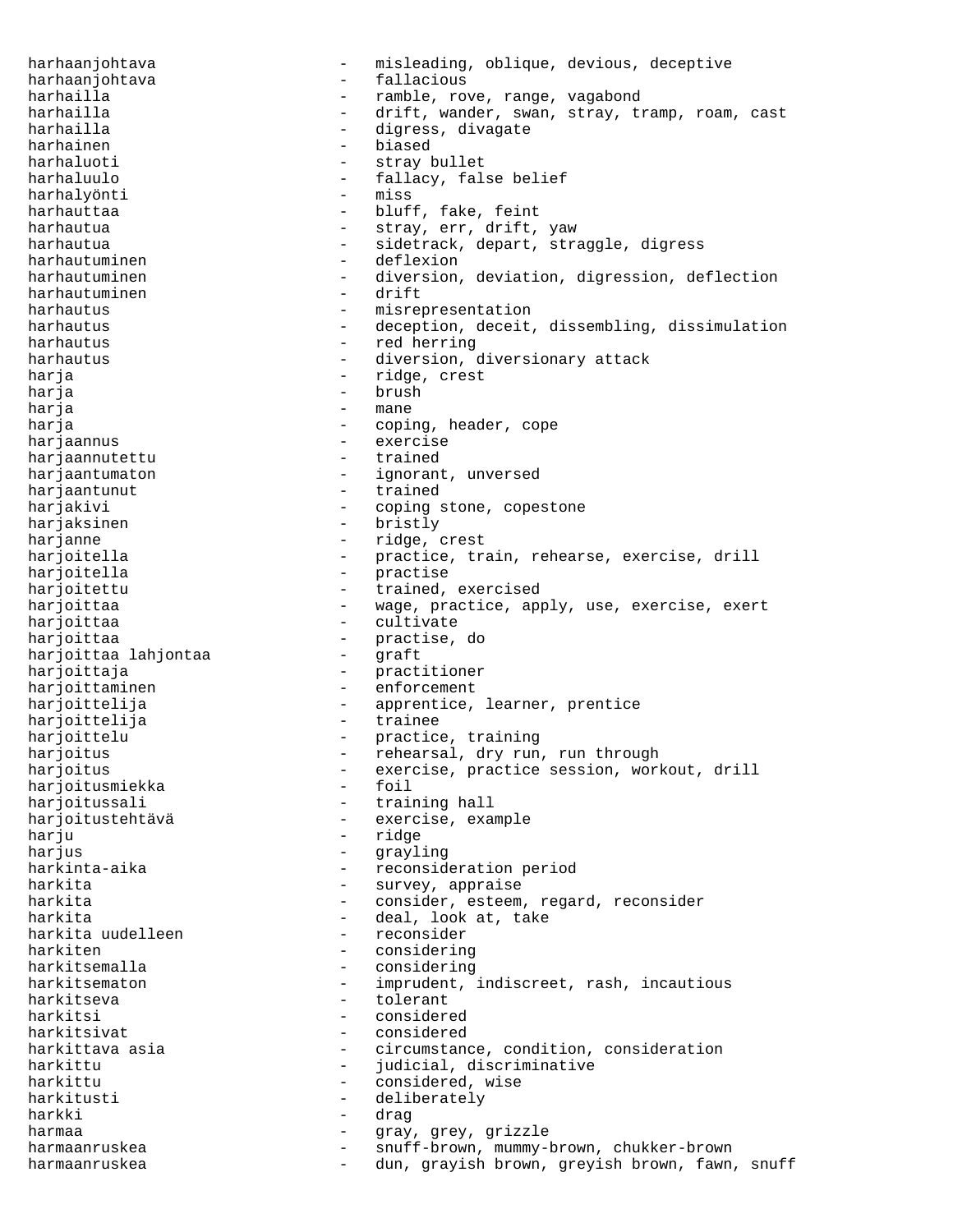harmi - fash, harm harmillinen - irritating, pesky, annoying, bothersome, galling<br>harmillinen - hettlesome, pestering, pestiferous, plaquy harmillinen - nettlesome, pestering, pestiferous, plaguy harmillinen - - plaguey, teasing, vexatious, vexing<br>harmillinen - - - - - regrettable regrettable harmistunut - nettled<br>harmitella - regret, harmitella - regret, deplore, complain, fret, pity, worry<br>harmittaa - regret, aggravate, anger, annoy, displease harmittaa - regret, aggravate, anger, annoy, displease<br>harmittaa - - exasperate, harass, irk, irritate, molest, harmittaa - exasperate, harass, irk, irritate, molest, plague - provoke, put out, tease, trouble, vex harmittava - irritating, pesky, annoying, bothersome, galling harmittava - nettlesome, pestering, pestiferous, plaguy<br>harmittava - naguey teasing vexatious vering harmittava - plaguey, teasing, vexatious, vexing harmonia  $\qquad \qquad \qquad -$  harmoniousness, consonance harmonia - harmony<br>harmonikka - accordi harmonikka - accordion, harmonium, organ, reed organ, mediately harmoninen 1989 - harmonic haroa - stroke harppailla harppaus - stride harppoa - stride harppoja - strider harras  $\qquad \qquad -$  dear, heartfelt harras and the earnest, fervent, hearty, pious, warm, zealous harras ihailija (1999) - sincere, ardent, committed, devoted, devout harras ihailija (1999) - fan, buff, devotee, lover, afficionado - fan, buff, devotee, lover, afficionado harrastaja  $\qquad \qquad -$  devotee, amateur harrastelija - amateur harrastelijamainen - amateur, amateurish, inexpert, unskilled<br>harrastus - hobby, interest, pursuit, pastime - hobby, interest, pursuit, pastime<br>- club harrastuspiiri - club<br>harso - veil harso - veil hartia - shoulder - shoulder - shoulder - shoulder - shoulder - shoulder - shoulder - shoulder - shawl hartiahuivi harva harva - few, not many, scanty, sparce, sparse harva - loose, thin, coarse, coarse-meshed, not dense - nowhere dense harva se  $\sim$  - now and then, occasional harvaan and there and there, scattered, at long intervals harvaan **-** every now and then, now and then, rarely harvat - few harvempi - fewer, less harvinainen 1980 - infrequent, uncommon, scarse, scarce, rare<br>harvinainen 1980 - unusual, exceptional, unwonted harvinainen - unusual, exceptional, unwonted<br>harvinaisen - - unusually, remarkably, outstan harvinaisen - unusually, remarkably, outstandingly, unco<br>harvinaisuus - rarity harvinaisuus - rarity<br>harvinaisuus - curios - curiosity, curio, oddity, oddment, peculiarity harvoin - rarely, seldom hasis  $-$  hashish, hash hassu - funny hassuimmat - funniest hassuin - funniest hassunkurinen - funny hassutus - comedy, drollery, clowning, funniness hatara - implausible, unconvincing<br>hattu - hat hattu - hat haudata - bury, forget, entomb, inter, lay to rest haudonta - hatch, hatching haukata - bite haukata - piece, nibble, pick<br>hauki - pike hauki - pike haukka - hawk, falcon haukkaus - munch, bite haukkoa henkeä  $-$  gasp, pant, puff, heave haukku - munch, bite haukku - bark haukkua - bark haukkua - scorch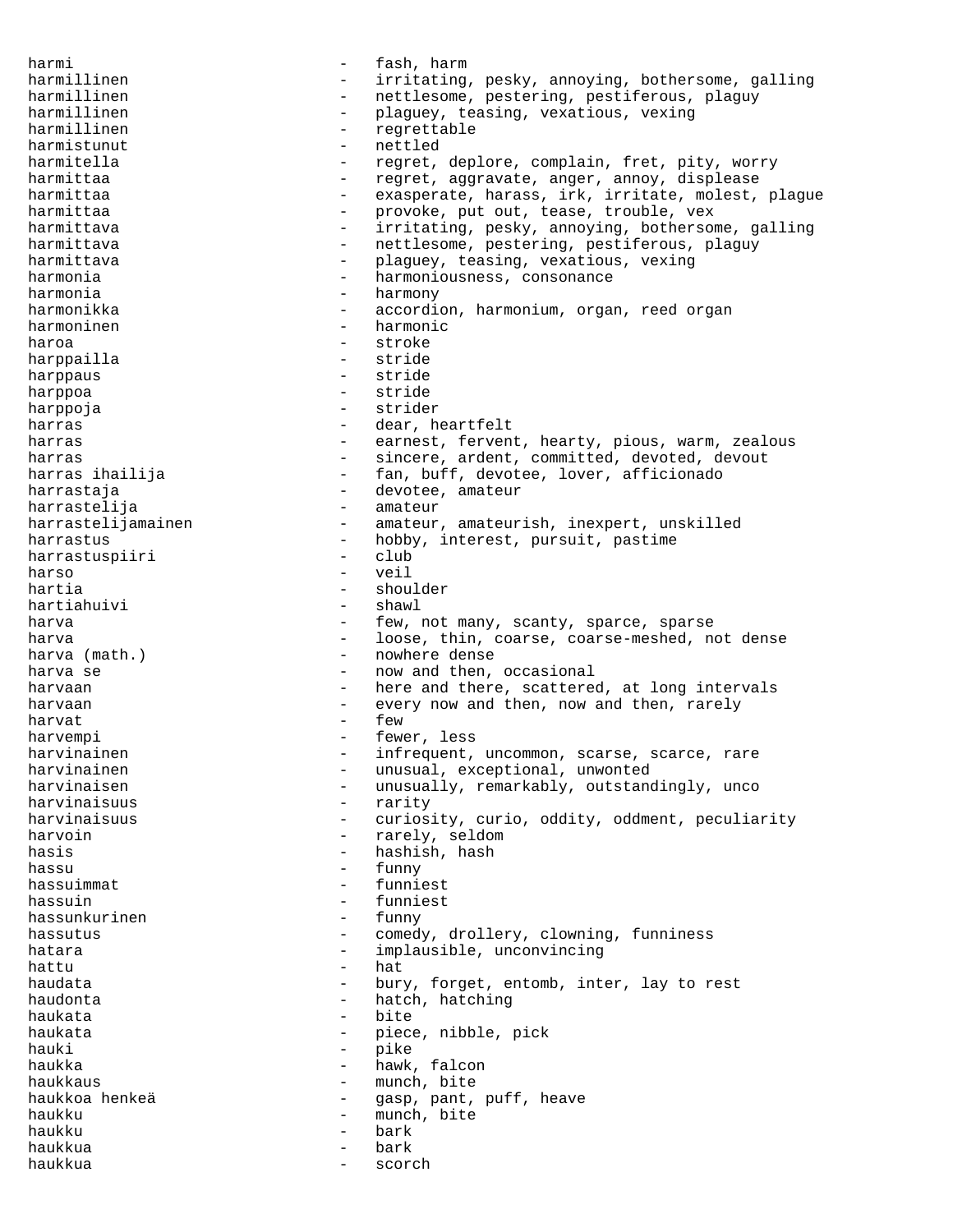haukotella  $-$  yawn, gape, yaw haukotus - yawn, gape, yaw hauli - buckshot, bird shot, duck shot haulikko - shotgun, scattergun, fowling piece, shot-gun haulikkoammunta - clay pigeon shooting haulipanos - shotgun shell, shotgun cartridge haupitsi - howitzer hauras and to break, breakable, brittle, crisp, crumbly hauras and the setting of the dainty, delicate, feeble, flimsy, fragile, frail hauras and the setting of the state of the friable, infirm, murly, tender, short, weak hauska - comic, amusing, comical, funny, laughable hauska - mirthful, risible<br>hauska tavata! - - nice to meet you! - nice to meet you! hauska vitsi  $-$  wow, belly laugh, sidesplitter, howler, scream hauska vitsi - thigh-slapper, riot hauskanpito - revelry, revel hauskimmat - funniest - funniest - funniest - funniest - funniest - funniest - funniest - funniest - funniest hauskin - funniest hauskuttaa  $\qquad \qquad \qquad -$  amuse, divert, disport hauskuttaa - entertain hauskuuttaa - - - - - - - - - - - - amuse, divert, disport hauskuuttaa - entertain<br>hauta - entertain hauta  $-$  grave, tomb hautaaminen - burial, burying<br>hautaiais- - - - funeral hautajaishautajaiset - sepulture hautajaiset  $-$  burial, entombment, inhumation, interment hautajaiset - funeral hautakivi - gravestone, tombstone hautaus - burying hautaus - sepulture - sepulture - sepulture - sepulture - sepulture - sepulture - sepulture - sepulture - sepulture - sepulture - sepulture - sepulture - sepulture - sepulture - sepulture - sepulture - sepulture - sepultur hautaus and the settle of the burial, entombment, inhumation, interment hautaus - funeral hautaus- - funeral hautausmaa - churchyard hautausmaa - burying ground, memorial park, necropolis hautausmaa - graveyard, cemetery, burial site, burial ground<br>hautausurakoija - undertaker hautausurakoija hautausurakointi - undertaking hautoa  $-$  hatch, brood, cover, sit hautoa - incubate, dwell on, brood on, brood over hautoa  $-$  harbor, entertain, harbour, hold, nurse hautominen  $-$  hatch, hatching hauva - pooch, doggie, doggy, barker, bow-wow<br>havahtua - awake, wake up, revive havahtua - awake, wake up, revive havahtunut - awake. awake. revived - alert, awake, revived<br>- observe havainnoida havainnoiminen - detection, catching, espial, spying, spotting havainnoiminen - monitoring, observing havainnointi - monitoring, observing havainnointi - detection, catching, espial, spying, spotting havainnollistaa - illustrate havainto  $-$  detection, sensing havainto - percept, perception, perceptual experience havaintokyky - perception havaita  $\begin{array}{ccc} - & \text{note, notice, mark} \\ - & \text{perceive, complete} \end{array}$ havaita - perceive, comprehend, spot, detect, discover<br>havaita havaita - observe, find, see<br>havaitseminen - - detection, catchine - detection, catching, espial, spying, spotting havaitseva entry and the perceiving, sentient havaitsi  $-$  saw, observed havaitsivat  $-$  saw, observed havaittava - detectable havaittu - seen havitella - hanker havittelija - aspirant, aspirer havittelu  $-$  aspiration hawaijilainen - Hawaiian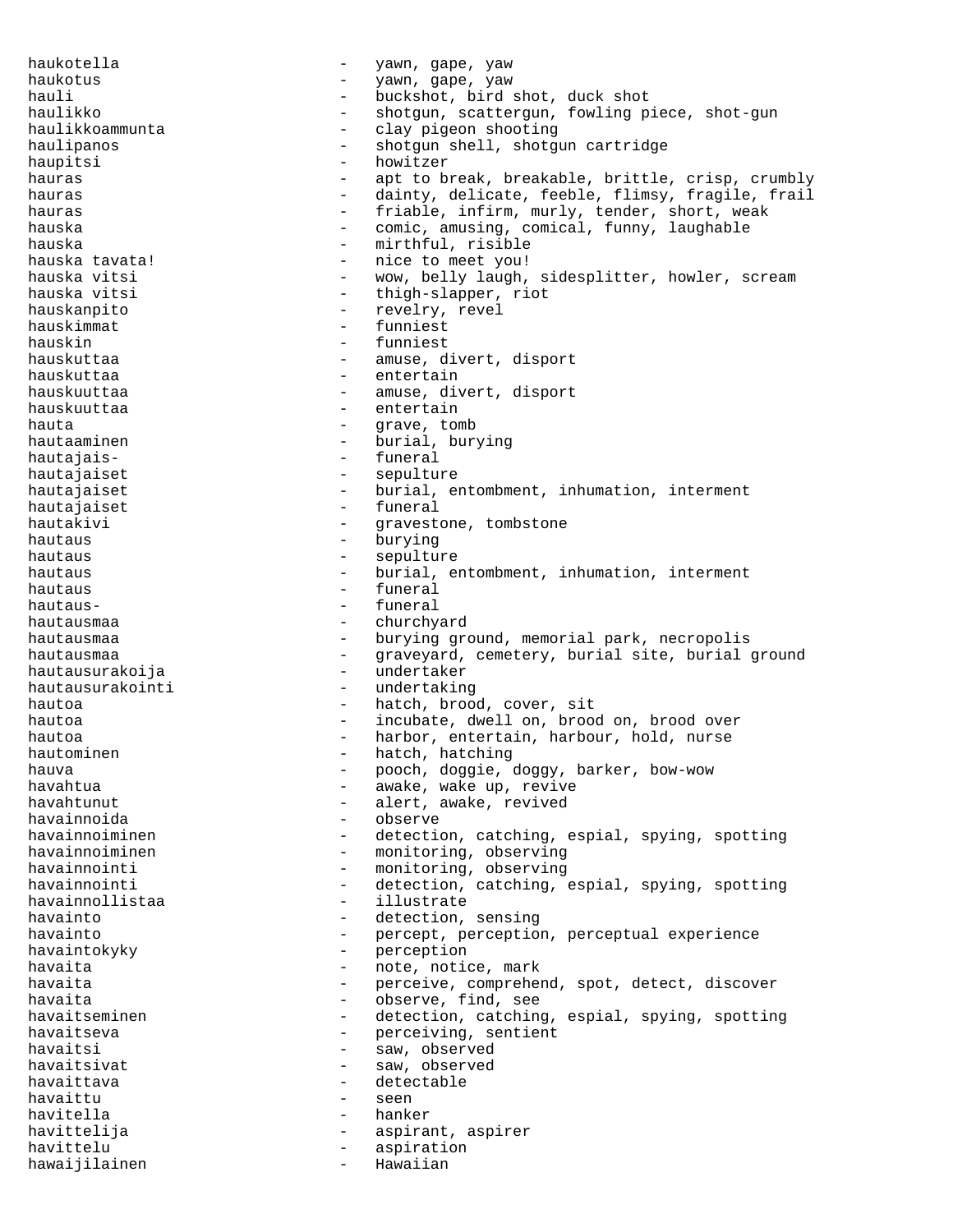he  $-$  them, they he (persons) - they hedelmä - fruit - flesh, pulp hedelmällinen - fruitful hedelmällinen - substantive, meaty<br>hedelmällisyys - - fertility hedelmällisyys – fertilityys – fertilityys – fertilityys – fertilityys – fertilityys – fertilityys – fertilityys – fertilityys – fertilityys – fertilityys – fertilityys – fertilityys – fertilityys – fertilityys – fertility hedelmöitys - conception, fertilization heh  $\overline{\phantom{a}}$  hah  $\overline{\phantom{a}}$  hah  $\overline{\phantom{a}}$  hah  $\overline{\phantom{a}}$  hah  $\overline{\phantom{a}}$  hah  $\overline{\phantom{a}}$  hah  $\overline{\phantom{a}}$  hah  $\overline{\phantom{a}}$  hah  $\overline{\phantom{a}}$  hah  $\overline{\phantom{a}}$  hah  $\overline{\phantom{a}}$  hah  $\overline{\phantom{a}}$  hah  $\overline{\phantom{a}}$  hah  $\overline{\phantom{a$ hehku - radiance, radiancy, shine, effulgence, refulgence hehku - refulgency<br>hehkua - refulgency<br>- refulgency hehkua - glow, glow with heat hehkulanka - filament hehkuttaa - temper hehkuva - aglow, glowing hehtaari - hectare - hectare hei - hello, hullo, hi, howdy, how-do-you-do, hey hei! - bye!, hi!, hello!, howdy!<br>heidän - their, theirs - their, theirs<br>- their heidän (persons) - their heijastaa - project, reflect heijastava - project, reflect heijastava - specular - specular heijaste - reflex heijastin - reflector heijastua - reflect heijastuma - reflection, echo heijastus - reflection heijastuvuus - reflectivity undermine heikentää - drain, enfeeble, debilitate, make weak, impoverish heiketä - wane, decline, go down, wax, fall, weaken<br>heiketä - fade languish heiketä - fade, languish heikkenevä<br>heikko - flagging<br>- poor - poor<br>- weak heikko - weak, frail, faint, feeble, flagging heikko - sickly - weakness<br>- waft heikko ääni - waft heikkolahjainen - moron heikkomielinen - moron heikkous - weakness heikottaa  $-$  feel weak, feel dizzy heila - girlfriend, boyfriend<br>heilahdella - fluctuate, sway - fluctuate, sway heilahtelu - variation, fluctuation<br>heille (persons) - for them heille (persons)<br>heilua heilua - sway, rock, shake, nod, wobble - weave, waver, sway to and fro heiluminen - wobble heilunta  $-$  rock, careen, sway, tilt heiluri - pendulum - pendulum heilutella - wobble heiluttaa - flourish heiluttaa - rock, sway, shake heiluttaa - brandish, fling, swing, wave, wave about, wobble heimo - tribe<br>heinä - have heinä - hay heinäkuu – July – July – July – July – July – July – July – July – July – July – July – July – July – July – Ju heinäsirkka - grasshopper heinäsorsa - mallard<br>heinät - hav heinät - hay heitetty - thrown, cast, hurled heitin - mortar heittelehtiä  $-$  sway, careen, wobble, shift, tilt heitti - threw, hurled, pitched, casted, dashed, downed heitti - flung heittivät - threw, hurled, pitched, casted, dashed, downed heittivät - flung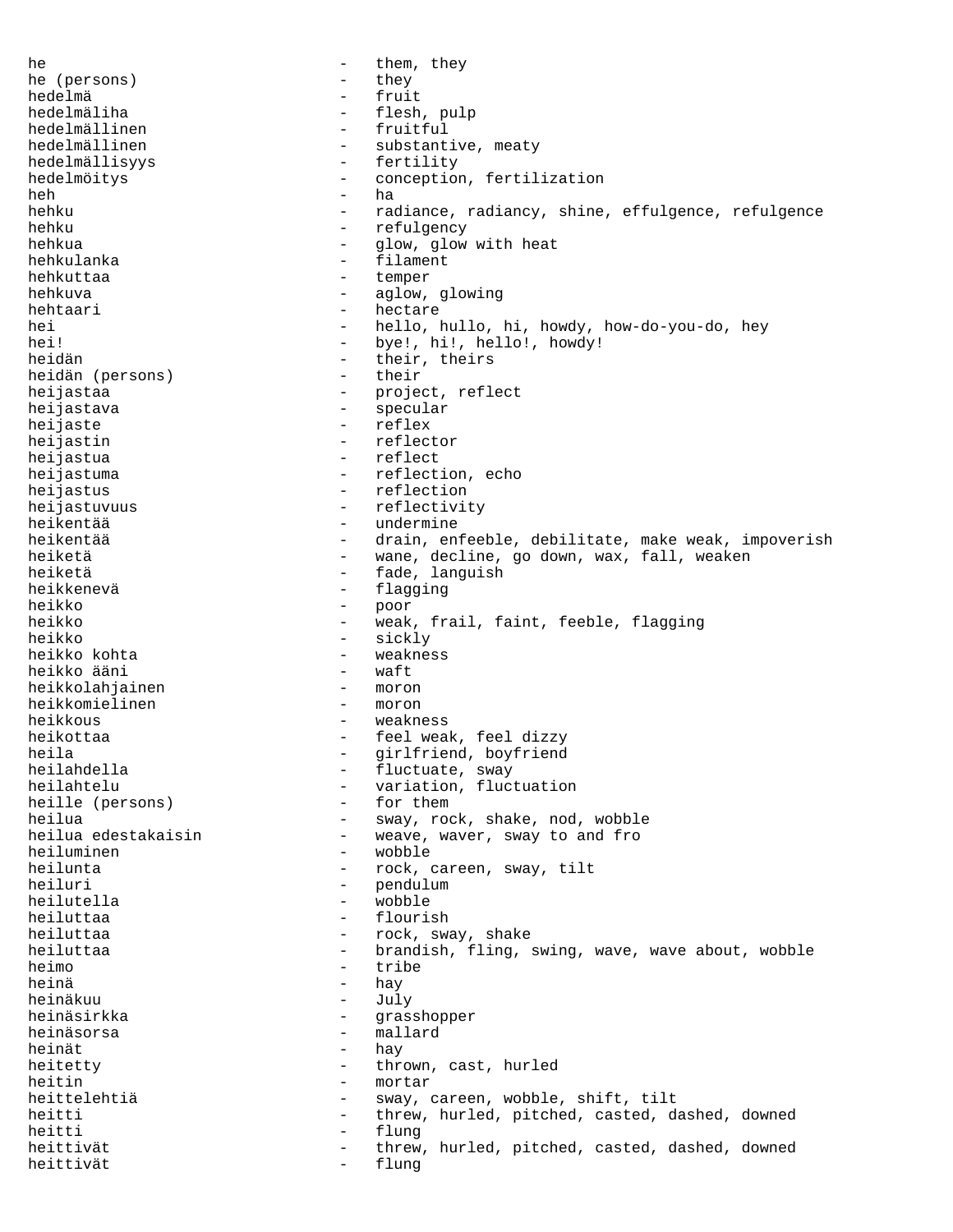heitto  $\qquad \qquad -$  cast, hurl, throw heittoistuin - ejection seat heittomerkki - quote, apostrophe heittänyt - thrown, hurled, pitched, casted, dashed, downed heittänyt - flung heittäytyä  $-$  throw yourself, hurl yourself, cast yourself heittäytyä - fling yourself heittäytyä  $-$  fall at, leap after, jump after heittäytyä - get caught up in, get swept/carried away by heittäytyä maahan heittää - lag heittää - throw, hurl, pitch, cast, dash, down, fling<br>heittää henkensä - die, pass away, give up the ghost heittää henkensä  $-$  die, pass away, give up the ghost heittää lanttia  $-$  flip a coin, toss a coin - flip a coin, toss a coin heittää menemään  $-$  junk, trash, scrap heittää menemään  $-$  dispose, discard, i heittää menemään - dispose, discard, fling, toss, toss out, toss away heittää menemään - chuck out, cast aside, throw out, cast out<br>heittää menemään - throw away, cast away, put away heittää menemään - throw away, cast away, put away - kick the bucket<br>- them heitä (persons) heiveröinen 1988 - fragile, frail, weak<br>hekottaa 1988 - cackle, laugh - cackle, laugh heksadesimaaliluku - hexadecimal number hekumallinen - lascivious, voluptuous hela - fitting, mounting, bushing<br>hela - furniture - furniture - furniture hela - ferrule the whole kit and caboodle heleä  $-$  bright, cheerful, buoyant, melodious, ringing helikopteri - helicopter helinä - tinkle, ting helistellä - tinkle, tink, clink, chink<br>helistä - tinkle, tink, clink, chink helistä - tinkle, tink, clink, chink<br>helistää - tinkle, tink, clink, chink helistää - tinkle, tink, clink, chink<br>helisyttää - tinkle, tink, clink, chink - tinkle, tink, clink, chink helium - helium, He helkkyä - tinkle, tink, clink, chink hella - stove, range helle  $-$  heat, hot weather helleaalto - heat wave helliminen - caressing, cherishing, fondling, nursing hellitellä  $-$  fondle, caress, cherish hellittämättömyys - insistence, insisting hellittämättömyys<br>hellitä hellitä  $\overline{\phantom{a}}$  - come loose, come free, come off, come open hellitä hellitä - come out, come undone, come unfastened hellitä - come unstuck hellitä - get helliä - fondle, caress helliä  $-$  cherish, care for, hold dear, treasure hellyys - affection hellä - tender, gentle<br>hellästi - tender, gentle hellästi - gently helma - hem, hemline, lap, bosom helmasynti - besetting sin helmi - pearl, bead<br>helmikana - callina helmikana  $-$  gallina helmikuu - February helminauha  $-$  string, strand helpoin - easiest helpompi - easier helposti<br>
helbosti<br>
luettava<br>
- legible<br>
- legible helposti luettava helposti muistettava lyhenne - mnemonic<br>helposti venyvä helposti venyvä belen astretch helpottaa - ease, make easier, facilitate, alleviate, relieve helpottaa - palliate, assuage<br>helpottui - eased mitigated helpottui - eased, mitigated, alleviated, gave rest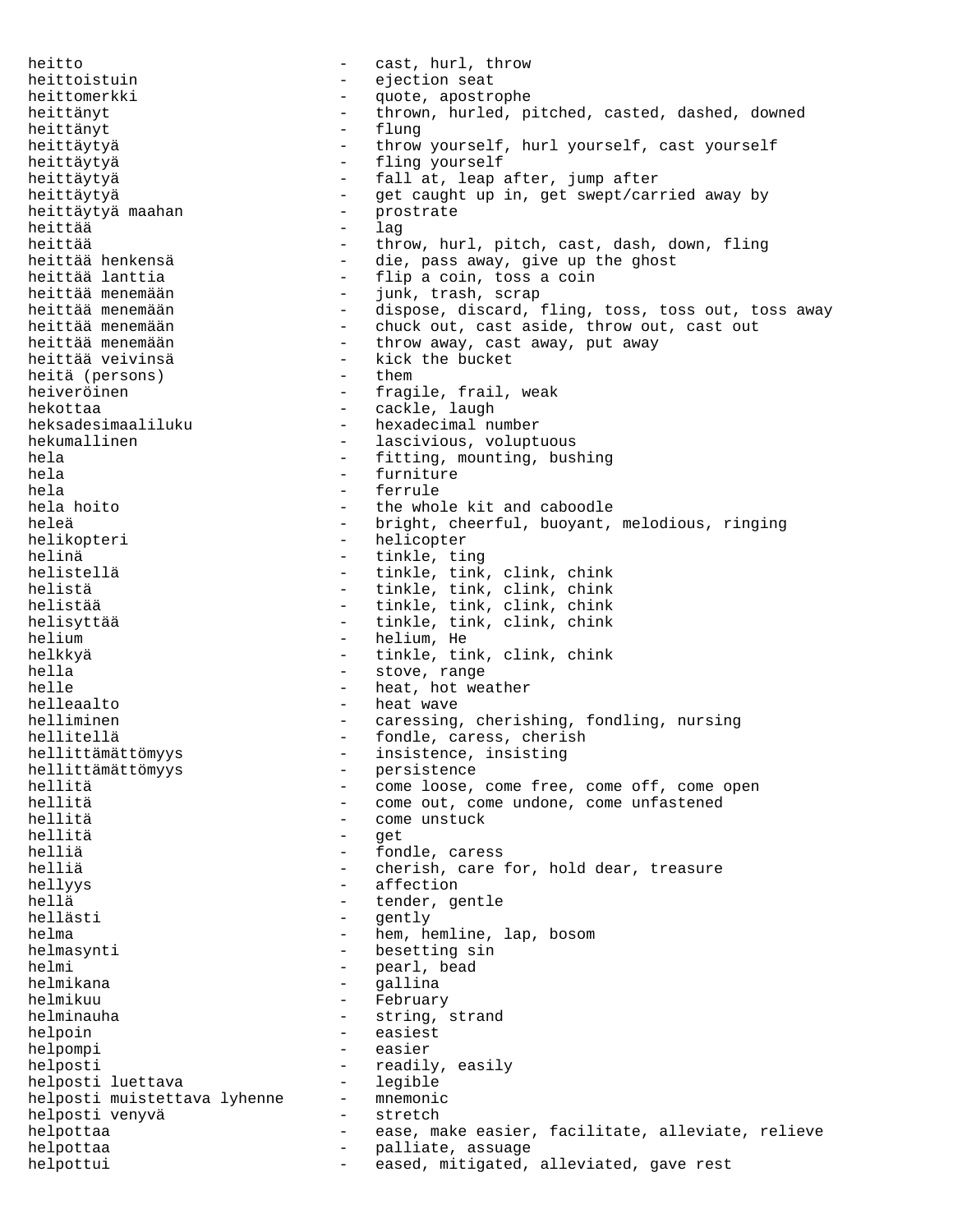helpottuivat - eased, mitigated, alleviated, gave rest helpottunut - easy, at ease, facilitated helpotukset - facilities<br>helpotus - facilities<br>- reprieve, and - reprieve, suspension, respite, hiatus, abatement helpotus - moderation, easing, relief helppo - easy, facile, simple helppolukuinen - legible, readable, clear, decipherable helppotajuisuus - simplicity helppous **-** facility, ease, easiness, simplicity helskyä – rattle, ring<br>helvetin esikartano – Limbo – Limbo helvetin esikartano helvetti - nether region, perdition helvetti - hell, Hell, Inferno, infernal region, the pit hely - bauble, trinket, spangle, sequin, diamante helyt - fallal, bangle, bauble, gaud, gewgaw, novelty trinket hemaiseva - stunning hemmotella - indulge, pamper, featherbed, cosset, cocker, baby hemmotella - coddle, mollycoddle, spoil hemmottelu - indulgence, indulging, pampering, humoring hempeys - charm hengen - mental hengenlahja - faculty, mental faculty, module hengenvaara - mortal danger<br>hengenvaarallinen - breakneck hengenvaarallinen hengetön - vapid, spiritless hengissä - alive hengittää - breathe, respire<br>hengittää sisään - inhale - inhale hengittää sisään - inhale hengittää ulos hengitys  $-$  breathing, wind hengähdys - gasp, pant hengähtää  $-$  take a breath hengästynyt - breathless henkevä - lively, witty - breathless, breath-taking, stunning henki - breath, wind<br>henki - berson, soul<br>- person, soul - person, soul, human life henki - spirit, life henki- - spiritual - survivor, subsister henkilö<br>henkilö - person, individual<br>henkilökohtainen - personal henkilökohtainen<br>henkilökohtaisesti henkilökohtaisesti - personally nenkilökortti - allah - id, ID, badge<br>henkilökortti - id, ID, badge<br>henkilökunta - staff, faculty henkilökunta - staff, faculty, personnel<br>henkilökuva - - portrait, portraval, port henkilökuva - portrait, portrayal, portraiture<br>henkilökuvaus - portrait, portrayal, portraiture henkilökuvaus - portrait, portrayal, portraiture<br>henkilöstö henkilöstö<br>
henkilötunnus<br>
- identifier<br>
- identifier - identifier henkinen  $-$  spiritual, mental henkinen tuska - pain, painfulness henkisesti - spiritually henkisesti murtunut - mentally henkisesti murtunut - all broke - all broken up, all smashed up henkitorvi - trachea, windpipe henkivartija  $-$  bodyguard, gorilla, escort henkäisy - gasp, pant henkäys - puff, breath hennoin - weakest, slenderest, slightest hento **1988** - slender, fragile, frail, delicate, weak, slight hepenet - fallal, bangle, bauble, gaud, gewgaw, novelty hepenet  $-$  trinket heppa - gee-gee heppu - fellow, man, guy, bloke heprea - Hebrew heprealainen hera  $-$  serum, blood serum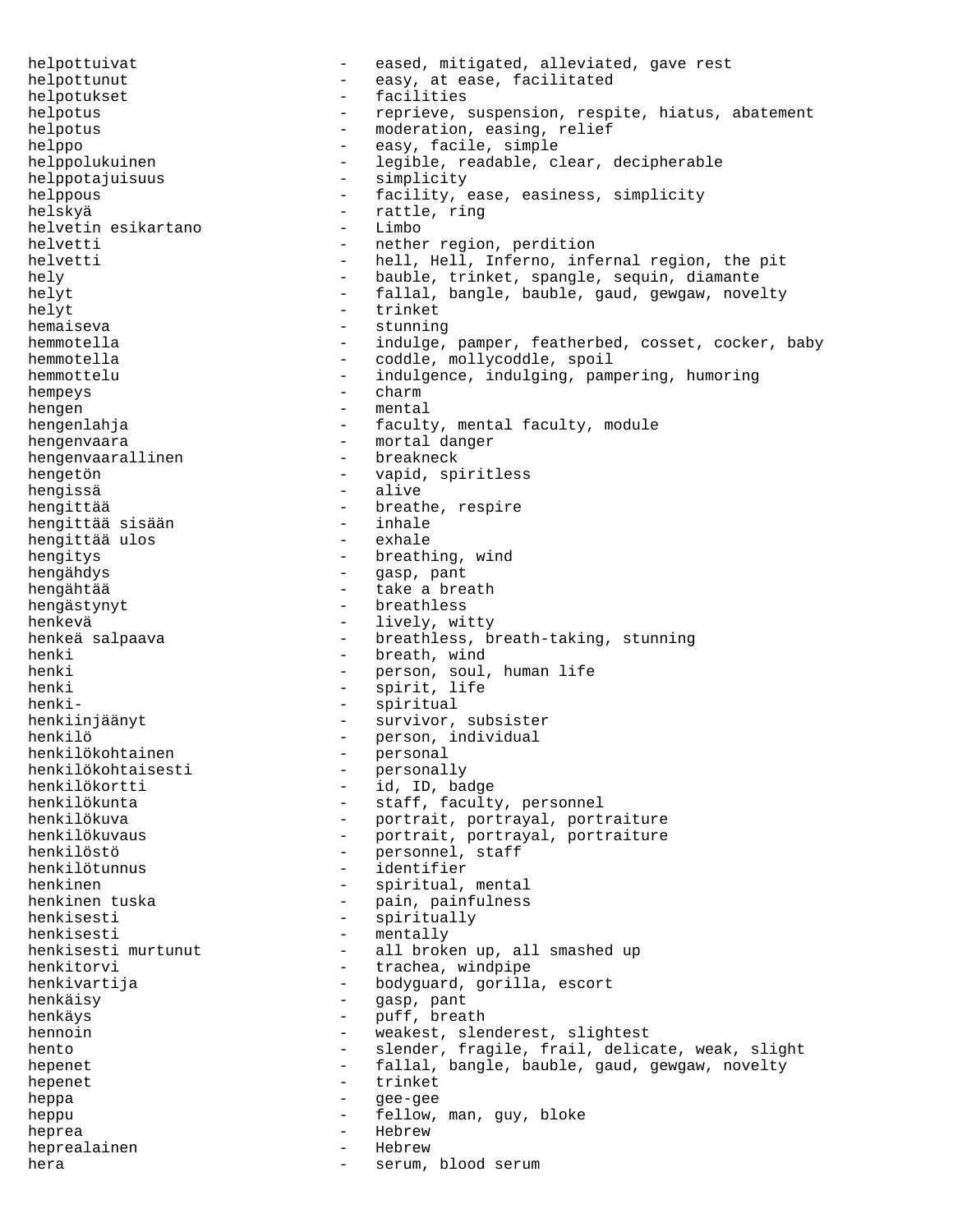hereillä  $-$  alert, awake heretä - stop, cease, halt, hold on, break herjaava - abusive, insulting, scornful herjata  $-$  blaspheme, cuss, curse, swear herjata - bait, heckle, hector<br>heriata - libel - libel herjata herjaus - slander<br>herjauskirjoitus - libel - libel herjauskirjoitus herjetä  $-$  stop, cease, halt herkeämätön - continuous, constant, continued, continuing herkistynyt - allergic herkku - kickshaw, dainty, delicacy, goody, treat herkkyys **at a sensitivity**, sensitiveness, sensibility herkkyys - susceptibility, subtlety herkkä - susceptible herkkä - exquisite, accurate herkkä - sensitive, emotional<br>herkkäuskoinen - sensitive, emotional herkkäuskoinen - gullible herkkäuskoisuus - credulity herkullinen - delicious, tasty, luscious, delectable, yummy<br>herkullinen - pleasant-tasting, scrumptious, toothsome herkullinen - pleasant-tasting, scrumptious, toothsome<br>herkutella - relish<br>- relish - relish hermiittinen 1988 - hermitian hermitoitu matriisi - conjugate transpose hermo - nerve hermo- - neural hermoja raastava - 1 - nerve-jarring hermostua - get nervous, tense up, worry, worry about hermostunut - nervous, uneasy, unquiet, anxious hermostunut - in suspense, nervy, overstrung, restive, uptight<br>hermostunut - iumpy edgy high-strung highly strung iittery hermostunut - jumpy, edgy, high-strung, highly strung, jittery<br>hermostunut - pea herne - pea heroiini - heroin, junk, diacetylmorphine, horse, scag, shit - smack herpaantua - loosen, slacken, go limp<br>herpaantua - - - - - - - - - - - check herpaantua herra  $-$  mister, esquire, lord, master, sir herraskartano  $-$  manor, manor house herrasmiehet - gentlemen herrasmies - gentleman herruus - domination, mastery, supremacy, superiority hersyä - drip, well up hertta - heart hertta (in cards) herttainen - charming, attractive, endearing, friendly herttainen auch eine verschieden von der einer sweet, kind, pleasant, nice, hearty, dear, cute herttua - duke herttuatar - duchess herua - drip, flow, ooze, ooze out, press, squeeze herua  $-$  trickle, well up herukka - currant heränneet - woke, waked herännyt and the same of the same of the alert, awake, alive, alert to, awake to, alive to herännyt - woke, waked heräsi - woke, waked<br>heräsivät - woke waked heräsivät - woke, waked herättää - excite herättää - provoke, stir up, incite, instigate, set off<br>herättää - - - - - - - raise, elicit, enkindle, kindle, evoke, fire - raise, elicit, enkindle, kindle, evoke, fire herättää - arouse, wake, awaken, wake up<br>herättää henkiin - - resurrect, revive, reanimate herättää henkiin - resurrect, revive, reanimate herättää kuolleista - raise from the dead - raise, resurrect, upraise, reanimate, revive herätyskello - alarm clock herätyskokous - revival, revival meeting herätä - revive, raise herätä - wake up, wake, awake - raise, resurrect, upraise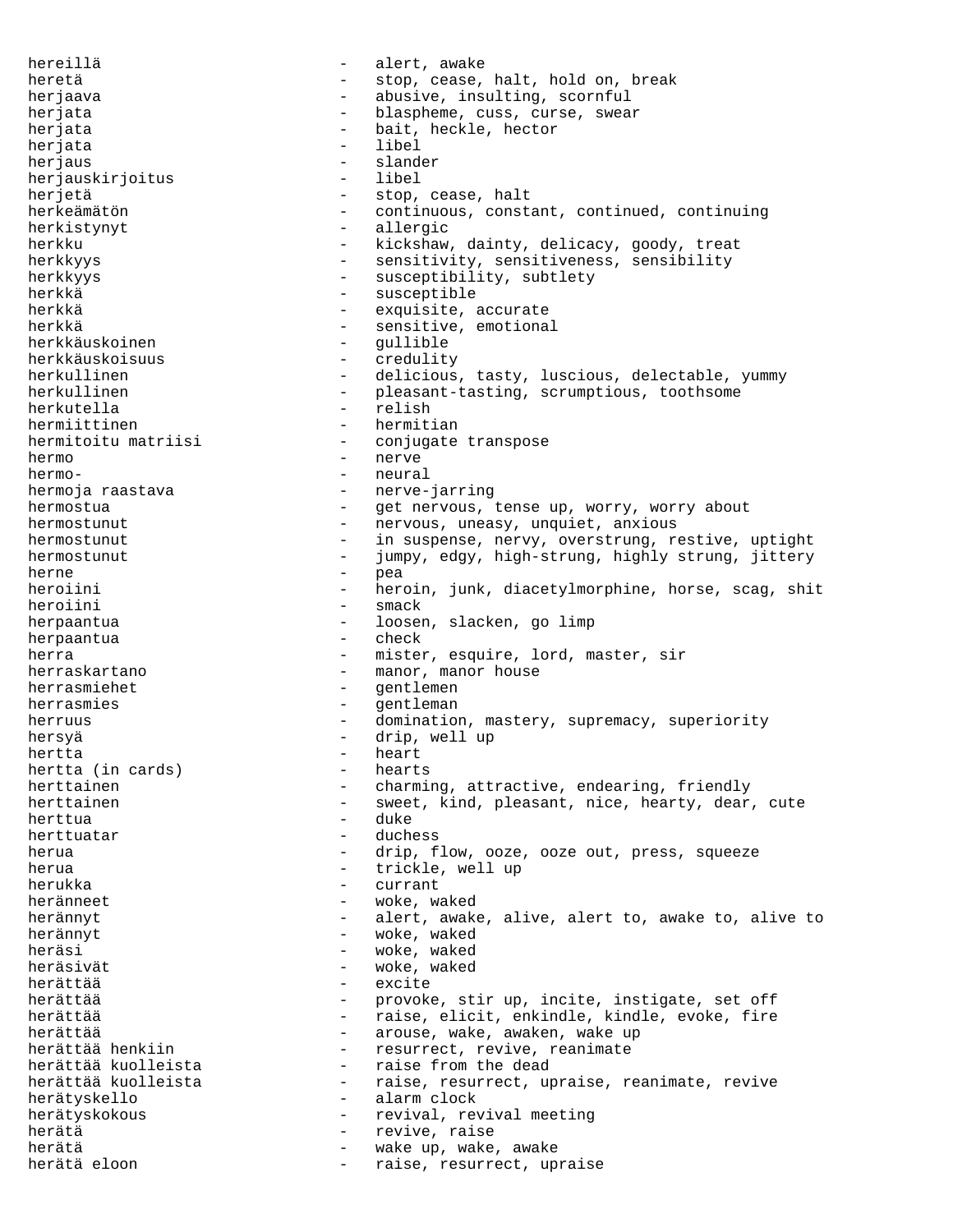herätä henkiin aluttuses - raise, resurrect, upraise herääminen - awakening hete - morass, quagmire, spring, swamp hetero- - heterosexual heteroseksuaali - heterosexual<br>heteroseksuaalinen - heterosexual heteroseksuaalinen heti - at once, right away, now, instantly, directly<br>heti - instantly immediately straightaway straigh heti - instantly, immediately, straightaway, straight off<br>heti paikalla - outright, immediately, at once, instantly - outright, immediately, at once, instantly hetkellinen - transitory, fugacious<br>hetkellinen - ephemeral passing s hetkellinen - ephemeral, passing, short-lived, transient<br>hetkellinen - momentary fleeting fugitive momentaneou hetkellinen - momentary, fleeting, fugitive, momentaneous<br>hetkellinen - lasting for a brief time - lasting for a brief time hetken perästä - soon, shortly, presently, before long hetken päästä  $-$  soon, shortly, presently, before long hetki - instant, moment, piece, while, spell<br>hevin - easily readily - easily, readily hevonen - horse hevonpaska - horseshit hevosaitaus - paddock<br>hevosenkengittäjä - farrier hevosenkengittäjä<br>hevosenkenkä - horse shoe<br>- coper hevoshuijari - coper<br>hevoskauppias - coper hevoskauppias hevosloimi - blanket hevosmies - horseman, horseback rider, equestrian hevosvetoinen en morse-drawn - horse-drawn hidas - slow hidasoppinen - dim, dense, dull, dumb, obtuse, slow hidastaa - check hidastaa - slow down, bog, bog down, slow, brake, retard<br>hidastaa - - detain, delay, hold up hidastaa - detain, delay, hold up hidastella - linger, tarry<br>hieho - heifer - heifer hiekka - sand, grit, gravel, sands, beach hiekkaeläin - arenicolous hiekkaerämaa - sand desert hiekkaharju - sandy ridge hiekkainen - sandy, arenaceous, gravelly, gritty, sabulose hiekkajyvä - grain of sand, sand grain hiekkajyvänen en metalliset valmaatud valmaatud valmaatud valmaatud valmaatud valmaatud valmaatud valmaatud va hiekkalaatikko - sand box, sand pit, sand-pit, sandbox, sandpit hiekkapaperi - sandpaper hiekkasäkki - sandbag hiekkasärkkä - sandbag - sandban<br>hiekkasärkkä - - sandban hiekkasärkkä - sandbank hiekkatie - sand road<br>hieman - little s - little, slightly hieno - elegant, refined, graceful<br>hieno - exquisite exclusive - exquisite, exclusive hieno **1988** - nice, beautiful, fine-grained, fine, pretty hieno asu  $-$  array, finery, raiment, regalia hienoaine - filler hienoimmat - nicest, finest hienoin - nicest, finest hienoinen - slight hienompi - finer, fairer<br>hienompi topologia - finer topolog hienompi topologia - finer topology hienon hieno<br>hienontaa - subtle - subtle - hash r - hash, mash, crunch, bray, comminute, grind hienosteleva - grand, grandiloquent, pretentious hienosti - nicely, beautifully hienostuneempi - nicer, more refined hienostunein - nicest, most refined hienostuneisuus - finish, polish, refinement, culture, cultivation hienostunut - delicate hienostunut - graceful hienostunut - sophisticated, advanced, elegant, refined, nice hienosäätää - fine-tune, down, polish, refine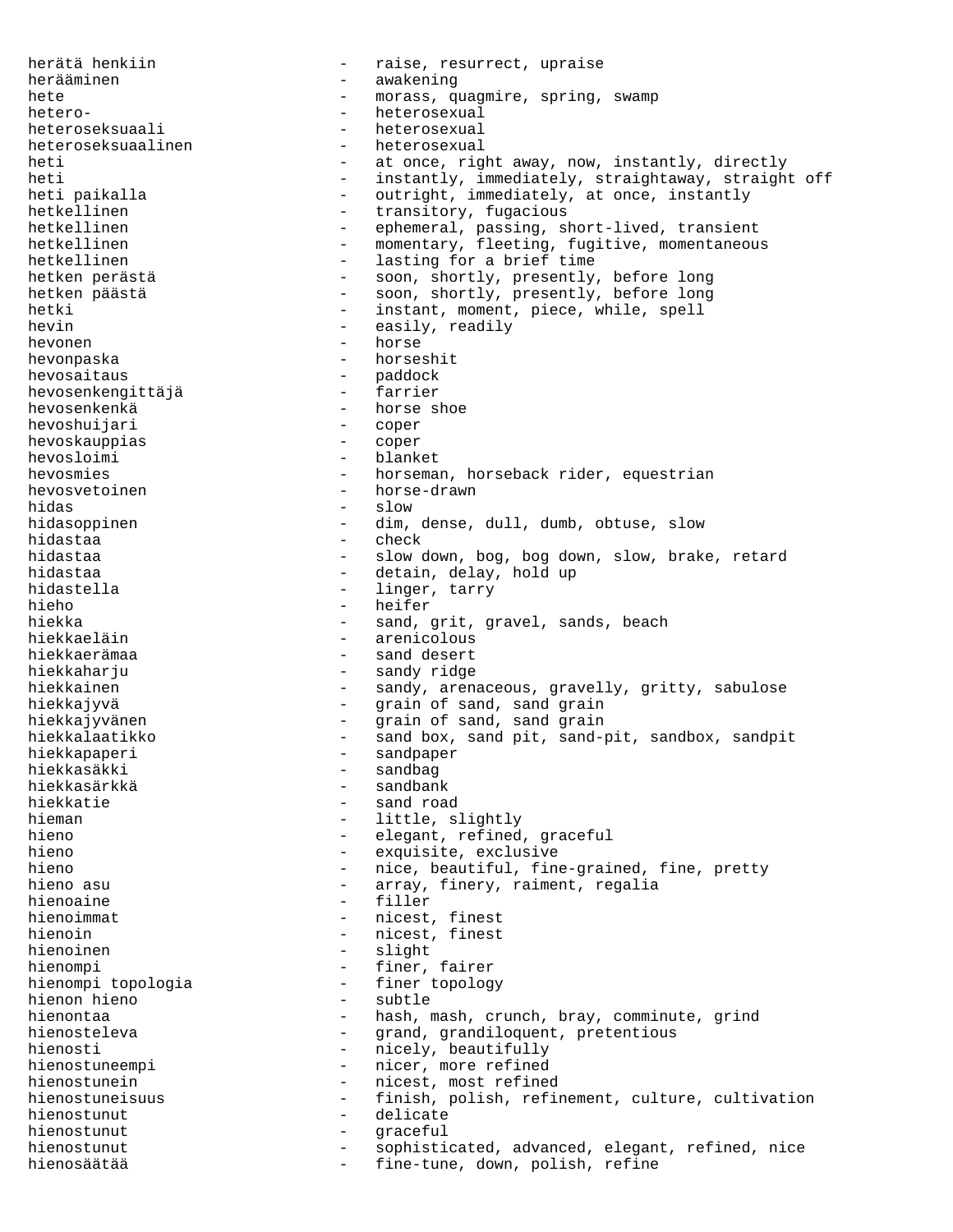hienotunteisuus - discretion, tact, delicacy hienous - subtlety, nicety hienovaraisuus - perceptiveness hienovaraisuus - discretion, discernment, taste, appreciation hienovaraisuus - discretion, tact, delicacy hierakka - dock hierarkia - hierarchy<br>hierarkinen - hierarchi hierarkinen - hierarchical<br>hieroa - rub massage - rub, massage, grate hieroutua - gall, chafe, fret hiertymä hiertyä  $-$  gall, chafe, fret hiertää  $-$  gall, chafe, fret hiesu - silt hieta - sand, fine sand<br>hietakampela - dab hietakampela - dabbi - dabbi hietamato - lug, lugworm hietasimpukka - caper, clam hiha - sleeve hihittää - chuckle, chortle, laugh softly<br>hihkaista - chuckle, cry, cry out, outcry, hihkaista - exclaim, cry, cry out, outcry, call out, shout<br>hihkua - exclaim cry cry out outcry call out shout - exclaim, cry, cry out, outcry, call out, shout hihna - band, belt, strap, thong, leather<br>hiihtoloma - skiing holiday - skiing holiday hiihtäjä - skier, cross-country skier<br>hiihtää - skier, cross-country skiing, si - do cross-country skiing, ski hiili - coal, carbon, C - charcoal hiilikaivos - colliery, pit hiillostaa - bronne bronne bronne bronne bronne bronne bronne bronne bronne bronne bronne bronne bronne bronne hiipiä  $-$  steal, sneak, mouse, creep, pussyfoot hiipua - die down, fade, go out, smoulder<br>hiiret - mice hiiret – mice<br>hiiri – mouse hiiri - mouse hiirihaukka - buzzard hiiva  $-$  leaven, leavening, yeast hiki - sweat, perspiration hikoilla - sweat, perspire hila  $-$  grid, lattice, gate, grate, grating hilata - drag hiljaa - quietly, silently<br>hiljainen - - quiet, silent - quiet, silent<br>- quieter hiljaisempi - talentsisemaalisest kuulusta kuulusta kuulusta kuulusta kuulusta kuulusta kuulusta kuulusta kuul<br>Talentsisemaalisest kuulusta kuulusta kuulusta kuulusta kuulusta kuulusta kuulusta kuulusta kuulusta kuulusta recently, lately, late, of late, recently<br>slowly hiljalleen<br>hiljan hiljan - recently, lately, late, of late<br>hiljattain - recently, lately, late, of late recently, lately, late, of late hiljentyä – become quiet<br>hiljentyä – muiet husb hiljentyä - quiet, hush, quiesce, quiet down, pipe down hiljentää - lull, still, tranquillise hiljentää - - quiet, calm, calm down, tranquilize, quieten hiljetä - quiet, hush, quiesce, quiet down, pipe down hilkka - hood hilleri - fitch, polecat hillitty - unostentatious hillitty  $-$  modest, meek, mild, restrained, quiet, moderate<br>hillitty  $-$  controlled restricted tolerant hillitty - controlled, restricted, tolerant - abandon, wildness<br>- *c*uieter hillitympi - quieter hillitä - rein, rule, harness, control, hold in, hold<br>hillitä - contain check curb moderate mince soft hillitä - contain, check, curb, moderate, mince, soften hillitä - hold back, arrest, stop, turn back hillitön - violent, wild hillitön  $-$  undisciplined, ungovernable, unmanageable, unruly hillitön - unbridled, unchecked, uncontrollable, uncurbed hillitön - rabid, rampant, thumping, thundering, unbounded inordinate, intemperate, intensive, overmastering hillitön - frisky, freewheeling, furious, incontinent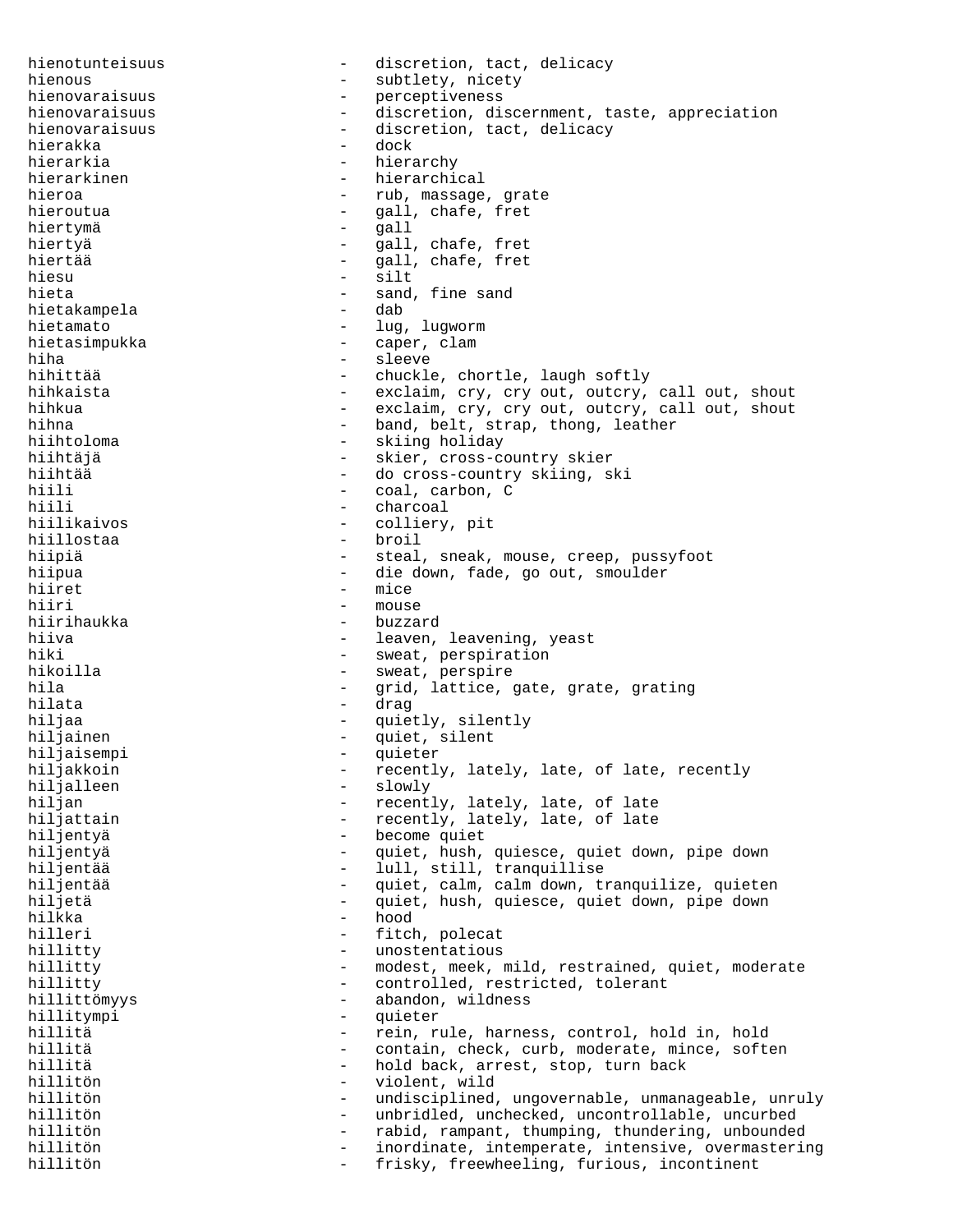hillitön - unrestrained, uncontrolled, untempered, rabid hillitön - excessive, extravagant, exuberant, overweening<br>hillitön - exumbustious agitated exorbitant frantic hillitön - rumbustious, agitated, exorbitant, frantic hillitön - unruly, boisterous, rambunctious, robustious hillitön - profligate, libertine, licentious hilpeä - funny hilpeä - lively, merry, gay, blithe, blithesome, lightsome hilpeä - lighthearted, sprightly, joyous, glad, cheerful<br>hilse - scale<br>- scale - scale hilseillä - scale himmetä - dim, darken himmeä - dull, faint, fuzzy himo - lust, lecherousness, lustfulness, luxuria himoita - lust, crave, hunger, thirst, starve, covet himokas and the lustful, lewd, wanton, voluptuous hinaaja - tug, tugboat, towboat, tower hinata  $-$  tow, tug, drag hinkalo - bin, stall<br>hinkata - rub scrap hinkata  $-$  rub, scrape hinkki - large can, can, churn, can for milk<br>hinkua - whoop - whoop whoop hinnoitella  $-$  charge, price hinta - price, terms, damage, toll, cost<br>hintalappu - price tag - price tag hintelä - slender - sand, sandpaper hiomapaperi  $-$  abrasive, sandpaper hiomaton - unpolished, uncut, unground, crude, rough, boorish hipaista - stroke hipaisu - stroke, stroking hipat - party, blast<br>hipelöidä - - - - - - - - - - - - - stroke, fond stroke, fondle hipelöidä - finger, fiddle hipsiä  $-$  sneak, mouse, creep, steal, pussyfoot hipsu - apostrophe hirmu - beast, brute, monster hirmu - dismay, fear, horror<br>hirmuhallitsija - tyrant - tyrant hirmuhallitsija hirmuinen 1988 - horrible, horrific, appalling, awful, booming hirmuinen 1988 - deafening, daunting, deafening, dire, dreadful hirmuinen - ear-splitting, fearful, formidable, frightening hirmuinen en en anderes and the frightful, ghastly, piercing, roaring, resounding hirmuinen and the shocking, terrible, thunderous, tragic, tremendous hirmulisko - dinosaur hirmuteko - savagery, viciousness, wickedness<br>hirmuteko - - brutality, cruelty, hideousness, l - brutality, cruelty, hideousness, horror, outrage hirmuteko - atrocity, inhumanity, abomination, atrociousness hirmutyö – atrocity, enormity<br>hirmuvalta – terror – terror hirmuvalta - terror<br>hirmuvalta - terror hirmuvalta - terrorism, despotism, reign of terror, tyranny hirmuvaltias - tyrant hirnua - neigh, nicker, whicker, whinny<br>hirsi - heam dirder timber balk ba hirsi - beam, girder, timber, balk, bar, baulk, block hirsi  $-$  boom, building timber, joist, log, plank, spar hirsi  $-$  support, timbered hirsimaja - log cabin, log-cabin hirsimökki - log cabin, log-cabin, log hut<br>hirsinen - timbered, made of timber hirsinen - timbered, made of timber<br>hirsipuu - qallows, qibbet hirs - gallows, gibbet<br>- gallows-bird ga hirtehinen - gallows-bird, gallows bird<br>hirtehinen - grim grotesque magabre hirtehinen - Grim, grotesque, macabre hirtetty **-** hanged, hung, stringed up hirtti - hanged, hung, stringed up hirttivät - hanged, hung, stringed up hirtto - hanging, suspension<br>hirttokuolema - death by hanging hirttokuolema - death by hanging hirttosilmukka - noose hirttää  $-$  hang, string up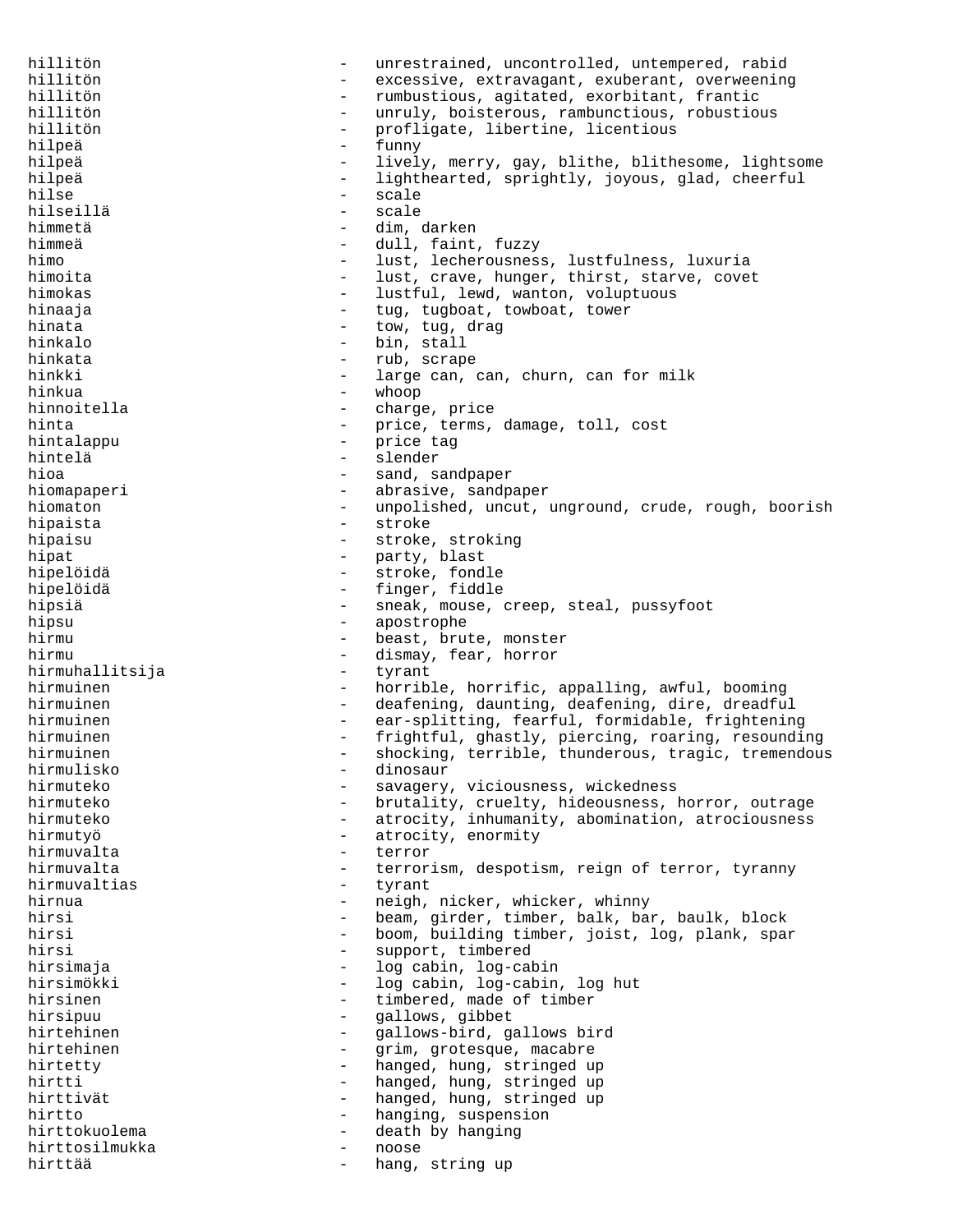hirveys **a** appalling, terror, horror hirveä - dreadful, horrid hirveä - dire, horrible, terrible, awful, atrocious<br>hirvi - elk. moose. deer elk, moose, deer hirvieläin - deer hirvittävä - appalling, dismaying, horrid hirvittävä - painful, unspeakable, abominable hirvittävä - horrible, terrible, awful, atrocious, dreadful<br>hirvittää - - terrify, horrify - terrify, horrify hirvitä - venture, embark hirviö - monster, creature<br>hirviömäinen - monstrous - monstrous hirviömäinen - monstrous - heinous, atrocious, flagitious, grievous hissi - elevator hissikuilu - shaft hissukseen - be silent, silently, slowly<br>hissun kissun - stealthily hissun kissun - stealthily<br>hissun kissun - in silence hissun kissun - in silence, quietly, secretly, silently, slowly<br>hissunkissun - be silent, silently, slowly hissunkissun - be silent, silently, slowly<br>historia - history, story, chronicle, historia - history, story, chronicle, account<br>historiallinen - historical, historic historiallinen - historical, historic<br>historiallisesti - historically - historically<br>- historian historiankirjoittaja historian<br>historiantutkija historian historiantutkija historian<br>historioitsija historian historioitsija<br>hitaammin - slower hitaasti - slowly, slow<br>hitaasti etenevä - prolonged - prolonged hitaasti etenevä hitain  $-$  slowest, the slowest hitausmomentti - moment of inertia<br>hitsata hitsata - weld hitti - hit<br>hiukan - slie hiukan - slightly, little, small amount, bit<br>hiukkanen - - - - - - - - particle - particle hiukkasen - little, small amount, bit, slightly hiuksenhieno ero - subtlety, nuance, nicety, shade, refinement hiukset - hair<br>hius - hair - hair hius- - capillary hius- - fillet hiushuokoinen - capillary<br>hiusnauha - ribbon - ribbon hiusnauha - ribbon - bodkin, hairpin<br>- cue hiuspiiska<br>hiuspilli hiuspilli - capillary<br>hiusputki - capillary<br>- capillary hiusputki - capillary<br>hiussuoni - capillary<br>- capillary - capillary<br>- conditioner hiustenhoitoaine hiutale **-** flake hivellä - stroke, caress, touch gently hively - stroke hivenaine - micro-nutrient, microelement, micronutrient<br>hivenaine - trace element hivenaine  $\qquad \qquad$  - trace element hivenen - a little, a bit hivuttaa - gnaw, wear away, erode, eat away, consume<br>hivuttaa - edge move slowly hivuttaa  $\qquad \qquad -$  edge, move slowly hivuttaa  $-$  bother, enervate, waste, wear hivuttautua - drag, drag oneself, creep, edge, move, slide - slither down<br>- gnawed hivutti - gnawed hobitti - hobbit hohottaa - laugh - laugh hohtava - fluorescent, shining hoikka - lean, slender hoippua - sway, swing, wobble hoitaa - manage, care hoitaa - wrangle hoitaa - attend, nurse, tend to, look after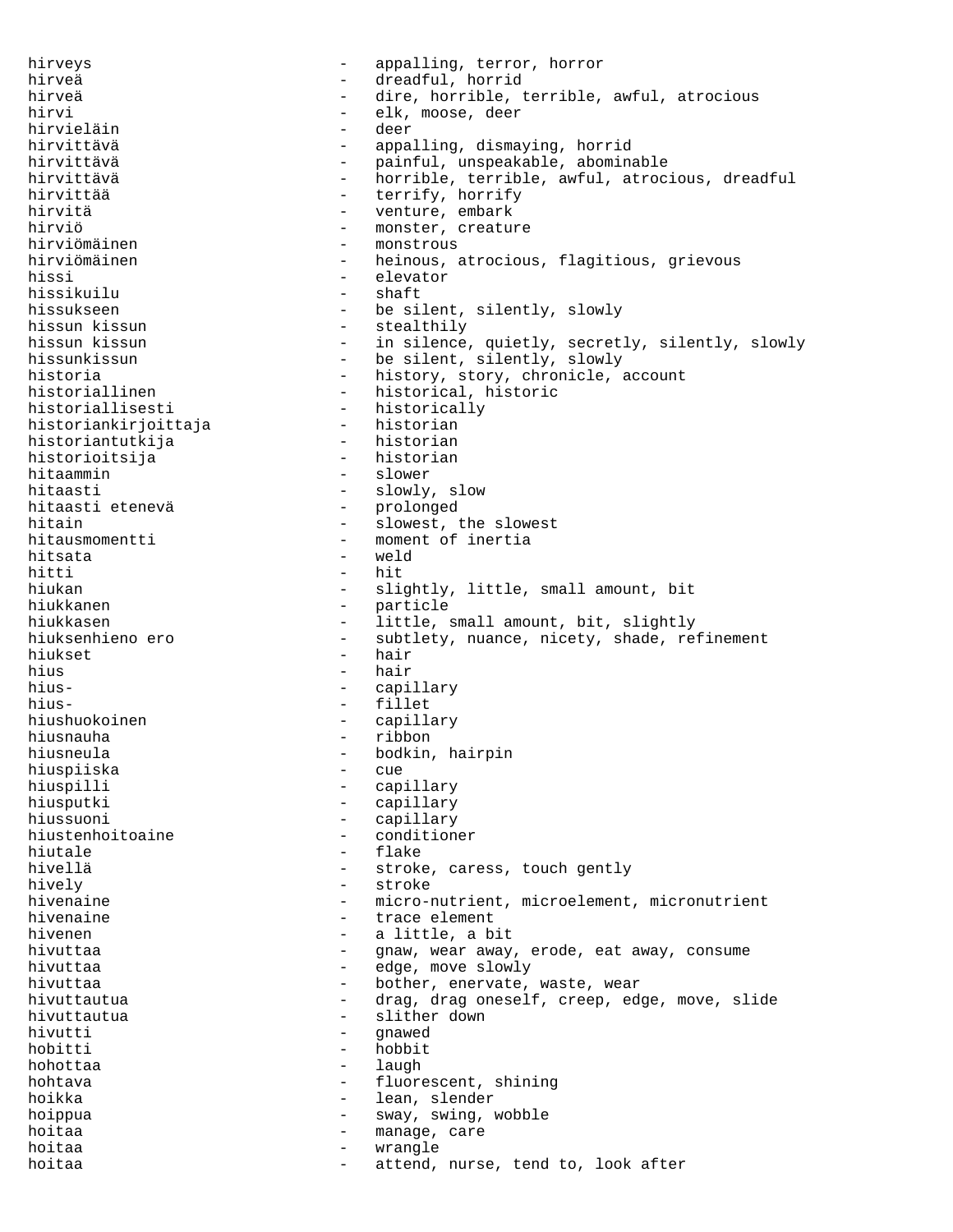hoitaa - handle, take care, deal hoitaa - treat, care for hoitaa liikeasioita hoitaa päiviltä  $-$  polish off, remove hoitaa päiviltä - dispatch, despatch, murder, slay, hit, bump off hoitaja - nurse, orderly hoitaja - custodian, keeper, steward hoitamaton - unattended - managing hoitaminen - nursing hoito  $-$  managing hoito - nursing hoito  $-$  treatment, handling, care hoito - tutelage, charge, guardianship hoitotestamentti - living will<br>hoivaaminen - nursing hoivaaminen - nursing hoivata - nurse hokea - say again and again and again holhokki - ward, charge holhous - care, charge, guardianship, tutelage<br>holhous - custody holhous - custody<br>holisti - boozer holisti - boozer, heavy drinker, drunkard<br>hollannin kieli - Dutch (language) hollannin kieli - Dutch (language)<br>hollantilainen - Dutch Dutchman. - Dutch, Dutchman, Hollander, Netherlander holmium - holmium, Ho<br>holomorfinen - holomorphic - holomorphic, analytic<br>- holomorphic holomorfinen (math.) holtiton - unrestrained, reckless holtiton - irresponsible holvi - arch<br>holvi - crypt holvi - crypt, dome, vault - impost home  $-$  mildew, mold, mould, verdigris, blight homeentua - mold, mildew homeinen – moldy<br>homma – iob homma - job, task, undertaking, project, labor, work, ploy<br>hommata - produce secure hommata  $-$  procure, secure homo  $-$  homo, fag, faggot, homosexual, gay homo- - homosexual homogeeninen - homogeneous homologia - homology homomorfia<br>
homomorfismi<br>
- homomorphism homomorfismi - homomorphism<br>homoseksuaali - homosexual. - homosexual, gay, homo<br>- homosexual homoseksuaalinen homotopia - homotopy hongikko - grove of pine trees honka - pine, pine tree hontelo - lank, spindly hopea - silver, Ag hopeinen - silver hoppu - hurry, haste, rush, scurry hoppuilla - hurry, make a fuss, rush hoppuilu - hurrying, rushing horisontaali - horizontal<br>horisontaalinen - horizontal horisontaalinen horisontti - horizon horjahtaa - stumble, wobble<br>horjua - stumble, woby, respectively horjua - falter, sway, rock, shake, swing, wobble<br>horjumaton - impregnable, firm - impregnable, firm<br>- stability horjumattomuus - stabilityheityista - stabilityheityista - stabilityheityista - stabilityista - stabilityista - stabilityista - stabilityista - stabilityista - stabilityista - stabilityista - stabilityista - stabilityista horjuminen – wobblessen – wordt van die voorbeeld van die voorbeeld van die voorbeeld van die voorbeeld van die v<br>Die voorbeeld van die voorbeeld van die voorbeeld van die voorbeeld van die voorbeeld van die voorbeeld van horjuva - toppling, indeterminate hormi  $-$  chimney, conduct, conduit, convey, conveyor, duct hormi - flue, funnel, tube, pipe, uptake horna - abyss, hell hotelli - hotel hotkia - devour, gorge, glut, consume, go through, down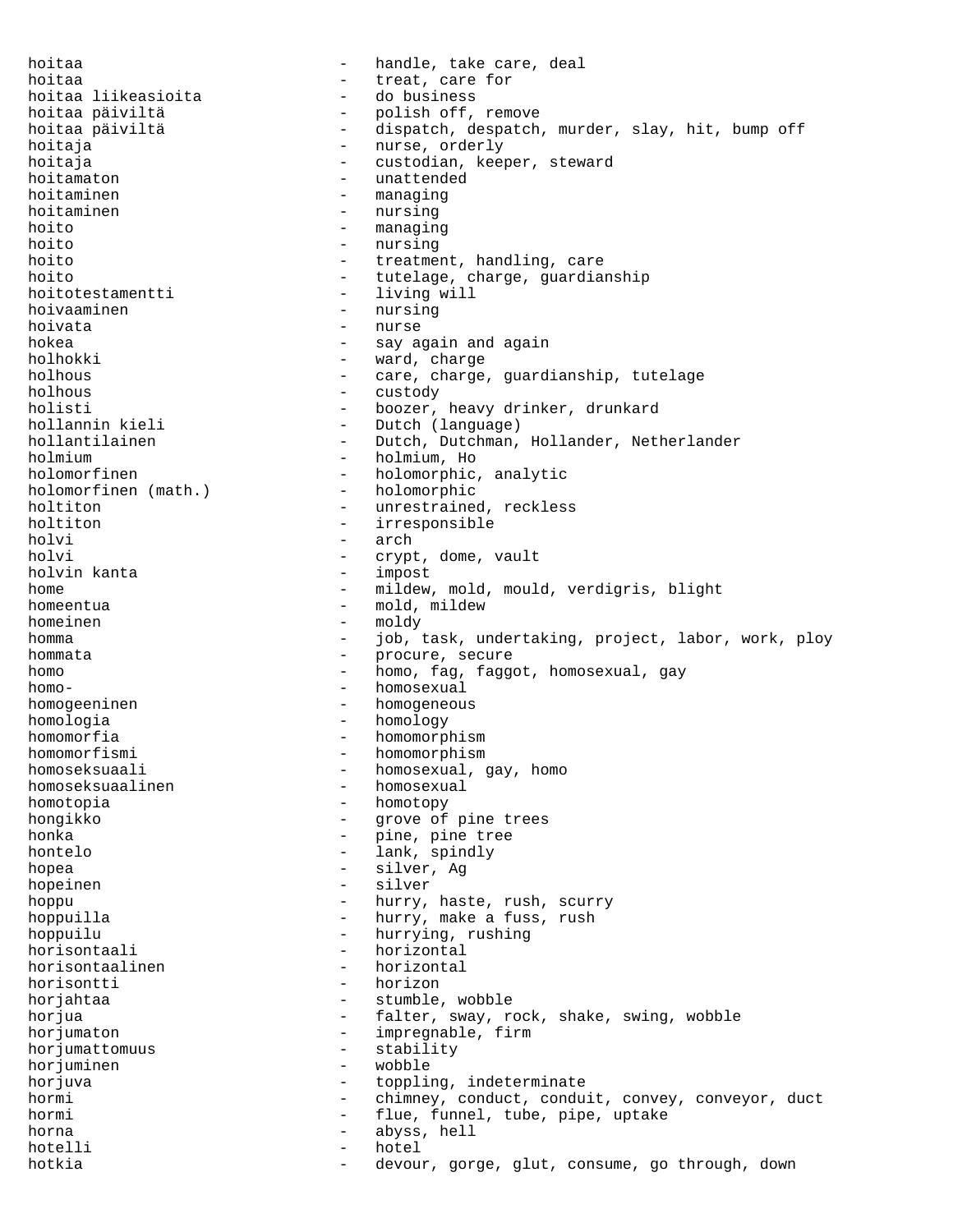hotkia - eat fast houkutella - attract, decoy, lure, tempt, allure, entice houkutella - impose houkutella  $\qquad \qquad -$  draw, induce houkutin - allurement houkuttaa<br>houkuttaa - fascinate, persuade, tempt, attract, allure, lure houkutteleva - appealing, attracting, attractive houkuttelu - solicitation, allurement<br>houkutus - temptation, enticement - temptation, enticement houkutusvoima - allurement, allure, temptingness hourailla - be delirious housunkannatin - brace, suspender, gallus housut - pants, trousers hovi - court hovikelpoinen - elegant, courtly, formal, stately hovimestari - butler<br>huge (informal) - one may huge (informal) - one mark, one euro huhtikuu - April - April<br>huhu - aossi huhu - gossip, rumor, rumour, hearsay<br>huhu - bipeline, grapevine, word of m - pipeline, grapevine, word of mouth<br>- gossip rumor rumour hearsay huhupuhe - gossip, rumor, rumour, hearsay huhupuhe - pipeline, grapevine, word of mouth huhuta  $-$  rumor, romour, bruit huijaaminen - deceit, deception, dissembling, dissimulation huijari - fraud, shammer, pseudo, pseud, role player huijari  $-$  sham, imposter, impostor, pretender, fake, faker huijata - deceive, betray, lead astray huijata - defraud, swindle, rook, goldbrick, nobble, diddle huijata  $-$  bunco, scam, mulct, gyp, con huijata - cheat, chisel, beat, rip off<br>huijaus - cheat, deception, dissembli - deceit, deception, dissembling, dissimulation huikata  $-$  cry out, shout huikata  $-$  take a swig huikennella - dissipate, fritter, frivol away, shoot, fool huikennella - fritter away, fool away<br>huikenteleva - fast - fast huikenteleva huikka - dram, swiq huilata  $-$  ease up, have a break, rest, take a break huilia  $-$  ease up, have a break, rest, take a break huilu - flute<br>huipennus - climax huipennus - climax, culmination, highlight huipentaa - highlight<br>huipentua - culminate huipentua  $-$  culminate huippu - tip, crest huippu - top, summit, peak, crown<br>
huippu - vertex - vertex huippukohta - climax, flood tide huippulaadukas - sterling, superlative, greatest huipputeknologia - high-tech, high technology huiputtaa  $-$  deceive, betray, lead astray huiputtaa - defraud, swindle, rook, goldbrick, nobble, diddle huiputtaa - bunco, scam, mulct, gyp, con<br>huisku - puff huisku - puff - puff - puff - puff - puff - puff - puff - puff - puff - puff - puff - puff - puff - puff - puf huiskuttaa - wave, beckon huiskutus - wave, waving, wafture<br>huitoa - flail - flail huitoa - flail huivi - wimple huivi - scarf, shawl, stole hujan hajan  $-$  about, scattered around hujan hajan - here and there, all over the place, spread out hukata  $-$  misplace, mislay hukata  $-$  lose, waste, squander, blow hukata aikaa - waste time, piddle, wanton, wanton away, trifle<br>hukata aikaa - - piddle away hukata aikaa - piddle away hukattu - piddle away - piddle away - piddle away - piddle away - piddle away - piddle away - piddle away - piddle away - piddle away - piddle away - piddle away - piddle away - piddle away - pid hukattu - lost, forlorn hukka (nickname) - wolf hukka perii  $-$  be doomed, be without hope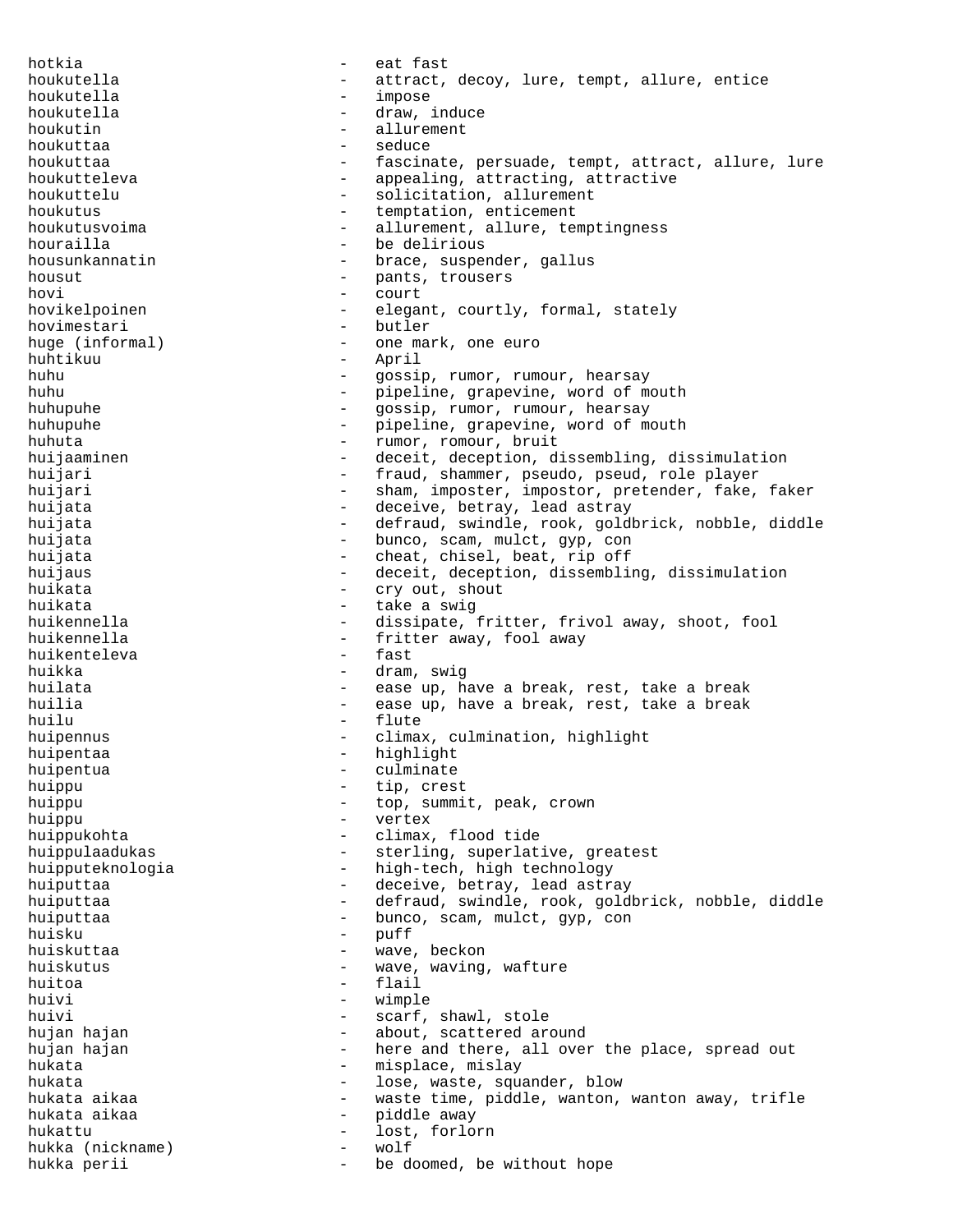hukkua  $-$  qet lost, lose hukkua - drown hullu  $-$  crazy, insane, mad, nuts, nut, wacko, lunatic hullu - implausible, incredible hullu - senseless<br>hullunkurinen - - funny - funny hullunkurinen hullutus - craze, fad, furor, furore, cult, rage hulmuava - flying, aflare, flaring, fluttering, waving hulmuta - agitate, flame, flap, flare, flicker, flit, float hulmuta  $\begin{array}{ccc} - & \text{fluctuate, flutter, fly, hover, stream, swing} \\ - & \text{wave} \end{array}$ hulmuta - wave hulppea - funny - funny - funny - funny - funny - funny - funny - funny - funny - funny - funny - funny - funny - funny - funny - funny - funny - funny - funny - funny - funny - funny - funny - funny - funny - funny - funn hulttio  $-$  bum, careless fellow, good-for-nothing, hustler hulttio  $-$  layabout, loafer, ne'er-do-well, scallywag, scamp hulttio  $-$  scoundrel, waster, wastrel humaani  $-$  humane, tolerant humaanius - humanity humalainen - drunken, drunk, intoxicated<br>humaltua humaltua - get drunk, become intoxicated, become inebriated<br>humaltua humaltua - souse, soak, inebriate, hit it up humanisti - humanisti - humanist<br>humina - huzz hu buzz, buzzing, hum, humming humista - hum, murmur<br>humista - whizz whiz humista  $\begin{array}{ccc}\n\text{hunka} & - & \text{whizz, whiz, whir, whir, birr, purr}\n\end{array}$ humma - gee-gee<br>hummaaja - saad - gee-gee hummaaja - rake hummeri - lobster, langouste, sea crawfish, crayfish<br>humoristinen - humoristic funny humoristinen - humoristic, funny hunaja - honey hunnuttaa - veil, wimple<br>huntu - veil wimple huntu - veil, wimple huohottaa - gasp, pant, puff, heave, blow<br>huojennus huojennus en external reprieve, suspension, respite, hiatus, abatement huojentaa - reprieve, relieve, remedy huojua - sway, nod, rock, shake huojunta  $-$  rock, careen, sway, tilt huojunta - beating<br>huojuttaa - wobble huojuttaa - wobble huojuva - crank huokailla - sigh huokaista - sigh huokaus - sigh huokea - cheap, inexpensive<br>huokein - cheapest most inex huokein - cheapest, most inexpensive huolehtia - care, see, take care, worry, keep, mind huolehtiva - protective, caring<br>huolekas - anxious apprehens huolekas - anxious, apprehensive huolellinen - downright huolellinen - careful, deliberate, measured huolellinen - elaborate, elaborated, detailed huolestuminen and a concern, care, fear huolestuneisuus - concern, care, fear huolestunut - anxious, apprehensive, concerned, afraid, worried<br>huolestuttava - perturbing troubling worrisome huolestuttava - perturbing, troubling, worrisome huolestuttava - worrying, distressing, distressful, disturbing<br>huoleton - carefree cavalier huoleton - carefree, cavalier<br>huoleton - hithe hithesome huoleton - blithe, blithesome, lighthearted, lightsome<br>huolettomuus - carelessness unconcern huolettomuus - carelessness, unconcern<br>huoli - concern worry headache huoli - concern, worry, headache, vexation, care, fear<br>huolia - concern interest occupy worry huolia  $\sim$  - concern, interest, occupy, worry huolia - accept, take, have<br>huolimaton - sloppy haphazard huolimaton - sloppy, haphazard, slapdash, slipshod, slovenly huolimaton **-** incautious, careless, regardless, thoughtless huolimatta - despite, in spite of, notwithstanding huolimatta - regardless, irrespective, disregardless, no matter huolimatta - irregardless, disregarding huolimattomuus - disregard, neglect, negligence huolimattomuus - carelessness, unconcern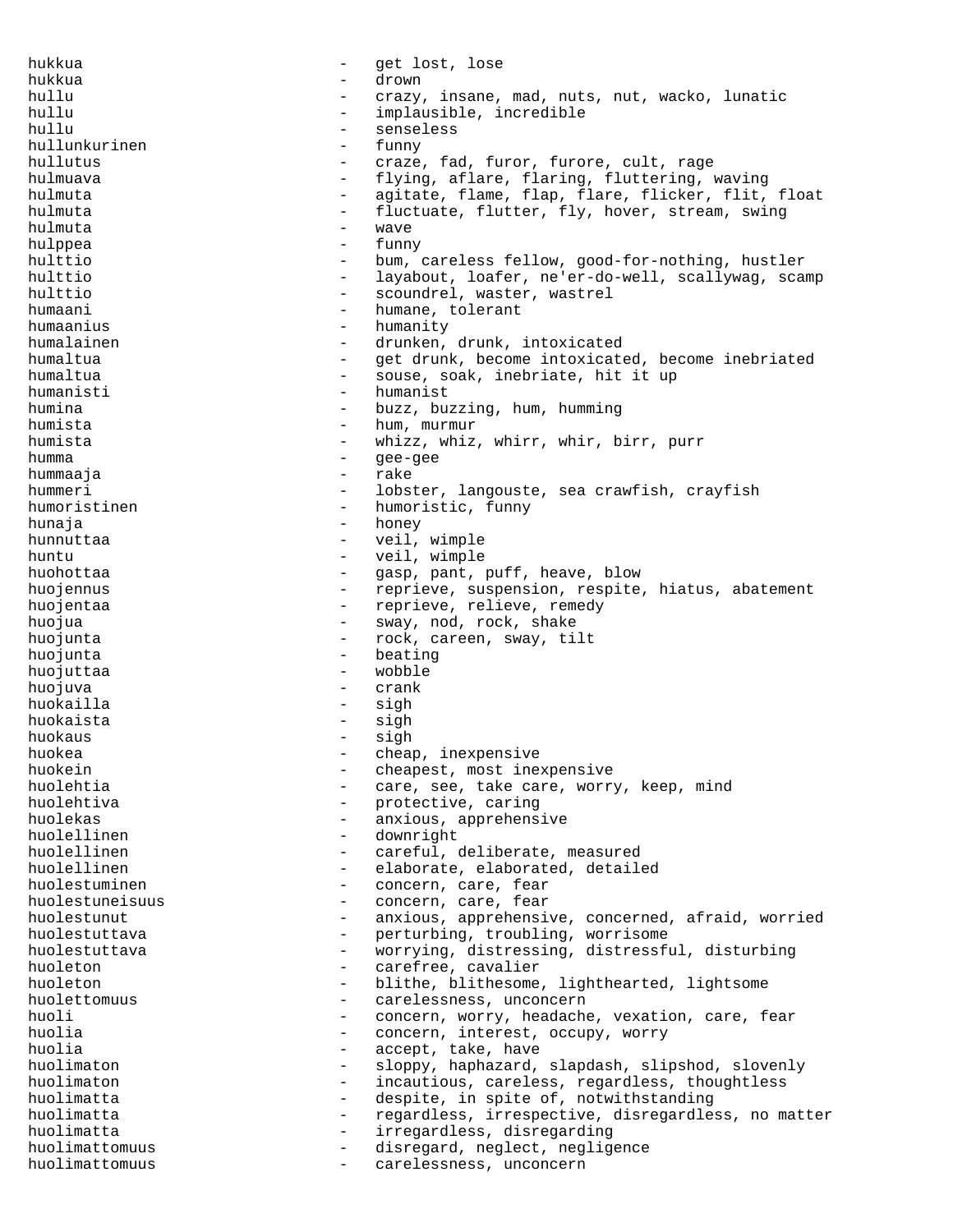huolissaan - afraid huolitella - groom, neaten huoliteltu - elaborate, elaborated, detailed huoltaa - supply huoltaa - service huolto - supply, supplying, provision huolto - maintenance, support<br>huolto - service overhaul in huolto - service, overhaul, inspection and repair<br>huolto- - - facility - facility<br>- gas stat huoltoasema - gas station, filling station, service station - unaware, incognizant huomaaminen - detection, catching, espial, spying, spotting<br>huomaavainen - observant, observing - observant, observing huomaavaisuus - courtesy huomata  $\qquad \qquad - \qquad$  observe, find, discover huomata - notice, detect, spot, find out, see, note, mark huomattava - notable huomattava - outstanding, salient, spectacular, striking<br>huomattava - considerable remarkable noticeable promi huomattava - considerable, remarkable, noticeable, prominent huomattavasti - considerably, well, substantially huomauttaa - apprize huomauttaa - 100 - notify, advise, give notice, send word, apprise huomautus - annotation, notation, comment huomautus - note, remark, footnote huomen - tomorrow huomenna - tomorrow huomenta! - morning! huominen - tomorrow huomio - observation, observance, notice, attention, mind huomioida - spot, observe, notice, acknowledge huomioida - give heed, hang, attend, pay attention, advert - pay heed, give ear<br>- unaware huomioimaton - unaware - observing huomiointi - observing huomioon ottaen - considering<br>huomioon ottaminen - attention huomioon ottaminen huone  $\qquad \qquad -$  place, chamber, room huoneenlämpö - room temperature huoneisto - suite, rooms huonekalu - piece of furniture huonekalut - furniture huonekunta - household<br>huono - had unsai huono - bad, unsatisfactory, unfit, defective, poor huono  $\begin{array}{cccc}\n-\n\end{array}$  mediocre, second-rate<br>
huono hoito  $\begin{array}{cccc}\n-\n\end{array}$  megligence huono hoito - negligence huono-onninen - unlucky, luckless<br>huonoin - the worst, worst - the worst, worst huonompi - worse huonontaa - worsen huonontua - deteriorate huonontua - get worse, slip, drop off, drop away, fall away huonosti - badly, ill, poorly<br>huonovointinen - sick ill unwell huonovointinen - sick, ill, unwell, sickly huopa - blanket, felt, rug, wrap huopakynä - marker huora - woman of the street huora - sporting lady, lady of pleasure huora - bawd, cyprian, fancy woman, working girl huora - whore, tart, prostitute, cocotte, harlot, trollop<br>huosta huosta<br>huostaanotto - custody, ward<br>abuostaanotto - custody huostaanotto - custody huotra - sheath hupailu - comedy, drollery, clowning, funniness hupainen - funny hupaisa - funny hupi - amusement, divertissement, entertainment, fun, joy hupi - pleasure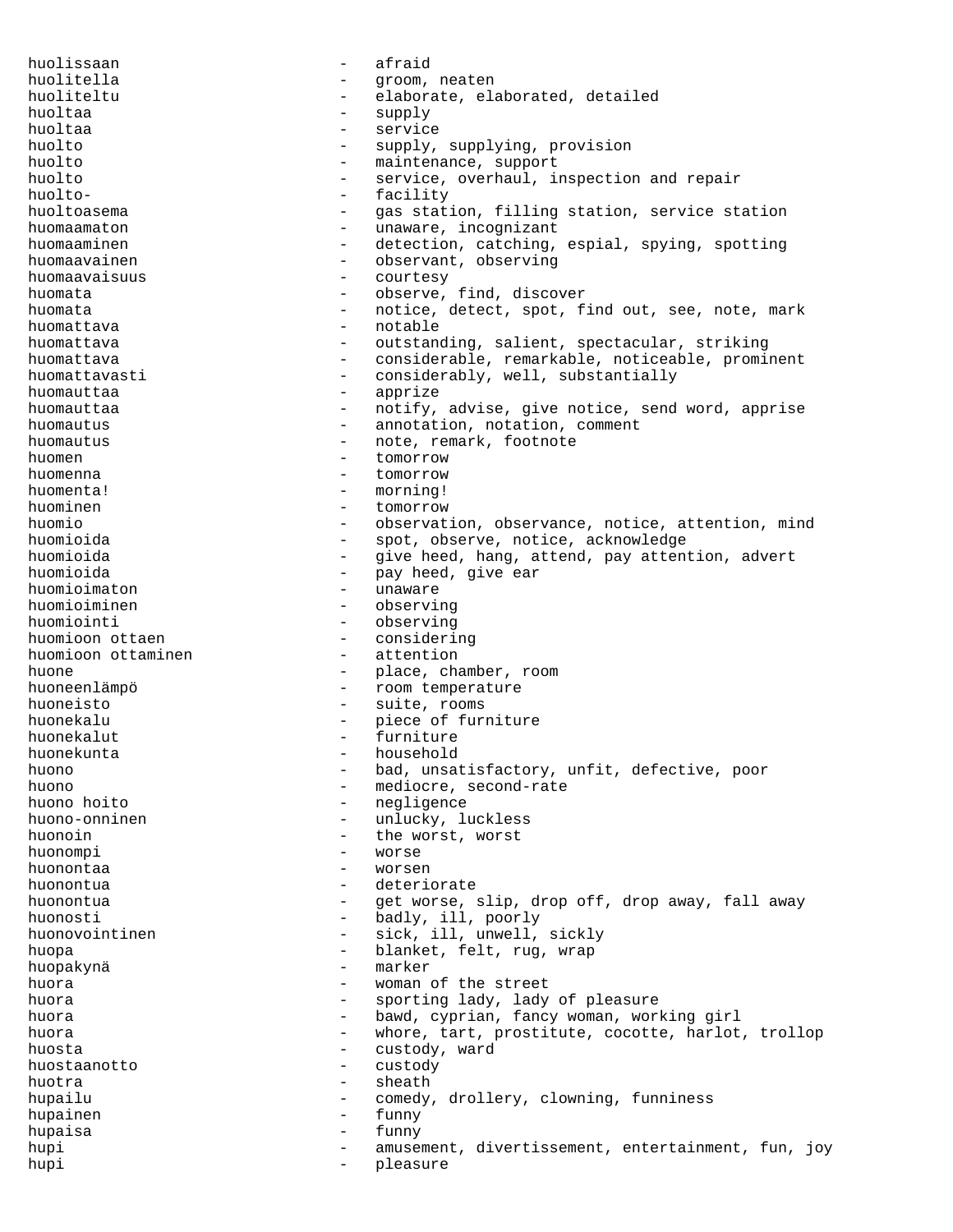hupi  $-$  diversion, recreation huppu - hood, cowl<br>huppukaulus - hood - hood huppukaulus - hood hups! - oops! hupsu - nutty, wacky, funny hupsu - haywire, kooky, kookie, loco, loony, loopy, nuts hupsu - bonkers, buggy, cracked, crackers, dotty, fruity hupsu - silly, fool, daft, balmy, barmy, bats, batty<br>hupsutus - comedy drollery clowning funningss hupsutus - comedy, drollery, clowning, funniness<br>huputtaa - hood - hood huputtaa - hood hurina - buzz, hum, humming hurista - buzz, hum hurja - unruly, untamed, violent, wild hurja - truculent, turbulent, uncontrolled, unrestrained<br>hurja - savage stern, terrible, terrific tremendous hurja  $-$  savage, stern, terrible, terrific, tremendous hurja - intense, intensive, raging, raving, reckless hurja - furious, harum-scarum, hot-tempered, huge, immense hurja - ferocious, fierce, frantic, frenzied, frisky hurja - rabid, boisterous, absurd, crazy, enormous hurjapäinen 1988 - desperate, heroic hurjasteleva - libertine, debauched, degenerate, degraded<br>hurjasteleva - dissipated, dissolute, profligate, riotous - dissipated, dissolute, profligate, riotous, fast hurjastella - wanton, lead a wild life<br>huriastelu - escanade hurjastelu - escapade hurma - fascination, charm, rapture<br>
- charming lovely hurmaava  $\qquad \qquad -$  charming, lovely hurmata - delight, charm, enchant, ravish, enrapture hurmata - transport, enthrall, enthral hurmaus - fascination, charm, rapture hurmio - bliss, ecstasy, elation, euphoria, exaltation hurmio - fascination, fervour, frenzy, lust, ravishment<br>hurmioitunut - ecstatic hurmioitunut - ecstatic<br>hurmoksellinen - voluntuo hurmoksellinen - voluptuous<br>hurmos - ecstasy r hurmos - ecstasy, rapture, trance hurmos - lust hurskas - pious hurskasteleva - hypocritical hus! - shoo! huti - miss hutiloida - botch, bungle, screw up, spoil hutiloida - scant, skimp - sloppy, haphazard, slapdash, slipshod<br>- sloppy, haphazard, slapdash, slipshod hutiloiva - sloppy, haphazard, slapdash, slipshod, slovenly huudahtaa - exclaim, cry, cry out, outcry, call out, shout<br>huubdalla - flush - flush huuhdella - flush - flush<br>huuhteluaine - fabri huuhteluaine - fabric softener<br>huulet - lins - lips huuli - lip, joke huumausaine - narcotic, drug huume - narcotic, drug huumeriippuvainen - hooked, strung-out<br>huumeriippuvainen - dependant.dependen huumeriippuvainen - dependant, dependent, drug-addicted, addict huumori - humour, humor huumorintaju - sense of humor, sense of humour<br>huurre - frost hoar hoarfrost rime i huurre - frost, hoar, hoarfrost, rime, icing<br>huutaa - frost, hoar, hoarfrost, rime, icing huutaa - roar, thunder huutaa - cry out, scream, shout, yell, cry, imprecate<br>huutava - flagrant shouting yelling huutava - flagrant, shouting, yelling huuto - yell, shout, scream, cry<br>huutokauppa - auction - auction huutokauppa - auction huvi - fun, pleasure, recreation, diversion<br>
- villa huvila - villa huviretki - excursion, jaunt, outing, junket, sashay huviretki - expedition, pleasure trip huvittaa - amuse, divert, disport<br>huvittava - amusing comic amusing comica huvittava - comic, amusing, comical, funny, laughable huvittava - mirthful, risible huvitus - diversion, recreation, amusement, entertainment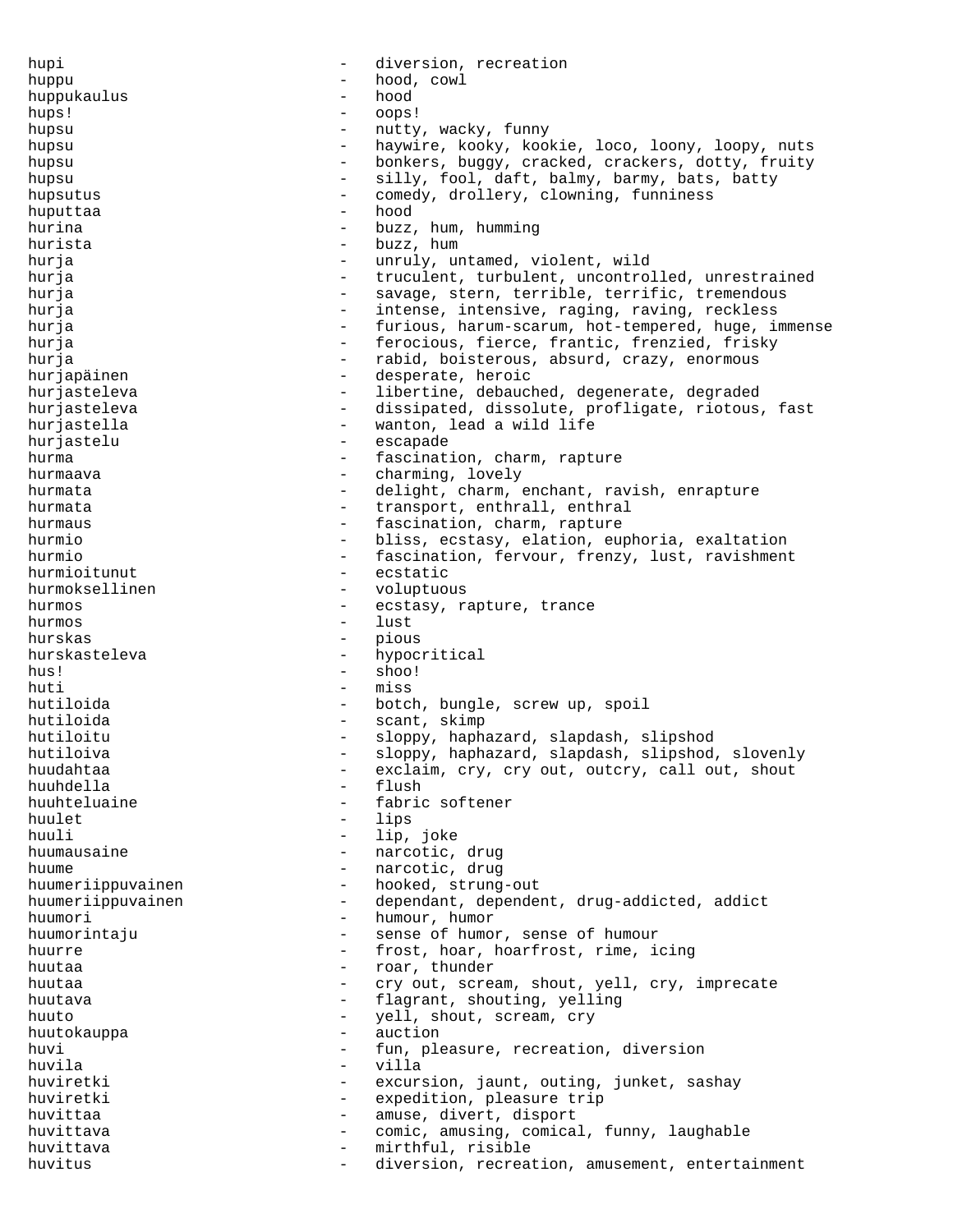huvitus - fun, joy, merry-making, pleasure huvivene - yacht hyeena - hyaena, hyena hygienia - hygiene, purity hylje - seal hyljeksintä - disfavor, disfavour, dislike, disapproval - despise, contemn, scorn, disdain hylkiminen en andere andere andere rejection hylkiä - contemn, scorn, disdain, despise hylkiö - castaway, outcast, pariah, Ishmael hylky  $-$  refuse, waste, wreck, derelict hylkäys - abandonment hylkääminen 1988 - refusal, rejection hylly - shelf hyllyttäminen - suspension hylsy - case, casing, housing, sleeve, sleeve pipe, socket hylsy **-** shell, barrel, bush ring, bushing, cartridge case hylsyavain - box-socket wrench, socket wrench hylsyavain - box key, box spanner, box wrench, socket spanner hylätty **-** deserted, abandoned, refused, rejected, castaway hylätty - desolate, forlorn, godforsaken, lorn hylätä - abandon, refuse, reject, dump n<br>hylätä - desolate, forsake, desert hymistä  $-$  hum, mumble, mutter, sough hymy - smile, grin, smiling, grinning hymyillä - grin, smile hypellä - dance, jump about hyperbeli - hyperbola hyperbolinen - hyperbolic hyperbolinen sini - hyperbolic sine hypertaso  $\overline{a}$  - hyperplane hypistellä  $-$  finger, fiddle, diddle, play, toy hypoteekki - security hypoteesi - hypothesis hypoteettinen - hypothetical, hypothetic hypotenuusa - hypotenuse hyppelehtiä  $\qquad \qquad -$  dance, jump about hyppiä - jump, leap, spring, bound hyppy - jump, leap hyppyyttää - dance hyppäsi - jumped, leaped, sprang, bounded<br>hyppäsivät - jumped leaped sprang, bounded hyppäsivät - jumped, leaped, sprang, bounded<br>hypätty - jumped leaped sprung bounded hypätty - jumped, leaped, sprung, bounded hypätä - jump, leap, spring, bound hypätä yli - pass, skip hyrsky - surge hysteerinen - hysterical, hysteric hysteria - hysteria, craze, frenzy, fury, delirium hytinä  $-$  vibration, palpitation hytinä - shaking, shakiness, trembling, quivering hytinä - shiver, chill, shudder, thrill, tingle hytinä 1988 - tremble, wobble, quake, shake, quiver, frisson hytistä - tremble, vibrate hytistä - quake, quaver, quiver, shake, shiver, shudder hytistä - wobble, flicker, flutter, palpitate, pulsate<br>hytti - cabin hytti - cabin hyttynen - mosquito, gnat<br>hyttyset - mulicidae hyttyset - culicidae<br>hyve - virtue hyve - virtue hyveellinen - virtuous hyveellisyys - virtue, virtuousness, moral excellence hyvillään - delighted, pleased<br>hyvin - very, ever, ever so very, ever, ever so hyvin - well, nicely hyvin - smoothly, swimmingly hyvin ajoitettu - apropos, seasonably, timely, well-timed hyvin seksikäs - voluptuous, juicy, luscious, red-hot hyvin sopiva - match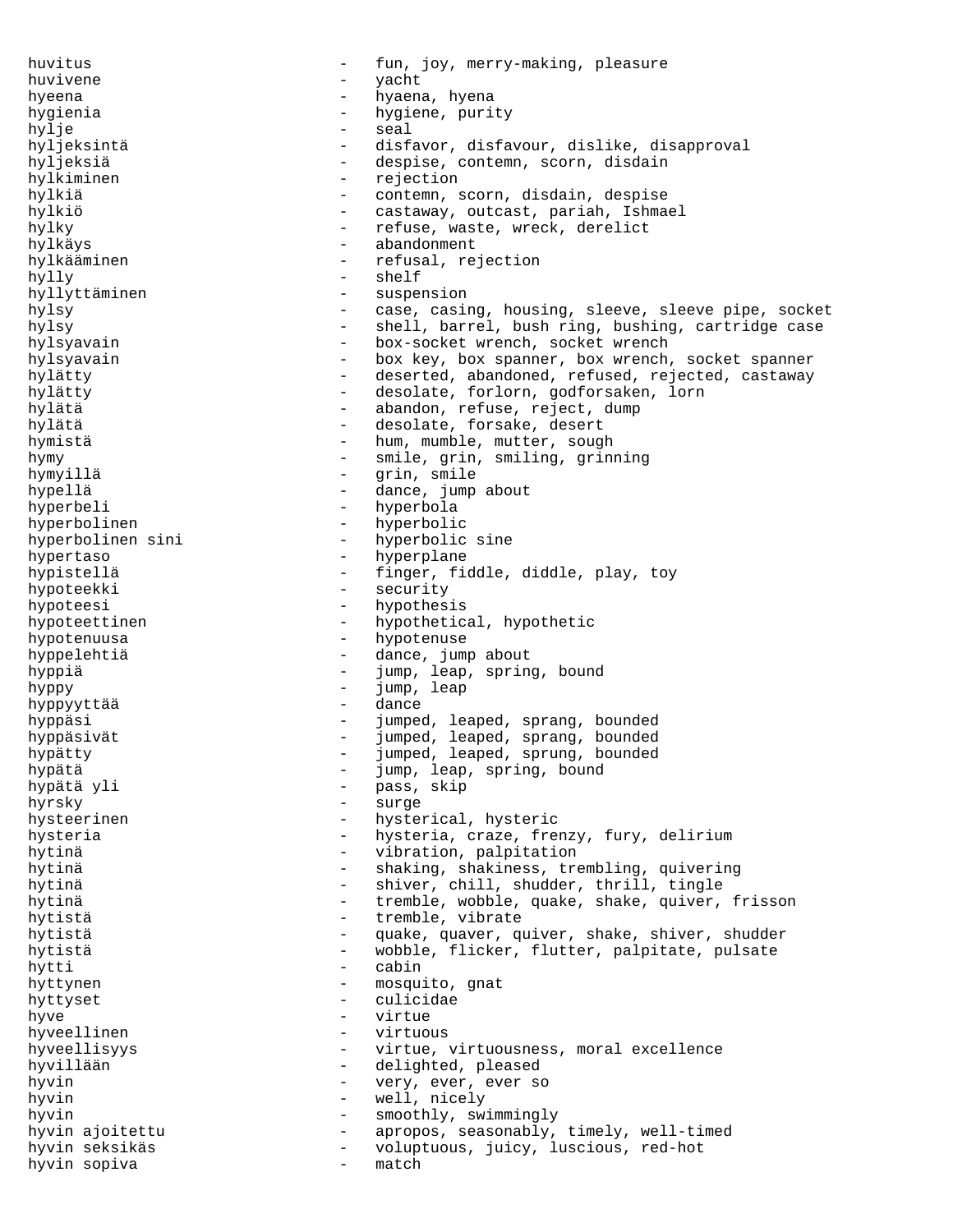hyvinmääritelty - well-defined hyvinvarustettu - well-endowed hyvinvointi - prosperity, welfare, well being hyvinvointi - eudaemonia, eudaimonia hyvinvointi - wealth, welfare, wellbeing, well-being, upbeat hyvinvointi-<br>
- welfare, welfarist, welfare-statist hyvissä ajoin alueelle kuulussa ajoin alueelle kuulussa valtaa valtaa valtaa valtaa valtaa valtaa valtaa valta<br>Alueelle kuulussa valtaa valtaa valtaa valtaa valtaa valtaa valtaa valtaa valtaa valtaa valtaa valtaa valtaa v hyvittää  $-$  compensate hyvyys - goodness hyvä - benefit, welfare hyvä - good, nice, okay, fine, skillful, proficient, fit hyvä - apt, quick to learn hyvä kunto  $-$  fitness, physical fitness, good shape hyvä kunto  $-$  good condition hyvä on - very well, fine, all right, alright, ok hyvä ostos - steal, bargain, buy hyväenteinen - hopeful, fortunate, rosy hyväillä  $-$  caress, chuck, fondle, stroke, pet hyväily - caress hyväksikäyttö - exploitation hyväksyminen - acceptance hyväksyntä - approval, acceptance, approbation - sanctioned hyväksytty - accepted, qualified, acceptable, approved hyväksyttävä - acceptable, approved<br>hyväksyä - consent, go for - consent, go for hyväksyä - approve, accept, embrace, endorse, back, plump for hyväksyä - plunk for, support hyväksyä - take, admit, take on hyväkuntoinen - sound, in good condition hyväkuntoisuus - fitness, physical fitness, good shape hyväkuntoisuus - good condition hyväntahtoinen - kindly, good-hearted, kind, openhearted<br>hvväntahtoisesti - kindly hyväntahtoisesti hyväonninen 1988 – hot, lucky hyväoppisuus - facility hyvästi - nicely, well hyvästi! - adieu!, farewell!, bye!, goodbye! hyvät ja huonot puolet pros and cons hyvät tavat - etiquette, good manners hyvätapainen - courteous, polite, well-mannered hyväuskoinen 1988 – gullible hyvää huomenta! - good morning!<br>hyvää iltaa! - - good evening! hyvää iltaa! - good evening! hyvää iltapäivää! - good afternoon! hyvää joulua! - merry Christmas!, happy holidays! hyvää päivää! - good day! - happy New Year! hyvää yötä! - good night! - beneficial hyytyä - clot, coagulate, congeal, curdle, jelly hyytävä - chilly, icy hyödyksikäyttö - exploitation hyödyllinen - advantageous, useful, beneficial hyödyllisyys - utility, usefulness hyödyllisyys - profitability, profitableness hyödynnetty - applied hyödyntää - utilize, exploit, capitalize hyödyttää  $-$  profit, benefit hyödyttömyys - inutility hyödytön - unhelpful hyödytön - useless hyökkäys - offence, offense, offensive, attack, invasion hyökkäys - aggression, assault hyökkäys- - offensive hyökkääjä - attacker, assailant hyöky - surge hyökyaalto - roll, roller, rolling wave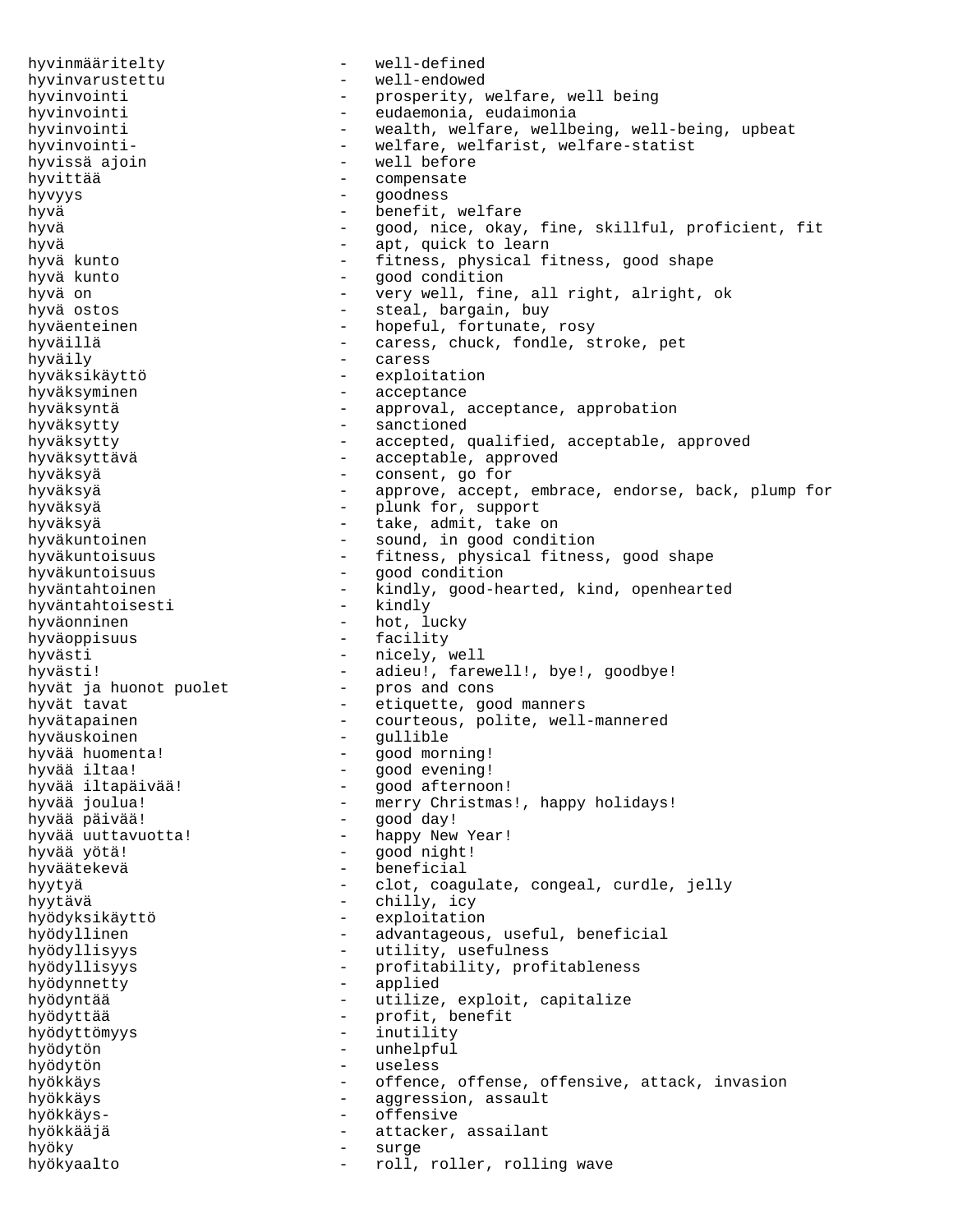hyökyaalto - surge, tsunami, tidal wave hyökyä - surge hyökätä  $-$  assault, attack, invade hyökätä - charge hyökätä - assail, set on hyönteinen - bug, insect<br>hvönteistoukka - - larva - larva hyönteistoukka - larva hyörinä hyöriä - buzz, hum, seethe, bustle, busy, fuss hyöriä  $-$  bustle about, be busy, be doing<br>hyöty  $-$  use, point, benefit - use, point, benefit hyöty - usefulness, utility hyötyä - profit, gain, benefit hä - eh hädin tuskin  $-$  barely, just barely hädässä  $-$  in trouble, stranded, in distress häh - eh häijy - wicked, nasty - dazzling, blazing, blinding, fulgent, glaring<br>- glary häikäisevä - glary häikäisevä - fulgurant, fulgurous - dazzle häikäistä  $-$  reflect, shine häilyvä **-** changeable, faltering, fickle, flickering, fluid häilyvä  $-$  frivolous, hesitating, inconstant, irregular häilyvä - shifting, unstable, vacillating, wavering häilyväinen 1988 - faltering, fickle, flighty, frivolous, hesitating häilyväinen  $-$  unsteady, vacillating, wavering häilyä  $-$  fluctuate, flicker, hover, quiver, shilly-shally häilyä  $-$  sway, swing, teeter, vacillate, waver häipyminen 1988 van en wane, ebb, ebbing häipyä - pass, evanesce, fade, blow over, pass off, fleet häipyä  $-$  vanish, get lost, disappear, melt häipyä - wane, wax häiriintyneisyys häiriintynyt - disturbed, distracted häirintä  $-$  interference, hindrance häiritsevä - unwanted häiritsevä  $-$  perturbing, troubling, worrisome häiritsevä - worrying, distressing, distressful, disturbing häiritsevä - officious, busybodied häiritsevä  $-$  busy, interfering, meddlesome, meddling häiritä - distract, perturb, unhinge, disquiet, trouble<br>häiritä - cark disorder interfere interrupt disrupt häiritä - cark, disorder, interfere, interrupt, disrupt häiritä - block, jam häiriö - perturbation, disturbance häiriö - noise, interference<br>häiriöalttius - - condition number - condition number häiskä - guy, fellow häive - nuance häivy! - blow now!, shove off!, shove along! häivyttää - fade häivähdys - trace häkellyttäen - confusing häkellyttävä - confusing häkeltynyt - embarrassed häkilä - hackle häkki - cage, coop - stir, flutter, hurly burly, to-do, fuss hälinä - commotion, disturbance, disruption, turmoil hälistä - din, ruction, commotion, ruckus, rumpus, tumult hälle  $-$  for him, for her hälventyä - dissipate, disperse, scatter, be dispelled hälventyä  $-$  disappear, fade hälvetä - be dispelled, clear away, clear off, diminish disappear, disperse, fade, fade away, lift hälvetä  $-$  melt away, thin häly - dither, pother, tizzy, flap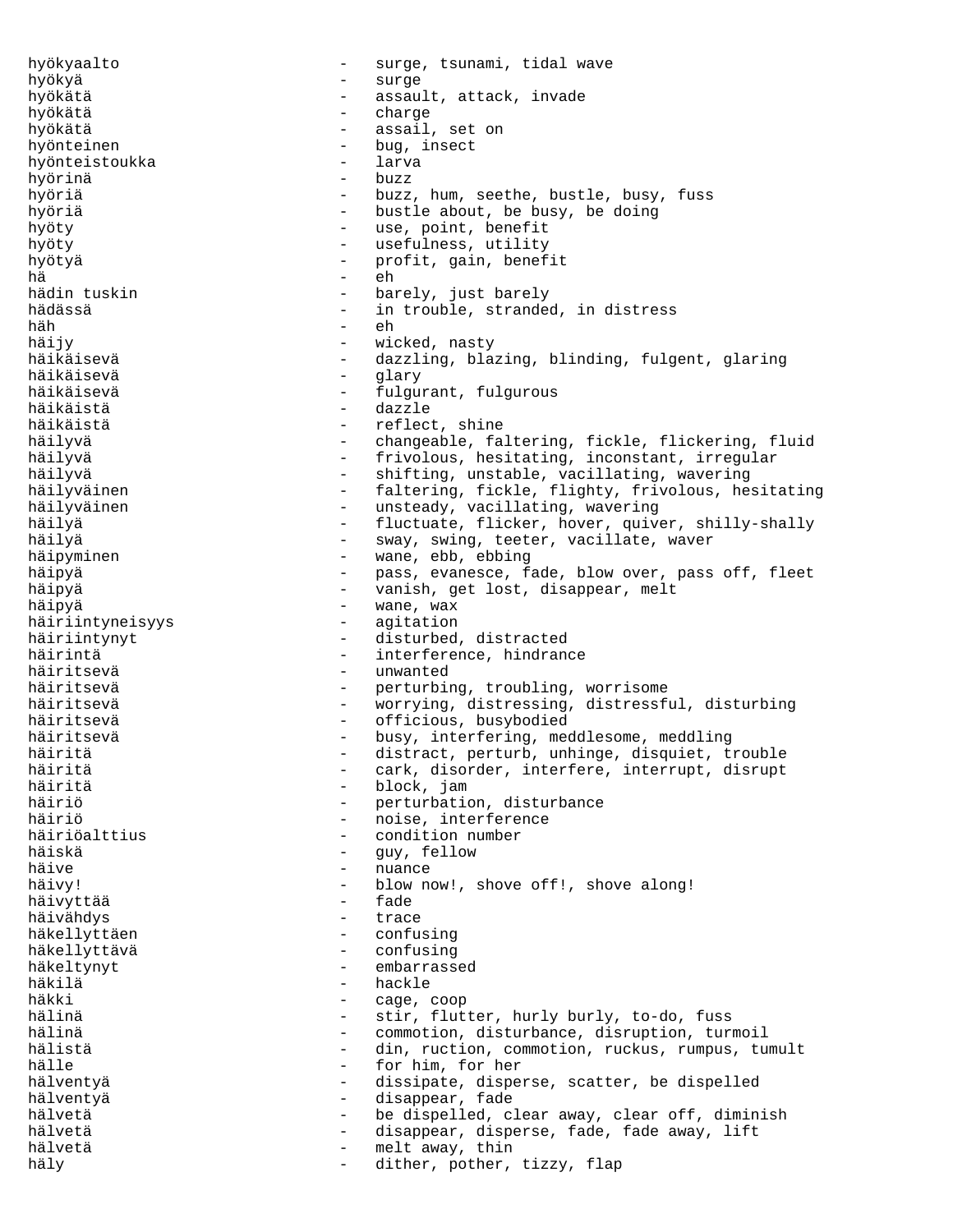häly **1988** - noise, fuss, stir, hullabaloo hälytin - alarm hälyttää  $-$  alarm, alert hälytys  $-$  alarm, alert, alerting hälytystila  $-$  alert, qui vive hälytysvalmius - alert, qui vive hälytysääni - alert, alarm, warning signal, alarum<br>hämillinen hämillinen - embarrassed hämmennys - confusion hämmentynyt - confused hämmentynyt - embarrassed hämmentävä - confusing hämmentää  $-$  flurry, consternate, disconcert, put off, confuse hämmentää  $\qquad \qquad - \qquad$  bedevil, fox, confound hämmentää  $-$  confuse, bewilder, perplex, puzzle, stir hämmentää - mystify, baffle, beat, flummox, stupefy<br>hämmentää - - stupify, nonplus, gravel, amaze, dumbfound hämmentää - stupify, nonplus, gravel, amaze, dumbfound<br>hämmentää - - - - - - hemuse discombobulate throw befuddle fi hämmentää - bemuse, discombobulate, throw, befuddle, fuddle<br>hämminki - complication hämminki - complication hämmästynyt - surprised hämmästys - astonishment, amazement, consternation<br>hämmästyttävän - surprisingly - surprisingly hämmästyttää  $-$  appall, dismay, puzzle, mesmerise, magnetize hämmästyttää  $-$  boggle, flabbergast, bowl over hämy - dusk, twilight hämähäkinseitti - spider web, spider's web, cobweb hämähäkki - spider hämärtyä  $-$  get dim, get dark, dim, blur, get confused, slur hämärtää - blur, obscure hämärä - dim, faint, shadowy, vague, wispy hämärä - mysterious, mystifying hämärä - deep, cryptic, cryptical, inscrutable hämärä - dusk, twilight<br>hämäräperäinen - - - - - suspicious hämäräperäinen - suspicious - vaguely, mistily<br>- confusing hämäten - confusing hämätä - bluff, fake, feint, confuse - sham, postiche hämäys - pretense, pretence, feigning, dissembling hämäys - red herring - bluff, fake, feint, waffle hämääminen - confusing hämäännyttäen - confusing hämäännyttävä - confusing hämääntynyt - confused, embarrassed hämäävä - confusing<br>hän - confusing - confusing - he she l hän  $-$  he, she, him, her<br>hänelle  $-$  for him, for her - for him, for her hänen  $-$  her, his, hers hännystellä - be a yes-man to, be servile, butter up, fawn hännystellä - cringe before, curry favor with, fawn upon hännystellä  $-$  flatter, lackey, lick someone's shoes, run after hännystellä - toady häntä  $-$  tail, him, her häntärekursio - tail recursion häntäruoto - dock häpeissään oleva häpeä - shame, disgrace<br>häpeämätön - shame, disgrace - audacious, blatant häpeäpilkku - disgrace häpeää tunteva häpäistä  $-$  shame, dishonour, attaint häpäistä  $-$  smear, sully, besmirch häpäistä  $-$  asperse, slander, smirch, denigrate, calumniate häpäistä - desecrate, disgrace, dishonor, defame, violate häpäistä - libel häpäisy - violation, desecration härkä - ox, steer, bull, Taurus, bullock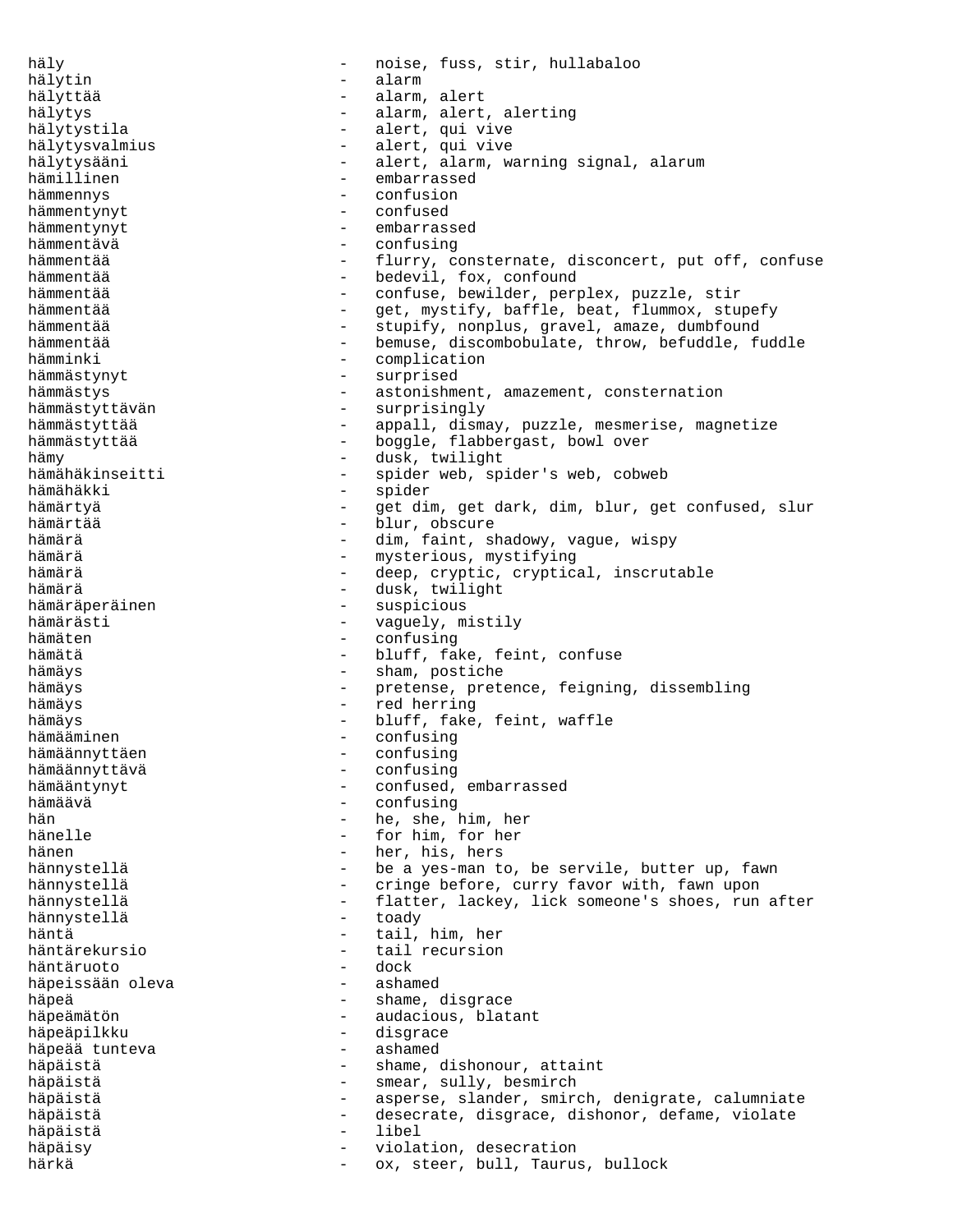härkäpäinen 1988 von 1988 million von 1988 million von 1988 million von 1988 million von 1988 million von 1988 härski - rancid - convenience, appliance, contraption, contrivance härveli - gizmo, gadget, gismo, widget häränpaska - bullshit häränseläke - fillet steak hässäkkä - stir, flutter, hurly burly, to-do<br>hässäkkä - stir, flutter, hurly burly, to-do hässäkkä - commotion, disturbance, disruption, turmoil<br>hätkähdys - startle, jump, start - startle, jump, start<br>- startle hätkähdyttää hätkähtää - startle, jump, start hätä 1988 – insistence, imperativeness, insistency, instancy hätä - urgency, danger, emergency, destitution hätä 1988 - distress, emergency, misery, anguish, agony hätä  $-$  dismay, alarm, consternation hätä 1988 - anxiety, concern, difficulties, extremity, fear hätä 1988 – grief, haste, hurry, misery, need, pass, pinch hätä - poverty, predicament, pressure, rush, straits hätä - trouble, want, worry hätäillä - act rashly, be anxious, be careless, be worried<br>hätäillä - - bungle, grieve, grow anxious, haste, hasten, hu hätäillä - bungle, grieve, grow anxious, haste, hasten, hurry<br>hätäillä - - hurry (too much), make a fuss, rush, scamp, worry - hurry (too much), make a fuss, rush, scamp, worry hätäinen 1988 - eager, impatient, passionate, quick hätäinen - casual, cursory, passing, perfunctory hätäinen - whimsical, capricious, impulsive, hasty hätäinen - anxious, brisk, flurried, hotheaded, hurried hätäinen - nervous, precipitate, previous, rash, restless<br>hätäinen - urgent worried hätäinen 1988 - urgent, worried hätätila - crisis, emergency hätätilanne - crisis, emergency, urgency hätävalhe - white lie hätävalhe - excuse, fib, invention, pretext, pretence<br>häveliäisyys - modesty - modesty<br>- shame hävetä hävinnyt - lost hävitetty - desolate, blasted, desolated, devastated hävitetty - ravaged, ruined, wasted - destroyed hävitetty  $-$  lost, forlorn hävitty - lost hävittäjä  $-$  fighter, destroyer hävittäjälaivue entimestelle - fighter squadron hävittäjälentäjä - fighter pilot hävittäjäpommittaja hävittäjäsuojue fighter escort<br>hävittäminen disposal hävittäminen – disposal<br>hävittää - lose, misplace, mislay hävittää  $-$  exterminate, wipe out hävittää - desolate, lay waste to, waste, devastate, ravage hävittää - harry hävitysvimma - vandalism, hooliganism, malicious mischief hävitä 1988 - lose, get lost, vanish, disappear, fade away hävitä - get defeated hävitä asteittain  $\qquad \qquad -$  taper, diminish gradually hävitä pikkuhiljaa  $-$  taper, diminish gradually häviäjä - loser häviäminen - wane, ebb, ebbing<br>häviävä - insignificant häviävä - insignificant - defeat, loss hävytön - impudent, snotty-nosed, flip, insolent hävytön - shameless, brazen, bold<br>häväistyskirioitus - libel - libel häväistyskirjoitus häväistä - shame, dishonor, disgrace, dishonour, attaint häväistä - libel häärinä hääriä - buzz häätää  $-$  kick out, turf out, boot out, turn out häätää - eject, expel, chuck out, exclude, throw out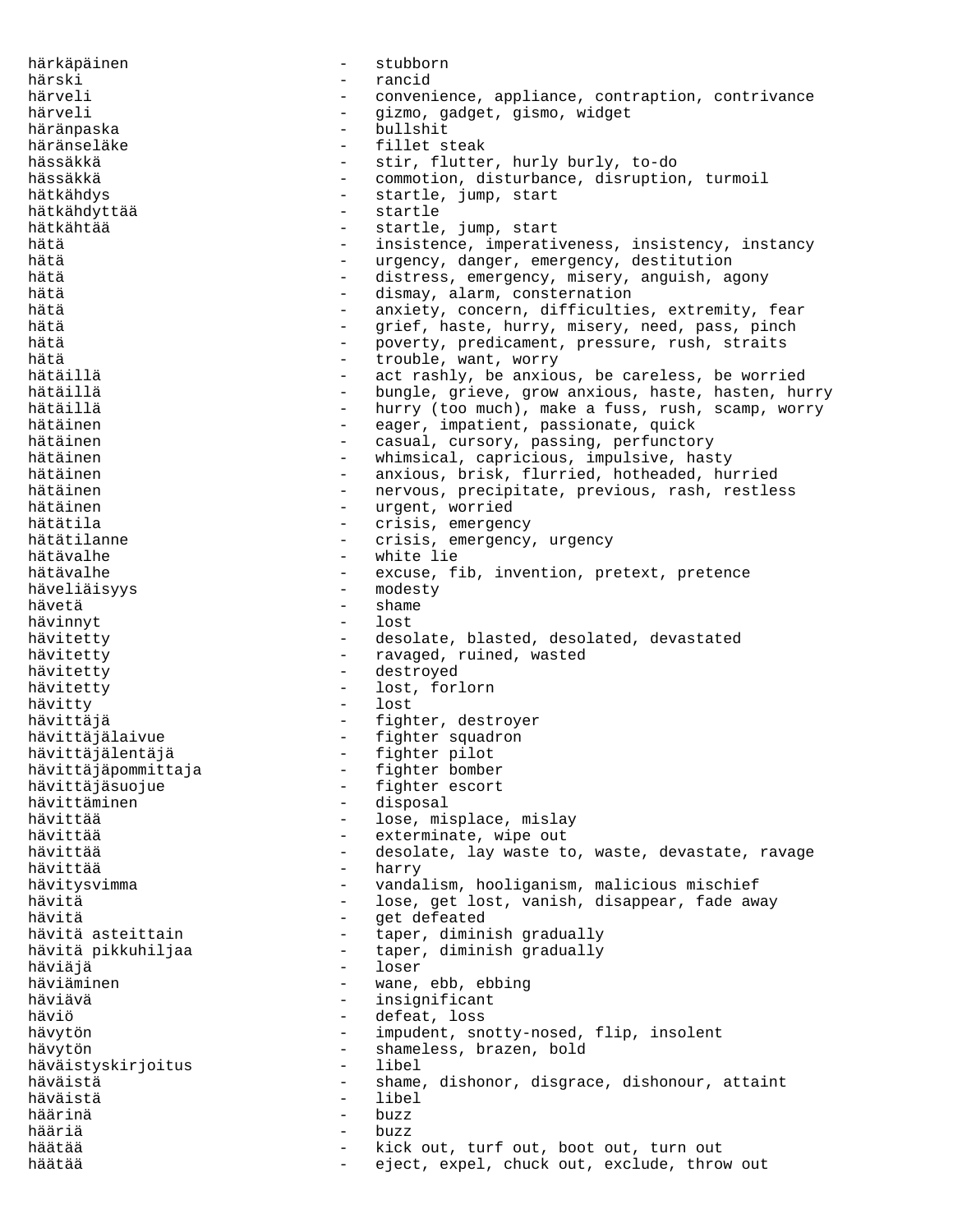häätää  $-$  evict, force out hölkkääminen - trot, jog, lope<br>hölkätä hölkätä  $-$  jog, trot, clip höllä - loose hölmö - fool, sappy, silly, wacky, unreasonable hölmö - fool, stupid, goofy, cockamamie, cockamamy hölmö - square, lame hölskyä - shake, slosh, splash, swash, splash to and fro<br>höltyminen - relaxation, loosening, slackening - relaxation, loosening, slackening höltyminen - liberalization, liberalisation hölynpöly - balderdash, fiddle-faddle, piffle, nonsense hölynpöly - tripe, folderol, rubbish, trumpery, trash hölynpöly - wish-wash, applesauce, codswallop hölynpöly - idle talk, moonshine, slobber höpötys - drivel, babble hössöttää höyhen - feather höyhenetön - immature, unfledged höyhenpeite - plumage höyry - steam, vapor, vapour, reek höyrykupu - hood<br>höyrytä - reek höyrytä - reek höyste  $-$  flavouring, seasoner höyste - seasoning, flavorer, flavourer, flavoring höystäminen  $-$  seasoning höystää  $-$  season, flavor, flavour Intia - India Irak - Iraq Iran - Iran - Iran - Iran - Iran - Iran - Iran - Iran - Iran - Iran - Iran - Iran - Iran - Iran - Iran - Iran - Iran - Iran - Iran - Iran - Iran - Iran - Iran - Iran - Iran - Iran - Iran - Iran - Iran - Iran - Iran - Iran Irlanti - Ireland Islanti - Iceland<br>Iso-Britannia - Britain - Britain Iso-Britannia<br>Iso-Brittania Iso-Brittania - Britain, Great Britain<br>Israel - Israel Israel - Israel Italia - Italy Itävalta - Austria<br>
idea - Austria<br>
- idea idea - idea - idea - idea<br>ideaali - idea - ideal<br>- ideal ideaalinen (math.) identiteetti - identity - identity mapping<br>- identity matrix identiteettimatriisi identtinen - identical, indistinguishable ideoija - advocate, advocator, proponent, exponent idiootti - idiot idoli - idol - yoke ihailija - fan, admirer<br>ihailijakerho - fan club - fan club - fan club ihailla  $-$  admire, look up to ihailtava - admirable ihailu  $-$  adoration, worship, admiration, esteem ihan hyvin  $-$  alright, all right, okay, ok ihana - exquisite ihana  $-$  wonderful, far-out, beautiful, delicious ihana - delightful, fantastic, fine, glorious, lovely<br>ihana - marvellous, marvelous - marvellous, marvelous<br>- ideal ihanne<br>ihanne-- optimal ihanteellinen - ideal, optimal, optimum<br>ihanteellisesti - ideally ihanteellisesti ihastunut extending the delighted, beguiled, captivated, charmed ihastunut enthralled, entranced ihastus - rapture<br>ihastuttaa - rapture - charm ihastuttaa - charm ihastuttava - charming ihme  ${1 \nvert \nvert}$  and  ${1 \nvert \nvert}$  and  ${1 \nvert \nvert}$  and  ${1 \nvert \nvert}$  are surprisingly surprisingly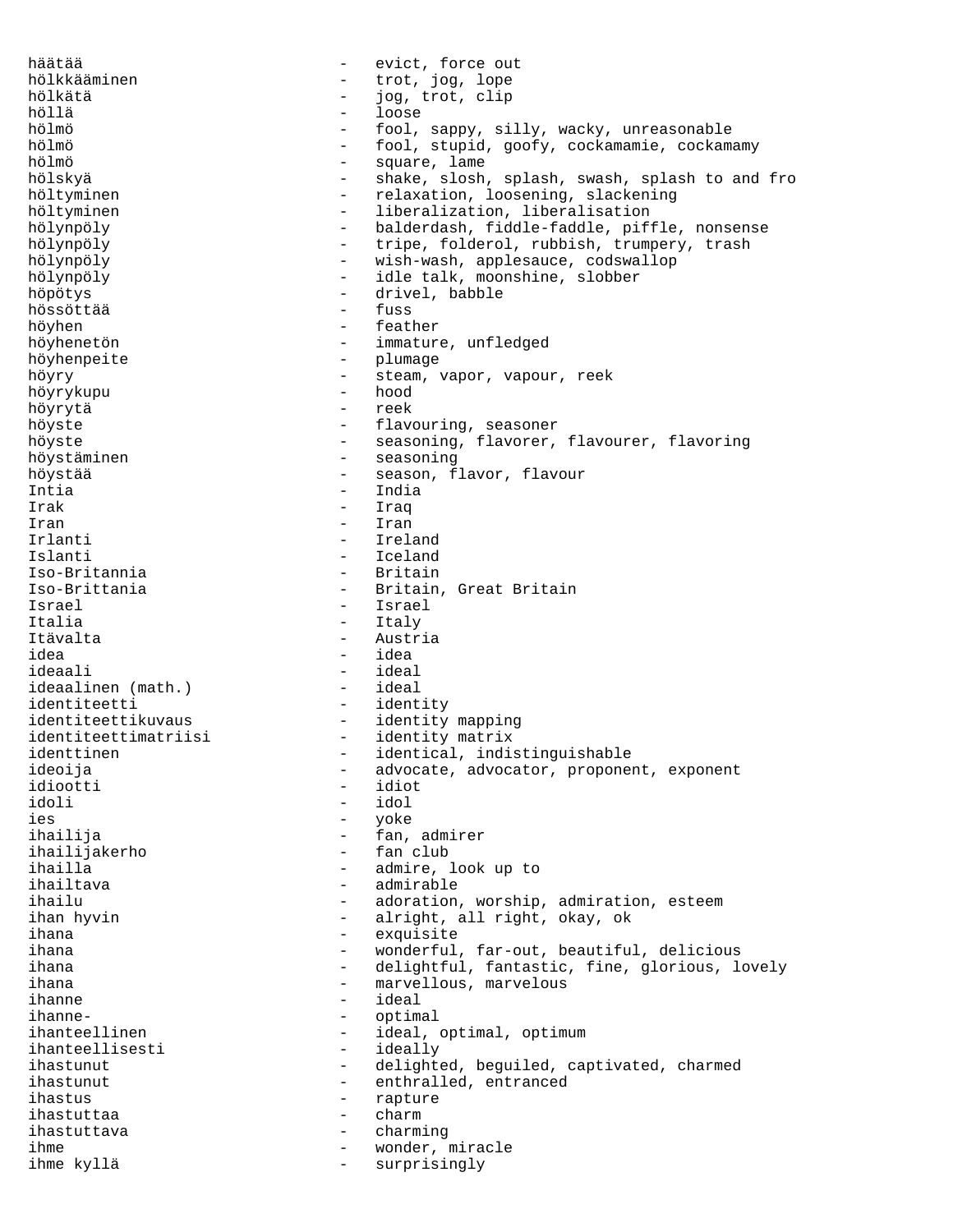ihmeellinen - amazing, astounding, astonishing ihmeellinen - wondrous, fantastic, howling, marvelous<br>ihmeellinen - marvellous, rattling, terrific, tremender marvellous, rattling, terrific, tremendous ihmeellinen - wonderful<br>ihmeellisesti - wondrous, ihmeellisesti - wondrous, wonderfully, wondrously, superbly ihmeellisesti - toppingly, marvellously, terrifically, marvelously<br>ihmeissään - surprised ihmeissään - surprised ihmetellä - marvel, marvel at, wonder, inquire, enquire<br>ihmeteltävän - surprisingly ihmeteltävän - surprisingly<br>ihmetys - wonder, wonder - wonder, wonderment, admiration<br>- human beings mankind man ihminen - human beings, mankind, man<br>ihminen - humanity world human race ihminen - humanity, world, human race, humankind, humans ihminen - human, man, human being, person, individual ihmis- - human ihmiset - people, multitude, masses, mass, hoi polloi ihmisjoukko - group of people, crowd, mob, rabble, rout ihmiskunta - human beings, mankind, man ihmiskunta - humanity, world, human race, humankind, humans ihmislauma - group of people, crowd, mob, rabble, rout ihmisliha - flesh, human flesh<br>ihmisrotu - human beings, mank ihmisrotu - human beings, mankind, man - humanity, world, human race, humankind, humans ihmissusi - werewolf ihmissyönti - cannibalism ihmisyys - humanity, humanness<br>
ihmisääni - voice - voice - voice iho - skin ihonmyötäinen - tight, tight-fitting, close-fitting, snug ihonväri - color ihra - fat, grease<br>ikiaikainen 1980 - ancient ikiaikainen<br>ikimuistettava ikimuistettava - memorable<br>ikiyanha - rusty ho ikivanha - rusty, hoary, ancient, archaic<br>ikivihreä - evergreen ikkuna - window ikuinen 1988 - Lasting, eonian, aeonian ikuinen 1988 - unending, unceasing ikuinen - everlasting, ageless, eternal, perpetual ikuisesti <a>>
- forever, for ever, everlastingly, eternally<br/>
refore that is not the set of the set of the set of the set of the set of<br/>
refore the set of the set of the set of the set of the set of the<br/>
refore ikuisesti - evermore ikuisuus - forever, eternity, infinity ikä - age, estate ikäinen - aged - age class, age bracket, age group, generation ikävystynyt - bored, blase ikävystyttävä - boring, tedious, banal, commonplace<br>ikävystyttävä ihminen - bore ikävystyttävä ihminen ikävystyä - get bored ikävä - sad, gloomy, dreary, drab, tedious, abominable - yearning, longing, boredom, melancholy, humdrum<br>- nasty, vile, sickening, vulgar, gory, foul ikävä - nasty, vile, sickening, vulgar, gory, foul ikävä - boring, banal, tedious, tiresome, dull, dry, flat ikävä  $-$  annoying, awkward, corny, disgusting, disturbing ikävä - long-winded, humorless, monotonous, prosy, trite ikävä - stuffy, slow, stodgy, troublesome, uninteresting ikävä - wearisome, workaday, untoward, uncomfortable - regret, regrettable<br>- bore ikävä ihminen<br>ikävä juttu ikävä juttu - a bad business, bad business - alas, unfortunately, unluckily, regrettably, sadly<br>- fac ikävä työ<br>ikävä yllätys - shock, blow ikävästi - drearily ikävästä riutuva - pining be bored, be tired of something ikävöidä - long, ache, yen, yearn, pine for, languish, miss ikäänkuin - as if, as though, in a way ikääntynyt en metallise van de van de van de van de van de van de van de van de van de van de van de van de va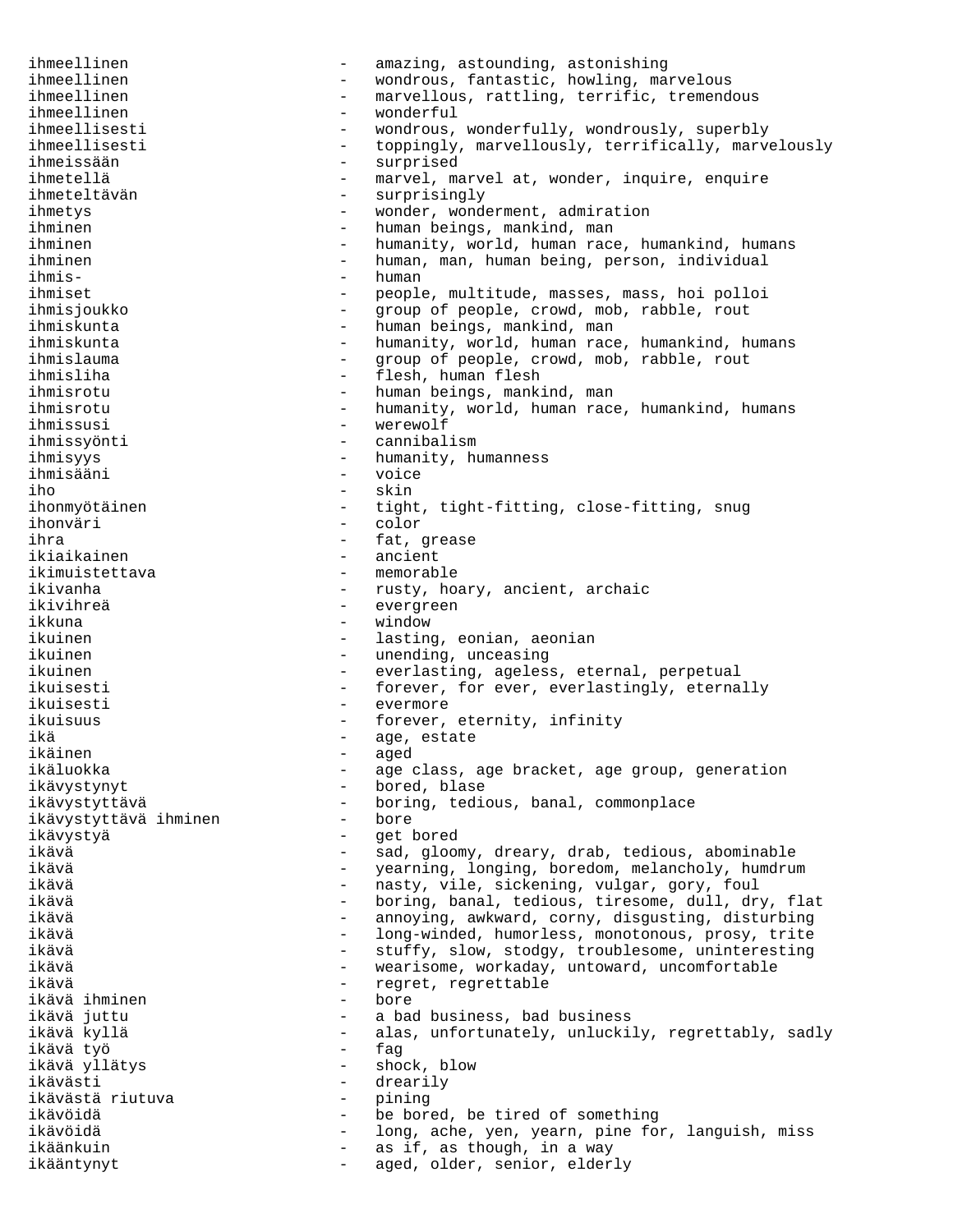ilahtua - become glad iljettävä - disgusting, repulsive, detestable, nasty, ugly iljettää - disgust - dare, have the face to, have the nerve, venture ilkeys - malice, malevolence, spite ilkeä - mean, wicked ilkeä - malicious, mischievous, nasty, vicious, evil<br>ilkeä huhu - malicious gossip, scandal, dirt - malicious gossip, scandal, dirt<br>- nastier ilkeämpi - nastier ilkikurinen ilkimys - meanie, meany, unkind person ilkivalta - vandalism, hooliganism, malicious mischief<br>ilkiö - meanie.meanv.unkind person - meanie, meany, unkind person illallinen - supper illallinen en en sommer, ceremonial dinner party, feast, banquet illan esiintyjä  $-$  tonight's guest, tonight's guest star/performer illastaa - dine, have supper, eat dinner illastaminen - dining illuusio - illusion, fantasy, phantasy, fancy ilma - air, weather<br>ilma- - aerial aero ilma- - aerial, aero - aircraft ilma-ase  $\qquad \qquad$  - aviation, air power ilmaantua - arise, spring up, appear, occur ilmaantui - arose, sprang up, appeared ilmaantuivat - arose, sprang up, appeared ilmaantuminen 1988 - emergence, egress, egression, issue, emersion<br>ilmaantunut - arisen, sprung up, appeared - arisen, sprung up, appeared ilmailu - aviation ilmailu- - aero ilmainen - free, complimentary, costless, free, gratis ilmainen - gratuitous ilmaiseksi - for free, free of charge - indicator, detector, sensor, sensing element ilmaisku - airstrike ilmaista - express, signify, offer, set forth, put forth ilmaista  $-$  free of charge, free ilmaista - state ilmaista  $-$  manifest, show ilmaista - carry, convey ilmaisu - expression, manifestation ilmaisu - utterance ilmaisumuoto - formulation, expression ilmaisutapa - choice of words ilmaisutapa - phrasing, diction, phraseology, verbiage<br>ilmaisutapa - formulation, expression, wording ilmaisutapa - formulation, expression, wording<br>ilmakehä - athmosphere<br>- aerospace ilmakehä ja avaruus ilman  $\frac{1}{1}$  - without, exclusive, devoid of - absolutely ilmapiiri - atmosphere, ethos, mood ilmapuntari - barometer - air-bladder<br>- aerial ilmassa elävä - aerial ilmassa oleva - aerial ilmasto - climate ilmastointi - air-conditioning<br>ilmastointilaite - air-conditioner, ilmastointilaite - air-conditioner, air-conditioning<br>ilmastus ilmastus - aeration<br>ilmatiivis - airtight - airtight ilmaus - expression, manifestation, show, display ilmava - aerial ilmavirta ilmavoimat - air forces - expression, facial expression, aspect, look, face ilmeinen - evident, obvious, visible, manifest, apparent ilmeinen 1988 - Patent, plain ilmeinen 10 metal 10 metal 10 metal 10 metal 10 metal 10 metal 10 metal 10 metal 10 metal 10 metal 10 metal 10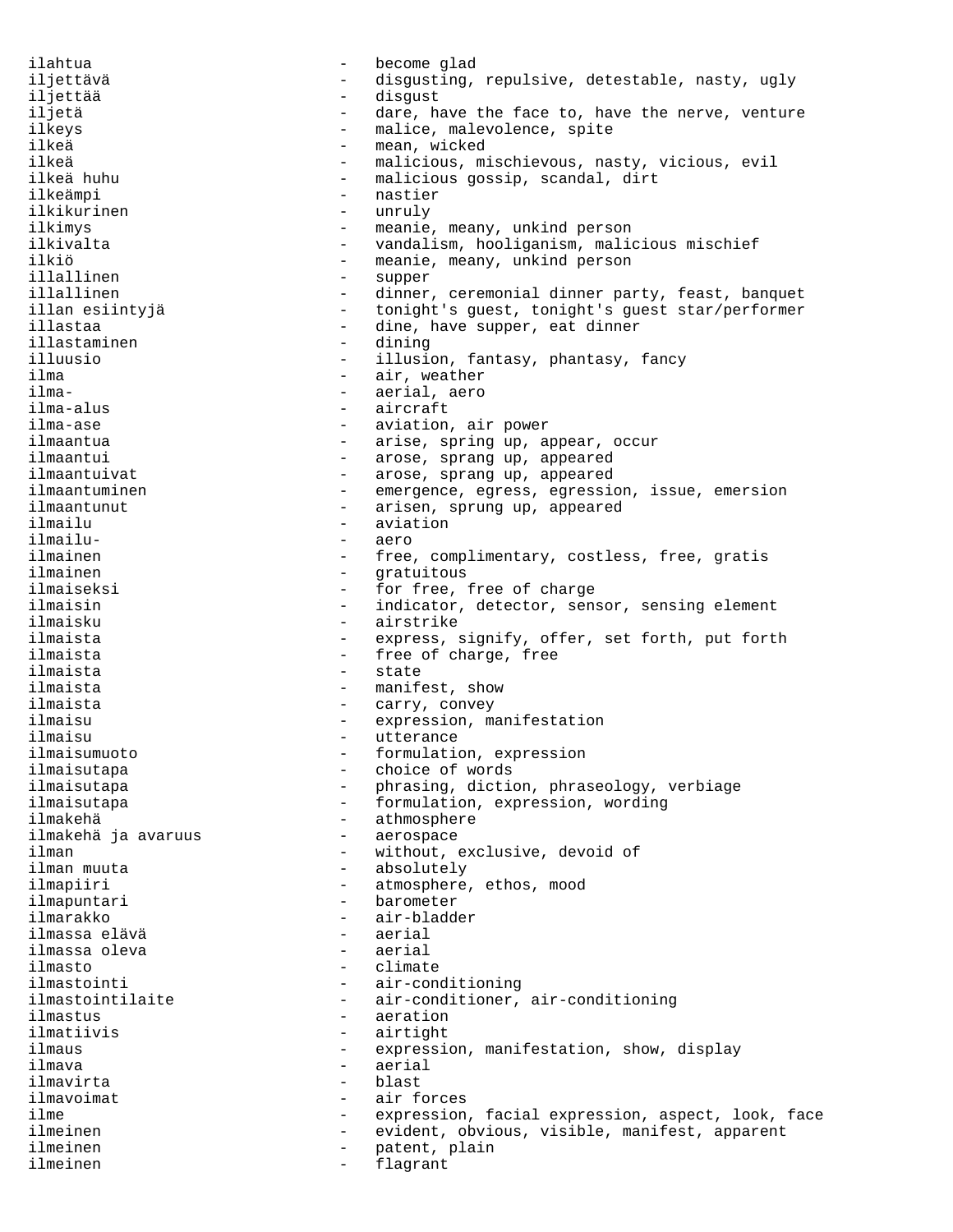ilmeisesti - presumably, probably, supposedly ilmeneminen en andere manifestation ilmenemismuoto - manifestation ilmenemä - manifestation ilmentymä - manifestation ilmentää - manifest, reflect, display, show ilmestyminen - publication<br>ilmestyminen - occurrence, ilmestyminen - occurrence, appearance<br>ilmestys - apparition, manifestat - apparition, manifestation ilmestys - vision ilmestyä - appear, emerge, break, loom, come out, egress ilmestyä - go forth, come forth, issue, show ilmestyä paikalle - appear ilmestyä pinnan alta ilmetä - occur, appear, manifest, show, display, arise ilmetä - be manifested, be revealed, become apparent - become evident, become obvious, come up, crop up ilmetä - exist, manifest itself, prove, show oneself ilmetä - transpire, turn out, turn up, unfold - manifest<br>- inform ilmiantaa<br>ilmiantaja - informer, betrayer, rat, squealer, blabber ilmiantaja - weasel ilmiasu - phenotype, realization, realisation<br>ilmikapina - - flagrant mutiny - flagrant mutiny ilmiselvä - visible, clear, flagrant, downright, manifest ilmiselvä - obvious ilmiselvästi - obviously ilmiö - phenomenon, effect, process - phenomenal, fantastic<br>- phenomena ilmiöt - phenomena ilmoittaa - bulletin ilmoittaa - apprize - notify, advise, give notice, send word, apprise ilmoittaa - state, announce, inform, denote - exclaim, proclaim, promulgate ilmoittautua - enroll, enter for, register, report ilmoitus - notice, announcement, manifestation ilmoitus - ad, advertisement ilmoitustaulu - bulletin board ilo - gladness, joy, pleasure, delight, joyousness ilo - gratification, rapture iloinen - sprightly, delighted<br>iloinen - happy, cheerful, gay iloinen<br>iloinen ja huoleton casual, insouciant, nonchalant iloinen ja huoleton casual, insouciant, nonchalant<br>iloinen ja huoleton blithe, blithesome, lightheart iloinen ja huoleton - blithe, blithesome, lighthearted, lightsome<br>iloita - delight revel eniov - delight, revel, enjoy iloita - joy, rejoice ilonpito - revelry, revel - escapade, having fun ilta  $-$  evening, night iltapäivä - afternoon iltarusko – dusko – dusko – dusko – dusko – dusko – dusko – dusko – dusko – dusko – dusko – dusko – dusko – du<br>Dusko – dusko – dusko – dusko – dusko – dusko – dusko – dusko – dusko – dusko – dusko – dusko – dusko – dusko ilveilijä - jokester, prankster, trickster ilveilijä - jester, clown, fool, buffoon ilveillä - act the clown, banter, clown, fool, joke, jest<br>ilves - lvnx - lvnx lynx imaginaariakseli - imaginary axis<br>imaginaarinen (math.) - imaginary imaginaarinen (math.) imaisu  $-$  drag, puff, pull imarrella en el estatente de la flatter imelä - sweet imelä - sentimental, saccharine, mushy, slushy, corny imelä  $-$  flattering, ingratiating, oily imettäminen  $-$  nursing imettää  $-$  nurse, breastfeed, suckle, suck, wet-nurse imettää - give suck, lactate<br>imetys imetys - nursing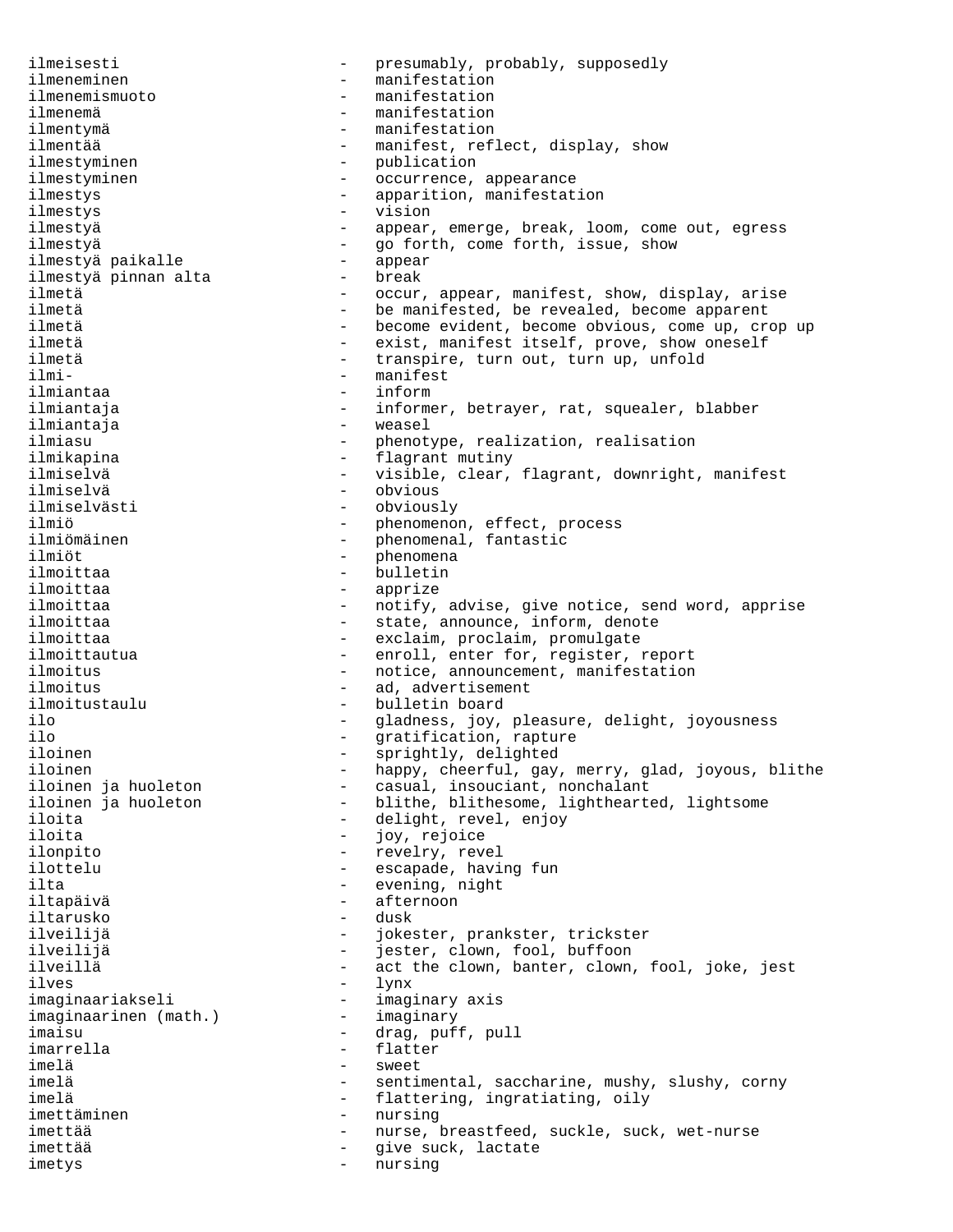imeväinen 1988 – infant, suckling, babe imeytyminen - absorption imeä - absorb, sip, suck, soak up, sop up, suck up, draw imeä - take in, take up, imbibe imi - imbibed, absorbed, sucked in, took in imitaattori - imitator, impersonator, mimic, parodist imivät - imbibed, absorbed, sucked in, took in - hymen<br>- immersion immersio (math.) immuniteetti - immunity immuuni - immune immuuni- - immune - immune system immuunisuus - immunity immuunius - immunity<br>imperfekti - imperfec - imperfect impi - maiden, young woman<br>implementoida - - - - - - - - - - - - - implement implementoida - implement implikaatio - implication implikoi - implies<br>implisiittifunktiolause - implicit implisiittifunktiolause - implicit function theorem<br>implisiittinen - implicit - implicit impotenssi - impotence impotentti - impotent impulssi - impulsion imu - suction<br>imuri - vacuum - vacuum imuri - vacuum cleaner, hoover indefiniitti (math.) indium - indium, In induktio - induction indusoida (math.) inertia - inertia - infection<br>- infimum infimum (math.) infinitesimaalinen (math.) - infinitesimal inflaatio - inflation informaatio - information infrapuna - infrared infrastruktuuri - infrastructure inha  $-$  disgusting, repulsive, detestable inhimillinen 1988 blumane bumane inhimillisyys - humanity inho  $\begin{array}{ccc}\n\text{inhom} & - & \text{execution, loading, disgust, aversion} \\
\text{inhom} & - & \text{column} & \text{abharrence} & \text{abomination} & \text{deteratation}\n\end{array}$ - odium, abhorrence, abomination, detestation inhottaa - disgust inhottava - horrid inhottava - disgusting, repulsive, detestable, nasty, ugly injektiivinen (math.) - injective, one-to-one injektio (math.) - injection, one-to-one inkarnaatio - incarnation inkivääri - ginger inkluusio (math.) innoitus - inspiration innokas - anxious, dying innokas - eager, avid, great, zealous<br>innokkuus - enthusiasm eagerness innokkuus - enthusiasm, eagerness<br>innostaa innostaa - charge up<br>innostaa - charge up innostaa - excite, agitate, rouse, turn on, charge, commove innostunut<br>innostunut ia omistautunut - enthusiastic innostunut ja omistautunut - gung ho<br>innostus - enthusia innostus - enthusiasm, verve, vivacity innoton - passive innovatiivinen - innovative insinööri - engineer, applied scientist insinööritaito - engineering, engineering science, applied science insinööritaito - technology insinööritiede - - engineering, engineering science, applied science insinööritiede - technology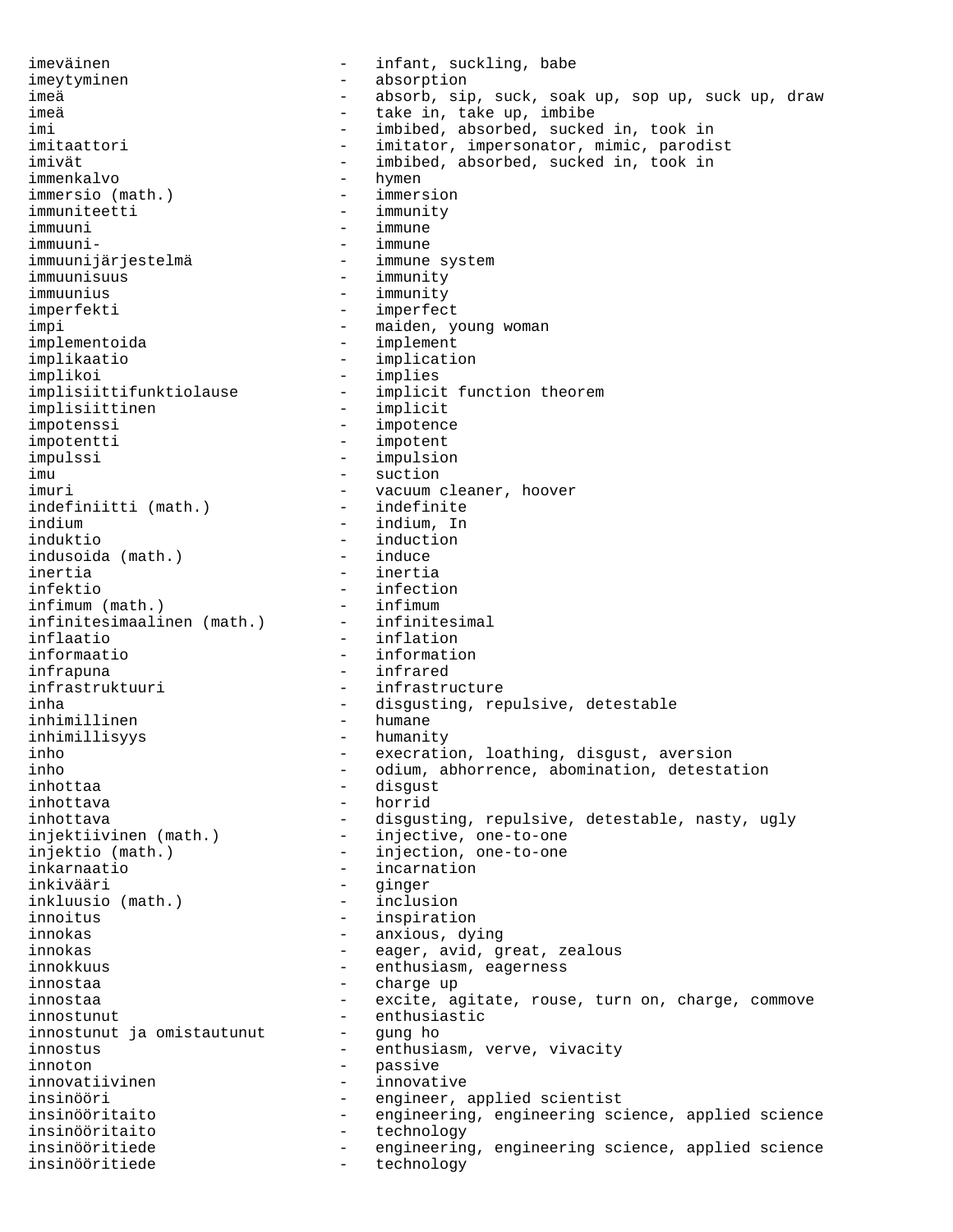inspiraatio - inspiration<br>institutionaalinen - institutional institutionaalinen instituutio - institution, establishment<br>instrumentaali- - instrumental - instrumental<br>- integral integraali - integral integraalifunktio - antiderivative integraalilaskenta - integral calculus integraalitesti - integral test integraatio - integration integrandi - integrandi<br>integroida - integrate - integrate<br>- integration integrointi - integration integrointi x:n suhteen - integration with respect to x integrointivakio - constant of integration integroitava - integrand integroitu - integrated integroituva (math.) integroituva (math.) integrable<br>interaktiivinen interactive, interactional interferenssi - interference interrogatiivi - interrogative intialainen - Indian<br>into - fervor - fervor, fervour, zeal into  $-$  eagerness, enthusiasm intohimo - lust, passion intohimo - fervor, fervour, ardor<br>intohimoinen - impassioned perfervid - impassioned, perfervid, passionate intohimoinen 1988 - torrid, ardent, burning, fervent, fervid, fiery intohimoton - passionless, apathetic intoilija - enthusiast, devotee, fanatic intomielinen  $-$  enthusiastic, eager, keen intressi - interest introspektio - introspection inttää - insist, assert, refuse to back down<br>inttää - insist, answer back, backtalk - argue back, answer back, backtalk intuitiivinen - intuitive intuitio - intuition invalidi - invalid, disabled person, disabled - disable, invalid, incapacitate, handicap invaliditeetti - disability<br>invaliditeetti - disability<br>invarianssi (math.) - invariance invarianssi (math.) invariantti - invariant inventaario - inventory inventoida - inventory inventointi<br>
inverssi raja (math.) - inverse l inversoinci<br>inverssi raja (math.) - inverse limit<br>investoida - invest investoida - invest - investment ioni - ion, anion ipana - kid, brat<br>irakilainen - kid, brat irakilainen iranilainen - Iranian iridium - iridium, Ir irlantilainen - Irish, Irishman ironia - irony, sarcasm ironinen - ironic, sarcastic, cynical<br>ironisesti - ironically ironisesti - ironically irrallinen - loose, free, detached, unfastened<br>irrallinen - detachable, moving, movable irrallinen - detachable, moving, movable<br>irrallinen - separate, isolate, isolated irrallinen - separate, isolate, isolated, discrete<br>irrallinen - scattered, fragmented, unconnected, di irrallinen - scattered, fragmented, unconnected, disconnected<br>irrallinen - easy, unattached - easy, unattached irrationaalinen 1988 - irrational<br>1988 - irrelevantti - irrelevant - irrelevant irroke - chad irrota - come loose, come free, come off, come open irrota - come out, come undone, come unfastened irrota - come unstuck irrota - get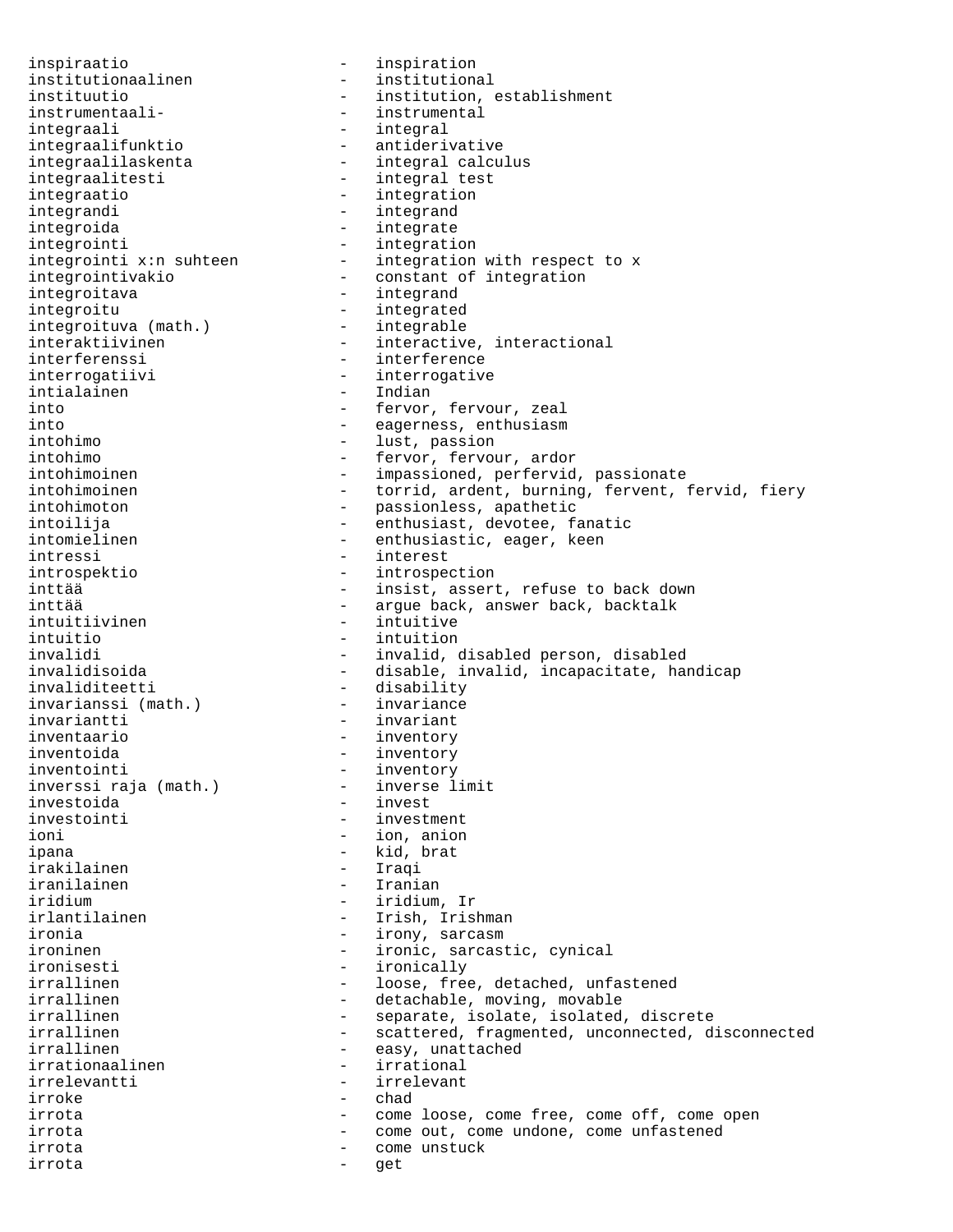irrotella - loosen, free, unfasten, undo irrotella - let loose, cut loose, throw off your chains irrotella - throw off your yoke, live it up irrotettava - detachable irrottaa - extract, draw irrottaa - loosen, free, detach, unfasten, undo irrottaa - release, disengage, disconnect irrotus - detachment irstailija - debauchee, libertine, rounder irstailu - debauch, debauchery, lechery irstas - dirty, obscene, lewd, salacious, lascivious irstas - debauched, dissolute, dissipate irstas - profligate, libertine, licentious irstas - lustful, wanton, voluptuous irstaus and the carousal, debauchery, decadence, depravity irstaus - dissipation, dissoluteness, fornication, indecency irstaus - lewdness, libertinism, lust, profligacy, revel irstaus - tentigo, vileness, wantonness irtaimisto - movable property, personal property irtain - loose irti - on the loose, at large<br>irti - off unfastened undone off, unfastened, undone, unscrewed irti - let go, set free, free, liberate irti  $\qquad \qquad -$  clear, away, loose irtisanoa - - dismiss, give notice to, fire, sack irtisanoa - cancel irtisanominen - dismissal, notice, the sack irtisanominen irtohiekka - loose sand irtokivi - loose rock, broken rock, pebble irtolainen 1988 - Vagrant, drifter, tramp irtonainen en en een van de loose, relaxed, detached, unattached, disengaged irtonumero - newsstand copy jeer, sneer irvailla - mock, scoff irvailu - jeering, sneering, mocking, scoffing irvikuva - deformation, distortion<br>irvistellä irvistellä - jeer, sneer irvistellä  $-$  grin, grimace, make a face, pull a face irvistys - grin, grinning, smile, smiling irvistys - grimace, face irvistää  $-$  grin, grimace, make a face, pull a face isi (childish) - father, daddy, dad isketty - struck, hit iskeytyä - ram, force, drive iskeä - hit, knock, strike, down<br>iskeä - hit, knock, strike, down - ram, force, drive iskeä - slam, bang - impose, inflict, bring down, visit<br>- miss iskeä harhaan iskeä kiinni - tackle iskeä lekalla - sledge, sledgehammer iskeä silmää - wink iskeä suonta <br />  $\qquad \qquad -$ bleed, leech, phlebotomize iski - struck, hit<br>iskivät - struck hit iskivät - struck, hit isku  $-$  strike, attack, blow isku - stroke, shot iskujoukko - assault team, strike team iskulause - motto, slogan, catchword, shibboleth iso - enormous, tremendous, huge, mighty iso  $\begin{array}{ccc} - & big, \text{ great}, \text{ large} \\ \text{iso rakennus} & - & \text{pile} \end{array}$ iso rakennus iso-O-merkintä (math.) - big-O notation<br>isoisä - arandfather isoisä - grandfather isolaatio - isolation isometria - isometry isometrinen - isometric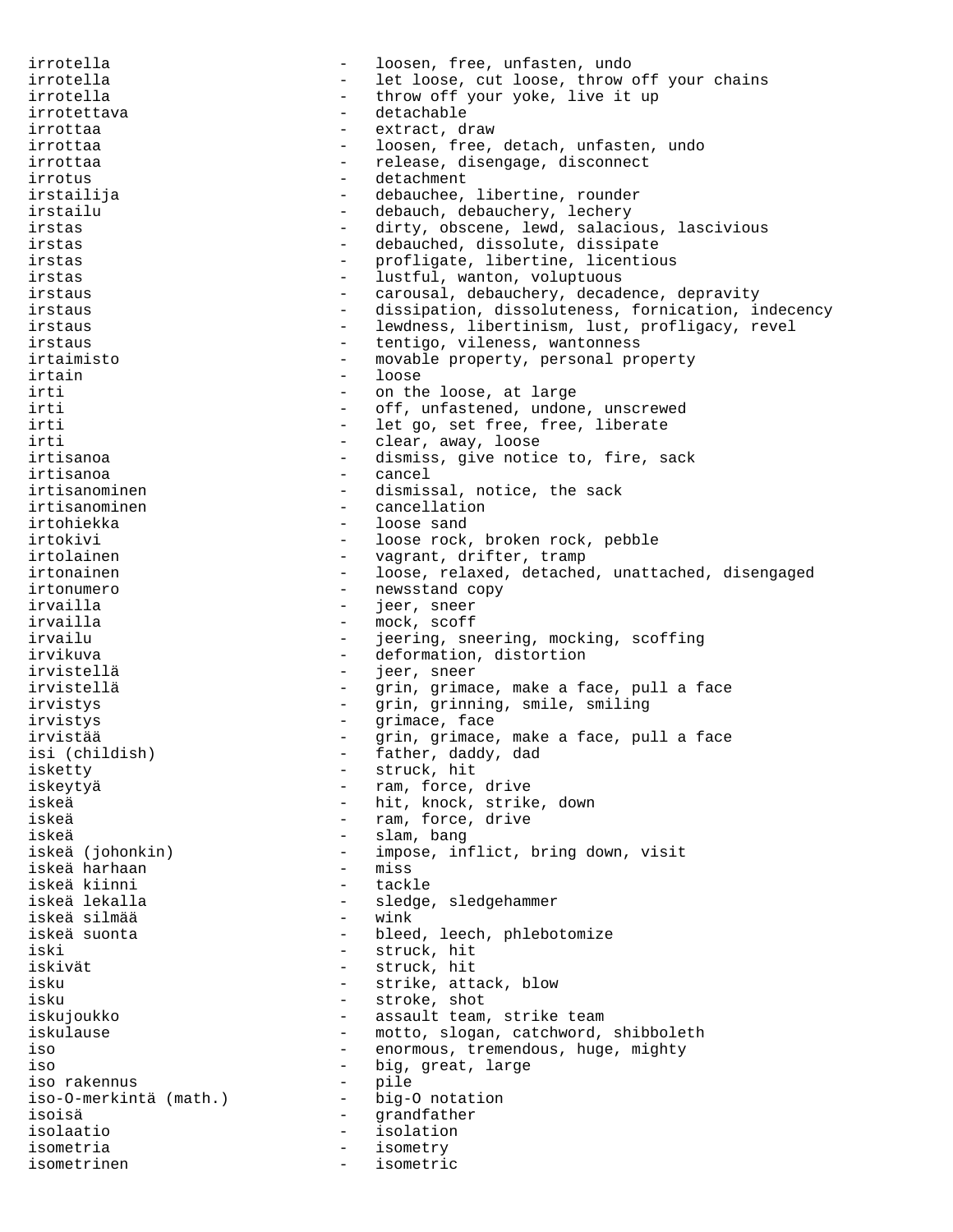isomorfia - isomorphism isomorfinen - isomorphic isomorfismi - isomorphism isompi - greater, bigger isorokko - small pox isovanhemmat - grandparents isoäiti - grandmother, granny<br>israelilainen - - - - - - Israeli israelilainen istua - sit - hang, fall, flow istua orrelle  $\qquad \qquad$  - perch, sat, roost, rest istui - sat istuin  $-$  seat, perch istuinkyhmy - buttock istuivat - sat istunto - session istuntokausi - session istuttaa - plant, graft istuttaa uutta metsää istuutua - sit istuvuus - fit isyyden määrääminen isä - father, male parent<br>isän- - father, male parent isän- - parental - homeland, fatherland, motherland, mother country isänmaa - country of origin, native land isänmaallinen - country of origi:<br>isänmaallisuus - patriotic, loyal<br>isänmaallisuus isänmaallisuus - patriotism, nationalism isäntä - host, master, landlord, proprietor italialainen - Italian iteraatio - iteration itikka - mosquito itkeä - cry, weep, bewail, blubber, groan, lament, moan<br>itkeä - cry, weep, bewail, blubber, groan, lament, moan itkeä - mourn, scream, shed tears, sob, wail, yell<br>itkeä ilosta - weep for joy - weep for joy itku  $-$  cry, weep, crying, weeping, wail, blubber, sobbing itku  $\qquad \qquad -$  lamentation itkupilli - crybaby itkusilmin - amid tears itse <br/> - personally itse - yourself, themselves, ourselves itse - self, herself, himself, itself, oneself, myself itse asiassa - as a matter of fact, in point of fact - in fact, practically, really, in effect, actually itse teossa  $\qquad \qquad -$  flagrante delicto itseasiassa - actually - autonomy<br>- introspect itsehavainnointi itsehavainto - introspection itseinen suppeneminen (math.) - absolute convergence itseisarvo (math.) - absolute value itsekohtainen 1988 - Subjective, immanent itsekseen - by himself, by herself itsekurittomuus - indulgence, self-indulgence itsekäs - selfish itseluottamus - self-assurance, self-confidence itsemme - ourselves itsemurha - suicide itseni - myself itsensä - himself, herself, themselves itsensä havainnointi itsenäinen - independent, autonomous, self-governing, sovereign<br>itsenäinen kokonaisuus - entity itsenäinen kokonaisuus itsenäisesti - independently itsenäisyys - independence itsenäisyysjulistus - declaration of independence itsepintainen - stubborn itsepintaisuus - urgency, urging, importunity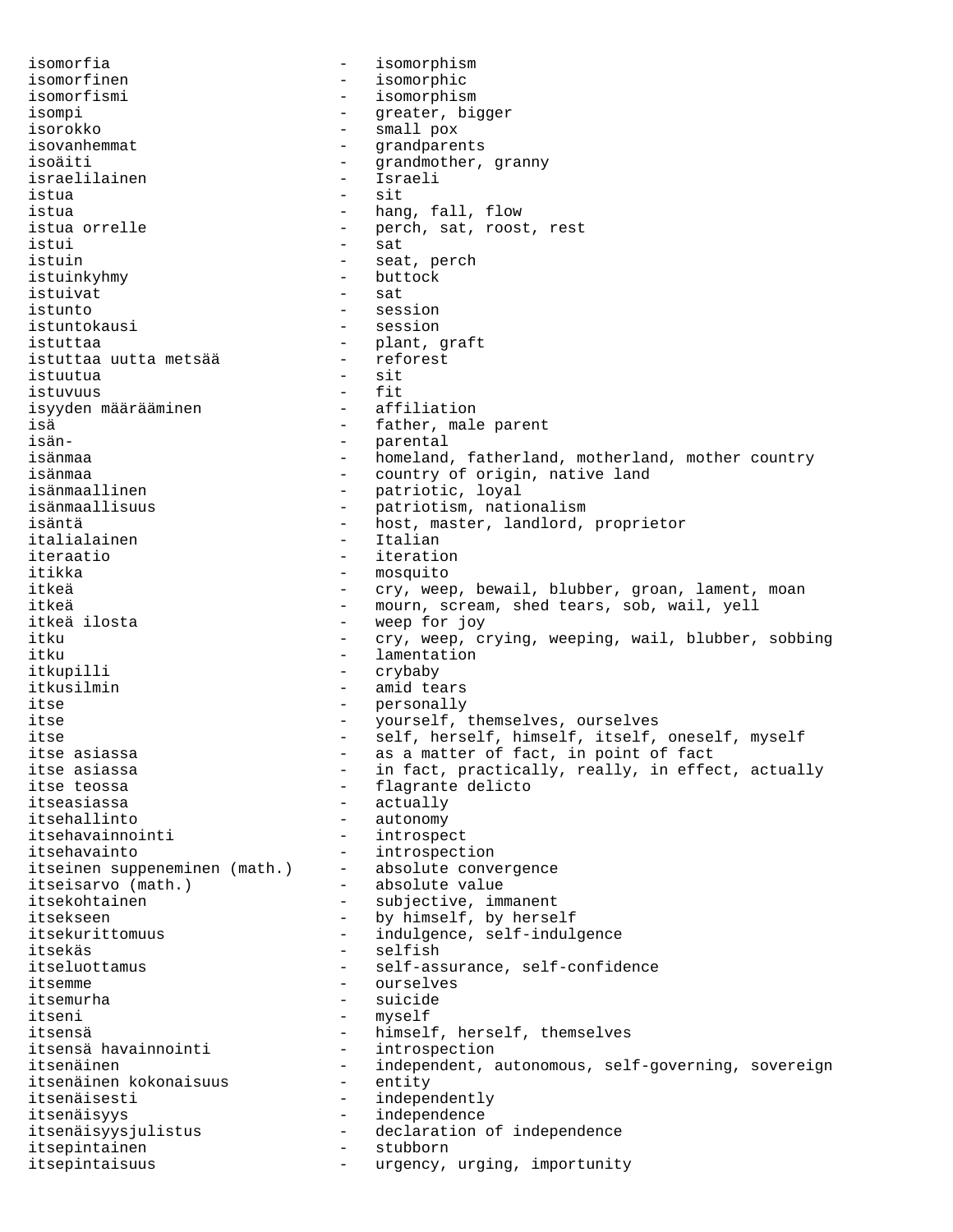itsepintaisuus - persistence itsepuolustus - self-defense itsepuolustuslaji - martial art itsepäinen - obstinate, stubborn, contrary, wayward, perverse<br>itseriittoinen - smug itseriittoinen<br>itseriittoisuus - self-sufficiency itsesi - yourself itsestään - automatically<br>itsetarkkailu - introspection itsetarkkailu - introspection, self-contemplation<br>itsetarkkailu - self-examination itsetarkkailu - self-examination<br>itsetutkiskelu - introspection.se - introspection, self-contemplation itsetutkiskelu - self-examination itsetärkeys - ego, egotism, self-importance itsevaltias - sovereign itsevarma - self-confident, self-assured itseämme - ourselves itseänne - yourself itseänsä - themselves itseäsi - yourself itu - germ, bacterium, embryo, microbe, shoot, sprout itu- - germinal, germinative - east, East itäinen - eastern itämainen - Oriental, Asian, eastern<br>itävaltalainen - - Austrian itävaltalainen iva - satire, irony, sarcasm ivailla - mock, scoff ivata - jeer, mock, taunt, ridicule, gibe, deride, flout ivata  $-$  satirize, scoff, barrack iäisyys - forever, eternity, infinity<br>iänkaikkisesti - forever, forever, everlast - forever, for ever, everlastingly, eternally<br>- evermore iänkaikkisesti - evermore Jacobin determinantti<br>Jacobin matriisi - Jacobian matrix Japani - Japan Jeesus - Jesus, Redeemer<br>Jordanin muoto - Jordan form Jordanin muoto Jugoslavia - Yugoslavia Jumala  $J$ umala - God, Supreme Being  $j$ a - and - and - and - and - and - and - and - and - and - and - and - and - and - and - and - and - and - and - and - and - and - and - and - and - and - and - and - and - and - and - and - and - and - and - and - and ja muut - et al., et alia, and others jaa - indeed - indeed - indeed - indeed - indeed - indeed - indeed - indeed - indeed - indeed - indeed - indeed - indeed - indeed - indeed - indeed - indeed - indeed - indeed - indeed - indeed - indeed - indeed - indeed jaardi - yard jaarli - earl jaella - issue, deliver jaettava - dividend - dividend, numerator jaettu - shared, distributed, dealt, divided<br>jaettu toimivalta - shared powers jaettu toimivalta - shared powers - shared powers - shared powers - shared powers - shared powers - shared powers - shared powers - shared powers are shared powers and the shared powers of the shared powers are shared powe jaguaari - jaguar jahdata - hunt for, quest for, go after, chase, follow jahdata - pursue, hunt, run, hunt down, track down jahkailla - dillydally, procrastinate, stall, drag one's feet jahkailla - shillyshally, dilly-dally jahtaaminen 1988 - following, pursuit, chase jahti - hunt, battue, chase, hunting, pursuit, venery jahti - yacht - yacht<br>jahti - follow jahti - following<br>jahtikoira - hunting d jahtikoira - hunting dog jakaa - partake - partake - partake - partake - partake - partake - partake - partake - partake - partake - partake - partake - partake - partake - partake - partake - partake - partake - partake - partake - partake - part jakaa - allocate - allocate - allocate - allocate - allocate - allocate - allocate - allocate - allocate - allo<br>Takaa - allocate - allocate - allocate - allocate - allocate - allocate - allocate - allocate - allocate - all - portion out, divvy up, apportion jakaa  $\qquad \qquad \qquad -$  deal, distribute, communicate, bestow, convey jakaa - divide, separate, share, split, split up, impart jakaa - dissever, carve up jakaa - fraction jakaa - supply, issue, deliver jakaa neljällä - quarter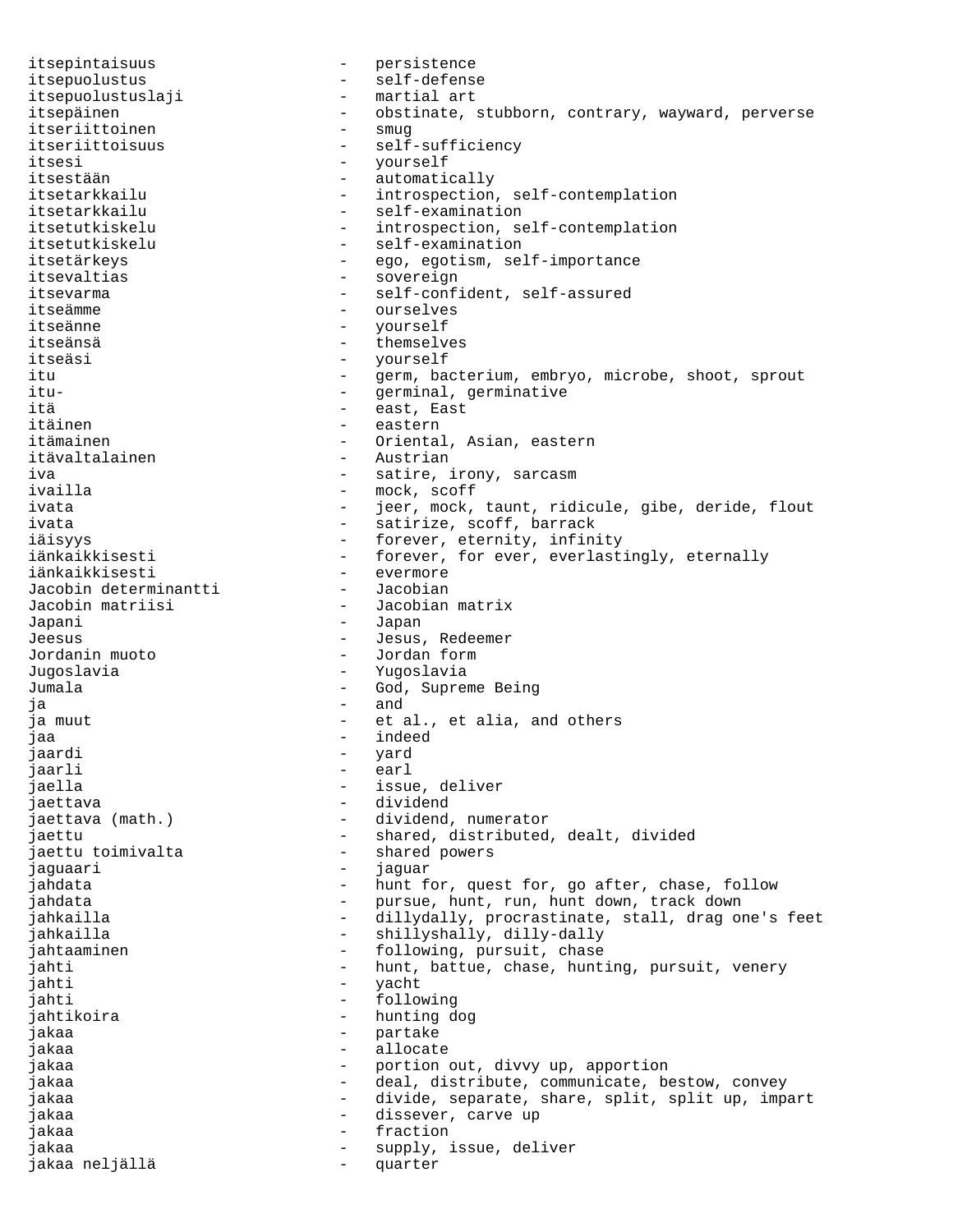jakaa neljään osaan  $\overline{\phantom{a}}$  - quarter jakamaton - sole, exclusive jakaminen - division<br>iakauma - distribut jakauma - distribution - distribution<br>jakaumafunktio - - distribution jakkupuku jako - deal, dealing jako ryhmiin  $-$  grouping jakojäännös - remainder jakolasku jaksaa mainiosti  $\begin{array}{ccc} - & \text{doing splendidly} \\ \text{iakso} & - & \text{cycle, period} \end{array}$ jaksollinen - periodic jaksollisuus - periodicity jalat - feet jalkapohja - sole jalkapuu jalkarauta - fetter, hobble jalkaterä jalkine - shoe, footwear jalkineet - shoes, footwear<br>iallittaa - - - - feint jallittaa<br>jalo jalo - sublime jalo - generous jaloitella - exercise jalokuusi jalometalli - precious metal jalomielinen - generous jalontaa - graft jalostaa - breedwaard - breedwaard - breedwaard - breedwaard - breedwaard - breedwaard - breedwaard - breedwaa jalostaa - elaborate jalostamo - refinery jana  $\qquad \qquad -$  line segment jano - thirst janoinen - thirsty japani (language) Japanese<br>japanilainen Japanese japanilainen - Japanese japanin kieli - Japanese (language)

jakaa tekijöihin  $-$  factor, factorize jakaja - distributor, allocator<br>jakaja (math.) - divisor, denominator jakaja (math.) - divisor, denominator jakaumafunktio - distribution function - distributor, distributer jakelu - issue, issuance, issuing jakelupolitiikka - distributive policy<br>iakkupuku - suit jakoi  $-$  shared, distributed, dealt, divided jakoivat - shared, distributed, dealt, divided jakosuhde - quotient, proportion, proportionality jaksaa - be, feel, manage jaksaa - be able, be able to, can, have the strength to jaksaa - - stand, tolerate, endure jaksaa - stand, tolerate, endure<br>jaksaa - stand, tolerate, endure - feel able to, feel up to, have the energy to - cycle, period jakso  $-$  sequence, episode jalankulkija - walker, pedestrian, footer jalansija - foothold, footing, lodgment jalka - foot (length), leg, '<br>jalkajousi - crossbow - ' - crossbow jalkakäytävä - sidewalk, pavement - soccer, football<br>- sole jalkautua  $-$  get off, start walking - noble, solid, upstanding, worthy - jewel, gem<br>- jewel jew jalokivikoru - jewel, jewellery, jewelry<br>ialokuusi - fir jalostaa - refine, cultivate jalostettu - improved, refined jankata  $-$  nag, peck, hen-peck jankuttaa - 1990 - 1990 - 1990 - 1990 - 1991 - 1991 - 1992 - 1992 - 1992 - 1992 - 1993 - 1992 - 1993 - 1993 - 1 janoaja - longer, thirster, yearner jaottelu - grouping, ramification<br>japani (language) - - Japanese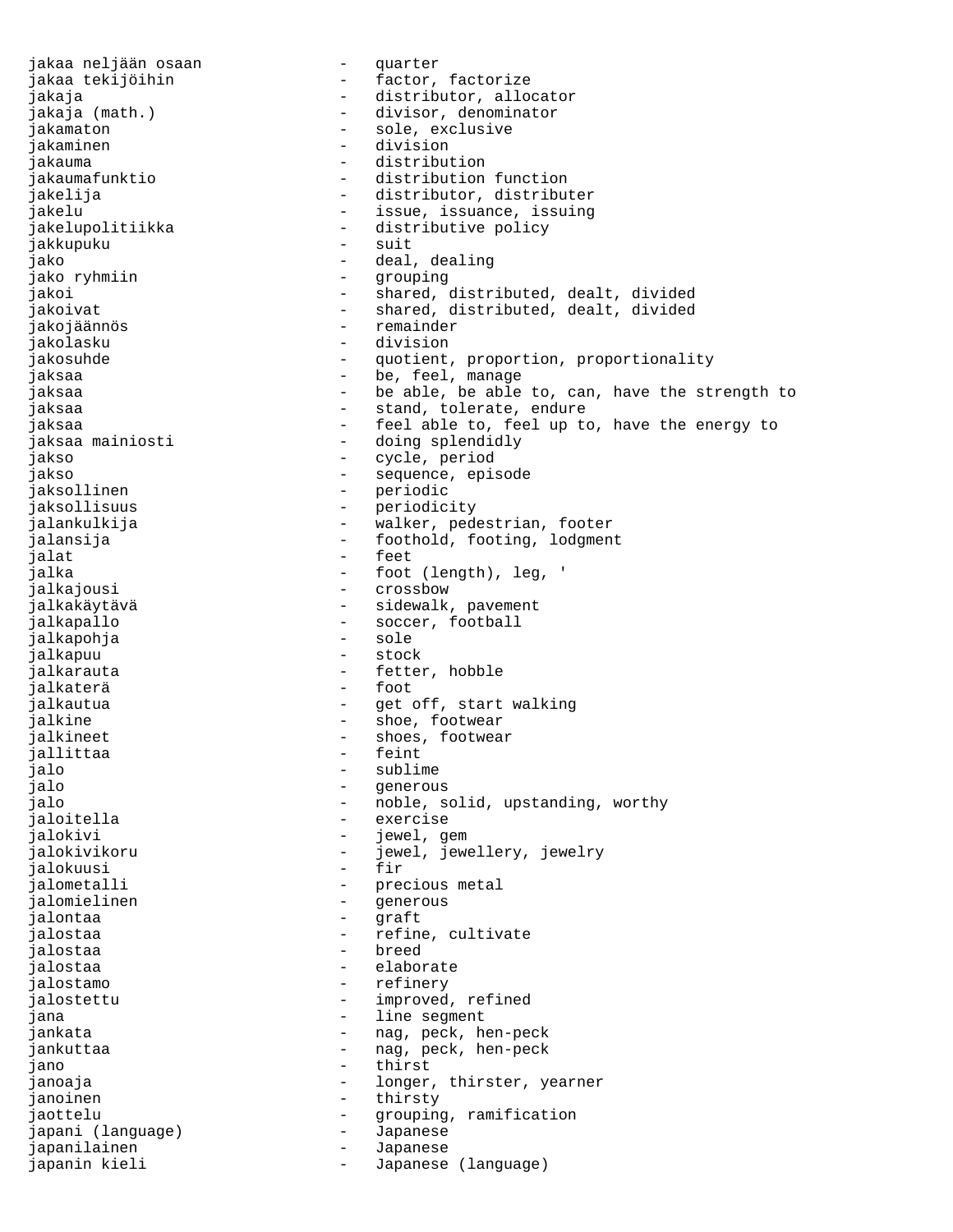jarru - brake, drag jarruttaa - check jarruttaa - - decelerate, brake, slow, retard, slow down jatkaa - stretch, adulterate, dilute, debase, extend jatkaa - carry on, restart, resume jatkaa - continue, go on, proceed, keep, go along jatkaa asian parissa  $\qquad \qquad$  - pursue, follow up on, act on jatkaa itsepintaisesti - persevere, persist, hang in, hang on, hold on jatkaminen 1988 - Continuation, continuance jatke  $-$  extension, continuation jatko  $-$  continuation, continuance, continuity jatko- - further - graduate student jatko-osa  $\qquad \qquad \qquad -$  continuation, sequel jatkossa <br />
- from now on, starting from now jatkoyhteys - connection jatkua pitkään  $-$  drag, drag on, drag out jatkuminen - continuation, continuance<br>iatkuminen - continuation, continuity jatkuminen en metallistence, continuity jatkumo - continuum jatkuu... https://www.fatkuu... html - to be continued... jatkuva e continuous, constant, continued, continuing jatkuva e contracted, perennial, recurrent, repetitive jatkuva - insistent jatkuvasti **1988** - constantly, incessantly, all the time, forever jatkuvasti - always, continually, aye jatkuvuus esimest valmistus - continuation, continuance, continuity jatkuvuuspiste - point of continuity jatsi - jazz jauhaa - grind, pulverize, mash, crunch, bray, comminute jauhaa - say again and again jauhe - powder, pulver<br>iauho - flour powder jauho - flour, powder jauhot - flour, meal<br>jee! - yeah!, oh y - yeah!, oh yeah!<br>- ioke jest tri jekku - joke, jest, trick, practical joke jemma (informal) - hiding place, stash, cache<br>
iengi jengi - gang jengi (informal) - any group of people, people, crowd jeni - yen jenkki (informal) - American jep - yep jippo - hang, bent, knack jne. - etc. jo  $-$  already, by now, yet  $-$  already, by now, yet jo vuodesta - since jodi - iodine, I jogurtti - yoghourt, yoghurt<br>iohan johan - indeed johdanto **-** introduction, preface, overture, preamble, prelude johdattaa - conduct, lead, take, direct, guide, bring johdatus - introduction johde - conductor<br>iohdettu - led johdettu johdin - conductor<br>johdonmukaisesti - consisten johdonmukaisesti - consistently johdonmukaisuus - consistency johdossa and the lead, in the lead, leading, out front johdossa oleva - ahead, in the lead, leading johon ei voi vastata johtaa - induce johtaa - transmit, convey, carry, channel johtaa - carry on, deal johtaa - conduct, imply, lead, result in, conduce johtaa - chair, lead, moderate, operate, run johtaa - make, draw - make, draw - make, draw - make, draw - make, draw - make, draw - conduct. johtaa orkesteria - conduct, lead, direct<br>iohtaia - superintendent overs johtaja - superintendent, overseer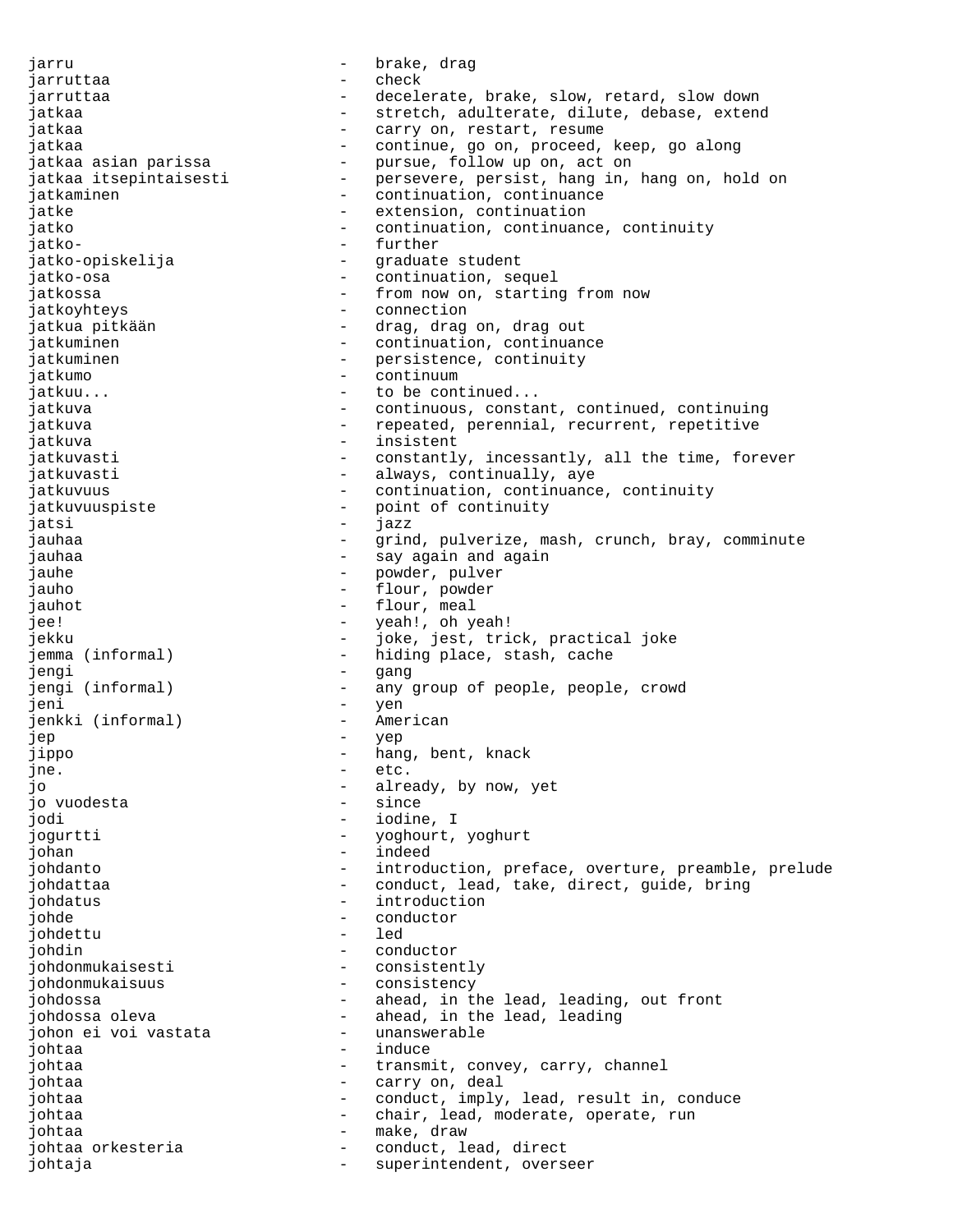johtaja  $-$  boss, leader, chief, executive, manager, director johtaja - administrator johtajuus - leadership johtaminen 1988 bland andere managing johtava - directive, leading, ruling, executive johto - leadership johto - wire, electric cord, cord, management, lead<br>johto - channel, pipe, tube, pipeline, line johto - channel, pipe, tube, pipeline, line - managerial<br>- executive johtohenkilö - executive, director, leader johtokunnan jäsen johtokunta - board of governors, board of trustees johtokunta - management, board of directors, board of managers johtokunta <br />
- council, board, trustees, executive committee<br />  $\sim$  - council, board, trustees, executive committee johtoporras - leadership, management johtopäätös - inference johtopäätös - conclusion, final decision, determination johtosuora (math.) - directrix johtua - be due to, stem from, derive from, be caused by johtua  $-$  follow, occur to, get in, derive, deduce, come johtua - be conducted, come from, arise from, arise<br>iohtua - come to one's mind johtua - come to one's mind<br>johtuneet - consequent, ensuant - consequent, ensuant, resultant, resulting, sequent johtunut ensuant, ensuant, resultant, resulting, sequent johtuva ensuant, ensuant, resultant, resulting, sequent joi - drank, imbibed joilla - whereby, by which joivat - drank, imbibed joka - every joka - that, who, which joka kerran kun - whenever joka kerta - everytime, every time - monthly<br>- every day joka päivä<br>joka suhteessa - outright, completely, utterly<br>- anyway joka tapauksessa joka tapauksessa  $\sim$  - in either case, in any case, whether or no joka vuosi annually, yearly, every year, each year jokainen 1988 - each, every, everyone, everybody jokaiselle  $-$  for each, for everyone, for everybody jokaisen <br/> - everyone's, everybody's jokapäiväinen 1988 - unremarkable, workday, customary jokapäiväinen 1988 - everyday, daily, mundane, quotidian, routine jokavuotinen 1988 - Sannual, yearly jokeltaa - babble, chatter, crow, gurgle, splutter<br>joki joki - stream, river<br>jokialue - - - - - - - - basin - basin jokin - anything, something, else<br>iokkei jokkei - jockey joko - either jokseenkin - middling, passably jokseenkin - reasonably, moderately, within reason, fairly<br>jokseenkin - quite pretty somewhat jokseenkin - quite, pretty, somewhat joku - some, somebody, someone, anybody, anyone, any jolla  $-$  whereby, by which jolla - whereupon, upon which, on which jolle - whom jollei  $-$  if not, unless jolloin - whereupon jolloinkin <a>>
->
->
->
at some time,<br/>
ever<br/>
jolta  $-$  from whom, from which jomottaa - ache, hurt jompikumpi - either one, one of two, the one or the other jonka - whose jonka avulla  $\qquad \qquad$  - whereby, by which jonka jälkeen - whereupon jonka päällä - whereupon, upon which, on which<br>ionka seurauksena - - whereupon, whereat jonka seurauksena - The - whereupon, whereat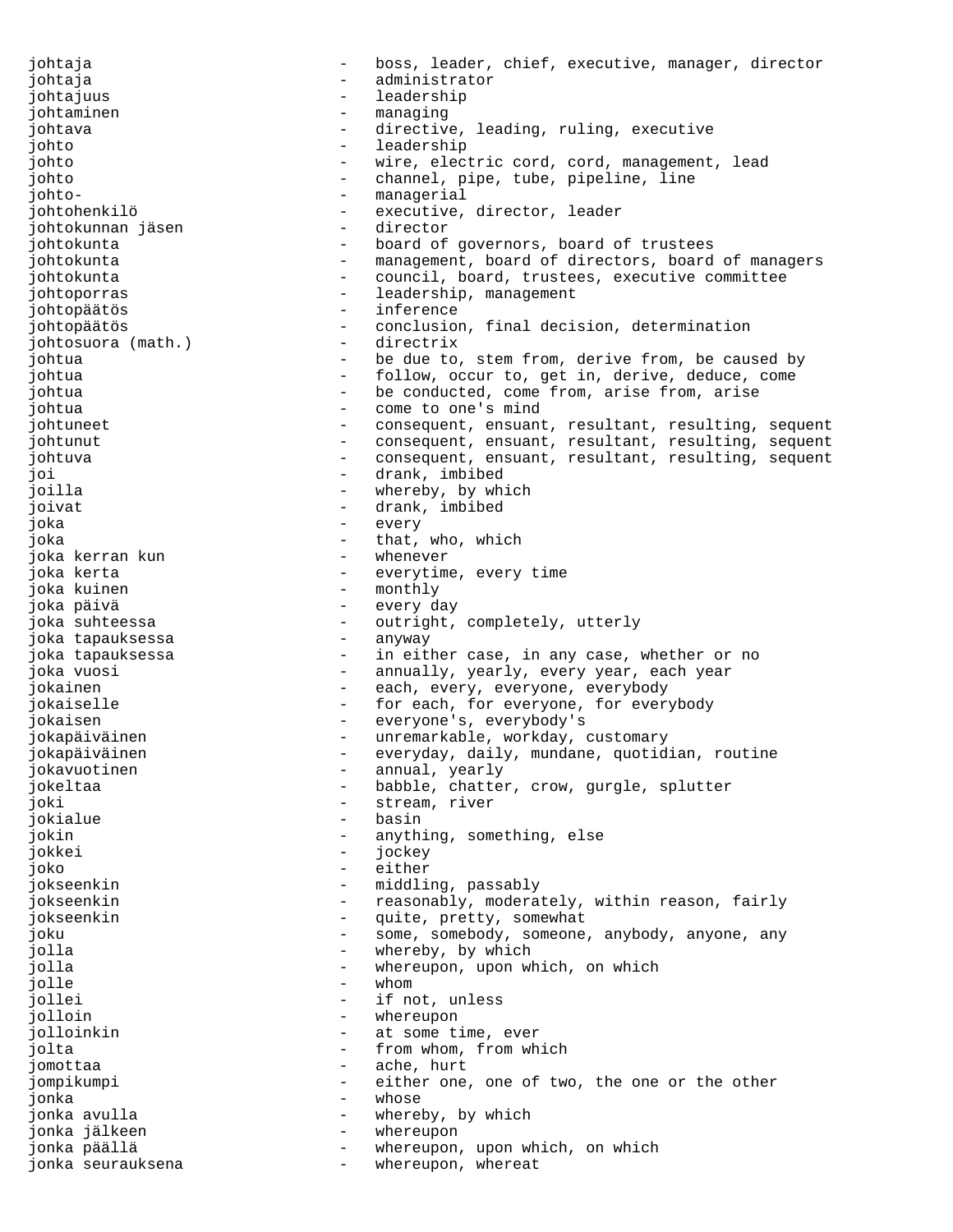jonkin sekaan di sekaan di sebagai sebagai sebagai seka jonkin verran a metal of the some extend of the some extend  $-$  a little, some, to some extend jonkinlainen 1988 - Some kind of jonkun - someone's, somebody's jonkun sekaan among - among jonkun turvin extended the aegis of jonkun varjolla  $\overline{a}$  - under the guise/pretence/pretext of jono - queue, sequence - yes, yeah<br>- eyen nav jopa - even, nay, indeed jos - if, provided that, whether, should jos kohta - though, although josko - whether, if joskus **-** occasionally, from time to time, intermittently joskus - now and then, sometimes, sometime<br>ioskus harvoin - once in a blue moon joskus harvoin - once in a blue moon jossain - somewhere jossakin - anywhere, somewhere<br>iosta josta - whom, from where, which, that<br>iosta - whereupon whereat josta  $-$  whereupon, whereat jostakin johtuva - incident to, incidental to jostakin syystä - for some reason jota - that is, that's, which is, whom jotain - something jotakin - something iotavastoin extended to the value of the value of the value of the value of the value of the value of the value of the value of the value of the value of the value of the value of the value of the value of the value of the joten - so, hence, thus, therefore, ergo jotenkin - somehow - somehow jotka - who jotta - so that, in order to jotta ei - lest jottei jouhet - horse hair, pony hair jouhi - horsehair, hair jouhipaita - hair-shirt jouhipatja - hair mattress joukkio - band, clique, club, company, crew, crowd, gang joukkio - group, horde, party, rabble, squad, swarm, team joukkio - troupe joukko - set, mass, crowd, bunch, group, party, collection joukko - circle, band, lot joukko - troop, corps joukko - aggregate, amount, assemblage, assembly, band joukko - bevy, body, bulk, bunch, clump, cluster, cohort joukko <a>>
- congregation, contingent, crew, crop, flock</a> joukko - force, gaggle, gang, gathering, heap, herd, host joukko - huddle, mass, masses, mob, multitude, number joukko - pack, posse, quantity, squad, store, swarm, team<br>ioukko - the crowd the masses throng troop wholesale joukko - the crowd, the masses, throng, troop, wholesale<br>ioukko- - collective joukko- - collective joukko-oppi - set theory, smart set, the smart set joukkokirje - circular joukkomurha - mass murder, massacre joukkoon - among joukkoviestimet - media joukkue - team, platoon, troop, squad joukossa - among, amid, amidst, amongst<br>ioukot joukot - troops, forces, corps<br>
- christmas Vule joulu - Christmas, Yule<br>ioulukuu - December joulukuu - December joulupukki - Santa Claus, Santa, Father Christmas joulupäivä - Christmas day joulupöytä - Christmas dinner, Christmas spread joulutunnelma - Christmas spirit joulutähti - poinsettia journalismi - journalism journalisti - journalist jousenkaari - bow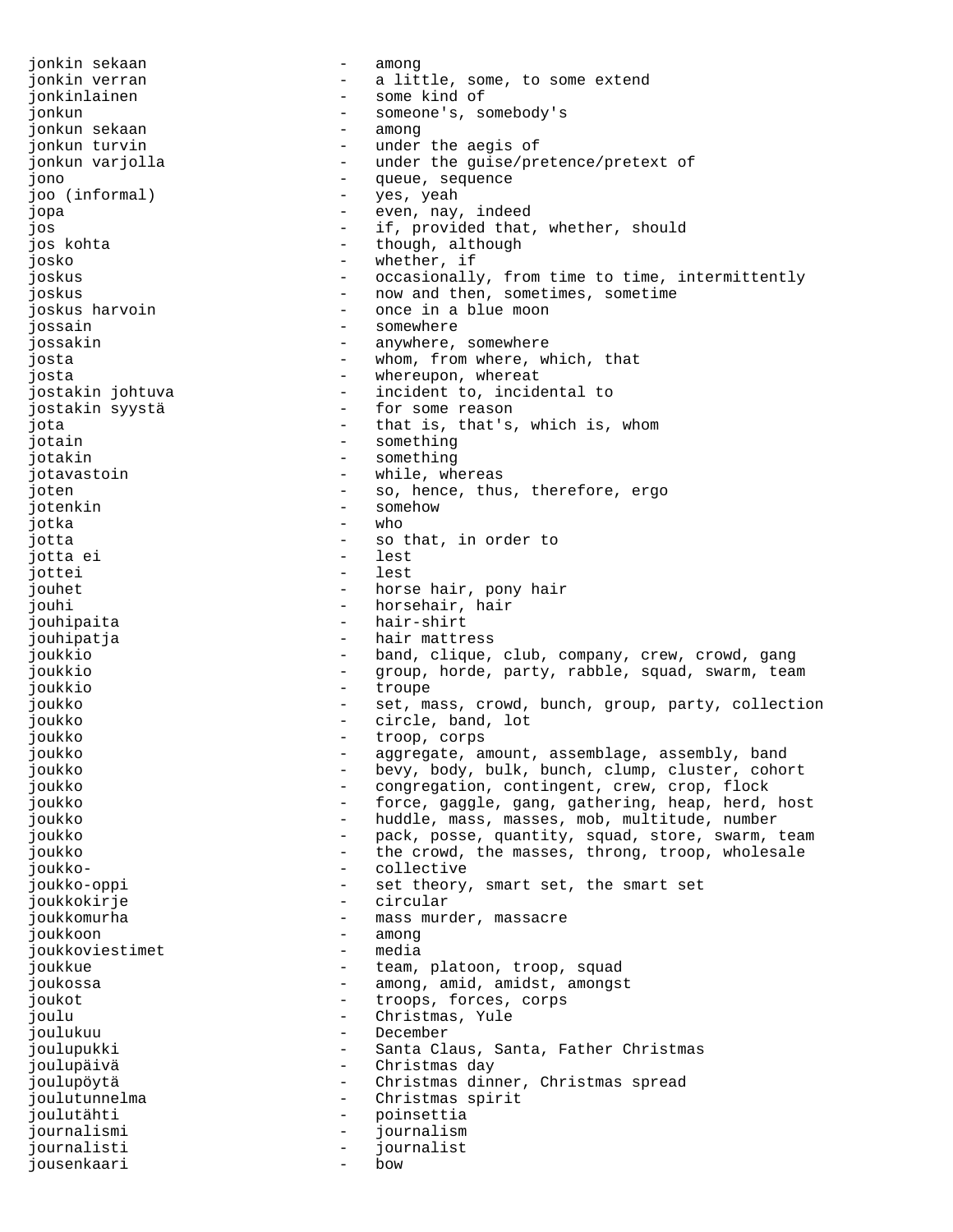jouset **-** strings, string instruments, bows, springs jousi - spring, bow jousiammunta - archery jousiampuja jousimies - archer, Sagittarius jousiorkesteri - string orchestra<br>iousipvssv - bow - bow jousipyssy jousisoitin - string instrument jousitus - suspension, bowing joustaa - flex, bend, yield, give, be elastic, be resilient joustava - flexible, elastic, resilient joustavuus - flexibility<br>iouste - rib jouste - rib joustin - elastic spring joustinneule - rib joustinpatja - spring mattress joutaa have time, make it, be ready, be fit, be ready for joutava - inconsiderable, trifling, paltry, inferior, idle joutava - picayune joutava - Mickey Mouse, niggling, piddling, piffling, petty joutava  $\qquad \qquad -$  trivial, fiddling, footling, lilliputian, little joutava entimates of the needless, useless, unnecessary, frivolous, futile joutava puhe  $\qquad \qquad - \qquad \text{idle talk, moon shine, nonsense, slobber}$ joutavanpäiväinen - inconsiderable, trifling, paltry, petty, trivial joutavanpäiväinen 1988 - idle, needless joutavuus - nonsense jouten - idle joutilas joutomaa - wasteland, barren, waste joutsen - swan joutua - be caught in, be involved in, be put in joutua - fall, come, get, fall into, fall to joutua - approach, get nearer joutua and the progress, gain ground, get on, proceed joutua - have to joutua - hurry joutua - be in time, make it, make joutua  $\qquad \qquad -$  land, drift, end up in joutua alakynteen - come off a loser, go to the wall<br>joutua jonkin valtaan - get possessed joutua jonkin valtaan joutua uhriksi  $-$  be victimized, be victimised joutuin  $-$  fast, quickly, with haste, rapidly, swiftly joutuisasti - fast, quickly, with haste, rapidly, swiftly joutuisuus expedition, expedition, expeditiousness jugoslaavi - Yugoslav, Yugoslavian jugoslavialainen - Yugoslav, Yugoslavian juhannus - midsummer, summer solstice juhannuskokko - Midsummer bonfire juhla - festival, fiesta, feast juhla  $-$  celebration, festivities, gala, fete, party juhla-ateria - festive meal, feast, banquet juhlaillallinen - ceremonial dinner party, feast, banquet juhlakulkue - parade, show juhlallinen - ceremonious, solemn, ceremonial juhlamenot - ceremonies, ceremony juhlapäivällinen - ceremonial dinner party, feast, banquet juhlaruokailu juhlasali - auditorium, assembly hall, concert hall juhlatilaisuus - celebration, festivities juhlatunnelma - festive spirit juhlava  $\qquad \qquad -$  festive, festal, gala juhlaviikko - festival juhlavuosi - jubilee year, jubilee juhlia  $-$  celebrate, party juhlia riehakkaasti - make happy, whoop it up, wassail juhlia riehakkaasti revel, racket, make whoopie, make merry juhlistaa - solemnize juhta - beast of burden, draft animal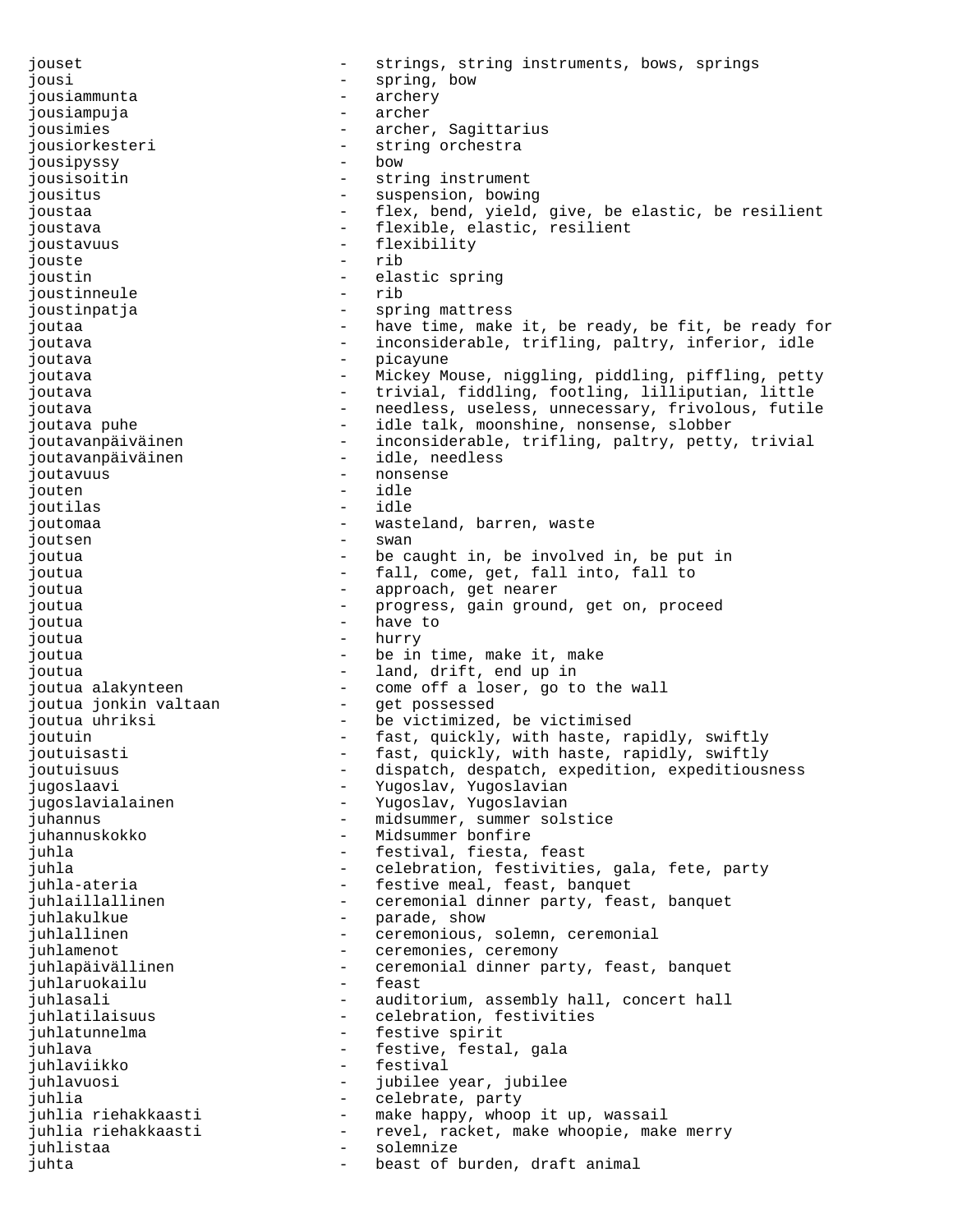juju  $-$  trick, catch, score juju - hang, bent, knack juksa - jig juksata - fool, josh, kid, pull someone's leg, jig jukuripäinen - mulish, bullheaded, stubborn jukuripää - mule, bullheaded person, stubborn person julistaa - proclaim, announce, declare, pronounce<br>julistaa lakko - call a strike - call a strike<br>- proclaim you man and wife julistaa mieheksi ja vaimoksi - proclaim you man and wife julistaa mitättömäksi - nullify, annul julistaa voittajaksi - proclaim someone the winner julistaja - proclaimer, proponent, preacher juliste - notice, placard, poster, posting, bill, card julistetaide - poster art julistus - proclamation, declaration, announcement julistus - manifestation<br>iulieta - dare have the juljeta - dare, have the nerve, have the cheek/impudence<br>julkaiseminen - publication julkaiseminen - publication - publication - publication - publication - publication - publication - publicatio<br>The publication - publication - publication - publication - publication - publication - publication - publicat julkaisija - publisher julkaista - carry, run julkaista - publish, release, issue, bring out, put out julkaistut - broadcast, aired julkaisu - publication, proceedings, transactions<br>iulkaisutoiminta - sublishing julkaisutoiminta - publishing julkea - brassy, brazen-faced julkea - audacious, barefaced, bodacious, bold-faced julkea - impudent, snotty-nosed, flip julkea - imprudent, insolent, shameless, brazen, bold julkea käytös - assumption, presumption, effrontery julkea käytös - presumptuousness julkea vale  $\qquad \qquad$  - barefaced lie julkeus - presumption, arrogance, effrontery, assumption<br>iulkeus - presumptuousness julkeus - presumptuousness<br>iulkimo - celebrity famou julkimo - celebrity, famous person julkinen - public julkinen herjaus<br>julkinen sana julkinen sana  $\frac{1}{100}$  - the press julkinen WC - convenience, public toilet, comfort station - public lavatory, restroom, wash room<br>- utility, public utility julkisen palvelun yritys automoniatiky, public utility - public-service corporation<br>- publicly julkisesti - publicly julkisivu - facade julkistaa - bulletin julkistaa - bare, publicize, publicise, air julkistaa - make public, release, announce julkistaa - discover, disclose, let on, bring out, reveal julkistaa - expose, declare, divulge, impart, break, give away julkistaa - let out julkistaminen - publication julkistus external release, announcement, publication julkisuuden henkilö - celebrity, famous person julkisuus - publicity julkisuusperiaate - freedom of information act julkisuusperiaate - right-of-access principle julkkis (informal) - celebrity, famous person julkku (informal) - celebrity, famous person julma - cruel, brutal, savage julmettu - fierce, terrific<br>iulmettu meteli - qodawful noise julmettu meteli - godawful noise<br>iulmuri - tyrant heast julmuri - tyrant, beast julmuus - cruelty, inhuman treatment jumala - deity, divinity, immortal, idol, god jumalaapelkäävä - God-fearing jumalainen - divine jumalaistaru - myth, mythical story jumalakäsite - concept of God jumalallinen - divine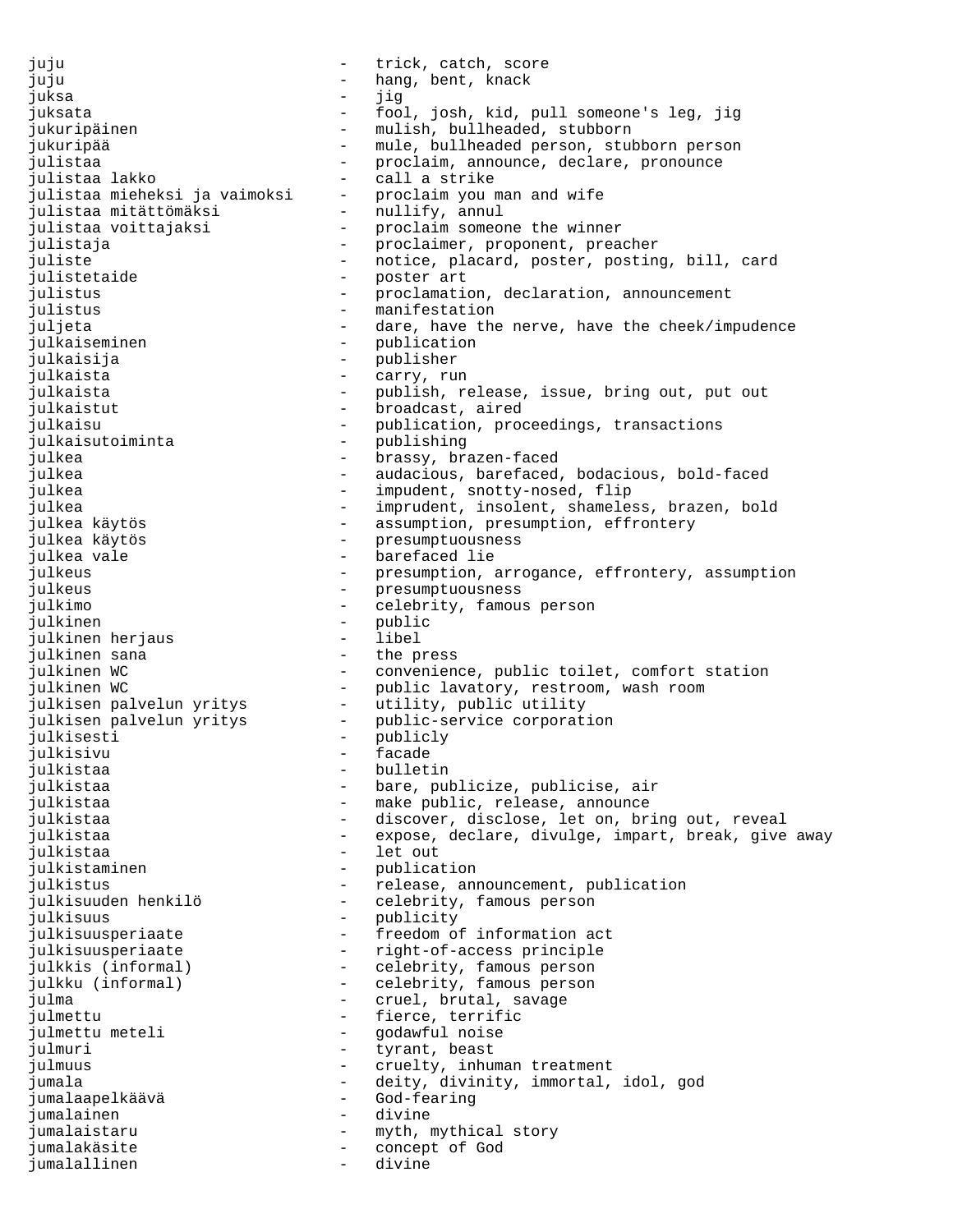jumalankieltäjä - atheist jumalanpalvelus - church service, service, religious service jumalanpalvelus - divine service<br>iumalanpalvelusmenot - ritual jumalanpalvelusmenot jumalanpelko  $-$  the fear of God, reverence, awe, veneration jumalanpilkka - blasphemy jumalatar - goddess jumalaton - wicked, unholy, sinful<br>jumalattomasti - terribly, horribly - terribly, horribly jumalinen 1988 - godly, pious, devout jumaliste - goshdarnit jumaloida - worship, adore, idolize jumalolento - god, deity jumaluus - deity, divinity, godhead jumaluusopillinen - theological<br>iumaluusoppi jumaluusoppi - theology, divinity jumi - jam jumissa - stuck, jammed jumittunut - stuck, fixed, caught jumiuttaa  $\qquad \qquad -$  bog, bog down jumiutua - bog, bog down jumpata - exercise, work out, work jumppa - exercise, exercises, workout, gymnastics juna - train juna-asema - railroad station, railway station, train station junailija - conductor junailla - organize, arrange, fix things up junalautta - train ferry junamatka - train trip junanlähettäjä - train dispatcher junansuorittaja - train dispatcher junanvaunu - car, railroad car, railway car, railcar, carriage juntta  $-$  junta, ram, rammer, tamper, tamping bar, junto juntti  $-$  rustic, jack juoda<br>juoda jonkun kunniaksi propose a toa: - propose a toast, toast, drink, pledge, salute<br>- wassail juoda jonkun kunniaksi juoksi - ran, run juoksija <br />  $\begin{array}{ccc} - &$  runner, racing horse, racer, trotter juoksivat - ran, run juoksu - footrace, foot race juoksu - run, running, flow, flowing<br>iuoksuhauta - rench - trench juoksuhauta juoksukilpailu - footrace, foot race, run juoksuttaa - run, let run, draw, exercise juoksuttaa  $\qquad \qquad -$  run someone all over juoksuttaa - have someone run errands for you juolahtaa - occur juolahtaa mieleen - - occur, come to mind juoma - drink, beverage, drinkable, potable juomalasi - drinking glass juomari **1988** - heavy drinker, drunkard, boozer juomatarjoilu  $-$  draft, draught, potation, tipple juomavesi  $-$  drinking water juominen - drink, drinking, boozing, drunkenness, crapulence juominen - tippling, heavy drinking juomingit <a>>
->
booze bash, kegger, beer bash</a> juomingit - carousal, bender, toot, booze-up, carouse<br>iuonen pääkohdat - scenario juonen pääkohdat<br>juoni juoni - device, twist, gimmick - fable juoni - machination, plot, intrigue, scheme, trickery juoni - conspiracy, cabal juonia - plot, intrigue, scheme, hatch, concoct, machinate juonija - plotter, conspirator, contriver, schemer juonikas - intriguing, plotting, tricky juonikas - scheming, cunning, shrewd, crafty, designing juonitella - intrigue, machinate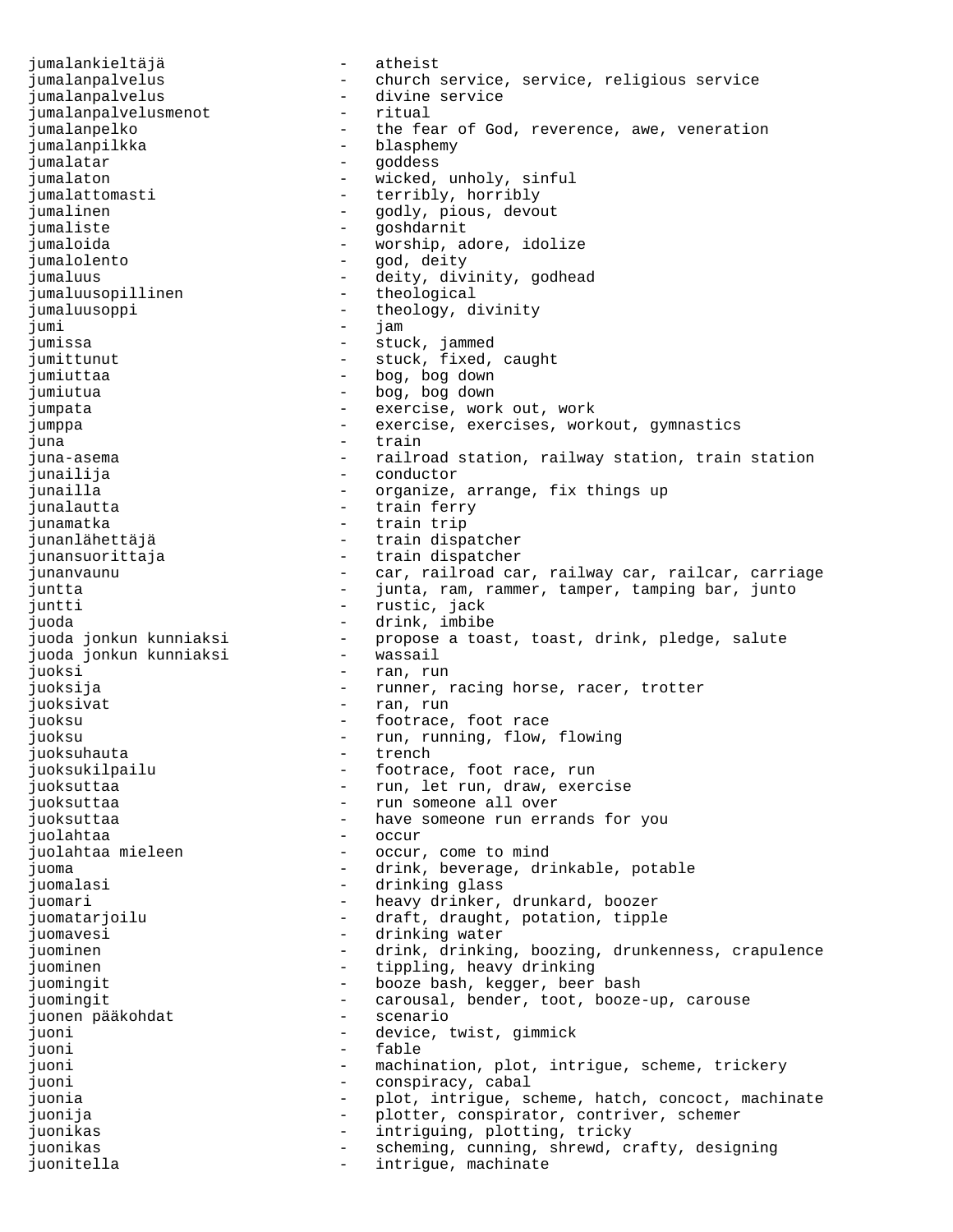juonittelija - plotter, conspirator, contriver, schemer juonittelu  $-$  machination, plotting juontaja - MC, master of ceremonies, emcee juontua  $-$  be due to, stem from, derive from, be caused by juopa - gap, gulf, chasm juopotella - chomos - drink, consume alcohol, booze, fuddle, tope juopotella - carouse, roister, riot juopottelija - boozer, boozehound, heavy drinker, drunk juopottelu - boozing, tippling, heavy drinking juopottelu - drink, drinking, drunkenness, crapulence juoppo - drunk, wino, sot, drunkard, rummy, inebriate juoppo - alcoholic juoppo - heavy drinker, boozer juoppolalli - boozer, heavy drinker, drunkard juopporatti - boozer, heavy drinker, drunkard<br>iuopua juopua - get drunk, become intoxicated, become inebriated juopunut - drunk, intoxicated, drunken juoru - gossip, rumor, rumour, hearsay juoruaja - gossip, gossiper, rumourmonger, newsmonger juoruilla - gossip juoruta - gossip juoskennella - run, run around juosta - run, flow juoste - cord juostu - run juotos - solder juottaa - solder, braze juottaa - water juova **1988** - ray, strip, stripe, line, drinking one juovikas - barred jupakka - broil, quarrel, dispute, fuss, row, skirmish jupakka - squabble, struggle juppi - yuppie juridinen 1988 - judicial, juridical, juridic jurnuttaa - 1000 - 1000 - 1000 - 1000 - 1000 - 1000 - 1000 - 1000 - 1000 - 1000 - 1000 - 1000 - 1000 - 1000 - 1 juro - farouche jutella - shoot the breeze jutella  $-$  jaw, claver, visit, confabulate, chew the fat jutella  $-$  chat, confab, chitchat, chatter, natter, gossip juttu  $\qquad \qquad -$  case, story, tale, article juttu - figment jutustella - shoot the breeze<br>jutustella - shoot the breeze jaw, claver, visit, confabulate, chew the fat jutustella - chat, confab, chitchat, chatter, natter, gossip<br>iuu (informal) - yes juu (informal) juurakko - stock juuri - root<br>juuri - just juuri - just, newly - barely, just barely<br>- downright juurta jaksain juurtunut vihamielisyys and the hostility, enmity, antagonism juusto - cheese juutalainen - Hebrew, Jewish, Jew, jew juuttua - caught, get jammed, grasp, seize, stick juuttua - get stuck, jam, be stuck, fasten in, be caught juuttunut - stuck, fixed, caught<br>
ivkevä jykevä - dependable, strong jylinä  $-$  roar, boom, roaring, thunder jylinä  $-$  roll, rolling, peal, pealing jylinä - rumble jylistä - roll jylistä - growl, grumble, rumble jyly - roar, boom, roaring, thunder jyly  $-$  roll, rolling, peal, pealing jyly - rumble, bluster jyminä - roar, boom, roaring, thunder jyrinä  $-$  roar, boom, roaring, thunder jyrinä  $-$  roll, rolling, peal, pealing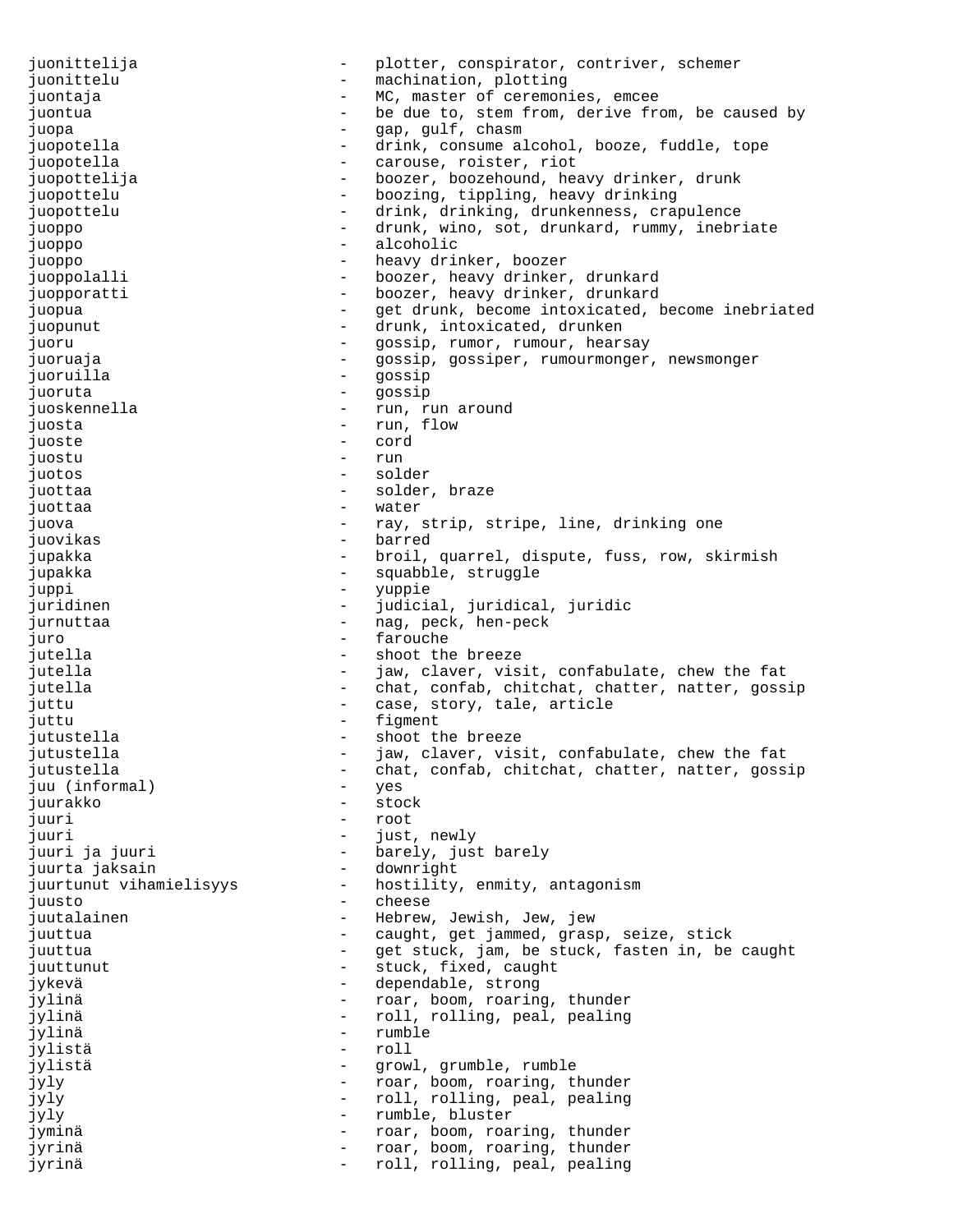jyrinä - rumble jyristä - roll jyristä - growl, grumble, rumble jyrkkä - abrupt, steep, radical, steep jyrkänne<br>jyrkästi jyrkästi - absolutely, sharply, steeply, categorically<br>jyrkästi laskeva - down, declining - down, declining<br>- erratic jyrkästi poikkeava - erraticiensi - erraticiensi - erraticiensi - erraticiensi - erraticiensi - erraticiensi -<br>erraticiensis jyrsi - gnawed jyrsijä - rodent jyrsiminen en andere browse, browsing -<br>jyrsitty - gnawed<br>jyrsivät - gnawed - gnawed jyrsiä - gnaw jyrätä - ram, force, drive jyske  $-$  roar, boom, roaring, thunder jyvitys - valuation jyvä - grain, granule, pip jyväaitta - granary jähmeä - stiffen - stiffen - stiffen - stiffen - stiffen - stiffen - stiffen - stiffen - stiffen - stiffen - s<br>jäännen jäinen - icy - lichen jäkättäjä  $-$  nag, scold, scolder, nagger, common scold jäkättää - nag, peck, hen-peck jäljellä oleva  $\qquad \qquad -$  extant, remaining jäljenne - transcription, transcript, copy jäljentää - copy jäljitellä imitatellä internettiin teolloisia valtalainen valtalainen valtalainen valtalainen valtalainen valt jäljitelmä - imitation, replica jäljittelemätön - inimitable track, trace, draw jälkeen is after, beyond<br>jälkeen jääminen 1988 – lag, slowdown jälkeen jääminen  $\begin{array}{ccc} - & \text{lag, slowdown, retardation} \\ \text{jälkeenpäin & - & \text{a posteriori, afterwards,}\end{array}$ jälkeenpäin - a posteriori, afterwards, later, subsequently - subsequent jälkeläinen 1988 - child, offspring, young, issue, progeny jälkeläinen 1988 – descendant jälkeläiset - descendants, stock, lineage, line, line of descent jälkeläiset - descent, bloodline, blood line, blood, pedigree jälkeläiset - ancestry, origin, parentage jälkeläiset - offspring, progeny, issue jälki - check, crack, chip, mark jälki - impression jälki - trace, track, footstep, score, jot jälkiharkinta - reconsideration jälkikaiunta - reverb, reverberation jälkimainingit - repercussions, aftermath<br>jälkimaku - finish - finish<br>- latter jälkimmäinen jälkiruoka - - dessert, sweet, pudding jälkisoitanta - sustain jälkiviisaus **-** hindsight jälleen - again, all over again, anew jälleen- - rejälleenmyyjä dealer, retailer, retail merchant<br>iälleenmyynti retail jälleenmyynti - retail jälleenrakennus - reconstruction jämerä - stable, dependable, firm - precise, thorough jänis - hare, rabbit<br>
iänishousu - hare, rabbit jänishousu - chicken, scaredy-cat, funk, coward, renegade jänishousu - faint-heart - get cold feet, have cold feet, chicken, escape jänistää  $-$  chicken out, get scared, panic, funk, be afraid of jänistää - show the white feather jänne and the cord, chord, string, secant line, chord line jänne  $-$  tendon, sinew jänne - strand, fiber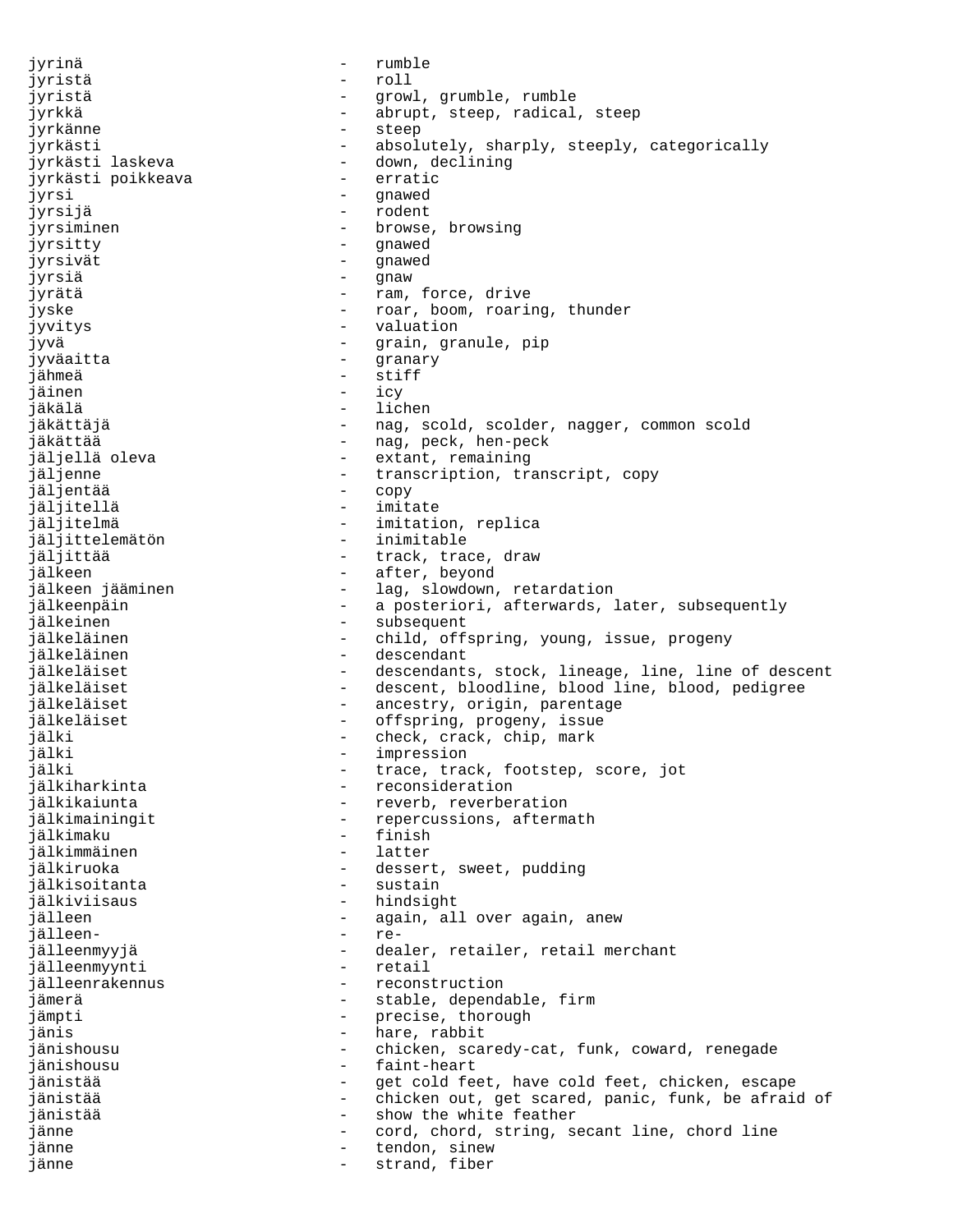jänneside - ligament jänneväli - span jännite - tension, voltage<br>jännite - tension, voltage suspense jännittyä  $-$  be strained, be stretched, tighten, tauten, tense jännittyä  $-$  get tense, become tense, get strained jännittyä - tense up, get nervous, worry, worry about jännittävä - exciting, thrilling<br>jännittää - - - - - - - - - - - - - tense, tighten jännittää - tense, tighten - strech, wind up, brace, bend, force, strain jännitys - kick, bang, boot, charge, rush, flush, thrill jännitys - tension, strain, tightness, tautness jännitys - excitement, expectation jännitys - nervousness jännitys - suspense jännä - funny jänteinen automaar - sinewy, fibrous, stringy, unchewable, tendinous järistys - quake järjellinen 1988 - thinking, reasoning järjellinen en mensuaren aller en measonable, sane, sensible järjestellä  $-$  make, make up järjestelmä - system järjestelmällinen järjestely - design, plan järjestely - arrangement järjestetty - held, kept järjestetty - arranged, orderly järjestetty pari (math.) järjestys <br />
- order, ordering<br />
- order<br />
- order<br />
- order<br />
- order<br />
- order<br />
- order<br />
- order<br /><br />
- order<br /><br />
- order<br /><br /><br /><br /><br /><br /><br /><br /><b järjestys en metalliset van de van de van de van de van de van de van de van de van de van de van de van de va järjestäjä - promoter, showman, impresario<br>järjestäjä - - official organiser järjestäjä  $-$  official, organiser järjestäytynyt - organized, orderly järjestäytyä - organize järjestää - give, throw, hold, have, make järjestää - arrange, fix up, order, organize, organise, get up järjestää - array järjestää  $-$  prepare, machinate järjestö - organization, organisation järjestö - affiliation järjetön - mindless, half-minded, absurd, senseless järjetön - unsound järkeenkäypä - reasonable, sensible, intuitive, conceivable järkeily **-** reasoning, thinking process järkevä - thinking, reasoning järkevä - sane järkevä - sensible, reasonable, logical, sound, prudent - wise, judicious järkevästi - reasonably, sanely, sensibly järki - reason, logical reasoning, sense, sanity järkiperäinen 1980 - Tational järkkymätön - adamant, adamantine, inexorable, intransigent järkkymätön - firm, fast järkähtämätön järkäle - block järsi - gnawed järsitty - gnawed järsivät - gnawed järsiä - gnaw - lake, loch järvitaimen 1988 - boddagh, dollaghan<br>jäsen 1988 - member, supporter, - member, supporter, limb, element jäsen - affiliate jäsen- - membership jäsenmaksu - dues, subscription, membership fee<br>jäsenmerkki - badge - badge jäsenmerkki jäsenyys - membership jässikkä - big man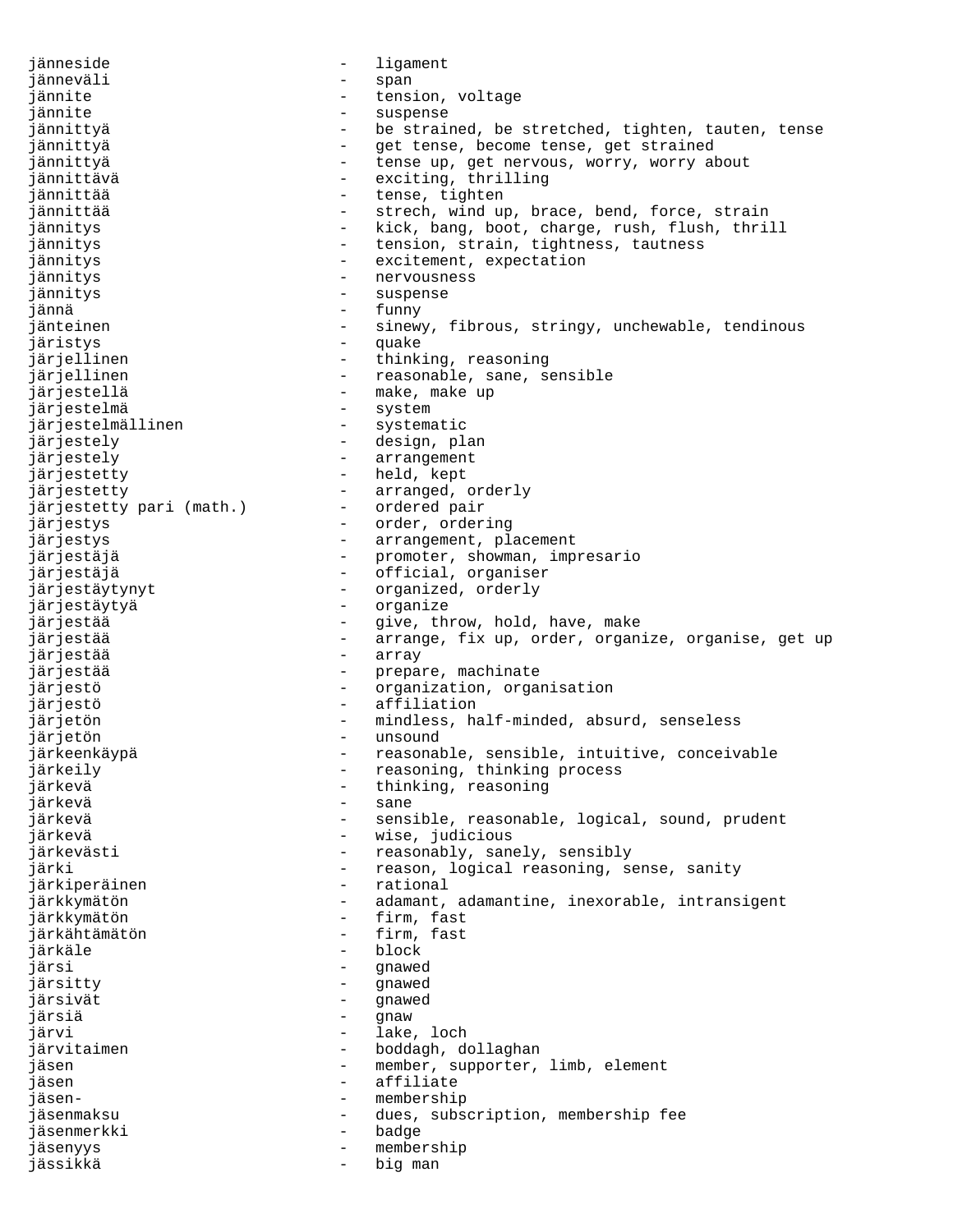jäte - waste, refuse jäte- - scrap, cast-off, discarded, waste, junked jäteallas - cesspool, cesspit, sink, sump jätesäiliö - dustbin jätkä - workman who drives lumber downstream - you (my male friend), mate, guy, chap, fellow jätteet - rubbish, waste, refuse<br>jätti - rubbish, waste, refuse jätti - giant, goliath, behemoth, monster, colossus<br>jätti- - sigantic, jumbo, mega-, gargantuan, elephan gigantic, jumbo, mega-, gargantuan, elephantine jättiläinen 1988 - giant, goliath, behemoth, monster, colossus jättiläismäinen 1988 - giant, gargantuan, gigantic, colossal jättimäinen 1988 - giant, gargantuan, gigantic, colossal jättäytyminen ettellisteen vallag, slowdown, retardation jättäytyä - fall behind jättää - vacate, resign jättää  $-$  renounce, give up, foreswear, quit, relinquish jättää - allow, allow for, leave, let, provide for jättää huomiotta - neglect, disregard, ignore jättää huomiotta - eliminate, rule out, reject jättää laskematta - discount, push aside, ignore jättää laskematta disregard, dismiss, brush aside, brush off<br>jättää lukuunottamatta discount, push aside, ignore jättää lukuunottamatta - discount, push aside, ignore jättää lukuunottamatta - disregard, dismiss, brush aside, brush off jättää pois - omit, exclude, except, leave out, leave off jättää pois - take out - omit, pretermit, drop, miss, leave out, overlook jättää väliin  $\qquad \qquad$  - overleap, neglect jätös - dropping jäykistynyt - stiff jäykkä - stiff, rigid, hard jäykkä - stubborn jäykkäluonteinen jäykästi - stiff, stiffly<br>jäynä jäynä - joke, jest jäyti - gnawed jäytää - undermine, gnaw, gnaw at, prey upon, bother, eat - consume, fester, fret jää - ice<br>iäädvttäminen - ice<br>iäädvttäminen - freeze jäädyttäminen jäädyttää - freeze jäädyttää - suspend - block, freeze, immobilize, immobilise jäädä - remain, stay, stay over jäädä eloon - survive jäädä eläkkeelle<br>jäädä jälkeen jäädä jälkeen - lag, dawdle, fall back, fall behind jäädä jälkeen - drag, trail, get behind, hang back, drop behind - addict, hook jäähdytin - cooler jäähdyttää - cool, chill, cool down jäähdyttää - make colder jäähile - flake of ice jäähtynyt - cool jäähtyä - cool, chill jääkaappi - refridgerator, electric refridgerator, fridge jääkarhu - polar bear<br>jääkausi - polar bear - joe age jääkausi - ice age jääkäri - infantry soldier jäälautta - floe, ice floe jäämurska - crushed ice jäänne 1988 - remainder, end, remnant, scrap, oddment jäännöstermi - remainder jääpiikki - climber, crampon, crampoon, climbing iron jääpuikko - icicle jääpursi - scooter, iceboat, ice yacht jääruoho - fig marigold jääräpäinen 1988 - stubborn, contrary, obstinate, wayward, perverse jäätelö - ice-cream, ice-cream cone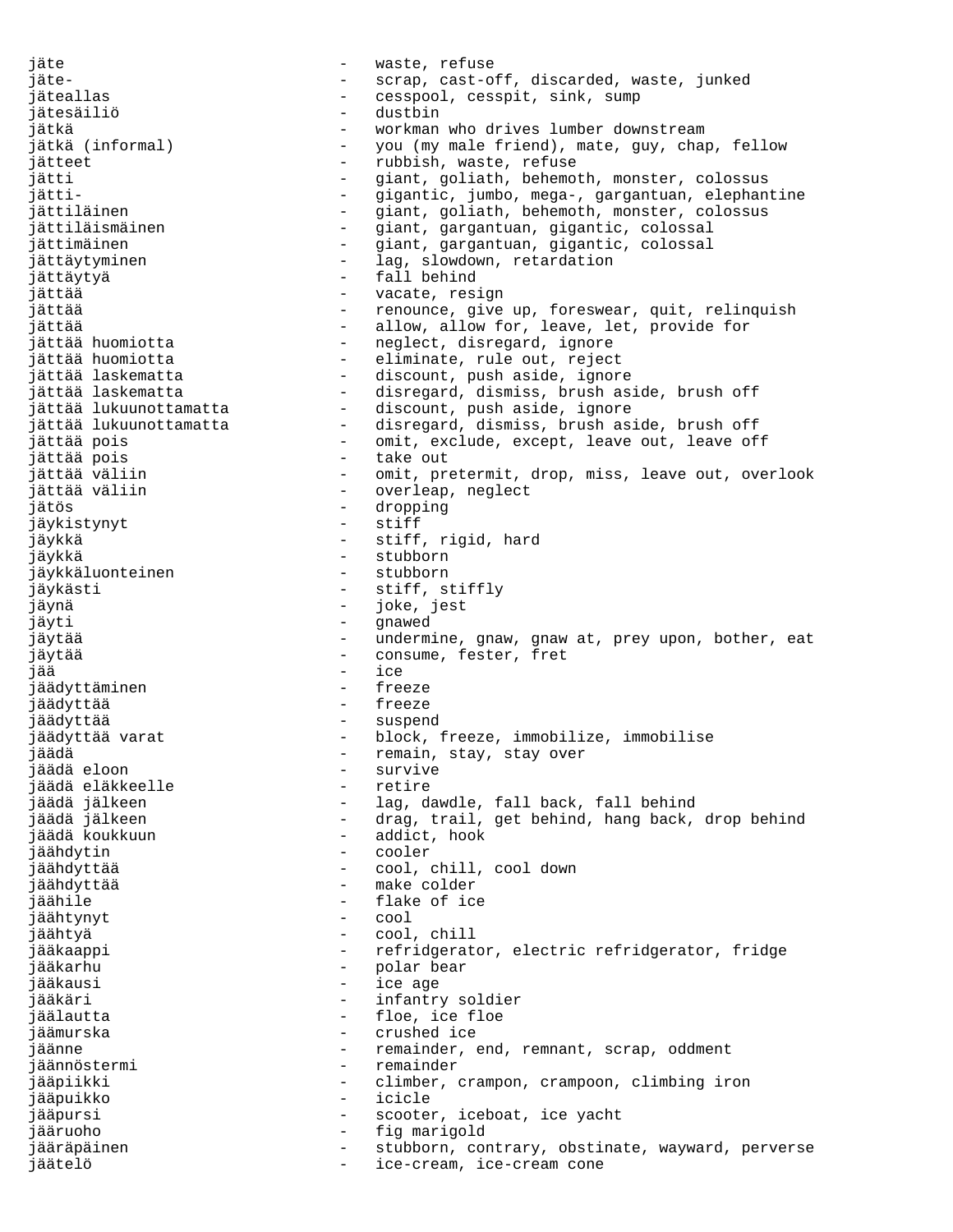jäätelötikku - ice lolly, lolly, popsicle, lollipop jäätelötuutti - ice-cream cone jäätynyt - frosen jäätyä - freeze, congeal jäätävä - icy, freezing jäätää - chill, freeze jäävitön - unchallenged jäävuori - iceberg - disable, disqualify jörö - farouche Kanada - Canada Kaukoitä - Far East - China Korea - Korea Kreikka - Greece - Greece Kristus - Christ Kuuba - Cuba - Cuba - Cuba - Cuba - Cuba - Cuba - Cuba - Cuba - Cuba - Cuba - Cuba - Cuba - Cuba - Cuba - Cuba kaadettu - down, cut, cut down kaakattaa - cackle kaakatus<br>kaakeli - tile<br>- tile kaakeloida kaakki - nag, hack, jade, plug kaakko - southeast kaakkois-<br>
- southeasterly kaali - cabbage - cabbage kaamea - horrible, bitter, gruesome<br>kaaos - chaos - chaos kaaos - chaos - chaos kaapeli - cable - grate, rasp kaappaus - capture, coup, hijack, hijacking, kidnapping kaappaus - scoop, seizure, takeover kaappi - cabinet, closet, cupboard, sideboard kaapu - robe kaarenpituus (math.) kaareutua<br>kaarevuuden käännepiste inflection point kaarevuuden käännepiste kaarevuus - curvature kaarevuuskeskipiste (math.) - center of curvature kaari - arc, bow, rib - arc, bow, rib - arc, bow, rib - bow kaaripyssy kaarisekunti - arc second, ", second of arc kaarna - bark kaarre - bend, turn, crook<br>kaarrella - bend - bend kaarrella kaarros - bend, turn, crook kaartaa - bend kaarto - bend kaartua - bend kaasu - gas, wind kaataa  $\qquad \qquad - \qquad \text{topple, tumble}$ kaataa - pour, scatter, shed kaataa - dump kaataa  $-$  break down kaataa nestettä - soak, drench, douse, dowse, sop, souse, pour<br>kaatopaikka kaatopaikka - dump<br>kaatosade - kabuu kaatosade - shower, torrent, heavy rain kaatosade - - downpour, driving rain, pouring rain, rainstorm kaatosade - cloud-burst, cloudburst, deluge, downfall, flood kaatua - fall down, topple, tumble, fall kaatua - capsize kaatui - fell, toppled kaatuivat - fell, toppled kaatuminen 1988 - Kumble, spill, fall kaatuminen 1988 - turnover, upset, overturn kaatunut - fallen, toppled kaatunut - casualty kaava  $-$  formula, equation, model, pattern, scheme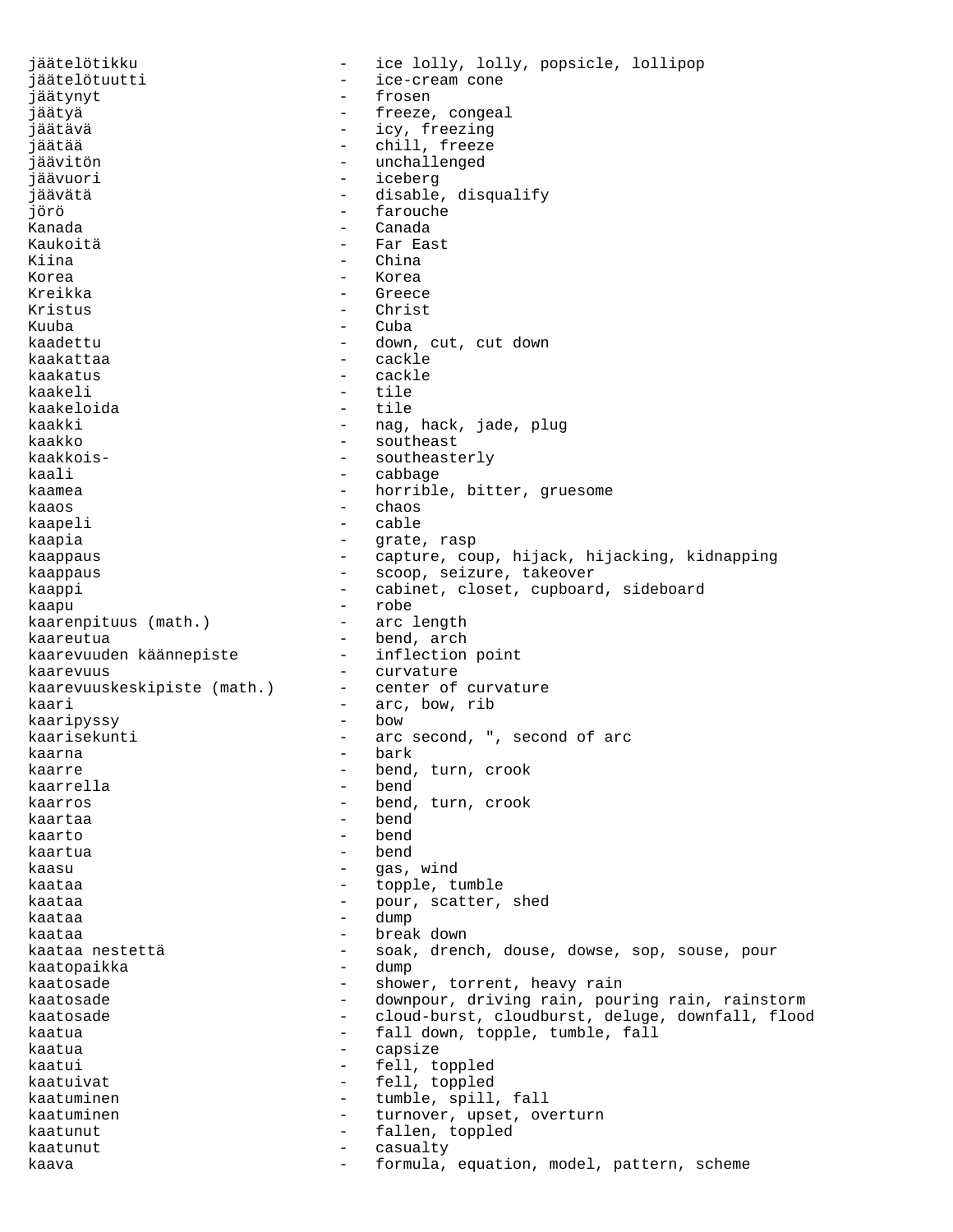kaavailla - design, compose, figure, forecast, form, model kaavailla - outline, plan, sketch, sketch out<br>
kaavailtu - supposed designed kaavailtu - supposed, designed kaavailu - plan, design, sketch, outline, model, conception kaavailu - draft, drawing, intention, lay-out, planning kaavailu - project, proposal, scheme, thought kaavake - form kaavamainen 1988 - Stiff, starchy, buckram kaavat  $-$  formulae, formulas, equations kaavio - pattern, design, blueprint kaavio  $-$  schema, graph, diagram, fig, figure kadehtia  $-$  envy, grudge kadmium - cadmium, Cd kadonnut - casualty kadonnut - missing, vanished, lost, disappeared, forlorn kadota - pass, evanesce, fade, blow over, pass off, fleet<br>kadota - vanish get lost disannear kadota - vanish, get lost, disappear kadotettu kadottaa  $\qquad \qquad -$  lose, misplace, mislay kadotus - nether region, the pit<br>kadotus - nerdition, Hell, Infer - perdition, Hell, Inferno, infernal region kadunkulma - street corner - grass roots kaduttaa - regret, atone, deplore, lament, repent, rue kaduttaa - sorrow kahakka - skirmish, brush, clash, encounter kahakka - scramble, scuffle kahakoida - skirmish kahdeksan - eight, number eight<br>kahdeksan kymmentä - eighty - eighty kahdeksankymmentä kahdeksantoista - eighteen, number eighteen kahdeksas - eighth kahden vuoden välein tapahtuva - biennial, biyearly kahdenkeskinen - one-on-one, bilateral kahdenvälinen - bilateral kahdeskymmenes - twentieth, 20th kahdesti - twice, two times<br>kahina - skirmish, brush, - skirmish, brush, clash, encounter kahina  $-$  swish kahinoida - skirmish kahlaaja - wader - wader<br>kahlaajalintu - - wader kahlaajalintu - wader kahlata - wade kahle - chain, iron, metal shackle, shackle<br>kahlehtia - chain, iron, metal shackle, shackle, shackin, con kahlehtia - fetter, shackle, bind, enchain, confine<br>kahlia - fetter, shackle, bind, enchain, confine kahlia - fetter, shackle, bind, enchain, confine<br>kahlita - chain fasten with chains secure with - chain, fasten with chains, secure with chains kahnata  $-$  gall, chafe, fret kahva - handle kahvi - coffee kahvila  $\qquad \qquad -$  cafe, cafeteria kahvinkeitin - coffee machine kai - presumably - presumably<br>kai - probably - probably kai  $-$  probably, supposedly, arguably, maybe, perhaps kaide - rail, railing kaihota - long, yearn<br>kaiken sisältävä - inclusive kaiken sisältävä<br>kaikenlainen kaikenlainen 1988 - every kind of<br>
kaikenlaiset 1988 - every kind of - sundry, assorted, miscellaneous, mixed, motley kaiket päivät  $-$  every day kaiketi - supposedly, probably<br>kaikilla mausteilla - full treatment kaikilla mausteilla - full treatment kaikilla mausteilla kit and boodle, whole caboodle, whole works kaikilla mausteilla kit and caboodle, whole kit and boodle, whole kit kaikilla mausteilla works, whole shebang, whole kit and caboodle kaikin tavoin  $-$  in every way kaikki - all, everything, everybody, everyone, everything<br>kaikki tai ei mitään - all or nothing - all or nothing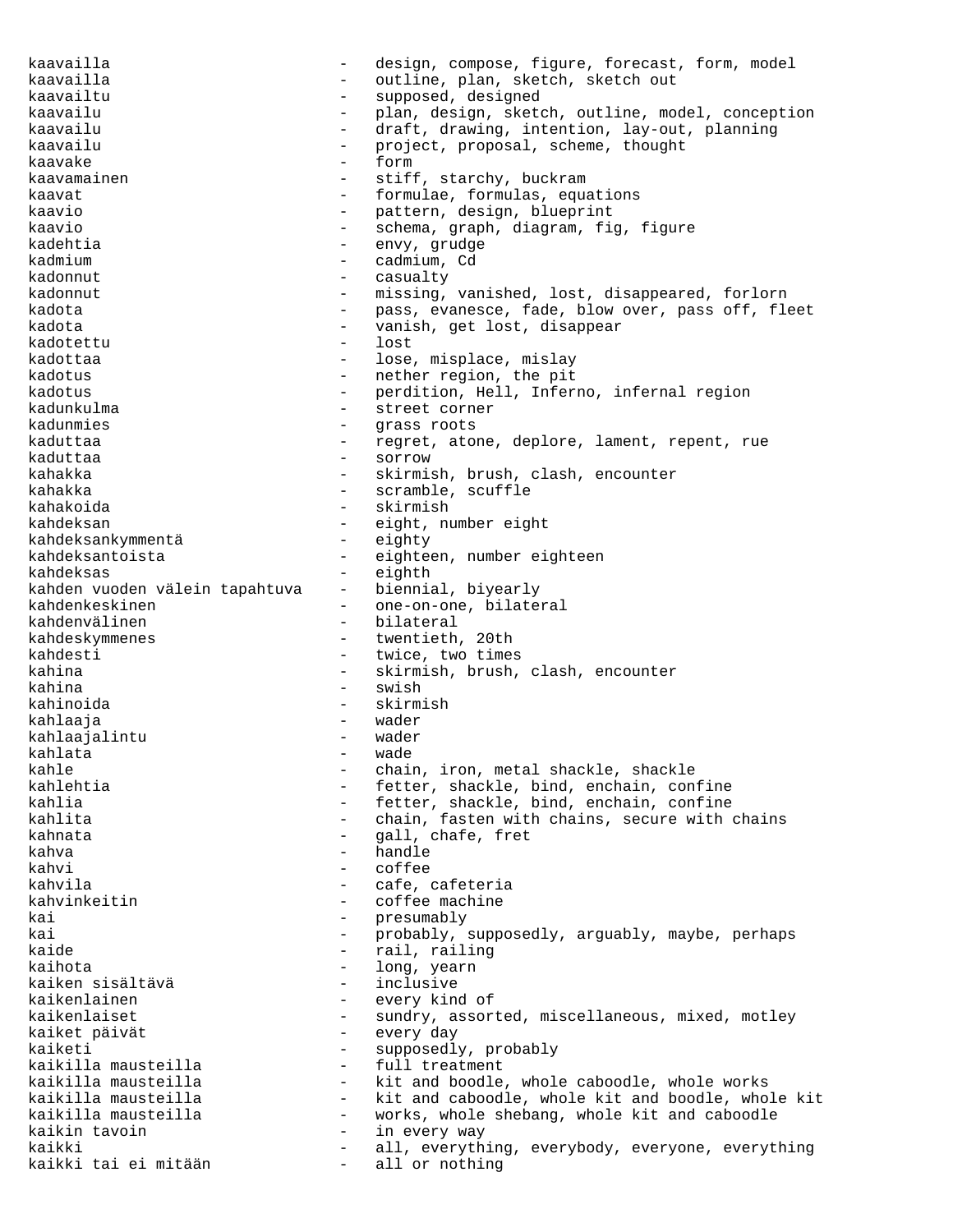kaikkialla - all about, everywhere kaikkialla läsnäoleva ubiquitous<br>kaikkialla olo ubiquity kaikkialla olo kaikkien aikojen  $-$  ever, of all time kaiku - echo - echo - echo - echo - echo - echo - echo - echo - echo - echo - echo - echo - echo - echo - echo kaikua<br>kaima kaima - namesake - namesake - namesake - namesake - namesake - namesake - namesake - namesake - namesake - namesake - namesake - namesake - namesake - namesake - namesake - namesake - namesake - namesake - namesake - names - shy kainosti - shyly kaipaaja - longer, thirster, yearner kaipaus - longing, missing, yearning, desire, hankering<br>kaipaus - reqret - regret kaira - auger, bore, borer, drill, gimlet kaira  $-$  backwoods, desert, wilderness kairata  $-$  bore, drill, hole kairaus - boring<br>kaislakorento - alder fly kaislakorento - alder flywol - alder flywol kaista  $-$  lane kaistale - slip, strip kaistale - strand, ribbon<br>kaistanpäästösuodatin - - - - band-pass filt - band-pass filter kaita  $-$  narrow, strait kaiunta - reverb, reverberation kaiutin - speaker, loudspeaker, speaker unit kaiuttaa - echo kaivaa - dig, grub, spade, excavate, dig up, turn up, sink kaivaa esiin  $\sim$  - excavate, unearth kaivaa esille  $\qquad \qquad$  - excavate, unearth kaivaa ylös - excavate, dig up, turn up kaivaminen excavation, dig, digging kaivanne - pit, quarry, stone pit<br>
kaivanto kaivanto  $-$  excavation, dig kaivata - long for, yearn, desire, long, miss kaivata - lack kaivaten  $\qquad \qquad -$  lacking kaivaus - excavation, dig kaiverrettu - graphical, graphic, engraved<br>
kaiverrin - gouge kaiverrin - qouqe kaiverrus - gouge kaivertaa - gouge, rout, groove, scoop, wear kaivertaa - carve, chisel, cut, dig, drill, engrave, etch kaivertaa - excavate, fret, gnaw, grave, imprint, incise kaivertaa - inscribe<br>kaivertaminen - souge kaivertaminen en andere en andere gouge kaivo - fountain, source, spring, well, pool, basin - pithead<br>- damp kaivoskaasu - damp - damp - damp - damp - damp - damp - damp - damp - damp - damp - damp - damp - damp - damp - damp - damp - damp - damp - damp - damp - damp - damp - damp - damp - damp - damp - damp - damp - damp - damp kaivoskuilu kaivosmies - miner kaivostoiminta - excavation, mining kaivostunneli - drift, heading, gallery<br>kaivostvöläinen - miner - miner kaivostyöläinen - miner kajahtaa  $\qquad \qquad -$  sound, echo kajo - light kakara  $-$  kid, brat kakka - poop kakkonen 1988 - Kakkonen 1989 - Kakkonen 1989 - Kakkonen 1989 - Kakkonen 1989 - Kakkonen 1989 - Kakasas 1989 kakkos- - second - cake kaksi  $\alpha$  is two, number two kaksi viikkoa - fortnight kaksijalkainen - biped, bipedal, two-footed<br>kaksikamarijärjestelmä - bicameralism kaksikamarijärjestelmä kaksikamarinen 1988 - bicameral kaksikanavainen en en metallistereo, stereophonic, two-channel kaksikko  $-$  duo, twosome, pair kaksikymmentä - twenty, number twenty, score kaksintaistelu - duel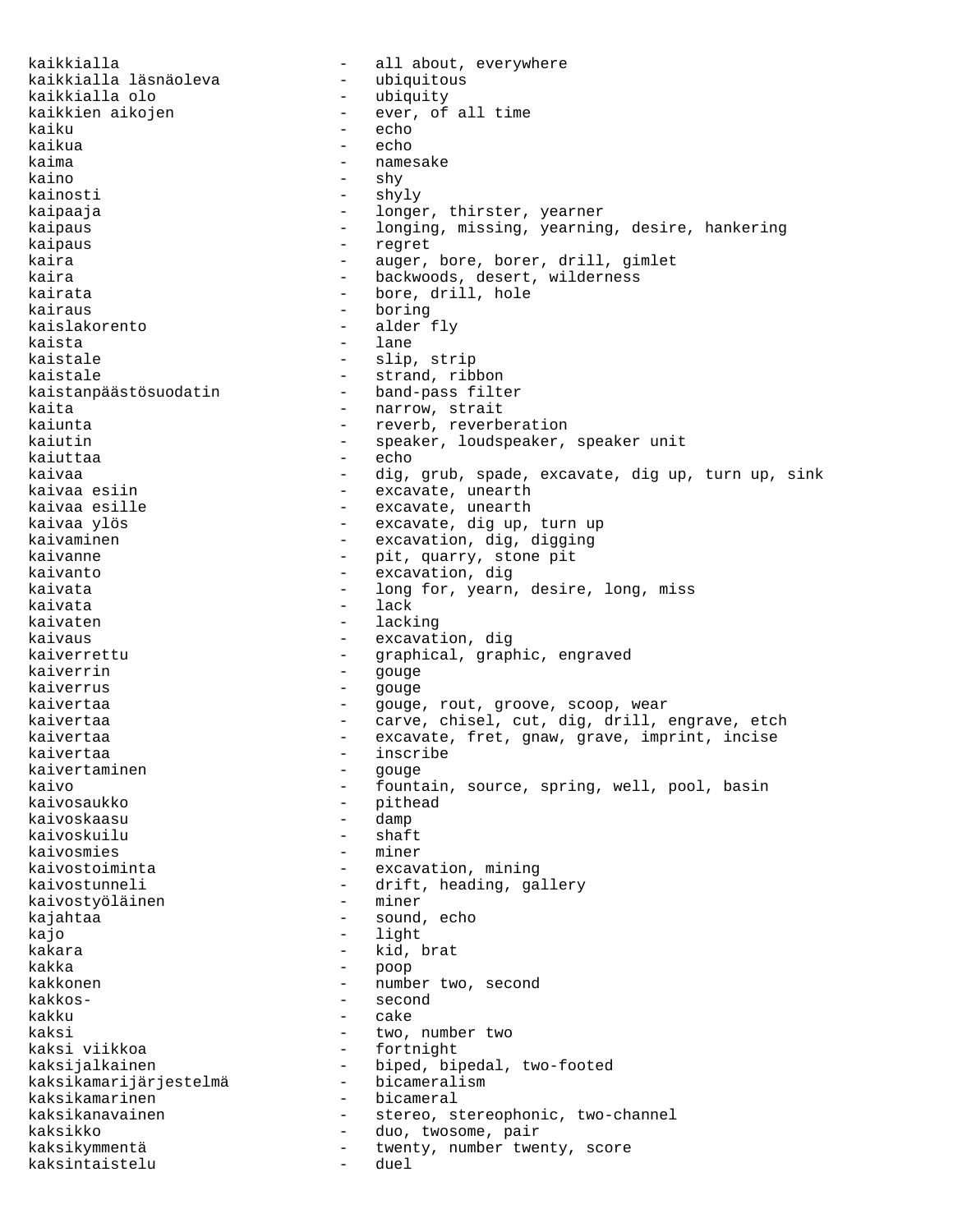kaksipuolinen - bilateral, two-sided kaksipuolueteoria - dualist theory kaksipyöräinen - two-wheeled<br>kaksiselitteinen - equivocal kaksiselitteinen kaksitahoinen - bilateral, two-sided kaksitoista - twelve, number twelve<br>kaksivuotinen - biennial, two-year kaksivuotinen - biennial, two-year<br>kaksois- - double - double kaksois- - double - dual primary kaksoisintegraali - double integral kaksoiskappale - duplicate, clone<br>kaksoispiste - colon kaksoispiste kaksonen  $-$  twin kala - fish - fish - fish - fish - fish - fish - fish - fish - fish - fish - fish - fish - fish - fish - fish - fish - fish - fish - fish - fish - fish - fish - fish - fish - fish - fish - fish - fish - fish - fish - fish kalanpoikanen kalaparvi - shoal, school, school of fish kalaporras - fish ladder kalasaalis kalastaja - fisherman, fisher kalastus - fishing<br>kalastusalus - mack - mack kalastusalus<br>kalat kalat - fish<br>kaleeri - aall kaleeri - galley<br>kalenteri - calend kalenteri - calendar kalibroida - calibrate, graduate, fine-tune<br>
kalifornium - californium Cf - californium, Cf kaliiperi - caliber kalium - potassium, K kalja - beer, ale kalju - bald<br>kalkkikivi - limes kalkkikivi - limestone<br>kalkkis (informal) - older per kalkkis (informal) - older person with old-fashioned views<br>kalkkuna - turkey kalkkuna - turkey - calculate kalkyyli - calculus kallio - rock, cliff kallionjyrkänne<br>kallionkieleke - shelf, ledge kallis - darling kallis  $\qquad \qquad -$  dear, expensive, lovely, valuable kallis - costly, pricy, pricey, high-priced kallistaa - bend, incline, tilt<br>kallistuma - - - - - - - - - inclination, tilt, : kallistuma - inclination, tilt, list, lean, leaning, sway, rock kallistuma - careen kallistuminen - inclination, inclining<br>kallo - skull kallo - skull - death kalmari - squid, calamari, calamary kalmisto - graveyard, burial site, burial ground kalmisto - cemetery, burying ground, memorial park kalori - calorie, kilocalorie kalpa  $-$  epee, sword, sabre kalpea  $-$  pale, sallow kalppia - walk kalsea - bleak, brisk, callous, chilly, cold, cool, nippy kalsea - wintry, sharp, lukewarm, crisp, hard, raw, rough kalsea - dreary, gloomy kalsium - calcium, Ca kalsongit - briefs, drawers kaltainen - kind, like kaltevuus - fall, inclination, tilt, list, lean, leaning kaltoin kohtelu - abuse, maltreatment, ill-treatment, ill-usage kalu  $\qquad \qquad -$  tool, instrument, implement, object kalu (vulg.) kalu (vulg.) kaluaminen 1988 browse, browsing kalusi - gnawed kaluste  $-$  fixture kalusteet - gear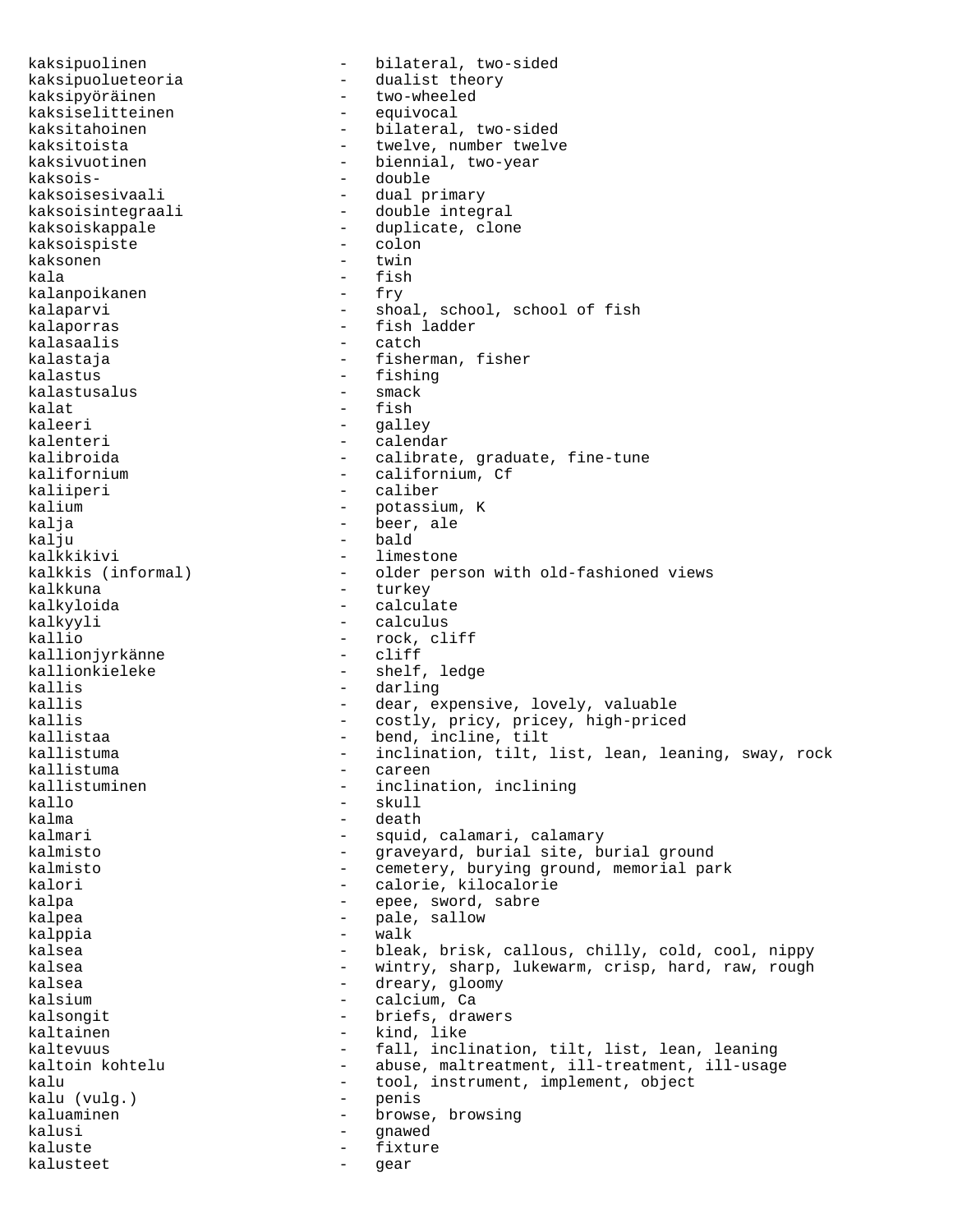kalusteet - furniture, fixture kalusto - suite kalusto - furniture kalustoluettelo - inventory kalustus - fitment kaluta - gnaw kalvaa - gnaw kalvaa - gall, irk kalveta  $\qquad \qquad -$  blanch, pale, blench kalvo  $-$  membrane, periderm, skin kalvo  $\qquad \qquad -$  foil, cellophane, coat, cuticula, film, pellicle kalvoi - gnawed kama - rubbish kama  $-$  narcotic, drug kama  $-$  stuff, sundry, whatsis, sundries, gear kamaa - stuff kamala  $\qquad \qquad -$  dreadful, horrid kamala - dire, horrible, terrible, awful, atrocious<br>kamana - header lintel kamana  $-$  header, lintel kamara - callosity, crust, rind, surface, earth crust<br>  $\begin{array}{ccc}\n & - & \text{call field} & \text{earth} \\
\end{array}$ kamara - soil, field, earth kamari - room, chamber kamari - police station kamat - gear, stuff kameli - camel kamera - camera - camera kammari - room, chamber kammata - comb kammeta - pry, wrench, prize, twist kammio - chamber, room kammo  $-$  phobia, abhorrence, abomination, aversion, dread kammo - horror, terror kammoksua  $-$  abhor, be afraid, be afraid of, dread, abominate kammoksua - shudder kammota **-** abhor, be afraid, be afraid of, disgust, dread kammottava - atrocious, creepy, dreadful, eerie, horrible kammottava - uncanny, unearthly<br>kampa kampa - comb kampaaja - beauty parlour kampaaja  $\qquad \qquad -$  salon, beauty salon, beauty parlor, beauty shop kampanja - campaign kampela - flatfish kampeutua - twist, wrench<br>kampi - crank kampi - crank kamppailla  $\qquad \qquad$  - struggle, fight kamppailu - struggle, battle, conflict<br>
kampus kampus - campus - campus kamu - buddy, pal kana  $k$ vnittävänä  $k$ nen, biddy, chicken kana kynittävänä  $k$ kana kynittävänä kanaali - canal kanadalainen 1980 - Canadian kanalja  $-$  crook, rascal, rogue, scoundrel, swindrel kananliha - hen, chicken, poulet, volaille kananmuna - egg, chicken egg kananpoika - chick, biddy<br>kanava - canal channe kanava - canal, channel<br>kandidaatti - candidate, Bac kandidaatti - candidate, Bachelor's degree<br>kandidaatti - - - - - - - hopeful, aspirant, aspirer, w - hopeful, aspirant, aspirer, wannabe, wannabee<br>- cinnamon kaneli - cinnamon - cinnamon kanerva - heath, heather, ling kangas - moor, moorland kangas and the cloth, canvas, textile, fabric, material kangastus  $-$  fata morgana, mirage kangerrella  $-$  stumble, falter kani - rabbit kanjoni - canyon kankea  $-$  rigid, stiff, hard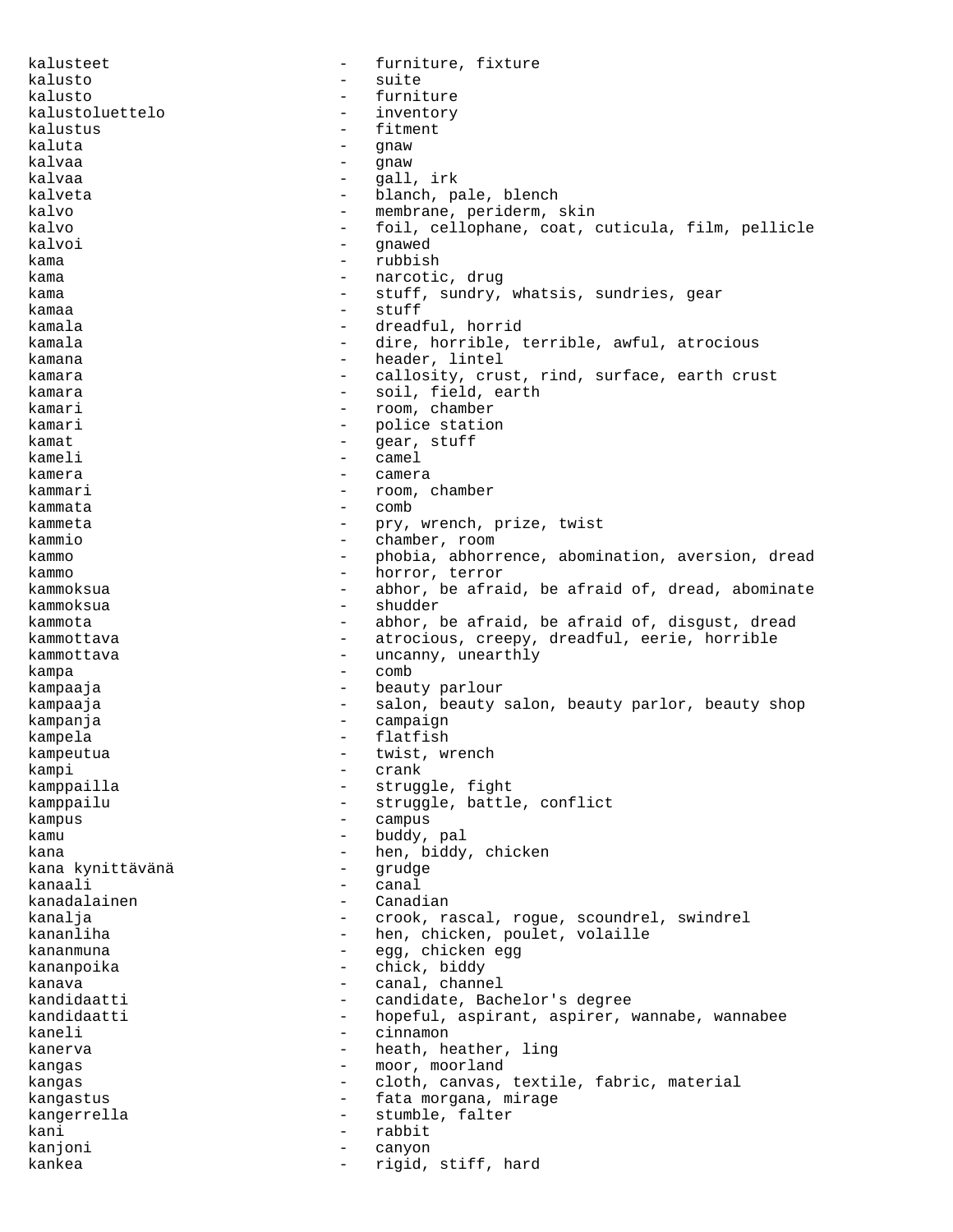kankealiikkeinen - stiff kanki - shaft, bar, barricade, deterrent, handspike kanki  $-$  heaver, hindrance, lever, paling, pitcher, poker kanki  $-$  pole, rail, railing, rod, spit, spoke, stake kanki - stanchion, stick<br>kankkunen - standard - hangover hangover kannabis - cannabis kannatella - carry, hold, support, bear<br>
kannateltu - carry, hold, supported, su - borne, born, supported, sustained kannatettu - borne, born, supported, sustained kannatin - prop kannatin - bracket kannattaa  $-$  pay off, yield profit kannattaa - adhere kannattaa - endorse, second, back, indorse, champion kannattaa - - plump for, plunk for, support, uphold kannattaja  $-$  advocate, supporter, champion kannattava - profitable, worthwhile kannattavin endomine - most profitable, most advantageous kannattavin endomination of the most beneficial kannattavuus - profitability, profitableness kanne  $-$  suit, prosecution kannella - grass, peach, shit, shop, snitch kannella - stag, denounce, tell on, betray, give away, rat kannettava - portable kannettavuus - portability kannettu - born, borne, carried, supported, sustained, held kannettu - conducted, transmitted, conveyed, channeled kannu - iug, pitcher, ewer kannustaa - inspire, urge, barrack, urge on, exhort, pep up kannustaa - cheer, hearten, recreate, embolden<br>kannustaa - encourage promote advance boost kannustaa - encourage, promote, advance, boost, further kannustaa - abet kannustaminen encouraging kannustava  $\qquad \qquad -$  encouraging kannuste  $\qquad \qquad - \quad \text{incentive, inducerment}$ kannuste  $-$  motivator, encouragement kannustin - incentive, inducement, motivator kannustus encouraging, encouragement, cheering kanoninen - canonical kansa  $-$  folk, nation, people, populace kansainvälinen - international kansakunta - nation - citizen, national, subject kansalais- - civil kansalaisaloite - direct initiative - people, citizenry kansalaisoikeudet - civil rights kansalaisuus - nationality, citizenship kansalaisvapaudet - civil liberties kansallinen  $-$  national, democratic, popular kansallisesti - nationally kansalliskiihko - nationalism<br>kansallismielinen - nationalist kansallismielinen - nationalist<br>kansallismielisyys - nationalism kansallismielisyys<br>kansallisuus kansallisuus - nationality<br>kansan- - popular - popular kansan- - popular kansanedustaja - member of parliament, deputy<br>kansanedustuslaitos - congress, parliament kansanedustuslaitos - congress, parliament kansaneläkeläinen - pensioner kansanjoukko - mob, crowd, rabble, rout - demagogue kansanomainen - popular kansanomainen 1988 - Common, plebeian, vulgar, unwashed kansantajuinen - popular kansantajuisuus - simplicity kansantalous - economics kansantaloustiede - economics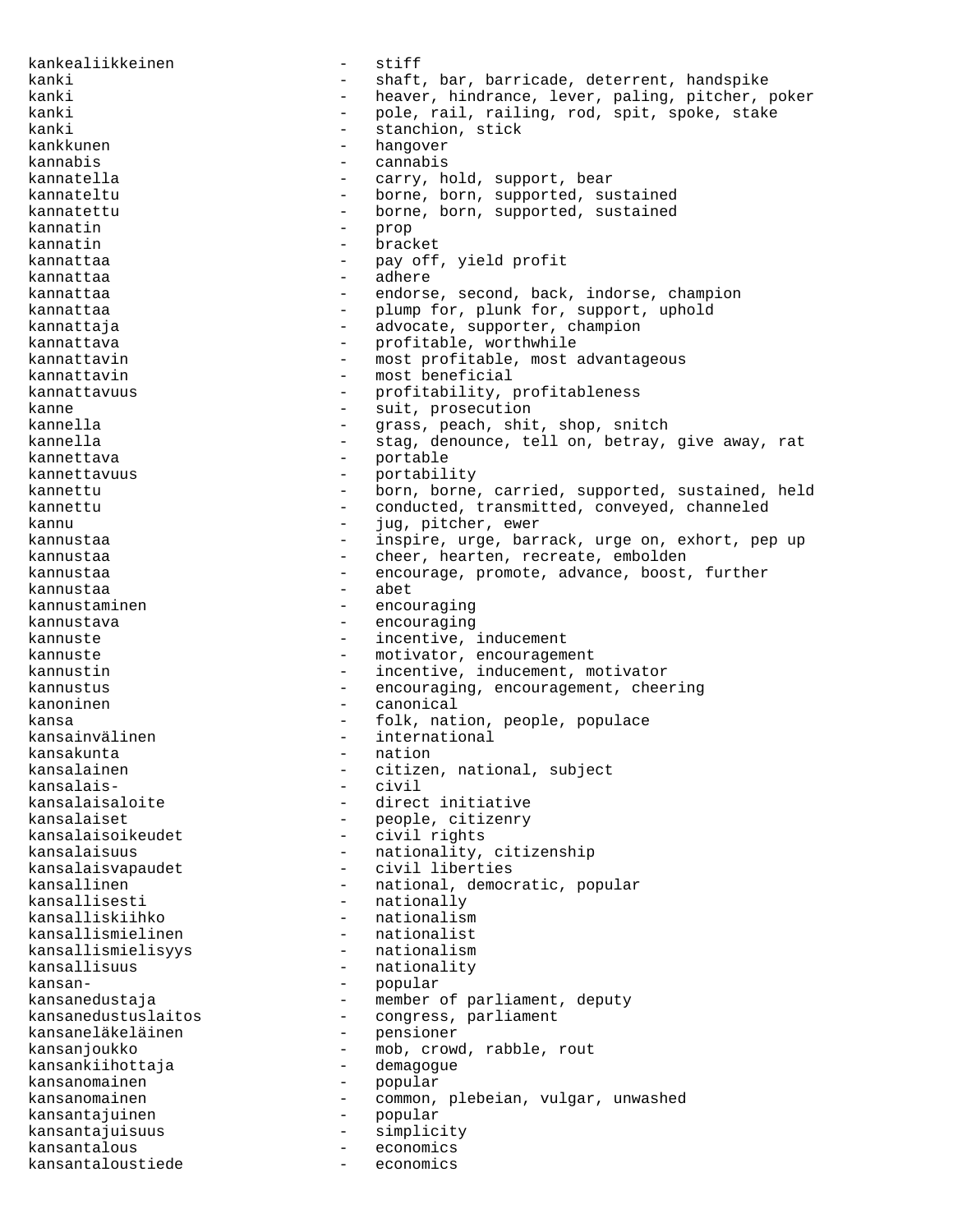kansanvaltainen - democratic kansanäänestys - referendum kansi - deck kansi - cover, cover of magazine kansi - lid kansio - folder, album, file, binder kansleri - chancellor kanssa - with, along with, to, together, too - communion, sharing<br>- with me kanssani kanssasi - with you kanta  $\qquad \qquad -$  opinion, stand, position kanta  $-$  basis, base, stock kantaa  $\qquad \qquad - \qquad \text{collect, take, levy}$ kantaa - carry, wear, bear, hold, tote, support, sustain kantaa - pack kantaa - conduct, transmit, convey, channel kantaa - gestate, expect - antiderivative kantaja - porter kantaja  $-$  carrier, support kantaja  $-$  plaintiff, complainant kantalappu - counter, heel kantaminen - carrying, bearing, carry kantamus - tote kantanut - borne, carried, born<br>kantapiste (math.) - base point kantapiste (math.) kantapää - heel kantatila - manor kanto - stub, stump, stock kantoi **1988** - bore, carried, supported, sustained, held, wore kantoi - conducted, transmitted, conveyed, channeled<br>kantoivat - bore, carried, supported, sustained, held, w kantoivat - bore, carried, supported, sustained, held, wore - conducted, transmitted, conveyed, channeled kantomatka - range kantti - edge, side kanttiaalto - square wave kanuuna - cannon, gun kaoottinen - chaotic kapakka - pub, public house kapasiteetti - capacity, content kapea - narrow, thin, slender, close<br>kapea kaistale - fillet kapea kaistale kapi - scab, mange<br>kapillaari - capillary - capillary kapillaari - capillary - capillary action kapina  $-$  rebellion, mutiny, revolt kapinahenki - sedition<br>kapinan lietsonta - sedition kapinan lietsonta kapine  $\qquad \qquad$  - thing, object, apparatus kapinen - mangy, mangey, scabby kapinoida  $-$  rebel, revolt kapinointi  $-$  defiance, rebelliousness kapiot  $-$  trousseau kapitaali - capital kapitalismi - capitalism<br>kapitalisti - capitalist kapitalisti - capitalist kapitalistinen - capitalist kappale - piece, song, track, paragraph, object<br>kappale - chiect (phys.) kappale  $\qquad \qquad -$  object (phys.) kappale - scrap, bit, chip, flake, fleck kappeli - chapel kapsahtaa  $\qquad \qquad -$  plump, plummet kapseli - capsule kapteeni - captain, skipper, sea captain, master kapuaja - climber kapula  $-$  gag, stick, baton kara - spool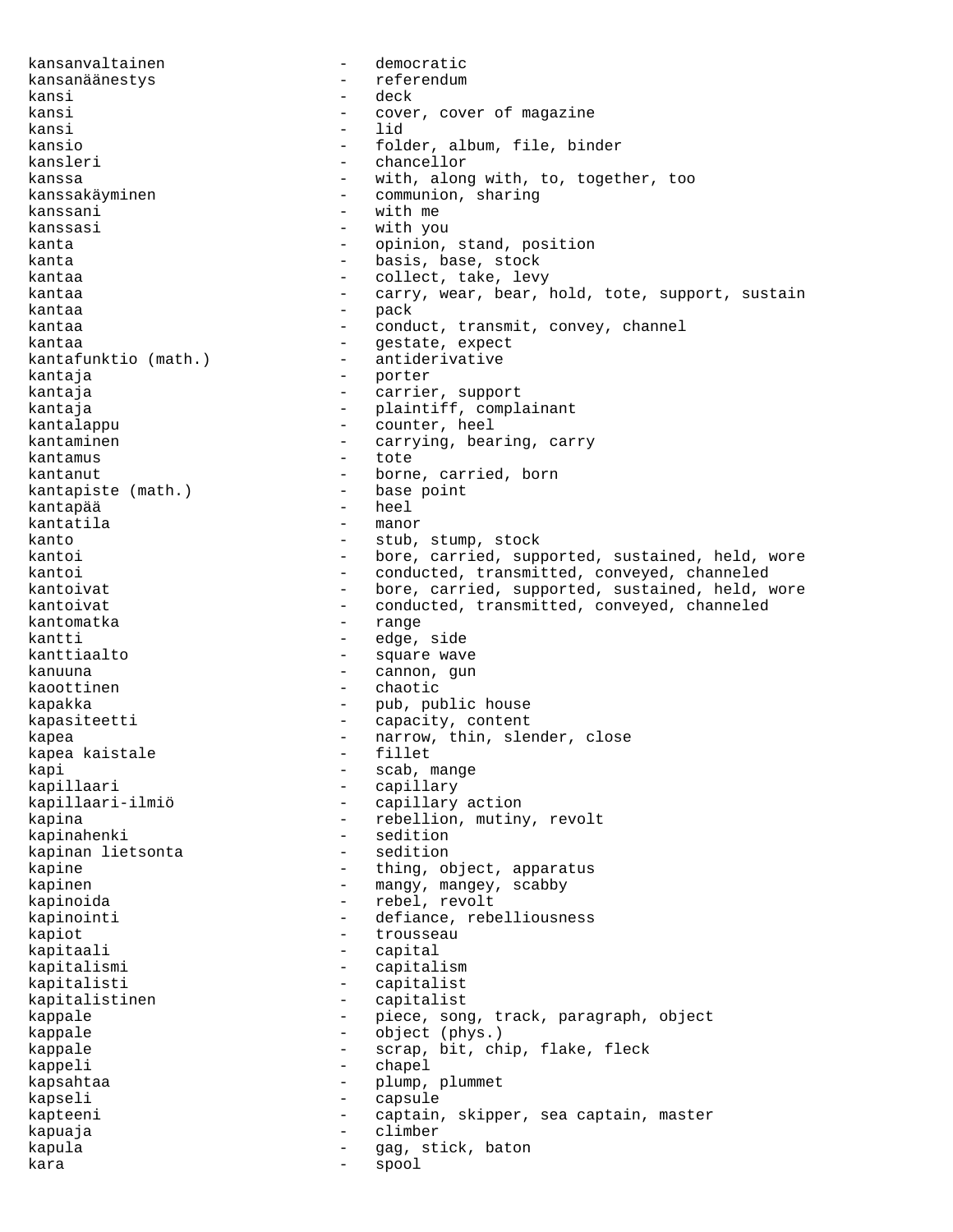kara  $-$  axle, spindle, mandrel, mandril, arbor, shaft karahtaa - grate karaista - nerve, steel, temper karakteristinen (math.) karakteristinen funktio - characteristic function karakteristinen yhtälö - characteristic equation karamelli  $-$  candy, sweet karata - flee, run away, escape, abscond, bunk, run, lam karata  $-$  scarper, turn tail, break away karavaani - caravan kardioidi - cardioid karhu - bear - bear - bear - bear - bear - bear - bear - bear - bear - bear - bear - bear - bear - bear - bear - dun, dunner karhujahti - bear hunt, bear hunting, bear felling karhukirje  $\qquad \qquad -$  dunning letter karhukirje  $-$  letter ordering overdue payment, reminder karhulanka - patent-strong yarn, two-cord yarn<br>karhumainen - bearish - bearish karhumainen karhumakirje - dunning letter karhunajo  $-$  bear hunt, bear hunting karhunvatukka - blackberry, bramble<br>karhunvatukkapensas - - bramble karhunvatukkapensas karhustus - bear felling, bear hunting karhuta - remind karhuta - ask for overdue payment, dun, claim, demand<br>karhuta jatkuvasti - dun karhuta jatkuvasti kari - shoal karibu - caribou karikatyyri - satire karikatyyri - cartoon, sketch, caricature karikko - shoal - shoal - shoal - shoal - shoal - shoal - shoal - shoal - shoal - shoal - shoal - shoal - shoa - shoaly karikot - shoal<br>karistaa kannoiltaan - lose - lose somebody who is chasing you karitsa - lamb, little lamb karja - cattle, livestock karja-aitaus - corral, cow pen, cattle pen karjahdus - hollering, holloa, roaring, yowl karjahdus **-** roar, bellow, bellowing, holla, holler, hollo karjaista  $-$  roar, thunder karjaisu - hollering, holloa, roaring, yowl karjaisu - roar, bellow, bellowing, holla, holler, hollo<br>karialauma - herd - herd karjalauma - herd karjapiha karju  $-$  male pig, bleeder, boar, hog, wild boar karjua  $-$  roar, thunder karjua  $-$  cry out, scream, shout, yell karjuminen - hollering, holloa, roaring, yowl karjuminen - roar, bellow, bellowing, holla, holler, hollo karjunta - hollering, holloa, roaring, yowl karjunta  $-$  roar, bellow, bellowing, holla, holler, hollo karkaista - temper karkaisu - temper karkea - rough, coarse<br>karkea - rough, coarse karkea - common, uncouth, vulgar, barnyard karkea  $-$  hard, harsh, blatant karkeapintainen en mannet en shaggy, shagged karkeasti - roughly karkelo - dance karkeloida - dance karkeus - roughness karkki (informal) - candy, sweet karkotettu - outcast karkottaa - deter, dissuade karkottaa - chase, drive, drive on, impel, shoo, cast out karkottaa - banish, expel<br>karkotus - banish, expel karkotus - exile, deportation, expatriation karkotus - expulsion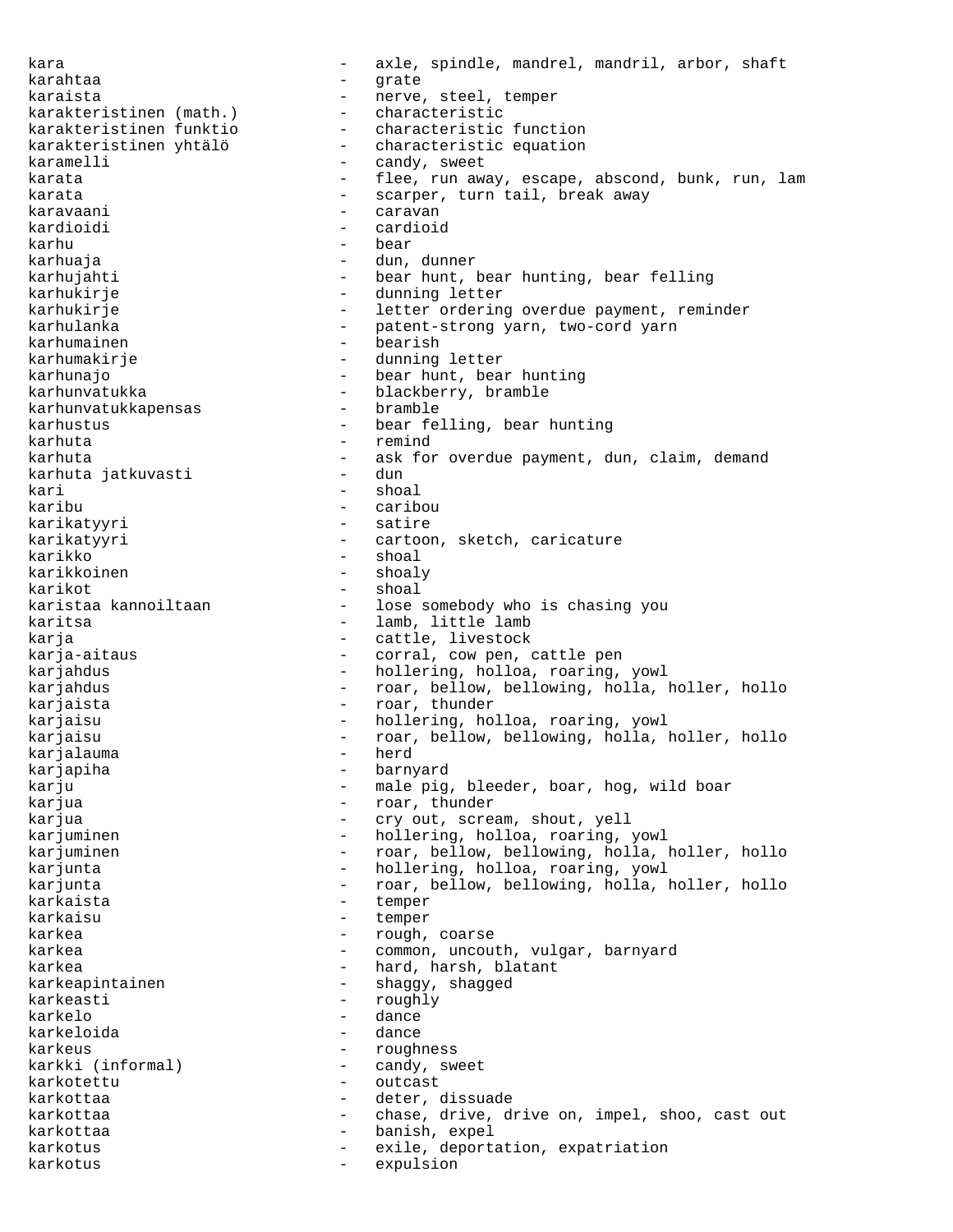karkulainen - fugitive, runaway karmea - horrible, bitter, gruesome karmea - dismal, dingy, drab, drear, gloomy, sorry, dreary karmi  $\sim$  - doorframe, doorcase, window frame karpaasi  $-$  big man karppi - carp karsas extending the crooked, averse, bent, cast, twisted, warped, wry karsas and the set of the lukewarm, reluctant, squint-eyed, unkind karsina - pen<br>karsingininen - argu karsinoiminen 1988 - grouping karsinointi - grouping karsinta  $-$  qualification karski - stern karsta - slag kartano - mansion, large house, manse, hall, manor<br>karteesinen (math.) - Cartesian karteesinen (math.) - Cartesian kartelli - cartel, pool, trust kartio - cone, conoid, cone shape, taper<br>kartioleikkaus - conic, conic section - conic, conic section kartiomainen poiju - nun, conical buoy, nun buoy kartoittaa - survey, plot a map, chart kartoittaa - scan kartta - map, chart karttaa - evade, avoid, be careful, be hiding, eschew, flee karttaa - keep from, shun karttalaukku - portfolio karttu  $-$  bat, stick, club, mallet, brick, billet karttua enterriera - accumulate, accrue, amass, grow, heap up, increase karttua - pile up, run up<br>karttuminen - accumulation karttuminen - accumulation<br>karttuva - progressive karttuva - progressive kartuttaa  $\qquad \qquad -$  accumulate, pile karu - barren, harsh, rough, desolate karuselli - roundabout, carousel, carrousel, whirligig karuselli - merry-go-round karva - hair, fur, pile<br>karva - coat karva - coat karvaasti - bitterly karvainen 1988 - Hairy Barvainen 1988 - Hairy Barvainen 1988 - Hairy Barvainen 1988 - Hairy Barvainen 1988 - H karvas - bitter karvasvesi - bitter kas vain!  $-$  imagine!, think of that!, well I never! kasa - pile, heap, cumulus, accumulation<br>kasaaja - pile, heap, cumulus, accumulation kasaaja - accumulator kasaantua - build up, drift, accumulate, pile kasaantua - bundle, bunch, bunch up, cluster, clump kasaantuma - pile, cluster, populace, accumulation kasaantuminen en metallise van die building, accumulation kasaantunut - concentrated, piled up kasaantuva - aggregate, mass, aggregative kasakka - Cossack kasata  $-$  aggregate, combine kasata  $-$  stack, stagger, distribute, pile, heap kasata  $\sim$  - compile, get together, accumulate, pile up, amass kasata - drift kasata - cumulate, conglomerate, gather, collect, hoard kasata sylillinen - cord kasauma - accumulation, pile, cluster kasautua - accumulate kasautuma - accumulation kasautumispiste - accumulation point, cluster point<br>kasautumispiste (math.) - limit point kasautumispiste (math.) kasetti - cassette kasi (informal) - eight, number eight<br>kaskaat - iassids kaskaat - jassids kaskas - cicada kasketa - burn-clear kasku - anecdote, story - anecdote, story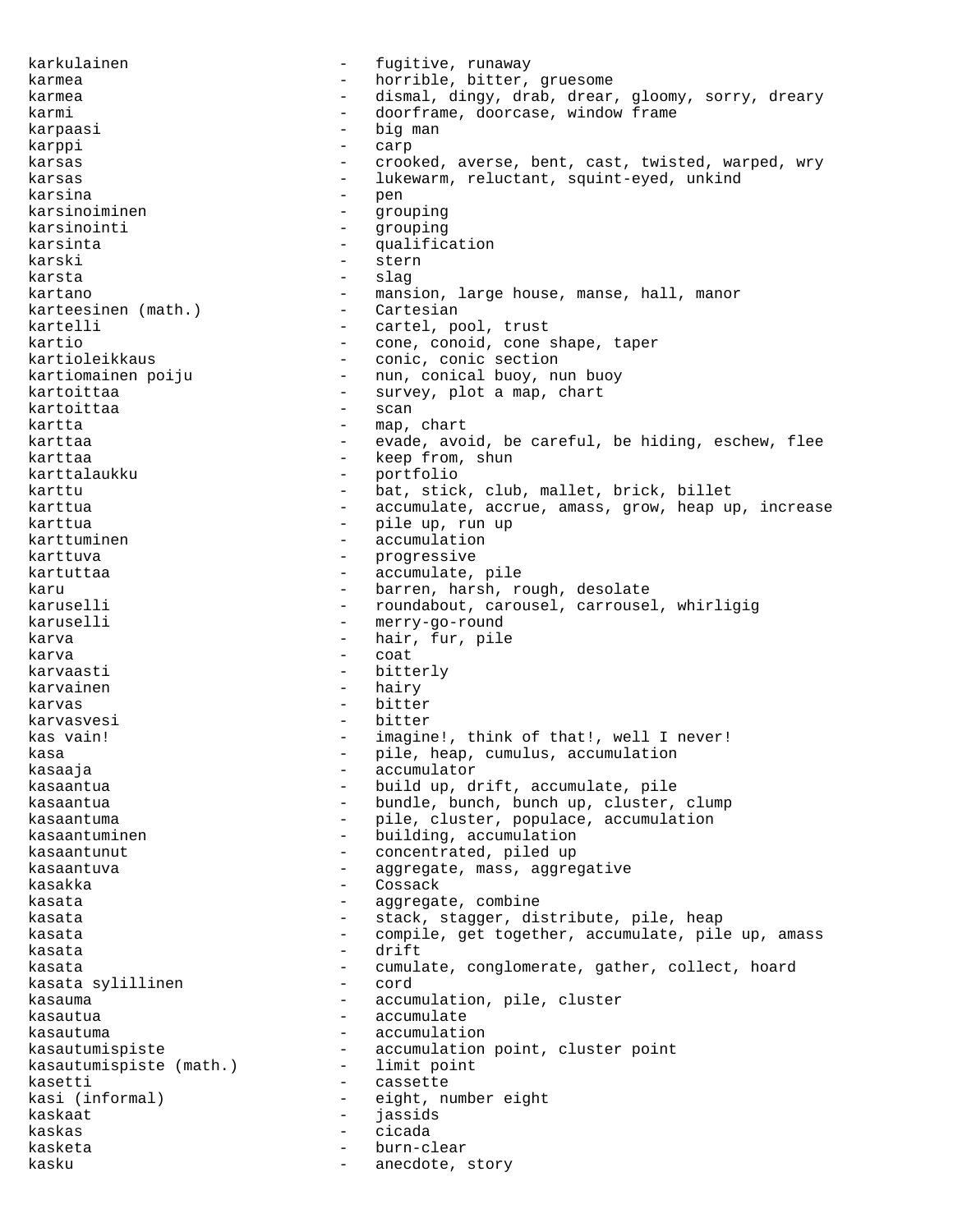kassa - cash kassa  $-$  pay office, cashier's office, paydesk, desk kassa en en en eashier, check-out counter, box office, teller kassa entirely cashier's stand, fund, money box, money-box, till kassa - counter, cash-desk, box-office, pay-office<br>kassakaappi - safe kassakaappi – safeeliku – safeeliku – safeeliku – safeeliku – safeeliku – safeeliku – safeeliku – safeeliku – <br>Taasaakona kassakone - cash register<br>kassakuitti - cash receipt - cash receipt kassalipas - cashbox, money box, till kassamenestys - box-office hit kassara - hand axe kassi  $-$  bag, wallet kastaa - douse, duck, souse, plunge kastaa - dip, baptize, baptise, christen, dunk, immerse kastanja - chestnut kastanjan ruskea - chestnut kaste - dew kastehelmi - dewdrop kasteleminen - irrigation kastella - soak, drench, douse, dowse, sop, souse kastella - water, irrigate, wet<br>kastella läpimäräksi - soak, saturate, imbu - soak, saturate, imbue<br>- irrigation kastelujärjestelmä kastemato - dewworm kasti - case kasti - caste kastike - gravy, sauce, dressing kastroida - castrate, alter, spay, neuter<br>kastroitu härkä - - stag kastroitu härkä kastua - suffuse, get wet kasvaa - spring - spring - spring - spring - spring - spring - spring - spring - spring - spring - spring - spring - spring - spring - spring - spring - spring - spring - spring - spring - spring - spring - spring - spring kasvaa - accumulate<br>kasvaa - accumulate kasvaa - wax kasvaa  $-$  increase, expand, augment kasvaa - accrue kasvaa - produce, yield, bear, bring forth<br>kasvaa - - stow vegetate grow up grow tall kasvaa - grow, vegetate, grow up, grow taller, develop kasvaa  $-$  intensify, augment kasvaa nopeasti - proliferate kasvaa yhteen - coalesce kasvain - tumor, shoot, tumour<br>kasvaminen - tumor, shoot, tumour kasvaminen en vegetation, growth kasvaneet - increased, grown<br>kasvanut - increased grown kasvanut - increased, grown kasvattaa kasvattaa  $-$  increase, augment kasvattaa  $-$  nurture, parent, rear kasvattaa  $-$  breed, bring up, educate, raise kasvattaa  $\overline{\phantom{a}}$  - cultivate kasvattaja - farmer kasvatti - foster child, ward, disciple, pupil kasvatuksellinen - educational kasvatus external control to the childbearing, parenting, upbringing, bringing-up kasvatus - cultivation, growing, breeding kasvatus-  $\qquad \qquad \qquad -$  surrogate, foster, educational kasvatuslapsi - foster child kasvatusvanhempi - foster parent kasvava - progressive kasvava - increasing, growing kasvavassa määrin 1988 – increasingly kasvi - plant, plant life, flora greenhouse, glasshouse, nursery kasvihuoneilmiö - greenhouse effect kasvikunta - flora kasvillisuus - vegetation, flora<br>kasvipeite - vegetation flora kasvipeite - vegetation, flora<br>kasvissvöjä - vegetation, flora kasvissyöjä - vegetarian kasviäkämä - gall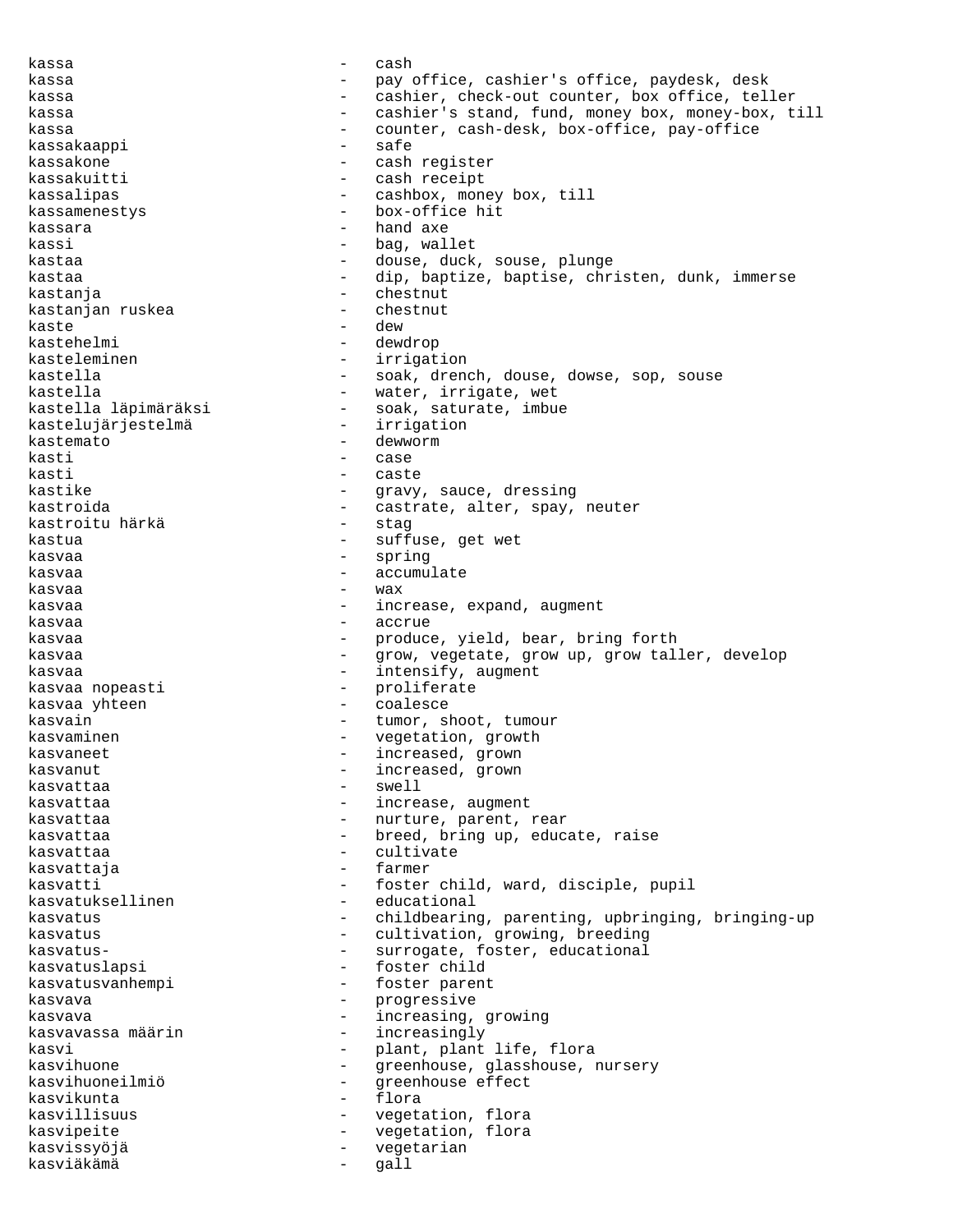kasvo - face kasvoi - grew, increased<br>
kasvoivat - grew increased kasvoivat - grew, increased kasvokkain en metal en metal en metal en metal en metal en metal en metal en metal en metal en metal en metal kasvokuva - portrait kasvonpiirre en eeu voor de steedstelling in de steedsmaak van de steedsmaak van de steedsmaak van de steedsma<br>Geboortes kasvot - face, visage<br>kasvotusten - face-to-face kasvotusten - face-to-face<br>kasvu kasvu - vegetation kasvu - growth, gain kasvupaikka - habitat<br>kataja - iuniper kataja  $-$  juniper, juniper tree katajikko  $-$  grove of juniper trees katala  $-$  treacherous, devious, deceitful, nasty katastrofaalinen - disastrous, destructive, catastrophic katastrofi - catastrophe kate  $-$  cover, plate, roofing kate - funds, backing, coverage<br>
- funds, backing, coverage<br>
- reliability trustworthi kate - reliability, trustworthiness<br>katedraali - reliability, trustworthiness - cathedral<br>- iealous kateellinen - iealous, covetous, envious, green kategoria  $-$  category kategorinen - categoric, categorical katka - amphipod katkaista - cut, intercept katkaista - break, break off, discontinue, stop, snap off katkarapu - prawn katkera  $-$  bitter, acrimonious katkero - bitter katkeroitunut - bitter katkeruus entimelises, resentment, gall, rancor, rancour katko  $-$  interruption, break, disruption, gap, shortage katko - arrest, check, halt, hitch, stay, stop, stoppage katkopiste (math.) - cut point katkopiste (math.) katkos - block, mental block katkoviiva katku - fumes, smell, smother, stench katkuinen 1988 ble smelling andet andet smelling katkuta - smell kato  $-$  crop failure kato  $\begin{array}{ccc} - & \text{disappearance, absence} \\ - & \text{disappearance, absence} \end{array}$ kato  $-$  elision katodisädeputki - cathode ray tube, CRT katolinen - Catholic - ridge, ridgepole, rooftree katras  $-$  flock, swarm katsahtaa - - - - - - - - - glance, peek, glint katsastaa - critique, review katsaus - glance, look, review katse  $-$  glance, look, gaze katselija - watcher, beholder, viewer, spectator, witness katselija - looker katsella - browse, shop katsella - look, behold, lay eyes on katsella - view, watch, see, catch, take in katselmus - review<br>
katse katso  $-$  look, behold, observe katsoa  $-$  ascertain, assure katsoa e see, insure, see to it, check, ensure, control katsoa - watch, look, behold, lay eyes on, glance katsoa - consult, refer, look up<br>katsoa ilkamoivasti - cuiz katsoa ilkamoivasti - quiz katsoa kysyvästi katsoa sisään  $\overline{a}$  - introspect<br>katsoja - watcher b katsoja - watcher, beholder, viewer, spectator, witness katsoja - looker katsojat  $-$  audience, spectators katsominen - watching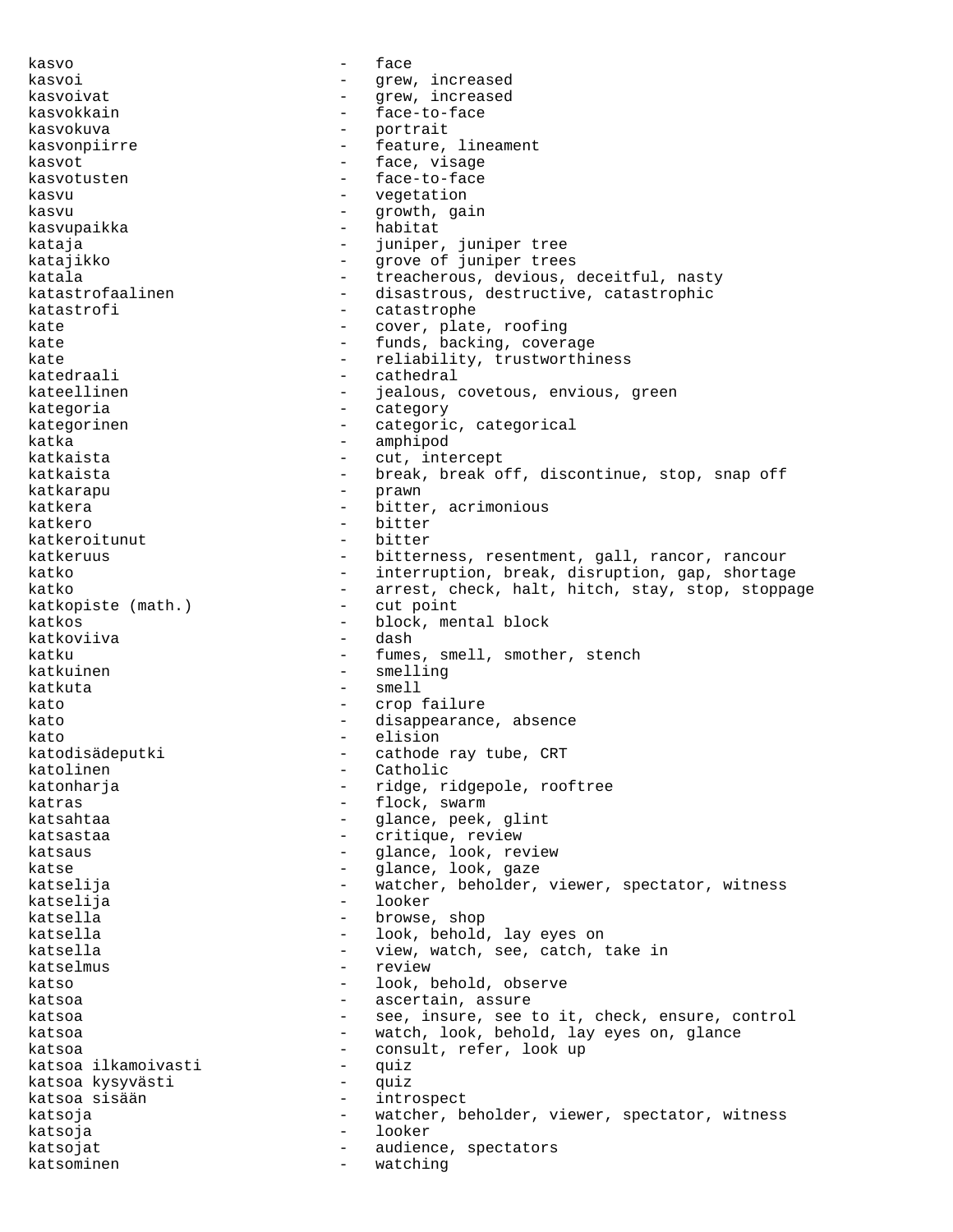katsominen - consultation, reference kattaa - cover kattaen - covering kattava  $-$  covering, overhanging, overspreading katti - cat kattila - fish-kettle, jam pot, pot, saucepan<br>
kattila - kettle boiler galdron gauldron kattila - kettle, boiler, caldron, cauldron, copper kattilakivi - scale - kettle lid katto  $-$  roof, ceiling, hood katto- - umbrella kattohaikara kattoikkuna - skylight, fanlight kattopalkki - rafter kattoparru - rafter<br>kattotiili - tile kattotiili  $-$  tile, roofing tile katu  $-$  street, avenue katua - repent, regret, rue, deplore, lament, bewail katua - be sorry for, feel sorry<br>katumanäällä - regret katumapäällä - regret katumus external regret, remorse, compunction, grief, contrition katumus - guilt, penance, penitence, repentance katumus- - penitential katumusaika - cooling-off period, cooling time<br>katumusharjoitus - penance katumusharjoitus katumuspäivä - day of penance katutyttö  $-$  hustler, streetwalker, street girl, hooker katutyttö - floozy, floozie, slattern, tart katuva  $-$  feeling remorse, ashamed katuvainen en material eta erreful, bad eta erreful, bad kauan - for a long time, for long, long<br>kauas - to a faraway place, far, afar to a faraway place, far, afar kauaskantoinen - far-reaching<br>kauemmin kauemmin - longer kauha  $-$  ladle, scoop, dipper kauhea - frightening, horrendous, horrific, horrid kauhea - direful, dread, dreaded, fearful, fearsome kauhea - severe, wicked, dire kauhea - appalling, dismaying kauhea - painful, unspeakable, abominable<br>kauhea - - - - - - - - horrible, terrible, awful, atroc - horrible, terrible, awful, atrocious, dreadful kauhistua - dismay, alarm, appal, appall, horrify kauhistunut - shocked, aghast, appalled, dismayed kauhistunut - frightened, panicky, panicked, panic-stricken kauhistunut - panic-struck, terrified kauhistuttaa - terrify, dismay, frighten, affright, appall kauhistuttava - frightening, formidable, redoubtable, unnerving kauhistuttava - appalling, dismaying, horrid<br>kauhistuttava - - atrocious, frightful, horrif - atrocious, frightful, horrifying, horrible, ugly kauhtana - caftan, kaftan, cassock, cloak, hood kauhu - appalling kauhu - terror, horror, threat, scourge kauhukokemus - appalling kaukaahaettu - farfetched kaukainen 1980 - distant, faraway, far-off, far, far-out<br>kaukaisempi 1980 - further kaukaisempi - further kaukaisin kaukaisuus - distance kaukalo  $-$  trough, feed bunk, bunk kaukalo - rink kaukalo - basin, tub kaukana - far, afar, deep kaukana mutta näkyvissä kauko- - remote kauko-ohjain - remote control kaukonäköisyys - hypermetropy, longsightedness kaukonäköisyys - farsightedness, hyperopia, hypermetropia kaukonäköisyys - vision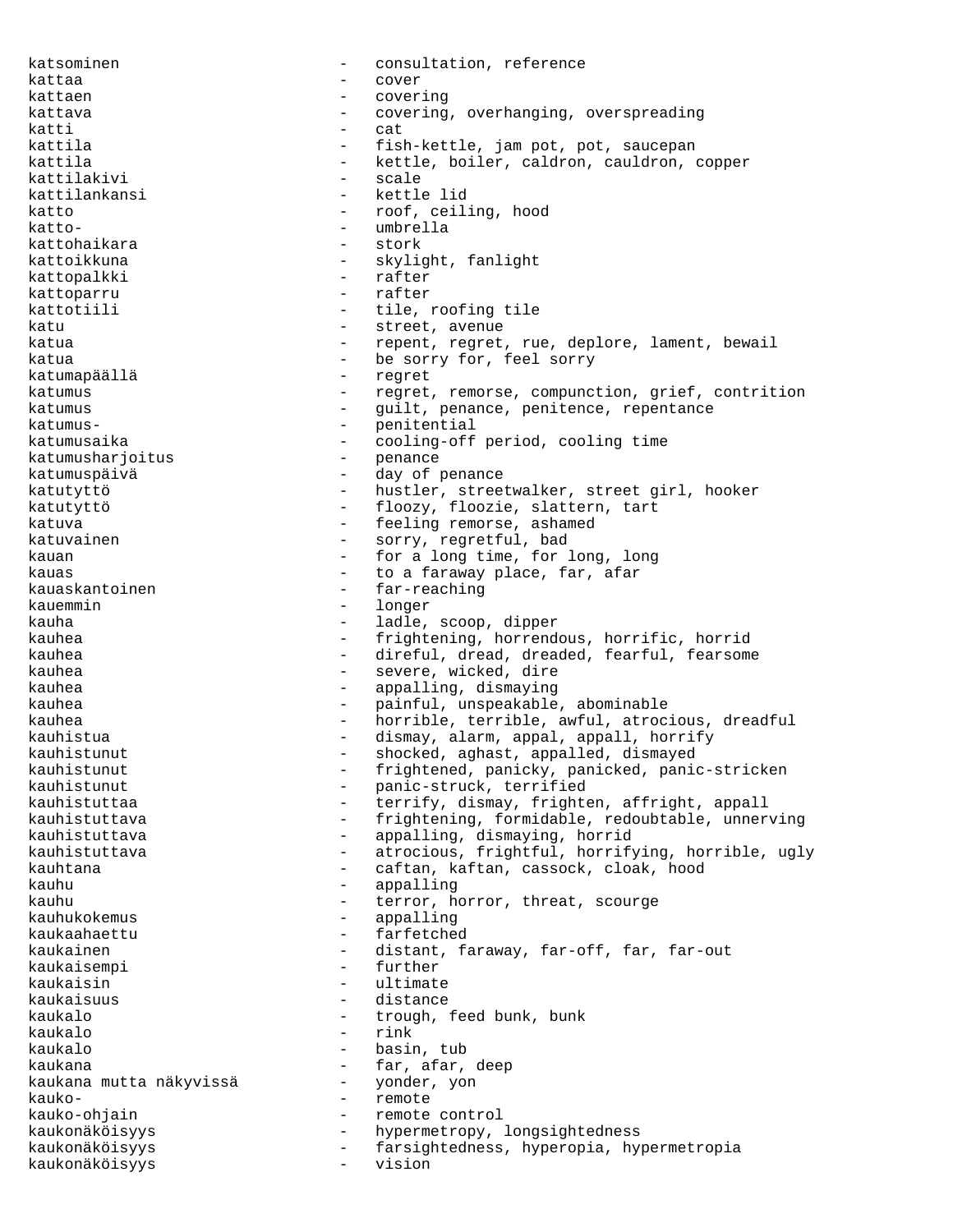kaulahuivi - scarf kaulakoru - necklace kaulapanta kaulus - collar kaunistaa - beautify<br>kaunokiriallinen - - literary kaunokirjallinen kaunopuheinen - rhetorical kaunotar - beauty kaupanvälittäjä kauppa- - trading kauppa-apulainen - clerk kauppaedustaja kauppahalli - market hall<br>kauppaketiu - chain chai kauppala - borough - borough kauppasaarto - embargo kauppasulku - embargo kaupungin - municipal kaupunginvaltuusto kaupunki- - urban kaupunkilaiskaura - oats kauris - deer kausaalinen - causal kausiluonteinen kausittainen - seasonal kauttaviiva - separatrix kavahtaa - get frightened, express fear

kaukosäädin - remote control kaula  $\qquad \qquad -$  neck, front side of neck kaulaketju - necklace, chain, string, strand kauna  $\sim$  - grudge, score, grievance kaunis **1988** - beautiful, fine, lovely, pretty, fair kaunokirjallisuus - literature, fiction, belles lettres kaunopuheisuus - rhetoric, grandiosity, magniloquence kaunopuheisuus - grandiloquence kaupallinen - commercial, business, mercantile kaupankäynti - business, trade, trading<br>kaupanvälittäjä - - - - agent kaupata - roll, hustle, pluck kaupata - trade, do business, sell kaupata - peddle, monger, huckster, hawk, vend, pitch kaupata itseään - solicit, accost kaupitella - peddle, monger, huckster, hawk, vend, pitch kauppa - deal, business deal, trade kauppa - business, trade, shop, store, commerce kauppaketju - chain, chain of stores kauppapaikka  $-$  market place, mart kauppasopimus - trade deal, business deal kauppatavara - merchandise, goods, trade goods, commodity, wares kauppias  $-$  merchant, salesman kauppias - monger, trader, bargainer, dealer outskirt, fringe kaupunginosa - ward kaupunginvaltuutettu - councillor, council member kaupunki - city, town, borough kaupunkilainen townsman<br>1988 - Antoinen Indonesia<br>1988 - Constant kaupunkilaisuus - citizenship kaupustella - hawk, peddle, monger, huckster, vend, pitch kausi - season, term<br>kausi- - seasonal - seasonal - seasonal<br>- seasonal kautta - via, through, across, by<br>kautta laidan - - - - - - - - - - - blanket, across-the-board kautta laidan - - blanket, across-the-board, all-embracing<br>kautta laidan - - - - - - all-encompassing, all-inclusive, broad, n kautta laidan - all-encompassing, all-inclusive, broad, panoptic - broad, encompassing, wide kauttaaltaan - thoroughly, outright, utterly, completely kauttakulku - transit, passage, passage through kauttaviiva - stroke, solidus, slash, virgule, diagonal kavahdus - startle, jump, start kavahtaa  $-$  startle, jump, start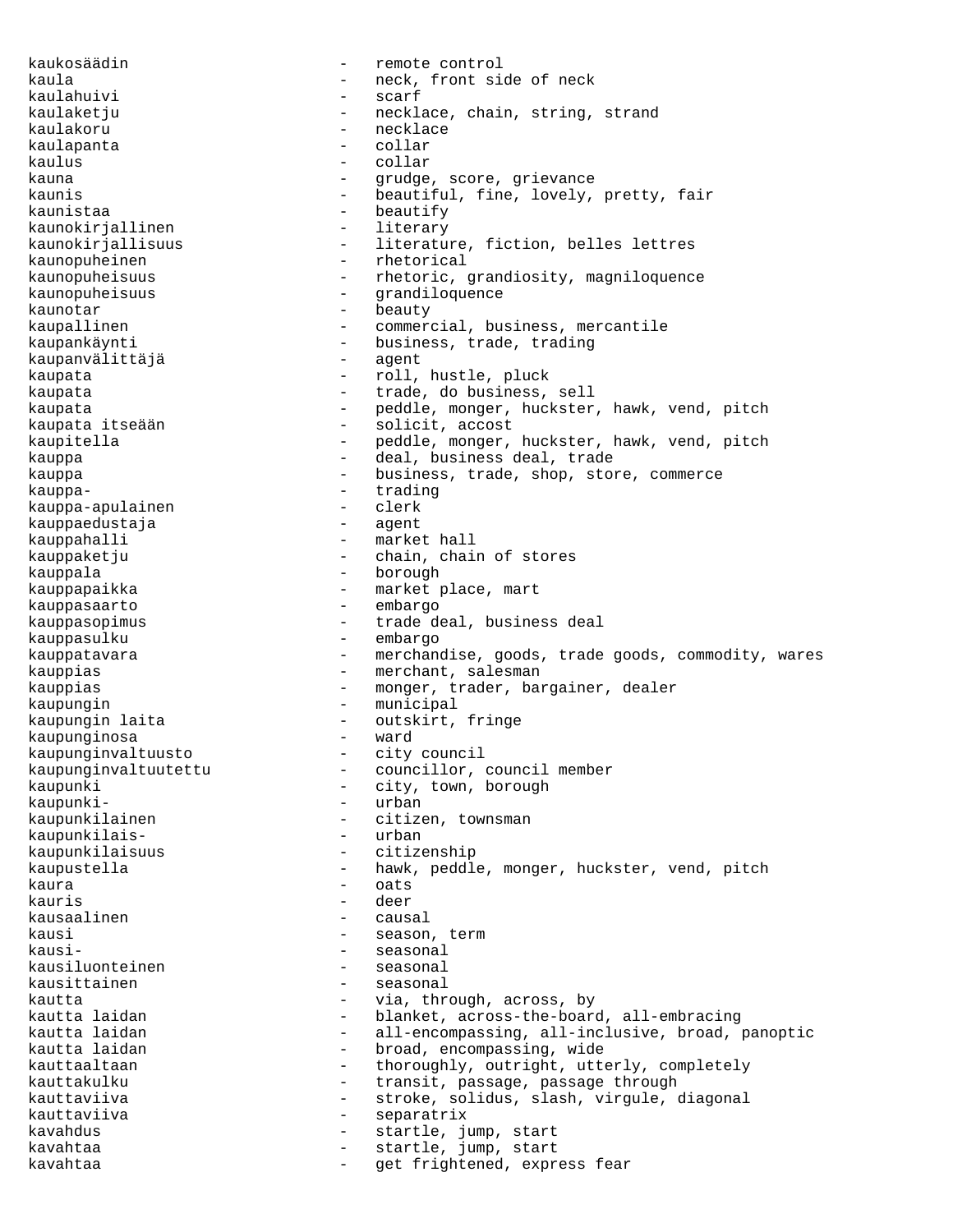kavala - underhand kavala - insidious, perfidious, traitorous, treacherous kavala  $-$  sly, cunning, deceitful, false, guileful kavaljeeri - cavalier kaventaa - narrow - narrow kaventua  $-$  narrow, contract, taper kaveri **1988** - fellow, mate, pal, friend, bloke kavio - hoof kavuta - climb kavuta - sputter kavuta - shin, clamber, scramble, shinny, skin, struggle kehdata - bother, dare, have the nerve, mind kehdata - not be ashamed kehittyen - developing kehittymätön - undeveloped, immature, unformed kehittynyt - developed, well-developed, highly-developed kehittyvä - developing kehittyä - civilize, civilise, modernize, modernise kehittyä - develop, evolve kehittäen - developing kehittävä - developing - explicate, formulate kehittää  $-$  develop, bring along, refine, evolve kehittää  $-$  cultivate kehittää  $-$  pioneer, initiate kehittää (math.) - expand kehittää yksityiskohtaisesti - elaborate, work out kehityksen kärki  $-$  vanguard, forefront, cutting edge kehitys - development, progress, evolution, developing kehitys-<br>
- developing, underdeveloped kehityskulku - process kehitysneste  $\overline{\phantom{a}}$  - developer kehitysopillinen - evolutionary kehitysoppi - evolution kehitysteoria - evolution theory kehiä - wind kehiönpohja - spool kehkeytyen - developing kehkeytymätön - undeveloped kehkeytynyt - developed kehkeytyvä - developing kehkeytyä - develop, arise, unfold kehno - sloppy, haphazard, slapdash, slipshod kehno  $-$  bad, unsatisfactory, poor kehno  $-$  cheap, bum, cheesy, chintzy, crummy, punk kehno  $-$  sleazy, tinny kehno esitys and the settle of the poor example, excuse, apology kehno esitys  $\qquad \qquad -$  bad performance keho - body - body kehoittaa  $-$  recommend kehonrakennus - body building kehottaa - admonish, scold, request<br>kehottaa välttämään - - deprecate kehottaa välttämään kehotus - invitation kehotus - request, recommendation kehrä  $-$  cam, spindle kehrätty - spun, thrown kehrätä - spin kehrätä - purr kehrätä - whizz, whiz, whirr, whirr, birr kehrävarsi - spindle kehrääjä - spinner, spinster, thread maker kehto - cradle kehtolaulu - lullaby - lullaby kehys - cadre, frame, framework kehä - circle kehämäinen 1988 - Kehämäinen 1988 - Kehämäinen 1988 - Circular, round kehänmuotoinen 1988 - Circular, round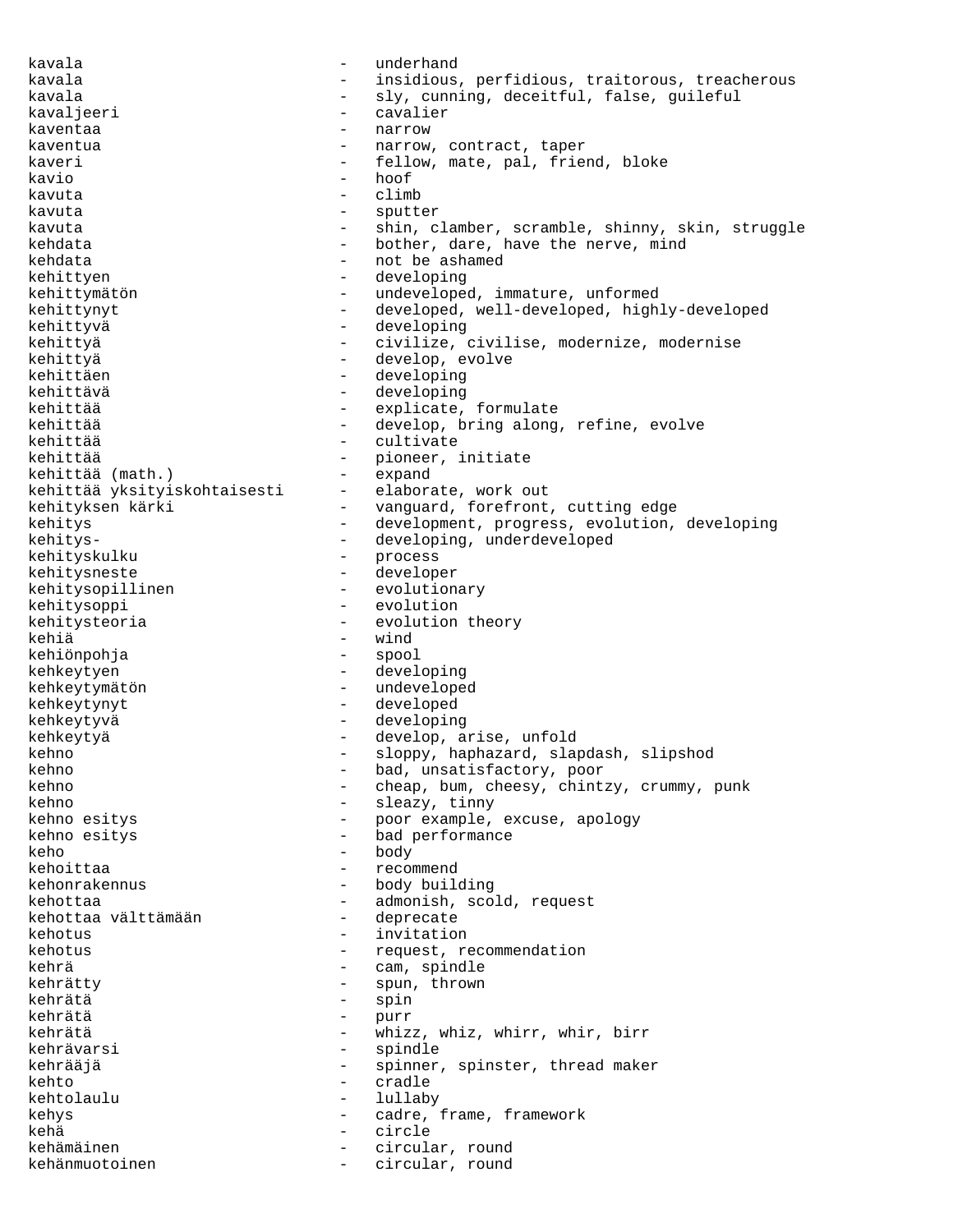keihäs  $-$  javelin, spear keihäs - fizgig, gig, fishgig, lance<br>keihäänheitto - tavelin keihäänheitto - javelin keiju - fairy keijukainen 1988 - Fairy, faerie, faery keikahtaa - turn around keikahtaa - tip, tip over, topple, trip over, tumble keikahtaa - capsize, fall down, overturn, rock, sway, tilt keikari - gallant, sheik, swell, clotheshorse, fashion plate keikari - cockscomb, coxcomb, dandy, buck, beau, dude, fop keikaus - overturn, turnabout<br>
keikka keikka - gig keikkua - sway, rock, shake keila  $-$  taper, cone keila (phys.) - swath keilaaja - bowler keilata - bowl - bowl - bowl - bowl - bowl - bowl - bowl - bowl - bowl - bowl - bowl - bowl - bowl - bowl - bowl - bowl - bowl - bowl - bowl - bowl - bowl - bowl - bowl - bowl - bowl - bowl - bowl - bowl - bowl - bowl - bo keille  $-$  to whom, to which persons, to what persons keino - means, remedy, resources<br>keinotekoinen - - artificial keinotekoinen 1988 - artificial<br>keinotella 1988 - manipulate keinotella - manipulate, pull strings, pull wires<br>
keinottelu - speculation keinottelu - speculation<br>
keinovalo - artificial - artificial light keinu - swing - swing keinua - swing, sway, rock, shake, nod keinunta - rock, careen, sway, tilt, swinging keinuttaa  $\qquad \qquad -$  rock, swing, cradle keisari - emperor - emperor - emperor - emperor - empire - empire - empire - empire - empire - empire - empire keisarikunta - empire - empire - empire - empire - empire - empire - empire - empire - empire - empire - empire - empire - empire - empire - empire - empire - empire - empire - empire - empire - empire - empire - empire keisarillinen - imperial, royal, regal, majestic, purple<br>keisarin keisarin - imperial<br>keitos - cooking keitos - cooking, mixture keittiö - kitchen keitto - soup keittää - boil keitä  $-$  who (there are), who (there were)<br>kekkerit kekkerit - party<br>keko - party - party keko - heap, pile kekseliäs - innovative keksi - cracker, cookie, cooky, biscuit keksijä - originator, conceiver, mastermind keksijä - inventor keksiminen - discovery, advent<br>keksiminen - engineering keksiminen - engineering<br>keksintö keksintö - conception keksintö - invention, innovation, excogitation, design keksintö - figment keksitty - fabled keksitty juttu keksiä - concoct, think up, think of, dream up, hatch keksiä  $-$  fabricate, make, make up keksiä  $-$  conceive, conceptualize, conceptualise, design keksiä - discover keksiä - invent, contrive, forge, devise keksiä - excogitate, formulate, come up with kekäle - brand, cinder, ember, firebrand<br>kela kela - spool, reel<br>kela- - spool, reel-to-ree kela- - reel-to-reel kelastaa - reel kelata - reel, wind, spool - spooler keli - weather, road conditions, state of roads kelju - crooked, nasty kelkka - sledge, sleigh, bobsleigh, sled, toboggan, luge kellanharmaa - beige - beige - beige - beige - beige - beige - beige - beige - beige - beige - beige - beige -- basement, cellar kelle  $\sim$  to whom, to which person, to what person kellertävä - yellowish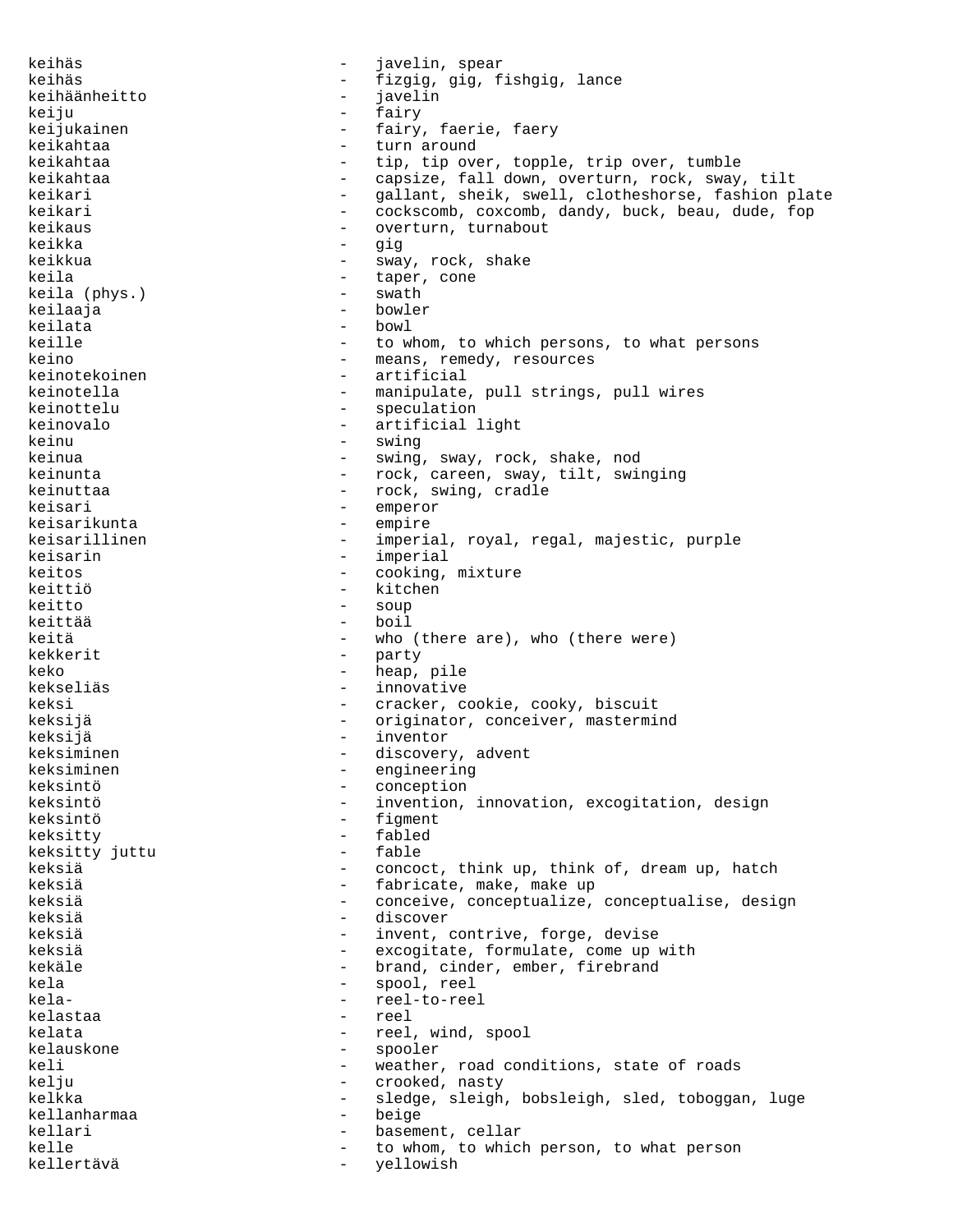kellistyä - collapse, fall down, stumble, tumble kello - clock, watch, chronometer kello - bell kellokäyrä - bell curve, bell-shaped curve kellotapuli - bell tower, campanile, belfry kellua - float, be afloat, fluctuate<br>kelmi - float, criminal, crook, kelmi - chiseler, criminal, crook, double-dealer, rascal<br>
- good-for-nothing mischief roque scoundrel kelmi - good-for-nothing, mischief, rogue, scoundrel<br>kelmi - swindrel - swindrel kelmu - membrane, periderm, skin kelmu - foil, cellophane, coat, cuticula, film, pellicle kelo - snag, stub kelpaamaton - unsatisfactory, poor, unsuitable, unacceptable kelpaamaton - incapable, incompetent, unequal to kelpo  $-$  valid, proper, decent, suitable, fit kelpoisuus - validity kelpoisuus - fitness, fittingness<br>kelpuuttaa maksuvälineenä - honor, honour kelpuuttaa maksuvälineenä keltainen – yellow – yellow – yellow – yellow – yellow – yellow – yellow – yellow – yellow – yellow – yellow – yellow – yellow – yellow – yellow – yellow – yellow – yellow – yellow – yellow – yellow – yellow – yellow – yel keltaruskea - chukker-brown keltaruskea - snuff, yellowish brown, snuff-brown, mummy-brown<br>kelvata - fit, suit, be suitable - fit, suit, be suitable kelvollinen and the usable, suitable, fit, decent, proper, acceptable kelvollinen - satisfactory<br>kelvollisuus - fitness fit - fitness, fittingness kelvoton - unacceptable kelvoton - incapable, incompetent, unequal to kelvoton - nasty - nasty<br>kemia - nasty - chemi kemia - chemistry kemiallinen - chemical kemikaali - chemical ken  $\begin{array}{cccc} \text{ken} & - & \text{that, who, which} \\ \text{kenelle} & - & \text{to whom, to which} \end{array}$ - to whom, to which person, to what person kenen - which one's, whose kenen toimesta - by who, by which one<br>
kenet - whom<br>
- whom - whom<br>- farrier kengitysseppä - farrier kengänpohja kenkä - shoe kenkälankki - shoe polish kenoviiva - backslash kenraali - general, five-star general, full general<br>kenraali (mil.) - general, five-star general - general, five-star general kenttä  $-$  field, province keplotella - manipulate, pull strings, pull wires keppi - baton, cane, stick, rod, bar kepponen - joke, jest, practical joke, prank, trick kera - with, besides keraaminen - ceramic kerake - consonant kerametalli - cermet keramiikka - ceramic ware, ceramic keramiikka - pottery, clayware<br>keramiikkapaja - pottery - pottery keramiikkapaja - pottery kerho - club, society kerhohuoneisto kerhotalo - club house kerinneet - made it in time kerinneet - sheared, shorn keripukki - scurvy keritsi - sheared, shore keritsimet - shears keritsivät - sheared, shore keritty - sheared, shorn keritä  $-$  have time, make it keritä - fleece, shear keriä  $\qquad \qquad -$  clew, clue keriä - wind, coil, wind up, unwind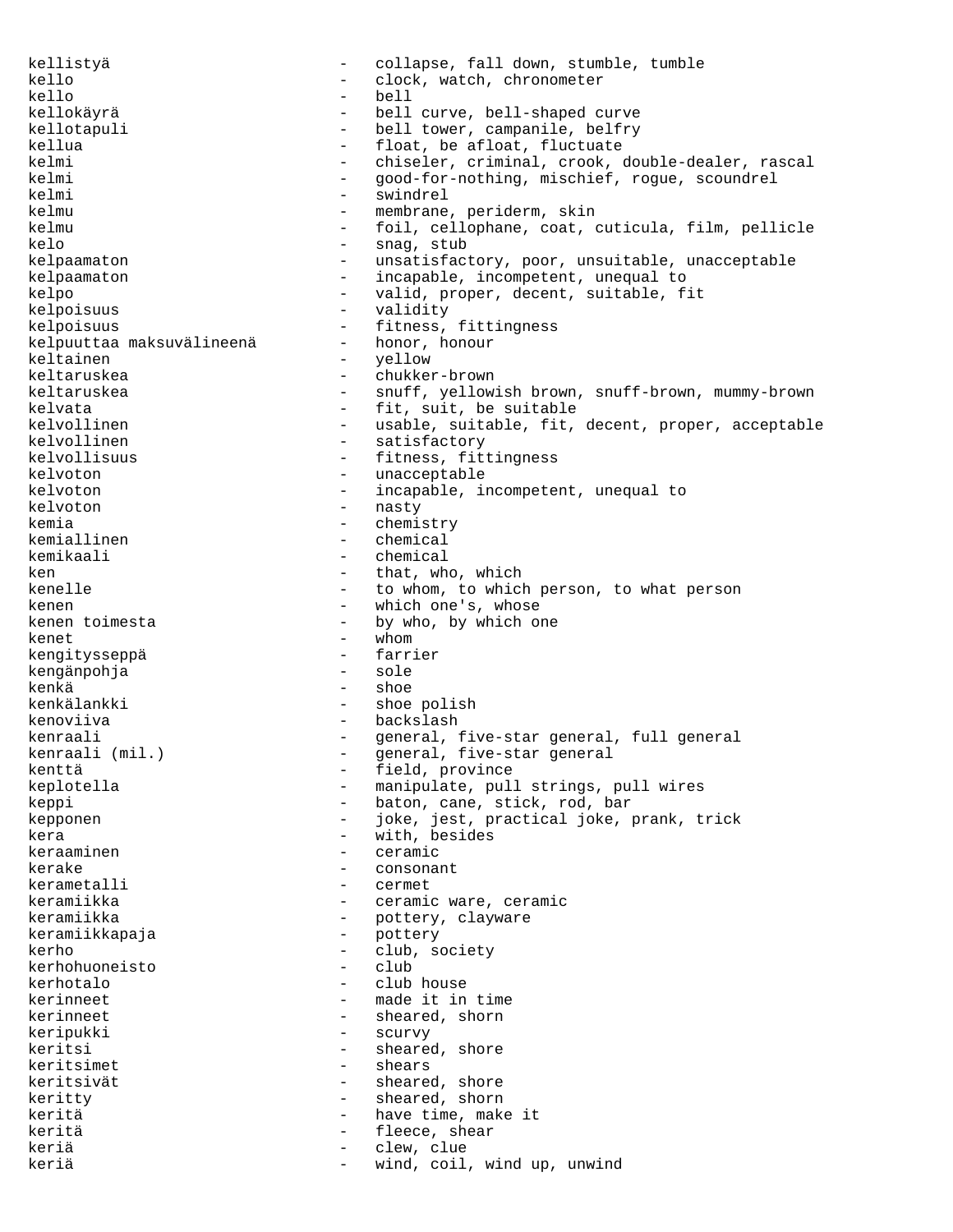keriä auki - unwind kerkesi - made it in time, did it in time kerkesivät - made it in time, did it in time kerma - cream kermainen 1988 between 1988 between 1988 between 1988 between 1988 between 1988 between 1988 between 1988 betwe kermet - cermet kerosiini - kerosene kerran  $\qquad \qquad - \qquad \text{once, something, formerly}$ kerrassaan - downright kerrassaan and the totally, perfectly, utterly, dead, fully kerroin - coefficient, multiplier kerronnallinen en aarrative kerros - stratum kerros **a floom** - floor, storey, story, layer, level kerrossänky - bunk, bunk bed kerrostalo  $-$  block of flats, high-rise building kerrostalo - apartment building, apartment house, block kerrottu - told kersa (informal) - brat, kid<br>kersa (informal) - child kersa (informal) kersantti - sergeant, staff sergeant<br>kerskailla - - - - - - - - brag, gas, bluster, yaun - brag, gas, bluster, vaunt, gasconade kerskailla - blow, show off, boast, tout, swash, shoot a line kerta - occasion, time - outright, completely, utterly kertaluku - multiplicity kertaluku (math.) - multiplicity, order kertoa  $-$  deal, cover, treat, handle, plow, address kertoa en el este en communicate, pass on, put across, pass, impart kertoa - relate, tell, narrate, spin, recount, recite<br>kertoa - multiply kertoa - multiply<br>kertoa - reflect kertoa - reflect kertoa satuja<br>kertoa tarkemmin - expand, expound, dilate kertoa tarkemmin - elaborate, expatiate, exposit, enlarge, flesh out<br>kertoa vanaaehtoisesti - volunteer kertoa vapaaehtoisesti kertoja - narrator kertolasku - multiplication kertoma - factorial kertoma- - narrative kertomaruno - epic kertomarunous - epic kertomus - history, story, chronicle, account kertomus - account, report kertomus - tale, story, writing, narrative, narration kertomus - recital, yarn kertosäe - chorus, refrain kertova - narrative, epic kertyminen en accumulation kertymä - accumulation kertyä  $-$  cumulate, accumulate kerä  $-\text{clew}$ , ball keräilijä  $-$  collector, aggregator keränen 1988 – nodule kerätä - aggregate, combine<br>kerätä - accumulate cumulat kerätä - accumulate, cumulate, conglomerate, pile up<br>kerätä - - collect, gather, pick up, corral kerätä - collect, gather, pick up, corral kerätä<br>
kerätä aitaukseen – bundle, bunch, bunch up, cluster, clump<br>
corral kerätä aitaukseen - corral kerätä säiliöön keräys - appeal, collection, ingathering kerääjä - accumulator kerääminen - collection kerääntymä - accumulation kerääntyvä - aggregate, mass, aggregative kerääntyä - gather, accumulate kerääntyä - bundle, bunch, bunch up, cluster, clump<br>kerääntyä yhteen - herd kerääntyä yhteen - herd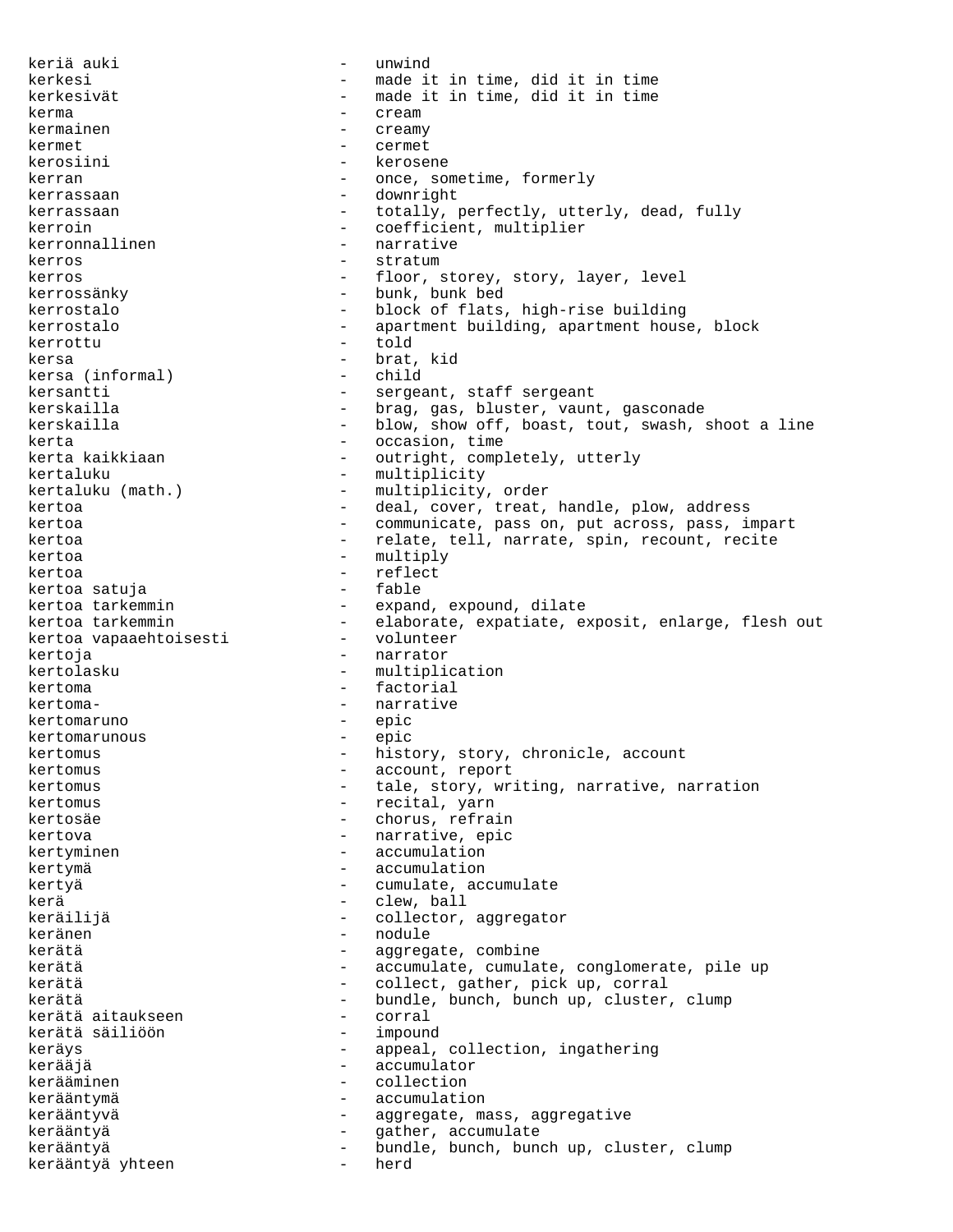kesiä  $-$  desquamate, flake off, peel, peel off, scale kesiä - scale off keskeinen - central keskeinen  $-$  primary keskelle  $-$  to the middle, to the center keskellä  $-$  halfway, midway keskellä  $-$  in the middle, at the center keskellä  $-$  amid, amidst, among kesken - unfinished, incomplete, uncompleted, not finished kesken - among, between, amid, amidst, inter keskeneräinen - incomplete, uncompleted, not finished, unfinished keskenkasvuinen en metalliste voung keskenään - with each other, among keskeyttää  $-$  break off, discontinue, stop, stay, delay, detain keskeyttää  $-$  interrupt, break, disrupt, break up, cut off keskeyttää  $-$  suspend, set aside keskeytyksetön - continuous, constant, continued keskeytys - suppression keskeytys - interruption, break, intermission keski- - deep keski- - middle, center, central, mid keski-aika - Middle Ages<br>keski-ikä - Middle age - middle age, average age keskiaikainen 1988 - medieval keskiajan - medieval keskiarvo  $-$  average, mean keskikenttä - midfield keskikohdassa  $-$  halfway, midway keskikohta - middle, center keskiluokan edustaja - bourgeois, burgher keskiluokka <sup>-</sup> middle class<br>keskiluokkainen - hourgeois keskiluokkainen - bourgeois keskimäärin - on an average - halfway, center, middle, midway keskinen - central keskinkertainen en moderate, average keskinäinen 1988 – mutual keskinäinen valvonta - checks and balances keskinäiset yhteydet - interconnection keskiosassa - halfway, midway, amidst keskipakovoima - centrifugal force keskipiste  $-$  average, middle keskipiste (math.) - middle, center, centre keskipoikkeama - mean deviation keskipäivä - noontide keskipäivä  $-$  noon, noonday, midday, twelve noon, high noon keskisormi - middle finger keskitetty - centralized keskitin - concentrator keskittyminen - concentration keskittynyt - concentrated keskittyä - concentrate keskittäminen - accumulation keskittää  $\qquad \qquad -$  concentrate keskiviikko - Wednesday keskivälissä - halfway, midway<br>keskivä keskiyö - midnight<br>keskiö - midnight keskiö - centroid keskonen - abortive fetus, premature baby, premature infant keskos-<br>
- related to premature babies keskuksessa <br/> - amidst, in the center keskus - center, centre, central, gist, bull's-eye, core keskus extended to centrale, essence, focus, germ, halfway, heart keskus **- exchange, hub, intermediate, switching center** keskus - switching exchange, intervening keskus **1988** - mean, median, middle, midst, nub, nucleus, pith keskus - pivot keskus- - central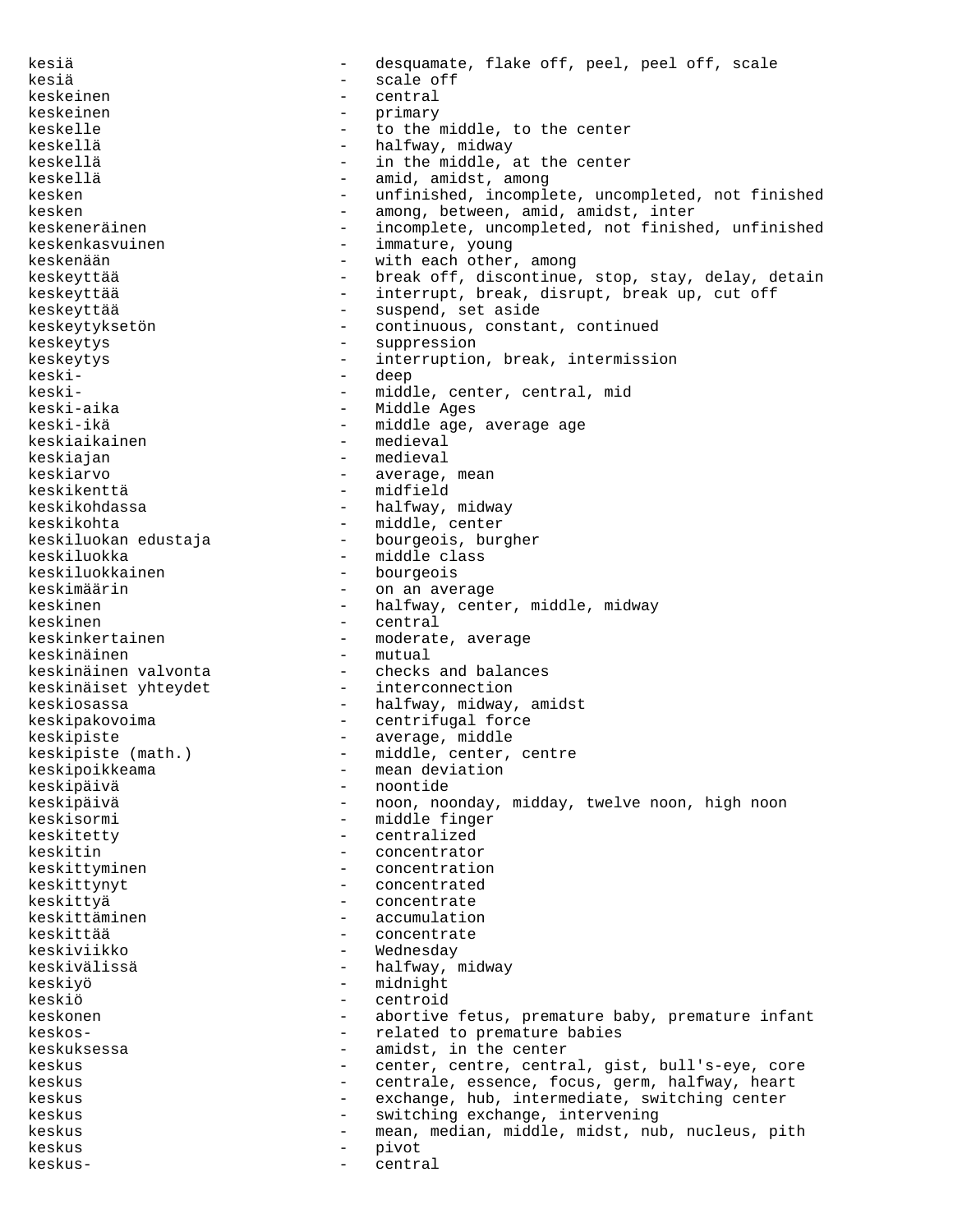keskusta - center, centre, downtown keskustaan päin - up keskustasta poispäin keskustella - converse, discourse, speak, talk, discuss<br>keskustella - consult, confer, confabulate, confab keskustella - consult, confer, confabulate, confabulate, confabulate, confabulate, confabulate, confabulate, confabulate, confabulate, confabulate, confabulate, confabulate, confabulate, confabulate, confabulate, confined keskustelu - communion, sharing<br>keskustelu - conversation, disc keskustelu - conversation, discussion, dialogue, debate<br>keskustelu - speak, talk, discourse, treatment, talking - speak, talk, discourse, treatment, talking<br>- forum keskustelupaikka keskustietokone en mainframe, mainframe computer keskusyksikkö - central processor, processor keskusyksikkö - mainframe, central processing unit, CPU keskuudessa - among, amongst, amidst, between, amid kestetty - born, borne, tolerated, endured kesti  $-$  bore, tolerated, endured, continued kestit  $-$  party, celebration, feast kestitä  $-$  treat, regale kestitä - entertain kestivät - bore, tolerated, endured, continued<br>kesto kesto - duration - duration - duration - duration - duration - duration - duration - duration - duration - dura kestoaika - duration - duration - duration - duration - duration - duration - duration - duration - duration kestokyky  $\qquad \qquad -$  tolerance, endurance kestäminen - bearing, enduring, tolerating kestämätön - unacceptable, impossible, insufferable kestämätön - unsufferable, unbearable, unendurable kestämätön - unsound kestänyt endured, endured, endured, endured, endured, endured, endured, endured, endured, endured, endured, en kestävyys endurance, stamina, toughness, durability kestävyyskilpailu  $-$  marathon, endurance contest kestävä - durable, proof kestää - resist, fend<br>kestää - resist, fend kestää - suffer, undergo - suffer, undergo - suffer, undergo - suffer, undergo - stand, put up, kestää - stand, put up, stomach, support, brook, abide<br>kestää - sun run for extend - run, run for, extend kestää  $-$  tolerate, bear kestää - continue, endure, keep on, last, go, live, live on kestää  $-$  hold up, hold out kesy - tame, domestic, domesticated, mild kesytetty - tamed kesyttäjä - tamer kesyttämätön - unbroken, untamed, unbacked kesyttää  $-$  tame, domesticate, restrain kesytön - agitated, boisterous, frantic, frisky, tameless kesytön - untamed, wild kesytön luonto - wildlife kesyys - tameness kesä - summer kesäkuu - June ketju - chain, concatenation, linkage ketju - string, strand ketjumurtoluku (math.) - continued fraction<br>ketjusääntö (math.) - chain rule ketjusääntö (math.) ketjuttaminen  $-$  linkage, linking ketjutus - linkage, linking<br>
kettinki - chain<br>
- chain kettinki - chain<br>kettu - fox - fox kettu - fox kettu- - vulpine ketuntapainen i vulpinen vulpinen vulpinen vulpinen vulpinen vulpinen vulpinen vulpinen vulpinen vulpinen vulpinen vulpinen vulpinen vulpinen vulpinen vulpinen vulpinen vulpinen vulpinen vulpinen vulpinen vulpinen vulpinen ketä - whom keuhko - lung keuhkot - lungs keula  $-$  bow, fore, prow, stem keventää  $-$  moderate, relieve kevyesti - lightly - lightly<br>kevyt - light kevyt - light, aerial kevyt - slight kevytkenkäinen - fast kevytkenkäinen - wanton, easy, light, loose, promiscuous, sluttish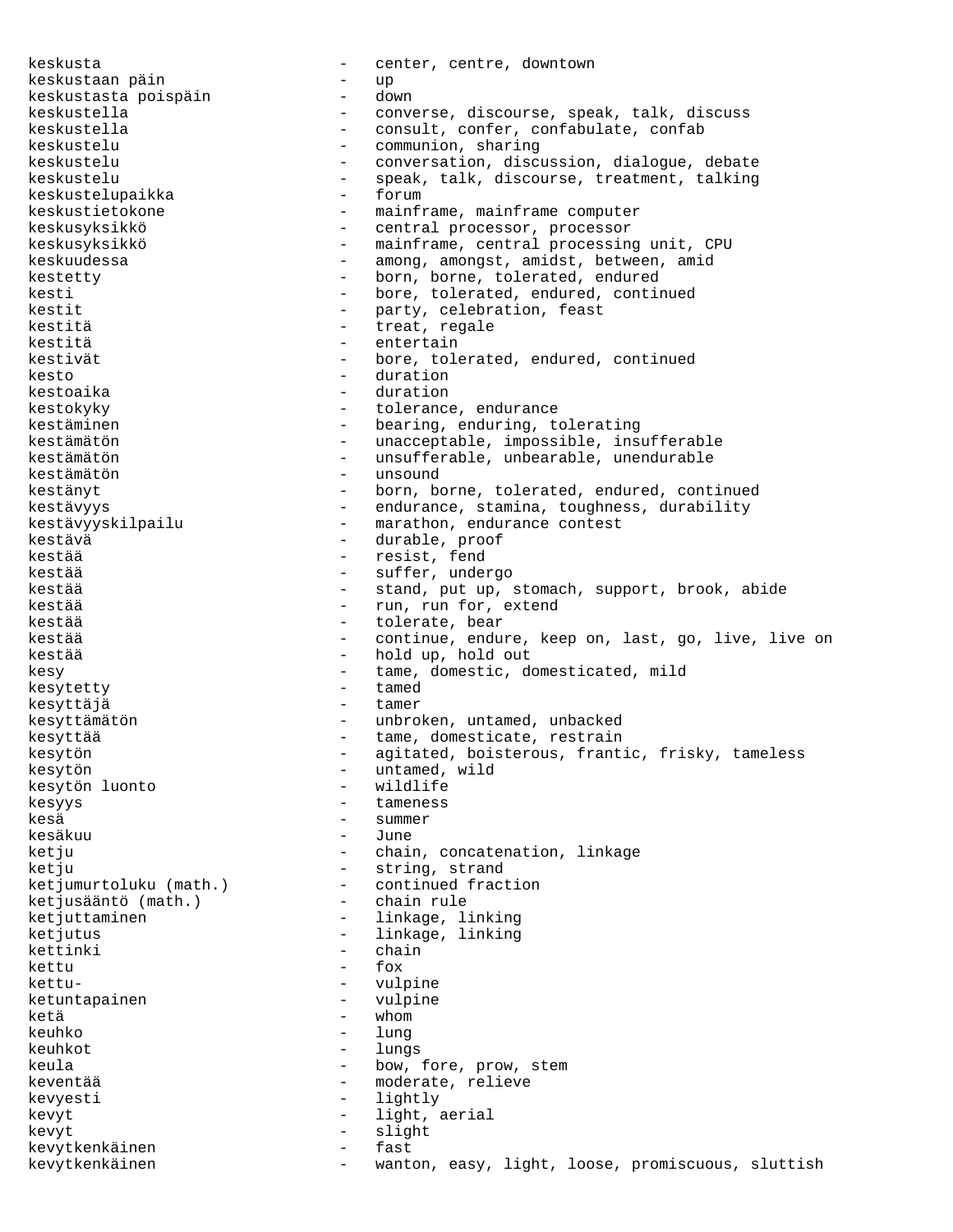kevytkenkäinen nainen - wanton kevytmielinen - dissolute, libertine, profligate, riotous kevytmielinen - fast, debauched, degenerate, degraded, dissipated kevytmielinen - imprudent, unwise, wanton kevytsydäminen - blithe, blithesome, lighthearted, lightsome kevät - spring, springtime khii - chi<br>kide - chi kide - crystal - crystal<br>kidemäinen - crystal - crystal - crystal kidnapata - abduct, kidnap, nobble, snatch kidukset - gills kiduttaa  $-$  torture, abuse, torment kiduttaja - torturer kiehtoa - fascinate, transfix, mesmerise, mesmerize kiehtova - fascinating - fascinating kiehtova - fetching, taking, winning kiehua - boil, seethe, roll kiekko - dial, disc, disk, discus, saucer, record kiekko – puck – puck – puck – puck – puck – puck – puck – puck – puck – puck – puck – puck – puck – puck – puck – puck – puck – puck – puck – puck – puck – puck – puck – puck – puck – puck – puck – puck – puck – puck – puc kiekonheitto kieleke - jut, projection<br>kielellinen - - verbal, linguist - verbal, linguistic, lingual kielenkääntäjä - translator kieli - tongue, language kielikuva - metaphor, image, trope<br>kieliopillinen - grammatical, grammatic kieliopillinen - grammatical, grammatic kieliopillisesti oikea - grammatical, well-formed kielioppi - grammar<br>kielitieteellinen - linguistic kielitieteellinen<br>kieliä kieliä - grass, peach, shit, shop, snitch<br>kieliä - - stag, denounce, tell on, betray, kieliä - stag, denounce, tell on, betray, give away, rat<br>kielletty - forbidden - forbidden kielletty - unlawful, improper, unconventional kielto <sup>-</sup> denial, disclaimer kielto  $-$  ban, interdiction, proscription kielto - red light kielto - prohibition, inhibition, forbiddance, refusal<br>kieltolaki - prohibition - prohibition kieltomääräys - injunction kieltotuomio - cease and desist order kieltotuomio - injunction, enjoining, enjoinment kieltäminen - renunciation, repudiation<br>kieltäminen - denial - denial kieltäminen kieltäytyminen en maaristellisuuta - prohibition, refusal, denial kieltäytyä - refuse, abstain kieltää – censor, ban<br>kieltää – censor, ban - negate, contravene, contradict kieltää  $-$  renounce, repudiate kieltää - deny, refuse kieltää - disallow kieltää - prohibit, forbid, interdict, proscribe, veto<br>kiemurrella - snake, weasel kiemurrella - snake, weasel kiemurrella - wreath, wreathe kiemurrella - writhe, wrestle, wriggle, worm, squirm, twist kiemurrella - weave, wind, thread, meander, wander kiemurrella - ramble kiemurtaa - wreath, wreathe kieppi - roll kieppua - roll, revolve, turn over kieputtaa - wind, wrap, twine kieputtaa - roll kieriskellä kierittää  $-$  wind, wrap, twine kierittää  $\qquad \qquad -$  roll, revolve, turn over kieriä - roll, revolve, turn over<br>kiero - chlime devious crooke kiero - oblique, devious, crooked, insincere kiero - funny kierous - twist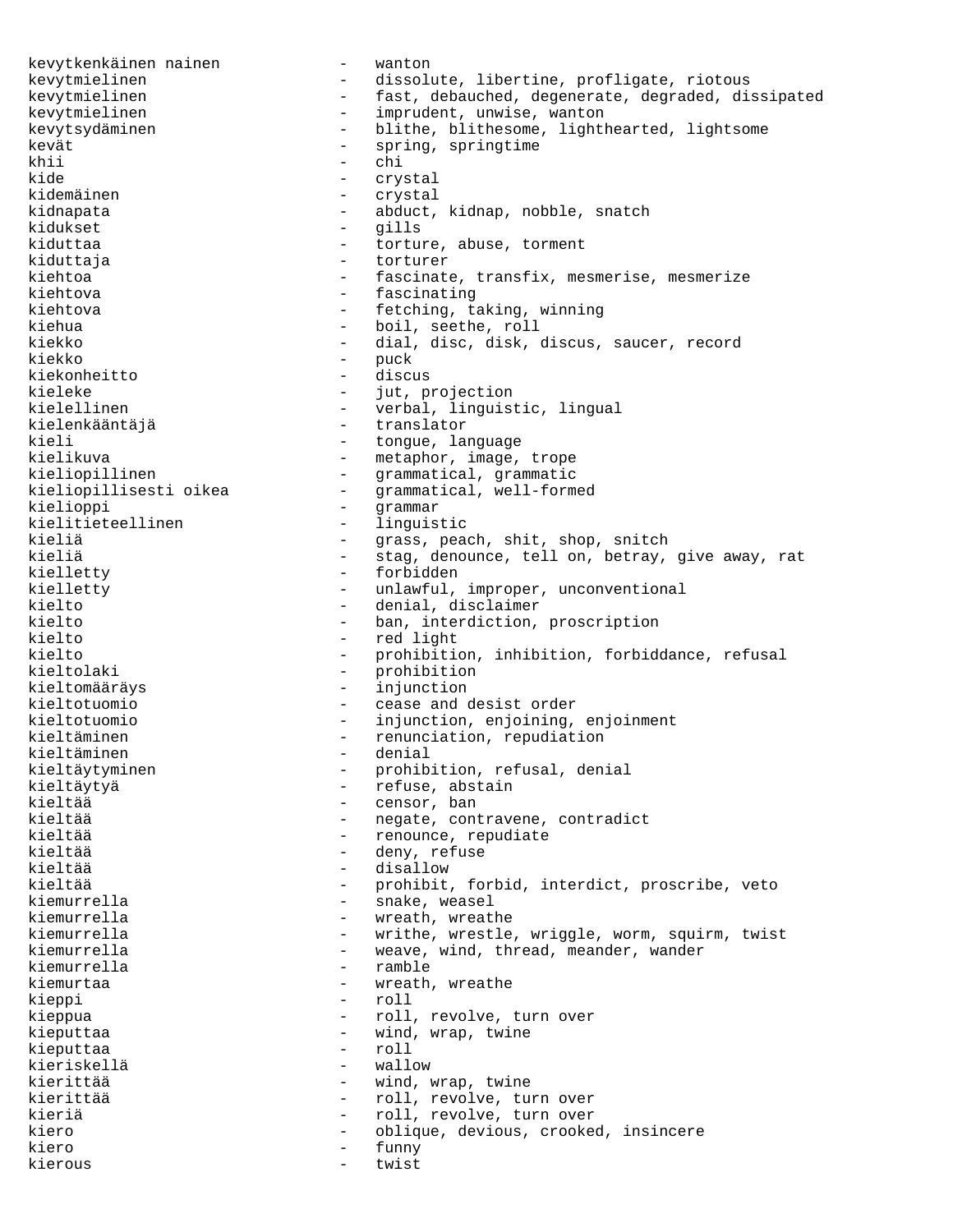kieroutuminen - perversion kierre  $\qquad \qquad -$  roll, axial rotation, axial motion kierre - spin, twist kierre - spiral kierrellen 1988 - indirectly kierrellä - go around, ramble kierrellä ja kaarrella<br>kierros kierros - run - lap, circle, circuit, round<br>- roll kierrähdys kierrättää - recycle kierrätys - recycling kierteinen 1988 - bent, helical, screwed, spiral, spiroid kierteinen 1980 - threaded, twisted, voluted, whorled kierto - twist kierto  $-$  roll, rotation, circulation kierto- - circular - tour, sightseeing kiertoakseli - spindle, axis<br>kiertoilmaus - euphemism kiertoilmaus - euphemism<br>kiertokirje - enewsletter kiertokirje - newsletter, newssheet<br>kiertoliike - - - - - - - - roll, axial rotation, - roll, axial rotation, axial motion<br>- axis kiertonikama - axis<br>kiertorata - crbit kiertorata kiertoteitse - indirectly kiertotie  $-$  roundabout way kiertyä - twist kiertyä - weave, wind, thread, meander, wander kiertävä - errant, circulating, circular kiertää - wreath, wreathe kiertää - twist, turn, twine, distort, wind, fold kiertää - curl, wave kiertää - evade, avoid - coil kiesit - gig kietoa - wind, wrap, twine, roll kietoa - interlock, lock kietoa - twist kietoa - tangle, ravel, knot kietominen - interlock, interlocking, mesh, meshing kietoutua - interlock, lock kietoutua - twist, tangle kietoutunut - tangled, intermeshed kihinä - hiss kihisevä - hissing kihistä - seethe - overflow, bubble over, spill over kihlaantunut - betrothed, affianced, engaged, pledged, bespoken kihlattu - fiance, groom-to-be, betrothed kihlaus - engagement, betrothal, troth kiho - bigwig kihokki - sundew<br>kihomato - pinworu kihomato - pinworm kihota - drip, exude, ooze, trickle kiihdyttää  $-$  inflame, stir up, wake, ignite, heat, fire up kiihdyttää - accelerate, excite, rush<br>kiihkeä - - - - - - - impassioned, perfervid, r kiihkeä - impassioned, perfervid, passionate<br>kiihkeä - inpassioned, perfervid, passionate<br>torrid, ardent, burning, fervent, j kiihkeä - torrid, ardent, burning, fervent, fervid, fiery<br>kiihko - zeal fanaticism vehemence mania - zeal, fanaticism, vehemence, mania kiihko - passion kiihko- - rabid kiihkoilija - fanatic kiihkoisa - fierce, tearing, vehement, violent, trigger-happy<br>kiihkomielinen - rabid kiihkomielinen kiihkomielisyys - mania, zeal, fanaticism, vehemence kiihoke - incentive, inducement, motivator kiihoke - fillip kiihottaa  $\qquad \qquad -$  arouse, sex, wind up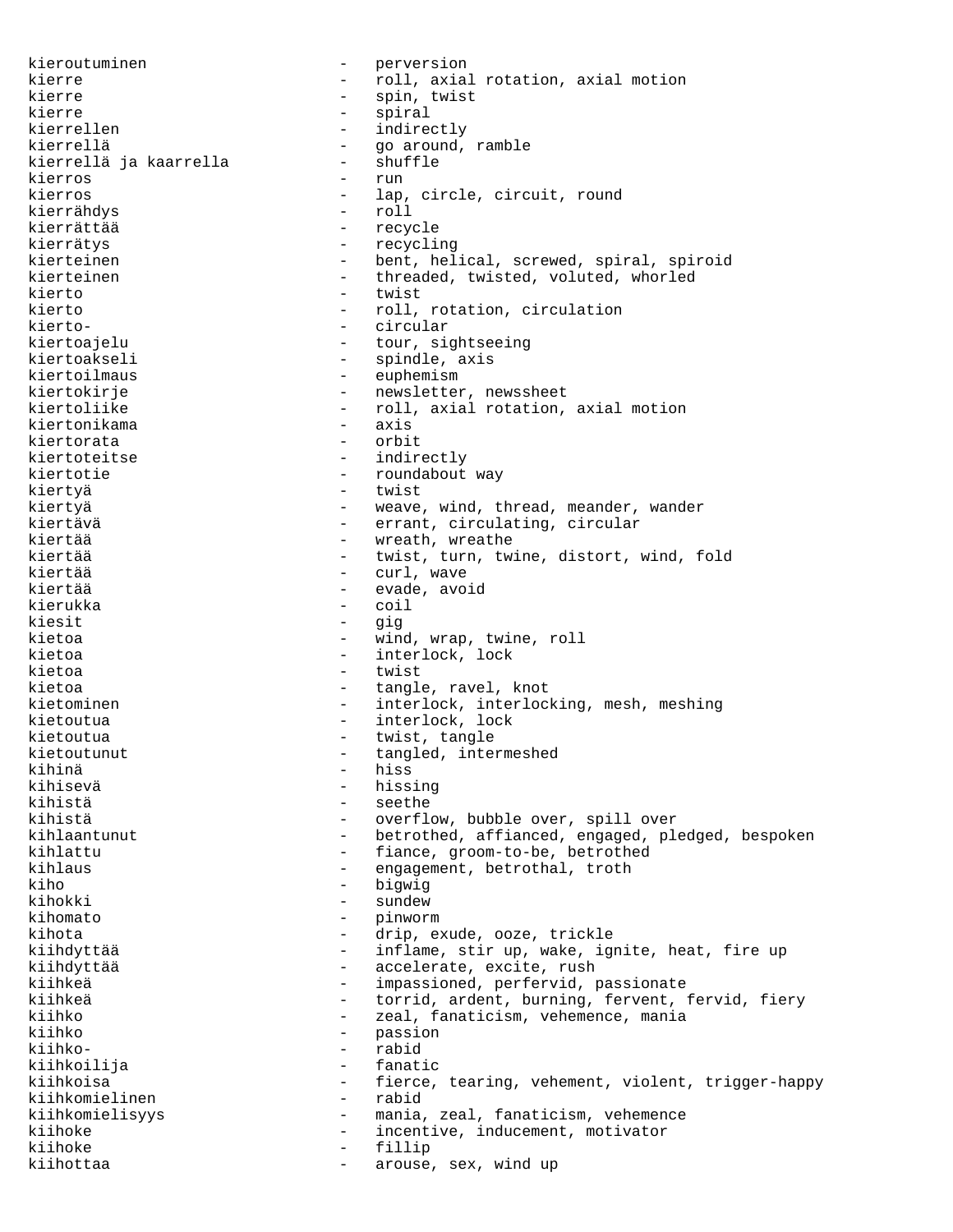kiihottaa - abet, agitate, incite, stir up, rouse, stimulate kiihottaa - charge, turn on, commove, excite, charge up kiihottava - exciting, erotic, hot kiihottunut - aroused, excited, turned up, hot kiihottunut - hysterical, hysteric kiihtymys - excitement kiihtynyt - unrestrained, delirious, excited, frantic, mad kiihtynyt en aangeste van die emotional, aroused, worked up kiihtynyt - hysterical, hysteric kiihtynyt - accelerated, speeded up kiihtyvyys - acceleration kiihtyä  $-$  quicken, accelerate kiihtyä - increase kiihtyä - stiffen kiihtyä - inflame, get excited, become agitated, flare up kiikari - binocular<br>kiikkerä kiikkerä - crank kiikku - swing, tilter<br>kiikkua - swing - swing - swing kiikuttaa - swing kiila - wedge - wedge - wedge - wedge - wedge - wedge - wedge - wedge - wedge - wedge - wedge - wedge - wedge - wedge - wedge - wedge - wedge - wedge - wedge - wedge - wedge - wedge - wedge - wedge - wedge - wedge - wedge - wedge kiillotettu - shining, bright, burnished, lustrous, shiny kiillottaa - buff, burnish, flush, polish kiillottaa - furbish, refurbish, renovate, freshen up kiillotus - polishing, shining kiiltävä - shiny, gleamy, shining, glistening, glossy kiiltävä - lustrous, sheeny kiiltää - shine, gleam kiilua - glow, gleam, glimmer, glint<br>kiima - - - - - - - - heat, estrus, rut, oestrus kiima - heat, estrus, rut, oestrus kiima-aika - heat, estrus, rut, oestrus<br>kiimainen - horny, aroused, randy, rut kiimainen - horny, aroused, randy, ruttish, turned on kiinalainen - Chinese - Chinese kiinan kieli  $-$  Chinese (language) kiinni - shut, down, closed, fastened<br>kiinni - stuck - stuck - stuck kiinni saatu - caught kiinnitetty - fast, fixed kiinnittynyt - stuck, fixed kiinnittyvä - pasty, viscid, viscous, adhesive, tenacious kiinnittyvä - sticky, gluey, glutinous, gummy, mucilaginous kiinnittää - chain kiinnittää<br>kiinnittää kiinnittää - specify, set kiinnittää - fixate, stick - plant, implant, imbed, embed, engraft kiinnittää<br>kiinnittää nauloilla - attach, determine, fasten, fix, affix, make fast kiinnittää nauloilla - brad kiinnitysköysi kiinnostaa - interest kiinnostamaton - uninteresting kiinnostamaton - trivial, banal, commonplace, obvious kiinnostava  $-$  interesting, intriguing, readable kiinnostunut - interested kiinteys - consistency, consistence, body, solidity kiinteä  $-$  rigid, fixed, firm, fast, immobile kiinteämpi - firmer, faster<br>kiinteästi - closelv - closely kiintiö - quota kiintokaluste - fixtu:<br>kiintonainen - fixed kiintonainen kiintopiste - fixed point kiintymys - affection kiipeilijä - climber kiipijä - climber, social climber<br>kiire - climber - urgency kiire - urgency - hurry, haste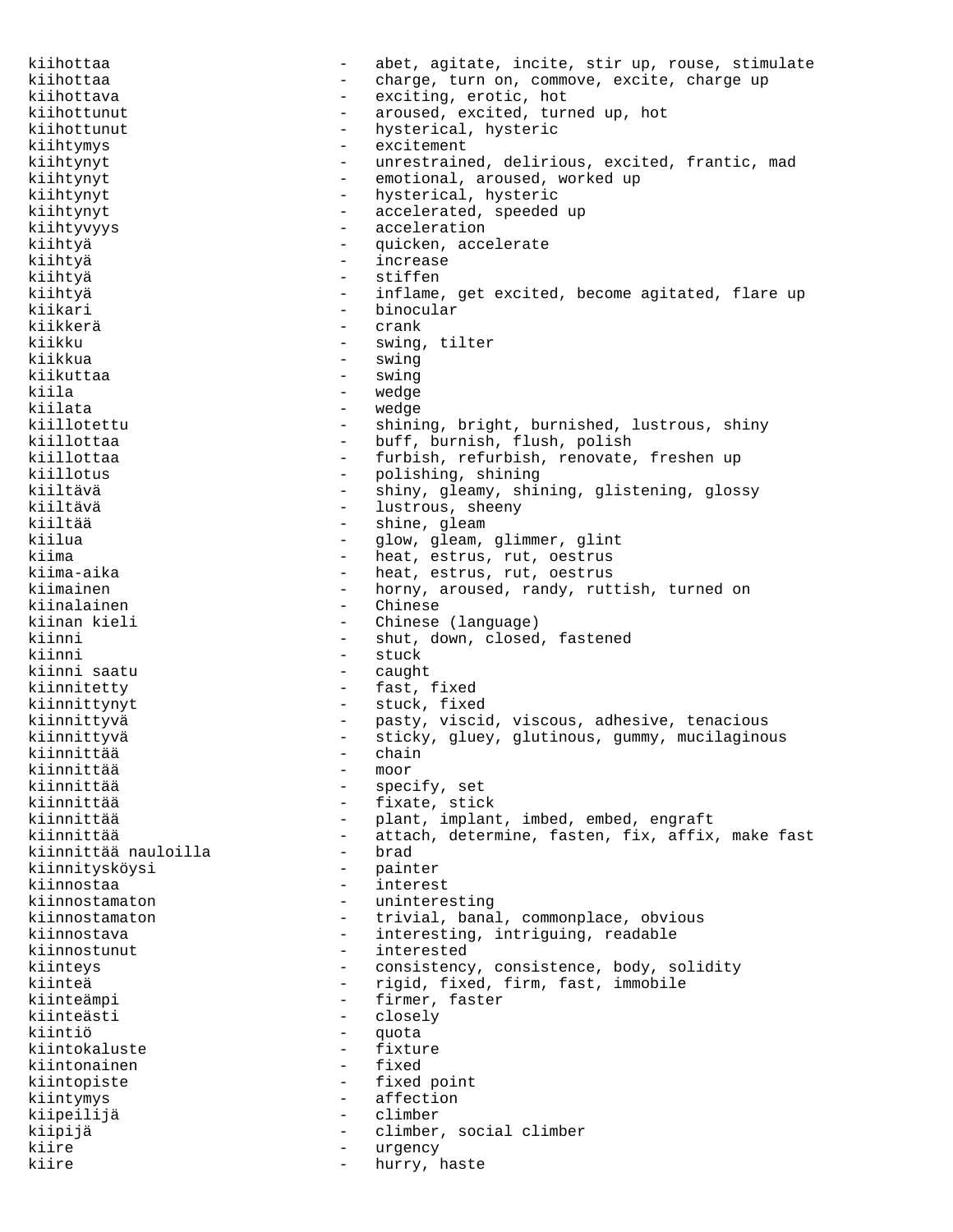kiireellinen - pressing, urgent kiireellisyys - urgency kiireesti - hastily, quickly kiirehtiä - haste, hurry, rush kiireinen - busy, occupied, engaged kiiriä - travel (e.g. of fame or sound)<br>kiiruhtaa - travel (e.g. of fame or sound) kiiruhtaa - run, make haste, hasten, hurry, speed<br>kiiruhtaa - - - - - - - - - - - - scamper, scurry, skitter, scuttle kiiruhtaa - scamper, scurry, skitter, scuttle<br>kiiski - none ruff - pope, ruff kiisseli - fruit soup, pudding kiista - dispute, argument, debate, polemic, controversy kiista- - controversial kiistanalainen 1988 - controversial, debatable kiistaton - irrefutable kiistaton - unanswerable, incontrovertible, positive kiistaton - indisputable, unquestionable, absolute kiistaton - unmistakable, decisive kiistellä - argue, contend, debate, fence<br>kiistellä - - scrap, quarrel, dispute, argu - scrap, quarrel, dispute, argufy, altercate - bicker, quibble, niggle, pettifog, squabble kiistellä pikkuasioista - brabble kiistelty - controversial kiistäminen - denial kiistämättömyys - nonrepudiation kiistämätön - irrefutable - indisputable, unquestionable, absolute kiistämätön - unanswerable, incontrovertible, positive kiistää kiitokset - thanks kiitollinen - grateful<br>kiitollisuus - grateful kiitollisuus - gratefulness, gratitude, profitableness<br>kiitollisuus - thankfulness kiitollisuus - thankfulness<br>kiitos - please bek kiitos - please, be kind, thank you, thank kiitos! - thanks!, thank you! kiitotavara express goods kiittää - thank kiitää - move swiftly, move fast, dash, fly, career, course kiitää - scorch kiitää - dart, drive, flash, fleet, race, rush, shoot kiitää - speed, sweep, whip, whirl, whizz, wing kiivaasti - fiercely, ferociously kiivas - fierce, ferocious<br>kiivaus - fierce, ferocious - temper, vehemence kiivetä - climb, climb up kikattaa - giggle, cackle<br>kikka - giggle, cackle kikka - gimmick, trick, dodge, shift<br>kikkare - turd - turd kikkeli - peewee, penis<br>kikkeli (childish) - penis kikkeli (childish) kilahtaa - tinkle, tink, clink, chink kili - kid, young goat kilinä - tinkle, ting kilipukki - billy-goat kilistellä - tinkle, tink, clink, chink<br>kilistä - tinkle, tink, clink, chink kilistä - tinkle, tink, clink, chink<br>kilistää - tinkle, tink, chink<br>- propose a toast, toast, dr kilistää - propose a toast, toast, drink, pledge, salute kilistää - wassail kilistää - tinkle, tink, clink, chink<br>kilisyttää - tinkle, tink, clink, chink - tinkle, tink, clink, chink kilju - spirits - spirits - spirits - spirits - spirits - spirits - spirits - spirits - spirits - spirits - spirits - spirits - spirits - spirits - spirits - spirits - spirits - spirits - spirits - spirits - spirits - spir - howl, ululate, wail, yawl kiljua - roar, thunder - yell, bray, cry, scream, squeak, creak, screak kiljua - skreak, squawk, skreigh, screech kiljunta - screeching, shriek, shrieking, scream, screaming kilkattaa - tinkle, tink, clink, chink<br>kilkuttaa - tinkle, tink, clink, chink - tinkle, tink, clink, chink<br>- pennies pence killingit - pennies, pence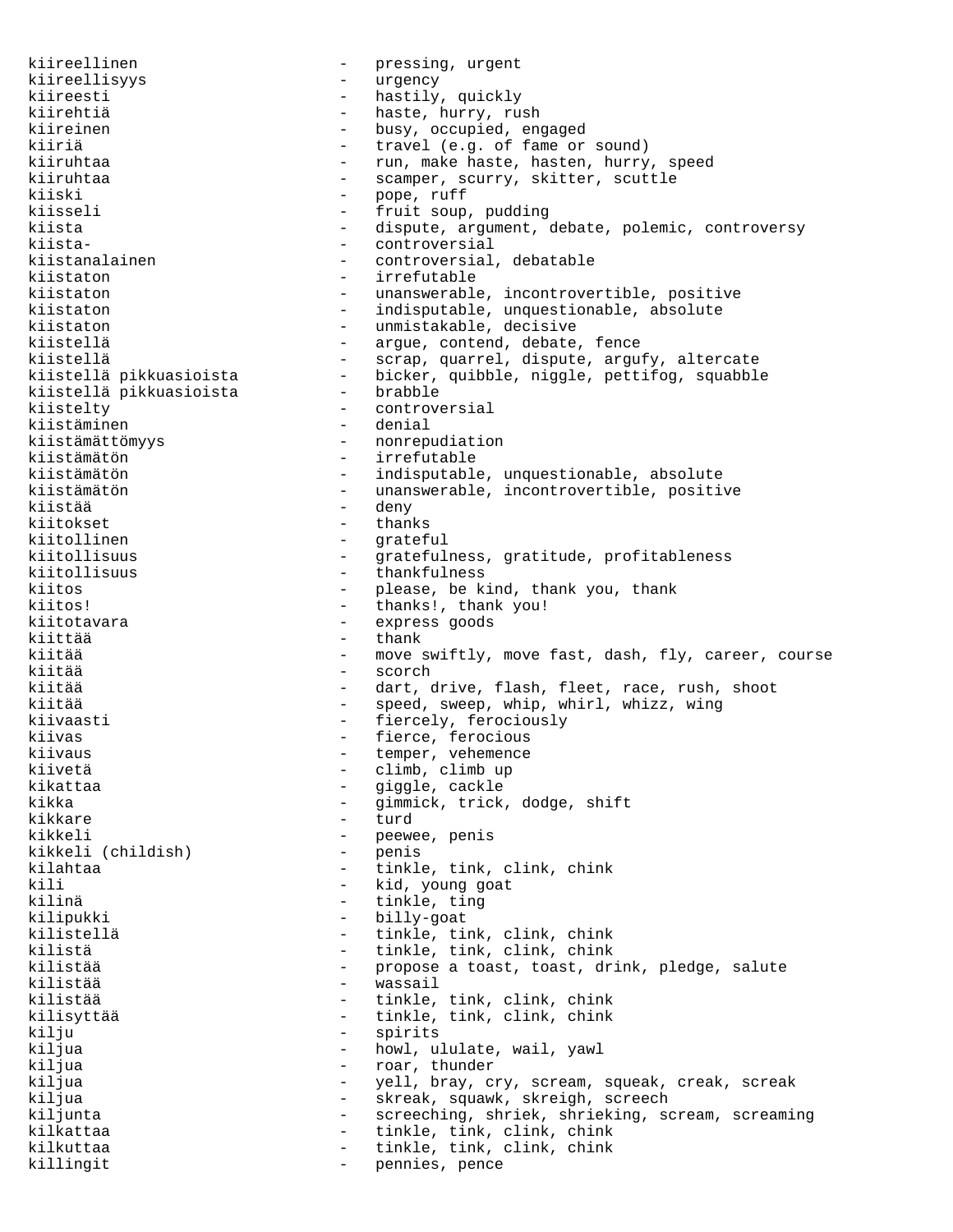killinki - coin, penny kilo - kilo, kilogram kilogramma - kilogram - kilocalorie, calorie kilometri - kilometre, kilometer kilpa - race, competition, contest, contention<br>kilpa-auto - racecar, race car kilpa-auto - racecar, race car<br>kilpahevonen - - race-horse - race-horse kilpailija - competitor, rival, competition, contender, entry kilpailija - tilter kilpailla - emulate<br>kilpailla - emulate kilpailla - jockey kilpailla - compete, vie, contend, rival, strive, run, race kilpailu - emulation, rivalry, contention kilpailu - competition, contest, match kilpailu- - competitive kilpailukielto - suspension kilpailukyky - competence kilpailukykyinen - competent, competitive kilparata - racetrack<br>kilparatsastaja - racetrack kilparatsastaja kilpi - shield kilpikonna - turtle kilpuri - race car, racecar kilta - guild<br>kilttevs - - goodne - goodness kiltti - kilt kiltti - kind, nice kilvoittelu - competition kilvoittelu - emulation, rivalry, contention, contest kimakka - shrill<br>kimallella - shrill - shrill kimallella - glitter, spangle kimallus - glitter, glister, glisten, scintillation, sparkle - glitter, spangle kimeltää  $-$  spangle, glitter kimeä - shrill, high-pitched<br>kimma (informal) - aal, qirl, young fem - gal, girl, young female kimmoinen - elastic, resilient kimmoisa - elastic, resilient kimmoke - ricochet, carom kimmota - bounce, bound, rebound, ricochet, recoil, resile kimmota  $-$  take a hop, spring kimpale  $\qquad \qquad -$  chunk, clod, lump kimppu - bundle, sheaf, cluster kina  $-$  breeze, conflict, dispute, polemics, quarrel<br>kina  $-$  squabble tiff wrangle kina - squabble, tiff, wrangle<br>kinastella - - - - - - - - arque, barney, bicker, e - argue, barney, bicker, dispute, fall out, haggle kinastella - nag, persist, quarrel, spar, squabble, wrangle kinata - argue, barney, bicker, dispute, fall out, haggle<br>kinata - aag, persist, quarrel, spar, squabble, wrangle - nag, persist, quarrel, spar, squabble, wrangle<br>- kinetic kineettinen (phys.) kiniini - quinine<br>kinkerit - party - party kinkerit - party kinkku kinnas - mitt, mitten<br>kinner - hock gambre kinner - hock, gambrel kinnerjänne - hamstring<br>kinos - drift du kinos - drift, dune, snow-drift, snowdrift<br>kinostus - drift kinostua - drift<br>kinuta - ask il kinuta - ask insistently, beg, bother, pester<br>kinata kipata - dump kiperä - unenviable, sticky, embarrassing, awkward kiperä - complex, complicated, crooked, curved, delicate kiperä - dicey, difficult, hooked, intricate, knotty kiperä - narrow, problematical, thorny, tricky, twisted kiperä  $-$  bending, bent, close kipeä - tender, hurting, sore, afflictive kipeä - sick, hurt, painful, ill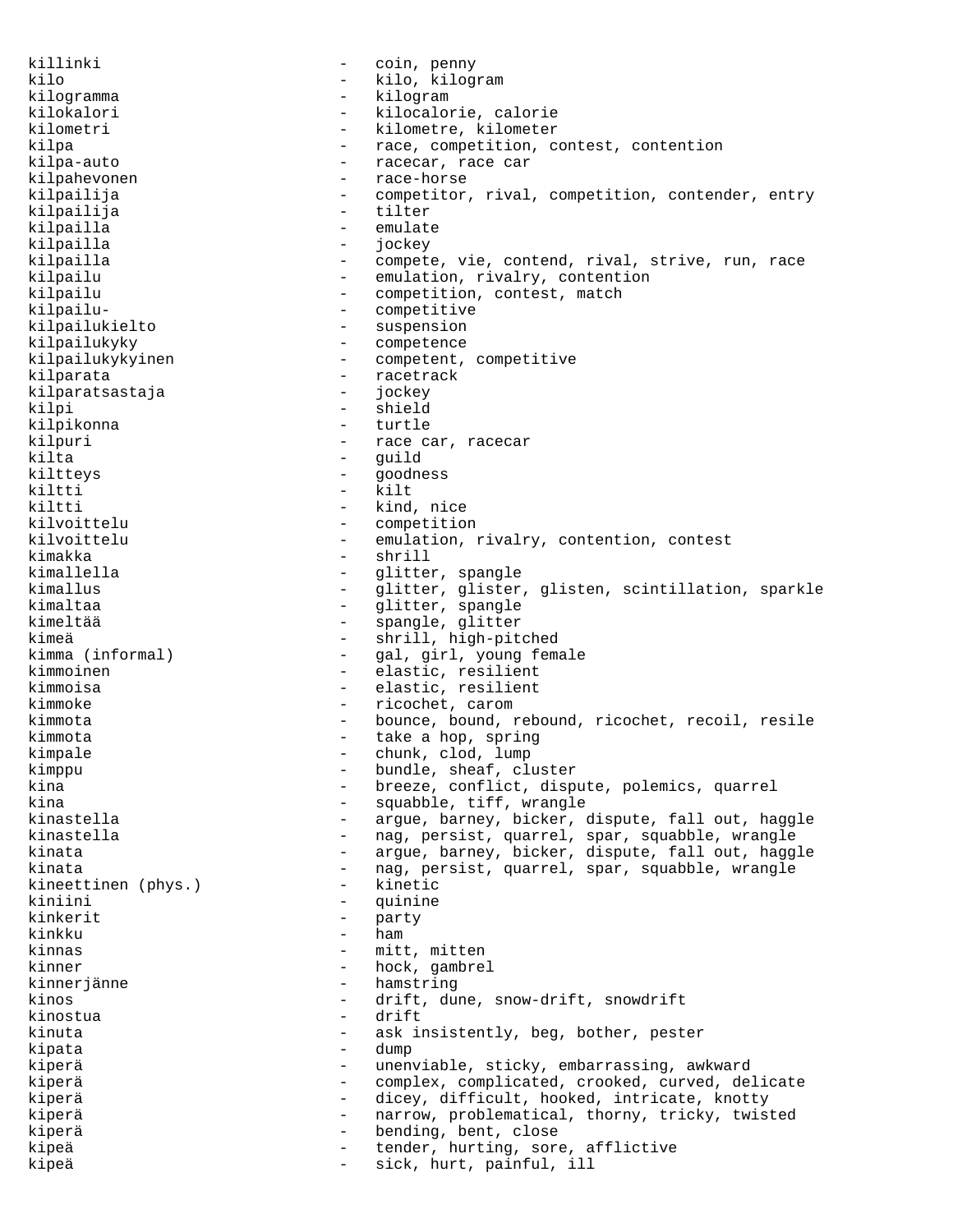kipeästi - badly, urgently, sorely, bad kipin kapin  $-$  helter skelter kipinä - spark kipinöidä - sparkle kippari - skipper kipristyä - curl up, shrink kipsata - plaster kipusisko (informal) kirahvi - giraffee kiristetty - tightened kiristys - extortion<br>kiristäjä - extortion kiritty - tightened kiriä - spurt, forge, spirt kirja  $-$  book, tome kirja- - written kirjailla - illuminate<br>kirjaimellinen - - - - - - verbal ver kirjaimellinen - verbal, verbatim kirjaimellisesti - literally, virtually<br>kirjaimellisesti - verbatim kirjaimellisesti kirjain - letter kirjake - type kirjallinen - literary<br>kirjallinen kunnianloukkaus - libel kirjallinen kunnianloukkaus - libel<br>kirjallinen tunnustus - confession kirjallinen tunnustus kirjallisuus - literature, writing kirjallisuus- - literary kirjan kannen mainosteksti - blurb kirjanmerkki - bookmark<br>kirjanoppinut - scholar kirjanoppinut kirjanpito<br>kirjanpitovelvollisuus - accountability<br>- accountability kirjanpitovelvollisuus kirjanpitäjä  $-$  clerk, accountant kirjapaino - printing kirjasimen koko - em, mutton, mut kirjasin - font, type kirjasto - library kirjastonhoitaja - librarian, bibliothec kirjavuus - diversity kirje - letter kirjeenvaihtaja - correspondent kirjeenvaihto - correspondence<br>kirjekuori - envelope - envelope kirjo - spectrum - spectrum - spectrum - spectrum - spectrum - spectrum - spectrum - spectrum - spectrum - spectrum - spectrum - spectrum - spectrum - spectrum - spectrum - spectrum - spectrum - spectrum - spectrum - spect kirjoitettu kirjoitin - printer kirjoittaa lehteen - contribute kirjoittaa päälle overwrite kirjoittaa selkäpuolelle - endorse kirjoittaa shekki - check kirjoittaa toisin - rewrite, re-write

kipinä - sparkle, coruscation, glitter run, patter, scamper, scurry, skitter, scuttle kippo - cup, dipper, ladle, mug, scoop kipu - pain, hurt, agony, hurting<br>kipusisko (informal) - hurse kireys - tightness, tension, tenseness kireä  $-$  tense, taut, tight, stringent - extortionist kiristää - tighten, blackmail, tauten, tense kiristää  $-$  gouge, extort, rack, wring kirjahylly - bookcase, bookshelf, book-shelf - writer, author, novelist, authoress kirjakauppa - bookstore, bookshop, bookstall - written language kirjakielinen - 1iterary, well-written kirjata  $-$  record, register, enter, put down kirjautua - login, log<sup>i</sup>in, sign in, sign up kirjava - mottled, colourful, mixed<br>kirjavuus - diversity - diversity - envelope kirjoittaa - write, type, pen, compose, indite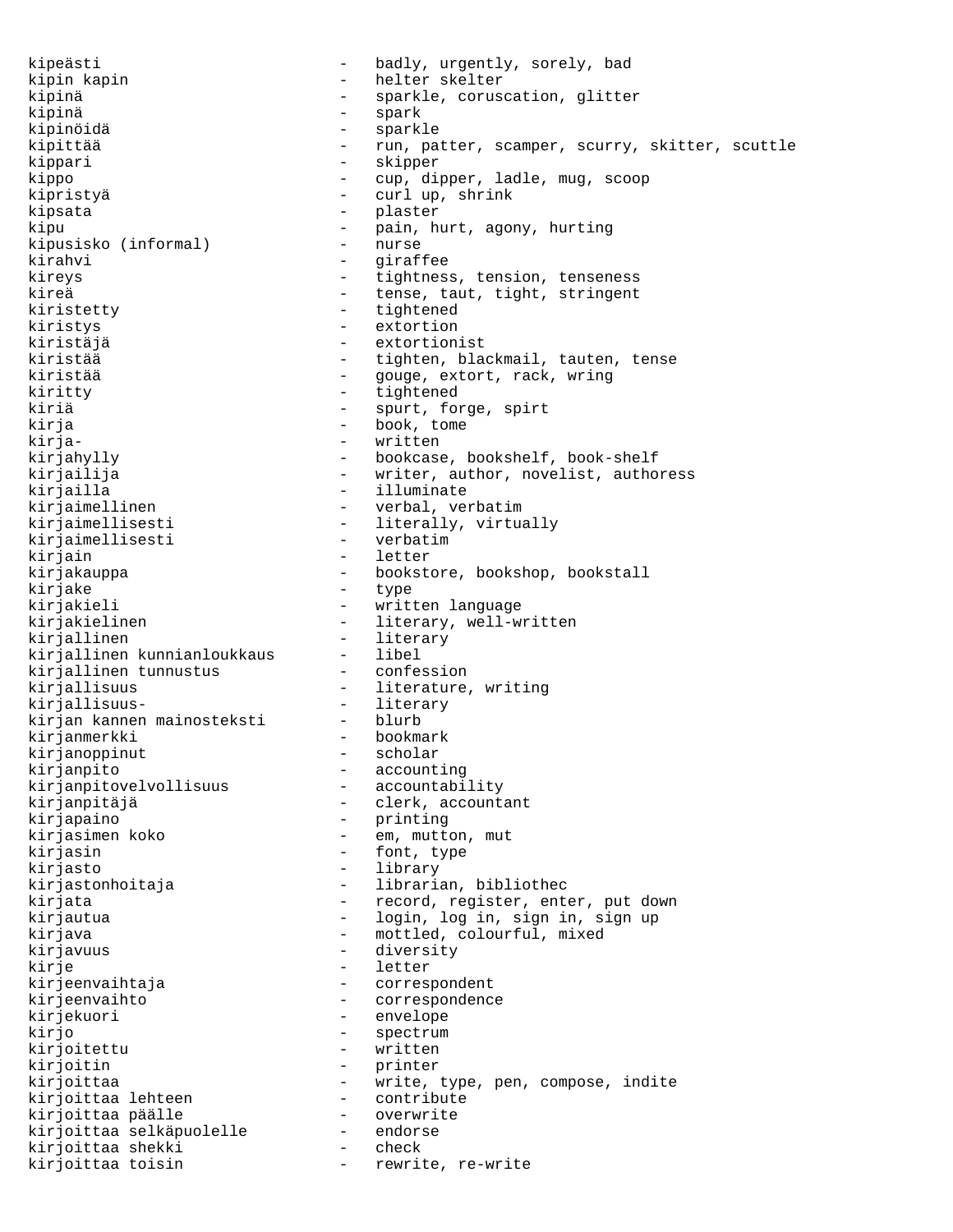kirjoittaa uusiksi - rewrite, re-write kirjoittaa yli - overwrite kirjoittaja - writer, author kirjoitti - wrote kirjoittivat - wrote<br>kirjoitus - writii kirjoitus - writing, treatise, written composition, tract<br> kirjoitus - transcription, written text, transcript - transcription, written text, transcript kirjoitusharjoitus - writing exercise<br>kirjoituskone - typewriter kirjoituskone - typewr<br>kirioitustaulu - tablet kirjoitustaulu - tablet<br>kirjoitusvihko - copybook kirjoitusvihko<br>kirjuri - clerk kirjuri - recorder, registrar, record-keeper kirjurin - clerical kirkas  $\qquad \qquad -$  clear, pellucid kirkas - bright, vivid kirkas - transparent, crystalline, crystal, limpid, lucid kirkastaa - simplify - simplify<br>kirkastaa - simplify - clear c kirkastaa - clear, clarify, shed light on, sort out, enlighten kirkastus - enlightment<br>kirkkaampi - enlightment kirkkaampi - clearer, lighter, brighter kirkkaus - brightness<br>kirkko - church ki - church, kirk, chapel<br>- council kirkolliskokous kirkonkirous - ban, excommunication, interdict, interdiction kirkonmenot - ritual kirkua - scream, shriek, screech, pipe up, pipe - shrill kirmaava - dancing kirmaista - dashin - dashin - dashin - dashin - dashin - dashin - dashin - dashin - dashin - dashin - dashin kirmata  $\begin{array}{ccc} - & \text{frolic, frolick, gambol, jump about, romp about} \\ - & \text{dense} \end{array}$ kirmata - dance<br>kirmu - churn kirnu - churn, butter churn kirnupiimä - buttermilk kirnuta - churn kiro  $\qquad \qquad -$  drawback kiroaminen en en een alleen van de condemnation, execration, curse kiroileva - blue, blasphemous, profane, abusive<br>kiroilla kiroilla - curse kirosana - curse word, swearword, swearing, cuss, curse kirota - anathemize kirota - damn, put a curse on, curse, beshrew, maledict kirota - swear, oath, bedamn, imprecate, cuss, blaspheme kirous - plague - plague - plague - plague - plague - plague - plague - plague - plague - plague - plague - plague - plague - plague - plague - plague - plague - plague - plague - plague - plague - plague - plague - plague kirous - curse word, swearword kirous - hex, jinx kirous - scourge, nemesis, bane kirous execration - condemnation, execration kirous explored that the curse, swearing, expletive, oath, cuss kirpeä - brisk, bitter kirsikanpunainen - cerise kirsikka - cherry kirsikkapuu - cherry tree, cherry kirskahtaa - screech, squeak, creak, screak, skreak kirskua - grate kirskua - screech, squeak, creak, screak, skreak kirskunta - Grating sound, grinding sound kirskunta - screeching, shriek, shrieking, scream, screaming kirskuttaa - grind, grate<br>kirstu - grind, grate kirstu - coffin, chest kirsu - nose of a dog kirurgi - surgeon, operating surgeon, sawbones kirurgia - surgery kirurginen - surgical kirva - aphis, greenfly, plant louse, plant-louse kirveenvarsi - haft, helve kirves - ax, axe kirvesmies en andere voor de sterre voor de sterre voor de voor de voor de voor de voor de voor de voor de voor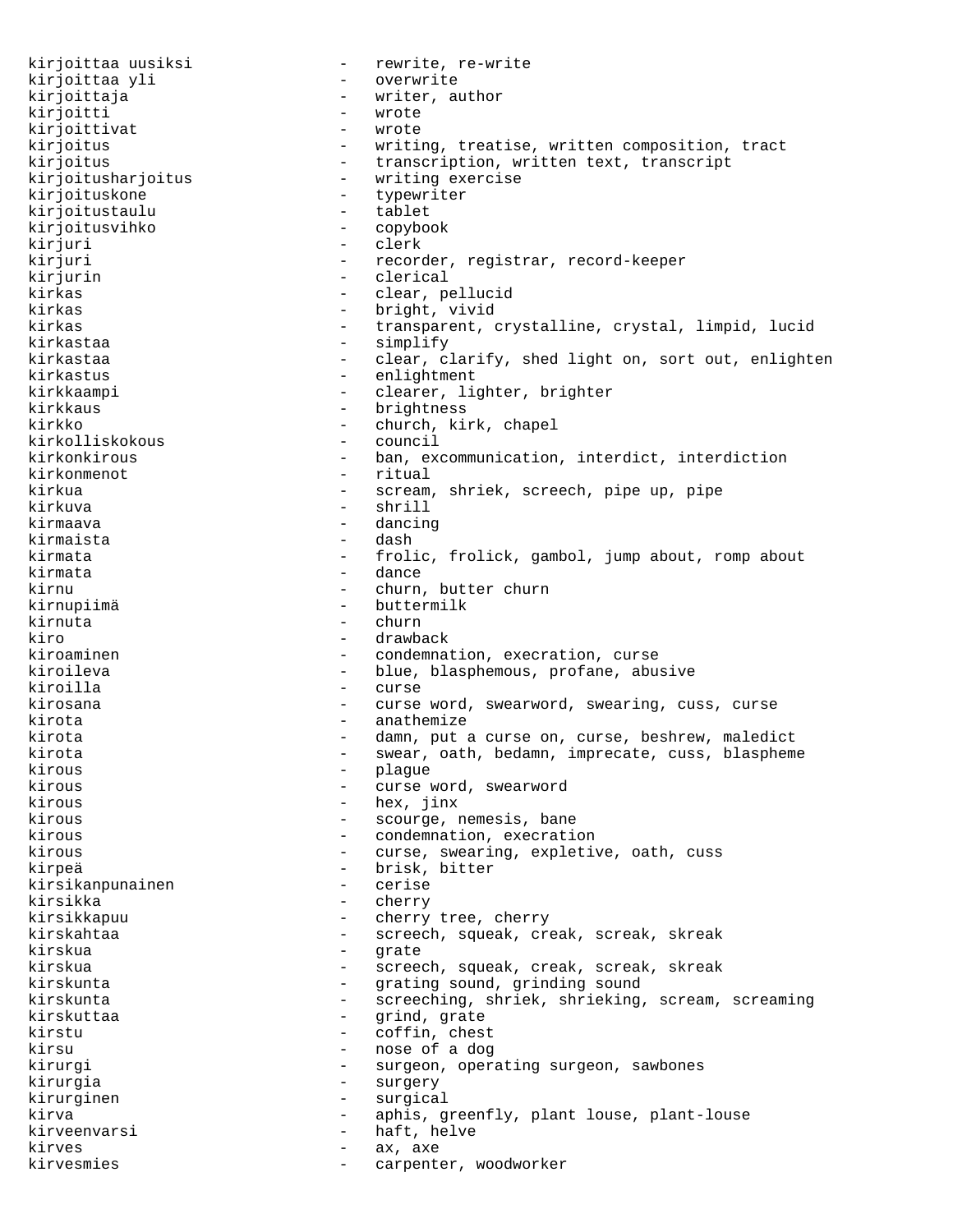kisa - competition, contest, contention kisata  $-$  compete, run, vie, contend, rival, strive, race kisko - rail kiskoa - drag kiskonta - extortion kiskottaa - rail kiskuri - extortionist<br>kissa - extortionist<br>- cat. feline. cat, feline, felid kissanpentu - kitten, young domestic cat, kitty, pussycat kisälli - apprentice, learner, prentice, journeyman kita - gape kitalaki - palate<br>kitara - palate kitara  $-$  quitar kiteinen  $-$  crystal kiteyttää - crystallize, crystalize, crystalise kiteyttää - simplify kitistä – grate kitka - friction kitkattomasti - smoothly - smoothly - smoothly - smoothly - smoothly - smoothly -- bitterness, bitter<br>- bitter kitkerä - bitter tear up, wash, weed out, pull up weeds kitkeä  $-$  rinse, root out, root up, scavenge, scour, scrub kitkeä - eliminate, get rid of, hoe, pull up, purge, purify kitkeä - eradicate, weed, absolve, clean, cleanse, clear kitsas - penurious, close kitsas  $-$  stingy, niggardly, grudging, scrimy, parsimonious kitsasteleva - stingy kitsastella - skimp, scant, stint<br>kitti - cement putty kitti - cement, putty kiuas - sauna heater<br>kiukku - sauna heater<br>- temper kiukku - temper - temper - temper - temper - temper - temper - temper - temper - temper - temper - temper - temper - temper - temper - temper - temper - temper - temper - temper - temper - temper - temper - temper - temper kiukkuinen - surly, vexed, vicious, fractious<br>kiukkuinen - - ill-tempered, irascible, mad, ma kiukkuinen - ill-tempered, irascible, mad, malignant, sullen - disagreeable, furious, grouchy, grumpy, irritable kiukkuinen - cantankerous, chewed up, cross, crabbed, fierce kiukkuinen - irate, angry, annoyed, bad-tempered, bilious<br>kiukustunut - nettled irritated kiukustunut - nettled, irritated kiulu - pail, bucket kiusa  $-$  nuisance, pain, annoyance, bother, botheration kiusa - pain in the neck, pain in the ass, bore kiusaantunut - embarrassed kiusaantunut - pestered, annoyed, harassed, harried, vexed<br>kiusallinen - embarrassing, difficult, awkward, painful kiusallinen - embarrassing, difficult, awkward, painful<br>kiusallinen - unenviable, sticky kiusallinen - unenviable, sticky<br>kiusanhenki - best, blighter, cu kimen - pest, blighter, cuss, pesterer, gadfly<br>- pest, blighter, cuss, pesterer, gadfly kiusankappale - pest, blighter, cuss, pesterer, gadfly, bugger kiusankappale - - nuisance, pain in the neck, pain kiusata - provoke - provoke - provoke - provoke - provoke - provoke - provoke - provoke - provoke - provoke - provoke - provoke - provoke - provoke - provoke - provoke - provoke - provoke - provoke - provoke - provoke - pr kiusata - chivy, chivvy, chevy, chevvy, beset, molest kiusata  $\qquad \qquad -$  tease, bully, visit kiusata - harass, pester, badger, plague, hassle, harry kiusata  $-$  tempt kiusaus - temptation, enticement kiva - funny - nice, pleasant, agreeable<br>- snarl snap kivahtaa  $-$  snarl, snap kives - testicle - petrified kivi - pit, endocarp kivi - stone, rock - pit, endocarp, stone<br>- charcoal kivihiili - charcoal kivikausi - Stone Age kivikko - boulder field, stone soil, rock land, stony soil<br>kivikkoinen - cobbly rocky stony kivikkoinen - cobbly, rocky, stony<br>kivinen - stone little stone kivinen 1988 - Stone, little stone kivinen - cobbly, rocky, stony, pebbly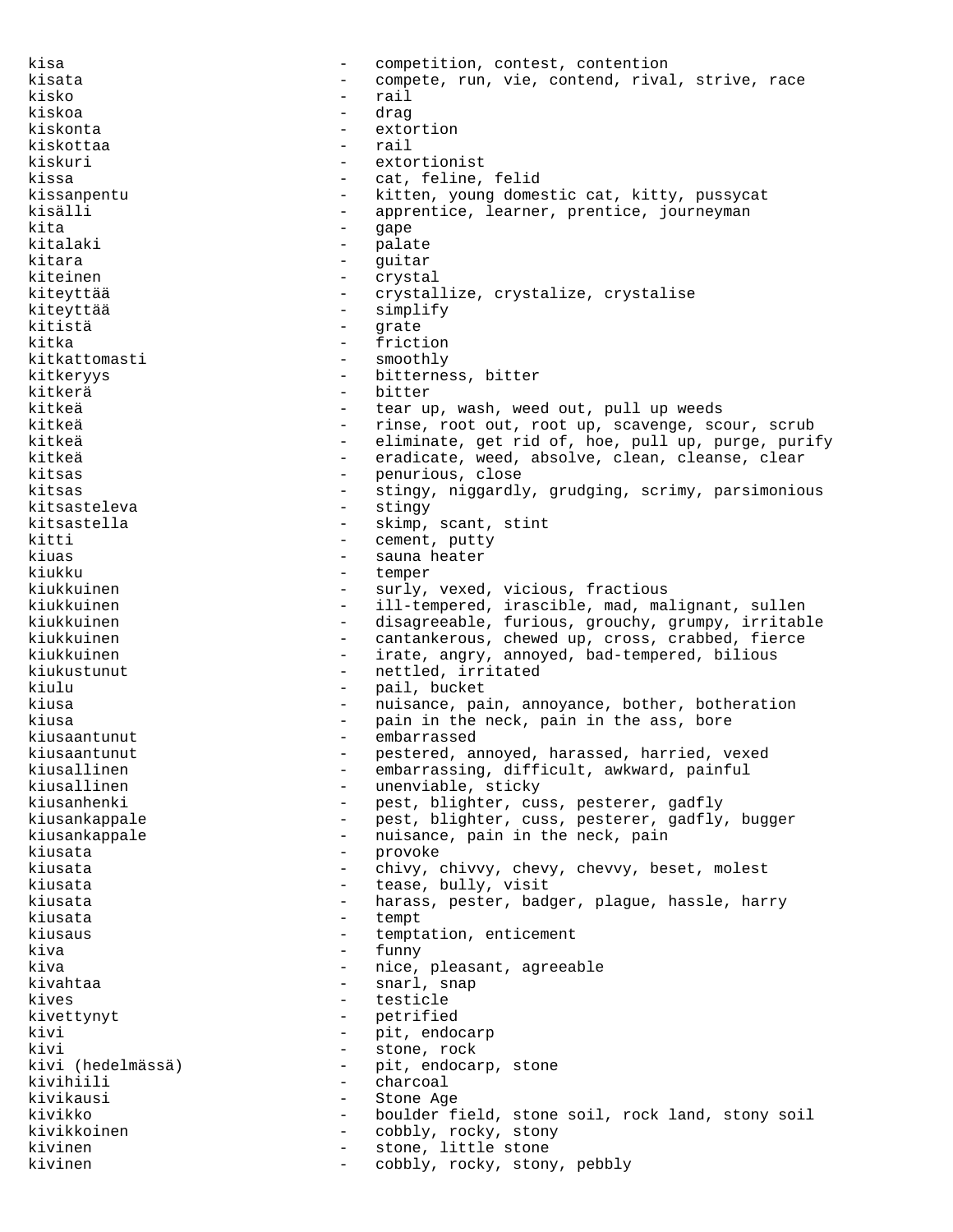kivitaltta - drove, drove chisel kivitaulu - slate kivoin - nicest, most pleasant kivulias - painful, sore, afflictive kivääri - rifle kiwi - kiwi fruit, kiwi kiwi-hedelmä - kiwi, kiwi fruit<br>klaani - clan klaani - clan<br>klarinetti - clan - clarinet klassikko - classic<br>klassillinen - classic klassillinen - classical, classic<br>klassinen - classical, classic klassinen - classical, classic<br>kliimaksi - climax - climax - climax kliininen - clinical klikkiytyä - clique - clot, coagulum klinikka - clinic<br>kloonata - clone kloonata - clone klooni<br>kloori kloori - chlorine, Cl<br>klubi - club societi klubi - club, society, order, guild, gild, lodge - bowler, bowler hat, derby, plug hat koala  $\sim$  - coala bear, koala koalitio - coalition koboltti - cobalt, Co kodikas - cozy, homey, cosy, snug, cosey kodimensio (math.) - codimension kodinhoitaja - home aid, home help kodista  $-$  from home koditon - homeless koe - examination koe - trial, run koe - check, assay koe - test, exam, experiment, experimentation<br>koeaika - trial, trial run, test, tryout - trial, trial run, test, tryout koehenkilö<br>
koersiivinen (math.) – case, subject, guinea pig<br>
- coercive koersiivinen (math.) koeta  $-$  experience koetella - stress, try, strain, test, tempt, tax, task koettaa - ascertain, assure koettaa - see, insure, see to it, check, ensure, control koettaa - aim, attempt, endeavour, try, test<br>koettelemus - hardship, adversity - hardship, adversity koettelemus<br>kofinaalinen (math.) - ordeal, trial, affliction<br>cofinaalinen (math.) - cofinal kofinaalinen (math.) kohauttaa - shrug - shrug - shrug - shrug - shrug - shrug - shrug - shrug - shrug - shrug - shrug - shrug - shrug - shrug - shrug - shrug - shrug - shrug - shrug - shrug - shrug - shrug - shrug - shrug - shrug - shrug - sh - face, encounter, meet, join, confront, face up kohdata - run across, come across, see, run into kohdata - receive kohdata  $-$  play, take on kohdata (jotakuta) - impose, inflict, bring down, visit kohdattu – met<br>kohde – des kohde  $-$  destination, target, object kohdella - deal kohdella  $-$  treat, handle, do by kohdella huonosti  $-$  treat badly, insult, kohdella huonosti treat badly, insult, affront, maltreat, abuse kohdella huonosti mistreat, ill-use, ill-treat kohdella huonosti - mistreat, ill-use, ill-treat kohdella kaltoin treat badly, insult, affront, maltreat, abuse kohdella kaltoin mistreat, ill-use, ill-treat - mistreat, ill-use, ill-treat<br>- indulge kohdella lempeästi kohden - per kohdennus - allocation kohdentaa - allocate - allocate kohdentaminen - allocation kohdistaa - target, direct, address, apply kohentaa - make better, improve, refine kohentaa - adjust kohentaa - furbish, furbish up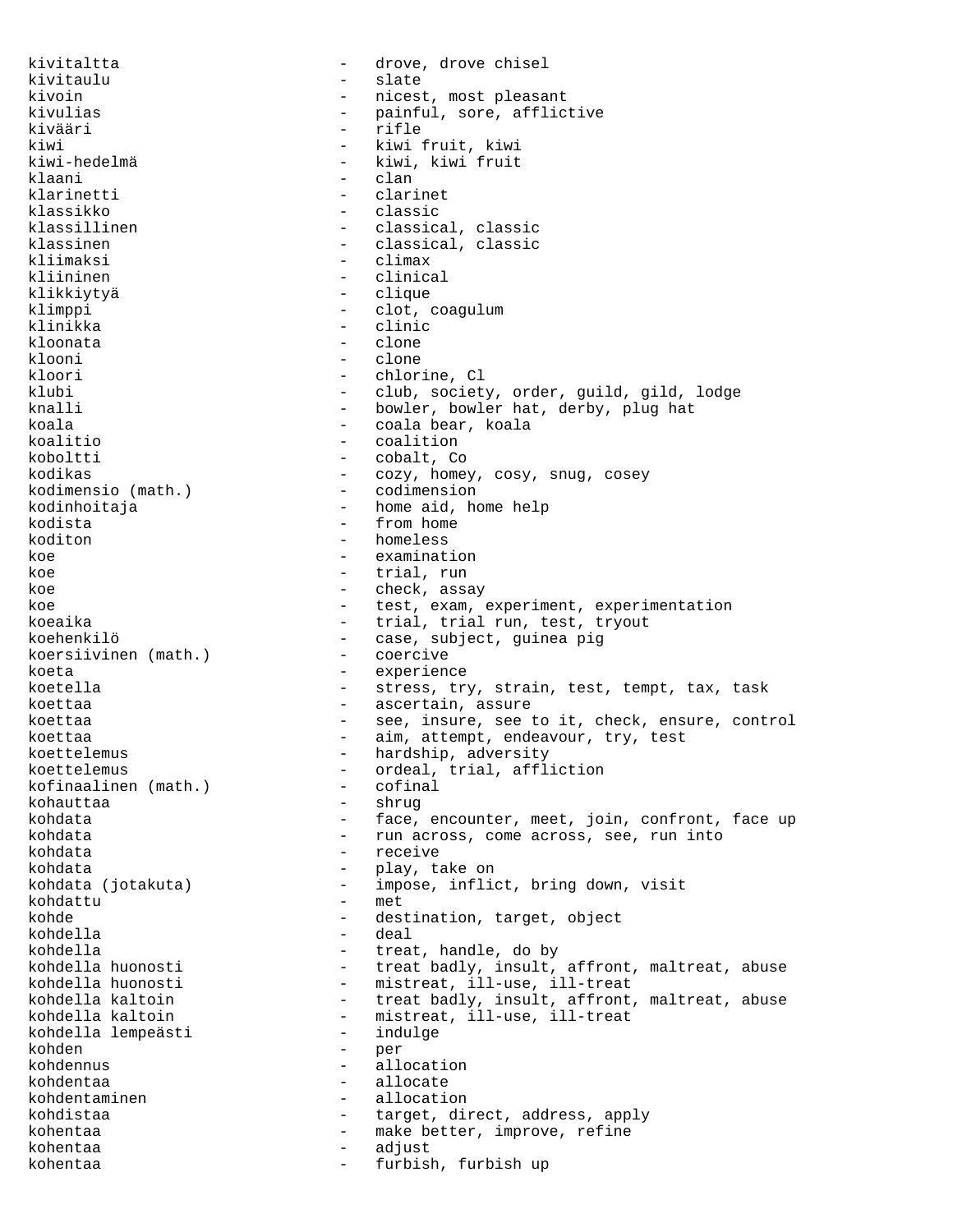kohentaa tulta - stoke koherentti (phys.) kohina - swish, hiss kohina - noise kohina (phys.) kohista - howl, roar kohista - swish, lap, swosh, murmur, mutter kohmelo - hangover kohmeloinen  $\qquad \qquad -$  crapulent, crapulous koho - float koho- - raised kohojuova<br>kohokas - puff kohokohta - highlight kohokuvioitu - raised, brocaded, embossed kohonnut - raised, inflated kohoreuna - fillet<br>kohota - fillet<br>elevate - elevate, raise, soar kohota - puff up - soar, zoom kohota nopeasti - soar, soar up, soar upwards, surge, zoom kohotettu - raised kohottaa - invigorate, heighten kohottaa  $\qquad \qquad -$  leaven, prove kohottaa - lever, lift, raise kohta  $-$  spot, position, location kohta  $-$  soon, after a short time, in a moment kohtaaminen - encounter kohtaaminen - incidence kohtalainen  $-$  moderate, reasonable, fair, fairish kohtalaisen  $-$  fairly, middling, passably kohtalaisen - reasonably, moderately, within reason, somewhat<br>kohtalo - destiny, fortune, fate - destiny, fortune, fate kohtalokas - fateful, ill-fated, disastrous kohtasi - met<br>kohtasivat - met kohtasivat kohtaus - encounter, meeting, rendezvous kohtaus - scene, footage kohtaus - attack, seizure<br>kohteliaisuudenosoitus - courtesy kohteliaisuudenosoitus kohteliaisuus - politeness, courtesy<br>
kohteliaisuus - compliment kohteliaisuus - compliment kohtelias  $\begin{array}{ccc}\n\text{counteous, police, well-maned, civil} \\
\text{shortelu} & \text{treatment}\n\end{array}$ kohtelu - treatment kohti - per kohti - towards - towards - towards - towards - towards - towards - towards - towards - towards - towards - towards - towards - towards - towards - towards - towards - towards - towards - towards - towards - towards - towa - toward, headed to, tending to, approaching to kohti - vertical kohtisuora - orthogonal, perpendicular, downright, vertical kohtu - womb, uterus kohtuullinen en metallinen alle en metallinen alle en metallinen metallinen alle en metallinen alle en metall kohtuullinen - reasonable, sensible, fair, fairish, sane kohtuullisen - fairly, middling, passably kohtuullisen - reasonably, moderately, within reason, somewhat kohtuullisesti - passably kohtuullisesti - within reason, somewhat, fairly, middling kohtuullisesti - fairly, moderately, reasonably, moderately<br>kohtuullisuus - moderation, temperance - moderation, temperance kohtuus - moderation, temperance kohtuuton - undue, unreasonable, unfair kohtuuton - extortionate, immoderate, excessive, inordinate<br>kohtuuttomasti - unduly kohtuuttomasti kohu  $-$  flap, dither, pother, fuss, tizzy kohu - scandal koi - moth koillinen - northeast<br>koillis- - northeast koillis-  $-$  northeasterly koinsyömä - moth-eaten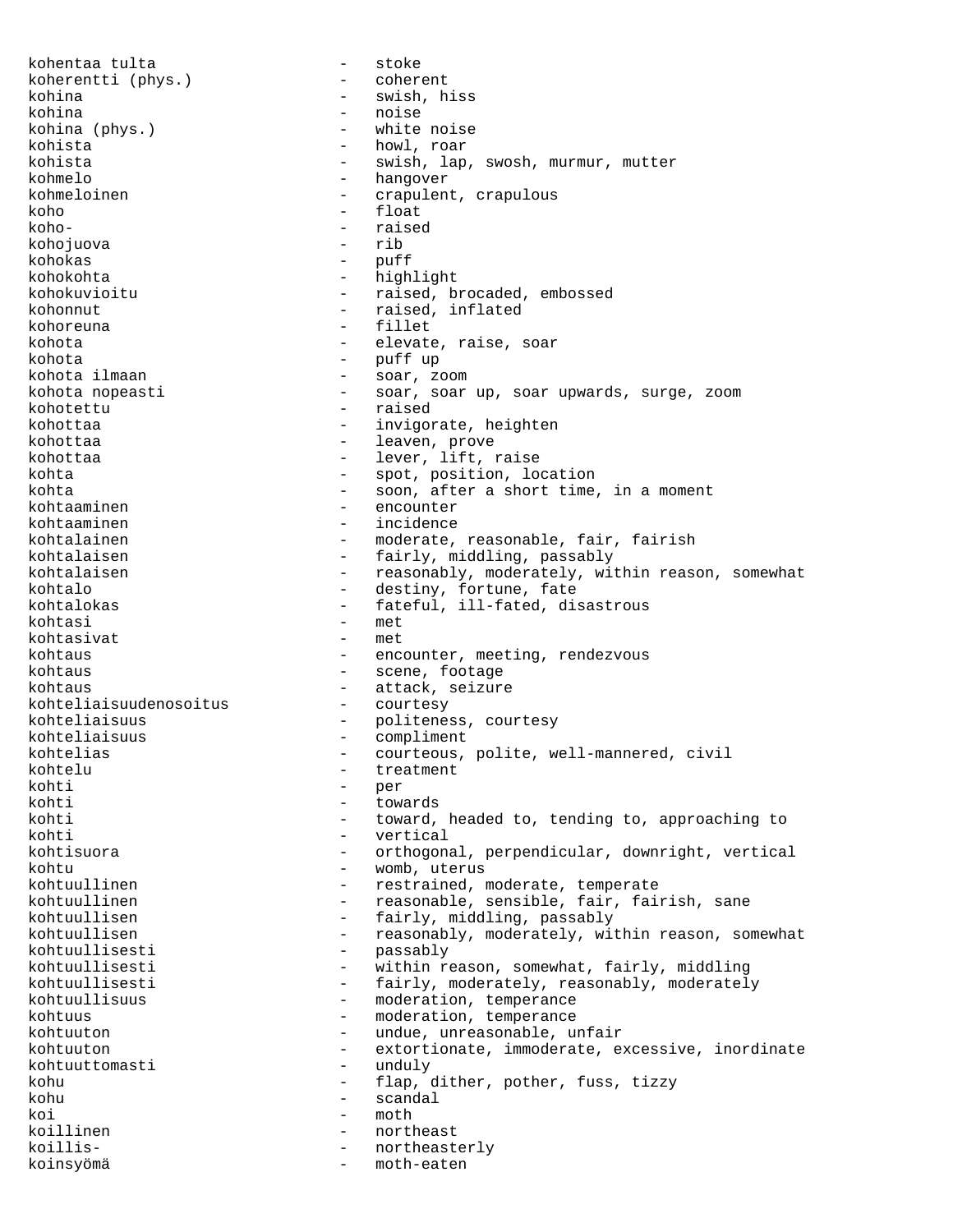koiperhonen - moth koipi - leg koira - dog, hound koiranpalvelus - disservice koiranpentu - puppy, young dog koiras - male koiruus - joke, practical joke, prank, trick koittaa  $-$  break, dawn koitua - result, incur, accrue, be due to, bring, cause koitua - come, redound<br>koituen - resulting - resulting koituminen en metalling en metalling van de metalling van de metalling van de metalling van de metalling van de koituva - resulting koivikko - grove of birch trees koivu - birch, birch tree koivuvitsa - birch, birch rod koje - apparatus, device, set, means, tool, gear<br>kojeisto - apparatus kojeisto - apparatus kojootti - coyote, prairie wolf, brush wolf kokaiini  $\qquad \qquad - \qquad \text{coke, cocaine, candy}$ kokata - cook, make food, prepare food<br>kokea - experience undergo take sui kokea - experience, undergo, take, submit<br>kokeellinen - empirical, experimental, trial, p. - empirical, experimental, trial, pilot, model, test kokeen läpäiseminen  $-$  pass, passing, qualifying kokeileminen - experimentation, experiment, experimenting kokeilla - watch, determine, find out, learn kokeilla - ascertain, assure kokeilla - see, insure, see to it, check, ensure, control kokeilla - try, test, experiment kokeilu - trial, test, experiment, experimentation<br>kokelas - hopeful aspirant aspirer wannabe wan kokelas - hopeful, aspirant, aspirer, wannabe, wannabee<br>kokelas kokelas - candidate<br>kokemator - inexperier kokematon - inexperienced, ignorant kokemus - experience, sensation<br>kokemut - veteran seasoned kokenut - veteran, seasoned kokenut - experienced, expert<br>kokis kokis - coke kokka - bow, fore, prow, stem kokki - cook kokko - bonfire koko  $-$  height, stature koko  $-$  format, dimensions, whole of, the whole koko - fairly, rather, quite, somewhat<br>koko - fairly, rather, quite, somewhat koko  $-$  greatness, largeness, vastness, bigness koko - magnitude, immensity, proportion, proportions koko - entire, overall, whole, size, bulk, absolute koko - complete, total, full, all kokoaminen - collection, accumulation kokoelma - accumulation, collection, aggregation, assemblage kokojyvä - whole meal kokolailla - fairly, rather, quite, somewhat kokolattiamatto - carpet, carpeting, rug kokonaan - altogether, fully, entirely, totally, completely kokonaan - outright, utterly kokonainen - entire, whole, integral, sound, unbroken<br>kokonainen funktio - entire function kokonainen function<br>Kokonainen martia - entire function entire function - entire function de la de la de la de la de la de la déca kokonais- - aggregative, mass, aggregate kokonais-<br>
kokonais-<br>
kokonais-<br>
integer<br>
and the set of the set of the set of the set of the set of the set of the set of the set of the set of the set of the set of the set of the set of the set of the set of the set of whole, complete, total kokonaisluku - integer<br>kokonaismäärä - total kokonaismäärä - total kokonaissumma kokonaisuus - aggregate, congeries, conglomeration kokonaisuus - integrity, unity, wholeness<br>
kokonaisuus - entity, whole. entirety kokonaisuus - entity, whole, entirety<br>kokonaisvaltainen - - blanket, across-the-boa - blanket, across-the-board, all-embracing kokonaisvaltainen - all-encompassing, all-inclusive, broad, panoptic kokonaisvaltainen en metallisuur - broad, encompassing, wide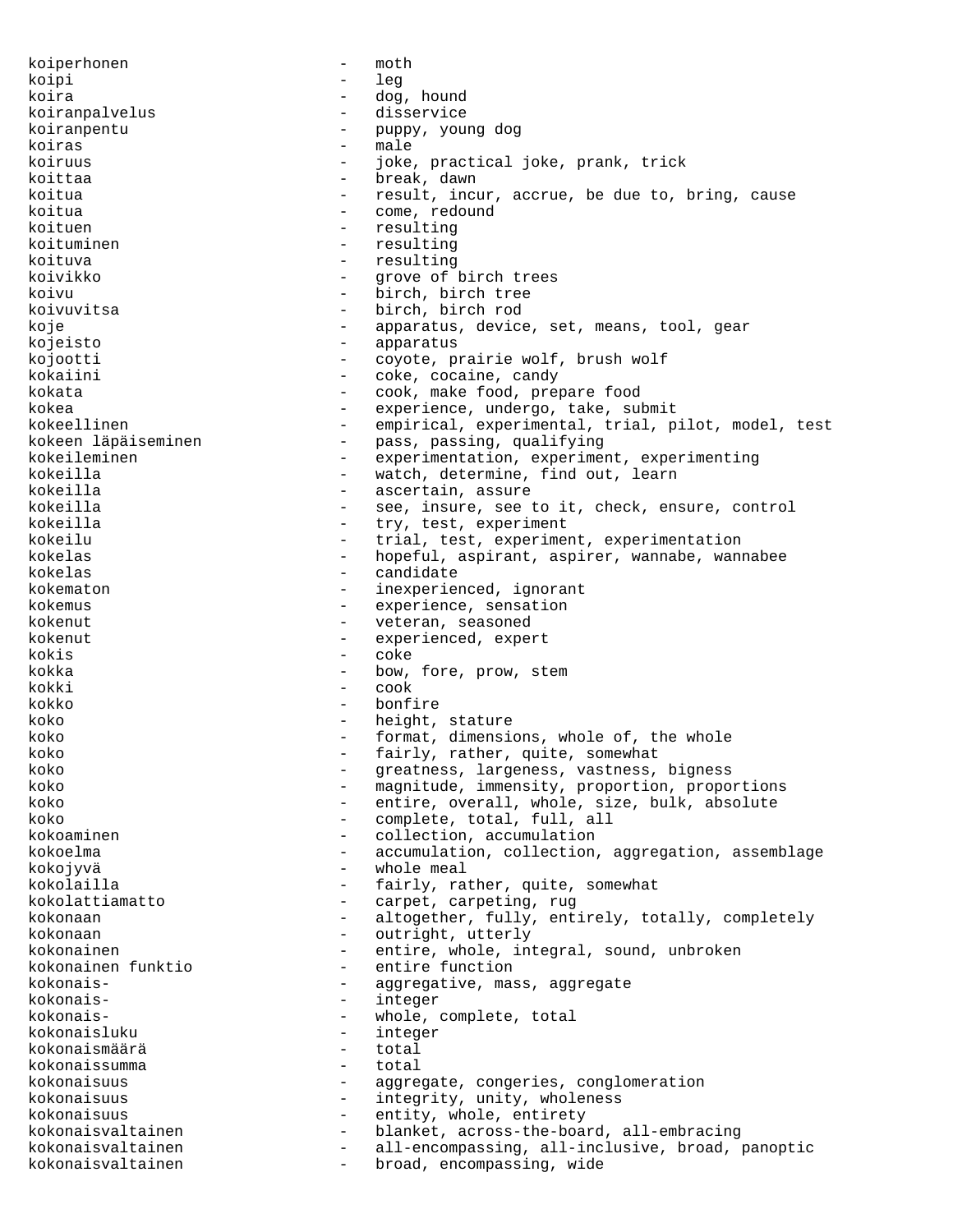kokonaisvaltainen - integrated kokooja - accumulator, assembler kokoon - down kokoonpano - assembly kokoontumispaikka - forum, assembly, meeting place kokopuku - suit kokous - conference, congress, convention<br>kokous - assemblage gathering meeting kokous - assemblage, gathering, meeting, session<br>kokouspaikka - - venue, locale, locus - venue, locale, locus koksi - coke kola - rake technology<br>kolahtaa - rake technology<br>- hang, hump, know - bang, bump, knock, slam, thump kolari - car crash kolehti - collection kolera - cholera koleus - chill kolhiva - prejudicious kolhiva - harmful, damaging, detrimental, prejudicial kolhu - blow, bruise, chip, dent, knock, lump, punch<br>kolikko - coin, penny kolikko - coin, penny - pennies, pence<br>- nook kolkka kolkko - unattractive, unlovely, unprepossessing kolkko - deserted, desolate, harsh, lifeless, plain, ugly kolkko - gruesome, desolate, dismal, dreary, ghastly kolkko - gloomy, raw, cheerless, sad, eerie, grim kolkko - dingy, drab, drear, sorry <sup>-</sup> gloominess, grimness<br>- cheerlessness, disma kolkkous **-** cheerlessness, dismalness, dreariness, sadness kolleega - colleague, co-worker, fellow worker, confrere kollega - colleague<br>kollektiivinen - collective kollektiivinen - collective kollektiivisesti - collectively - collector kolmas - third kolmastoista - thirteen kolme - three, number three<br>kolmekvmmentä - thirty - thirty kolmekymmentä kolmesti - three times kolmetoista - thirteen, number thirteen kolmikko - threesome, trio, triad, trinity kolmio - triangle kolmion ympäröimä - midkolmois- - triple kolmonen - number three, third<br>kolmos- - third kolmos- - third kolo - cave, cavity<br>
kolttonen - cave, cavity<br>
- joke, practic - joke, practical joke, prank, trick kolttu - frock, dress koluamaton - unbeaten kolumni - column, editorial, newspaper column<br>kombinaatio (math.) - combination kombinaatio (math.) komea - spectacular, dramatic, striking komea - handsome<br>komedia - comedy komedia - comedy komeetta - comet komeilu - flair, dash, elan, panache, style komeilu - show komennus - charge, mission, commission komentaa - command, order, dictate, prescribe<br>komentaa kenraalina - qeneral komentaa kenraalina komentaja - commander komento - command, instruction komentoketju - chain of command komero - closet, cabinet, cupboard komero - recess, recession, niche, corner komeus - show - show komissaari - commissioner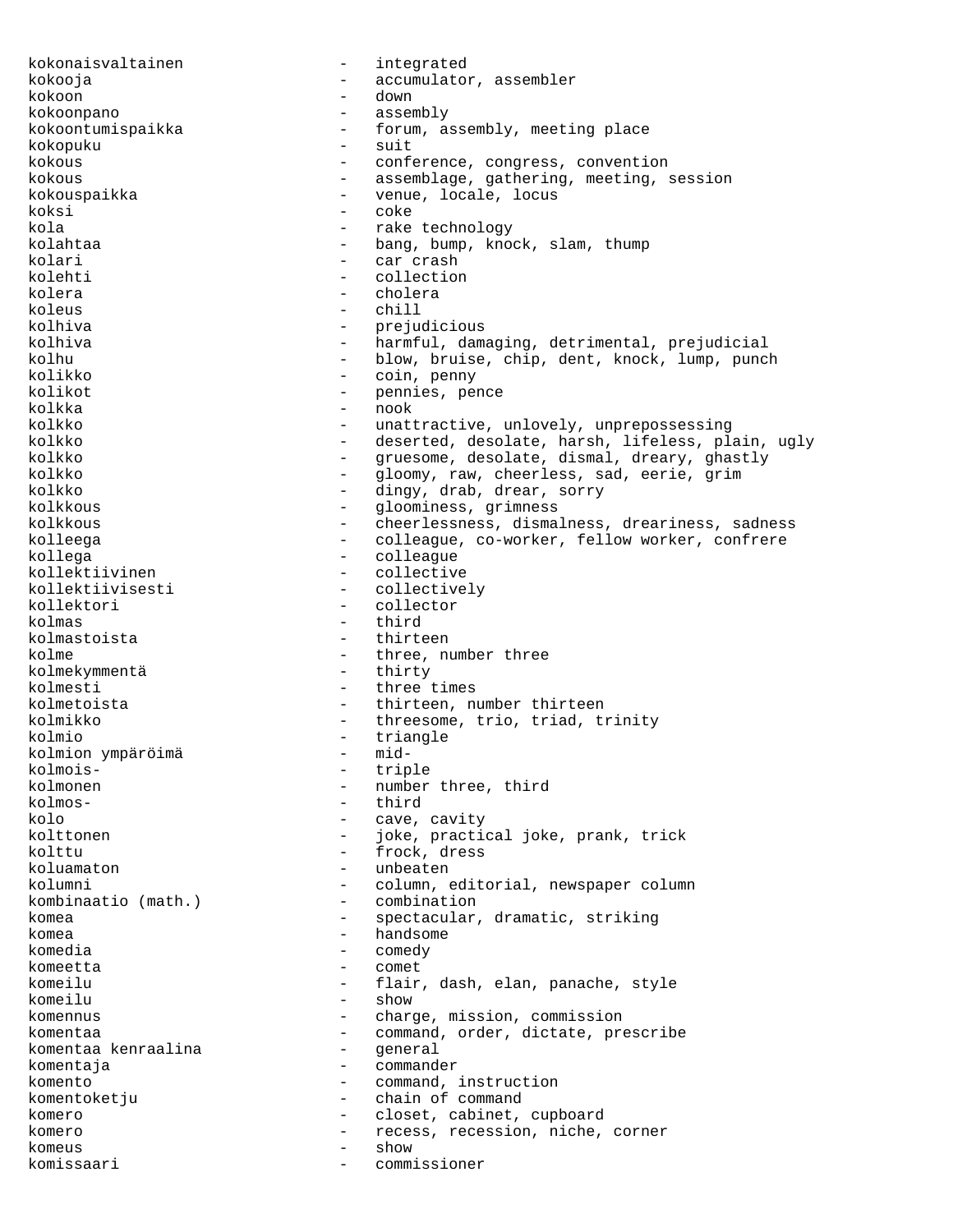komissio - committee komistus - handsome man, handsome komitea - committee kommentaattori - commentator kommentoida - comment, notice, remark, point out kommentoija - commentator kommentti - comment kommodori - commodore<br>kommunikaatio - - communicat - communication, communicating kommunikointi - communication, communicating<br>kommunismi - communism kommunismi - communism kommunisti - communist kommunistinen - communist kommutatiivinen (math.) - commutative kommutatiivisuus (math.) - commutative law, commutativity kommutoida (math.) - commute kompakti (math.) - compact kompaktisointi (math.) - compactification Komparativi (mach.) - compactification<br>
komparatiivi - comparative<br>
- comparative - comparative kompassi - compass kompastella  $-$  falter, stumble kompastua  $-$  trip, stumble, stagger along kompastua - founder kompensoida - compensate kompleksiluku - complex number kompleksitaso - complex plane<br>komplementti (math.) - complement komplementti (math.) komplementti-<br>
- complementary<br>
komplementtikulma (math.) komplementtikulma (math.) - complementary angle<br>komponentti - component, constituent komppania - company kompromissi - compromise kompuroida - stumble - capacitor, condenser, electrical condenser kondomi - condom, rubber, safety, safe, prophylactic kondori - condor kone  $-$  engine, machine kone-  $\qquad \qquad -$  mechanical, machine koneellinen - mechanical<br>koneenkäyttäjä - mechanical - mechanical koneenkäyttäjä - jockey, operator koneet - machinery<br>konehuone - machinery<br>engineerine konehuone - engineering, engine room koneisto - plant, movement koneisto - apparatus, engine, machine, mechanism, system koneisto - works, workings, machinery konekieli - machine code, machine language<br>konekirjoitus - typewriting - typewriting konekivääri - machinegun, automatic rifle konekäsky - computer instruction konemainen  $\qquad \qquad -$  mechanical konenäkö - computer vision konepajateollisuus - engineering konepelti - bonnet, hood, cowl, cowling konepistooli - submachinegun, automatic pistol<br>koneteollisuus - engineering - engineering konferenssi - conference konfiguroida - configure - conformal mapping kongressi - congress koni  $-$  nag, hack, jade, plug konjakki - brandy, cognac<br>konjektuuri (math.) - conjecture konjektuuri (math.) - conjecture<br>konjugaatti (math.) - conjugate konjugaatti (math.) Konjugaattilineaarinen konjunktio - conjunction, conjunctive, connective konkaavi (math.) - concave konkaavius (math.) - concavity<br>konkari - experienc konkari - experienced person, veteran, old hand, warhorse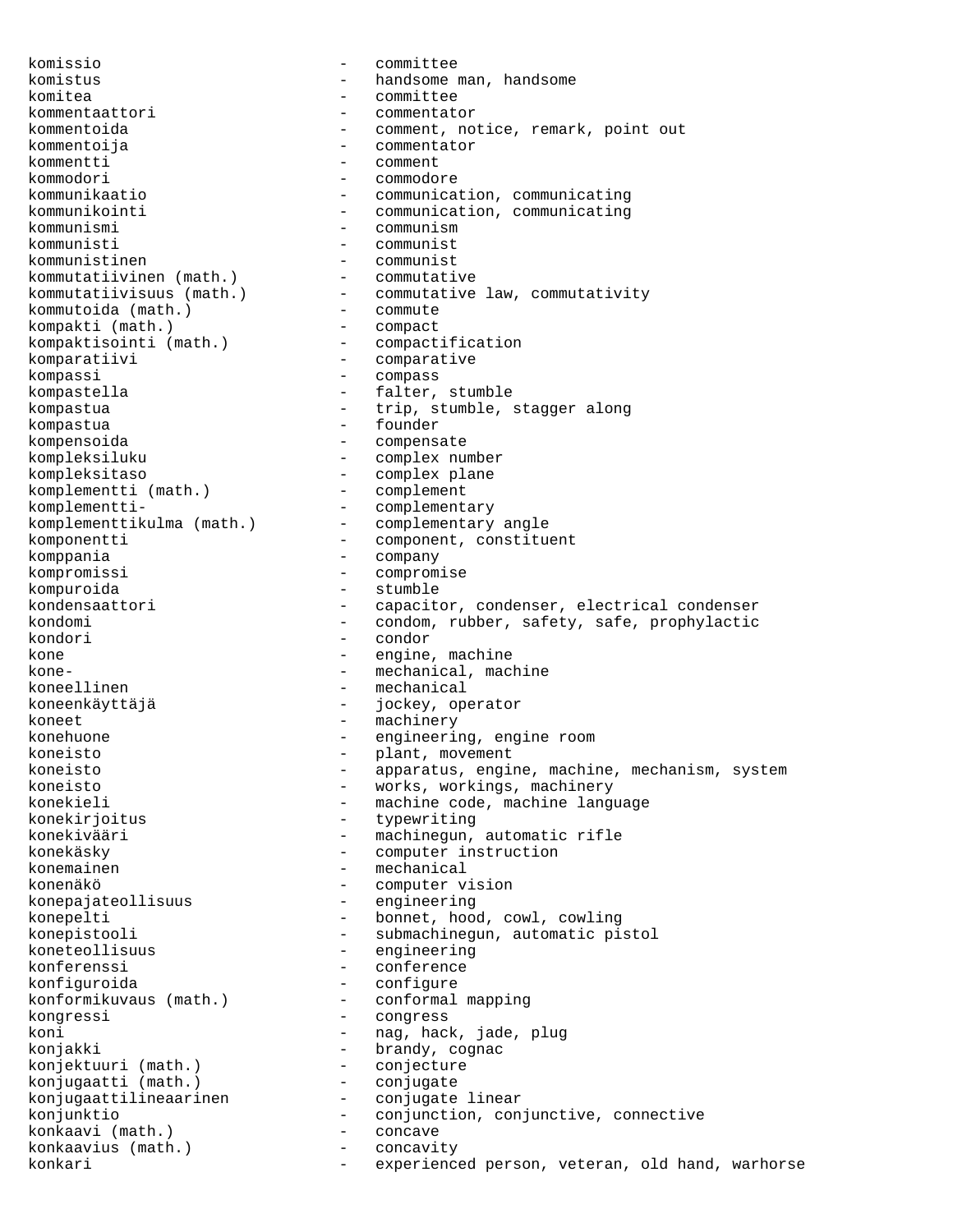konkari - old stager, stager, old-timer konkurssi - bankruptcy konkurssitila - bankruptcy konna en en sommer van de steeder, rascal, scoundrel, transgressor, villain konna e se se se se delinquent, felon, hood, knave, miscreant, rogue konna e state of the bandit, con, convict, criminal, crook, culprit konna - toad konnanmarja - baneberry - consensus, general agreement konserni - consortium, syndicate, pool, concern konsertti - concert konsertto - concerto konservatiivi - conservative person konservatiivinen - conservative, reactionary<br>konsistentti (math.) - consistent konsistentti (math.) konsistori - council konsonantti - consonant konsortio - pool, conglomerate, consortium, group, syndicate konstaapeli - constable konsti<br>konsti - means<br>hang - hang konsti<br>
konstikas<br>
konstikas<br>
- sophisticated adv - sophisticated, advanced<br>- constitutional konstitutionaalinen - constitution<br>konstruktiivinen - constructive konstruktiivinen<br>konsultaatio konsultaatio - consultancy - consult, confer with konsultointi - consultancy konsultti - consultant, adviser, advisor<br>kontinuumi (math.) - continuum - continuum kontinuumi (math.) - continuum kontio (nickname) - bear (animal) kontraktio (math.) - contraction kontrasti - contrasti - contrasti - contrasti - contrasti - contrasti - contrasti - contrasti - contrasti - contrasti - contrasti - contrasti - contrasti - contrasti - contrasti - contrasti - contrasti - contrasti - contra - clerical, office<br>- clerk konttoriapulainen 1988 - clerk<br>
konttoristi - clerk konttoristi - clerk konveksi (math.) - convex konveksi verho (math.) - convex hull konversio - conversion konvertointi - conversion konvertteri - converter<br>konvoluutio (math.) - convolution konvoluutio (math.) koodi - code kookas - big, large, tall, coarse, sturdy, voluminous<br>kookkaampi - bigger, larger, taller - bigger, larger, taller kookkain - biggest, largest, tallest kooma - coma - coma - coma - coma - coma - coma - coma - coma - coma - coma - coma - coma - coma - coma - coma - coma - coma - coma - coma - coma - coma - coma - coma - coma - coma - coma - coma - coma - coma - coma - coma - comic, comedian koominen - comic, amusing, comical, funny, laughable<br>koominen - mirthful. risible - mirthful, risible<br>- comedy, drollery, clowning, funniness koominen tapahtuma - comedy, drollery, clowning, funniness koominen tapahtumasarja - comedy, drollery, clowning, funniness koonta<br>
koordinaatio<br>
- coordination<br>
- coordination koordinaatio - coordination - coordinate<br>- coordinate axes koordinaattiakselit<br>koordinointi - coordination koossapysyvyys - consistency, consistence, body koostua - consist of koota  $-$  aggregate, combine koota  $-$  gather, accumulate koota - assemble, piece, put together, set up, collate koota - array koota valmiista osista kopea - cavalier, affected, arrogant, boastful, boasting kopea - buffed-up, complacent, conceited, haughty kopea - imperious, impolite, lordly, overbearing, perky kopea - presumptuous, self assured, self-assured, snobbish kopea - snooty, supercilious, vain, proud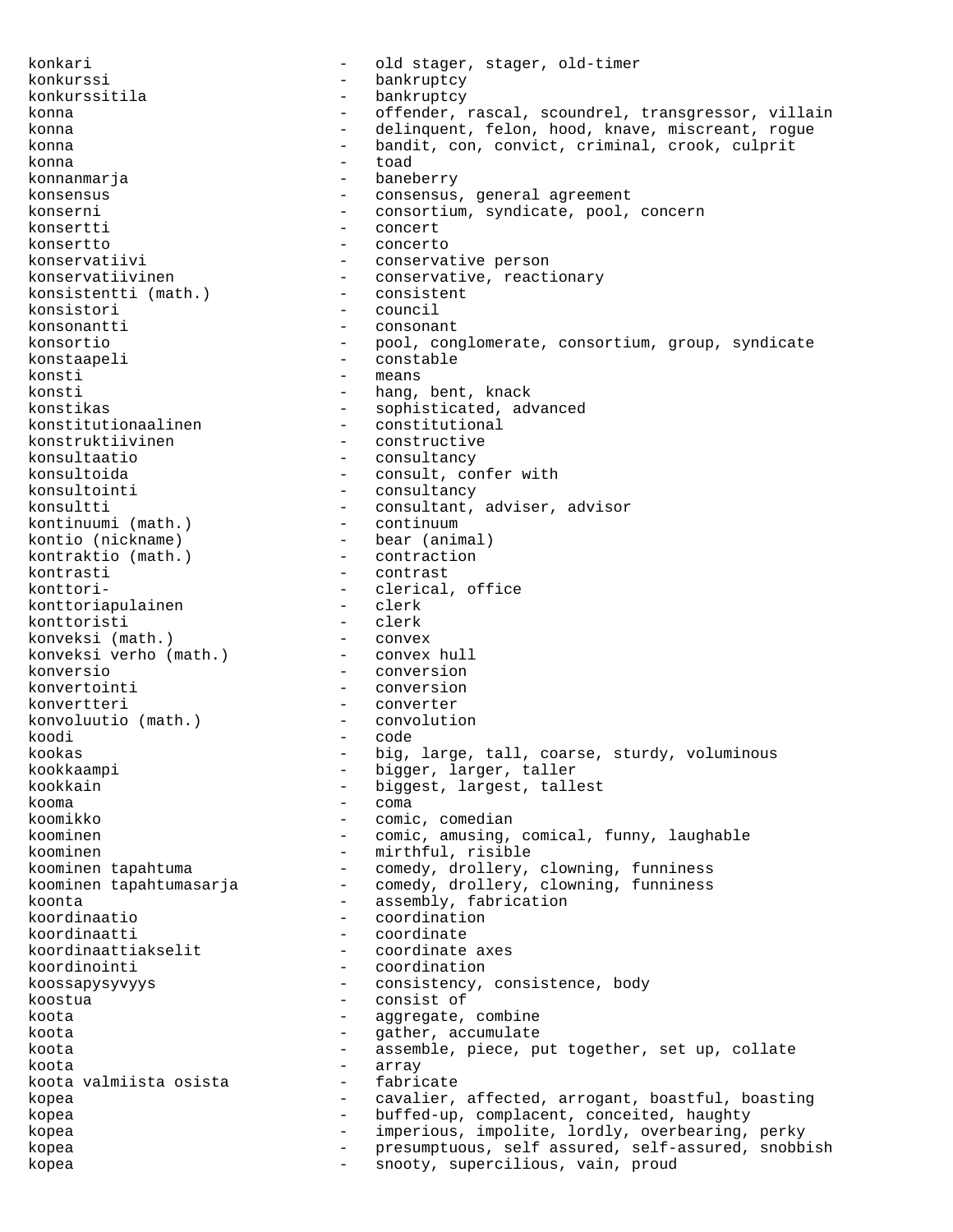kopeekka - copeck kopeloida - rig kopeloida - mispresent kopeloida - grope kopeloida - manipulate, fudge, fake, falsify, cook, wangle kopio - copy, transcription, transcript kopioida - copy koppakuoriainen - bug, beetle kopukka - nag, hack, jade, plug koralli - coral - coral - coral - coral - coral - coral - coral - coral - coral - coral - coral - coral - coral - coral - coral - coral - coral - coral - coral - coral - coral - coral - coral - coral - coral - coral - cora korderoi - corduroy korea - flamboyant, aureate, florid, showy<br>koreilu - show - show - show koreografi - choreographer koreus - show - show kori - basket, chassis koripallo - basketball koristaa - enrich, adorn, decorate, grace, ornament koristaa - embellish, beautify<br>koristaa - embellish, beautify koristaa 1990-luutaristaa 1990-luutaristaa 1990-luutaristaa 1991-luutaristaa 1991-luutaristaa 1992-luutarista<br>1992-luutaristaa 1992-luutaristaa 1992-luutaristaa 1992-luutaristaa 1992-luutaristaa 1992-luutaristaa 1992-luu koristaa upotuksin koriste - decoration, ornament, ornamentation, adornment koristeellinen - decorative, ornamented, fancy, ornamental koristella - ornament, decorate, adorn, grace, embellish koristella - beautify, enrich koristus - decoration, ornament, ornamentation, adornment korjata  $-$  amend, rectify, remedy korjata - furbish up, restore, touch on korjata - correct, fix, repair, mend, bushel, doctor<br>korjata virheet - debug korjata virheet - debug korjattu - revised korjattu  $-$  fixed, repaired korjaus - repair, fix, fixing, mending, reparation korjaus - correction, amendment<br>korjaustyö - fix, repair, fixing, 1 korjaustyö - fix, repair, fixing, mending, reparation - high, lofty, tall, soaring, towering, eminent korkea- - higher korkea-arvoisin - prime, premier korkeakoulu - university, college<br>korkeakoulun osa - - college - college korkeakoulun osa - college korkealuokkainen - high quality<br>korkeamman asteen - higher korkeamman asteen korkeampi - higher, taller korkeampi arvo superiority<br>korkeasti radioaktiivinen hot, having - hot, having high level of radioactivity korkein - prime, premier korkein - highest, ultimate korkein - sovereign, supreme korkeinta laatua - sterling, greatest, superlative korkeus - altitude, height, elevation korkki - cork, bottlecap korko - income, return, interest, heel of a shoe<br>korollaari (math.) - corollary korollaari (math.) korostaa - accentuate, highlight<br>korostaa - amphasize stress emi korostaa - emphasize, stress, emphasise, punctuate, accent<br>korostus korostus - emphasis korostus - accent, speech pattern korotus - raise, rise<br>
korni - raise, rise<br>
- woodland w korpi - woodland, woods, wildwood, wilds, wilderness korpi  $-$  backwoods, desert, wild korpilakko - unauthorized strike, unofficial strike korpilakko - wildcat strike - wildcat strike - wildcat strike - wildcat strike - wildcat strike - wildcat strike - wildcat strike - wildcat strike - wildcat strike - wildcat strike - wildcat strike - wildcat strike - wildc korpinmusta korppi - crow, raven<br>korppikotka - indiana - indiana - indiana - indiana - indiana - indiana - indiana - indiana - indiana - indian korppikotka - vulture korpraali - corporal, private 1st class, PFC korrelaatio (math.) - corporal, pi<br>korrelation - correlation korruptio - corruption, corruptness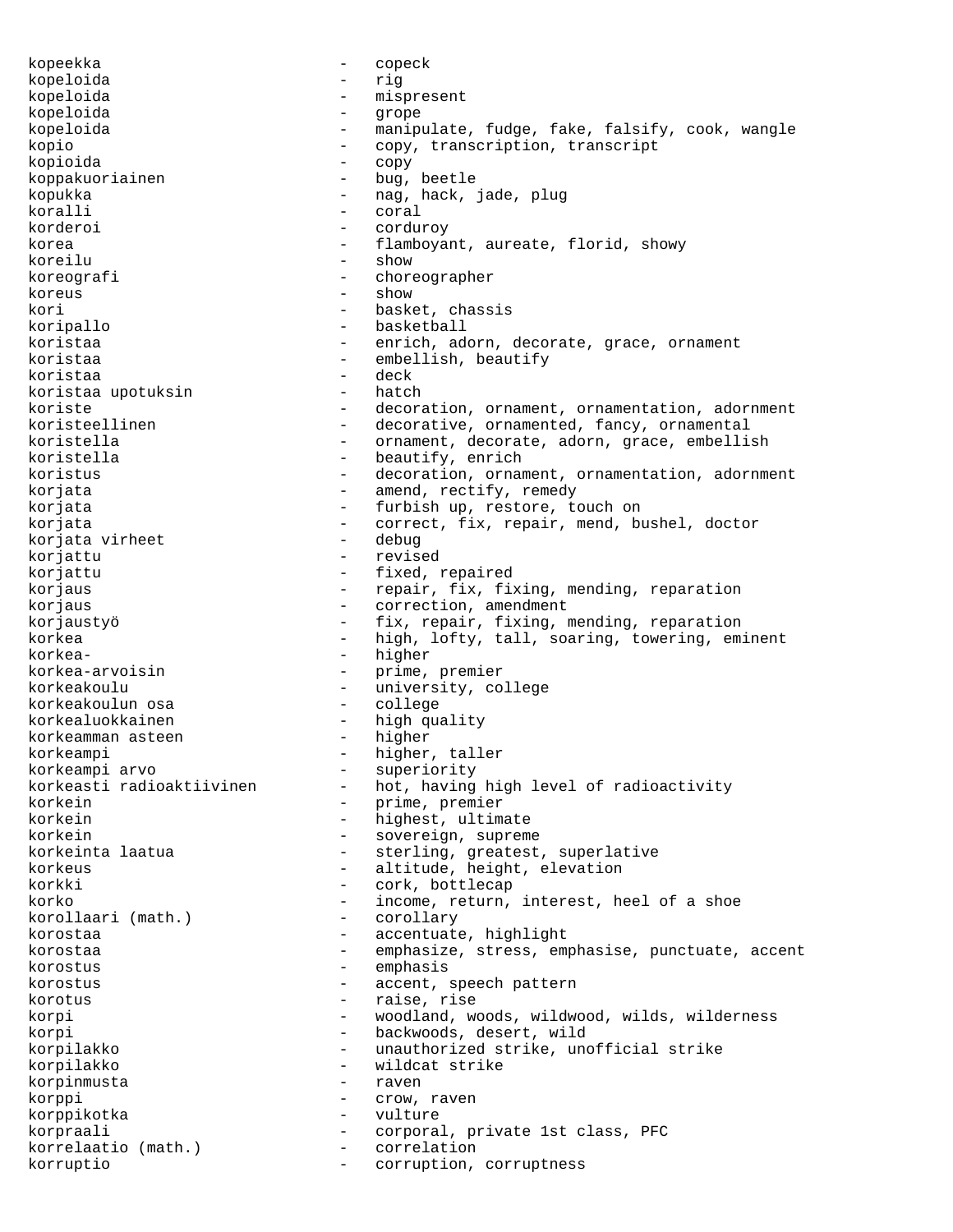korsi - straw, stalk, stem, cane, bent, culm korsi  $-$  stem of grass korskea - snooty, supercilious, vain, proud korskea - presumptuous, self assured, self-assured, snobbish korskea - imperious, impolite, lordly, overbearing, perky korskea - buffed-up, complacent, conceited, haughty korskea - cavalier, affected, arrogant, boastful, boasting korsteeni - chimney<br>korste korsto - big man <br>kortit - cards kortit - cards kortit - deal, hand kortteli - block, city block kortti  $\qquad \qquad -$  card, map, menu korttipakan nosto - cutting, cut korttipakka - deck of cards<br>koru - jewel jewell koru  $-$  jewel, jewellery, jewelry korusanainen 1980 - Fretorical korut - jewel, jewellery, jewelry<br>
koruton - simple plain unadorned koruton - simple, plain, unadorned<br>koruttomuus - simplicity chasteness koruttomuus - simplicity, chasteness, restraint<br>
korva - ear korva - ear korvaamaton - invaluable, priceless<br>korvaamattoman arvokas - beyond price korvaamattoman arvokas korvaava - substitute korvakoru - earring - earring korvata - compensate korvata  $-$  replace, substitute, redeem korvaus entry the compensation, allowance korventaa  $-$  broil, scorch, grill, parch, sear, singe korviasärkevä - shrill, piercing, sharp<br>korviavihlova - shrill niercing sharp korviavihlova - shrill, piercing, sharp<br>korvike - substitute surrogate korvike - substitute, surrogate<br>korvike korvike- - ersatz about, around korvinkuultava - hearable, audible kosia - propose, offer, pop the question, woo<br>kosini - cosine cos kosini - cosine, cos kosinta - suit, proposal, courtship, wooing, courting kosiskella  $-$  court, solicit, romance, woo koska - when - when - when koska  $-$  because, for, since, as koskaan - ever, of all time koskea - partake - partake - partake - partake - partake - partake - partake - partake - partake - partake - partake - partake - partake - partake - partake - partake - partake - partake - partake - partake - partake - par koskea - hurt, ache<br>koskea - hurt, ache koskea - concern, refer, pertain, relate, come to, bear on<br>koskea - tough on tough in tough koskea - touch on, touch <br/> touch on, touch <br/> touch touch touch touch touch touch touch touch touch touch touch touch touch touch touch touch touch touch touch touch touch touch touch touch touch touch touch touch t koskematon - intact, inviolate, untouched koskemattomuus - immunity koskemattomuus - virginity<br>koskeneet - touched koskeneet - touched koskeneet - hurt koskeneet - concerned, referred, pertained, related koskenut - touched koskenut - touched koskenut - touched - touched - touched - touched - touched - touched - touched - touched - touched - touched - touched - touched - touched - touched - touched - touched - touched - tou koskenut - hurtu - hurtu - hurtu - hurtu - hurtu - hurtu - hurtu - hurtu - hurtu - hurtu - hurtu - hurtu - hurtu koskenut - concerned, referred, pertained, related<br>kosketeltava - tangible palpable tactile kosketeltava - tangible, palpable, tactile<br>koskettaa koskettaa - touch, concern, refer, pertain, relate, come to<br>koskettaa koskettaa - touch on, bear on koskettaa - touch on, bear on kosketus kosketus - contact, touch<br>kosketuspiste (math.) - adherent point kosketuspiste (math.) koski - water-fall, waterfall koski - cascade, falls, rapid, rapids, shoot, torrent koski - concerned, referred, pertained, related koski - hurt<br>koski - touc koski - touched koskien - regarding, as to, concerning, in relation to koskien - vis-a-vis, with reference to, in regard to koskien - with regard to, with respect to, in terms of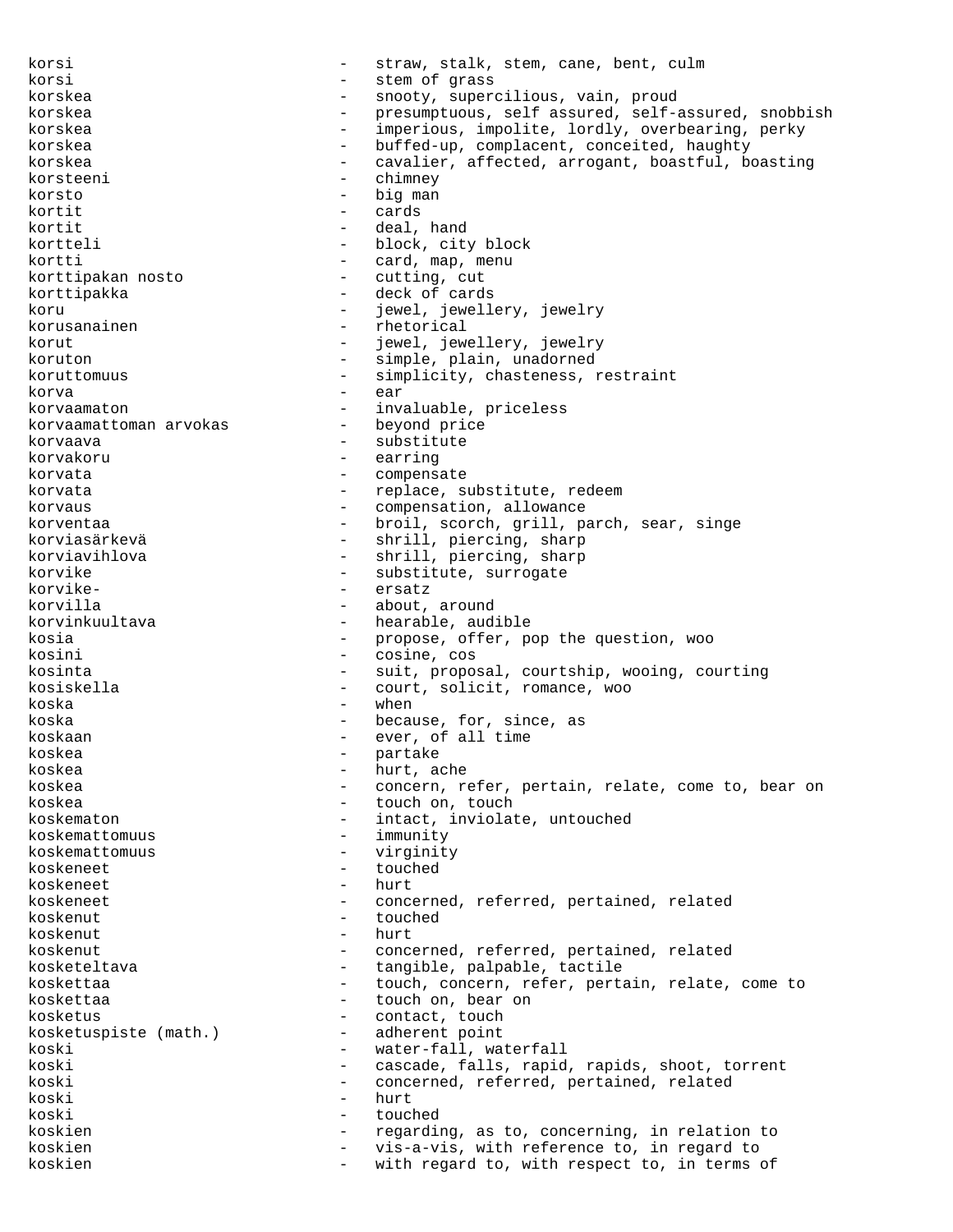koskivat - touched koskivat - hurt koskivat - concerned, referred, pertained, related kosla - ramshackle car kosminen - cosmic kosolti  $-$  many, a lot, great amount, much kostaa - pay back, pay off, get, fix kostaa - avenge, revenge, retaliate, take vengeance on kostea  $-$  moist, humid, damp kosteus - humidity, moisture, damp<br>kosteuttaa kosteuttaa - moisten<br>koste kosto - vengeance, revenge, payback<br>kostua - vengeance, revenge, payback kostua - water, get damp, get moist, moisten kostua - gain kostuttaa - damp kota - laplander's hut, shelter, tepee, capsule, hut kota - core kotangentti - cotangent, cot<br>kotelo - cocoon chrysa kotelo - cocoon, chrysalis<br>kotelo - cocoon, chrysalis kotelo - cabinet, capsule kotelo - box, case, casing, housing, container, holster<br>kotelointi - case, shell, casing - case, shell, casing koti - home, place koti- - domestic kotiin kutsuminen - recall kotiinkutsu kotikalja - home-made beer (non-alcoholic)<br>kotilo - shell - shell kotilo - shell kotiläksyt - homework kotimaa - homeland, fatherland, motherland, mother country<br>kotimaa - country of origin native land kotimaa - country of origin, native land<br>kotimainen kotimainen - domestic kotipaikka - domicile kotirouva - housewife, homemaker, lady of the house<br>kotirouva - woman of the house woman of the house kotisivu - home page kotitalous - household kotitalous- - domestic kotiteatteri - home theater kotiäiti - housewife, homemaker, lady of the house kotiäiti - woman of the house kotka - eagle kotkanpesä - aerie kotkottaa - cacharana - cacharana - cacharana - cacharana - cacharana - cacharana - cacharana - cacharana - ca kotkotus - cackle<br>koto - cackle koto  $-$  home, place kotoa  $-$  from home kotoinen  $-$  familiar, cozy, cosy kotoisa - familiar kotoisa - cozy, homey, cosy, snug, cosey koukata  $-$  pass, snatch koukata - outflank, go around, hook, envelop, out-flank koukero - twist koukistaa - bow, bend koukistua - bend koukistus – bende koukkaus – bende koukkaus – bende koukkaus – bende koukkaus – bende koukkaus – bende koukkau<br>Die voorbeeld van die volgens van die voorbeeld van die volgens van die volgens van die volgens van die volgen koukkaus - hooking, swerve koukkia - hook koukku - hook koukkuinen - crooked koulia  $-$  tame, train koulu  $\qquad \qquad -$  school, academy<br>koululainen  $\qquad \qquad -$  school boy, scho koululainen  $\qquad \qquad -$  school boy, school girl koulunkäymätön - illiterate koulutettu - trained, educated koulutettu - taught, instructed, schooled, tutored kouluttaa - develop, train, prepare, educate kouluttamaton - illiterate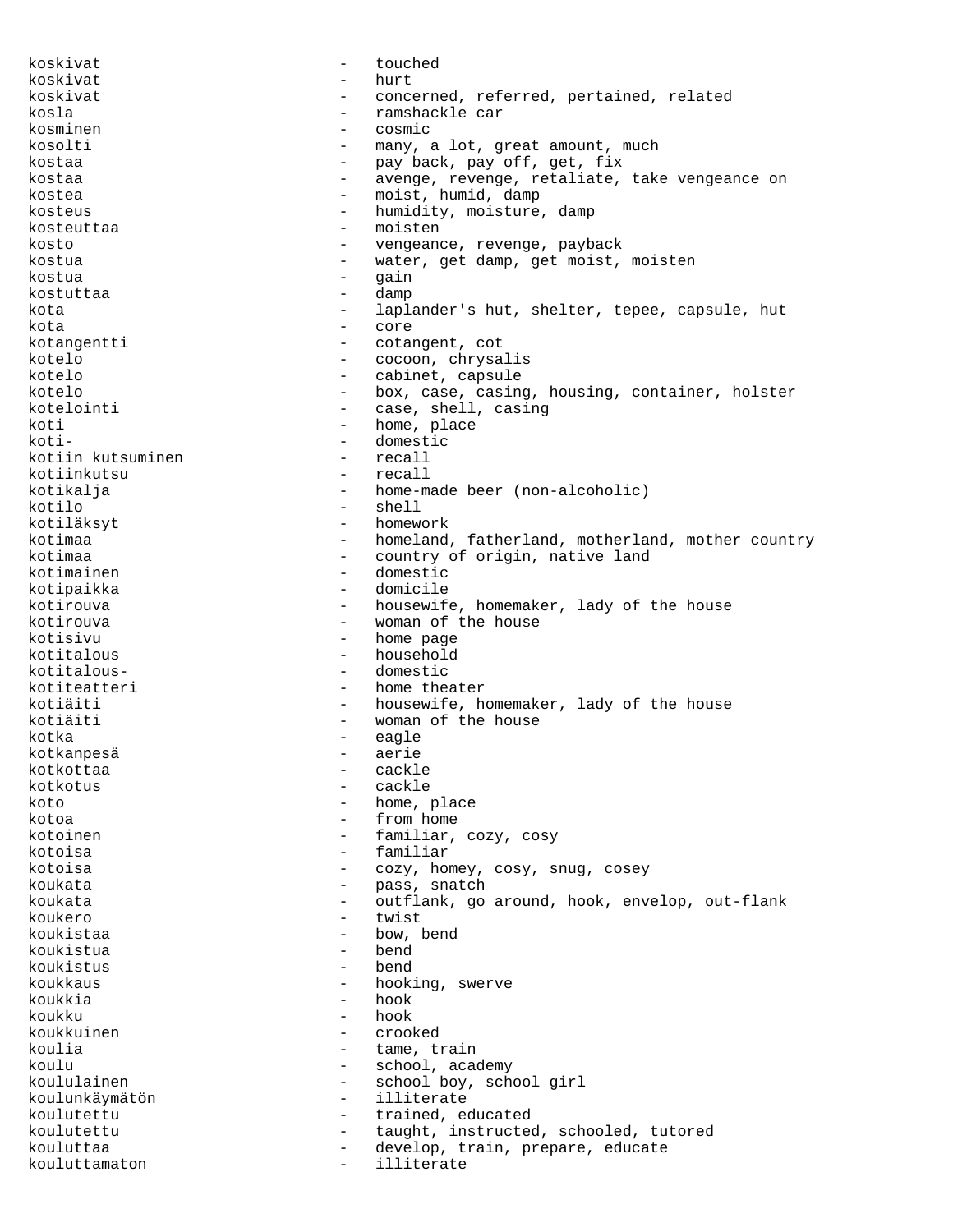kouluttamattomuus - ignorance koulutuksellinen - educational koulutus - education, training koura<br>
kouraantuntuva<br>
kouraantuntuva<br>
+ blatant kouraantuntuva - blatant kourallinen - handful - handful kouriintuntuva - handful - handful - handful - handful - handful - handful - h kouriintuntuva<br>kouru - trough, gutter, alveus, channel, chute, concave kouru e mata - flume, flute, furrow, groove, race, rima, shoot kouru - spout kourutaltta - gouge kova  $-$  hard, tough, harsh kova - stiff, uphill kova huume - hard drug kova kritiikki  $-$  censure, animadversion kova ääni - loud noise kovaa - loudly, noisily, aloud, loud kovaa - fast, swiftly kovakourainen 1988 - heavy handed<br>kovakuoriainen 1988 - heavy handed - bug, beetle kovalevy - hard disk - unlucky, luckless kovaosainen 111-starred kovaosainen 1988 - unlucky, luckless, doomed, ill-fated, ill-omened kovaosainen - poor kovaotteinen - heavy handed<br>kovarianssi (math.) - covariance kovarianssi (math.) kovasti - fast, tight, firmly, tightly kovaääninen - loud, noisy kovaääninen - loudspeaker, speaker, speaker unit<br>kovempaa kovempaa - quicker, faster<br>kovempi - harder kovempi - harder kovera - concave kovera muoto  $-$  concavity, concave shape koverrus - concavity kovertaa  $-$  dig, excavate, wear kovertaa - scoop, hollow, hollow out, scoop out, gouge koveruus - concavity, concaveness kovettua - consolidate, harden<br>
kovin - verv ever ever so kovin - very, ever, ever so kovin  $\qquad \qquad -$  the hardest, hardest kovuus - insensibility, unfeelingness, callousness kovuus - hardness, toughness<br>kol kpl  $-$  ea, each, pc, piece kraana - faucet, tap, spigot, water faucet, water tap<br>kraana - hydrant - hydrant kraana - hydrant - hydrant - hydrant - hydrant - hydrant - hydrant - hydrant - hydrant - hydrant - h - crater<br>- mortar kranaatinheitin kranaatti - grenade, shell krapula - hangover krapulainen 1980 - Crapulent, crapulous kravatti - necktie, tie, cravat, neckcloth, stock<br>
kreikkalainen Greek kreikkalainen kreivi - count kreivitär  $-$  countess kriisi - crisis, emergency<br>kriisitilanne - crisis, emergency<br>- juncture, critica kriisitilanne - juncture, critical point, crossroads kriitikko - critic, censor<br>kriittinen - critical, cruc - critical, crucial, acute, decisive kriittinen katsaus - review, critical review, review article, critique<br>
kriittinen tulkinta - exeqesis kriittinen tulkinta kriketti - cricket kristalli - crystal<br>
kristallilasi - crystal kristallilasi - crystal kristallinen - crystal kristallinkirkas - crystal kristilliskirkollinen - ecclesiastic, ecclesiastical kristitty - Christian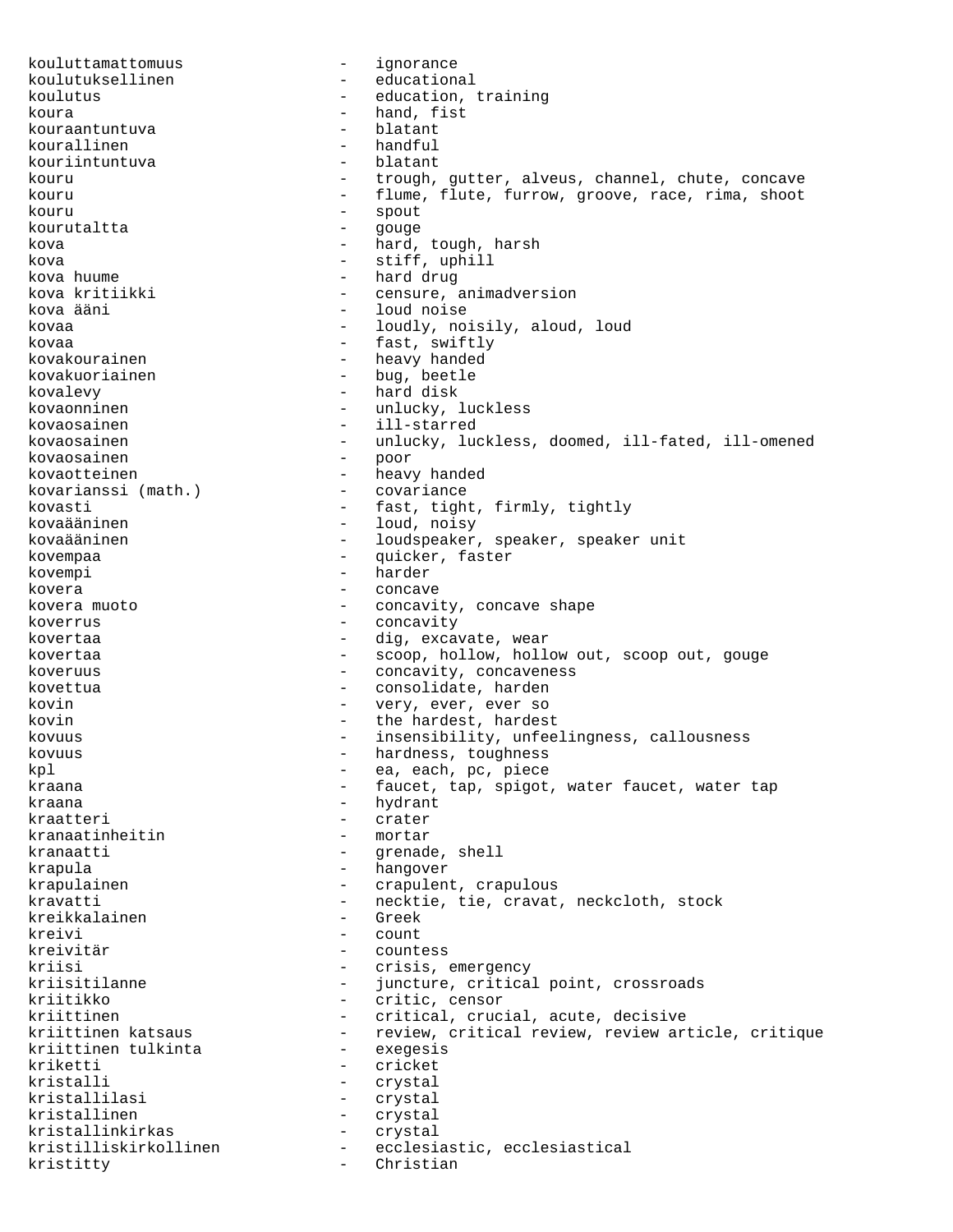kriteeri - criterion kriteerit - criteria kritiikki - criticism, critique kritisismi - criticism kritisoida - criticize, rail, fulminate, criticise, pick apart - mallet kromi - chromium, Cr kronologinen - chronological<br>krooninen - chronic - chronic krouvi - inn<br>krusifiksi - crue krusifiksi - crucifix - heads or tails kruunajaiset - coronation kruunata - top kruunata - crown, coronate kruunu - crown, diadem kruunupää - crowned head kryptologia - cryptology krypton - krypton, Kr<br>krääsä - krypton, Kr - rubbish ksenon - xenon, Xe<br>kubismi - Cubism kubismi - Cubism kude - woof kudelma - knitting, knit, knitwork kudin - knitting, knit, knitwork kudonta - knitting kudos - tissue, pattern, weave kudossiirrännäinen - graft kudottu - woven, thrown kuha - pike perch, pike-perch, sander, zander<br>kuherrella kuherrella - coo kuhertaa<br><sup>kuhina</sup> kuhina - crowd, pullulation, swarming<br>
- he alive with he infested with the infested with the infested with the infested with the infested with the infested with the infested with the infested with the infested with the in - be alive with, be infested with, pullulate, teem kuhista - murmur, crowd, swarm, teeming with, throng kuhmurainen - gnarled, gnarly, knotted, knotty, knobbed kuhnailla - lag, dawdle, delay, drone, linger, poke kuhnia - dawdle, delay, drone, linger, poke, lag kuidutin - defibrator, pulper, pulping engine kuihduttaa - wither, wilt, dry, waste, wear away, wear down kuihduttaen - withering kuihduttaminen - withering, blight kuihduttava - withering<br>kuihtua - fade with kuihtua - fade, wither, pine away, wilt<br>kuihtuen - withering - withering<br>- withering kuihtuminen<br>kuihtunut - faded kuihtuva - withering kuikka - black-throated diver, diver, loon kuilu - chasm, gorge, shaft, gap, gulf, abyss kuilu - shaft kuilu-uuni - shaft<br>kuin - than kuin  $-$  than, as, like kuin tukki  $-$  than, as, like - like a top kuinka - whereby, by what<br>kuinka - however kuinka - however kuinka - how, by what means, in what way, in what manner<br>kuinka tahansa - however, in whatever manner, in whatever way - however, in whatever manner, in whatever way kuiskaaja - prompter kuiskaaja - whisperer kuiskata - whisper kuitata - receipt, sign for, dismiss, shrug off kuitata - acknowledge, sign, subscribe kuitenkin - regardless<br>kuitenkin - at the same kuitenkin - at the same time, though, despite the fact kuitenkin - anyway, after all, and yet, anyhow, at least kuitenkin - all the same, nonetheless, notwithstanding kuitenkin - however, nevertheless, yet, withal, still, even so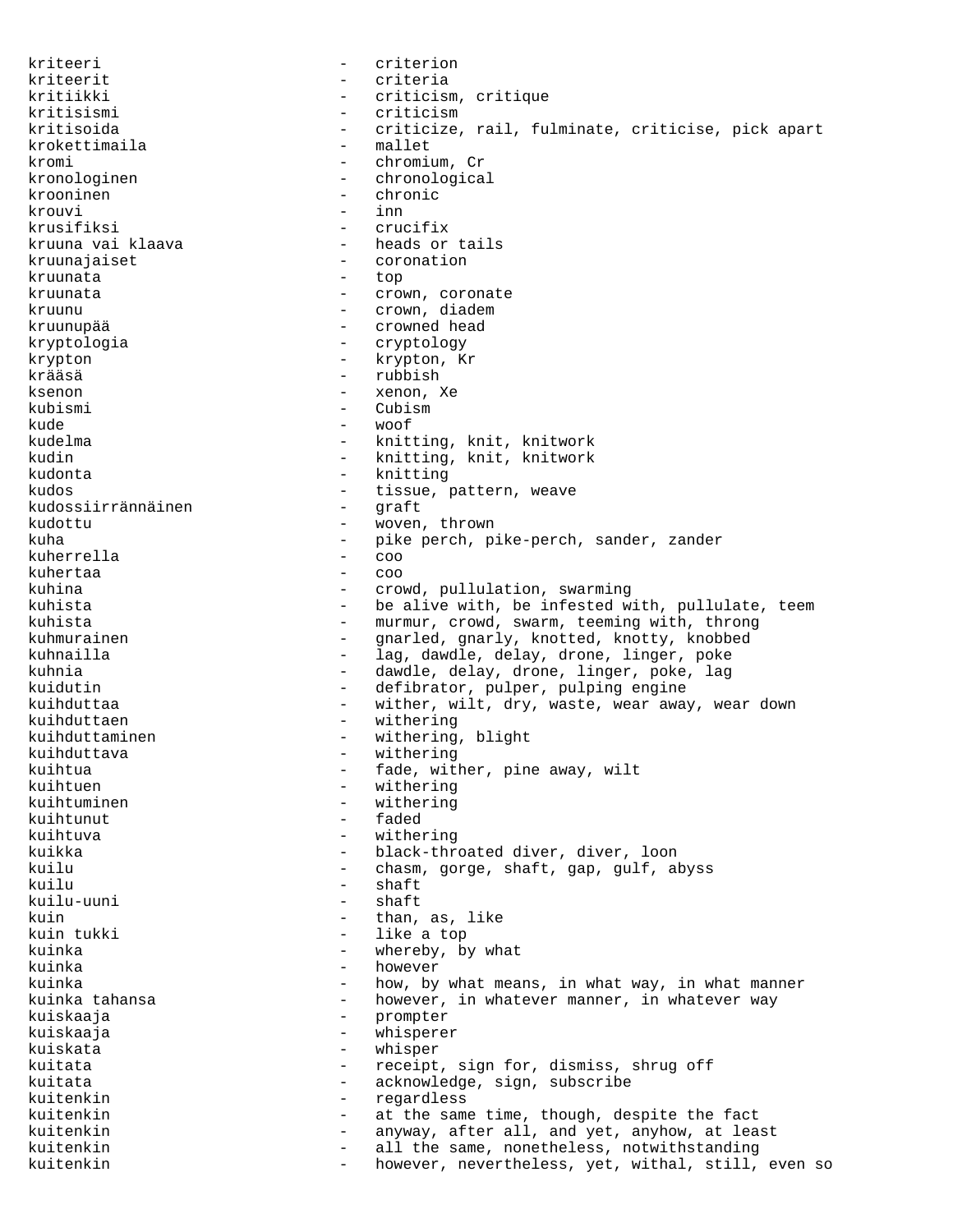kuittaus enter a confirmation, acknowledgement kuitti - receipt, voucher kuitu - fiber, fibre kuiva - dry kuiva  $-$  boring, banal, tedious kuivaharjoitus - rehearsal, dry run, run through kuivahko - sec - boring, tedious, banal, commonplace kuivattaa - drain - drain kuivettuen - withering<br>
kuivettuminen - withering<br>
- withering kuivettuminen - withering<br>
kuivettuva - withering<br>
- withering - withering kuivua - dehydrate, dry up, desiccate, wither kuivuen - withering kuivuminen - withering<br>
kuivuus - drought<br>
- drought kuivuus - drought kuivuva - withering kuja  $-$  alley, lane, walk kuje - prank, gag, stunt, joke kuka - who, whom kuka (person) - that, who, which - who ever, which ever, whoever kuka vaan  $\sim$  - who ever, which ever, whoever kukassa - abloom kukin - each, each one, everyone<br>kukistaa - each, bring under, cone - defeat, bring under, conquer, crush, demolish kukistaa - annex, annihilate, bear down, beat, break kukistaa - destroy, devastate, discourage, eradicate, humble kukistaa - master, occupy, overcome, overpower, overthrow kukistaa - overturn, put down, quell, ravage, raze, ruin kukistaa - seize, shatter, smash, subdue, subjugate kukistaa - surmount, thwart, topple, triumph, vanquish, wreck kukka - bloom, flower cauliflower kukkapuska - bouquet, corsage, posy, nosegay kukkaro - purse<br>kukkasennele - wreatl kukkaseppele - - wreath, garland, coronal, chaplet, lei kukki - blew, flowered, bloomed, blossomed kukkia  $-$  flower, blossom, bloom, blow kukkineet - blown, flowered, bloomed, blossomed kukkinut - blown, flowered, bloomed, blossomed kukkiva - abloom kukkivat - blew, flowered, bloomed, blossomed kukko - cock, rooster, adult male chicken<br>kukkona tunkiolla - - rule the roost - rule the roost kukkula - hill - thrive, flourish, prosper, spring kukoistus - prosperity kuksa  $-$  Lappish cup made from single piece of wood kulaus - draft, gulp, draught, swig kulauttaa  $-$  down, toss off, bolt down, belt down, pour down kulauttaa<br>kulauttaa kurkkuunsa down, toss off, l - down, toss off, bolt down, belt down, pour down kulauttaa kurkkuunsa - drink down, kill kulho - bowl, jar, basin kulhollinen - dished - dished - dished - dished - dished - dished - dished - dished - dished - dished - dished - dished - dished - dished - dished - dished - dished - dished - dished - dished - dished - dished - dished - d kuli - coolie, cooly<br>kulissi - coolie, cooly kulissi - prop, property<br>kulissi - coulisse, flat coulisse, flat, scene, scenery, setting, wing kulissien takana  $-$  behind the scenes kuljeksia - ramble, rove, range, vagabond kuljeksia - drift, wander, swan, stray, tramp, roam, cast kuljeksia - lurch, prowl kuljettaa - bear kuljettaa - pass, guide, run, draw kuljettaa - conduct, transmit, convey, carry, channel, drive kuljettaa - transfer, transport, haul, tote, freight, bear kuljettaa - dribble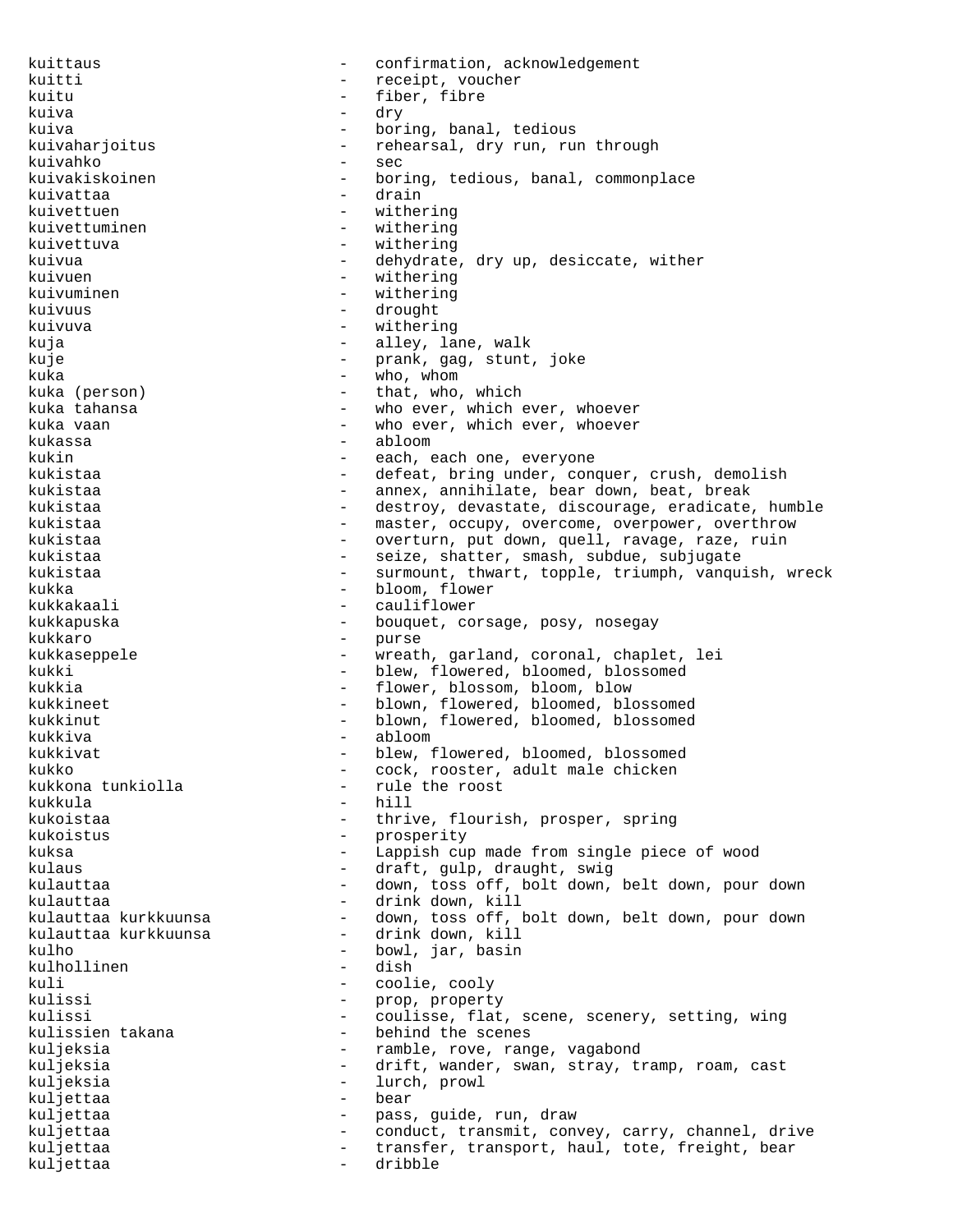kuljettaa eteenpäin - propel, impel kuljettaa junalla - rail kuljettaa reellä<br>kuljettaja kuljettaja - driver, rider<br>kuljettaminen - - transportatio kuljettaminen - transportation, conveyance, transfer, transferral<br>kuljetus - run, running, running play, running game kuljetus - run, running, running play, running game<br>kuljetus - transportation, conveyance, transfer, tra kuljetus - transportation, conveyance, transfer, transferral<br>kuljetushihna - conveyor belt kuljetushihna - conveyor belt<br>kuljetusjärjestelmä - transit, tran - transit, transportation, transportation system kulkea  $-$  stencil paper kulkea - tour, sidle, stroll, roam, run, wander about kulkea - walk, wend, wander, voyage, troop, traverse kulkea - develop, tend<br>kulkea - ass hy noor kulkea - pass by, proceed, progress, ramble, process, lapse<br>kulkea - move over, go around, go, drive, journey pass kulkea - move over, go around, go, drive, journey, pass kulkea - travel, move, tread, advance, circulate, drift<br>kulkea läpi - transit, pass through, pass across, pass over kulkea läpi - transit, pass through, pass across, pass over kulkea ohi - go past, go by - pass, pass over, pass by, travel by, surpass<br>- skim, plane kulkea veden pinnalla kulkeutua - drift traveled, travelled, walked, moved, went, advanced kulkivat - traveled, travelled, walked, moved, went, advanced kulku - walk, walking, trudge kulku  $-$  tide, travel, way kulku - passage, progress, progression, race, run, tenor kulku  $-$  flow, gait, going, journey, march, motion, moving kulku - circuit, circulation, course, current, drift kulku - process, advance<br>kulkue - procession trait kulkue - procession, train kulkuneuvo - vehicle, conveyance kulkuri - tramp, vagabond kulkutauti - disease, sickness, illness - conveyance, vehicle kulkuväylä - communication, path kulkuyhteys - communication kullanmuru - darling kullanvärinen kullekin - for each, for every one kulli (vulg.) - for each, for every one kulli (vulg.) kulma - corner, angle, nook kulmahammas - fangas - fangas - fangas - fangas - fangas - fangas - fangas - fangas - fangas - fangas - fangas kulmakarva - brow, eyebrow kulmakunta - 1998 - neighborhood, neighbourhood, vicinity, locality kulmanopeus (math.) - angular velocity, circular frequency kulmasulku - bracket, angle bracket<br>kulmataajuus (math.) - circular frequency - circular frequency kulmikas - angular kulminaatio - culmination kulta - darling - darling kulta - gold, Au kultainen 1988 – golden kultakoru aller eta allerdiaren allerdiaren allerdiaren allerdiaren allerdiaren aller<br>Ekonomia eta allerdiaren allerdiaren allerdiaren allerdiaren allerdiaren alderdiaren alderdiaren alderdiaren a kultakoru - jewel made of gold kultti – cult kulttuuri - civilization, civilisation kulttuuri - culture - culture - culture - cultural kulttuurikulttuurinen - cultural kulu  $\sim$  - cost, expense kulua  $-$  slip away, go by, slide by, go along, pass kulua  $-$  pass by, elapse, lapse, slip by, glide by<br>
- erode kulua - erode kulua - wear off, wear out, consume, diminish, wear down kuluma - abrasion, attrition, corrasion, detrition kulunut - hackney kulunut - stale, old, moth-eaten kulunut - spent kulunut - banal, commonplace, hackneyed, shopworn, stock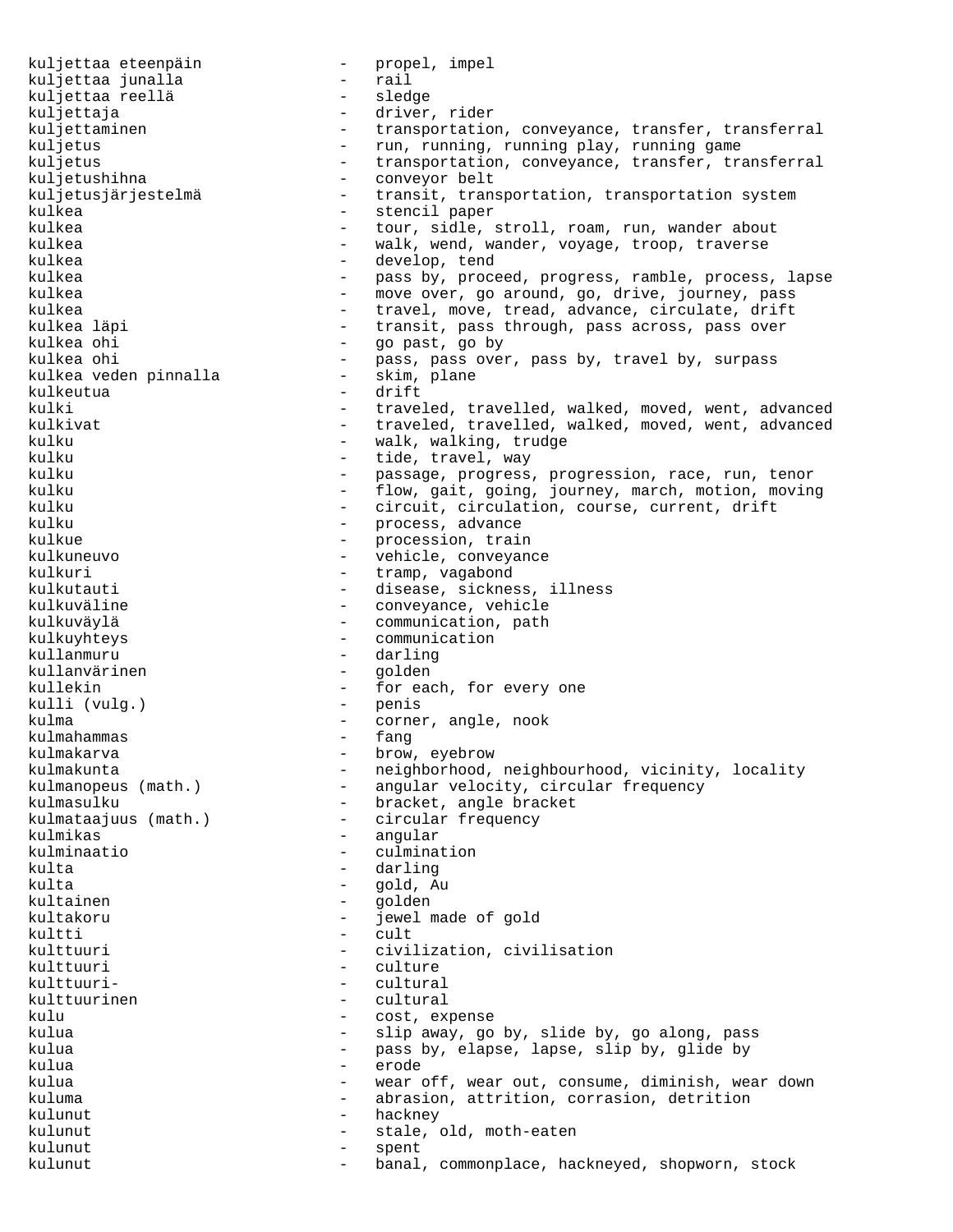kulunut external threadbare, timeworn, tired, trite, well-worn kulunut - worn kulut - expenses kulutettu - spent kuluttaa - consume, use up, spend, use, expend<br>kuluttaa resurssit - drain, sap kuluttaa resurssit  $-$  drain, sap kuluttaja - consumer kuluttajahintaindeksi - consumer price index, CPI - consumption, economic consumption, usance kuluttaminen en mearing away kuluttaminen - wearing, erosion, eroding, eating away<br>kulutti kulutti - wore kuluttivat - wore kulutus - wearing away kulutus - wearing, erosion, eroding, eating away kulutus - consumption, using up, expenditure<br>
- economic consumption, usance use kulutus - economic consumption, usance, use<br>kulutus - use of goods and services kulutus - use of goods and services<br>
kulutusninta kulutuspinta - tread<br>kumara - hent kumara e bent, bowed, round-shouldered, stooped, crooked kumara - hunched, round-backed, stooping kumarainen - crooked, bent, round-shouldered, stooped kumarrus - bow, bowing, obeisance kumartaa  $-$  bow, bend, stoop, crouch kumartua - bow, bend, stoop, crouch, bow down, prostrate<br>
- rubber kumi - rubber kumina  $\qquad \qquad - \qquad \text{roll}, \text{ rolling}, \text{peal}, \text{pealing}$ kumina  $-$  caraway kumina - boom, booming, rumble kumista - roll kummallinen - strange, weird, extraordinary<br>kummallinen - curious, interesting, quaint, curious, interesting, quaint, odd, peculiar<br>both kummatkin<br>kumminkin - in spite of the fact kumminkin - at the least, despite the fact, however, yet kumminkin - nevertheless, regardless, anyhow, anyway, at least kummisetä - Godfather kummitus - ghost, spectre kummitäti - Godmother kumoaminen - suppression, cancellation kumoon - down kumossa - down kumota - overthrow, turn, turn over, upset, annul, recall kumota - rescind, revoke, lift, countermand, reverse kumota  $-$  repeal, overturn, vacate kumouksellinen - revolutionary<br>kumous - overturn kumous - overturn - catastrophe kumpi - which one (of two) kumpi tahansa - either one, one of two, the one or the other kumpi vaan  $\qquad \qquad -$  either one, one of two, the one or the other kumpikin - both kumppani - familiar, companion, comrade, fellow, associate kumppani - partner, collaborator<br>kumppanuus - partnership kumppanuus - partnership<br>kumpu kumpu - mound, knoll, hillock, hummock, hammock, swell<br>kumpuileya kangasmaa - down kumpuileva kangasmaa - down kumu - roar, boom, roaring, thunder kumu  $-$  roll, rolling, peal, pealing kumulaatio - accumulation - cumulate kumuloituminen - accumulation kun - when, while kun taas  $-$  while, whereas kundi - guy, fellow, mate, youngster, boy, young male kuningas - king kuningaskunta - kingdom, monarchy kuningatar - queen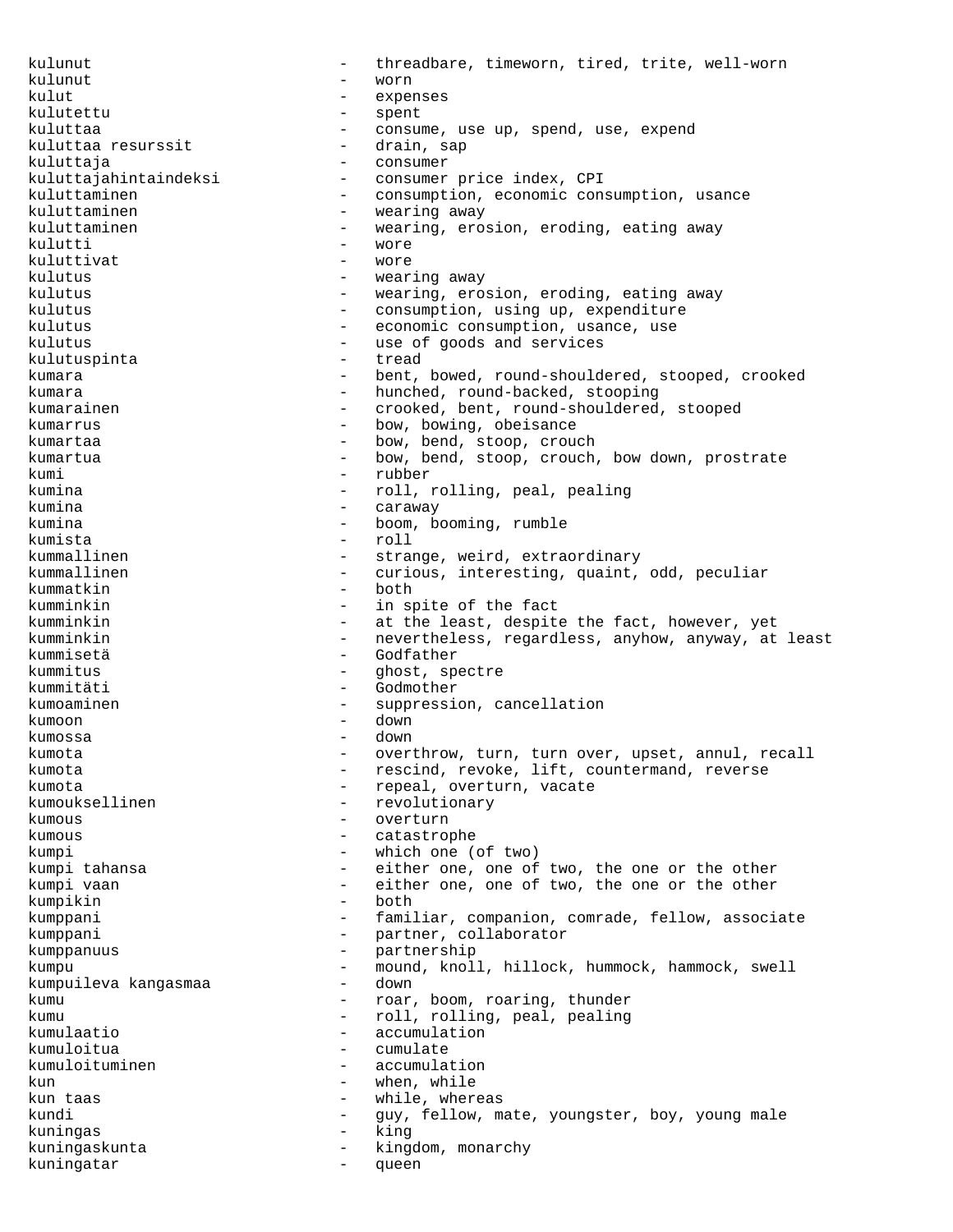kuninkaallinen - royal, regal, imperial, majestic, purple kuninkaalliset - royalty, royal family, royal line, royal house kuninkaallisuus - royalty kunnallinen - municipal, communal kunnallis-<br>
- municipal, communal kunnan - municipal, communal kunnari - run, tally kunnes - until, up to, till kunnia - credit kunnia - honour, dignity, honor, glory<br>
kunnia- - honorarv - honorarv kunnia- - honorary - honorable, honourable<br>- sound kunniallinen kunniamerkki - decoration, ribbon, laurel wreath, medal, badge kunniamerkki - medallion, palm kunniamerkki - award, honor, honour, accolade, laurels kunnianarvoisa - estimable, respectable<br>kunnianhimo - - ambition, dream, aspira - ambition, dream, aspiration<br>- ambitious kunnianhimoinen - ambitious kunnianhimoton - unambitious kunnianloukkaus<br>kunnianosoitus kunnianosoitus - deference, respect<br>kunnianteko - - - - - salute, military q kunnianteko - salute, military greeting, salutation<br>kunnioitettava - estimable, respectable, worthy - estimable, respectable, worthy kunnioittaa - esteem, think well of, commend, glorify, laud kunnioittaa  $-$  abide by, observe kunnioittaa - respect, honor, honour kunnioitus - esteem, respect kunnolla - properly, decently, decent, in good order, right kunnolla - the right way<br>kunnollinen - the right way decent, proper, suitable, appropriate, applicable kunnollinen - worthy<br>
kunnollisesti - proper kunnollisesti - properly, decently, decent, in good order, right<br>
kunnollisesti - the right way the right way kunnon - fair kunnon and the section of the decent, proper, suitable, appropriate, applicable kunnon - desirable, worthy kunnostaa - service, repair kunnostautua - excel kunnoton and the set of the perverse, depraved, immoral, reprobate kunta - commune, municipality, township, urban district kunta - community, local community, local authority<br>
kunta (math.) - field kunta  $(math.)$  kunto  $\sim$  - condition, health, stamina, state kuohahdus - surge kuohittu sonni  $-$  bullock, steer kuohu - surge kuohua - surge, seethe kuohuttaa - inflame, agitate, ferment, perturb kuohuva - brisk kuola - drivel, drool, dribble, slobber, saliva kuolata - drool, drivel, slabber, slaver, slobber, dribble kuolema - death, demise, decease kuolemaisillaan - on your last leg kuolemanrangaistus - capital punishment kuolemantuomio - death sentence kuolematon - immortal kuolettava - fatal, lethal, mortal, deadly, killing kuoleva - dying kuolevainen - mortal kuolevaisuus - mortality kuoli - perished kuoli - died, fell, passed away, deceased, expired kuolinpesä - estate kuolinsyyntutkija - coroner kuolinvuode - deathbed kuolivat - perished kuolivat - died, fell, passed away, deceased, expired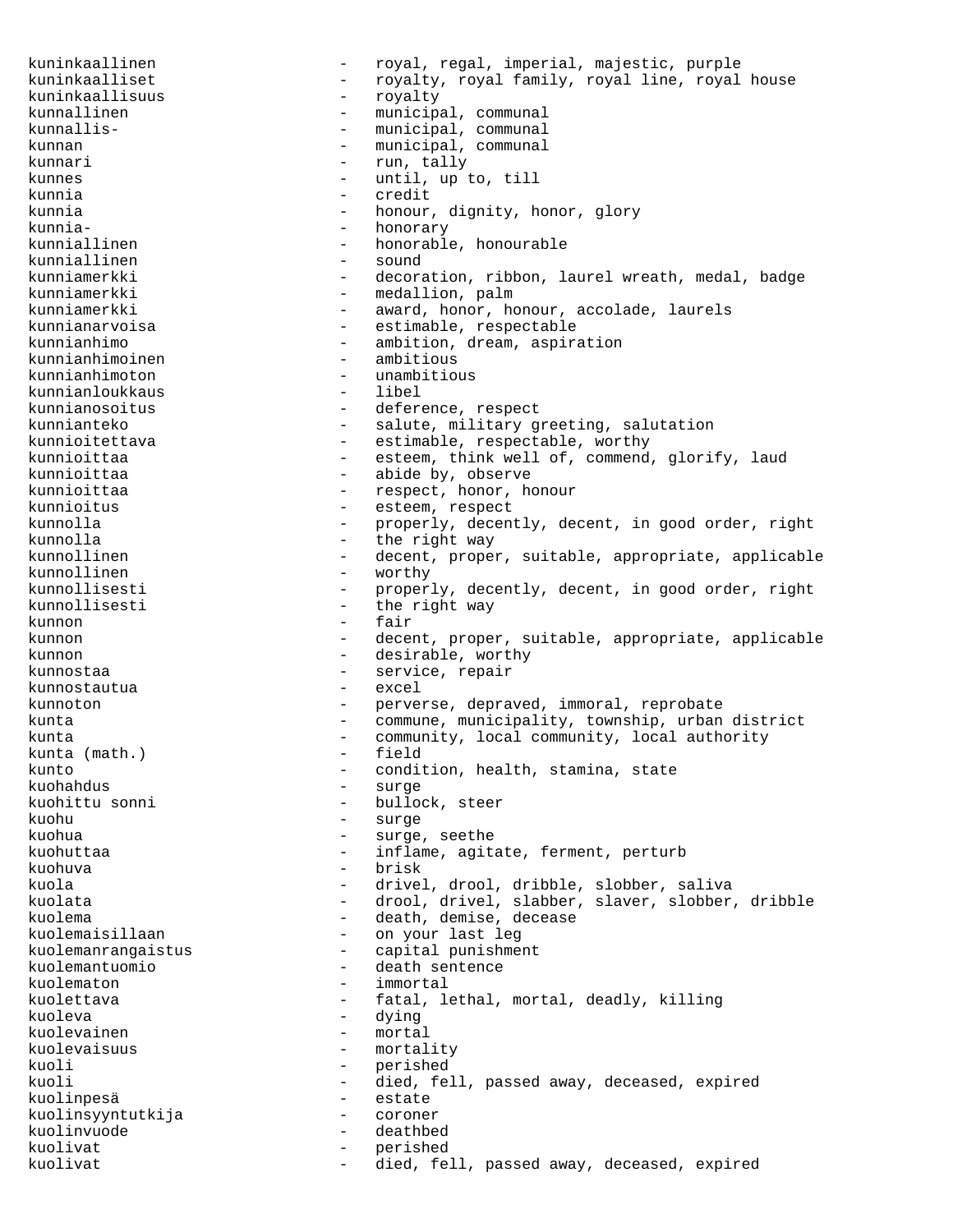kuolla - pass, go, exit kuolla - die, expire, pass away, decease, perish, fall kuolleisuus - mortality kuollut - passed away, fallen, expired, perished - dead, deceased kuolo - death kuolonuhri - casualty, victim, dead kuoma - comrade kuomu - hood kuona - slag kuono - snout, neb, nose kuopata - bury, entomb, inter, lay to rest kuoppa - pit, pothole, pot-hole, cavity, excavation kuopus - youngest, youngest child kuori - crust, shell, skin, bark, bonnet, capsule, case kuori esteemines and the casing, chancel, choir, coat, cortex, cover, hull kuori - covering, fruit skin, envelope, housing, husk kuori - integument, jacket, peel, wrap, sheath, rind<br>kuoria - skim skim off cream off cream kuoria - skim, skim off, cream off, cream kuoria - peel, scale kuorittu - skim, skimmed - hatch kuorma-auto - lorry, truck kuoro - choir, chorus kuorsaaminen - stertor, snore, snoring kuorsata - snore kuorsaus - stertor, snore, snoring kuosi - cut, design, fashion, model, pattern, shape, style kuosikas - elegant, fashionable, stylish, tasteful kuosittelu - shaping - shaping - shaping - shaping - shaping - shaping - shaping - shaping - shaping - shaping - shaping - shaping - shaping - shaping - shaping - shaping - shaping - shaping - shaping - shaping - shaping kuovi – curlew – curlew – curlew – curlew – curlew – curlew – curlew – curlew – curlew – curlew – curlew – curlew – curlew – curlew – curlew – curlew – curlew – curlew – curlew – curlew – curlew – curlew – curlew – curlew kupari - copper, Cu kupeet - loins<br>kupera - conver kupera  $-$  convex kupla - bubble kuponki - coupon, voucher kuppi - cup kuppikunta - faction, clique kupru - blister, bum, bump, lump kupruilla - blister kupu - hood kupu - craw, crop kupukanta  $-$  fillister head  $kura$  – mud<br>  $kura$  – mud kuraattori - curator kurainen 1988 - Sloppy, muddy kuri - discipline kuria pitävä - disciplinary, corrective, disciplinal kurikka  $\qquad \qquad - \qquad$  club, mallet kurimus - maelstrom, whirlpool, vortex kurinalaisuus - discipline kurinpidollinen - disciplinary, corrective, disciplinal kurinpito - discipline kurinpito-  $-$  disciplinary, corrective, disciplinal kurinpuute - lenience, leniency, indulgence, self-indulgence<br>kuriositeetti - curiosity kuriositeetti – curiositeetti – curiositeetti – curiositeetti – curiositeetti – curiositeetti – curiositeetti – curiositeetti – curiositeetti – curiositeetti – curiositeetti – curiositeetti – curiositeetti – curiositeetti kurissapito - discipline kuristaa - strangle kuristin - reactor<br>kuriton - unruly kuriton - unruly, indocile, uncontrollable, ungovernable<br>
kurittaa kurittaa - discipline kurittomuus - indulgence, self-indulgence kurittomuus - lenience, leniency kuritus- - - - disciplinary, corrective, disciplinal kuritushuone - pen, penitentiary kurja - scurvy, sordid, nasty kurja - poor, miserable, abject, low, low-down, scummy kurjenmiekka - flag, iris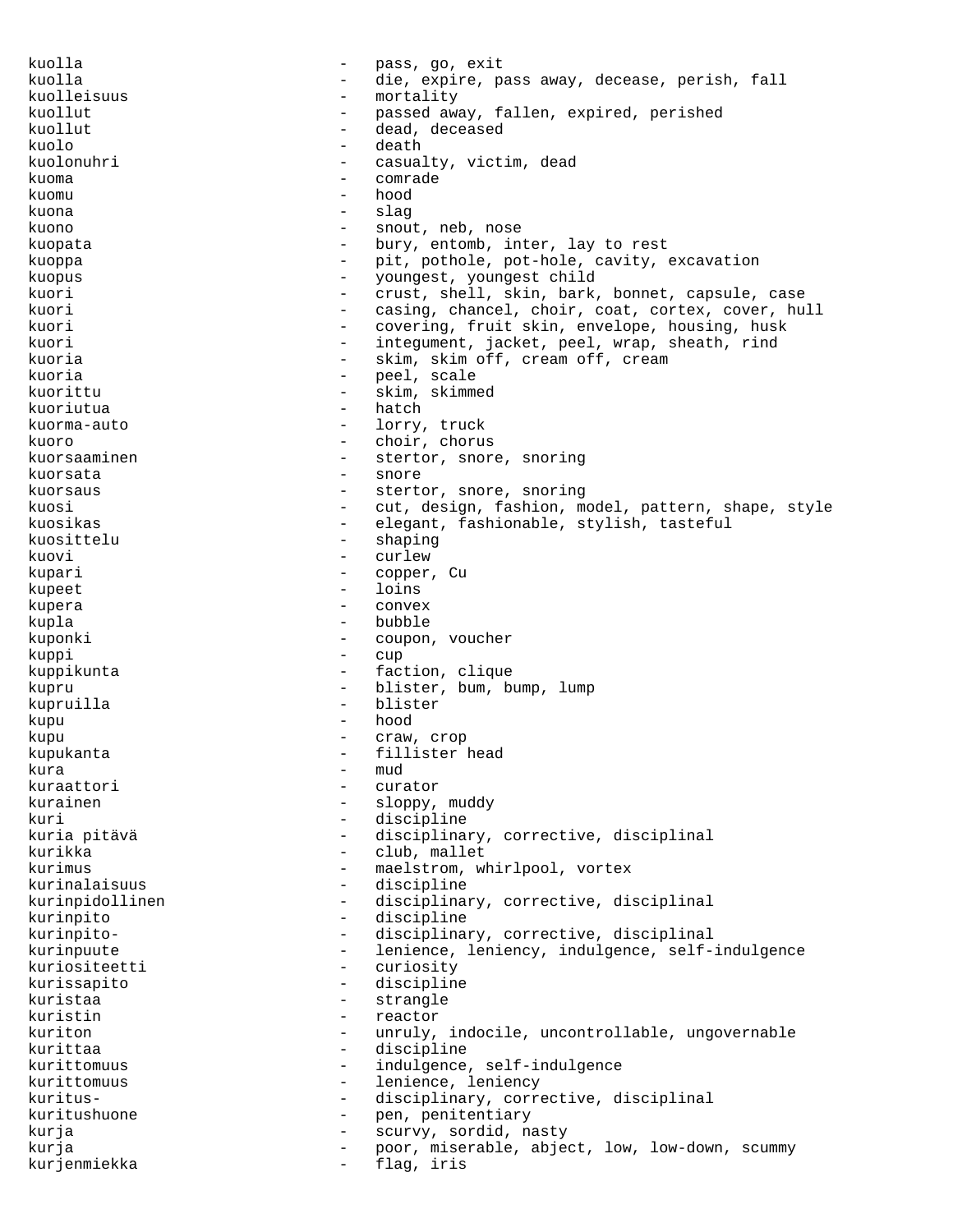kurjenmiekkoja kasvava - flaggy kurjuus - misery kurkata - peep, peek kurki - crane kurkku - throat, pharynx kurkku - cucumber<br>kurkkutorvi - cucumber - cucumber - trachea, windpipe kurkottaa - reach, crane<br>kurkottaminen - reach, reach, reach kurkottaminen - stretch, reach, reaching<br>kurkotus - stretch, reach, reaching - stretch, reach, reaching kurottaa - reach - reach kurpitsa  $-$  pumpkin, gourd, squash kursailematon - indecent, indecorous, uncomely, unseemly, untoward kursailla  $-$  stand on ceremony, stand upon ceremony kursailla  $-$  be unduly formal, delay, make a fuss kursailla - boggle, hesitate, stop to think, be shy, blush kurssi <br/> - class, course, course of study kurssi - course of instruction kurtistaa - wrinkle, furrow kurtistaa otsaansa  $-$  frown, glower, lower kurvi - curve - curve - curve - curve - curve - curve - curve - curve - curve - curve - curve - curve - curve - curve - curve - curve - curve - curve - curve - curve - curve - curve - curve - curve - curve - curve - curve - curvy, curvaceous kusettaa - cheat, con kusi (vulg.) - urine, stale, piss, pee, water, piddle, weewee kuski - driver, rider kusta (poetic) - whence, wherefrom kusta (vulg.) - urinate, stale, make, piddle, puddle, micturate kusta (vulg.) - piss, pee, pee-pee, make water, relieve oneself kusta (vulg.) - take a leak, spend a penny, wee, wee-wee kusta (vulg.) - pass water kustanne - publication<br>kustannettu - paid kustannettu kustannus - publication kustannus - cost kustannusoikeus - copyright kustantaa  $-$  pay, publish kustantaa - treat kustantaja - publisher kustantaminen - publication<br>kutakuinkin - virtually kutakuinkin - virtually kutakuinkin - about, around, roughly kuten - as, like, such as, as well as<br>kuten edellä - ditto - ditto kuten edellä - ditto kuten yllä<br>kutistaa kutistaa - shrink - shrink<br>kutistaa - shrink - minimi kutistaa - minimise, minimize kutistua - minimize kutistua - minimize kutistua - minimize kutistua - minimize <br>- minimize kutistua - minimize kutistua - minimize kutistua - minimize kutistua - minimize kutistua - minimize - shrink, contract, draw kutistui - shrank, contracted, drew, shrunk kutistuivat - shrank, contracted, drew, shrunk kutistunut - shrunk, shrunken, contracted, drawn kutistus - contraction kutistuva - contractible kutittaa - tickle kutka - itch kutkuttava - thrilling, intriguing, titillating kutkutus - thrill kutkutus - itch, titillation kutoa  $-$  spin kutoa - weave, interweave kutomakone kutominen - knitting kutonen - number six, sixth kutsu  $-$  call, invitation, summons kutsua  $-$  invite, call, summon, hail, call for kutsua - summons, cite kutsua takaisin - recall kutsua todistamaan - vouch kutsumaton - unwanted, unasked, uninvited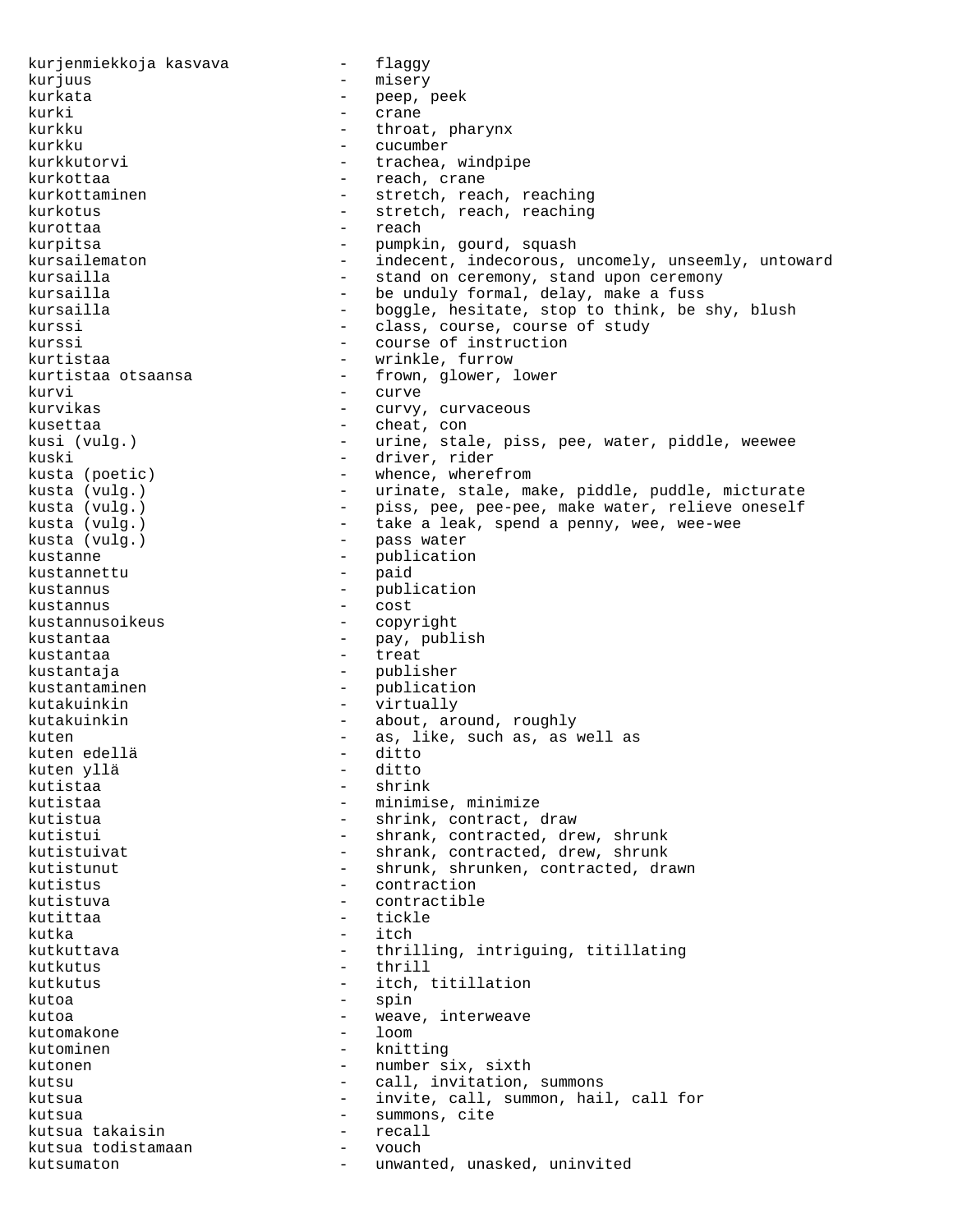kutsunnat - draft kutsut - party<br>kutsuttu - alle kutsuttu - called, known as kutsuttu - invited kutsuva - inviting kuu  $-$  moon, month  $-$  moon, month  $-$  Cuban kuubalainen kuudes – sixth – sixth – sixth – sixth – sixth – sixth – sixth – sixth – sixth – sixth – sixth – sixth – sixth – sixth – sixth – sixth – sixth – sixth – sixth – sixth – sixth – sixth – sixth – sixth – sixth – sixth – sixt - six times kuukausi - month<br>kuukausijulkaisu - - monthly kuukausijulkaisu kuukausittain - monthly<br>kuukausittainen - monthly kuukausittainen kuula - bullet, ball kuulakärkikynä - pen, ballpoint pen, ball pen kuulalaakeri - ballbearing kuulantyöntö - shot put kuulas - transparent kuulas - bright, brisk, clear, limpid, lucid, pale<br>kuuleminen - hearing, audience - hearing, audience kuuleva - hearing - hearing - hearing - hearing - hearing - hearing - hearing - hearing - hearing - hearing - h<br>https://www.math.com/distributed/watch?news/distributed/watch?news/distributed/watch?news/distributed/watch?ne - loyal, obedient kuulija - listener, hearer, auditor, attender kuulijakunta - audience kuulla - hear, get word, get wind, pick up, get a line<br>kuulo - sense of hearing, hearing, audition - sense of hearing, hearing, audition kuulo - auditory sense, auditory modality<br>kuuloaisti - sense of hearing, hearing, auditi - sense of hearing, hearing, audition kuuloaisti  $-$  auditory sense, auditory modality kuuloaistimus - auditory sensation kuulopuhe - Gossip, rumor, rumour, hearsay kuultava - audible, hearable kuultu - heard<br>kuulua - sound - sound - sound, say kuulua - be ready for, be fit for, belong to, belong kuulua - touch, concern, refer, pertain, relate, come to kuulua - touch on, bear on, appertain kuuluisa - famous, famed, celebrated, distinguished kuuluisa - illustrious, noted, renowned, well-known kuuluisuus - celebrity, famous person kuuluisuus - fame, renown, reputation kuulustella - interrogate kuulustelu - interrogation kuulustelu - hearing kuuluttaa - sound, announce<br>kuuluttaa julki - - broadcast kuuluttaa julki<br>kuuluttaminen - publication kuulutus - manifestation, announcement kuuluva - due kuuluva - belonging, hearable, audible kuuma - hot kuume - fever kuumeneminen - warming, heating kuumentaa  $-$  heat, heat up, make hot, make hotter kuumentaminen - heating, warming kuumentava - heating, calefactory, calefactive<br>
- a sain heat get hot heat heat up kuumeta - gain heat, get hot, heat, heat up, hot up<br>kuumuus kuumuus - heat, warmth kuunnella - listen valmaan valmaan valmaan valmaan valmaan valmaan valmaan valmaan valmaan valmaan valmaan val<br>Tartootti kuunnella - give heed, hang, attend, pay attention, advert<br>- pay heed, give ear kuunnella - pay heed, give ear kuunteleminen - hearing, listening kuuntelija - listener, hearer, auditor, attender kuuri - the time to be on medication kuuro - deaf kuusi - six, number six, spruce, spruce tree, fir kuusi- - firry kuusikko - Grove of spruce trees, sixsome, sextet, sextette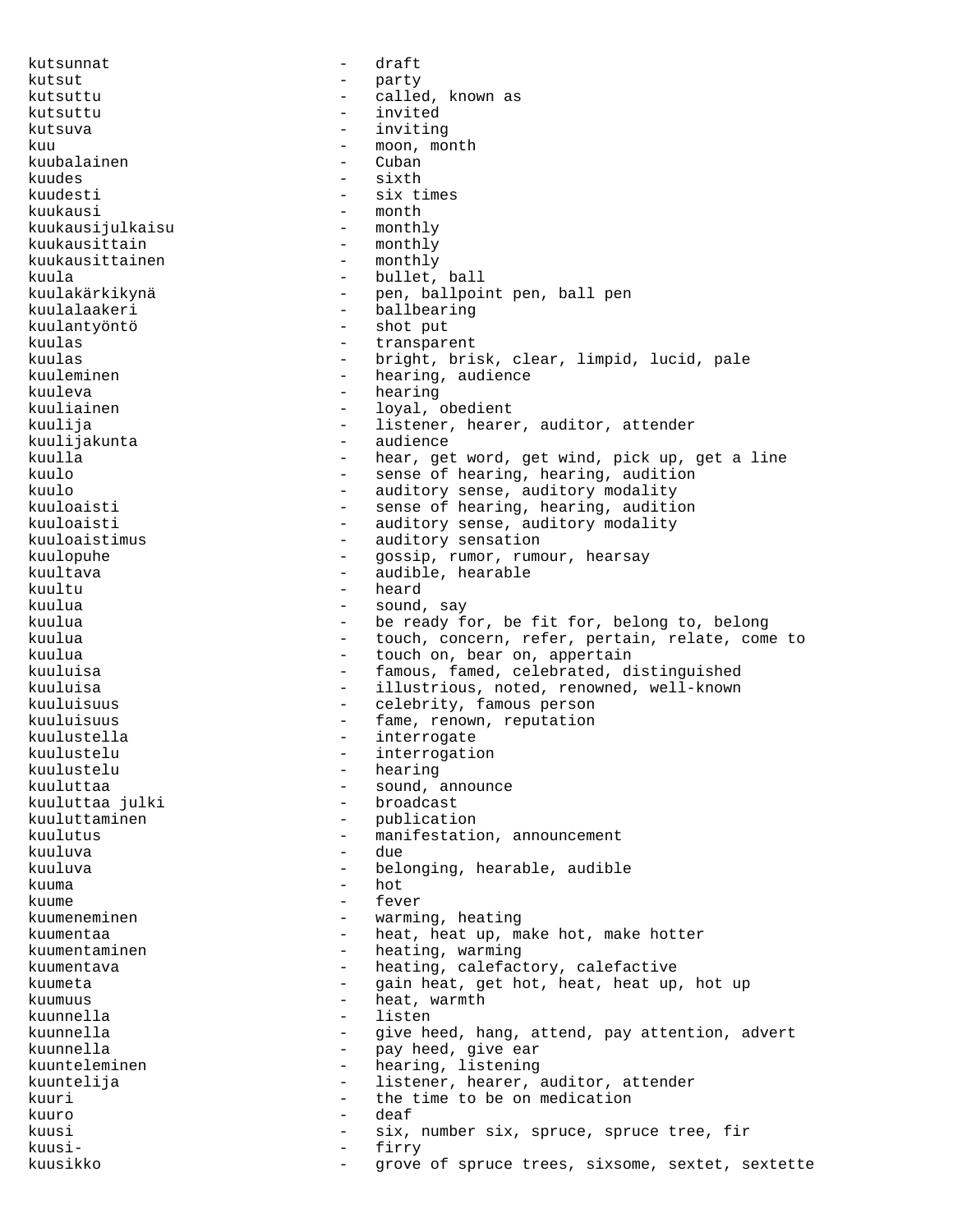kuusikymmentä - sixty kuusilankku kuusinen - firry kuusitoista - sixteen, number sixteen kuutamo - moonlight, moonshine kuutio - cube, block kuutos- - sixth - sixth - sixth - sixth - sixth - sixth - sixth - sixth - sixth - sixth - sixth - sixth - sixth - sixth - sixth - sixth - sixth - sixth - sixth - sixth - sixth - sixth - sixth - sixth - sixth - sixth - sixt kuutti - ringed seal young kuva - video kuva - scene kuva - icon, ikon kuva  $-$  effigy, simulacrum kuva - likeness, semblance kuva enterprise of the setterm of the setterm image, picture, figure, reflection, projection kuva  $-$  fig, portrait kuva-avaruus (math.) - column space kuvaaja - graph - graphical, graphic kuvaajan esittämä  $-$  graphical, graphic kuvaava - descriptive<br>kuvaileva - descriptive kuvaileva - descriptive<br>kuvailla - describe - describe kuvainnollisesti - figuratively kuvajainen 1988 - Kuvajainen 1988 - Kuvajainen 1988 - Kuvajainen 1988 - Kuvajainen 1988 - Kuvajainen 1988 - Ku kuvallinen - figurative, illustrated, symbolic - graphical, graphic kuvaruutu - screen, display kuvastaa - portray, render, represent<br>kuvata - portray, symbolize kuvata  $-$  portray, symbolize kuvata - represent, characterize, delineate, describe kuvata - photograph, shoot, film, take kuvata - picture, depict, render, show<br>kuvataiteilija - painter kuvataiteilija kuvateksti - legend kuvattu - graphical, graphic, written, drawn, in writing kuvatus - fright kuvauksellinen - photographic kuvaus - photography - photography kuvaus - depiction, characterization, characterisation kuvaus external represents to the picture, word picture, word-painting, delineation kuvaus - description, portrait kuvaus (math.) - mapping, function, map kuve - flank, side<br>
kuvernööri - flank, side kuvernööri - governor kuvio - design, pattern, figure kuvio - shape, texture<br>kuviointi - shape, texture, patte kuviointi - texture, pattern, figuration - printed<br>- coping kuviosaha - coping saw kuvitella - conceive of, ideate, envisage kuvitella - imagine, visualize, envision, project, see kuvitella  $-$  figure, picture, image, fancy kuvitelma - fantasy, fiction, vision kuviteltava - conceivable, imaginable, possible kuviteltu - imagined kuviteltu - supposed kuvitettu - illustrated, pictorial kuvittaa - illustrate<br>kuvitteellinen - - fictitious - fictitious, fictive kuvitus - pictorial matter, pictures, illustrations kuvottava - disgustful, distasteful, foul, loathly, loathsome kuvottava - disgusting, repulsive, detestable, nasty, wicked kuvottava - rancid, repellent, repellant, revolting, yucky kuvottava  $-$  sickening, repugnant, insipid, nauseating kvantti - quantum kvartetti - quartet, quartette kvintetti - quintet, quintette kybä (informal) - mumber ten, ten, ten marks, ten euro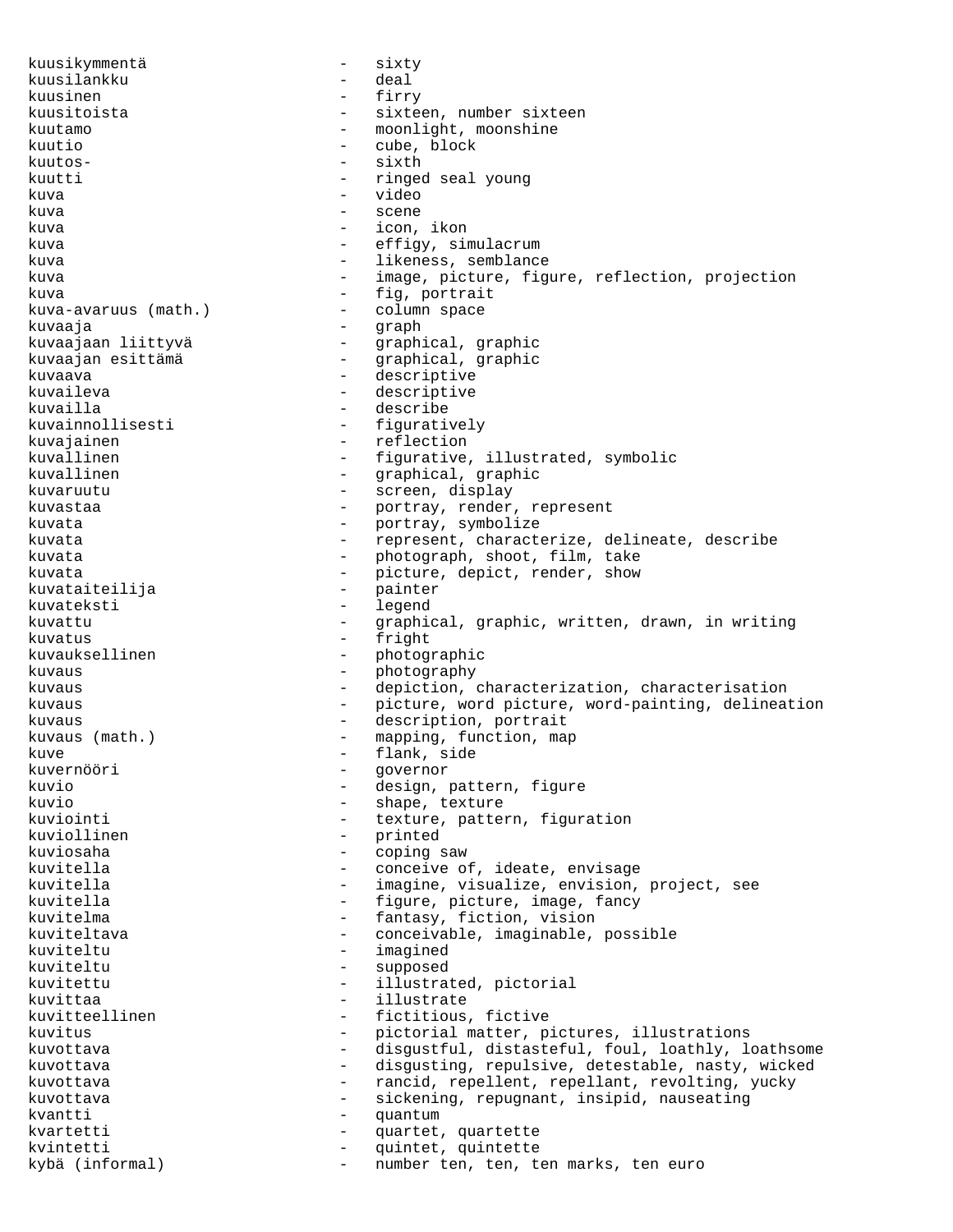kyetä - be able kyhjöttää - hunch, hump, hunch forward, hunch over, cower kyhjöttää - huddle kyhmy - nodule kyhmyinen - gnarled, gnarly, knotted, knotty, knobbed kyhätä - forge, fashion<br>kyhätä kokoon - - fake - fake kyhätä kokoon kykenemättömyys - impotence, inability, incapacity, unfitness kykenemätön - unable, incapable kykenevyys - virility, capability kykenevä - able, capable, potent kyky - note, eminence, distinction, preeminence kyky - talent, skill, ability, competence kylki - side, flank<br>kvlkiluu - rib - rib kylkiluu - ribbitista - ribbitista - ribbitista - ribbitista - ribbitista - ribbitista - ribbitista - ribbitis kylkipala - rib kylkiäiset - riders kylliksi - enough, rather, sufficiently, adequately kyllin - enough, sufficient, sufficiently, adequately kyllin - abundant - abundant - abundant - ses, aye, - yes, aye, indeed kylläinen 1988 - full, replete, satisfied kylläisyys - saturation kyllästynyt - bored, blase, weary, tired kyllästynyt - satiated, satisfied<br>kyllästyttäminen - - cloying kyllästyttäminen kyllästyttävä - cloying, boring kyllästyttää kyllästää  $-$  saturate, charge, soak, imbue, cloy kylmentää - cool, chill kylmettää - chill kylmetys - chill kylmetyttää kylmetä - cool, chill, freeze kylmyys - coldness, chill - brittle kylmä - cold, chill kylmä sota - cold war kylmänväreet kylmäpäinen - coolheaded, nerveless kylmäpäisyys - self-possession kylmäpäisyys  $-$  aplomb, assuredness, cool, sang-froid kylmäverinen - cold-blooded, cold, inhuman, insensate kylpy - bath kylpyamme kylpyhuone - bathroom kyltymätön - insatiable kyltynyt <a>>
->
satiated, satisfied</a>
->
satiated, satisfied</a>
satisfied</a>
satisfied</a>
satisfied</a>
satisfied</a>
satisfied</a>
satisfied</a>
satisfied</a>
satisfied</a>
satisfied</a>
satisfied</a>
satisfied</a> kylvettää - bathe kylvää - sow, seed, sough, plant, broadcast kylä - village, town, hamlet kyläilijä - visitor, guest kyläillä - visit kyläläinen  $-$  villager kymmenen - ten, number ten kymmenes - tenth kymmenesosa - compared - decimal, decimal fraction kymmenjärjestelmä – decimal system, decimal number system<br>kymmenjärjestelmän luku – decimal number, decimal - decimal number, decimal kymmenkantainen - decimal, denary kymmenys<br>
kymppi (informal) - decimal, decimal fraction<br>
- ten, number ten - ten, number ten kyniä - pluck, pull, tear, deplume, deplumate, displume kynnys - sill, threshold, doorsill, doorstep kynsi - nail, fingernail<br>kynsiä - scratch - scratch kynsiä - scratch kyntehöylä - fillister kynttelikkö - chandelier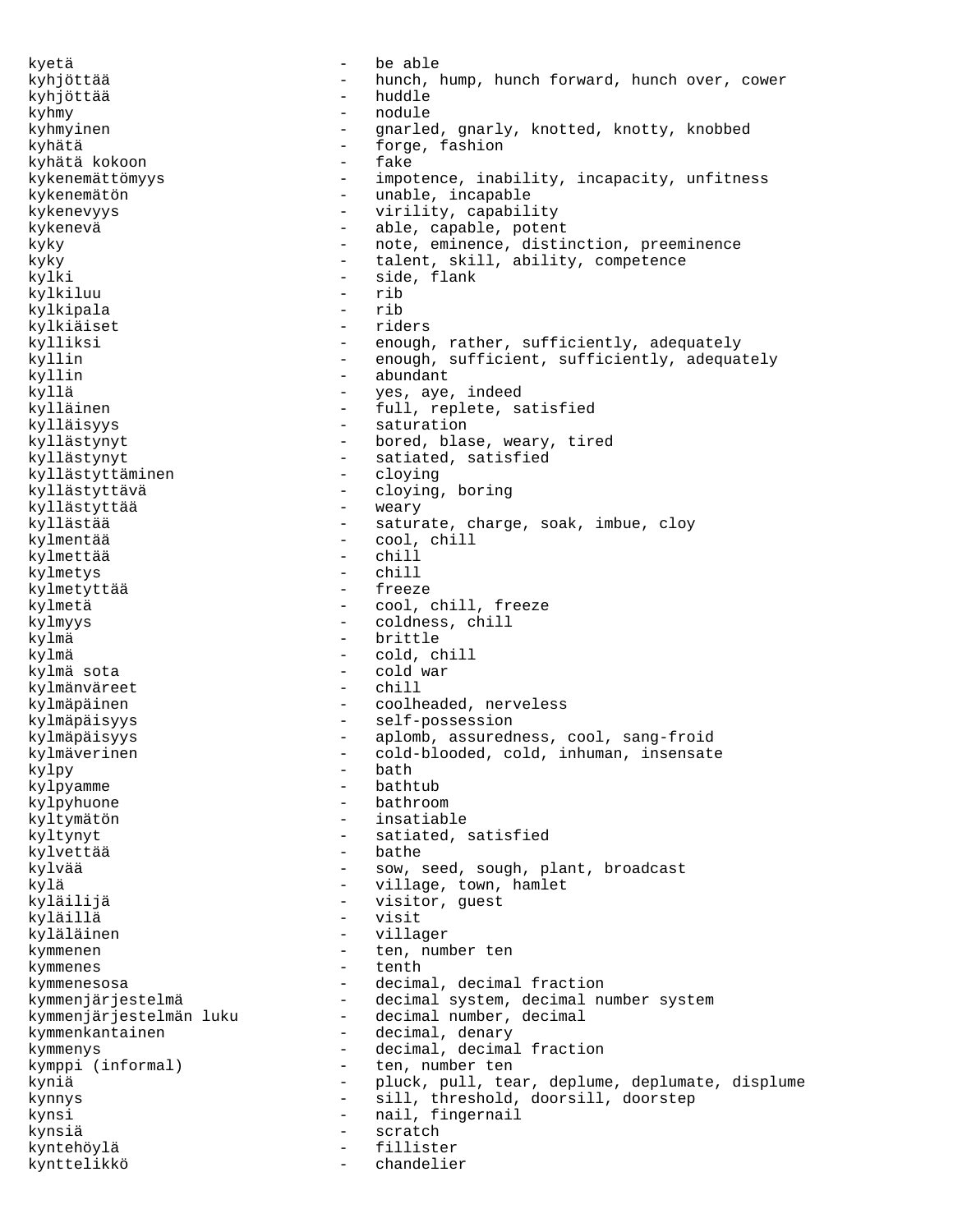kynttilä  $-$  candle, taper, wax light kynttilänsydän - wick, candle wick, taper kyntämätön - unbroken, unplowed, unploughed kyntää  $-$  plough, plow kynä - pencil, pen kynäillä - pen, write, compose, indite kypsymätön - immature, green, unripe, unripened kypsyys - maturity kypsyä  $-$  ripen, draw to a head kypsä - ripe, done kypärä - helmet, helm kypärän töyhtö - panache kyrpä (vulg.) - penis kyräillä - eye suspiciously kyseenalainen - questionable, debatable<br>kyseenalainen - uncertain kyseenalainen - uncertain kyseenalaistaa - contradict, negate kyseenalaistaa - question, place under question, impeach kyseinen - several, respective, various kyseinen - that particular, in question, concerned kyseiset - respective, several, various<br>kysellä kysellä - quiz kysely extending the inquiry, investigation, query, question, enquiry kysely - questionnaire kysely - quiz kyselykaavake - questionnaire kyselylomake - questionnaire kysymys - issue kysymys - question kysyntä - demand, request kysyntä (econ.) kysyä - ask, question, query, enquire, inquire kysyä neuvoa allantiin valtaa - consult, confer with kyteä - burn, smold, smolder, smoulder kyteä  $-$  exist in a small quantity kytkentä - connection, connexion, connectedness kytkentämatriisi - incidence matrix kytkeä - connect, connect up, plug in, switch, turn on kytkeä - gear kytkeä pois - switch off kytkeä pois  $-$  disable, disenable, incapacitate kytkeä päälle  $-$  activate kyttyrä - hump kyttä (informal) - policeman, cop<br>kytätä - spylsnooplali kytätä - spy, snoop, sleuth, stag kytätä  $-$  lurk, hanker, wait kyvykkyys - talent, skill, ability, competence kyvykäs - skillful, able, talented, competent kyvyttömyys - inability, impotence, incapacity, unfitness kyvyttömyys entitle incompetence, incompetency, inadequacy, inability kyvytön - unable, incapable, unqualified kyy - adder, common viper, viper kyyditsi - drove - drove - drove - drove - drove - drove - drove - drove - drove - drove - drove - drove - dro kyyditsivät - drove kyydittää - drive, convey<br>kyyditä kyyditä - drive, convey kyyhky - dove, pigeon kyyhkynen - dove, pigeon - hunch, hump, hunch forward, hunch over, huddle kyyhöttää  $-$  squat, crouch, cower kyynel - tear kyynelehtiä - water kyyninen - sharp-tongued, contemptuous kyyninen - sarcastic, sardonic, sceptical, scornful, sneering kyyninen - derisive, ironic, ironical, mocking, mordant<br>
kyyninen - cynical, misanthropic, misanthropical cynic kyyninen - cynical, misanthropic, misanthropical, cynic kyynärluu - funny-bone kyynärpää - elbow, cubitus, anconal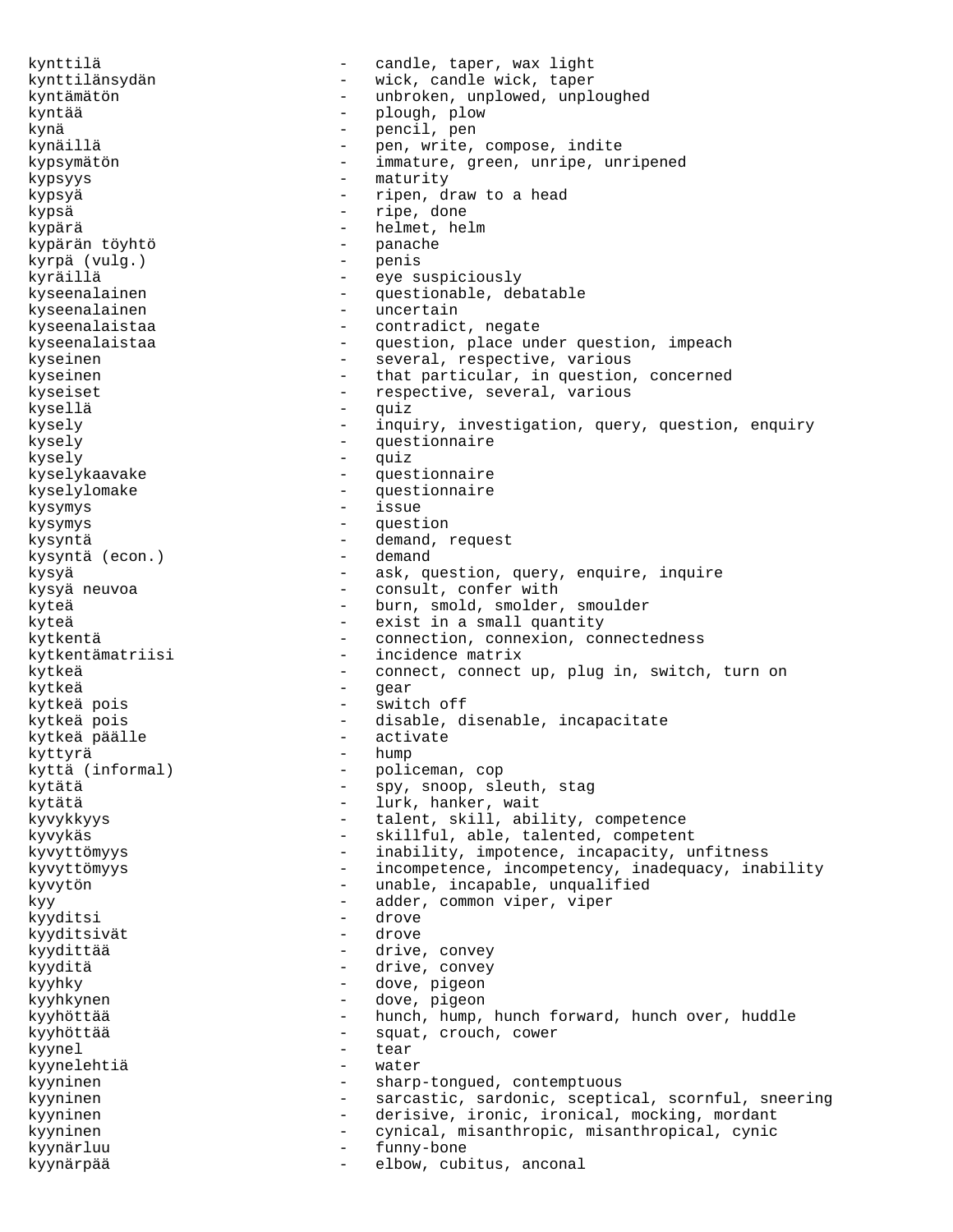kyynärpään kärki funny-bone<br>kyyristellä kyyristellä - huddle, crouch, cower kyyristyä - hunch, hump, hunch forward, hunch over, cower kyyristyä - bend, shrink, huddle, crouch kyyristää - hunch, hump, hunch forward, hunch over kyyristää kyyry extended to the crooked, stooped, hunched, round-backed kyyry - round-shouldered, humped, stooping kyyti - lift, ride<br>kyytiraha - lift, ride kyytiraha - fare kädensija - handle kädet - arms kähveltää  $-$  abstract, snarf, swipe, sneak, filch, nobble, lift kähveltää  $-$  steal, pilfer, hook, cabbage, purloin, pinch käki - cuckoo käkättää  $-$  laugh mockingly käly - sister-in-law kämmen – palm kämmätä - fail, not succeed, be unsuccessful<br>kännikala - - - - - - - - boozer, heavy drinker, drunkard kännikala - boozer, heavy drinker, drunkard<br>känninen (informal) - stiff, besotted, blind drunk, b känninen (informal) - stiff, besotted, blind drunk, blotto, crocked<br>känninen (informal) - fuddled, loaded, pie-eyed, pissed, pixilated känninen (informal) - fuddled, loaded, pie-eyed, pissed, pixilated<br>känninen (informal) - plastered, potty, slopped, sloshed, smashed känninen (informal) - plastered, potty, slopped, sloshed, smashed<br>känninen (informal) - soaked, soused, sozzled, squiffy, tiddly, t: känninen (informal) - soaked, soused, sozzled, squiffy, tiddly, tiddley<br>känninen (informal) - tight, tipsy, wet - tight, tipsy, wet kännykkä  $-$  mobile phone, cell phone kännätä - drink, consume alcohol, booze, fuddle, tope kännääminen 1988 - drink, drinking, boozing, drunkenness, crapulence kännääminen - tippling, heavy drinking<br>känä - tippling, heavy drinking <sup>-</sup> grudge, score, grievance<br>- rig käpelöidä - rig - mispresent<br>- grope käpelöidä - grope käpelöidä - manipulate, fudge, fake, falsify, cook, wangle käpertyä - cuddle, curl up, draw up, roll up, shrink, shrivel - step, hoof it käpy - cone käpälä - paw käpälöidä - mispresent käpälöidä - grope käpälöidä - manipulate, fudge, fake, falsify, cook, wangle käristää  $-$  broil, frizzle, fry kärjessä - ahead, in the lead, leading<br>kärjistää - - - - - - - - taper, sharpen, point kärjistää - taper, sharpen, point<br>kärki - taper, sharpen, point, tip. sum kärki - peak, point, tip, summit<br>kärki - vertex kärki - vertex - anxious, curious, desirous, eager, greedy, ready kärkäs  $-$  impatient, willing, apt kärppä - ermine kärpänen  $\qquad \qquad -1$  fly, housefly kärpännahka - ermine kärpännahkaviitta kärrit - cart, chariot - cart, chariot kärsimys - hardship<br>kärsimys - curse to kärsimys - curse, torment kärsimys – woe<br>kärsimys – woe kärsimys - suffering, distress, hurt, tribulation, affliction - impatient kärsivällinen - tolerant, patient - patience, forbearance, longanimity kärsiä - lose kärsiä 1980 - abide, bear, endure, put up with, suffer kärsä  $-$  trunk, snout, rostrum kärsäkäs - weevil kärttyinen - peevish, cranky, fractious, irritable, nettlesome kärttyinen - peckish, pettish, petulant, testy, tetchy, techy kärttyisä  $-$  peevish, cranky, fractious, irritable, nettlesome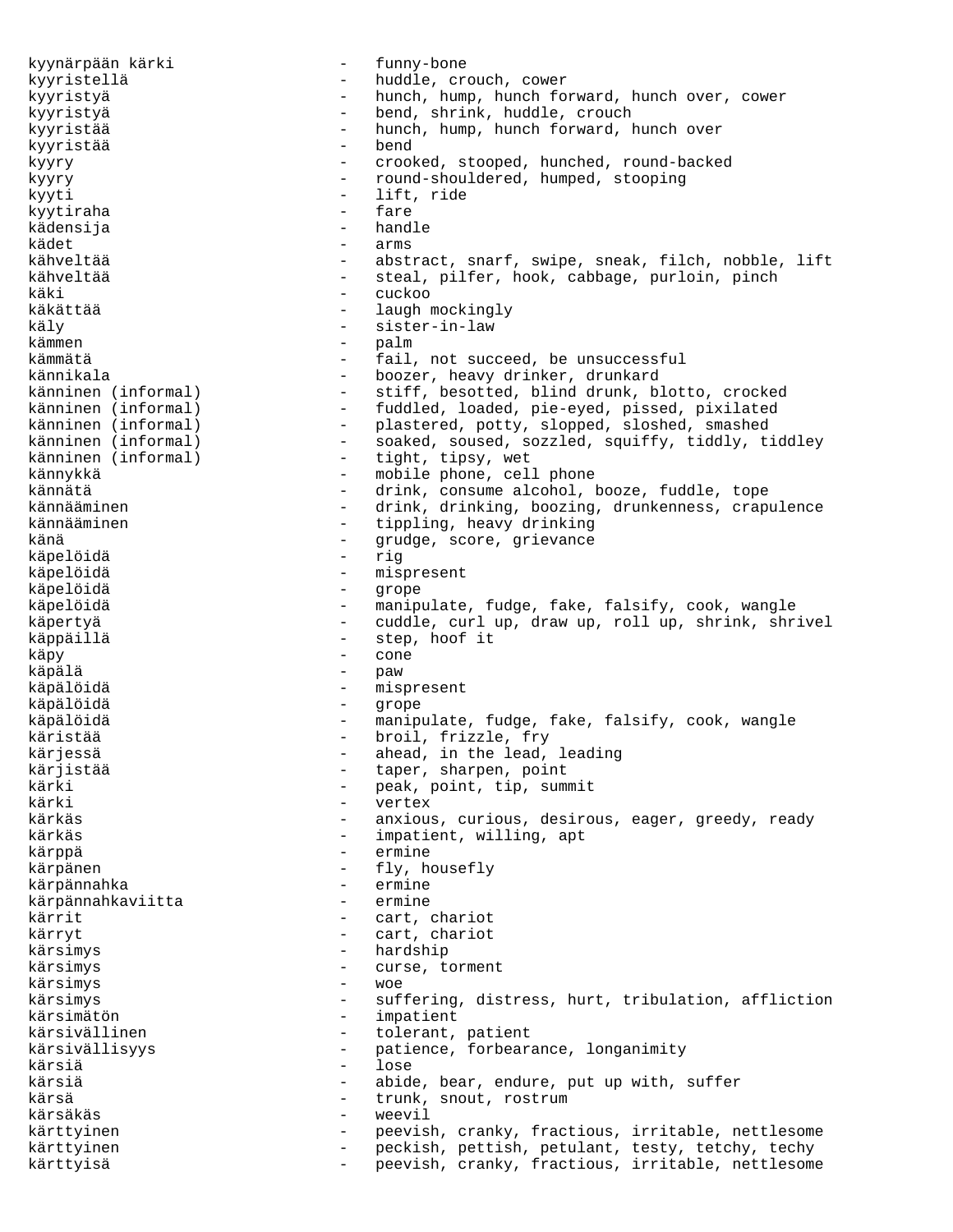kärttyisä - peckish, pettish, petulant, testy, tetchy, techy kärventyä - scorch, parch kärventää  $\qquad \qquad - \quad \text{broid}, \text{score}, \text{parent}$ kärähtää - scorch käräjät - session käräjöidä<br>käräjöinti - trial, litigation, judicial proceeding käräyttää - burn, combust, incinerate, inform<br>käräyttää - - - - - - - - singe, swinge, scorch - singe, swinge, scorch käsi käsi kuulus, manus, mitt, paw käsiala - handwriting, script<br>
käsikassara - hand axe - hand axe käsikassara käsikirja - handbook, manual, guide, compendium käsikirja - reference book, operator's manual<br>käsikirjoittaa - - script - script käsikirjoittaa käsikirjoitus - manuscript käsikirjoitus - script, book, playscript<br>käsikirves - - - - - - - hand axe - hand axe käsikranaatti - hand grenade<br>käsin kirjoitettu kirja - manuscript, h käsin kirjoitettu kirja - manuscript, holograph käsine – glove<br>käsinaha – glove – glove - earnest käsirattaat  $-$  trolley käsiraudat - handcuffs käsisaha - handsaw - handsaw<br>käsite - concept - concept, notion, term, construct käsite-  $\qquad \qquad -$  conceptual käsitellä  $-$  manipulate käsitellä - talk about, discourse, discuss käsitellä - treat, process - cover, handle, plow, deal, address<br>- fumble käsitellä kömpelösti<br>käsiteltävänä käsiteltävänä - under discussion, up for consideration<br>käsiteltävänä - - up for discussion käsiteltävänä - up for discussion - comprehensible, fathomable käsitteellinen - abstract, conceptual käsitteleminen - managing, handling käsittelemätön - unfinished, bare käsittelemätön - rude, natural, raw käsittelijä - handler - managing, process käsittely - treatment, handling, processing, manipulation käsittely - hearing käsittely - turnaround, turnround<br>käsittelykerta - - covering, application käsittelykerta - covering, application, coating<br>käsittämätön - - deep, abstruse, recondite käsittämätön - deep, abstruse, recondite - unaccountable käsittämätön - fathomless käsittämätön - incomprehensible, inexplicable, unfathomable käsittää - stand käsittää - sympathise, sympathize, empathize, empathise<br>käsittää - sanas - sympathise, sympathize, empathize, empathise käsittää - grasp, compass, encompass, cover<br>käsittää - sapprehend, get the picture, compo käsittää - - apprehend, get the picture, comprehend, savvy, dig käsittää  $-$  realize, constitute, comprise, make up, compose käsittää - understand, realise, realize, see, embrace<br>käsittää väärin - - - misconceive, misapprehend, be amiss - misconceive, misapprehend, be amiss käsittää väärin - misunderstand, misconstrue, misinterpret käsitys - conception - artisan, craftsman, journeyman, artificer käsivarsi - arm käskeä - command, order, tell, instruct, dictate, prescribe käskeä - charge, saddle, burden käsky - injunction käsky - command, instruction, statement, dictate - bid, bidding, dictation<br>- command käskyvalta - command käteinen  $-$  cash, in cash kätellä - shake hands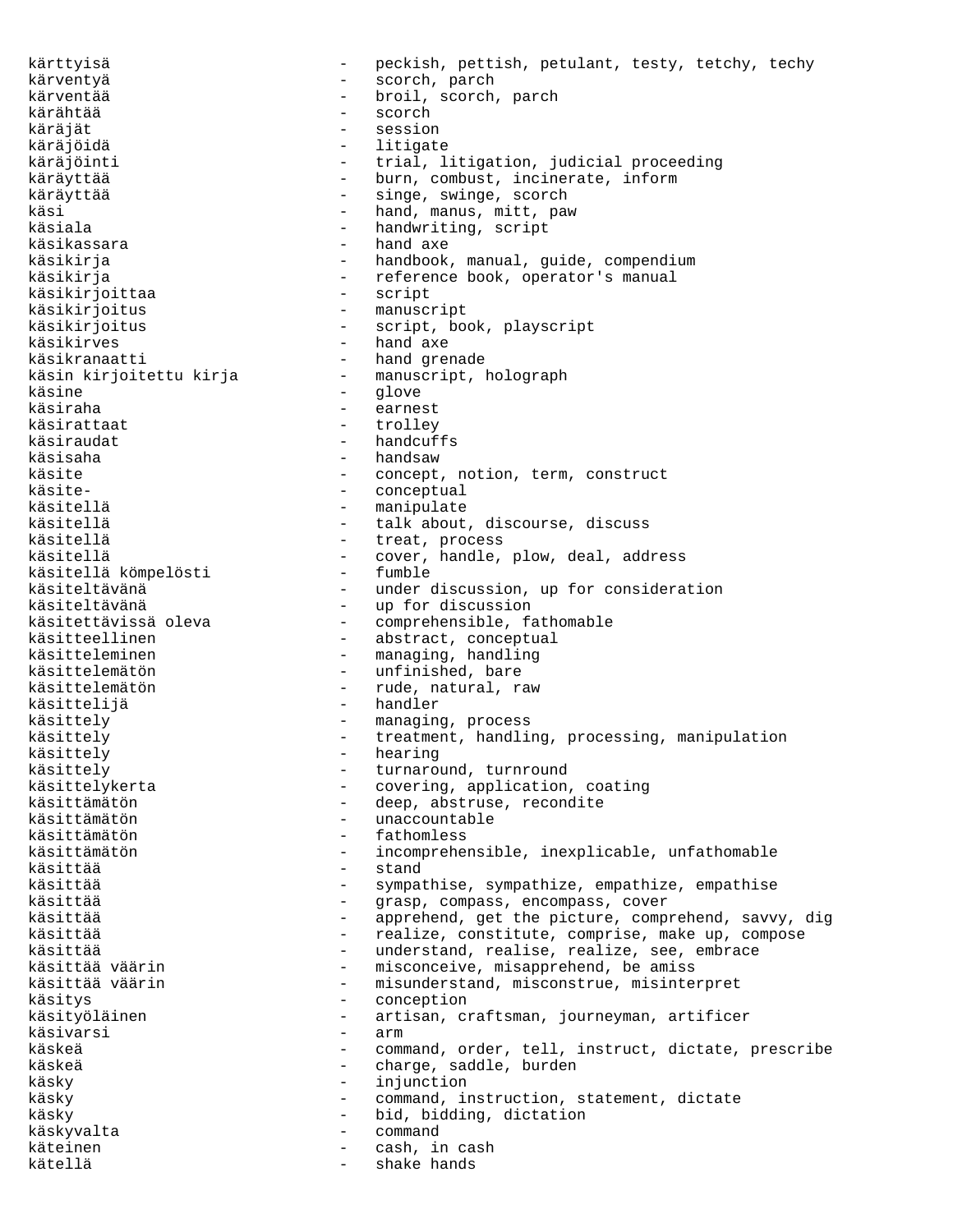kätevä - practical, handy, convenient kätevä - deft kätkeä  $-$  stash, cache, hoard, lay away, hive up kätkeä  $-$  squirrel away kätkö  $-$  hoard, cache, stash kätköpaikka - cache kättely - handshake kätyri en metalog - collaborator, bravo, cat's paw, henchman, jackal kätyri  $-$  minion, hireling, tool käveli  $-$  walked, went kävelijä  $-$  walker, pedestrian, footer kävelivät  $-$  walked, went kävellä  $-$  walk, ramble, go kävely - walking, ramble, walk, promenade, stroll kävelykenkä - walker kävelypuku - suit kävelyteinen piha - cloister kävelytie  $-$  walk, walkway, paseo, sidewalk kävelytuki - walker, Zimmer, Zimmer frame kävijät - clientele<br>käy peremmälle! - - come insi käy peremmälle! - come inside!<br>käydä - run, be oper - run, be operating, be running  $k$ äydä - pass - pass - pass - pass - pass - pass - pass - pass - pass - pass - pass - pass - pass - pass - pass - pass - pass - pass - pass - pass - pass - pass - pass - pass - pass - pass - pass - pass - pass - pass - p käydä - wage käydä - visit käydä  $-$  suit, fit, be fitting, be appropriate, be o.k. käydä - happen, occur käydä - match käydä - walk käydä edellä<br>käydä ehtoollisella - pioneer, initiate käydä ehtoollisella - communion, partake of the communion<br>kävdä kimppuun - tackle käydä kimppuun - tackle käydä käsiksi<br>käydä ostoksilla käydä ostoksilla - shop, shop at, buy at, frequent, patronize<br> käydä ostoksilla - patronise, sponsor käydä ostoksilla - patronise, sponsor<br>käydä pitkälleen - - stretch, stretch o käydä pitkälleen - stretch, stretch out - frequent käydä vieraissa  $-$  attend, call on, see, visit käydä yhteen - match, fit, correspond, check, jibe, gibe, tally käydä yhteen - agree käydä yksiin - coincide käymätön - unsuitable, invalid, improper, unacceptable käynnistää - roll käynnistää - - activate, start, restart, run, execute<br>käynti käynti - visit käyntivarmuus - reliability käypä - suited, applicable, valid käypä - feasible, appropriate, suitable, fit, proper käyristyä - bend, spring käyristää käyrä - bent, curved, curve (math.), crooked käyräparvi - family of curves käyräviivainen - curvilinear käyräviivaiset koordinaatit käytetty - second hand käytetty - used, applied, employed käytettävissä oleva käyttäjä - user käyttäjätunnus esimest vallanus - username, login name, login käyttäminen  $-$  operating, using käyttämätön - unemployed, unused käyttäytyminen - behaviour käyttäytymistapa - protocol, etiquette käyttäytymistapa - deportment, conduct käyttäytymistapa - demeanor, demeanour, behavior, behaviour käyttäytyä - deport, comport, carry käyttäytyä - behave, conduct oneself, conduct, acquit, bear<br>käyttäytyä - act, conduct yourself käyttäytyä - act, conduct yourself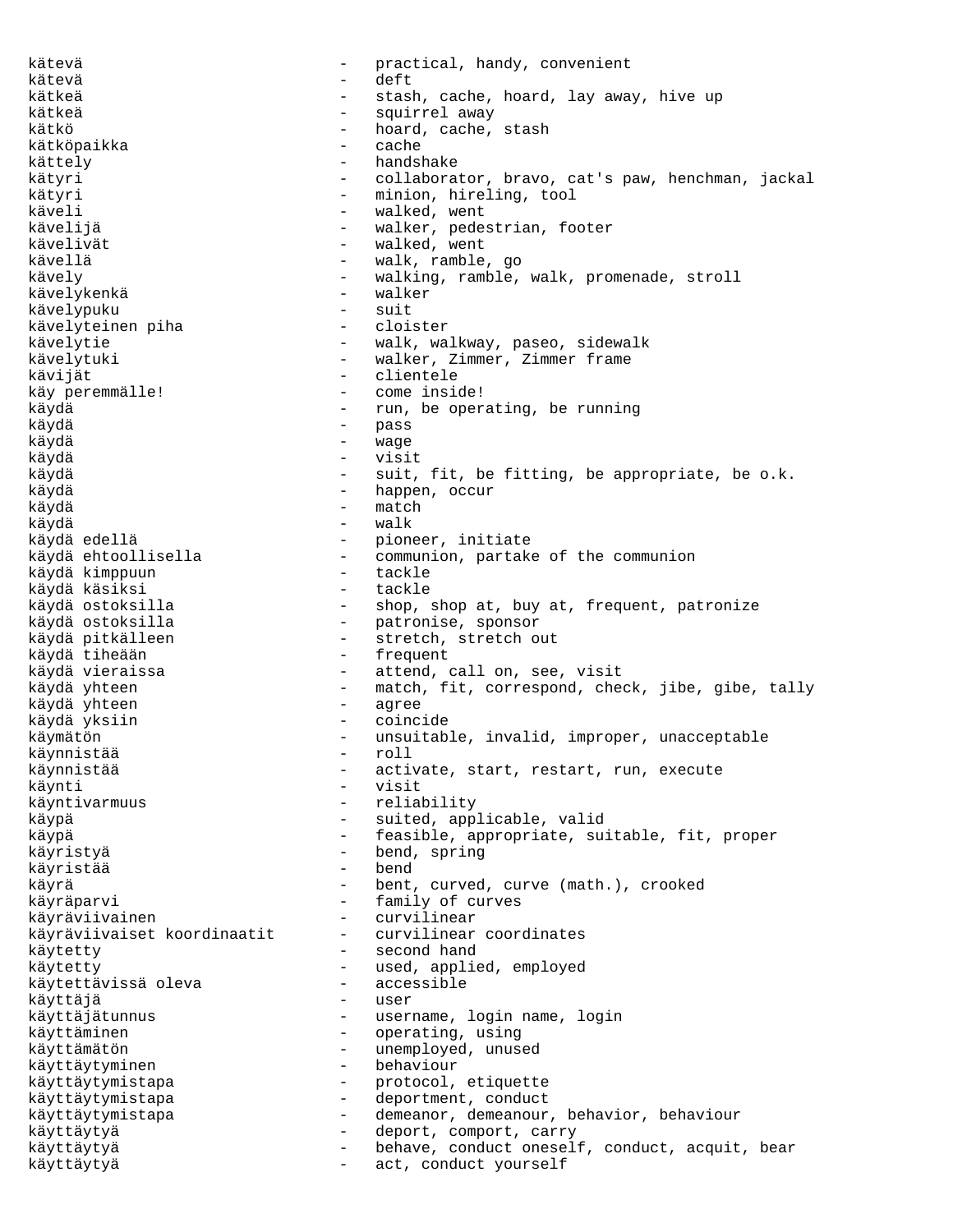käyttäytyä - make käyttää - involve käyttää  $-$  employ, use, utilize, apply, make use of, operate käyttää  $-$  exercise, exert käyttää - take, consume, ingest, take in, have käyttää (valtaa)<br>käyttää aivoja - use your mind, use your wits, apply the mind<br>- eiect käyttää heittoistuinta<br>käyttää heittoistuinta<br>käyttää järkeä - use your mind, use your wits, apply the mind<br>- feed .<br>käyttää laitumella<br>käyttää rahaa käyttää rahaa - spend money - misuse, misapply, abuse, pervert käyttö  $-$  wearing, wear käyttö - use, usage, utilization, employment, exercise käyttö - operation käyttö - utilisation käyttö - utility, usefulness käyttöjärjestelmä - operating system käyttökelpoinen - applicable, applicative, applicatory käyttökelvoton - unusable käyttöohjeet - operator's manual, instruction manual käyttöohjeet - instructions for use<br>käyttöovörästö - gear - gear käyttöpyörästö käyttötapa - usage, use käyttövarmuus - reliability käyttöönotto - adoption, initialization, initialisation käytännöllinen - viable, feasible, workable käytännöllinen - practical, applicable, applicative, applicatory käytännöllisesti - practically käytännöllisesti katsoen - virtually käytännön - applied, practical käytännössä  $-$  practically, in practice käytäntö - practice, convention, protocol - corridor, passage, hallway, hall käytös - behaviour, behavior, doings - conduct, manner, bearing, comportment, mien käytöstavat  $-$  conduct, manner, bearing, comportment, mien käytöstavat - behaviour, behavior, doings käytöstä kulunut banal, commonplace, hackneyed, shopworn, stock käytöstä kulunut threadbare, timeworn, tired, trite, well-worn käytöstä poistettu retired, out of service, disused, obsolete käämi - coil, spool käämintäkone - spooler käämiä - spool käänne - twist, turn, bend<br>käännepiste (math.) - inflection point - inflection point käännettävä - reversible, two-sided<br>käännytys - - conversion - conversion käännös - translation käännös - turnabout käänteinen<br>käänteinen raja-arvo inverse limit käänteinen raja-arvo käänteis- - inverse käänteisalkio - inverse element käänteisfunktio - inverse function käänteisfunktiolause - inverse function theorem käänteisluku - reciprocal, inverse käänteismatriisi - inverse matrix käänteismuunnos (math.) - invertion kääntymispaikka - turnaround, turnround kääntymys - conversion, rebirth, spiritual rebirth kääntyvä (math.) - invertible, nonsingular kääntyä - bend, turn, deflect, turn away<br>kääntvä kokoon - - - - - fold kääntyä kokoon - fold kääntäen - vice versa kääntäjä  $-$  translator, transcriber kääntäjä - compiler, translating program kääntää - translate, turn, turn around, turn round, flip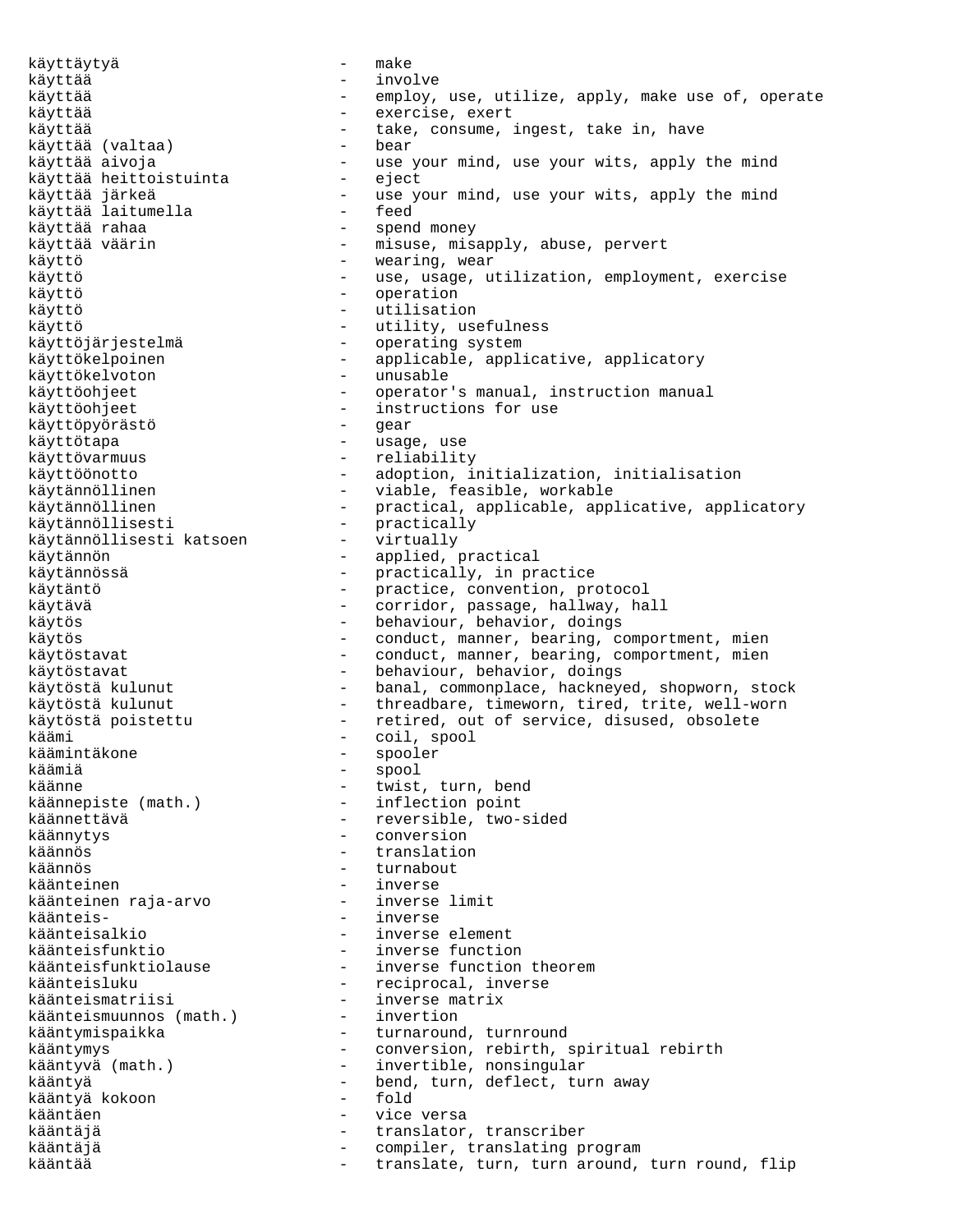kääntää - fold, fold up, turn up kääntää - swerve, sheer, curve, trend, veer, slue, slew, cut kääntää tilanne edukseen kääntö - twist, turn - turntable kääntölava - turntable<br>kääntöpaikka - turnaroun kääntöpaikka - turnaround, turnround kääntöpöytä - turntable - gnome kääpiö - dwarf, midget, nanus - dwarf, dwarfish kääre - wrapping<br>käärivtvä - + furl - etul kääriytyä kääriä  $-$  wrap, twine kääriä 1988 – roll, roll up, wind, wind up, bundle, bundle up kääriä - fold kääriä - furl - roll a cigarette käärme - snake, serpent, ophidian kääryle - scroll kääryle - roll, coil, whorl, curl, curlicue, ringlet, gyre wrap käärö  $-$  roll, coil, whorl, curl, curlicue, ringlet, gyre käärö - scroll käärö - package, packet, parcel, bundle köhiminen 1988 bestecknaar ook also een van die verschieden van die verschieden van die verschieden van die ve köhiä - cough köhä  $-$  cough, coughing kököttää  $-$  huddle, squat, crouch köli - keel kömpelö - clumsy kömpelö  $-$  cumbersome, cumbrous kömpelö  $-$  awkward, inapt, inept, ill-chosen kömpiä - shuffle körötellä köyhdyttää - impoverish köyhempi - poorer köyhentää - impoverish, deprive köyhyys - poverty köyhyysraja - poverty line köyhä - poor, unfruitful, fruitless köyhälistö - commoners, herd, hoi polloi, lower classes, mob köyhälistö - masses, plebs, poor, proletarian, proletariat köyhälistö - rabble, the poor<br>
köynnös köynnös - vine, climber köynnöskasvi - climber köyristyä köyristää - hunch, hump, hunch forward, hunch over köyristää - bend köyry - crooked, stooped, hunched, round-backed köyry - round-shouldered, humped, stooping köysi - cord, rope, string köysistö - tackle köyte - furling-line köyttää - cord Lagrangen kertoimet - Lagrange multipliers Laplace-muunnos - Laplace transform Lappi - Lapp, Lapland Latvia - Latvia Liettua - Lithuania Lontoo - London - Mideast, Middle-East laadinta - preparation, composition laadinta - making laadukas - high quality, quality laahaaminen - shuffle laahata  $\qquad \qquad -$  drag, trail, tow laahustaa - drag, scuff, shuffle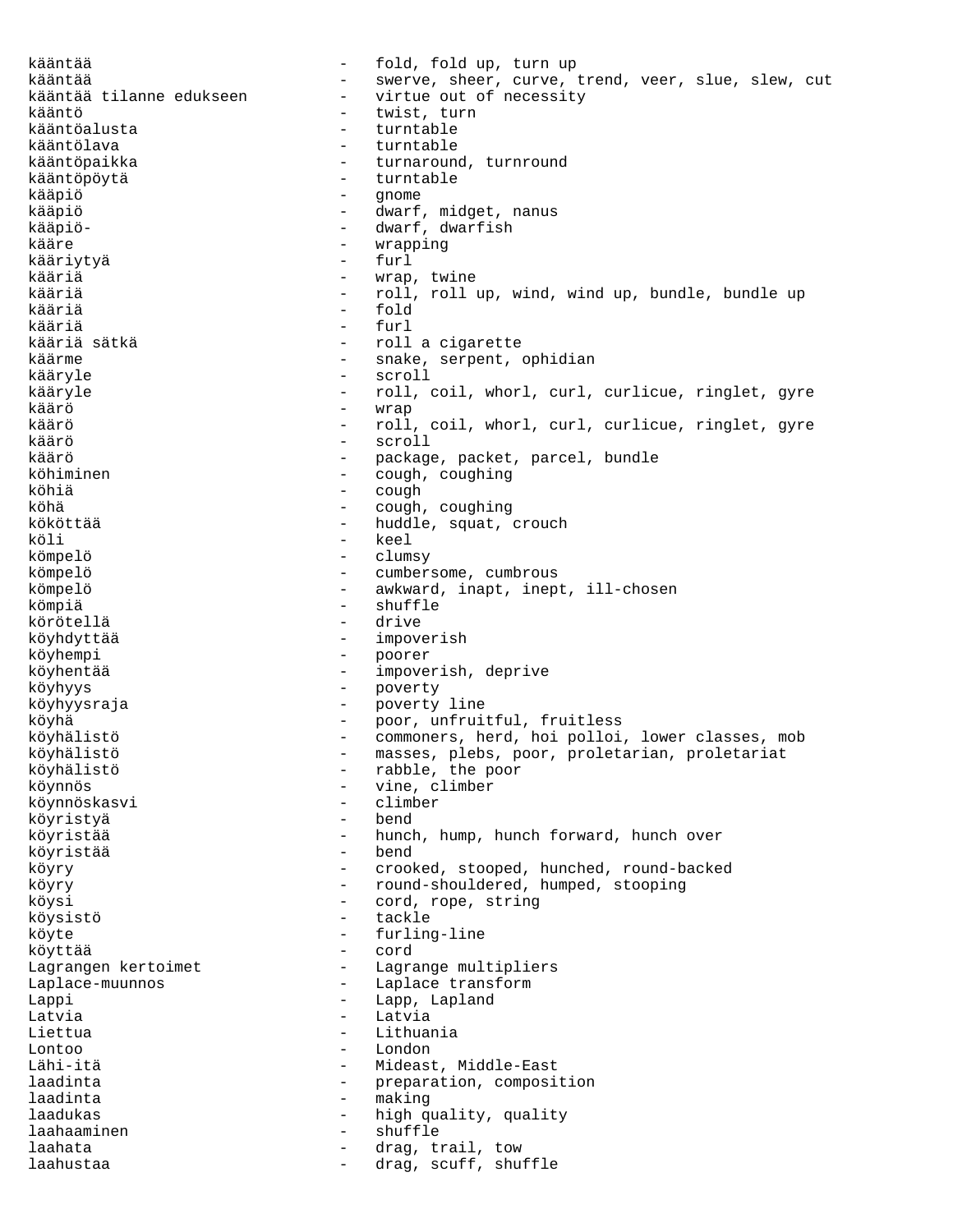laaja - wide, broad, ample, comprehensive, exhaustive laaja - vast, extensive, extended, spacious laaja-alainen 1980 - widespread, far-flung laajakaista - broadband laajakatseisuus - vision laajalle levinnyt - widespread laajalti - widely, broadly, extensively laajempi - wider, broader, vaster laajennettavuus - extensibility<br>laajennettu - extended laajennettu laajennus - extension laajentaa - expand, broaden, extend laajentuminen expansion - expansion laajeta - extend, carry, enlarge, expand laajin - widest, broadest, vastest laajuus - expanse laajuus - extent, size, breadth, vastness, immensity<br>laajuus - magnitude proportion dimension laajuus - magnitude, proportion, dimension<br>laajuus - scope laajuus – scope<br>laakea – scope – scope laakea - flat, plate, level laakeri - laurel, bearing<br>laakso - valley laakso - valley laama - llama laari - bin laastari - bandaid laasti - mortar, plaster, grout<br>laati - wrote laati - wrote laatia - establish laatia  $\sim$  - compose, compile, write, prepare, make up, make laatia - make out laatija - compiler, writer, composer, maker<br>laatikko - box.case laatikko - box, case<br>laatikoida - box - box laatikoida<br>laatikollinen laatikollinen - box, boxful<br>laatiminen - making - making<br>- writing laatiminen - writing laativat - wrote laatoittaa laatta - plaque, tile laattakiveys en metal van die soloom van die stadium van die soloom van die soloom van die soloom van die solo laatu - degree laatu - property, quality, grade, nature, sort, kind<br>laatuunkäypä - fairish - fairish laatuunkäypä - fairish laboratorio  $-$  laboratory, lab, research lab, research laboratory laboratorio - science lab, science laboratory ladata - recharge, charge, load, download, energize<br>ladonovi - barn door - barn door<br>- compositie ladonta - composition, type-setting, stacking laguuni - lagoon - lagoon - lagoon - lagoon - lagoon - lagoon - lagoon - lagoon - lagoon - lagoon - lagoon - lagoon - lagoon - lagoon - lagoon - lagoon - lagoon - lagoon - lagoon - lagoon - lagoon - lagoon - lagoon - lagoo lahdeke - cove lahja - flair, natural talent lahja - gift, present lahja - talent, natural endowment, endowment, genius lahjakas - gifted, talented lahjavero - gift tax lahje - trouser<br>lahje - trouser - trouser lahje  $-$  trouser leg, leg, trouser bottom lahjoa - bribe, buy lahjoi - bribed, bought lahjoittaa  $-$  give, gift, present lahjoittaa  $-$  present with, donate, contribute, endow, bestow lahjoittaja  $-$  donor, giver, presenter, contributor, subscriber lahjoitus - contribution, donation lahjoivat - bribed, bought lahjominen - bribery, graft, corruption, corruptness lahjonta - bribery, graft, corruption, corruptness lahjottu - bribed, bought lahjus - bribe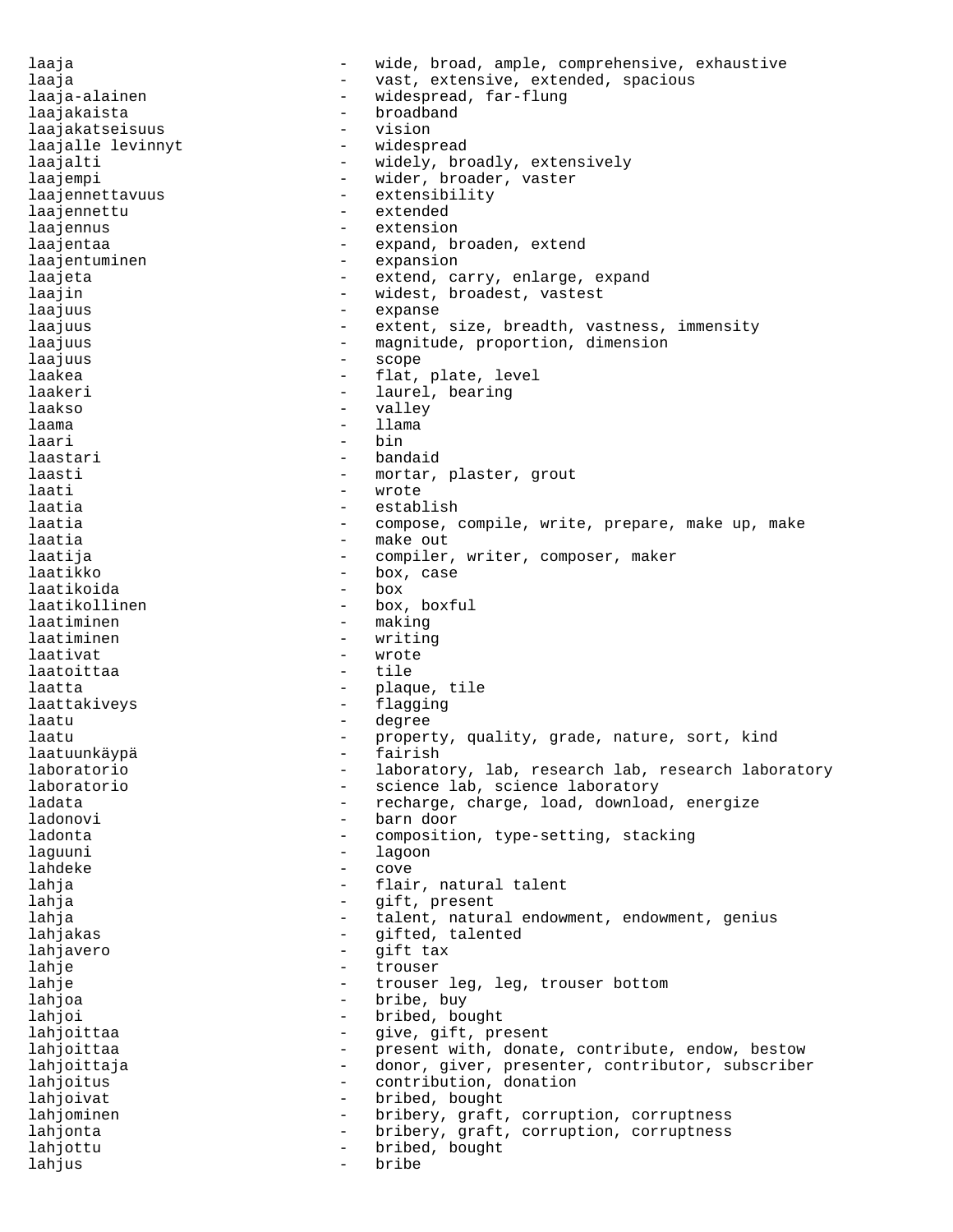lahko - order, sect, faction, denomination lahna  $\qquad \qquad -$  bream, brown bream laho  $-$  rot, decay, rotten, decayed, rotting, decadent laho  $\qquad \qquad -$  decomposed, mouldered, rotted lahota - rot, decay lahti  $-$  bay, gulf, slaughter laidas - stave, lag laidun - pasture - pasture - pasture - pasture - pasture - pasture - pasture - pasture - pasture - pasture - pasture - pasture - pasture - pasture - pasture - pasture - pasture - pasture - pasture - pasture - pasture - pas laiduntaa - pasture, browse, crop, graze, range laiha - thin, slim, skinny, lean, meager, gaunt, slender<br>laiha lohtu - cold comfort - cold comfort<br>- diet laihdutuskuuri - dieteessa kuningas kuningas kuningas kuningas kuningas kuningas kuningas kuningas kuningas ku<br>Laiho laiho  $-$  qrain laihtua - lose weight, slim laikku - blob, spot laillinen - legal, orderly, statutory, legitimate, sound laillisesti - legally, lawfully laillistaa - authenticate, legalize<br>laillistus - legalization laillistus - legalization<br>laillisuus - validity va laillisuus - validity, validness laimea - lukewarm, flagging - weak, thin, bland, watery, diluted, dull, tame laimentaa - stretch, adulterate, debase laimentaa - cut, dilute, thin, thin out, reduce, damp laimentamaton - unadulterated laiminlyödä  $-$  neglect, fail, miss out, default on, default laiminlyödä  $-$  omit, pretermit, drop, miss, leave out, overlook laiminlyödä - overleap laiminlyöminen - omission, neglecting laiminlyönti - omission, skip<br>laiminlyönti - neglect disre laiminlyönti - neglect, disregard, negligence<br>lain mukaan - de jure lain mukaan lain mukainen 1988 - legitimate<br>laina 1988 - loan, credi - loan, credit, advance, overdraft lainaaja - borrower lainaaja - lender, loaner lainan saaja<br>lainanottaja - borrower - borrower lainanottaja lainasi  $-$  lent, borrowed, loaned lainasivat - lent, borrowed, loaned<br>lainata lainata  $\qquad \qquad -$  quote, cite lainata  $\qquad \qquad -$  borrow, lend, loan lainattu - lent, borrowed, loaned<br>lainaus - cuote quotation extr lainaus - quote, quotation, extract<br>lainaus - citation credit referen lainaus - citation, credit, reference, mention<br>lainausmerkki lainausmerkki - apostrophe lainausmerkki - quote, quotation mark, inverted comma laine  $-$  wave, moving ridge, surge lainehtia  $-$  fluctuate lainkaan - at all lainkuuliainen - observant, law-abiding<br>lainkäyttö - iurisdiction lainkäyttö - jurisdiction lainlaadinta - legislating, lawmaking, legislation lainmuutos - amendment lainoittaa - mortgage, finance lainopilinen judicial, juridical, juridic<br>- legislative lainsäädännöllinen legislative<br>lainsäädäntä lainsäädäntä - legislating, lawmaking, legislation legislating, lawmaking lainsäädäntö - legislation, statute law lainsäädäntöelin - general assembly lainsäädäntöelin - legislature, legislative assembly, law-makers - general assembly lainsäätäjät legislature, legislative assembly, law-makers<br>lainvalvoja policeman, police officer lainvalvoja - policeman, police officer lainvastainen - unlawful, illegal, illegitimate, illicit, outlaw lainvastainen - outlawed laipio - ceiling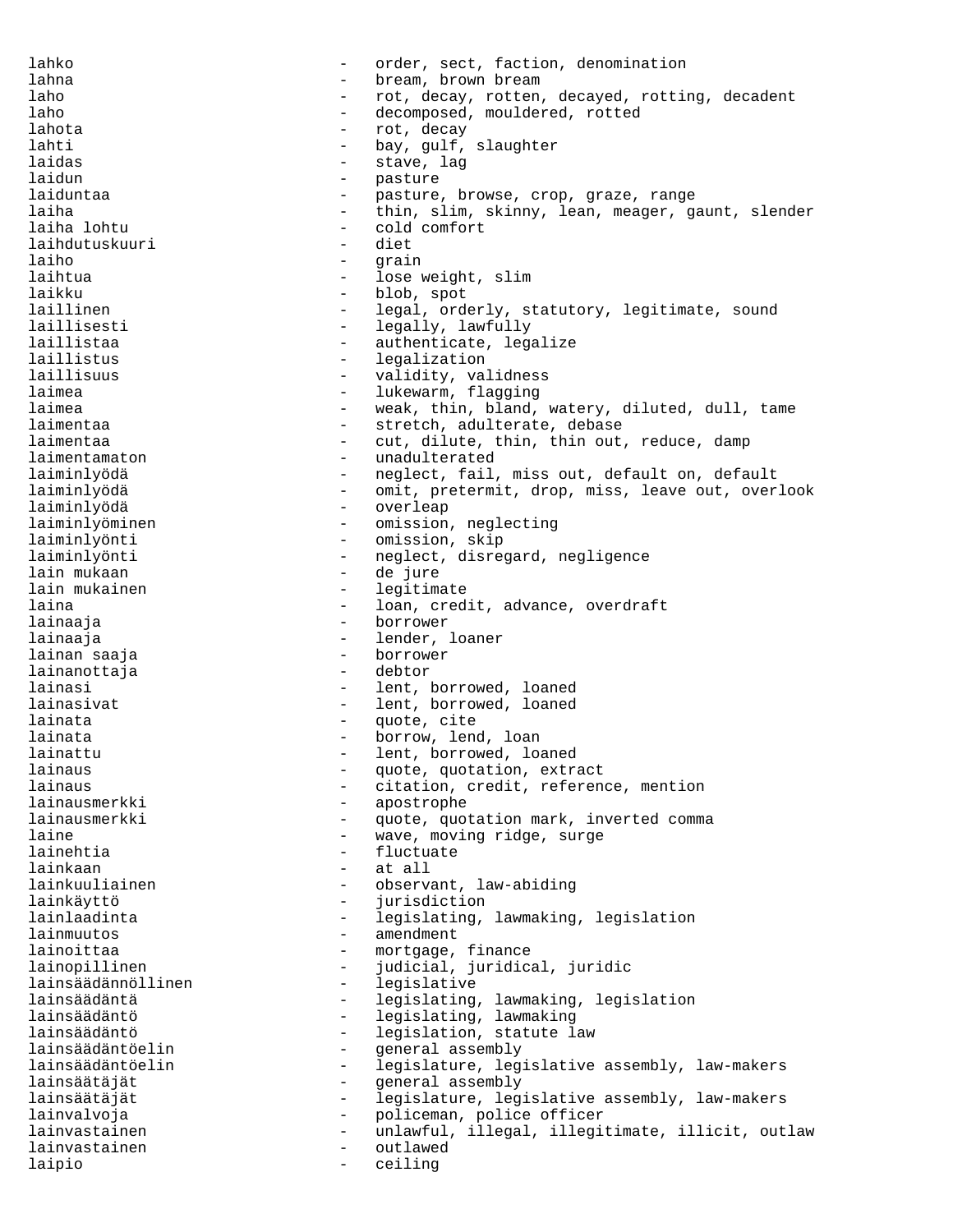laiska - lazy, idle, indolent, slothful, otiose, faineant laiska - work-shy, sluggish, inactive, slow laiskotella - wanton, piddle, wanton away, piddle away, trifle laiskuus - sloth, laziness, acedia, slothfulness laita - edge, rim, brim, lip, board, brink, margin, side laita - verge laita  $-$  outskirt, fringe laitalauta  $-$  stave, lag laite - device, machine, apparatus, instrument, gadget laite - gear laite - convenience, appliance, contraption, contrivance laite - gismo, widget, gizmo, gadget laitettu - put, set, applied, placed, laid, inserted laitettu - introduced, entered, posed, positioned laiton - illegal, illegitimate, illicit, outlaw, outlawed laiton - unlawful, improper, unconventional laitos - installation laitos **1988** - establishment, department, institution, facility laitos- - institutional, departmental laittaa  $-$  lay, pose, position laittaa - fix, situate, posit, deposit laittaa - put, set, place, insert, infix, introduce, enter laittaa - enclose, inclose, stick in, put in laittaa - make - bracket, bracket out laittaa huulet törrölle - pooch, pooch out laittaa kasvamaan - develop, make grow laittaa kärsimään - subject laittaa muistinumeroksi - carry laittaa pakettiin - package, box laittaa roikkumaan hang, hang up laittaa roikkumaan suspend laittaa sisään - introduce, insert, infix, enter laittaa uudestaan<br>laittaa vaakatasoon laittaa vaakatasoon - lay, put down, repose<br>laittaa valmiiksi - ready, prepare, set up<br>laittaa vastakkain - match, pit, oppose, pl - ready, prepare, set up, gear up, set - match, pit, oppose, play off laittaa viralta  $-$  suspend, debar laittaa vuokralle  $-$  hire, rent, lease, charter laittaa väliin - inject, interject, come in, interpose, put in laittaa väliin laittaa yhteen  $-$  match, mate, couple, pair, twin laittaminen - placement, location, locating, position laittaminen en maar van die positioning, emplacement laittaminen en mattaminen aus eine einsertion, inserting laitteet - equipment, facilities, fitment laitteisto - equipment, hardware, gear, facilities, apparatus laittoi - laid, put, set, placed, inserted, introduced laittoi - entered, posed, positioned laittoivat  $-$  laid, put, set, placed, inserted, introduced laittoivat  $-$  entered, posed, positioned laituri - platform, quay, wharf, pier, wharfage, dock, jetty laiva  $\qquad \qquad -$  ship, vessel laivamatka - transit, passage laivan kansi - deck laivasto - navy, fleet, flotilla laivasto- - naval laivaston - naval laivata - ship laivatelakka – dock – dock – dock – dock – dock – dock – dock – dock – dock – dock – dock – dock – dock – dock<br>Dock – dock – dock – dock – dock – dock – dock – dock – dock – dock – dock – dock – dock – dock – dock – dock laivavene - gig laivue - squadron - squadron laivuri - captain, skipper, sea captain, master laji - kind, sort, sport event, genre<br>laji - species laji - species laji  $-$  breed, stock, strain, variety laji  $-$  brand, make lajittelu - sorting, classification, collation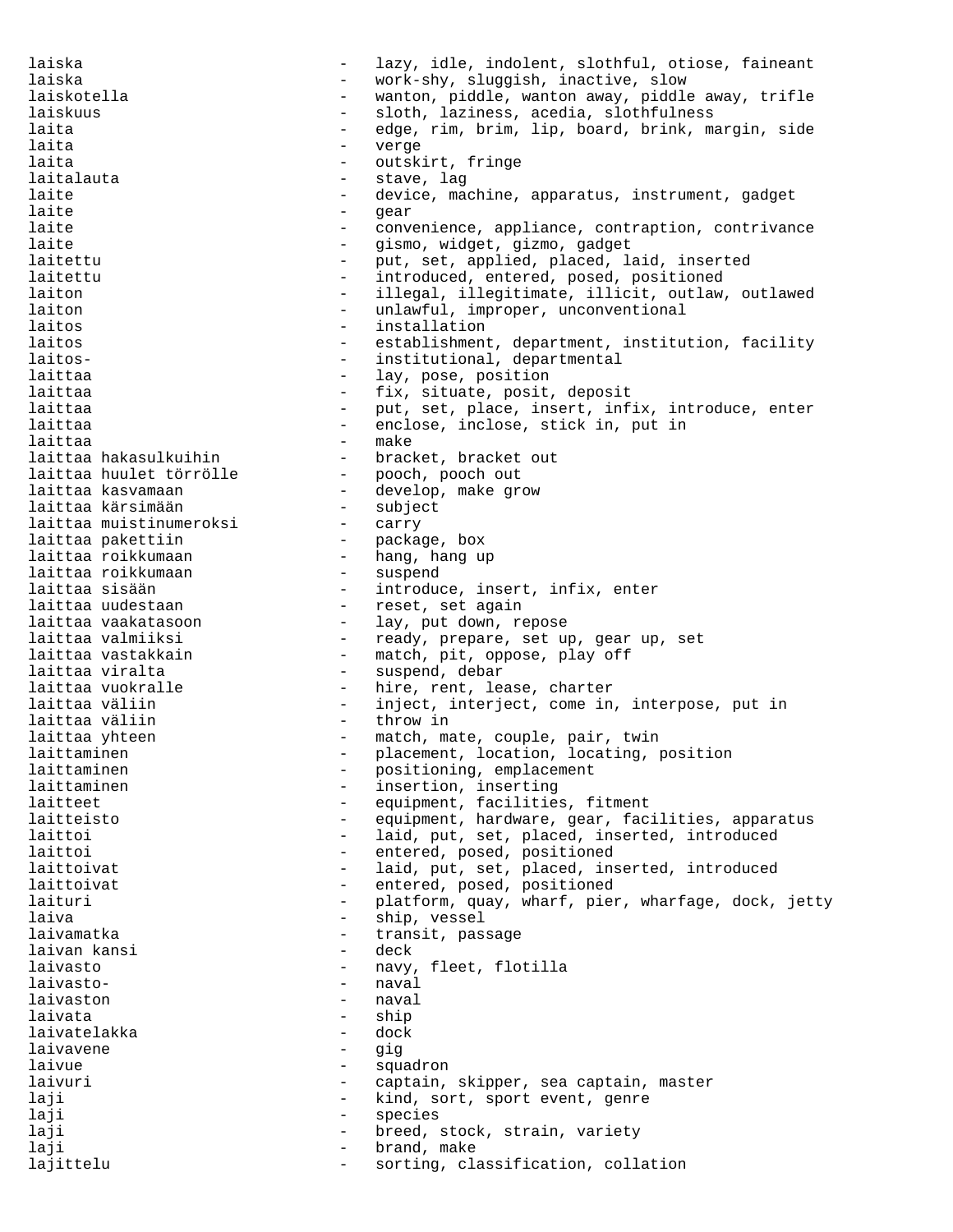lakaista  $-$  sweep, sweep up lakanat - linen lakastua  $-$  wither, fade, wilt lakastuen - withering lakastuminen - withering lakastunut - faded - faded - faded - faded - faded - faded - faded - faded - faded - faded - faded - faded - fa lakastuttaa - wither, wilt<br>lakastuttaminen - withering lakastuttaminen lakastuttava - withering<br>lakastuva - withering - withering lakata - varnish, lacquer, seal lakata - cease, stop, give up, quit, discontinue, lay off laki  $-$  law, statute, act laki  $-$  top, summit, peak, crown, crest, tip lakia säätävä - legislative lakiasiakirja - writ, legal document, judicial writ<br>lakiesitys - bill - bill lakiesitys and a bill and bill and bill and bill and bill and bill and bill and bill and bill and bill and bill lakimies  $-$  lawyer, attorney lakimuutos - amendment lakimääräinen - statutorymen - statutorymen - statutorymen - statutorymen - statutorymen - statutorymen - stat<br>Lakiniste lakipiste - vertex, peak, apex, acme<br>lakisääteinen - statutory lakisääteinen - statutory<br>lakitiede - law - law lakitiede – lander – lander – lander – lander – lander – lander – lander – lander – lander – lander – lander –<br>La visit – lander – lander – lander – lander – lander – lander – lander – lander – lander – lander – lander – lakitupa - courtroom, court, lawcourt lakka - cloudberry, varnish, lacquer lakkaamaton - continuous, constant, continued lakkaamatta - off the reel lakkaaminen - expiry lakkauttaa  $\qquad \qquad -$  abolish, get rid of lakkautus - shutdown, abolition, suppression<br>lakki - can bonnet lakki - cap, bonnet strike<br>striker lakkolainen 1988 - Striker Lakoninen 1988 - Striker Lakoning (Striker 1988)<br>1988 - Laconinen III - Laconing (Striker 1988) lakoninen lakritsi - licorice, liquorice laku - licorice, liquorice lama - depression, slump, economic crisis, recession<br>lamakausi - recession lamakausi - recession lamauttava - stunning lammas - mutton, sheep, lamb lammastarha - fold, sheepfold, sheep pen, sheepcote lammikko - puddle, pond, pool lampaanliha - lamb<br>lampaanturkki - flee lampaanturkki - fleece, sheepskin<br>lampaanviulu - lamb - lamb lampaanviulu lampi - pond, pool<br>lampola - sheephouse lampola - sheephouse lamppu - lamp, light bulb, bulb, light lampunsydän - wick, taper lana - drag - drag - drag - drag - drag - drag - drag - drag - drag - drag - drag - drag - drag - drag - drag lanata - drag landepaukku - farmer langaton - wireless langennut - fallen langeta - fall, stumble langetettu - applied, pronounced, declared<br>langettaa - - - - - - - - - apply, pronounce, declare, ser langettaa - apply, pronounce, declare, send, bestow, inflict<br>langettaa kirous - imprecate langettaa kirous - imprecate langettaa kirous - curse, beshrew, damn, bedamn, anathemize, maledict lanka - yarn, filament, filum, silk lanka - thread, string, cord, twine, wire lankakerä - ball, ball of wool, ball of yarn, clew<br>lankamainen - filamentous lankamainen 1888 - filamentous lankarulla - spool lankeaminen - incidence lankeava - incident lankku - board, plank lankku - timber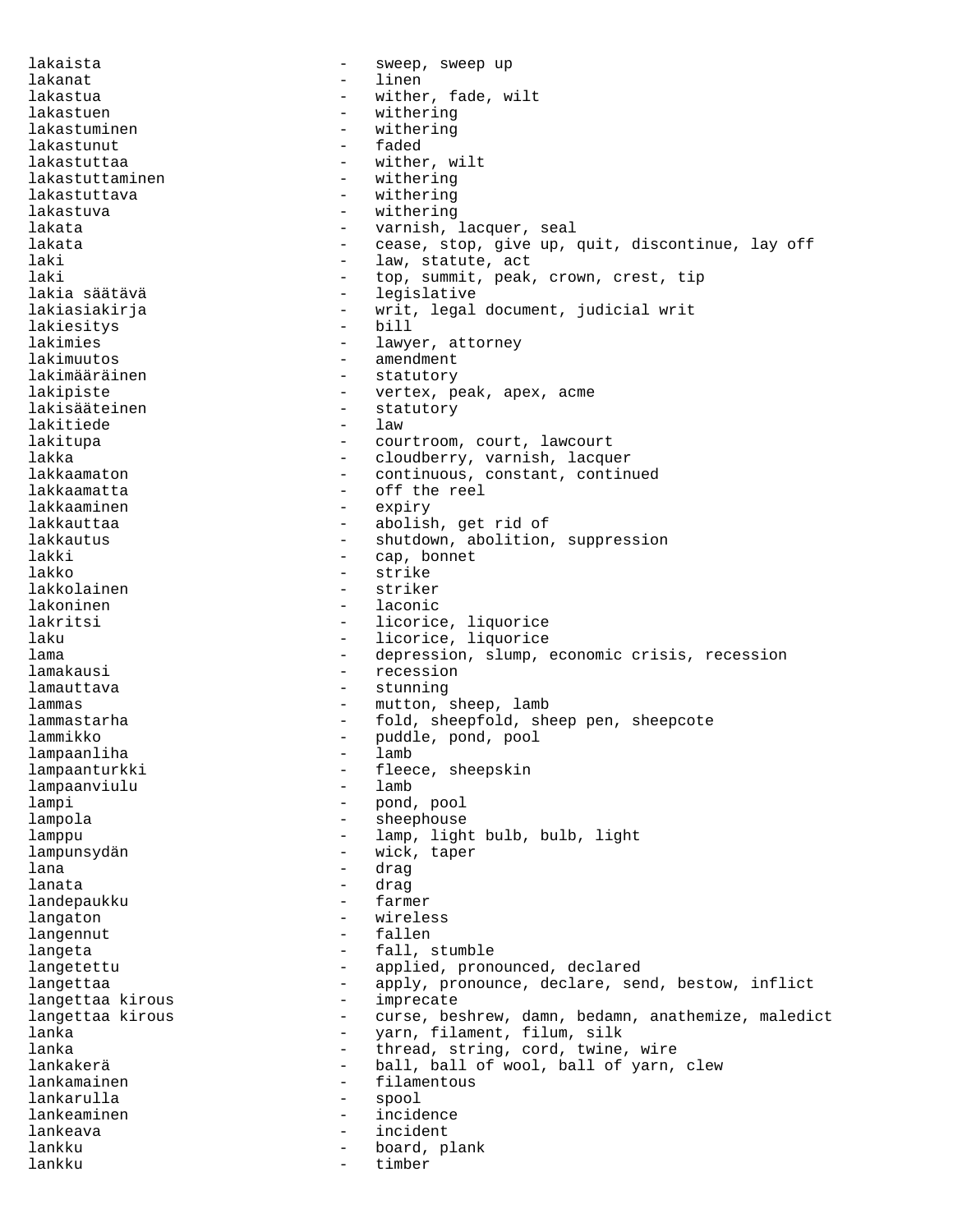lanko - brother-in-law, brother in law lanne - loin lannistaa - put down, subdue, suppress, dishearten lannistaa - discourage dismay, depress, deject, cast down, get down lannistaa - dispirit, demoralize, demoralise lannistettu - overcome, flooded, inundated, overpowered lannistettu - overwhelmed, swamped, engulfed lannistua - give up, give in, yield, get discouraged lannoittaa - enrich, fertilize<br>lanta lanta - dung, manure<br>lantaani - dung, manure lantaani - lanthanum, La lanteet - loins lantio - pelvis, hip lantti - coin, penny lanttu - rutabaga, swede, rutapaga, Swedish turnip lapa  $\qquad \qquad \qquad$  - the broad and flat part of a sword or bat lapa - shoulder - shoulder lapanen - mitt, glove, mitten<br>lape lape  $-$  flat, slope lapikas - Lappish shoe lapin kieli (language) lapio - shovel, spade lappalainen - Lapp, Lappish lappi - Lapland - Lapland lappu - slip of paper lappu - note, paper note, piece of paper, slip lapsellinen - naif, naive, childish lapsenlapsi - grandchild lapset - children, issue, offspring lapsi - nestling<br>lapsi - ninper s lapsi - nipper, small fry, tiddler, tike, tyke, fry lapsi - child, infant, kid, minor, youngster, shaver lapsiluku - parity, para<br>lapsus - parity, para lapsus - error, mistake lapsuus - childhood laputtaa - - - - - - - - - - beat it, make oneself scarce larva - larva laser - laser lasi - crystal lasi  $-$  glass cup lasi  $\qquad \qquad -$  glass, window pane, pane lasit - glasses laskea - reduce<br>laskea - reduce laskea - go down, slide down<br>laskea - go down, slide down laskea - calculate, count, figure, work out, evaluate laskea<br>laskea leikkiä (kompute, compute, reckon<br>laskea leikkiä (kompute, reckon) laskea leikkiä - jest, joke laskea liikkeelle - issue, put into circulation<br>laskea vesille - - launch laskea vesille - launch laskea väkiluku laskea yhteen  $-$  add, add up laskelma - calculation laskelmoitu - deliberate, studied, premeditated laskelmoiva - shrewd laskelmoiva - calculative, calculating, conniving, scheming laskelmoiva laskeminen en evaluation, reckoning, calculation laskeminen en andere van de volgens op de van de van de van de van de van de van de van de van de van de van d laskennallinen and - estimated, calculated, computational, calculative laskenta - calculus, computation, evaluation, computing laskenta - processing laskenta- - computational, calculative laskento - calculus lasketella - reel off lasketella - ski, slalom laskettu - lowered laskeuma - sediment, deposit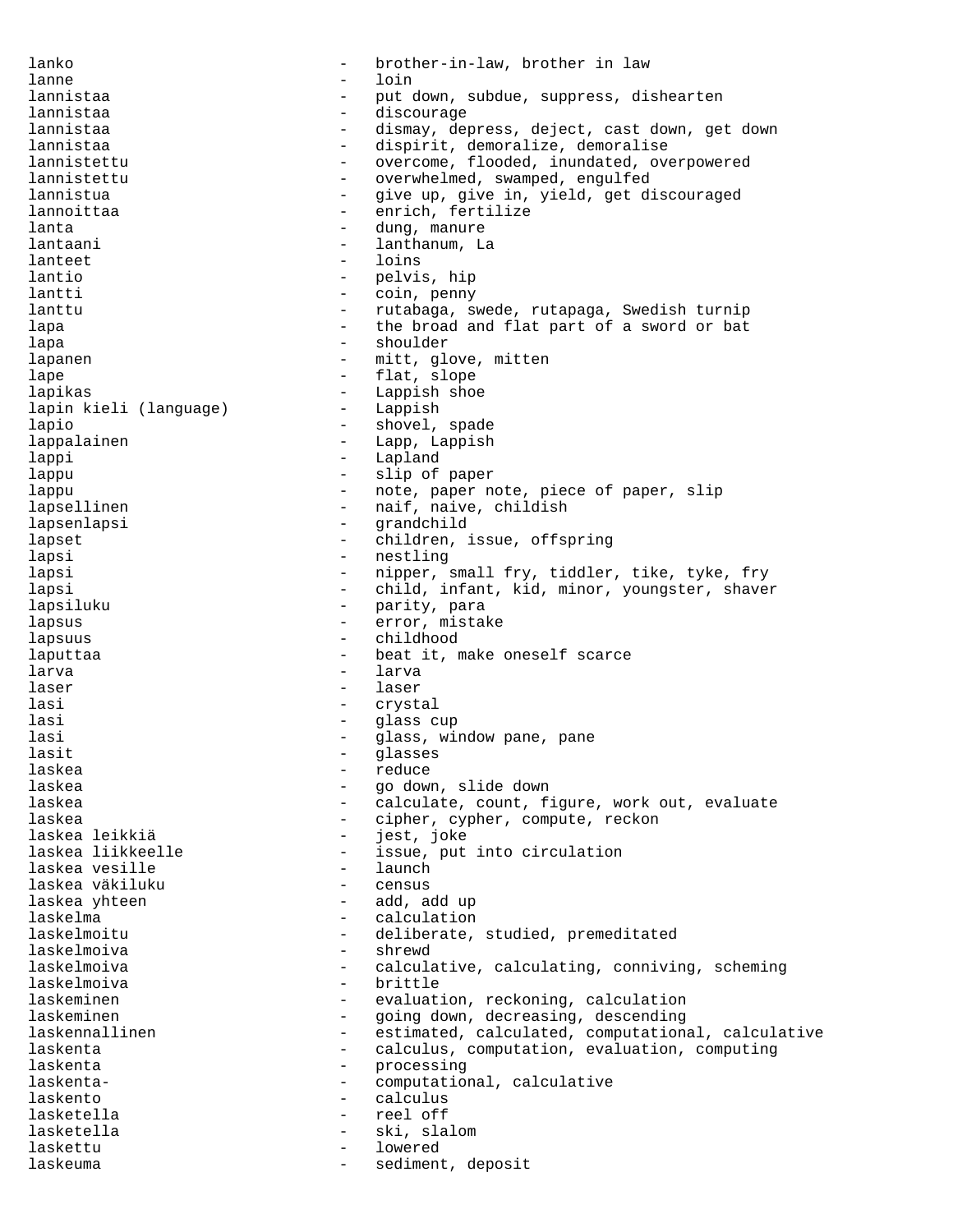laskeuma - fallout laskeutua - alight, sink, land, descend, climb down, dismount laskeutua - come down, get down, get off, go down, sag, settle laskeutua - come dawn, touch down laskeva - down, declining laskin - calculator laskos - fold, tuck laskostaa - fold, tuck, bend, crease, drape, pleat, wrinkle lasku - draft, bill of exchange, order of payment lasku - calculation, descension, descent, fall, falling lasku - check, bill, notice, notification, reckoning lasku- - computational, calculative laskukausi - recession laskukone - calculator, adder laskuri - accumulator, counter, tabulator laskusilta - drawbridge laskusuhdanne - recession laskutehtävä - exercise laskutus - billing, charge laskuvarjo - parachute laskuvesi - low tide lastata - load - dock, loading dock lastenhoitaja - murse, nanny, nursemaid lastenhoito - nursing lasti - burden, charge, load, bulk lastiluettelo - manifest - turnaround, turnround lata - drag lataus - charge, electric charge lataus - burster, bursting charge, explosive charge<br>lataus - ramrod - ramrod latauspuikko lateksi - latex - Latin<br>- Latin latinalainen - Latin<br>latinalaisamerikkalainen - Latin latinalaisamerikkalainen lato - barn latoa - pile latoa - typeset latotanssit - barn dance lattea  $-$  vapid, flat, insipid lattia - floor lattialaatta latu  $\qquad \qquad -$  course, track, trail latva  $-$  treetop, crown, capitulum latvus  $-$  treetop, crown, capitulum lauantai - Saturday lauha - warming, thaw, thawing, balmy, gentle, lukewarm lauha - mild, temperate, tepid, warm lauhduttaa  $-$  temper, cool lauhkea - meek, docile, gentle lauhkea - mild, temperate<br>laukaisin - trigger laukaisin - trigger laukaista  $-$  trigger laukaista  $-$  discharge, fire, set off laukaista - relieve laukaista tilanne  $\qquad \qquad$ - defuse the situation laukata - trot laukaus - shot, gunshot laukeaminen - relaxation, firing<br>laukku - baq, wallet laukku - bag, wallet - sing laulaa kuorossa - choir, chorus laulaja - singer laulu - song laulukirja - songbook laulurastas lauluryhmä  $-$  chorus, chorus line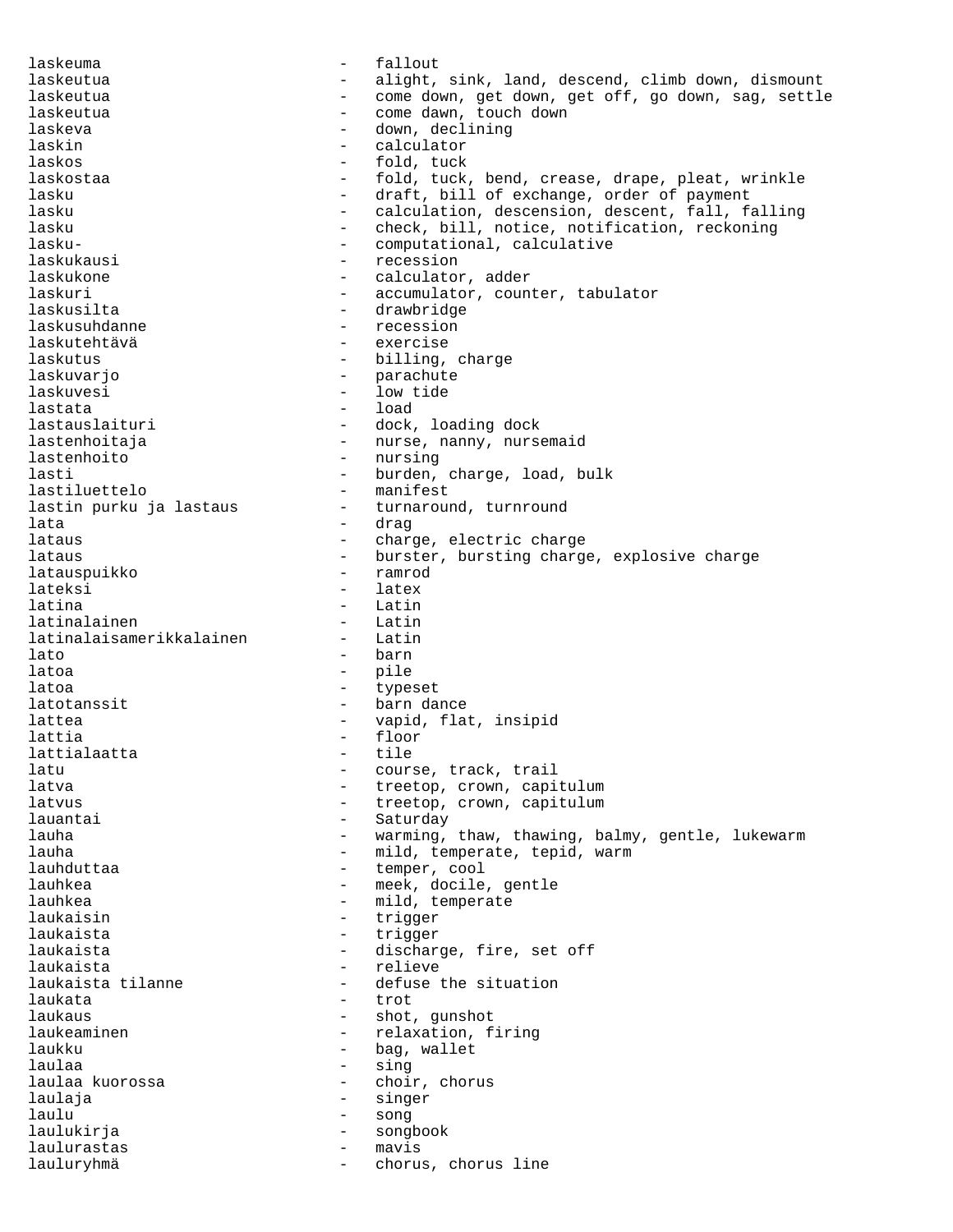lauluääni - singing voice lauma - herd, horde, crowd, mass, drove, swarm<br>lauma - troop, flock lauma - troop, flock lause  $\qquad \qquad -$  sentence, theorem, clause, phrase lauseen rakenne - syntax, sentence structure, phrase structure lauseke - expression<br>lauseopillinen - expression<br>- syntactic, - syntactic, syntactical<br>- syntax lauseoppi - syntax lauserakenne - syntax, sentence structure, phrase structure lausua entry the pronounce, articulate, enounce, sound out, say lausua - enunciate lausumistapa - pronunciation lausunta  $-$  pronunciation lausunto - statement lauta  $\qquad \qquad -$  board, plank lautakunta  $-$  board, committee, jury lautamiehet - jury lautamiehistö - jury lautanen - plate, saucer<br>lautanen - marter lautanen 1000 - quarter lautapeli - board game lautaverhous - wood siding, paneling lautta - raft, ferry lava - bandstand, bed, cold frame, dancefloor, hotbed lava  $\qquad \qquad -$  platform, scaffold, stage, stand lavantauti - enteric fever, typhoid, typhoid fever, typhus lavaste - prop, property lavea - wide, broad laventaa - expand laveri - bunk lavitsa - bunk, berth, built in bed lawrencium - lawrencium, Lr legenda - legend, fable lehahtaa - suffuse, perfuse lehdistö - the press lehdykkä - brochure, booklet, folder, leaflet, pamphlet<br>lehmä lehmä - cow lehmänkaupat - logrolling lehti - leaf, sheet, magazine, journal lehtikirjoitus - account, tract, pamphlet lehtileike - press clipping, press cutting<br>
lehtileike - cutting clipping newspaper lehtileike - cutting, clipping, newspaper clipping<br>
1ehtimetalli - foil lehtimetalli - foil lehtisalaatti - lettuceedisti - lettuceedisti - lettuceedisti - lettuceedisti - lettuceedisti - lettuceedisti - let lehtisuoni<br>lehtiö lehtiö - notepad, pad, pad of paper, tablet<br>lehto - - grove, boscage, copse, coppice grove, boscage, copse, coppice lehtori - lecturer, lector, reader leidi - lady leidi (informal) - female person, woman, girl leija - kite leijailla - soar, glide leijona - lion leijua - soar, glide - waft, float leikata - clip, cut, shear, slice leikata - dock leikata siivenkärki - pinion leikata suikaleiksi leike  $-$  cutting, cut leikillinen  $-$  funny, playful leikin asia  $-$  casual matter, fooling matter leikitellä - toy with, think of, flirt with, think about leikitellä - entertain leikitellä - toy, fiddle, diddle, play leikitellä sanoilla - pun leikkaaminen - thinning<br>leikkaaminen - film edi leikkaaminen 1988 - film editing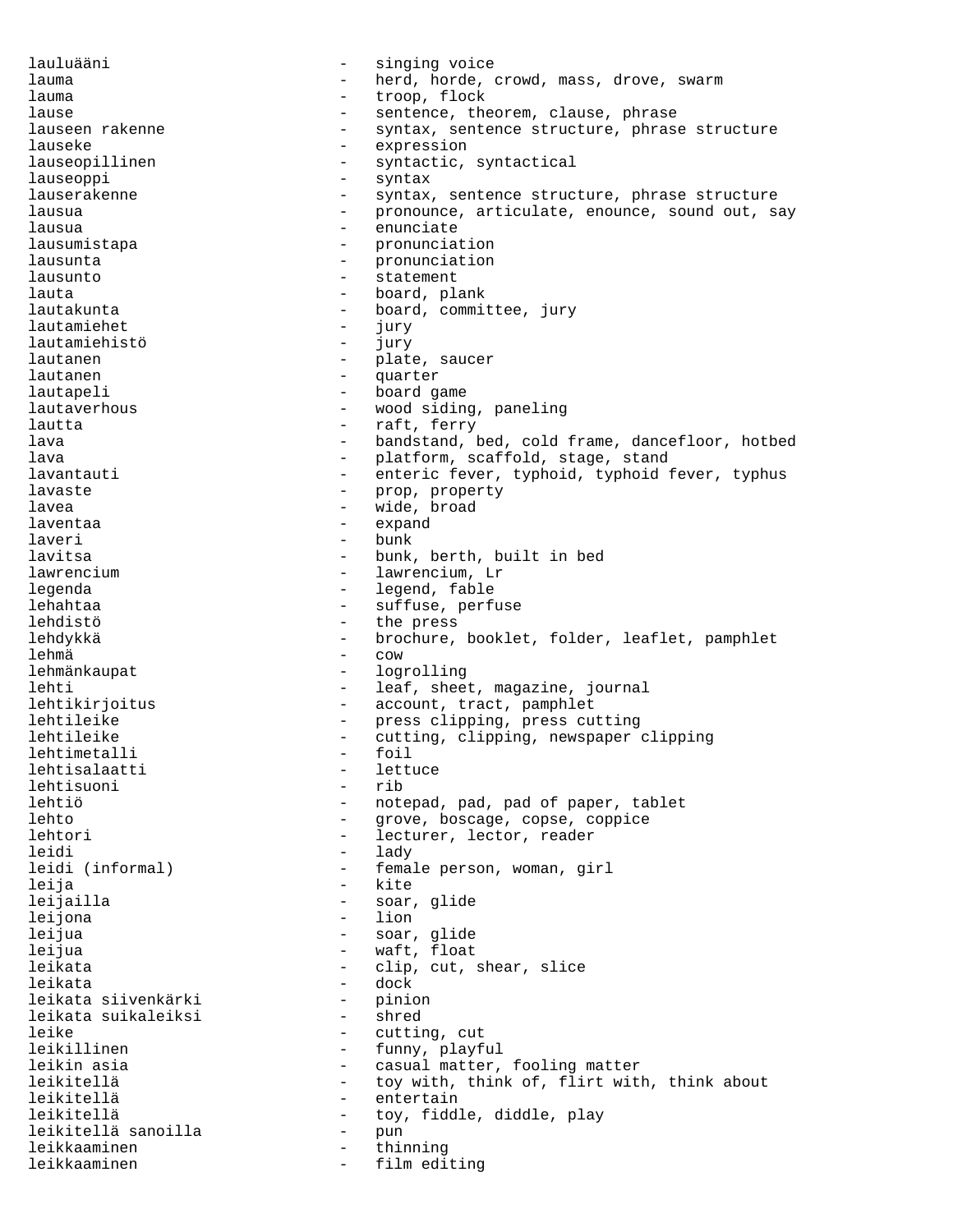leikkaaminen - operating, cutting, severing, cut leikkaava - cutting leikkaus - film editing leikkaus - operating, cutting, severing leikkaus - surgical procedure, surgical process leikkaus en andere von de later operation, surgery, surgical operation leikkaus - intersection, cut leikkaus-<br>
leikkaussali<br>
- operating theatre<br>
- operating theatre operating theatre leikkaussali - surgery, operating room, operating theater leikki - play, game<br>leikkikalu - tov - tov leikkikalu - toy leikkikehä - pen, playpen leikkikenttä - playground leikkimaja - fort, clubhouse leikkiraha - play money leikkisä - playful, sportive leikkiä - play, be at play, disport, feign, have fun, joke leikkiä  $-$  make believe, play at, pretend, romp, sport, toy leikkuri - cutter leima - stamp, impression, mark, brand, seal<br>leimahtaa - - flare, flame, flare up - flare, flame, flare up leimasin - seal, stamp leimata  $-$  validate leimata  $-$  mark, stamp, label leimata  $-$  judge, pronounce leipoa - bake leipä - bread, loaf leiri - camp leirintäalue - campsite leiskuva - flaring leivos - pastry, baked food leka - sledge, sledgehammer, maul leksikaalinen lelu - toy lemahdus - waft lemahtaa lemma - lemma lemmitty - darling lemniskaatta - lemniscate<br>lempeä - centle mi lempeä - gentle, mild, forgiving lempi - love, passion lempi-<br>
- favorite, favourite, preferred, favored, pet<br>
lempiharrastus<br>
- cup of tea dish haq lempiharrastus - cup of tea, dish, bag lempinimi - nickname lemu - foetor, tang, odor, odour<br>lemu - reek malodor malodour - reek, malodor, malodour, stench, stink, fetor lemuta - stink, reek leninki - dress, frock, gown, robe lenkki - sausage, jogging or walking path lenkkimakkara - sausage bent to form an oval, sausage lennellä<br>
- whirl.skirl.whirl around.tumble lennellä<br>1991 - Whirl, skirl, whirl around, tumble<br>1991 - Whirl, skirl, whirl around, tumble - whirl, skirl, whirl around, tumble lennetty - flown lennokas - lively lennähtää - spring, dart, shoot, fly<br>lennätin lennätin - telegraph lensi - flew lensivät - flew lento - flight<br>lento- - aero - aero -- aero, aerial, flying lentoemäntä - stewardess, flight attendant, steward lentokenttä - airport lentokone  $\qquad \qquad -$  plane, aeroplane, airplane, air-plane, aircraft lentokone- - aero lentokykyinen - flying lentokykyinen - full-fledged, fully fledged, ready to fly lentolinja - airline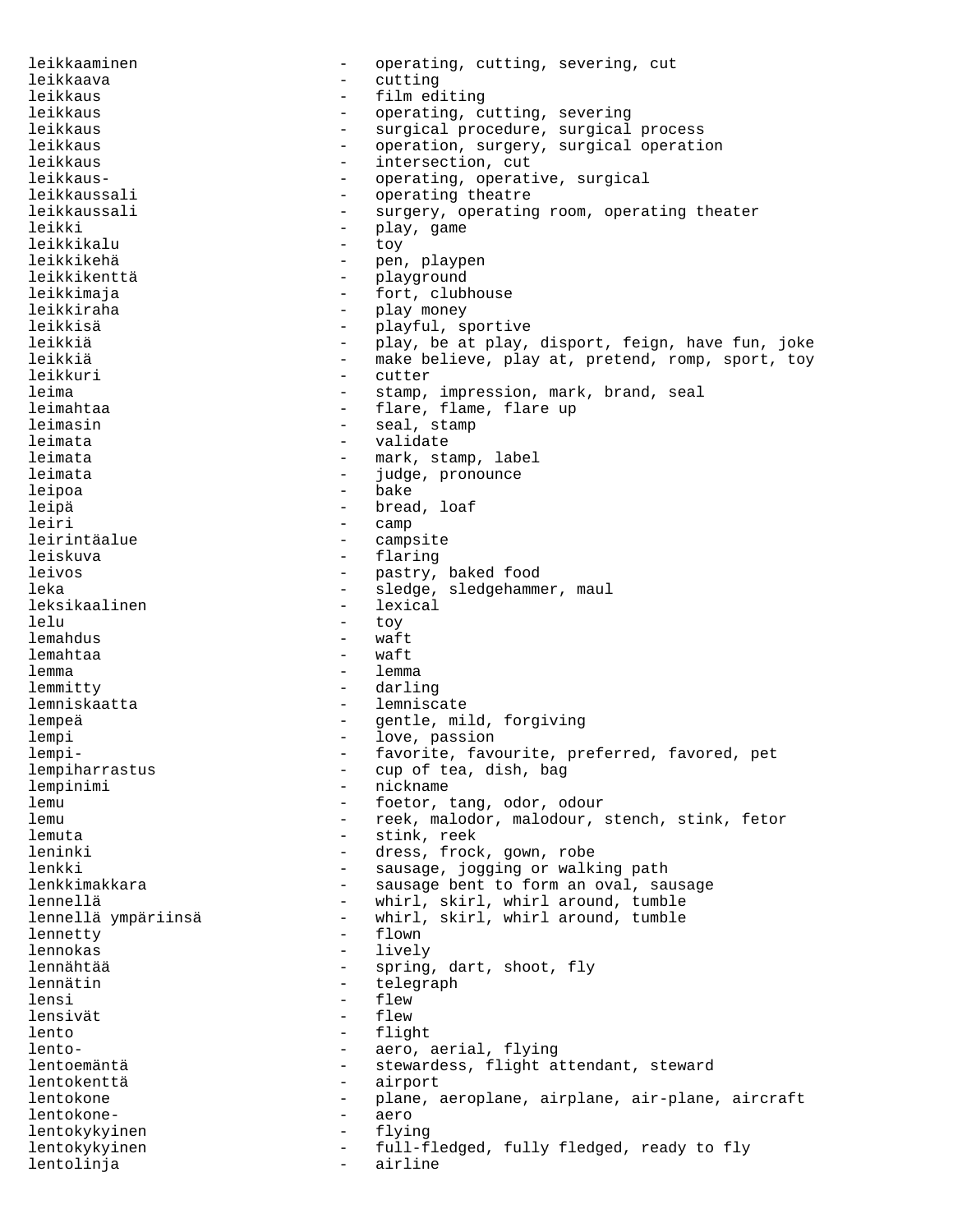lentonäytös - airshow lentopallo - volley ball lentoperämies - co-pilot intorata in the carrier of the trajectory<br>1entotukialus - carrier, a - carrier, aircraft carrier<br>- airline lentoyhtiö<br>lentäjä lentäjä - pilot lentäminen 1988 – flying, flight<br>1988 – aviation, air - aviation, air travel, air lentäneet - flown lentävä - fast-flying lentävä - flying lentää - fly lentää korkealla - soar lentää matalalla<br>lentää yksin - solo, fly alone<br>- soar lentää ylöspäin - soar lepakko lepikko - grove of alder trees lepo - rest, ease, repose, relaxation lepo- - static leppeä - placid, sweet, warm leppeä - cosy, even-tempered, gentle, lukewarm, mild leppoisa - cozy, intimate, informal leppä - alder, alder tree leppäkerttu - ladybug lepyttää - appease lesbo - lesbian lesbolainen leski - widower, widow<br>leskirouva - widow - widow leskirouva letkeä - flexible and relaxed<br>letku - hose - hose letku - hose leuhka - snooty, supercilious, vain, proud<br>leuhka - snooty, supercilious, vain, proud<br>euhka - presumptuous, self assured, self-a - presumptuous, self assured, self-assured, snobbish leuhka - imperious, impolite, lordly, overbearing, perky leuhka - buffed-up, complacent, conceited, haughty leuhka - cavalier, affected, arrogant, boastful, boasting leuhkia - brag, boast leuka - jaw, chin - Lappish knife leuto - kindly, mild levein - widest, the widest leventyä<br>leveys leveys - width leveä - broad, wide<br>leveä katu - broad, wide leveä katu - avenue - broad-shouldered leveämpi<br>leveäteräinen miekka broad sword leveäteräinen miekka levinneisyys - ubiquity, prevalence levinnyt - pervasive, pervading levinnäisyys - distribution levite - spread levitellä  $-$  spread, peddle, retail, scatter levittäytynyt - pervasive, pervading levittäytyvä - pervasive, permeant, permeating, permeative levittäytyä - deploy, spread - deploy levittää - stretch, stretch out, extend levittää  $-$  diffuse, pass around levittää - distribute, disseminate, propagate, broadcast levittää - disperse, circulate, circularize, circularise levittää - strew levittää - lay out, spread, spread out, broaden, unfold levitä levitä  $-$  spread, spread out, fan out levitä - permeate, pervade, diffuse, imbue levitä - dissipate, disperse, scatter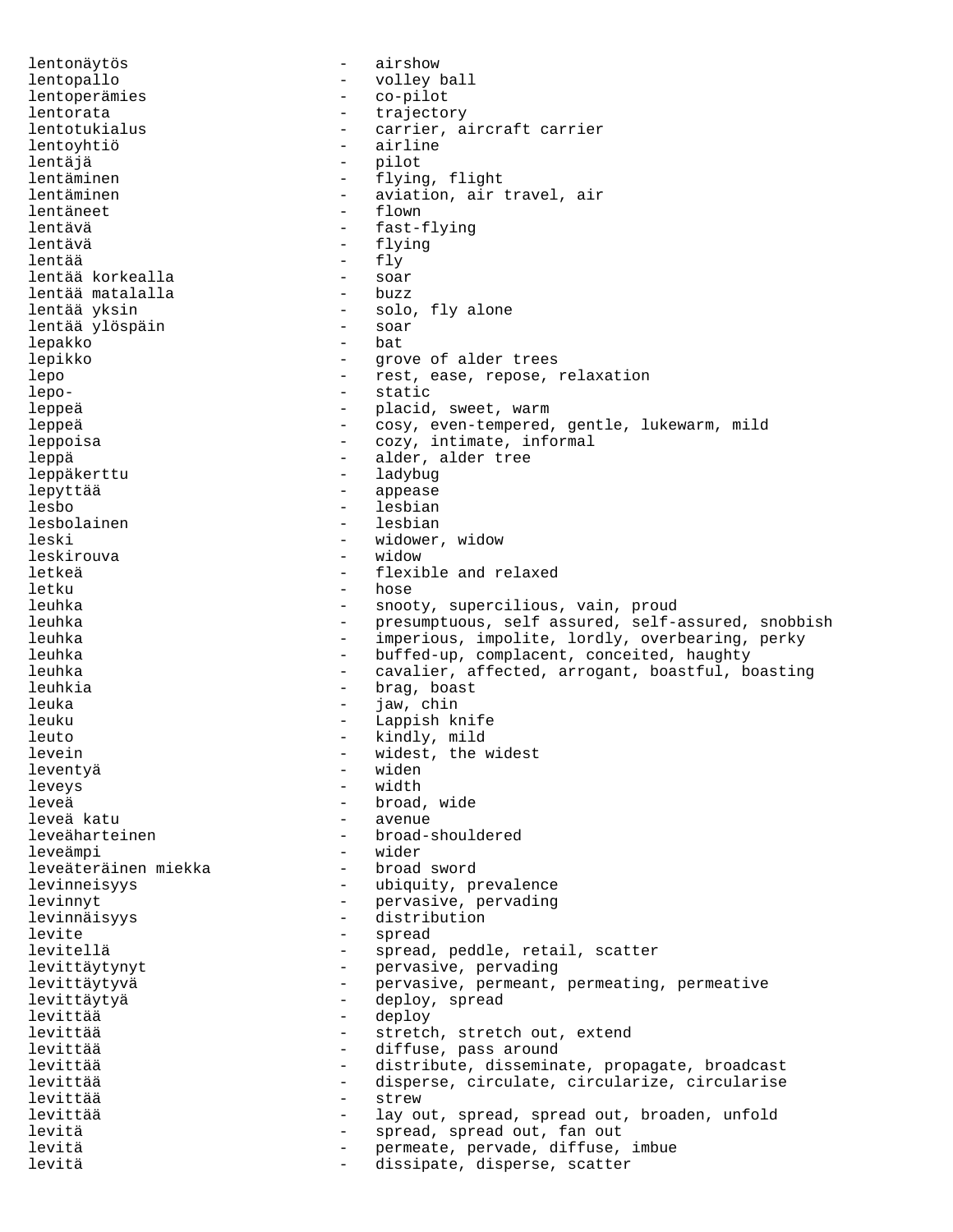levitä - bleed, run, be diffused leviäminen - diffusion leviävä - pervasive, permeant, permeating, permeative levossa oleva - stationary, static, at rest, inactive, motionless levossa oleva levoton - unquiet, worried levoton - restless, anxious, apprehensive, nervous, uneasy levottomuus - excitement, turmoil, upheaval, hullabaloo levottomuus - unrest, agitation, ferment, fermentation levottomuus - dismay, alarm, consternation levy - record, plate levy extending the state of the board, disk, disc, panel, slab, tablet, square levyke - diskette, plaque levylautanen 1000 - turntable levylohko - block levysoitin - turntable levä - alga levähtää - breathe, rest, take a breath, take a rest leväperäisyys - negligence levätä - repose, rest liata  $-$  smear, blur, smudge, smutch<br>liata  $-$  mud mire muck muck up - mud, mire, muck, muck up liberaali - liberal, tolerant<br>liberaalinen - liberal - liberal liberaalinen - libe:<br>liedon ulkopolitiikan tukija - dove liedon ulkopolitiikan tukija liehuva - flying, aflare, flaring, fluttering, waving lieju - mud, clay, slag liejukana  $-$  moorhen liekehtivä - flamboyant liekehtiä – flamentiekehtiä – flamentiekehtiä – flamentiekehtiä – flamentiekehtiä – flamentiekehtiä – flamentie<br>Tallinna – flamentiekehtiä – flamentiekehtiä – flamentiekehtiä – flamentiekehtiä – flamentiekehtiä – flamentie liekki – flame<br>liemi – flame<br>– stock – stock liemi - stock lienee - may, may be lienee - may, may be lienee - possibly is, perhaps is lienee  $\qquad \qquad -$  probably is, presumably is, apparently is lienevät  $-$  may, may be lienevät - possibly are, perhaps are lienevät - probably are, presumably are, apparently are liennyttää  $-$  moderate liennyttää - check, control, hold in, hold, contain, curb lieriö - cylinder, spindle, spool lieriökoordinaatit - cylindrical coordinates liero - dewworm - dewworm<br>liesituuletin - hood liesituuletin lieska - flame liestyä - fag - silt lieto - mild lietsoa - foment, agitate, stir up, fan lietsoja - agitator lietsominen en agitation - agitation liettualainen - Lithuanian - silt liettää - silt lieve - lapel, hem, border, edge, skirt, tail<br>lieveilmiö - side effect - side effect lievennys - reprieve, suspension, respite, hiatus, abatement lieventää - temper, chasten, moderate<br>lieventää - teorieve, relieve - reprieve, relieve lieventää  $-$  mitigate, extenuate, palliate lievin - slightest lievittää  $-$  relieve, lull lievä - slight lievästi - slightly ligamentti - ligament liha  $-$  flesh, meat lihakauppias  $-$  butcher, meatman, retailer of meat lihaliemi - stock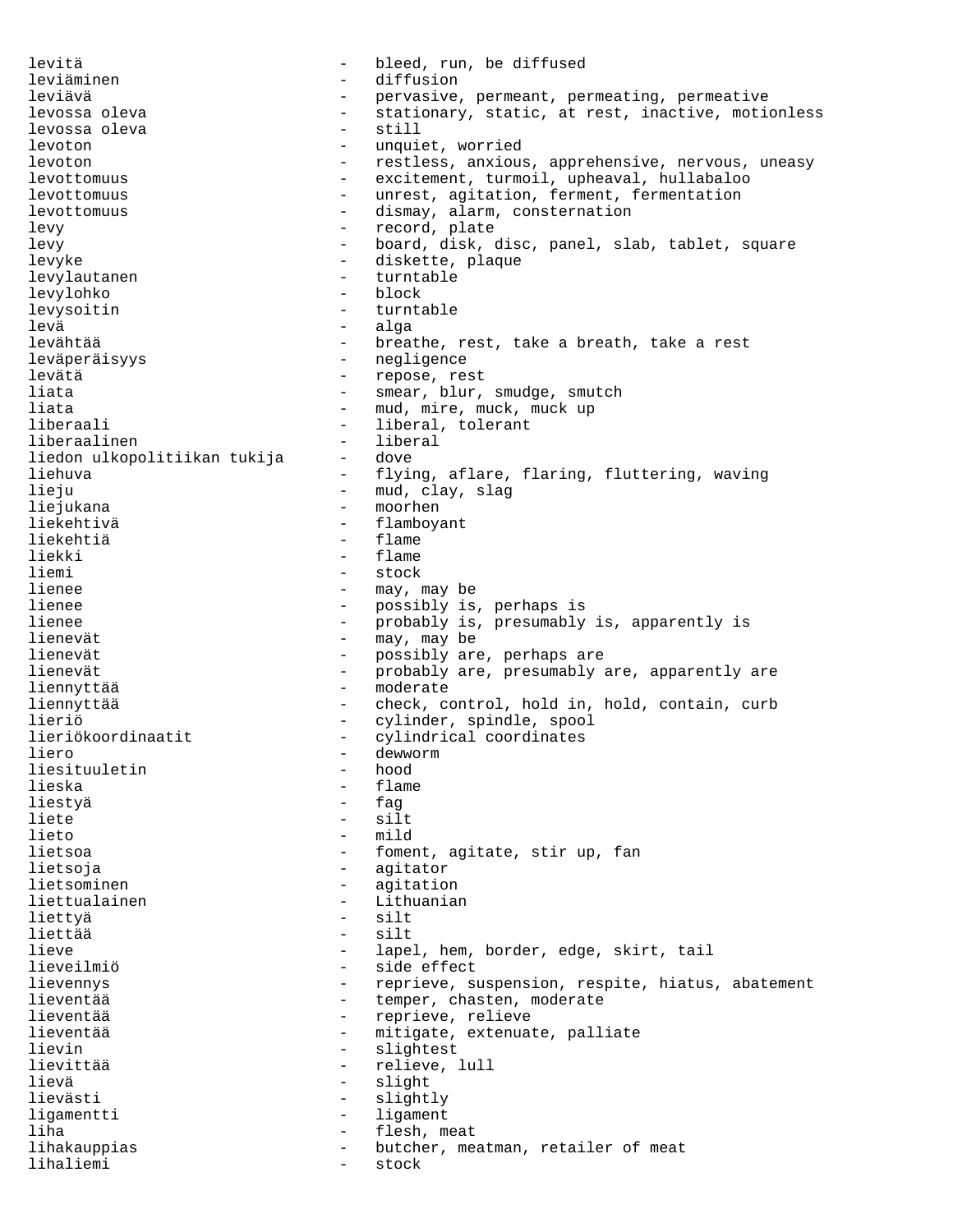lihansyöjä - carnivorous - muscle, musculus lihaskudos - muscle, muscular tissue lihasvoima  $-$  muscle, brawn, sinew lihava - corpulent, stout lihava - fleshy lihava - rich, fertile lihava - fat, obese, plump lihoa - gain weight - plump, fatten, fat, flesh out, fill out lihottaa - plump out, fatten out, fatten up<br>lijaksi - too, too much, unduly liiaksi - too, too much, unduly<br>liian - too, unduly - too, unduly liian varma  $-$  overconfident, cocksure, positive liidellä - soar, glide liietä - afford liika - excess, surfeit, overabundance, redundancy<br>liika - - overflow, runoff, overspill - overflow, runoff, overspill<br>- license liika vapaus<br>liikaa yksinkertaistettu liikaa yksinkertaistettu simplistic, oversimplified<br>liikaherkkä liikaherkkä - allergic - deficit spending<br>- overload liikakuormittaa - overload liikakuormitus<br>liikarasitus - overload liikasanainen 11 - redundant<br>liikauttaa 11 - move, sti - move, stir, shift, budge, agitate liike  $\qquad \qquad -$  shop, boutique, business, store, concern<br>liike  $\qquad \qquad -$  movement, move, motion, motility liike - movement, move, motion, motility<br>liike - husiness concern, business organ liike - business concern, business organization<br>liike - stroke - stroke liike - stroke - stroke - stroke - stroke - stroke - stroke - stroke - stroke - stroke - stroke - stroke - str - locomotive, locomotor<br>- clerk liikeapulainen<br>liikeasia - business, business concern liikemerkki - logo<br>liikemies - busil liikemies - businessman, businessperson, bourgeois<br>liikemäärä - momentum impulse liikemäärä - momentum, impulse - available liikenne - traffic liikennerike - traffic violation liikennevalot - trafficlights liikenneyhteys - connection liikenneympyrä - roundabout, traffic circle, circle, rotary liikennöidä - ply, run liikesuhde - account, business relationship<br>liiketoimi - operation transaction dealing liiketoimi - operation, transaction, dealing, business - trading liiketoiminta - transactions, dealings, business liiketunnus - logo liikevaihto - turnover liikeyritys - business concern, business organization, business liikeyritys - concern, firm, company, enterprise liikkeellelasku - issue, issuance, issuing liikkeenjohdollinen liikkua - move, go, run, proceed, advance liikkua edestakaisin - commute, travel back and forth liikkumaton - unmoving, nonmoving, stationary<br>liikkumaton - static, at rest, inactive, motiliikkumaton - static, at rest, inactive, motionless, still liikkumis- - locomotive, locomotor - locomotion liikkuva - movable, moving, mobile liikkuvaisuus - mobility liikkuvuus - mobility liikunta - physical education liikunta - sports, exercise, exercising, physical exercise - physical exertion, workout liikuttaa  $-$  move, stir, shift, budge, agitate liikuttaa - concern, interest, occupy, worry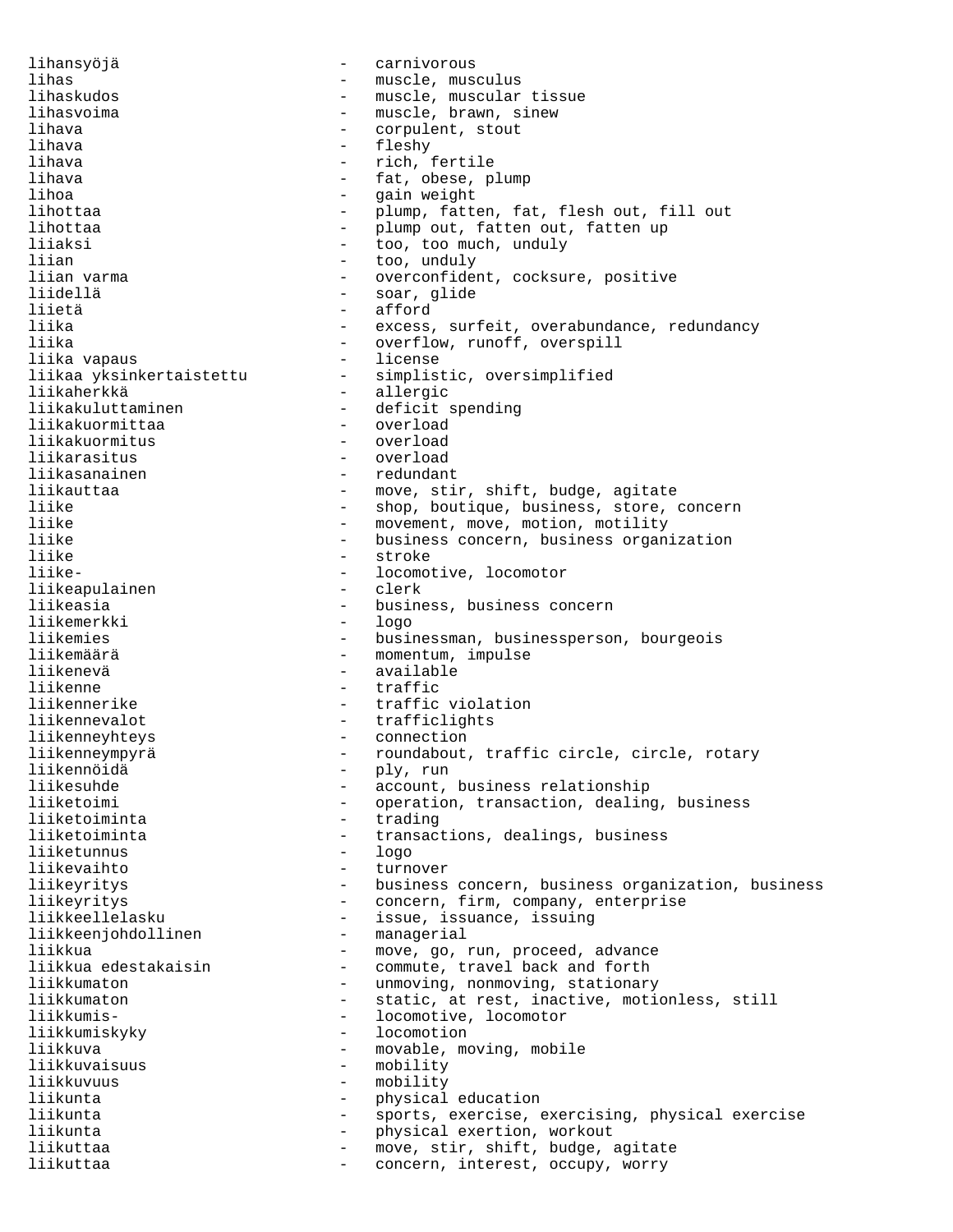liikuttua - be moved liima  $\qquad \qquad -$  glue, gum, mucilage liimainen - sticky, gluey, glutinous, gummy, mucilaginous liimainen - pasty, viscid, viscous, adhesive, tenacious liimamainen - pasty, viscid, viscous, adhesive, tenacious liimamainen - sticky, gluey, glutinous, gummy, mucilaginous liimata - glue, paste, stick, hang<br>liimatuettu kangas - filled cloth liimatuettu kangas - filled cloth - cloth<br>- linen liinavaatteet<br>liioitella liioitella - exaggerate, overstate, overdraw, hyperbolize - magnify, amplify liioittelu - magnification liioittelu - exaggeration, hyperbole, overstatement liipaisin - trigger liipaisu - triggering liite - appendix, attachment<br>liiteri - shed liiteri - shed<br>liitin - cros liitin - crosscut liiton jäsen - unionist, trade unionist, union member liitos - conjunction<br>liitos - iuncture a juncture, articulation, join, joint, junction liitostaa - concatenate liitto - connection, league, conjugate, union liitto - treaty, pact, accord, alliance - syndicate<br>- federate, federated liitto- - federate, federated liittogradienttimenetelmä - conjugate gradients liittokansleri - chancellor liittolainen - affiliate, ally liittoluku (math.) - conjugate liittolukupari (math.) - conjugate pair liittosopimus - articles of confederation liittotekijä (math.) - cofactor liittotekijä (math.) – cofachiittoutua – ally liittoutuma este est est est est alliance, coalition liittoutunut - allied, confederate, confederative liittovaltio - federation, union 1iittovaltion - federal<br>1iittovaltion poliisi - federal - federal, Federal, Fed, federal official liittyen - with regard to, with respect to liittyen - vis-a-vis, with reference to, in regard to liittyen - regarding, as to, concerning, in relation to liittyminen en aangeste van die verschieden van die verschieden van die van die van die van die verschieden va liittyminen en metallistische von der affiliation liittyvä - associated, related, linked, joining - join, associate, come together, pool, refer liittyä – affiliate liittyä - pertain, relate, concern, come to, bear on, touch liittyä - touch on liittäminen 1000 - conjunction, joining, junction liittää  $-$  merge, combine, connect, unite, join liittää - accompany, attach to, come with, go with liittää yhteen en merge, combine, connect, unite, join liitu - chalk - associated liitännäis- - associated liitännäisyys (math.) - associative law, associativity - glide, soar<br>- yest liivi - vest lika - dirt, filth, grime, soil, stain, grease, grunge<br>likainen - dirty, filthy, sordid, nasty, foul - dirty, filthy, sordid, nasty, foul likaisempi - nastier, dirtier likapyykki - washing, laundry, wash, washables likeinen  $-$  near, close, nearby, near by, close by likeisempi - nearer, closer likeisin - closest, nearest likellä - near, near by, close by, close, nearby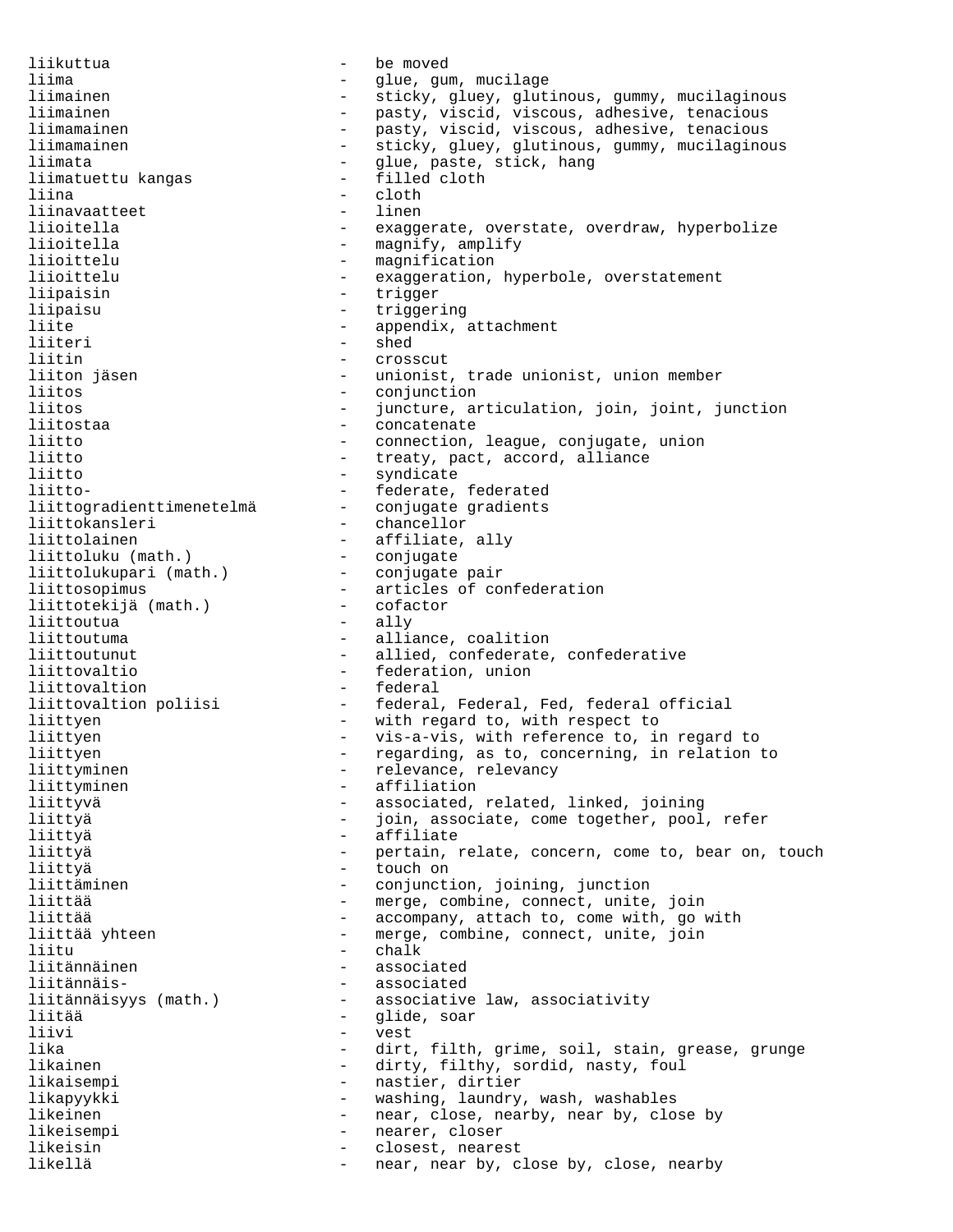likellä - around, about likellä  $-$  imminent, at hand, close at hand, impending likellä  $-$  short, near at hand liki  $-$  almost, nearly, virtually liki - near, near by, close, close by<br>likiarvo - expression - approximation, approximate value - approximation, approximate value likipitäen - almost, nearly, close to<br>likka (informal) - airl likka (informal) - girl lima  $-$  slime, sludge, goo, ooze, gook, guck, muck, mucus limainen - slimy limittyä - interlace, overlap limittää  $-$  interlace, overlap limitys - overlap limonaadi - lemonade limonadi - lemonade limppu - bread, loaf<br>
limusiini - limousine - limousine lineaarialgebra - linear algebra lineaariavaruus - vector space, linear space<br>lineaarikombinaatio - linear combination lineaarikombinaatio - linear combination lineaarikuvaus - linear transformation lineaarimuunnos - linear transformation lineaarinen (math.) - linear lineaarinen ohjelmointi - linear programming lineaarisesti riippumaton - linearly independent lineaariyhdelmä - linear combination lineaariyhdistelmä - linear combination lineaariyhdistely - linear combination linja - line, course, policy linja - bus linja - route linja-auto - bus linjaliikenne<br>linkki linkki - link - sling linna - castle - keep, donjon, dungeon linnoittaa  $-$  fortify, fort linnoittautua - fortify, fort linnoitus - fortress, fort, stronghold, munition linnunpoika - chick, biddy - Milky Way linnunsiipi - pennon, pinion linssi - lens lintu - bird, fowl liota - soak, submerge in a liquid - soak liotus - soaking, soak lipas - box, case, chest, magazine, clip lipevä - glib, slick, pat lipittää - lap lipoa - lick, lap lippa - spinner lippa - vizor lippalakki - cap lippu - ticket, banner, flag lippukunta  $-$  troop, scout troop, scout group lippulaiva - flagship lipputanko - flagstaff, flagpole lipsahdus - slip, slip-up, miscue, parapraxis lipsahtaa - slip lipua - slip, steal lipuke - badge lisko - lizard lista - list lisä  $-$  additional, more, further lisä- - extra, ulterior lisä- - auxiliary, supplemental, subsidiary, supplementary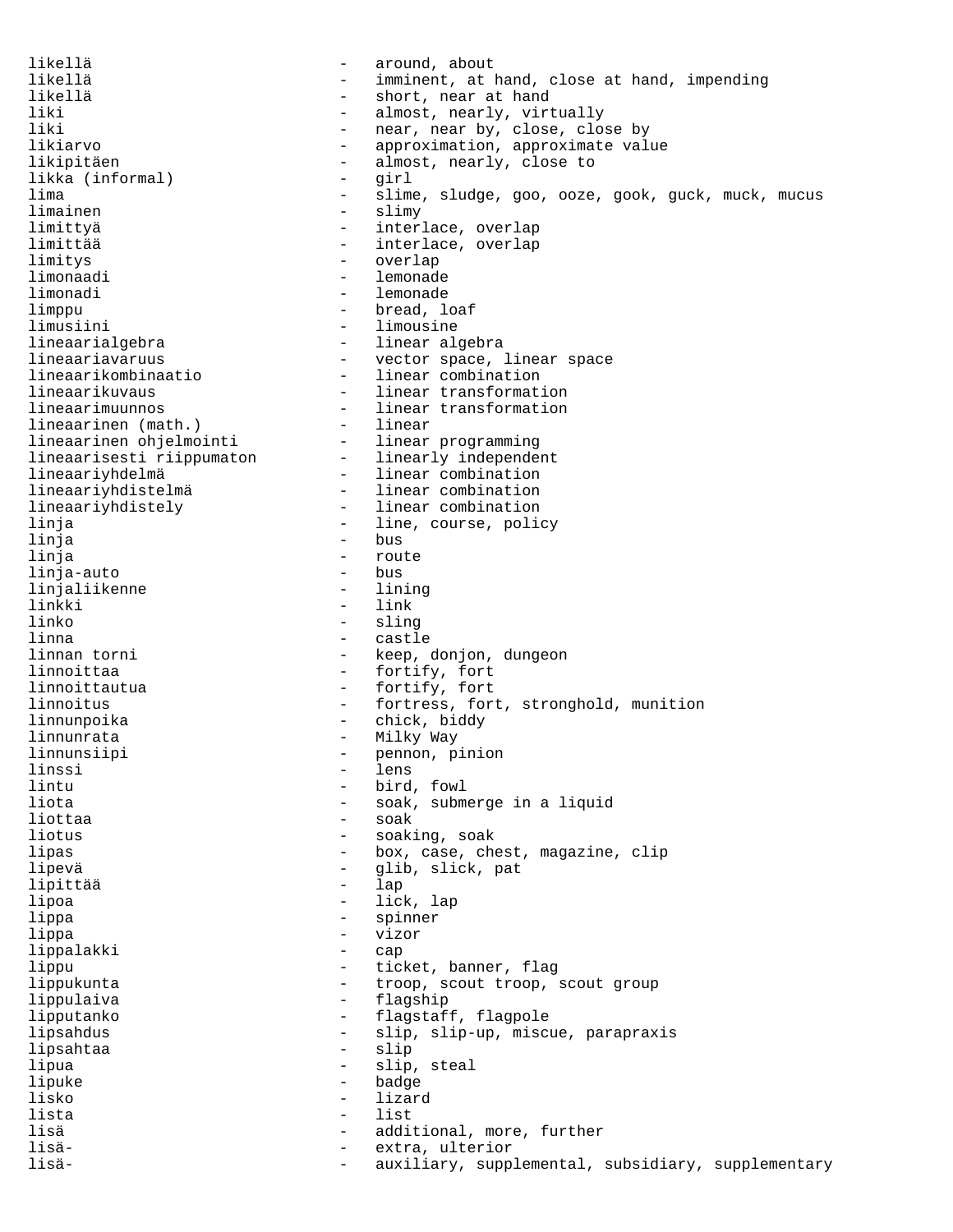lisäaine - additive lisäarvonvero - vat lisähankaluus - complication, ramification lisäkasvu - proliferation lisäke - process, extension lisäksi - moreover, furthermore, what is more<br>lisäksi - - - - - - - - besides, in addition, also, too, as lisäksi - besides, in addition, also, too, as well supplement, addendum, postscript lisäpaino - impost lisäpalkkio - incentive, bonus - complication, ramification lisätarvikkeet - accessories lisätauti - complication lisätty - added lisätä - increase, augment lisätä - advance, boost, supercharge<br>lisätä lisätä - add lisätä perään - supplement, append, add on, affix<br>lisätä ravinteita - fortify, add nutrients lisätä ravinteita - fortify, add nutrients<br>lisätä väliin - interpolate, alter, fa lisätä väliin - interpolate, alter, falsify<br>lisävaiva - complication lisävaiva - complication - complication - complication - complication - complication - complication - complication - complication - complication - complication - complication - complication - complication - complication - - supplement lisäys - amendment, rider - addition, gain, increase, advance, augment lisää - more lisääjä lisääntyminen - procreation, reproduction, breeding, facts of life lisääntyminen - multiplying, multiplication, increasing, growing lisääntynyt - increased, grown lisääntyä - propagate lisääntyä - increase, grow, reproduce, multiply, breed lisääntyä nopeasti - proliferate litistä - squelch - flatten, squish litistää  $-$  squash, crush, squelch, mash, squeeze litium - lithium, Li litra  $-$  liter, litre littana - flat, level, aligned, even, aligned, plain, smooth littana  $\qquad \qquad -$  horizontal litteä  $-$  flat, tabular liueta - dissolve, resolve, break up liukas - slippery, slick liukaste - lubricant<br>liukastua - slin liukastua - slip liukastuminen - slip, trip liukkaus - slip, slickness, slick, slipperiness - slip, skid, sideslip liukua - skid, slue, slew liukua - glide, slip, slide liukuhihna - conveyor belt liukuporras - escalator liukuportaat - escalator liuotin - dissolving agent liuotin - solvent, dissolvent, dissolver, resolvent liuottava - solvent liuotusaine - detergent<br>liuska - lobe fla liuska - lobe, flap, strip, slip, page, sheet liuskakivi - slate<br>liuske - slate - slate - slate liuskeinen 1000 - flaggy liuskekivi - slate liuskelaatta – slater – slater – slater – slater – slater – slater – slater – slater – slater – slater – slate liuta - shoal liuta - crowd, flock, gang, group, swarm livahtaa - run, steal off, depart secretly, slip, slide livahtaa - abscond, pop, slink, sneak, steal, whip, whisk livahtaa - whiz livahtaminen - slip, elusion, eluding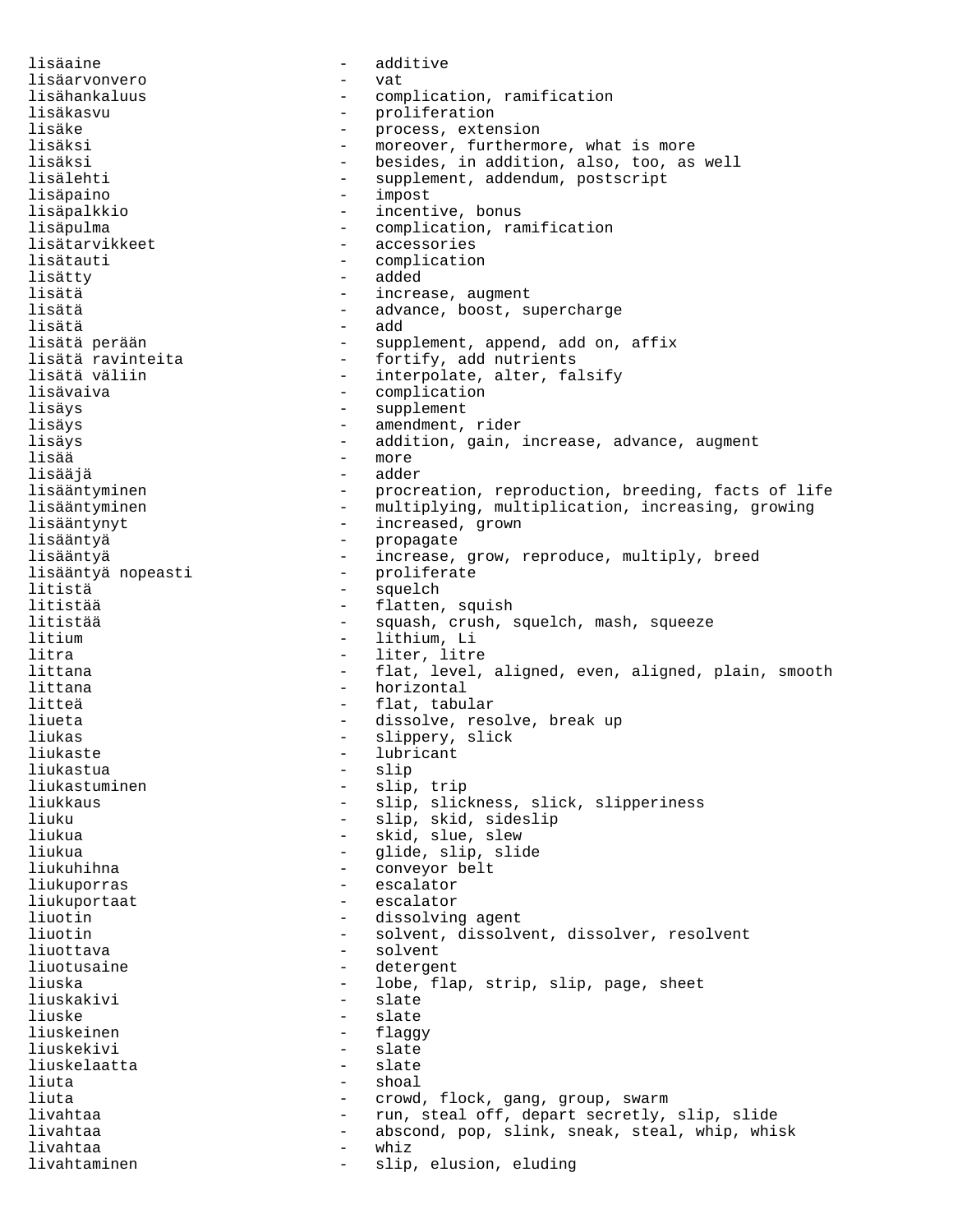livauttaa  $-$  slip, sneak livauttaa - smack liverre - trill livistää - escape, run away, flee lobata - lobby, buttonhole lobbaaja - lobbyist lobbaajat  $-$  lobby, pressure group, third house lobbaus - lobbying<br>logaritmi - logarith logaritmi - logarithm logiikka - logic<br>logo - logo - logo logo - logo lohduton - gloomy, dismal, depressing lohduton - blue, dark, disconsolate, dispiriting, grim lohduton - hopeless, desperate, comfortless lohduttaa - comfort, console lohduttaminen - consolation, comfort, solace lohdutus - consolation, solace, solacement lohi - salmon, bocher lohikäärme - dragon lohjeta - split, chop, lop, break<br>lohkare - - - - - - - - - - - - boulder, block, chunk, lohkare - boulder, block, chunk, jot split, crack lohko - lobe lohko - segment, section, sector, slice, block, division<br>lohkomatriisi (math.) - block matrix lohkomatriisi (math.) lohkominen - cut, cutting lohtu - comfort loihtia - bring up, put forward, call forth loihtia - invoke, raise, conjure up, stir, call down, arouse loihtia - create, paint, cast, conjure, enchant loihtia - charm loikata - jump, leap, spring, bound loikattu - jumped, leaped, sprung, bounded loikka - leap, jump loikkasi - jumped, leaped, sprang, bounded loikkasivat - jumped, leaped, sprang, bounded loikkia - leap, leapfrog, jump, spring, bound loikoilla - lie, loll, lounge, recline, relax loimi - blanket loimuava - flaring loin - munuaispaisti<br>loinen - marasite loinen - parasite loiskua - splash loistaa - shine, glitter, glisten, glint, gleam, reflect loistava - bright, brilliant, shining, magnificent, glorious<br>loisteliaan värikäs - flamboyant, resplendent, unrestrained loisteliaan värikäs - flamboyant, resplendent, unrestrained<br>loistelias loistelias - luxuriant, elaborate - epicurean, sybaritic, voluptuous, voluptuary loisto - effulgence, glory loisto - magnificence, luxury, brilliancy, brightness loisto **1986** - shine, shining, brilliance, luster, lustre, sheen loisto - show loitota - become estranged, dissociate, diverge, scatter loitota - draw away, drift farther away, withdraw loitsia - bewitch, hex, glamour, witch, enchant, jinx loitsu - spell, enchantment, trance, magic spell, charm lojua - be lying, lie, lounge, recline, lie back loka - mud lokaali (math.) - local - local extremum lokainen - sloppy, muddy lokakuu - October lokero - locker, compartment, department, pigeonhole, slot loki - log lokki - seagull, gull, sea-gull, sea gull loma - vacation, holiday, leave, recess<br>lomahotelli - resort hotel lomahotelli - resort hotel lomake the set of  $\sim$  form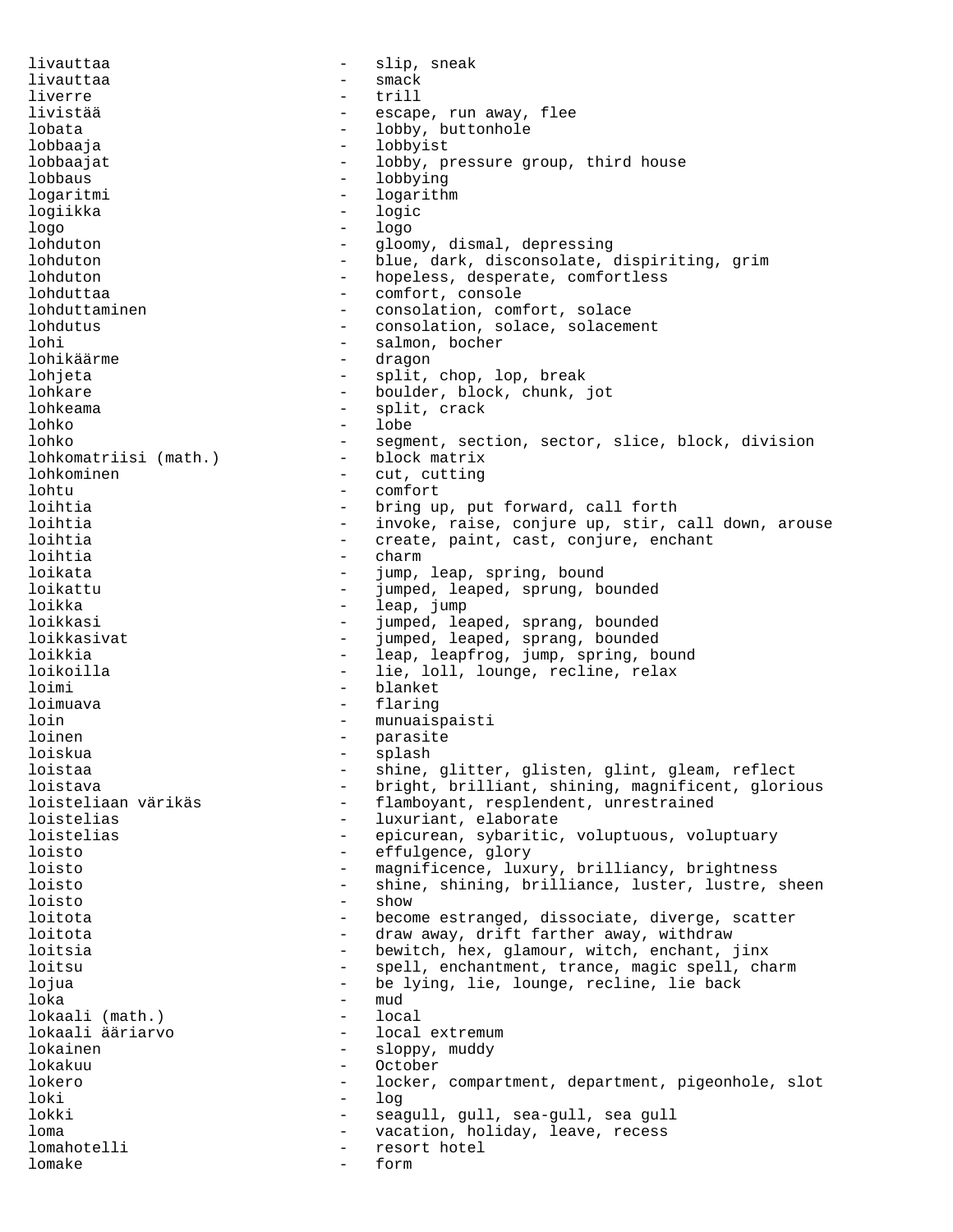lomittaa - collate lommo - scratch, incision, prick, slit, dent, nick, gouge lompakko - purse, wallet, billfold, notecase, pocketbook lonkalta heitetty - casual, offhand lonkka - hip looginen - logical loordi - lord lopetella - discharge, dispatch, complete, finish lopetta - accomodate, end, finish, terminate lopettaa - eliminate, get rid of, do away with, abolish lopettaa - stop, end, cease, finish, terminate, give up, quit lopettaa - stay, delay, detain lopettaa  $\begin{array}{ccc} \text{lopettaa} & - & \text{lay off, discontinue} \\ \text{lopettaa takaa-ajo} & - & \text{check} \end{array}$ lopettaa takaa-ajo lopettaminen - eradication, ending lopetus - finish, finishing, stop, halt loppu - conclusion, close loppu - finish, stopping point, finale, finis, last loppu - end, ending, final stage, exhausted, spent loppu - over loppu - finis loppu - demise, death, dying loppua - finish, end, terminate, cease loppuhuipennus - catastrophe loppujen lopuksi - ultimately, in the end of the day, in the end loppukäyttäjä loppukäyttäjä loppumaton - continuous, constant, continued loppumaton - endless, unending<br>loppusanat - cue loppusanat - cuentral cuentral cuentral cuentral cuentral cuentral cuentral cuentral cuentral cuentral cuentral cuentral cuentral cuentral cuentral cuentral cuentral cuentral cuentral cuentral cuentral cuentral cuentral cu loppusumma - total loppuunmyynti - realization, realisation lopullinen 1000 - final, ultimate, definitive lopulta - ultimately lopultakin  $-$  finally, at last loputon - abysmal, unending, endless lordin arvo - lordship loru - rubbish, nonsense, babble, idle talk loru - nursery rhyme, rigmarole lorvia  $-$  fart about, fart around loska - sleet (on ground), wet snow loska (on ground) lossi - ferry, ferryboat lotja - barge louhia - mine, blast louhos - pit, quarry, stone pit, excavation<br>loukata loukata - violate loukata - invade, intrude on, obtrude upon, encroach upon loukata  $-$  insult, affront loukattu - insulted, affronted loukkaantua - get hurt, get injured, get wounded loukkaantua - resent loukkaantunut - injured, wounded loukkaantunut - nettled<br>loukkaava käytös - offence loukkaava käytös - offence, offense, discourtesy, offensive activity loukkasi - insulted, affronted loukkasivat - insulted, affronted loukkaus - violation<br>loukkaus - violation loukkaus - offence, umbrage, offense loukkaus - insult, abuse, revilement, contumely, affront loukko - nook loukku - fall, trap lounais- - southwesterly lounas - lunch, southwest lounasaika - lunchtime, lunch period lovi - nick, nock, notch, score, slit, slot lovi - gap, groove, hole, incisura, indentation, jag lovi **-** indent, chip, chop, cut, cutting, dent, detent lude - bed-bug, bedbug, bug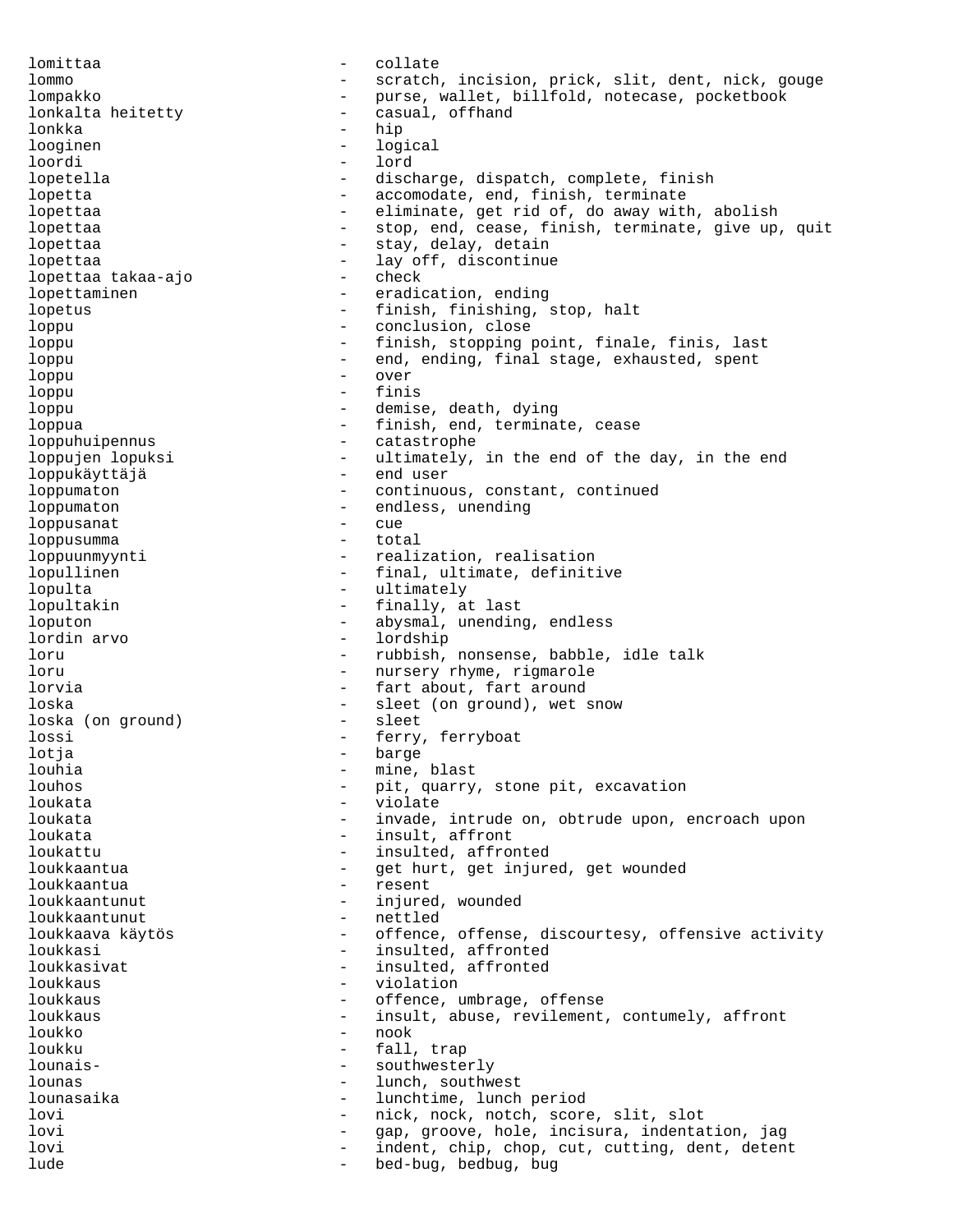luennoitsija - lecturer, lector, reader luento - lecture, discourse, public lecture, talk lueskella - browse luetella  $\qquad \qquad -$  count, enumerate luettava - readable, clear, decipherable, legible luettelo  $-$  catalog, catalogue, directory, inventory luettu - read luhistua - fail, faint, fall, tumble down luhistua - give way, founder, come to nothing, be shattered luhistua - cave in, fall down, fall in, fall through, fold luhistua - break down, crumble, crumple, tumble, collapse luhistua - fall apart, be crushed, be discouraged, crash down luhistus - collapse luihu - sneaky, wily, cunning, smirking, treacherous luihu - sly, deceitful, furtive, guileful, insinuating luihu - under handed, untrustworthy, untruthful luihuilija luihuus - guile - guile - guile - guile - guile - guile - guile - guile - guile - guile - guile - guile - guile - guile - guile - guile - guile - guile - guile - guile - guile - guile - guile - guile - guile - guile - guil - slip, sneak, whiz<br>- creep, run, snake luikerrella - creep, run, snake luikerrella<br>luikerrella - twist, writhe, wrestle, wriggle, worm, squirm luikkia - bunk, scarper, run, turn tail, lam, run away luikkia - break away luistella - skate luistin - skate luisua - slide, slip luisua - drift luja - fast, firm, stable, sound lujaa - loudly, noisily, aloud, loud lujaa - fast, swiftly lujassa  $-$  fast, tight lujempaa - quicker, faster lujempi - faster, firmer lujittaa - consolidate, harden, fortify, reinforce lujittua - consolidate, harden lujuus - fortitude, solidity, solidness lujuus - steadfastness, steadiness, firmness, fastness lujuus - stability<br>lukaista - scan skir lukaista - scan, skim, skim over lukea - have on, bear, have written on lukea - record, register, show lukea  $\begin{array}{ccc}\n\text{lukea} & - & \text{read, study, learn, take} \\
\text{lukea mukaan} & - & \text{count}\n\end{array}$ lukea mukaan lukea uudestaan - reread, re-read lukea uusiksi - reread, re-read - misread lukema  $-$  reading, rating lukematon - umpteen, innumerable lukematon - unread lukija - reader lukijakunta - readership lukita  $-$  interlock, interlace lukita - bolt, fasten, lock, secure, fix lukitseminen - interlock, interlocking, mesh, meshing lukitseminen lukittu - locked, barred, bolted, latched, secured, fast lukitus - crochet, interlock, hook lukki - harvestman, daddy longlegs, phalangium opilio lukko - lock, interlock luku - number, figure<br>
luku - chapter secti luku - chapter, section luku- ja kirjoitustaito lukuisa  $-$  numerous, plenty, galore lukuisat  $-$  several, quite a few lukukausi - term, session lukumäärä - amount, count lukumäärämitta - counting measure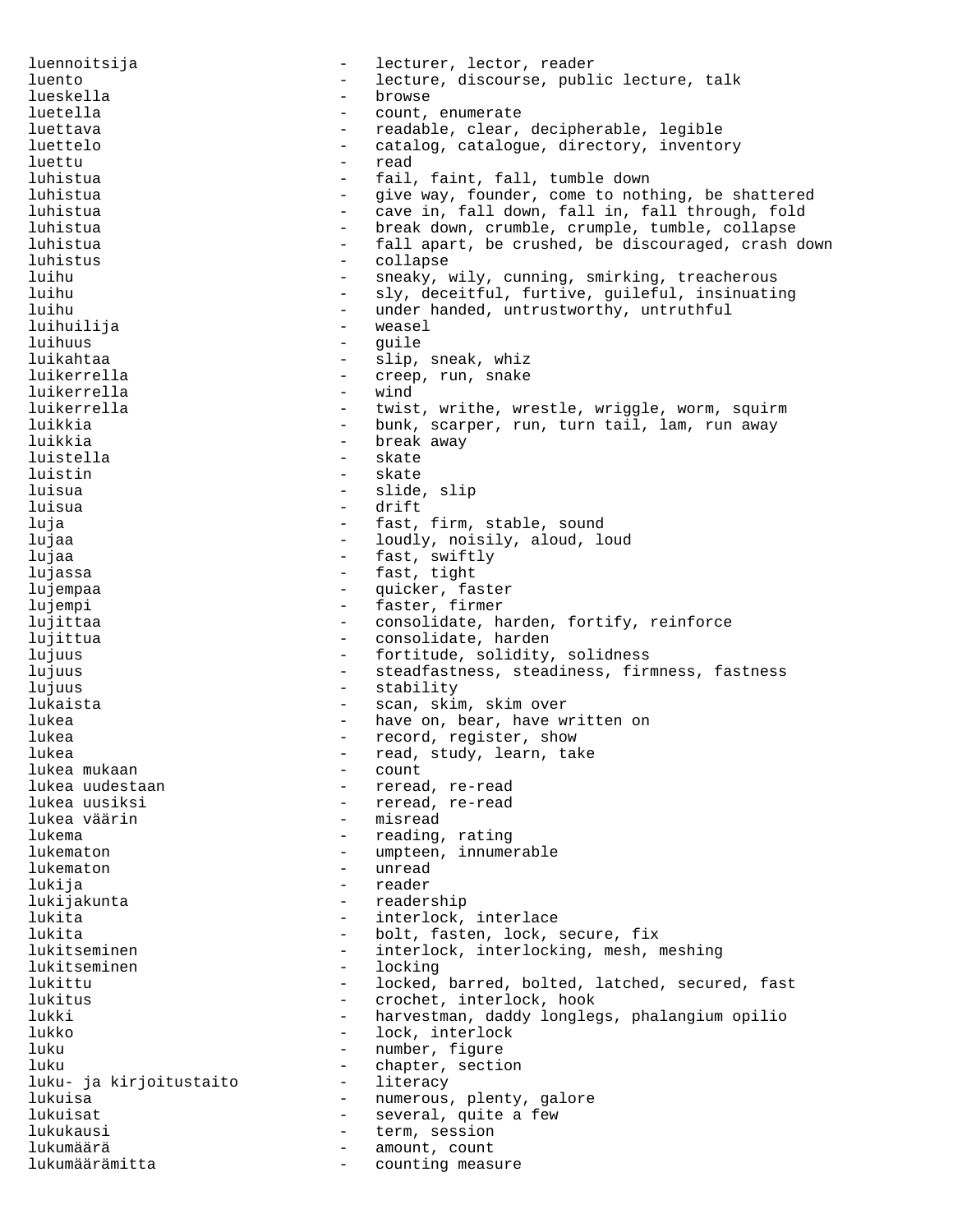lukusuunnitelma - curriculum, course of study, program, syllabus lukutaidoton - illiterate lukutaidottomuus lukutaito - literacy lukuteoria - number theory lukutoukka - studious, bookish, bookworm lukuun ottamatta - except, besides, apart, aside lukuvuosi - academic year, school year - plasebo lumi - snow lumijää - firn - weasel lumimies - yeti lumiukko - snowman lumo  $-$  fascination, captivation, enchantment lumo - enthrallment lumoava - wizard, wizardly lumoava - magic, magical, sorcerous, witching<br>
- charming enchanting lumoava - charming, enchanting<br>lumoontuminen - fascination, captiva - fascination, captivation, enchantment lumoontuminen - enthrallment<br>lumoontunut - delighted, be lumoontunut - delighted, beguiled, captivated, charmed<br>lumoontunut - enthralled, entranced lumoontunut - enthralled, entranced<br>lumota - charm, enchant, ravisl - charm, enchant, ravish, enrapture, transport lumota - enthrall, enthral, delight lumota - spell, bewitch, fascinate lumottu - charmed, spellbound, enchanted, fascinated lumottu - spelled, spelt lumous and the settle of the fascination, captivation, enchantment lumous - enthrallment, charm, spell lumousvoima - charm lunastaa - redeem lunnaat - ransom, ransom money<br>
luo - to - to luo - to luoda - create, establish, make luodata - plumb luode - northeast luoja - creator, maker luokitella - classify, bracket luokiteltava - classifiable, distinctive luokittaa - classify, bracket luokittelu - grouping, pigeonholing, taxonomy luokitus - classification, taxonomy luokitus - designation, appellation, denomination luokitus - appellative luokka - category luokka - class - designation, appellation, denomination luokka - appellative luokkahuone - classroom luokkakaveri - classmate luokkatoveri - classmate<br>luokse - to luokse - to luoksepääsemätön - inaccessible, unaccessible luola - cave, cavern, den <br>luolaholvi - cave, cavern, den <br>- dunqeon - dungeon luominen 1000 - creation, creating, making<br>
1000 - casting, shedding luominen - casting, shedding<br>luomishetki - conception, creat - conception, creation luomisvire - inspiration luomus - creation, work of art, object luona and the state of the state of the state of the state of the state of the state of the state of the state of the state of the state of the state of the state of the state of the state of the state of the state of the luonne - character luonne - personality luonnehdinta - characterization, characterisation luonnehtia - characterize, characterise<br>1uonnollinen - casual, free-and-easy - casual, free-and-easy<br>- natural luonnollinen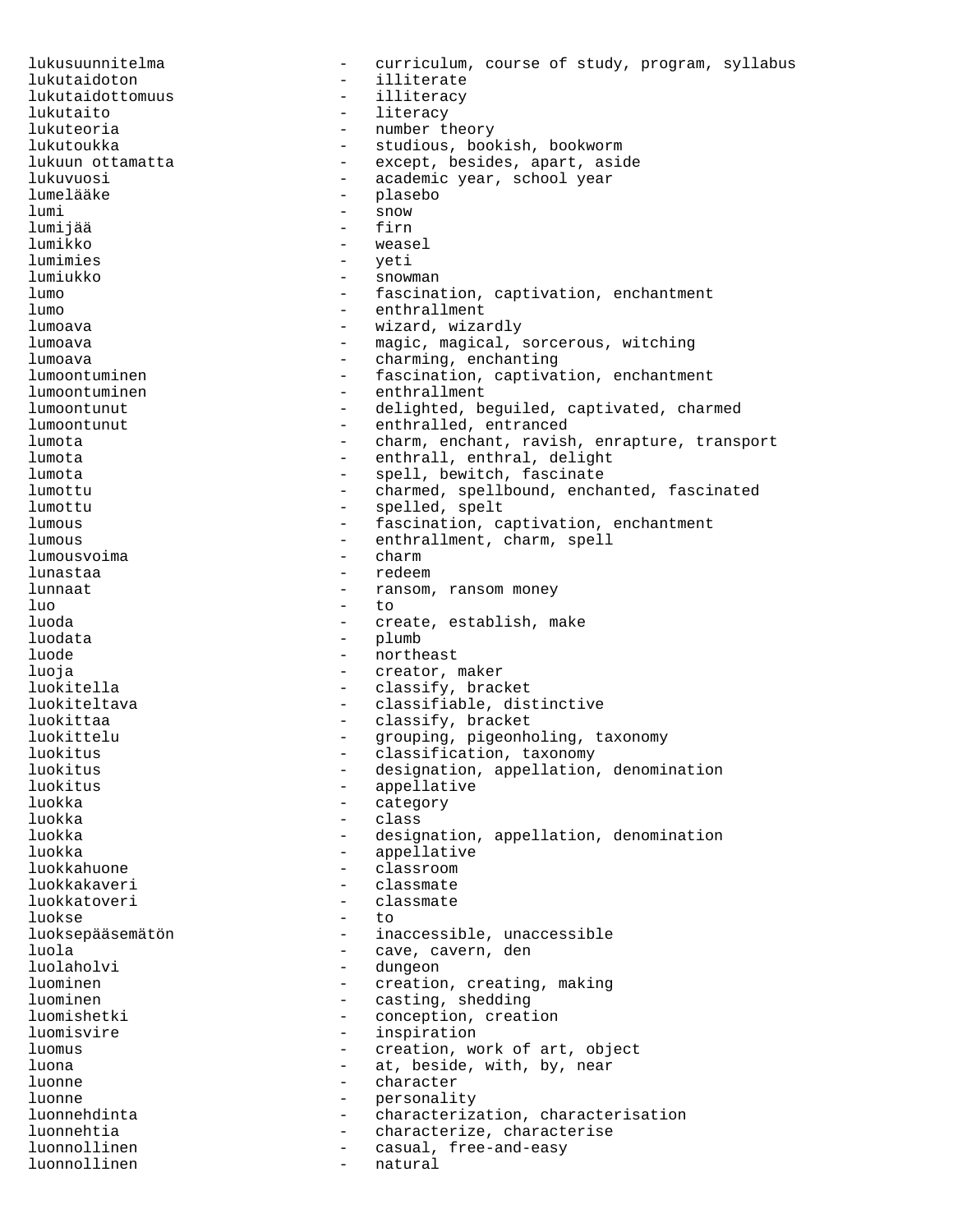luonnollinen logaritmi - natural logarithm luonnollinen luku - natural number luonnonilmiö - process, natural phenomenon luonnonsuojelija - environmentalist luonnonsuojelu - conservation<br>luonnonvalkoinen - ivory, bone, luonnong, pearl, off-white<br>- native luonnonvarainen luonnonvoima - element, elements luonnonvoimat - elements<br>luonnos - cartoon - cartoon luonnos - cartoon - draft, draft copy, rough, drawing, sketch luonnostaan kuuluva - underlying, implicit in, inherent luonnostella - draft, rough, outline luonnoton entity and the unnatural, affected, grotesque, monstrous luontainen 1000 - underlying, implicit in, inherent luontainen  $\qquad \qquad \qquad -$  natural, constitutional luontainen 1000 - born, innate<br>1000 - born, innate<br>1000 - temper luonteenlaatu - temper<br>luonteenlaatu - timber luonteenlaatu - timber - timber - timber - timber - timber - timber - timber - timber - timber - timber - timb<br>1980 - trait - timber - timber - timber - timber - timber - timber - timber - timber - timber - timber - timbe luonteenomaisuus - trait luonteenpiirre luonteesta johtuva - underlying, implicit in, inherent luonteva<br>
- natural, unaffected luontevuus - facility, readiness luonti - creation, creating, making luonto - wildlife luonto - nature, environment luonto - temper luontua - be suited for, be suited to luontua - develop luontua - succeed, go well, fit, suit, turn out, be suited luopio - traitor, turncoat, renegade luopua - give up, relinquish, break - break, give up a habit luostari  $-$  monastery, abbey, cloister, convent luostari- - monastic luostarikirkko - abbey luostarinesimies luostarirakennus -wariantyöntävä - priory<br>luotaantyöntävä - repulsive luotaus - sounding, probing luotauslaite - probe, sounder, sounding apparatus luotauslaite - sounding device luoteis- - northeasterly luotettava - secure luotettava - reliable, dependable, faithful, fast luotettava - authentic luotettavuus - reliability luotettavuus - credibility, credibleness, believability<br>luotettu asiantuntija - authority luotettu asiantuntija luoti - bullet, slug luoti - plumb, plumb bob, plummet luotisuora - plumb, vertical luotisuorassa luoto - islet, rocky islet<br>
- islet, rocky islet luoto  $-$  reef, crag luotonantaja - creditor, lender, loaner luotonottaja<br>luotsi - pilot luotsiasema  $-$  pilot station luotsilippu - pilot flag luotsimaksu - pilotage fee luottaa  $-$  intrust, entrust, commit luottaa - have faith, have faith in, trust, confide<br>luottaa - count on rely swear bank depend luottaa - count on, rely, swear, bank, depend<br>luottaen - count on, rely, swear, bank, depend luottaen en anno 1988 - depending luottaminen auch eine versuchten dependence, dependance, dependency luottamuksellinen - confidential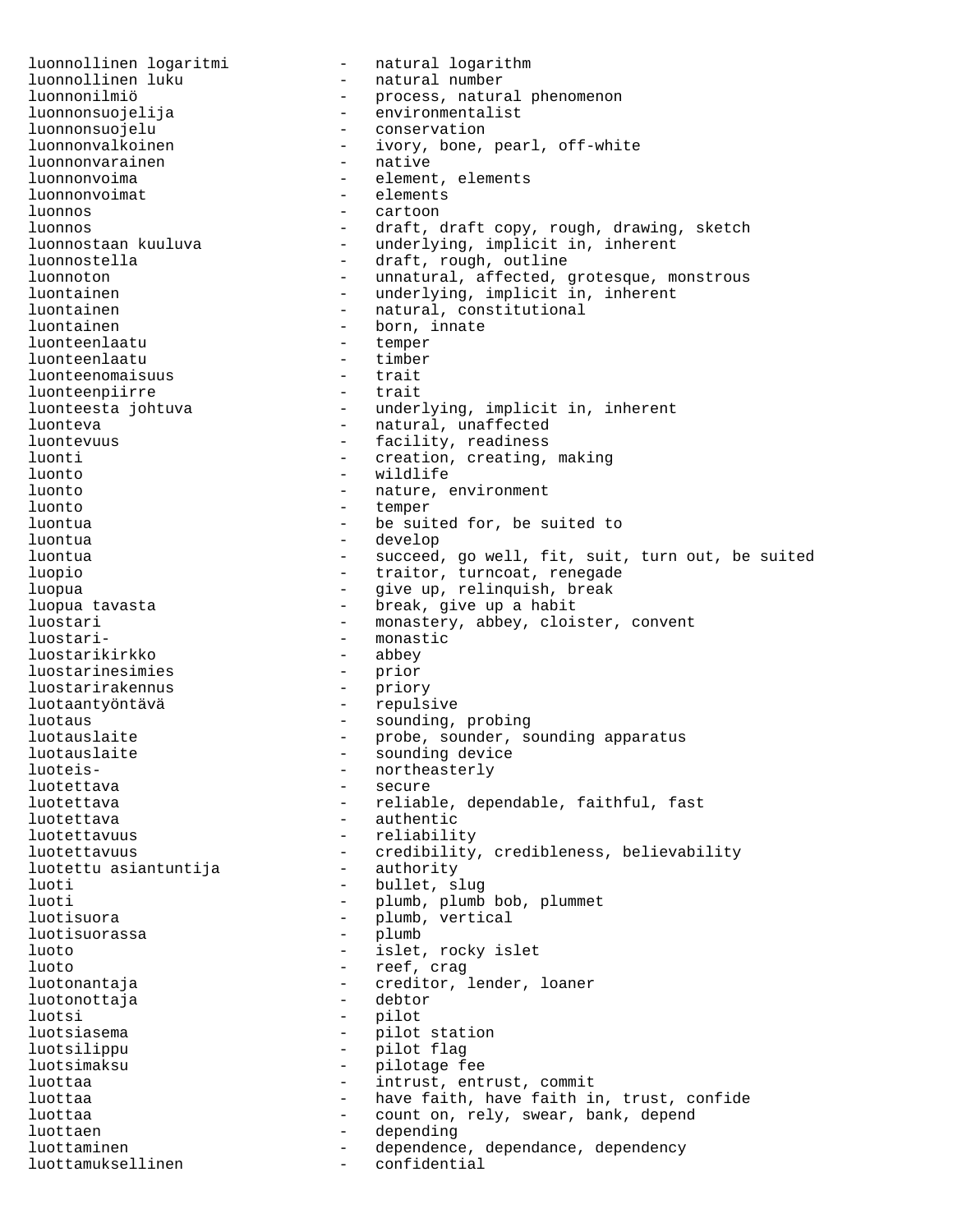luottamuksellisuus - confidentiality luottamus entity of the contract of the dependence, dependance, dependency luottamus - confidence, reliance luottamus - trust, faith luottamus - authority, assurance, self-assurance, confidence luottamus - self-confidence, sureness luottamushenkilö - trustee luottamusmies - trustee luottava - depending - depending luottavainen 1000 - confident luotto - credit luova - creative luovi - tack luovia - beat to windward, tack, wear round luovuttaa - renounce, abdicate luovuttaa - checkele - checkele - checkele - checkele - checkele - checkele - checkele - checkele luovuttaa - extradite luovuttaa - - give up, deliver, hand over, turn in, render<br>luovuttaa - - convey transmit transfer demise luovuttaa - convey, transmit, transfer, demise<br>luovuttaja - donor - donor luovuttaja - donor luovuttaminen - extradition luovutus - assignment, grant, conveyance luovutuskirja - assignment luovutuskirja - title, deed, deed of conveyance lupa - clearance lupa - pass, passport, laissez passer lupa - permission, authority, authorization, licence<br>lupa - authorisation, sanction lupa - authorisation, sanction lupa - license lupaava - hopeful, fortunate, rosy lupaava - promising lupaava ehdokas puolisoksi lupaus - promise, pledge, prospect<br>lupposite luppoaika - spare time lupsakka - relaxed and carefree lurjus - swindrel, villain - rascal, rogue, scallywag, scamp, scoundrel, wretch lurjus - crook, fraud, good-for-nothing, imp, knave, loafer lurjus - a bad hat, bad hat, bandit, cad, con man, criminal lusikka - spoon lutetium - lutetium, Lu luu - bone luukku - wicket, lattice, grille, hatch luulla - suppose, think luulo - supposition, supposal, assumption, presumption luulo - illusion, fantasy, phantasy, fancy - seemingly luultavasti - I suppose so luultavasti - apparently, in all probability, maybe, possibly luultavasti - probably, supposedly, purportedly, presumably luultu - supposed luumu - plum<br>luunappi - filli luunappi - fillip luuranko - skeleton luuska - nag, hack, jade, plug<br>luutnantti - lieutenant luutnantti - lieutenant<br>luuttu - lute - lute luuttu - lute luvan antaminen - license, permission, permit luvata - promise, pledge, undertake, affirm, guarantee luvaton - unlawful, improper, unconventional lyhennelmä - abridgment, digest, condensation, capsule lyhennelmä - abstract, summary, abridgement, abridged version lyhennetty - abridged, shortened lyhennetty - sunk, sunken lyhennys - cut, cutting off, cutting lyhennys - abbreviation lyhennys - acronym lyhensi - sank, sunk, shortened, abridged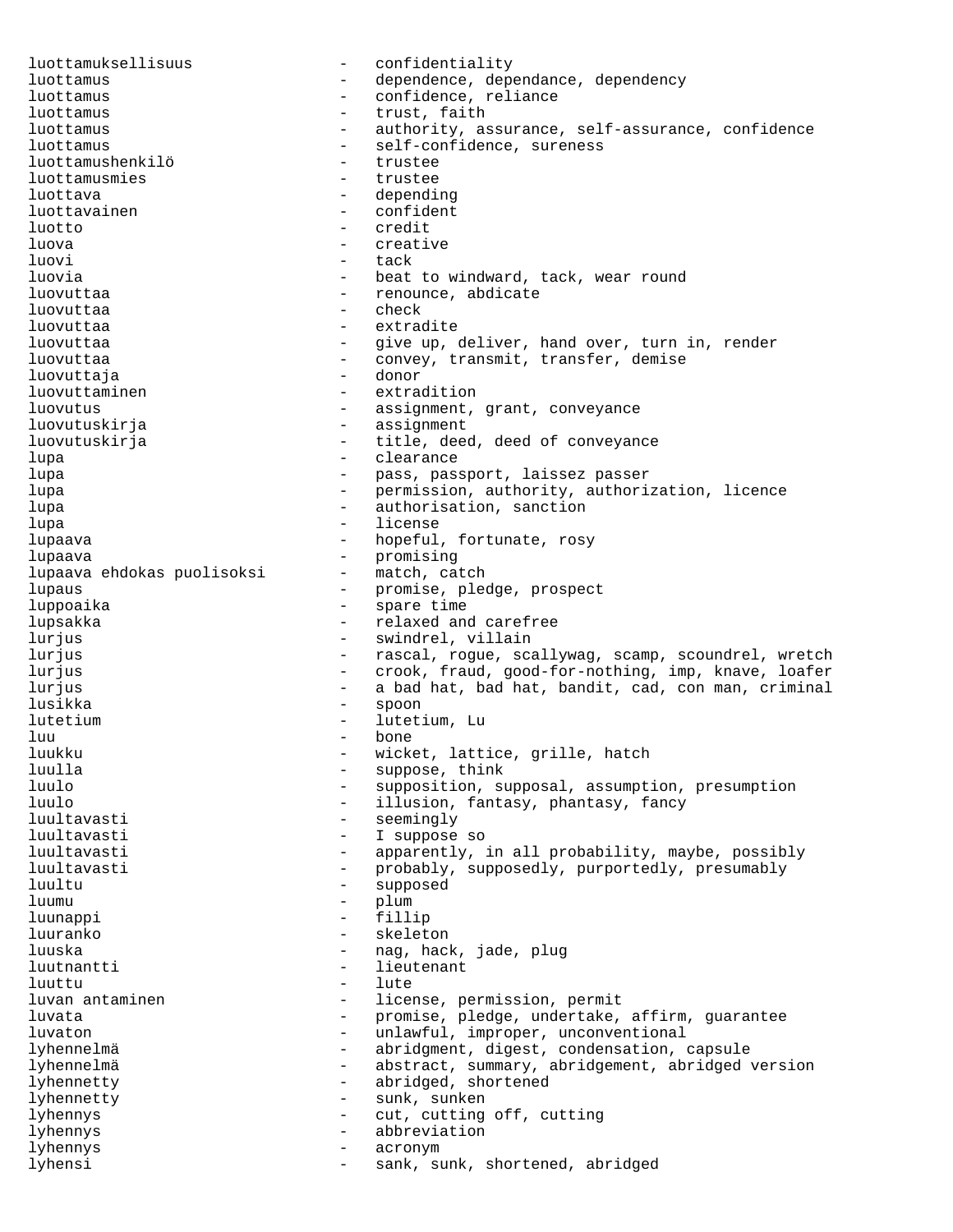lyhensivät - sank, sunk, shortened, abridged lyhentäminen - cut, cutting off, cutting lyhentäminen etter som abbreviation lyhentämätön - unabridged, not shortened lyhentää - abridge, shorten, cut down lyhentää lyhin - shortest lyhty - lamp lyhyempi - shorter lyhyenläntä - stubby, stumpy lyhyesti - briefly, shortly, in brief, in short lyhyt<br>lyhyt ja ytimekäs – short, brief, terse, concise, laconic, crisp, curt<br>lyhyt ja ytimekäs – terse, crisp, curt, laconic lyhyt ja ytimekäs  $l$  - terse, crisp, curt, laconic lyhyt ja ytimekäs  $l$  - brief and to the point - brief and to the point lyhyt kirje - short letter, note, line<br>lvhvt laskoshame - kilt lyhyt laskoshame lyhyt yritys - pass, crack, fling, go, whirl, offer lyhytaikainen - short, brief lyhytaikainen - short-term, short-run lyijy - lead lyijykynä - pencil lyijytäytekynä - sharp pencil, propelling pencil lykkäys - stay lykkäys - delay lykkäys - reprieve, respite, postponement lykätä  $-$  postpone, reprieve, respite lymyillä  $-$  hide oneself, keep in hiding, lie low lymytä - hide oneself, keep in hiding, lie low lypsää - milk lysti - joy, happiness lystikäs - funny lysähtää - be crushed lysähtää  $-$  collapse, crash down, drop, flop, sink, slump lyyhistyä - slump, be crushed lyyhistyä - break down, collapse, crash down, drop, sink lyödä - beat, hit, strike, punch, box - outdo, outstrip, outmatch, outgo, exceed, surmount<br>- surpass lyödä laudalta - surpass lyödä lyttyyn<br>lyödä toistuvasti - Doorter, clobber, baste<br>- flail lyödä varstalla<br>lyödä vetoa - bet, wager<br>- pool lyödä yhteen lyöjä<sup>-</sup> katter, hitter, slugger, batsman lyömämiekka - broad sword lyönti  $-$  punch, hit, strike, box lyönti - stroke, shot lyöty - hit, beaten, struck lähde - source, spring, resource, origin, wellspring lähdevesi - springwater läheinen 1988 besonder adjacent, intimate läheinen 1988 - close, near, nearby, next, nigh, proximate läheisempi  $\qquad \qquad -$  closer, near, nearer läheisesti - closely läheisin  $-$  nearest, nighest, closest lähellä - short, near at hand lähellä - imminent, at hand, close at hand, impending lähellä - around, about - near, near by, close by, close, nearby<br>- hot, warm lähellä etsittävää läheltä - closely lähemmäksi - closer, nearer, nigher lähemmäs - closer, nearer, nigher lähempi  $-$  closer, near lähes  $-$  almost, nearly, virtually lähestyminen - advance, approach, overture, feeler lähestymistapa - approach - advance, approach, overture, feeler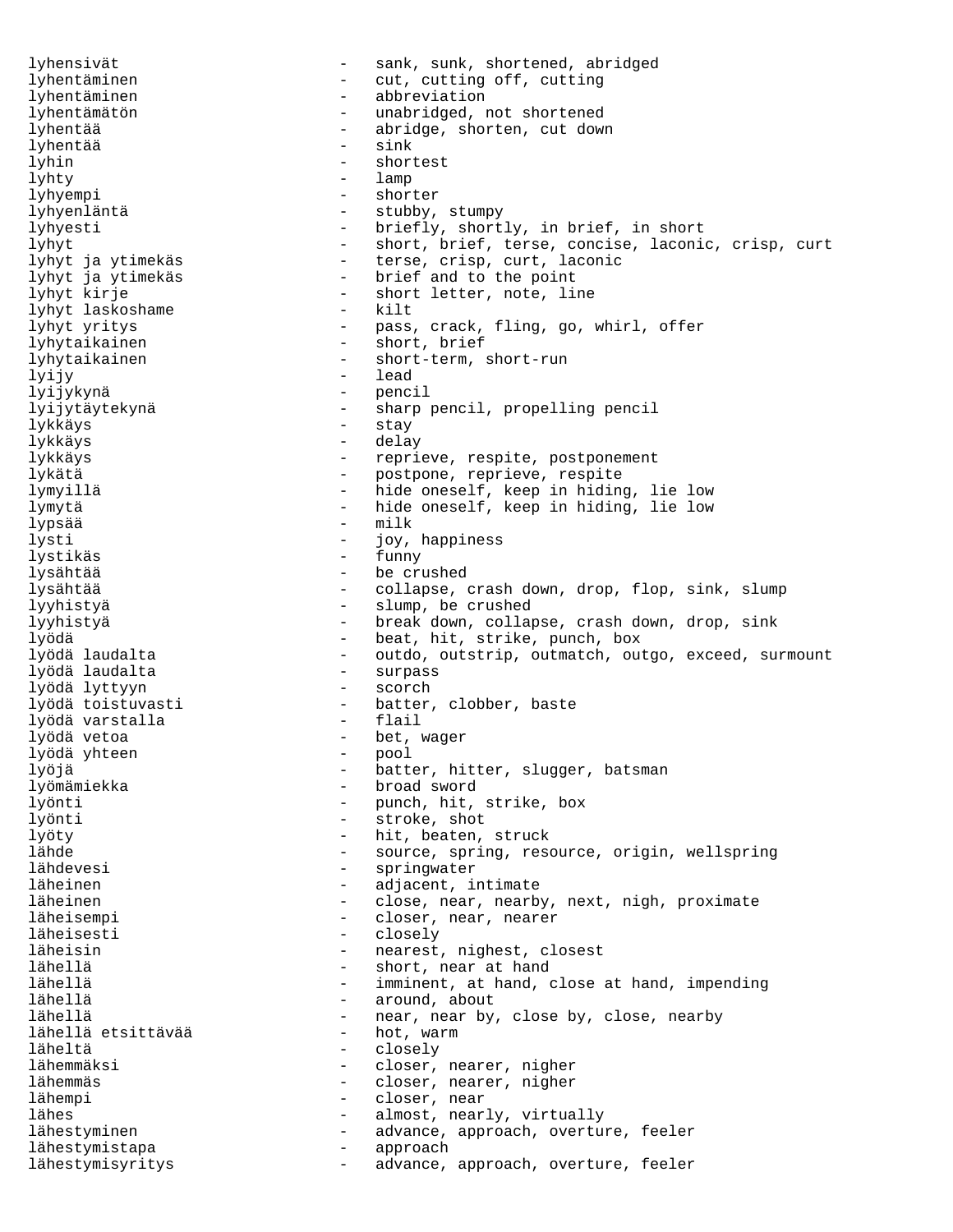lähestyvä - approaching lähestyvä - forthcoming approach, go closer, get closer, get nearer<br>sent lähetetty lähetin - transmitter, sender lähetti - sent lähetti - dispatch-rider lähetti - messenger, envoy, office boy, orderly<br>lähettiläs - - - - - - - - ambassador - ambassador<br>- sent lähettivät lähettäjä  $-$  sender, transmitter lähettäminen 1988 - issue, issuance, sending out lähettäminen - dispatch, despatch, shipment lähettämätön - unsent lähettää - broadcast, air, beam, carry, run lähettää  $-$  send, transmit, propagate, emit, impel lähettää  $\begin{array}{ccc} 1 & - & \text{propel}, \text{drive}, \text{throw}, \text{ filing}, \text{cast} \\ 1 & - & \text{dispatch}, \text{despatch}, \text{send off} \end{array}$ lähettää (nopeasti) - dispatch, despatch, send off<br>lähettää joutuin - dispatch, despatch, send off lähettää joutuin - dispatch, despatch, send off - dispatch, despatch, send off<br>- mail lähettää postissa<br>lähetys - dispatch, despatch, shipment, delivery lähetys - broadcast, transmission lähetyssaarnaaja<br>lähilähi- - territorial - almost, nearly, close to lähin 16. mearest, nighest, closest lähinnä  $\qquad \qquad - \qquad \text{closest}, \text{ nearest}, \text{ highest}$ lähiseutu - surrounding, environment, vicinity, locality lähiseutu - neighborhood, neighbourhood lähistö - surrounding, environment, vicinity, locality<br>
- neighborhood, neighbourhood lähistö - neighborhood, neighbourhood lähistöllä - about, near lähistön - territorial - affinity lähteetön (math.) – incompressible<br>lähteä – depart leave lähteä - depart, leave - from, since lähtö  $-$  leaving, departure, going, going away lähtöpiste  $-$  starting point, onset läikkä - speck, spot, stain, blot, blob<br>läimäys - speck, spot, stain, blot, blob läimäys - jar, jolt, jounce läimäys - smack läimäys - slam, shot, shaft, dig, barb, jibe, gibe läimäyttää  $-$  smack läimäyttää - slam, bang, flap down - smack läiskä - speck, spot, stain, blot, blob läjä - pile, heap läjäys - smack läjäyttää - smack läksiäislahja - farewell gift läksyttää - rebuke, rag, trounce, reproof, lecture, reprimand läksyttää - jaw, dress down, scold, chide, berate, bawl out läksyttää - remonstrate, chew out, chew up, have words läksyttää  $-$  lambaste, lambast lämmetä - warm up, warm, gain warmth lämmin - genial, affable, amiable, cordial lämmin - warm lämmitellä - warm up - heater lämmittäjä - stoker, fireman lämmittäminen en muodostaan varming varming lämmittävä - warming, calefacient lämmittää - warm, make warm, make warmer lämmitys - warming lämmitys - heating, heating system, heating plant, heat<br>lämpeneminen - warming heating lämpeneminen 1000 varming, heating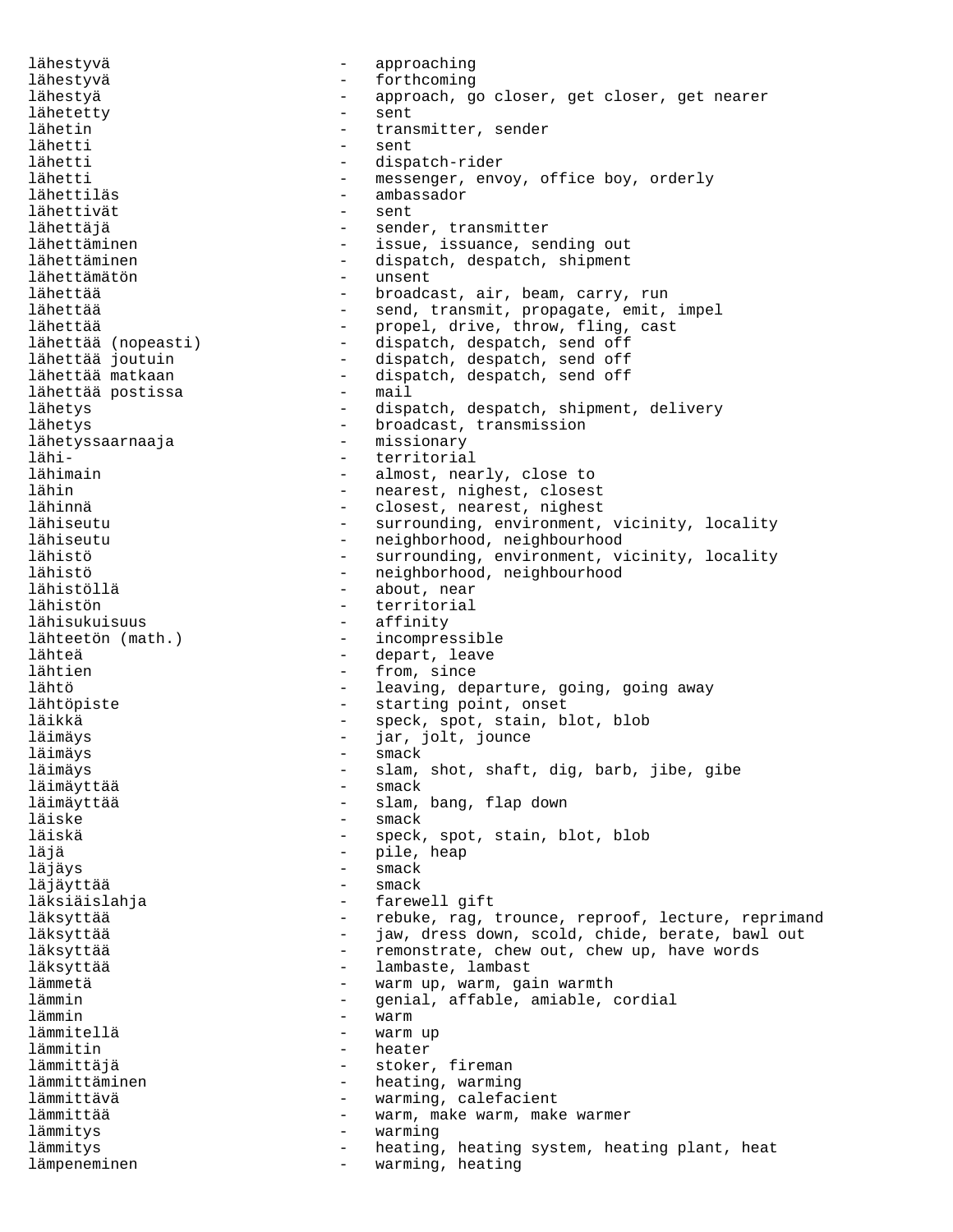lämpö - temperature, warmth, heat lämpö- - thermal lämpöeristää - lag - warming, warm lämpösäteillä - emit lämpösäteily lämpötila - temperature lämpöä antava<br>lännenfilmi - western länsi - west, West<br>länsi- - western - western - western<br>- western länsimainen - western läntinen  $-$  western läntti - blob, spot läpeensä  $-$  thoroughly, completely, outright, utterly läpi - through, throughout, across läpi - hole läpi maan - across the country läpi maan - nationally, nationwide, across the nation thorough, sound läpikotaisin - thoroughly, completely, outright, utterly<br>läpikulku - transit, passage, passage through, through - transit, passage, passage through, through passage läpikäynti - pass läpimitta - diameter läpimurto - breach läpinäkymätön läpinäkyvä - see-through, sheer, vaporous, cobwebby läpinäkyvä  $-$  transparent, diaphanous, filmy, gauzy, gossamer läpitunkeva penetrating, penetrative, piercing, sharp<br>läpitunkeva acute, discriminating, incisive, keen, kn läpitunkeva - acute, discriminating, incisive, keen, knifelike<br>läppä läppä - valve läpsäyttää - slap läpäistä - penetrate, pass, make it, pierce - make, reach, get to, progress to läpäistä koe  $-$  check, check out lärvi – face<br>läski – fat läski - fat, pork, fat of pork<br>läsnä - bresent - present läsnäolo - presence, proximity lässyttää  $-$  talk like to a child lässähtää  $-$  founder, fall through, fall flat, flop lätistä - squelch lätkäistä - slam, flap down lätti - sty, pigsty, pigpen - puddle, pool lävistys - piercing - diagonal<br>- diagonal lävistäjä (math.)<br>lävistäjämatriisi - diagonal matrix lävistää - pierce, impale, stick lävistää sarvella läähätti  $-$  blew, panted, puffed läähättivät  $-$  blew, panted, puffed läähättänyt  $-$  blown, panted, puffed läähättää - puff, gasp, pant, heave, blow lääke - drug, medicine, pharmaceutical<br>lääke - drug, medicine, pharmaceutical<br>- cure, remedy, curative lääke - cure, remedy, curative<br>lääkeannos - cure, remedy, curative - draft, draught<br>- dose lääkeannos lääkekasvi - simple lääketieteellinen lääkäri - doctor, physician lääni 100 mm - area, space lääni 15 mm - province, state, county, administrative district löi - beat, struck, hit - beat, struck, hit<br>- jog, trot lönkyttää - jog, trot löntystää - clump around, lumber, shamble along, trot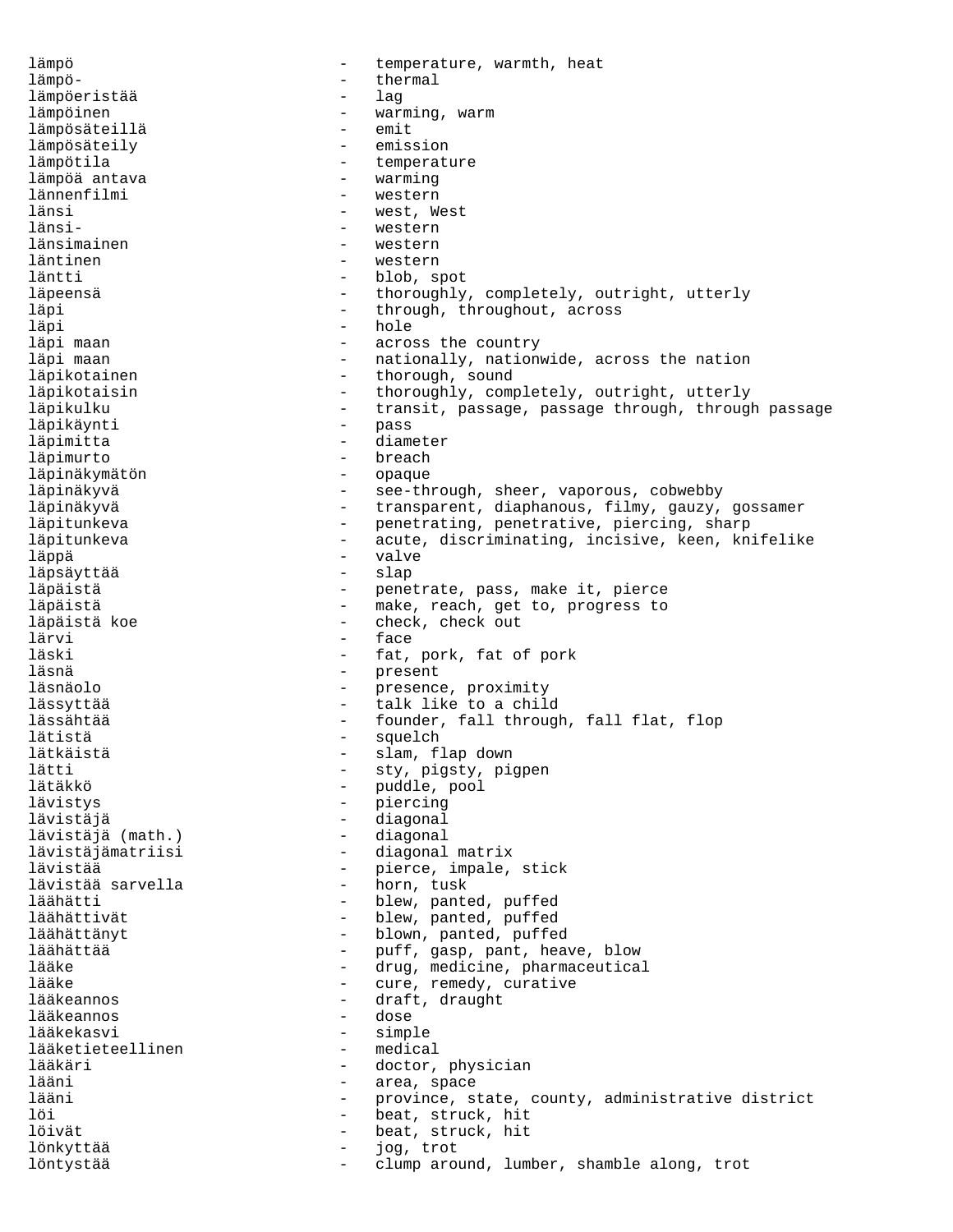lörpötellä - chat, chatter, jaw, gossip, confabulate, chitchat lössi - loess - gang, band, crowd löydetty - found, discovered löyhkä - foetor löyhkä - reek, malodor, malodour, stench, stink, fetor löyhkätä - smell bad, stink, reek löyhkäävä - putrid, fetid, foetid, foul, foul-smelling - funky, noisome, smelly, stinking löyhä - loose löyly - heat in a sauna, temperature in a sauna löylykauha - ladle used to throw water on a sauna heater löylyt  $-$  heat in a sauna, temperature in a sauna löystyminen - relaxation, loosening, slackening löysä - lax, slack, loose, limp, flaccid löysäsi - eased löysäsivät - eased löysätty – eased – eased – eased – eased – eased – eased – eased – eased – eased – eased – eased – eased – eas löysätä - ease löytyä - be found, occur, appear löytäminen - discovery, finding - find, discover, catch, find out, regain löytää odottamatta - find unexpectedly, discover, fall upon, strike löytää odottamatta - come upon, light upon, chance upon, come across<br>löytää odottamatta - - chance on, happen upon, attain - chance on, happen upon, attain löytö - discovery, finding Madrid - Madrid Malesia  $-$  Malaysia Mars - Mars Meksiko - Mexico Mongoolia - Mongolia Mooseksen - Mosaic Moskova - Moscow maa - nation maa  $-$  country, land, ground, dirt, soil, terrain, earth maa-aines - soil maa-alue - land site, site, piece of land, territory maaginen - wizard, wizardly maaginen - magic, magical, charming, sorcerous, witching maahanmuuttaja - immigrant maahanmuutto - immigration, in-migration maaherra - governor, prefect maaherra - procurator, county governor, district governor<br>maailma - world, realm maailma - world, realm maailmankaikkeus - the universe<br>maailmankuulu - world-famous - world-famous<br>- global maailmanlaajuinen maailmanmestari - champion, world champion maailmanmestaruus - world championship maakunta - province maalainen 1988 - Peasant, provincial, bucolic, rural maalais-<br>maalaisiärki - rural<br>- common maalaisjärki - common sense<br>maalaistalo - farmhouse maalaistalo - farmhouse - farmhouse - farmhouse - farmer - farmer - farmer - farmer - farmer - farmer - farmer - farmer - farmer - farmer - farmer - farmer - farmer - farmer - farmer - farmer - farmer - farmer - farmer - f maalaistollo - farmer maalari - painter maalata - paint<br>maalaus - paint maalaus - painting, picture<br>maali - finish destinati - finish, destination maali - aim, goal, purpose, score, target, object maali - paint maaliskuu - March<br>maalitaulu - target maalitaulu - target maalivahti - goalkeeper, goalie, goaltender, netkeeper maaliverkko - cage maaliviiva - finish line maallinen - lay, laic, secular maallinen - worldly, mundane, terrestrial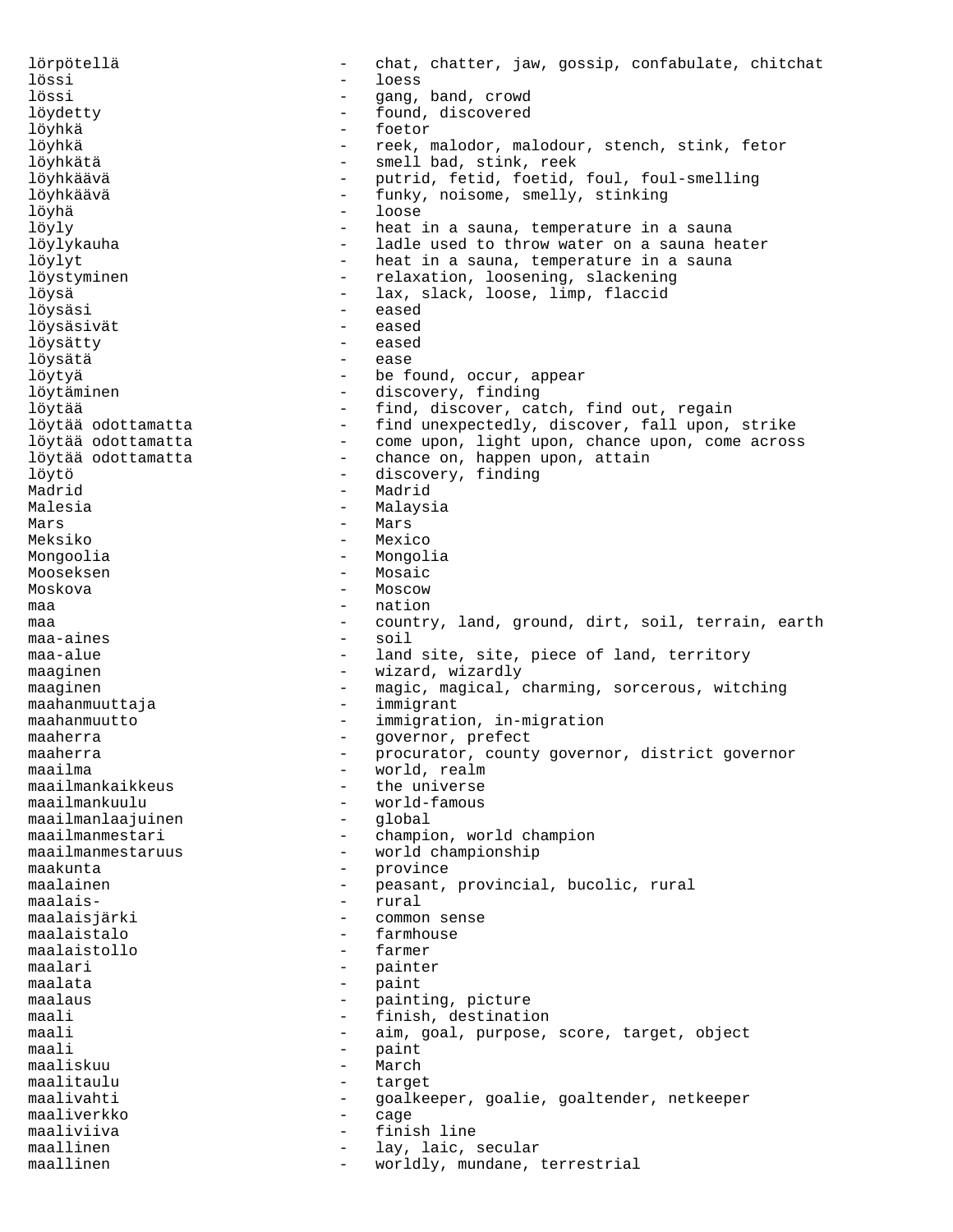maamyyrä - mole maanantai - Monday<br>maaniäristys - eartho maanjäristys - earthquake maankuulu - far-famed<br>maanlaajuinen - - hationwide maanlaajuinen maanlaajuisesti - across the country maanlaajuisesti - nationally, nationwide, across the nation<br>maanmittari - surveyor maanmittari - surveyor maanomistaja - landowner, landholder, property owner maanosa  $\qquad \qquad -$  continent, mainland maanpako - exile, expatriate maanpakolainen - exile, deportee maansiirtymä esimeste valuella valuella valuella valuella valuella valuella valuella valuella valuella valuell maantiede en aantiede en aantiede maantiede en aantiede behandeling van die geography maantieteellinen - geographical maanvaiva - pest, blighter, cuss, pesterer, gadfly maanvaiva - plague maanviljelijä  $-$  farmer, husbandman, granger, sodbuster maanviljelys - agriculture, farming maanviljelys-<br>
- agricultural maaorja - serf maapala - land site, site, piece of land maapallo - Earth, globe maaperä enterritory, earth, ground, land, soil maapähkinä  $-$  peanut maaseutu - country, countryside maastakarkotus - deportation maasto - terrain maaston tarjoama suoja - covering, natural covering, cover maastoutuminen - cover, covering, screening, masking maat  $\begin{array}{ccc} \text{m} & - & \text{property} \\ \text{m} & - & \text{s} \\ \end{array}$ maata - sleep with, have sex with maata<br>maata kasvot alaspäin - - - - - - - - - - - - prone, prost - prone, prostrate maatalo - farmhouse<br>maataloudellinen - aqricultu: - agricultural maatalous extending the manufacture, farming, husbandry maatalous- - - - - - - - - - - - - agricultural maatasosta korotettu lattia - mezzanine, mezzanine floor maatila - estate, farm, property, ranch maatilkku - patch of land<br>maatuminen - decaying dec maatuminen - decaying, decomposing, corruption macho  $\frac{1}{2}$  macho-man macho-mies macho-mies - macho-mies - macho-man<br>madaltaa - 10wer madaltaa<br>madaltaa madaltaa - shoal, shallow, make shallow<br>madaltua - shoal, shallow, shoal, shall - become shallow, shoal, shallow made burbot - burbot - burbot - crawl madella - crawl, creep, cringe, grovel, snake, drag, dawdle madella - be servile madella - worm, wriggle, inch, squirm, sneak, slither, wind mafia  $-$  mafia, maffia, the maffia magneetti - loadstone, lodestone, magnetite magneetti – magnet magneettinen - magnetic magnesium - magnesium, Mg maha - stomach, belly, paunch<br>maha- - stomachig stomachig stomachig maha-  $\qquad \qquad \qquad$  - gastric, stomachic, stomachal mahahaava - ulcer, gastric ulcer mahalaukku - stomach<br>mahdollinen - possible - possible, contingent, eventual, probable<br>- conceivable mahdollinen - conceivable mahdollisesti  $-$  possibly, probably, potentially mahdollisesti - by chance, perchance mahdollistaa - make possible, allow for, allow, enable mahdollisuudet - facilities, possibilities mahdollisuus - chance, opportunity, possibility, facility mahdollisuus - probability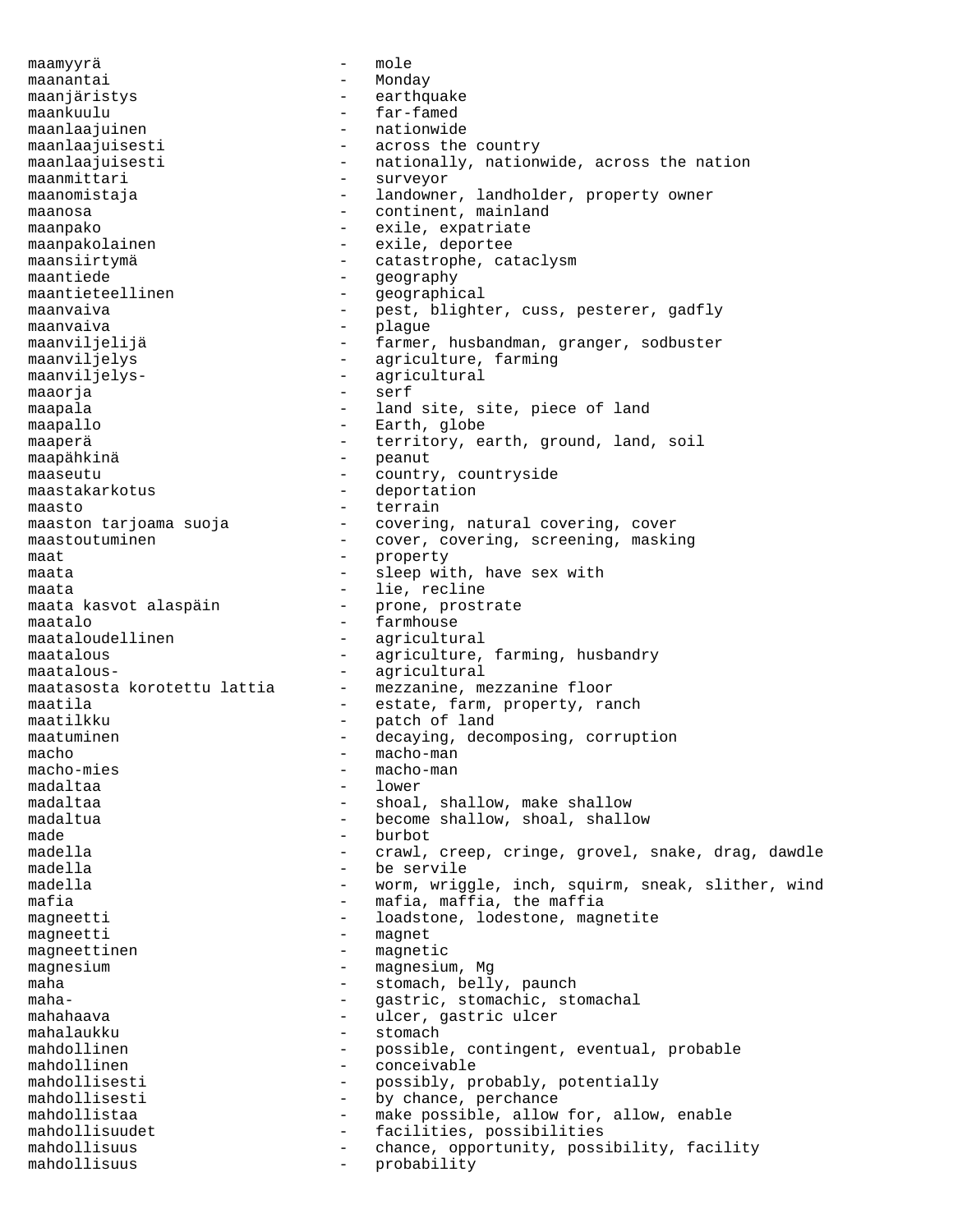mahdoton - improbable, unlikely mahdoton  $-$  impossible mahdoton kulkea  $-$  impracticable mahdoton kulkea - impracticable - improvement - improvement - improvement - improvement - improvement - improvement - improvement - improvement - improvement - improvement - improvement - improvement - improvement - improv mahdoton toteuttaa - impracticable mahdottoman - impossibly mahdottomuus - impossibility mahduttaa - squeeze in, fit in, work in mahla mahla - sap maho - farrow mahonki - farrow - farrow - farrow - farrow - farrow - farrow - farrow - farrow - farrow - farrow - farrow - farrow - farrow - farrow - farrow - farrow - farrow - farrow - farrow - farrow - farrow - farrow - - mahogany mahtaileva - pretentious<br>mahtaileva - domineering mahtaileva - domineering, bossy, tyrannical, high and mighty<br>mahtailla - play the big shot - play the big shot mahtailla - talk big, act tough, throw your weight around mahtava - fantastic, awesome, outrageous mahtava - enormous, tremendous, huge mahtava  $-$  impressive, imposing mahtava - mighty, powerful, potent<br>mahtavampi - greater mahtavampi mahtavuus (math.) - majesty, stateliness, loftiness mahtavuus (math.) - cardinality mahtavuus (math.)<br>mahti - might, power mahtiasema  $-$  position of power mahtipontinen - pompous, grand, supercilious mahtipontisuus - accent, emphasis mahtua - take, hold, seat, accommodate mahtua - fit maihinnousu - invasion, landing maila  $\qquad \qquad - \qquad \text{club, racket, bat, stick}$ mailapoika - caddy<br>maili - mile maili - mile<br>maine - fame maine - fame, renown, reputation, glory<br>maineikas - famous, illustrious, renowned maineikas  $\begin{array}{ccc}\n-\text{ famous, illustrates} \\
-\text{early} \\
-\text{early}\n\end{array}$ - earthly mainingit - repercussions, aftermath<br>mainingit - swell, wave, surge - swell, wave, surge maininki - surge, billow maininta  $-$  mention, reference mainita - state mainita  $\qquad \qquad -$  note, remark, observe mainita  $-$  mention, tell, bring up, advert, cite, refer, name mainittu  $-$  aforesaid, ditto mainittu - mentioned<br>mainos - advertisem mainos - advertisement, ad mainos- - advertising<br>mainoslehtinen - flier, flyer mainoslehtinen - flier, flyer, throwaway<br>mainoslehtinen - circular, handbill, bil - circular, handbill, bill, broadside, broadsheet mainostaa - proclaim, predicate, advertise mainostus - puff<br>mairea - quah mairea  $\qquad \qquad -$  gushing, sugary, affected maisema  $-$  landscape, scenery maiskauttaa - smack maiskuttaa - smack maissi - corn, Indian corn, maize, mealies maistaa - taste, savor, savour maistella  $-$  browse, graze maisteri **1888** - MA, MSc, M.Sc, Master of Arts, Master of Science maistraatti - magistrate maistua este estate en la contradictiva en la contradictiva en la contradictiva en la contradictiva en la contra maiti - milt maito  $-$  milk maitopurkki - milk carton maitotila  $-$  dairy, dairy farm maittava - delicious, tasty maja  $-$  fort, clubhouse maja  $-$  hut, lodge, cabin, shelter majailla - room, board, stay<br>majakka - room, board, stay majakka - lighthouse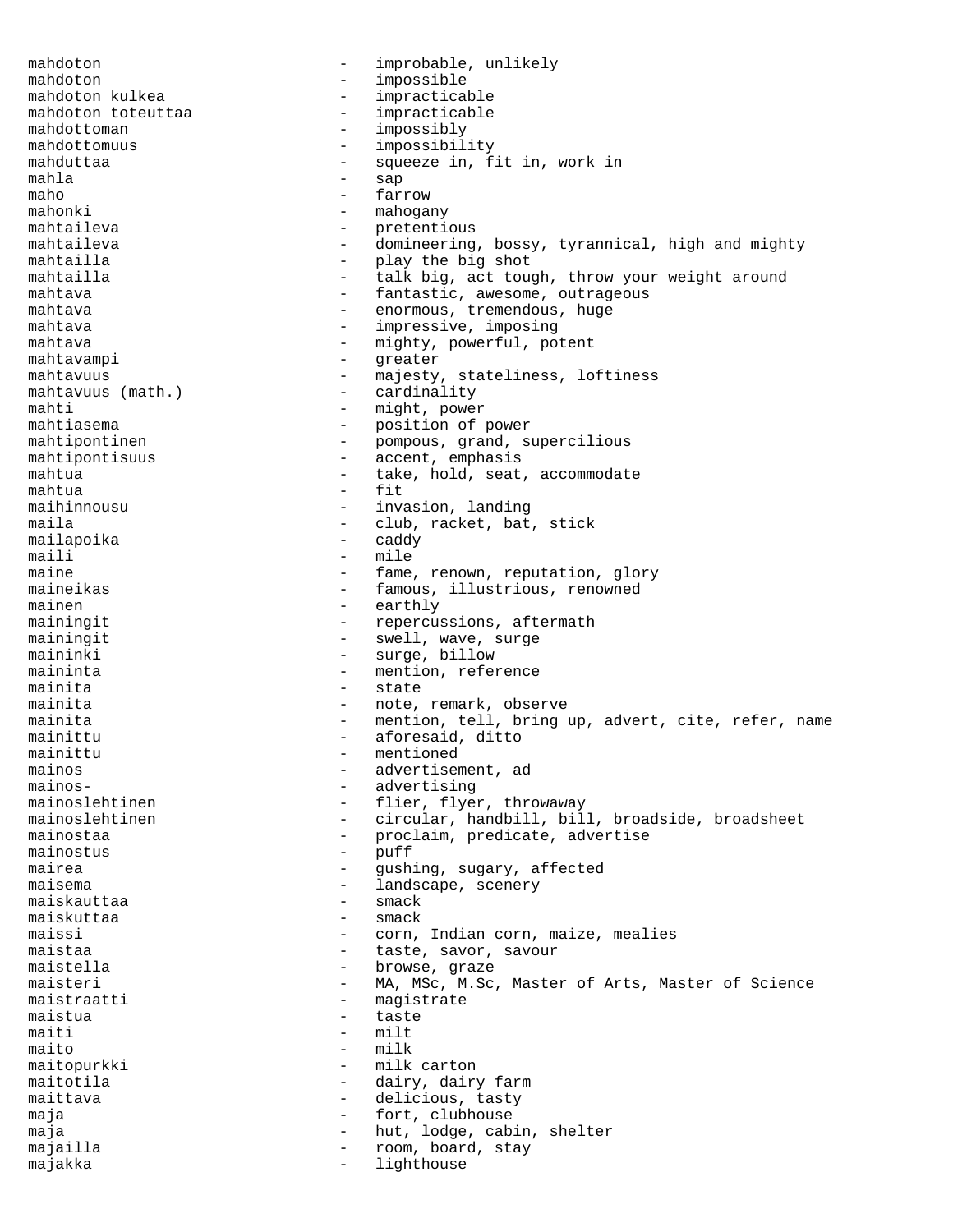majapaikka - place to stay, place to sleep majatalo  $-$  boarding house majatalo - inn, hostel, hostelry, lodge<br>majatalon isäntä - patron, patronne majatalon isäntä - patron, patronne majatalon omistaja - patron, patronne majava - beaver<br>majoittaa - accommunic majoittaa - accommodate<br>majoittaa - autum majoittaa - put up majoittaa - - quarter, billet, canton, provide housing, house majoittaminen - housing majuri - major - major - major - major - major - major - major - major - major - major - major - major - major - major - major - major - major - major - major - major - major - major - major - major - major - major - majo makea - compared the soft, sweet, tender makea vesi  $-$  freshwater makeinen  $\qquad \qquad - \qquad \text{candy, sweet}$ makkara - sausage makoisa - tasty, delicious maksa - liver maksaa - cost, pay, redeem, disburse, pay out, stand in<br>maksaa luottokortilla - charge, pay with plastic money maksaa luottokortilla - charge, pay with plastic money<br>maksaa muovirahalla - - charge, pay with plastic money maksaa muovirahalla - charge, pay with plastic money<br>maksaa osansa - contribute maksaa osansa - contribute - pay back, pay off, get, fix<br>- bail maksaa takuut<br>maksaa velkansa - square, get even maksamaton - outstanding, owed, owing, undischarged maksettava - payable, collectible, collectable<br>maksettu - paid maksettu - paid maksiimi - maxim, axiom maksimaalinen maksimi - maximum<br>maksimifunktio - maximal - maximal function maksimoida - maximize, maximise maksu - pay, fee, charge, payment, impost<br>maksukehotus - reminder maksukehotus - reminder maksukykyinen maksumääräys - draft, bill of exchange, order of payment maksuosoitus - cheque, check maksutosite - receipt, voucher maku  $-$  smack, savour, savor, sapidity, tang maku  $-$  flavor, flavour, fancy, palate, relish, savour maku maku - taste, discernment, appreciation, perceptiveness makuaisti  $-$  sense of taste makuuhaava - bed sore, bedsore makuuhuone makuukammari - bedroom - bunk, berth, built in bed<br>- berth makuupaikka makuupussi - sleeping bag malaria - malaria<br>maleksia - wanton - wanton maleksia  $-$  wanton, piddle, wanton away, piddle away, trifle maleksia - ramble<br>maleksia - lurk maleksia - lurk, loiter, lounge, footle, lollygag, loaf maleksia  $-$  lallygag, hang around, mess about, tarry, linger maleksia  $-$  mill about, mill around malja - goblet, toast, basin<br>mallas - malt - malt mallas - malt malli - example, exemplar malli - model, design<br>maltillinen - moderate, tole - moderate, tolerant maltillisuus - moderation, moderateness<br>malttamaton - eager impatient passiol malttamaton - eager, impatient, passionate, quick, hasty maltti - patience, forbearance, longanimity<br>
mammanpoika - wimp, chicken, crybaby mammanpoika - wimp, chicken, crybaby manaaja - exorcist, exorciser manala - Heaven manala - hell, heaven, place to go after death, Hell manan maja  $\qquad \qquad \qquad -$  hell, heaven, place where to go after death manata  $-$  exorcise, exorcize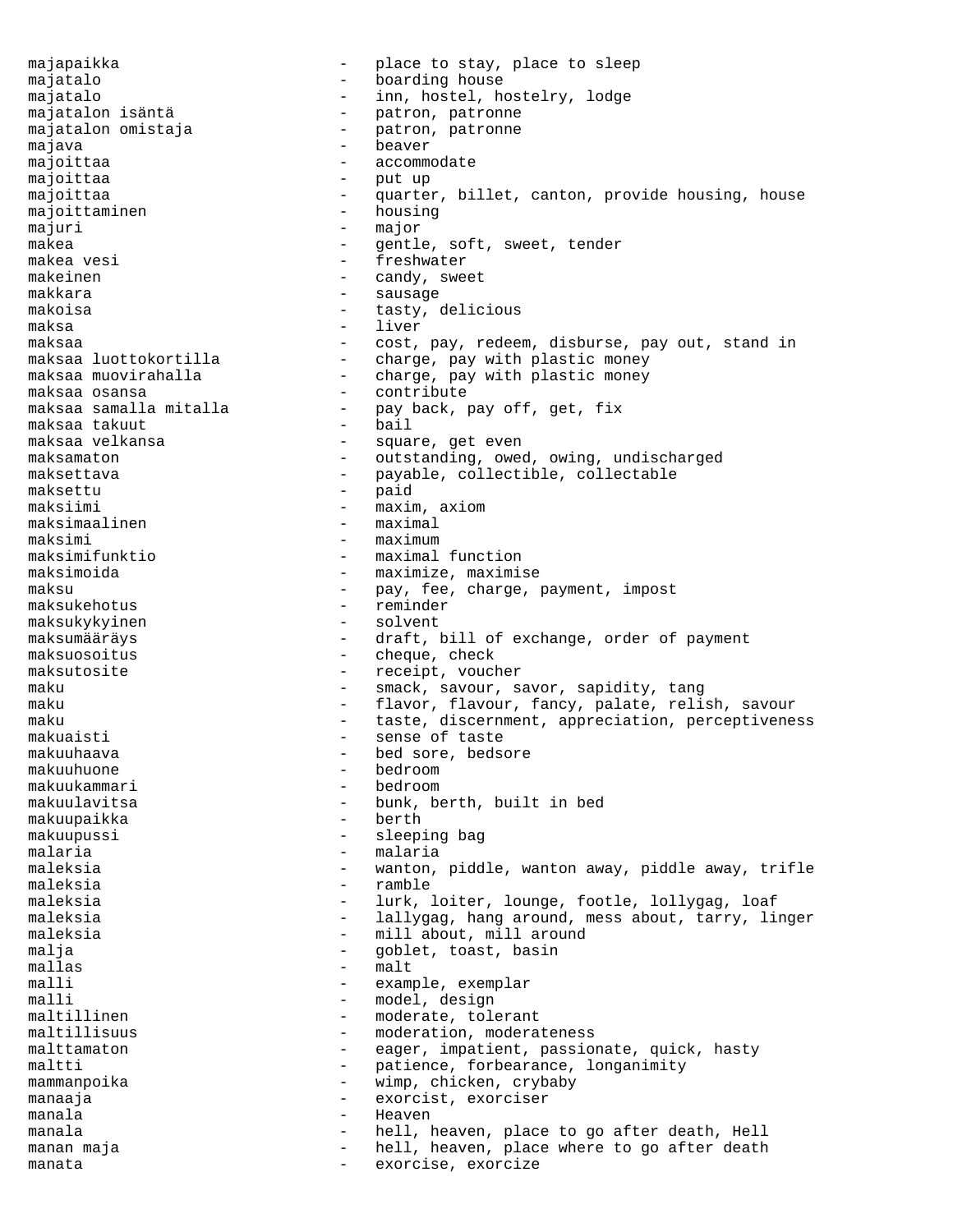manaus - exorcism mandaatti - mandate mandaattialue - mandate, mandated territory<br>mandariini - tangerine mandariini - tangerine mangaani - manganese, Mn<br>manja - manja - manja mania - mania - manifestation manipulaatio - manipulation, use manipuloida - manipulate mankeli - mangle mankeloida - mangle mankua - nag manner - continent mannermaa- - continental mannermainen - continental mannertenvälinen - intercontinental mansikka - strawberry<br>mantere - strawberry<br>- continent mantere  $\begin{array}{ccc} \text{mantere} & - & \text{continent} \\ \text{mantteli} & - & \text{mantle} \end{array}$ mantteli - mantle maraton - marathon<br>maratonjuoksu - marathon - marathon maratooni - marathon marginaali - margin marijuana - cannabis marijuana - dope, gage, sess, sens, skunk, Mary-Jane, smoke marijuana  $-$  marijuana, marihuana, weed, ganja, pot, grass marijuanasavuke - reefer (slang) marista  $-$  nag, peck marja - berry marjapensas - berry bush<br>marketti - store sho marketti - store, shop<br>markka - mark markka - mark markkinakeskus<br>markkinat - fair, market, sales activity markkinoiminen en marketing markkinointi - marketing, selling, merchandising marmattaa  $-$  nag, peck marmori - marble marmorikuula marmorinen - marble marraskuu - November marssi - procession marssia - march, walk, troop, parade, promenade martingaali - martingale<br>martingaali (math.) - martingale martingaali (math.) marttyyri - martyr, sufferer<br>masennus - depression deje masennus - depression, dejection, elation, oppression<br>masentaa masentaa - depress masentava - blue, dark, disconsolate, dispiriting, grim masentava  $\overline{\phantom{a}}$  - dreary, gloomy masentava - sorry, dingy, depressing, dismal, drab, drear masentua - get depressed, get discouraged massa<br>
massakeskipiste (phys.) - lump, mass, bulk<br>
- center of mass massakeskipiste (phys.) massamuisti - mass storage massat - populace, masses - massive masturboida - masturbate matala  $\qquad \qquad -$  low, shallow matala (ääni) - deep, bass matalapaine - depression, low, low pressure<br>matalikko - bank, shoal, shallow - bank, shoal, shallow matelija - reptile matemaatikko - mathematician<br>matemaattinen - mathematical matemaattinen - mathematical matematiikka - mathematics, math<br>materiaali - material element materiaali - material, element materiaalinen - material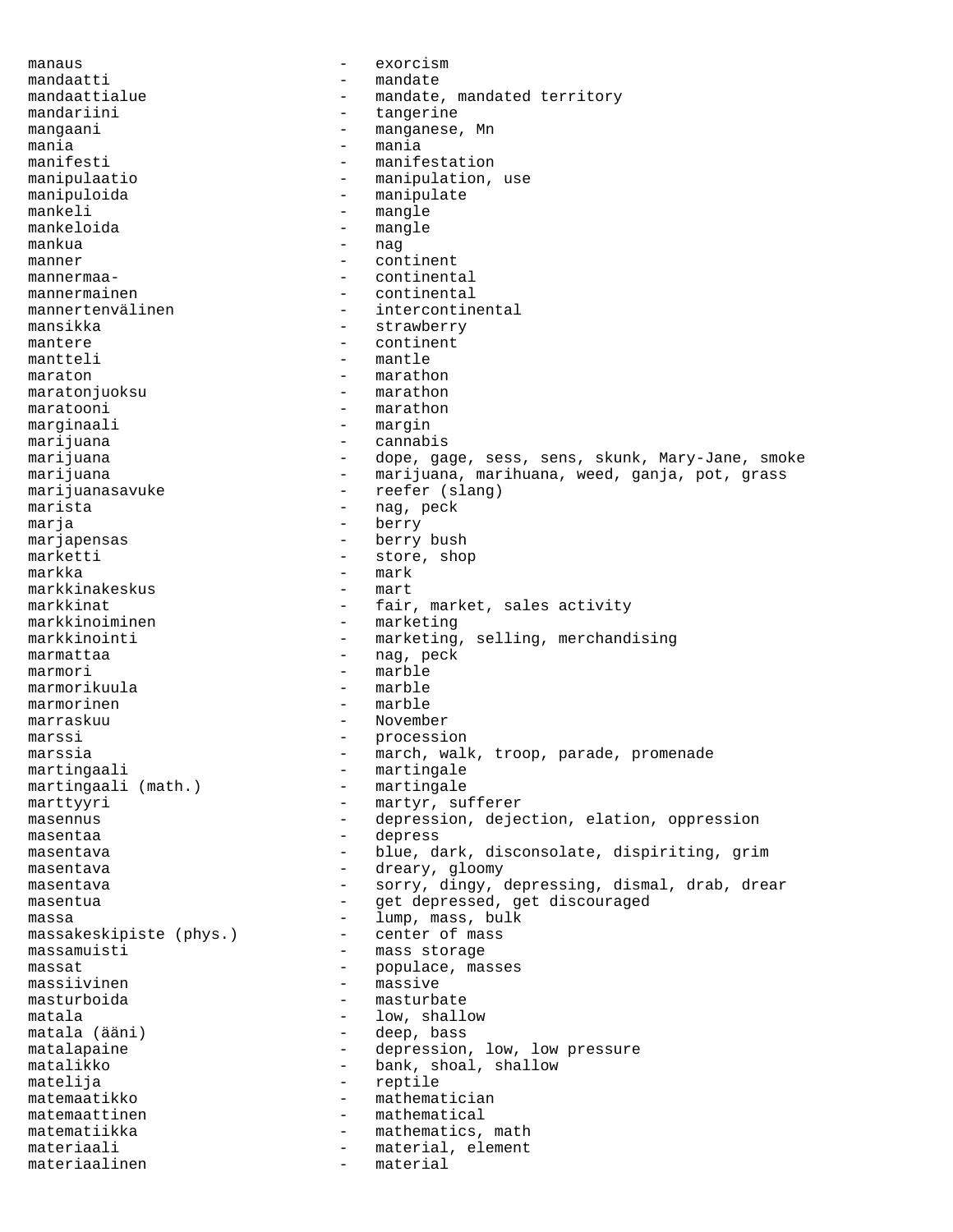materialistinen - materialistic matka - iourney, trip, voyage matka - iourney, trip, voyage matka - iourney - iourney, trip, voyage matka-  $-$  portable, mobile matka- - travel - travel time matkailija - tourist, traveller, traveler<br>matkailu - travelling, travel, tourism matkailu - travelling, travel, tourism<br>matkailuvaunu - caravan - caravan - caravan<br>- portable matkakirjoituskone matkakohde - resort matkalaukku - suitcase, bag, traveling bag, grip matkalaukku - trunk<br>matkalipun hinta - fare matkalipun hinta matkalla  $-$  en route, on the way matkamies extended that the matkamies of the matkamies of the traveller, traveler matkapuhelin - cellural phone, cell phone, mobile phone matkaraha  $-$  travel allowance matkata - travel, move<br>matkatayara - travel, move matkatavara luggage<br>matkatavarat luggage matkatavarat - luggage<br>matkia - emulate matkia - emulate - pose, impersonate, personate, mimic, imitate matkija - emulator, copycat, imitator, ape, aper - travel<br>- rail, train matkustaa junalla matkustaja - passenger, rider matkustaja  $-$  traveller, traveler matkustajavaunu - carriage, coach, passenger car matkustus - travelling, travel mato - worm, maggot matottaa - carpet matriisi (math.) - matriisi (math.) - matriisi (informal) - match matsi (informal) matta - mat, matt, matte, flat, matted matto - mat, rug mattonaula mauri - Moor<br>maurilainen - Moor - Moor maurilainen maustaa - spice up, spice, zest maustaa curryllä maustaminen en mannen aller seasoning mauste - flavouring, seasoner<br>mauste - seasoning flavorer mauste - seasoning, flavorer, flavourer, flavoring<br>mauste - spice mauste - spice - spice<br>mausteinen - spicy - spicy mausteinen mauton **-** tasteless, flavorless, flavourless, insipid me  $-$  us, we media - media mediaani - median mehevä - luscious mehiläinen mehu  $\begin{array}{ccc} \text{mehu} & - & \text{extract} \\ \text{mehu} & - & \text{inice} \\ \end{array}$ mehu  $-$  juice, pith mehujää - freezed juice on a stick mehupilli - strawa - strawa - strawa - strawa - strawa - strawa - strawa - strawa - strawa - strawa - strawa meidän - our, ours<br>meijeri - dairy - dairy meijeri - dairy - dairy - dairy - dairy - dairy - dairy - dairy - dairy - dairy - dairy - dairy - dairy - dairy - dairy - dairy - dairy - dairy - dairy - dairy - dairy - dairy - dairy - dairy - dairy - dairy - dairy - dair meikki - makeup - spirit of happening, spirit mekaaninen - mechanical<br>mekaniikka - mechanics - mechanics mekanismi - mechanism mekko - dress, frock, robe meklari - agent, factor, broker<br>meksikolainen - Mexican - Mexican meksikolainen – Mexican – Mexican – Mexican – Mexican – Mexican – Mexican – Mexican – Mexican – Mexican – Mexican – Mexican – Mexican – Mexican – Mexican – Mexican – Mexican – Mexican – Mexican – Mexican – Mexican – Mexica melkein - almost, nearly, practically<br>melkeinpä melkeinpä - practically melkeinpä - almost, nearly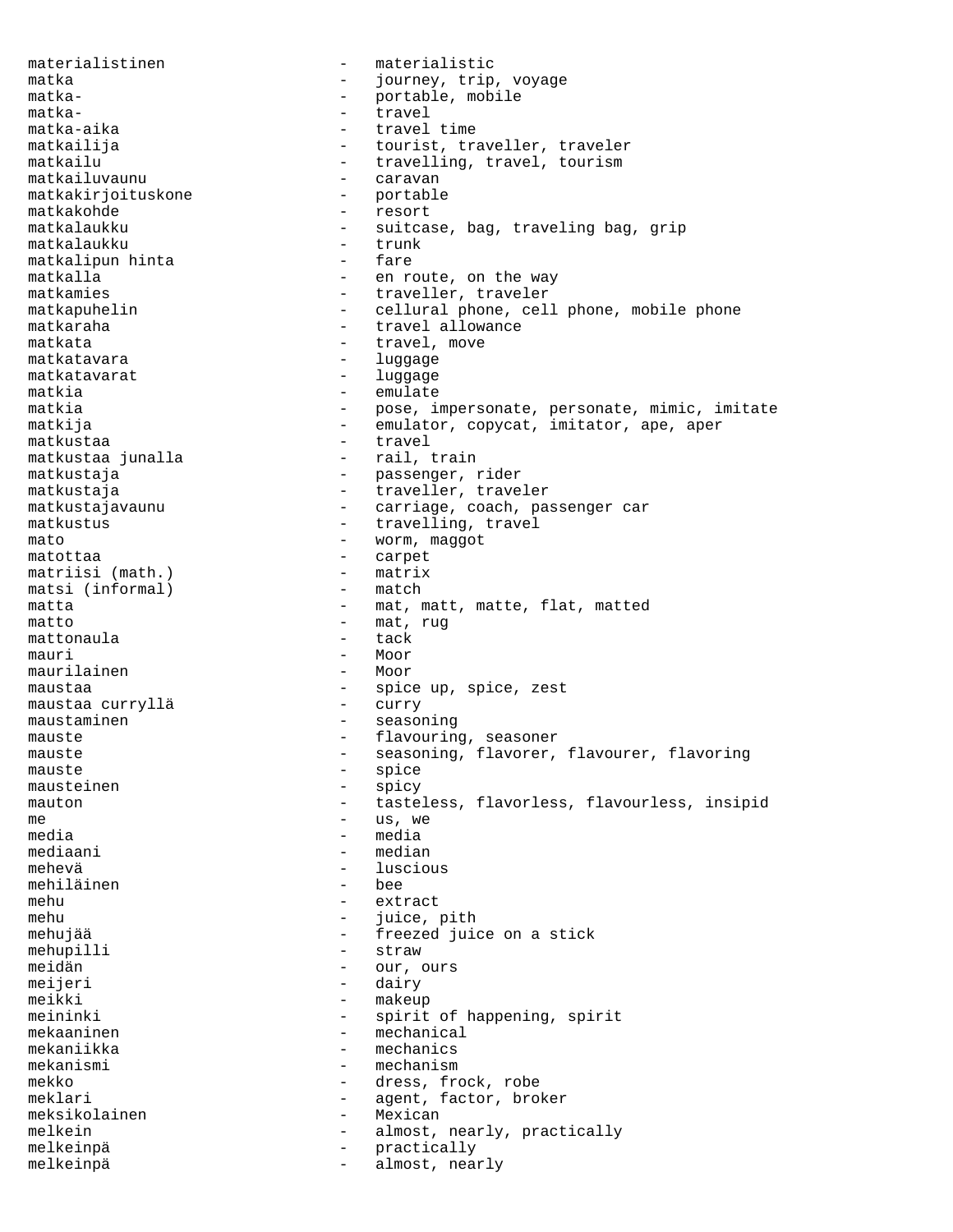melko - middling, passably melko - reasonably, moderately, within reason, fairly<br>melko - pretty quite somewhat melko  $-$  pretty, quite, somewhat melko hyvä - fairish melkolailla - fairly, rather, quite, somewhat<br>mellakka - riot, tumult mellakka - riot, tumult<br>melodia - riot, tumult melodia - melody<br>meloni - meloni - melon meloni - melon melske  $-$  turmoil, disturbance, disruption, commotion, stir melske  $-$  flutter, hurly burly, to-do melu - noise, loud noise meluava - blatant, noisy, loud meluisa - noisy, loud meluta  $-$  make a noise mendelevium - mendelevium, Md menehtyä  $-$  die, pass away menehtyä - succumb, yield menestyksekkäämpi - happier, more successful menestyksekäs - successful, happy menestys - success, prosperity, successfulness menestyvä - successful, happy menestyvämpi - happier menestyä  $-$  succeed, score menetellä - proceed menetelmä - method, procedure, process menetelmäoppi - methodology, methodological analysis menetetty - lost menettely  $-$  proceeding<br>menettelytapa  $-$  policy pr menettelytapa - policy, procedure, process menettää - lose - break down, lose it<br>- lose menettää näkyvistä menettää rahaa  $\qquad \qquad -$  lose, turn a loss menetys - loss menetys - casualty meni - went menivät - went menneisyydessä - historically menneisyys - past, history, the past mennessä - until, till menninkäinen 1988 von 1988 menninkäinen menninkäinen menninkäinen menninkäinen menninkäinen menninkäinen menni mennyt - past, history, the past mennä – run mennä - go, take, betake - call a strike<br>- carry too far mennä liian pitkälle<br>mennä läpi - pass, go through, go across mennä mukana - accompany mennä mönkään - fall apart, fail, not succeed - marry, get married mennä nurin - capsize, turn around mennä ohi - pass, pass by, travel by, surpass, go past, go by mennä pieleen - fall apart, fail, not succeed<br>mennä ristiin - overlap mennä ristiin mennä sisään - enter, go in, go into, move into, get into, get in mennä sisaan<br>mennä sänkyyn (with somebody) – have s<br>mennä tainnoksiin – faint mennä tainnoksiin<br>mennä takuuseen mennä takuuseen - vouch, guarantee mennä ulos - exit, get out, go out, move out mennä varattomaksi  $-$  break, bankrupt, ruin<br>mennä vihille  $-$  qet married, get hitch - get married, get hitched, tie the knot meno  $-$  expense, expenditure meno  $-$  going, course menot - ceremony menot - debit mentaalinen - mental menu - menu - menu - menu meren aaltoilu  $\qquad \qquad -$  swell, crestless wave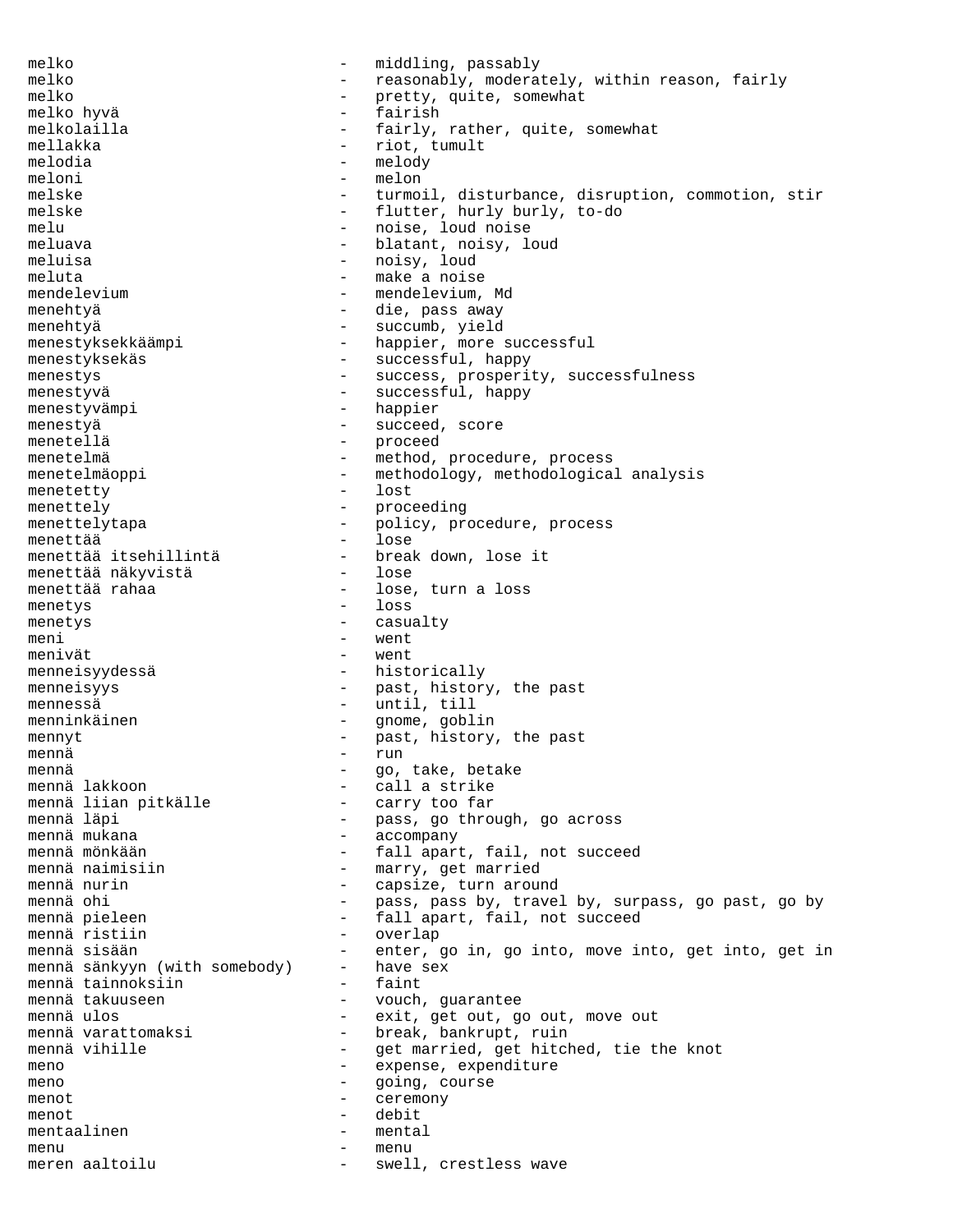meren takana  $\overline{\phantom{a}}$  - abroad meren takana - overseas, oversea, beyond the sea, over the sea<br>merenkulkuun liittyvä - marine, nautical, maritime - marine, nautical, maritime merensininen 1988 - turquoise, greenish blue, aqua, aquamarine merentakainen - overseas, oversea - marine, saltwater meri - sea<br>meri- - mar meri- - marine - bass, basse meriankerias - congel eel, conger<br>merihätä - distress merihätä - distress - marine, Marine, devil dog, leatherneck merijalkaväen sotilas - shipboard soldier merikapteeni - skipper, captain, sea captain, master merikarhu - sailor, mariner, seaman, tar, Jack-tar, old salt merikarhu - seafarer, gob, sea dog, jack merikelpoisuus - fitness, seaworthiness merikotka - ern, erne, gray sea eagle merimerkki - buoy<br>merimetso - cormo merimetso - cormorant merimies - sailor, mariner, seaman, tar, Jack-tar, old salt merimies - seafarer, gob, sea dog<br>merirosyo - pirate - pirate meriruutana - baker meritaimen  $-$  black tail, peal merivesi - seawater, saltwater, brine merkata - check, check off, mark, mark off, tick off<br>merkillinen - funny merkillinen merkillinen - extraordinary, remarkable, singular merkinnyt – meant merkintä - notation, entry, record<br>merkintätapa - - notation - notation - notation merkitsemätön vasikka<br>merkitsevä merkitsemätön vasikka - maverick<br>merkitsevä - considerable, remarkable, significant<br>merkitsi - meant - meant merkitsi - meant<br>merkitsijä - marke: - marker merkitsivät - meant merkitty - marked merkittävyys - significance, importance merkittävä<sup>1</sup> - notable - notable merkittävä - outstanding merkittävä - considerable, remarkable, significant, great merkittävä - substantive, substantial, in essence merkittävästi - significantly, remarkably, importantly<br>merkityksellinen - significant, considerable, remarkable - significant, considerable, remarkable<br>- semantic merkityksellinen<br>merkitykset - semantics merkitykset - meanings merkityksetön - trivial, insignificant, negligible merkityksetön - paltry, trifling merkitys ense, significance, importance merkitys- - semantic - semantic - semantic - semantic - semantic - semantic - semantic - semantic - semantic merkitä - check, check off, mark off, tick off merkitä  $-$  record, enter, put down, mark merkitä - imply, mean, signify, denote, refer, stand for merkitä – show<br>merkki – cracl merkki - crack, chip merkki - marker, marking, badge merkki  $-$  mark, character, sign, signal, token, score merkki - indication, indicant mesi  $-$  nectar, honey mesikämmen  $-$  bear, bruin<br>mesikämmen (nickname) – bear (animal) mesikämmen (nickname) mesimarja - arctic bramble messingin värinen messinki - brass messut - fair, show mestari - maestro, master, victor, superior, champion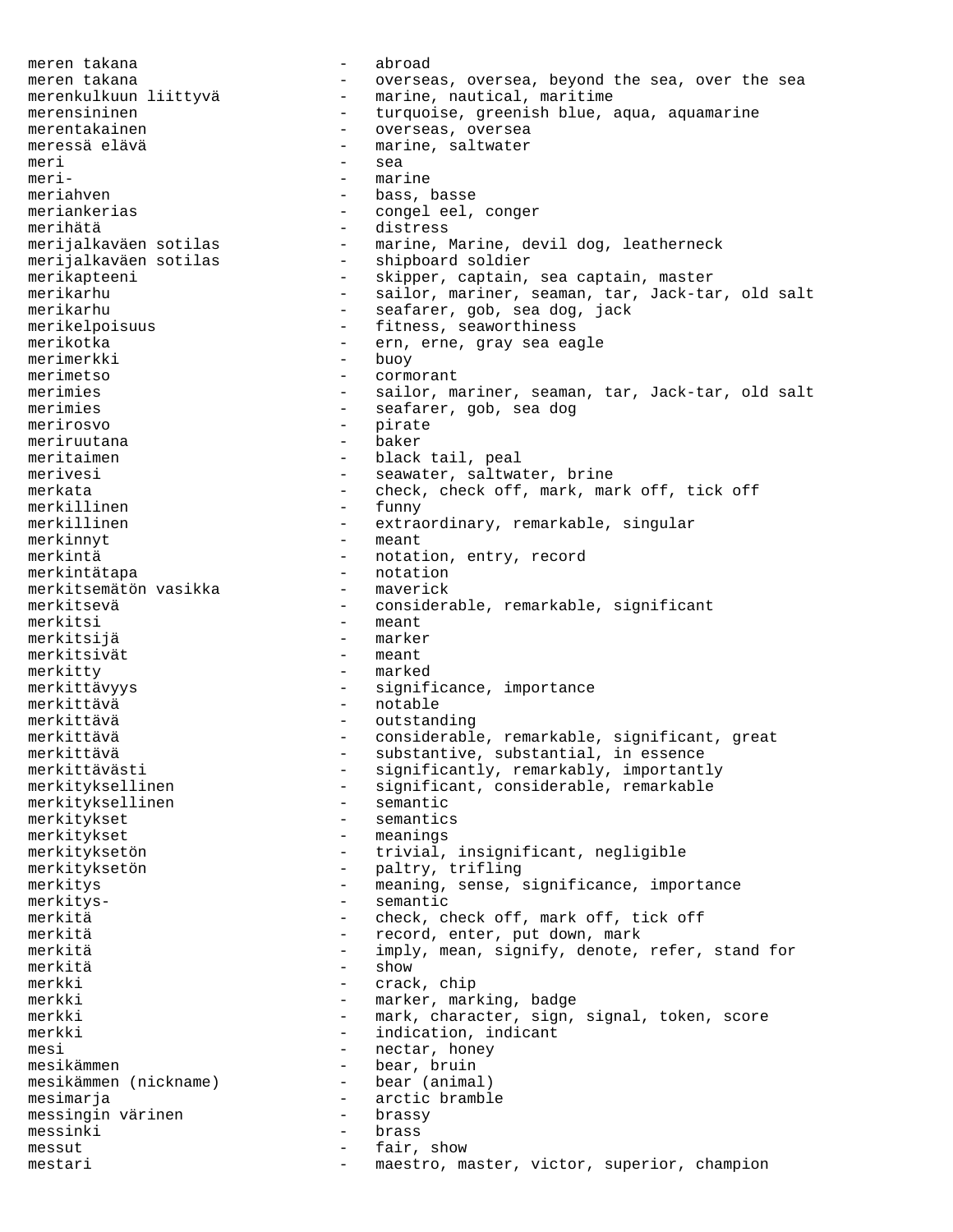mestaruus - championship, title metafora - metaphor<br>metalli - metal metalli - metal meteli - noise, loud noise<br>metelöivä - noisv, loud - noisy, loud metka - funny metku - shuffle, ploy<br>metodi - method.wav. metodi - method, way, wise - methodology metri - meter, metre metriikka - metric metrinen avaruus - metric space<br>metristys (math.) - metrization metristys (math.) - metrization<br>metristyvä (math.) - metrizable metristyvä (math.) metro - subway - subway metropoli - metropolis metropoliitta - metropolitan<br>metsikkö - woods metsikkö - woods metsittää - reforest metso - cock of the woods metso - capercaillie, capercailzie, horse of the wood metsuri - lumberman, lumberjack, timberman, feller, faller<br>metsuri - woodcutter - woodcutter metsä  $-$  forest, woodland metsä - timber metsä- - woodland metsämaa - woodland metsäpalo - forest fire metsästys - hunting, hunt metsästysaika - hunting season metsästvshaukka - hunting season - hunting season - hunting season - hunting season - hunting season - hunting season - hunting season - hunting season - hunting season - hunting season - hun metsästyshaukka metsästyskausi - hunting season metsästyskoira - hunting dog - hunter metsästää - chase, hunt, run, hunt down, track down<br>metsästää haukalla - hawk - hawk metsästää haukalla metsätalous - forestry metsätyömies - lumberman, lumberjack, timberman, feller, faller miehekkyys - virility miehekäs - virile, masculine miehinen - masculine, virile miehistö - crew, staff miehisyys - virility miehittää  $-$  occupy, invade miehitys - occupation<br>miehuus - manhood - manhood miehuus - manhood<br>miekka - manhood - sword - sword miekkailu - fencing miekkonen - fellow, man, guy<br>mieleen painuva - memorable - memorable mieleen painuva mieleentuova <br />
- remindful, reminiscent of mieleentuova - reminiscent, evocative, redolent, redolent of - advisable, agreeable, cozy, desirable, opportune<br>- pleasant, pleasing, to one's liking mieleinen - pleasant, pleasing, to one's liking mielekäs - meaningful mielellään - willingly, with pleasure<br>mielen - mental - mental - mental<br>- aberration mielenhäiriö<br>mielenilmaus - demonstration<br>- insipid mielenkiinnoton mielenlaatu - disposition, temperament mielenliikutus - excitement, affection mielenosoittaja - demonstrator, protester mielenosoitus - demonstration<br>mielenosoitus - objection pro mielenosoitus - objection, protest, dissent mielentila - temper, state of mind, mood<br>mielessä mielessä  $-$  mentally, in one's mind mieletön - senseless, inane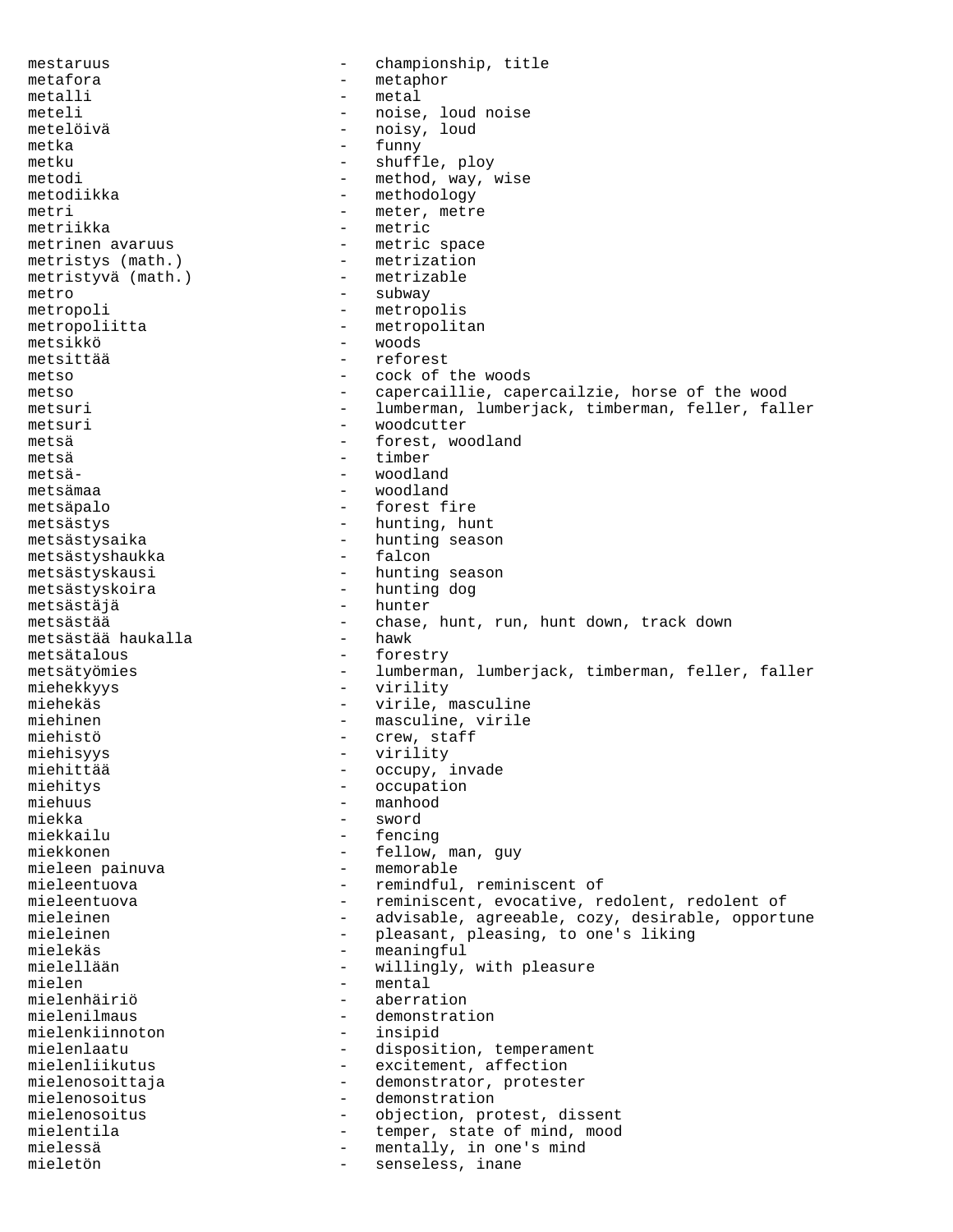mieletön - implausible, incredible mieletön - mindless, senseless, absurd, asinine, besotted mieletön - brainless, cock-eyed, daft, fatuous, fluffy, inane mieletön - foolish, harebrained, irrational, mad, ridiculous mieletön - unintelligent, unreasonable, vacuous, witless mieletön - crazy, idiotic, imprudent, insane, lunatic, silly mieli - sense<br>mieli - sense - sense mieli - judgment, judgement<br>mieli - mind, head, brain, - mind, head, brain, psyche, nous mieli- - mental temper, mood, humor, humour, spirit, spirits mieliala - feeling mielihalu - whim, wish mielihalun tyydyttäminen - indulgence, indulging, pampering, humoring mieliharrastus - cup of tea, dish, bag mielihyvä - pleasure mielijohde - whim, caprice, impulse, vagary<br>mielikuvituksellinen - imaginative mielikuvituksellinen mielikuvitus - imagination, imaging, imagery, fantasy mielipaha - regret, annoyance, anxiety, chagrin, discontent mielipaha - displeasure, distress, grief, resentment, sorrow mielipide - notion, feeling, impression mielipide - sentiment, thought, persuasion mielipide - opinion, belief, view, estimation mielipidekirjoitus - column, editorial, newspaper column mielipidekysely - opinion poll, poll, canvass mielipiteenilmaisu - manifestation mielipuoli - crazy, insane, mad, nuts, sick, disturbed mielipuolinen 1988 - absurd, insane mielisairas - mental mielisairaus - mental illness<br>mielistellä - - - - - - - be servile, but mielistellä - be servile, butter up, curry favor with, fawn<br>mielistellä - fawn upon, flatter, play up to, suck up to mielistellä - fawn upon, flatter, play up to, suck up to<br>mielistellä - try to ingratiate oneself with - try to ingratiate oneself with mielivaltainen - arbitrary, random<br>miellyttävin - nicest, most pleas - nicest, most pleasant<br>- charm miellyttävyys miellyttävä - pleasing, kindly, gratifying, delightful, good miellyttävä - agreeable, enjoyable, lovely, nice, pleasant miellyttävämpi - nicer, more pleasant miellyttää <sup>-</sup> please, appeal<br>mieltenkuohu - excitement mieltenkuohu - excitement mieltymys - affection mieluisa - agreeable, enjoyable, lovely, pleasant mieluisa - pleasing, gratifying, delightful, good, nice<br>mieluisampi mieluisampi - preferred, preferable, nicer mieluisin - nicest mieluisin - preferred, favored, favorite, favourite, pet mies - man, male person, husband mies-<br>
male, man mieskuntoinen - virile, potent mieskuntoisuus - virility, potency<br>miesmäinen - virile masculine miesmäinen - virile, masculine miespuolinen mietiskellä - deliberate, cogitate mietiskellä – mieto – mieto – mieto – mieto – mieto – mieto – mieto – mieto – mieto – mieto – mieto – mieto – m mieto - light<br>mieto - light<br>- mild, mieto - mild, balmy, soft, thin, weak, wishy-washy, bland<br>mietti - thought - thought thought miettien - considering miettimällä - considering<br>miettivä - thinking c - thinking, cogitative miettiväinen 1988 - Thinking, cogitative miettivät - thought<br>miettiä - consider miettiä - consider, think miettiä  $-$  meditate, think to oneself, reflect, contemplate miettiä - deal, look at, take miettiä  $-$  chew over, think over, ponder, excogotate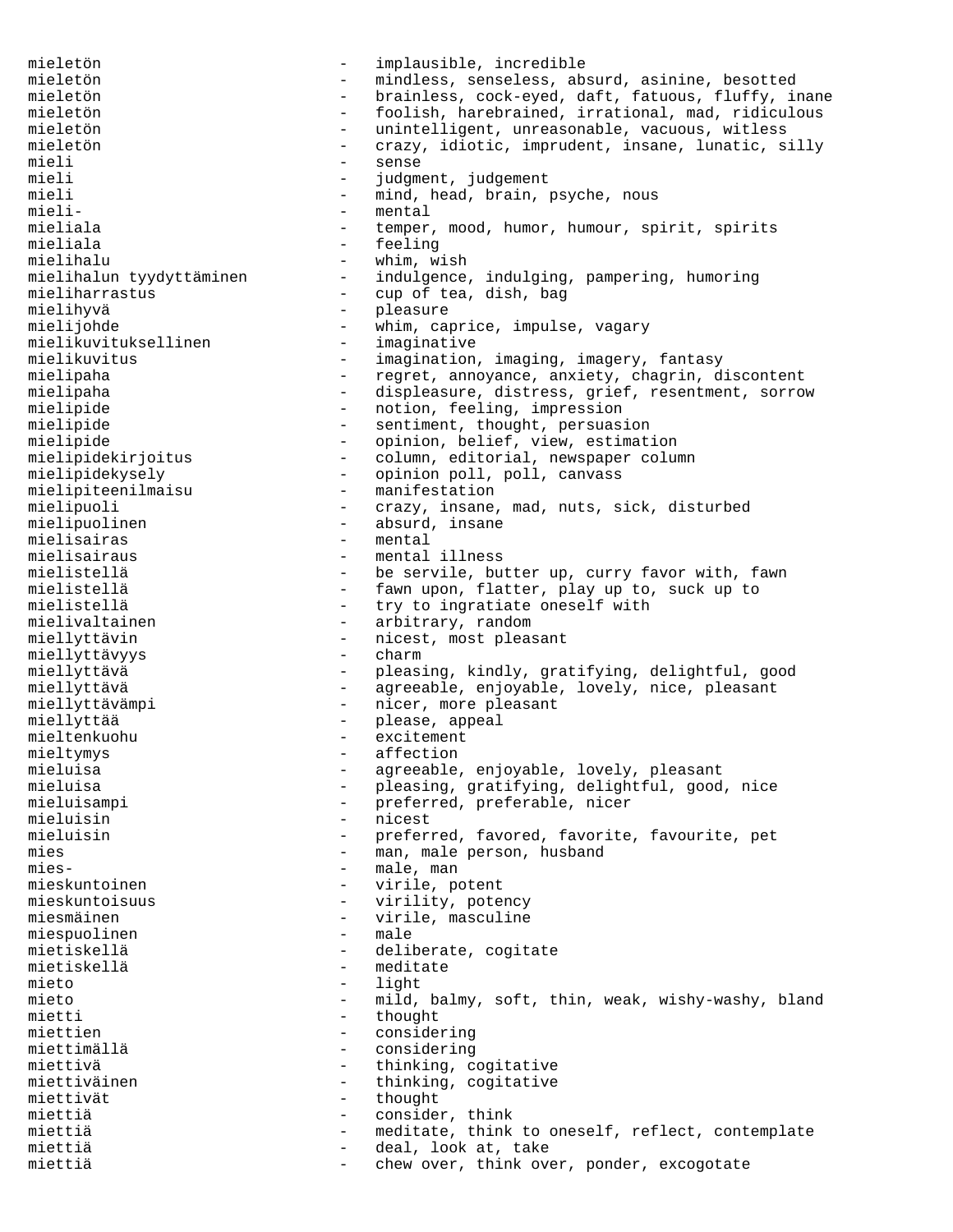miettiä  $-$  muse, mull, mull over, ruminate, speculate mihin  $-$  where to mihin hyvänsä - where ever, anywhere, anyplace, wherever mihin saakka  $-$  how far, in what extent mihin tahansa - where ever, anywhere, anyplace, wherever<br>miina - mine, mine (explosive) miina - mine, mine (explosive)<br>miinoittaa - 1ay mines, mine - lay mines, mine<br>- miner miinoittaja<br>miinus - minus mikro  $-$  micro, microwave oven mikro- - micro mikroaalto - microwave mikroaaltouuni - microwave oven mikrofoni - microphone, mike<br>miksi - what for why h miksi  $\begin{array}{ccc}\n\text{miksi} & - & \text{what for, why, how so} \\
\text{miksi tahansa} & - & \text{for what ever reason}\n\end{array}$ miksi tahansa  $\begin{array}{ccc}\n- & 0 \\
- & 0\n\end{array}$  for what ever reason miksi vaan - anything, for whatever reason mikä - what, that, which mikä niistä - which one of those mikä näistä - which one of these mikä tahansa - what ever, which ever, whichever<br>mikä vaan - what ever, which ever - what ever, which ever mikään - any mikään muu militaristi - warmonger, militarist miljardi - milliard (Br), billion (Am) miljoona - million<br>milk shake - pirtelö milk shake - pirtels and pirture of the pirture of the pirture of the pirture of the pirture of the pirture of<br>
pirture of the pirture of the pirture of the pirture of the pirture of the pirture of the pirture of the pirtu millainen - what kind of, what sort of mille - to which - millimeter, millimetre, mm milloin - when milloin hyvänsä - whenever milloin tahansa<br>milloin vaan milloin vaan - whenever milloin vaan as and the set whatever time, at any time, at whatsoever time milloinkaan as a set of all time milloinkaan - ever, of all time<br>millä - whereby, by which - whereby, by which millä - with what, how - in what way, in what manner, by what means, how miltei - nearing, nearly, not far from<br>miltei - about, all but, almost, approx - about, all but, almost, approximately, just about mineraali - mineral<br>minimaalinen - minimal minimaalinen minimi - minimum minimoida - minimise, minimize<br>ministeri - minister - minister ministeri-<br>
ministeriö<br>
- ministeriö<br>
- ministrv.d - ministry, department minitopologia (math.) - indiscrete topology miniä - daughter-in-law, daughter-of-law minkki – mink<br>minkä – which<br>– which minkä  $-$  which one's, whose minkälainen - what kind of, which kind of minne - where to<br>- where eve minne vaan - where ever, anywhere, anyplace, wherever - I have, I have got minun  $-$  mine, my minut  $-$  me minut - me minuus - ego, self<br>minuutti - minute - minute - minute minä - I, me minä ego, self minä vaan aikana - whenever - at whatever time, at any time, at whatsoever time<br>- where missä - where missä hyvänsä - where ever, anywhere, anyplace, wherever missä tahansa - where ever, anywhere, anyplace, wherever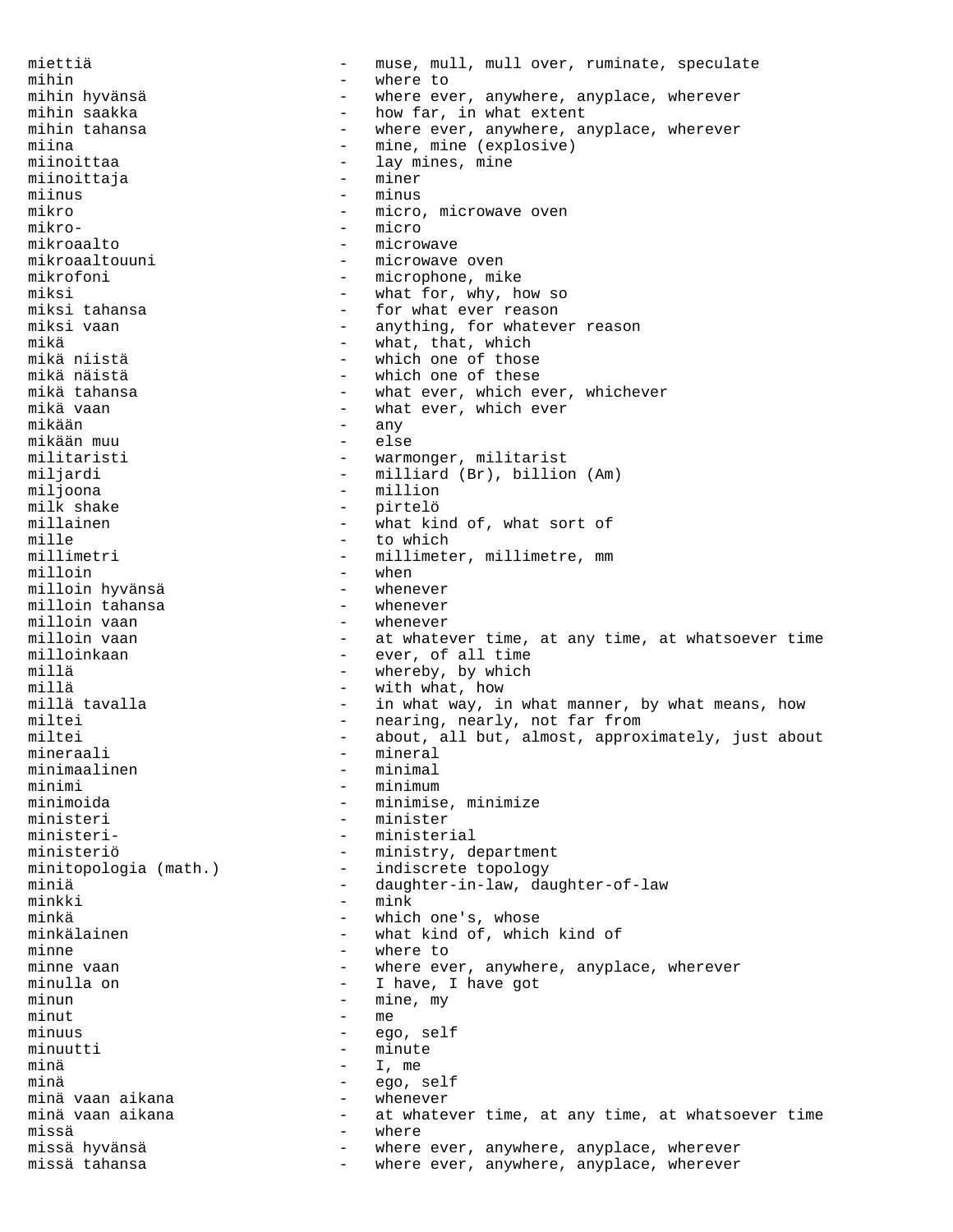missä vaan aan aan aan - anywhere, anyplace, where ever, wherever missään - anywhere<br>mistä - whereby mistä - whereby, by which, whence, wherefrom mistä<br>
mistä tahansa syystä<br>
- for every reason<br>
mistä tahansa syystä mitali - decoration, ribbon, laurel wreath, medal<br>mitali - medallion, palm - medallion, palm<br>- measurable mitallinen (math.) - measurable<br>mitat - scope scope mitata  $\overline{\phantom{a}}$  - measure, scale, take miten - whereby, by what miten  $-$  however miten - in what way, in what manner, by what means miten - as, how, like, such as, by what means miten tahansa  $-$  however, in whatever manner, in whatever way miten vain  $\qquad \qquad -$  what ever, as you like mitkä - which mitkä - whatsoever, any, whatever<br>mitkä tahansa - - what ever, whatever, any, mitkä tahansa - what ever, whatever, any, whatsoever mitkä vaan - what ever, whatever, any, whatsoever mitoittaa - size - measure, scope mitta<br>
mitta-asteikko<br>
- scale<br>
- scale<br>
- scale mitta-asteikko - scale<br>mittainen - long mittainen mittakaava - scale mittaluoti - plumb, plumb bob, plummet mittaritoukka - inchworm mittasuhde mittausmenetelmä – metric<br>mittava – enic mittava - epic, big, large, massive, noteworthy, voluminous mittelö - struggle, contest mitä - what, that, which  $-$  the ... the mitä ... tulee - in so far, to that extent, to that degree, insofar<br>mitä kuuluu? - how do you do? mitä kuuluu? - how do you do? mitä tahansa - what ever, whatever, any, whatsoever - what ever, whatever, any, whatsoever mitäh - eh mitättömyys - trivia, triviality, trifle, small beer mitättömämpi – lesser varantaan varantaan varantaan varantaan varantaan varantaan varantaan varantaan varantaa mitätöidä - invalidate mitätöidä - annul, nullify, revoke - petty, paltry, negligible, piffling<br>- insignificant trivial inconsideral mitätön - insignificant, trivial, inconsiderable, trifling<br>mitäänsanomaton - trivial mitäänsanomaton - trivial mitäänsanomaton - idle, inferior, insignificant, meaningless mitäänsanomaton - bland, characterless, empty, everyday, facile mm.  $-$  for example, e.g. mobile  $\qquad \qquad -$  mobile, stabile moderni - modern moduuli - module moi! - hi!, bye!, hello!, howdy! moinen - that kind of, such moite - reproach moite - rebuke, reproof, reproval, reprehension, reprimand<br>moittia - hlame rebuke reproach reprove scold moittia  $\begin{array}{ccc}\n-\text{blame, rebucket, reproach, reprove, scold} \\
-\text{error} & \text{mistabe}\n\end{array}$ moka - error, mistake mokata  $-$  fail, not succeed, be unsuccessful, err molekyyli - molecule molekyyli- - molecular molemmat - both<br>molemminpuolinen - bilateral molemminpuolinen molybdeeni - molybdenum, Mo momentti (math.) -<br>monarkia monarkia - monarchy<br>monenkeskinen - - multilat monenkeskinen - multilateral monenlainen - various, versatile, varying, variable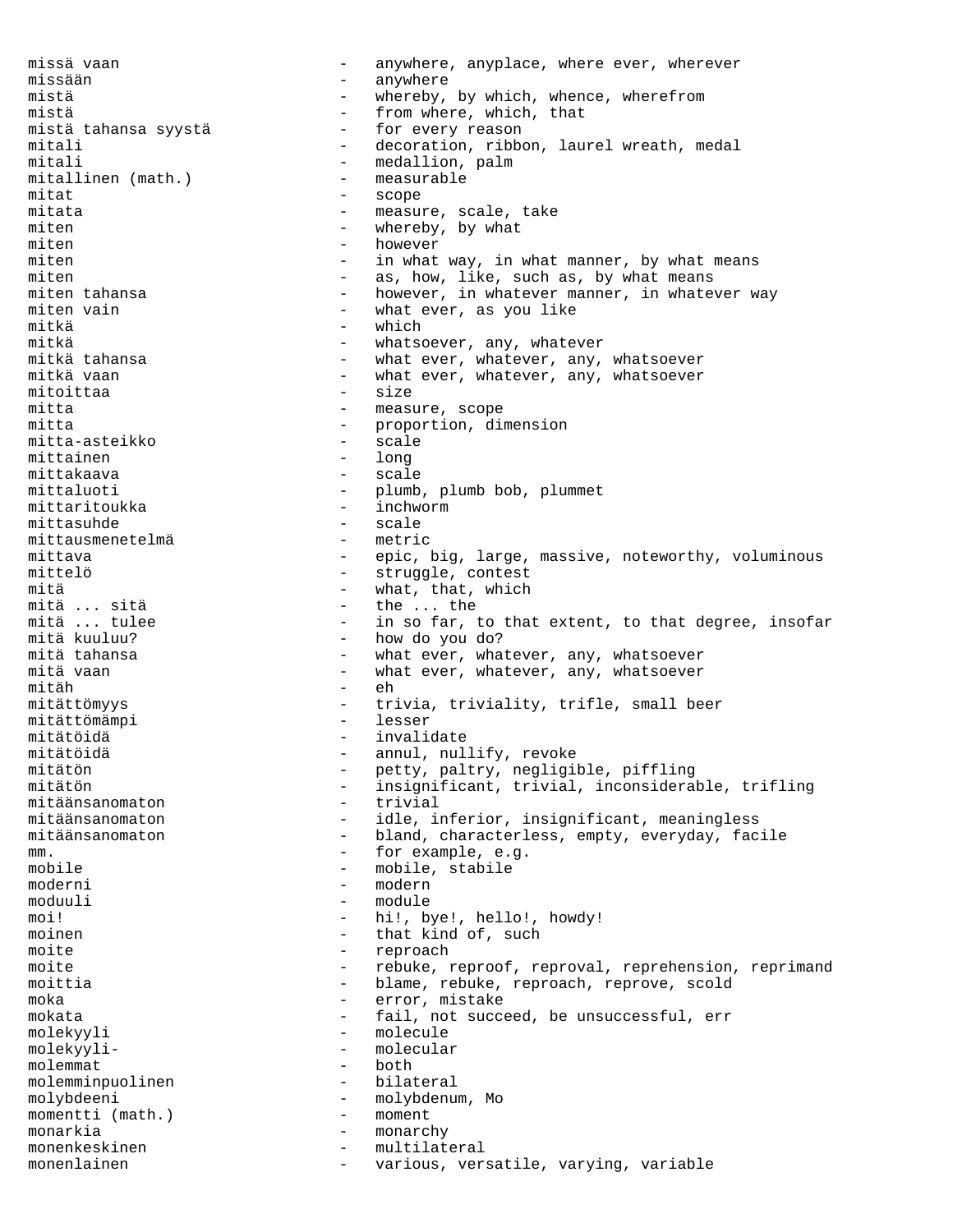monenvälinen - multilateral<br>monesko - how many wh monesko  $-$  how many, what number mongooli - Mongolian, Mongol mongoolialainen - Mongolian, Mongol moni - many, a lot of, much<br>moniarvoisuus - pluralism moniarvoisuus - pluralism<br>monikansallinen - multilate: - multilateral<br>- multiple monikerta (math.)<br>monikko monikko - plural, plural form<br>monikulmio - polygon - polygon monikulmio - polygon - diversified, varying, variable monimuotoistua - diversify monimuotoisuus - diversity monimutkainen 1988 - Complex, complicated monimutkaisuus - tortuousness monimutkaisuus - elaboration, intricacy, involvement, multiplicity monimutkaisuus - complication, convolution, deviousness monimutkaisuus - complexity, complicacy, complicated nature moninainen - various, respective, several<br>moninaisuus - variety, diversity moninaisuus - variety, diversity<br>moninkertainen integraali - iterated integral, - iterated integral, repeated integral monipuolinen - various, versatile, diversified<br>monisanainen - verbose, wordy, prolix - verbose, wordy, prolix moniselitteisyys - ambiguity, equivocalness monisto (math.)<br>monitori - monitor monitorointi - monitoring mono - skiing shoe<br>monoidi - monoidi - monoid - monoid monokromaattinen - monochromatic monoliittinen - monolithic monopoli - monopoly<br>monotoninen (math.) - monotonio - monotonic, monotone monta  $-$  several, many, multiple monttu  $-$  pit, quarry, stone pit monumentti - monument moodi - mode mooninen polynomi - monic polynomial moottori - engine, motor moottoriliikennetie - road for high-speed traffic moottoripyörä - motorcycle moottoritie - thruway moottoritie - pike, state highway, superhighway, throughway moottoritie - highway, main road, motorway, freeway, expressway mopedi - scooter, motor scooter mopo  $\sim$  - scooter, motor scooter moraali - morale moraali - morality moraalinen - moral, ethical, honorable, honourable<br>moraalisuus - morality, ethical motive, ethics, morality - morality, ethical motive, ethics, morals moraaliton - immoral, wicked, evil<br>moraaliton - erverse depraved r moraaliton - perverse, depraved, reprobate morsian - bride mosaiikki - mosaic mosaiikki-  $-$  mosaic, tessellated motiivi - motive<br>motivaatio - motivatio - motivatio - motivation motivoida - motivate motkottaa - nag, peck motto - motto moukari - sledgehammer moukari - hammer, mallet, sledge, sledge-hammer moukarinheitto - hammer-throw moukarinheitto - hammer, hammer throw, hammer throwing moukka - rustic, jack, bore muhennos - hash gnarled, gnarly, knotted, knotty, knobbed muija (not polite) - wife, woman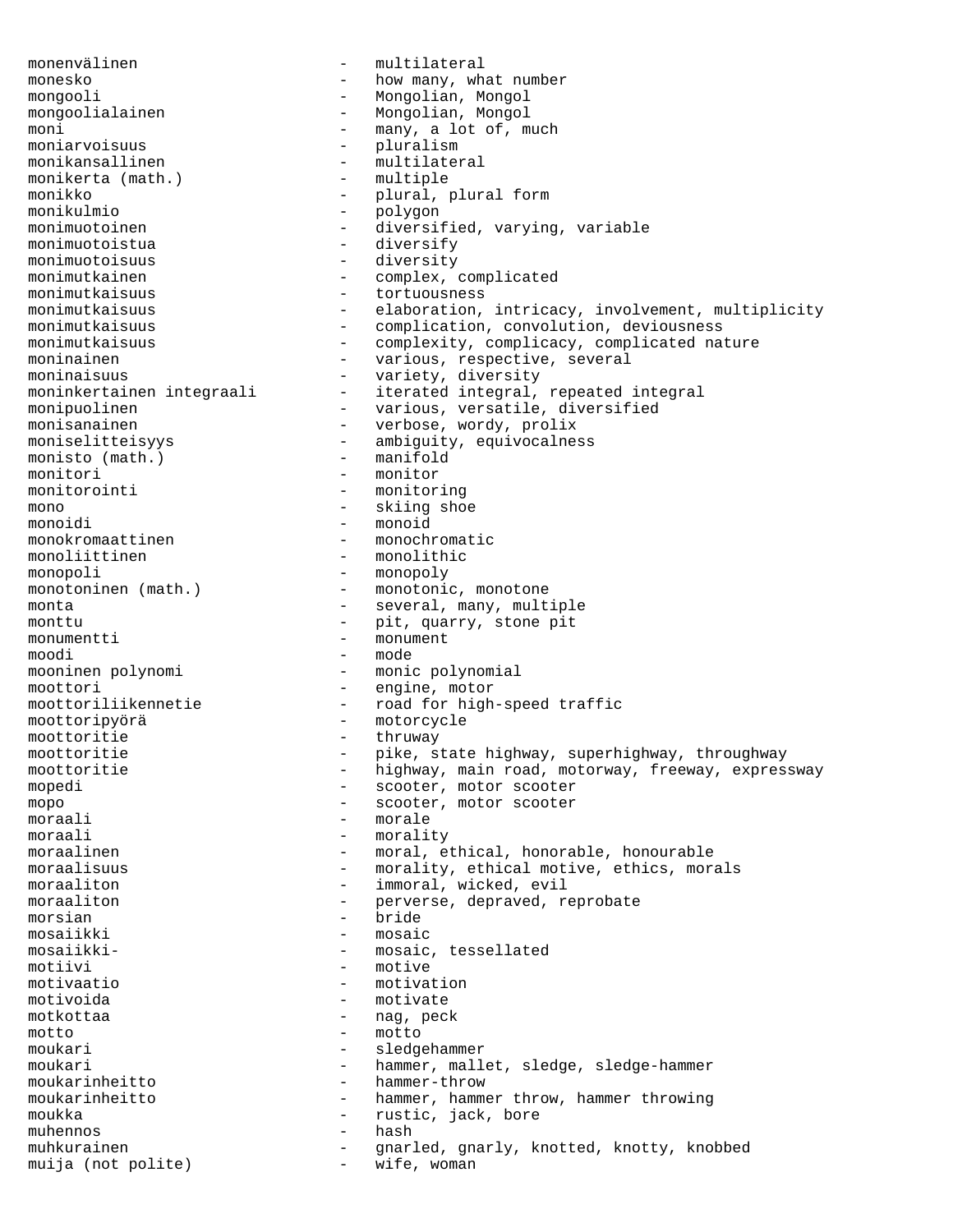muinainen - ancient, archaic muinais- - ancient muinaistaru - legend muinoin **1988** - formerly, ere, in ancient past, in distant past muinoin **1988** - in olden days, in the old days, long ago, of yore muinoin - once muiskauttaa - smack muisku – smack<br>muissa – in ot - in other muistaa - call back, call up, think<br>muistaa - call recollect remember - recall, recollect, remember, remind, retrieve muistaminen - recollection, remembrance, reminiscence<br>muistamisen arvoinen - memorable muistamisen arvoinen muisteleminen - recollection, recall, reminiscence, remembrance muistella  $-$  recall, remember, call to mind, reminisce about muistelu - recollection, recall, reminiscence, remembrance muisti - recollection, remembrance, anamnesis muisti - memory board<br>muisti - electronic me muisti  $-$  electronic memory device, storage, store muisti  $-$  memory, retention, retentiveness muistiinpano - grade, note, minute muistiinpano - memorandum, memo, memoranda muistikuva - mental picture, impression, picture muistinmenetys - amnesia, memory loss, blackout muistio  $-$  notepad muistio - memorandum, memo, memoranda muistisääntö - rule which aids remembering, mnemonic muisto - memory, reminder, recollection muisto-<br>
- memorial muistojuhla - commemoration muistolaatta - plaque muistolevyke - plaque muistomerkki - memorial, monument<br>muistua - reprove, cross one - reprove, cross one's mind, come to one's mind muistua - object, occur to, point out, remark, remind<br>muistua mieleen - come back - come back muistuttaa - resemble, be similar to, appear like muistuttaa  $-$  remind, object muistuttava - remindful, reminiscent of muistuttava - reminiscent of reminiscent of muistuttava - reminiscent of muistuttava - reminiscent, evocative, redolent, redolent of muistutus - cue, prompt, remind, reminder muka - supposed, alleged, so-called mukaan - according<br>mukaan - with take mukaan - with, taken with you (before you go) mukaan  $\begin{array}{ccc}\n\text{mukaan} & - & \text{by virtue of, in virtue of} \\
\text{mukaan luettuna} & - & \text{including, inclusive}\n\end{array}$ mukaan luettuna - including, inclusive<br>mukaan lukien - - including, inclusive - including, inclusive mukaanlukea - include mukaanlukien - including mukaelma - adaptation, version mukailla  $-$  concord, concur, hold mukailla - adapt, imitate, retell mukailla - be consistent with, agree, stand, follow, accord<br>mukainen - accordant, in agreement, in accord, agreeable - accordant, in agreement, in accord, agreeable<br>- conformable consonant concordant mukainen - conformable, consonant, concordant<br>mukana - with along amongst aboard in a mukana  $-$  with, along, amongst, aboard, in attendance mukana mukana - present with me mukanaolija - one who is present mukanaolo - attendance, participation, presence mukanasi - with you<br>mukauttaa - aear pil mukauttaa - gear, pitch, suit, accommodate mukauttaminen en mukauttaminen mukauttaminen mukauttaminen mukauttaminen mukauttaminen mukauttaminen mukauttam mukautua - accommodate, resign, conform, comply<br>mukautuminen - adaptation adjustment mukautuminen - adaptation, adjustment mukava - funny mukava - affable, amiable, cordial mukava  $-$  genial, kind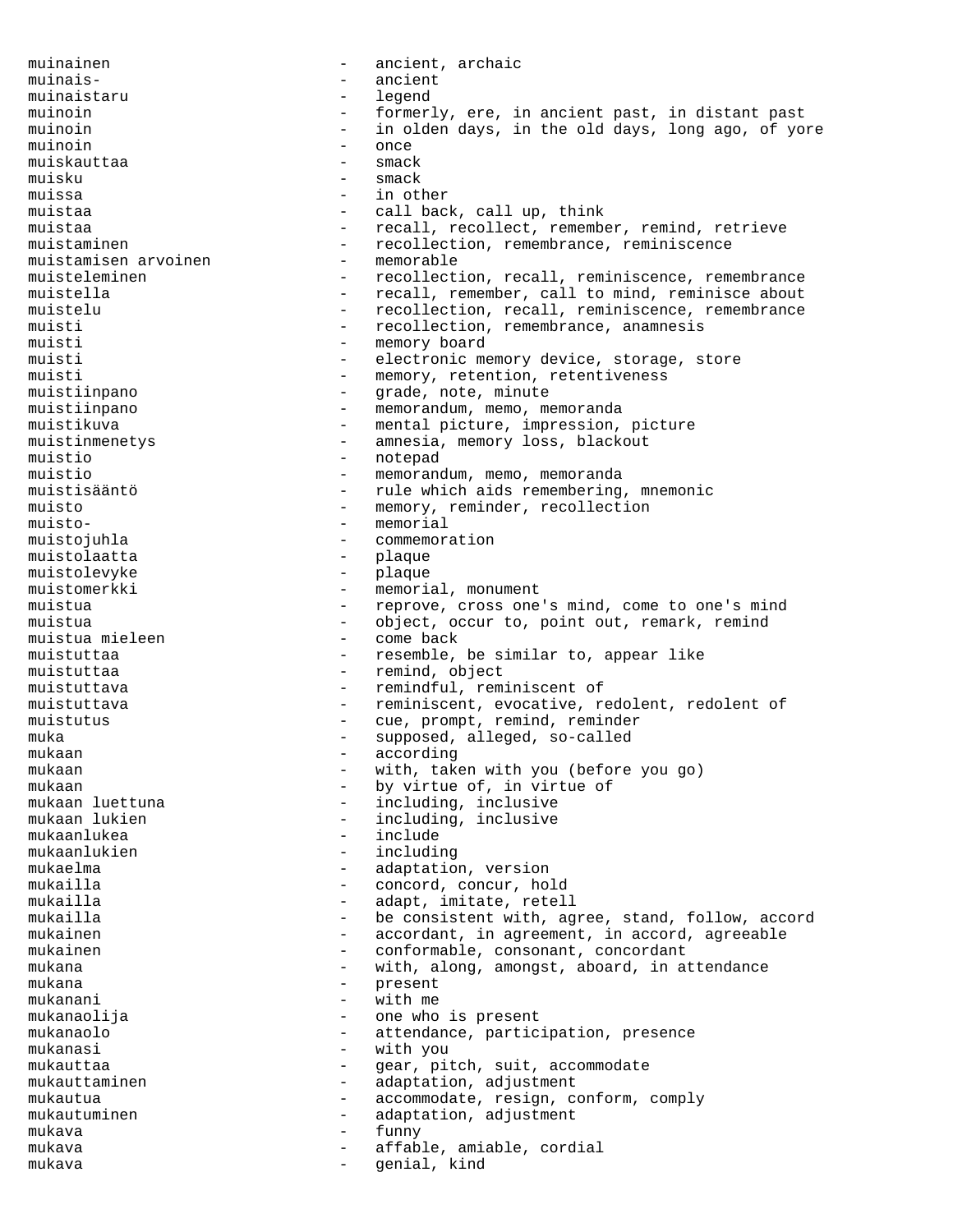mukava - nice, pleasant, generous, comfortable, convenient mukava - easy mukavampi - easier, more convenient, more comfortable mukavasti - comfortably, well mukavin easiest, most convenient, most comfortable mukavuus - convenience muki - mug, cup mukiloida - maul, mangle, bruise<br>mukista - maul, mangle, bruise - gripe, grouse, moan and groan<br>- penis mulkku (vulg.) mulkoilla  $-$  stare, glare mullikka - heifer mullistava - revolutionary, catastrophic mullistus - catastrophe, revolution multa - earth, soil, mold, mould<br>multilateraalinen - multilateral multilateraalinen - multilatera<br>multimedia - multimedia multimedia - multimedia multinomijakauma - multinomial distribution mumista – mutter<br>mummi – mutter<br>- manny mummi - granny, granny (mother's side), grandma mummo - granny, granny (father's side), grandmother mummo - grandma, old woman mummola - grandmother's, grandmother's place mummu - granny muna  $\begin{array}{ccc} \text{mu} & - & \text{egg, nit, ovule} \\ \text{mu} & \text{vula.} \end{array}$  $muna (vula.)$ munakastike - custard munalukko - padlock<br>munanyalkuainen - egg whi munanvalkuainen - egg white munavanukas - custard munavoi - spread of egg and butter munia - lay, lay eggs, blow munkki - doughnut - monk munkkiluostari - monastery, convent munuainen - kidney muodikas - fashionable, classy, posh, swish muodikas  $-$  trendy, voguish muodinluoja - fashion designer muodollinen - formal muodollisesti - formally muodostaa - form, establish, make, constitute, fashion muodostaa pareja - pair, pair off, partner off, couple muodostaa radioyhteys - raise, establish radio communications muodostaa rykmentti - regiment<br>muodostaminen - making, muodostaminen - making, fashioning, forming, devising<br>muodostaminen - figuration - figuration muodostelma - formation, array muokata - configure muokata  $-$  cultivate, transform muokata  $\qquad \qquad - \quad \text{influence, determine, shape, mold, regulate}$ muokata maata  $-$  till muona  $\qquad \qquad -$  food, provision muonittaa  $-$  provision, purvey muoti - fashion, mode, vogue<br>muotitalo - fashion house - fashion house<br>- trendy, yoguis muotitietoinen - trendy, voguish muoto  $-$  form, shape, pattern, semblance muoto - figuration muotoilija - designer muotoilla - configure - shape, form, mold, mould, work, forge muotoilla uudelleen - - rephrase, reword, paraphrase muotoiltu - fashioned muotoilu - figuration muotokuva - portrait, portrayal<br>muotokuvamaalaus - - portrait, portraval muotokuvamaalaus - portrait, portrayal<br>muotolevy muotolevy extended to the fashion plate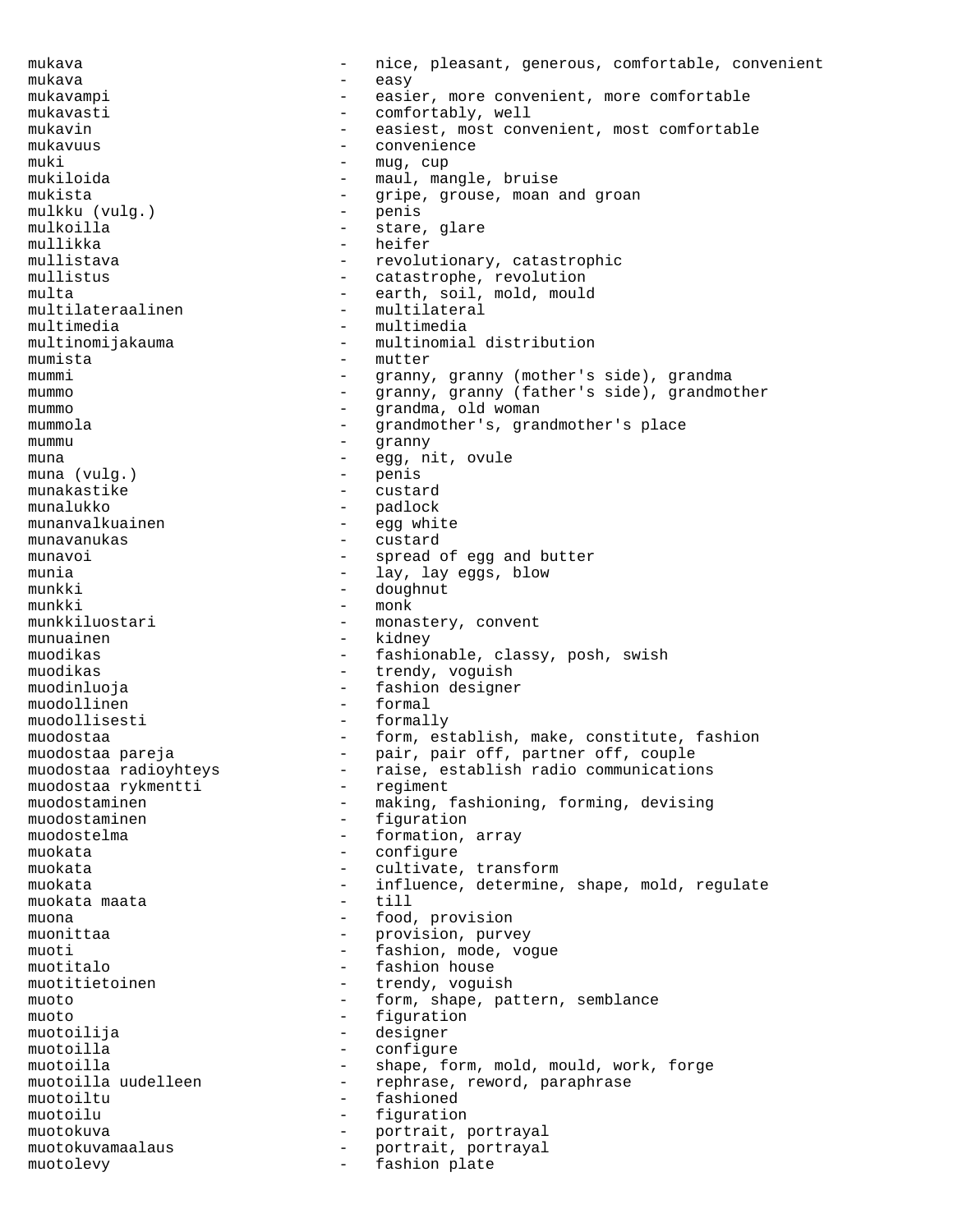muotti - cast, casting, mold, stamp, mould muovi - plastic muovi- - plastic muovinen – plastic<br>muovipussi – plastic muovipussi - plastic bag murahdus - snarl<br>murahtaa - snarl murahtaa  $-$  snarl, snap murahtaa  $\qquad \qquad -$  grumble, rumble, growl murakka - friable, tender murea - short, crisp, friable, tender murehtia - regret, be anxious, grieve, grumble, mourn, sorrow<br>- worry murehtia - worry murehtia salaa - eat one's heart out muren - jot mureneva - crisp, brittle, friable, crumbling murentaa - erode murhaaja - murderer - murderer - murderer - murderer - murderer - murderer - murderer - murderer - murderer murhaava - withering<br>murhamies (male) - murderer murhamies (male) murhata - murder murhayritys  $-$  attempted murder murhe - regret, sorrow, ruefulness, woe murheellinen - woeful - woefulness, woe<br>- traqedy murhenäytelmä murina  $-$  rumble murina  $-$  snarl, growl, growling murista - rumble<br>murista - arowl murista  $-$  growl, snarl, gnarl murjoa - batter, clobber, baste, mangle murre  $\qquad \qquad -$  dialect, accent, idiom murskata - crush, shatter, smash, dash murtaa - break murtaa sinetti murtautua - break in murtautua - break, break out, break away<br>murtokehitelmä - fraction murtokehitelmä - fraction murtoluku (math.) murtovaras - burglar murtoviiva - horizontal line murtua  $-$  break, devastate murtuma - break, fracture<br>muru (of bread) - - crumb muru (of bread)  $\overline{\phantom{a}}$ museo – museum<br>museotaa musertaa - wither musertaa - squash, crush, squelch, mash, squeeze musertaen - withering musertaminen en andere vithering musertava - withering, overwhelming musiikki - music musiikkiopisto - academy of music musikaali - musical musketti – musket mussuttaa - munch, crunch musta  $-$  black, achromatic musta kappale (phys.) - blackbody musta kappale (phys.) mustalainen 1988 - Gypsy, Romani, Romany mustalintu - scooter, scoter<br>mustamaalata - vituperate vil mustamaalata - vituperate, vilify, revile, rail mustamaija - Black Maria mustana - black, without cream or sugar<br>mustankipeä - iealous green-eved overieal mustankipeä - jealous, green-eyed, overjealous mustarastas - blackbird mustasukkainen 1988 - jealous, green-eyed, overjealous mustata  $-$  black, blacken, melanize, melanise, nigrify mustata  $-$  make black mustavalkoinen - black-and-white muste - ink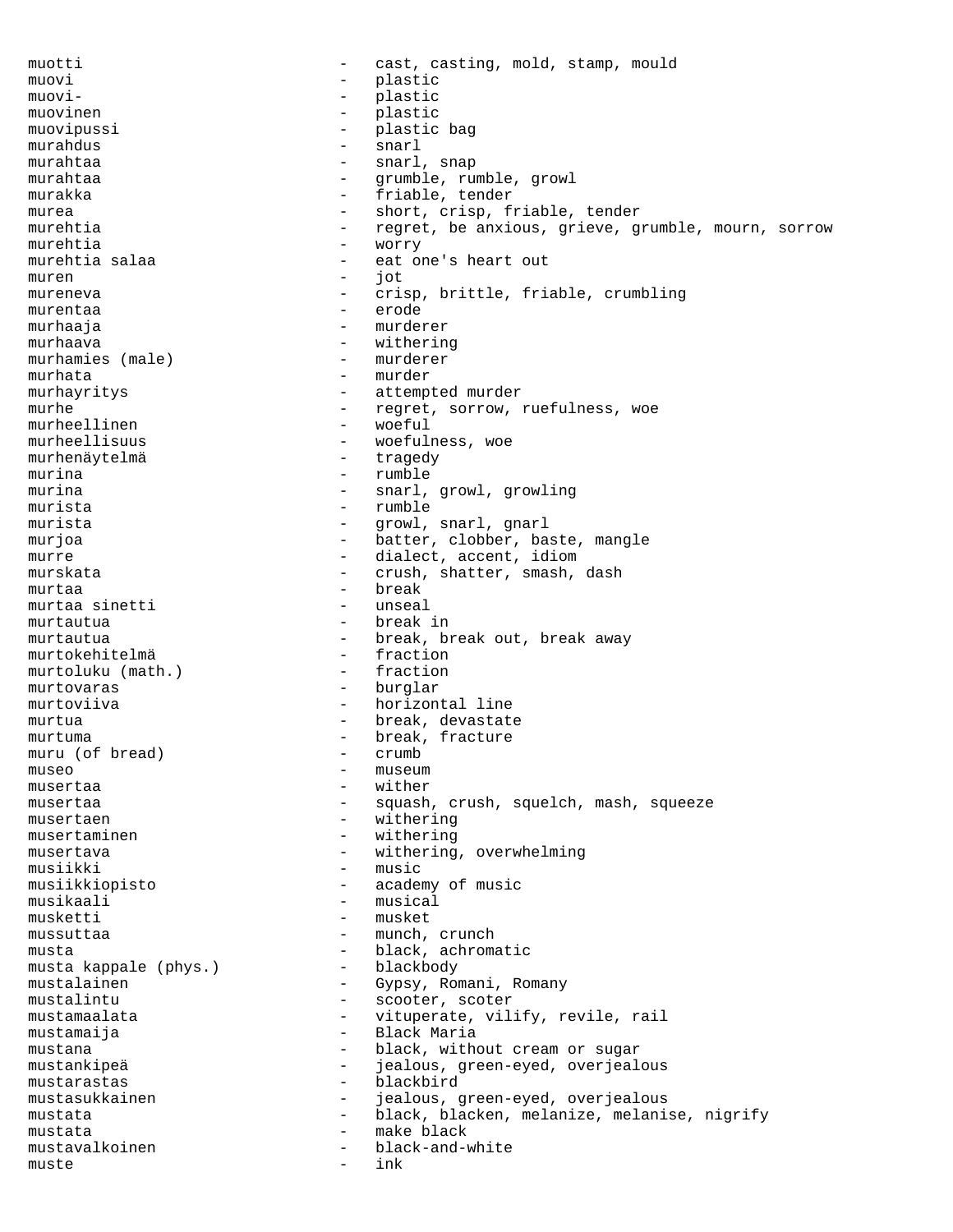mustekala - squid, calamari, calamary, cephalopod, poulpe mustekala - octopus, devilfish, cuttle-fish, cuttlefish mustekynä - pen mustikka - blueberry mustua  $-$  black, blacken, melanize, melanise, nigrify mustua  $-$  become black muta  $-$  mud, clay mutaatio - mutation<br>mutista - mumble mutista – mumble<br>mutka – mumble<br>curve mutka - curve, kink, twist, bend, wind, crook, turn mutkainen - roundabout, devious, circuitous mutkaton - simple, plain, downright mutkikas  $-$  sophisticated, advanced mutkikkuus - complexity, complicacy, complicated nature mutkikkuus - complication, convolution, deviousness mutkikkuus - elaboration, intricacy, involvement, multiplicity mutkistaa - complicate, elaborate, refine, rarify<br>mutkitella - ramble twist snake mutkitella - ramble, twist, snake<br>mutta - but<br>- but mutta - but mutustaa - munch muu  $-$  additional, remaining, rest of, accidental muu  $-$  other, else, the rest muualla - elsewhere, somewhere else muukalainen 1988 - 1988 - alien, stranger, foreigner muukalaislegioona - Foreign Legion<br>muuli - mule muuli - mule muunnella - vary muunnelma - variant, version, variation muunnelma - modification muunnin - converter muunnos - variant - variant - variant - variant - variant - variant - variant - variant - variant - variant - variant - variant - variant - variant - variant - variant - variant - variant - variant - variant - variant - va muunnos est est est est en extransformation muuntaa - modify, transform<br>muuntaia - transformar muuntaja - transformer muuntaminen - conversion<br>muurahainen - ant muurahainen muurahaiskeko - ant mound muurari - mason, bricklayer muuraus - brickwork, masonry muuri - wall muurin peite - coping, header, cope muurinmurtaia - coping, header, cope muurinmurtaja  $-$  rammurtaja  $$ muurinsärkijä - ram muusi - crushed potatoes muusi - pulp<br>muuta - chan muuta - change muutama - some, few muuten - by the way, incidentally, else, apropos, otherwise muutin - converter<br>muutoin - cherwise muutoin - otherwise, else muutoksenhaku - appeal muutos - modification, adjustment<br>
- amendment<br>
- amendment muutos - amendment muutos - revision, alteration muutos - change muutos - conversion, transition, changeover muutosehdotus - amendment muuttaa - vary muuttaa - change, turn, move, make, alter, modify<br>
- converter muuttaja este entre entre termine entre entre entre entre entre entre entre entre entre entre entre entre entre e muuttaminen esimessä suurimaan valtaminen valtaminen valtaminen valtaminen valtaminen valtaminen valtaminen va muuttaminen - conversion, modification, alteration, adjustment<br>muuttaminen - moving move relocation muuttaminen - moving, move, relocation muuttava - changing muutto  $-$  relocation, move, removal, migration muuttohaukka - falcon muuttoliike - migration muuttua - change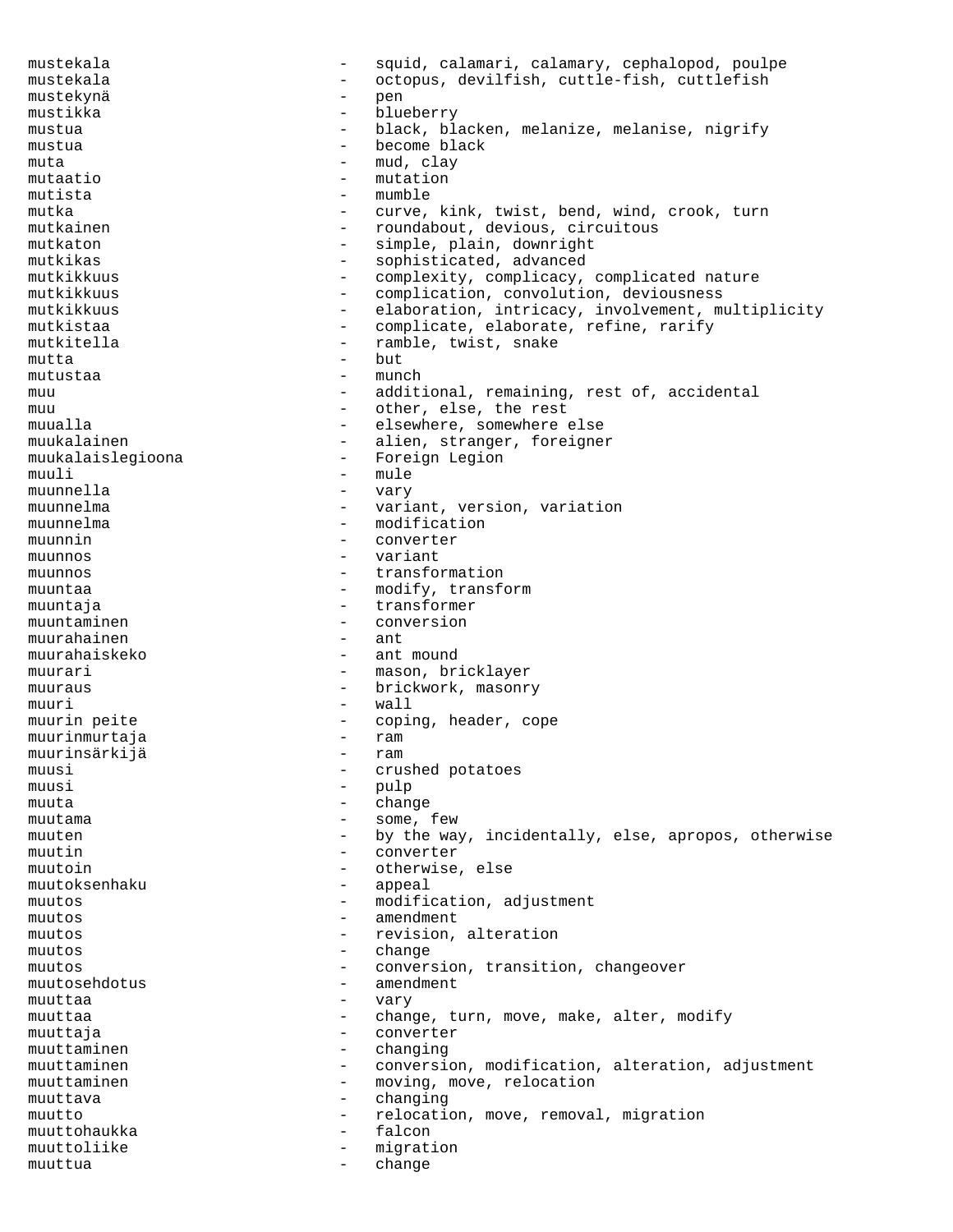muuttua joksikin - render muuttuja (math.) - variable  $mu$ uttujanvaihto (math.) muuttumaton - constant, unchanging, invariable, immutable muuttumaton - static, unchanged, unaltered muuttuminen - changing muuttuva - varying, variable muuttuva - changing, ever-changing muuttuva - uncertain, changeable, unsettled myhäillä - smile contentedly, smile benevolently myi - sold, traded, dealt, vended myivät - sold, traded, dealt, vended mykistävä - stunning mykistää - mute, silence, strike dumb, dumbfound mykkä - dumb, mute, speechless myllerrys - agitation, ferment, fermentation, unrest myllerrys - tumult, turmoil myllynkivi - grindstone mylviminen - hollering, holloa, roaring, yowl, roar mylviminen - bellow, bellowing, holla, holler, hollo mylvintä - hollering, holloa, roaring, yowl mylvintä - roar, bellow, bellowing, holla, holler, hollo mylviä - roar, thunder mylväys - hollering, holloa, roaring, yowl mylväys - roar, bellow, bellowing, holla, holler, hollo myrkky - poison myrkkyhammas - fang<br>myrkvllinen - viru myrkyllinen - virulent, poisonous, toxic myrsky - volley myrsky - storm myrskytuuli - hard wind, storm wind myrtynyt - nettled myssy - cozey, cosey, tea cosy myssy - bonnet, cap, cosy, hat, tea-cosy, cozy, tea cozy mysteeri - mystery myydä - retail myydä - trade, deal, sell, vend<br>mvvdä polkuhintaan - dump - dump myydä polkuhintaan myyjä - vendor, seller, dealer, trader myyjäiset – fair myyminen - marketing, selling, merchandising myymälä  $-$  boutique, shop, store myymätön - unsold myyneet - sold, dealt, traded, vended myynti - sale myynti - turnover myynti - marketing, selling, merchandising<br>mvvntiedustaia - agent - agent myyntiedustaja myyntipiste - mercantile establishment myyntipiste  $-$  outlet, retail store, sales outlet myyntipöytä - counter myyrä - mole myytti - myth myyttinen - fabled, mythical myyty - sold, dealt, traded, vended myytävänä - for sale myöhemmin - later, afterwards, later on, subsequently myöhempi - later, subsequent myöhä - later, subsequent - later - later - later - later - later - later - later - later - later - later - later - later - later - later - later - later - later - later - later - later - later - late<br>- late myöhäinen myöhässä - overdue, late myöhästyminen myöhästynyt - overdue myöhään - late, deep myönnytykset - appeasement myönnytys - concession myönteisesti - positively<br>myöntyminen - agreement myöntyminen - agreement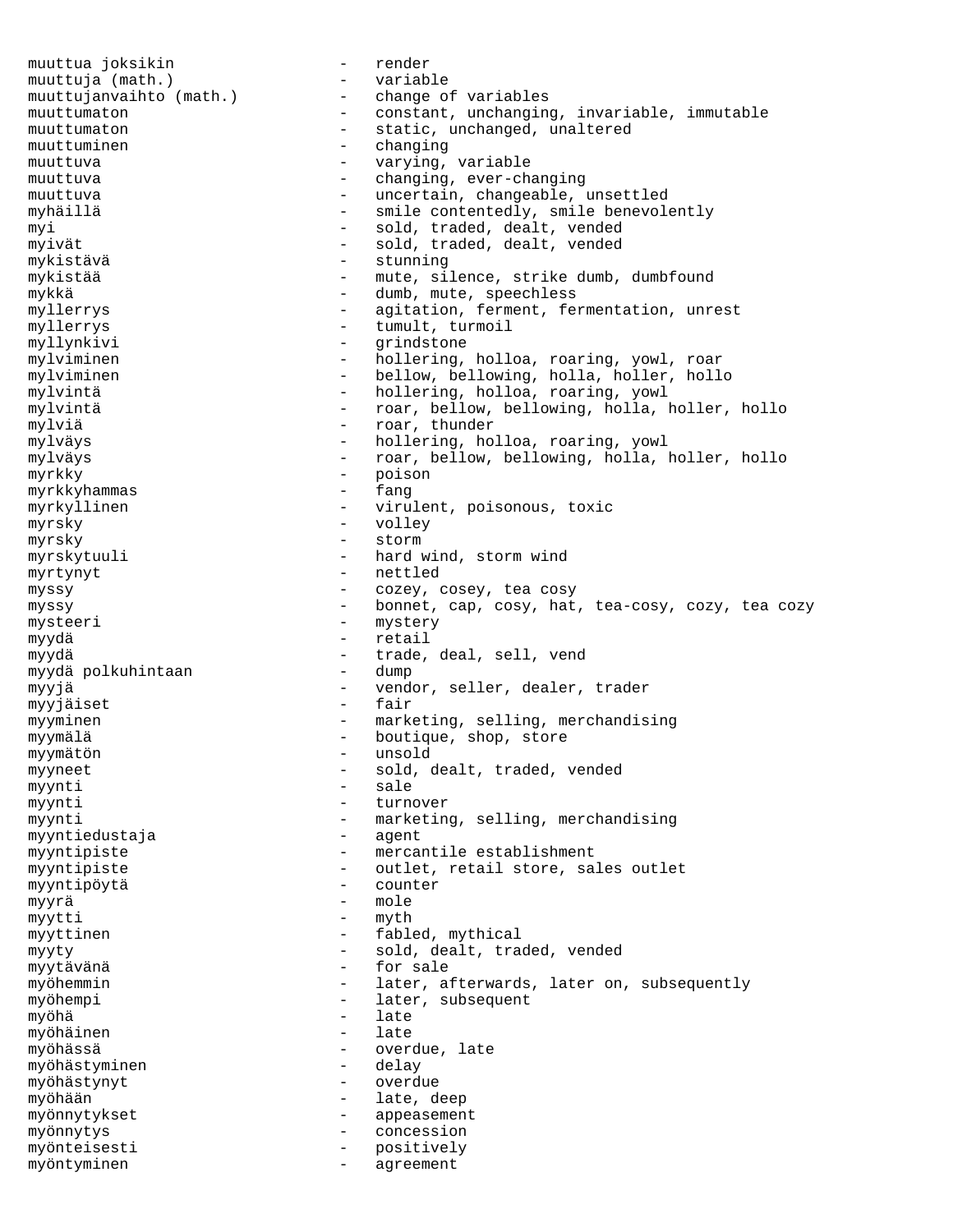myöntyvyys - facility myöntyväisyys - facility myöntyä - consent, concur myöntyä  $-$  agree, indulge myöntäminen  $-$  avowal, affirmation myöntää  $-$  allocate myöntää - concede myöntää - grant, give, award myöntää  $-$  admit, confess, acknowledge, agree, own up myöntää  $-$  assent, say yes, grant, bestow, confer myöntää - recognize myöntää arvonimi title, entitles arvonimus franchise myöntää edustussopimus myöntää lupa - certify, licence, license<br>mvöntää papinvirka - - benefice myöntää papinvirka - benefice myöntää tappio myös - also, too, as well myöskään - neither, not either myötä  $-$  with, along, along with, besides myötä - for, in favor of, in favour of, in support of myötäelää - empathize<br>myötäelää - empathise myötäelää - empathise with, empathize with, empathise myötäillen - following myötäillä - mold, adhere, cling, cleave, stick, cohere myötäily - accompaniment myötäinen myötäinen - conformable, favorable, favourable, propitious myötäjäiset  $-$  dower, dowry, dowery, marriage portion, portion myötäkytkentä<br>myötäkytkentä - feedforward<br>- sympathy myötätunto - sympathy myötätuuleen - lee, downwind myötävaikuttaa - facilitate mädännäisyys - corruption, putrescence, putridness, rottenness mädäntyminen - corruption mädäntynyt - putrid, putrefied, putrified mädäntyä - rot, decompose, molder, moulder mädätä  $-$  putrefy, rot mäiskäys - smack mäjähtää - plump, plank, flump, plonk, plop, plunk mäjähtää - plump down, plunk down mäki - uphill, downhill, hill, slope mäkärä - gnat mäkäräinen 1988 - black-fly, gnat mäkärät - black-flies mälli - wad, chew, chaw, cud, quid, plug<br>- traditional Finnish easter dish mämmi - traditional Finnish easter dish<br>männikkö - 9 - 9rove of pine trees - grove of pine trees männynkäpy - pinecone männystä tai kuusesta tehty mänty  $-$  pine, pine tree mäntylankku - deal mäntä - piston märehtijä - ruminant märkiminen - suppuration märkiä - suppurate, maturate, matter, fester, discharge - suppurate, maturate, matter, fester, discharge märkä - festering märkä - pus, purulence, suppuration, ichor, sanies<br>märkä - wet - wet märkä - wet mäski - mash, marc, draff, sediment mässäillä - indulge, luxuriate mässäillä<br>mässäily - gluttony<br>- roe mäti - roe mätimuna - ova mätkähdys - plump mätkähtäen - plump mätkähtää  $-$  plump, plummet mätkäistä - plump, plank, flump, plonk, plop, plunk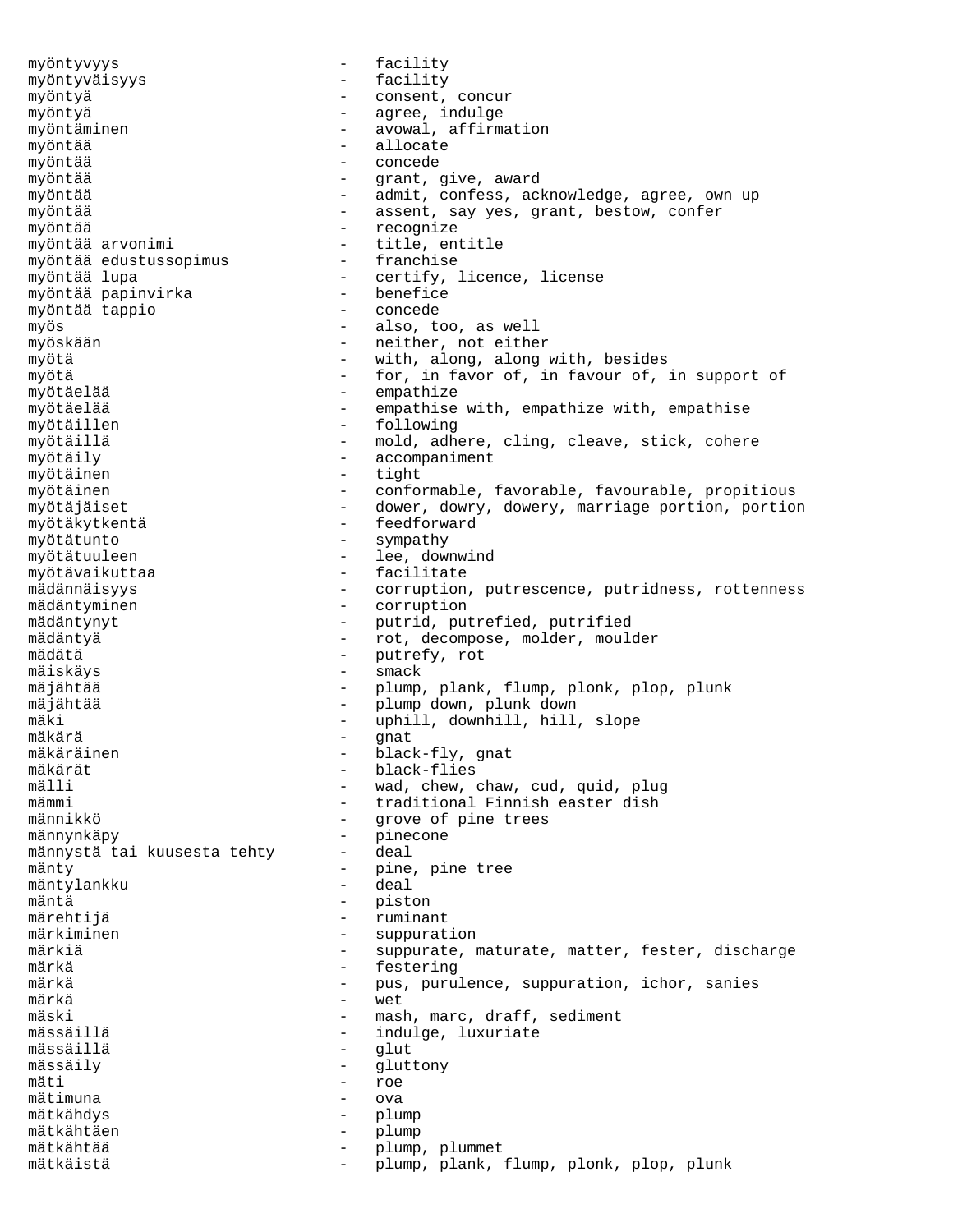mätkäistä - plump down, plunk down mätkäyttää - plump, plank, flump, plonk, plop, plunk<br>mätkäyttää - - plump down, plunk down mätkäyttää  $\qquad \qquad -$  plump down, plunk down mätä estering - festering mätä - pus, purulence, suppuration, ichor, sanies mätä - rotten, rot, rotting mätä - putrid, addle, bad, corrupt, decayed, decaying<br>mätä - - - - - - - decay, punk, rancid, lousy, foul, immoral mätä - decay, punk, rancid, lousy, foul, immoral<br>mätä- - - - - - - - - - - - - putrid - putrid mätäneminen - corruption mätäs - small bump of soil covered with grass mäyrä - badger - qualification<br>- qualifier, ad<sup>-</sup> määre 1988 – qualifier, adjunct, attribute, epithet määrite - adjunct, qualifier määritellä  $-$  outline, formulate, spell out määritellä - delimitate, demarcate, designate, expound, fix<br>- define, determine, specify, delineate, delimit määritellä - define, determine, specify, delineate, delimit<br>määritellä tarkasti - nail down, narrow down, narrow määritellä tarkasti - nail down, narrow down, narrow määritellä tarkasti - define clearly, specify, pin down, peg down määritelmä - definition, specification<br>määrittelemätön - indeterminate - indeterminate<br>- domain määrittelyjoukko (math.) määrittää - find, find out, ascertain, take määrittää - designate, specify, set, determine, fix, define - quantity, amount, rate, degree, bulk määräaikainen - employed for a certain time määräasema - object, destination, target määräenemmistö - prevalence, preponderance määrällinen - quantitative määränpää - destination, finish, goal määräraha - allocation määrätietoinen - earnest, businesslike<br>määrätietoinen - - purposeful, intention - purposeful, intentional määrätty<br>määrätty integraali - defined, definite, specified<br>- definite integral - definite integral määrätä  $\qquad \qquad - \qquad \text{order, dictate, prescribe}$ määrätä  $-$  inflict, impose, levy määrätä - decree, rule, enact määrätä - designate, denominate, destine, fate, doom määrätä - assign - institutionalise, institutionalize, charge, commit määräys - rule, statement, stipulation, direction määräys - precept, prescript, prescription, provision määräys - placing in charge määräys - imposition, injunction, instruction, ordinance määräys - command, compulsion, determination, dictation määräys - injunction, adjunct, authorization, behest, by-law määräys - modification, qualifying, limiting, qualifier määräys - decree, edict, fiat, rescript, regulation, request määräys - charge, commission, direction, order, dictate määräysvalta - disposal määrääminen 1988 voittaa vallanut valmaa valmaa valmaa valmaa valmaa valmaa valmaa valmaa valmaa valmaa valmaa määrääminen - designation, identification<br>määräämisvalta - - disposal määräämisvalta<br>määräämätön integraali indefinite integral määräämätön integraali möhkäle - block, chunk, globule, junk, lob, lump, bit möhliä - fumble, mess up, fumble, botch, bumble, botch up<br>möhliä - - blow, flub, screw up, ball up, spoil, muck up möhliä - blow, flub, screw up, ball up, spoil, muck up möhliä - bungle, fluff, bollix, bollix up, bollocks - bollocks up, bobble, mishandle, louse up, foul up möhliä  $\overline{\phantom{a}}$  - fuck up, muff  $\overline{\phantom{a}}$  - fuck up, muff  $\overline{\phantom{a}}$ mökki - house mökki - cabin, hut, shack, cottage mökä - jabber, jabbering, gabble mököttää - be sulky, mope, sulk möly - roar, boom, roaring, thunder mönjä - red lead, red-lead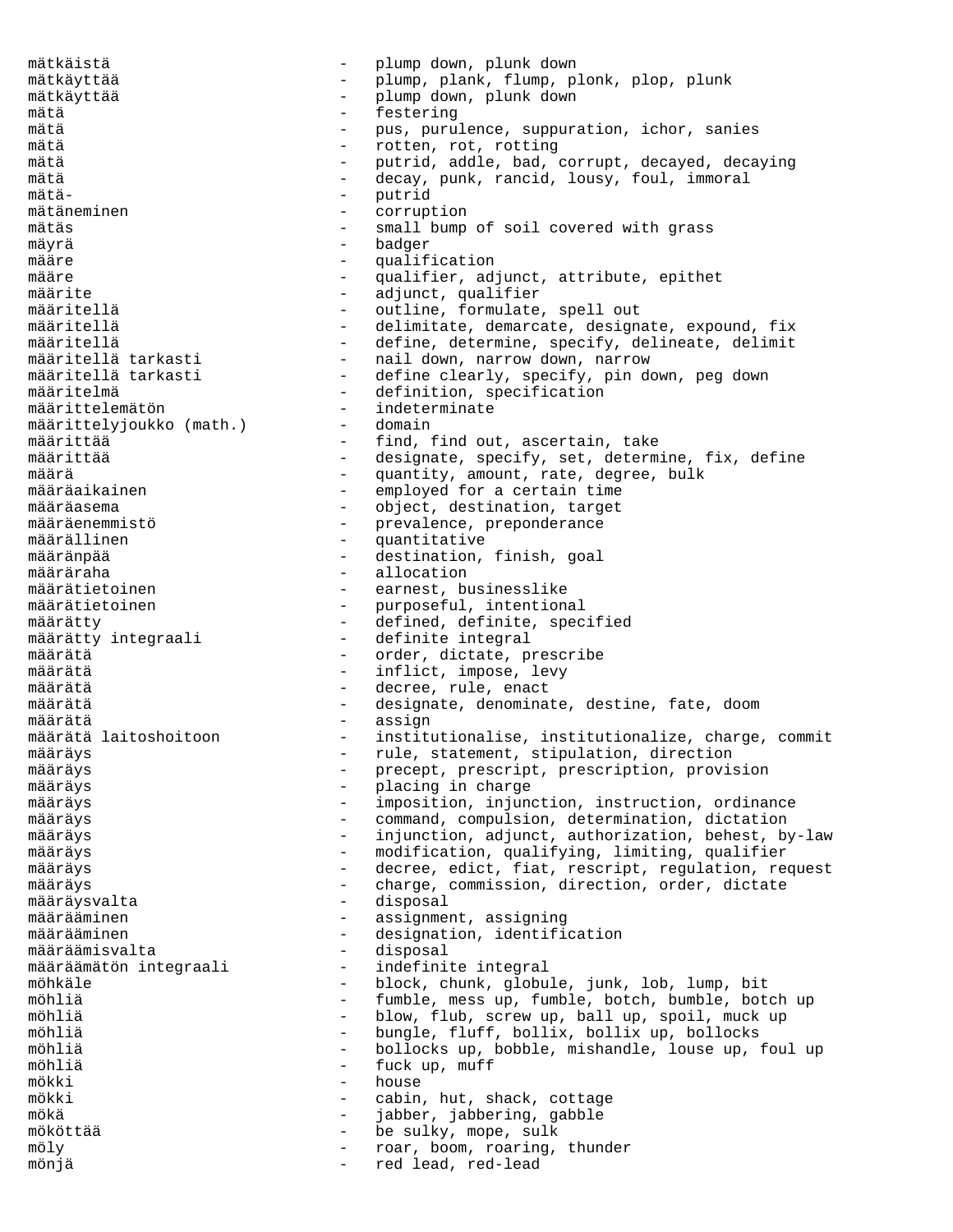mössö - pulp möyhentää  $\qquad \qquad - \qquad$  break up, loosen, pulp möyheä - fluffy möykkä  $-$  roar, boom, roaring, thunder möyrytä - roar möyrytä N1-avaruus - first countable space Neitsyt Maria - Virgin Mary Newtonin menetelmä - Newton's method Niili - Nile<br>Nizza - Nice Nizza - Nice Norja - Norway  $n$ -jono (math.) naakka - daw, jackdaw naali - arctic fox naama - face<br>naamari - mask naamari naamio - mask naamioida - mask, disguise, conceal, cover naamiointi - cover, covering, screening, masking naapuri - neighbor, neighbour<br>naapuri- - - - - - - - - - - - - - neighbouring, neighl - neighbouring, neighbor, neighbour, neighboring naapuristo - neighborhood, neighbourhood naapurusto - neighbourhood, neighborhood naara - drag naaras (animal) - femantas (animal) - femantas (animal) - femantas (animal) - femantas (animal) - femantas (animal) - femantas (animal) - femantas (animal) - femantas (animal) - femantas (animal) - femantas (animal) - fema naarasjoutsen - pensionale pensionale pensionale pensionale pensionale pensionale pensionale per substitution <br>Pensionale pensionale per substitution de la pensionale per substitution de la per substitution de la per subst naarata - drag, dredge naarmu - scratch, scrape, abrasion, excoriation<br>
- scratch, scrape, scratch up - scratch, scrape, scratch up<br>- wilt get leathery nahistua - wilt, get leathery<br>
nahka nahka - leather<br>nahkea - leather<br>- sticky nahkea - sticky<br>naida - marry - marry, wed, espouse, take in marriage, get married naida - copulate, fuck, have sex - have sex<br>- marry beneath one naida alempisäätyinen naikkonen 1988 - dame, doll, wench, skirt, bird, chick naikkonen 1988 – broad naimaton  $-$  unmarried, single naimisissa  $-$  married, reserved nainen 1980 - Woman, female person, lady nais- - female, woman - feminine, womanly naiset - women - feminine<br>- female naispuolinen - female naisten alusvaatteet<br>naisten hihaton alusasu naisten hihaton alusasu - slip, chemise, shimmy, shift, teddies, teddy<br>naisväki<br>- women - women naittaa - match, mate, couple, pair, twin naivi - natural, simple, trusting, unsuspecting, wide-eyed<br>
- qullible childlike credulous quileless naive naivi - gullible, childlike, credulous, guileless, naive<br>
- gnawed nakerrettu - gnawed<br>nakersi - gnawed nakersi - gnawed nakersivat - gnawed<br>nakertaa nakertaa - gnaw nakki - frankfurter, wiener, wienie<br>
- crack snap<br>
- crack snap - crack, snap nalkuttaa  $-$  complain, gripe, whine nalkuttaa - nag, peck, hen-peck<br>nalkuttaja - nag, scold, scolder - nag, scold, scolder, nagger, common scold nalle  $-$  bear (animal), teddy bear, teddy nalli  $\qquad \qquad -$  cap, detonator, percussion cap, primer nami (informal)  $-$  candy, sweet nano - nano napa - navel, umbilicus, bellybutton, omphalos, omphalus napa - navel point, pole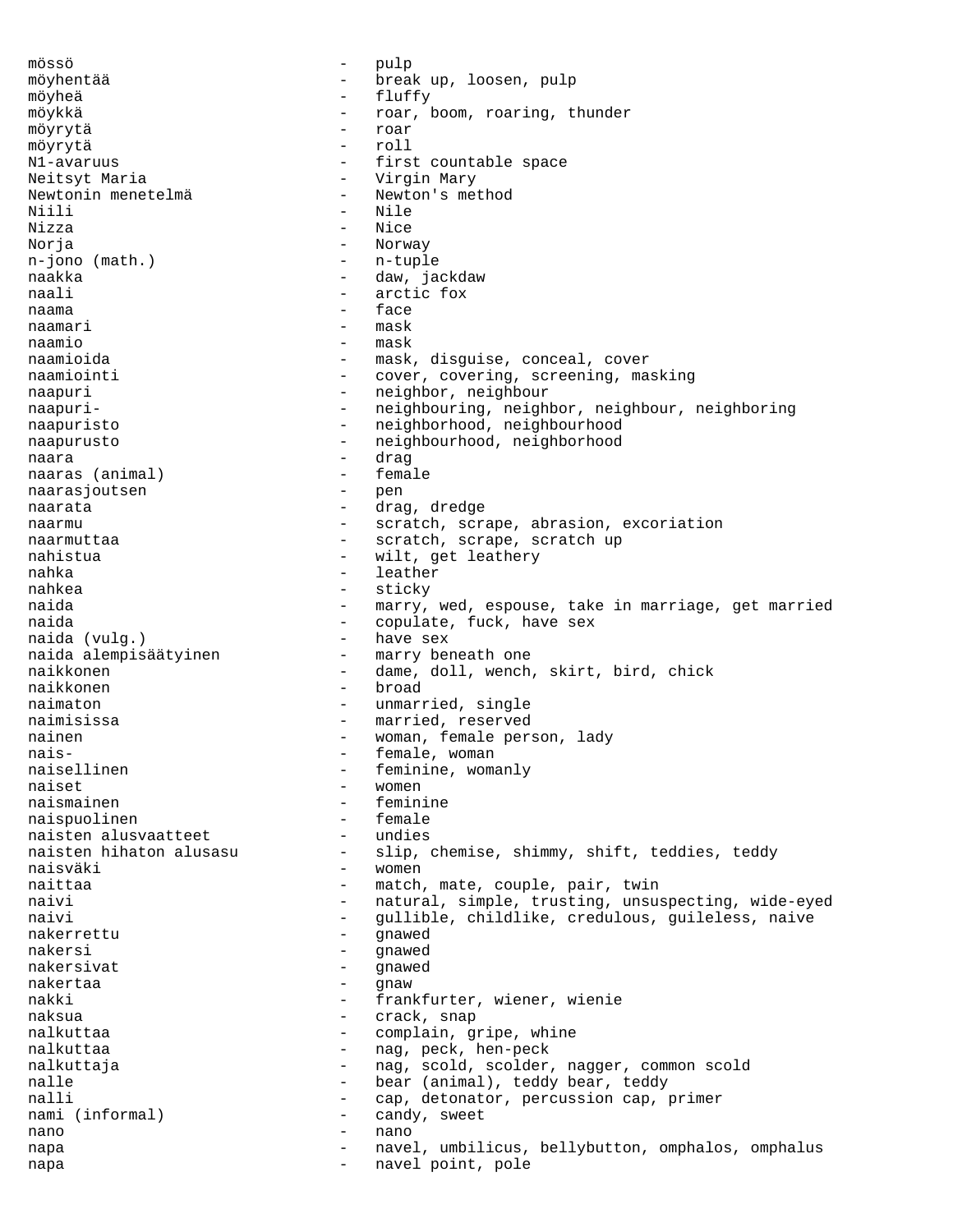napa-akseli - polar axis napakoordinaatit - polar coordinates napakoordinaattiesitys napakoordinaattiesitys - polar form<br>napanuora - umbilical cord, cord napata - nab, pick, snatch, catch napattu - caught - pat, dab napauttaa - click napautus - pat, tap, dab, rap napina - kick, beef, bitch, gripe, squawk napista - kick, beef, bitch, gripe, squawk napostella - munch, nibble nappi - button<br>nappula - hiere - hiere nappula  $-$  piece, man nappula - boy, little boy naputtaa - tap narista  $-$  creak, grate narkomaani - addict narkoottinen - narcotic narrata - impose, trick, delude narri - jester, fool, clown, zany<br>
narrimainen - zany, buffoonish, clownisl - zany, buffoonish, clownish, clowlike narsismi - narcissism narsisti - narcissist narskua - grate naru - string, thread, cord, guy, line, rope, twine naruttaa - have someone on, mislead, pull someone's leg nasaalinen - nasal - nasal - nasal - nasal - nasal - nasal - nasal - nasal - nasal - nasal - nasal - nasal - na naseva - apt, apposite, appropriate, pertinent naskali - boy, little boy naskali  $-$  awl, bodkin, pricker, bradawl nassikka - boy, little boy nasta - tack nationalismi<br>
nationalisti<br>
- nationalisti<br>
- nationalist - nationalist natrium - sodium, Na natsa  $-$  stripe, chevron natsa  $-$  butt, fag end, stub, fag-end nauha - binding, strip, tape, ribbon, band, fillet nauhake - ribbon<br>nauhamatriisi (math.) - band matrix nauhamatriisi (math.) nauhoite - transcription, recording nauhoitettu  $-$  taped, tape-recorded nauhoittaa - record, tape nauhuri - recorder<br>naukku - hooze di naukku - booze, dram, nip, swig<br>naula naula - nail, pound - tack nauraa - laugh - laugh nauraa makeasti  $-$  roar, howl naurattaa - amuse, make someone laugh naurettava - funny naurettava - ridiculous, laughable, absurd, derisory, ludicrous nauris - turnip nauru - laugh, laughter naurun asia  $\overline{\phantom{a}}$  - casual matter, fooling matter nauta - bovine, cattle, beef, head of cattle nautinto - pleasure, enjoyment<br>nautiskella - - - - - - - - - indulge, luxuriate - indulge, luxuriate nautittava  $-$  enjoyable, pleasant nauttia  $-$  savor, bask, relish, savour nauttia  $-$  delight in, enjoy, drink, eat navakka - hard (wind), stiff navetta - barn navigoida - navigate ne and the state of them, they, those them, they, those neekeri - Negro negatiividefiniitti - negative definite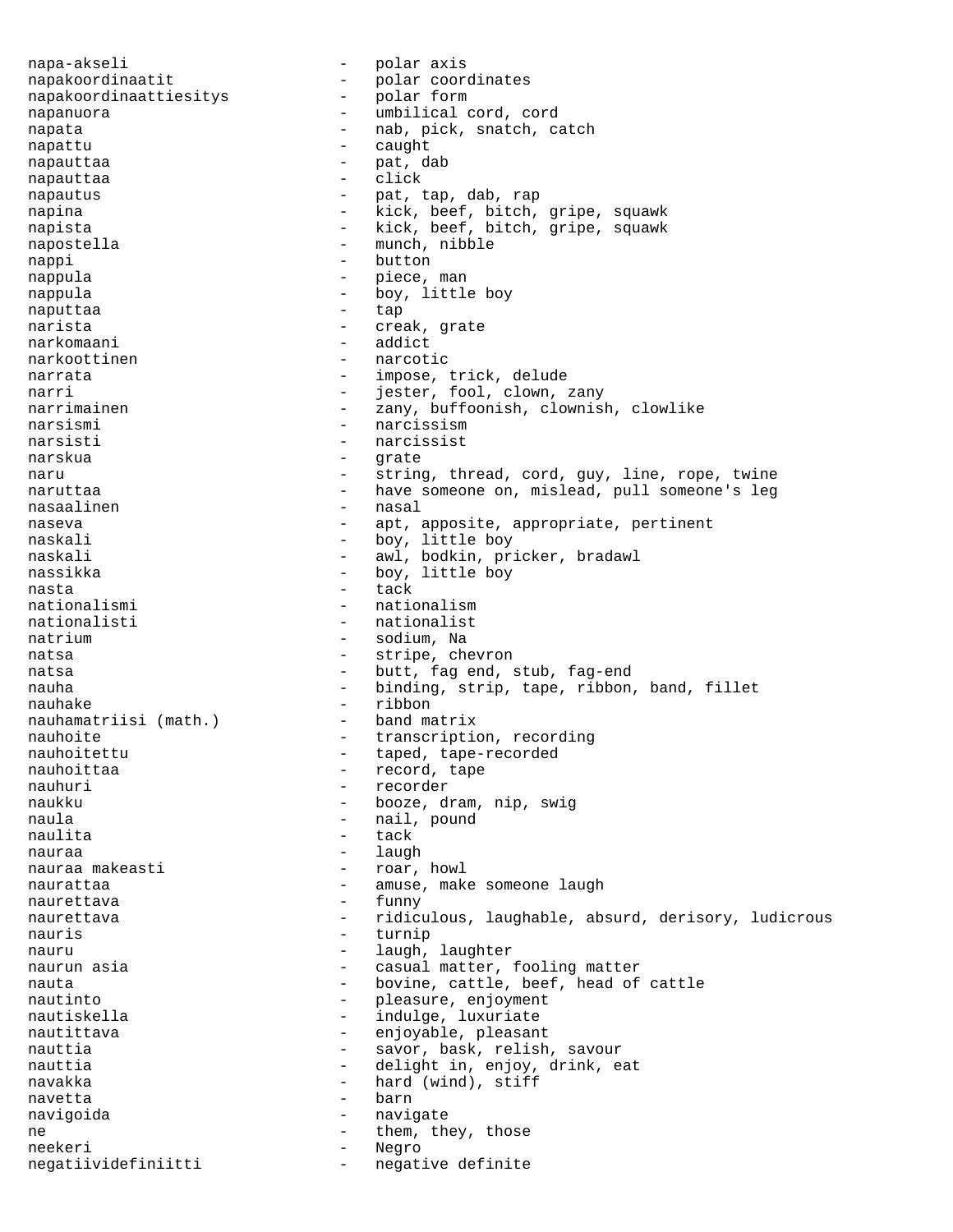neiti - miss, unmarried woman, single woman, Miss, madam neiti - young lady, girl<br>neitinen - airl maid neitinen 1988 - girl, maid neito - maiden, young woman, maid, damsel, girl neitonen - young woman, maiden neitseellisyys - virginity<br>neitsyt - virgin ma neitsyt - virgin, maid<br>neitsyks neitsyys extended to the virtue, virginity nekku - sugar candy nelijalkainen - quadruped, quadrupedal<br>nelikko - foursome quartet qua nelikko - foursome, quartet, quartette<br>
- firkin<br>
- firkin - firkin nelikulmainen eta erroria eta erroria eta erroria eta erroria eta erroria eta erroria eta erroria eta erroria nelipyöräinen - four-wheel, four-wheeled neliveto - four-wheel drive neliö  $-$  second power neliö  $-$  square, foursquare neliöjuuri - square root neljä - four, number four<br>neljäkymmentä - forty - forty neljäkymmentä - forty neljännes<br>neljännestunti - fifteen minuter, quarter of an hour neljäs - fourth - quartern neljäsosa - quarter, one-fourth, fourth, fourth part neljästi - four times neljätoista  $-$  fourteen, number fourteen nelonen - number four, fourth nelos- - fourth nenä - nose nenä- - nasal nenä-äänne nenäkäs - smart, sassy - saucy, fresh, impertinent, impudent, overbold nenäkäs - brash, cheeky, nervy nenäliina - handkerchief nenäpii - bridge of the nose neodyymi - neodymium, Nd neon - neon, Ne neptunium - neptunium, Np<br>
nero - qenius maste nero - genius, mastermind, brain<br>
- genius<br>
- genius<br>
flair nerokkuus - genius, flair nerous - ingenius, genius, flair<br>neste - liquid neste - liquid nestehukka - dehydration netto - net, profit, net profit, net income, earnings nettoarvo - equity, net worth, net value neula - pin, needle neulanen - thorn, spike, sticker, pricker, prickle, spine neule - needlework neule - knitting, knit, knitwork neulepuikko - knitting needle neuletyö - knitting, knit, knitwork neuloa - knit neulominen - knitting<br>neulonta - knitting neulonta - knitting neuraalinen neutraali - neutral neutriino - neutrino neuvo - advice neuvoa - advise, counsel, advice, advocate neuvoa - show neuvoa antava - advisory, consultative, consultatory, consultive neuvokas - apt, clever<br>neuvon antaminen - consultancy neuvon antaminen - consultancy neuvon anto  $\sim$  - consultancy neuvonantaja - advisor, adviser, consultant neuvonpito - council, consultation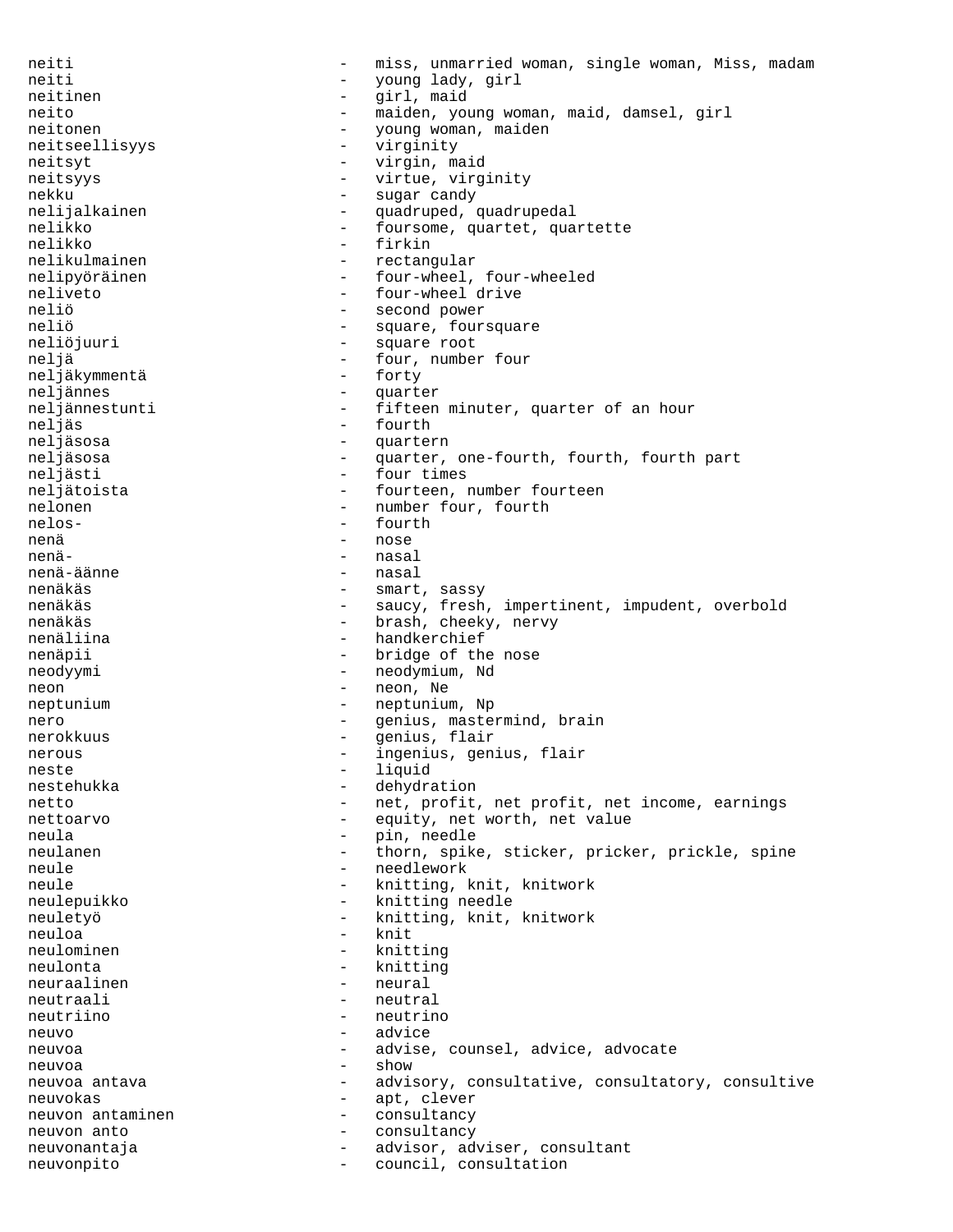neuvonta - counselling, advise, info, information, guidance neuvonta  $\begin{array}{ccc}\n-\text{instruction, information of} & \text{of} & \text{of} & \text{of} & \text{of} & \text{of} & \text{of} & \text{of} & \text{of} & \text{of} & \text{of} & \text{of} & \text{of} & \text{of} & \text{of} & \text{of} & \text{of} & \text{of} & \text{of} & \text{of} & \text{of} & \text{of} & \text{of} & \text{of} & \text{of} & \text{of} & \text{of} & \text{of} & \text{of} & \text{of} & \text{of} & \text{of} & \text{of} & \text$ neuvos - councillor neuvosmies - councillor neuvosto - council neuvotella - negotiate, negociate, talk terms, treat neuvotella - consult, confer, confabulate, confab neuvottelu - consultation, audience, interview neuvottelu - counsel, discussion, negotiations, consultation neuvottelu - conference, negotiation, palaver, parley, council neva - fen, marsh, open bog, swamp nide - book hook nidottu - paperback nielaista - swallow nielaisu - drink, swallow, deglutition niemeke – ness<br>niemi – cape niemi - cape, ness<br>nieriä - char - char nieriä - char nietos - bank, drift, snow-drift<br>
- damp<br>
- damp nihkeä – damp<br>nihkeä – tiol - sticky, muggy, steamy niiaus - bow, bowing, obeisance, bob, curtsey, curtsy<br>
- theirs niiden - theirs<br>niiden - their niiden - their (not persons), their (persons - informal)<br>niille - for them - for them niillä main annound there example the model of the main state of the main state of the main state of the main niin - so, like that niin ... kuin - both ... and niin ikään - as well, also, likewise<br>niin ja näin - - - - - - - up in the air, up to qu niin ja näin - up in the air, up to question, doubtful, so-so<br>niin kai - I suppose, I suppose so - I suppose, I suppose so<br>- while niin kauan kuin<br>niin kutsuttu niin kutsuttu - alleged, supposed niin kutsuttu - so called, so-called<br>niin muodoin - accordingly consequent niin muodoin  $\begin{array}{ccc}\n - & \text{accordingly, consequently, therefore} \\
 - & \text{accordingly, consequently, error}\n\end{array}$ niin ollen - accordingly, consequently, ergo<br>
niin sanoakseni - so to speak - so to speak niin sanottu alleged, supposed niin sanottu - so called, so-called niin sitä pitää - attaboy, attagirl, that's the ticket/stuff<br>niinkö? - is that so?, is that right?, is that true? niinkö? - is that so?, is that right?, is that true? niiskuttaa - sniff niistä - thereof, thence, therefrom<br>niistää - - - - - - - - - - - blow, blow one's nose niistää - blow, blow one's nose<br>niitty - meadow - meadow niitty - meadow - mow, cut, reap niitä - them nikama - vertebra nikkari  $-$  joiner, handyman nikkeli - nickel, Ni<br>niksi - nickel, Ni niksi - trick, hint nila - bast, inner bark, sieve tissue niljakas - slimy, slippery - ankle<br>- anklet nilkkuri - anklet nilviäinen<br>nimekäs nimekäs - renowned - nominal nimenomaan - particularly, in particular, especially nimenomaan - explicitly, expressly, precisely, exactly<br>nimetty - called, named - called, named nimetä - name, nominate, appoint, describe, call nimetä - discover, identify, key, key out, distinguish<br>nimetä uudelleen - rename, name again, name anew - rename, name again, name anew nimetön - nameless, unnamed, unidentified, anonymous<br>nimetön (finger) - ring finger, annualry - ring finger, annualry<br>- naming nomination nimeäminen - naming, nomination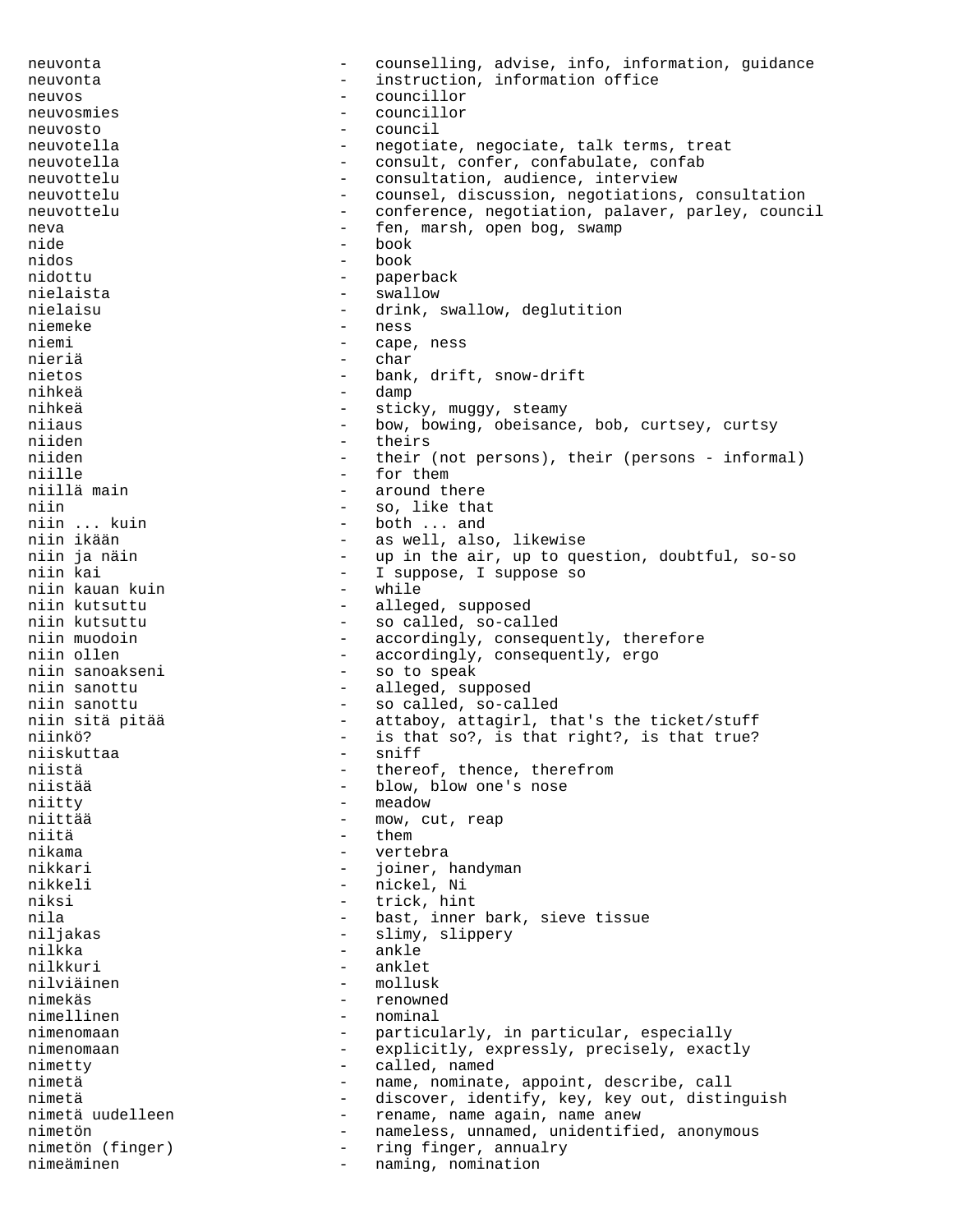nimi - appellation, name, denomination, designation nimi - title nimike  $-$  title, tariff heading/number/item, label nimikirjain - initial<br>nimikirjoitus - signature nimikirjoitus - signature - signature - signature - signature - signature - signature - signature - signature<br>Alabel - signature - signature - signature - signature - signature - signature - signature - signature - signa nimilappu - label - label - label - label - label - label - label - label - label - label - label - label - la nimilista - roll, roster nimiluettelo - roll, roster nimimuisti - memory for names<br>nimisana - noun, substantiv - noun, substantive nimitellä - call nimittäin - namely nimittäjä - denominator nimittäminen - nomination nimittää - appoint, charge, make, name, nominate nimittää  $-$  title, entitle nimitys - assignment, appointment, designation, naming nimitys appellation, denomination, appellative<br>  $\frac{1}{2}$  appellation, denomination, appellative nimitys - nomination<br>
nimiö - itle labe nimiö - title, label nimiöidä - label niobium - niobium, Nb nipistys - pinch nipistää  $-$  twitch, tweak nipistää - pinch, nip, vellicate, squeeze, twinge, tweet nippa nappa - nip and tuck, just barely<br>nippu nippu - wad, sheaf, bundle, bunch niputtaa - - - - - - - - - - - - bundle, bundle up, roll up nirskua - grate nirso  $-$  particular, fastidious, picky, choosy niska - back of the neck, nape, scruff, nucha niska limassa - keep your nose to the grindstone<br>niska limassa - - work like a dog, work your butt niska limassa - work like a dog, work your butt off<br>niskasärky - heckache, neck pain niskasärky - neckache, neck pain - talk back, sass, be recalcitrant/refractory<br>- unrulv niskoitteleva<br>niskuroida - talk back, sass, be recalcitrant/refractory nisu - wheat nisä - teat, nipple, mammilla, mamilla, pap, tit, breast nisäkäs - mammal nitistää - snuff out, bump off, wipe someone out<br>nitoa - sew stitch bind stanle nitoa - sew, stitch, bind, staple nitro - heart medicine, nitro niukempi - shorter, scantier<br>niukin - shortest scantie niukin - shortest, scantiest<br>niukin naukin - nip and tuck, just niukin naukin - nip and tuck, just barely - narrow, small niukka - bare, scanty, spare, meager, scrimpy, short niukkasanainen en miukkasanainen - guarded, noncommittal, unrevealing niukkuus - shortage nivaska - bundle, bunch nivel - joint, hinge, knuckle, node, pivot, juncture, link<br>
- articular articulary nivel-  $\qquad \qquad$  - articular, articulary nivelakseli - flexible drive shaft, universal shaft nivelakseli - articulated shaft, Cardan shaft, rockshaft<br>nivelauto nivelauto - articulated bus nivelmadot - annelids - annelids - annelids - annelids - annelids - annelids - annelids - annelids - annelids nivelside - ligament nivoutua - fit together, go together, be interrelated/-locked<br>nivuset - groin nivuset - groin nk. - so called no  $-$  so, now, well, well then, all right nobelium - nobelium, No noeta - soot, smut noidannuoli - lumbago noiduttu - charmed, spellbound, enchanted, fascinated noiduttu - spelled, spelt noin - or so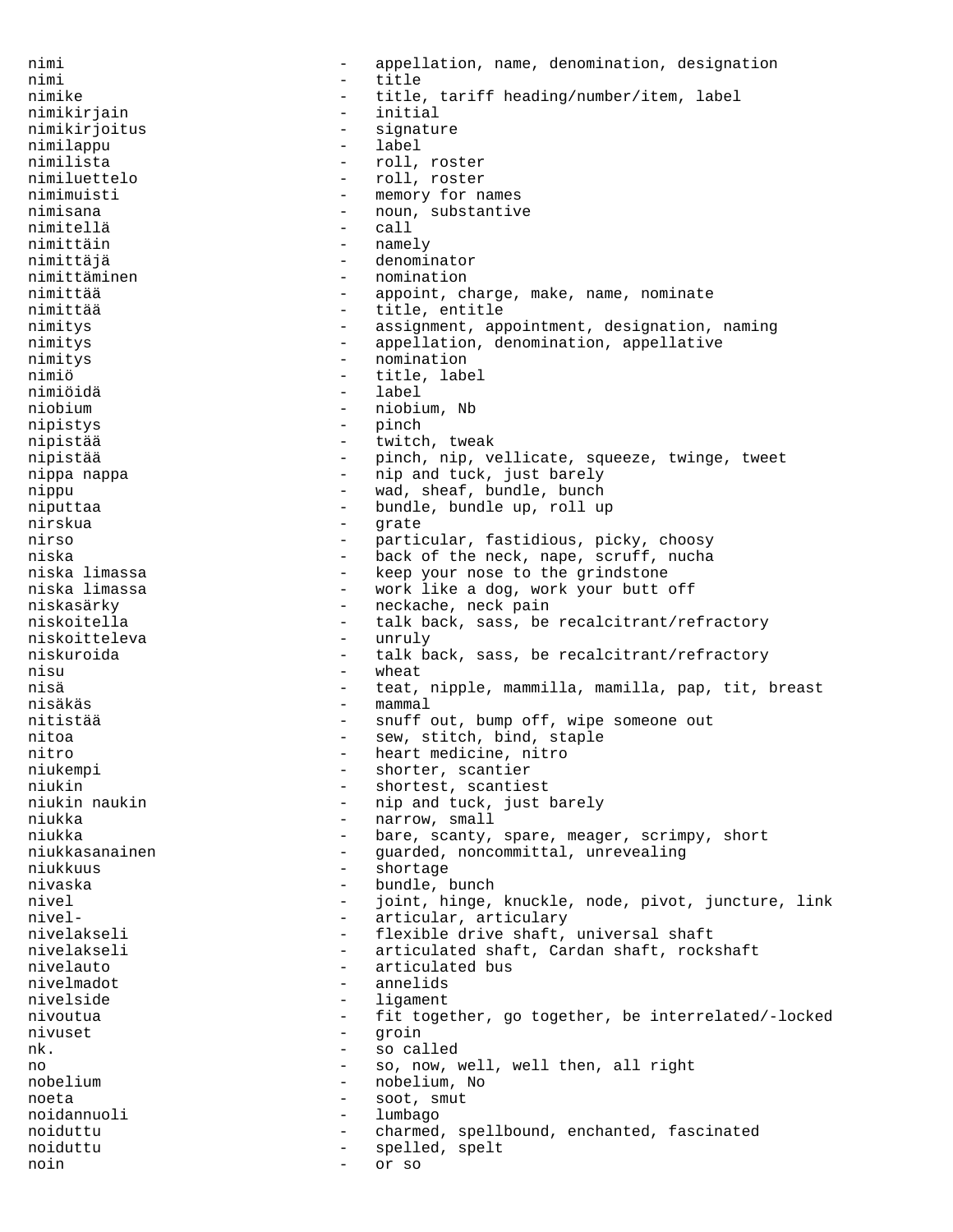noin and the close to, just about, some, roughly, more or less noin **1988** - about, approximately, like that, around, circa noin vain metal and the set of the set of the set of the set of the set of the set of the set of the set of th noita - witch, sorceress, enchantress, hag, beldam, crone noita - those noita-akka - witch noitua - spell, bewitch, fascinate<br>
- charm enchant ravish enchant noitua - charm, enchant, ravish, enrapture, transport<br>noitua - curse, swear, oath, bedamn, imprecate, cuss - curse, swear, oath, bedamn, imprecate, cuss noja - rest, support nojalla - on the basis of, on the grounds of, by virtue of noiata<br>- lean, support, sustain, rest, base on, depend on - lean, support, sustain, rest, base on, depend on nojatuoli - armchair nokare - pat noki - soot, smut, carbon black, lampblack nokikana - coot nokka - beak, bill, neb, nib, pecker<br>nokkahuilu - - recorder, fipple flute, fipp - recorder, fipple flute, fipple pipe nokkahuilu - vertical flute<br>nokkava - snootv, superc: nokkava - snooty, supercilious, vain, proud<br>nokkava - snooty, supercilious, vain, proud nokkava - presumptuous, self assured, self-assured, snobbish<br>nokkava - imperious impolite lordly overbearing perky imperious, impolite, lordly, overbearing, perky nokkava - buffed-up, complacent, conceited, haughty nokkava - cavalier, affected, arrogant, boastful, boasting nokkela - clever, apt nokkia - beak, peck, pick nokkonen - nettle nolla - nought, zero, nul, nil, cipher, cypher, 0 nollakeli - weather when temperature is around 0 deg. Celsius nollata  $\begin{array}{ccc}\n - & \text{set to zero, reset} \\
 - & \text{reset to zero, reset}\n\end{array}$ - reset, resetting, setting to zero nolo - uncomfortable<br>
- uncomfortable<br>
- embarrassed b nolo - embarrassed, humiliated, ashamed<br>nolottaa - embarrassed, humiliated, ashamed nolottaa flurry, consternate, disconcert, put off, confuse nominativi - nominative nopea - fast, quick, rapid, speedy, swift, hasty<br>nopea Fourier-muunnos (FFT) - fast Fourier transform (FFT) nopea Fourier-muunnos (FFT) nopea läpiluku - skim, skimming nopeammin - quicker, faster nopeasti **1988** - fast, quickly, with haste, rapidly, swiftly nopein - quickest, fastest<br>nopeus - speed velocity nopeus - speed, velocity, rate noppa - die, dice<br>noria - slender die, slender die slender die slender die slender die slender die slender die slender die slen<br>noria - slender die slender die slender die slender die slender die slender die slender die sl norja - slender, delicate, slight, slim<br>noria - lissome lissom lithe lithesom norja e state - lissome, lissom, lithe, lithesome, supple, svelte norja - sylphlike norjalainen 1980 - Norwegian norjan kieli  $-$  Norwegian (language) norkoilla - lurk, loiter, lounge, footle, lollygag, loaf norkoilla - lallygag, hang around, mess about, tarry, linger norkoilla - mill about, mill around normaali - normal, conventional, standard, ordinary normaali (math.) - normal line normaali (math.) - normal line normaalijakauma - Gauss distribution, normal distribution<br>normaalikiihtyvyys - normal acceleration - normal acceleration normaalisti - normally<br>normalisoituva (math.) - normable normalisoituva (math.) - normable<br>normeerautuva (math.) - normable normeerautuva (math.) normi - normi - norm<br>normiavaruus - norme - normed space norppa - ringed seal norsu - elephant norsunluu - ivory, tusk nostaa - lever, lift, raise, arise nostaa - draw nostaa arvoa ante este este este en la proprieciate, apprize, apprise nostaa syyte - criminate, accuse, impeach, incriminate<br>nostattaa nostattaa - stimulate, rush, hasten, excite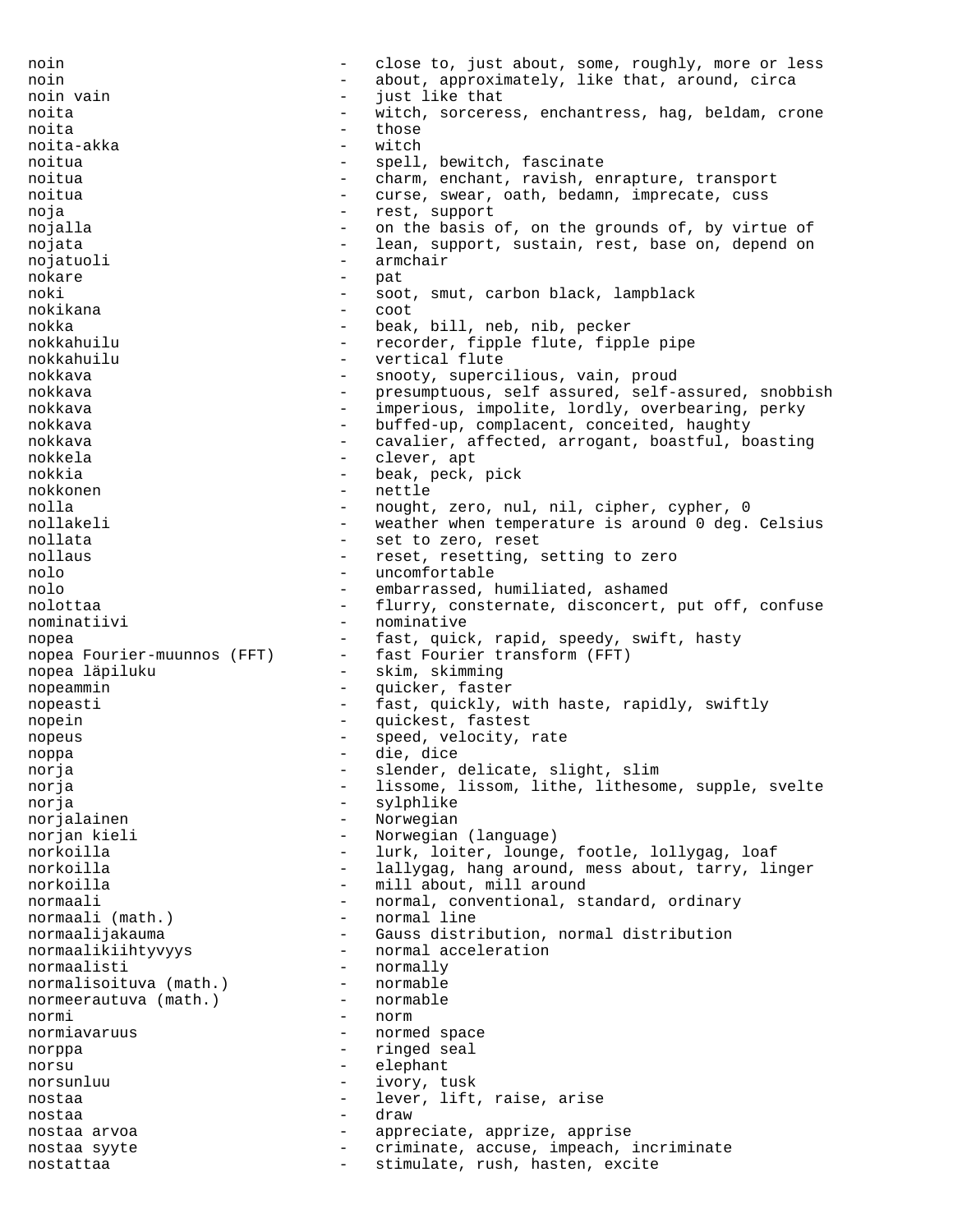nostattaa - induce, bring on<br>nostattu - raised lifted nostettu - raised, lifted, levered, arisen nosti - arose, lifted, levered, raised nostivat - arose, lifted, levered, raised nosto - withdrawal, lift, lifting, heave, elevation nostokurki - crane nostolaite - crane nosturi - crane notaari - notary notaatio - notation notkea - flexible, elastic, dexterous - bow, bend notkistua - get more flexible notkua - bend, sway noudattaa - stand noudattaa - follow, obey, comply with, agree, adhere, accede noudattaen - following<br>noudattaminen - compliance noudattaminen en en andere en andere rompliance, following noukkia - collect, cull, gather, pick, pick up, pluck nousi **-** arose, got up, raised, rose nousivat  $-$  arose, got up, raised, rose nousseet - arisen, got up, raised, risen noussut - arisen, got up, raised, risen nousta  $-$  climb, climb up nousta - board, get on nousta  $-$  get up, bring up, go up nousta  $-$  rise, raise, elevate, lift nousta arvossa - appreciate, apprize, apprise, revalue nousta ja laskea<br>nousta laivaan nousta laivaan - embark, go on board, ship - disembark nousta valtaan  $-$  throne, enthrone nousta ylös - swell, well nousu - upward slope, upward grade nousu - raise, acclivity, climb, upgrade nousu - ascension, rise, rising, ascent nousukausi - prosperity<br>
nousuvesi - flow<br>
- flow nousuvesi noutaa - bring, get, fetch novelli - short story noviisi - novice, beginner ns.  $-$  so called nudismi - nudism nuha - head cold, nasal catarrh<br>nuha - cold cold in the head of nuha - cold, cold in the head, common cold, coryza nuhainen - having a cold nuhainen - having a cold - flu, influenza nuhde - rebuke, reproof, reproval, reprehension, reprimand nuhdella - admonish, reprove, chide nuhruinen - untidy nuija - club, truncheon, cudgel nuija - moron, stupid, fool nuija  $-$  mallet, beetle nuijia - cudgel, club nuiva - passionless, apathetic, indifferent nuiva - cool, cold, reluctant, unenthusiastic nujertaa - down, bring down, beat, break, conquer nujertaa - overwhelm, crush, demoralize, devastate, dish nujertaa - discourage, dishearten, do for, extinguish, fell nujertaa - knock down, put an end to, put down, sit on nujertaa - subdue, subjugate, suppress nukahtaa - fall asleep nukka - lint, tuft nukka - pile, nap, down, fleece, flue, fluff, fuzz, hair nukkainen - fuzzy, fluffy nukkua - be asleep, sleep, slumber, kip pass away, die nukkui - slept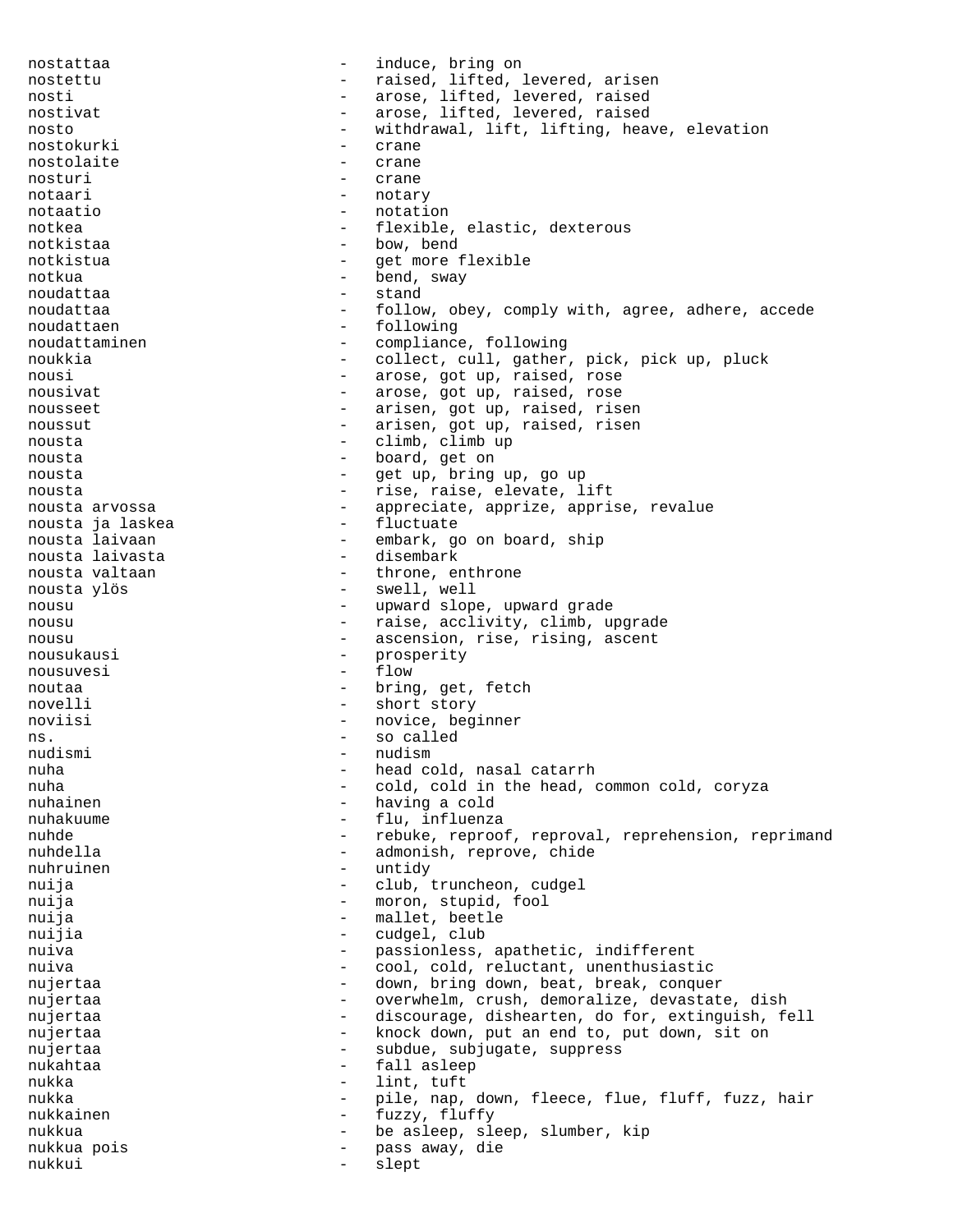nukkuja - sleeper nukkumassa - asleep nukkumatti - Sandman nukkuva - sleeping - sleeping nuku hyvin! - sleep well!<br>nukuksissa - asleep nukuksissa nukuttaa - make sleepy nukutus - anesthesia, anaesthesia<br>nukutusaine - anesthetic, anesthetic, - anesthetic, anesthetic agent, anaesthetic agent nulikka - cub, puppy, rascal, scamp, stripling, young rascal nuljahtaa - slide, slip<br>nulliteetti (math.) - nullity nulliteetti (math.)<br>numeerinen - numerical, digital, numeric numero **1988** - cipher, digit, figure, numeral, number numero - issue numeroituva (math.) - countable, enumerable, denumerable<br>numeroituva-arvoinen (math.) - countably-valued numeroituva-arvoinen (math.) - countinumerokiekko - dial numerokiekko numerollinen - numerical, numeric nummi - heath, moor, moorland nunna  $-$  nun nunnaluostari - nunnery, convent nuo - those nuoli - arrow, shaft nuolla  $-$  lick, lap nuora - cord, filament, funicle, line, rope, string nuora - thread, twine nuorallakävelijä - rope dancer nuorekas - youthful, young, juvenile nuorempi - younger, junior nuoret - young, youth nuori - young, youthful, youth, juvenile, juvenile person nuori sonni - bullock nuorikko - bride, newlywed - chicken, pullet nuoriso - young, youth, young people<br>
- invenile nuoriso- - juvenile nuorisorikollinen - juvenile delinquent, delinquent nuorukainen - young man, youngster<br>nuosija - climber mounter nuosija - climber, mounter nuoska - sticky snow nuotit - score nuotti - note, musical note, tone<br>
nuottiavain - clef nuottiavain nuottiviivasto - staff, stave nupi - tack nuppu - bud nurin - messy, in complete disorder nurin - upturned, wrong side up, topsy-turvy nurin murin - down, inside out, over, reversed, upside down nurin niskoin  $-$  head over heels, upside down nurinperin  $-$  upside down, wrong side up nurinpäin - upside down, wrong side up<br>
- arowl grumble nurista - growl, grumble<br>nurista - nag peck hen nurista - nag, peck, hen-peck<br>nurista - eripe, grouse, moan gripe, grouse, moan and groan nurja - unfavourable, unfriendly nurja enterprise of the repugnant, reverse, sulky, uncongenial, wrong nurja entry of the surface of the inopportune, noxious, other, purl, reluctant nurja entimelecim contented, bad, false, hostile, inauspicious nurja - adverse, antagonistic, contrary, detrimental<br>nurja puoli - seamy side, the wrong side, wrong side - seamy side, the wrong side, wrong side nurkka - corner nurkka - nook nurkkakunta - faction, clique nurkkaus - corner, nook nurkua - gripe, grouse, moan and groan nurmi - lawn, sod, turf, sward, greensward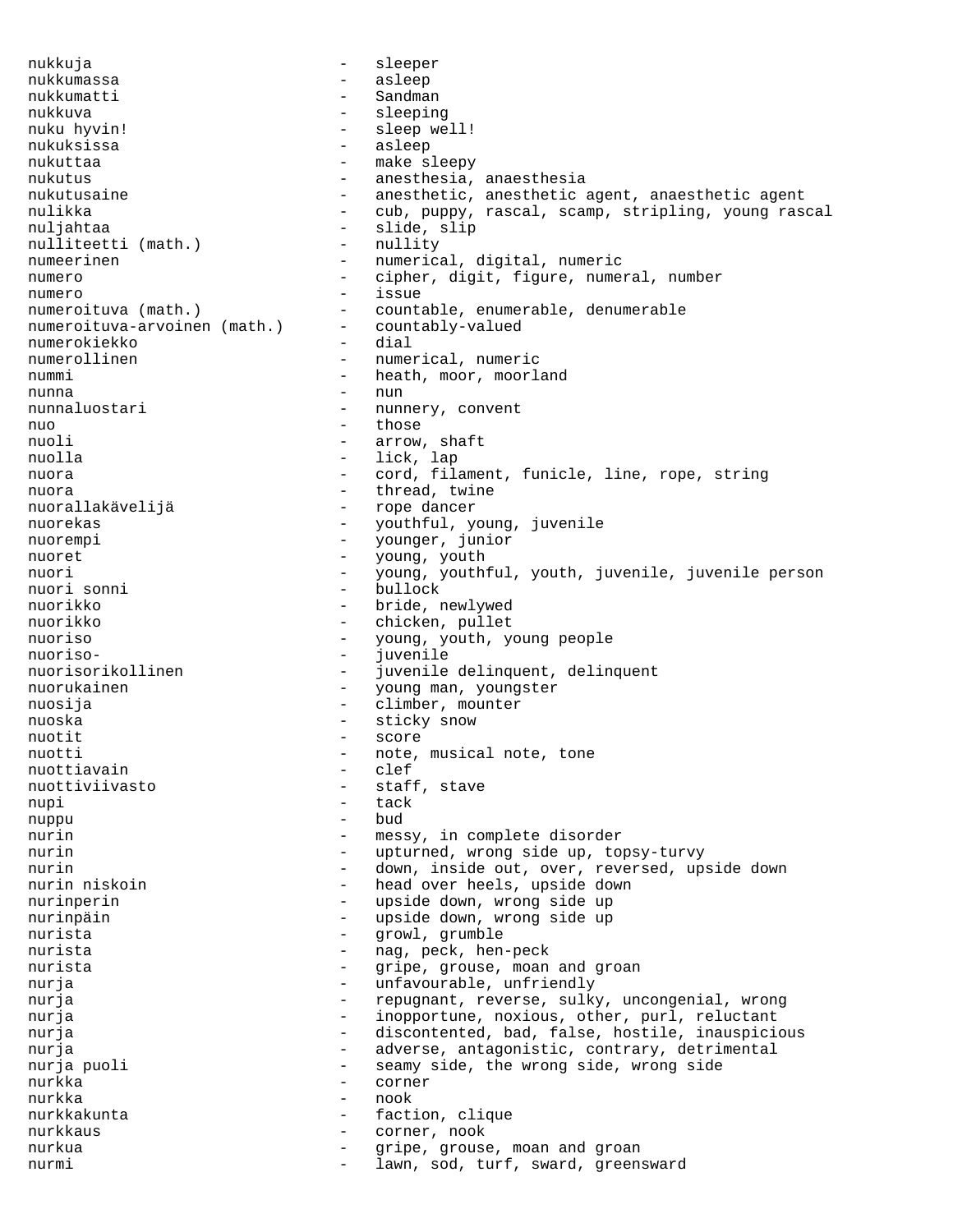nurmikko - lawn nussia (vulg.) - have sex, fuck nuuduttaa - wilt nuuhkia - snuff, sniff, snuffle nuuska - snuff nuuskaista - snuff, sniff nuuskata - snuff, take snuff nuuskia - sniff nuuskia - snoop, spy, stag, sleuth nuutua - wither, stale, wilt nuutuen - withering nuutuminen - withering nuutuva - withering nyanssi - nuance, subtlety, nicety, shade, refinement nykiä - tug, jerk nykiä - nibble nykyaikainen 1988 - Modern, contemporary nykyinen - current, present nykyisin - nowadays, in these times, now, today, currently nykypäivä - present-day, today, present, contemporary nykyään - nowadays, in these times, now, today, currently nykäistä - jerk, tug nykäistä – pluck, plunk, pick<br>nykäisy – jerk tug pull nykäisy - jerk, tug, pull nykäisy - bite nykäys - nibble nylkeä - peel, skin nymfi - nymph nyppiä - pick, pluck, plunk nyppiä - tweak, pull off, pick off nyreä - discontented, sulky, sullen, surly nyrjähdyttää - sprain, twist, wrench, turn, wrick, rick nyrjäyttää - sprain, twist, wrench, turn, wrick, rick nyrkkeilijä - boxer, fighter<br>nvrkkeillä - box - box nyrkkeillä nyrkkeily - boxing nyrkki - fist nystermä - nodule nystyrä - nodule, tubercle nyt  $-$  at the present time, now, currently, presently nyt on piru irti! - all hell has broken loose! nyt on piru irti! - now the fat's on fire! nytkyttely - worrying nytkyttäminen - worrying nytkytys - worrying nytkäyttää nyökätä - nod, beckon nyöri 1988 - string, thread, cord, twine, braid, filament näennäinen - virtual, seemingly, apparent<br>näennäisesti - - apparently virtually - apparently, virtually näennäisesti oikea - plausible, specious, spurious nähdä - deem to be, consider to be nähdä - see, view, consider, reckon, regard - see, view, consider, reckon, regard nähdä omin silmin nähty - seen nähtävyys - sight näin - like this, this way, I saw<br>näin ollen - - - - - - - - accordingly, consequently, näin ollen - accordingly, consequently, ergo<br>näinä aikoina - - - - - - - - nowadays, in these times, now, - nowadays, in these times, now, today näivettyen - withering näivettyminen en mithering näivettyvä - withering näivettyä - wither, wilt näivettäen - withering<br>
näivettäminen - withering näivettäminen - withering<br>näivettävä - withering näivettävä - withering näivettää  $-$  wither, wilt näkemiin! - good bye!, see you later!, goodbye!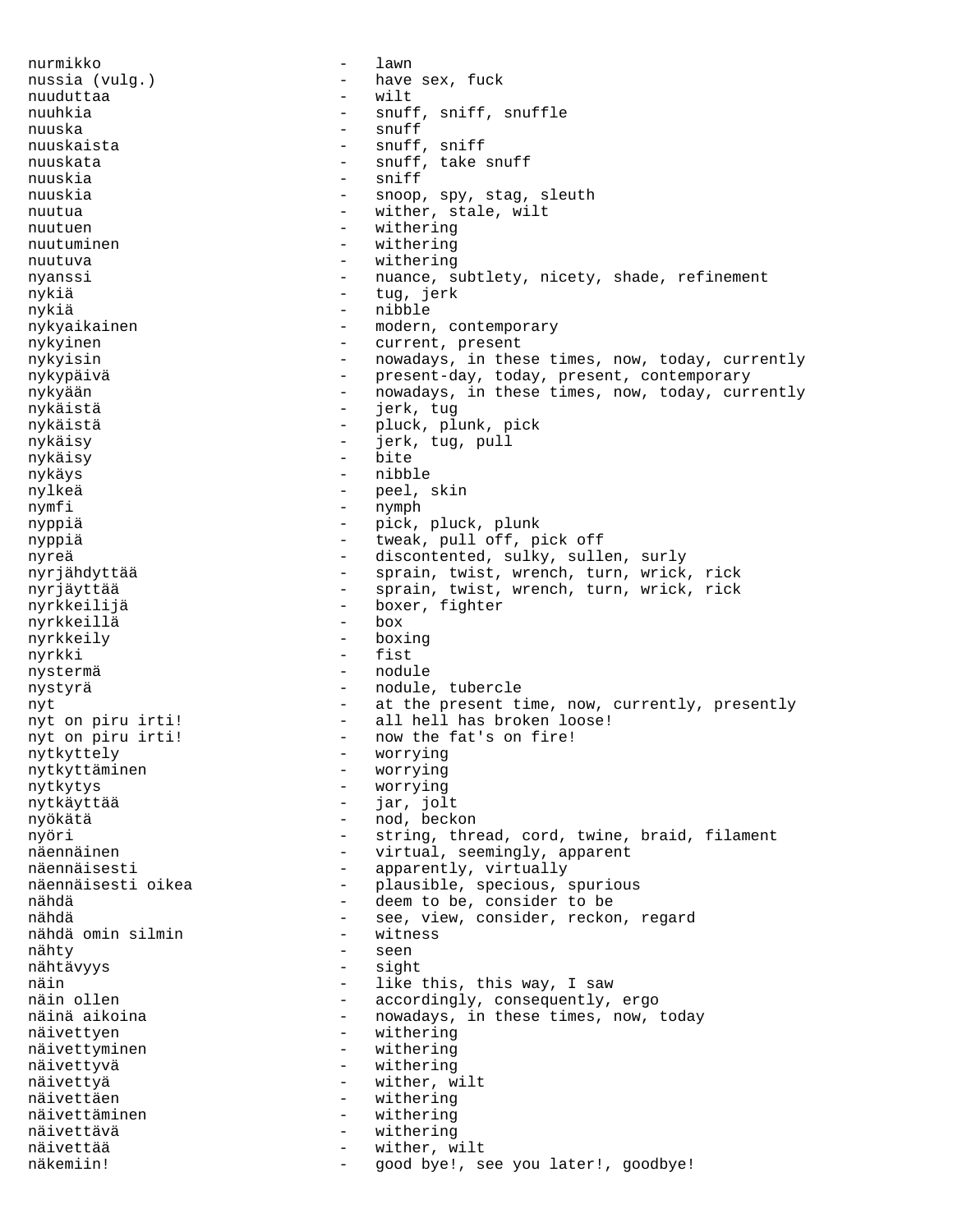näkemyksellinen - intuitive, nonrational, visceral näkemys - view, opinion näki - saw näkinkenkä - shell näkivät - saw näky - vision, spectacle näkymä - survey, sight näkymä - view, vista, aspect, prospect, panorama, scene - spectacle näkymätön - invisible näkyvyys ensimmäkyvyys – visibility, visibleness, visual range näkyvä - visible näkyä - appear, show, be seen, be discerned, be visible näkyä - manifest, be in view, be outlined, define, show up näkyä - turn out, turn up näkö - appearance, semblance, figure, exterior, looks näkö - exterior features, outward appearance, physiognomy näkö - vision, sight, visual sense, visual modality näkö - show näkö- - visual, ocular, optic, optical näköaisti - vision, sight, visual sense, visual modality  $-$  aspect<br> $\nu$ *iew* näköala - view, vista, sight, prospect, scene, panorama näköiskuva  $-$  likeness, semblance näkökenttä  $-$  field of view, line of sight näkökohta - aspect, facet näkökulma - viewpoint näkökulma - view, position, perspective, point of view näkökyky  $-$  sight, vision, visual sense näköpiiri - horizon näköradio - television nälkä - hunger - hungry nälviä - nibble nälväisy - slam, shot, shaft, dig, barb, jibe, gibe - famine, dearth, shortage nämä - these näpelöidä - finger, fiddle, diddle, play, toy näpelöidä - mispresent näpelöidä  $-$  manipulate, fudge, fake, falsify, cook, wangle näperrellä  $-$  finger, fiddle näpistää  $-$  abstract, snarf, swipe, sneak, filch, nobble, lift näpistää  $-$  steal, pilfer, hook, cabbage, purloin, pinch näppi - finger näppäillä sointuja - chord näppäimistö - keyboard näppäin - button, key näppärä - deft, dexterous näpsäys - fillip näpäyttää - bunt, flick, flip, rap, slap näpäyttää - click näre - spruce, fir näreikkö - cluster of young spruces or firs närhi - jay närkästynyt er metalliset varant, incensed, outraged, umbrageous närkästynyt - nettled närkästys - indignation, outrage närkästyä - be indignant, resent närä - grudge nätti - pretty, nice<br>
näveri - bore gimlet - bore, gimlet nävertää  $\qquad \qquad -$  bore, drill näykkiä - nibble, pick, piece, munch näykky - nibble näyte  $-$  sample, specimen näyte - show, display näytellä  $-$  act, pose, play, perform, act out, impersonate näytellä  $-$  enact, pretend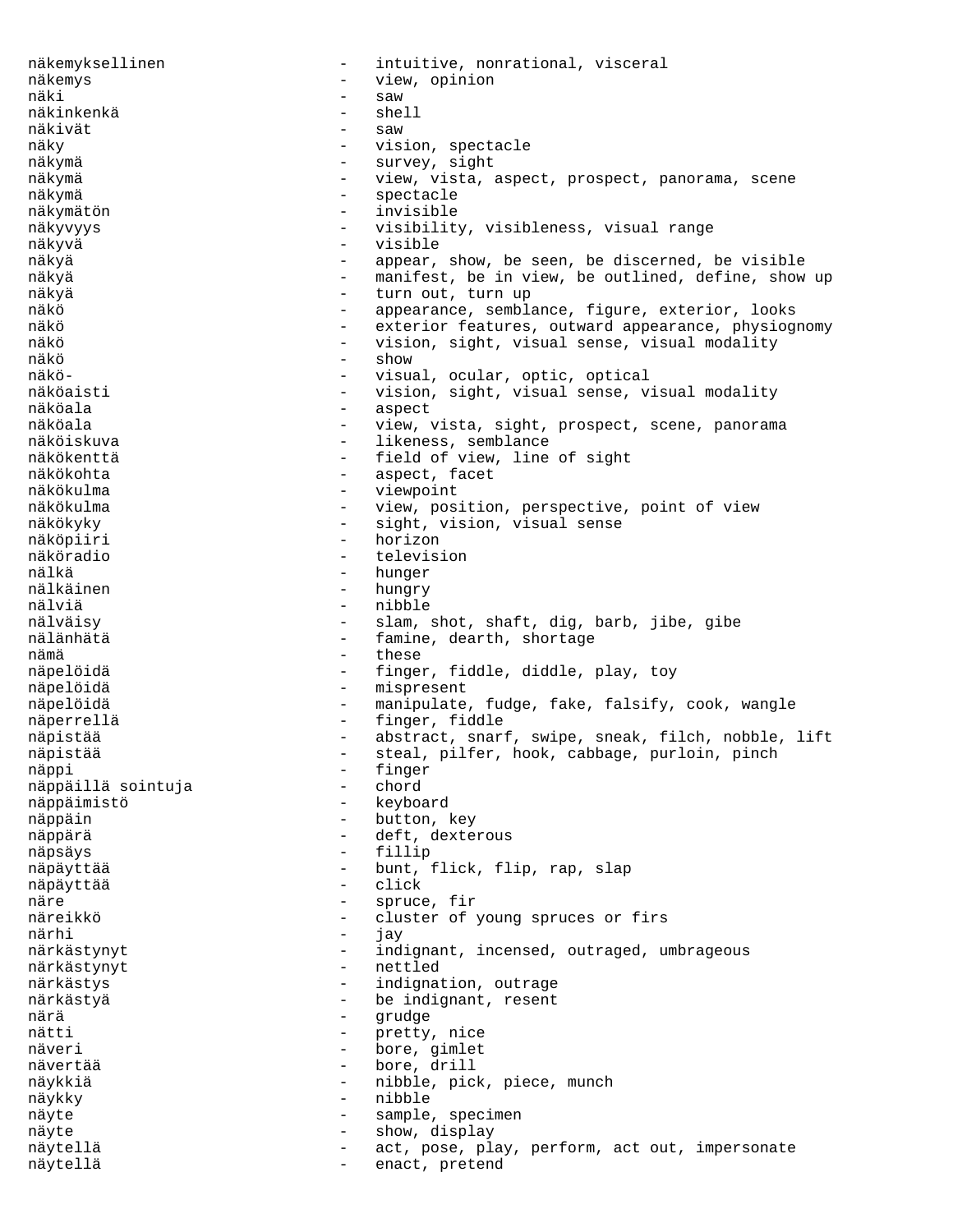näytellä - display, exhibit, exhibition, parade, present näytellä - show, represent näytellä elenäytelmässä näytellä osaa  $\qquad \qquad$  - play a role näytelmä - play, show näytelmäkirjoittaja - playwright, dramatist näytelmällinen - dramatic näytelmällisesti - dramatically näytelmän pääkohdat näytetaajuus<br>
näytetaajuus - sampling frequency<br>
näytteenotto (phys.) - sampling näytteenotto (phys.) näytteenottotaajuus - sampling rate - role player näyttelijä  $-$  actor, actress, player, histrion, thespian näyttelijätär - actress näyttely exhibition, exposition, expo, display, show, fair näyttäminen en muonnoista valmaan valmaan on valmaan valmaan valmaan valmaan valmaan valmaan valmaan valmaan v näyttämö - stage näyttävä - showy, specious näyttäytyä - appear, put in an appearance, make an appearance näyttäytyä<br>näyttää - seem näyttää - present näyttää - indicate, point out, show, appear, appear to be näyttää - usher näyttää kutsuvalta - beckon, appear inviting näyttää todistus - certificate näyttää toteen näyttää valtavalta loom, tower, hulk<br>näyttää vääräksi contradict, negat - contradict, negate näyttö - argument, statement, proof, evidence - monitor, display<br>- show näytäntö - show näytönohjain  $-$  display adapter, graphics board näytös - ostentation, fanfare näytös - show, act, presentation, exhibition näytös - spectacle näätä - marten näätäeläin - weasel nörtti - nerd nöyhtäinen - fluffy nöyristellä  $\qquad \qquad -$  defer, truckle nöyrtyä - stoop, condescend, lower yourself nöyryys - submission, humility, humbleness, lowliness nöyryyttää - humiliate, embarrass, humble, degrade, abase nöyrä - humble, abject, lowly, simple nöyrästi - humbly objekti - object objektiivinen - objective odotetaan - supposed<br>odotettavissa - due - due odotettavissa odotettu – supposed<br>
odotettu – supposed<br>
– expected odotettu - expected, due odottaa - look for, look to odottaa - abide, expect, wait, await, wait for, anticipate<br>
- carry bear gestate expect odottaa - carry, bear, gestate, expect odottamaton - unexpected, unpredictable, improbable, unlikely odottamaton entry chance, accidental, casual odottamatta - unawares, unexpectedly, suddenly odottamattomasti - peculiarly, curiously, oddly<br>
- waiting wait odottaminen en andre en andre vaiting, wait odottava - waiting, ready and waiting odotus - wait, expectation, prospect, outlook, waiting odotus - misgiving, apprehension odotus - anticipation, expectancy odotus- - waiting odotusarvo - expected value, expectation oh - eh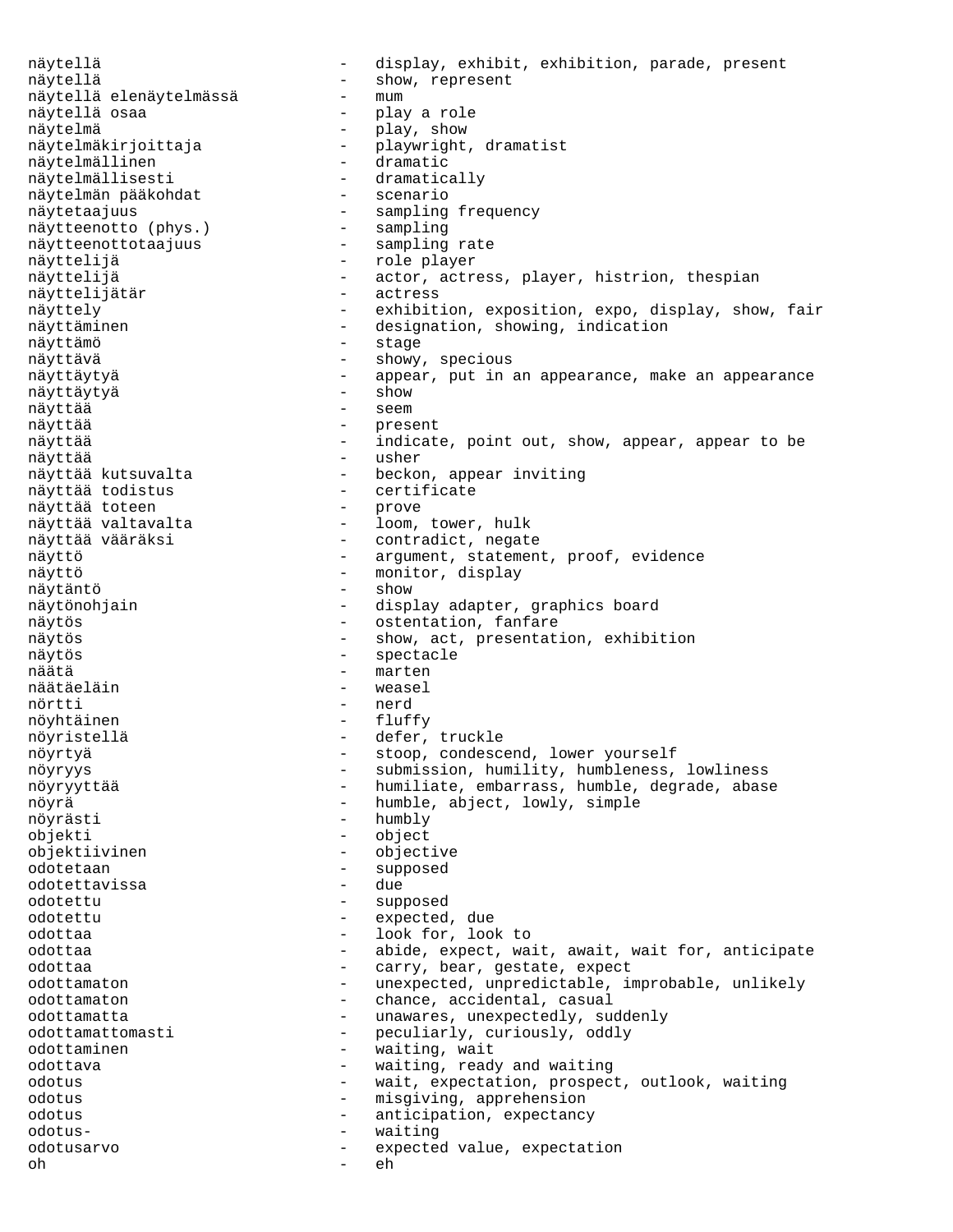oheinen - additional, supplementary, supplemental oheislaite - peripheral device<br>
oheislaite - peripheral computer oheislaite - peripheral, computer peripheral ohella - in addition, in addition to<br>
ohella - along with, besides, together - along with, besides, together with, with ohennus - cutting, thinning<br>
chantaminen<br>
- cutting thinning ohentaminen - cutting, thinning<br>
ohen ohhoh - eh ohi - beyond, past, straight past ohiheitto - miss ohikulkija - passer-by ohilyönti<br>ohimenevä - transitory, fugacious ohimenevä - ephemeral, passing, short-lived, transient ohitse päästäminen huomaamatta - disregard, pretermission ohittaa - overtake, overhaul ohittaa - go past, go by, bypass ohittaa - pass, pass over, pass by, travel by, surpass<br>ohittaa - - outdo outstrip outmatch outgo exceed su ohittaa - outdo, outstrip, outmatch, outgo, exceed, surmount ohjaaja - guide, usher, director<br>ohjaaja - jookey driver rider ohjaaja - jockey, driver, rider, teamster, handler ohjaaminen - managing ohjaava - directive, executive ohjain - controller, driver ohjakset - ribbon<br>
ohjaskelkka - - ribbon<br>
- luqe ohjaskelkka ohjastaa - jockey ohjastaa - rein, harness, rein in, draw rein ohjastaja<br>ohjastaja - rein, harness, rein in, draw rein ohjastaja - jockey ohjata - control ohjata - steer, direct ohjata rannasta poispäin ohjaus - managing, coordination<br>
ohjaus-<br>
- executive - executive ohjauspyörä - steering wheel ohje - guideline ohje - instruction, manual, guide, help, directive ohjeellinen - directive ohjekirjat  $-$  documentation, software documentation, manuals ohjelma - executable ohjelma - program, agenda, programme, broadcast<br>
- software<br>
- software ohjelmisto - software ohjelmoida - program, programme, code ohjelmoija - programmer, developer ohjelmointi - programming, coding ohjelmoitava - programmable ohjeneuvo - directive ohjesääntö - statute ohjus - missile, guided missile<br>oho - eh oho - eh oho! - wow!, oops! ohut - narrow, thin, slender ohutsäikeinen - filamentous oikaisija - rectifier oikaista - amend, rectify, remedy oikaista - unbend, straighten<br>oikaista - correct oikaista - correct oikaista - stretch out, extend, stretch oikaisu - correction, amendment oikea - correct, exact, proper, right, real oikea - authentic, primary oikeamielinen - fair-minded oikeanpuoleinen - right, right side oikeanpuolinen - right, righthand<br>oikeaneräinen - authentic oikeaperäinen - authentic oikeastaan - in fact oikeellinen - valid, authentic oikein - right, correctly, rightly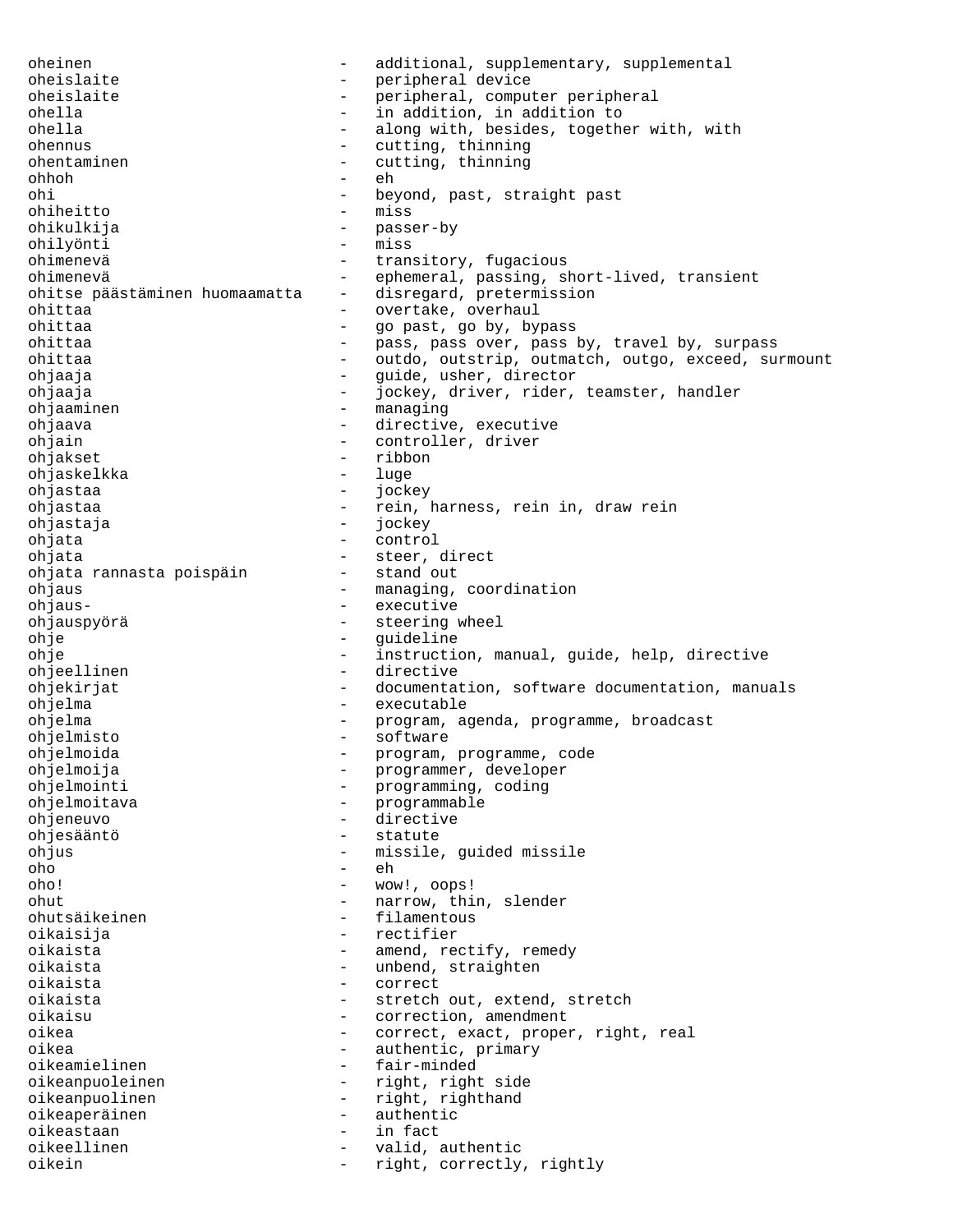oikein - fairly oikein - properly, decently, decent, in good order, right oikein  $\qquad \qquad$  - the right way oikein - in fact - hot, very good<br>- spelling oikeinkirjoitus oikeinpäin - right side up oikeistolainen - rightist - judicial, juridical, juridic<br>- judicial oikeuden - judicial - fiat, decree, edict, order, rescript oikeuden päätös - fiat, decree, edict, order, rescript oikeudenkäynti trial, litigation, judicial proceeding<br>oikeudenkäynti process oikeudenkäynti oikeudenmukainen 1988 - fair, just, righteous oikeudenmukaisuus - fairness, equity, justice<br>oikeuksien julistus - bill of rights oikeuksien julistus - -<br>oikeus oikeus - claim, title, entitlement oikeus - right, justice, justness, judicature<br>oikeus oikeudenkäyntiin - due process, due process clause - due process, due process clause oikeus- - judicial, juridical, juridic - lawsuit, suit, case, cause, causa, process oikeusjärjestelmä - justice system oikeuslaitos - justice department, department of justice, justice oikeussali - court, court of justice, courtroom<br>oikeustaiu - iudoment oikeustaju - judgment oikeustiede - justice, law oikeutettu - justified, sound, justifiable oikeutetusti - rightly, justly, justifiedly<br>oikeuttaa - - - - - - - warrant, entitle, justify - warrant, entitle, justify<br>- justification excuse oikeutus - justification, excuse oikku - strange habit oikku - caprice, whim, fancy, crotchet, vagary, impulse<br>oikkuileva - capricious capricious oikoa - take a shortcut oikoa - set straight, straighten oikoa - correct, rectify, put right, set right, amend oikoa - stretch out, extend, stretch oikukas - whimsical, capricious oikullinen - whimsical, capricious oire - symptom oireyhtymä - syndrome oitis - instantly, immediately, straightaway, straight off oitis  $-$  at once, right away, now, instantly, directly oiva - excellent, good, well suited for its purpose oivallinen - excellent, good, well suited for its purpose<br>oivallisuus - excellence excellence oivallus - insight, realization, realisation oivalluskyky - insight oivaltaminen - realization, realisation oja - ditch, trench, beck, brook, burn, channel, drain oja - dyke, furrow, moat, rivulet, stream, watercourse ojankaivaja - ditcher ojanpenkka - ditch bank, edge of ditch ojasta allikkoon - from bad to worse<br>ojennus ojennus - alignment<br>ojentaa - extend si ojentaa - extend, stretch, crane ojentaa - hand, reach, pass on, turn over, give, pass ojentaa - admonish, reprove ojentautua - stretch, stretch out<br>ok ok - ok okei - ok, okay oksa - bough, branch oksas - graft oksastaa - graft oksentaa - barf, spue, chuck, upchuck, honk oksentaa - vomit up, cast, cat, be sick, disgorge, regorge oksentaa - puke, throw up, sick, vomit, regurgitate, retch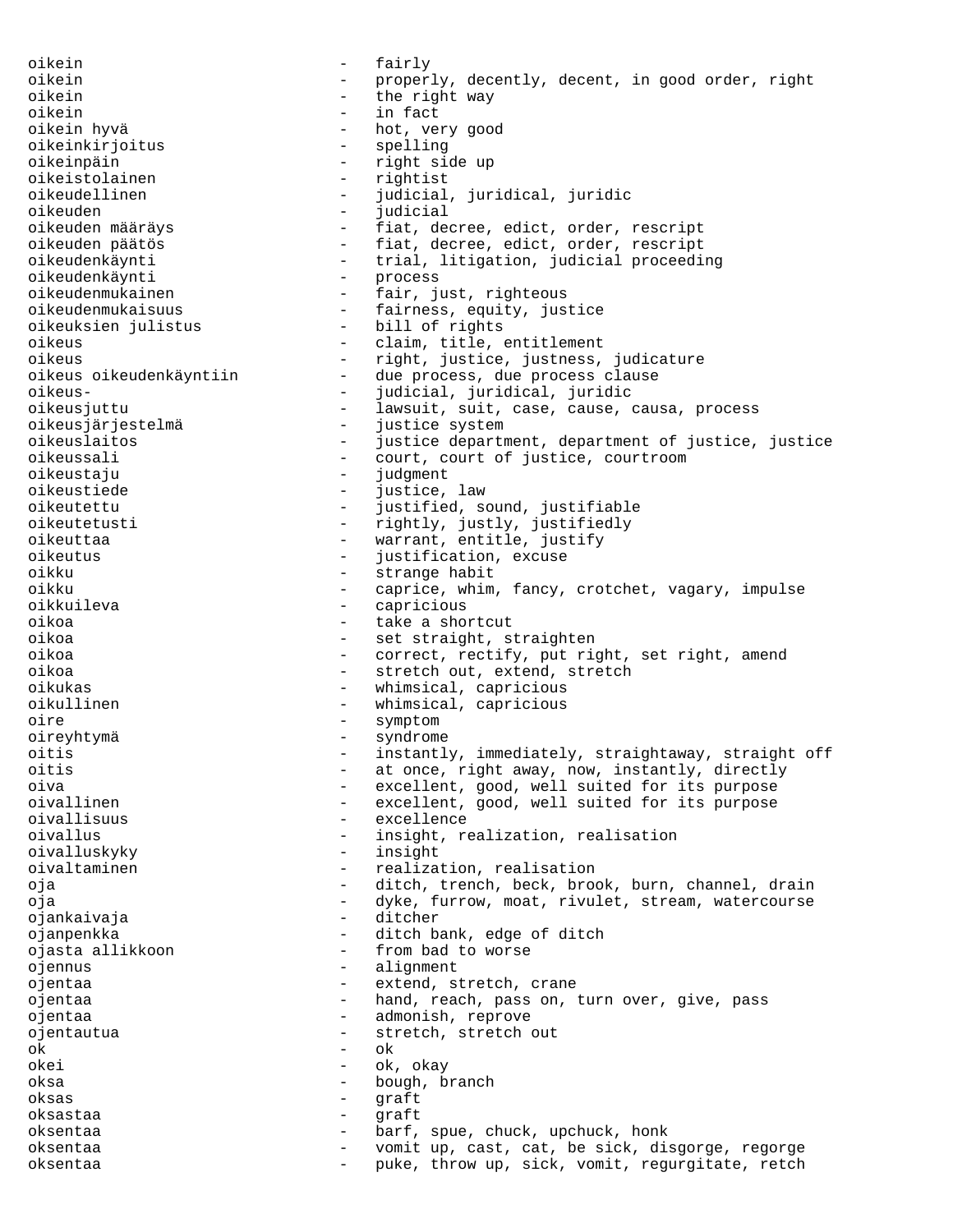oksettava - repellent, repellant, revolting, yucky oksettava - disgustful, distasteful, foul, loathly, loathsome oksettava - disgusting, repulsive, detestable, nasty, wicked oktaavi - octave oktantti - octant olankohautus ole - be (2nd person imperative)<br>ole hyvä - - - - - - - - - - - - please, be good, here you ole hyvä - please, be good, here you are oleellinen - essential, relevant, applicable, crucial oleellinen - substantive, in essence, substantial oleellisesti - importantly, significantly<br>
oleellisesti - essentially basically fu oleellisesti - essentially, basically, fundamentally, in essence<br>oleellisesti - au fond - au fond<br>- existing olemassa oleva - existing olemassaoleva olemassaolo - existence, presence, being, beingness, entity olematon - non-existent olemme - we are<br>olemns - appear: olemus - appearance, bearing olemus - essence, gist, essential nature, nature, entity olen - I am olenko - am I olennainen 1980 - intrinsic, substantial, material, substantive<br>
1988 - Essential fundamental inherent integral - essential, fundamental, inherent, integral olennainen - in essence, primary olennaisin osa - gist olento - being, creature, thing, entity, object olet - you are (2nd person)<br>oletetaan - suppose oletetaan - suppose oletettavasti - presumably<br>
oletettu - suppositit oletettu - supposititious oletettu - conjectural, suppositional, suppositious oletettu - putative, purported, reputed oletettu - assumed, virtual, supposed oletettu - hypothetical, hypothetic oletko - are you (2nd person) olettaa - guess, presume, suppose, surmise, assume olettaen - provided olettaen että - provided olettamus - speculation, surmise olettamus - assumption, premise, premiss, presumption, given olettamus - precondition, inference, belief, conclusion olettamus extending the supposition, supposal, conjecture, estimate olette - you are (plural), you are (formal)<br>oletteko - are you (plural), are you (formal) oletteko - are you (plural), are you (formal) oletukseen perustuva - hypothetical, hypothetic oletus - theory oletus - speculation, surmise, notion, fancy, hypothesis oletus - estimation, extrapolation, guess, illusion oletus - assumption, premise, premiss, presumption, given oletus - precondition, inference, belief, conclusion oletus - supposition, supposal, conjecture, estimate oleva - being, existing, prevailing olevainen - entity, being oli - was, were, had oli miten oli - whatever oli tapana - used to oliivi<br>oliiviöljy - oil of olives, olive oil olimme - we were olin - I was<br>olio - Creatu - creature, being, object olit - you were (2nd person), you were olitte - you were (plural), you were (formal), you were olivat - were olka - shoulder olkaa hyvä - here you are, be good, please olkain - epaulette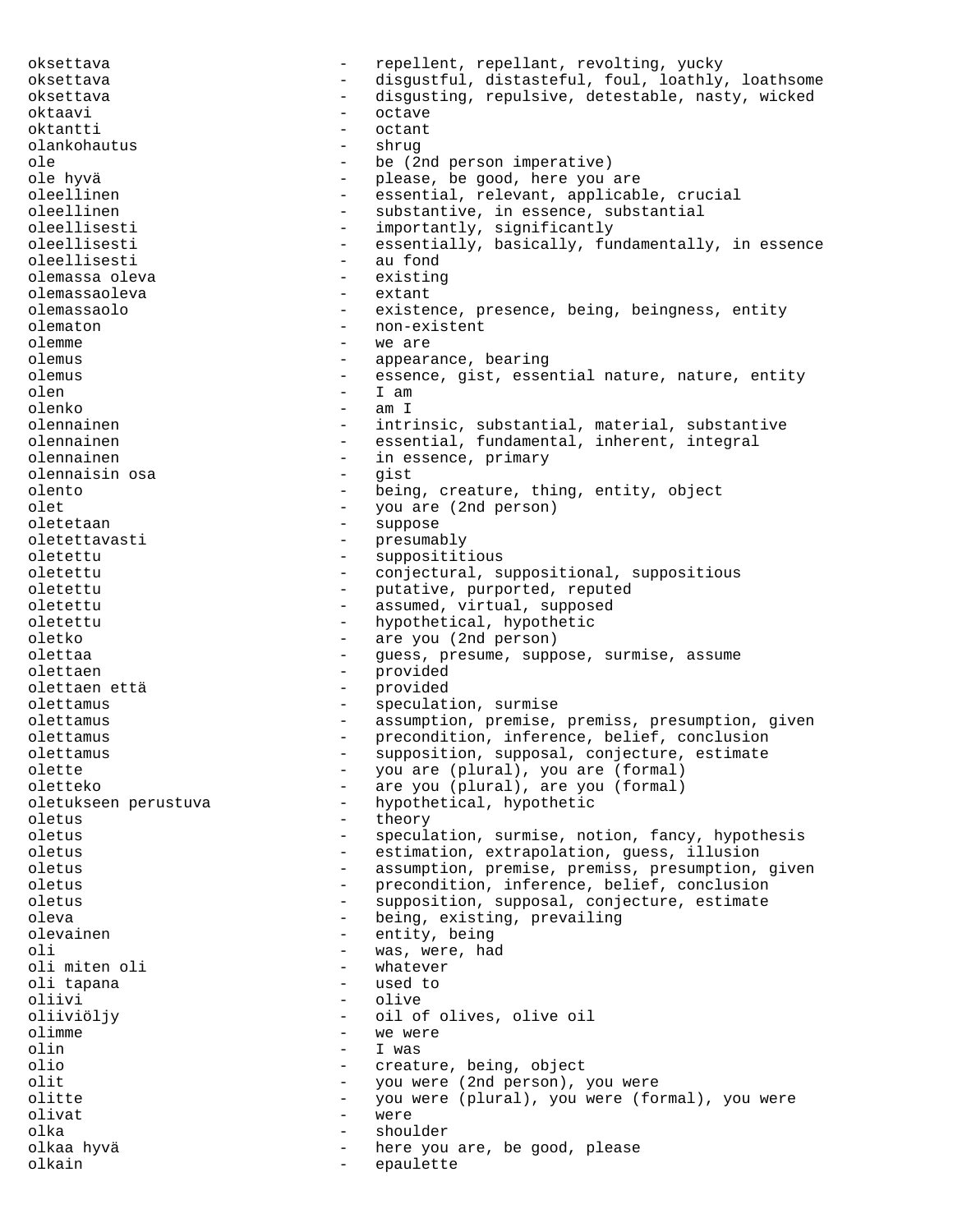olkapää - shoulder olkoon - let, let it be olkoot - let it be olkoot - let it be olkoot - let it be olkoot - let it be olkoot - let it be olkoot - let it be olkoot - let it be olkoot - let it be olkoot - let it be olkoot - let it be olkoot olkoot - let olla - stand olla avoinna - be vacant olla elossa - be alive olla erilainen - vary, differ olla esteenä - impede, hinder olla etevä - excel olla haittana - impede, hinder olla harmissaan - resent olla huomaamatta - lose, miss olla huomaamatta - ignore olla häpeäksi - disgrace olla jonkin korkuinen - stand olla jonkun heiniä - cup of tea, dish, bag olla jossakin kunnossa - stand olla jossakin tilassa - stand olla katkera - resent olla kiertueella - barnstorm olla korvauksena - compensate olla kävelyllä - go for a walk, stroll olla liikkumatta - stand still, be still olla liki - stand by, be near olla limittäin - overlap olla luottamatta - distrust olla lähellä - stand by, be near olla mahdoton kuvailla - to defy description olla mielin kielin - be a yes-man to olla mieltä - stand olla nimeltään - be called olla niskan päällä - have the upper hand olla näytteillä - hang, be exhibited olla oikeassa - be right olla olemassa - exist olla pahoillaan - regret olla paikalla - be present olla pakahtumaisillaan - swell, puff up olla pihkassa (informal) - have crush on someone olla raskaana - be pregnant olla riippuvainen - depend olla ristiriidassa - jar, clash, collide olla samassa paikassa - coincide, cooccur olla samat - coincide

olla - be, exist, have, occur, appear olla etevämpi - surpass, stand out, excel olla hukassa - be in losing situation, be in bad position olla humalassa be drunk, be intoxicated, be inebriated olla jonkun seurassa - affiliate, consort, associate, assort olla jotain mieltä - see, view, consider, reckon, regard olla kahden vaiheilla - boggle, hesitate, stop to think olla kateissa - unaccounted for, be missing olla kirjoitettuna have on, bear, have written on olla kuin luotu johonkin - be destined, be designated, be doomed olla känää - grudge, bear a grudge, stew olla käsillä - have on hand, stock, carry, stockpile olla laitumella pasture, browse, crop, graze, range olla liikkeessä - move, be active, be moving olla löydettävissä - be found, be traces of, be deposits of olla mukana - pursue, be involved in, engage, prosecute olla närää - grudge, bear a grudge, stew olla olevinaan - attitudinize, pose, put on airs olla osa - pertain, appertain, be a part olla riemuissaan - revel, wallow, rejoice, triumph olla ristiriidassa - contradict, belie, negate olla samaa mieltä - agree, concur, hold, concord olla seis - stand, stagnate, be motionless, be inactive olla seisahtunut - idle, not running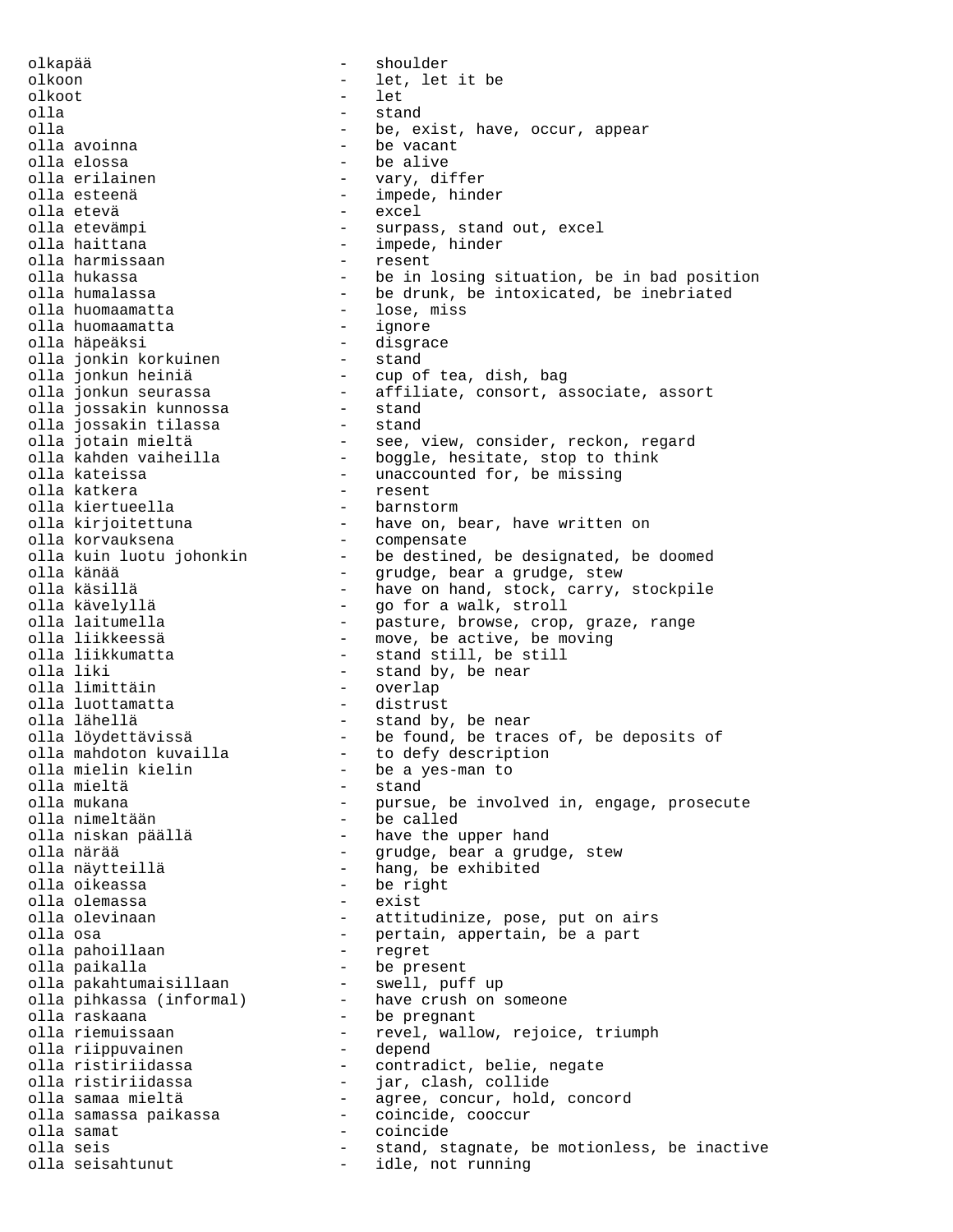olla silminnäkijänä - witness olla sopiva - be suitable, make olla suostumatta olla taipuvainen autonomia - tend, run, incline, lean, be given<br>olla takana - endorse, back, plump for, plunk fore - endorse, back, plump for, plunk for, support<br>- be behind olla takana - be behind olla tapana - tend olla tarkka - specialize olla tarkka - be specific about, particularize, specify<br>olla tarkkana - mind, heed, listen, beware - mind, heed, listen, beware<br>- match olla tasaveroinen - match olla tekemisissä<br>olla tietoinen - recognize, recognise, realise, realize, agnize<br>- aqnise olla tietoinen olla tietoinen - appreciate, take account olla todisteena - witness olla tunnustamatta maata - revoke olla tuulen vietävänä - blow, float, drift, be adrift olla tuuliajolla - blow, float, drift, be adrift olla täsmällinen - specialize olla täsmällinen be specific about, particularize, specify olla uhkana ilmassa loom, brood, hover, bulk large olla uskollinen - adhere, stand by, stick by, stick to, stick with olla vaihdannainen - transpose, commute olla vailla - lack - afford olla vastuullinen - carry, bear responsibility of olla velkaa - owe olla verrattavissa - match, equal, touch, rival olla vertailukelpoinen - compare, be comparable olla voimassa - stand, be in effect olla voitolla - prevail olla välittämättä - ignore olla yhteensopiva - agree olla yhteensopiva - check, match, fit, correspond, jibe, gibe, tally olla yllä - be wearing ollenkaan - at all ollut - been olo - situation olo - stay olo - feeling olo - being, existence olohuone - living room olomuoto - state, condition, form, form of existence - circumstance olosuhteet - circumstance, circumstances, context, elements olotila - condition, state, status oluenpanija - brewer olut - ale, beer olutpanimo - brewery oluttupa - brasserie<br>
oma - own pers oma - own, personal oma koti kullan kallis omahyväinen en metallisuudella valmeening, uppity, smug omaisuus - belongings, property, holding, material possession omaisuus - estate, fortune, possession omakohtainen 1988 - Subjective, immanent omakohtaisesti - personally omaksua e e constante de constante de constante de constante de constante de constante de constante de constant omaksua - assimilate, absorb, ingest, take in omaksuminen en adoption adoption omalaatuinen - far-out omaleimainen - typical, distinctive omaperäinen 1988 - Santiage von den staat van de original van de staat van de original van de original van de o omaperäinen - maverick, irregular, unorthodox<br>
omapäinen - stubborn<br>
- stubborn omapäinen - stubborn omapäinen yksilö - maverick, rebel omata - pertain, appertain, possess, bear, wear, carry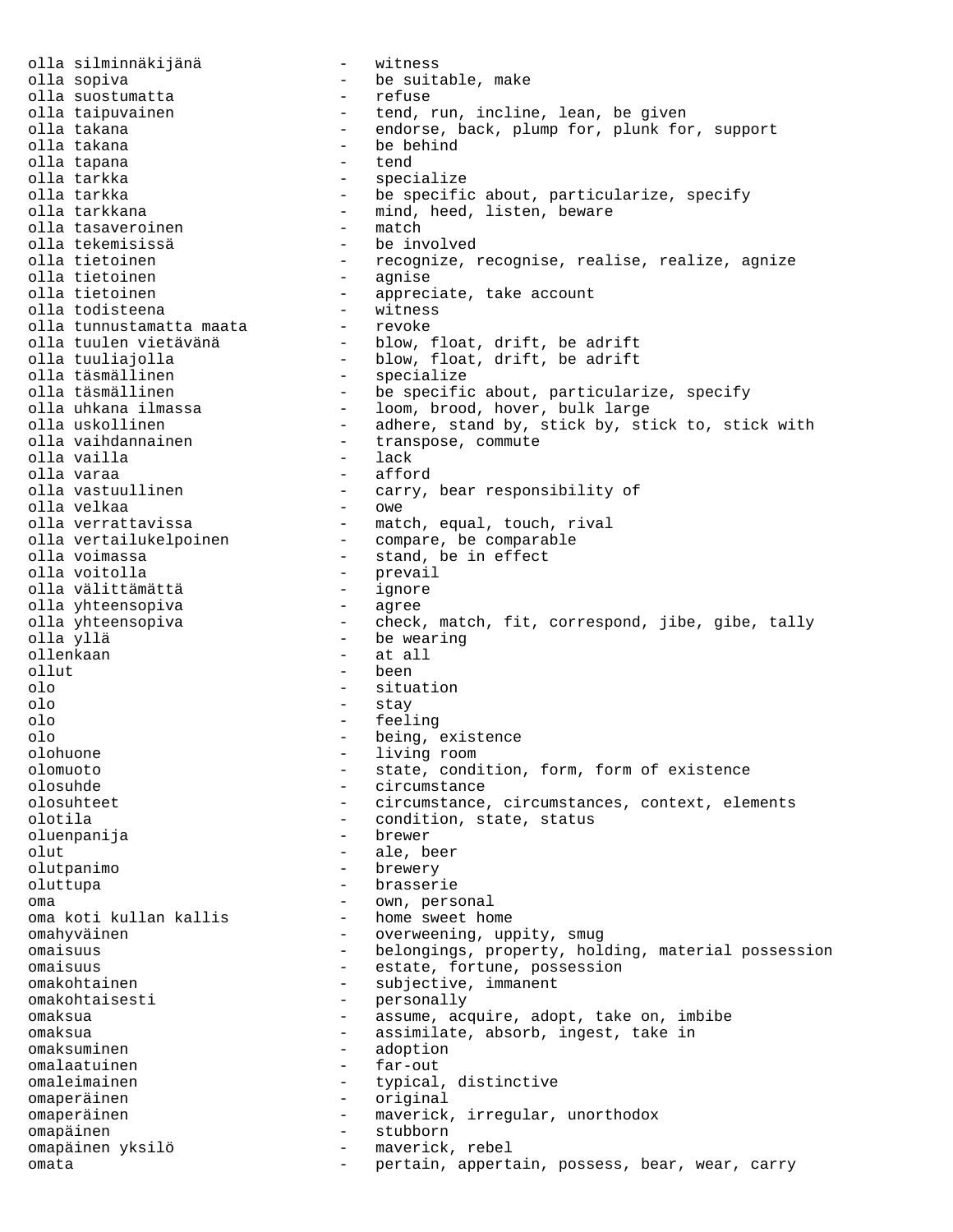omata - have, have got, has, has got, own, possess omata kanta  $-$  stand omatunto - conscience omena - apple omia  $\qquad \qquad -$  declare as one's property omiaan - apt, ready ominainen - underlying, implicit in, inherent ominainen - characteristic<br>
ominaisarvo (math.) - eigenvalue ominaisarvo (math.) - eigenvalue<br>ominaisavaruus (math.) - eigenspace ominaisavaruus (math.) ominaisuus - property, attribute, trait<br>
ominaisuektori (math) - eigenvector ominaisvektori (math.) - eigenvector omistaa - have, have got, has, has got, own, possess omistaja - owner, proprietor, proprietary omistautua este este este en la contradición en la devote, dedicate omistautuminen - allegiance, loyalty, dedication, commitment omistus - ownership, proprietary<br>
omistus oikeus<br>
- convright omistusoikeus - copyright<br>
omistusoikeus - claim ti omistusoikeus - claim, title<br>
omituinen - funny - funny omituinen omituinen 1988 - curious, funny, peculiar, queer, rum, rummy omituinen - strange, odd, weird, extraordinary, singular ommella - sew ommella yhteen on  $-$  is, has, have, are on ollut  $-$  has been, have been onanoida - masturbate ongelma - ramification, complication ongelma - problem, dilemma, trouble, quandary<br>ongelmitta - smoothly ongelmitta ongenkoho - bobber onki - fishing rod<br>
onkija - angler onkija - angler onkimies - angler - fishing rod, fish pole onko - is there, are there<br>
onnea tuottava - hot - hot onnea tuottava onnekas - lucky, fortunate onnekkaasti - luckily onneksi - luckily, fortunately<br>
onneksi olkoon! - congratulations! - congratulations! onnellinen - fortunate, happy, glad<br>
- happier luckier onnellisempi - happier, luckier - happier, luckier - happily onnellisesti - happily onnellisesti – safely – safely – safely – safely – safely – safely – safely – safely – safely – safely – safely – safely – safely – safely – safely – safely – safely – safely – safely – safely – safely – safely – safely – onnenpotku - unexpected piece of good luck onnenpotku - break, good luck, happy chance onnetar - fortune<br>
onneton - unlucky onneton - unlucky, luckless onneton - lamentable, pitiful, sad, sorry, regrettable onneton - unfortunate, bad, deplorable, distressing onneton - unhappy, miserable onnettomuudeksi - alas, unfortunately, unluckily, regrettably onnettomuus - woe onnettomuus - accident, affliction, misery, catastrophe onnettomuus - casualty, misfortune<br>
onni - fortune felicity b onni - fortune, felicity, bliss, happiness, luck onni - chance, hazard<br>
- chance, hazard<br>
- succeed come t onnistua - succeed, come through, score, carry onnistumaton - unsuccessful onnistuminen - success<br>
onnistuneesti<br>
- success - successfully onnistunut - successful onnitella - congratulate onsentaa - upchuck, honk, cast, vomit up, cat onsentaa - regorge, retch, puke, barf, spew, spue, chuck onsentaa - throw up, vomit, regurgitate, be sick, disgorge ontto - hollow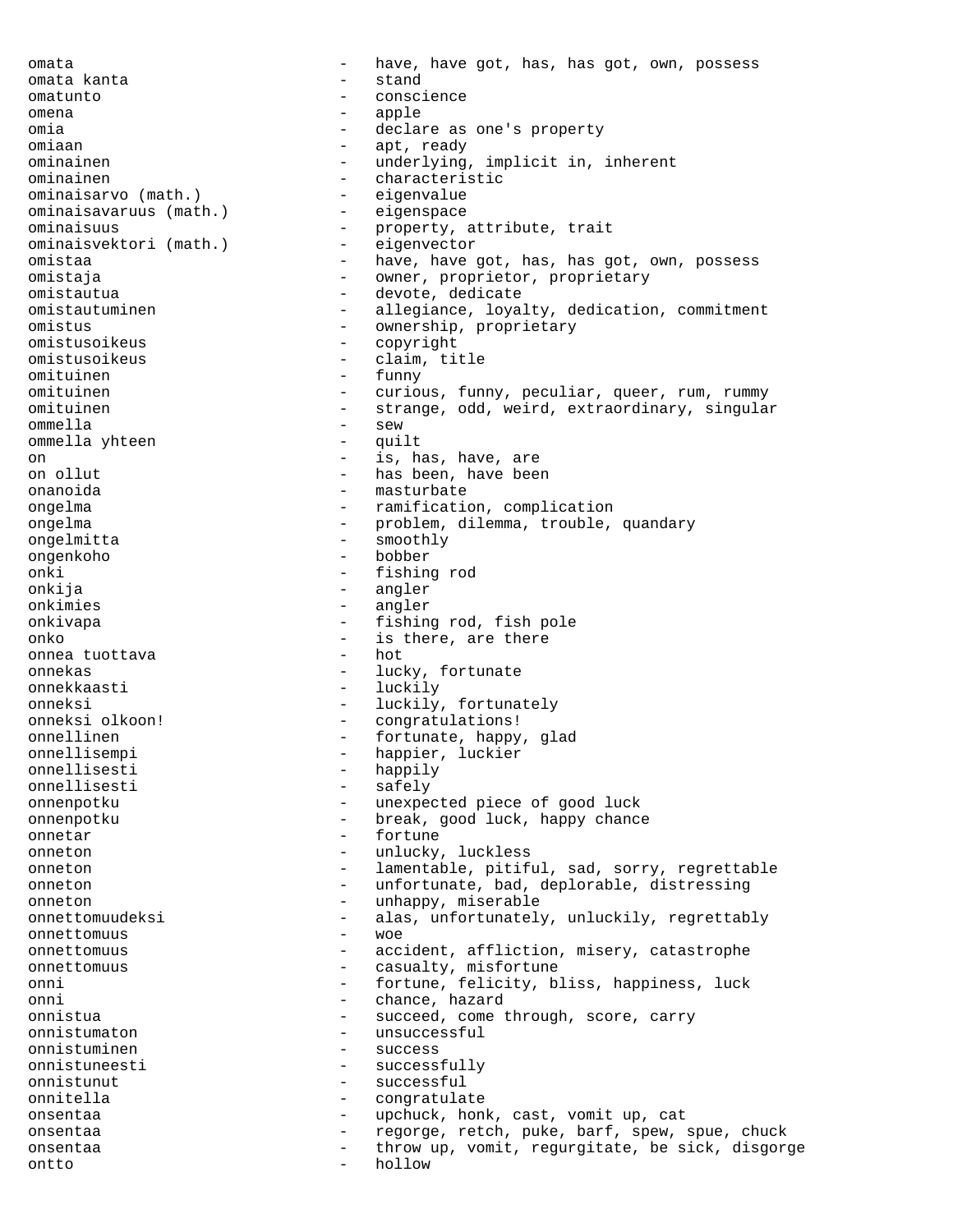ooppera - opera opas and the settle operator of the settle settle settle settle settle settle settle settle settle settle settl opas - handbook, manual opaskirja - guide, guidebook, handbook, manual opastaa - conduct, direct, guide, head, lead, teach<br>opastus - advice, guidance, tutorial - advice, guidance, tutorial<br>- operation operaatio<br>
operation (math) - operation<br>
- operation operaattori (math.) - operator opetella - learn opetella ulkoa opetettu - taught, instructed, schooled, tutored opettaa - check, discipline, train, condition opettaa - teach - teach opettaa tavoille - check, discipline, train, condition opettaja - teacher, instructor, tutor opettavainen - enlightening, informative, instructive opettavainen - educational opettavainen eläinsatu opetteli - learned, learnt opettelivat - learned, learnt opetti - taught opetuksellinen - educational opetus - teaching, instruction, tutorial opetus - moral, lesson opetus- - educational opetuslapsi - disciple, pupil, follower opetusohjelma - curriculum, course of study, program, syllabus opetussuunnitelma - curriculum, course of study, program, syllabus opin puute  $\overline{\phantom{a}}$  - ignorance opinnot opinnot - studies opinnäyte - dissertation, thesis opinnäytetyö - dissertation, thesis opinto-ohjaaja opinto-ohjelma - curriculum, course of study, program, syllabus opintojen ulkopuolinen - extracurricular opintosuunnitelma - curriculum, course of study, program, syllabus opiskelija - student opiskelija - undergraduate opiskella - study, learn, read, take opiskelu - study, studying opisto - academy oppi - learning, erudition, lesson, doctrine, dogma<br>
- learned learnt oppi - learned, learnt<br>
- learned, learnt<br>
- teaching oppi - teaching oppi-isä - master, spiritual father, teacher oppia - learn, get - live and learn oppia tuntemaan - get to know (someone) oppia ulkoa - memorize, get, get by heart oppiaine - subject, discipline oppiala - branch of knowledge oppiala - field, field of study, study, bailiwick<br>oppiala - subject discipline subject area subje oppiala - subject, discipline, subject area, subject field oppiarvo - degree oppiarvo - title oppikirja - textbook oppikoulu - secondary school<br>oppilaitos - school - school oppilaitos - school oppilas - learner, scholar, assimilator oppilas - student, pupil, trainee, disciple, follower oppilasmäärä - enrollment oppimaton - nescient, unenlightened, unlearned, unlettered oppimaton - ignorant, not informed oppimaton - illiterate, unread, unknowing, unknowledgeable<br>oppimattomuus - ignorance oppimattomuus - ignorance<br>oppiminen - learning oppiminen - learning oppimäärä - course, course of study oppineisuus - learning, erudition, scholarship, eruditeness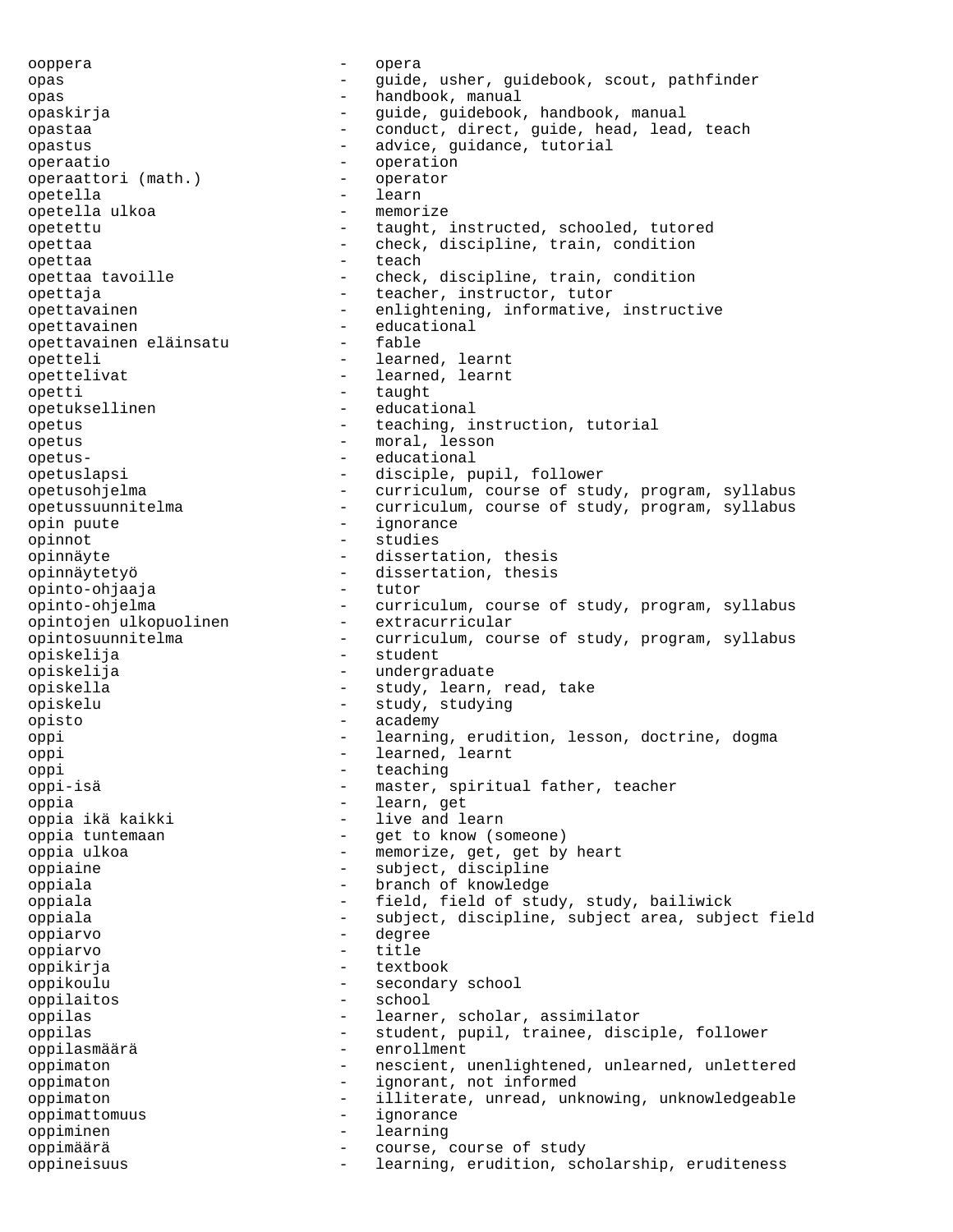oppineisuus - learnedness oppinut - learned, erudite, scholar oppinut - initiate, savant, pundit, learned person oppipoika - apprentice, learner, prentice oppitunti - lesson, tutorial oppivat - learned, learnt<br>
oppositio<br>
- oppositio oppositio - opposition optiikka – optiikka – optiikka – optiikka – optiikka – optiikka – optiikka – optiikka – optiikka – optiikka – optiikka – optiikka – optiikka – optiikka – optiikka – optiikka – optiikka – optiikka – optiikka – optiikka – op optikko - optician optimaalinen - optimal, optimum optimi - optimum<br>optimi- - optimal. - optimal, optimum optimismi - optimism, wishful thinking optimistinen - optimistic optimoida - optimise, optimize optimointi - optimisation, optimization<br>
- optic optical<br>
- optic optical optinen - optic, optical<br>
optio<br>
- option<br>
- option optio - option opus - opus, book, tome<br>
oraakkeli - oraale - oraale oraakkeli - oracle oraalinen – oralinen – oralinen – oralinen – oraliseitunen – oraliseitunen – oraliseitunen – oraliseitunen – o oranssi - orange orapihlaja - hawthorn, thorn, whitethorn orastava - budding, nascent, beginning orastus - emergence, outgrowth, growth orastus - dawn, dawning orava - squirrel orc - örkki orgaaninen - organic organisaatio - organization organisatorinen - organizational, organisational organismi - organism organisoida - organize, organise orgasmi - orgasm, climax, sexual climax, coming orgiat - orgy<br>ori - stal:<br>- stal: - stallion, stud originaalinen - authentic, original<br>
origo (math.) - origin origo (math.) orivarsa - colt orja - slave orjallinen - slavish orjuus - slavery orjuuttaa - enslave orjuutus - enslavement orkesteri - orchestra<br>orkesteri- - orchestra<br>orchestra - orchestral orpo - orphan orsi - beam, rafter, perch, roost ortodoksi - orthodox<br>ortogonaalinen (math.) - - orthogonal ortogonaalinen (math.) - orthogonal<br>ortonormaali (math.) - orthonormal ortonormaali (math.) orvokki – violet<br>osa – violet osa - role osa - component, segment, element osa e part, piece, share, destiny, fate, fortune, body osa-aikainen - part-time<br>osa-aikatvö - part-time osa-aikatyö - part-time job osajako - casting osajoukko - subset osakas - partner, shareholder, stock holder osake - share, condo, condominium, stock osakeanti - issue, stock issue osakekirja - stock, stock certificate osakesalkku - portfolio osakkeenomistaja - stock holder, partner, shareholder osakkeet - stock osakkuus - partnership osallinen - involved, concerned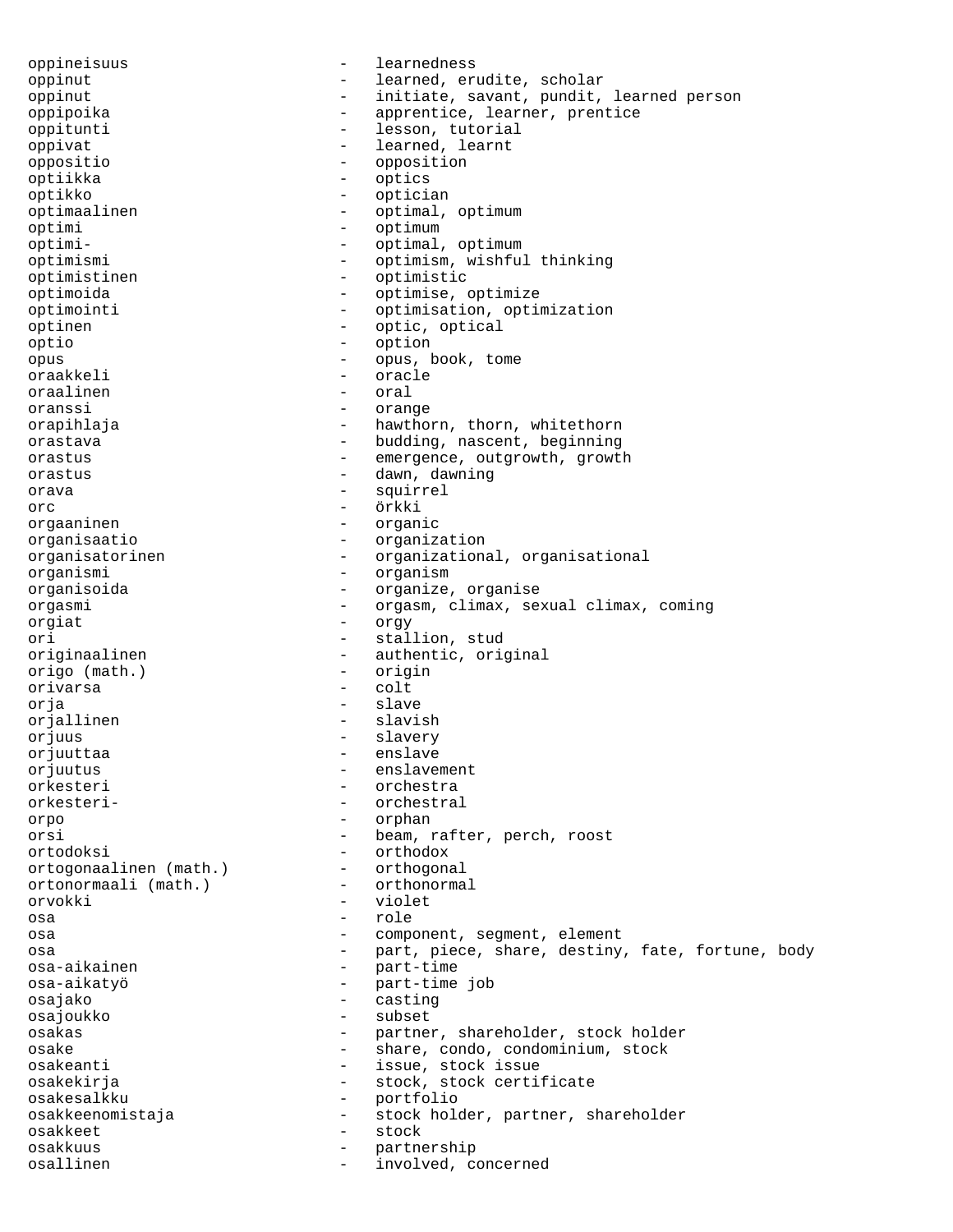osallistua - partake, share osallistua - be involved in, participate, take part, enter osallistua - pursue, engage, prosecute osallistua keräykseen osallistuminen 1980 - engagement, involvement<br>osallistuminen 1980 - engagement, involvement osallistuminen - attendance, participation<br>osallisuus - involvement, participation - involvement, participation osamaksu - installment - partial fraction decomposition osamäärä - division, quotient osamäärä - portion, part osamäärä (math.) osanen - part, piece, share, component osanen - element, fragment, item, particle osanottaja - player osanottaja  $-$  attendee, attendant, attender, meeter, participant osanottajaton - unattended osanotto - engagement, involvement osanotto - attendance, participation osapuoli - party - party - party - party - party - party - party - party - party - party - party - party - party - party - party - party - party - party - party - party - party - party - party - party - party - party - par osasto - ward osasto- - departmental osasumma - partial sum osata - can, be able - contributor osien tasapainoisuus - proportion, symmetry osiksi - asunder, apart osin - partially, partly<br>osinko - dividend - dividend osinko - dividend<br>ositettu matriisi (math.) - block matrix ositettu matriisi (math.) osittaa - share, divvy up, portion out, apportion, deal<br>osittaa - secompose, break up, break down osittaa - decompose, break up, break down osittain - partially, partly<br>
osittainen - halfway - halfway osittainen - partial osittaisderivaatta - partial derivative osittaisdifferentiaaliyhtälö - partial differential equation osittaisintegrointi - integration by parts osittaistuenta (math.) - partial pivoting osittelulaki (math.) - distributive law ositus - decomposition, partition<br>oskuloiva taso (math.) - osculating plane oskuloiva taso (math.) osmium - osmium, Os osoite - address<br>
osoitelippu - label - label osoitelippu osoitin - pointer, cursor<br>osoitin - phasor - phasor osoittaa - show, present, indicate<br>
- point, charge, level, a - point, charge, level, address osoittaa - manifest, attest, demonstrate, evidence, certify osoittaa - designate osoittaa suosiotaan - applaud, clap, spat, acclaim<br>osoittaminen - designation, identification, - designation, identification, showing, indication osoitus - manifestation, appearance, expression, reflection osoitus - reflexion ostaa - buy, purchase - buy, purchase - buy, purchase - charge ostaa luotolla - charge ostettu - bought, purchased osti - bought, purchased ostivat - bought, purchased ostokset - shopping, marketing ostos - shopping, purchase, buy ostoskeskus - shopping mall, mall osua - get, catch, hit osua harhaan - missan - missan - missan - missan - missan - missan - missan - missan - missan - missan - missa osuus - quota osuus - share, piece, slice, part, deal osuva - suited, convenient, apt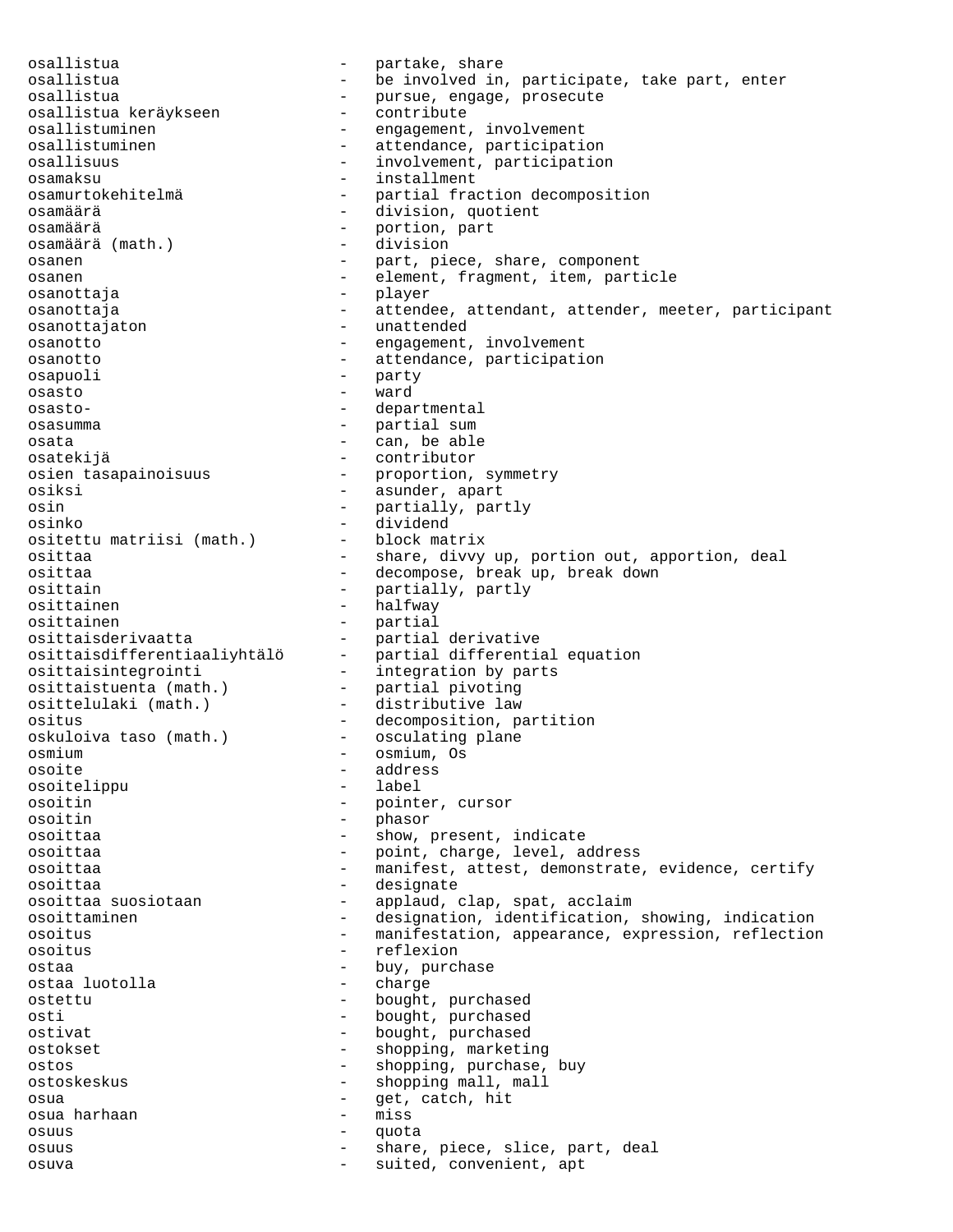osuva - proper, fit, suitable, right, decent, appropriate osuva - pertinent, apposite otaksua - conjecture, surmise, assume, presume otaksuma - conjecture otaksuma - assumption, premise, premiss, presumption, given otaksuma - precondition otaksuttavasti - presumably<br>otaksuttu - suppositit otaksuttu - supposititious otaksuttu - conjectural, suppositional, suppositious otaksuttu - supposed, putative, purported, reputed ote - extract, sample<br>
ote - hold grip ote - hold, grip<br>
ote - hold, grip ote - fist otettu - taken, picked up, gotten, got, assumed otollinen - opportune, convenient otolliseen aikaan - apropos, seasonably, timely, well-timed otollisuus - convenience otos - sample, shot, take<br>otsa - forehead otsa - forehead otsa rypyssä otsaharja - forelock<br>otsake - fitle otsake otsan rypistys - frown, scowl otsanauha - fillet - furrow, line otsikko - headline, title otso (nickname) - bear (animal) otsoni - ozone ottaa - get, get hold of, pick up, take, assume, take up ottaa - acquire, adopt, take on ottaa - accept, have ottaa - fill ottaa - strike ottaa - pack, carry<br>ottaa - pack, carry<br>- lease rent ottaa - lease, rent, hire, charter, engage<br>
- time<br>
- time ottaa aikaa ottaa asiakseen - undertake ottaa askel een meer van die step, take a step ottaa esimerkiksi - deal, consider, take, look at ottaa huomioon - consider, take into account ottaa jäseneksi<br>ottaa kaikki irti ottaa kaikki irti - make the most of, maximise, maximize<br>ottaa kiinni - catch, qrab, snatch, snap - catch, grab, snatch, snap<br>- target ottaa kohteeksi - target ottaa kuppia - drink, consume alcohol, booze, fuddle<br>ottaa kuvia - take pictures, photograph, shoot ottaa kuvia - take pictures, photograph, shoot<br>ottaa käyttöön - - break, break in - break, break in ottaa käyttöön - employ, use, utilize, utilise, apply ottaa lainaksi - borrow ottaa mukaan ottaa osaa  $-$  participate ottaa rennosti - relax ottaa riski - chance, risk, gamble, hazard, take chances ottaa riski - adventure, run a risk, take a chance ottaa selvää - watch, learn<br>ottaa selvää - - - - - - - - determine - cl ottaa selvää<br>ottaa tehtäväksi - determine, check, find out, see, ascertain<br>- undertake venture on embark on ottaa tehtäväksi  $\overline{\phantom{a}}$  - undertake, venture on, embark on ottaa torkut ottaa torkut - take a nap ottaa uhrikseen  $-$  victimize, victimise ottaa vastaan - accept, receive, take, take in ottaa yhteen - collide ottaa yhteyttä - contact ottelija - fighter ottelu - match otti - took, picked up, got, assumed ottivat - took, picked up, got, assumed otto - take, taking otus - creature, thing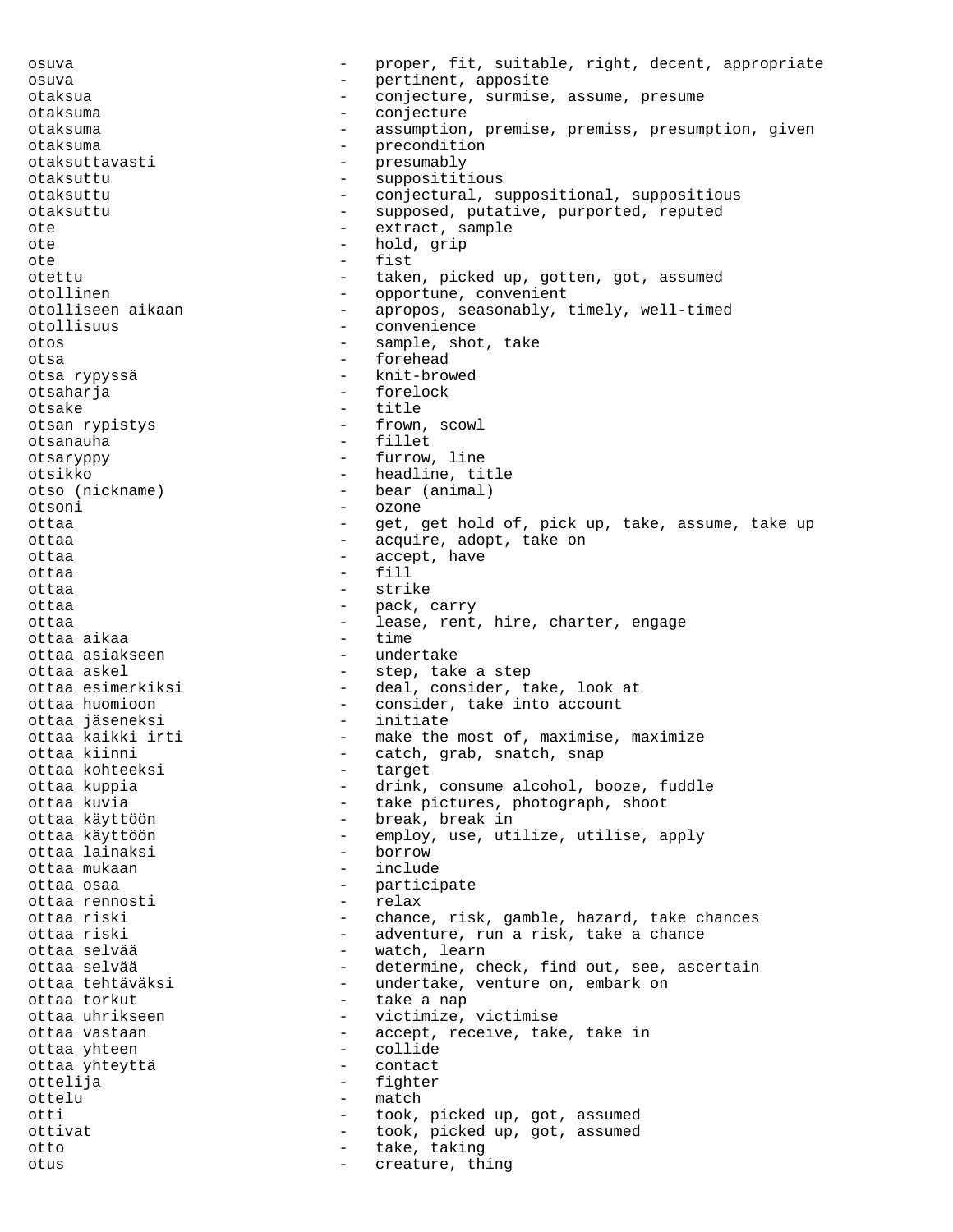oudosti - peculiarly, curiously oudosti - strangely, queerly, oddly, funnily, funny ounastella - anticipate, expect, foresee, guess, suspect ounastella - have a feeling, have feeling, tell fortunes outo  $-$  alien, exotic outo - odd, strange, weird, bizarre, funny outo - unknown, unidentified, unbeaten, unfamiliar ovat - are ovela - sly, smart, underhand, vulpine ovela - cunning, dodgy, pawky, sharp, shifty, slick, slim ovela - shrewd, artful, astute, canny, clever, crafty<br>ovela vaikuttaminen - manipulation, use - manipulation, use<br>- slyness wiliness oveluus - slyness, wiliness oveluus - craft, craftiness, cunning, foxiness, guile ovenkarmi - doorcase, doorframe ovensuuhaastattelu - exit poll ovenvartija - hall porter, gatekeeper, ostiary ovenvartija - porter, doorkeeper, doorman, door guard ovi - door, gate, entry threshold, doorway, door, room access ovimies - hall porter, gatekeeper, ostiary<br>ovimies - porter doorkeeper doorman door porter, doorkeeper, doorman, door guard ovimikko - hall porter, gatekeeper, ostiary ovimikko - porter, doorkeeper, doorman, door guard ovivahti - hall porter, gatekeeper, ostiary ovivahti - porter, doorkeeper, doorman, door guard Pakistan - Pakistan - Pakistan Palestiina - Palestine<br>Pariisi - Paris Pariisi - Paris Puola - Poland p-adinen paahdin - broiler paahtaa - broil, parch, bake paahtava - torrid, sultry paahtua - broil, parch paalu - pole, pile, stake<br>paanominen - indulgence indul paapominen - indulgence, indulging, pampering, humoring paapuuri - larboard, port paasata - rant, mouth off, jabber, spout, rabbit on, rave<br>
rant harangue ranting paasaus - rant, harangue, ranting paasaus - bombast, fustian, claptrap, blah paasi - flat rock, stone slab, bench of rock paasto - fast, fasting<br>
paastoaja - faster - faster paastoaja paastoaminen 1988 - Fasting, fast paastoava - fasting paastota - fast paastoten - fasting -<br>paatsama - buckthorn paatunut - vicious paavi – pope paavillinen - papal, apostolic paavin - papal, apostolic paeta - scarper, turn tail, lam, bunk, break away paeta - flee, run away, escape, abscond, run paha - ugly paha - evil, bad, nasty, vicious, wicked paha  $-$  dark, sinister, black paha tahto - ill-will pahaenteinen - minacious, minatory, ominous, sinister, ugly<br>
- threatening baleful forbidding menacing pahaenteinen - threatening, baleful, forbidding, menacing pahaenteisesti - menacingly pahainen - miserable pahamaineinen - infamous, ill-famed, notorious pahanhajuinen - putrid, fetid, foetid, foul, foul-smelling pahanhajuinen - funky, noisome, smelly, stinking<br>
pahanlaatuinen - ill-posed pahanlaatuinen - ill-posed<br>pahansuopa - wicked pahansuopa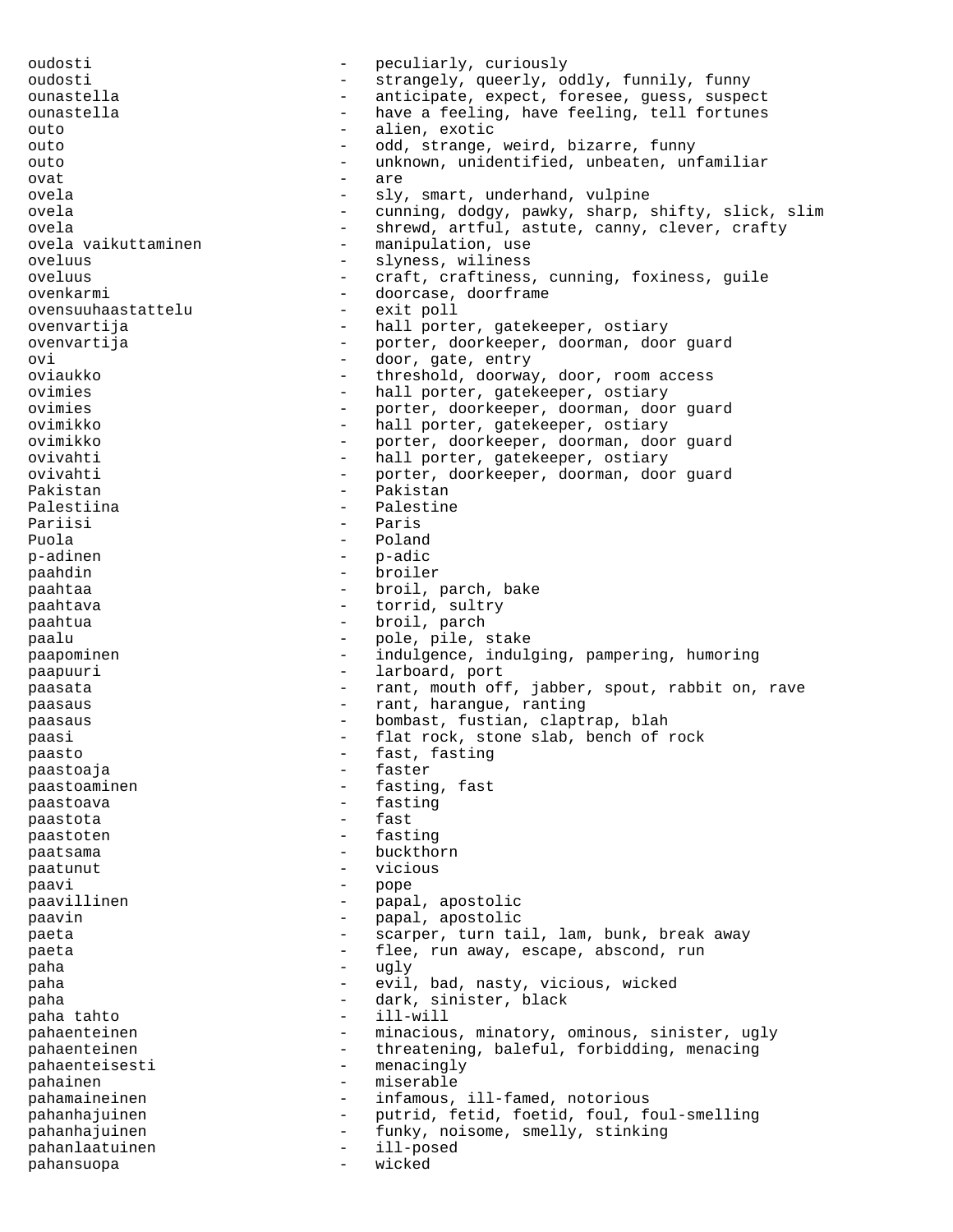pahantahtoisuus - hostility, ill will, enmity, antagonism pahantekijä - wrongdoer, offender<br>
pahasti - ill<br>
- ill pahasti - ill pahasti - evilly, wickedly pahasti - badly, severely, gravely, seriously<br>
pahastunut - nettled pahastunut pahatapainen - ill-mannered, unmannered, rude pahe  $-$  vice, immoral habit paheellinen - evil, wicked<br>
paheellinen - voluntuous paheellinen - voluptuous paheksua - deprecate paheksuttu - unlawful, improper, unconventional pahempi - worse pahentua  $\qquad \qquad -$  get worse, deteriorate pahin  $-$  the worst, worst pahka  $-$  gnarl, protuberance, knot pahkainen - gnarled, gnarly, knotted, knotty, knobbed - gnarled, gnarly, knotted, knotty, knobbed pahoillaan - sorry, regretful, bad, regret pahoinpidellä - beat, abuse pahoinpitely - assault, battery, beating pahoinpitely - abuse, maltreatment, ill-treatment, ill-usage - sickness, ill-being pahoinvoiva - sick, nauseated, queasy, sickish pahoitella - deplore, regret, be sorry, be sorry for, bemoan pahoitella - bewail, complain, grieve, gripe, groan, grouse pahoitella - growl, grumble, lament, moan, mourn, pity, rue pahoitella - whine pahoittelu - regret paholainen pahuus - evil, ugliness pahvi - cardboard paikalla  $-$  at place, present paikallaan - in place paikallaan pysyvä paikallaolo - presence n 1000 - Local, topical<br>
paikallinen ääriarvo - Local extremum - local extremum paikallisesti - topically -<br>paikallisesti - locally paikallispuudutus - topical anesthesia paikallistaa -<br>paikan päällä - - - - - - - - - at the place paikanhakija - applicant<br>naikannävttäjä - usher - usher paikannäyttäjä<br>paikata paikata - patch, stop - patch paikka - location, place, spot, position, placement<br>naikkansapitämätön - fallacious paikkansapitämätön - fallacious paikkansapitävyys - reliability paikkansapitävä - authentic paimentaa painaa - push, weigh, print, press, sit, matter, count painaa enemmän - outweigh -<br>painaa mieleen - - plant in mind, implant in mind painaa muistiin - memorize, get painaja - printer - printer painajainen - printer - printer - printer - printer - printer - printer - printer painajainen painama - impress painaminen - press, pressing, depression painaminen en anderes von de printing, printing process painaminen - compression, compressing painauma - depression, impression, imprint painauma - gouge, nick, dent painautuma - dent, impression, depression, imprint painava  $-$  telling, cogent painava  $-$  heavy, weighty painavampi - heavier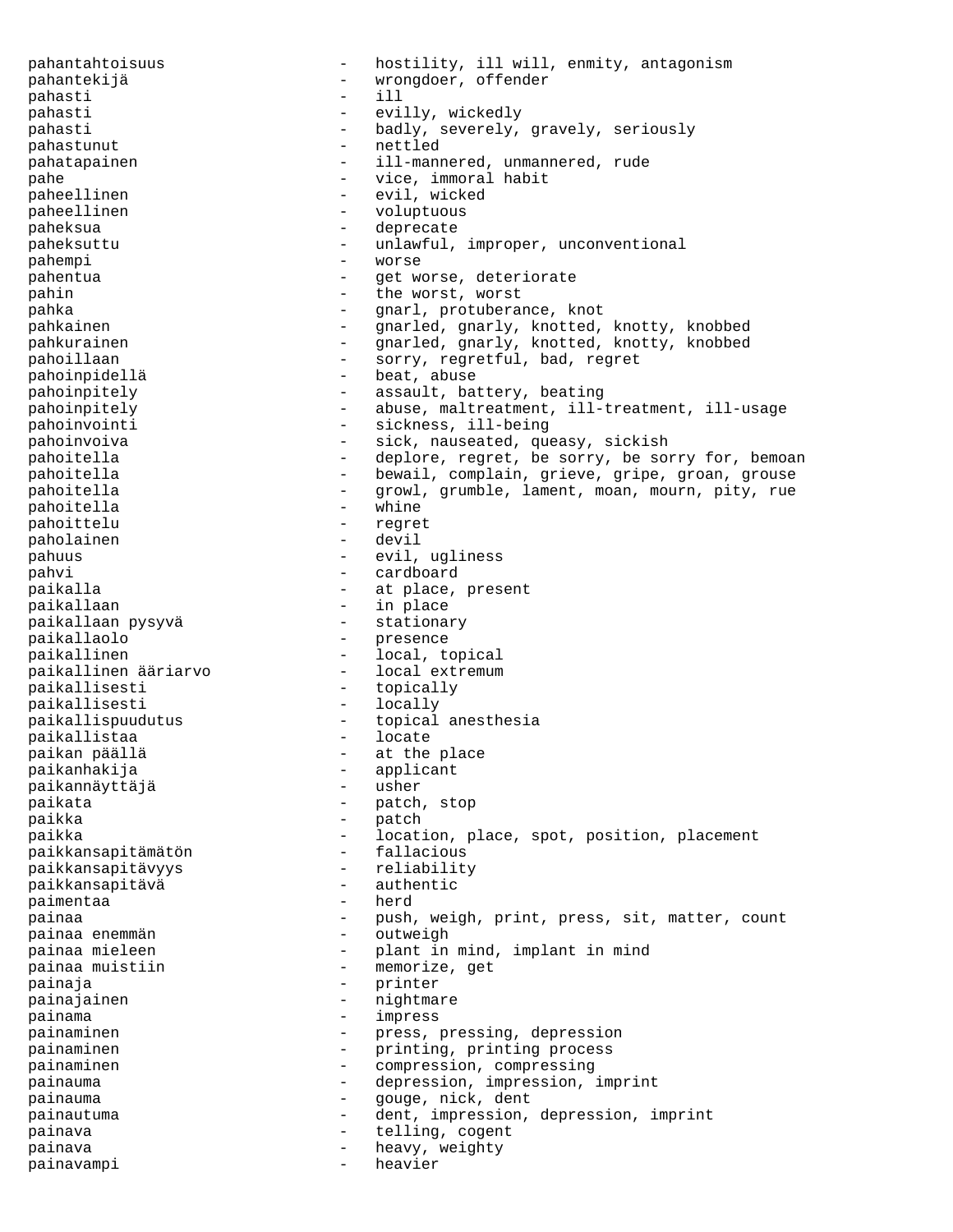painavin - heaviest paine  $\qquad \qquad \qquad -$  insistence, press, imperativeness, insistency paine  $\qquad \qquad -$  pressure, oppression paineaalto - blast, pressure wave painettu - printed, print painettu teksti - printing paini - wrestling painia  $-$  struggle, wrestle painija - wrestler paino  $-$  stress, emphasis, accent, accentuation paino - weight painoasu - typography painokuvioitu - raised, brocaded, embossed painopiste  $-$  stress, focus painopiste (phys.) - barycenter, center of mass<br>painopiste- (phys.) - barycentric painopiste-  $(phys.)$ painos - edition, issue, printing, impression painostaa - press, urge, exhort, push, pressure, oppress painostaa edustajia - lobby, buttonhole painostava  $\qquad \qquad \qquad -$  close, oppressive painostus - pressure, oppression painostus - insistence, press, imperativeness, insistency painostusryhmä - lobby, pressure group, third house painoteksti - printing painottaa - accent, stress painottaa lyijyllä painovirhe  $\qquad \qquad -$  literal error, literal painovirhe - misprint, erratum, typographical error, typo painovirheitä - errata painovoima external control of the gravity, gravitation painuma - depression<br>
painumut - down depre painunut - down, depressed paise - abscess paiskaantua - dash, crash paiskata - dash, crash, cast, strike, throw paiskata  $-$  slam, bang, flap down paiskauttaa - slam, bang paiskautua - be thrown paiskautui - was thrown paiskautuivat - were thrown paiskoa - throw, hurl, pitch, cast paiskoa - batter, buffet, knock about paiskoa - slam, bang paistaa - fry, roast, toast<br>paistaa - shine (sun) paistaa - shine (sun) paistaa - bake, broil paistaa - show, indicate paistinpannu - frying pan, frypan, skillet paisutella - exaggerate, overstate, overdraw, hyperbolize paisutella  $-$  magnify, amplify paisuttaa - exaggerate, overstate, overdraw, hyperbolize paisuttaa  $-$  magnify, amplify paita - shirt paitsi - apart from, besides, except paitsi  $-$  apart, aside paja - workshop pakan nostaminen - cutting, cut pakastaa pakastin - freezer pakata - pack, wad, bundle, compact<br>
- compress pakata  $-$  compress pakata tiukkaan  $-$  stow, load paketoida - package, box paketti  $\qquad \qquad -$  package, bundle, packet, parcel pakistanilainen - Pakistani pakkaaminen - compression pakkaaminen - packaging, packing pakkanen - frost, freeze, freezing weather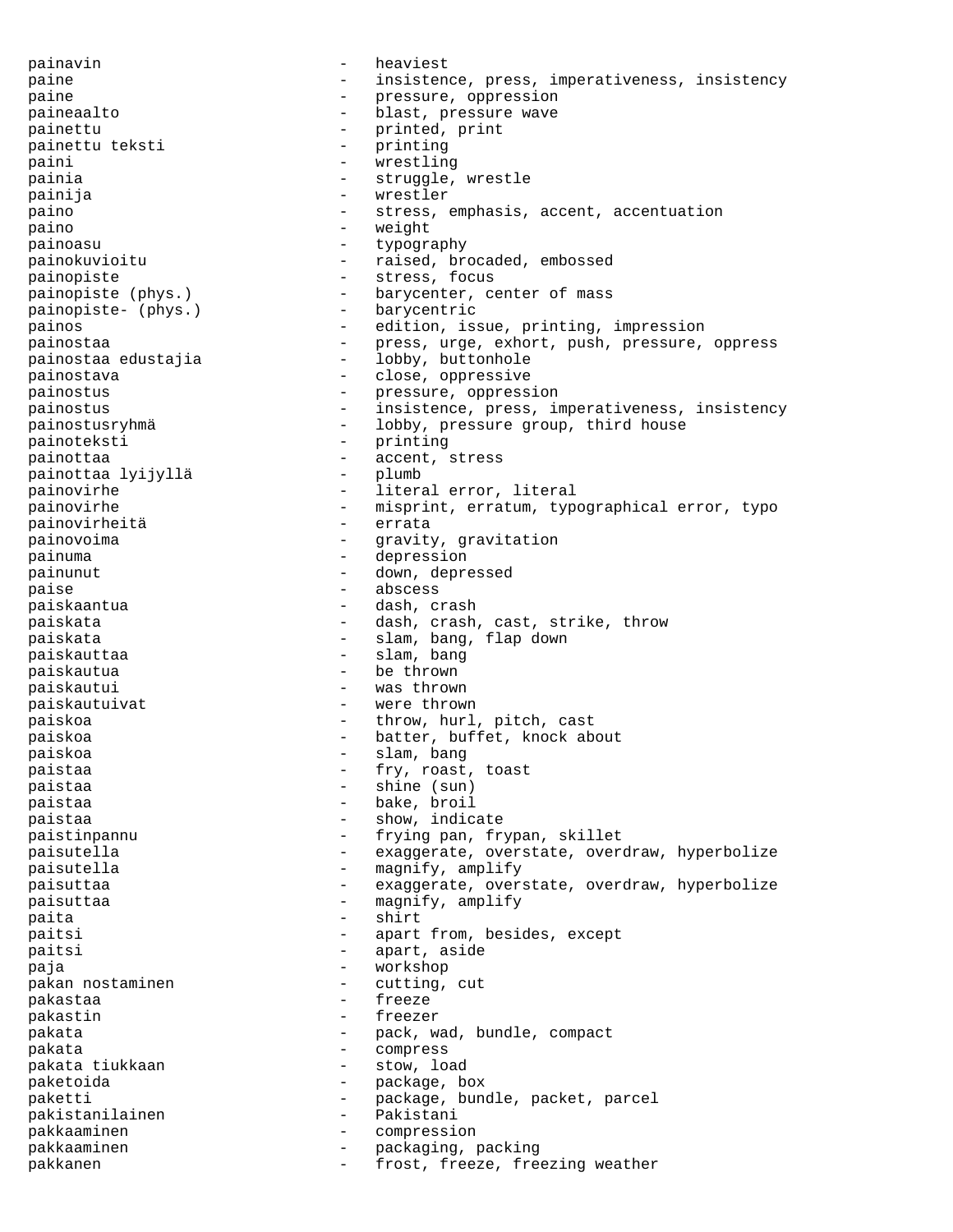pakkaus - package, packing, kit pakki - reverse pakki - kit pakko  $-$  forced, necessary, necessity pakkokeino - enforcement pakkolunastusoikeus - eminent domaineus<br>
pakkomielle - obsession pakkomielle pakkotyö - forced labour pakkotyölaitos - pen, penitentiary pako  $-$  escape, breakout pakoilla - elude, evade, bilk, hedge, fudge, put off pakoilla - circumvent, parry, skirt, dodge, duck, sidestep pakolainen - refugee pakolais- - refugee pakollinen - compulsory, mandatory, required, necessary pakollinen - obligatory, enforced pakonomainen - constrained, strained, forced pakopaikka - hideout, hideaway, den, retreat<br>nakotettu - driven impelled forced pakotettu - driven, impelled, forced pakottaa - force, compel, obligate, oblige, impel, enforce pakottaa - impose pakottaa häpeän kautta - shames - shames - shames - shames - shames - shames - shames - shames - shames - shames - shames - shames - shames - shames - shames - shames - shames - shames - shames - shames - shames - shames pakottaa peukalolla - gouge, force out pakottaminen - enforcement, making, forcing, compelling pakotus - enforcement, making, forcing, compelling paksu - deep paksu - bold, corpulent, fat, thick paksusuoli - colon paksuus - thickness pala  $-$  cutting, cut pala  $-$  portion, piece, part pala - scrap, bit, chip, flake, fleck palaa - burn out, blow out, blow palaa - burn, scorch palaaminen - return, comeback, reentry palaneet - burnt, burned, burned-out, burnt-out palanut - burnt, burned, burned-out, burnt-out palapeli - puzzle palasiksi - asunder, apart palasina - broken, smashed, in pieces, fallen apart palata  $-$  return, go back, reenter palatsi - palace palaute - feedback palautin - reset palauttaa  $-$  restore, return, bring back, reset palauttaa mieleen  $-$  recall palauttaa mieleen - recall palavasieluinen palaveri - meeting<br>
palelluttaa - freeze palelluttaa - freeze paleltua palho - filament palikka - block paljain käsin  $-$  with bare hands paljas - mere paljas - barren, bleak, desolate, stark<br>paljas - barren, bleak, desolate, stark paljas<br>
- naked, bald, bare, denuded, denudate, unsheathed<br>
- authentic paljasjalkainen - authentic paljastaa - unmask, denude, debunk - reveal, uncover, expose, lay bare, bare, unveil paljastaa - bring out in the open, disclose, impart, discover<br>
paljastaa - show<br>
- show paljastaa paljastava - revealing paljastava - explicit, expressed paljastus - revelation, disclosure, revealing, manifestation paljon  $-$  considerably, well, substantially paljon - greatly paljon - much, great amount, scores, large number paljon - whole slew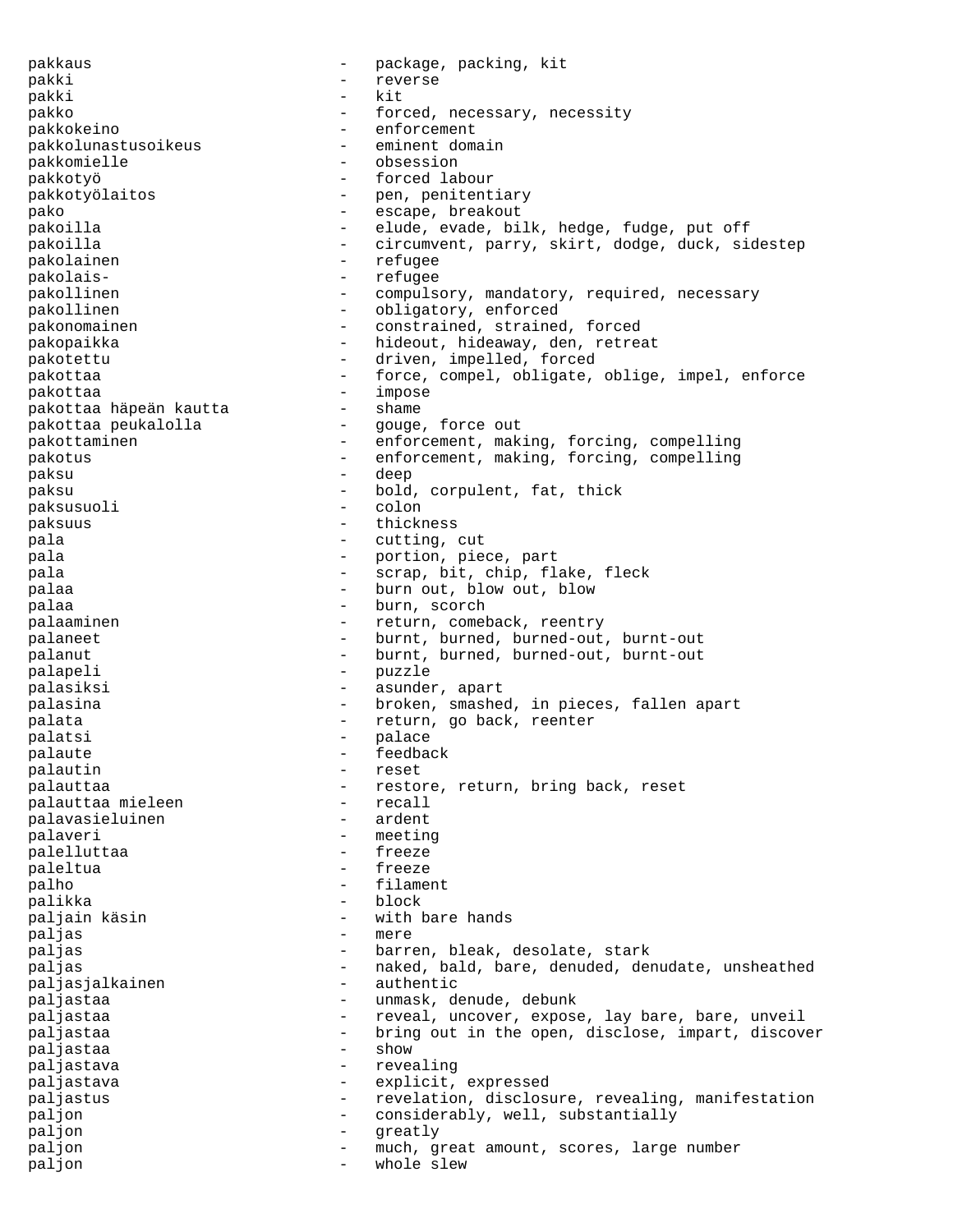paljon - slew, spate, stack, tidy sum, wad, whole lot paljon - pile, plenty, pot, quite a little, raft, sight paljon - great deal, mass, mess, mickle, mint, muckle, peck paljon - deal, batch, flock, good deal, hatful, heap, lot paljon - far paljon sisältävä paljonko - how many, how much - accumulation palkankorotus - salary increase palkankorotus - raise, rise, wage hike, hike, wage increase palkata  $-$  employ, hire palkinto - premium, prize, award, trophy palkintolautakunta - jury palkita  $-$  treat, award palkitseva - rewarding palkka  $-$  salary, wage, pay, earnings, remuneration palkkalista - payroll palkkalisä - incentive, bonus palkkamurhaaja - hit man, gunman, hired gun, contract killer palkkaorja - wage slave palkkapäivä - payday palkkatappaja - hit man, gunman, hired gun, contract killer palkkio - bounty, payment, reward, premium, price, fee .<br>palkkionmetsästäjä - - bounty hunter palladium - palladium, Pd palli  $-$  testicle palli - stool, footstool pallo - wad pallo  $-$  ball, globe, sphere palmikko - braid, twist, plait, tress -<br>palmikoida - braid, twist palmikoitu - braided palo  $-$  fire, burn paloauto  $\qquad \qquad -$  fire truck, fire engine palohaava - scorch paloiksi - asunder, apart<br>paloittain - - - - - - - - - - - - piecewise - piecewise<br>- piecewise linear paloittain lineaarinen - piecewise linearinen - piecewise linearinen - cut, cutting paloitteleminen paloittelu - cut, cutting palokunta  $-$  fire department palomies - fire-fighter, fireman palomuuri - firewall<br>
paloruisku - firehose paloruisku paloöljy - kerosene palsta - column palsta - patch, site, lot palstantäyte palttina - linen paluu - return, comeback, reentry palvelija - servant palvelin - server palvella  $\qquad \qquad$  - serve, service palvelu - service palveluntarjoaja - service provider palvelus - favor, favour, service palvelus - assignment, duty assignment<br>
palvelusaika - service - service palvelusaika palvelut - facilities, services palvoa - worship palvoa - idolize, idolise, hero-worship, revere palvoa sankarina - idolize, idolise, hero-worship, revere, worship palvonta - worship pamaus and the bang, blowup, clap, blast, loud noise, eruption pamppu - stick, policeman's club pamppu - baton, truncheon, nightstick, billy, billystick panetella - rail, vilify, revile, vituperate pani **1988** - laid, put, set, placed, inserted, introduced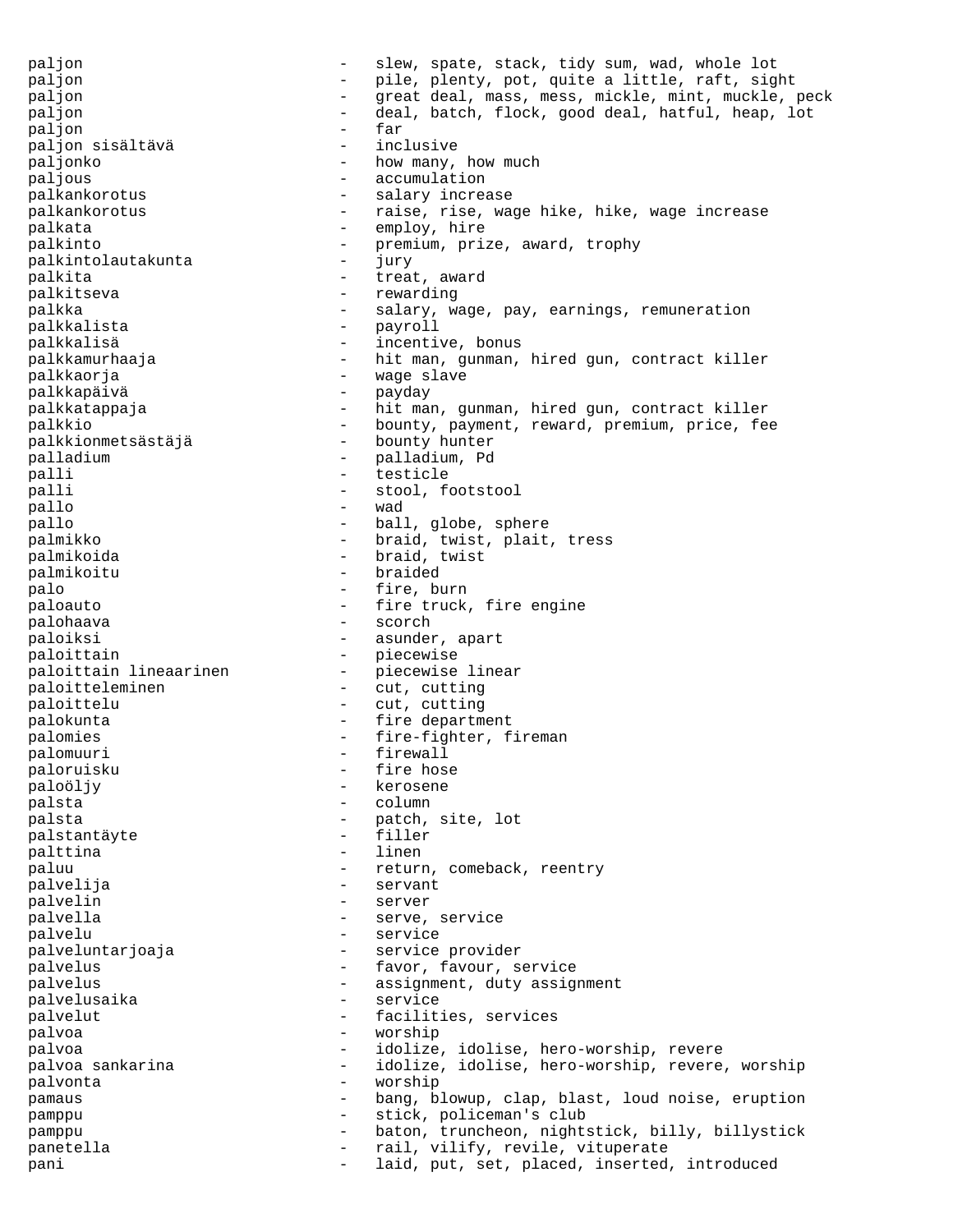pani  $-$  entered, posed, positioned paniikki - panic panimo - brewery panivat and the set, placed, inserted, introduced  $-$  laid, put, set, placed, inserted, introduced panivat - entered, posed, positioned pankki - bank building pankki - bank, banking company, banking concern pankkiasiat - banking pankkiiri - banker pankkisiirto - bank transfer pankkitili - account, bank account<br>
pankkitilin vlitys - overdraft pankkitilin ylitys overdra<br>pankkitoiminta banking pankkitoiminta pankkiyhtymä - syndicate panna  $\qquad \qquad -$  lay down, place, put, put down, set panna - brew panna and the set of the set of the set of the set of the set of the set of the set of the set of the set of the set of the set of the set of the set of the set of the set of the set of the set of the set of the set of the panna  $-$  stick in, put in panna (vulg.) - have sex, fuck, shag panna alulle - commence, start, initiate, originate<br>
panna halvalla - commence, start, initiate, originate - ridicule, make fun of<br>- wade into panna hihat heilumaan - wade into a vade into the value of the value of the value of the value of the value of the value of the value of the value of the value of the value of the value of the value of the value of the val panna koetukselle<br>panna liikkeelle - set in motion, start the wheels/ball rolling panna liikkeelle - commence, get going on, get started on, set about panna menemään - - dispatch, despatch, send off panna merkille  $-$  notice, remark, pay attention to panna muistiin  $\frac{1}{2}$  - memorize, put down<br>panna näytille  $\frac{1}{2}$  - put on display panna näytille - put on display panna olutta - brew beer, brew panna pahakseen - - - brew beer, brew panna pahakseen entityiseen oleman vantiksi kuulusta kuulusta muutti kuulusta muutti kuulusta kuulusta muutti <br>Tartoonna muutti kansaa kuulusta muutti kuulusta muutti kuulusta muutti kuulusta muutti kuulusta muutti kuulus panna pantiksi - wager, pawn, soak, hock panna päiviltä  $-$  polish off, remove panna päiviltä - dispatch, despatch, murder, slay, hit, bump off panna sekaisin - disrupt, throw into disorder<br>
panna täytäntöön - implement panna täytäntöön - implement panna varastoon - stock panna yhtäläisyysmerkki - equate pannu  $-$  pan, pot, kettle, boiler pano - deposit pano - insertion, introduction, intromission pano (vulg.) - nookie, piece of ass, roll in the hay, shtup pano (vulg.) - shag, fuck, fucking, screw, screwing, ass, nooky panoroida - pan panos **bet, charge, stake, venture, risk** panos - burster, bursting charge, explosive charge<br>
- contribution panos - contribution panos - pool panostaa - set explosives, set an explosive charge panostaa - try one's best, allocate resources panostaa - invest, stake, charge, load panssari - tank, army tank, armor, armour, mail panssarikauhu - bazooka, anti-tank weapon panssarivaunu - tank, army tank, armored combat vehicle pantata - withhold pantata - mortgage, keep, pawn, soak, hock pantteri - panther pantti  $-$  pawn, security panttivanki - hostage, surety pantu - put, set, applied, placed, laid, inserted pantu - introduced, entered, posed, positioned papatti - cracker, firecracker, banger paperi - paper paperimassa - pulp paperisota - red tape papin  $-$  ministerial, clerical papinvirka - benefice, ecclesiastical benefice papisto - clergy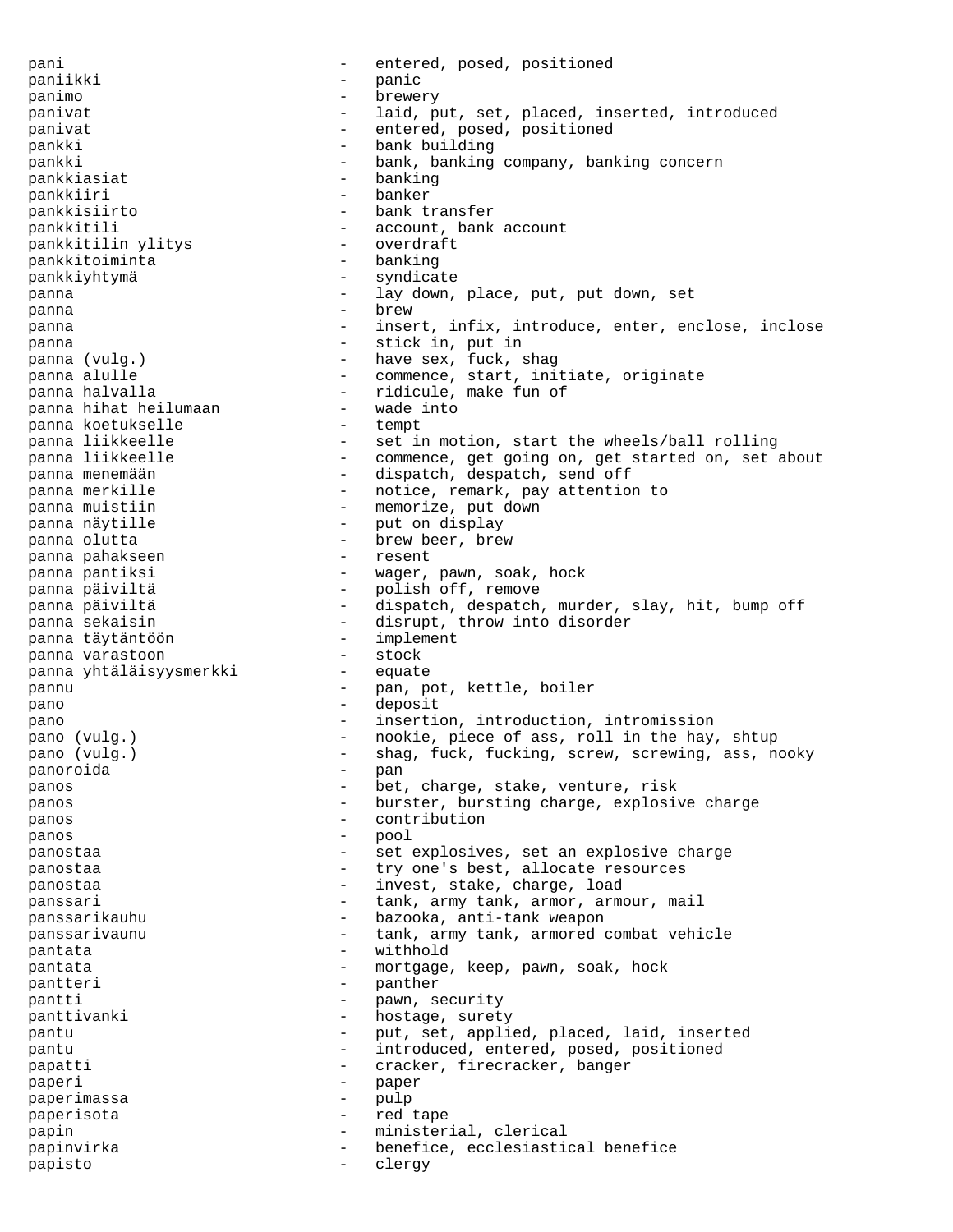pappa - grandfather pappa - old man, father (Swedish talking Finns) pappi - priest, reverend, vicar, cleric pappi - churchman, clergyman, divine, ecclesiastic pappila - vicarage pappis- - clerical paprika - pepper papu - bean papukaija - parrot par - par paraabeli - parabola paraati - parade parabolinen - parabolic paraboloidi - paraboloid paradoksi - paradox parahiksi - pat parametri - parameter parametrimuotoinen käyrä - parametric curve parametrisointi - parametrization<br>
- improved paranneltu - improved parannus and the improvement, advance, betterment, reform<br>
arannus and the cure remedy curative parannus and the cure, remedy, curative parantaa - better, improve, ameliorate, meliorate, amend parantaa - reform, refine, polish, down, fine-tune parantaa - enhance, heighten, raise parantaa - care for, cure, treat, heal parantaa tapansa  $\overline{a}$  - reform  $\overline{b}$  - reform  $\overline{b}$ parantaa vauhtia - spurt, forge, spirt parantaja - healer, therapist parantua - heal parantunut - improved parantunut parantunut - healed paras  $-$  best, the best, greatest, top paratiisi  $-$  paradise, Heaven pareittain  $\qquad \qquad -$  pairwise paremmuus - superiority parempi - better parhain  $-$  best, the best, greatest, top pari  $-$  brace, span, yoke, couplet, distich, dyad, duad pari e contracted the pair, couple, duo, duet, twosome, doubleton, twain parikuvaus (math.) - pairing parila - broiler<br>parillinen - even p parillinen - even, paired<br>
pariloida - broil - broil pariloida - broil pariskunta  $\qquad \qquad - \qquad \text{couple}, \text{mates}, \text{match}$ parissa  $-$  among, amidst, amongst, in the midst of, with parissa - amid .<br>paristo - battery pariteetti - parity paritella  $-$  mate, copulate, couple, service, serve pariton - odd<br>parittaa - pro parittaa - procure, pander, pimp<br>parittaa - pander, pander, pimp parittaa - pair, pair off, partner off, couple<br>
- procurer nimp popee (Br) pander parittaja - procurer, pimp, ponce (Br), pander, fancy man parittelu - mating<br>paritus - coupli paritus - coupling, pairing<br>
paritus (math.) - pairing - pairing paritus (math.) - pairing parjata  $-$  abuse, backbite, call someone names, calumniate parjata  $-$  crab, cry, decry, defame, desecrate, insult parjata - malign, revile, slander, traduce<br>
parjauskirjoitus - libel<br>
- libel parjauskirjoitus parka - poor or pitiful person, poor parketti - parquet, dance floor parkita - tan, curry parkkipaikka - parking, parking place<br>parku - crv. weep. crving. ween parku  $-$  cry, weep, crying, weeping, scream, screaming parlamentaarinen - parliamentary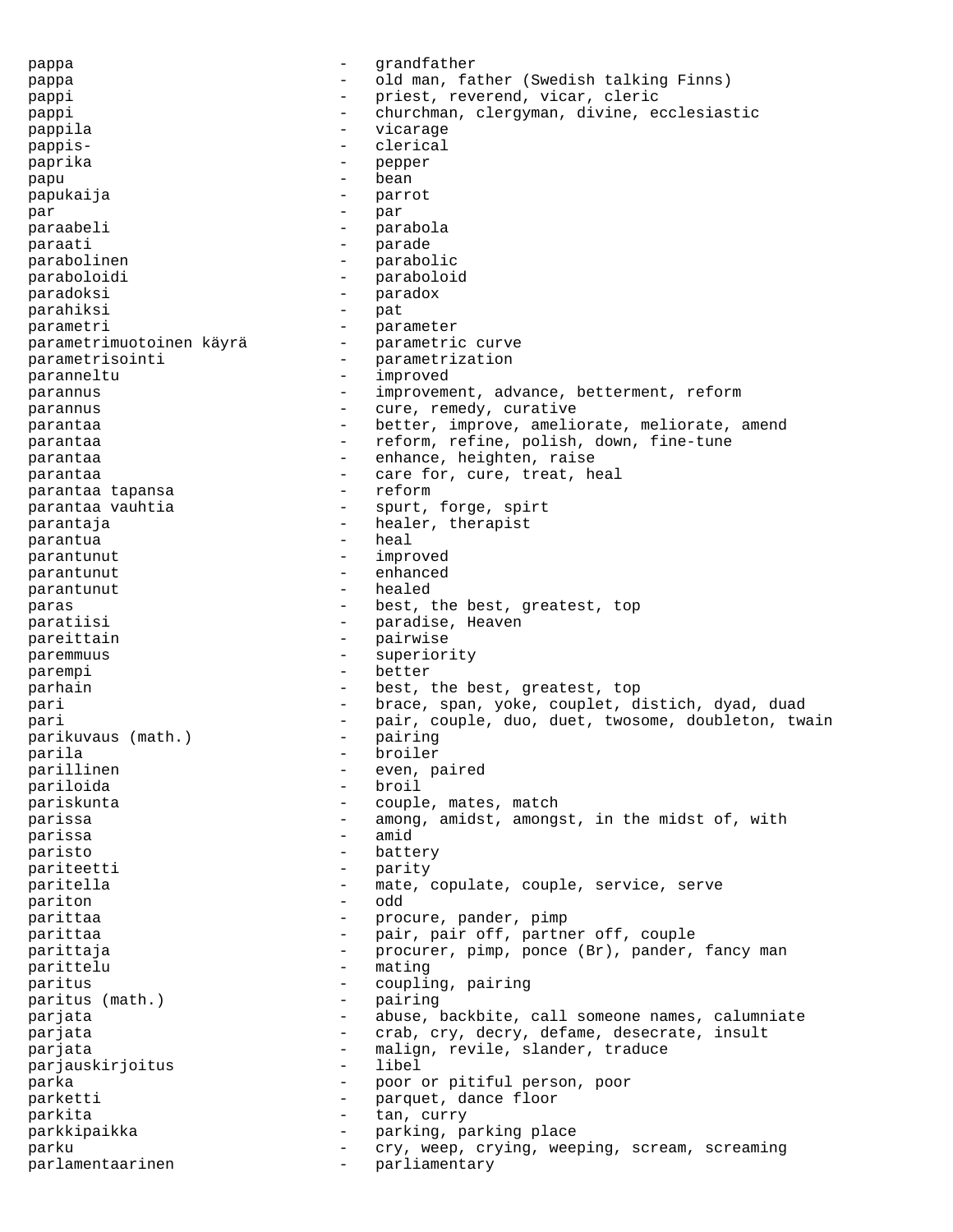parlamentin  $-$  parliamentary parlamentti - parliament parodia - parody, spoof paroni - baron parras  $-$  brink, edge parrasvalo - spotlight parru - beam, timber, rafter, balk, baulk, block, spar parsa  $-$  asparagus parsakaali - broccoli parsia - patch, piece - patch, piece<br>- patch piece parsia kokoon - patch, piece<br>
parta parta - beard partahaivenet - down partakoneenterä  $-$  razor blade partaterä - razor, razor blade partaveitsi razorat partaveitsi razorat vartaveitsi razorat vartaveitsi razorat razorat vartaveitsi r partio - patrol - patrol - patrol - patrol - patrol - patrol - patrol - patrol - patrol - patrol - patrol - patrol - patrol - patrol - patrol - patrol - patrol - patrol - patrol - patrol - patrol - patrol - patrol - patrol partioida - patrol, police<br>
partiointi - patrol partiointi - patrol partiolainen - scout, boyscout, boy scout partneri - partner<br>
partneri - partner<br>
- gallery parveke  $-$  gallery, balcony parvi **1988** - shoal, school, drove, horde, swarm parvi - group, cluster pasianssi - patience, solitaire paska - crap, shit, shite, poop, turd paska - crappy, icky, lousy, rotten, shitty, stinking paska - stinky paskainen - crappy, shitty paskantaa - make, defecate, shit, take a shit, take a crap paskantaa - ca-ca, crap paskiainen passaaminen - indulgence, indulging, pampering, humoring passi - passport passiivi - passive passiivinen - passive pastoraatti pata  $-$  spade, spades pata  $-$  caldron, pot, stew, stewpan, stewpot, casserole pata (in cards) - spade patentoitu - proprietary<br>
patenttilääke - proprietary patenttilääke - proprietary<br>
patistaa - demand dri patistaa - demand, drive, force, hustle, press, pressure patistaa - pressurise, push, urge patja - matress pato  $-$  dike, embankment, dam, barrage patoallas - basin patoutua  $\qquad \qquad -$  accumulate patruuna and the cartridge, industrial tycoon, tycoon patsas - statue patsastella - pose patteri - battery pattitilanne - deadlock patukka - rod, staff, stick, truncheen, truncheon patukka - bar, candy bar, baton, billy, bludgeon, cane, club<br>paubaayan äänekäs pauhaavan äänekäs - uproarious, rackety, rip-roaring pauhata - howl, roar pauhata pauhata  $-$  rumble, grumble pauhata - rant, mouth off, jabber, spout, rabbit on, rave pauhina  $\qquad \qquad - \qquad \text{roll, rolling, peak, pealing}$ pauhu - roar, boom, roaring, thunder pauhu  $-$  roll, rolling, peal, pealing pauhu - rumble - rumble paukaus - jar, jolt, jounce paukautus - slam, shot, shaft, dig, barb, jibe, gibe pauke  $-$  roar, boom, roaring, thunder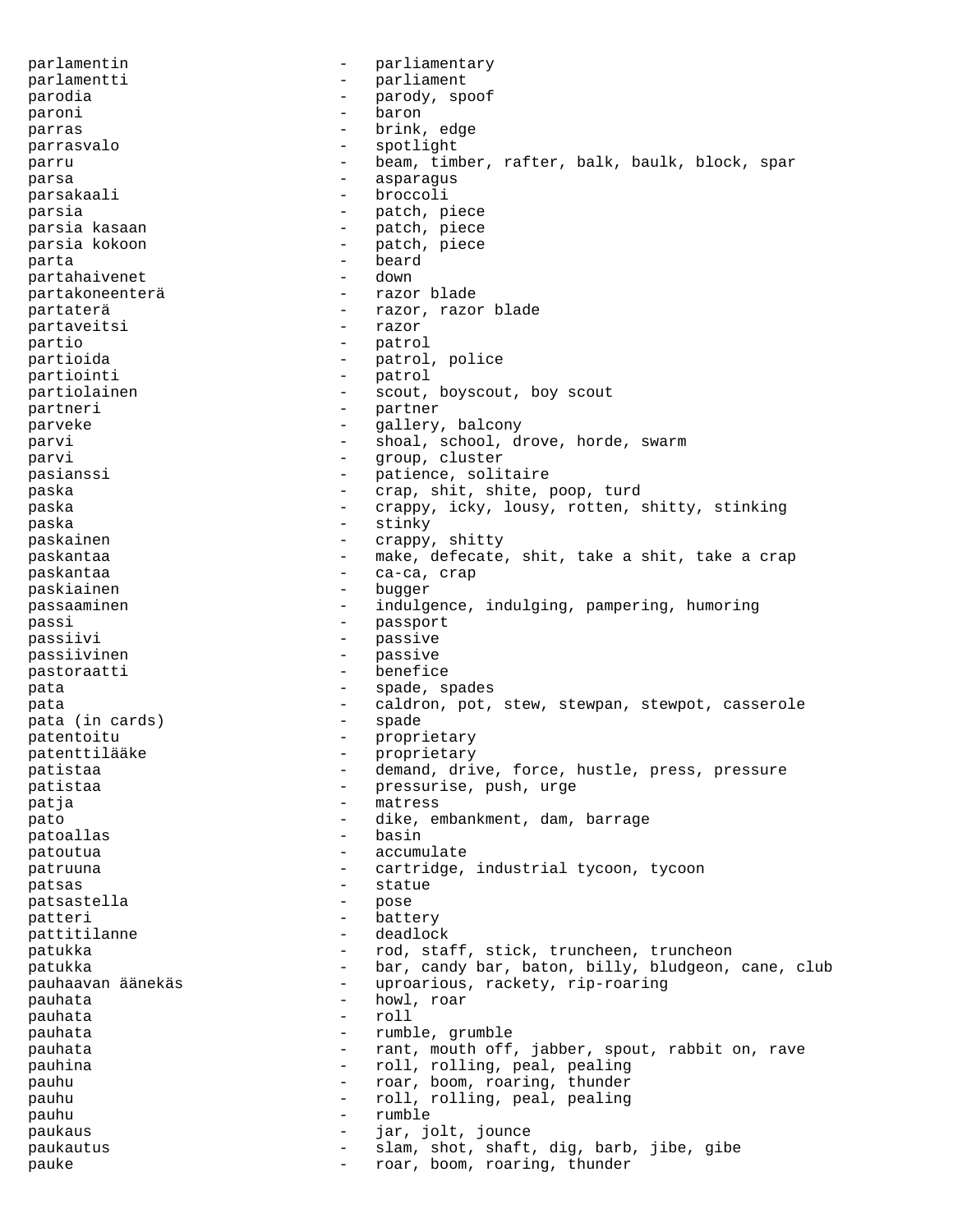paukku - blast paukku - shot, drink, nip paukku - slam, shaft, dig, barb, jibe, gibe paukkukaramelli - cracker, snapper, cracker bonbon paukkupakkanen - very cold freezing temperature pedantti - pedant pedanttisuus pedata - make the bed<br>neessta peesata - pace, tailgate<br>neeveli - damn goddamn peeveli - damn, goddamn pehmennys - smoothing pehmentää - cushion, buffer<br>nehmentää - mince soften u pehmentää - mince, soften, mitigate, tone down, tame pehmeä - soft pehmeäkantinen - paperback pehmeästi - softly pehmike - cushion pehmo - softie, softy pehmustaa - cushion, buffer, soften<br>nehmusta pehmuste - cushion<br>
peikko - troll<br>
- troll peikko - troll peili - mirror peilikaukoputki peilimäinen - specular peite - coverage, veil<br>peite - cover, covering - cover, covering, coating, coat, mantle peite  $\qquad \qquad -$  blanket, quilt, comforter peite- - covert peitekuvaus - covering map peitellä - blanket, cover<br>
peittelemättä - frankly hones peittelemättä - frankly, honestly, candidly<br>
- masking peitto - masking peitto - cover, quilt<br>
peitt<sup>55</sup> peittää - cover, envelop, carpet, strew, blanket, veil peittää - enclose, envelop, enfold, enwrap, wrap<br>
peittää osittain - overlap - enclose, envelop, enfold, enwrap, wrap peittää osittain - overlap peittää toisensa osittain - overlap<br>nekoni - bacon pekoni - bacon pelaaja - player, participant pelastaa - keep, save, rescue, bring off, deliver, salvage pelastaa - salve, relieve pelastava - saving, redemptive, redeeming pelastus - saviour, rescue, salvation, redemption, saving<br>
- deliverance delivery pelastus - deliverance, delivery<br>
- deliverance, delivery pelata - play encounter, meet, play, take on pelehtiä  $-$  be jesting, be joking, clown, fool about pelehtiä  $-$  fool around, horse about, horse around, play pelehtiä - play the fool<br>neli - came match peli - game, match pelikaani - pelican pelikielto - suspension pelimerkki - piece, man pelinappula - piece, man pelitilanne - score<br>
pelkistetyin - simple pelkistetyin - simplest pelkistetympi - simpler<br>
pelkistää - simplifi pelkistää - simplify pelkkä - bare, mere, simple, plain<br>
pelko - apprehension, apprehensive pelko - apprehension, apprehensiveness, dread<br>belko - fear, fright, fearfulness - fear, fright, fearfulness pelko - dismay, discouragement, disheartenment pelkuri - coward, faintheart pelkuruus - cowardice pelkästään - simply, only, merely, purely pellava - flax pellavainen - flax pellavakangas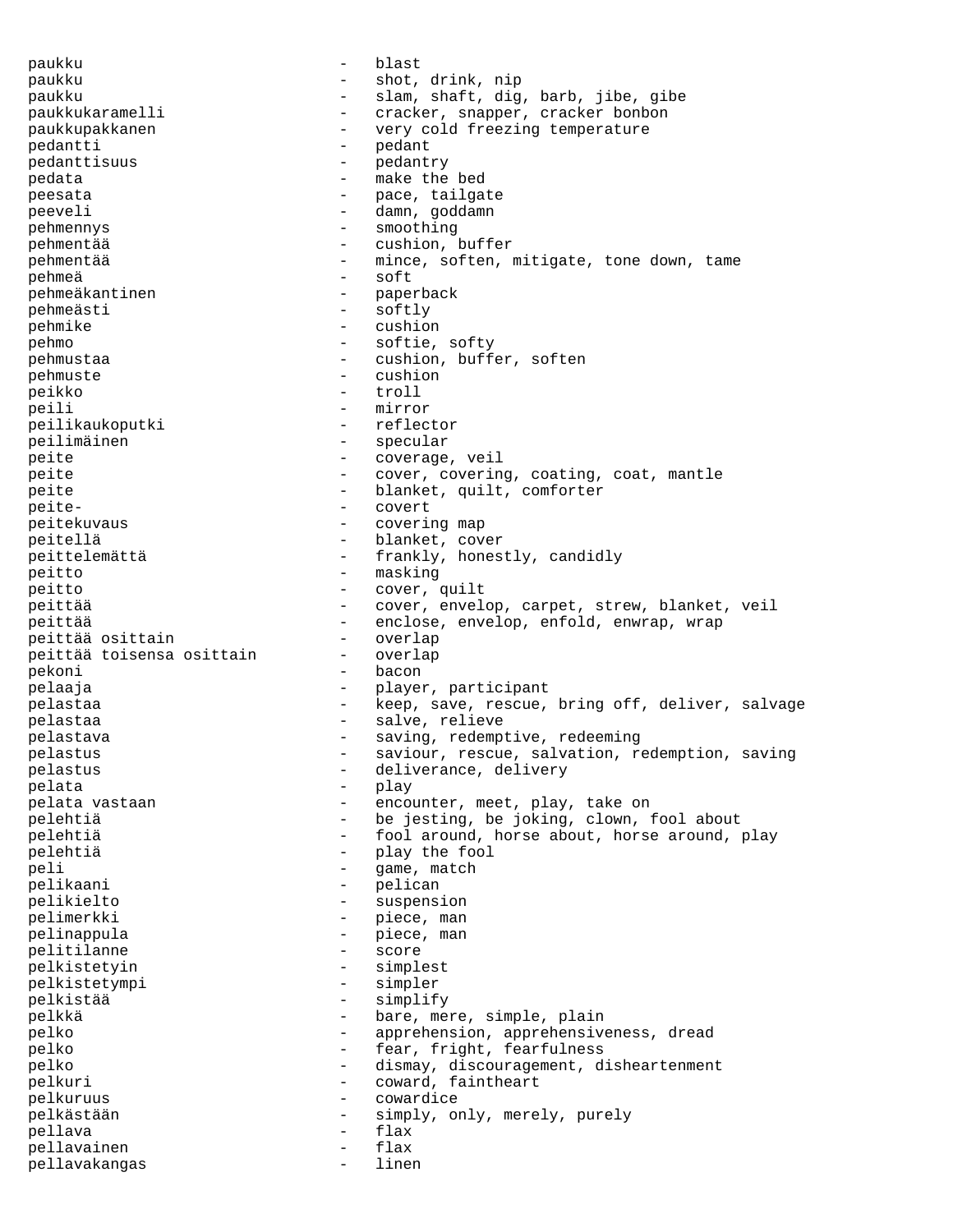pelle  $\qquad \qquad -$  clown, zany, buffoon pelleily  $-$  joking, clowning, fooling, horsing<br>  $-$  comedy drollery funniness pelleily - comedy, drollery, funniness peloissaan - afraid pelokas - faint, fearful, afraid, scared, frightened<br>pelokas odotus - apprehension, apprehensiveness, dread apprehension, apprehensiveness, dread peloton - undeterred, intrepid, stout, daring, fearless peloton - unshrinking, undismayed, undaunted, dauntless<br>
peloton - hardy peloton - hardware - hardware - hardware - hardware - hardware - hardware - hardware - hardware - hardware - h pelottaa - dissuade - dissuade - dissuade - dissuade - dissuade - dissuade - dissuade - dissuade - dissuade pelottaa - deter pelottaa - terrify pelottaa - fright, cause fear in, frighten, scare, affright pelottava - horrendous, horrific pelottava - direful, dread, dreaded, fearful, fearsome, dire pelottava  $-$  frightening, formidable, redoubtable, unnerving pelottomuus - fearlessness pelti - sheet metal, tin, tin plate<br>
- field pelto - field peltopyy - partridge - scared, frightened<br>- startle pelästyttää pelästyttää - dash, daunt, scare off, pall, frighten off pelästyttää  $-$  scare away, frighten away, scare pelästyä - startle, jump, start, boggle pelätä - be afraid of, fear, be frightened, be afraid penaali - pencil case penger - bank pengertää peninkulma - mile penis - penis penkka - bank penkki - settle, settee penkki - bench - bench - bench - bench - tier penkkirivi -<br>penkoa - rummage - rummage penni - penny pennit  $-$  pennies, pence pensas - bush, shrub - bush, shrub - bush, shrub - hedge pensasaita - hedge - hedge - hedge - hedge - hedge - hedge - hedge - hedge - hedge - hedge - hedge - hedge - h penseä - passionless, apathetic, indifferent penseä - lukewarm, unresponsive, unenthusiastic penseä - halfhearted, half-hearted pentu - young, offspring pentu enterprise of the brat, cub, kid, kitten, pup, puppy, whelp penätä - press, pressure, pressurise penätä - argue, demand, insist, urge, impress on, persist peppu - bottom, behind, rump, butt, tush per - per - per - per - per - per - per - per - per - per - per - per - per - per - per - per - per - per - per perata  $-$  string, top and tail, weed perata - clean, cleanse, clear, gut, hoe, pick, pick over perehdyttäminen - familiarization<br>
perehdyttää - initiate perehdyttää initiateen muuttavat valmista valmista valmista valmista valmista valmista valmista valmista valmi perehtyneisyys - familiarity perehtynyt - initiate, enlightened<br>
- herome familiar with perehtyä - become familiar with, get acquainted, get into<br>
- Co into perehtyä – go into<br>perfekti – go into perfekti - perfect tense<br>nerfekti - perfect nerfe perfekti - perfect, perfective, perfective tense performanssi - performance, realization, realisation perhe  $-$  family, household, house, home, menage perheenemäntä - housewife, homemaker, lady of the house<br>perheenemäntä perheenemäntä - woman of the house perho - fly perhonen - butterfly<br>
perhonsidonta - flv-tving perhonsidonta - fly-tying, fly-dressing<br>
perhosen toukka - caternillar perhosen toukka - caterpillar periaate - principle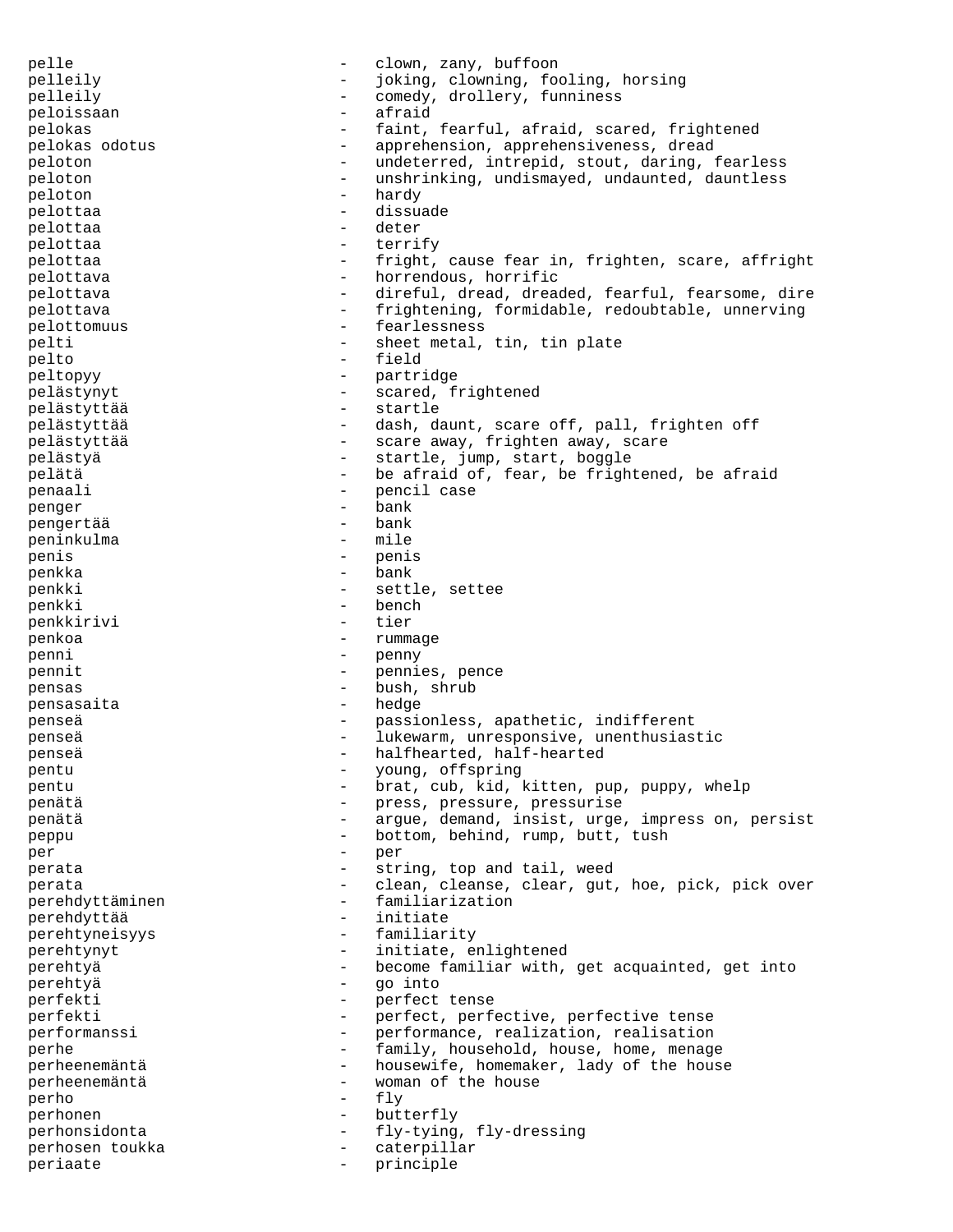periferia - periphery perijä - inheritor, heir, heritor perijä  $\qquad \qquad -$  collector, gatherer, accumulator periksiantamaton - relentless, grim, inexorable, stern, unappeasable perikuva - picture perimmiltään - in fact perimmäinen - genuine, actual, literal, real perimmältään - in fact perin juurin  $-$  thoroughly, downright perin pohjin  $-$  thoroughly, downright perinne - tradition<br>
perinnöllinen - hereditary - hereditary<br>- thoroughly perinpohjaisesti perinteellinen - traditional perinteinen - traditional, classic, classical<br>
perinteisesti - traditionally perinteisesti - traditionally perintö - legacy, inheritance, estate, heritage perintövero - inheritance tax periä - inherit perjantai - Friday perkeet - entrails perkele - devil, satan perkeleellinen - demonic, satanic, diabolic, diabolical, fiendish permutaatio en anno 1982. permutoida - permute permutointi - permutation perse (vulg.) - ass, butt, bottom, rump, behind, tush, arse persikka - peach persilja - parsley perso - keen, fond persoona - persoonality<br>
persoonallisuus - personality persoonallisuus - personality<br>nerus - cancel perua - cancel perua - retract, reject, abjure, recant, forswear, resile - renege, renege on, renegue on, back out<br>- qo back on perua lupauksensa peruke - cast peruminen - cancellation, calling off peruna - potato - potato perunamuusi - crushed potatoes perus- - underlying, rudimentary, substantive, essential perus- - elementary, basic, fundamental, ultimate, primary perusaine - element perusaines - element perusajatus - principle peruskirja - charter peruslause - fundamental theorem perusosa - element perusratkaisu - fundamental solution perusryhmä - fundamental group perusta  $-$  base, foundation perustaa - ground, base perustaa - plant, constitute perustaa - erect, establish, found, institute, set up, fix perustaja - founder, beginner, founding father, father perustaminen - origination, creation, instauration perustaminen - founding, initiation, foundation, institution perustaminen - establishment<br>nerustana oleva perustana oleva - underlying, fundamental, rudimentary perustava - underlying, fundamental, rudimentary<br>
- ultimate<br>
- ultimate perustava - ultimate<br>perustavanlaatuinen - underlyi - underlying, fundamental, rudimentary perustavanlaatuinen - primary, institutional, substantive, essential peruste extensive the contract of the reason perusteellinen - thorough, exhaustive, thoroughgoing, comprehensive perusteellisesti - thoroughly perustellusti - reasonably, sanely, sensibly perusteltu - justified, sound, justifiable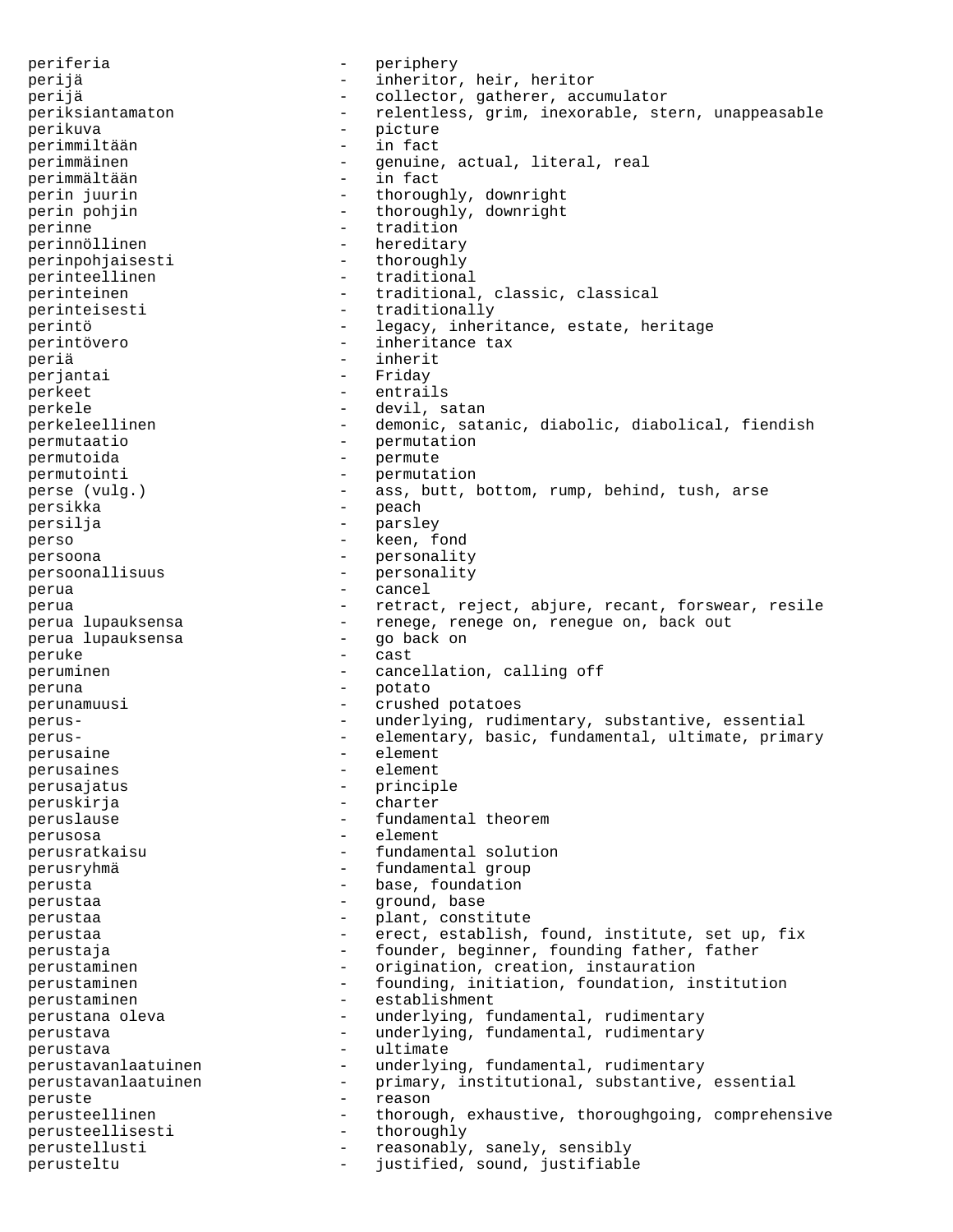perusteltu - argumented, reasonable perustelu - argument, justification perustelu - case perustelut - rationale, principle perusteos - authority, definitive book perustua - base on perusturva - safety net perustus - stand, base, pedestal<br>
perustus - crigination creation perustus - origination, creation, instauration perustus - founding, initiation, foundation, institution perustuslaillinen - constitutional perustuslaillisuus - constitutionalism<br>
perustuslaki - constitution, bas. - constitution, basic law, fundamental law perustuslakia säätävä - constituent peruukki - wig peruuttaa - cancel, back, annul, recall, revoke, rescind peruuttaa - reverse, lift, countermand, repeal, overturn peruuttaa - vacate peruuttaa - retract, reject, abjure, recant, forswear, resile<br>
- cancellation calling off disclaimer peruutus - cancellation, calling off, disclaimer<br>
peruutusvaihde - reverse peruutusvaihde perversio - perversion perverssi - pervert perä - rear part perä - stern, quarter, after part, poop, tail perä etter andre stock, gunstock peräaukko - anus peräkammari - bedroom - bedroom - bedroom - bedroom - bedroom - bedroom - bedroom - bedroom - bedroom - bedroom peräkkäinen - consecutive, back-to-back, successive, sequential peräpukama - pile peräsin - rudder perässä - astern peräti entimate - absolutely, even, extremely, quite, very, wholly perätä  $-$  inquire, ask, claim, demand, question perävaunu - trailer perään - astern peräänantamaton peseminen - washing, wash, lavation pessimistinen - pessimistic<br>pestaaminen - engagement, pestaaminen engagement, employment pestata  $-$  engage, employ pestaus - engagement, booking pesti - situation<br>
pesti - position<br>
- position pesti - position, place, post, berth, office, spot<br>
position, place, post, berth, office, spot<br>
position, place, post, berth, office, spot pesti - engagement, booking<br>nestä pestä - wash, clean, launder<br>
pestä puhtaaksi - purge - purge pestä puhtaaksi – purgestä puhtaaksi – purgesta – purgesta – purgesta – purgesta – purgesta – purgesta – purgesta – purgesta – purgesta – purgesta – purgesta – purgesta – purgesta – purgesta – purgesta – purgesta – purgest pesu - washing, wash, lavation pesuaine - detergent pesuallas pesukarhu - raccoon, racoon pesunkestävä - fast, colorfast pesunkestävä - authentic pesä - den, nest pesäpallo - Finnish baseball, baseball peti - bed petkuttaa - jockey, chouse, shaft, screw, chicane petkuttaa - deceive, betray, lead astray petkuttaa - bluff, fake, feint, impose, delude<br>- cheat chisel beat rin off petkuttaa - cheat, chisel, beat, rip off<br>
- impostor<br>
- impostor petkuttaja - impostor peto - beast, predator petolinnun pesä - aerie petolintu - bird of prey petollinen - deceptive, untrue, false petollisuus ettelisuus - crookedness, deceit, lack of principles, fraud petollisuus - fraudulence, underhandedness petollisuus - fallacy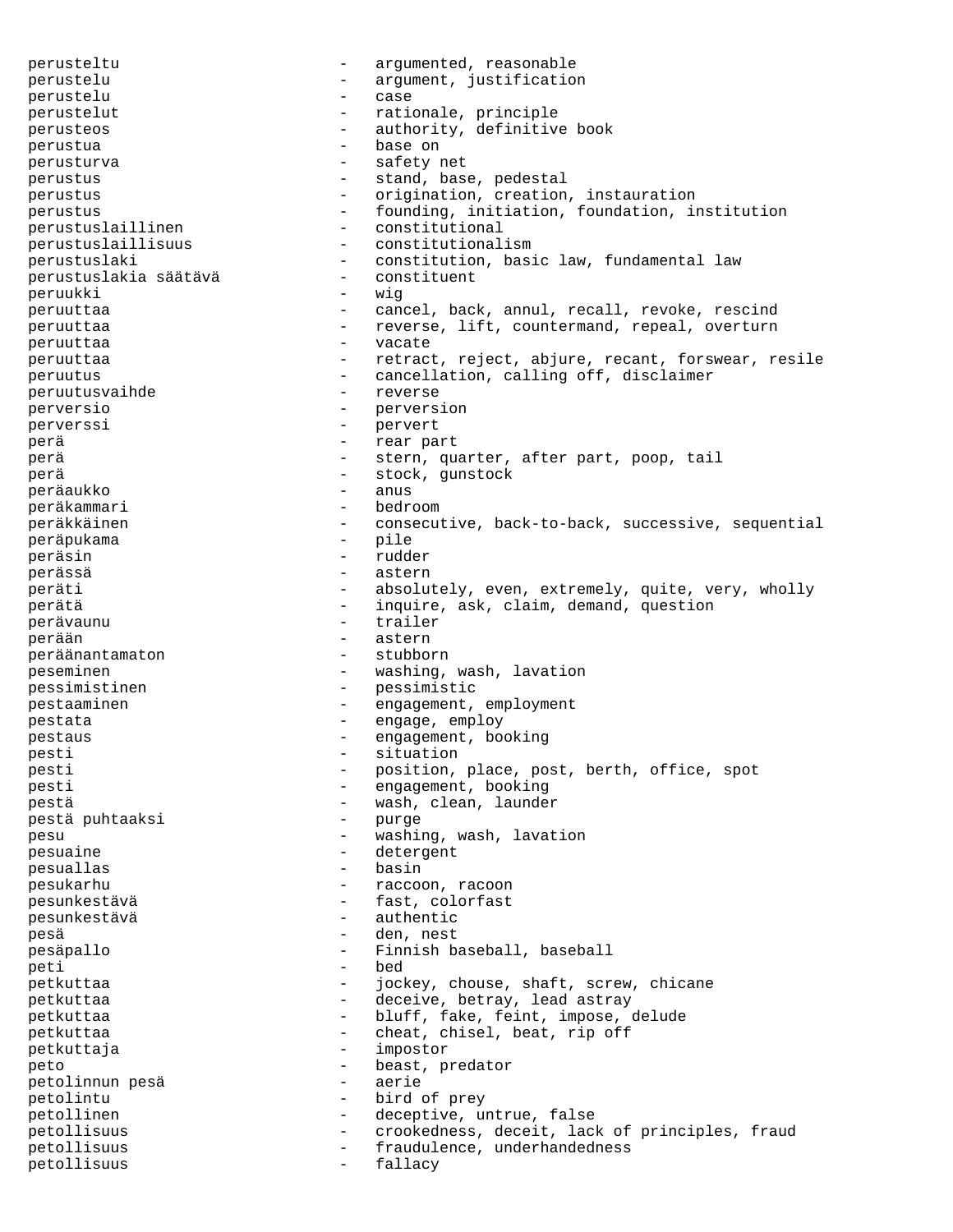petos - treason, treachery, betrayal, perfidy petturi - traitor, snake, betrayer, turncoat pettymys - disappointment, letdown, regret, anticlimax, balk pettymys - dashing hopes pettymys **-** baulk, comedown, consternation, discouragement pettymys - disenchantment, disillusionment, displeasure pettymys **and a set of the set of the set of the set of the set of the set of the set of the set of the set of the set of the set of the set of the set of the set of the set of the set of the set of the set of the set of t** pettymys - let-down, sell pettyä - disappoint, let down pettämätön - certain pettävyys - fallacy pettävä - deceiving, misleading, deluding, deceptive<br>
- fallacious<br>
- fallacious pettävä - fallacious pettää  $-$  lead on, cozen pettää - betray, cheat, deceive, impose, delude pettää odotukset  $-$  disappoint, let down pettää toiveet - disappoint, let down petäjikkö - grove of pine trees<br>netäjä petäjä - pine, pine tree<br>neukalo peukalo - thumb peukaloinen - wren peura - deer piakkoin  $-$  soon, after a short time, in a moment pian - after a short time, in a moment pian - soon, quickly, shortly, presently, before long pianisti - pianist, piano player piano - piano pidellä - manipulate pidellä pahoin - abuse, treat ill, misuse, maltreat pidemmälle - further<br>
pidemmän päälle - in the pidemmän päälle - in the long run<br>pidempi - longer, longest pidempi - longer, longest, taller pidennetty - elongated, extended, lengthened, prolonged pidennys - continuation, prolongation<br>
pidentää pidentää - spin, spin out, prolong, extend pidetty - kept, held, liked, popular pidike - bracket pidin - holder, socket, bracket pidot  $\qquad \qquad -$  party, celebration, feast pidäke - check, bridle, curb pidäke - drag, stop pidätellä - control, hold in, hold, curb, moderate pidätellä - hold back, arrest, stop, turn back, contain, check<br>nidättyneisyys - moderation pidättyneisyys - moderation pidättyvyys - moderation, moderateness, abstemiousness pidättyvyys - abstention, abstinence, austerity, continence pidättyvyys - temperance pidättyvyys - reserve, reservedness, reticence pidättyväinen - moderate, restrained<br>nidättyväisyys - moderation pidättyväisyys - moderation pidättyä - abstain pidättäminen - retention pidättäytyä - abstain pidättää - apprehend, collar, nail, pick up, nab, cop pidättää - - arrest, hold, keep, lay fast, collar, withhold<br>nidättää - - - - - - - retard pidättää - retard pidättää - detain, confine pidätys - apprehension pidätys - arrest, catch, collar, pinch, taking into custody pidätyskyky - retention pidätysmääräys - warrant piehtaroida piena - rib pienehkö pinta - facet pienempi - lesser, smaller<br>pienennetty - reduced pienennetty - reduced pienentynyt - reduced minimise, minimize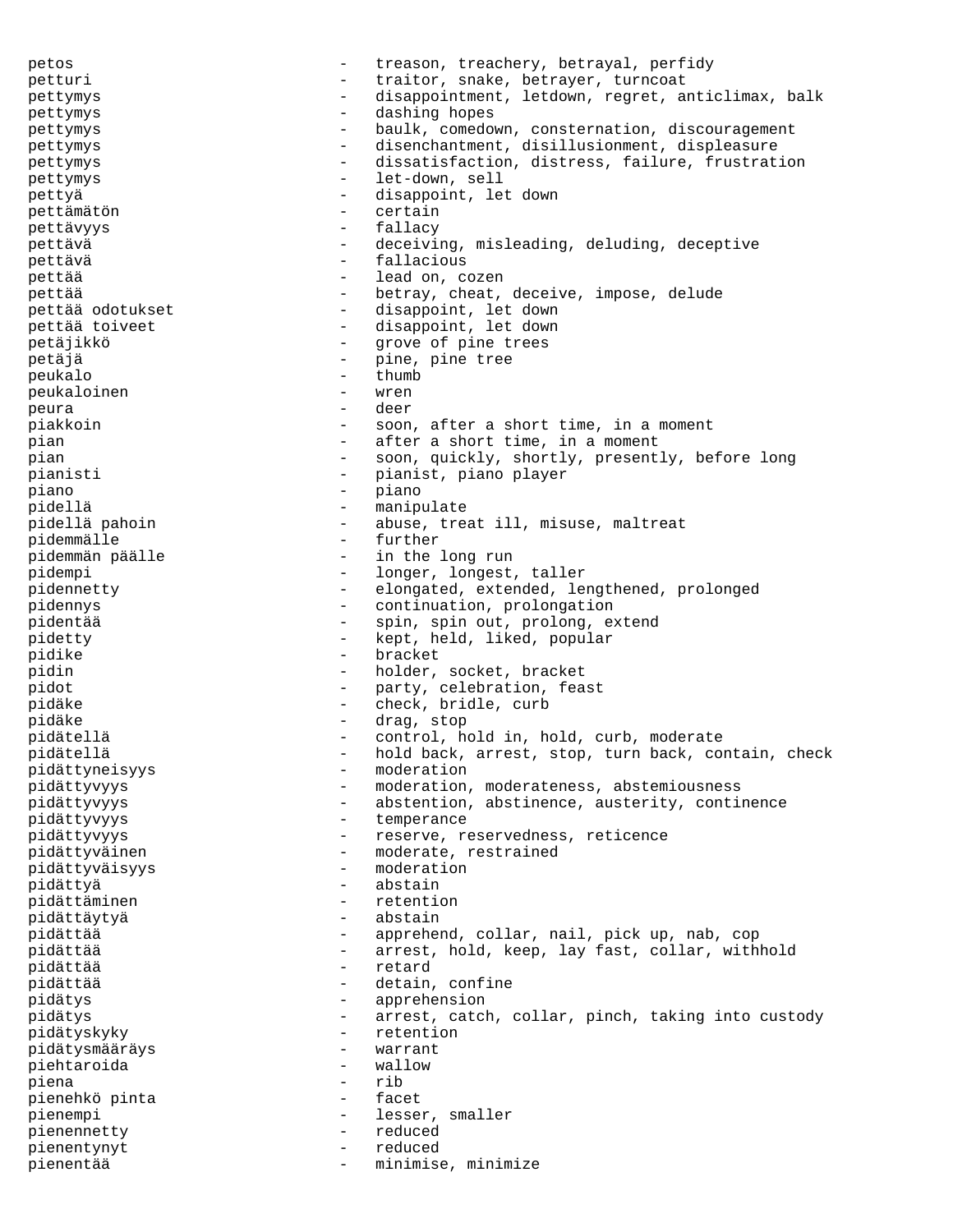pienentää - reduce pieni  $-$  small, little, minor pieni aura - scooter pieni hevonen<br>pieni ja mitätön pieni squirt, pip-squeak, small fry<br>- brad pieni naula<br>pieni ovi - wicket, wicket door, wicket gate<br>- stand pieni pöytä pienin  $-$  the smallest, smallest pienin neliö - least squares pienin neliösumma<br>
pienin yhteinen monikerta least common multiple pienin yhteinen monikerta pienoinen - slight pienoinen - petite, tiny, lilliputian pierrä - fart pieru - fart piestä - beat, thrash piestä - trounce, flog, welt, whip, lather, slash, strap piestä - lash piha - court, yard, courtyard<br>pihatie - courtyard - drive, driveway, priva - drive, driveway, private road pihdata - skimp, scant, stint pihinä - hiss pihisevä - hissing pihistää - abstract, snarf, swipe, sneak, filch, nobble, lift pihistää - steal, pilfer, hook, cabbage, purloin, pinch pihistää - skimp, scant pihka - sap pii - silicon, Si, pi piikivi - flint<br>piikkarit (shoes) - spikes piikkarit (shoes) piikki - thorn, spike, pin, sticker, pricker, prickle<br>piikki - spine, prong piikki - spine, prong<br>piikkilanka - - - - - - - - - barbwire - barbwire<br>- holly piikkipaatsama piikkisauva - prod, goad piilevä - hidden, concealed, latent, dormant piillä - be hidden, be concealed, lurk piilo - hiding place piilopaikka - hiding place, cache, stash piilotella - reset, hide, harbor, secrete<br> piilottaa - reset, hide, stow - conceal, hide, stow conceal, hide, stow<br>hide piiloutua piilu - broad ax, broad axe, broadaxe, hatchet, hewing axe piilukirves - broad ax, broad axe, broadaxe, hatchet, hewing axe piilukko - flint-lock, matchlock - cut off, hew, chop, hack piimä - buttermilk, curdled milk, sour milk piina  $-$  sorrow, suffering, torment, torture piina - distress, fear, grief, infliction, pain, rack piina - anguish, affliction, agony, anxiety, blight<br>
- painful agonizing torturous piinallinen - painful, agonizing, torturous piinapenkki - rack piinata  $-$  persecute, strain, tease piinata - agonize, assail, bother, hound, oppress, rack piinata - pain, torture, torment, anguish, hurt, afflict piipahtaa - visit piipata piippu - pipe, gun barrel, barrel - 1-1-<br>piipunsuu - nozzle<br>piirakka - pie piirakka piiras - pie piiri - circle, circumference, ring, perimeter, circuit piirikunta - district, administrative district, county piirilevy - circuit board piirittää - circle, surround, besiege, lay siege to piiritys - siege, besieging, beleaguering, military blockage piirre  $-$  feature, trait, characteristic, aspect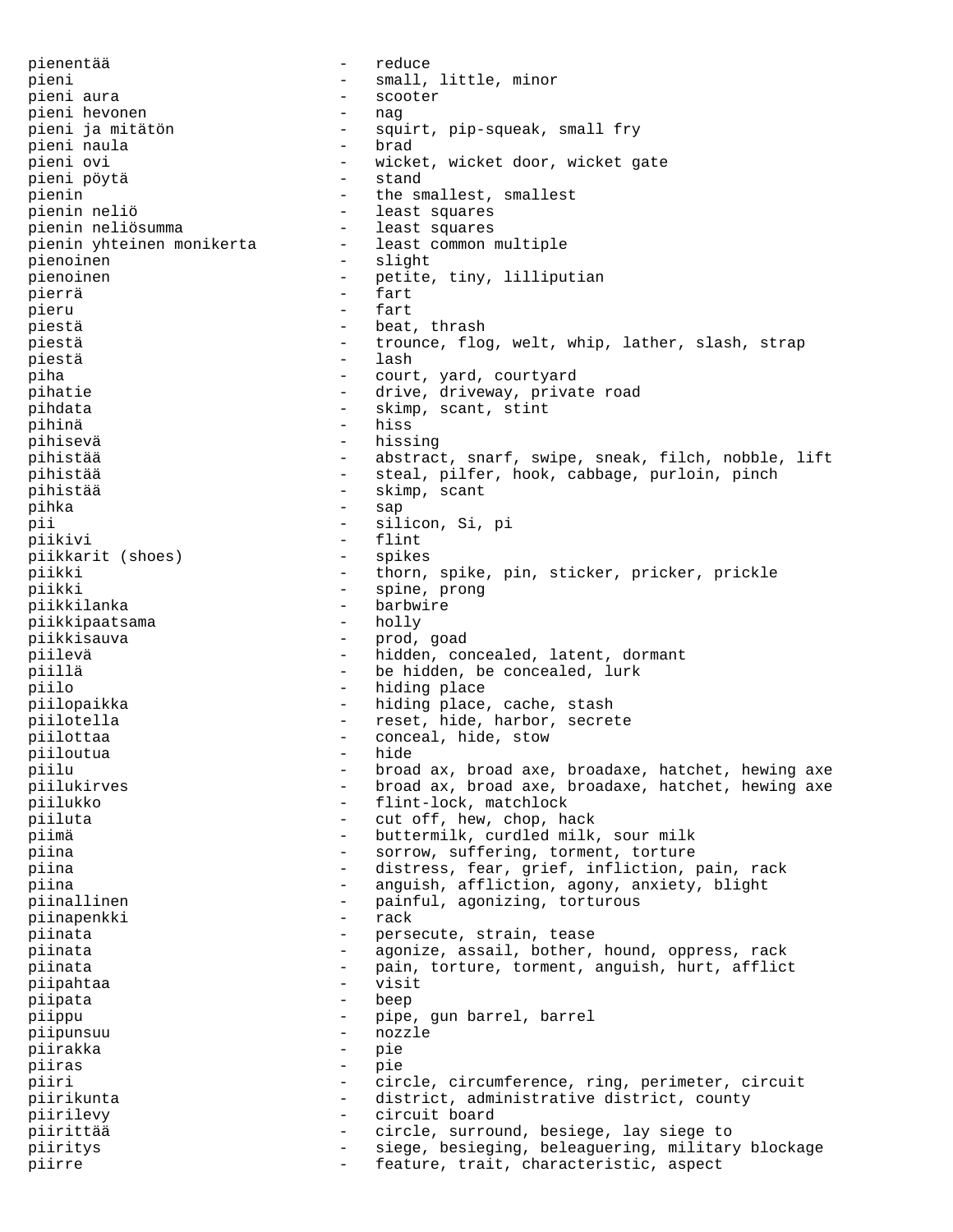piirretty - animation, cartoon, animated cartoon piirretty - drawn, delineated, sketched, designed, pictured piirretty  $-$  graphical, graphic piirros - graph, drawing, chart piirroselokuva - cartoon, animated cartoon piirrosfilmi - cartoon, animated cartoon piirrustus - design, blueprint, pattern piirrustus - drawing piirsi - drew, delineated, sketched, designed, pictured<br>piirsivät - drew, delineated, sketched, designed, pictured - drew, delineated, sketched, designed, pictured piirti - drew, delineated, sketched, designed, pictured piirtivät - drew, delineated, sketched, designed, pictured piirto - stroke piirturi - plotter, mapper piirtäjä - designer, drawer - design, draw, plan, depict, delineate, picture piirtää - sketch piirtää pilakuvia - cartoon piiru - mark, scratch, score, point, mil<br>
- charcoal piirustushiili - charcoal<br>piiska - whip la piiska - whip, lash, switch, rod piispa - bishop - bishop - bishop - concern piitata - concern, interest, occupy, worry, mind, care piitata - bother pika- - quick, fast, instant - quick, fast, short, brief, flying, swift pikainen vastaus - retort, rejoinder, return, riposte, comeback<br>nikaisin pikaisin - quickest, fastest pikajuna - express, express train pikamatka - sprinter - sprinter - sprinter - sprinter - sprinter - sprinter - sprinter - sprinter pikari - wine glass, cup, goblet<br>
- fast food pikaruoka - fast food pikavuoro - express bus pikemmin - quicker, faster, sooner<br>
rikemminkin - rather pikemminkin<br>piki - pitch pikku - little, small, slight, minor, insignificant, petty pikkuasia - petty thing, trifle pikkuhiljaa - by inches, by small degrees pikkuhiljaa - gradually, imperceptibly, piecemeal, in stages pikkuhiljaa - little by little, step by step, bit by bit pikkuhousut - panties pikkuhuilu - fife - fife - fife - fife - fife - fife - fife - fife - fife - fife - fife - fife - fife - fife - fife - fife - fife - fife - fife - fife - fife - fife - fife - fife - fife - fife - fife - fife - fife - fife pikkuinen - tiny, bantam, diminutive, lilliputian, midget pikkuinen - petite pikkujoulu - Christmas party pikkuleipä - biscuit, cookie, cooky pikkumaisuus - pedantry pikkupoika - little boy pikkuseikka - petty thing, trifle pikkusormi - pinkie, pinky, little finger pikkutyttö - little girl piknikki - picnic pikseli - pixel pila - joke, jest, anecdote, fun, gag, game, pleasantry pila - sally, scorn, skit, sport pilaantua pilaantunut - unsound, rotten pilaava - prejudicious pilaava - harmful, damaging, detrimental, prejudicial pilakuva - cartoon, sketch pilapiirros - cartoon, sketch pilari - pillar, column pilata - frustrate, baffle, bilk pilata  $-$  thwart, queer, spoil, scotch, foil, cross pilata - damage, spoil, injure pilata - sully, corrupt, defile, tarnish, maculate pilata - mar, impair, deflower, vitiate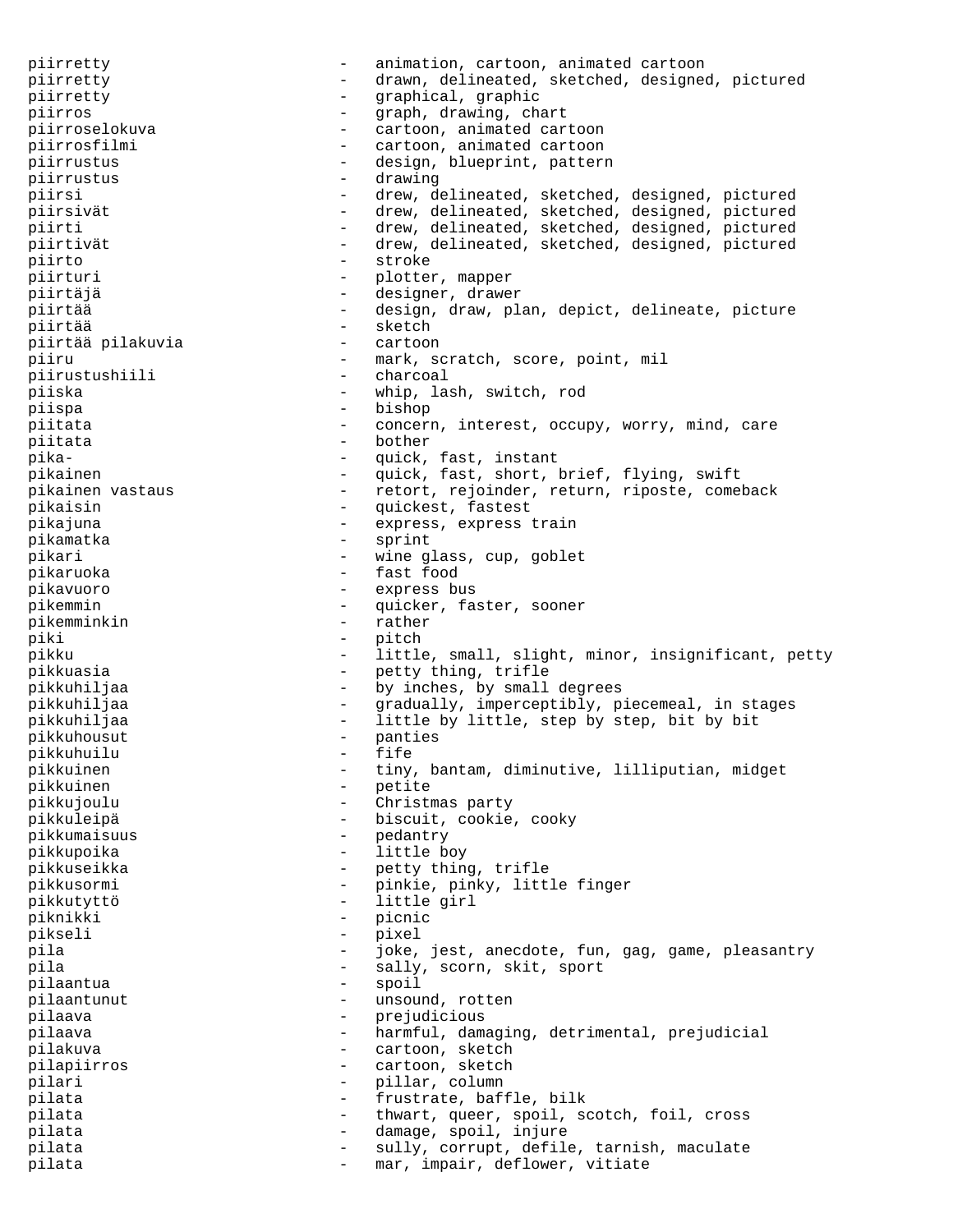pilata suunnitelmat - thwart, frustrate, spoil pilkahtaa - break through, glimpse, peep, peep out pilkallinen - derisive, gibelike, jeering, mocking, taunting pilkallinen - sarcastic, ironic pilkata - jeer at, make fun of, mock, deride, ridicule pilkata - scorn pilke - twinkle - twinkle - twinkle - twinkle - twinkle - twinkle - twinkle - twinkle - twinkle - twinkle - tw<br>- twinkle - twinkle - show, b: - show, break through, peep, peep out pilkka - sarcasm, blaze, fun, insult, irony, scoff, jest pilkka  $-$  target, mark, aim pilkka - mockery, derision, ridicule, scorn, sport, jeer pilkka - taunt, scoffing, mocking, jeering pilkkaaja - blasphemer, derider, giber, jeerer, jiber, mocker pilkkaaja - ridiculer, scoffer, sneerer pilkkaava - sarcastic, ironic pilkkaava - derisive, gibelike, jeering, mocking, taunting pilkki – jig<br>pilkkiä – joe pilkkiä - ice-fish, jig pilkkoa - cut in pieces, hash - cut in pieces, hash - cut in pieces, hash - cut in pieces, hash - command - cut in pieces, hash - cut in pieces, hash - cut in pieces, hash - cut in pieces, hash - cut in pieces, hash - cut pilkku - comma pilkku - speck, spot, stain, blob<br>pilkkusääntö - - - - - - - - - punctuation rule - punctuation rule pilkottaa - flash, gleam, glimmer, shimmer, turn up pilkulleen - to a T pilleri - pill, tablet, lozenge pillerihumalassa - high, stoned, on drugs, on something pilli  $\begin{array}{ccc} \text{pill} & - & \text{pipe, tube, straw, white, file} \\ \text{pill} & \text{(vula)} & - & \text{waqina} \end{array}$ pillu (vulg.) - vagina pilotti - pilot<br>nilvenniirtäjä - skysc pilvenpiirtäjä - skyscraper pilvi - cloud<br>pilvien tummentama - cloud - threa - threatening, heavy, lowering, sullen pilvinen - cloudy pimetä - darken pimeys - darkness, gloom, somberness, sombreness pimeä - dark pimeä paikka - gloom pimppi (childish) pimputtaa - tinkle pimputus - tinkle, ting pinaatti - spinach pingahtaa - spurte aan spurte aan spurte aan spurte aan spurte aan spurte aan spurte aan spurte aan spurte aan pingis - ping-pong, table tennis pingotus - tautness, tension, tightening, tightness pingotus - cramming, strain, stretching, swot, tautening pingviini - penguin pinkaista - dart, spring pinkaista - sprint, dash, scoot, scud, flash, shoot pinkaisu - sprint, dash pinkka - pile pinkki - pink pinnallinen - superficial pinnallinen - skin-deep, surface pinnistellä  $\qquad \qquad -$  endeavor, endeavour pinnistellä  $-$  strive, reach, strain pinnistää - endeavor, endeavour pinnistää - strive, reach, strain pinnoittaa - skim pino - pile, heap, cumulus, stack pinota - stack, stagger, distribute, pile, heap pinta - surface pinta-ala pintakiilto - veneer, veneering pintakuviointi - texture pintapuolinen - trivial<br>pintapuolinen - superfi pintapuolinen - superficial pioneeri - pioneer, precursor, forerunner, antecedent pioneeri - engineer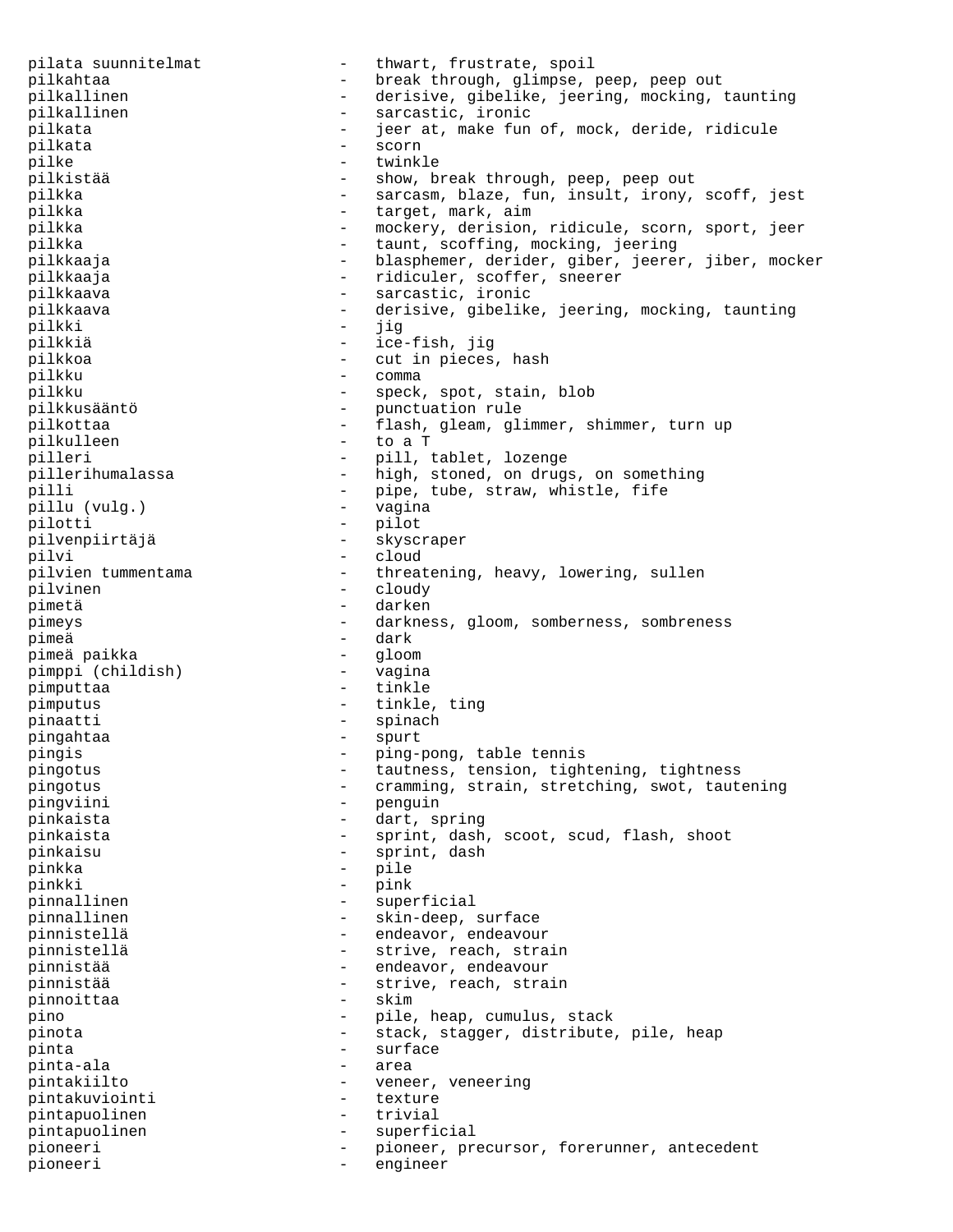pipari - see: piparkakku piparjuuri - horse-radish, horseradish piparkakku - sweet cookie pipo<br>pipo (in winter) - hat, cap<br>- hat pipo (in winter) pippeli (childish) - penis, male genitals - pepper pippurinen – peppery<br>pipuli (childish) – penis, p - penis, male genitals piristä - buzz piristävä piristää - stimulate, liven up piristää - brisk up, brace, cheer up, enliven, refresh pirskottaa - asperse, spray, sprinkle pirsta - splinter pirta  $-$  baulk, reed blade, stay pirteä - alert pirteä - opposite of sleepy, lively pirtti - farmhouse, living-room, cabin, hut, cottage pirtti - farmhouse livingroom, livingroom, log cabin pirttihirmu - battle-ax pirtu - spirits, hard stuff piru - demon, satan, devil pisara - drop - drop pisaroida - drip pisarrella pisin  $-$  longest, the longest, tallest<br>  $-$  pooch doggie doggy barker. piski - pooch, doggie, doggy, barker, bow-wow, cur piskuinen - tiny, petty pissa - urine, stale, piss, pee, water, piddle, weewee piste - dot, period, point, spot, stop, full stop piste - score piste - full point pisteet - dots, points, score - pointwise<br>- score pistemäärä - score pistetilanne pistetty - put, set, applied, placed, laid, inserted pistetty - introduced, entered, posed, positioned pistetty<br>
pistetulo (math.) - stuck, pierced<br>
- dot product, inner product pistetulo (math.) - dot product, inner product pistevieraat joukot (math.) - disjoint sets pistevieras (math.) - disjoint pisti - stuck, pierced<br>pisti - introduced, en pisti  $-$  introduced, entered, posed, positioned pisti  $-$  put, set, applied, placed, laid, insert - put, set, applied, placed, laid, inserted pistivät - stuck, pierced pistivät - introduced, entered, posed, positioned pistivät - put, set, applied, placed, laid, inserted pistoke  $\qquad \qquad -$  plug, male plug, socket pistokoe - quiz pistooli - pistol pistorasia - electrical outlet, electric receptacle pistorasia - outlet, wall socket, wall plug, electric outlet pistävä - stinging, piercing pistäytyminen matkan varrella - stop, stopover, layover pistäytyä - visit pistää - pick, stab, sting, stick, pierce pistää - put, set, introduce, enter, pose, position pistää - make pistää - thrust, drive<br>pistää - thrust, drive<br>- apply, place, - apply, place, lay, insert pistää esiin - jut, shoot out, shoot forward, project, stick out pistää menemään - waste, blow, squander pistää pillit pussiin - take your ball and go home pistää vastaan - object pitemmän päälle - in the long run pitempi - longer, longest, taller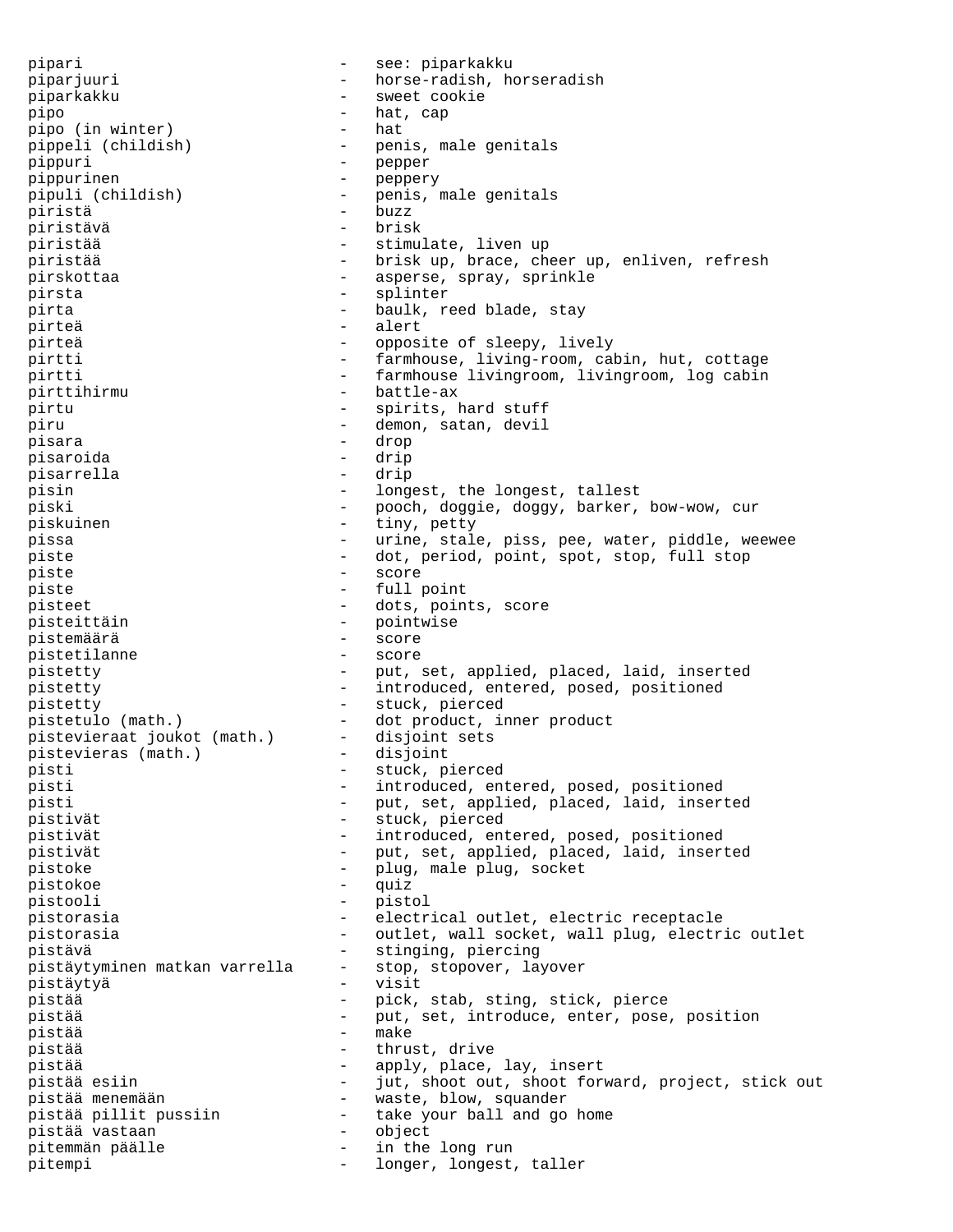piti - wore, held, sustained, supported piti - liked pitivät - wore, held, sustained, supported pitivät - liked pitkin  $\begin{array}{ccc} - & - & - \\ - & - & - \end{array}$  according to, along pitkin hampain  $\begin{array}{ccc} - & - & - \end{array}$  reluctantly - reluctantly pitkittyä - drag, drag on, drag out, linger pitkittäinen 1988 – vertical<br>
pitkulainen 1988 – elementer pitkulainen - elongated, elongate pitkä  $-$  long, lengthy, extended, prolonged, protracted pitkä – drawn-out<br>nitkä – tall – tall pitkä - tall pitkäaikainen - - long-lasting, prolonged pitkälle pitkälle pitkällinen - long, lengthy<br>pitkällä - far - far pitkällä - far - in the long run pitkällään makaava  $\qquad \qquad$  - prostrate, flat pitkänlainen - lengthy pitkänomainen - elongated, elongate pitkäpiimäinen - tedious, boring, lengthy pitkästyttävä - tedious, boring pitkästyttävä - verbose, wordy, prolix, long-winded, windy - tedious, boring, lengthy pitkäveteinen - verbose, wordy, prolix, long-winded, tedious pitkäveteinen pitkään - long, long time pito - sustain pito - grip pitsa - pizza pitsi - lace, lacework pituus - duration pituus - length pitäisi - should, ought pitäjä - county, parish pitäminen - retention, keeping, holding pitää - regard pitää - store customarily pitää - keep open, hold open, save pitää - hold on pitää - hold, keep, clasp, clutch, clench pitää  $-$  like, enjoy, love, fancy, be fond of pitää - must, shall pitää - give, throw, have, make<br>
- give, throw, have, make<br>
- carry bear pitää - carry, bear<br>pitää aisoissa - - - - - - - keep in line - keep in line, control, manipulate<br>- poise pitää asennossa pitää auki - retract, pull back, draw back pitää ehtoollinen - communicate, administer the communion<br>pitää enemmän - favor, prefer, favour - favor, prefer, favour pitää jonakin  $-$  treat, regard, consider, make pitää kiireisenä - busy, occupy pitää kirjaa - keep record pitää kurissa - keep in line, control, manipulate pitää kurissa - regiment pitää lukua - keep, keep count, observe, maintain<br>pitää mielessä - - - - - - - - mind, keep in mind, bear in mind - mind, keep in mind, bear in mind -<br>pitää parempana - - - - - - - - prefer, favor, favour<br>pitää ryskettä - - - - - - - - make a commotion - make a commotion<br>- equate pitää samanarvoisena pitää seuraa - accompany, company, companion, keep company<br>pitää tasapainossa - poise pitää tasapainossa pitää tauko - break, pause, intermit pitää vangittuna - hold, keep pitää vankeudessa<br>pitää varastossa - stock, stockpile, carry pitää yllä - keep, sustain, maintain, uphold, continue pitää yllä - carry on, bear on, preserve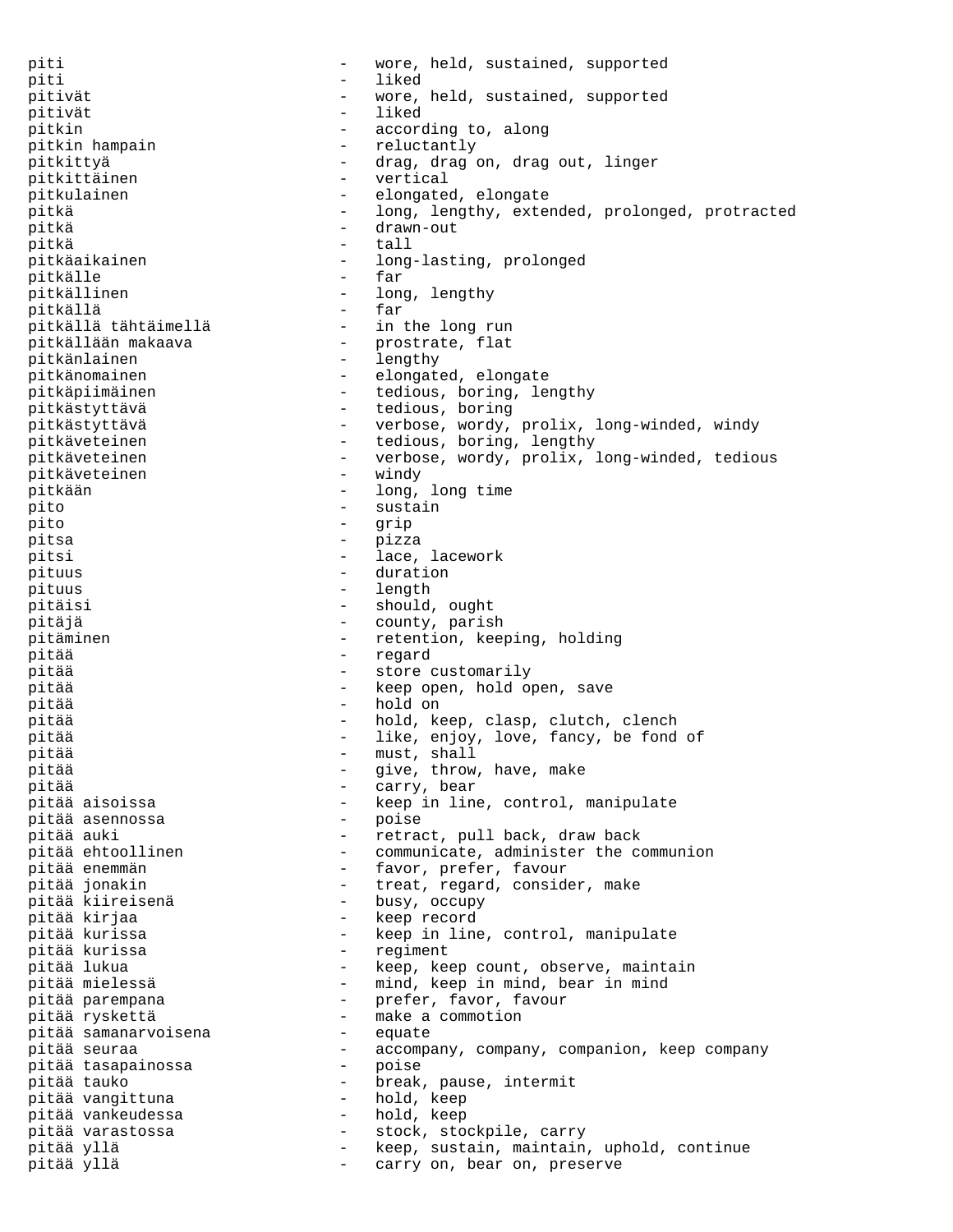pizza - pizza plaketti - plaque planeetta - planet planktoni - plankton plarata  $-$  flip, flick, thumb, riffle, leaf, riff plasma  $-$  plasma, plasm platina  $\qquad \qquad -$  platinum, Pt plutonium - plutonium, Pu pohatta - baron, big businessman, business leader, king pohatta - magnate, mogul, power, top executive, tycoon pohdinta - speculation pohdiskelu - speculation pohdiskelu - preoccupation, preoccupancy, absorption pohdiskelu - engrossment pohja - bottom, foundation, ground pohja- - demersal pohjasakka - sediment, deposit, lee, lees pohjaton - abysmal, bottomless pohjaton kuilu - abyss, abysm pohjaton syvyys - abyss, abysm pohjautua johonkin - predicate, connote pohjeluu - fibula pohjimmainen - primary pohjimmiltaan - essentially, basically, fundamentally, in essence<br>
pohjimmiltaan - au fond<br>
- au fond pohjimmiltaan pohjoinen - north, North, northern pohjois- - northern, nordic pohjoisvaltioiden - federal, Federal, Union pohjustus  $-$  first coat, priming, surface preparation pohjustus - initialization, initialisation, introduction pohjustus - introduction for discussion, outline, wood primer pohjustusaine - primer, priming<br>
- thought<br>
- thought pohti - thought pohtia - think, ponder, contemplate, think over, discuss pohtia  $-$  consider, meditate on, reflect pohtien - considering pohtimalla - considering<br>
pohtivat<br>
- thought pohtivat - thought poiju - buoy poika<br>
poikamies<br>
poikamies<br>
poikamies<br>
poikamies<br>
poikamies<br>
poikamies<br>
poikamies poikamies - bachelor, unmarried man poikaystävä - beau, boyfriend, fellow, swain, young man poiketa - stray, err, drift, vary poiketa - differ poiketa - turn, visit poiketa - digress, divagate, wander poiketa - sidetrack, depart, straggle poiketa - deflect, swerve poikittain - sideways, crosswise<br>
poikittainen - crosswise poikittainen - crosswise poikittais- - horizontal poikkeama - deviation, divergence, departure poikkeama - aberration, aberrance, aberrancy, deviance poikkeama  $-$  difference, deflection poikkeama kurssista - yaw, swerve, deflection<br>poikkeama suunnasta - vaw, swerve, deflection poikkeama suunnasta - yaw, swerve, deflection poikkeaminen - diversion, deviation, digression, deflection poikkeaminen - deflexion, divagation poikkeava - abnormal, irregular, anomalous poikkeava - variant poikkeavan exceptionally poikkeavasti - exceptionally poikkeavuus - deviation, deviance poikkeuksellinen - abnormal, irregular, anomalous poikkeuksellinen - exceptional, singular, extraordinary, eminent poikkeuksellisen - exceptionally poikkeuksellisesti - exceptionally poikkeuksetta - invariably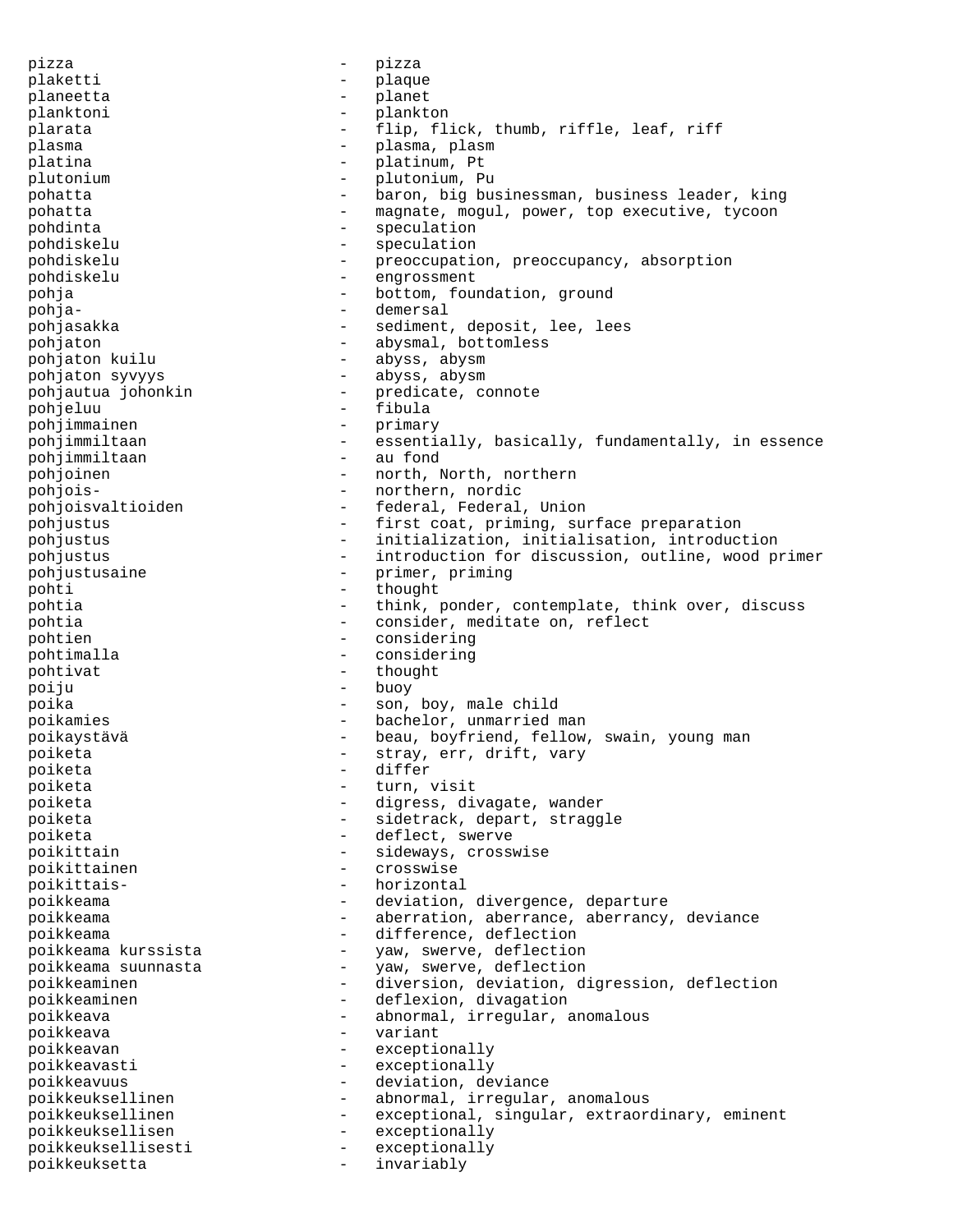poikkeus - exception poikkeus - diversion, deviation, digression, deflection poikkeus - deflexion, divagation poikki  $-$  across, to the opposite side, split, broken poimia - pick, pick up, take, gather poimia  $-\text{plus}, \text{call}$ poimu - fold, plica, tuck poimuttaa - fold, tuck, corrugate poimuttua pointti - point pois<br>
pois pyvhkiminen<br>
- erasure<br>
- erasure pois pyyhkiminen - erasure pois sulkeminen pois tieltä  $-$  aside, away poisjättäminen - omission poisjättö - omission poisjättö - exclusion poispäin - away, aside poissa - away, absent poissaoleva - absent poissaoleva - absentminded poissaolija - absentee poissaolo - absence poissaolotodistus poissulkeva - exclusive - eject, discharge, expel, release poistaa - extract poistaa - remove, erase, delete, eliminate, expunge, take poistaa - annul - annul poistaa - revoke, rescind, reverse, lift, countermand -<br>poistaa - repeal, overturn, vacate poistaa - take away, withdraw -<br>poistaa - relieve poistaa - get - pass, excrete, egest, eliminate<br>- pit, stone poistaa elimistosta<br>poistaa kivi (hedelmästä)<br>- poistaa sisälmykset poistaa sisälmykset - draw, eviscerate, disembowel<br>poistaa svöksyhammas - tusk, detusk poistaa syöksyhammas poistaminen - erasure, removal, deletion poisto  $-$  removal, deletion poistoaukko - outlet poistua  $-$  leave, go away -<br>pojanpoika - grandson pokata - bow pokata  $-$  receive an award pokeri - poker -<br>pokerinaama - boker face pokka - nerve, heart, mettle, spunk pokkari - paperback poksahtaa polaariakseli - polar axis polarisaatio - polarization polemiikki - polemic political - police, policeman, police officer<br>political - police, policeman, police officer<br>political - constable poliisikonstaapeli poliisilaitos - police department poliisivaltuudet - police power - politician poliittinen - political poliittinen asia  $-$  political question poliittisesti - politically poliklinikka - clinic politiikka - politics, policy poljin - pedal polkka - polka polku - path polkupyörä - bike, cycle, bicycle polkuyhtenäinen (math.) - pathwise connected, path connected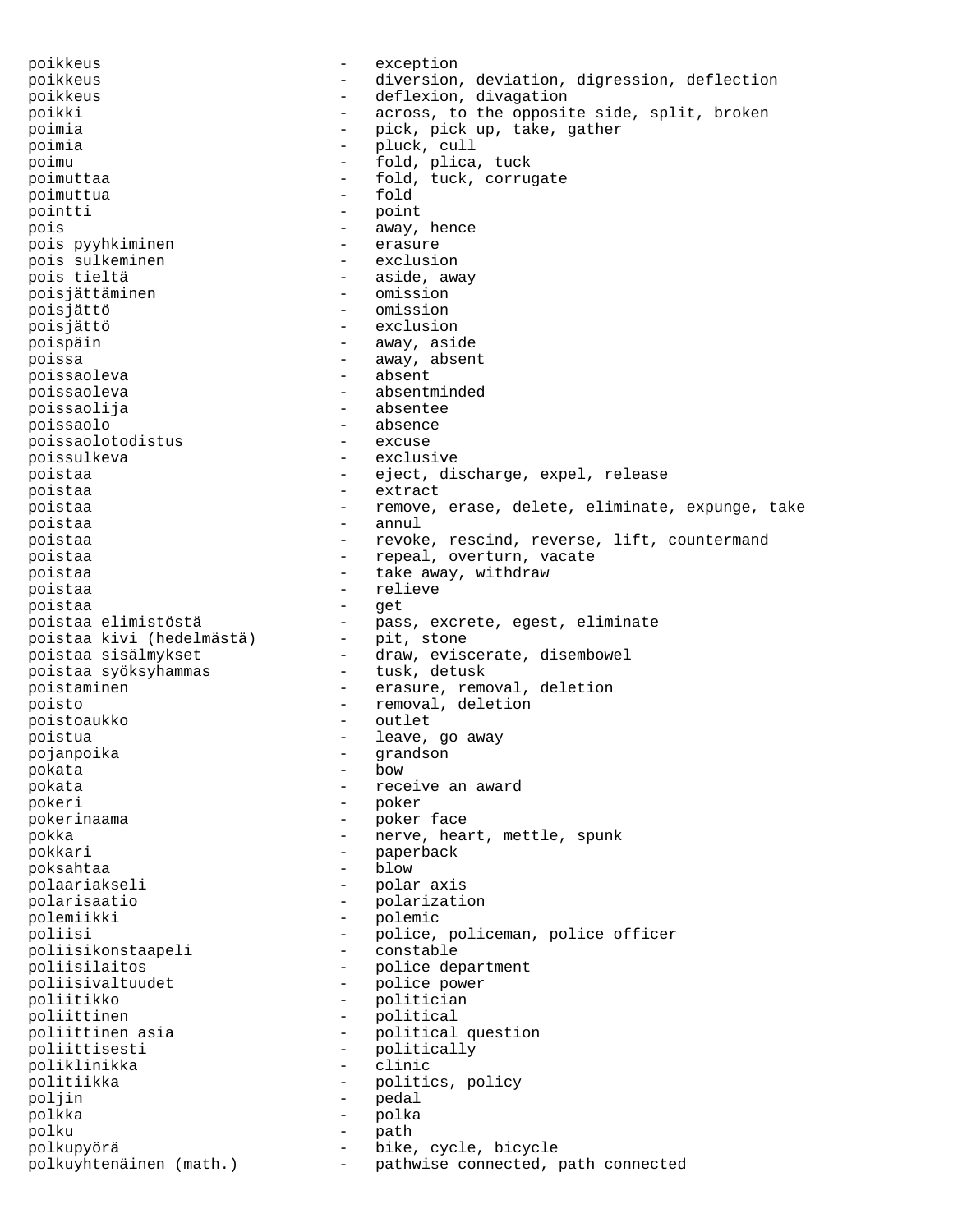polle - gee-gee poloinen - poor, pitiful polonium - polonium, Po polskutella - wade polte poltettava - inflammable poltettava - flammable, burnable, ignitable, ignitible poltettu - burnt, burned, burned-out, burnt-out poltettu - baked poltettu tiili - baked britannich - baked britannich - baked britannich - baked britannich - baked britannich poltetut - burnt, burned, burned-out, burnt-out - baked<br>- brandi poltinrauta - branding iron<br>polttaa - fan - fan polttaa - fan it wordt begin de steed begin de steed begin de steed begin de steed begin de steed begin de ste polttaa - smoke polttaa - burn, combust, incinerate, smoke a cigarette polttaa - scorch, parch polttaa roviolla - burn at the stake<br>polttamaton - unburned polttamaton - unburned<br>polttava - burning polttava - burning polttiainen poltto - burning<br>
polttoaine - fuel<br>
- fuel polttoaine - fuel<br>polttopiste - focus polttopiste polveilla - twist, wind polveke - bend polvi - bend polvi - knee polvistua - kneel polymeeri - polymer polynomi - polynomial pommi - bomb pommikone - bomber pommimies pommittaa - bomb, drop bombs, bombard pommittaja - bomber pomo - boss pompata - spring, jump pomppia - jump pomppu - jump poni - pony, nag ponkaista - spring, dart, shoot<br>ponnahtaa - spring - spring ponnahtaa - spring - spring - spring - spring - spring - spring - spring - spring - spring - spring - spring ponnekkuus - virility ponneton  $-$  tame, weak ponnistaa - strive, reach, strain ponnistella - strive, endeavor ponnistella - tug, labor, labour, push, drive ponnistella - aim, attempt, endeavour, take steps, undertake ponsi - resolution ponsi - anther ponsi - kick, stress, emphasis, energy, eagerness pooli - pool poolo - polo poolomaila - mallet pop - pop popkorni - popcorn poppoo - bunch, crowd, gang, set, swarm populaari - popular, pop pora entirely resolve to the bore, auger, borer, boring tool, brace, broach pora  $-$  burr, drill, gimlet, trepan noranyarsi poranvarsi - brace, bitstock<br>norata porata - bore, drill, spot-drill porata  $-$  weep poraus and the boring, bore, boring hole, drilling, sounding poraus extended the contract of the terebration, trepanation poreileva - brisk porkkana - carrot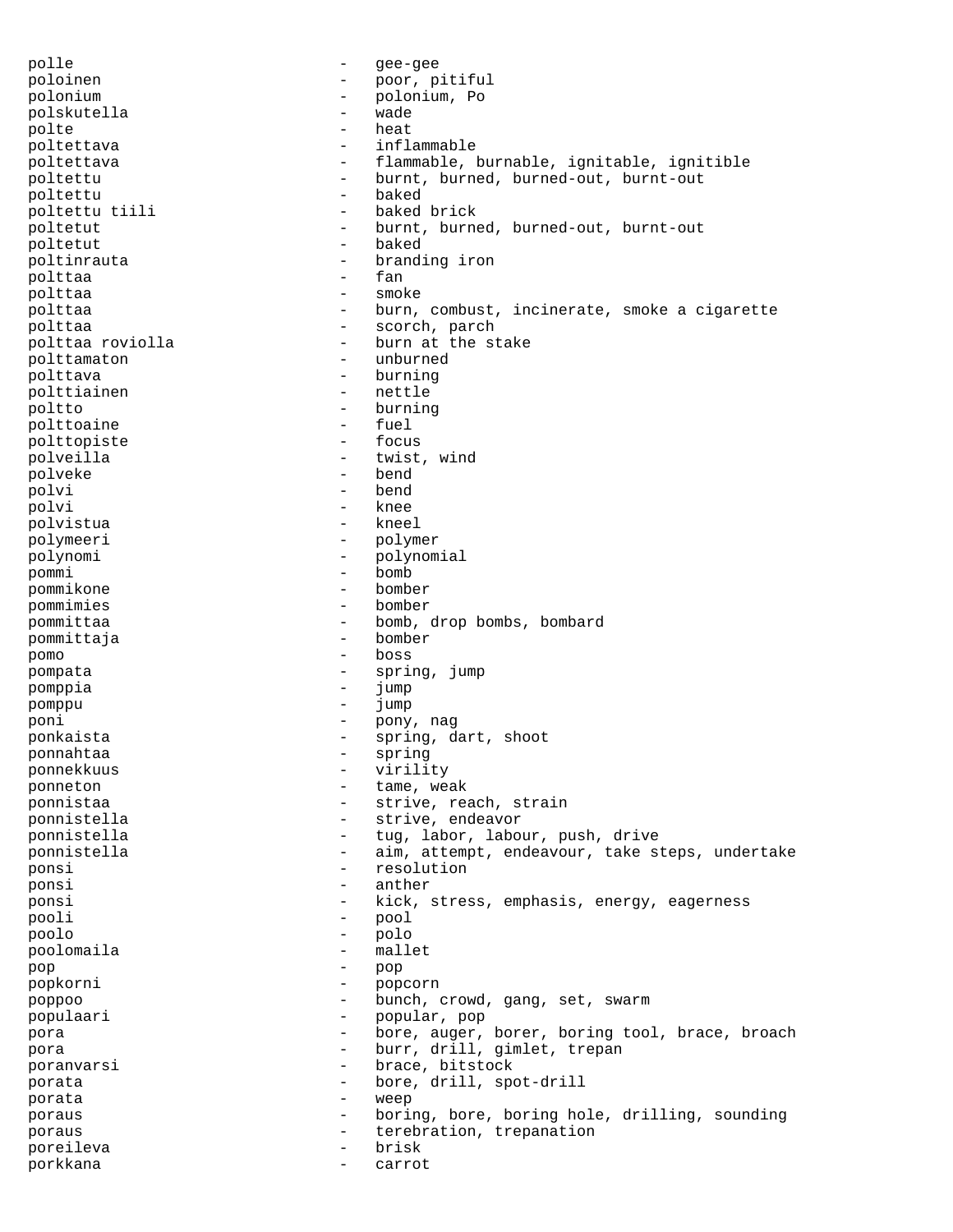pormestari - mayor, city manager poro - sediment, deposit poro - reindeer porot  $-$  sediment, deposit, lee porras - stair, step, rung<br>porrasmatriisi (math.) - echelon matrix porrasmatriisi (math.) porrasmuoto (math.) - echelon form, row echelon form porrastaa - scale porrastettu porsaanreikä - loophole porsas - young pig, piglet, shoat, piggy, hoggish, porcine porsia e farrow - farrow porsliini - porcelain porsue  $-$  farrow portaat - stairs, stairway, staircase, steps portaikko  $-$  stairs, stairway, staircase, steps portattavuus - portability portfolio - portfolio portieeri portinvartija  $-$  hall porter, gatekeeper, ostiary portinvartija - porter, doorkeeper, doorman, door guard portteri - porter, porter's beer portti - wicket portti<br>
porttikäytävä<br>
- gateway<br>
- gateway porttikäytävä - gateway poru - bawling, crying porukka - bunch, crowd, gang, set, swarm porvari - burgher, burgeois, middle-class person porvari- - bourgeois porvarillinen - bourgeois poseerata - pose, strike a pose, model, sit, posture poseeraus - pose, airs, affectation, mannerism positiivisesti - positively<br>positroni - positron positroni - positroni - positron<br>poski - cheek poski - cheek poskipuna - paint, rouge, blusher posliini - porcelain<br>
possu - voung pig. possu - young pig, piglet, shoat, pig, piggy, hoggish posteljooni - postman posti<br>
postikortti - mail, post, post office<br>
postikortti - nostcard, nostal card postikortti - postcard, postal card, mailing-card postilaatikko - letterbox, mailbox postimaksu - postage postimerkkeily - philately, stamp collecting, stamp collection postimerkki - stamp, postage, postage stamp postimies - postman postitoimisto - post office postittaa potenssi - power potenssi  $($ math.) - virility, potency<br>potenssi  $($ math.) - power potenssi (math.) potenssiin (math.) - to the power of<br>potentiaali - potential, potential - potential, potentiality, potency<br>- potentially potentiaalisesti - potentially potentti - virile, potent<br>
potilas - patient<br>
- patient potilas - patient potkaista<br>potkaista palloa - kick, kick back, recoil<br>punt - punt potkaista palloa - punt potkia potku - recoil potku - bang, charge, rush, flush, thrill potku - kick, kicking, boot<br>
potkukelkka - kick sled potkukelkka - kick sleder - kick sleder - kick sleder - kick sleder - kick sleder - kick sleder - kick sleder potkulauta - scooter potkunyrkkeily - kickboxing potkuri - propeller potkut - discharge, dismissal, dismission, firing, release potkut  $-$  liberation, sack, sacking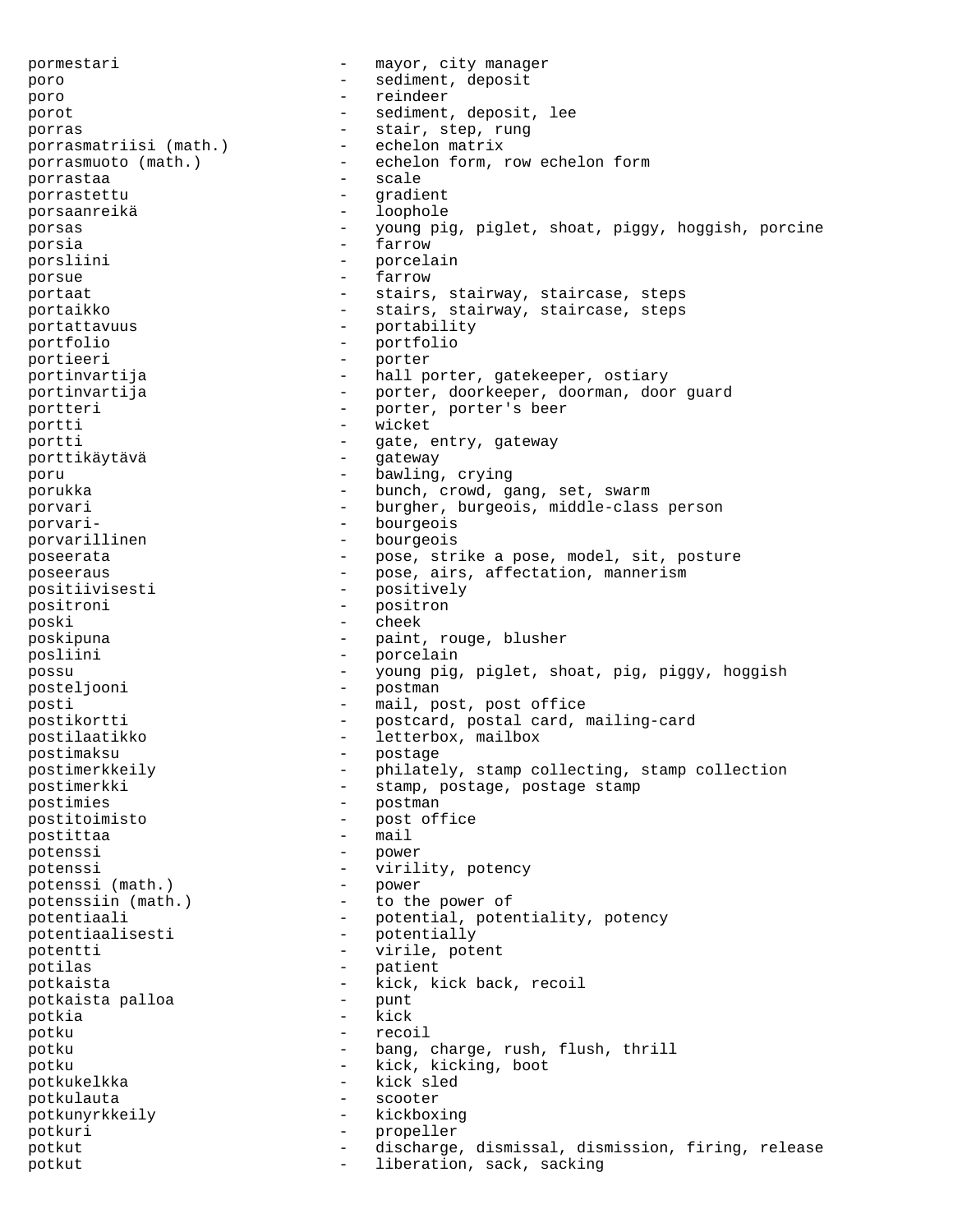potpuri - fantasia potretti - portrait poukata - bounce poutainen - fair povata  $-$  predict, forecast, foretell povi - breast, bosom, bust prameilu prameus - show praseodyymi - praseodymium, Pr preparaatti - preparation, formulation presidentin - presidential presidentin virka - presidency, presidentship presidentti - presidenti - presidenti - presidenti - president presidentti-<br>
- presidential<br>
presidenttikausi - presidency, presidential term, administration prikaati - brigade primaari - primary primaarinen - primary, authentic primääri - primary - primary - primary - primary - primary - primary - primary - primary - primary - primary - primary - primary - primary - primary - primary - primary - primary - primary - primary - primary - primary - p primäärinen - primary, authentic<br>primäärinen - primary, authentic prinsessa - princess prinsiippi - principle prinssi - prince prioriteetti - priority profeetta - prophet professori - professor profiili - profiile<br>progressiivinen - progressiivinen - progressiivinen - progressiivinen - progressi progressiivinen - progressive, proportional<br>projekti projekti - project projisoida - project proklamaatio - manifestation, proclamation prokuraattori - procurator proliferaatio - proliferation prometium - promethium, Pm promoottori - promoter - promoter - promoter - promoter - promoter - promoter - promoter - promoter - promoter pronomini - pronoun pronssi - bronze, brass proomu - ferry, barge proosa - prose propaganda - propaganda propelli - propeller, prop, airscrew, airplace propeller<br>proseduuri - procedure proseduuri - procedure prosentti - percent, per cent, percentage prosenttiluku - percentage prosenttimäärä - percentage prosenttiosuus - percentage prosentuaalinen - percentual prosessi - process prosessori - central processor prosessori - processor, mainframe, central processing unit, CPU prostituoitu - hooker, floozy, floozie, slattern prostituoitu - hooker, floozy, floozie, slattern prostituoitu - prostitute, hustler, streetwalker, street girl protaktinium - protactinium, Pa proteiini - protein -<br>
protestantti - Protestant<br>
protestanttinen<br>
- Protestant protestanttinen protesti - protest protestoida - protest, object protokolla - protocol protoni - proton prototyyppi - prototype provinssi - province provosoiva - provocative pröystäilemätön - unostentatious pröystäilevä - pretentious, ostentatious<br>
pröystäily - pompousness, pretentiousne pröystäily - pompousness, pretentiousness, splashiness pröystäily  $-$  ostentation, ostentatiousness, pomposity, pomp psykiatri - psychiatrist, head shrinker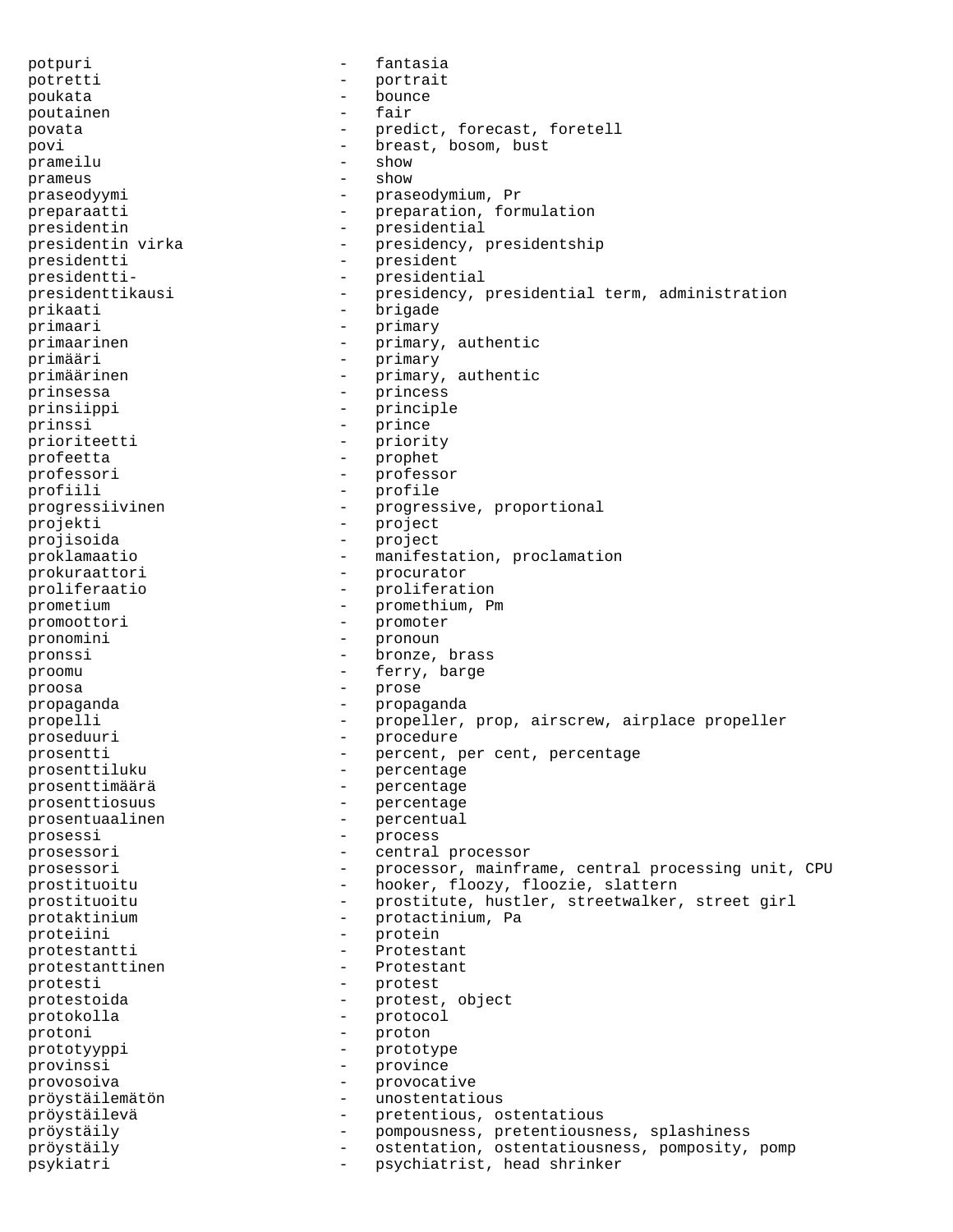psykiatrinen - psychiatric psykoanalyytikko - analyst, psychoanalyst psykologi - psychologist psykologia - psychology psykologinen - psychological, psychologic psyyke - psyche psyykkinen - mental psyykkisesti - mentally pudistaa - shake, shock<br>pudonnut - shake, shock<br>- thrown, falle - thrown, fallen, dropped, dropt pudota - drop, fall, fall off - plump, plummet pudottaa - drop, bring down pudottaa - dump pudotus - drop, falling, fall puffi - puff puhallettu puhallus - blow, puff puhalluslamppu - blowtorch, blowlamp, torch puhalsi - blew puhalsivat puhaltaa  $\qquad \qquad -$  blow, puff, fan puhaltaa (informal) - steal<br>puhaltaneet - hlown puhaltaneet puhdas - fair puhdas - unadulterated puhdas - clean, pure, authentic puhdas vesi  $-$  fresh water puhdasverinen - full-blooded puhdistaa - purify, sublimate, distill, make pure, purge puhdistaa - refine, clean - washing, wash, lavation puhdistus - washing, wash, lavation, purge puhdistusaine ette - cleansing agent, cleaner, cleanser puhe  $\qquad \qquad -$  account, report puhe  $-$  talk, speech, discourse, dissertation, talking puhe-  $\qquad \qquad -$  spoken, vocal puheen pitäjä - speaker, orator, speechmaker, rhetorician puheen pitäjä - public speaker, orator, speechmaker, puheen pitäjä - public speaker, speechifier<br>
puheen ohta ia puheenjohtaja - chairman, chairperson, president puheenparsi - idiom, saying puheenparsi - choice of words, wording puheenparsi - phrasing, diction, phraseology, verbiage puheentunnistus - voice recognition puheillepääsy - hearing, audience puhekielen - colloquial puhekieli - spoken language puhekyky - speech puhelin - telephone, phone puhella - shoot the breeze puhella - jaw, claver, visit, confabulate, chew the fat puhella - chat, confab, chitchat, chatter, natter, gossip puhemies - chairman, president, spokesman, speaker puhemies - chairperson puhetaidollinen - rhetoricale - rhetoricale - rhetoricale - rhetoricale - rhetoric puhetaito puhista - puff puhjeta - burst out, blow puhkeaminen - outbreak puhkeaminen - bursting puhkua - blow puhkua - overflow, bubble over, spill over puhtaasti - purely, cleanly, correctly, properly<br>
puhtaus - purity, cleanliness, tidiness puhtaus - purity, cleanliness, tidiness puhua  $-$  make sound, sound puhua  $-$  verbalize puhua - confabulate, confer, confab, consult puhua  $-$  speak, talk, utter, say, converse, mouth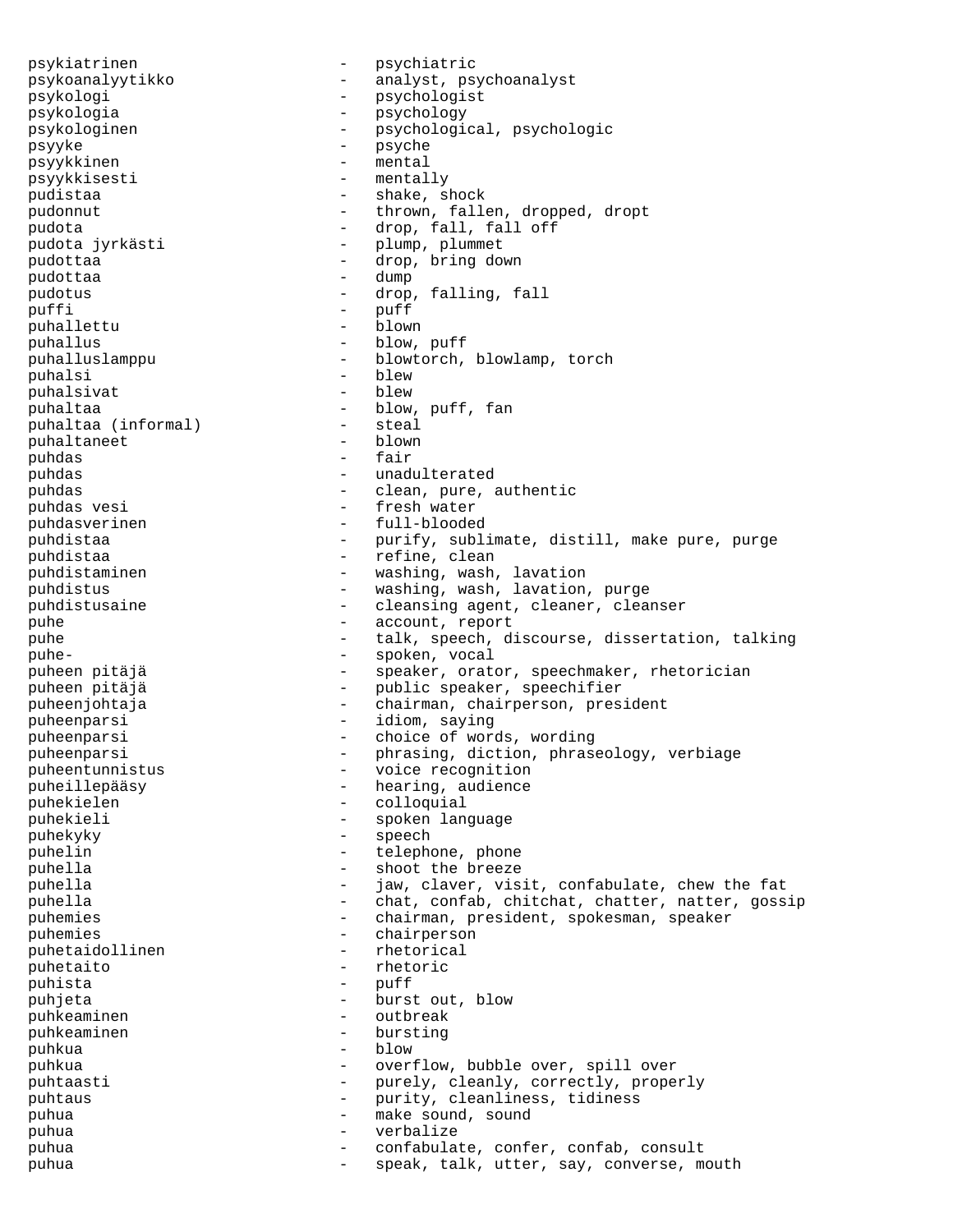puhua järkeä - reason puhua niitä näitä - shoot the breeze<br>puhua niitä näitä - - jaw, claver, vis jaw, claver, visit, confabulate, chew the fat puhua niitä näitä  $-$  chat, confab, chitchat, chatter, natter, gossip puhui - spoke puhuja - speaker, orator, speechmaker, rhetorician puhuja - public speaker, speechifier<br>puhumattakaan - let alone puhumattakaan puhutella  $-$  address, speak puhuttu - spoken, oral, vocal puhuva - talking puida - converse, talk puida - thresh, thrash puijaaminen - misrepresentation puijaaminen - deception, deceit, dissembling, dissimulation puijata - deceive, lead on, delude, cozen puikahtaa - slip, sneak, whiz puikkelehtia puinen - wooden puiseva - boring, tedious, banal, commonplace puistella - shake, shudder, tremble, quiver puisto - park, commons, common, green puistokatu - avenue, drive, parkway puistotie  $\qquad \qquad -$  drive, parkway, avenue puitteet - facilities pujahtaa - creep, slide, slink, slip, sneak, whiz pujahtaa sisään - slip into pujo - mugwort pujotella - dribble, slalom pujottaa - slip, string, thread<br>nukea - spokes pukea - apparel pukea - garment, habilitate, fit out, put clothes on pukea - dress, get dressed, wear on, put on clothes, don pukea - wear, clothe, enclothe, garb, raiment, tog, suit pukea  $-$  put on, dress in, assume, get into pukeminen - clothing pukeutua - clothe, enclothe, garb, raiment, tog, apparel pukeutua - dress, get dressed, wear on, put on clothes pukeutua - garment, habilitate, fit out, put clothes on pukeutua  $-$  put on, don, dress in, wear, get into, assume pukine  $\qquad \qquad -$  garment, cloth pukineet - clothes, clothing pukkaus - header pukki - jack pukki - coach box, coachman's seat, horse, stand, trestle pukki - billy-goat, he-goat, ram<br>mukki - male goat male sheep by pukki - male goat, male sheep, buck, sawbuck, sawhorse pukkihyppely - leapfrog puku - costume, outfit, suit, dress, gown, robe, clothing pula - strait, pass, straits, mess pula  $\qquad \qquad -$  shortage, drought pula  $-$  abashment, embarrassment, perplexity, lack pula  $-$  trouble pula - famine, dearth pula-aika - depression, slump, economic crisis, recession pulahdus - plunge, dip, dive, diving pulahtaa - dive, dip pulakausi - depression, slump, economic crisis, recession pulina  $-$  blather, chatter, gab, gabble pulisonki - sideburn, burnside, mutton chop, side-whiskers puliukko - a homeless drunkard puliukko - boozer, heavy drinker, drunkard pulla - bun pullistua  $\qquad \qquad -$  project, be prominent pullistua - bulge, protrude, pouch, stand out, stand off pullistuma - jut, bulge, bump, hump, gibbosity, gibbousness pullistuma - prominence, protuberance, protrusion, extrusion pullistuma - excrescence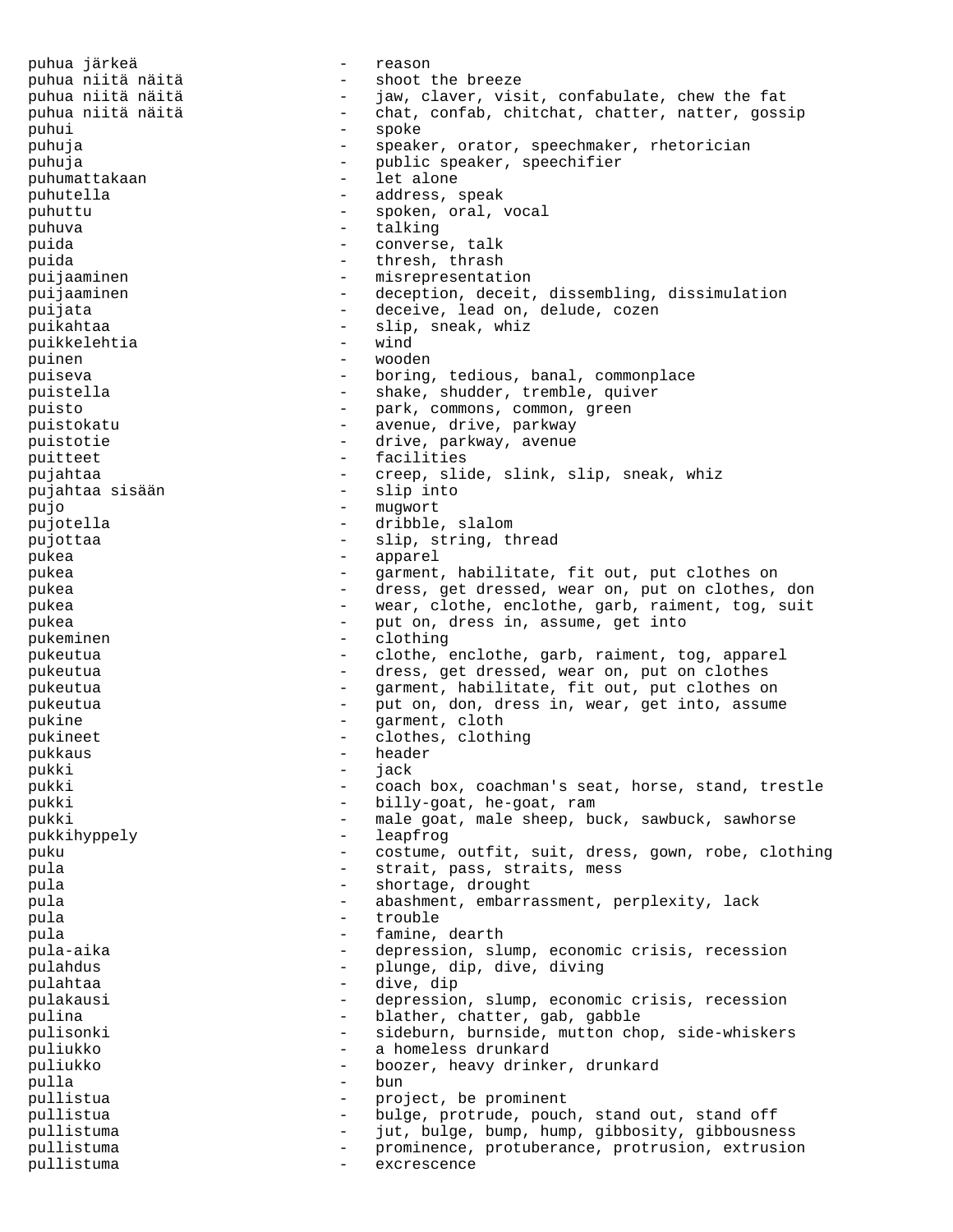pullo - bottle, flask pulma - problem, puzzle pulma - complication<br>pulpetti - bench - bench pulpetti pulputa - gush plump, buxom, chubby, embonpoint, zaftig, zoftig pulskistaa - plump, fatten, fat, flesh out, fill out pulskistaa - plump out, fatten out, fatten up pulssi - pulse pultsari - boozer, heavy drinker, drunkard pultsari - a homeless drunkard<br>
- holt<br>
- holt<br>
- holt pultti – bolt i strategi se svetovanja s svetovanja s svetovanja s svetovanja s svetovanja s svetovanja s svetov<br>Dogodki pulu - pigeon pumpata - pump puna - blush, bloom, flush, rosiness punainen - aflame, reddened, red-faced, flushed punainen - scarlet cerise, cherry, cherry-red, ruby, ruby-red punainen - red, crimson, reddish, ruddy, blood-red, carmine punakka - reddish punaniska - redneck, cracker punapää - redhead punastua - redden, blush, crimson, flush punastuminen - blush, flush punaviini  $\qquad \qquad -$  claret, red wine punertava - reddish punkka - bunk, bed punnita - deliberate punnita - weigh, evaluate, consider, debate, moot, turn over punniten - considering punniten - weighing, balancing<br>
- hraid<br>
- hraid punoa - braid punoa - twine, entwine, intertwine, enlace, interlace punoa - lace punos - cord, twist punosperuke - gimp punottu - braided punta - pound puntari - scale, balance, libra, scales, weighing machine puntti - bundle, packet puntti - weight punttisali - gym, gymnasium puola - spool puolalainen - Pole, Polish puolata  $-$  wind, spool puolauskone - spooler puolauslaite - spooler puoleen kääntyminen - recourse, resort, refuge puoleensavetävä - attracting puolessa välissä  $-$  halfway, midway puolesta - behalf, on behalf, for puolesta ja vastaan  $-$  for and against, pro and con puolesta ja vastaan  $-$  pros and cons pros and cons<br>- consequently puolestaan - consequently, therefore, as a consequence puolestapuhua - advocate, preach<br>puolestapuhuia - advocate advocate puolestapuhuja - advocate, advocator, proponent, exponent puolestapuhuja - champion puolet - half of puoli - half puoli - side puoli - aspect, facet - half-open interval<br>- half-life puoliintumisaika puolikas  $\qquad \qquad -$  half, the other half puolikerros - mezzanine puolimatkassa - halfway, midway puolipallo - hemisphere puoliso - spouse, mate, better half, partner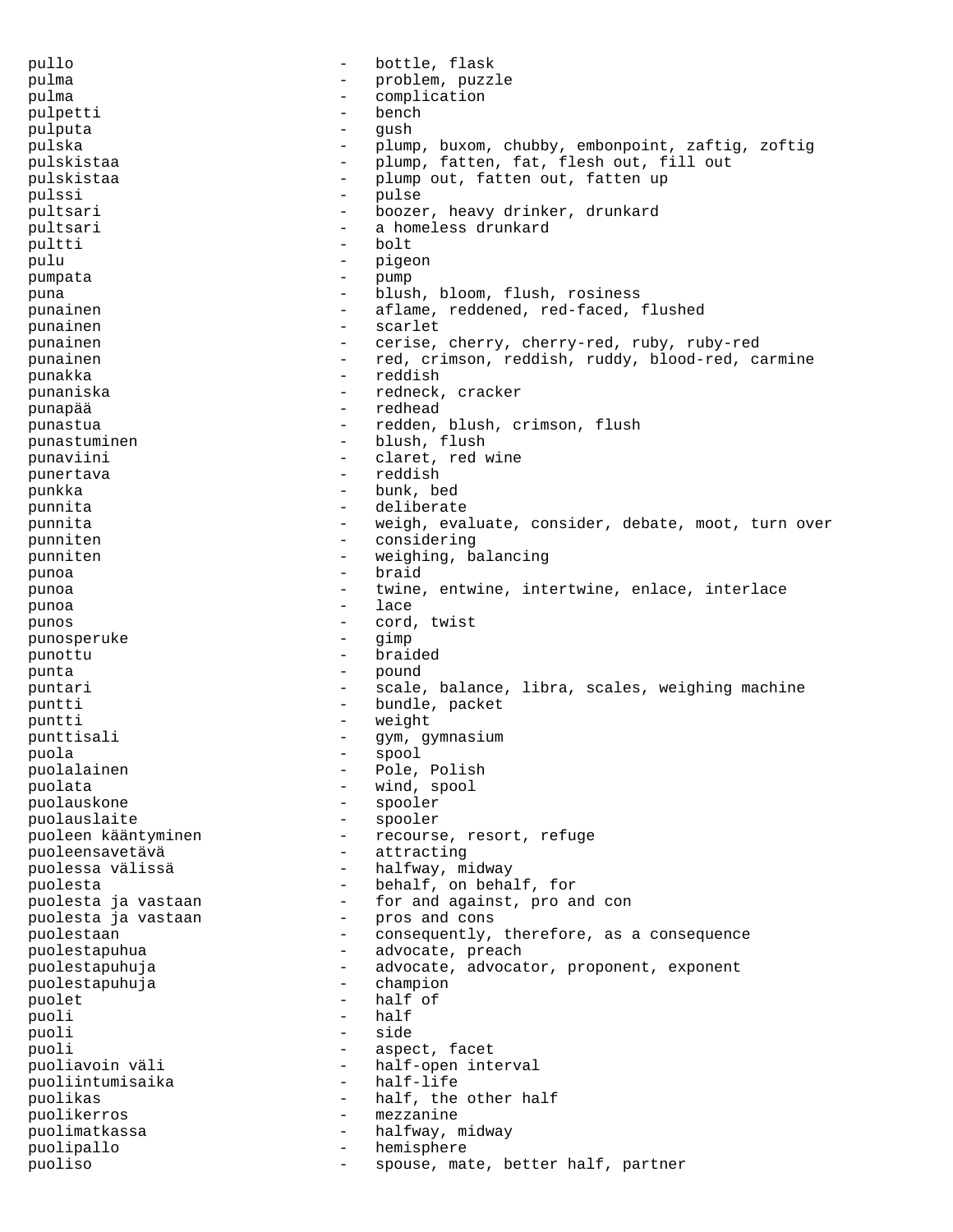puolitiessä - halfway, midway puolitiessä oleva - halfway, center, middle, midway<br>puolittaa - halve, cut in half - halve, cut in half<br>- halfway puolittainen<br>puolitusmenetelmä (math.) – bisection method puolitusmenetelmä (math.) puolivillainen - casual, effortless, facile puolivälissä - halfway, midway - halfway, center, middle, midway puolue - party, faction puolueaktiivit - party regulars puolueellisuus - bias, prejudice, preconception puolueeton - neutral, objective puoluekokous - congress puolueryhmä - faction, cabal, junta, junto, camarilla puolustaa - excuse puolustaa - defend, protect, plead, uphold, champion puolustaja - advocate, defender, champion puolustautua - stand out, defend one's self puolustautuva - defensive puolustava puolusteleva - justificatory puolusteleva - defensive, excusatory, justificative puolustella - excuse puolustella - rationalise, plead puolustella - defend, apologize, apologise, justify, rationalize<br>
puolustettavissa oleva - justifiable, defensible, vindicable - justifiable, defensible, vindicable puolustus - excuse puolustus - defense, stand puolustus- - defensive puolustusasema - munition puolustusasento - ward puolustusasianajaja - advocate, counsel, counselor, counsellor puolustusasianajaja - counselor-at-law, pleader puolustuskannalla - on the defensive<br>
puolustuskeino - munition puolustuskeino - munition puolustuskyvytön - defenceless puolustusministeri - minis<br>puolustuspuhe - plea puolustuspuhe puomi - boom puoskari - charlatan, imposter, quack<br>puoskaroida - charlatan, imposter, quack puoskaroida - quack pupu - bunny pupujussi - bunny pureskella - chew, jaw, masticate, manducate pureutua - gnaw into, eat into pureva - bitter, biting, sharp, quick, keen puristaa - press, contract, constrict, compact, squeeze puristaa tukoksi - wad puristaminen - compression, compressing puristuma - compression, compaction, concretion, densification puristumaton - incompressible puristus - compression<br>
puritaani - puritan puritaani - puritan purje - sail purjekelkka - scooter, iceboat, ice yacht purjevene  $\qquad \qquad \qquad -$  sailing boat, sailboat purkaa - disassemble, take apart, break up, break apart purkaa - dismantle, level, rase, raze, tear down, take down purkaa - discharge - discharge - discharge - discharge - discharge - discharge - discharge - discharge - discharge - discharge - discharge - discharge - discharge - discharge - discharge - discharge - discharge - discharge purkaa - unweave, untwine, cause to unweave or untwine purkaa - annul purkaa - decompress purkaa pommi - defuse purkaantua - unweave, untwine purkaminen - decompression purkaus - discharge, emission, outpouring, run purkautua  $\qquad \qquad -$  run, ladder, unravel purkautua - erupt, discharge, belch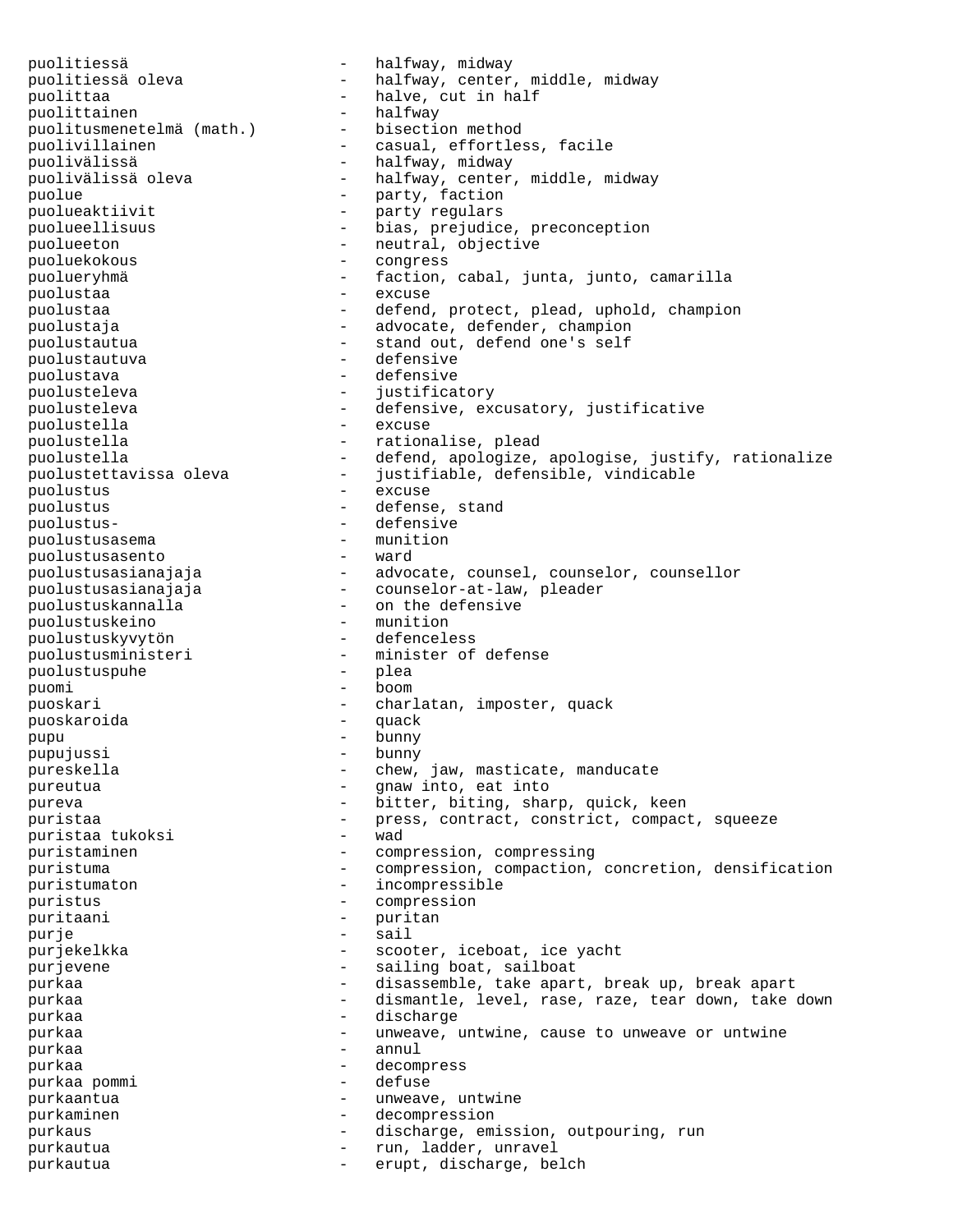purkautumistie - outlet, release purkillinen - jar, jarful<br>purkittaa - - jar purkittaa - jar purkki - jar purkki - can purku - decompression purku - decryption, decoding, decipherment purkukypsä - ramshackle purnata  $-$  nag, peck, hen-peck puro - run, rivulet, rill, runnel, streamlet puro - small river, stream, brook, creek puronieriä - brook trout purppura  $-$  purple, magenta purra e contraction of the bite, burr, chew, cut, flash, nip, ridge, snap purra - work pursi  $-$  sailing boat, sailboat purskahtaa - break, burst, erupt purskahtaa - jet, spurt, squirt, spirt, gush, spout purskaus - squirt, jet, spurt, spirt<br>purskauttaa purskauttaa - eject, force out, squeeze out, squirt, blow<br>purskauttaa purskauttaa - spurt, jet, spirt<br>nursuta pursuta - gush purtilo - trough, manger<br>purupinta purupinta - crown pusero - blouse pusertaa - squash, crush, squelch, mash, squeeze pusertaa - squirt, force out, eject, squeeze out puska - bouquet puska - bush, shrub puskuri - bumper pussata  $-$  kiss, kiss someone pussi  $-$  bag, pouch, wallet pussittaa - pouch pusu - kiss putka  $-$  prison, prison house putkahtaa - issue, emerge, come out, come forth, go forth putkahtaa - egress, come up, appear, show up, turn up putki - barrel, channel, pipe, tube, pipeline, line, valve putkimies - plumber, pipe fitter putoaminen - fall putosi - fell, dropped, dropt putosivat  $-$  fell, dropped, dropt putous - waterfall, water-fall, falls<br>
- cataract falls<br>
- cataract falls putous  $\begin{array}{ccc}\n\text{putous} & - & \text{cataract, falls} \\
\text{putous} & - & \text{tree, timber, W}\n\end{array}$ puu - tree, timber, wood puudutus - anesthesia, anaesthesia puudutusaine - anesthetic, anesthetic agent, anaesthetic agent puuha - task, play, job, work - charcoal, wood coal<br>- knife puukko - knife puukottaa - stab, dagger puuma  $-$  puma, cougar, painter, catamount, mountain lion puuma - panther puunrunko - baulk, block, tree trunk, trunk puuro - gruel, mess, mush, pulp puuro – pudding – pudding – pudding – pudding – pudding – pudding – pudding – pudding – punch – pudding – punch – pudding – punch – pudding – punch – pudding – punch – punch – punch – punch – punch – punch – punch – punch puuska - blow, gust, blast<br>nuuska - puff puuska - puff puuskittainen puuskuttaa  $\qquad \qquad -$  blow, pant, puff puuskuttanut - blown, panted, puffed puuskutti - blew, panted, puffed puuskuttivat - blew, panted, puffed puusto - timber puut - timber puuta heinää - rubbish puutarha - garden puutarhuri - gardener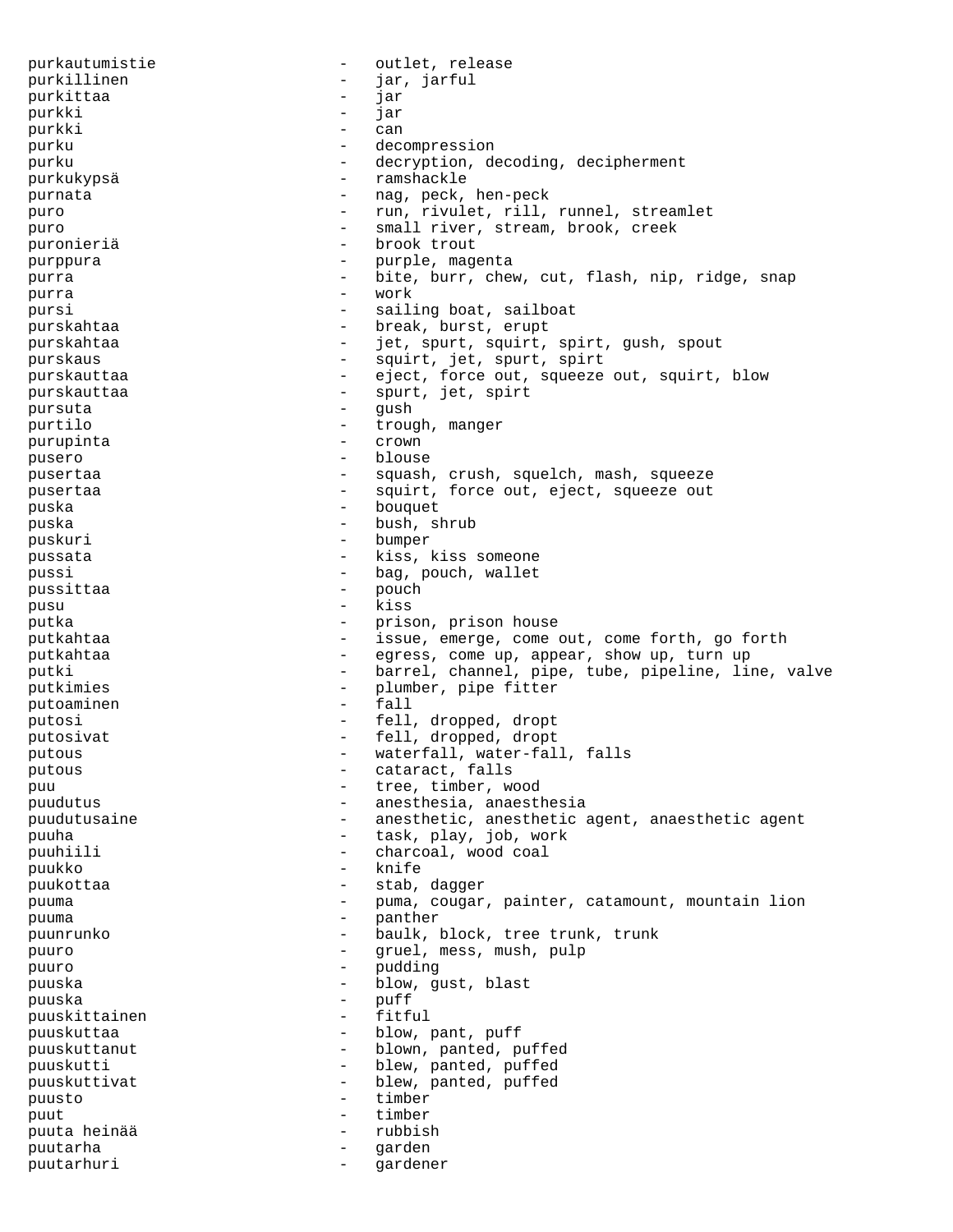puutavara - timber puute - shortage, drought, dearth, paucity puute - lack, necessity, want, deficiency puutteellinen - diffuse, deficient, faulty, imperfect puutteellinen - incomplete, uncompleted, imperfect<br>
- lack<br>
- lack puutteellisuus puutteenalainen - poor puuttua - get involved, interfere, intervene puuttua - be lacking, be missing, lack<br>
puuttuminen - lack<br>
- lack puuttuminen puuttuva - lacking puuvilla - cotton puvusto - wardrobe pvm - date pyhimys - saint<br>pyhimystaru - legend pyhimystaru - legendaru - legendaru - legendaru - legendaru - legendaru - legendaru - legendaru - legendaru pyhittää  $-$  vow, consecrate pyhä - saint pyhä - holy, sacred, consecrated, sanctified, hallowed pyhäkkö - sanctuary pyhättö - sanctuary pykälä - paragraph, section, step, tooth pykälä - hole, incisura, indentation, jag, nick, notch pykälä - indent, article, clause, degree, dent, detent pykälöidä - indent pylväs - column, pillar, shaft pylvään varsi - shaft pynttääntyä - dress up, preen, primp, plume pyntätä - dress up, preen, primp, plume pyramidi - pyramidi - pyramidi - pyramidi - pyramidi - pyramidi - pyramidi - pyramidi - pyramidi - pyramidi - pyramidi - pyramidi - pyramidi - pyramidi - pyramidi - pyramidi - pyramidi - pyramidi - pyramidi - pyramidi - py pyrintö - aspiration pyrkijä - applicant pyrkijä - hopeful, aspirant, aspirer, wannabe, wannabee pyrkimys - aspiration pyrkiä - run, campaign, compete pyrkiä - strive, endeavor, endeavour pyrkiä - aspire, aspire to, hope for, strive for pyrkiä - purport, aim, purpose, propose pyrkiä tasavertaiseksi - emulate, strive to equal, strive to match pyrkyri - climber, social climber pyrstö - tail pyssy - gun, firearm pyssymies - gunman, gunslinger, shooter pyssynpiippu - gun barrel, barrel pysty - erect, upright, vertical pysty- - vertical pystyakseli - spindle, vertical axis pystyasento - vertical pystymätön - unable, incapable pystyrivi - column pystyssä - vertical, upright, erect pystysuora - vertical, plumb pystysuorassa - plumb, vertical pystysuoristaa - plumb pystysuunta - vertical, vertical axis<br>pystysuuntainen - vertical - vertical pystysuuntainen pystyttää - erect, raise, rear, set up, put up pystytys - erection<br>pystyvektori (math.) - column vector pystyvektori (math.) pystyviiva - vertical, vertical line pystyvä - able, capable, potent, apt pystyä - be able, be capable<br>nysyvä - fast pysyvä - fast pysyvä - constant, continual, permanent, sustained, fixed pysyvästi - permanently pysyä - stand to pysyä - run, die hard pysyä - abide, persevere, persist, stay, prevail, endure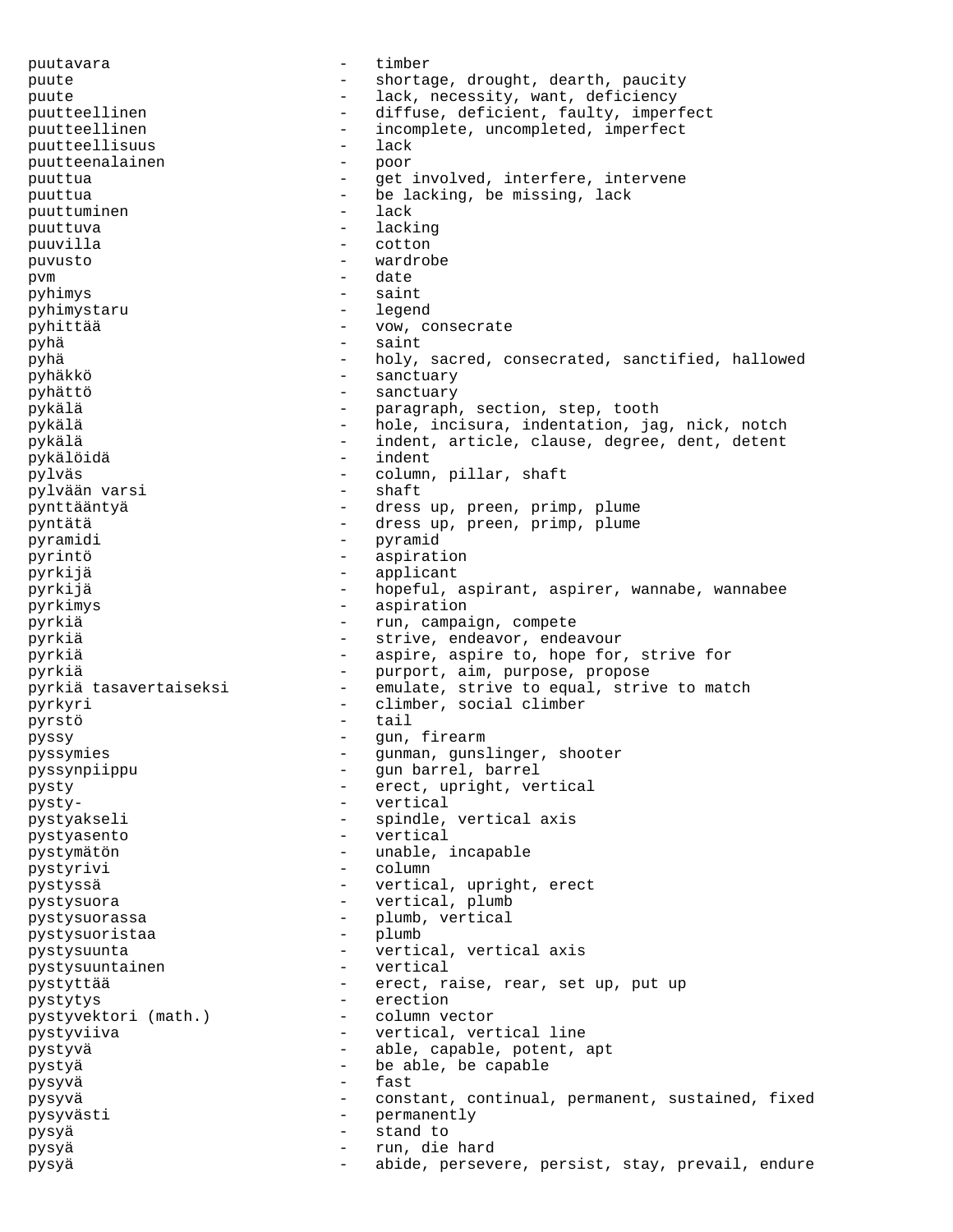pysyä aloillaan - stand, remain firm pysyä erossa - stand off pustand, remain firm<br>pystand off pysyä kaukana - stand off pysyä lujana<br>pysyä lujana - persevere, persist, hang in, hang on, hold on pysyä tiukkana - remain tight pysyä tiukkana - stand, remain firm, remain fixed, remain steady - stay fresh, keep<br>- lull pysähdys pysähdys - stop, halt - check, arrest, halt, hitch, stay, stop, stoppage pysähtymätön - continuous, constant, continued pysähtyä - halt, come to a halt, stop, pause, stand pysäkki - stop, bus stop pysäköidä - park, park a car pysäys - stop pysäyttäminen - stop, stoppage pysäyttää - check pysäyttää - stop, halt, stay, delay, detain, block, kibosh pysäytys - stop, stoppage pytty - cask, tub pytty - trophy pyyde - wish, desire pyyde  $-$  ambition, aspiration, interest pyydystää - capture, catch, grapple pyyhe - towel pyyhekumi - eraser pyyhkiä - erase, wipe, rub, expunge pyyhältää - dash pyykki - washing, laundry, wash, washables pyykätä - launder, wash pyynti - hunting, shooting, trapping, hunt, venery pyynti - battue, catch, catching, chase, fishing, haul<br>pyyntiaika - shooting season - shooting season pyyntiaika - fishing season, hunting season, trapping season pyyntö - request, appeal, wish pyyntö olla paikalla - summons, bidding pyytää - ask, ask for, beg, bid, request pyytää - entreat, beseech, adjure, press, conjure pyytää anteeksi - apologize, excuse pyytää hylkeitä - seal, hunt seals pyöreä <sup>-</sup> round, circular pyöriminen  $\frac{1}{2}$  - rotation, spin, rotating<br>pyöriminen akselin ympäri - roll, axial rotation, ax phytol axial rotation, axial motion<br>- rotation pyörimisliike pyörintä - twirl, twist, twisting, whirl pyörintä - spin, whirling motion pyöritellä  $\qquad \qquad -$  roll, revolve, turn over pyörittäminen - twist, twisting, spin, twirl, whirl pyörittää - roll, revolve, turn over pyörittää - rotate pyörittää - spin, whirl, birl, twirl pyöriä - spin, spin around, whirl, reel, gyrate pyöriä - rotate, go around, revolve, roll, turn over pyörre - twist, eddy pyörre - whirl, turbulence, maelstrom<br>
pvörremvrskv - tornado pyörremyrsky pyörrevirta - maelstrom<br>
pyörteetön (math.) - irrotational pyörteetön (math.) pyörtymys - faint pyörtyä - faint, swoon, pass out pyörä - wheel pyörä - bicycle pyörähdys - roll pyörän akseli pyöränakseli - axle, shaft pyöränkumi - tire, tyre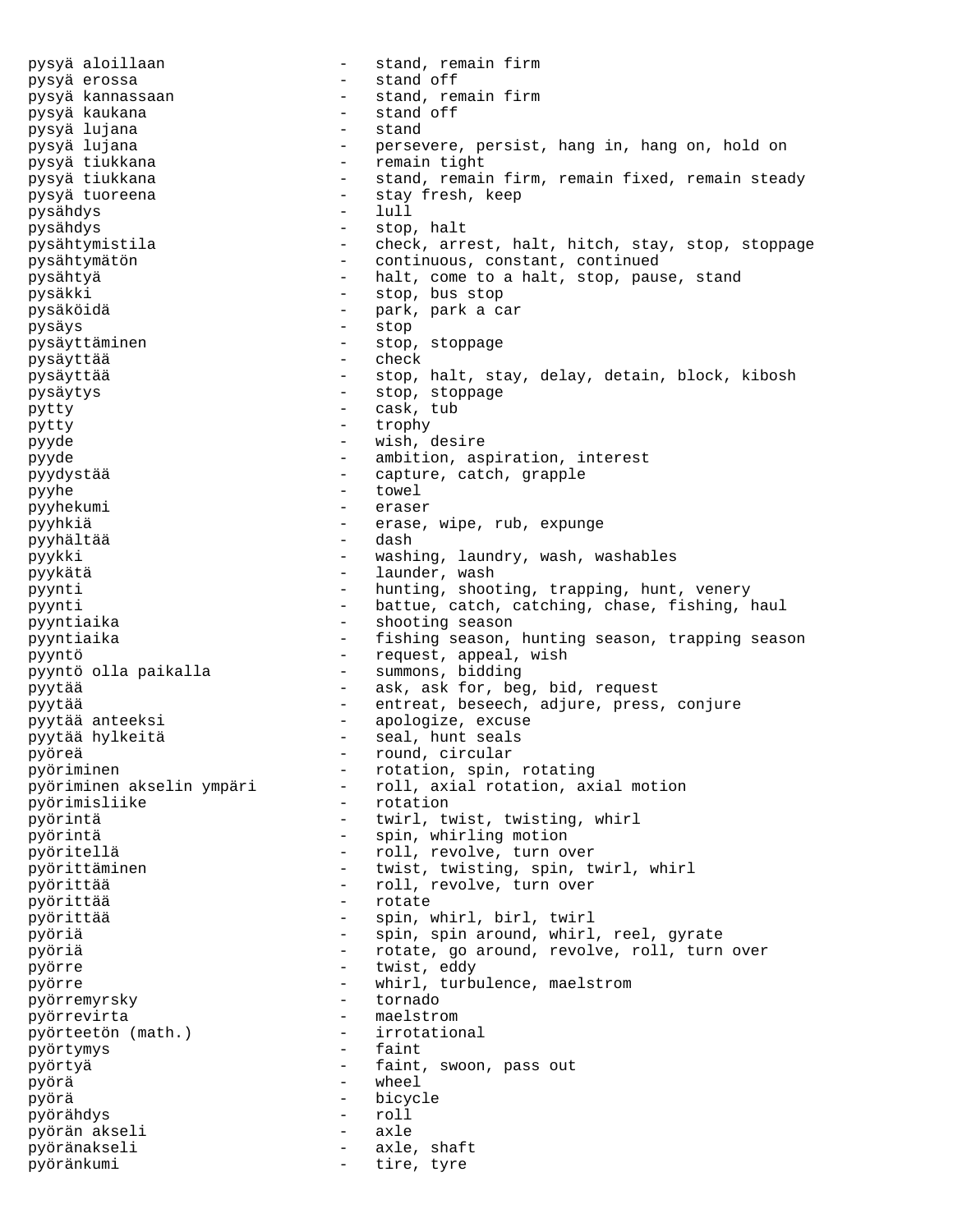pähkinä - nut päihde - intoxicant, drug päihitetty **-** overcome, beaten, conquered, overthrown, routed päihitetty - overwhelmed, vanquished -<br>päihittää - defeat, win päihittää  $-$  beat, beat out, crush, vanquish päihtynyt - drunken, drunk, intoxicated päihtyä - get drunk, become intoxicated, become inebriated päihtyä  $-$  souse, soak, inebriate, hit it up päinvastainen en motorikonista varianteeri valmen varianteeri varianteeri varianteeri varianteeri varianteeri päinvastainen - contrary, adverse päinvastaisesti - conversely päinvastoin - vice versa päistikkaa - headlong, head first, headfirst, precipitately päistikkaa - slap, head over heels päivetys - tan, suntan, sunburn, tanning päiviltä pano - dispatch, despatch päivittäinen – dailyittään – dailyittää – dailyittää – dailyittää – dailyittää – dailyittää – dailyittää – dai<br>Lailyittää – dailyittää – dailyittää – dailyittää – dailyittää – dailyittää – dailyittää – dailyittää – dailyi päivittää - update päivitys - update päivystää - be on duty, serve päivä - date päivä - day, daytime, daylight päiväkirja - diary, journal päiväkoti - day care, daycare, childcare päivällinen - dinner, supper päivämäärä<br>päivän - today's päivän kassa  $\qquad \qquad$  - the day's receipts päivänpaiste - sunshine päivänsäde - sunray, sunbeam päiväntasaaja päiväntasaus - equinox päivänvalo - sunlight, daylight päivänvarjo - umbrella päivää! - hello!, good day! pälkähtää - occur pälkähtää päähän - occur, come to mind pällistellä  $\qquad \qquad -$  ogle, glare, stare pälyillä - glance pärinä - roll, paradiddle, drum roll pärinä - buzz, buzzing päristä - roll päristä päristää - roll pärjätä - grapple, manage pärjätä - deal, cope, get by, make out, make do, contend pärjätä  $-$  progress, advance pärjätä - come on, come along, get on, get along, shape up pärjääminen - managing pärähtää - trump päräyttää - trump pässi  $-$  ram, male sheep, sheep pätemätön - incapable, incompetent, unequal to pätevyys - validity, cogency, rigor, rigour pätevyys - competence pätevä  $-$  familiar, conversant pätevä - able, competent, valid, eligible pätkittäinen - disordered, garbled, scattered, unconnected pätkittäinen - illogical, confused, disconnected, disjointed pätkä - bit, butt, end, stub, stump furnace pää - head pää- - main, primary, prime, premier pääasia - point, the main point pääasiallinen - major, primary pääasiallisin - primary pääasiassa - in the main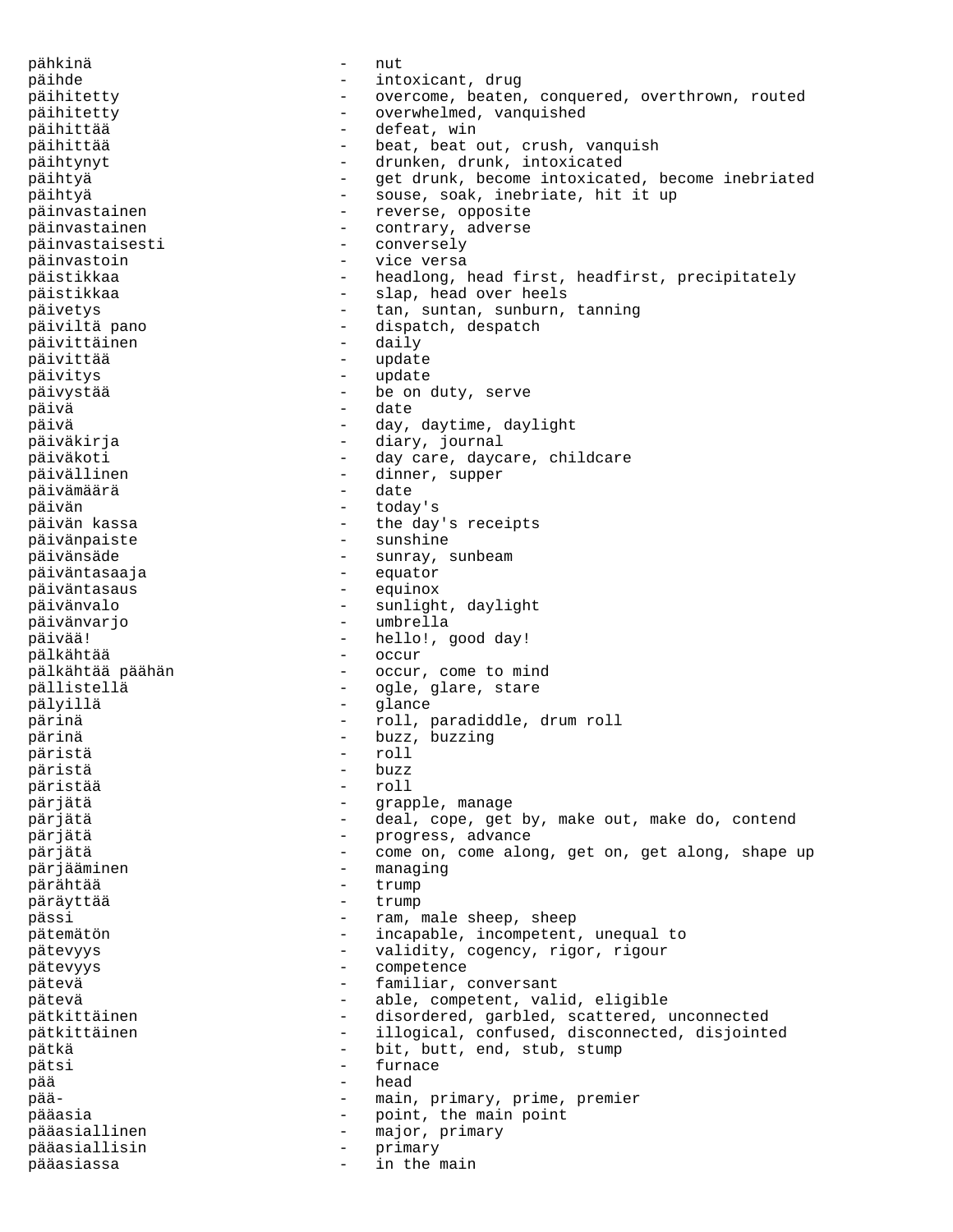pääasiassa - principally, chiefly, primarily, mainly<br>päähine - cap hat head covering head-dress he päähine - cap, hat, head covering, head-dress, headdress päähine - headgear, headpiece, headwear päähänpisto - whim pääkallo - skull pääkaupunki pääkirjoitus - editorial pääkohdat - synopsis, outline, abstract, precis, adumbration päälaki - pate, poll, crown päällekarkaus - assault päällekirjoitettu overwritte<br>päällekirjoittaa overwrite päällekirjoittaa päällekkäisyys - redundancy, redundance päällikkyys - leadership päällikkö - boss, chief, leader päällys - coating päällyskivi - copestone päällyskumi - tire, tyre päällyslauta - header, lintel päällyste - coating, finish, finishing päällystetty  $-$  tarmac, tarmacadam, asphalt, macadam, macadamized päällystetty - macadamised päällystäminen - covering, application, coating<br>päällystää - - coat, face - coat, face päällystää  $-$  tarmac, macadamize, macadamise päällysvaate - - - - overgarment, outer garment päällä - on top of, on, switched on, upon, over päämaali - object päämaja - headquarters päämies - constituent pääministeri - prime minister, PM, premier päämäärä - aim, goal, purpose, design, intent, intention päämäärä  $-$  target, object päänsärky - headache pääoma - capital pääosa - bulk - predominantly, preponderantly pääosin - for the most part pääosin - largely, mainly, chiefly, mostly pääri - peer päärin arvo - ermine päärynä - pear pääsiäinen pääsky - martlet pääskynen - swallow päästä - get (free), get away - get to some position, become something -<br>päästä - make, reach, get to, progress to päästä irti  $-$  break loose, break free, break away päästä irti  $-$  get loose, get free, get away päästä karkuun aluttuun - escape, flee päästä osaksi - partake, share päästä voitolle - prevail päästää - rideologia - rideologia - rideologia - rideologia - rideologia - rideologia - rideologia - rideologi päästää - pass, let out, release, admit päästää - accept, take, take on päästää - relieve, excuse, let off, exempt<br>päästää höyryä - blow off päästää höyryä<br>päästää irti päästää irti - set free, let go, free, liberate päästää lumouksesta - disenchant, disillusion - pass, pass through, percolate, sink in, filter<br>- indulge päästää valloilleen pääsy - access pääsylippu - ticket pääsynvalvonta - access control pääte - suffix pääte - terminal päätelaite - terminal, end device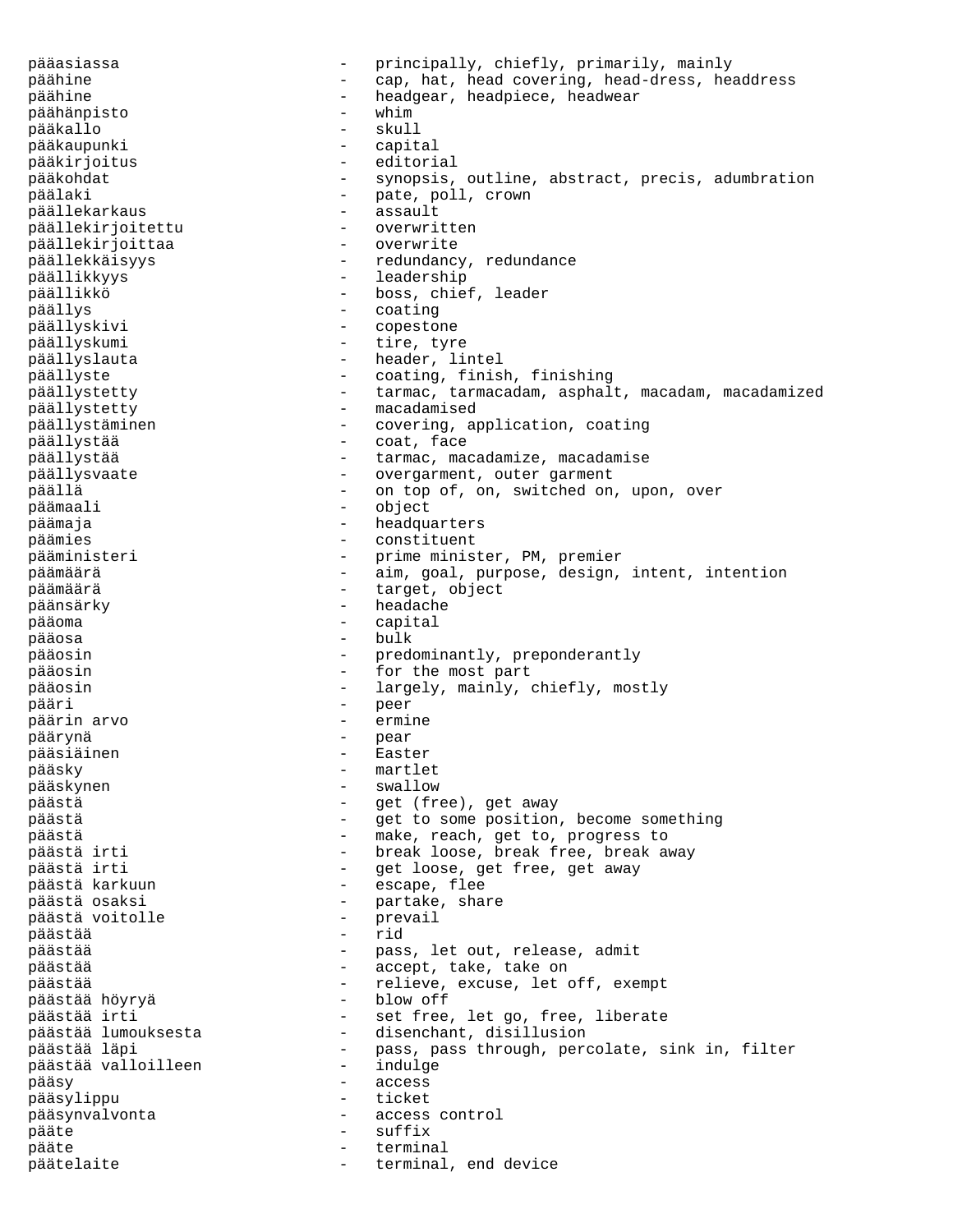päätellä - infer, deduce, deduct, derive päätellä  $-$  make, draw pääteos - definitive book päätepiste - endpoint päättelemätön - intuitive, nonrational päättely - synthesis, deduction, argumentation, reasoning päättyen - resulting pawaking, expiry<br>passes päättymisaika - expiry päättymätön - continuous, constant, continued päättymätön - unending, unceasing, endless päättyvä - resulting - end, conclude, stop, terminate, finish, cease päättäjä - decision maker, administrator päättäväinen - determined, decisive, compulsive, driven päättäväisyys - determination päättää  $-$  settle, resolve päättää - end, stop, conclude, close, finish, terminate<br>näättää - end, stop, conclude, close, finish, terminate päättää - decide, make up one's mind, determine<br>päättömästi - headlong päättömästi päätyä - finish, end up, wind up - headlong, head first, headfirst, precipitately päätä pahkaa - slap, head over heels päätäpahkaa - headlong<br>päätäpahkainen - - headlong päätäpahkainen päätön - headless, headlong päätön - implausible, incredible, senseless päätös - finish, finale, finis, last, close päätös - stopping point, termination, ending, end, closing<br>
- conclusion decision determination ruling päätös - conclusion, decision, determination, ruling päätös - award päävirtaus - mainstream pökerryttävä - stunning pökäle - turd - nutty, wacky, balmy, barmy, bats, batty pöljä - haywire, kooky, kookie, loco, loony, loopy, nuts pöljä - bonkers, buggy, cracked, crackers, dotty, fruity pöljä - fool, stupid, moron, silly, daft pölkky - stock, baulk, billet, block, clod, log, prop pölkky - sleeper, slock pölkkypää - fool, stupid, moron, silly, silly fool pölkkypää - blockhead, boor, duffer, dumbbell, dummy, dunce pölkkypää - dunderhead, idiot, jackass, nitwit, numskull<br>pölli - baulk, block, bolt pölli - baulk, block, bolt pölliä (informal) - steal pöllähdys - puff pöllähtää - puff pölläyttää – puissa – puissa – puissa – puissa – puissa – puissa – puissa – puissa – puissa – puissa – puissa <br>Puolista – puissa – puissa – puissa – puissa – puissa – puissa – puissa – puissa – puissa – puissa – puissa – pöllö - owl pöly - dust pölyinen - dusty, dust-covered pölynimuri  $-$  vacuum cleaner, hoover pönkittää - prop, prop up, shore up, shore nähkkä pönkkä - prop pöristä - buzz pörriäinen pörröinen - furry, fuzzy, fluffy<br>
pörrökarvainen - fluffy - fluffy pörrökarvainen pörssi - stock exchange, stock market, securities market pötkiä pakoon assossal – escape, make away, scamper, scuttle, vamoose pötkö - roll pötköttää - lie, recline pötsi - paunch, rumen pöty - gammon, hogwash, piffle, tommy rot pöty - rubbish, nonsense, baloney, bilge, blather, drool pötypuhe - bilge, crock, nonsense, twaddle pöydän päällys - desktop pöyheä - fluffy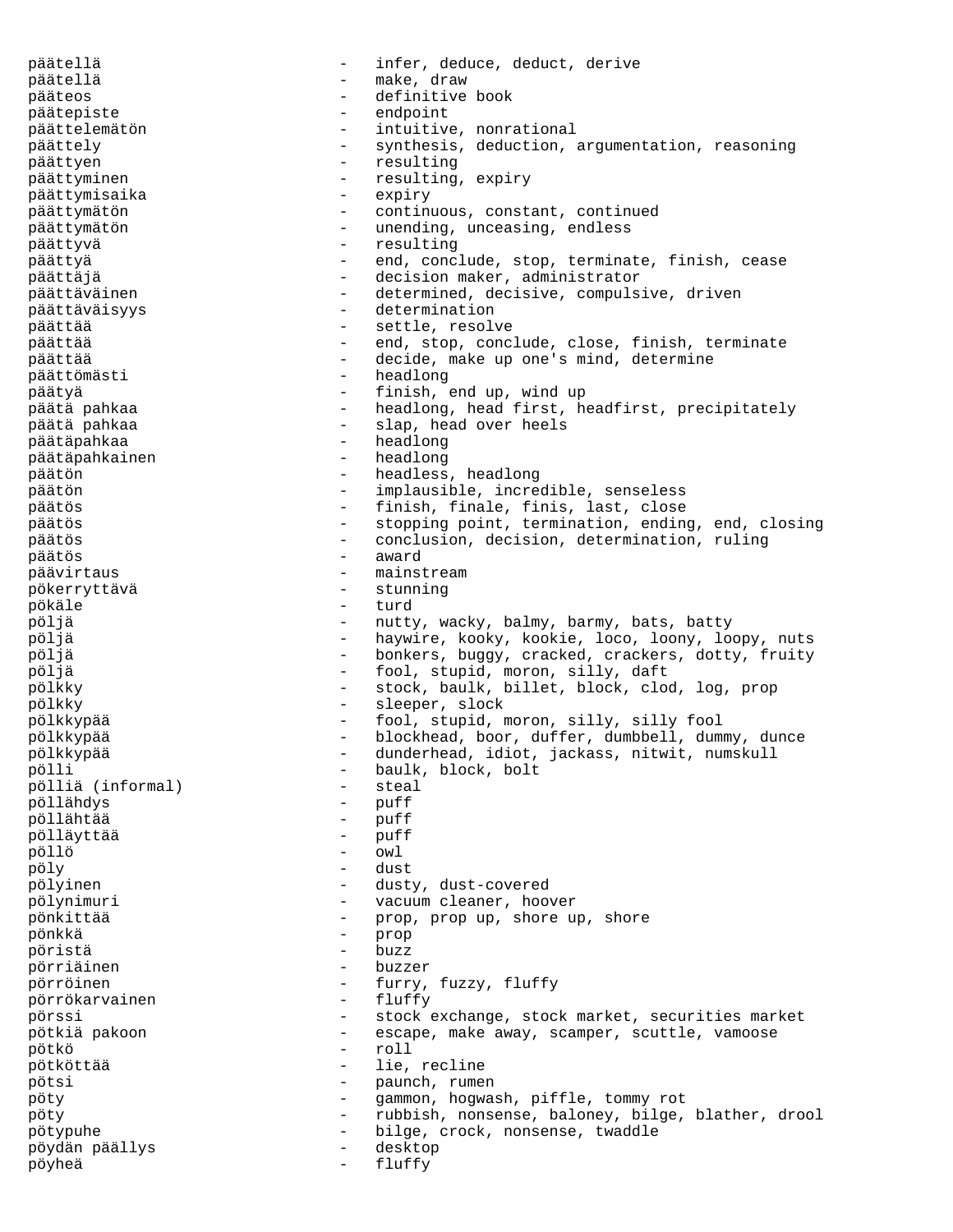pöyhistää - puff pöyhkeä - snooty, supercilious, vain, proud<br>
- presumptuous, self assured, selfpöyhkeä - presumptuous, self assured, self-assured, snobbish pöyhkeä - imperious, impolite, lordly, overbearing, perky pöyhkeä - buffed-up, complacent, conceited, haughty pöyhkeä - cavalier, affected, arrogant, boastful, boasting pöyristynyt - shocked, aghast, appalled, dismayed<br>pöyristys - astonishment, amazement, consternat: pöyristys - astonishment, amazement, consternation pöyristyä - get shocked, become shocked - appall, horrify, dismay, alarm, appal, terrify pöytä - table, board pöytä- - desktop pöytätennis - ping-pong, table tennis Raamattu - Bible, Good Book, The Book, Word, Holy Writ Ranska - France Rooma - Rome Ruotsi - Sweden<br>
raadanta - faq raadanta - fag raahaaminen raahata - drag, haul, hale, cart, trail, train raahata - tug, lug, tote raaja - limb raajarikko - crippled raajarikkoinen - crippled, halt, halting, lame raaka - crude, raw, rough, green, vicious<br>raaka- - crude - crude - crude raaka-aine - element<br>raakalaismainen - - brutal raakalaismainen raakaöljy - crude oil raamattu - bible raamatullinen - biblical, scriptural raami - frame raapaisu - shuffle raapia - rub, itch raapia - scrape, scratch, grate raapiva - abrasive, scratchy raapustus - scratch, scribble, scrawl, cacography raaputtaa - scrape, scratch, scratch up raaputtaa - crease, graze, rake raaputus - grate, rasping sound raastaa - drag, grate raastava - harsh, rigorous, abrasive<br>raastava ääni - - scratch, scrape, scraping - scratch, scrape, scraping, scratching<br>- grater raastinrauta raataa - fag, work hard raati - jury, council - radical radio - radio, wireless - radioactive radioaktiivisuus - radioactivity radioasema - radio station radioida - broadcast radiojuontaja - radio DJ radioputki radium  $-$  radium, Ra radon - radon, Rn rae  $\qquad \qquad$  - hail, hailstone, grain, granule rae  $-$  crumb, granula, splinter raejuusto - cottage cheese - grain size, granular size raekokosuhde - particle-size ratio raekuuro - hailstorm, shower of hail raesade - hail raffinoida - refine raha  $-$  money rahaksimuutto - realization, realisation rahakäärö - roll, bankroll rahallinen - monetary, financial, fiscal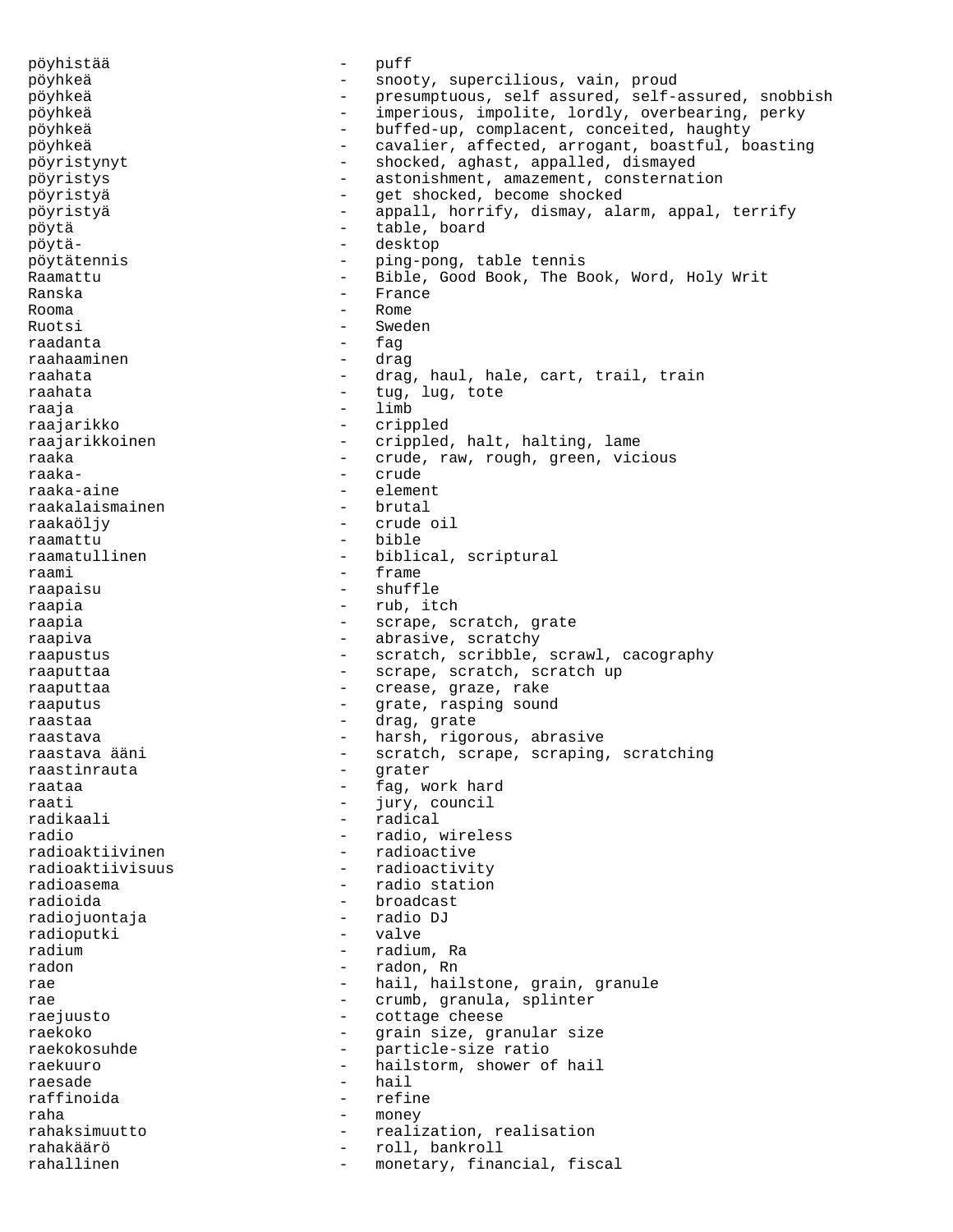rahallisesti - financially rahapussi - purse, wallet, billfold, notecase, pocketbook rahastaja - collector, gatherer, accumulator rahasto - fund rahastonhoitaja - treasurer, financial officer rahataloudellinen - financial, fiscal rahaton - broke<br>rahavarainhoitaja - broke - treasu - treasurer, financial officer rahkasuo - bog rahoittaa  $\qquad \qquad \qquad -$  endow, dower rahoittaja - sponsor rahoitus - funding, endowment rahti - cargo, freight, lading, load, loading, payload rahti - shipment, consignment rahtilaiva - cargo ship rahtu - a little, bit, crumb, granule, little, splinter rahtu - vestige rahtunen - streak, touch, trace, whit<br>rahvaanomainen - common<br>common rahvaanomainen - common rahvas - populace - populace raide - rail<br>raihnas - rail - deca - decayed, decrepit, dilapidated, lapsed, rickety raikas - brisk raina e componente de la componente de la film raiskata - rape, force to have sex, ravish, violate, dishonor raiskata  $-$  dishonour, outrage raiskaus - rape, violation, sexual assault, ravishment raiskaus - assault raisu - rollicking, romping, wanton, wild raisu - coltish, frantic, frisky, frolic, mettlesome raisu - fierce, boisterous, rough, agitated, brisk, randy<br>raisuus raisuus - wildness raita - stripe, rib, streak, track raita - Great sallow, willow, goat willow raitiovaunu - streetcar, tram, trolley, tramcar, trolley car raitti  $-$  street, main street raivata  $\qquad \qquad -$  clear, develop raivattu  $\qquad \qquad -$  clear, improved raivo - frenzy raivo and the rage, feeling of intense anger, madness, fury raivoisa - furious, rampant, fierce, ferocious, savage, rabid raivoisasti <a>>
->
->
fiercely, ferociously, furiously<br/>
->
fiercely, ferociously, furiously raivokas - maniac, maniacal, uncontrolled, violent, wild raivokas - ferocious, frantic, frenzied, intense, intensive raivokas - furious, rampant, raging, hot, fierce, savage raivokkaasti raivokkaasti <br />
- fiercely, ferociously, furiously<br />
- fiercely, ferociously, furiously raivota - rage, ramp, storm<br>
raivotautinen - rabid - rabid raivotautinen raja - check, bridle, curb raja - boundary, frontier, limit, border raja-alue - threshold, brink, verge<br>raja-arvo (math.) - limit - limit raja-arvo (math.) rajallinen - bounded, limited rajapinta - interface rajata - restrict, constrain, confine, bound, border rajata  $-$  cramp, delimit, limit, narrow, curb, check rajata  $-$  crop, define, mark off, outline, modify rajataajuus - cutoff frequency rajaton - abysmal, limitless, unending rajaton - absolute, boundless rajaton - infinite rajattu - bound, limited rajaus - limitation, restriction rajoite - check, bridle, curb<br>rajoite - constraint restrain rajoite  $-$  constraint, restraint rajoitettu - bounded, limited, constrained, restrained rajoitettu - controlled, restricted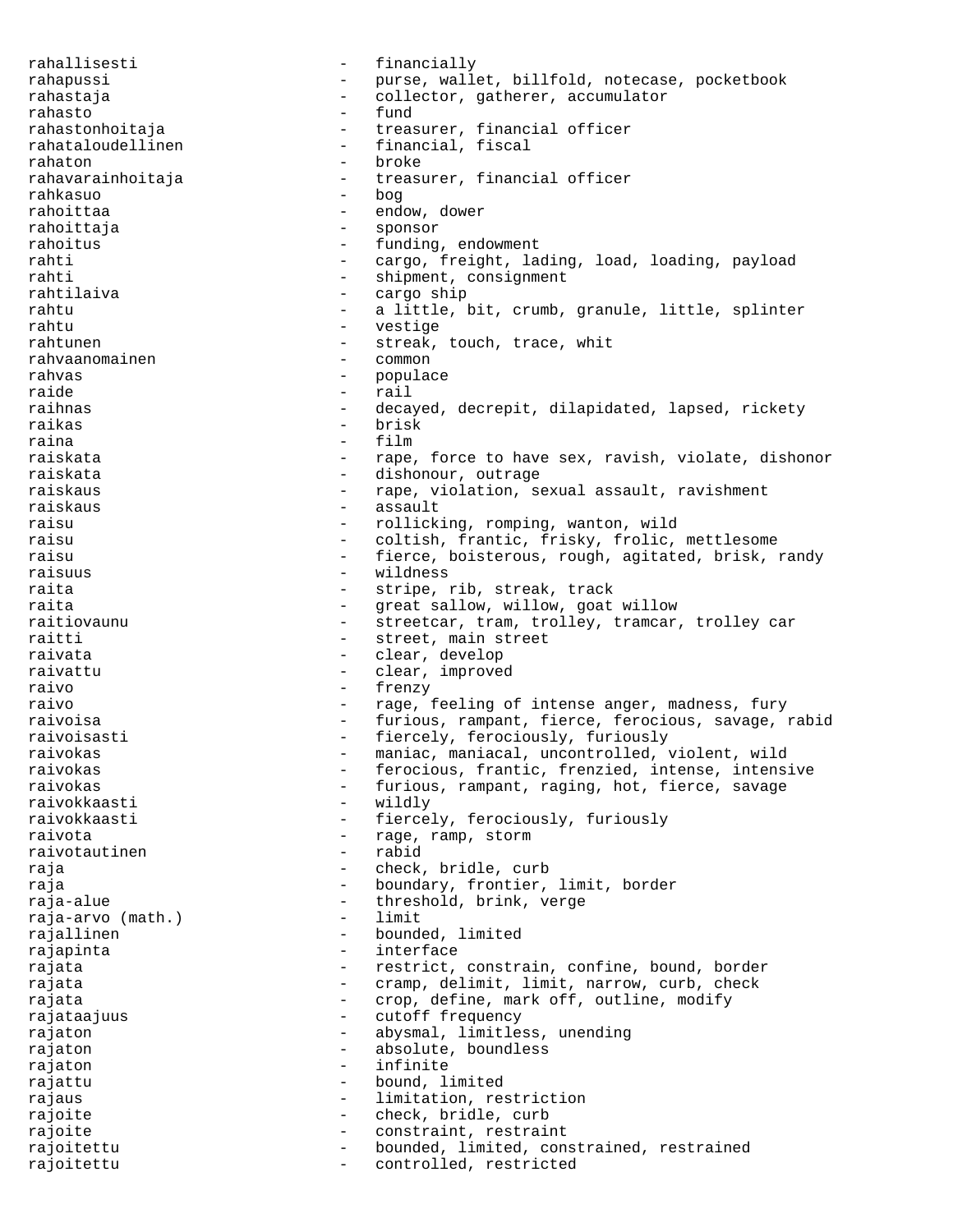rajoitettu heilahtelu - bounded variation rajoittaa  $\qquad \qquad \qquad -\qquad \textrm{curb, modify}$ rajoittaa - restrict, constrain, confine, bound, border rajoittaa - moderate, check, control, hold in, hold, contain rajoittaa - cramp, delimit, limit, narrow, constrict rajoittava - restrictive, constraining, restricting rajoittua - content, limit rajoitus - suppression rajoitus - limitation, restriction, constriction raju - vicious, fierce, boisterous, rough, violent raju - drastic rajusti - fiercely, ferociously<br>rajuus - vehemence rajuus - vehemence rajäyttäjä - bomber rakas - sweet, sweetheart, treasured rakas extending the cherished, favourite, loved, precious, revered rakas - dear, beloved, darling, adored, charming, dearest<br>rakastaa - love - love rakastaa - love rakastaja rakastajatar - lover, mistress rakastavaiset<br>rakastella rakastella - make love, have sex - granular rakeisuus - granularity rakenne  $\qquad \qquad -$  structure, fabric rakennelma - structure rakenneosa - constituent, element, component, ingredient rakennus - building, construction, structure, house rakennus- - construction rakennuspiirrustus - blueprint, design, pattern<br>rakennussaria - kit rakennussarja - kit rakennustaiteellinen rakennustyömies - construction worker rakennusurakoitsija - developer, builder, constructor, contractor<br>rakennuttaja - builder, developer, constructor - builder, developer, constructor rakentaa - build, construct, erect, fabricate, make rakentaa uudelleen - - rebuild, reconstruct rakentaja - builder, constructor, developer rakentaminen - engineering, constructing, development, making rakentava - structural rakenteellinen - syntactic, syntactical rakenteellinen - structural, constitutional raketti - rocket rakkaus - love, passion<br>
rakkaussuhde - effair, liaise - affair, liaison, love affair rakki - pooch, doggie, doggy, barker, bow-wow, cur rakkikoira - pooch, doggie, doggy, barker, bow-wow, cur<br>rakkine - convenience, appliance, contraption, contr - convenience, appliance, contraption, contrivance rakkine - gizmo, gadget, gismo, widget rakko - bladder rakkolevä - kelp rako - gap, aperture, break, chink, cleavage, cleft<br>rako - crack crevice diastem fissure flaw hiat rako  $-$  crack, crevice, diastem, fissure, flaw, hiatus rako  $-$  hole, interstice, narrow opening, rift, rima, rip rako  $-$  slit, slops, slot, split rakoilla - check, crack, break rakoilu - cleavage, cracking, fissure formation rakoilu - splintering rakovalkea - fire, slow-burning log fire ralli - rally - rally rampa  $-$  crippled, halt, halting, lame rampauttaa  $-$  mutilate, maim, cripple rangaista - punish, visit, discipline<br>
rangaistava - penal, punishable rangaistava - penal, punishable<br>rangaistuksellinen - penal - penal rangaistuksellinen - penal rangaistus - punishment, penalty<br>
rangaistus<br>
rangaistus<br>
rangaistus<br>
rangaistus<br>
rangaistus<br>
rangaistus<br>
rangaistus<br>
rangaistus<br>
rangaistus<br>
rangaistus<br>
rangaistus<br>
rangaistus<br>
rangaistus<br>
rangaistus<br>
rangaistus<br>
rangaist rangaistuslaitos - pen, penitentiary rangaistuspotku - penalty kick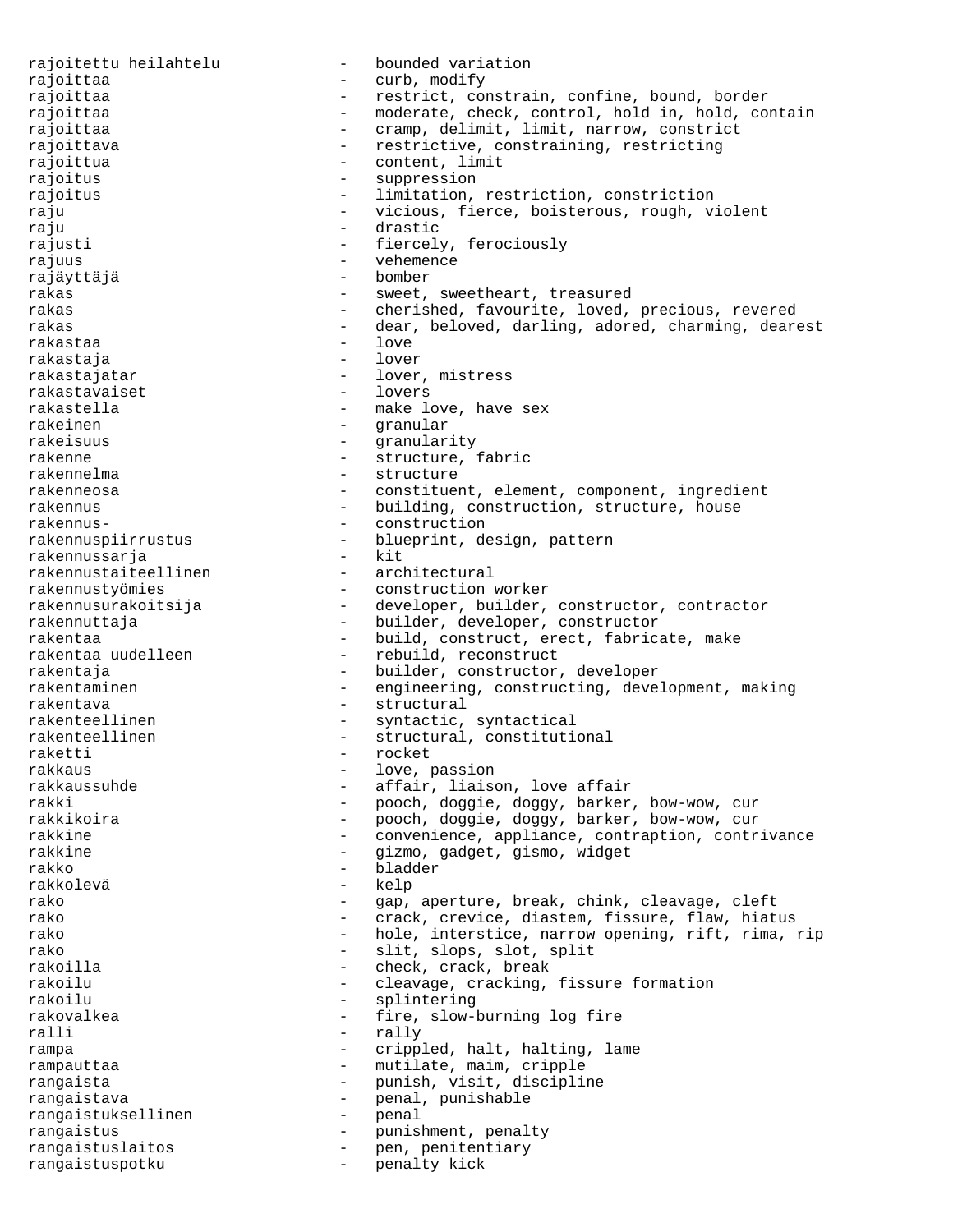ranka - skeleton, backbone rankempi - heavier, harder rankin - heaviest, hardest rankka  $\qquad \qquad -$  hard, heavy, torrential<br>rankka juhlinta  $\qquad \qquad -$  revel, revelry rankka juhlinta  $-$  revel, revelry rankka-<br>- torrential, head rankka- - torrential, heavy rankkari - penalty kick rankkasade - pelting rain, pouring rain, shower - torrential rain, cloudburst, downpour, heavy rain rankkuus - severity, rigorousness rankkuus - hardship, asperity, grimness, rigor, rigour ranne  $-$  wrist, carpus, wrist joint rannekello - wrist watch, watch rannerengas - bracelet rannikko - coast, shore, seacoast, seashore rannikko- - coastal ranskalainen - French, Frenchman ranskan kieli - French (language) ranta  $\qquad \qquad \qquad -$  bank, border, edge, shore, beach, margin raottaa - open, open slightly rapa - mud, clay<br>rapakko - wallow p rapakko - wallow, puddle, pond rapata  $-$  plaster, daub rapea - crisp, crunchy, crispy, friable, crusty, tender rapistua  $-$  gnaw, erode, gnaw at, eat at, wear away rapistunut - ramshackle raportoida - report raportti - dispatch, despatch, communique raportti - report, account, story, news report, write up rappaus - plaster, plasterwork rappio - decay, decadence, declination rappio  $-$  corruption, degeneracy, depravity rappioalkoholisti - boozer, heavy drinker, drunkard rappioitunut - debauched, degenerate, fast, degraded, dissipated rappioitunut - dissolute, libertine, profligate, riotous<br>rappioitunut - putrid rappioitunut - putridicial putridicial putridicial putridicial putridicial putridicial putridicial putridicial putridicial putridicial putridicial putridicial putridicial putridicial putridicial putridicial putridicial put rapu - crawfish, crayfish, crawdad rasia  $\overline{\phantom{a}}$  - box, case rasismi - racism rasisti - racist rasistinen - racist rasite handicap rasite  $-$  bother, burden, charge, covenant, drain, easement rasite - encumbrance, encumbrances, restrictive, servitude rasite - strain, way leave - easement, servitude<br>- tax rasittaa - tax rasittava - wearing, exhausting, tiring, wearying rasittava - taxing, burdensome, onerous rasitus - oppression, stress, burden, drain, effort rasitus - encumbrance, exertion, load, loading, strain rasitus - handicap rasitus - nuisance, plague, harassment, annoyance raskaampi - heavier raskaasti - heavily raskain - heaviest raskas - heavy, sound raskas henkäisy - gasp, pant raskauden keskeytys raskaus - pregnancy, gestation rastas - fieldfare, thrush rasteri - filter base<br>rasti - check mark rasti - check mark rasti  $-$  check, checkpoint, control point rasti - nick, tick rastittaa - check, check off, mark, mark off, tick off rasva  $-$  fat, grease rasvainen - greasy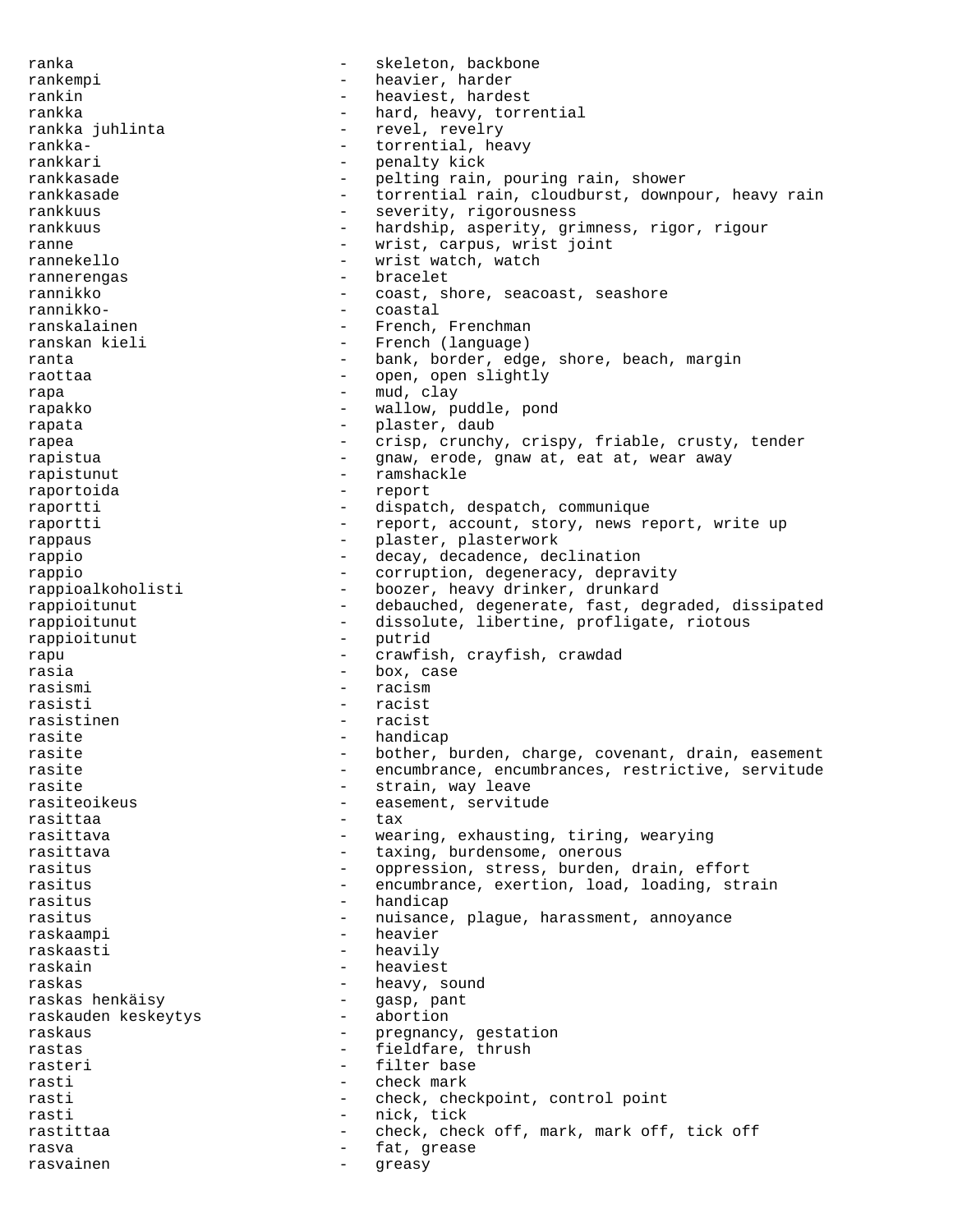rasvata - grease, liquor, lubricate rata  $-$  track, circuit, trajectory, railroad, railway ratakisko - rail, track, rails ratas and the settle of the gear, toothed wheel, cogwheel, gear wheel rationaalinen - rational ratkaiseva - determining, definitive, decisive ratkaiseva - crucial, deciding, determinant, determinative ratkaiseva - vital juncture, critical point, crossroads ratkaista  $-$  solve, solve (a problem) ratkaisu - solution, resolution, solvent, answer, result<br>ratkaisun hetki - iuncture, critical point, crossroads juncture, critical point, crossroads ratketa - break, burst ratketa riemusta - revel, wallow, rejoice, triumph ratkiriemukas - uproarious, hilarious, screaming ratkoa - solve ratsastaa - ride - ride - ride - ride - rider - rider - rider - rider - rider - rider - rider - rider - rider ratsastaja ratsastaminen - riding, equitation, horseback riding ratsastus - riding, equitation, horseback riding ratsia - raid<br>ratsu - horse ratsu - horse ratsumies - cavalier, cavalryman, horseman, rider, trooper<br>ratsuväenosasto - squadron ratsuväenosasto ratsuväki - cavalry ratti  $-$  steering wheel ratto  $-$  enjoyment, joy raudat - handcuffs, shackles, fetters, irons, bonds raueta - end, become void, come to nothing, drop through raueta - drop, fail, fall through, fizzle out, lapse raueta - lap over, miscarry, expire, be dropped raueta - quiet down, calm down, fade raueta - lose strength, become slack, become exhausted<br>raueta raueta - be exhausted, get lame, get tired, weaken rauha - peace rauhallinen - orderly<br>rauhallinen - orderly rauhallinen - peaceful, serene, quiet, silent, calm, tranquil<br>rauhallinen - easy, at ease easy, at ease rauhallinen - clear rauhallisempi - quieter, more peaceful, calmer, stiller rauhallisuus - calmness, peacefulness, tranquility rauhanaika - peace, peace time<br>rauhanomainen - - - - - - peaceful rauhanomainen - peaceful rauhaton - anxious rauhaton - unsettled, restless, nervous, uneasy, unquiet rauhattomuus - unrest, restlessness, uneasiness, disquiet<br>
- lull<br>
- lull rauhoittaa rauhoittaa - appease, calm, relieve, still, allay, ease rauhoitus - protection raukea - relaxed raukka - person who uses unfair methods raukka - poor or pitiful person, poor of poor of pitiful person, poor raunio - ruin rauta  $-$  iron, Fe rautatie - railroad, railway, rail rautatieasema - railroad station, railway station, train station rautatiekisko - rail rautu - char ravinne - nutrient ravinto  $-$  aliment, alimentation, victuals ravinto - nutrition, nourishment, nutriment, sustenance ravintola - restaurant ravintolalasku - check, chit, tab ravistaa - shake ravistaa - churn, boil, moil, roil ravistella - jar, shake ravita - feed, nourish, nurture, sustain, nutrify, aliment ravitseminen - nourishment, nourishing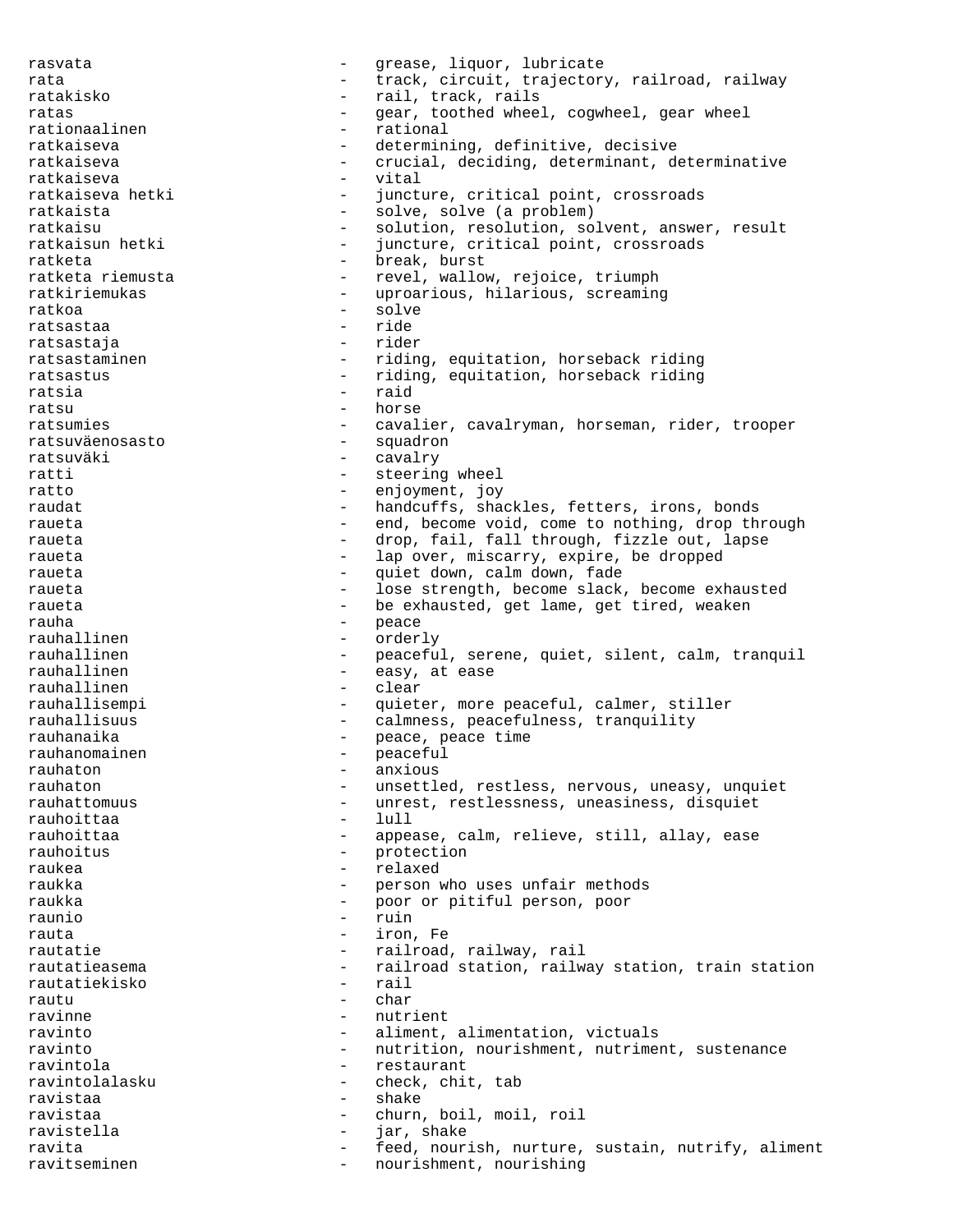re et al. et al. et al. et al. et al. et al. et al. et al. et al. et al. et al. et al. et al. et al. et al. et reagoida - react reaktio - reaction<br>reaktionaari - reaction - reactionary reaktionaarinen - reactionary reaktionääri - reactionary<br>
reaktionäärinen - reactionary reaktionäärinen - reactionary<br>reaktori - reactor reaktori - reactor - realization, realisation realismi - realismi - realismi - realismi - realismi - realismi - realismi - realismi - realismi - realismi realisoida - realise, realise<br>
realisointi - conversion - conversion realistinen 1988 - realistic realistic realistic realistic realistic realistic realistic realistic re realiteetti redundanssi - redundancy referenssi - reference refleksi - reflex rehellinen - sincere rehellinen - above-board, honest, fair and square, fair<br>
rehellisesti - frankly, candidly rehellisesti - frankly, candidly<br>rehellisesti - honestly, fairly, - honestly, fairly, fair and square rehellisyys - honesty rehennellä - be bossy, boast, brag, crow over, show off rehennellä - swagger, talk big, throw one's weight about rehevä - fuzzy, fluffy rehevä - buxom, exuberant, flourishing, lush, plump rehevä - luxuriant, rank, thick, wanton rehkiä  $-$  fag, work hard rehti - fair, square, straight rehti - outright rehtori - principal, headmaster<br>
rehu - food for livestock f rehu - food for livestock, food for cattle, feed<br>reikä reikä - hole, opening, hollow, aperture<br>reilu - square, straight reilu - fair, good-sized, equitable<br>
- fairer reilumpi - fairer reiluus - equity, fairness<br>
reipas - extive and proper - active and proper (person), good (person), brisk reisi - thigh reissu - trip, journey, voyage reitti - route reki - sledge, sled, sleigh rekisteri - register rekisteröinti - registration rekka - truck, motortruck<br>rekrytointi - truck, motortruck rekrytointi - recruition - recursive rekursio - recursion rekyyli - recoil relaatio - relation rele - relay relevanssi - relevance, relevancy relevantti - relevant remakka - audible remontoida  $-$  redo, remodel, reconstruct, redecorate remuta - make happy, whoop it up, wassail<br>remuta - revel racket make whoonie make remuta - revel, racket, make whoopie, make merry renessanssi - renaissance, rebirth, renascence rengas - ring, tire, wheel, annulus, tyre rengas - pool renium - rhenium, Re rennoin - easiest, most relaxed rennompi - easier, more relaxed rento  $-$  casual, free-and-easy rento - easy, relaxed rento - flaggy rentoutua - relax rentoutuminen - relaxation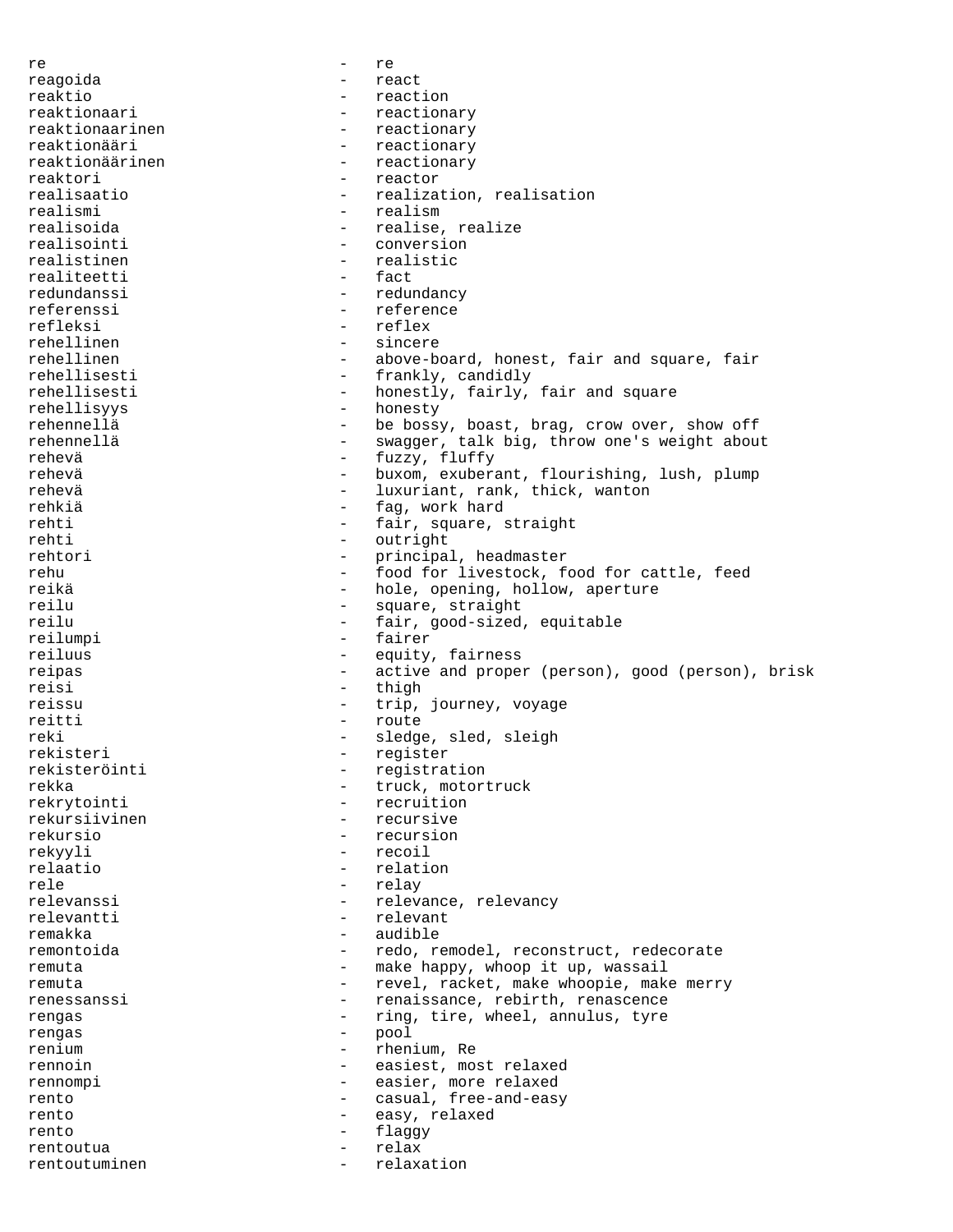renttu - bum, good-for-nothing, idler, layabout, lout renttu - rotter repale  $-$  rag, scrap repi - tore, ripped repineet - torn, ripped repivät  $-$  tore, ripped repiä - rip, tear, shred - quarter, draw, draw and quarter reportteri - reporter<br>
repostella - iudge p repostella  $-$  judge, pick to pieces, treat roughly reppu - back pack reppu - backpack, knapsack, packsack, rucksack, haversack republikaani - republican republikaaninen - republican reputtaa - fail resepti - prescription, recipe reseptori - receptor, sense organ, sensory receptor<br>reservi - reserve reservi - reserve resori - rib restauroida - renovate, restitute, restore resuinen 1988 - Tattered, worn-out resuinen - ragged, ripped, scraggy, scruffy, shabby, tatty resurssi - resource retiisi - radish retkahtaa - be charmed retkahtaa - drop, fall, fall for, flop, flop down, slump retkeily - camping retki  $-$  trip, picnic, journey retkikunta - expedition retku - bum, good-for-nothing, idler, scoundrel retkue - party, group, expedition<br>
- party, group, expedition<br>
- rhetoric retoriikka - rhetoric retorinen - rhetorical retortti - converter<br>retuuttaa - drag - drag retuuttaa - drag reuna - edge, rim, brim, boundary, frontier, brink, border reuna - edging, lip, skirt, verge, side, margin reuna - outskirt, fringe reuna- - fringe, edge, fringy, marginal reunaehdot - boundary conditions reunalla oleva - fringe, edge, fringy, marginal reunus and the settle of the border, edge, edging, fringe, ledge, list reunus - mantelshelf, margin, moulding, trimming<br>
- fringe edge reunustaa - fringe, edge<br>reunustaan - fringe, edge reunustaen 1989 - Hining Peunustaminen 1989 - Lining Peunustaminen 1989 - Lining Peunustaminen 1989 - Lining P reunustaminen – lining var an den staatsmannen (\* 1505)<br>15. juni – lining var af de verkenig var af de verkenig var af de verkenig var af de verkenig var af de verke reunustava - lining reviiri - territory revitty  $-$  torn, ripped revolveri - revolver revyy - show reväyttää - sprain riehaantua - run riot, rush, sprint, warm up riehaantua - get carried away, get out of hand, go wild, hurtle riehaantua - fly off the handle, get boisterous, get excited riehaantua - abscond, become inspired, bolt, dash, flee, fly riehakkaasti - wildly riehua - wrangle<br>riehua - rage r - rage, ramp, rampage, rave, romp, toil, wanton<br>- roar, be busy, go berserk, paint the town red riehua - roar, be busy, go berserk, paint the town red<br>riekale riekale - shred<br>riemastua - sheer - sheer riemastua - cheer, cheer up, chirk up riemastunut - delighted, beguiled, captivated, charmed riemastunut - enthralled, entranced riemastuttaa - cheer, cheer up, jolly along, jolly up riemu - joy, joyousness, joyfulness, merriment riemu - mirth, hilarity, mirthfulness, glee, gleefulness<br>riemuita - joy, rejoice, exult, triumph, jubilate, cheer joy, rejoice, exult, triumph, jubilate, cheer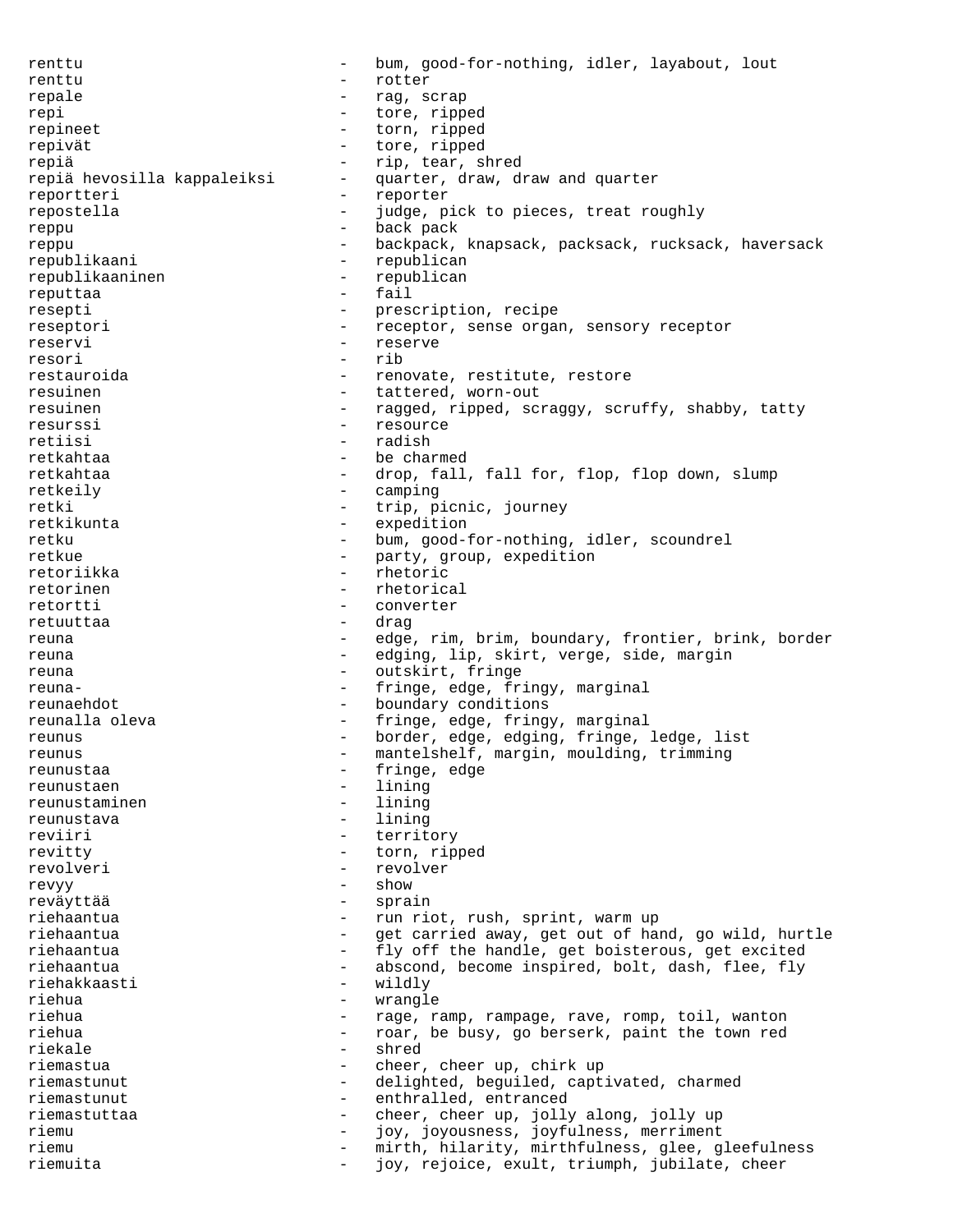riemuitseminen - revel, revelry riemujuhla - jubilee riemukas - funny riemukas - jovial, jolly, gay, jocund, merry, mirthful riemukas - delighted riemullinen - funny riemuvoitto - triumph rientää - run, go swiftly, fly, hasten, hurry, lapse, press - rush, speed, whip riepotella - batter, buffet, knock about<br>riepottas riepottaa - drag riepu - cloth, rag, clout<br>riesa - clotheration pain riesa - botheration, pain in the neck, pain in the ass riesa  $-$  nuisance, bother rietas - dirty, obscene, lewd, salacious, bawdy, carnal rietas  $-$  coarse, crude, dissolute, filthy, immoral, impure rietas - indecent, lascivious, lecherous, licentious rietas - obscene, racy, randy, shameless, smutty, unmoral rietas - vile, voluptuous, vulgar rietastelija - rake, profligate, rip, blood, roue<br>ribma rihma - yarn, filament rihma-aine rihmainen - filamentous rihmalevä - filamentous alga riidanalainen - controversial, debatable<br>riidellä riidellä - jar, clash riidellä - fight, broil, collide riikinkukko - peacock riimi - rhyme, verse riipaiseva - heartbreaking, heartrending, grievous<br>riippua - depend on depend riippua - depend on, depend riippua - depend on, depend riippua riippua - droop, hang<br>riippua - fall, flow - fall, flow<br>- poise riippua ilmassa - poise riippuen - depending riippui - hanged, hung riippui - depended riippuivat - hanged, hung riippuivat - depended riippumaton - independent, sovereign, autonomous, self-governing<br>riippumatta - regardless riippumatta - regardless<br>riippumattomuus - independenc riippumattomuus - independence, sovereignty<br>riippuminen - dependence dependance de riippuminen - dependence, dependance, dependency, suspension<br>riippumut - hanged hung riippunut - hanged, hung<br>riippunut - depended riippunut - depended<br>
riippuva - dependent<br>
- dependent - dependent, depending<br>- addict nut freak riippuvainen 1988 - addict, nut, freak<br>riippuvainen 1988 - dependent subject riippuvainen - dependent, subject, contingent, dependant on riippuvainen - depending on, dependent on, contingent on - depending on, dependent on, contingent on<br>- qualified riippuvainen - qualified riippuvaisuus - dependence, dependance, dependency, addiction riippuvuus - dependence, dependance, dependency, addiction<br>riiputettu - hanged hung drooped riiputettu - hanged, hung, drooped riiputtaa - droop, hang riiputtaminen - suspension - hanged, hung, drooped<br>- hanged, hung, drooped riiputtivat - hanged, hung, drooped<br>riiputus - suspension riiputus - suspension<br>riisi - rice<br>- rice riisi - rice riisiviini - sake, saki<br>riista - came riista - game riisto - exploitation, deprivation riistäminen - exploitation riistämätön - imprescriptible riistää - deprive, impoverish, strip, divest riisua aseista - unarm riisua paljaaksi - denude, bare, denudate, strip riisuttu - bare, stripped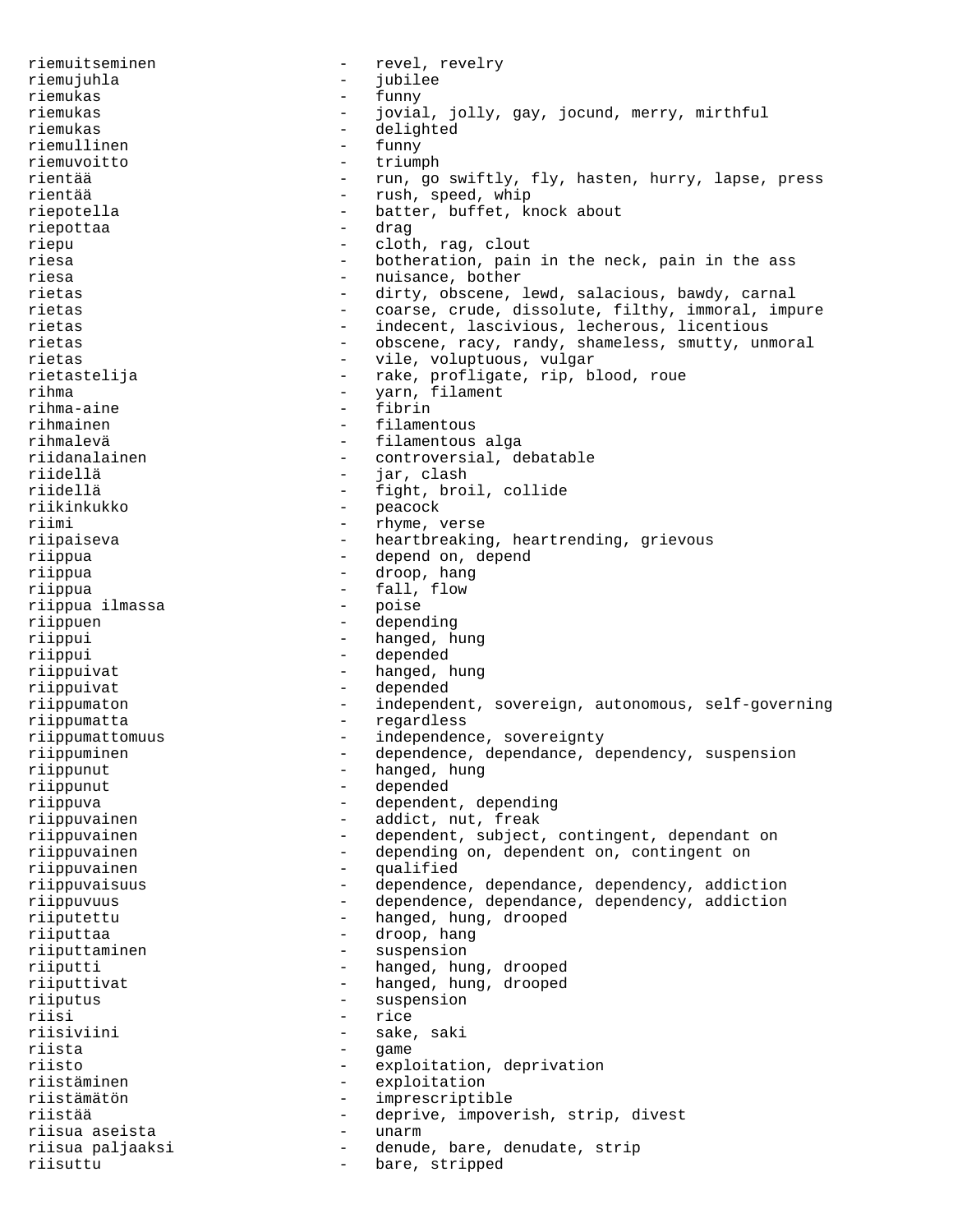riisuuntua - get undressed, undress, discase, uncase, strip riisuuntua - unclothe, disrobe, strip down, remove clothes riita - tilt, arguing riita - argument, controversy, contention, contestation riita - broil - broil<br>riita - feud riita - feud<br>riitaisa - bris - bristly<br>- suit riitajuttu - suit riitauttaa riitti - rite, ritual<br>riittämättömyys - - deficiency, : - deficiency, insufficiency, inadequacy riittämättömämpi - shorter, scantier<br>riittämättömästi - inadeguately, ins - inadequately, insufficiently riittämätön - insufficient, inadequate, poor, short, deficient riittämätön - unacceptable, scanty, scant, lacking, short of<br>riittävissä määrin - enough, sufficiently, adequately - enough, sufficiently, adequately riittävä - sufficient, enough, adequate<br>riittävästi - - - - - - - - enough, sufficiently, adequa riittävästi - enough, sufficiently, adequately<br>riittää - - - - - suffice, be enough riittää - suffice, be enough riivaama - ridden - ridden - ridden - ridden - ridden - ridden - ridden - ridden - ridden - ridden - ridden riivata - haunt, ride, tease, tantalize, taunt, twit, rally<br>riivattu - possessed - possessed riivinrauta - grater riiviö - crook, good-for-nothing, rascal, rogue, scoundrel rikas - rich, wealthy, well-off rikastaa - enrich rikastua - get rich, become rich rikat - rubbish rike  $\begin{array}{ccc}\n\text{rike} & - & \text{violation, of fence, of$  $fense, misdemean\n\end{array}$ rike - misdemeanour, infraction, infringement<br>rikka - cinder, dust particle, mote rikka - cinder, dust particle, mote<br>
- richer, wealthier<br>
- richer, wealthier - richer, wealthier<br>- weed rikkaruoho - weed rikkasäiliö rikkaus - richness rikki - broken, non-functional, not working rikki - sulphur, S, brimstone - unusable, inoperable rikkinäinen 1988 - broken, smashed, split, disintegrated rikkoa - go against, breach rikkoa - break, violate, transgress, offend, infract rikkoa - disintegrate rikkoa - disrupt, break asunder, rend<br>rikkoa ennätyksensä - - break one's record, better om rikkoa ennätyksensä - break one's record, better one's record rikkomaton - unbeaten, unbroken<br>rikkomus - violation offence rikkomus - violation, offence, offense, misdemeanor<br>rikkomus - misdemeanour infraction infringement - misdemeanour, infraction, infringement rikkonainen - broken, smashed, split, disintegrated rikkoontua - break down rikkoontua - fail, go bad, give way, die, give out, conk out rikkoontua - break, separate, split up, fall apart, come apart rikkoontunut - broken rikkoutuminen - break, breakage, breaking rikkumaton - unbroken rikkuri - scab, blackleg, renegade, strike-breaker, rat - wrongdoer, offender rikollinen - criminal, felon, crook, outlaw, malefactor<br>
- wrongdoer, offender rikollinen - wrongdoer, offender<br>
rikollisjengi - mob, gang, pack, ri rikollisjengi - mob, gang, pack, ring<br>
rikollisjärjestö - mob, gang, pack, ring rikol, gang, pack, ring<br>Parikolate rikollisjärjestö rikos - crime, felony, fact rikoslaki - criminal law rikosrekisteri - record, criminal record rikostutkinta - police investigation<br>rikostutkinta - police investigation<br>- detection detection rikostutkinta - detection, detecting, detective work, sleuthing rima - bar, batten, crossbar, lath, slab, slat, splinter rima - strip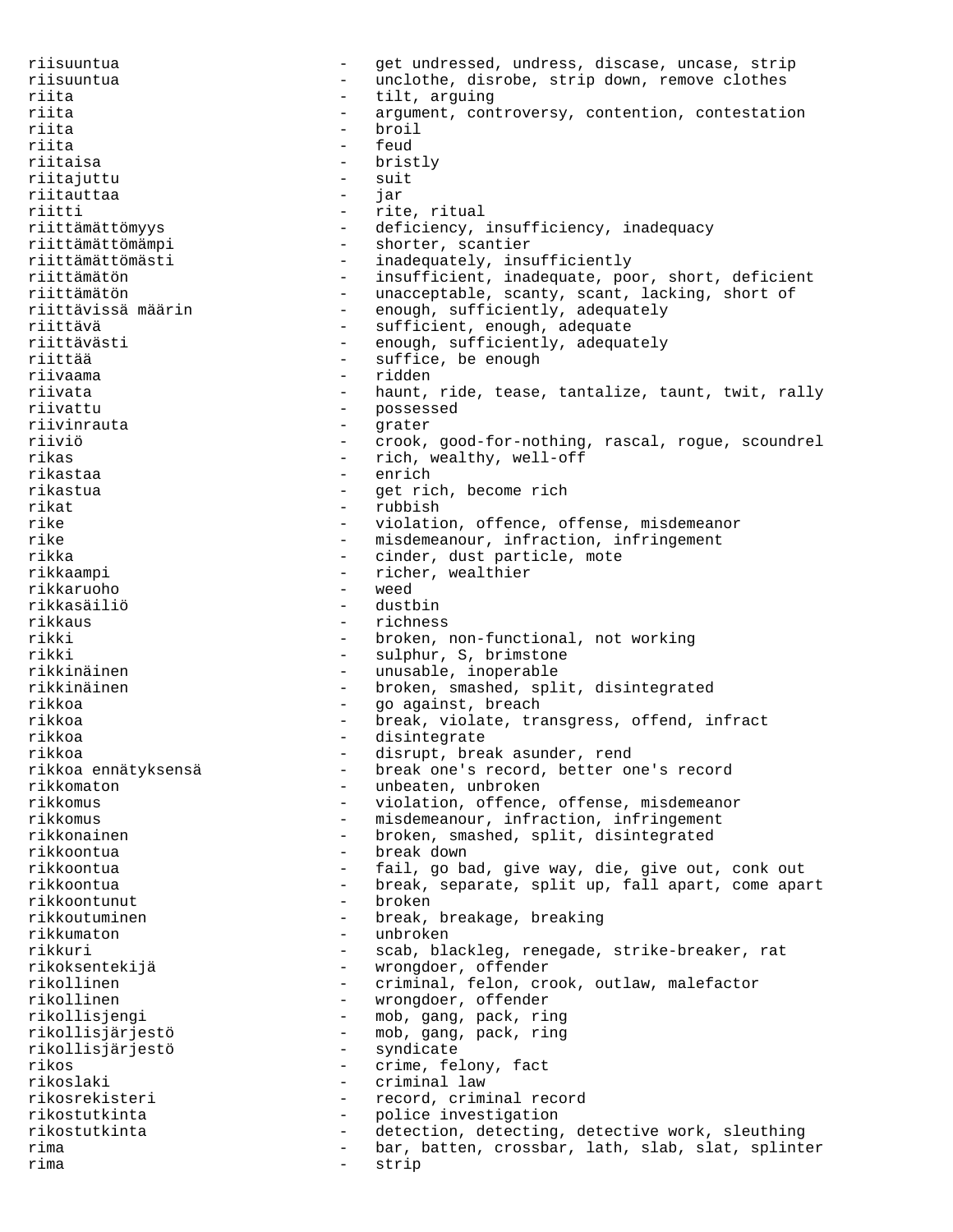rimpsut - fallal, bangle, bauble, gaud, gewgaw, novelty rimpsut - trinket rimpuilla - twist, wrench rimpuilla  $-$  flounder, struggle, writhe rimpuilu - twist, wrench framepack rinnakkain - side by side, adjacent, next, abreast<br>
rinnakkainen - earallel, concurrent rinnakkainen - parallel, concurrent<br>
rinnakkaislaskenta - parallel processing - parallel processing rinnakkaismuoto - variant, version, variation rinnakkaisuus - parallelism, concurrency rinnalla - side by side, on your side, beside rinnastus - co-ordination, coordination rinnastus - analogy, comparison, parallel, parallelism rinnastussuhde - coordination rinne  $\qquad \qquad -$  acclivity, hillside, slope, declivity, incline rinne - decline, descent, downhill, mountainside, slope rinne - brae<br>rinta - bosov rinta - bosom, breast, chest rinta rinnan - abreast rintakehä - chest, thorax, pectus - brassiere rintamerkki - badge rintaneula - badge ripa - door handle, rib, handle, pull, rip, fin<br>
- qopak, trepak<br>
- qopak, trepak - gopak, trepak ripeksiä - drizzle, mizzle ripeä - brisk, agile, alert, efficient, energetic ripeä - expenditious, prompt, quick, rapid, ready, round ripeä - sharp, speedy, swift, unhesitating ripittäytyminen ripitys - confession ripotella - disperse, intersperse, litter, rain, drizzle ripotella - scatter, sprinkle, strew rippi - confession, communion ripsi - cilium, eye lash, eyelash, fringe, lash, rep ripsi- - ciliary, fimbriate ripuli - diarrhea ripustaa  $\qquad \qquad -$  hang, hang up, suspend ripustaminen - suspension ripustautua - hang, cling ripustettu - hung, hanged, suspended ripusti - hung, hanged, suspended ripustivat - hung, hanged, suspended ripustukset - suspension ripustus - suspension riskeerata - risk, venture, hazard, adventure, stake<br>riskeerata - jeopardize, put at risk - jeopardize, put at risk riski - strong, brawny riski - risk, hazard, jeopardy, peril, chance, venture riski-investointi - venture, speculation<br>riskihanke - venture riskihanke - venture riskipääoma - venture capital riskirahoittaja - venture capitalist<br>riskisijoitus - venture speculati riskisijoitus - venture, speculation<br>risteillä risteillä - cruise risteys - crossroads, crossing, crossroad, intersection risteys - crossway, junction, carrefour risteyttäminen - crossing, hybridization, hybridisation risteyttäminen - crossbreeding, cross, interbreeding, hybridizing risteää - cross risti - cross risti - club, clubs risti - rood, crucifix, rood-tree risti  $-$  croup, hindquarters, croupe, rump ristiin - crosswise<br>ristiin rastiin - criss-cros ristiin rastiin - criss-cross ristiinnaulita - crucify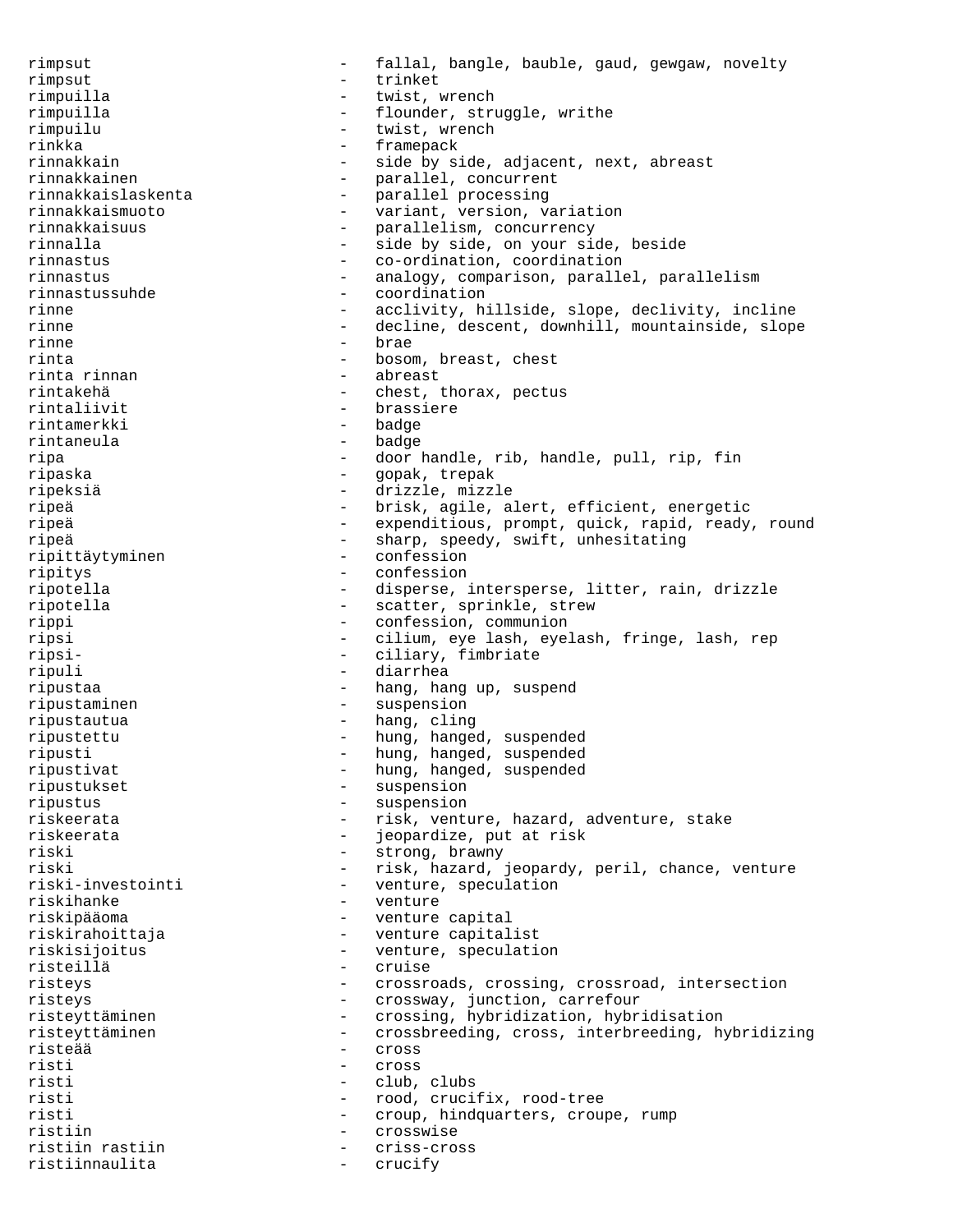ristikko - grating, grate ristikkäin - crosswise ristikkäinen - crosswise ristiriidaton - uncontroversial ristiriidattomuus - consistency - consistency - consistency - consistency - consistency - consistency - consistency - consistency - consistency - consistency - consistency - consistency - consistency - consistency - consis ristiriita - conflict, contradiction<br>ristiriitainen - - inconsistent, incompatil ristiriitainen - inconsistent, incompatible, warring, contradictory ristiriitainen - conflicting, discordant, dissonant - incongruity, incongruousness, inconsistency ristissä - crosswise - cross product ristiä - cross risu - twig, sprig, branchlet risuaita - hash risukimppu - fascine - fascine risuparta - shaggy beard ritari - knight, cavalier<br>
ritarikunnan nauha - ribbon - ribbon ritarikunnan nauha<br>rituaali rituaali - ritual, rite riuhtaista - tug, jerk, twist, wrench<br>
riuhtaisu - ierk, tug, pull - jerk, tug, pull riuhtoa - tug, twist, wrench riuhtominen - worrying riuku - lath, slat<br>riuku - pole - pole - pole riutta - reef, shelf<br>riutua - reef, shelf riutua - cachexy, droop, fade, fail, fall away, flag, peak riutua - languish, perish, pine, pine away, suffer, waste riutua  $-$  waste away, wither riutunut – gaunt – gaunt – gaunt – gaunt – gaunt – gaunt – gaunt – gaunt – gaunt – gaunt – gaunt – gaunt – gaunt – gaunt – gaunt – gaunt – gaunt – gaunt – gaunt – gaunt – gaunt – gaunt – gaunt – gaunt – gaunt – gaunt – gau riutunut - worn, careworn, drawn, haggard, raddled rivakka - brisk - brisk<br>rivi - alignn rivi - alignment<br>rivi - file line - file, line, rank, row, turn, tier rivistö - column, array rivo - nasty, filthy, foul, smutty, voluptuous rivompi - nastier robotti - robot rodium - rhodium, Rh<br>rodullinen - racial - racial - racial<br>- venture rohjeta - venture, embark, dare, presume, take the liberty rohkaiseminen - encouraging rohkaiseva - encouraging rohkaista - cheer, hearten, recreate, embolden rohkaista - encourage rohkaisu - encouraging rohkaisu - encouragement, incentive, incitement, spur rohkaisu - inducement, motivator, stimulus, spur, motive rohkea - brave, courageous, valiant, bold, daring rohkea - venturesome rohkea - audacious rohkeus - courage rohmu - greedy rohmuta - hog, hoard rohto - drug, medicine, pharmaceutical<br>
- hlaze roihu - blaze roikkua - hang roikkua - fall, flow roikkua - drag, trail, get behind, hang back, drop behind roikkua yllä - overhang, beetle roikkui - hanged, hung roikkuivat - hanged, hung roikkuminen - dependence, dependance, dependency, suspension roikkunut - hanged, hung roikotettu - hanged, hung roikottaa - droop, hang roikottaminen - suspension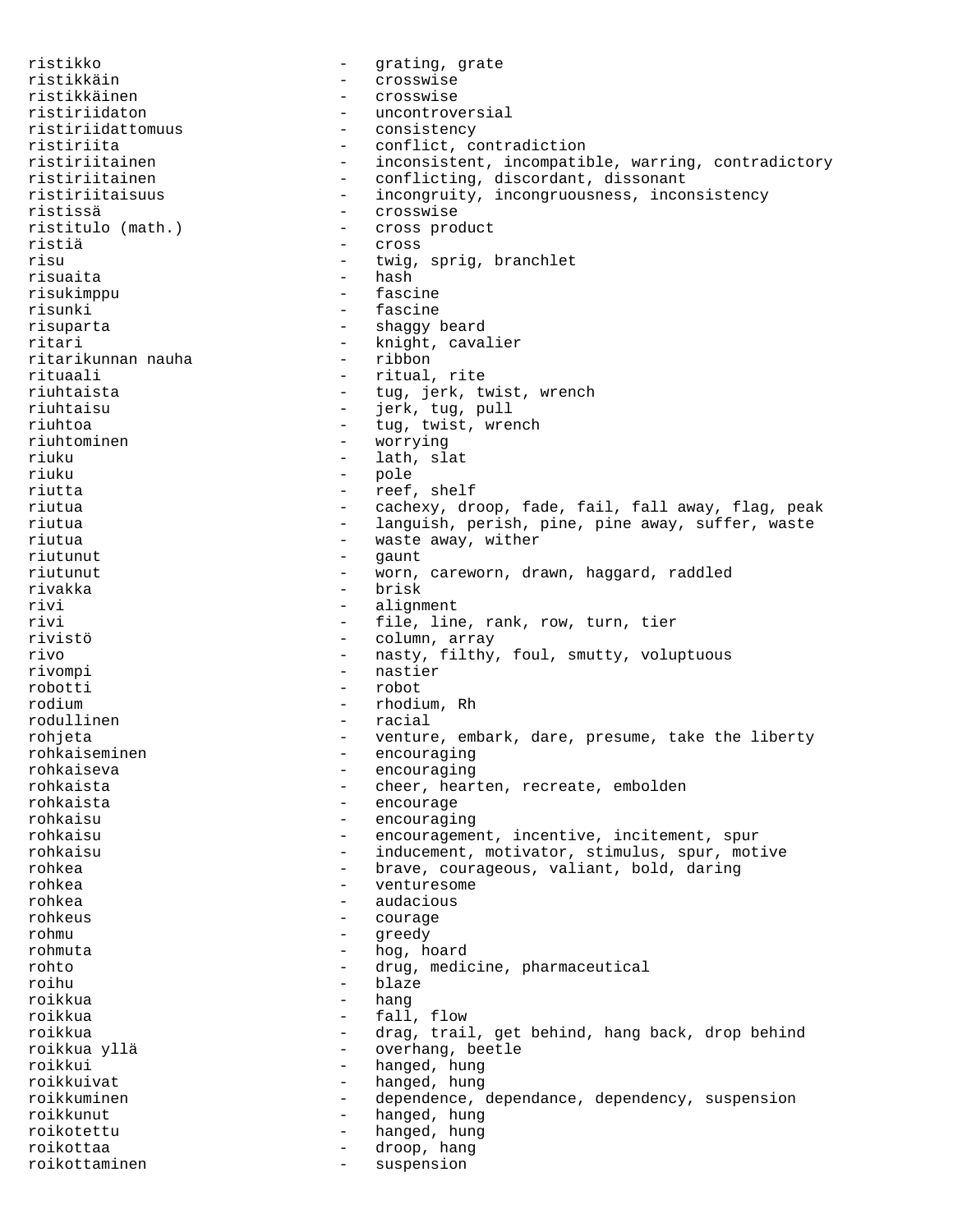roikotti - hanged, hung roikottivat - hanged, hung<br>roikotus - suspension roikotus - suspension roima - hefty, good-sized, a lot, bouncing, perceptible roima - considerable, sturdy roina - rubbish, junk, debris, dust, rubble, detritus roiskia - disperse, scatter, sprinkle, dot, dust roisto - scoundrel, knave, crook, rogue, rascal, cheat roisto - hood, hoodlum, goon, punk, thug, tough, toughie roisto - strong-armer, cur roistomainen - crooked rojalti - royalty roju - rubbish, junk, debris, dust, rubble, detritus roju - stuff, sundry, whatsis, sundries rokka - soup rokki (music) - rock, rock music rokko - pox rokote - vaccine<br>rokotus - vaccine rokotus - vaccination, inoculation romaani - novel romaaninen - Latin, Romance romahdus - crash, breakdown, slump romahtaa - crumble, crumple romahtaa - founder romahtaa - 1988 - break, collapse, fall in, cave in, give, give way romahtaa - crash, slump, break down, fall apart, tumble romani - gypsy romanssi - romance romantiikka - romanticism romanttinen  $-$  romantic, amorous, amatory, amative rommi – rum<br>romu – rubl romu - rubbish, junk, scrap, dust, debris, rubble romu - detritus, litter, lumber romuajoneuvo - scrap vehicle romuttaa - dash, break, destroy, scrap, junk romuttua - break down, crumble, crumple, tumble, collapse romuttua - fall apart ronkeli - capricious, choosey, choosy, fastidious ronski - naughty ronski - blue, gamy, gamey, juicy, racy, risque, spicy rooli - role roottori - rotor, curl (math.) ropo - penny, coin roska - trash, junk, rubbish, refuse roskajoukko - mob, rabble roskakori - trash bin - garbage can, trash can, trash bin, dustbin<br>- dustbin roskapönttö roskata - litter roskatynnyri roskaväki - mob, doggery, rabble, riff-raff, scum, the rabble roskaväki - trash rosoinen - rough-surfaced rosvo - bandit, robber, rogue rosvota - thieve, rob, plunder roteva - able-bodied, athletic, gruff, harsh, massive roteva - muscular, robust, rugged, stalwart, stout, sturdy roteva  $-$  strapping, strong, tough rotisko - ramshackle vehicle, ramshackle house rotko - ravine, gorge rotta e rat rotu - breed, race rotu- - racial rotuennakkoluulo - racial prejudice rotuerottelu - segregation, racial segregation rotukiihkoilija - racist rotukiihkoilu - racism rotukoira - purebred dog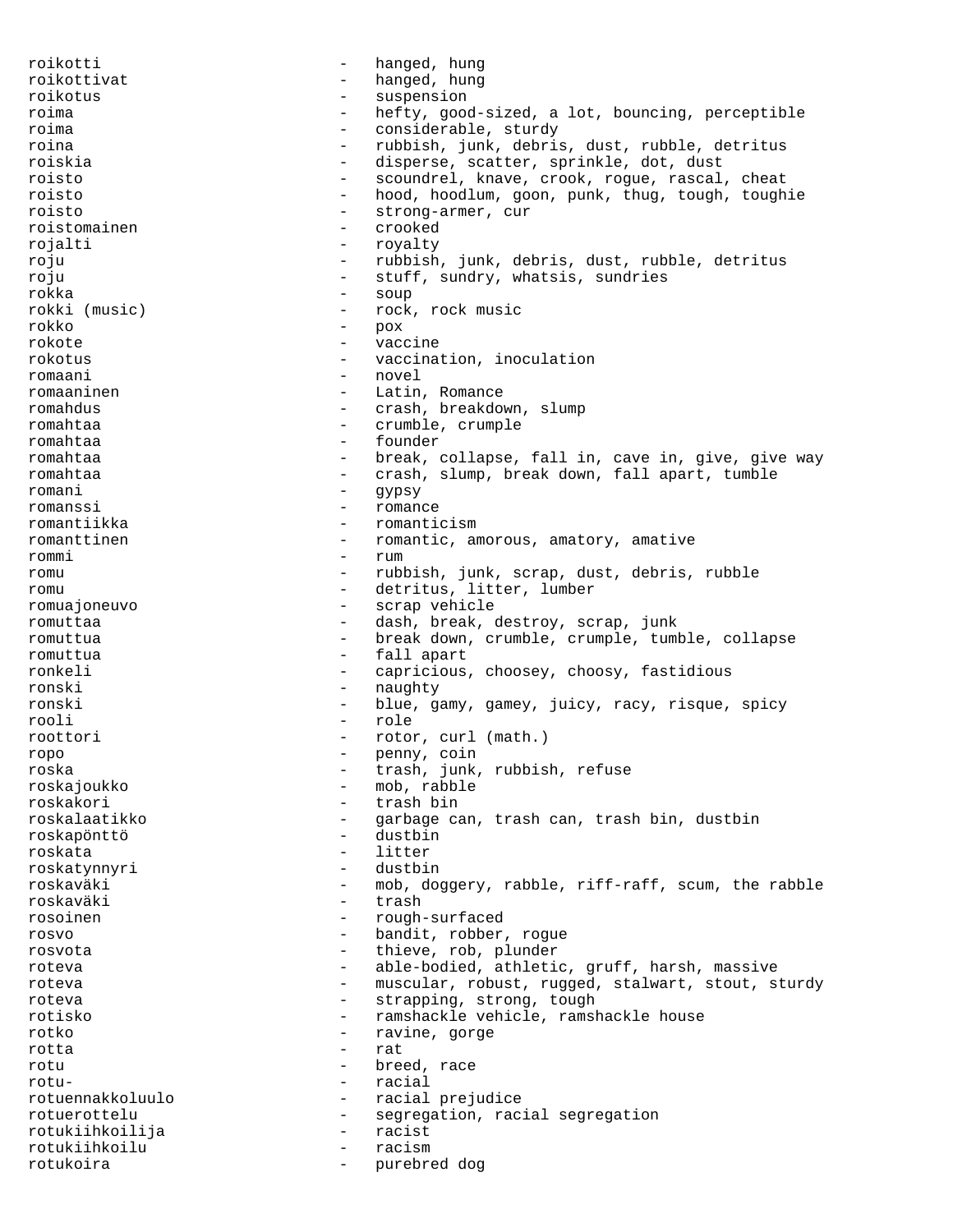roturajat - color bar rotusorto - racism rotuviha - racial hostility, racism rouhia  $-$  grind something coarse, chop something finely rousku - milk cap routa - frost routaantua - freeze routainen - frozen routia  $-$  buckle in the spring freeze rouva - Mrs. rouva - lady rouva - married woman, matron, madam, esquire rovasti - head pastor rovio - pyre, stake rubidium - rubidium, Rb rugby - rugby ruhje  $-$  bruise, contusion ruhjoa - bruise, mangle, maul<br>ruhjoa - mutilate mar ruhjoa - mutilate, mar<br>ruho - mutilate, mar<br>- hody dead bou ruho - body, dead body, carcass - lord, prince<br>- moan groan ruikuttaa  $\begin{array}{ccc}\n-\text{mean, group,} & \text{mean, group,} \\
-\text{mean, group, group,} & \text{mean}\n\end{array}$ ruikuttaa - nag - nag - nag - nag - nag - nag - nag - nag - nag - nag - nag - nag - nag - nag - nag - nag - nag - nag - nag - nag - nag - nag - nag - nag - nag - nag - nag - nag - nag - nag - nag - nag - nag - nag - nag ruinata  $\qquad \qquad -$  beg, beg for ruinata ruinata  $\overline{a}$  - nagricular extra  $\overline{a}$ ruipelo - beanstalk ruis - rye ruiskahdus - squirt, jet, spurt, spirt ruiskahtaa - squirt ruiskaunokki - cornflower ruiskauttaa - eject, force out, squeeze out ruiskauttaa - spray, squirt<br>ruiska ruiske - injection, shot<br>
ruisku - hose, fire hose<br>
- hose, fire hose - hose, fire hose, syringe<br>- squirt ruiskuta - squirt - squirt, force out, eject, squeeze out ruiskuttaa - spray<br>ruiskuttaa - spray - spray ruiskuttaa - inject, shoot ruisrääkkä - corn crake rujo - deformed, malformed, crippled, disabled, formless rujo - ugly, shapeless rukata  $-$  configure rukata - regulate, set, adjust, adapt, modify, change<br>- regulate, set, adjust, adapt, modify, change rukka - poor or pitiful person, poor, poor creature rukkanen - mitt, glove, mitten, leather mitten, when when  $\frac{1}{2}$ rukki - spinning-wheel<br>rukoilla - spinning-wheel<br>- sprav, beg - pray, beg<br>- entreat l rukoilla - entreat, bid, beseech, adjure, press, conjure rukous - petition, prayer, communion, orison<br>
- chanel<br>
- chanel rukoushuone - chapel ruksata - check, check off, mark, mark off, tick off ruksi - check, check mark rulla - scroll, spool - roll, coil, whorl, curl, curlicue, ringlet, gyre rullata - wheel - roll, curl, wave<br>- roll roll out rullata auki - roll, roll out ruma - homely, bad-looking, nasty, bad, not nice<br>ruma - ugly unsightly repulsive deformed ill ruma  $-$  ugly, unsightly, repulsive, deformed, ill-natured ruma ankanpoikanen  $-$  ugly duckling ruma ankanpoikanen rumentaa - disfigure, blemish rumilus - ugly thing, eyesore, hulk, hag, witch ruminate - märehtiä, hautoa, miettiä rummutus - roll, paradiddle, drum roll rumpali - drummer rumpu - drum rumpujarru - drum brake rumpukapula - mallet, drumstick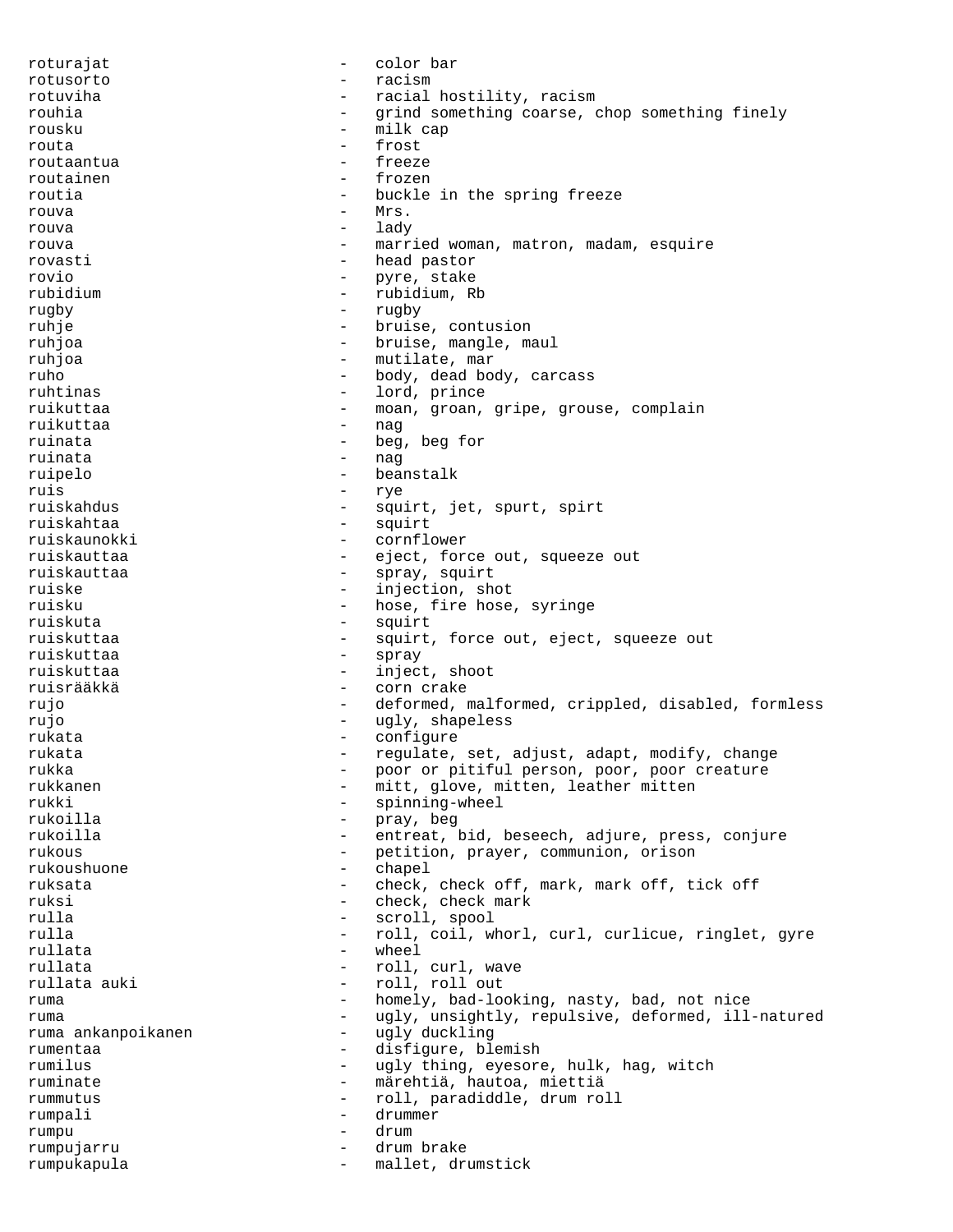rumpupalikka - drumstick rumuus - ugliness, homeliness runkata - beat/jerk/jack off, do a hand job, masturbate runkata (vulg.) - masturbate, jerk off, wank off runko - hull, fuselage, carcase, carcass, shell runko - log, shaft, trunk, stem, bole, axis runko - skeleton, framework, frame runnella  $-$  ravage, mangle, knock about, maul, mutilate runnella - damage runnoa - crush, smash runo - poem runoilija - poet runoilla - write poetry runoilu - poetry-writing<br>runosuoni - poetic inspira runosuoni - poetic inspiration<br>runotar - muse - muse runotar runous - poetry, verse, poesy<br>runsaasti - considerably well runsaasti - considerably, well, substantially<br>runsaasti - greatly - greatly runsaasti - a lot, great amount, big amount, a great deal<br>runsain mitoin - abundantly - abundantly<br>- amply runsain määrin runsas  $-$  generous, bountiful runsas - plenteous, galore, abounding runsas - abundant, copious, plentiful, bounteous, large runsaslukuinen - numerous, large runsaudensarvi - cornucopia runsaus - abundance, bounty, plenty, wealth<br>
- prejudicious runteleva - prejudicious runteleva - harmful, damaging, detrimental, prejudicial ruode - rib ruohikko ruoho - grass ruohonjuuritaso ruohonleikkuri - lawn mower, mower ruoikko  $-$  reed bed, reeds ruoja - crook, good-for-nothing, rascal, rogue ruoka - food, nutrient, source of nourishment ruoka-aika - meal time ruokahalu - appetite ruokailla  $-$  dine, eat, sup ruokaisa - filling ruokajono - cafeteria line ruokakaappi ruokakauppa - market ruokakauppa - grocery store, supermarket, grocery, food market<br>ruokakauppias - grocer ruokakauppias - grocer ruokakomero - larder ruokalaji - dish, course ruokalasku - grocery bill<br>ruokalista - menu - menu ruokalista ruokamulta - topsoil, humus ruokasali - dining room ruokasäiliö - larder ruokatavara  $-$  foodstuff, grocery, groceries ruokatunti - lunch hour<br>ruokavalio - diet ruokavalio ruokinta - feeding ruokkia - feed ruokkia tiputuksella ruoko - reed, cane, stalk ruokolehtisoitin ruokopilli - reed pipe ruokoton - nasty, filthy, foul, smutty ruori - rudder, tiller, helm ruoriratas - helm ruoritanko ruoska - whip, lash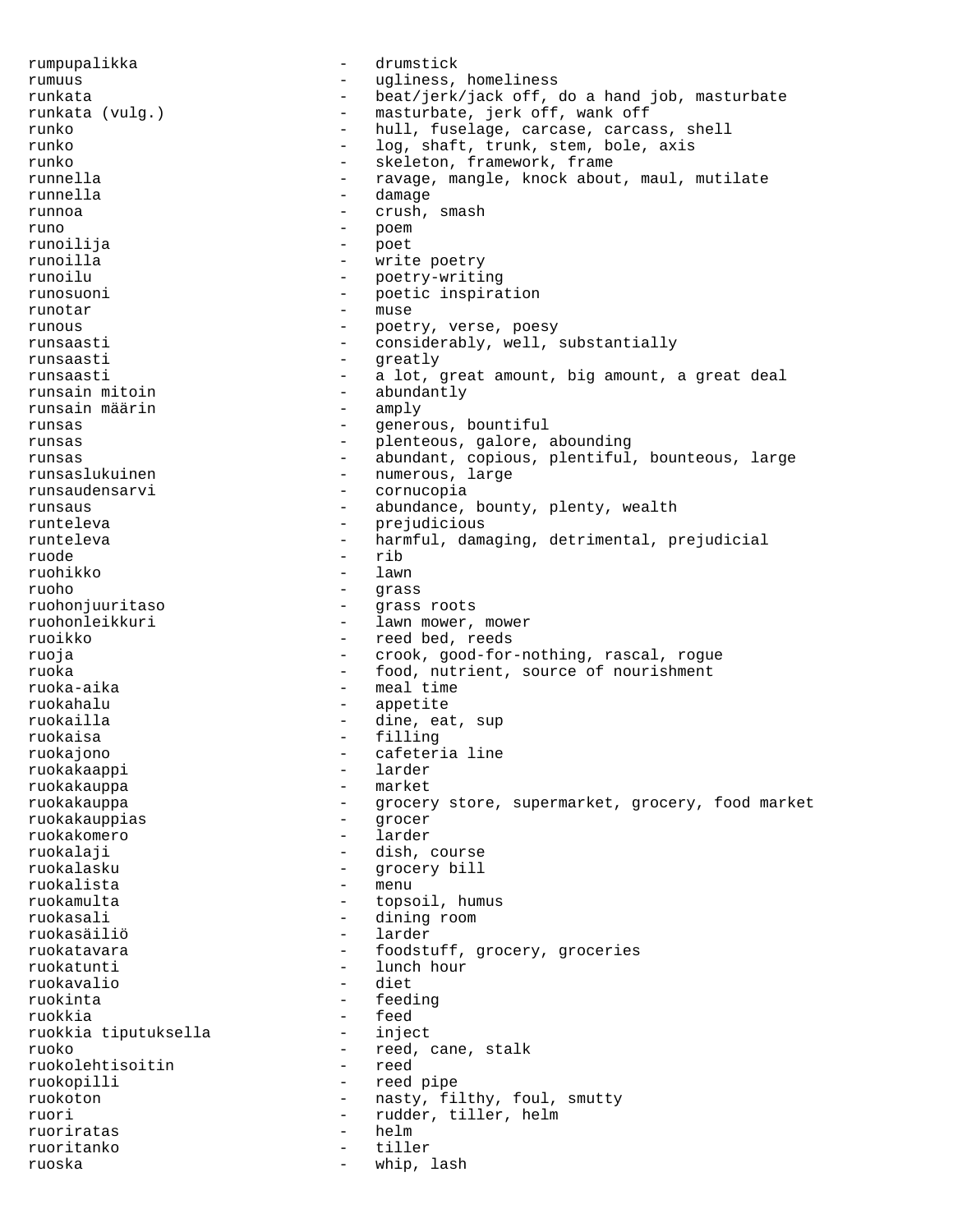ruoskan kädensija - crop ruoskia - whip, lash ruoste - rust ruosteenruskea - rusty, rust ruosteinen - rusty ruostunut ruoti - rib, shaft, petiole, leafstalk, stalk, tang ruotia - elaborate, work out, analyze, judge, dissect ruotia - bone ruoto - rib, bone, petiole, rachis, shaft, stalk, tang ruotsalainen - Swedish, Swede<br>ruotsalais-<br>- Swedish ruotsalais-<br>
ruotsi (language) - Swedish<br>
- Swedish ruotsi (language) - Swedish ruotsin kieli (language) rupatella - shoot the breeze rupatella - jaw, claver, visit, confabulate, chew the fat rupatella - chat, confab, chitchat, chatter, natter, gossip rupi - scab rupinen - scabby<br>rupisammakko - toad rupisammakko rupla - ruble - brown hare, European hare rusehtava - brownish rusetti - bow ruskea - brown - brown - brown - brown - brown - brown - brown - brown - brown - brown - brown - brown - brown - brown - brown - brown - brown - brown - brown - brown - brown - brown - brown - brown - brown - brown - brown - dun, brownish gray<br>- dun ruskeanharmaa hevonen - dun ruskeankeltainen ruskeaverikkö - brunet rusketus - tan, suntan, sunburn, tanning ruso - roseola rustata - write, construct, compose rutenium - ruthenium, Ru - routine, stock<br>- wad rutistaa rutto  $\qquad \qquad -$  plague, pestilence, pest ruuanlaitto - cooking, cuisine ruuansulatus - digestion ruuansulatus- - digestive, alimentary ruuduttaa - check, checker, chequer ruudutus - check ruuhi - flat-bottomed rowboat, punt ruuhka - traffic jam, snarl-up ruuhka - rush, congestion, over-crowding<br>
- isr ruukku – jar $\qquad \qquad$  – jar ruukku - jug, pot ruukunteko - pottery<br>ruumiillinen - bodilv. ruumiillinen - bodily, corporal, corporeal, somatic - physical<br>- bodily ruumiillisesti ruumiillisesti - physically ruumiillistuma - incarnation, embodiment, avatar ruumiin- - bodily, carnal ruumiinharjoitus - exercise ruumiinjäsen alueen vaata valtalueen valtalueen valtalueen valtalueen valtalueen valtalueen valtalueen valtalu ruumillistuma - avatar, embodiment, incarnation ruumis - cadaver, corpse, stiff, dead body, body, clay ruumis - remains ruumisarkku - coffin, casket ruunu - coronet ruusu - rose ruusuinen - rosy ruusuke - bow ruutana  $-$  crucian carp ruuti - gun powder, gunpowder<br>ruutitehdas - annowder factory ruutitehdas - gunpowder factory ruutu - diamond, diamonds ruutu - rectangle, screen, square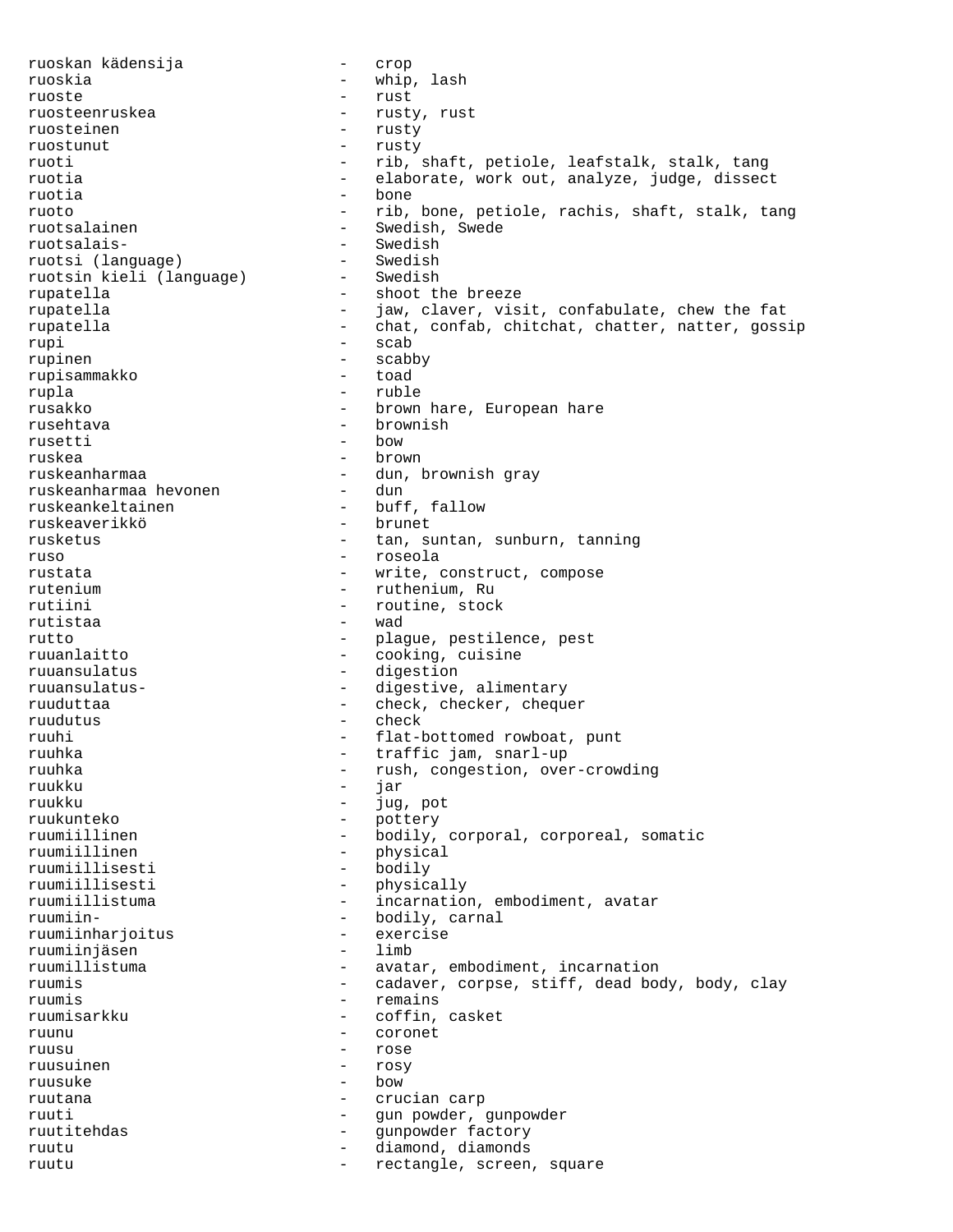ruutu (in cards) - diamond ruutukuvio - check ruuvi - screw ruuvikierre <a>></a>
->
helix, spiral, volute, whorl, coil</a> ruuvimeisseli - screwdriver<br>ruuvipenkki - vise ruuvipenkki ruuvipuristin - vise<br>ruuviviiva - helix ruuviviiva ryhdytty - undertaken, begun, engaged in ryhmiin jakaminen ryhmitellä - group ryhmittely - grouping, taxonomy ryhmittyminen - alignment ryhmittymä - group, coalition, bloc, syndicate, consortium ryhmittymä - cartel ryhmittyä - group, form a group, form groups, gather together ryhmittyä - gather ryhmittyä – change lanes<br>ryhmitys – change lanes ryhmitys - grouping ryhmy - knob, knot ryhmyinen - gnarled, gnarly, knotted, knotty, knobbed, knobbly ryhmä - group, party, squad, faction, grouping ryhmä – block ryhmä- - collective, group ryhmäjako - classification ryhmäkanne - class action suit ryhmäseksi - group sex<br>
ryhti - nosture h ryhti - posture, bearing, carriage, poise ryhti - backbone ryhtyi - began, undertook, engaged in ryhtyivät - began, undertook, engaged in ryhtyneet - undertaken, begun, engaged in ryhtyä - embark, enter, undertake, begin, start, engage in<br>ryhtyä tekemään - take something up - take something up rykelmä - pile, cluster rykiminen en en andere en andere en andere en andere en andere en andere en andere en andere en andere en ande rykiä - cough rykmentti - regiment ryminä - jar rymistellä rymistää - roar rymytä - revel, racket, make whoopie, make merry rymytä - make happy, whoop it up, wassail rynnistys - assault rynnistää rynniä - rush - assault, attack, charge rynnäkkökivääri - assault rifle rynnätä - rush forward, charge, bear down, scramble rynnätä  $\qquad \qquad \qquad -$  plunge, launch, dash ryntäillä - rush ryntäys - charge, rush ryntäät - breast, bosom, tits, boobies rypeä - wallow, welter rypistyä - corrugate rypistyä  $-$  crease, rumple, crumple, wrinkle, crinkle<br>
corrugate rypistää - corrugate<br>rypistää - corrugate rypistää - furrow rypistää - scrunch up, crisp rypistää - crease, wrinkle, ruckle, crinkle, scrunch rypistää otsaansa  $-$  frown, glower, lower ryppy - wrinkle, line, crows' feet, furrow, seam ryppy - crinkle, crease ryppyillä - make trouble, be a nuisance ryppyillä - talk back, give someone lip<br>
rypsi - talk back, give someone lip<br>
- rape, turnin rape rypsi - rape, turnip rape rypyttää  $-$  fold, gather, plucker, pucker, wrinkle, corrugate rypäle - grape, bunch, cluster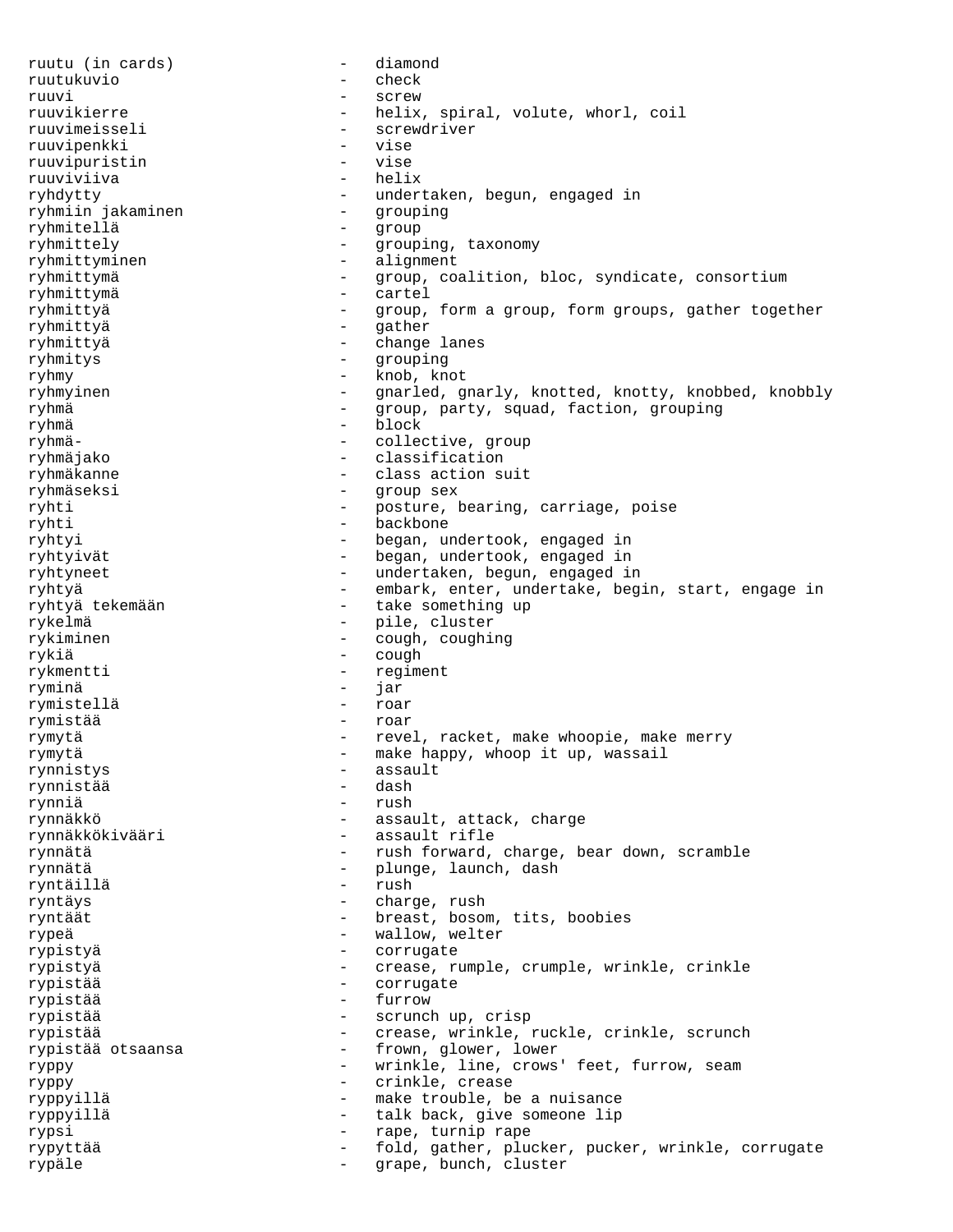rypäs - cluster ryske  $-$  roar, boom, roaring, thunder ryske - crash, clatter, banging ryskyä - roar, boom, crash, rumble<br>rvssä (obscene) - Russian - Russian ryssä (obscene) rysty - backhand rystyset ryteikkö - tangle rytmi - rhythm rytmikäs - rhythmical ryvettynyt - untidy ryväs - cluster ryydittää - spice, spice up, zest, season, flavor ryyni - hulled grain ryyppy - sip, nip, shot, binge, pull, dram, drink, swig ryyppy - tipple, potation, choke, draft, draught ryyppymies - boozer, heavy drinker, drunkard ryyppääminen - drink, drinking, boozing, drunkenness, crapulence ryyppääminen - tippling, heavy drinking ryypätä - drink, consume alcohol, booze, fuddle, tope ryökäle - crook, good-for-nothing, rascal, rogue, wretch ryömiä - crawl ryöppy - volley ryöppy - gust, shower, splash, spray, storm, surge, torrent ryöppy - burst, cataract, crescendo, downpour, flood, gush<br>ryöpsähtää ryöpsähtää - gush ryöpytä - pour out, rush, spout, spray, spurt out, whirl<br>ryöpytä - ensh cascade flood fly about, pour, pour in ryöpytä - gush, cascade, flood, fly about, pour, pour in ryöpätä - blanch, parboil ryöstää - ransack, pillage, foray ryöstää - plunder, rob, rifle, despoil, loot, reave, strip ryöstää - ravage, harry ryöstö - robbery, heist, rip-off ryöväri - knave, crook, rogue, rascal, bandit, robber rähinä - broil rähistä - broil rähjä - miserable rähjäinen - untidy rähmä - discharge (from eye) rähmäkäpälä - clumsy räikeä - tacky, tatty, tawdry, trashy räikeä - flash, flashy, garish, gaudy, gimcrack, loud räikeä - meretricious, tastelessly showy, brassy, cheap<br>räikeä - - flagrant blatant räikeä - flagrant, blatant<br>räiähde - flagrant, blatant räjähde - explosive räjähdys - explosion, blast räjähdys- - explosive räjähdysaltis - explosive räjähdysmäinen kasvu räjähti - blew, exploded, bursted räjähtivät - blew, exploded, bursted räjähtänyt - blown, exploded, bursted räjähtää - explode, blow up, burst<br>räjäyttää - explode blow up, burst räjäyttää - explode, blow up, burst räkä - snot, nasal mucus räme - moss, bog, fen, marsh, marshland, mire, morass<br>räme - nine swamp, slough, swamp räme - pine swamp, slough, swamp - morass, quagmire, swamp, swampy räminä - jar ränni 1988 - channel, drainpipe, gutter, pipe, rain pipe, spout ränni 1988 – water spout ränsistynyt - ramshackle, rusty, crazy, decayed, decrepit ränsistynyt - dilapidated, dingy, dog-eared, in disrepair ränsistynyt - run-down, tumbledown räntä - sleet (from the sky), wet snow<br>räntä (from the sky) - sleet (from the sky), wet snow räntä (from the sky) - sleet räpsäyttää - pluck räpylä - mitt, baseball glove, baseball mitt, glove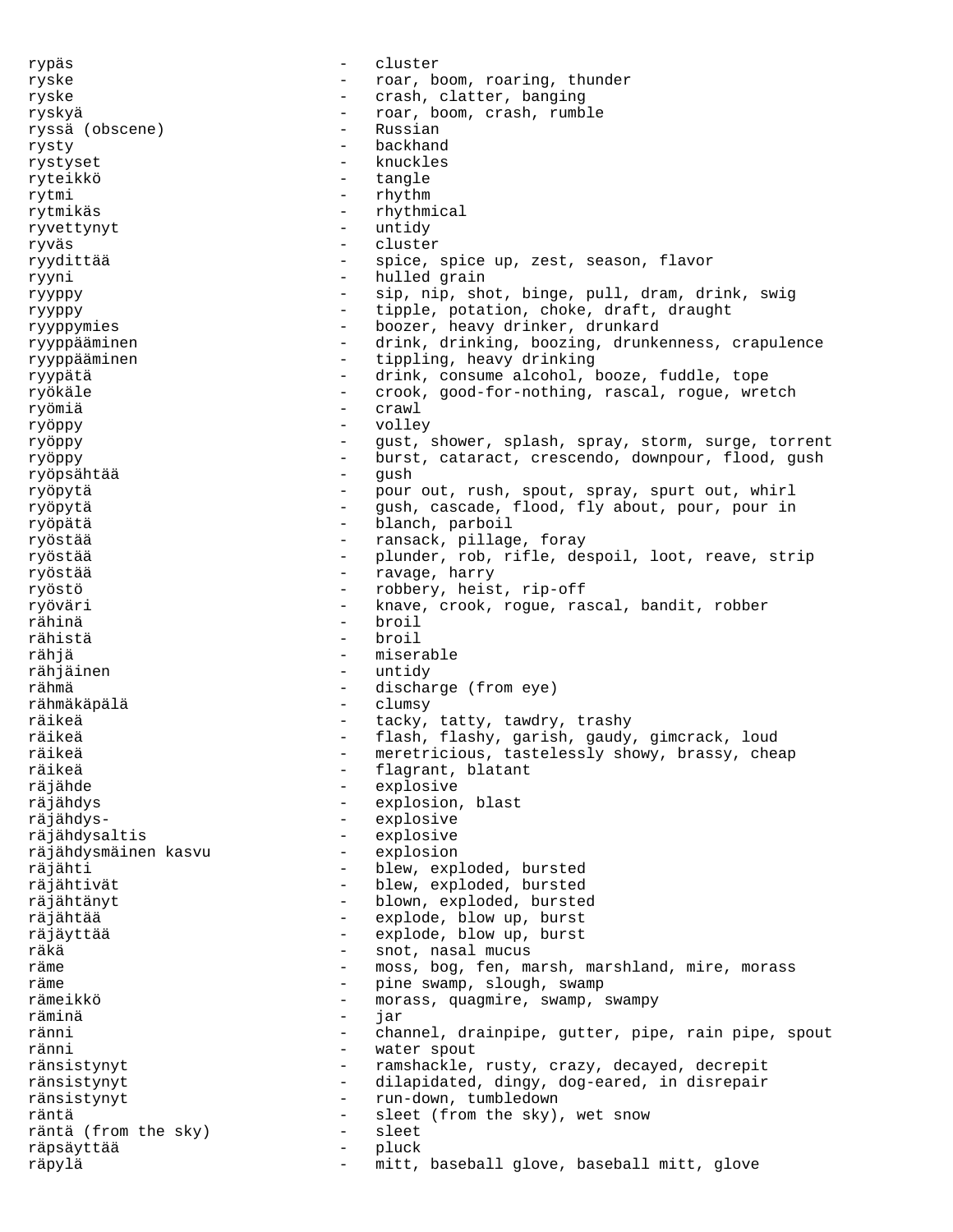räpytellä - twinkle, blink, wink räpyttää - flap, beat räpyttää - wink, blink räystäs - eaves räystäspääsky räätäli - tailor, seamster, sartor<br>
räätälöidä - + tailor, shoehorn räätälöidä - tailor, shoehorn räätälöidä - cut, style - sew, tailor-make räävitön - nasty, filthy, foul, smutty<br>
- X-ray photograph, X-ray pic - X-ray photograph, X-ray picture, roentgenogram<br>- x-ray röntgenkuvata - x-ray röntgenkuvaus röntgensäde - X-ray, x-ray röntgensäteily rötiskö - ramshackle vehicle, ramshackle house rötös - violation, offence, offense, misdemeanor rötös - misdemeanour, infraction, infringement röyhkeys - cheekiness, freshness röyhkeys - gall, crust, impertinence, impudence, insolence röyhkeys - nerve, boldness, brass, face, cheek röyhkeä - smart, sassy, arrogant röyhkeä - saucy, fresh, impertinent, impudent, overbold röyhtäistä - belch, burp, bubble, eruct röyhtäisy - belch, belching, burp, burping, eructation röyhtäys - belch, belching, burp, burping, eructation röykkiö - pile, mountain, heap rööki (informal) - cigarette Saksa - Germany Singapore <br/> - Singapore <br/> - Singapore Siperia - Siberia Sisilia - Sicily<br>Skandinavia - Scandi Skandinavia - Scandinavia - Scotland Suomi - Finland Sveitsi - Switzerland s - second, sec, s saada - develop, acquire, grow, produce saada - move, motivate, propel, prompt, incite saada - find, incur saada - Goodhamada - get, have, receive, obtain, make saada - gain saada - take, subscribe, subscribe to saada - assume, adopt, take on<br>saada aikaan - - - - - - bring about saada aikaan - bring about saada alkunsa - initiate, be initiated, originate, be originated - take its origin, take its origin from saada hallintaan - get over, subdue, surmount, master, overcome saada hyväksyntä - pass, go unchallenged, be approved, clear - complete, finish saada kasvamaan - bring along saada kuriin - get over, subdue, surmount, master, overcome saada lainaksi saada parempi - outflank, outdo, trump, best, scoop saada perinnöksi - pass to, fall to, return to, devolve to saada selkoa - figure out - saada selkoa - figure out - figure out - figure out - figure out - saada taka saad saada takaisin - reobtain, gain anew<br>saada takaisin - - reqain, recover, ret saada takaisin - regain, recover, retrieve, find, repossess - bring, persuade saada tekemään jotakin induce, stimulate, cause, have, get, make<br>saada tietää saada tietää - learn saada tulemaan<br>saada tuta - be made to feel<br>- anger saada vihastumaan saada vihiä - hear about - get wind of something saada ylennys - be promoted saaja<sup>1</sup> - receiver, recipient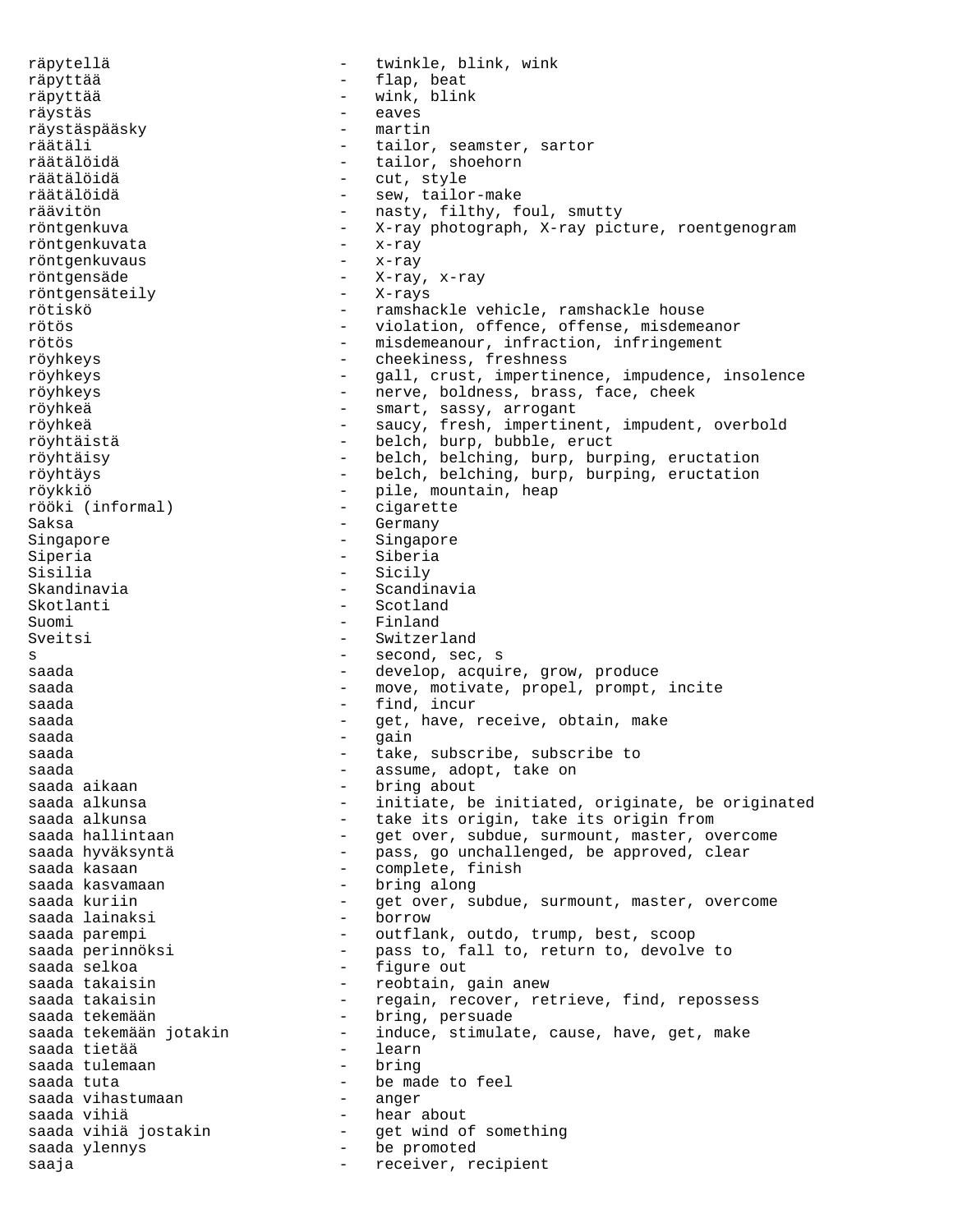saakka - until, far, up to, till saalis - catch, haul, prey<br>saalistaja - catch, haul, prey - predator, marauder, vulture saamamies - creditor saamaton - inefficient, uneffective, ineffective saantokirja - title, deed, deed of conveyance saapas - boot saappaanvarsi - leg, bootleg saapua - arrive, come, appear, occur saapua satamaan - moor, berth, wharf saapuminen - entry, arrival, entrance<br>saapuminen - entrainment saapuminen 1988 van die verschieden van die staan van die staan van die verschieden van die van die verschieden saapuvillaolo - presence saareke - island, small island saari - island, isle saarna - sermon, discourse, preaching<br>saarnaaja - sermonizer - preacher, preacher man, sermonizer saarnaaja - preacher, preacher man, sermonizer saarnata - preach, prophesy, advocate, argue saartaa - encircle, surround saarto - blockade, boycott saasta - impurity, taint, dirt saastainen 1988 - Filthy, dirty saaste - pollution saastuttaa - pollute, foul, contaminate, befoul, defile saatana - satan - satan saatanallinen - demonic, satanic, diabolic, diabolical, fiendish saatavana  $\overline{\phantom{a}}$  - available saatavat - due saatavissa - procurable saatavissa - available, obtainable, gettable, getable - ready, on hand, at hand, within easy reach<br>- available saatavissa oleva saatavissa oleva - obtainable, gettable, getable, procurable saatavissa olo - availability saatavuus - availability saatesanat - preface, foreword saatettu - seen, escorted saattaa - put, drive, plunge, conduct, convoy, see off, take saattaa - - - - - - - - - - - - accompany, escort, esquire, see saattaa - may, might saattaa - let into some state/situation, place<br>saattaa epäsuosioon - disgrace saattaa epäsuosioon saattaa loppuun - fulfil, fulfill, complete, finish saattaa näkvviin - show - show saattaa näkyviin saattaa sopusointuun - reconcile, harmonize, harmonise saattaja <sup>-</sup> escort - escort saattaminen escort, accompaniment saatti - put, drove saatti - saw, escorted<br>saattohävittäjät - fighter escor - fighter escort saattue - convoy, train saatu erroren 1990. - got, gotten, obtained, acquired, received saatu - developed saavi - tub saavuttaa - accomplish, attain, reach, achieve saavuttaa - make, hit, arrive at, gain saavuttaa takaisin - reobtain, gain anew saavuttaa takaisin - regain, recover, retrieve, find, repossess saavuttamaton - untouchable saavuttamaton - inaccessible, unobtainable, unprocurable saavuttaminen 1988 vaartainment saavutus - attainment saavutus - achievement sabotaasi - sabotage - sabotage - sabotage - sabotage - sabotage - sabotage - sabotage - sabotage - sabotage sabotoida - sabotage, undermine, countermine, counteract sabotoida - subvert, weaken sadas - hundredth sade - rain - rain - rain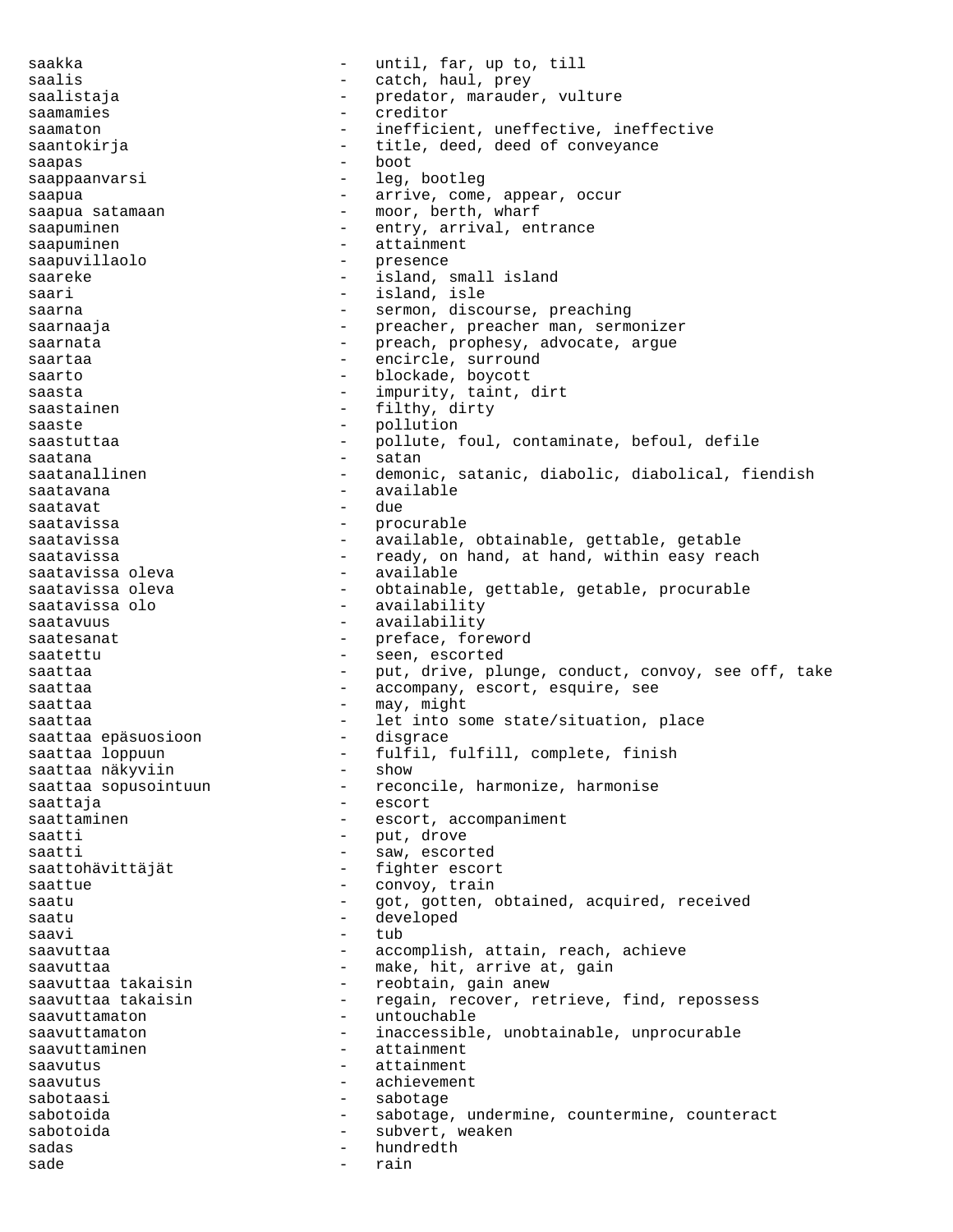sadekuuro - shower saha - saw sahapukki - saw horse sahapukki - sawhorse, sawbuck, buck, horse, saw buck sahata - saw - saw sahatavara - timber sai - got, obtained, acquired, received, developed saippua - soap sairaala - hospital, infirmary, medical institution<br>sairaalloinen - unhealthy, unsound - unhealthy, unsound<br>- nurse sairaanhoitaja - nurse sairaanhoito sairas - sick person, diseased person, sufferer sairas  $-$  sick, ill, unwell, unsound sairasteleva - ailing, sickly sairaus - sickness, illness saita - avaricious, miserly, stingy saivarteleva - pedantic, donnish, academic<br>saivartelija - pedant, bookworm, scholasti - pedant, bookworm, scholastic<br>- pedantry saivartelu - pedantry - pedantry<br>saivat saivat - got, obtained, acquired, received, developed<br>sake sake saki - sake, saki sakea - viscous sakka - sediment, deposit, lee, lees sakkautuma - sediment, deposit sakki - chess sakki - crowd, gang, swarm, the crowd sakko - penalty, ticket<br>sakottaa - penalty, ticket sakottaa - give ticket, give penalty sakramentti - sacrament saksa (language) - German saksalainen - German saksan kieli (language) saksanhirviuros - stag, hart saksanpähkinä sakset - scissors, shears sala - secret sala- - secret, by-, occult, unlicensed sala-ammattilainen sala-ampuja - sniper, assassin, poacher salaa - secretly, privately salaaminen - encryption, enciphering<br>salaatti - salad lettuce salaatti - salad, lettuce<br>salahanke - conspiracy col salahanke - conspiracy, confederacy<br>salainen - secret ulterior hidde salainen - secret, ulterior, hidden, close, hid salainen 1988 - Esoteric Salainen hanke 1988 - Esoteric Salainen handelaar erroriko erroriko erroriko erroriko<br>Salainen hanke 1988 - Conspira - conspiracy, confederacy<br>- secret salaisuus - secret salajuoni - intrigue, machination salajuoni - conspiracy, cabal salakavala - sly salakirjoittaa - cipher, cypher, encode, code, encipher, encrypt salakirjoittaa - - inscribe, write in code salakirjoittaminen - encryption, enciphering salakirjoitus - cryptography, coding, secret writing salakirjoitus - cipher, cypher, cryptograph, secret code salakka - bleakka - bleakka - bleakka - bleakka - bleakka - bleakka - bleakka - bleakka - bleakka - bleakka - bleakka - bleakka - bleakka - bleakka - bleakka - bleakka - bleakka - bleakka - bleakka - bleakka - bleakka - bl salakuljettaa - smuqqle salakuuntelu - eavesdropping<br>salakätkö - cache salakätkö - cache salaliitto - collusion salaliitto - conspiracy, confederacy salaliittolainen - plotter, conspirator, coconspirator, machinator salama - lightning salamurha - assassination salamurhaaja - assassin salapoliisi - sleuth salasana  $\qquad \qquad \bullet$  password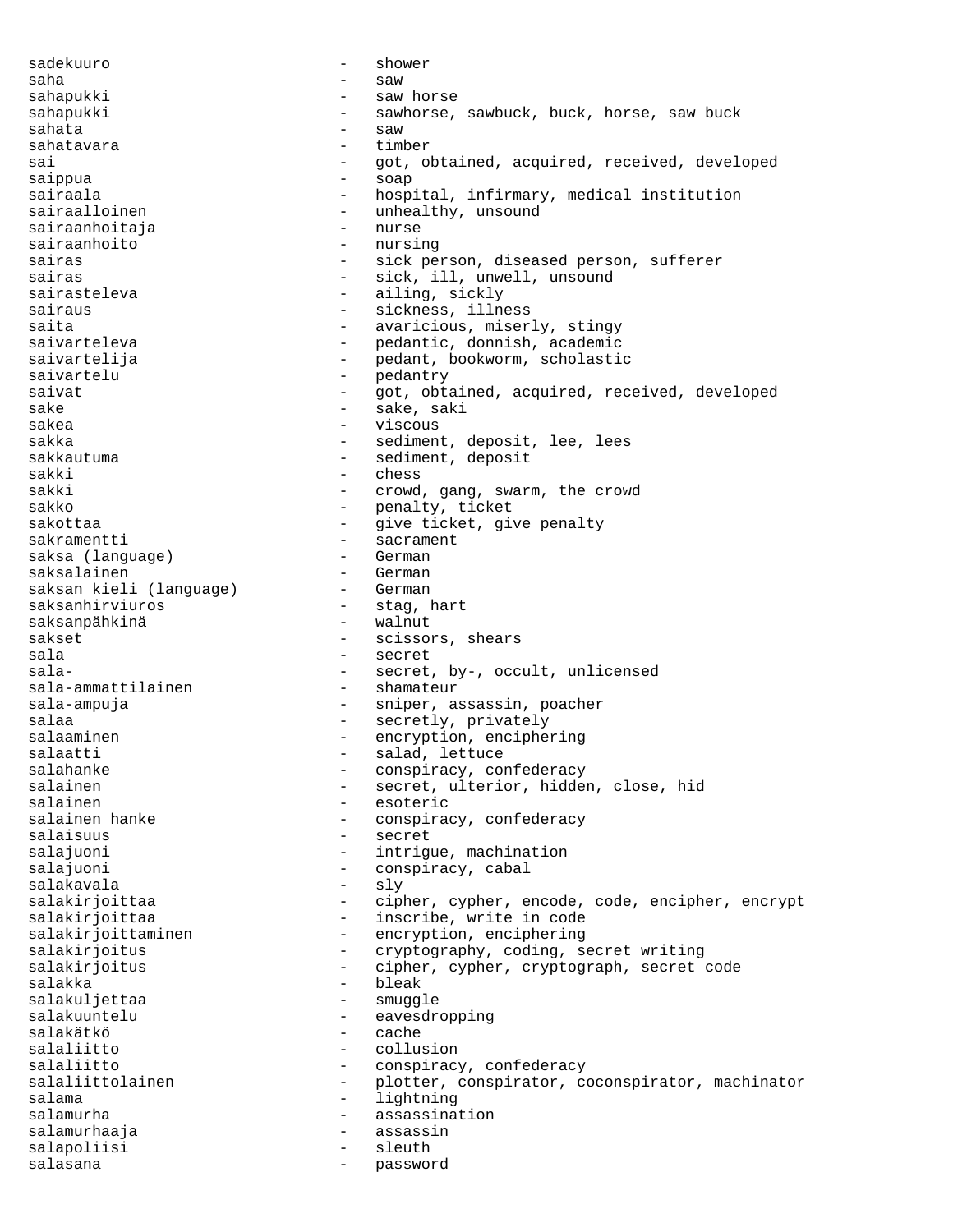salassa pidettävä esoteric salata - cipher, cypher, encode, code, encipher, encrypt salata - inscribe, write in code salata  $-$  hide, conceal, veil salata - hold back, hold in, withhold salateksti - ciphertext salauksen purku  $-$  deciphering, decryption salaustapa - cipher, cryptographic system<br>salavihkainen - furtive, sneak, sneaky, lurk: - furtive, sneak, sneaky, lurking, skulking salavihkainen en maar van die stealthy, surreptitious sali - hall salkku - portfolio salko  $-$  pole, mast, staff sallia  $-$  be lenient with, excuse sallia - allow, permit  $s$ allimus  $$ sallittava - permissible, allowable, admissible salliva - lenient, indulgent, soft, lax - indulgence, lenience, leniency salmi - strait - salted liquorice salo  $\sim$  - backwoods, desert, the wilds, wilds salomaa - bush, desert, hinterland, wilderness salonki - salon, saloon, drawing room, drawing-room, lounge - bar, bartack, bolt, catch, crossbar, dog, hasp salpa - hook, latch, lock, pawl, stop, strap, tab, tack salvokukko - capon sama  $-$  same, the same, equal sama kuin - the same as samalla kun<br>samalla lailla samalla lailla - similarly samalla tavoin - similarly samanaikainen - concurrent, simultaneous<br>samanaikaisesti - simultaneously - simultaneously samanaikaisuus - co-occurrence samanaikaisuus - conjunction, concurrence, coincidence<br>samanaikaisuus - unison - unison samanaikaisuus<br>samanarvoinen - as good as samanarvoinen - equal, like, equivalent, same, tantamount samankaltainen samankaltaisuus - likeness, alikeness, similitude samankaltaisuus - parallelism samankaltaisuus - similarity, resemblance, correspondence<br>samankaltaisuus - affinity samankaltaisuus samanlainen 1988 - Same, similar, equal, identical samanlainen  $-$  match, mate<br>samanlainen kuin  $-$  like samanlainen kuin samanlaisuus - likeness, alikeness, similitude samanlaisuus - equality, similarity samanlaisuus - comparison, compare, comparability, equivalence samanmielinen en andere von de same mind samanmielinen - agreeing, concordant, concurring, in agreement samansukuinen 1988 - allied samansuuntaisuus - alignment samantekevä - no matter samanveroinen - equal, peer, match, compeer<br>samanvertainen - equal samanvertainen samarium - samarium, Sm<br>samassa tasossa olevat pisteet - coplanar points samassa tasossa olevat pisteet samastaa - equate samastus - identification samaten  $-$  likewise samea  $-$  fuzzy, unclear samentaa - cloud, make milky, make dull sametti - velvet samettinen - velvet, velvety sammakko sammal - moss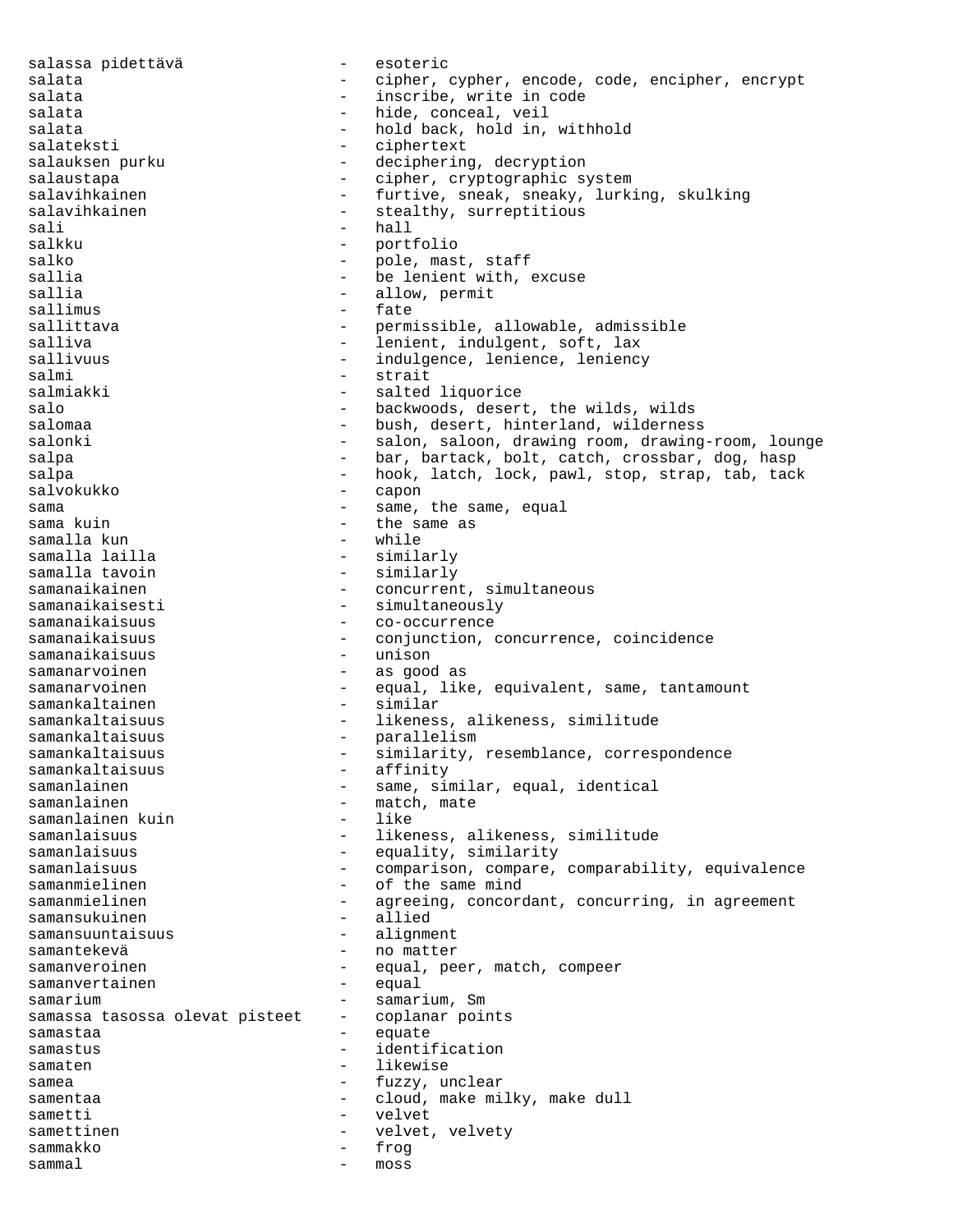sammaleikko - moss sammalikko - moss sammalisto - moss sammio  $-$  vat, basin, cask, cistern, tank, tub sammua - extinguish, pass out sammunut - extinct sammuttaa - extinguish, put out sammutus - extinction samoin - similarly<br>samoin - likewise - likewise<br>- ditto samoin - ditto samppanja - champagne sana - word sanaharkka - career - quarrel, tiff, verbal dispute sanaharkka - argument, contestation, dispute, exchange of words sanahelinä  $-$  wordmongering sanajärjestys - syntax, sentence structure, phrase structure sanakirja - dictionary sanaleikki - pun, punning, wordplay, paronomasia<br>sanallinen sanallinen - verbal sanamuoto - formulation, expression, wording<br>sananmukainen - verbal verbatim sananmukainen 1988 - Verbal, verbatim sananmukaisesti - literally, virtually<br>sananmukaisesti - verbatim sananmukaisesti sananvalinta - choice of words, verbiage<br>sananvalinta - wording, phrasing, diction - wording, phrasing, diction, phraseology sanasta sanaan 1988 - verbatim sanasto  $\qquad \qquad -$  glossary, gloss sanasto - vocabulary, lexicon, mental lexicon<br>sanastollinen - lexical - lexical sanastollinen - lettera - lettera - lettera - lettera - lettera - lettera - lettera - lettera - lettera - lette sanat - utterance sanat - words saneerata - rebuild, reconstruct sanella - sway, dictate<br>sangen - cuite very sangen - quite, very, fairly, pretty saniainen 1988 - fern sankari - hero, champion<br>sankarillinen - desperate, hero - desperate, heroic sankaritar - heroine sankariteko sankaruus - heroism sanko - bucket sanoa  $\qquad \qquad -$  allege, aver sanoa  $\begin{array}{ccc} \text{sono} & - & \text{soy, tell, utter} \\ \text{sono} & \text{irti} & - & \text{dismiss, give no} \end{array}$ - dismiss, give notice to, fire, sack<br>- chorus sanoa kuorossa - chorus sanoa toisin - paraphrase, rephrase, reword<br>sanoa toisin sanoin - paraphrase, rephrase, reword - paraphrase, rephrase, reword<br>- errand message sanoma - errand, message gazette, magazine, newspaper, periodical, journal sanomaton - horrible, terrible, awful, atrocious, dreadful sanomaton - painful, unspeakable, abominable sanonta expression - proverb, adage, saw, byword, saying, expression sanottu - said - resign, hand in your resignation, quit<br>- disclaim dissociate yourself sanoutua irti - disclaim, dissociate yourself saparo - cue<br>sapali - cae sapeli<br>
sapelin kalistelu<br>
- warmongering<br>
- warmongering - warmongering sappi - gall, bile sappirakko - eta - gall bladder, gallbladder sara - sedge - sedge - sedge - sedge - sedge - sedge - sedge - sedge - sedge - sedge - sedge - sedge - sedge sarake - column sarakeavaruus (math.) - column space sarana  $-$  hinge, flexible joint sarastaa - begin to appear sarastaa - spring, shoot up, shoot out, shoot forth, emerge sarja - run, streak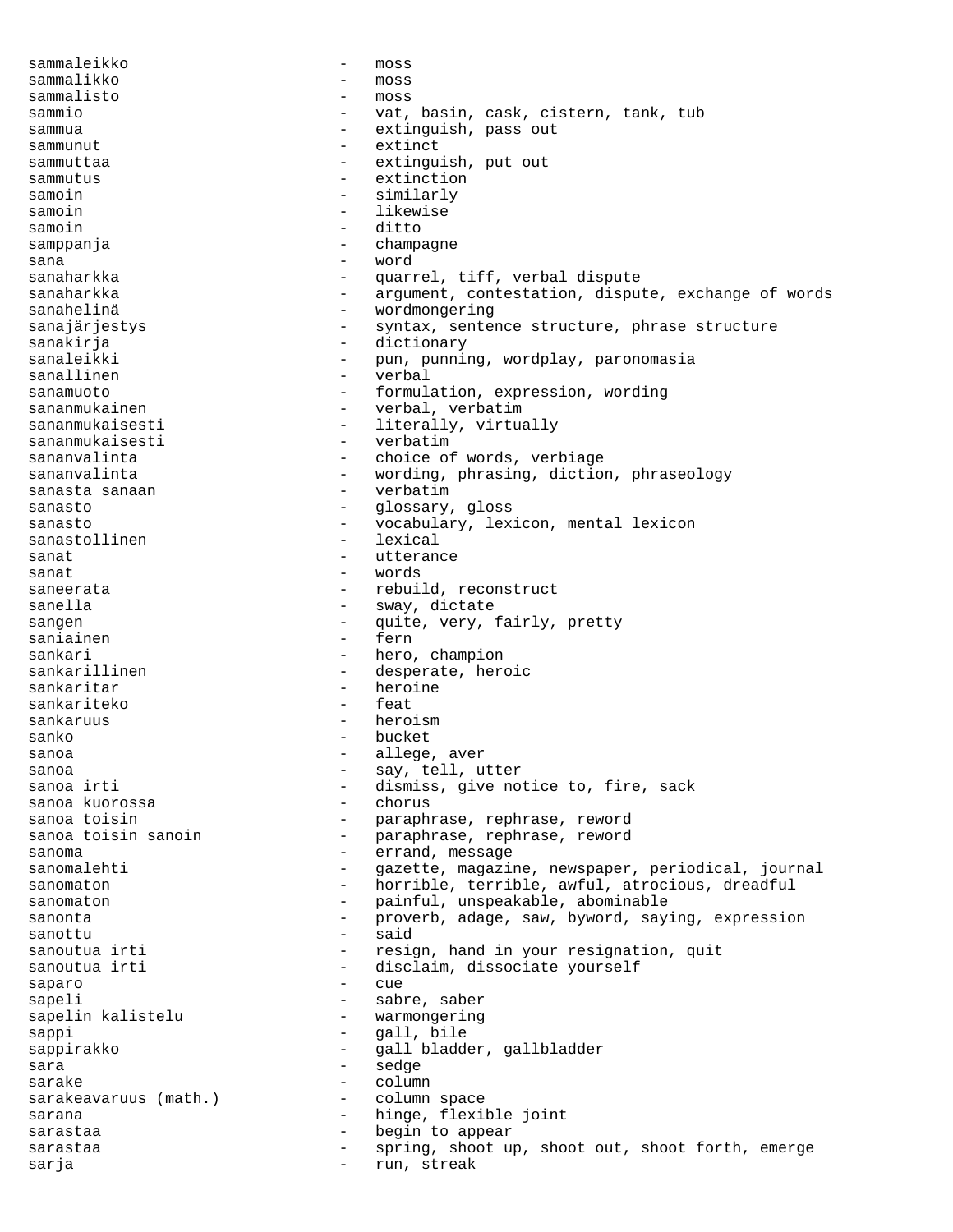sarja - series, sequence, succession, successiveness sarja - chronological sequence, chronological succession<br>sarjakuva - cartoon comic sketch comic book sarjakuva - cartoon, comic, sketch, comic book sarjakuvalehti - comic, comic book<br>sarjallinen - - - - - - - - serial, sequentia - serial, sequential sarjallistaa - serialize, sequence<br>sarkasmi sarkasmi - sarcasm sarvekas - horny, having horns sarvi - horn sarvijäärä 1988 vallanud vallanud vallanud vallanud vallanud vallanud vallanud vallanud vallanud vallanud vall sata - hundred, one hundred, number hundred sataa - rain sataa rakeita sataa tihkua  $-$  drizzle, mizzle satama - harbor, harbour, port, haven satama-allas - dock, dockage, docking facility, basin<br>sataman sulkeminen - embargo sataman sulkeminen - embargo sateenkaari sateenvarjo - umbrella satelliitti - satellite satiiri - satire sato  $-$  crop, harvest, yield, output satsata  $-$  invest, stake sattua - hurt, ache sattua - hit, strike sattua - bechance, betide, chance, come about sattua - happen, occur, take place, come about, befall<br>sattua vhteen - overlap sattua yhteen - overlap sattuma - accidence, chance, hazard, luck sattumalta - by chance, perchance<br>sattumanvarainen - haphazard sattumanvarainen - hapituus - happen - happen - happen - happen - happen - happen - happen - happen - happen - h sattuva - pertinent satu  $-$  fairy tale, fable satu - fictional story, story for children<br>satuilla - fabricate a story, make up a story - fabricate a story, make up a story satula - saddle - saddle - saddle - saddler - saddler - saddler - saddler - saddler - saddler - saddler - saddler - saddler - saddler - saddler - saddler - saddler - saddler - saddler - saddler - saddler - saddler - saddle satulaseppä satumaa - faerie, faery satumainen 1988 - Fabled satunnainen en erretailet eta erretaileta eta erretaileta erretaileta erretaileta erretaileta erretaileta erre satunnainen 1988 - random, accidental, incident, incidental satunnaisesti  $-$  at random satunnaismuuttuja - stochastic variable, chance variable satunnaismuuttuja - variant, random variable, variate satuseppä - fabulist satuttaa - hurt satuttaa - afflict, trouble, ail, pain saukko - otter sauna - sauna, sweat room, Finnish steam bath sauva - staff, stick, rod, pole, bar, wand sauvoa - pole sauvoa eteenpäin - pole, punt savenvalanta - pottery savi - clay, clayey, dregs, kaolin, mud, pug, shale savi - sludge saviastia - pot, pottery savikiekko - clay pigeon, clay-pigeon savinen - earthen savu - smoke, reek savuke - cigarette savupiippu - chimney, stack, smokestack savustaa - smoke out, smoke savuta - smoke, smoking, reek savuttaa  $-$  smoke, make smoke se  $-$  that, it, he (informal), she (informal), the se siitä - that's it seassa - among, amid, amidst sedimentti - sediment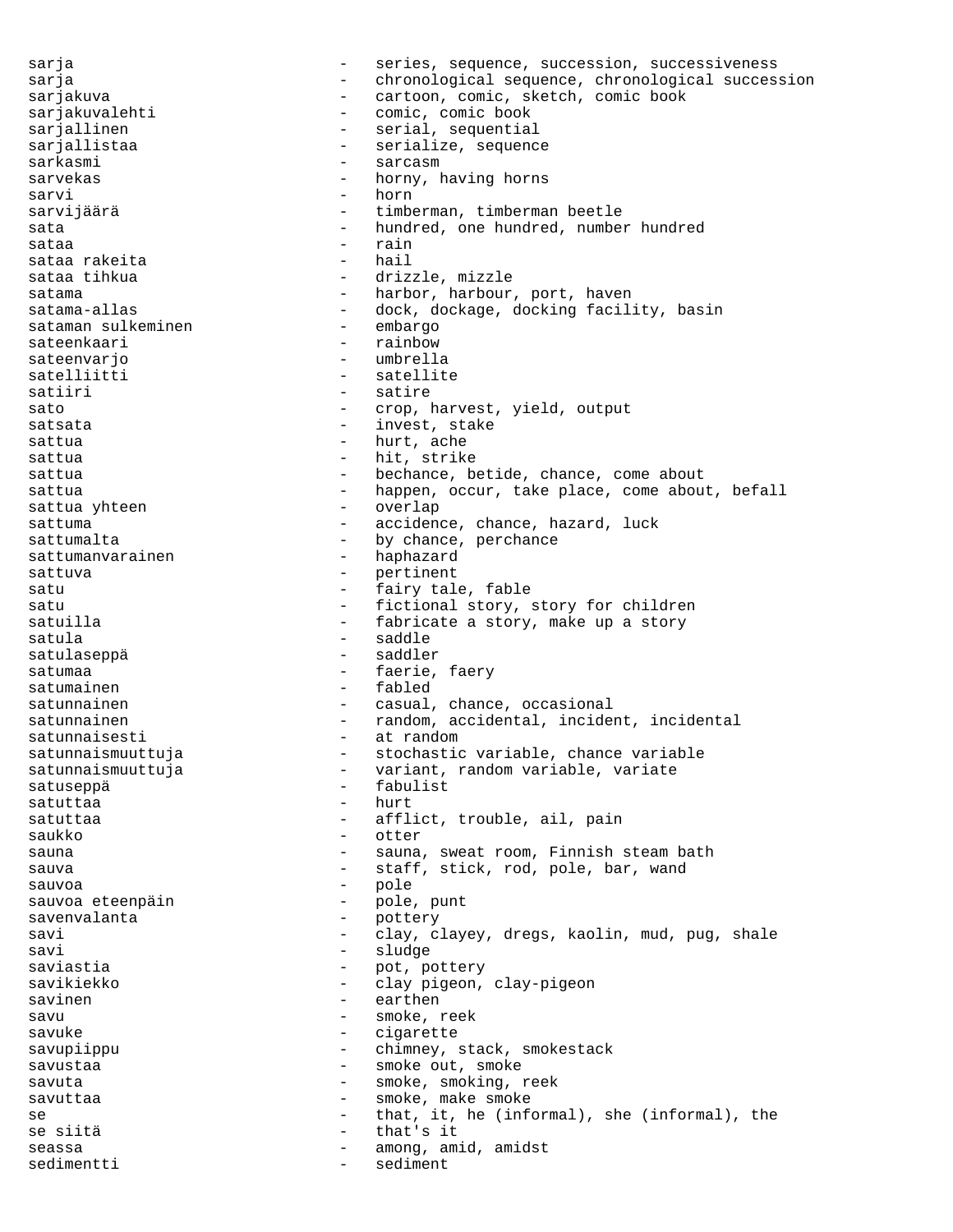seerumi - serum seesteinen - tranquil, peaceful, still seestynyt - tranquil seikka - fact, matter, thing, issue seikkailu - adventure - adventure seikkaperäinen 1980 - detailed seinä - wall seinäpallo  $-$  squash, squash rackets seis  $-$  stopped, ceased seis! - stop!, freeze!, don't move!, stop right there! seisahdus - stop, halt, ho<br>seisahduttaa - - - - - stop seisahduttaa seisahtaa - stop, break, hold on seisahtua - stop, halt, stand, pause<br>seisaus - check arrest halt hit seisaus - check, arrest, halt, hitch, stay, stop, stoppage seisaus - home - home - home - home - home - home - home - home - home - home - home - home - home - home - home - home - home - home - home - home - home - home - home - home - home - home - home - home - home - home - ho seisinki - furling-line seiska (informal) - seven, number seven seisoa<br>seisoa haara-asennossa stride, straddle seisoa haara-asennossa seisoi - stood<br>seisoma - stand - stand seisominen en andere stand, standing seisottaa - keep something standing seistä  $-$  stand, stand up seiti - bleck seitsemän - seven, number seven seitsemänkymmentä - - seventy seitsemänkymmentä seitsemäntoista <br />
- seventeen, number seventeen seitsemäs - seventh seitsemästi - seven times seitti - spider web, spider's web, cobweb seiväs - pike, spear, stake, pole - impale seka- end and the mixed, integrated, amalgamated, intermingled sekaannus - complication sekaannuttaen - confusing sekaannuttava - confusing sekaantua - interfere, intervene sekainen  $-$  messy, confusing sekaisin <br/> - messed up, confused sekalainen - various, assorted, mixed sekalaiset - sundry, assorted, miscellaneous, mixed, motley sekamelska - turmoil, disturbance, disruption, commotion, stir<br>sekamelska sekamelska - flutter, hurly burly, to-do sekamuoto - hybrid sekantti - secant line, chord line sekasorto - turmoil, tumult<br>sekasortoinen - chaotic - chaotic sekasortoinen sekasotku - mix-up, tangle, balderdash sekasotku - hotchpotch, imbroglio, jumble, medley, mess sekasotku - anarchy, chaos, clutter, confusion, disarray sekava - disordered, garbled, scattered, unconnected sekava - illogical, confused, disconnected, disjointed sekava - mixed, confusing sekki - cheque, check, bank check sekoitettu – mixed sekoittaa - concoct, cook up sekoittaa - discombobulate<br>sekoittaa - throw fox be sekoittaa - throw, fox, befuddle, fuddle, bedevil, disrupt sekoittaa - blur, obscure<br>sekoittaa - iumble mixuu sekoittaa - jumble, mix up sekoittaa - mistake, confuse, confound sekoittaa - - blend, mingle, mix, shuffle, stir sekoittaen - confusing, mixing sekoittaminen - shuffle, shuffling, make sekoittava - confusing sekoitus - mix, mixing, commixture, admixture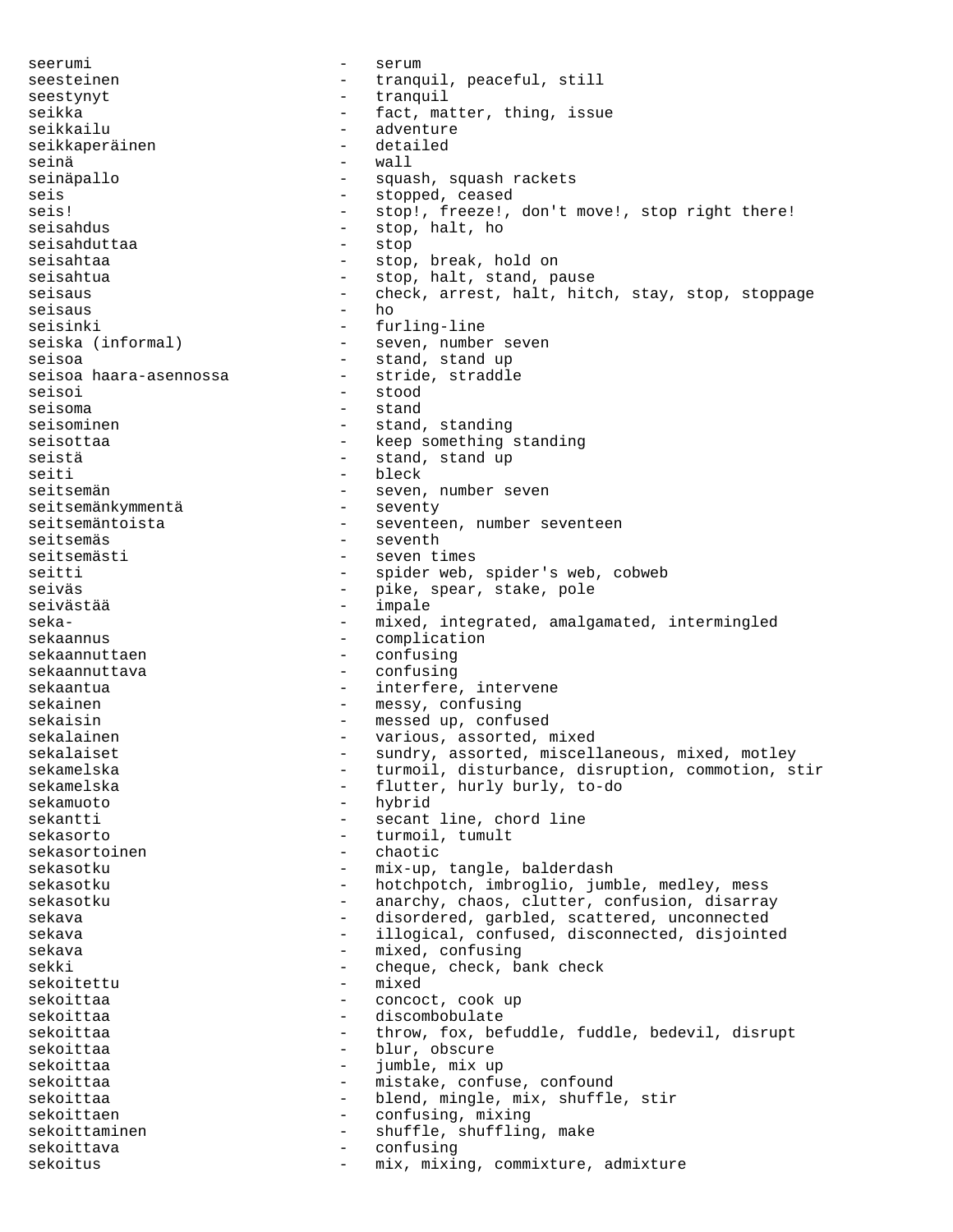sekoitus - concoction, intermixture sekoitus - mixture, assortment, variety, miscellany sekoitus - mixed bag, miscellanea, potpourri, motley sekopää  $-$  nutcase, insane, wacko, mad, crazy seksi - sex seksi- - sexual seksikäs - sexy - sexual partner seksisti - sexist, male chauvinist seksistinen - sexist seksuaalinen - sexual seksuaalisesti - sexually seksuaalisuus - sexuality sektori - sector sekunti - second, sec, s sekuntti - second sekä - and, both -  $both \dots and$ selaileminen - browse, browsing<br>selailla selailla - scan selailu - browse, browsing<br>selain - browser, web bro - browser, web browser selata - scan, browse seleeni - selenium, Se selibaatti - celibacy selite - description selitellä - make up an explanation, defend yourself<br>selittäjä selittäjä - expounder selittämätön - incomprehensible, inexplicable, unaccountable selittävä - explaining, accounting selittää - pronounce, manifest explain, describe, denote, explicate, expound selitys - excuse selitys - denote, description, explanation, exegesis selkeys - clarity selkeyttäjä - clearer selkeyttää - simplify selkeyttää  $-$  illuminate, shed light on, enlighten, clarify selkeyttää  $-$  clear, clear up, crystallize, crystalize selkeyttää - crystalise, straighten out, sort out, elucidate selkeytys - clarification, elucidation selkeä - explicit, expressed selkeä - clear, lucid, perspicious, plain, evident selkeä - manifest, indubitable<br>selkeämpi - manifest, lighter, brie - clearer, lighter, brighter selkeämpi - plainer, more evident, more sober, more visible - more distinct selkiintyä - clear up selkokielinen teksti - paraphrase, paraphrasis selkoteksti - plaintext selkä - back selkäevä - dorsal fin selkäranka - spine, backbone selkäreppu - back pack selkäreppu - backpack, knapsack, packsack, rucksack, haversack<br>sellainen - that sort such as the sellainen - that sort, such as, the<br>sellainen - that kind of such like sellainen - that kind of, such, like that, of that kind<br>sellainen kuin - like - like sellainen kuin<br>sellaisenaan - as they are, as it is selleri - celery selliosasto  $-$  ward, cellblock sello - cello pulp selluloosa - pulp selonteko  $-$  account, review selostaa - report, review<br>selostaa - report, review<br>- resent, expla selostaa - present, explain, expound selostaja - commentator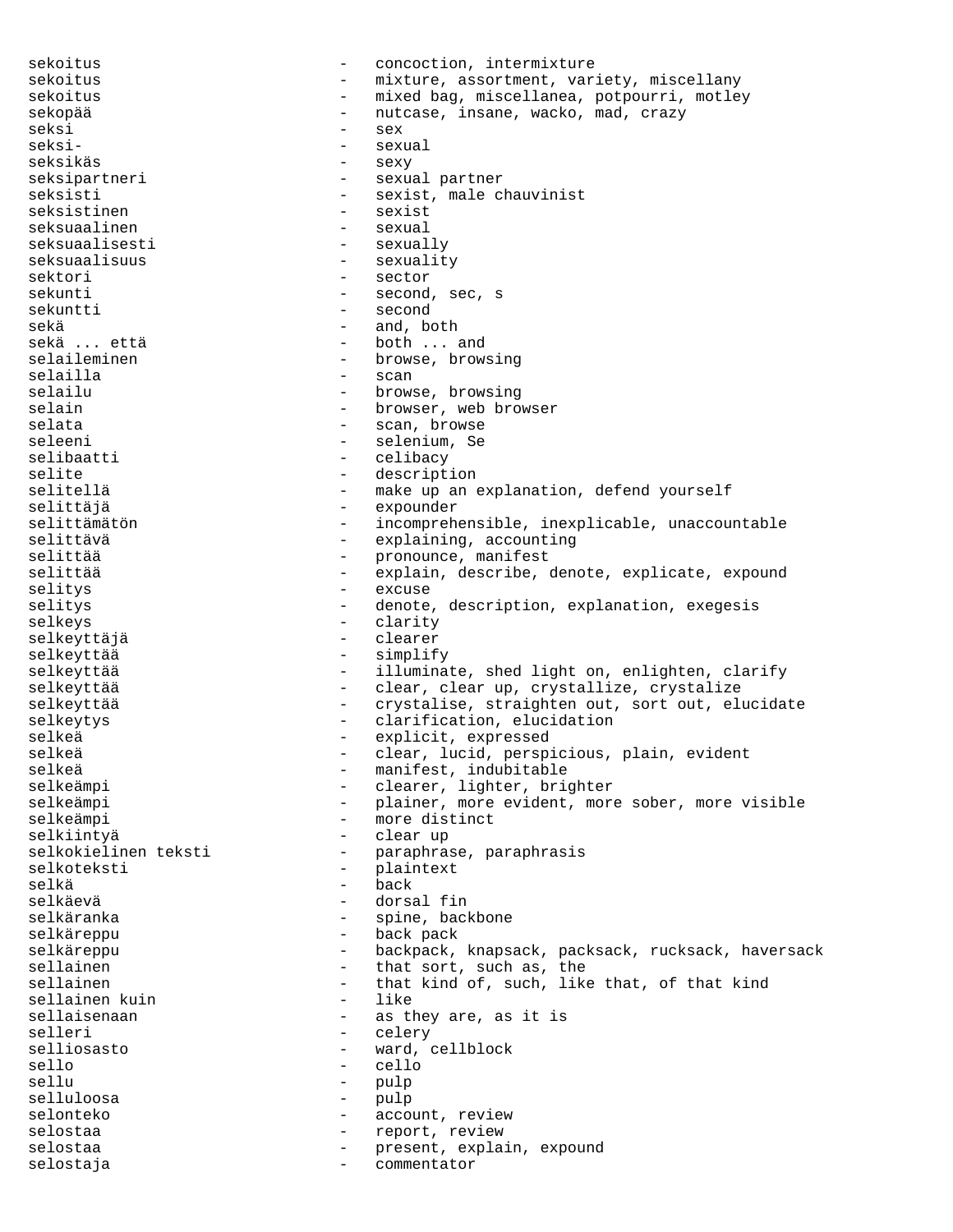seloste - legend selostus - abstract, account, commentary, report, summary selvempi - clearer, plainer, more evident, more sober selvempi - more visible, more distinct, simplier selvennys - clarification, elucidation<br>selventäjä - - clearer selventäjä selventää - simplify selventää - crystalise, straighten out, sort out, elucidate - clear, clear up, crystallize, crystalize selventää - 111uminate, shed light on, enlighten, clarify selvin - simplest, plainest, most evident, most sober<br>selvittää - check - check selvittää – checking – checking – checking – checking – checking – checking – checking – checking – checking – selvittää - enquire, inquire, investigate selvittää - expound selvittää - solve, clear selvittää - disentangle selvittää kurkkua - hawk, hawk and spit, clear the throat - clear the throat, hawk selvitys - exposition, expounding, survey selvitä  $-$  get clear, get it selvitä - survive, exist, live, subsist selvitä - pull through, pull round, come through, make it<br>selvitä - cot over subdue surmount master overcome selvitä - get over, subdue, surmount, master, overcome selvitä - hold out selvitä - live on, go, endure, hold up, last - check, check out selviytyjä - survivor, subsister selviytyminen - managing selviytyminen en metalliselviytyminen andere en metalliselviselvinglement selviytyminen - extrication, unsnarling, untangling selviytyminen - survival selviytyä - survive, last, live, live on, go, endure, hold up selviytyä <br />
- get over, subdue, surmount, master, overcome selviytyä - hold out selviytyä  $-$  pull through, pull round, come through, make it selviytyä - exist, subsist selviö - axiom selvä - clear, distinct, plain, sober, visible, definitive selvä - patent, manifest, evident, apparent, legible selvä - simple, intelligible, direct, downright selvä  $-$  lucid, perspicious, manifest selvä! - ok!, okay!, I got it!, understood! selvänäkijä - clairvoyant selvänäkökyky - clairvoyance selvärajainen 1988 – definable<br>selvästi – distinctl selvästi - distinctly<br>selvästi - clearly e - clearly, expressly, obviously, evidently, plain selvästi - plainly, manifestly, patently, apparently<br>selvästi osoittaa - manifest selvästi osoittaa selvästikin - obviously seläke - fillet selänne - ridge semafori - semaphore semantiikka - semantics semanttinen - semantic sementti - cement<br>semifinaali (in game) - semi-final semifinaali (in game) seminaari - seminar semminkin - before all, especially, particularly semmoinen  $-$  that kind of, such semmoisenaan - as they are, as it is sen - its, his (informal), her (informal) sen jälkeen  $-$  thereafter, thenceforth sen kautta - thereby sen sijaan - instead - instead - instead - instead - instead - instead - instead - instead - instead - instead<br>The instead - instead - instead - instead - instead - instead - instead - instead - instead - instead - instead ergo, therefore, hence, thus, so sen tähden - therefore, hence, thus, thence, that for, ergo sen tähden  $\qquad \qquad -$  accordingly, consequently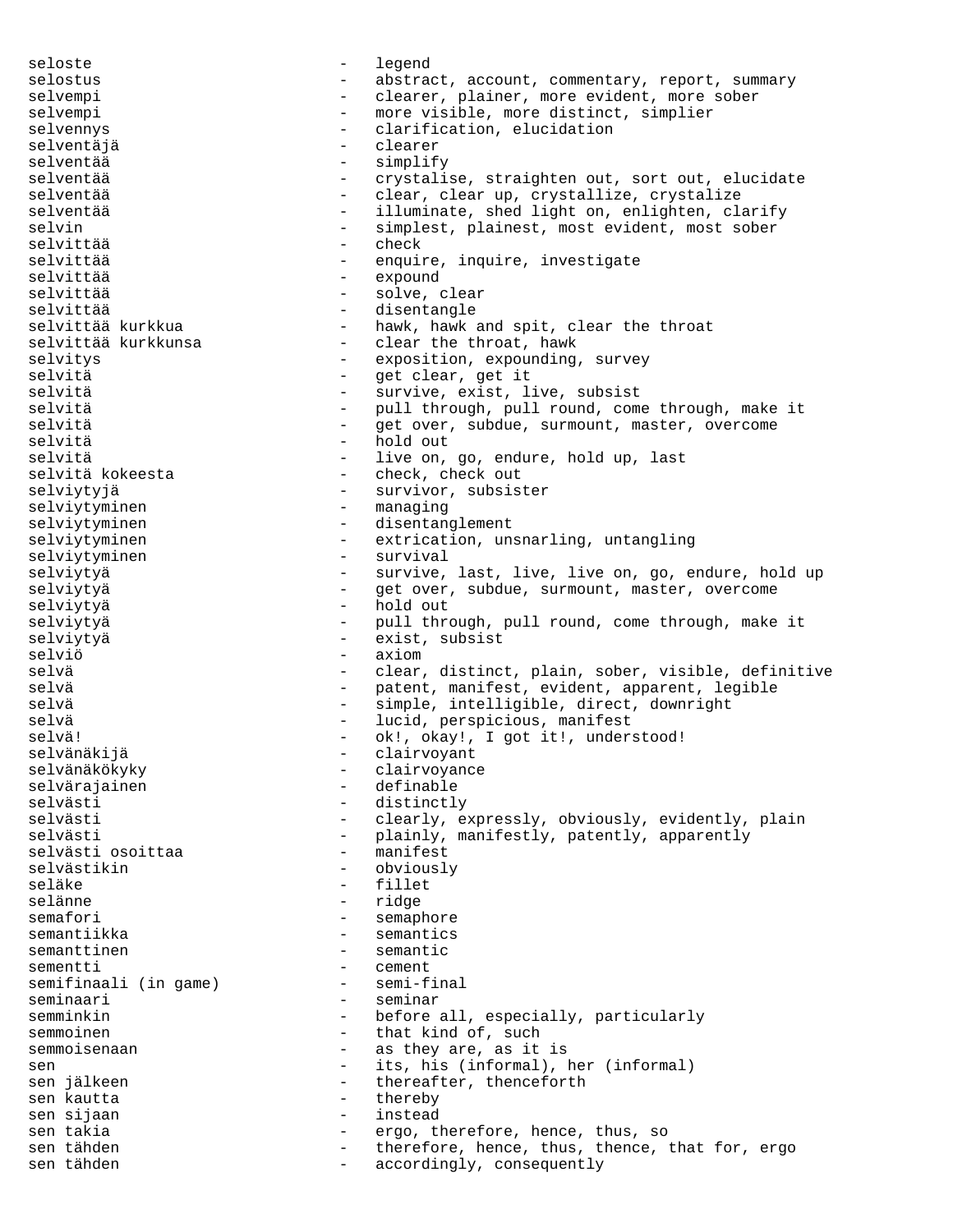sen vuoksi  $-$  therefore, hence, thus, thence, that for, ergo sen vuoksi  $\qquad \qquad \qquad -$  accordingly, consequently senaatti - senate seniori - senior sensuroida - censor, ban sensurointi - censorship, censoring sentti - cent, centimeter<br>senttimetri - centimeter, cm - centimeter, cm sentähden - therefore, hence, thus, thence, that for, ergo<br>sentään - at least - at least senvuoksi - therefore, hence, thus, thence, that for, ergo sepite - fiction, fabrication, fable sepitteellinen - fiction<br>sepittäminen - making sepittäminen sepittää - fabricate sepitys - making<br>seppele - making seppele - crown, garland, chaplet, wreath, coronal, lei seppelöidä  $-$  wreath, wreathe seppä - blacksmith sepustaa - fabricate, make up sepustus - fabrication seremonia and the ceremony, ceremonial, occasion, observance seremoniallinen - ceremonial seremoniamestari - master of ceremony serkku - cousin seteli - note, bill, paper money, bank note, bank bill setelikäärö - roll, bankroll setelitukku setri - cedar setti - set setviytyminen - disentanglement setviytyminen - extrication, unsnarling, untangling setviytyä  $-$  unsnarl, straighten out setviytyä - disentangle, extricate, untangle, disencumber - comb, comb out setviä - unsnarl, straighten out, unwind setviä - disentangle, extricate, untangle, disencumber setä<br>setä (father's side) – uncle, paternal uncle<br>- uncle setä (father's side) setä samuli  $-$  uncle sam setämäinen 1980 voitaan valtaa vuonna 1980 voitaan valtaa vuonna 1980 voitaan valtaan valtaan valtaa vuonna 19 seura eura - society, club, order, guild, gild, lodge seura - company seuraaja - successor, heir seuraajat - following, followers<br>seuraaminen - following, pursuit, ( - following, pursuit, chase seuraaminen en monitoring - monitoring seuraava - next, following, undermentioned, subsequent seuraava - consequent, ensuant, resultant, resulting, sequent<br>seuraavaksi - next seuraavaksi seuraavanlainen 11 - like as follows seurakunta - parish, fold, congregation, faithful<br>seuralainen - escort, companion seuralainen 1980 - Escort, companion seurallinen - affable seuranneet - consequent, ensuant, resultant, resulting, sequent seurannut - consequent, ensuant, resultant, resulting, sequent<br>seurassa seurassa - among, amongst, between, amidst, intermid, with seurassa – amid and amid and amid and amid and amid and amid and amid and amid and amid and amid and amid and seurata - spring seurata - survey seurata - succeed, come after seurata  $-$  follow, imply seurata - accompany seurata hintaa - price, learn the price of<br>seurata hintoia - price learn the price of seurata hintoja - price, learn the price of<br>seuraten - following seuraten - following seurauksena - consequently, therefore, as a consequence<br>seuraus - corollary implication cause consequence seuraus - corollary, implication, cause, consequence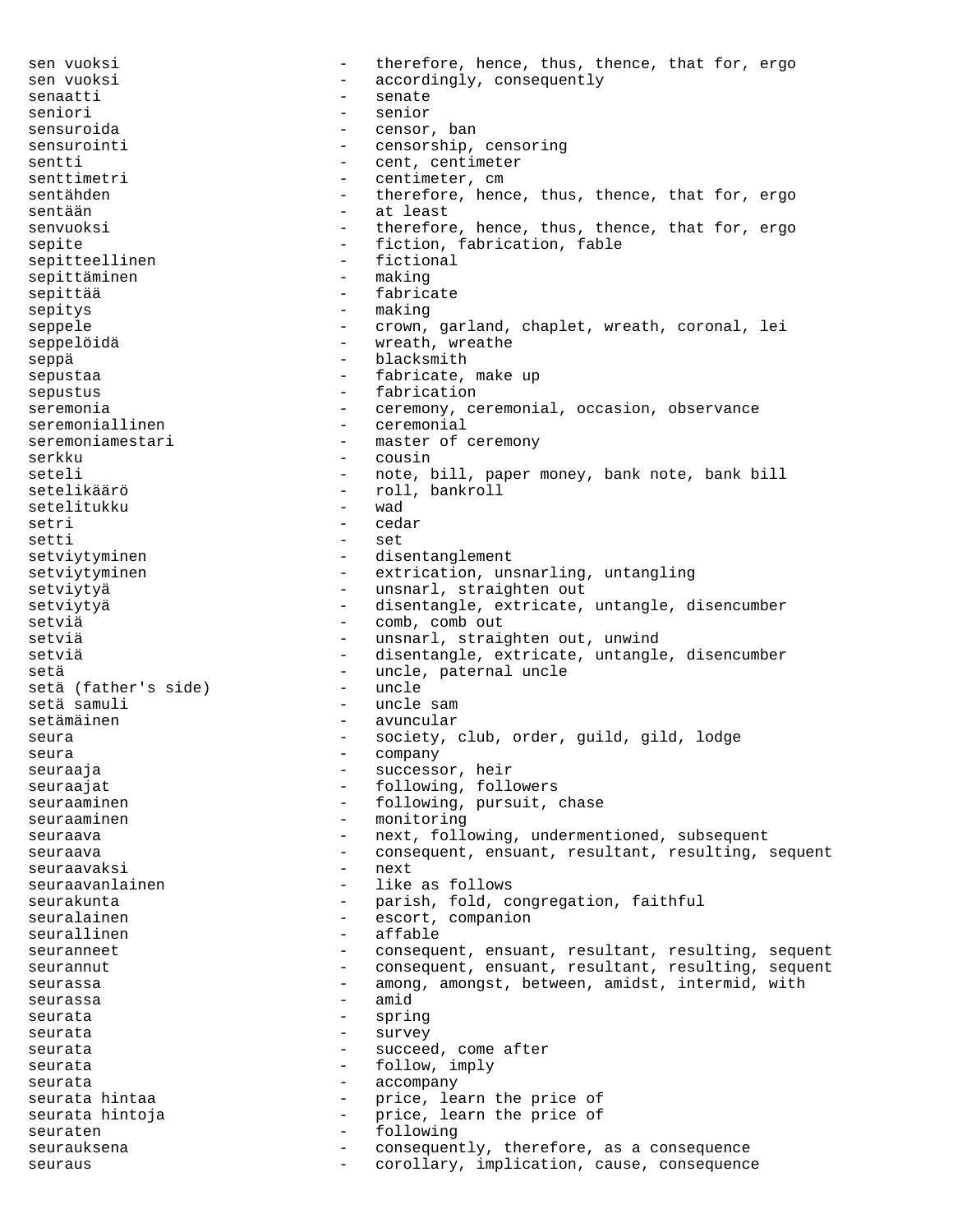seuraus - consequent seurue - suite, cortege, retinue, entourage seurustella - court, woo, romance, solicit seutu - environment, neighborhood shakata - check shakki - check shakki - chess shakkinappula - piece, man, chessman, chess piece shekki - check, cheque, bank check sheriffi - sheriff sherry - sherry - sherry<br>shillinki - shillinki - shilling shokki - shock, blow shoppailla - shop, do shopping shotti - shot<br>sian pahnue - shot<br>- farrow - farrow sian pahnue - farrow sianliha - pork siansaksa - dog latin side - bandaid, bandage, bind, tie, bond, ligament sidesana - conjunction, conjunctive, connective<br>
- liaison<br>
- liaison sidonta - liaison - binding, link, tie sidottu - bounded, constrained sidottu muuttuja - bounded variable, pivot variable - constrained extreme value siedettävän - middling, passably siedettävän - reasonably, moderately, within reason, fairly siedettävästi - middling, passably, somewhat siedettävästi - reasonably, moderately, within reason, fairly<br>siekailla - boggle siekailla siellä - there, yonder, therein siellä täällä<br>siellä täällä siellä täällä - here and there, all over the place, spread out<br>sieltä - from there, thereof, thence, therefrom sieltä - from there, thereof, thence, therefrom<br>sielu - soul<br>- soul sielu - soul<br>sielullinen - menta - mental, spiritual sielun - mental, spiritual<br>sielunhätä - mental, spiritual - agony, discontent, distress, grief, sorrow sielutieteellinen - psychological siemailla - sup, sip siemaista - sup, sip siemaus - nip, sip, sup, swallow siemen - seed siemenneste - cum, semen, seed, seminal fluid, ejaculate siemensyöksy - ejaculation, interjection, discharge of semen siementää<br>sieni - seed, sow, sough<br>- fungus. mushroom. - fungus, mushroom, sponge siepata - abduct, kidnap, nobble, snatch siepata - catch, nab sieppaus - abduction, capture, kidnapping sieto  $-$  tolerance, toleration sietokyky - tolerance, toleration<br>sietokykyinen - immune - immune sietokykyinen sietäminen + tolerance sietämätön - unacceptable, impossible, insufferable sietämätön - unsufferable, unbearable, unendurable sietävä - tolerant sietää - suffer, endure, bear sietää - stand, put up, stomach, support, brook, abide tolerate sietää - be lenient with, excuse sieventää - simplify signaali - signal sihdata - aim, train, take aim, direct, take sihinä - hiss sihisevä - hissing - hiss, siss, sizz, sibilate sihteeri - secretary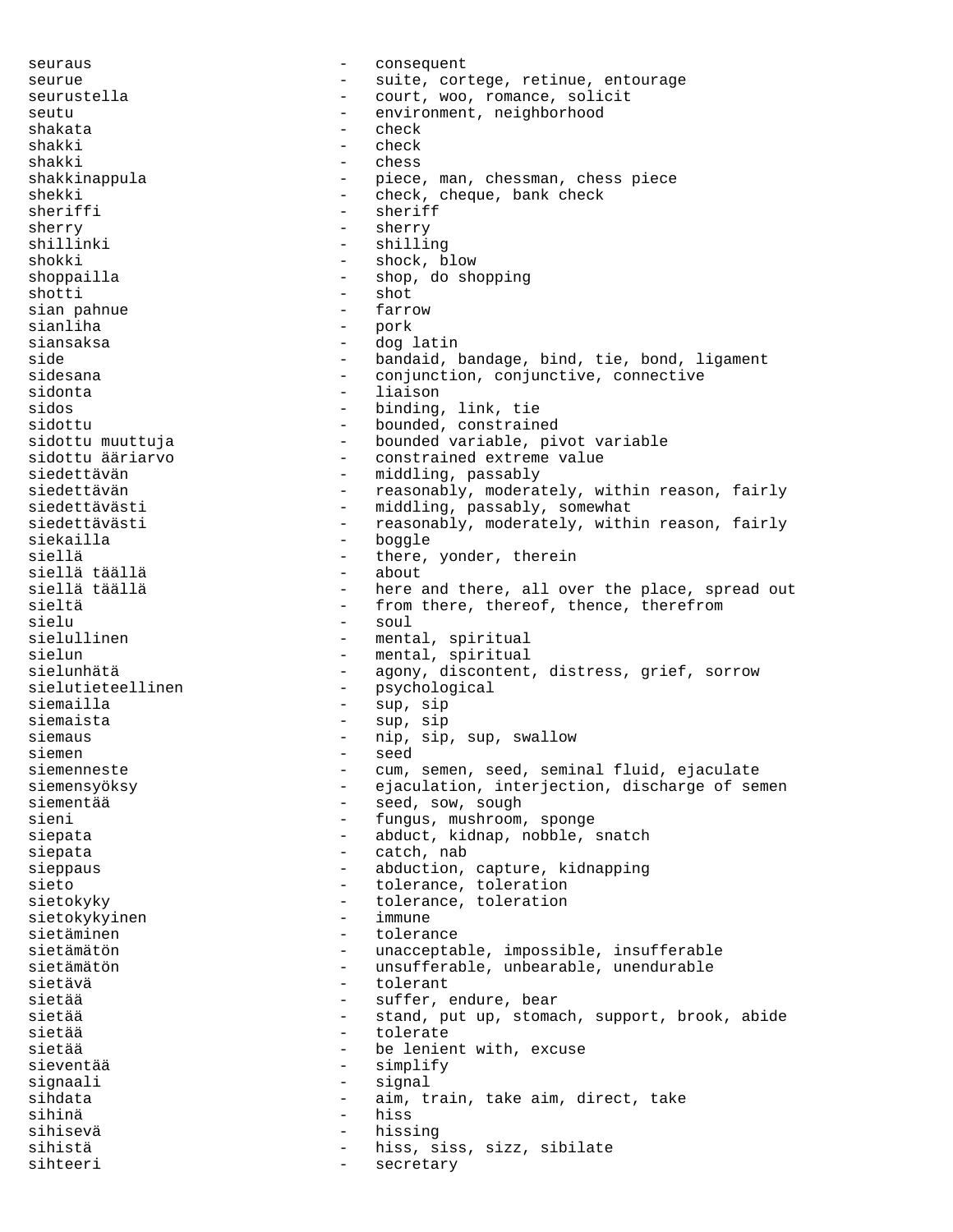sihti - sifter siideri - cider siihen - thereof, to that siihen - so far siili - hedgehog<br>siima - fishing siima - fishing line<br>siimes - fishing line<br>- shade shado siimes - shade, shadow, umbrage<br>siimes - shelter siimes - shelter<br>siinneet - begotter - begotten, bred, conceived, generated siinnyt en anderes and the begotten, bred, conceived, generated siintää - appear, loom, shimmer, turn up, be dimly visible siinä  $-$  therein, in that siipi  $-$  wing, pennon, pinion siipikarja - poultry siipirikko - broken-winged, crippled siippa - spouse, your better half<br>siirappi - syrup - syrup siirappi - siirat - syntyneemistelt - syntyneemistelt - syntyneemistelt - syntyneemistelt - syntyneemistelt - s<br>Talleen - syntyneemistelt - syntyneemistelt - syntyneemistelt - syntyneemistelt - syntyneemistelt - syntyneemi siirat - isopods siirrettävä - portable - dislocation, fault, offset, translation<br>- graft siirrännäinen<br>siirto - removal siirto  $-$  transmission, transfer, move, maneuver, conveyance siirtokirja - assignment siirtolainen 1988 - settler, colonist, colonial, immigrant<br>siirtolaisuus - immigration, in-migration - immigration, in-migration siirtomaa - colony<br>siirtomaa- - coloni siirtomaa- - colonial siirtyminen - migration siirtyminen en andere the transition, conversion, changeover siirtymä <br />
- dislocation, fault, offset, translation siirtymä  $-$  transition, conversion, changeover siirtyä - pass, move go away, draw away, withdraw, move farther away siirtäminen 1988 – Femoval siirtäminen transportation, transfer, transferral, conveyance<br>siirtämätön immovable immovable unmovable stabile - immovable, immoveable, unmovable, stabile siirtää  $-$  transpose, transplant siirtää - move, transfer, shift, convey siirtää eteenpäin - advance, bring forward siirtää tilitietoja siis  $-$  accordingly, consequently<br>siis  $-$  so, then, therefore, ergo siis - so, then, therefore, ergo siispä - accordingly, consequently, so<br>siisti - clean. tidv siisti - clean, tidy<br>siististi - meatly, tid siististi - neatly, tidily, showing neatness<br>siistiä - make, make up, neaten - make, make up, neaten<br>- got begot bred cone siitetty - got, begot, bred, conceived, gotten<br>siitin - nenis siitin - penis<br>siitti - cot siitti - got, begot, bred, conceived siittivät - got, begot, bred, conceived siittiö  $-$  spermatozoon, sperm cell siittää - conceive, beget, breed, get, procreate, generate siitä - thereof, thence, therefrom, about it, about that<br>siitä - from it, from that, of it, of that, there siitä - from it, from that, of it, of that, there siitä - be begotten, be bred, be conceived, be produced siitä - breed siitä asti - since then, from that forward - nevertheless siitä johtuva - consequent, ensuant, resultant, resulting, sequent siitä seuraava - consequent, ensuant, resultant, resulting, sequent siitä syystä therefore, hence, thus, thence, that for, ergo siitä vaan! - go ahead! siiveke - flap, flaps siivenkärki - pinion siivilä - sifter siivo - state siivooja - cleaner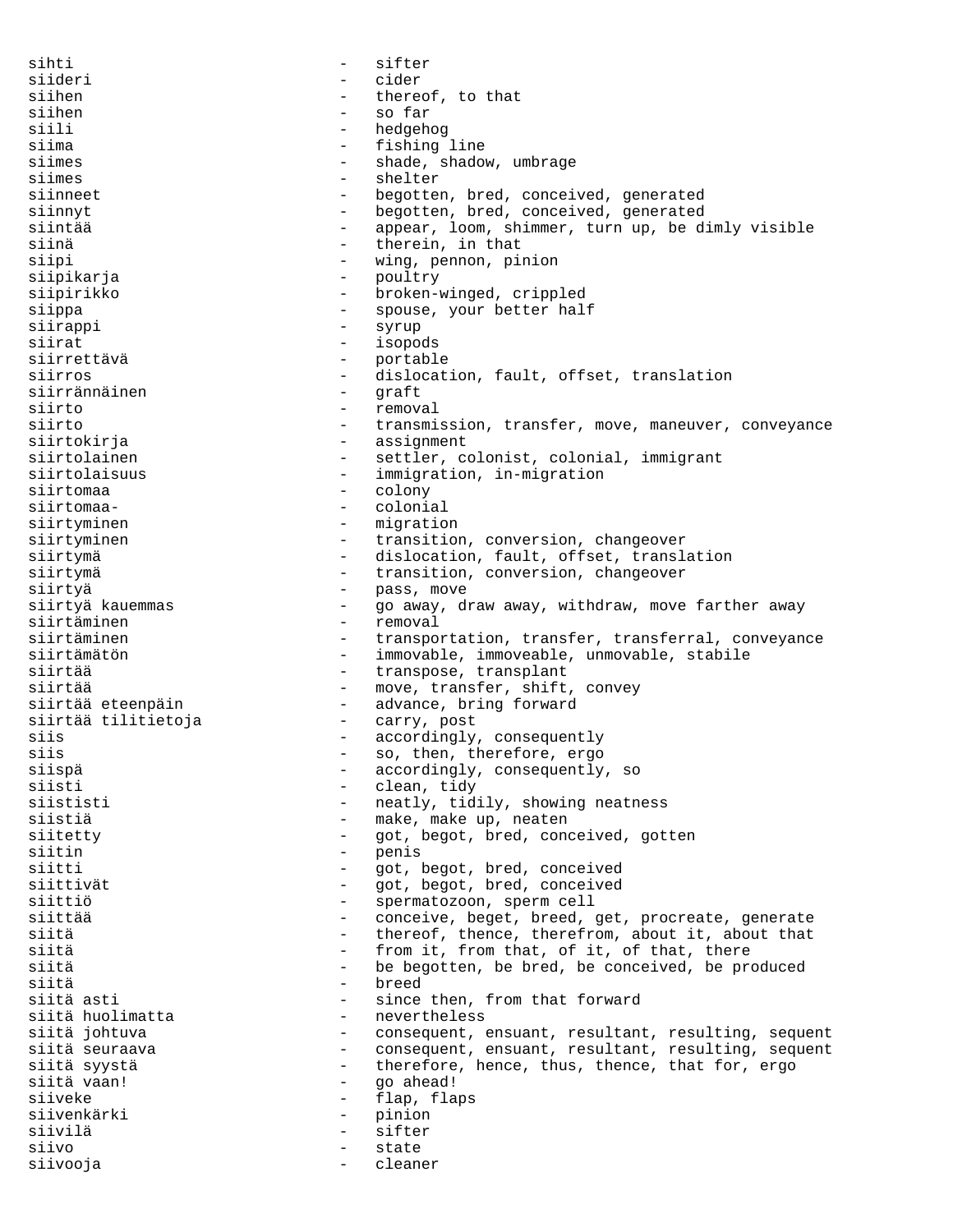siivota - tidy, tidy up, clean siivoton - barnyard, messy, mussy, sloppy siivoton - nasty, filthy, foul, smutty siivu - cutting, cut, slice sija - position, rank sija - space, room sija - place, stead, lieu sija - placement - instead of sijainen 1980 - substitute, surrogate, deputy<br>sijainen 1980 - fill-in sijainen 1988 - fill-in<br>sijainti 1988 - location - location, position sijais-<br>
- deputy, proxy sijaita - be situated, be located, be positioned, stand sijaita pitkulaisesti - stretch, stretch along sijamuoto sijasta - behalf, on behalf, instead sijata vuode - make the bed sijoittaa - deploy - invest, assign, put, commit, place, install sijoittaa - instal, set up, establish sijoittaja - investor sijoittaminen - placement, location, locating, position sijoittaminen en maar van die positioning, emplacement sijoittaminen en aansal van din vesting sijoittelu - placement, arrangement sijoitus - investment sijoitus - substitution sijoitus - placement, location, locating, position sijoitus - positioning, emplacement sijoitus - arrangement<br>sika - pig, swine, sika - pig, swine, hog<br>sikari - cigar sikari - cigar - cigar<br>sikermä - cluster, group, potpourri sikin sokin  $-$  higgledy-piggledy, upside down sikisi - was begotten, was bred, was conceived<br>sikisi - was generated - was generated sikisivät - were begotten, were bred, were conceived sikisivät - were generated sikiäminen - procreation, reproduction, breeding, facts of life sikiö - fetus, foetus, embryo sikolätti - sty, pigsty, pigpen sikotauti - mumps, epidemic parotitis<br>siksi - accordingly, consequently - accordingly, consequently, thereafter siksi - therefore, hence, thus, thence, so, that for, ergo<br>sikstetti (musical) - sextet, sextette sikstetti (musical) - sextet, sextette - baltic herring sileä - smooth silinteri - opera-hat, silk hat, stove-pipe hat, top hat silinteri - top-hat silitellä - stroke silittää  $-$  iron, do ironing, smooth silittää - pet silittää - stroke silitysrauta - iron, smoothing iron<br>silkka - unadulterated, pure, - unadulterated, pure, clear<br>- silk silkki –<br>sille – sille – sille – sille – sille – sille – sille – sille – sille – sille – sille – sille – sille – sille sille  $\begin{array}{cccc} - & t_0 & t_0 \end{array}$  to that, for him, for her, for that silli - herring silloin - then silloin tällöin - at times, every now and then<br>silloin tällöin - on occasion, rarely, infrequently silloin tällöin - on occasion, rarely, infrequently, periodically<br>silloin tällöin - now and then, at odd intervals - now and then, at odd intervals silloin tällöin  $-$  occasionally, from time to time, intermittently silloin tällöin - sometimes, sometime, once in a while<br>sillä - therefore, ergo, hence, thus therefore, ergo, hence, thus sillä - because, it has (got), with that<br>sillä aikaa - - - - - - - - - while, meanwhile, meantime, in the while, meanwhile, meantime, in the meantime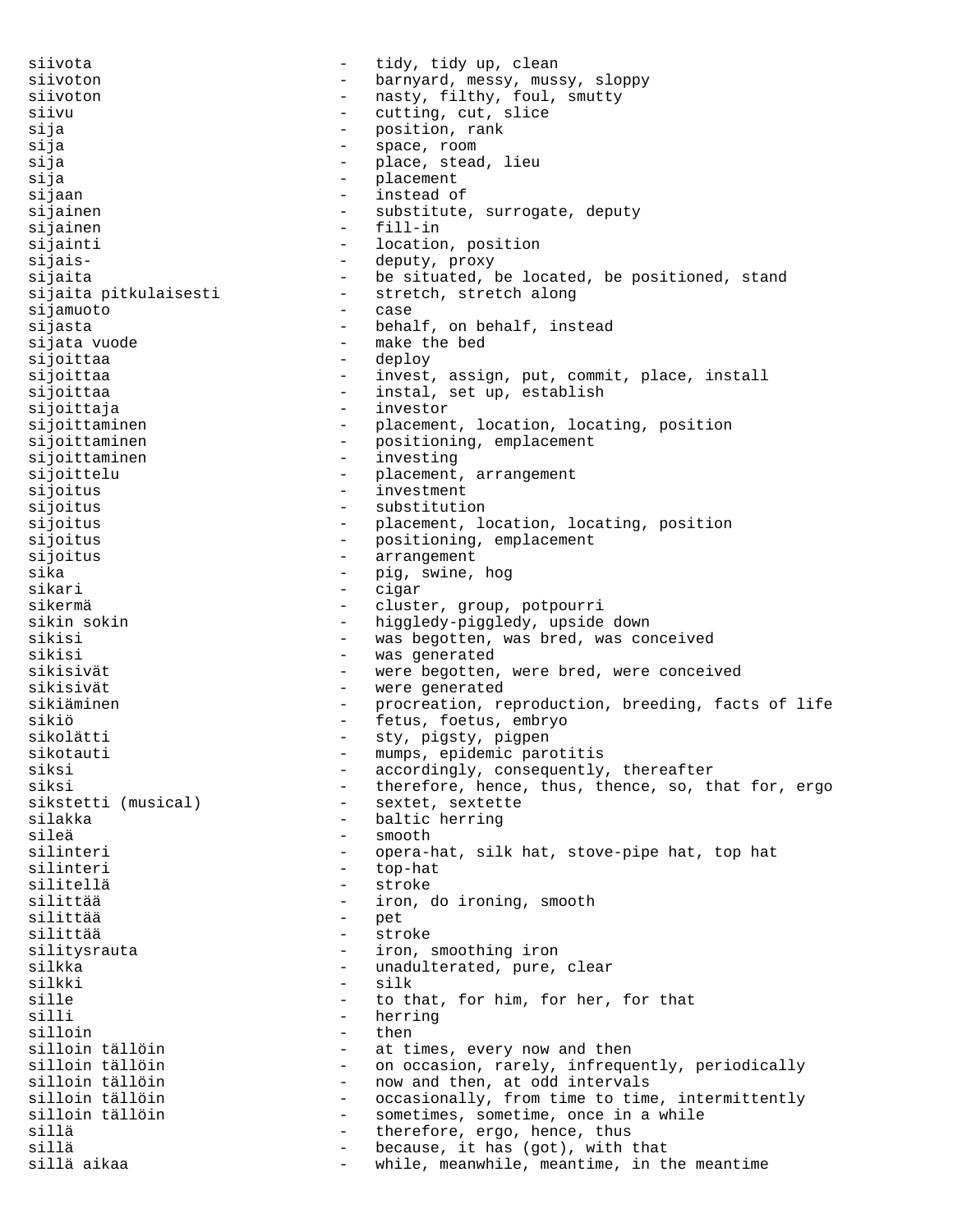sillä ehdolla - provided sillä lailla - like that sillä tavalla - like that - while, meanwhile, meantime, in the meantime silmiinpistävä - salient, spectacular, striking<br>silmiinpistävä - - - - - - - prominent, remarkable, noticeal - prominent, remarkable, noticeable, outstanding<br>- graft silmikoida<br>silminnähtävä - visible, manifest, visual, ocular<br>- witness silminnäkijä silmitön - uncontrolled, violent silmitön - rabid, blind, headlong, intensive, ruthless silmukka - loop<br>silmä - eve - eye silmäillä - glance, eye silmäke - pool silmälasit - glasses silmälläpito <br />
- supervision, supervising, superintendence silmälläpito - oversight silmämuna - eyeball silmämäärä - objective - objective - objective - objective - objective - objective - objective - objective - o silmänisku - wink silmänräpäys - jiffy, blink of an eye, flash, instant silmänräpäys - split second, trice, twinkling, wink, twinkle silmänräpäys - New York minute silmänvilkutus silmäpako - run, ladder, ravel silmäys - glance, survey, look, view, glimpse silmäänpistävä - outstanding - prominent, salient, spectacular, striking<br>- smooth, even, flat siloinen 1988 - Smooth, even, flat siloiteltu - finished siloposkinen - smooth-chinned<br>silpoa - mutilate, mang silpoa - mutilate, mangle, disfigure, cut up, maim<br>silppu - shred, hash - shred, hash silputa - shred, hash silputtua tupakkaa silta - bridge - bridge - bridge - bridge - bridge - bridge - bridge - bridge - bridge - bridge - bridge - bridge - bridge - bridge - bridge - bridge - bridge - bridge - bridge - bridge - bridge - bridge - bridge - bridge - anyway, for all that, though silti - nonetheless, nevertheless, notwithstanding<br>silti - still however withal yet all the same silti - still, however, withal, yet, all the same, even so<br>siltä varalta - lest siltä varalta simpukankuori - shell simpukka - bivalve, pelecypod, lamellibranch simpukka - shell simputtaja - martinet sinappi - mustard sinertyä - blue - bluish, blue, blueish<br>- blae sinertävänharmaa sinetti - cachet, seal sinettivaha  $-$  seal, sealing wax sinetöidä - seal - symphony singota - project sini - sine, blue, blueness<br>sini- - blue - blue sini-<br>sini-<br> - blue<br> - sinus sinusoidal siniharmaa - blue dun sinimuotoinen 1988 - sinusoidal Sininen 1988 - Sinusoidal Sininen 1988 - Sinusoidal Sininen 1988 - Sininen 198 - blue, bluish, blueish, light-blue, dark-blue<br>- purple sinipunainen<br>sinisorsa - mallard<br>- blue sinistä siniverinen - qentle siniverinen 1986 - blue, aristocratic, aristocratical, blue-blooded siniverinen - noble, nobleman, patrician, aristocrat, blue blood sinivihreä  $-$  cyan, blue-green, bluish green, teal sinkauttaa - propel, project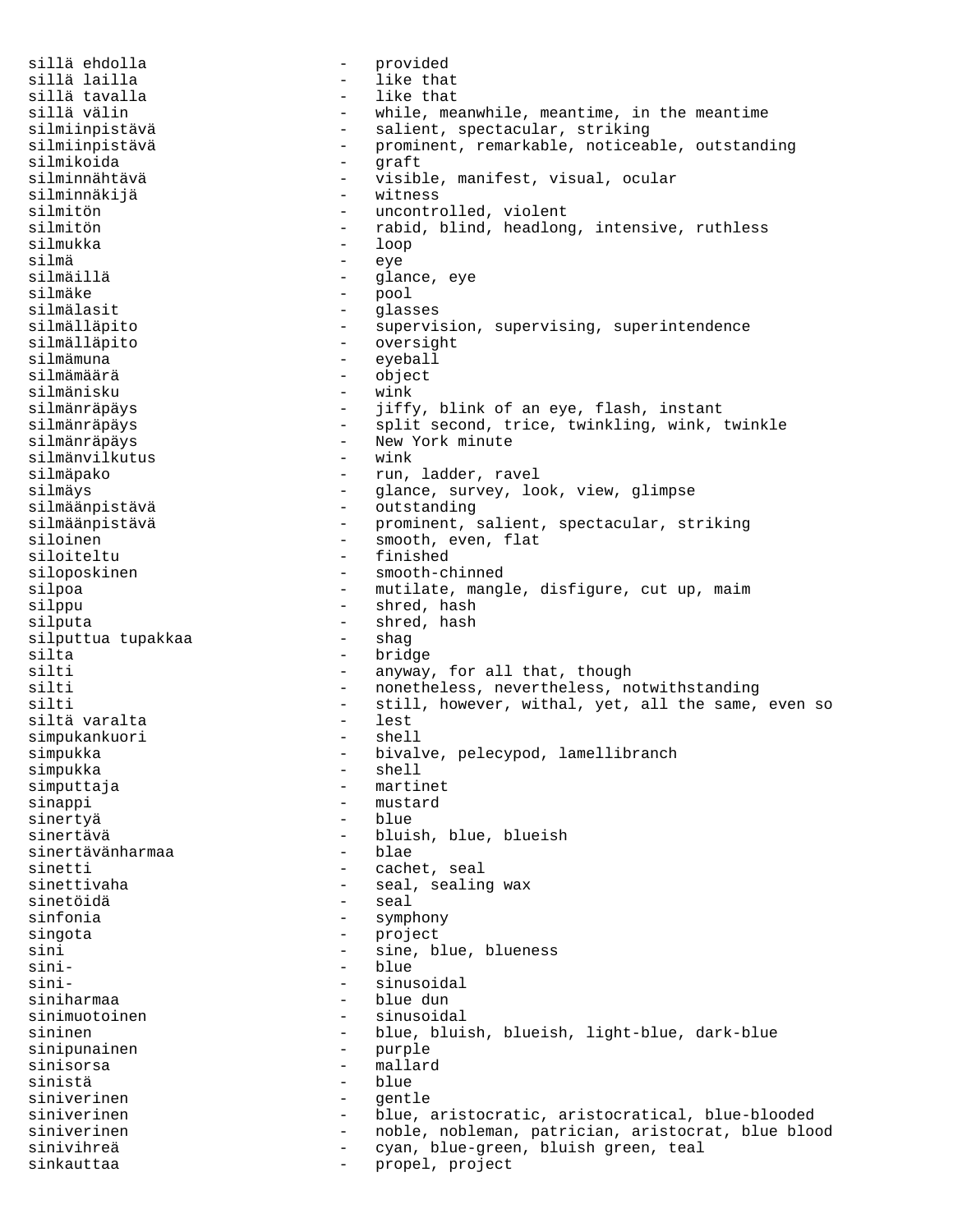sinkki - zinc, Zn sinkku - unmarried, single - bazooka, portable rocket launcher sinne - there, thither, to that place (near you)<br>sinnikkyys - persistence - persistence sinua - you, thee<br>sinulla on - you have - you have sinulla on  $\begin{array}{ccc} - &$  you have (got) (2nd person)<br>sinun  $\begin{array}{ccc} - &$  your (2nd person). vour. vo sinun - your (2nd person), your, yours, thy, thine<br>sinut - you (obi) (2nd person) - you (obj.) (2nd person) sinä - you (2nd person), you, thou sipaista - stroke, pat, chuck - stroke, pat, tap, dab<br>- mince sipsutella sipuli - onion sireeni  $-$  alert, alarm, warning signal, alarum sireeni - siren sirittää - chirp siritys - chirp<br>sirkka - chirp sirkka – cricket<br>sirkus – cricket sirkus - circus<br>siro - delica siro - delicate, fragile, graceful - scattering sirota - scatter sirpale - fragment sirpale - scrap, bit, chip, flake, fleck sirppi - sickle siru - chip, micro chip, chip technology siru - scrap, bit, flake, fleck, fragment, crumb, shard siru - shatter, shiver, splinter, particle, granule sisar - sister - sister<br>sisarus - siblin - sibling<br>- indent sisennys - indent sisentää<br>sisko sisko - sister siskonpoika - nephew siskontyttö sissi - guerilla, guerrilla, irregular, insurgent sissiliike - guerilla movement, guerrilla movement sissisota - Guerilla warfare, guerrilla warfare sisu - gumption sisu - guts, determination, sand, grit, moxie, backbone<br>sisu - pluck quisiness pluckiness sisu - pluck, gutsiness, pluckiness<br>sisukas sisukas - determined<br>sisukset - entrails sisukset - entrails<br>sisus - interior sisus - interior<br>sisus - pulp sisus - pulp<br>sisusta - 11ni - lining sisustaa - furnish sisustaen 1988 - Lining<br>Sisustaminen 1988 - Lining - lining, furnishing sisustava - lining sisuste - lining sisusteet - fitment sisä- - inner, interior sisä- - indoor sisäelimet - viscera sisäinen - inner, internal, inside, privileged<br>sisäisesti - internally, inwardly, inside sisäisesti - internally, inwardly, inside<br>sisäkatto - ceiling sisäkatto - ceiling - maid, housemaid, maidservant, amah sisäkuori - pith sisälle - in, into, inside<br>sisällyksetön - inane - inane sisällyksetön sisällyttää - include sisällä - inside, within, in sisällä tapahtuva sisälmykset  $-$  intestines, viscera, entrails, tripe, innards sisälmykset - bowels, guts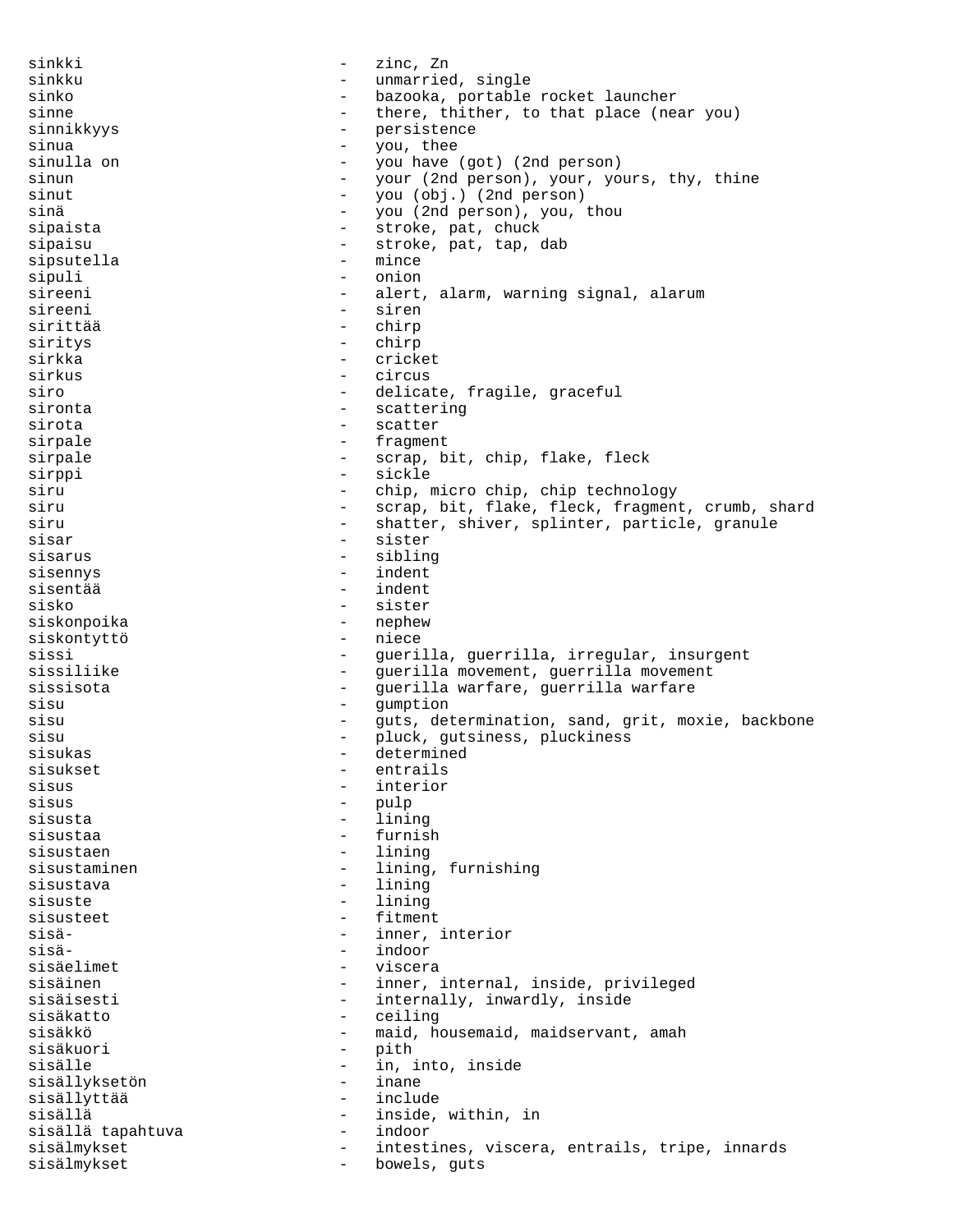sisältyä - carry, include sisältäen - inclusive sisältää - stand - contain, include, consist, incorporate, house sisältää - carry, hold, bear sisältö - substance, contents, content, subject matter sisältö - message sisämaa sisämaan - inland sisäpiiriläinen sisäpiirin 1988 - privileged, inside, inner sisäpiirin - esoteric sisäpiirin jäsen sisäpiste  $-$  interior point sisäpuoli – inside, interior<br>sisäsäännöllinen (math.) – inner regular sisäsäännöllinen (math.) sisätulo - dot product, inner product sisätuloavaruus - inner product space, pre-Hilbert space sisään - inside sisään katsominen - introspection sisään piirretty ympyrä - inscribed circle sisään päästäminen - admission, admittance sisään sulkeminen - enclosure, enclosing, envelopment, inclosure sisäänkäynti  $-$  threshold, doorway, door, room access sisäänkäynti - entrance, entry<br>sisäänpääsvlippu - ticket sisäänpääsylippu sisäänpääsymaksu - entrance money sisäänpääsymaksu - admission price, price of admission sisäänpääsymaksu - entrance fee, admission charge, admission fee sisääntulo  $-$  entry, entrance sisääntulo - input sitaatti - mention - quote, quotation, citation, credit, reference siteerata - cite, quote<br>siten - like this siten - like this, so, that way, thus, thereby<br>sitkas - viscous<br>- viscous - viscous sitkeys - persistence sitkeä - sinewy, unchewable, tough, stringy sitoa  $-$  bind, connect, join, tie, tie up<br>sitoa hiusnauhalla  $-$  fillet sitoa hiusnauhalla - fillet sitoa Historiania - pinion - pinion - pinion - pinion - pinion - pinion - pinion - pinion - pinion - pinion - p sitoumus - liability<br>sitoutumator - independent sitoutumaton - independent<br>sitoutuminen - allegiance sitoutuminen - allegiance, loyalty, dedication, commitment sitruuna - lemon sitruunainen - tart, lemony, lemonlike, sourish, tangy sittemmin - thereafter, thenceforth sitten - since, ago sitten - afterwards, next, subsequently, then sittenkin - still, yet, nonetheless, even so, anyhow sittenkin - for all that, however, none the less, really sittenkin - nevertheless, after all, all the same, anyway<br>sittenkään - even then sittenkään  $-$  even then sitä - that, the sitä ja tätä - various things mixed up - consequent, ensuant, resultant, resulting, sequent sitäpaitsi - besides siunata - bless siunata (informal) siunaus - blessing sivakoida - ski siveellisyys - chastity, celibacy, virtue, sexual morality siveetön - wanton, voluptuous sivellä - stroke sively - stroke siveys  $-$  virtue, chastity, sexual morality, purity siveys - morality, morals siviili - civilian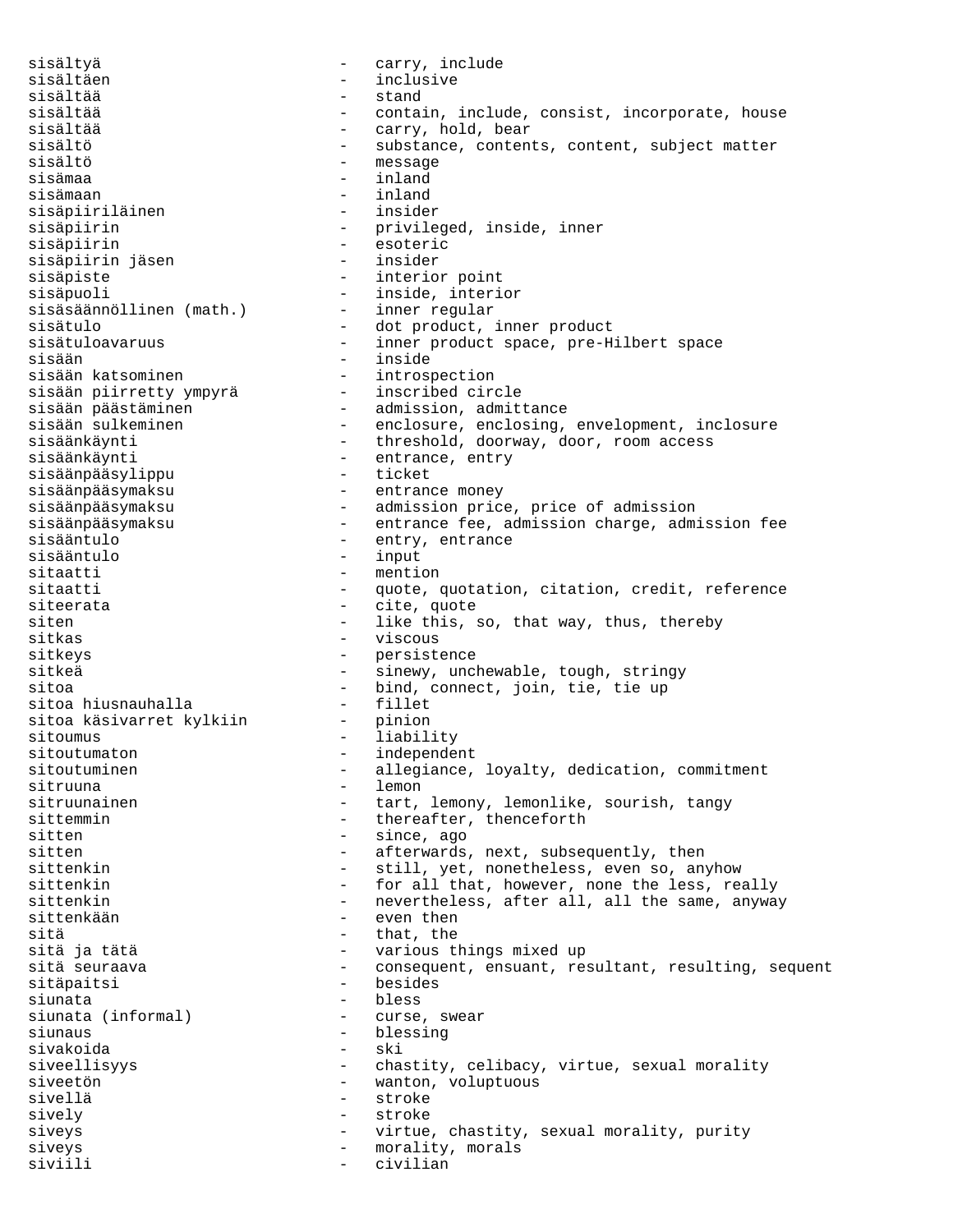siviili-<br>
- civil, civic siviilihenkilö - civilian siviililainsäädäntö<br>sivilisaatio - civilization, civilisation<br>- educational sivistyksellinen - educationalistyksellinen - educationalistyksellinen - educationalistyksellinen - educational sivistymättömyys<br>sivistynyt - sophisticated, urbane sivistynyt - cultured, educated, learned, well-informed - civilization, civilisation sivistys - education, breeding sivistys - civilization, culture, civilisation sivistää - cultivate, educate sivu - side, page sivu- side side sivuajo - spool sivuhuomautus - aside, digression, excursus, divagation sivuhuomautus - parenthesis, footnote<br>sivulla - beside - parenthesis, footnote sivulla - beside sivulla oleva - 1ateral, sidelong<br>sivulle - sideways, aside sivulle - sideways, aside sivulle työntyvä - lateral, sidelong - bystander, outsider sivulta - from side<br>sivummalle - aside sivummalle<br>sivunormaali (math.) - binormal vector, binormal sivunormaari (mach., 1999)<br>sivustakatsoja - bystander, onlooker sivusto - website sivuta - cross sivuttain extension of the sideways sivuttainen 1988 - Solomon Lateral, sidelong sivutuote - fallout sivuun - aside, apart, by, away<br>sivuun poikkeaminen - swerve, swerving, veer sivuun poikkeaminen - - swerve, swerving, veering<br>sivuvaikutus - - - - side effect sivuvaikutus - side effect<br>sivuvaunu - sidecar skaala - scale skalaaritulo (math.) - dot product, inner product<br>skandaali - scandal, outrage - scandal, outrage skandinaavi - Scandinavian<br>skandinaavinen - Scandinavian skandinaavinen - Scandinavian<br>skandium - Scandium - Scandium Sc - scandium, Sc skanneri - scanner skenaario - scenario skeptinen - sceptical, skeptical, doubting, questioning skootteri - scooter, motor scooter<br>skotlanninpaimenkoira - collie skotlanninpaimenkoira<br>skotlantilainen - Scottish, Scotsman skotti<br>skottihame - Scottish<br>- kilt skottihame - kilt<br>skottilainen - Scottish skottilainen skoude (informal) skoude (informal) - policeman<br>slangi - slang - slang<br>sodanjohtotaito - strategy sodanjohtotaito sodankäynti - warfare sodanlietsoja - warmonger, militarist<br>sofistikoitu - sophisticated - sophisticated<br>- software softa (informal)<br>sohaista sohaista - ram, force, drive - prod, jab, stab, poke, dig sohjo  $-$  sleet (on ground), wet snow sohjo - pulp - sofa soi - rang, rung soida - sound, peal, ring, say, give sound soihtu - torch soikea - oval, elliptic soikio - ellipse, oval soimata - blame, rebuke, reproach, reprove, scold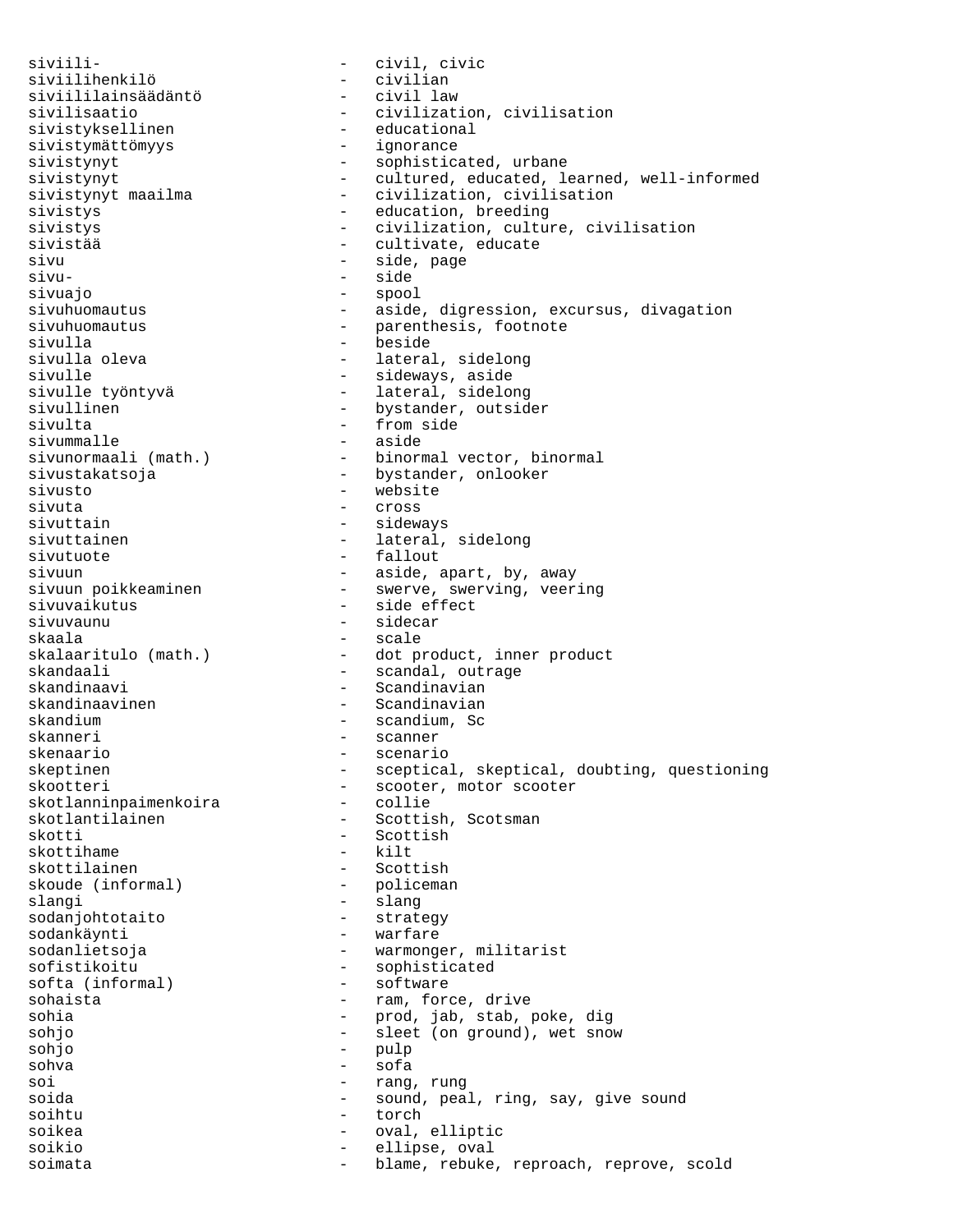soineet - rung soinnillinen - voiced<br>sointi - sound sointi - sound, timbre - sound, timbre - sound, timbre - timbre - timbre - timbre - timbre - timbre - timbre sointiväri sointu - chord sointuoppi<br>soinut - rung soitettu - rung, played, called soitin  $-$  musical instrument soitin-<br>
- instrumental soittaa - play, ring, call, make a phone call, sound<br>soittaa iousisoitinta - bow soittaa jousisoitinta - bow soittaa summeria soittaa viulua  $\qquad \qquad -$  fiddle, play the violin soittaja - player, musician, instrumentalist soittaneet - rung, played, called soitti  $-$  rang, rung, played, called soittivat - rang, rung, played, called<br>soiva soiva - ringing soivat - rang, rung<br>sokea - hlind sokea - blind<br>sokeri - blind<br>- sugar - sugar sokeripala - sugar cube<br>sokeriruoko - - cane sokeriruoko sokkelo - puzzle, riddle, tangle, windings sokkelo - maze, complexity, intricacy, jungle, labyrinth sola  $-$  pass, mountain pass, notch sola  $-$  defile, gorge, ravine solakka - slight, willowy solakka - slender, delicate, slight, slim, thin, lean solidaarisuus - solidarity solista - murmur, purl, gurgle, babble, flow<br>soljuva - fluent, flowing, fluid, liquid, sm soljuva - fluent, flowing, fluid, liquid, smooth solki - fibula<br>solmia - knot.n - knot, make a knot, tie solmia  $-$  make a contract or agreement solmia suhde  $-$  affiliate solmio - necktie, tie solmu - knot, node solmuke - bow solu - cell solvasi - insulted, affronted solvasivat  $\qquad \qquad -$  insulted, affronted solvata  $\qquad \qquad \qquad - \quad \text{insult, affront}$ solvattu - insulted, affronted solvaus entity revilement, contumely, affront soma  $-$  cute, beautiful somerikko - stone soil, rock land, stony soil somero - stone somistaa - beautify<br>somistaa - arnament somistaa - ornament, decorate, adorn, grace, embellish sonaatti - sonata sonnustautua - put on, don, dress in, wear, get into, assume sonta  $-$  shit, manure, bullshit, horseshit soolo - solo sopertaa - falter - falter - falter - falter - falter - falter - falter - falter - falter - falter - falter sopeuttaminen en mannet adaptation, adjustment sopeutuminen - adaptation, adjustment<br>consulus sopeutus - adaptation, adjustment sopia - fit, sit<br>sopia - determine sopia  $-$  determine, settle, square off, square up sopia  $-$  befit, be fitting, be appropriate, accommodate<br>sopia sopia  $-$  suit, agree, sign, contract, fix, covenant sopia - match sopia  $-$  reconcile, patch up, make up, conciliate sopia yhteen - match, fit, correspond, check, jibe, gibe, tally sopia yhteen - agree sopimaton and the sopimaton of the corous, uncomely, unseemly, untoward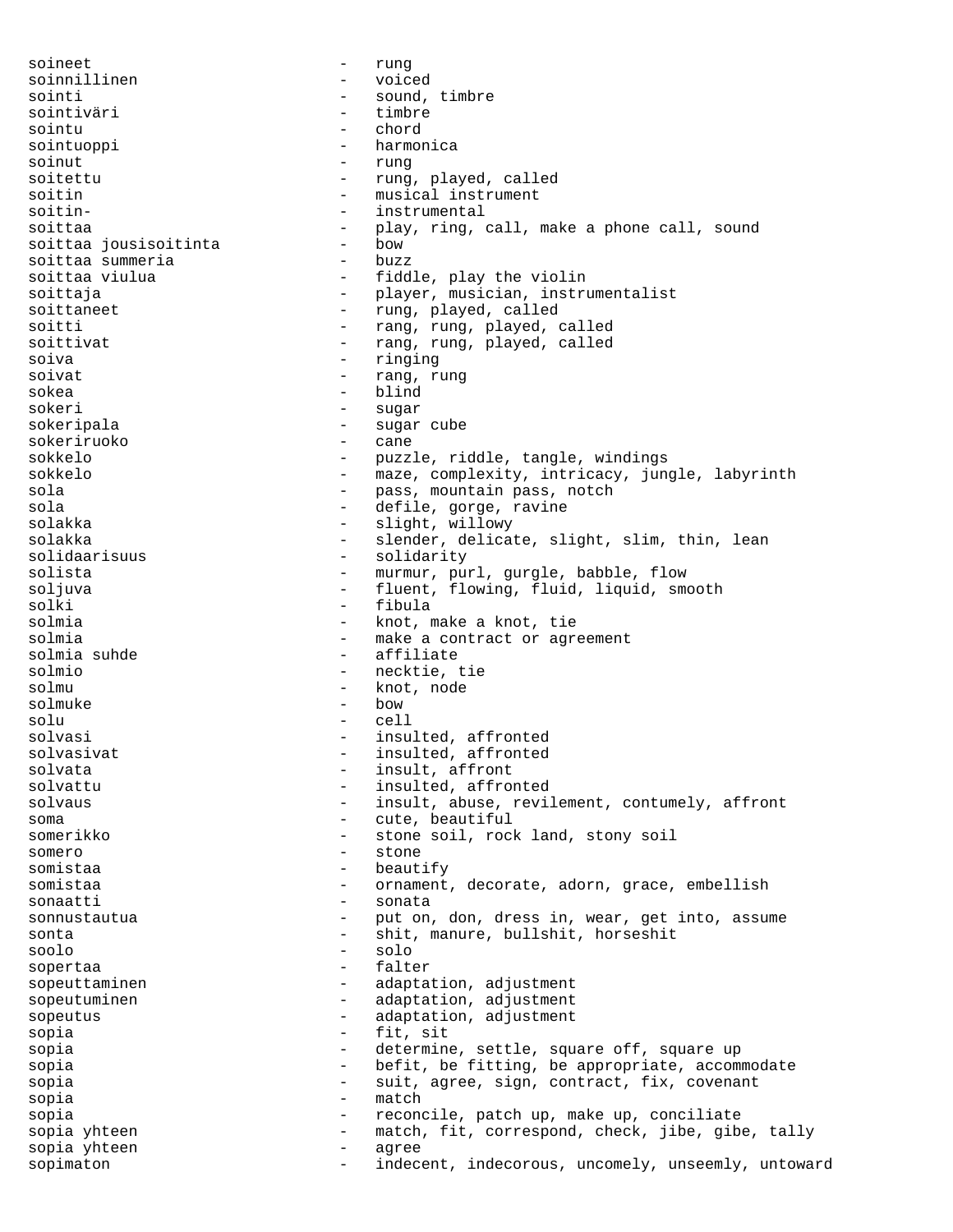sopimaton - unbecoming, inappropriate, incorrect, improper sopimaton - malapropos, inappropriate, unsuitable<br>sopimattomasti - malapropos, inopportunely sopimattomasti - malapropos, inopportunely sopimattomasti - inappropriately sopimattomuus - unsuitableness, inconsistency, impropriety<br>sopimattomuus - unsuitability incongruity incongruousnes sopimattomuus - unsuitability, incongruity, incongruousness sopimattomuus - unfitness sopimukseen liittyvä - contractual sopimuksen mukainen 1988 - Contractual sopimus - bargain<br>sopimus - agreement - agreement sopimus - agreement, contract, covenant, concordat, deal<br>sopimus - compact - compact - compact sopimus  $\sim$  - treaty, pact, accord sopimus kuljetuksesta  $\sim$  - charter sopimus kuljetuksesta sopiva  $-$  suited, convenient, apt sopiva - applicable<br>sopiva - applicable<br>- proper fil sopiva - proper, fit, suitable, right, decent, appropriate sopiva - opportune - suitably, fitly, properly sopivuus - suitableness, convenience sopivuus est test toimes - congruity, congruousness, congruence, suitability sopivuus - fitness, fittingness, fit<br>soppa soppa - soup soppi - department, section soppi - cell, chamber, compartment, cove, cubbyhole soppi - alcove, area, berth, booth, box, carrel, category soppi - den, corner, nook, recess, recession, niche<br>sopraano - soprano sopraano - soprano sopuisa - gentle, mild, meek, quiet sopuisampi - quieter sopukka - nook, corner, recession, recess, niche sopusointu entre resolution - congruity, congruousness, congruence sopusointu - correspondence, agreement sopusointu - harmony sopusuhtaisuus - proportion, symmetry, balance<br>sora sora  $-$  gravel, grit, dirt sorahtaa - grate sorakuoppa - pit, quarry, stone pit sorea - slender sorina - babble, buzz, hum, murmur<br>sorkkarauta - crowbar sorkkarauta - crowbar sorkkia - prod, jab, stab, poke, dig<br>sormeilla - rig sormeilla - rig<br>sormeilla - mism sormeilla - mispresent sormeilla - manipulate, fudge, fake, falsify, cook, wangle sormeilla - finger sormenkynsi - nail, fingernail sormi - finger sormikas - fabric glove, glove sormuksen muotoinen 1988 - 1988 - 1989, ring-shaped sormuksen muotoinen - circular, annular, annulate, annulated, circinate sormus - ring<br>sorronalaisuus - oppru sorronalaisuus - oppression sorsa - duck, mallard, wild duck, wild-duck sortaa - oppress, persecute, tyrannize<br>sorto sorto - oppression, suppression<br>sortovalta - despotism tyranny sortovalta - despotism, tyranny<br>corrects sorvata - turn sorvi - lathe sosiaalihuolto - social welfare sosiaalinen - social - socially sosiaaliturva - welfare, social welfare sosiaalityöntekijä - social worker sosialismi - socialism sosialisti - socialist<br>sosialistinen - socialist sosialistinen - socialist sosiologia - sociology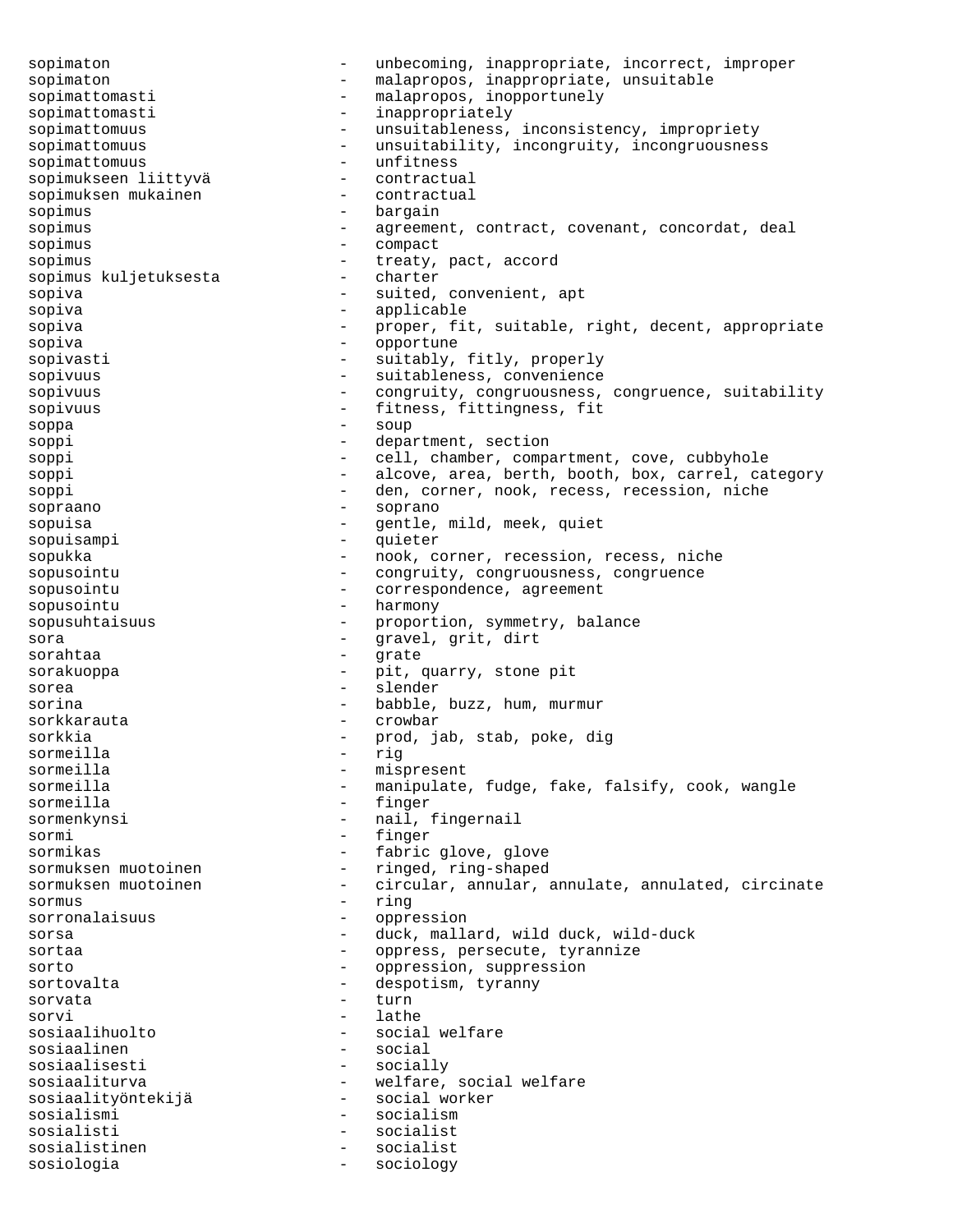sosiologinen - sociological sota  $-$  war, warfare sota-  $-$  military sota-aika - wartime sotahevonen - war horse, warhorse, charger sotahuuto - warcry, slogan, war cry sotainen - warlike, unpacific<br>sotaioukko - troop - troop sotajoukko - troop sotakirves - broad ax, broad axe sotamies - soldier, private sotamies - the least powerful chessman, pawn sotapäällikkö - general, warlord, commander sotaratsu - war horse, warhorse, charger sotaretki - expedition, hostile expedition sotaretki - military expedition sotarikos - war crime sotasaalis - trophy sotasankari - war hero sotataito - strategy sotatoimi - hostility, belligerency, act of warfare<br>
- operation sotatoimi - operation sotaurho - fighter sotaveteraani - veteran, vet, ex-serviceman sotaväki - army sotilaallinen - military - military<br>sotilaallinen - soldierly - soldierly, soldierlike, warriorlike, martial sotilaallinen - warlike<br>sotilas - soldier sotilas  $\qquad \qquad -$  soldier, warrior, fighter sotilas - the least powerful chessman, pawn sotilas- - military - rating, military rank, rank, military rating<br>- paygrade sotilasarvo - paygrade<br>sotilasarvo - title sotilasarvo - title sotilaspalvelija sotka - canvasback sotkea - mat, entangle, tangle, snarl, ravel, knot sotkea - mess up, fumble, botch, bumble, botch up, muff sotkea - blow, flub, screw up, ball up, spoil, muck up sotkea - bungle, fluff, bollix, bollix up, bollocks sotkea - bollocks up, bobble, mishandle, louse up, foul up sotkea - fuck up sotkea - tousle, dishevel sotkea - disarrange sotku - tangle, snarl, maze, jumble, mess, mess-up sotku entanglement, hugger-mugger, mix-up sotkuinen 1988 - messy, mussy, untidy<br>sotkuinen 1988 - unreadable, unclear. sotkuinen - unreadable, unclear, undecipherable<br>sotkuinen - indecipherable - indecipherable sottainen - messy, mussy, untidy<br>soturi - warrior soldier soturi - warrior, soldier soutaa - row soutuvene - rowing boat, rowboat<br>sovelias - rower, fit, suitable sovelias - proper, fit, suitable, right, decent, appropriate sovelias  $\qquad \qquad -$  convenient, apt, suited sovellettu – applied<br>sovellus – applicat sovellus - application sovelluskohtainen - proprietary<br>sovellutus - application application soveltava - applied soveltua - suit, fit, accommodate soveltumaton - incapable, incompetent, unequal to soveltuvuus - feasibility<br>sovinisti - sexist sovinisti - sexist sovinnaistapa - convention, normal, pattern, rule, formula sovitella - reconcile sovittaa - chord, harmonize, harmonise sovittaa - adapt, suit, fit, accommodate sovittaa - match, equal, equalize, equalise, equate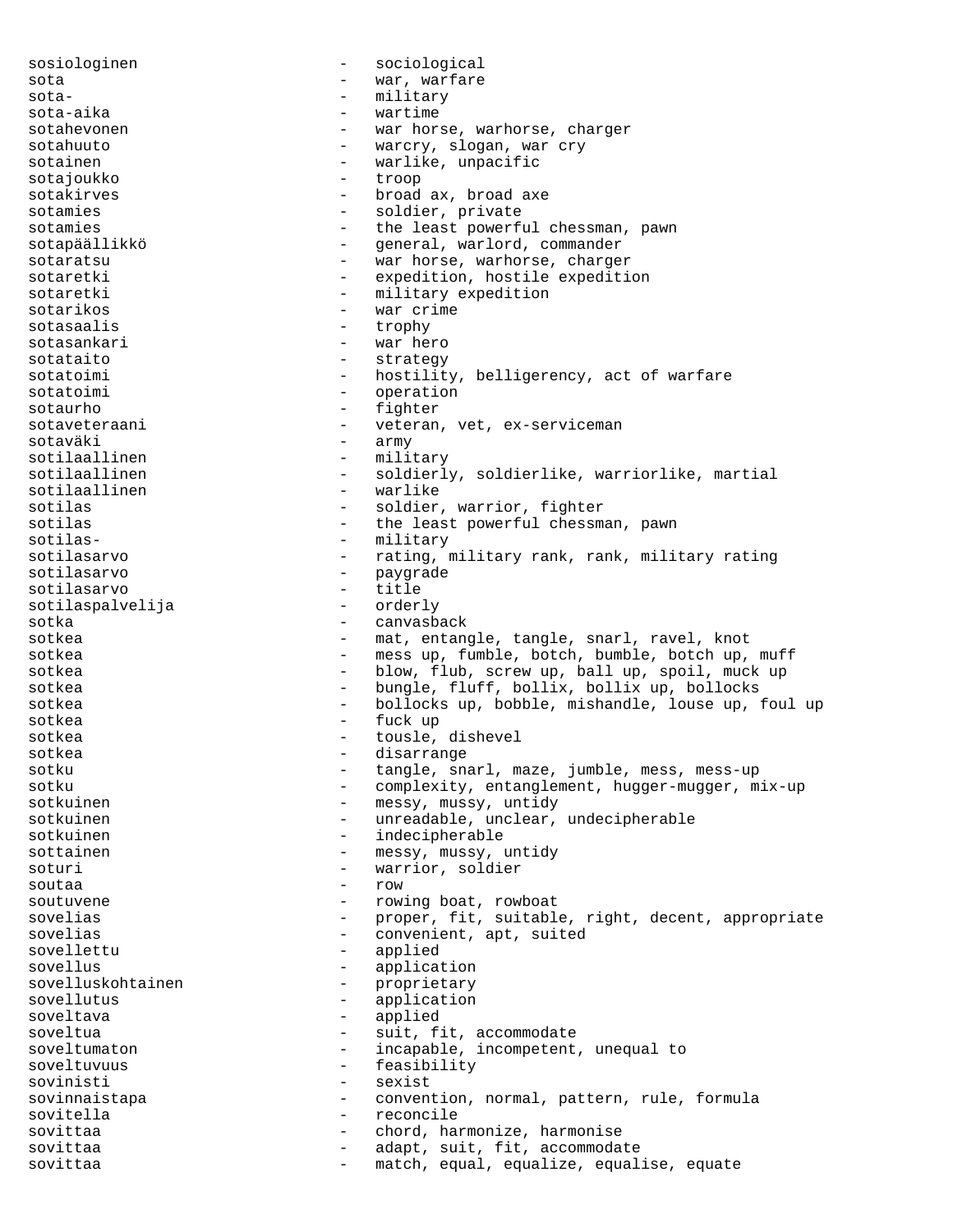sovittaa - proportion<br>sovittaa - proportion<br>- proportion sovittaa - reconcile, accommodate, conciliate<br>sovittaa yhteen - match, equal, equalize, equalise, - match, equal, equalize, equalise, equate sovittaminen and the southward of the fitting, adaptation, adjustment sovittelija - umpire sovittelija - pacifier, appeaser, conciliator, make-peace sovittelija - peacemaker, reconciler<br>sovitteluratkaisu - compromise sovitteluratkaisu<br>sovittu - agreed, fixed, appointed sovitus - fitting, adaptation, version spektaakkeli - spectacle<br>spektaakkeli- - - spic spektaakkeli- - epic spektri (phys.) spektrometri - spectrometer spekulaatio en andre speculation spekulointi - speculation sperma entitled reader that the cum, semen, seed, seminal fluid, ejaculate spermasolu - sperm, sperm cell, spermatozoon, spermatozoan spesialisti - specialist spiraali - helix, spiral, volute, whorl, coil sponsori - sponsor - sponsorship<br>- sponsorship sponsorointisopimus spotti - spotlight spurgu - boozer, heavy drinker, drunkard spurgu - a homeless drunkard squash - squash, squash rackets staattinen - static - stability stadion - stadium, bowl, arena<br>standardi - standard - standard - standard standardoida - standardize stereo<br>stereofoninen - stereo, stereophonic, two-channel<br>stereofoninen - stereo, stereophonic - stereo, stereophonic stereot - stereos, sound system, stereo system stereotyyppi - stereotype<br>steriloida - fix steriloida<br>steriloida - sterilize, sterilise, desex, unsex, desexualize stiletti - stiletto stipendi - award, scholarship stokastinen - stochastic stoppi - stop strategia  $-$  strategy strateginen - strategic stressi <br/> - stress, tension, tenseness, strain strontium - strontium, Sr strutsi - ostrich studio - studio stuertti - steward subjekti - subject subjektiivinen - subjective, immanent substantiivi - noun, substantive sudenkorento - dragonfly suggestiohoito - pithiatism suhahtaa - hiss, whoosh<br>suhdannetaantuma - - recession  $\mathsf{subdiameter}$  - recent subde suhde  $\qquad \qquad -$  quotient, proportion, proportionality, ratio<br>suhde  $\qquad \qquad -$  relationship, connection suhde - relationship, connection<br>suhde - relation, affiliation, a - relation, affiliation, association, tie, tie-up suhista - whistle suhista - rustle, swish, hiss, buzz, murmur, sigh, sough<br>suhtautua - concern, relate - concern, relate suhtautuminen en andere en andere andere andere reaction suhteellinen - relative, proportional suhteellinen koko - proportion, proportionality suhteellisen - relatively, comparatively suhteellisesti - comparatively, relatively<br>suhteellisuusperiaate - apportionment suhteellisuusperiaate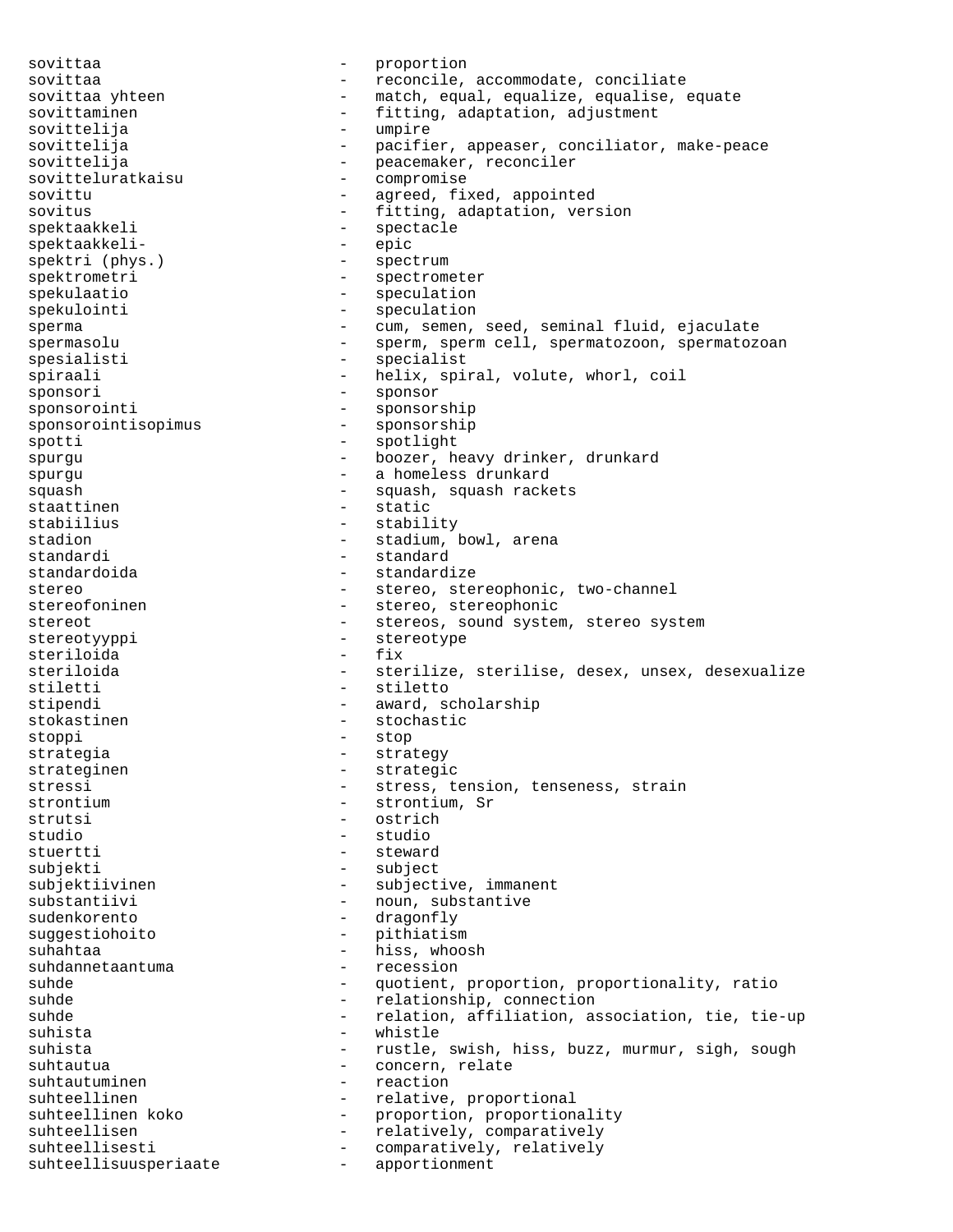suhteessa  $\qquad \qquad -$  relative, proportional suhteessa - comparatively, relatively suhteettomuus - disproportion<br>suhteiden solmiminen - affiliation suhteiden solmiminen suhteita - relations, associations, ties, connections<br>suhteuttaa - reproportion, harmonize - proportion, harmonize suihke - aerosol - aerosol - aerosol - aerosol - aerosol - aerosol - aerosol - aerosol - aerosol - aerosol - aerosol - aerosol - aerosol - aerosol - aerosol - aerosol - aerosol - aerosol - aerosol - aerosol - aerosol - aer suihkepullo suihku - discharge, outpouring, run<br>suihku - shower, jet. spurt. squirt - shower, jet, spurt, squirt, spirt suihkulähde - fountain suihkuttaa - squirt, force out, eject, squeeze out suihkuttaa  $\frac{1}{2}$  - shower, spray suihkuttaa märäksi - squirt suihkuttaa märäksi suikale - ribbon, shred suikaloida - shred suin päin  $-$  headlong, head first, headfirst, precipitately suin päin  $\begin{array}{ccc} - & - \\ - & \end{array}$  slap, head over heels suipentaa suipentaa - taper - taper suippeneva - tapering, taper, conical, pyramidical suisto - delta<br>suitsi - rein - rein - rein suivaantua - get angry, become angry sujauttaa  $-$  sneak, slip sujuva - fluent, flowing, fluid, liquid, smooth sujuvasti - smoothly, swimmingly sujuvuus - facility<br>sukanvarsi - leg sukanvarsi sukanvarteen - aside, by, away<br>sukat ja sukkahousut - hosiery, hose sukat ja sukkahousut<br>sukellettu sukellettu - dived sukellus - dive, diving, header<br>sukellusvene - submarine - submarine - submarine sukelsi - dived sukelsivat sukeltaa - dive, submerge, plunge, duck sukeutuen - developing sukeutuva - developing sukia  $\begin{array}{ccc} - & \text{stroke, curry} \\ - & \text{scork, curry} \end{array}$ sukka - sock, stocking sukkahousut - tights<br>sukkela - striki sukkela - striking, subtle, swift sukkela - pithy, playful, quick, rapid, sharp, spiritual sukkela - intelligent, inventive, jesting, nifty, nimble sukkela - entertaining, diverting, fluent, funny, handy sukkela - agile, amusing, brainy, bright, cheerful, fast sukkela - clever, smart, witty, quick-witted, ingenious sukkeluus - pun, punning, wordplay, paronomasia sukkula - shuttle, spacecraft sukkulamato  $-$  nematode, nematode worm, roundworm suklaa - chocolate<br>sukset - skis ski sukset - skis, ski suksi - ski suksia - ski, to ski<br>suku - genus hous suku - genus, house, blood, ancestry, line, lineage, kin suku - kindred, clan, tribe suku  $-$  family, relatives, kin group, kinship group sukua - akin, kindred, related<br>sukuhauta - family tomb - family tomb sukujuuri - stock, ancestry, line sukulainen - relative, family member, kinsperson, family, kin sukulais-<br>
- allied sukulaisuus - affinity sukunimi - surname, family name, last name, cognomen<br>sukupolvi - qeneration sukupolvi - generation sukupuoli - sex, gender, sexuality<br>sukupuolielämä - sex life sukupuolielämä - sex life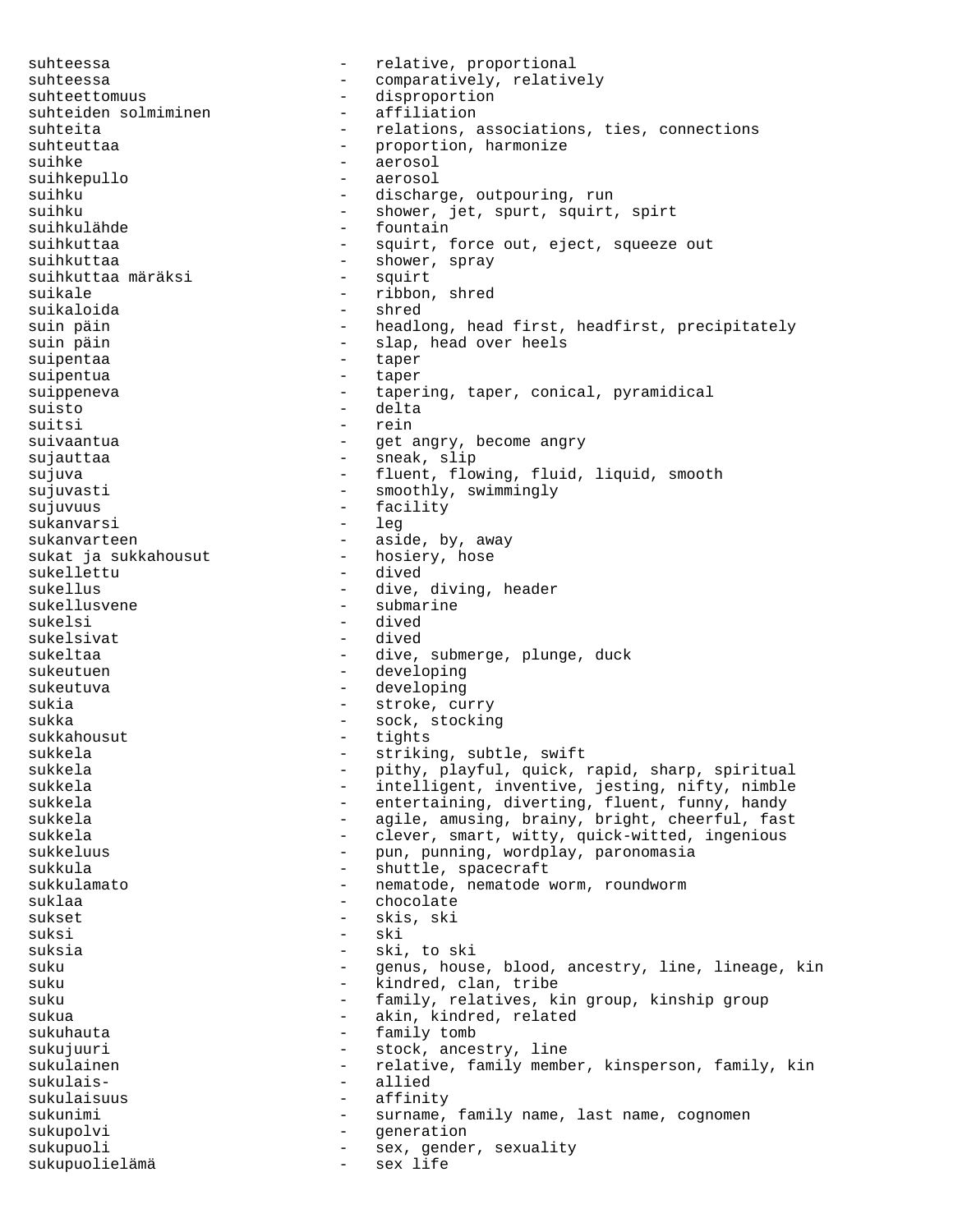sukupuolisuus - sexuality sukupuu - family tree sukupuutto - extinction sukupuuttoon kuollut - extinct sukurutsaus sukututkimus - genealogy sula - unfrozen, melted, molten, thawed<br>sulaa - - - - - - - - - dissolve, melt, thaw, defrost, sulaa sulaa - dissolve, melt, thaw, defrost, smelt<br>sulake - fuse - fuse - fuse sulaminen - melting, thawing sulanut - molten sulattaa - melt down, run sulattaa - melt, defrost, smelt, thaw, unthaw, unfreeze sulatto - smeltery, smelter sulatusuuni - furnace sulauttaa - merge sulautua  $-$  assimilate, imbibe sulautuma - merger<br>sulava - elegani sulava - elegant, courtly, formal, stately sulava - melting sulava - fluent, flowing, fluid, liquid, smooth<br>sulavapuheinen - smooth-spoken - smooth-spoken sulavapuheinen - fluent, eloquent, facile, silver, silver-tongued sulavasanainen - smooth-spoken sulavasanainen - fluent, eloquent, facile, silver, silver-tongued<br>sulhanen - groom, bridegroom - groom, bridegroom sulittaa - fletch, fledge suljettu - closed suljettu esivaali - closed primary suljettu joukko (math.)<br>suljin suljin - shutter<br>sulka - shutter - shutter sulka - feather - feather<br>sulkapallo - - badmint - badminton sulkapallomaila - battledore, badminton racket sulkea - close, shut, fasten sulkea - fold, shut down, close down sulkea - block off, barricade, blockade, block up, bar sulkea - block - block sulkea häkkiin  $\qquad \qquad -$  cage, cage in sulkea pois  $\overline{z}$  - exclude sulkea sisäänsä - enclose, hold in, confine sulkeuma (math.) sulkeutua - fold, close, shut down, close down sulkeutunut - close, closed<br>sulkeutuva (math.) - closable - closable sulkeutuva (math.) sulku - suppression<br>sulku - suppression<br>- freeze sulku - freeze - embargo sulku - block, blockage, occlusion, stop, stoppage sulku - closure sulku - barrier, barricade, barrage, parenthesis<br>sulkutelakka - dock - dock sulkutelakka - dock sulkutuli - barrage sulloa - stow sulloa täyteen sulo - charm suloinen  $\qquad \qquad -$  charming, lovely, cute suloisuus - charm  $\begin{array}{ccc}\n\text{subous} & - & \text{charm} \\
\text{sum} & - & \text{imm} & \text{imm}\n\end{array}$ suma - jam, drive sumea - fuzzy, unclear sumentua  $\qquad \qquad -$  blur, slur summa - sum, total, totality, aggregate summa - amount summamutikassa - random summassa - in the sum summassa - random summautuva - summable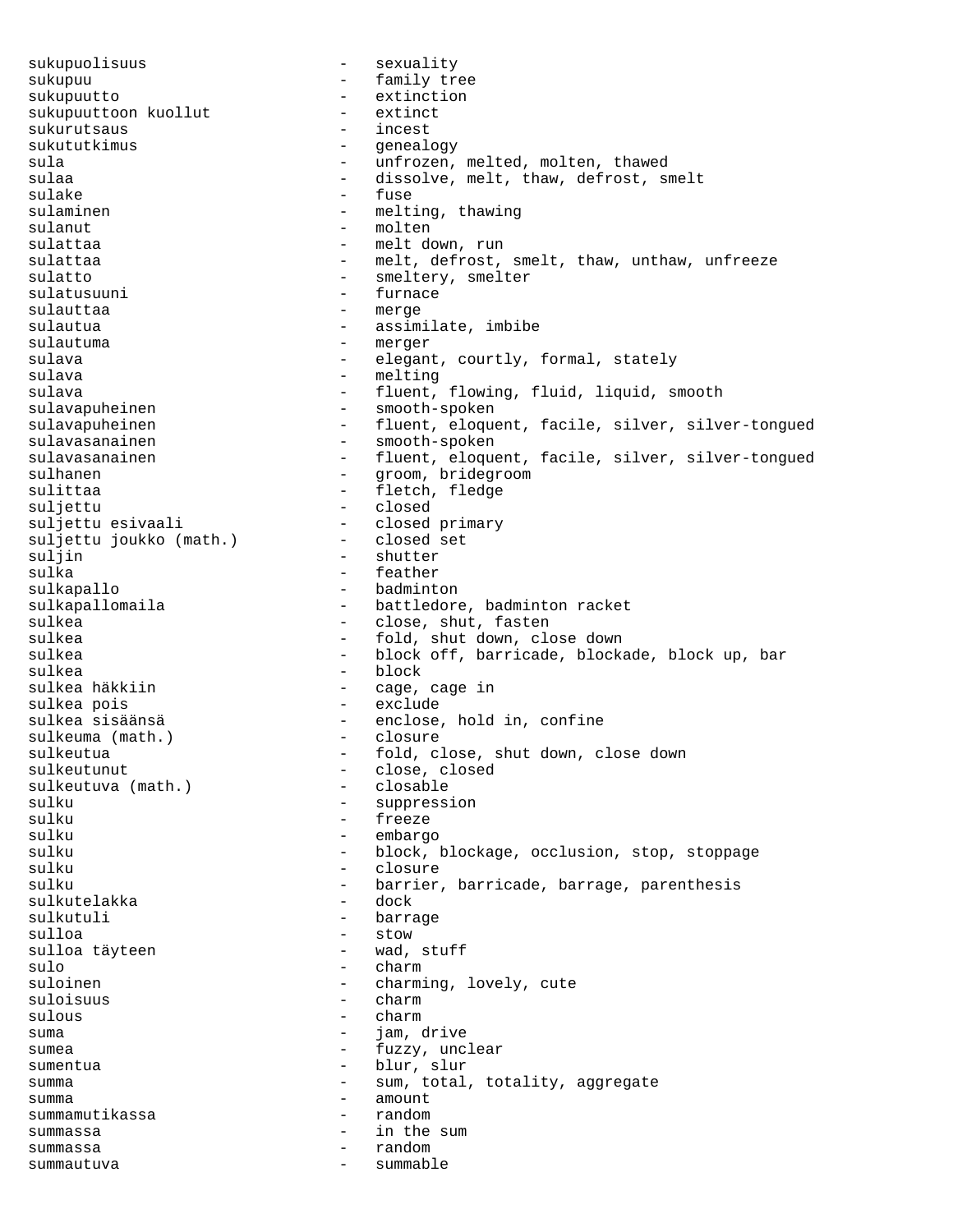summeri - buzzer sumu - fog, mist sumutus - waffle sunnuntai - Sunday suo - marsh, swamp, bog, moss<br>suoda - marsh, swamp, bog, moss suoda - grant, give, award, bestow suoda itselleen<br>suoda pitkin hampain suoda pitkin hampain grudge, begrudge, resent<br>suoda vastahakoisesti qrudge, begrudge, resent - grudge, begrudge, resent suodatin alueen valmintaa valmistusteen valmistusteen valmistusteen valmistusteen valmistusteen valmistusteen v suodattaa - filter suodin anno 1972 - filter suoja - thaw, thawing, warming suoja - protection suoja- - protective suojaaminen - protection, shielding suojaava - defensive, protective suojaava - covering, shielding suojakaide - rail, railing suojakeli  $-$  thaw, thawing, warming suojalasit - goggles, protective spectacles suojamuuri - rampart suojanpuoli - lee, lee side, leeward suojapeite - covering suojasää  $-$  thaw, thawing, warming suojata - shelter, protect suojata tekijänoikeudet suojaten - shielding, protecting suojatie - crosswalk, zebra crossing, pedestrian crossing<br>suojattu tekijänoikeuksilla - copyright, copyrighted suojattu tekijänoikeuksilla suojatuli - covering fire suojaus - protection, shielding suojeleminen - protection, preservation, saving, conservation suojeleva - protective suojelija - protector suojelija - patron, sponsor, supporter suojella - protect, keep, preserve, ward, guard suojellen - shielding, protecting<br>suojeltu henkilö - ward - ward suojeltu henkilö suojelu - protection, preservation, saving<br>suojelu- - - protective - protective suojelu- - protective suojuslehti - scale suola - salt suolaheinä  $-$  sorrel, dock, sour grass suolainen 1988 - Salty, briny suolata - salt, apply salt into, salt down, souse, cure suolata - corn suolestaa - draw, eviscerate, disembowel suoli - intestine, bowel, gut suoltaa - churn out, run on suomalainen 1988 - Finnish, Finn suomalais-<br>
- Finnish suomen kieli - Finnish language, Finnish<br>suomen kieli (language) - Finnish, Finnish language - Finnish, Finnish language suomentaja - translator suomi (language) - Finnish language, Finnish<br>suomi (language) - Finnish, Finnish language - Finnish, Finnish language suomu - scale suomulehti - scale suomustaa - scale suoni - vessel, vein, rib, vas suoni- - vascular suopea - advantageous, favourable suora - sincere suora - stretch suora - direct, straight, erect suora - straight line, line suora  $-$  simple, downright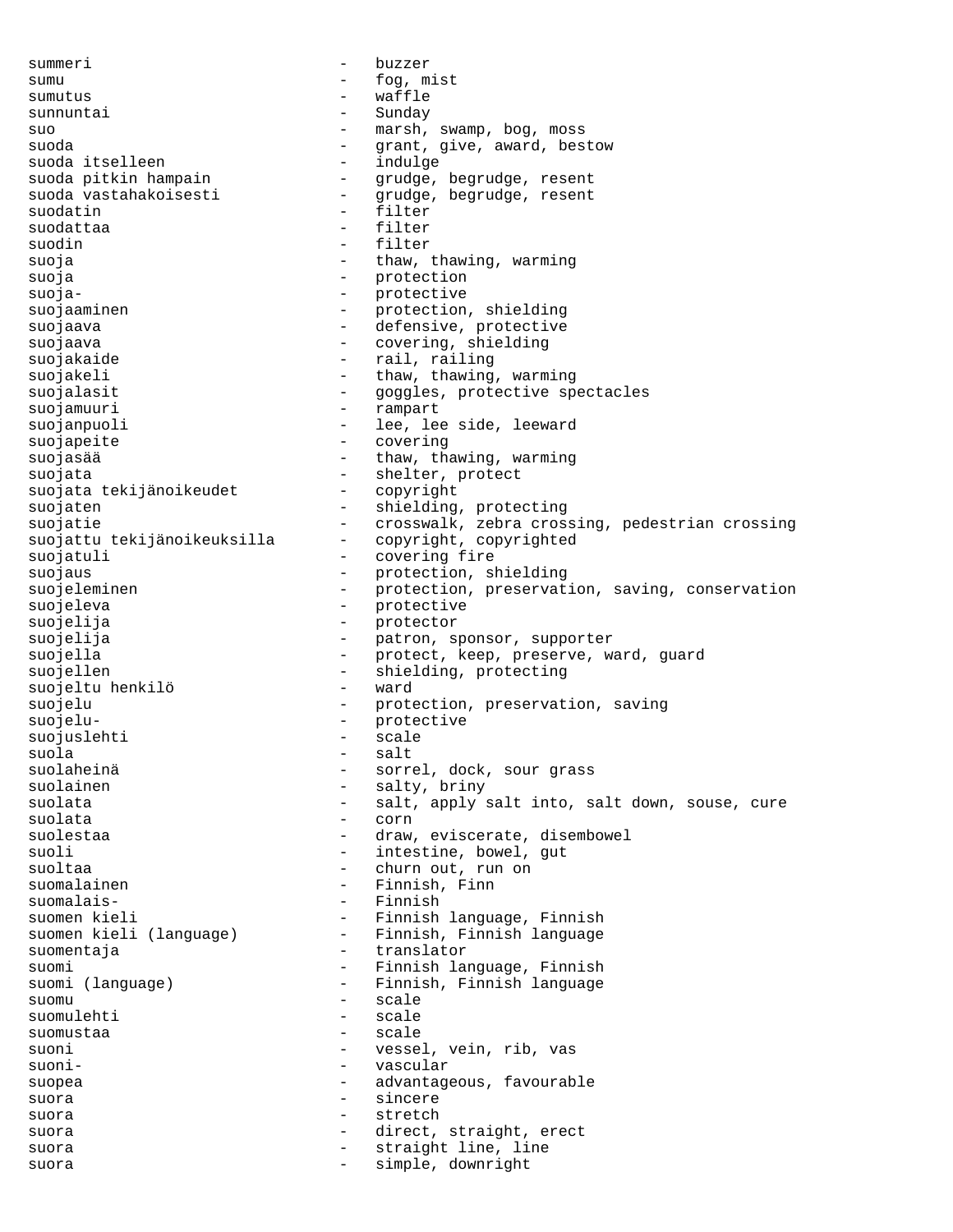suora demokratia  $-$  direct democracy suora esivaali - direct primary suora kulma - right angle suora raja (math.) - direct limit suora raja-arvo (math.) - direct limit suora summa (math.) - direct sum suora äänestys - direct vote suoraa päätä - smack suoraa päätä  $-$  headlong, head first, headfirst, precipitately suoraa päätä  $-$  slap, head over heels suoraan - frankly, honestly, candidly suoraan - due, directly, straight, downright suoraan sanoen - frankly, honestly, candidly suoraan sanottuna association - frankly, honestly, candidly suorakaide <br/> - rectangle suorakulma - square<br>suoralinjaisuus - alignment suoralinjaisuus suoranainen 1988 - Howaright suorastaan - simply, in fact even, downright<br>suoraviivainen - square, straightforward suoraviivainen - square, straightforward<br>suoraviivainen - - linear, simple suoraviivainen 1000 - linear, simple<br>suoristaa - straighten, un - straighten, unbend suoritin - central processor suoritin  $-$  processor, mainframe, central processing unit, CPU suorittaa - execute, carry out, perform, take, make, undertake suorittamaton - outstanding, owed, owing, undischarged suorittava - executive suoritus - execution, accomplishment, achievement<br>suoritus - performance suoritus - performance suoritus - liquidation, payment, remittance, settlement suoritus - fact suoritustaso  $-$  performance suosia - prefer, favor, favour, coddle, contribute, help suosia entimale - patronize, promote, side with, smile upon, support suosija - patron, sponsor, supporter suosikki - favorite, favourite, preferred, favored, pet suosikkipoika - favorite son suosio - popularity, stock suosionosoitukset - acclamation, acclaim, plaudits, plaudit, eclat suosionosoitus - courtesy suositella entimele recommend, commend, make acceptable, urge suositella  $-$  advocate suositeltava - advisable suosittu - popular suosituin - favorite, favourite, preferred, favored, pet suositus - reference, recommendation suostua - accede, agree, consent, comply suostutella - persuade, sway, carry, get suostuttaa - persuade - persuade suostuttelu - persuasion suostuva - agreeing, assentient, assenting suostuvainen 1988 - Suostuvainen muuta valminut valminut valminut valminut valminut valminut valminut valminut suotava - permissible, allowable, admissible suotava - advisable, desirable suotuisa - favorable, favourable, convenient, beneficial<br>suotuisa alkeistapaus - favourable elementary event - favourable elementary event suotuisin - optimal, optimum, ideal superlatiivi - superlative supertietokone - supercomputer supeta  $\overline{\phantom{a}}$  - converge supistaa - constrict, pare supistaa - restrict, retrench, stint, limit, cut, curtail supistaa - de-escalate, cut back, cut down, contract, narrow supistaa - reduce, cancel supistelma - abstract supistettu – reduced variatus – reduced variatus – reduced variatus – reduced variatus – reduced variatus – re supistus - restriction supistus  $\qquad \qquad -$  cancellation, curtailment, cut, reduction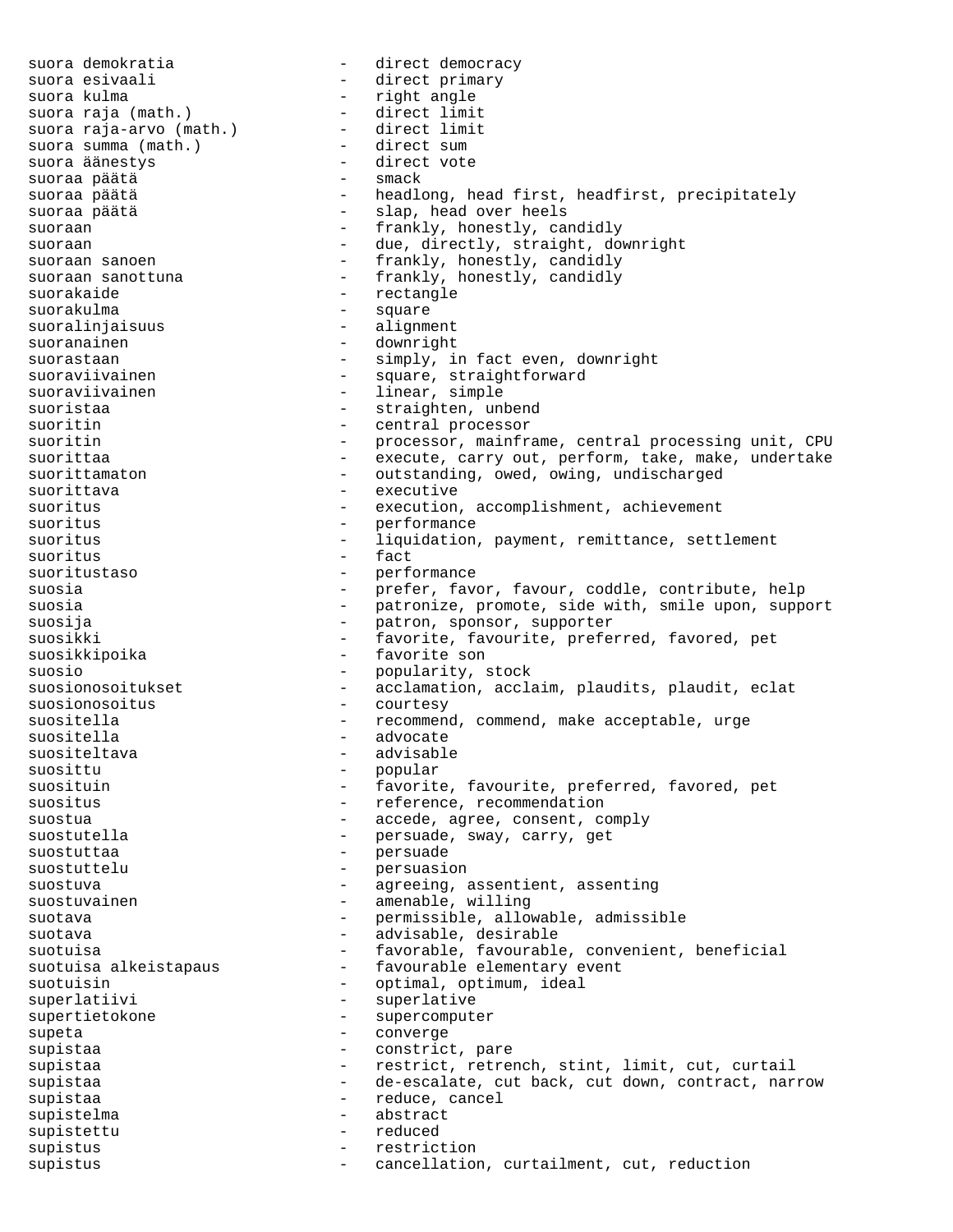supistuva entractile entractile suppea<br>suppea - compact, short, terse, concise, brief<br>convergence suppeneminen - convergence suppilo - funnel surfata - surf, browse surina  $-$  buzz, bombilation, bombination, humming, hum surina - swish surista - buzz, hum surjektiivinen (math.)<br>surkastua - be dwarfed, be reduced, be stunted surkastua - wither, atrophy, abort, be checked in growth surkastuen en mithering surkastuminen en andere vithering surkastuva - withering surkea - lousy, icky, crappy, rotten, shitty, stinking surkea - stinky surkea - miserable, woeful, forlorn, poor surkeasti - sadly<br>surkeus - miser surkeus - misery deplore, regret surkuteltava - regrettable surma - bane, death surmaaja - killer surmata  $\qquad \qquad - \qquad$  kill, dispatch, put to death surra en 1980 - grieve, sorrow, mourn, wail, bewail, lament surra en estado en el estado en el estado en el estado en el estado en el estado en el estado en el estado en e suru - affliction, regret suru - sorrow, grief, sadness, sorrowfulness, woe suruhuntu - weed surukseni  $-$  regrettably, unfortunately surullinen - dismal, dreary, sad<br>surullisesti - sadly - sadly surullisesti surunauha - crape, crepe, mourning band surupuku - weeds survaista - ram, force, drive surviaissääski survoa - crush, pound survoa - tuck, insert susi - wolf susihukka (nickname) - wolf sutjakka - meagre, slender, slight, slim, thin, willowy, lean sutkailu - pun, punning, wordplay, paronomasia<br>sutkaus - pun, punning, wordplay, paronomasia sutkaus - pun, punning, wordplay, paronomasia suu - mouth suu - opening, aperture<br>suusuu- - oral suudella - kiss, kiss someone suudelma - kiss suulake - mouth piece, mouth-piece, nozzle<br>suulaki - palate - palate suullinen<br>suunnankääntävä (math.) - verbal, oral<br>orientation reversing suunnankääntävä (math.) - orientation reversing suunnansäilyttävä (math.) - orientation preserving suunnasta ajautuminen - yaw, swerve suunnata - direct, guide, manage, steer, target, aim, train suunnata - take, make<br>suunnata - take, make suunnata - take aim suunnaton - unlimited<br>suunnaton - terrific suunnaton - terrific, thumping, thundering, tremendous suunnaton - infinite, prodigious, stupendous, swingeing suunnaton - fabulous, gigantic, gross, impossible, impressive suunnaton - bottomless, cosmic, devastating, enormous suunnaton and the summense, epic, huge, vast, great, big, colossal suunnattoman - staggeringly<br>suunnattoman - extremely.e suunnattoman extremely, enormously, tremendously, hugely<br>suunnattu directed suunnattu - directed suunnattu (math.) - oriented suunnattu joukko (math.) - directed set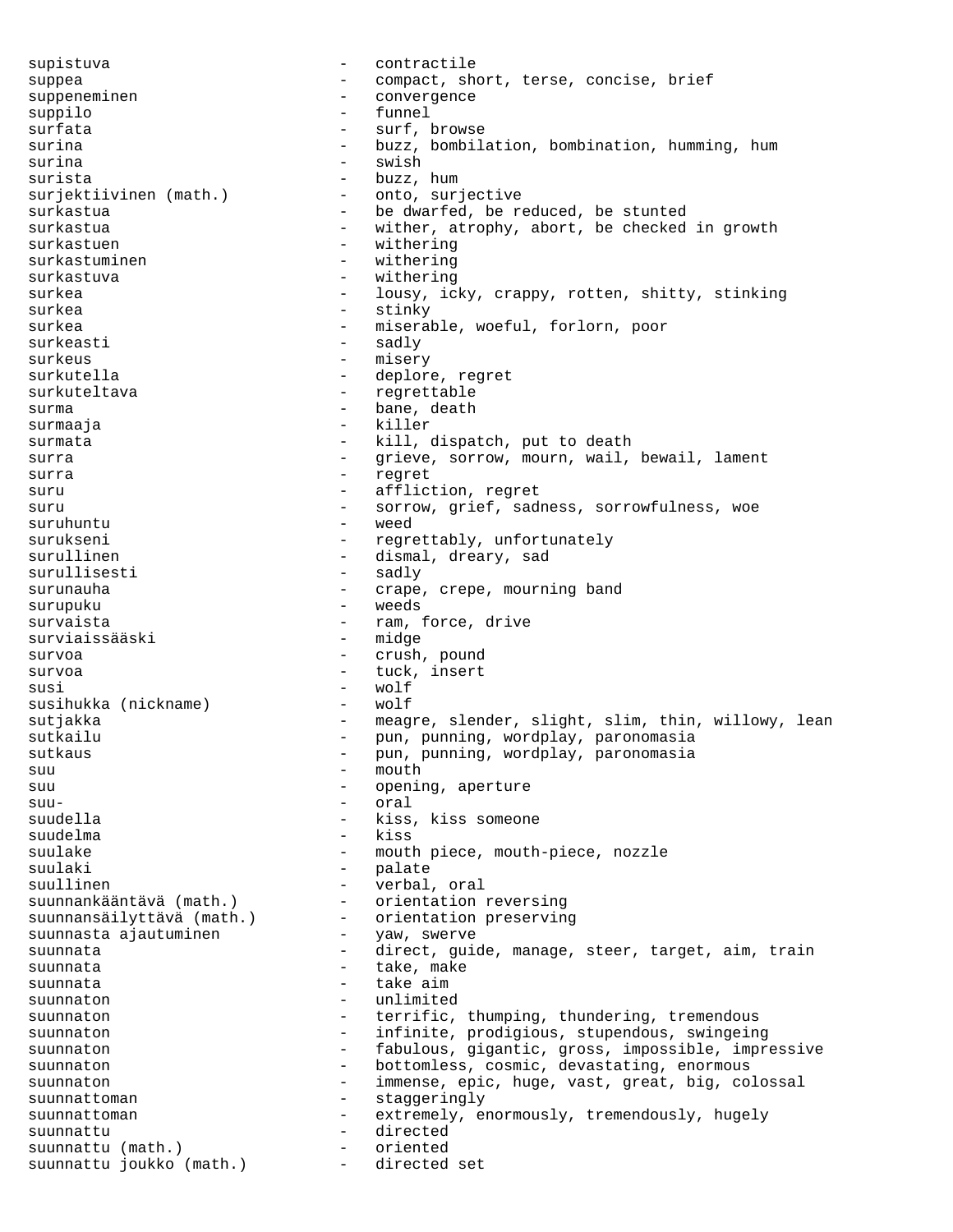suunnikas - parallelogram suunnistettu (math.) suunnistus - orientation suunnistuva (math.) suunnitelma - blueprint, pattern<br>suunnitelma - plan scheme desi suunnitelma - plan, scheme, design<br>suunniteltu suunnittelematon - casual, offhand suunnitteleminen engineering suunnittelija - designer suunnittelu - design, designing suunta - direction, way, course suuntaan - toward, headed to, tending to suuntaderivaatta (math.) - directional derivative suuntaissärmiö - parallelepiped suuntakenttä (math.) - direction field suuntaus - trend, tendency, drift suuntautuminen 1988 - Suuntautuminen valignment suuntiminen en metallisuuntiminen muutase sounding suure - quantity, magnitude suureksi osaksi - for the most part suurempi - greater, bigger, larger suuren maailman tyyli - flair, dash, elan, pana<br>suurenmoinen - great, far-out, superb suurennella - magnify, amplify suurentaa - enlarge, augment suuresti - greatly suuri - eminent, distinguished, great suuri - big, great, large suurimmaksi osaksi  $-$  predominantly, preponderantly suurin - major suurin - biggest, greatest, largest<br>suurin - most - most suurin - most suurin alaraja (math.) - infimum suurin alaraja (math.) - infimum<br>suurin osa bulk, majority<br>suurin piirtein broadly speaking suurin piirtein broadly speaking suurin yhteinen tekijä - greatest common divisor suurkaupungin - metropolitan suurkaupunki - metropolis suurkaupunkilainen - metropolitan suurlähettiläs - ambassador suurlähetystö - embassy suurmestari este suurmestari este suurmestari este suurmestari este suurmestari este suurmestari este suurmes suuronnettomuus - tragedy suurpiirteinen 1980 - generous suuseksi - oral sex suutari - shoemaker, cobbler suutin - spray nozzle suuttua - be angry suuttunut - angry, mad, pissed, pissed off suvaita - allow suvaitseva - tolerant suvaitsevainen 1980 - tolerant suvaitsevaisuus - tolerance, permissiveness suvanto e contracted the pool, backwater, quiet waters, still water

suunnilleen - about, around, roughly, approximately<br>suunnistettu (math.) - oriented suunnitella - plan, design, project, contrive - planned, fashioned suunnittelija - planner, contriver, deviser, projector suunnittelu - preparation, provision, planning suureksi osaksi - largely, mainly, chiefly, mostly suuren maailman tyyli - flair, dash, elan, panache, style suurennella - exaggerate, overstate, overdraw, hyperbolize suuresti - considerably, well, substantially suurimmaksi osaksi - largely, mainly, chiefly, mostly<br>suurimmaksi osaksi - for the most part - for the most part suuronnettomuus - calamity, catastrophe, disaster, cataclysm suurpiirteinen - casual, cursory, passing, perfunctory<br>suurtietokone - mainframe, mainframe computer - mainframe, mainframe computer suuruus - scope, greatness, vastness, proportion, dimension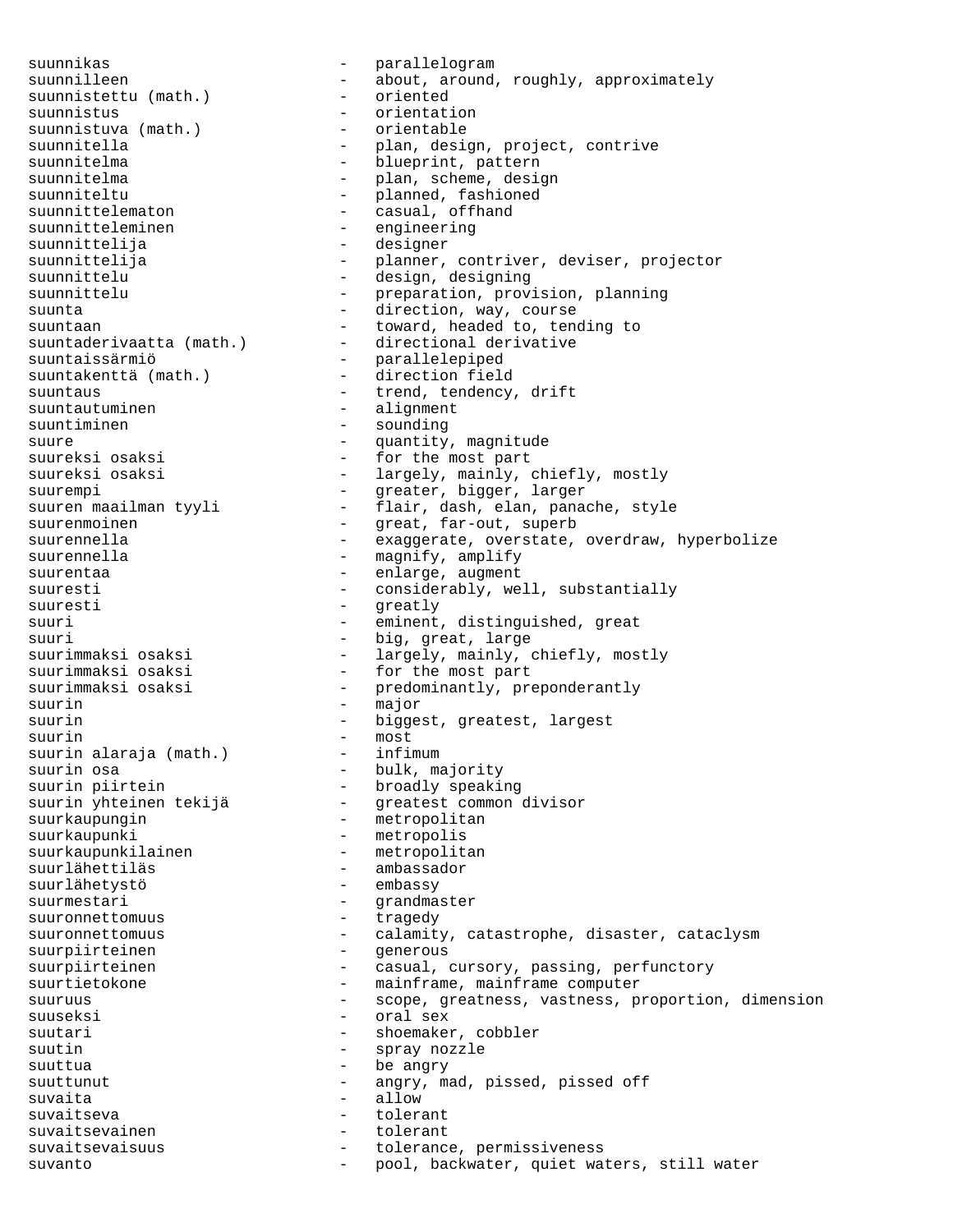suvereeni - sovereign, independent, autonomous, self-governing suvereenisuus - sovereignty suvereniteetti - sovereignty suvi - summer sveitsiläinen<br>sviitti sviitti - suite, rooms<br>sydämmellinen - - - - - - - - - - - - dear, heartf - dear, heartfelt, earnest, devout sydän - heart, wick, pith, nucleus, kernel, cardia, core sydän - center, centre, marrow, breast<br>sydänkohtaus - cardiac arrest - cardiac arrest sydänkäpy - darling - heartbreaking, heartrending, grievous syke <a>>
- pulse, beat sykkyrä - twist, kink, twirl  $s$ ykli (math.) syksy - autumn, fall syleillä - embrace, hug syleily - embrace syli - cord syli $\qquad \qquad -$  lap, arms<br>sylinteri - cylinder sylinteri<br>sylinterikoordinaatit - cylindrie - cylindrical coordinates sylkeä - spit, spew, ptyalize, spue sylki - saliva, spit, spittle, sputum sylkäistä - spit, spew, ptyalize, spue syltty - headcheese symboli - symbol symboli - logo symbolinen - symbolic symbolisoida - symbolize symmetria  $-$  correspondence symmetria - symmetry, symmetricalness, balance, proportion sympaattinen - sympathetic, appealing, likeable, likable sympatia - sympathy syndikaatti - syndicate syndrooma - syndrome synkempi - darker, gloomier, uglier, grimier synkeys - gloom, gloominess, glumness synkin - darkest, gloomiest, ugliest, grimiest synkkyys extending the dejection, gloom, gloominess, somberness synkkä<br>synnintunnustus - dark, gloomy, grim, ugly<br>- confession synnintunnustus - confession synnyinmaa - land of one's birth synnyinpaikka - place of birth synnyinsija - place of birth synnyinsija synnynnäinen 1988 - underlying, implicit in, inherent synnyttää - give birth, deliver, labour, bear, generate<br>synonyymi - synonym, equivalent word - synonym, equivalent word syntaksi - syntax syntaktinen - syntactic, syntactical synteesi - synthesis synteettinen - synthetic synti - sin, transgression, evildoing<br>syntiin kykenemätön - impeccable syntiin kykenemätön syntinen 1988 - Sinful, errant, wicked, unholy syntymä - conception, creation syntymä - birth syntymäpaikka<br>syntymäpaikka - place of birth syntymäpäivä - date of birth - birthday, anniversary<br>- unborn syntymätön syntynyt - born, brought forth syntypaikka - place of birth syntypaikka - womb syntyperäinen - indigenous, autochthonal, autochthonic<br>syntyperäinen - autochthonous endemic authentic syntyperäinen - - autochthonous, endemic, authentic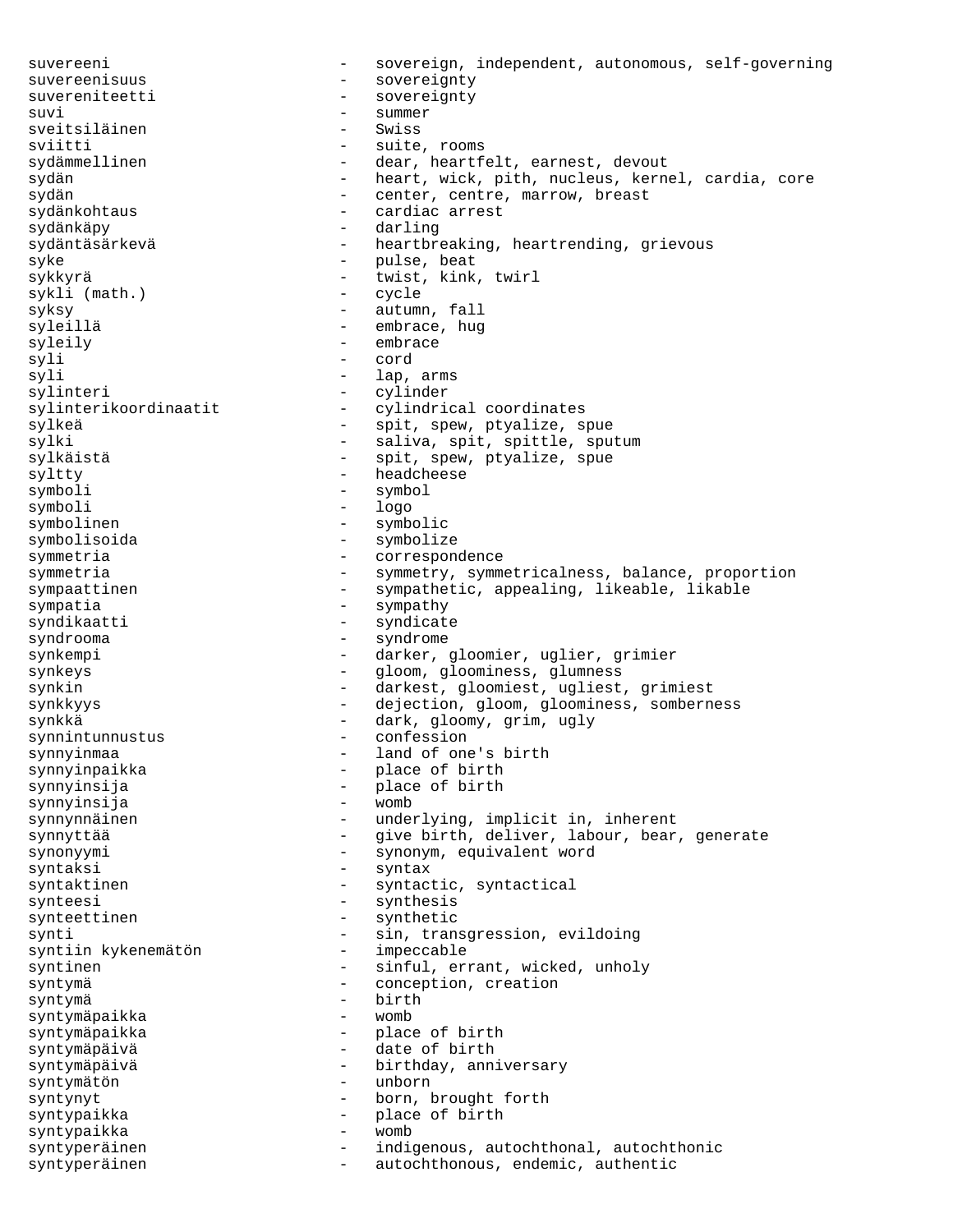syntyä - originate, rise, uprise, spring up, grow, spring syntyä - break, recrudesce, develop, come about syntyä - arise, be born syrjähyppäys - aside, digression, excursus, divagation syrjähyppäys - parenthesis syrjään - aside, apart, by, away sysi - charcoal sysihauta - coal mine, coalmine sysimiilu - coal mine, coalmine, coalpit sysimusta - coal black, coal-black, jet black, jet-black sysipimeä - pitch-dark sysiä - hustle, keep pushing, poke, push systemaattinen - systematic systematiikka - taxonomy sysätä - shuffle sysäys - jog, push syttyminen - ignition, igniting, inflammation, lighting syttyminen - outbreak<br>syttyneet - lit light syttyneet - lit, lighted syttyneet - ignited, enkindled, kindled syttynyt - lit, lighted syttynyt  $-$  ignited, enkindled, kindled sytyke - kindling sytytetty - lit, lighted sytytetty  $-$  ignited, enkindled, kindled, set afire sytytetyt - lit, lighted sytytetyt  $-$  ignited, enkindled, kindled, set afire sytytin - lighter sytyttäminen - ignition, firing, kindling, lighting sytyttää - set fire to, set on fire, turn on sytyttää - ignite, fire, enkindle, kindle, light, light up sytytys - ignition, firing, kindling, lighting syvempi - deeper, more profound syvennys <a>>
->
recess, recession, niche, corner</>
recess<br/>
recess, recession, niche, corner syvin - deepest, most profound syvyys - depth syvä - fast syvä - deep, profound, sound, wakeless, heavy syvälle - deep, deeply syvällinen en metallinen av en metallinen metallinen av en metallinen av en metallinen av en metallinen av en syvällisempi - deeper, more profound syvällisin - deepest, most profound<br>syvällä - deep syvällä - deep syvän punainen 1988 - Syvän punainen 1988 - Crimson syvänne en metalliser van deep, trench, oceanic abyss, basin syvänpunainen 1988 - Syvänpunainen 1988 - Crimson, ruby, deep red syy - excuse syy extended to the cause, reason, root syy - fibre, fiber syyllinen - guilty<br>syylliseksi osoittaminen - conviction syylliseksi osoittaminen - conviction syylliseksi todistaminen syyllisyys - guilt syyntakeeton - irresponsible, not liable syyperäinen - causal<br>syyskuu - causal - causal syyskuu - September syyte - information syyte - charge, accusation syytekirjelmä - indictment syytesuoja - immunity syytetty<br>syytetty aitio  $\begin{array}{ccc} - & \text{defendant, suspect, accused} \\ - & \text{dock} \end{array}$ syytetyn aitio<br>syytetyn oikeudet - due process rights syyttäjä - prosecution, prosecutor, accuser syyttää - accuse, blame, charge, lodge, file, impeach syyttömyys - innocence syytä ilmaiseva - causal syytää  $-$  spew, spew out, shower, throw, emit, belch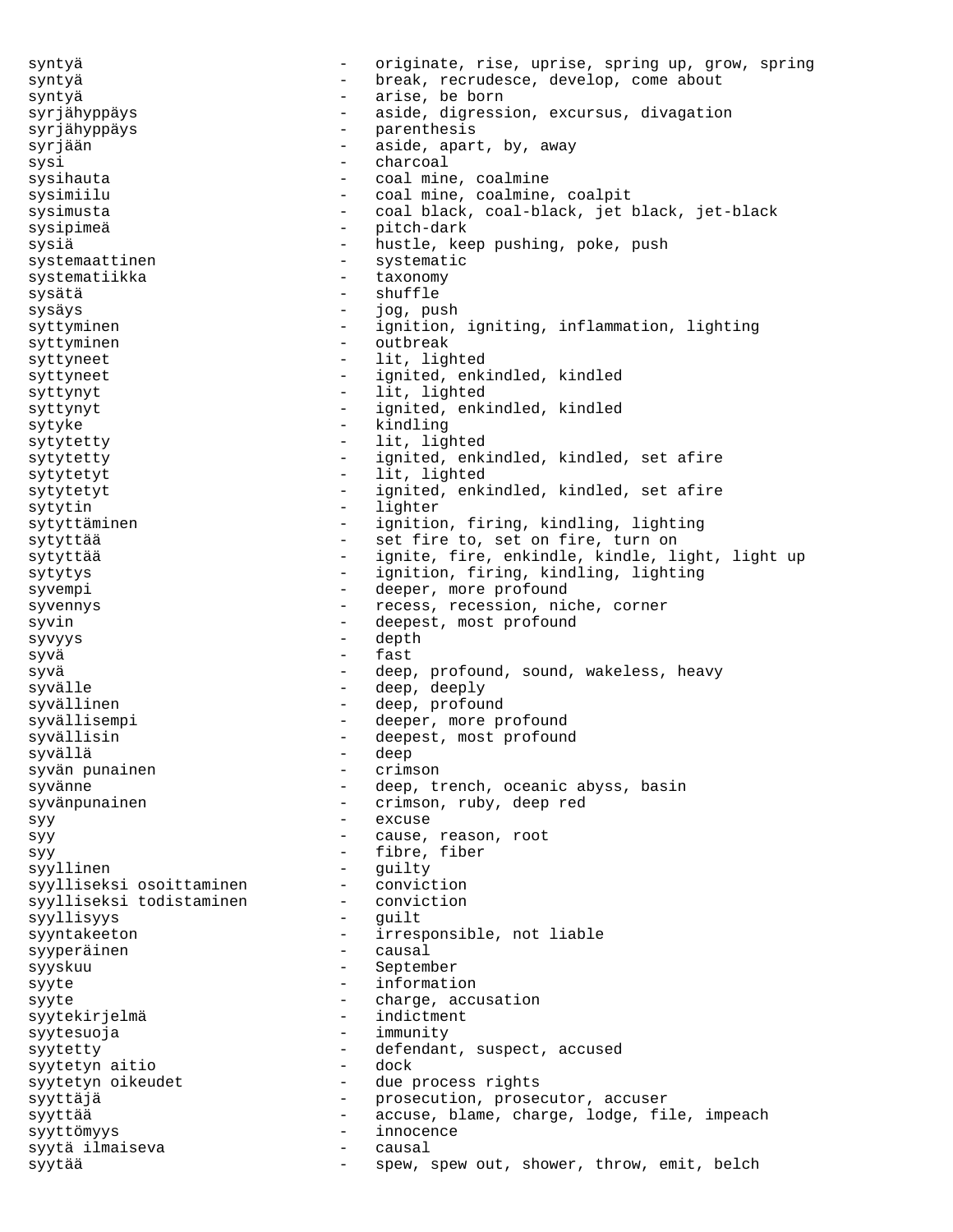syytää - imprecate syytää - belch out, hail down, heap syytön - unguilty, innocent syytös - accusation syödä - eat, feed, dine, sup, consume, devour<br>syödä loppuun - finish, eat up, polish off syödä loppuun - finish, eat up, polish off<br>syödä päivällistä - - - - - - - - dine, have supper, eat din syödä päivällistä - dine, have supper, eat dinner syödä sanansa - renege, renege on, renegue on, back out - go back on syöjä  $-$  eater, feeder, devourer syöksy - rush, plunge syöksy - dive, nose dive syöksyhammas syöksyi - dived, plunged syöksyivät - dived, plunged syöksykierre <br />
- spin, tailspin<br />
- spin, tailspin syöksytty - dived, plunged syöksyä - fall down, assail, tumble, dive, plunge, plunk<br>syöksyä tekemään - plunge into, plunge into doing something - plunge into, plunge into doing something syöksähtää - dash, plunge, launch syöminen - consumption, ingestion, intake, uptake syöpä - cancer syöstä - spew, spew out, belch syöstä - plunge, throw, topple, tumble syöstä - ram, force, drive syöstä maahan  $-$  bring down syöte - input syötti  $-$  bait, decoy, lure syöttikala - deadbait syöttää - feed syöttää - serve, pitch, pass, toss, flip<br>syöttö syöttö - feed syöttö - pitch, delivery, serve, service syöttökaukalo  $-$  trough, feed bunk, bunk syöttömurto  $-$  break, break of serve syöty - eaten, consumed, dined, devoured, supped syötävä - eater syötävä - edible säde - beam, ray, radius, radii säde - frog säe - verse sähikäinen 1988 - cracker, firecracker, banger sähinä - hiss, hissing, sibilation, wheeze, fizz sähisevä - hissing sähistä - hiss, siss, sizz, sibilate, spit, wheeze sähke - telegram, wire, cable, cablegram, message - wire message, radiotelegram, tgm sähkeaakkoset en musiikaakkoset on musiikaakkoset en musiikaakkoset musiikaakkoset musiikaakko musiikaakko musi sähkö - electricity, electrical energy<br>sähkö- - electric - electric sähköauto - electric automobile, electric car<br>sähköeristekartonki - fuller board sähköeristekartonki sähköinen - electric, electrical, electronic sähköinen 1988 van Salvanic, galvanizing, galvanising sähköistetty - hot, live sähköistää  $-$  galvanize, galvanise sähköjohto - electric cord, cord, wire, conducting wire sähkölamppu - electric lamp<br>sähkömagneettinen - electromagnet - electromagnetic sähkömies - electrician sähköpari - element, voltaic circuit sähköposti - e-mail sähkövaraus - charge, electric charge sähkövirta - current, electric current säie - fiber, fibre, thread (comp.), filament, fibril<br>säie - strand, slender fiber, fiber strand, slender fiber, fiber säihky - luster, shine säihkyvä - shining, bright, burnished, lustrous, shiny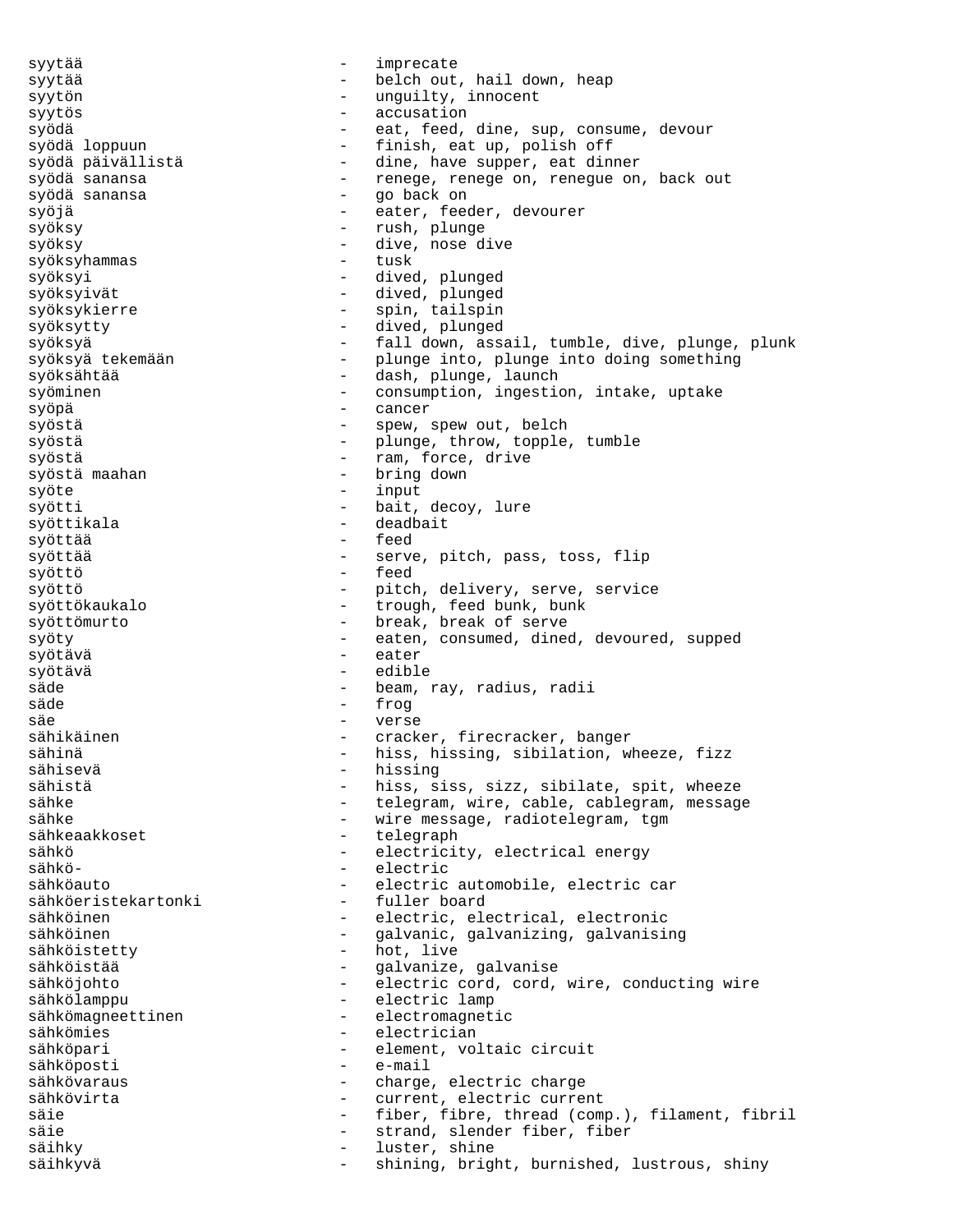säikky  $-$  in suspense, nervy, overstrung, restive, uptight säikky - jumpy, edgy, high-strung, highly strung, jittery säikky – shy säikkyä  $-$  startle, jump, start säikähdys - startle, jump, start säikähtää - startle, jump, start, boggle säikähtää - shy säikäyttää<br>säiliö säiliö - jug, box, container, vessel - basin, bay, bin, cistern, housing, receptable säiliö<br>
- reservoir, sump, tank, tub<br>
- can säilykepurkki - can säilyttäminen - retention, keeping, holding säilyttäminen 1988 - conservation, preservation säilyttää - save, keep open, hold open säilyttää  $-$  conserve, keep, maintain, preserve, retain, hold säilyttää - carry säilytys - conservation, preservation<br>säilöntä säilöntä - preservation säilöä<br>säilöä suolaamalla dun, cure by salting säilöä suolaamalla - dun, cure by salting<br>säkeistö - stanza, verse säkenöidä - sparkle säkenöinti 1988 - glitter, twinkle, scintillation, sparkling säkki - bag, sack, wallet<br>säkkipilli - baqpipe - baqpipe - bagpipe säkä - withers säleikkö - hatch, hatching, crosshatch, hachure<br>säleikkö - - grating, grate säleikkö - grating, grate - bod, fellow<br>- stow sälyttää - stow sälyttää - - burden, load, pack, put the blame on, saddle sämpylä - roll, bun sängynpeite - bedding, bedclothes, bed clothing sängynpeite - quilt, comforter, puff sänky - bed, bedstead, berth sänkyhuopa - blanket sännätä - dash, plunge, launch, attack, jump, rush säntillinen – orderly<br>säntillisvys – orderly säntillisyys  $\qquad \qquad$  - precision, punctuality säppi - bar, catch, clasp, detent, hasp, latch, lock<br>säppi - ratchet, stop, strap - ratchet, stop, strap säpsähtää - shy särkeä - break - break<br>särkeä - burt - burt särkeä - hurt särki - roach särkkä - bank, key, sandbank särkkä – bar<br>särkv – nail särky  $-$  pain, ache särkynyt en magnetische voltogen, smashed, split, disintegrated särkyvä - brickly särkyvä - frail, delicate, fragile, brittle, brickle - edge särö - breach särö - distortion effulgence, refulgence säteilevyys entimelevant value on the radiance, brilliancy, shine säteillä  $-$  radiate, emit, glow, beam, shine säteily  $-$  radiation, emission säteily  $-$  radiance, glow, glowing säteilyenergia - radiant energy<br>sätkiä - wriggle, shake sätkiä - wriggle, shake, agitate, tremble - cigarette sättiä - rail, fulminate sättiä - abuse, clapperclaw, blackguard, shout - abuse, clapperclaw, blackguard, shout sävel - melody sävel en mote, tone sävelasteikko - gamut, key, scale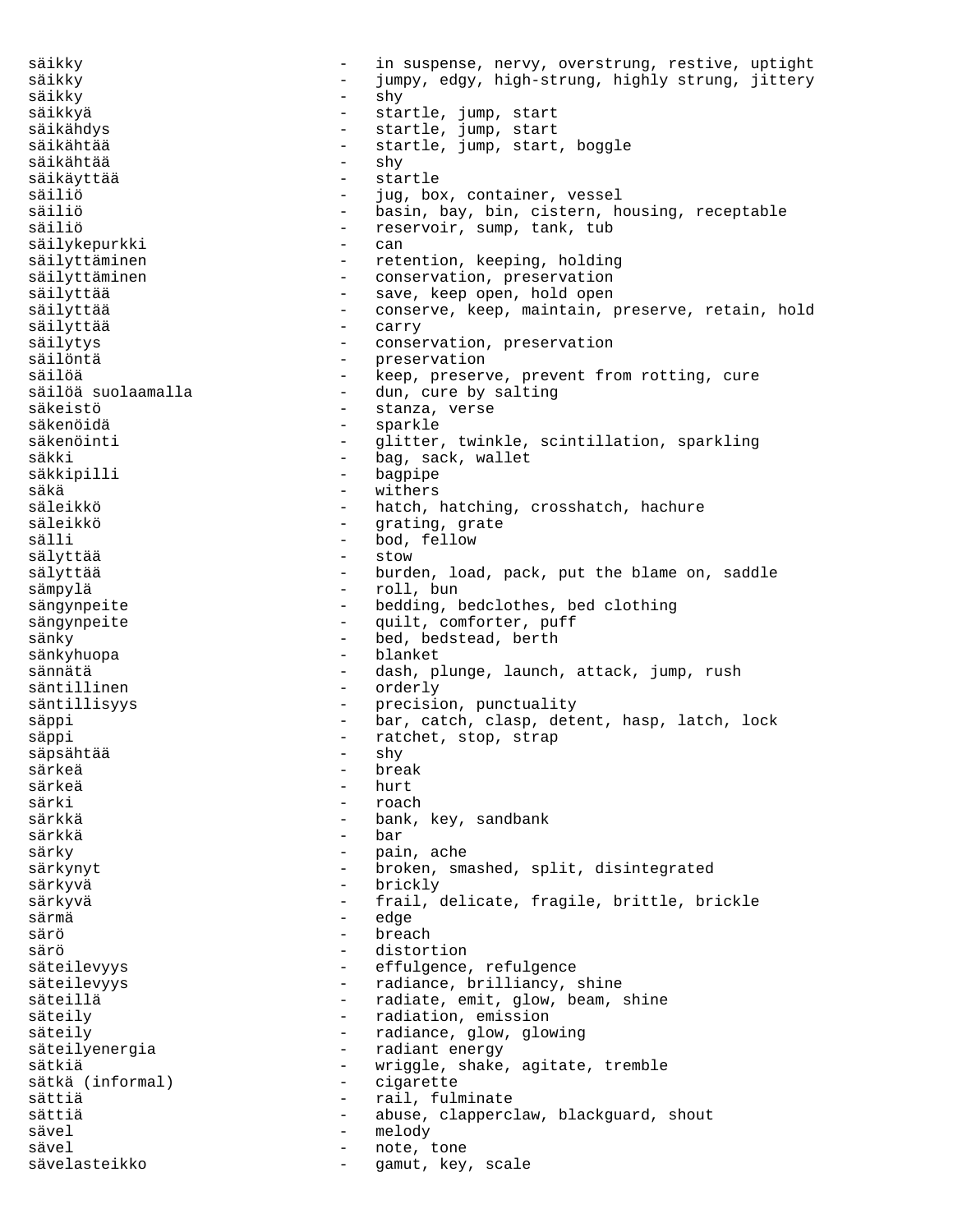sävelkorkeus - pitch sävellaji - mode, sounding sävellys - composition sävelmä - melody, tune säveltäjä - composer säveltää  $-$  compose, score sävy - color, colour sävy - note, tone sävyisä - tame, meek sävähdys - startle, jump, start - startle, jump, start säyseä  $-$  tame, meek sää - weather säädin - controller, control, tuner<br>säädvllinen - - - - - - - - - modest säädyllinen - modest säädyllisyys and tact, civility, correctness, courtesy, decency säädyllisyys <br />
- decorum, etiquette, fitness, manners, modesty säädyllisyys - propriety, respectability obscene, voluptuous säädytön - untoward säädytön - immodest, indecent, indecorous, uncomely, unseemly - regulation, ruling säädös - ordinance, precept, principle, proclamation, rule säädös - edict, enactment, foundation law, law, order säädös 1988 - statute, mandate, act, by-law, decree, directive säädösvalta  $-$  legislative authority sääli - pity, compassion säälittävä - poor, hapless, miserable, misfortunate, pathetic<br>säälittävä - niteous pitiable pitiful wretched säälittävä - piteous, pitiable, pitiful, wretched säälivä - sorry, pitying, sorry for sääliä - have compassion on, pity, have mercy sääliä - compassionate, feel for, condole with säällinen - reasonable, fair, fairish<br>säämiskä - - - - buff - buff säännöllinen - regular, orderly, ordered, regulated säännön (math.)<br>1988 - inormal säännönmukainen<br>säännösteltv - controlled, restricted säännöt 1988 – Fules, regulations säännöt - charter säännötön  $-$  abnormal, irregular, anomalous sääntelevä<br>sääntelyn purkaminen deregulation<br>- deregulation sääntelyn purkaminen<br>sääntö sääntö - rule, regulation, norm, standard, code sääntö - formula, pattern, convention sääntömääräinen - statutory sääri - ankle, shin sääriluu - shin, shinbone, tibia<br>sääriluu - sääriluu - shinbone - cannon bone<br>- canat sääski – gnat säästeliäs - sparing, niggardly, scanty säästäväinen 1980 - saving säästäväisyys - thriftiness säästää - save, spare, conserve säästö - saving, economy - savings bank, coin bank, money box, bank säästöpossu - savings bank, coin bank, money box, bank säästöt - savings säätäminen - modification, alteration, adjustment säätää - tune, adjust, reset, readjust - enact, make, lay down, establish säätää - calibrate, graduate, fine-tune söi - ate, consumed, dined, devoured, supped söivät - ate, consumed, dined, devoured, supped söpö - charming, lovely, cute - Denmark Tiibet - Tibet Tokio - Tokyo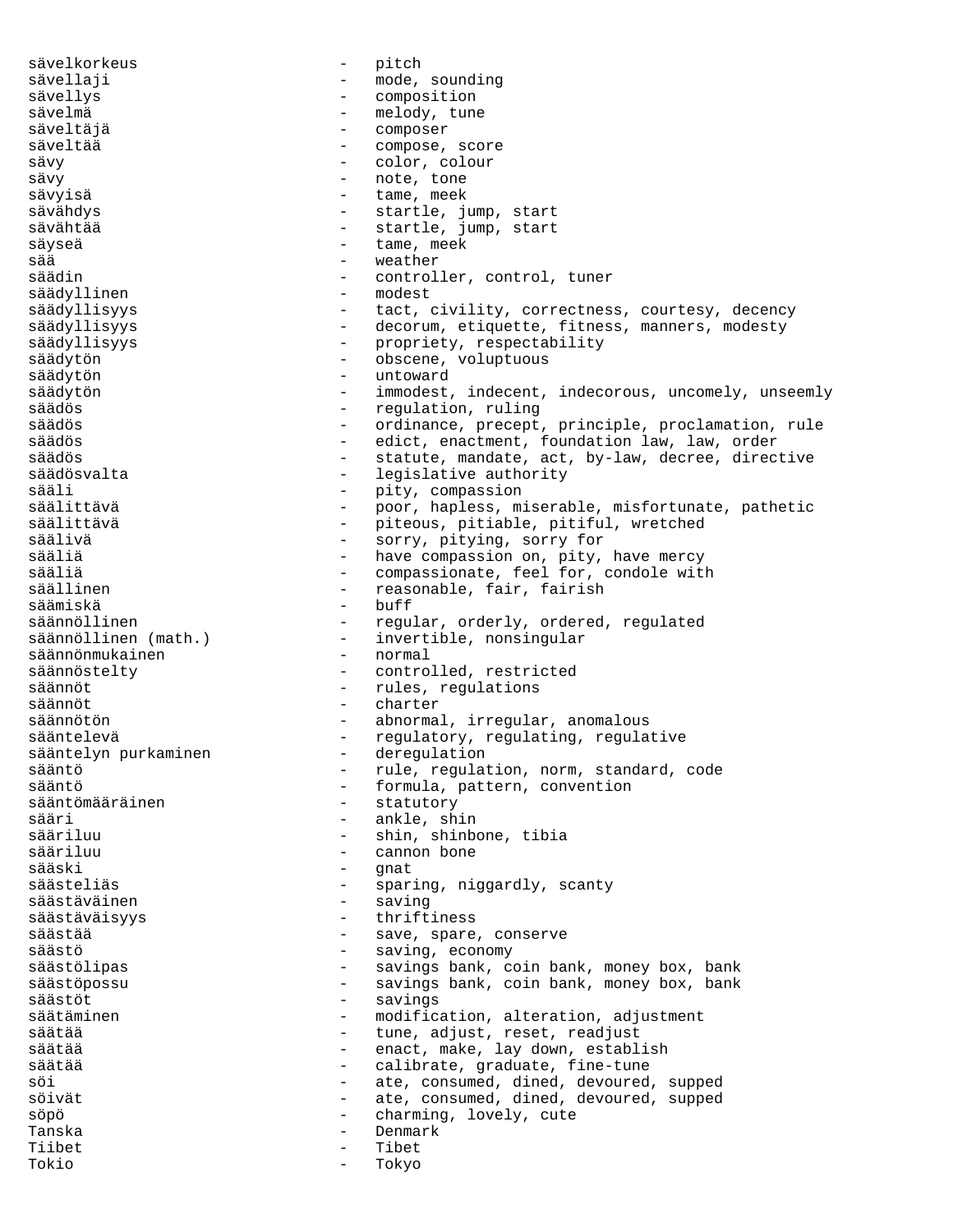Tonava - Danube Tsad - Chad Tyyni Valtameri - - Pacific, Pacific Ocean Tyynimeri - Pacific, Pacific Ocean taa  $-$  beyond, behind, after, in the back, in the rear taa (Morse) - dash, dah<br>taaja - frequent taaja - frequent taajuus - frequency taajuusalue - band, bandwidth<br>taajuuskoriain - equalizer taajuuskorjain - equalizer<br>taakka - load wei - load, weight, clog, burden taakka - encumbrance, hitch, preventive, preventative taakka - incumbrance, interference taakse - behind, backward, beyond, after, in the back<br>taakse - in the rear, abaft, on the back taakse  $\qquad \qquad \qquad -$  in the rear, abaft, on the back taaksepäin - backward, backwards<br>taala (informal) - dellar taala (informal) - dollar taantua - decline, degenerate, regress, revert taantua - suffer a setback taantuma - depression, slump, recession taantumuksellinen - regressive, reactionary taantumus - depression, slump, recession taaperrus - waddle taapertaa - waddle taas  $-$  again, anew taata - Guarantee, warrant, endorse, certify, vouch taata - undertake, affirm, promise taata - old man taateli - date tabletti - tablet, pill, lozenge<br>tae - quarantee warrant tae  $\qquad \qquad -$  guarantee, warrant tahallaan - deliberately<br>tahallinen - deliberate. tahallinen - deliberate, intentional, knowing, willful, wilful<br>tahallinen - purposeful tahallinen - purposeful - knowingly tahansa  $-$  at all, ever tahdikas - discrete tahdikkuus - prudence, tact tahdikkuus - discretion, discreetness, circumspection tahdistus - unison tahditon - regardless tahko  $-$  face, facet tahmainen - pasty, viscid, viscous, adhesive, tenacious tahmainen - sticky, gluey, glutinous, gummy, mucilaginous tahmea - pasty, viscid, viscous, adhesive, tenacious<br>tahmea - sticky cluey clutinous cummy mucilagino tahmea  $-$  sticky, gluey, glutinous, gummy, mucilaginous tahna - paste<br>taho - paste taho  $-$  authority tahra - smear, blemish, blob tahra - blot, spot, stain, smudge, daub, smirch, slur tahrata - calumniate, sully, besmirch tahrata - defame, slander, smirch, asperse, denigrate tahrata - smear, blur, smudge, smutch tahraton - fair, clean, unblemished, clear tahti  $-$  musical time, tact tahto  $-$  will, willing, volition, wish, wishes, pleasure tahto - willingness tahtoa  $-$  be willing to, want, wish tahtoa - fancy, go for, take to tai  $-$  or, alternatively tai sitten  $-$  alternatively, or else, instead taianomainen - wizard, wizardly taianomainen 1988 - magic, magical, charming, sorcerous, witching taide - art taidegalleria - gallery, salon taidemaalari - painter taidenäyttely - art exhibition taideteos - work of art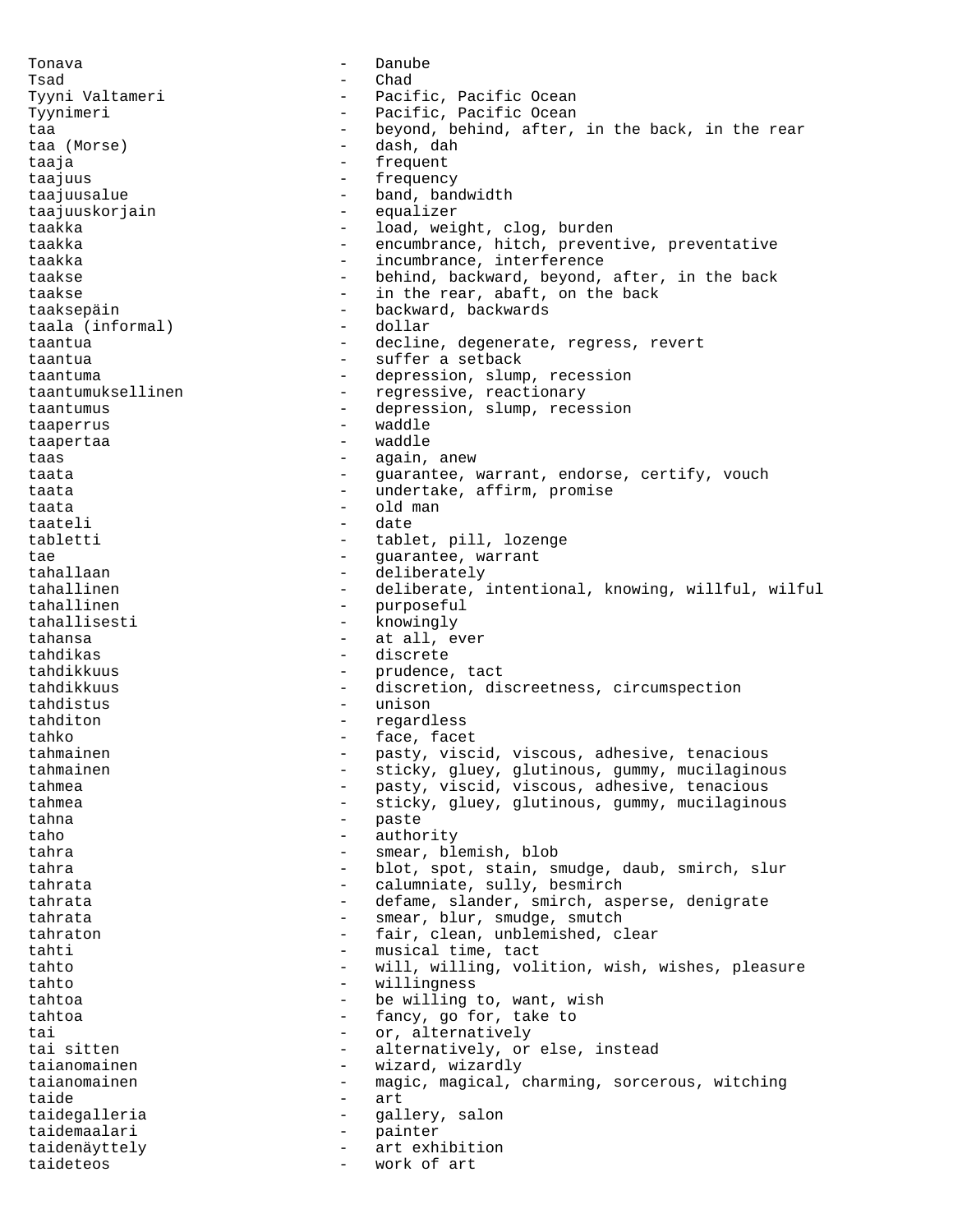taidokas - elaborate, elaborated, detailed taidot  $-$  attainment, accomplishment, acquirement taidot  $\qquad \qquad -$  acquisition, skill taika - spell, enchantment, trance, magic spell, charm taika- - wizard, wizardly taika-  $\qquad \qquad \qquad -$  magic, magical, charming, sorcerous, witching taikaesine - charm taikajuoma - potion taikakalu - charm taikatemppu - deception, legerdemain, illusion taikatemppu - trick, magic, magic trick, conjuring trick taikausko - superstition taikina - dough, duff taikka  $\qquad \qquad -$  or, alternatively taikoa - bewitch, hex, glamour, witch, enchant, jinx taikoa - charm taikuri - magician taikuus – magic<br>taimen – trout – trout taimen - trout tainnuttaa  $-$  stun, stupefy, stupify tainnuttava - stunning taintua - get stunned taiottu - charmed, spellbound, enchanted, fascinated taiottu - spelled, spelt taipale - stretch taipua - bow, bend, comply, incline, swerve taipuisa - pliable, flexible<br>taipumaton - stubborn taipumaton - stubborn taipumaton - inflexible, rigid, stiff taipumus - tendency, inclination, disposition<br>taipuwa - hending taipuva - bending taipuva - pliable, flexible taipuvainen - inclined, prone, liable, apt, disposed, given taipuvainen 1988 - Monte et al. endingen auch auch auch auch en an en an en an en an en an en an en an en an e taisi - probably was, probably were taisi - could, was able, were able taisi - mastered taisivat  $-$  probably was, probably were taisivat  $\qquad \qquad - \qquad \qquad \text{could, was able, were able}$ taisivat - mastered<br>taisteli - fought taisteli - fought, struggled, strived, contended taistelija  $-$  fighter, combatant, battler, belligerent, scrapper taistelivat - fought, struggled, strived, contended taistella - contend, strive, endeavor, endeavour<br>taistella - fight, struggle taistella  $-$  fight, struggle<br>taistella puolesta  $-$  champion taistella puolesta - champion taistelleet - fought, struggled, strived, contended taistellut - fought, struggled, strived, contended<br>taistelu - combat, fight, battle, conflict, enga - combat, fight, battle, conflict, engagement taistelukenttä - battlefield taistelukärki - warhead taistelutanner - battlefield taisto - battle taitaa - probably, maybe, may be, is likely to taitaa - master taitaa - be able, can, be able to taitaen - ably, adroitly, artfully, artistically, capably taitaen  $-$  cleverly, competently, deftly, efficiently taitaen - expertly, handily, skillfully, with skill taitaen  $-$  masterfully taitaja - master, skilled person taitamattomuus - unskillfulness, incompetence, incompetency taitamattomuus - inability taitava - virtuoso, deft taitava - clever, dexterous, skillful, delicate, skilled<br>taitavasti - ably adroitly artfully artistically canably taitavasti - ably, adroitly, artfully, artistically, capably taitavasti  $-$  cleverly, competently, deftly, efficiently taitavasti  $-$  expertly, handily, skillfully, with skill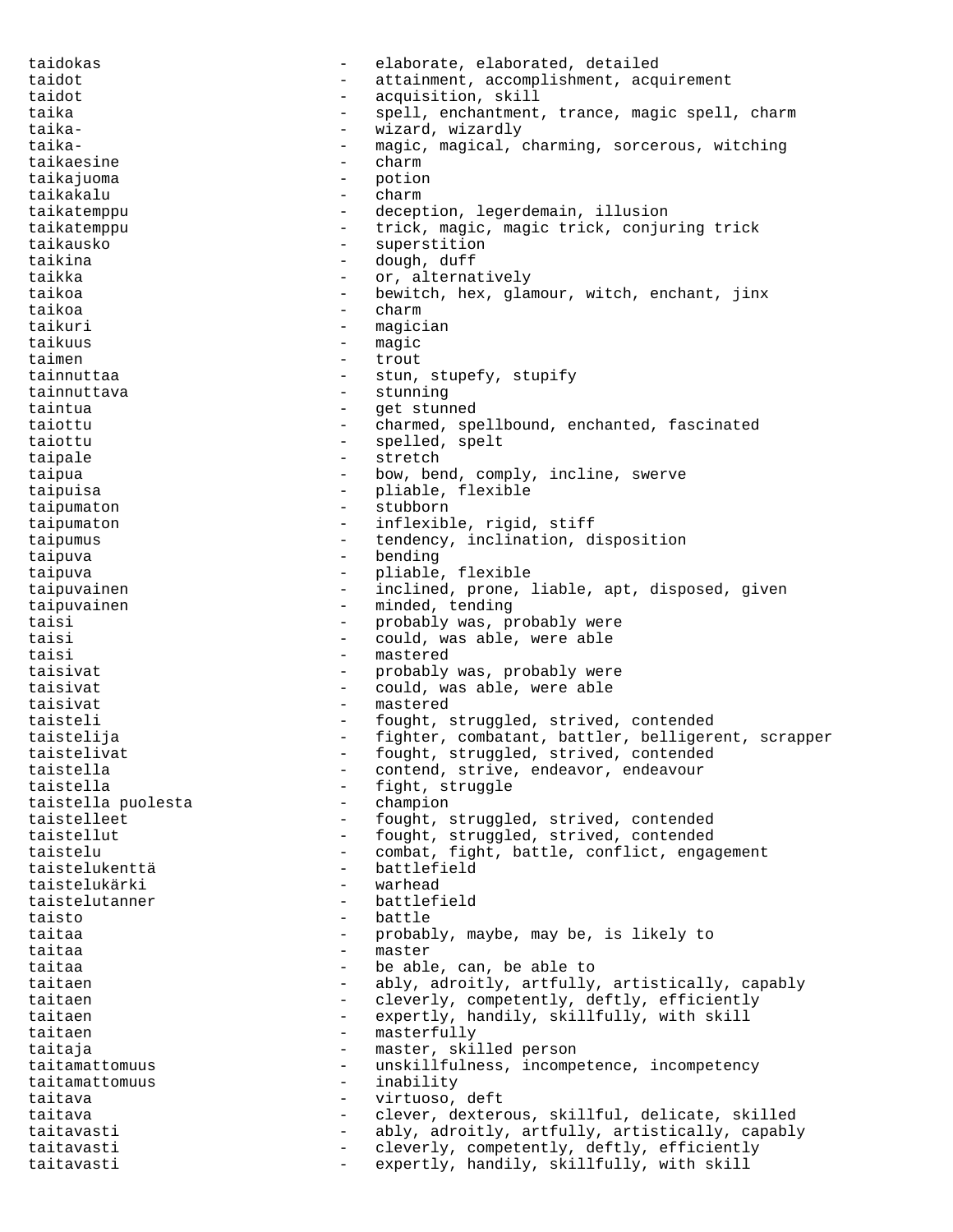taitavasti - masterfully taitavuus - skillfulness, facility taite  $-$  bend, overlap taiteellinen - artistic taiteilija - artist, creative person taitekohta - juncture, critical point, crossroads, fold taiten - ably, adroitly, artfully, artistically, capably taiten  $-$  cleverly, competently, deftly, efficiently taiten - expertly, handily, skillfully, with skill taiten  $-$  masterfully taito  $-$  skill, ability, competence, talent, attainment taito - accomplishment, acquirement, acquisition taitoi - probably was, probably were taitoi - could, was able, were able taitoi - mastered<br>taitoivat - mohahlv taitoivat - probably was, probably were<br>taitoivat - could was able were able taitoivat - could, was able, were able taitoivat - mastered taitolento - aerobatics taitos - crease, fold, plication, flexure, crimp, bend<br>taitovoimistelu - qymnastics taitovoimistelu - gymnastics - bend, fold taittaa - impose taittaminen - fold, folding taitto - fold, folding taitto - lay-out, layout, makeup, making up taittua - fold taittua - bend, reflect taittuva - folding taituri - virtuoso<br>taiturimainen - virtuoso taiturimainen - virtuoso taivaallinen - heavenly taivaan- - firmamental - firmament taivaanranta - horizon - horizon<br>taivaansininen - azure taivaansininen taivaanvalo - sky radiation taivaaseen astuminen taivas **1988** - blue, blue sky, blue air, wild blue yonder taivas  $-$  heaven, sky, Heaven taive - bend, fold<br>taivutella - carry part taivutella  $-$  carry, persuade, sway taivutella  $-$  dispose, incline taivuttaa  $\qquad \qquad -$  fold, bend, bow, flex taivuttaa - persuade taivutus taju - apprehension, understanding, discernment, savvy taju - ken, cognizance, awareness, consciousness tajuaminen en elitation, realization, realisation tajuissaan - conscious tajuta - apprehend, comprehend, savvy, dig, grasp, compass<br>tajuta - cotton on twig, get it tajuta  $-$  cotton on, twig, get it tajuta - tumble, understand, catch on, get onto, latch on<br>tajuta - qet the picture tajuta  $\qquad \qquad -$  get the picture tajuta entirely noticely the aware of, be conscious of, realise, realize tajuton - unconscious taka- - back taka-ajatukset - ulterior motives takaaja - security<br>takaisin - back - back takaisin - back takaisinkutsu - recall takaisinkytkentä takaisinmaksu - payback, repayment takaisinsyöttö - feedback takaisku - setback, reverse, reversal, blow takajalka - hind, hind leg<br>takakansimainos - hind, hind leg takakansimainos takakansiteksti - blurb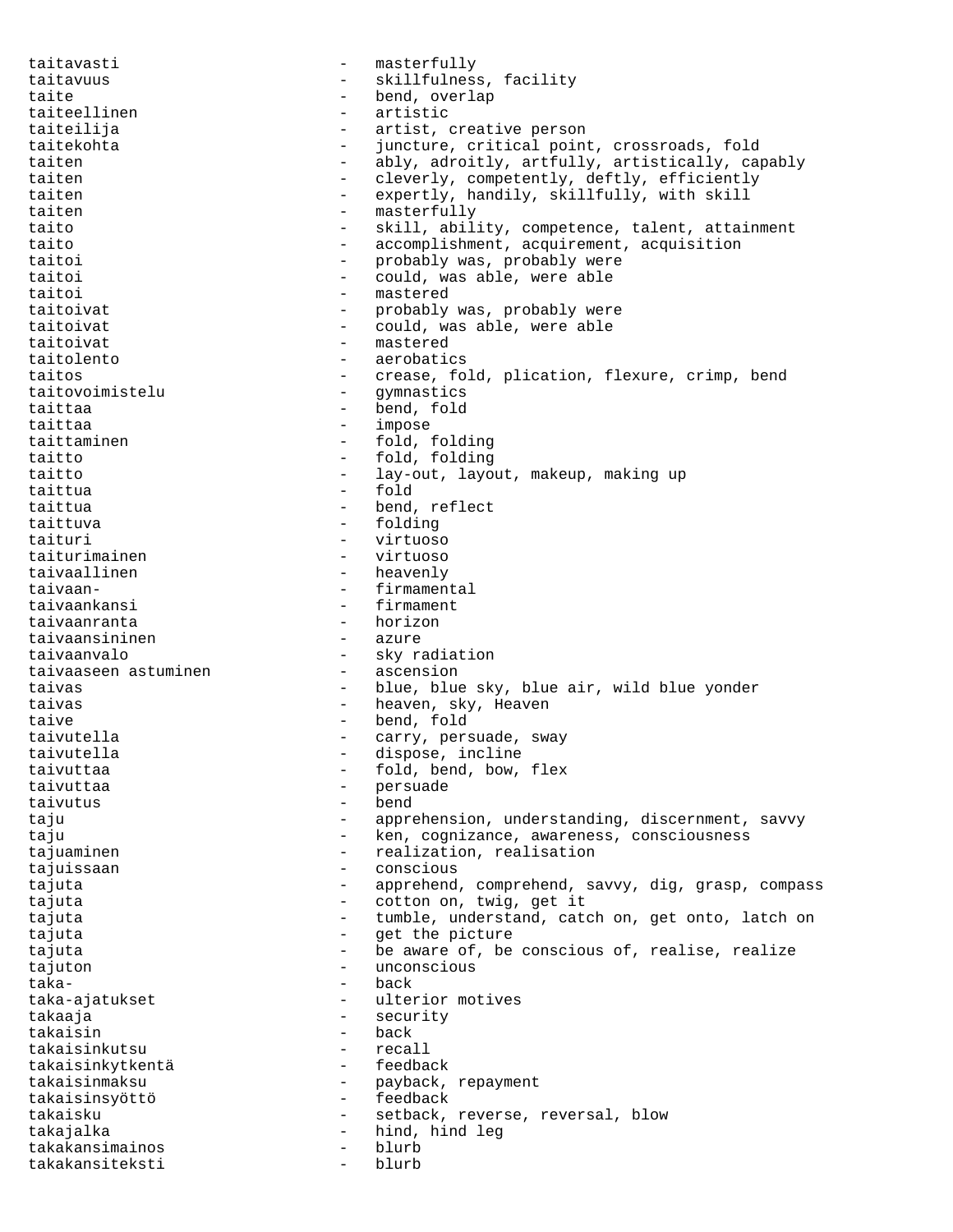takamaa - wilderness, the wild, the wilds takamus - butt, bottom, rump, behind, tush, arse, backside takan tienoo - fireside takana - behind takana - beyond takaosa - back, behind takapakki - reverse, reversal, setback, blow takaperin - in reverse, backwards, backward takaportti - loophole, backdoor takapuoli - behind, backside takaraja - deadline takarunko - aft body, after body takaruumis - aft body, after body takaruumis - abdomen takasironta ( $phys.$ ) takasääri 1989 valmistakassa valmistakassa valmistakse valmistakse valmistakse valmistakse valmistakse valmist takaus - bail, bail bond, bond takaus - security takavarikoida - embargo, impound<br>takertua - erab - embargo, impound takertua<br>takia takia  $-$  because of, by reason of, due to, for, owing to<br>takia - for the sake of, on account of takiainen - bur, burdock, burr takila - tackle - turnabout, turncoat, renegade takka  $-$  fireplace, fireside takki - coat, jacket, mantle takku - tangle, shag takkuinen 1988 - Shaggy, bushy taklata - tackle<br>taklaus - tackle taklaus - tackle, check<br>takoa - target - tackle, check takoa - forge takomo - forge, smithy taksa - fare taksamittari - faremeter taksi - taxi, cab taksonomia - taxonomy taktiikka  $-$  tactic, policy taktillinen - tactical taktinen - tactical takuu - guarantee, warrant, security, warranty takuulla - surely, for sure<br>
takuut - hail takuut - bail tali - droppings, dung tali - sebum, fat, suet, tallon, tallow<br>talikko - - - - - - - - - - - - dungfork, fork, manure fork talikko - dungfork, fork, manure fork<br>talikynttilä - - tallow candle - tallow candle talismaani - talisman talitiainen - great git, great tit, greater titmouse talja - fur, hide, skin, fleece talja - pulley, pulley-block, tackle, block talkki - talc, talc powder, talcum powder tallata  $\qquad \qquad \qquad - \qquad \qquad \text{trample, trend, stomp}$ tallella - extant tallenne - record tallentaa - save tallettaa - deposit, bank talli - stable, barn<br>tallipiha - stable, barnyard - barnyard tallirenki - stableman, stableboy, hostler, ostler, groom tallium - thallium, Tl<br>tallustaa - tramp tramp - tramp, trample, trot, trudge, walk tallustaa - march, pad, pound, stomp, take a walk, traipse tallustella - tramp, trample, trot, trudge, traipse<br>tallustella - - walk march pad pound stomp take a tallustella  $-$  walk, march, pad, pound, stomp, take a walk talo  $\qquad \qquad -$  house, building talon emäntä  $-$  housewife, homemaker, lady of the house talon emäntä  $\qquad \qquad -$  woman of the house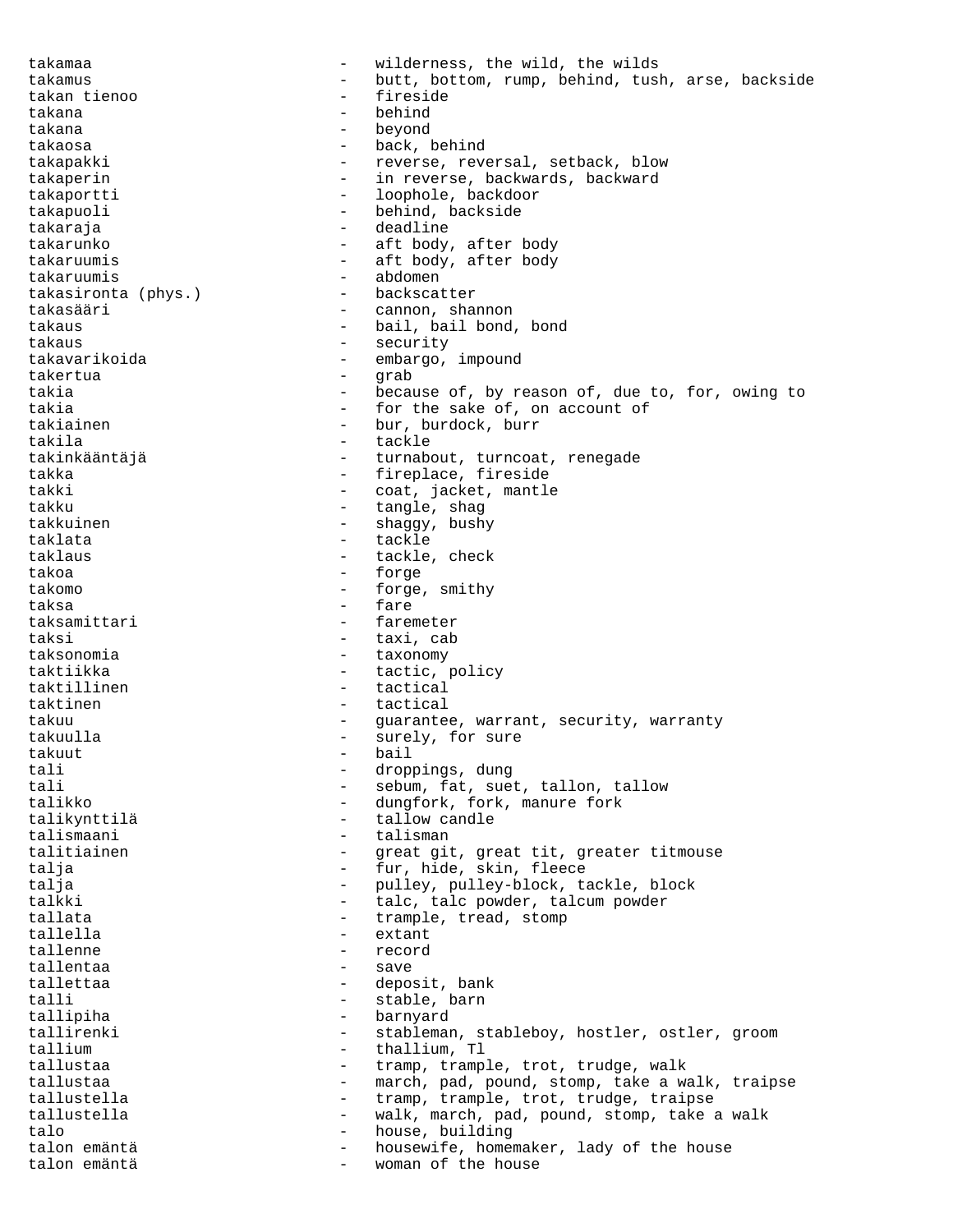talonisäntä - landlord talonmies - janitor, superintendent, super talonpoika - peasant talonväki - household, house taloudellinen - economical, financial, economic, fiscal taloudellisesti - economically taloudenhoitaja - steward, keeper, custodian talous Theorem Common Common Common Common Common Common Common Common Common Common Common Common Common Common Common Common Common Common Common Common Common Common Common Common Common Common Common Common Common Comm - economically talousoppi - economics taloustiede - economics talteen - aside, by, away taltioi - filed, preserved, saved, stored, recorded taltioida - file, preserve, save, store, record taltioivat **come contrary to the extended** - filed, preserved, saved, stored, recorded taltta - chisel taltuttaa - moderate check, control, hold in, hold, contain, curb taltuttaa - tame taltuttaa - - down, knock down, cut down, push down, pull down talvi - winter tammavarsa - filly tammi - oak<br>tammikuu - Januar tammikuu - January<br>tamminen - Oak tamminen - oak<br>tammipuinen - oak tammipuinen tammipuu - oak tampata - beat, mill, stamp, trample, tread<br>tampata (mattoja) - beat - beat tampata (mattoja) tanakka - bulky, corpulent, chunky, beefy, fat, dumpy tanakka **1988** - steady, firm, square, square-built, rigid, robust tanakka - stocky, stout, strong, sturdy, thick tanakka - substantial, thick-set, stocky, roundish tanakka - fleshy, heavyset, lumpish, massive, overweight tangentti - tangent, tan tango - tango tanhuta - dance folk dances tanko - bar, rail tanner - land, ground tanskalainen - Danish, Dane tanskan kieli - - Danish (language) tanssaava - dancing tanssahdella - dance little tanssahtaa - dance, perform a short dance tanssahtava - dancing tanssi - dance, dancing, terpsichore<br>tanssi- - dancing, dance - dancing, dance tanssia - dance, trip the light fantastic tanssia jonkun pillin mukaan - dance to someone's tune, march to someone's drum tanssiaiset  $-$  ball, dance tanssija - dancer tanssiminen and the set of the dancing, dance, terpsichore tanssiryhmä - chorus, chorus line tanssit - dance, ball tanssitaide - dance tanssittaa - dance - dance - dance - dance - dance - dance - dance - dance - dance - dance - dance - dance - d tanssiva - dancing<br>tantaali - tantalu tantaali  $-$  tantalum, Ta tapa - fashion tapa - method tapa - custom, habit, way, manner, mode, mores, wise tapa - characteristic tendency, disposition<br>
- wont tapa - wont tapaaminen engagement, date, appointment tapaaminen - consultation, audience, interview, conference tapaaminen - meeting, gathering, encounter tapaamispaikka - forum, assembly, meeting place<br>tapahtua - forum, assembly, meeting place tapahtua - befall, bechance, betide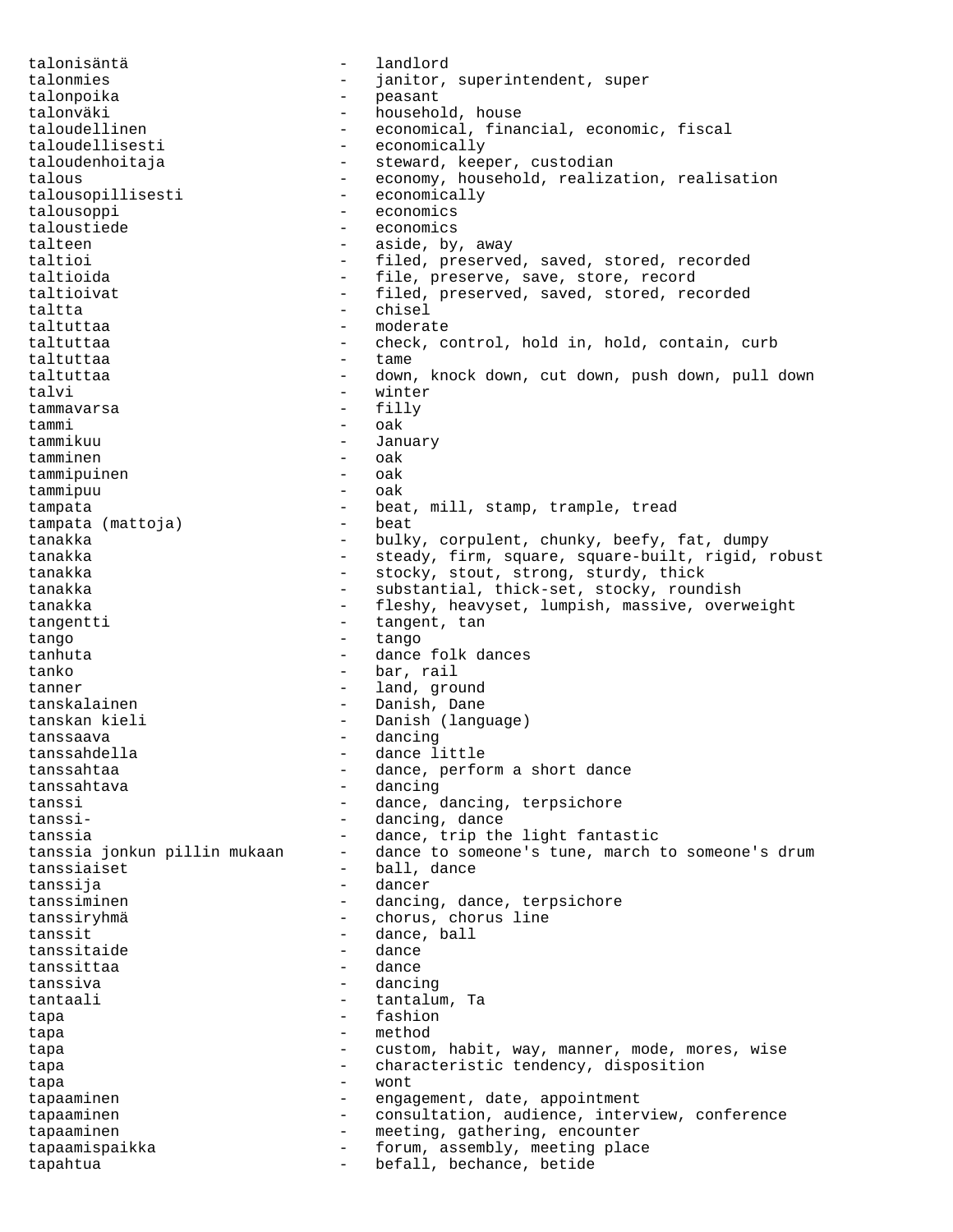tapahtua - develop, break, recrudesce tapahtua - pass, pass off tapahtua - come about, happen, occur, take place, hap, go on tapahtua samanaikaisesti - concur, coincide tapahtua samanaikaisesti - concur, coincide tapahtua yhtäaikaa tapahtuma - affair, social occasion tapahtuma - incident, circumstance, occurrence, episode tapahtuma - event, happening, occasion, function, ceremony<br>tapahtuma - hap<br>- hap tapahtuma tapahtuma - process tapahtumaketju - process tapahtumapaikka 1000<br>1990 - venue, locus<br>1990 - venue, locus tapahtumasarja tapahtumien kulku  $-$  course of events, process, proceeding tapainturmelus - corruption, degeneracy, depravity<br>tapaluokka tapaluokka - mode tapasi - met<br>tapasivat - met - met tapasivat - metambalan - metambalan - metambalan - metambalan - metambalan - metambalan - metambalan - metamba<br>Tanah - metambalan - metambalan - metambalan - metambalan - metambalan - metambalan - metambalan - metambalan tapaturma - accident, mishap tapaturma - casualty<br>tapaturman uhri - casualty - casualty tapaturman uhri tapaus external case, instance, example, occurrence tapella - fight, struggle, quarrel, brawl<br>tapelleet - fought, struggled, quarreled, b - fought, struggled, quarreled, brawled tapeltu - fought, struggled, quarreled, brawled tapetoida - paper, wallpaper tapetti - wallpaper tappaa - wipe out, decimate, carry off tappaa - eliminate, annihilate, extinguish, eradicate<br>tappaa - kill - kill tappaa - kill tappaja tappava - lethal, killing tappava - virulent, fatal, mortal, deadly, deathly tappeli - fought, struggled, quarreled, brawled tappelivat - fought, struggled, quarreled, brawled tappelu - wrangle, quarrel, row, words, run-in, dustup tappelu - bicker, bickering, spat, tiff, squabble, fuss tappelu - fight, struggle tappelu - encounter, confrontation, showdown tappelumieliala - belligerence, aggressiveness, contentiousness tappelumieliala - pugnacity, quarrelsomeness<br>tappi - peg.phug.tap.tenon tappi - peg, plug, tap, tenon<br>tappi - defeat licking tappio - defeat, licking<br>tappio - casualty tappio - casualty tappo - kill, dispatch, despatch<br>tapuli - pile - pile tapuli tapuli - bell tower, campanile, belfry taputella  $-$  pat, dab taputtaa - pat, dab taputtaa - applaud, clap, spat, acclaim taputtaa käsiään - acclaim, applaud, clap, spat taputus - pat, tap, dab, rap<br>taputus - pat, tap, dab, rap<br>- plaudit. eclat taputus - plaudit, eclat taputus - applauding, acclamation, acclaim, plaudits tareta  $-$  be without feeling cold tarha - farm, ranch<br>tarha - farm, ranch tarha - pen, enclosure<br>tarina - tale story fi tarina  $\begin{array}{ccc} - & \text{tale, story, fable, narrative, narration, recital} \\ - & \text{vann} \end{array}$ tarina - yarn tarinoida - tell stories tarinoida - jaw, claver, visit, confabulate, chew the fat tarinoida - chat, confab, chitchat, chatter, natter, gossip tarinoida - shoot the breeze tarjoaminen - supply, supplying, provision<br>tarjoileva - waiting tarjoileva - waiting tarjoilija - waiter, waitress, barman<br>tarjoilijatar - - barmaid tarjoilijatar tarjoilla  $-$  serve, cater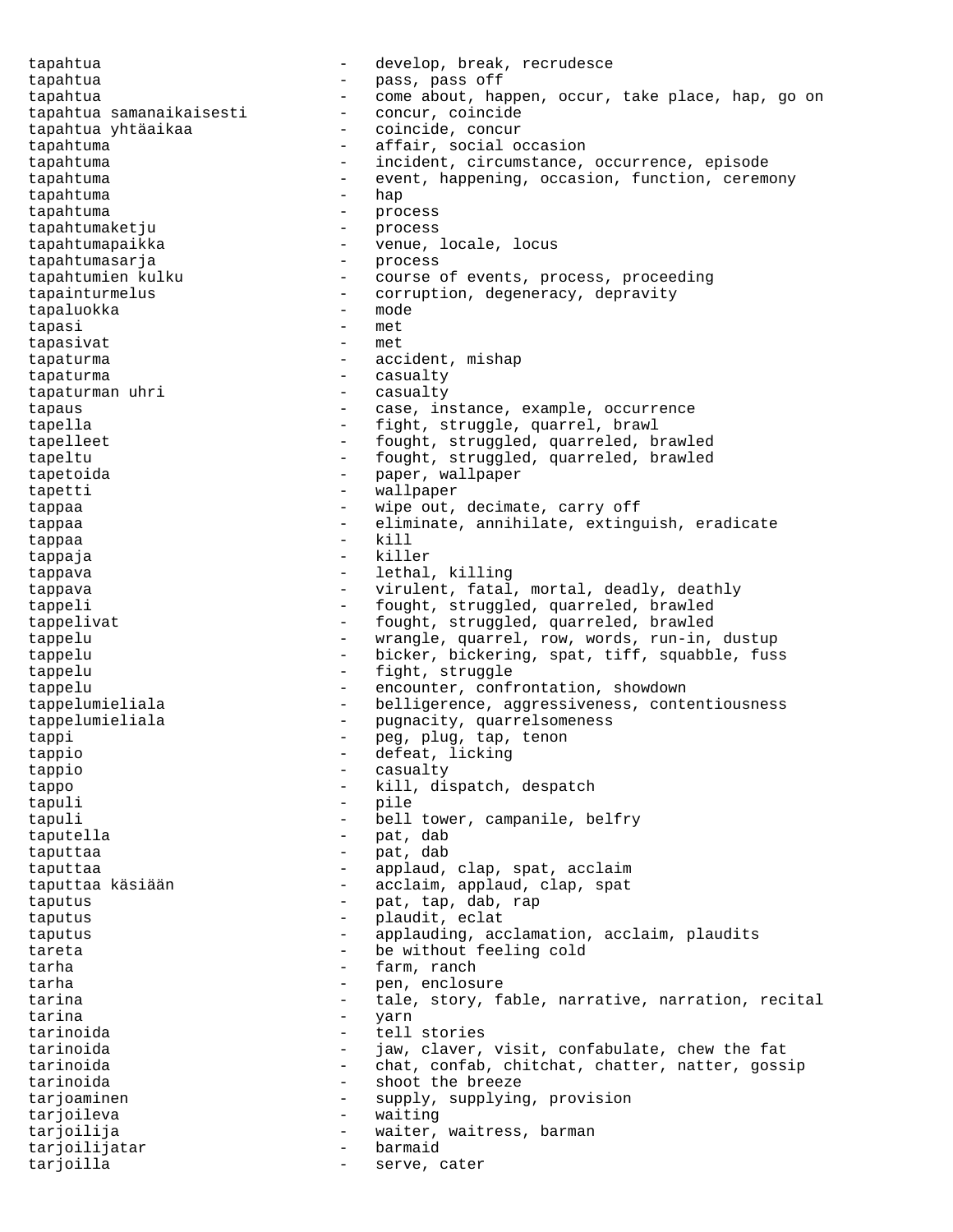tarjoiluhuone - buffet tarjoilupöytä - counter, buffet, sideboard tarjokas **1988** - hopeful, aspirant, aspirer, wannabe, wannabee tarjolla - available tarjonta - supply tarjota - stand - impart, give tarjota  $-$  provide, contribute, put up, cater, ply<br>tarjota  $-$  offer proffer propose supply dish tarjota - offer, proffer, propose, supply, dish tarjota illallista - dine tarjota päivällistä tarjoten - providing tarjotin - tray tarjous **-** offer, offering, proposal tarjoutua  $\qquad \qquad -$  volunteer, offer, stand tarkalleen - precisely, exactly<br>tarkastaa tarkastaa - assure - assure tarkastaa - see, insure, see to it, ensure, control, ascertain tarkastaa - check into tarkastaa - look into, check out, suss out, check over tarkastaa - survey, review, go over tarkastaa - inspect, audit, check, check up on, supervise tarkastaja - surveyor tarkastaja - auditor, inspector, government inspector, censor tarkastella - survey, inspect, examine, observe tarkastella - study mentally<br>tarkastella - view consider tarkastella - view, consider, look at, look at carefully<br>tarkastella - view, consider, look at, loot at carefully tarkastella  $-$  view, consider, look at, loot at carefully tarkastellen - considering tarkastelu - scrutiny, examination, inspection<br>tarkastettavaksi jättäminen - submission tarkastettavaksi jättäminen –<br>tarkasti tarkasti  $\qquad \qquad -$  closely, accurately tarkastus - revision, revisal, revise, rescript tarkastus - inspection, censorship tarkentaa - elaborate, complicate, refine, rarify tarkentaa - make clearer, make more focused tarkentaa - expatiate, exposit, enlarge, flesh out, expand tarkentaa  $-$  expound, dilate tarkistaa - assure tarkistaa - see, insure, see to it, ensure, control, ascertain tarkistaa - check over, go over, check into tarkistaa - check up on, look into, check out, suss out tarkistaa - revise, retool, revize<br>tarkistaa - revise, retool, revize tarkistaa - verify, check, confirm tarkistettu - revised - revision, rewrite, rescript tarkistus - check, checkout, check-out procedure<br>tarkistusmerkki - check, check mark - check, check mark tarkka - quick, sensitive, perceptive tarkka - protective tarkka - accurate, precise, faithful, exquisite, exact tarkka - attentive, heedful, thoughtful, close, careful tarkka-ampuja - sharpshooter, marksman, crack shot, sniper tarkkaan - precisely, exactly tarkkaan - plumb, plum exactly, precisely, exactly speaking tarkkaavainen - attentive, observant, alert tarkkaavaisuus - attention tarkkaileminen - monitoring, observing tarkkailija - spotter, observer tarkkailla - case tarkkailla - keep, observe tarkkailla ajatuksiaan tarkkailu - surveillance, monitoring, observing tarkkailu - supervision, supervising, superintendence tarkkailu - oversight<br>tarkkanäköinen - oversight - oversight tarkkanäköinen - penetrating, penetrative, piercing, sharp<br>tarkkanäköinen - acute discriminating incisive keen kn tarkkanäköinen - acute, discriminating, incisive, keen, knifelike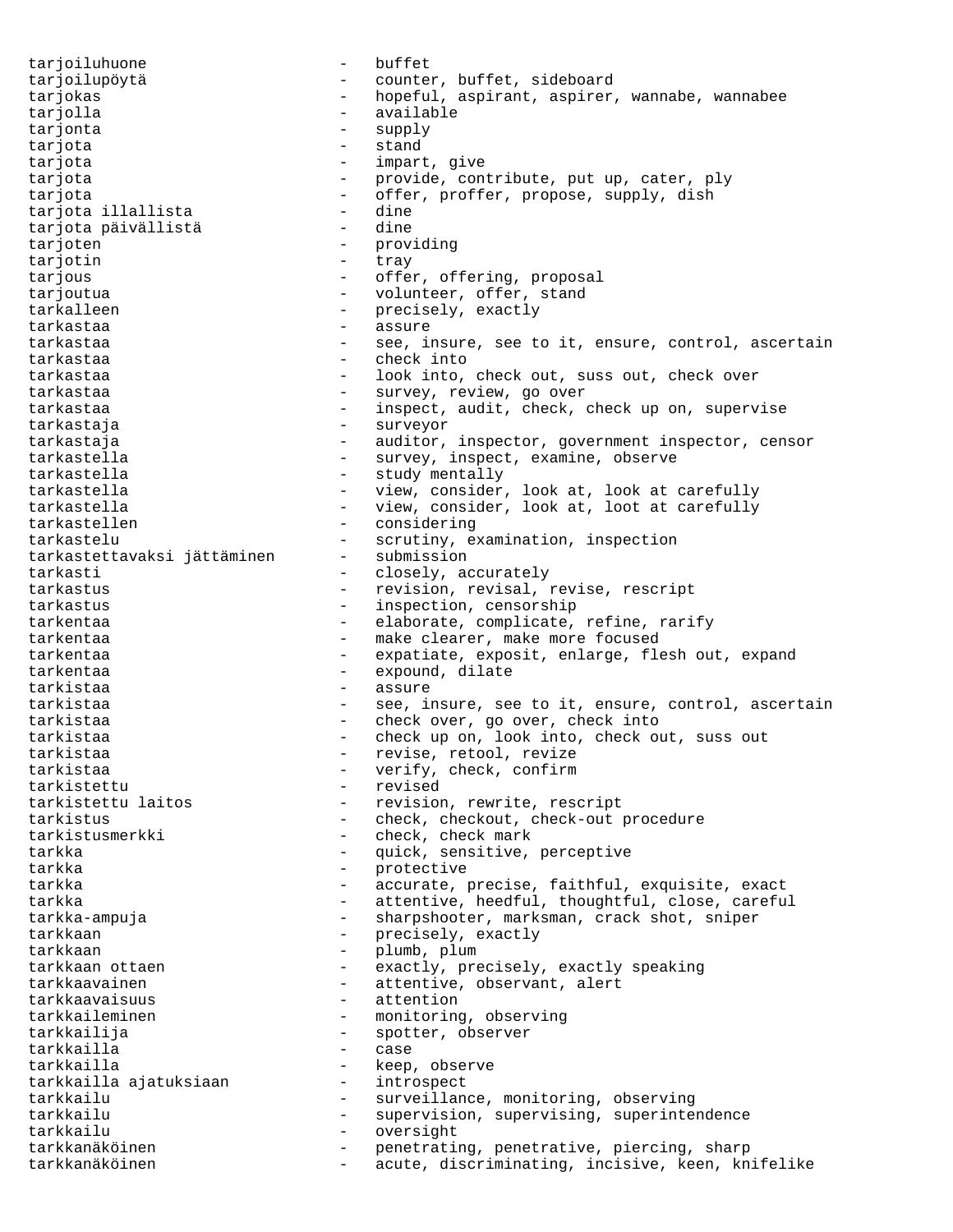tarkkanäköisyys - taste, discernment, appreciation, perceptiveness tarkkuus - accuracy, resolution, precision tarkoin - closely<br>tarkoitettu - meant - meant tarkoitettu tarkoittaa - mean, signify, intend, designate, purport<br>tarkoittanut - meant tarkoittanut tarkoitti - meant<br>tarkoittivat - meant tarkoittivat tarkoituksellinen - meaningful, purposeful tarkoitus - intention, objective, object tarkoitus - function, meaning, purpose, aim, design, intent tarkoitus - purport, spirit tarkoitushakuinen - purposeful, meaningful tarkoitusperä - intention, objective, object tarpeellinen - necessary tarpeellisuus - necessity tarpeen - necessary tarpeeton - redundant tarpeeton - wanton, motiveless, unprovoked, unnecessary<br>tarpeeton toisto - redundancy tarpeeton toisto tarpeettomuus - needlessness, redundancy tarpoa - clump, lumber, mush, plod, plough, ramble tarpoa - range, slog, stump, take a walk, tramp, trek tarpoa  $-$  trudge, walk, wander<br>tarpoa (lumessa)  $-$  trudge tarpoa (lumessa) tarra - sticker tarraava and the sticky, gluey, glutinous, gummy, mucilaginous tarraava - pasty, viscid, viscous, adhesive, tenacious tarramainen - sticky, gluey, glutinous, gummy, mucilaginous tarramainen - pasty, viscid, viscous, adhesive, tenacious<br>tarrata - stick tarrata - stick tarrautuva - sticky, gluey, glutinous, gummy, mucilaginous tarrautuva - pasty, viscid, viscous, adhesive, tenacious tarttua  $-$  grasp, grip, hold on, grab tarttua entertained adhere, hold fast, bond, bind, stick, stick to tarttua  $\qquad \qquad -$  cling, cleave, cohere tarttuma- - prehensile tarttuva - pasty, viscid, viscous, adhesive, tenacious tarttuva - sticky, gluey, glutinous, gummy, mucilaginous tartuttaa  $-$  communicate, infect, transmit taru - myth, legend taru  $-$  mythical story, mythical tale, mythic story, fable tarumainen 1988 - fabled tarunomainen 1988 - fabled tarunomainen 1988 - fabled tarunomainen 1988 - fabled taru tarunomainen taruolento - mythical creature, fantasy creature tarve  $-$  need, urge, itch, demand, necessity tarvekalu - implement, tool tarvikkeet - equipment, gear, paraphernalia, appurtenances tarvita  $-$  need, require, demand tasa-arvo - equality, par, equivalence<br>tasa-arvoinen - equal - equal tasa-arvoinen tasa-arvoisuus - equality, parity tasa-arvokäyrä (math.) - contour, level curve tasa-arvopinta (math.) - level surface tasaantua - stabilize, stabilise tasainen 1988 - Even, flat, level, smooth, plane tasainen 1988 - Horizontal Lasaiseen tahtiin 1988 - Horizontal esteadily tasaiseen tahtiin tasaisesti  $-$  steadily, steady tasalämpöinen - warm-blooded tasan - even tasan  $-$  evenly, equally tasan - o'clock tasanko - tableland tasanko - plain, expanse, flat, flat country, level, plateau tasapaino - equilibrium, balance, poise tasapainoisuus - balance, proportion tasapainotella - poise, balance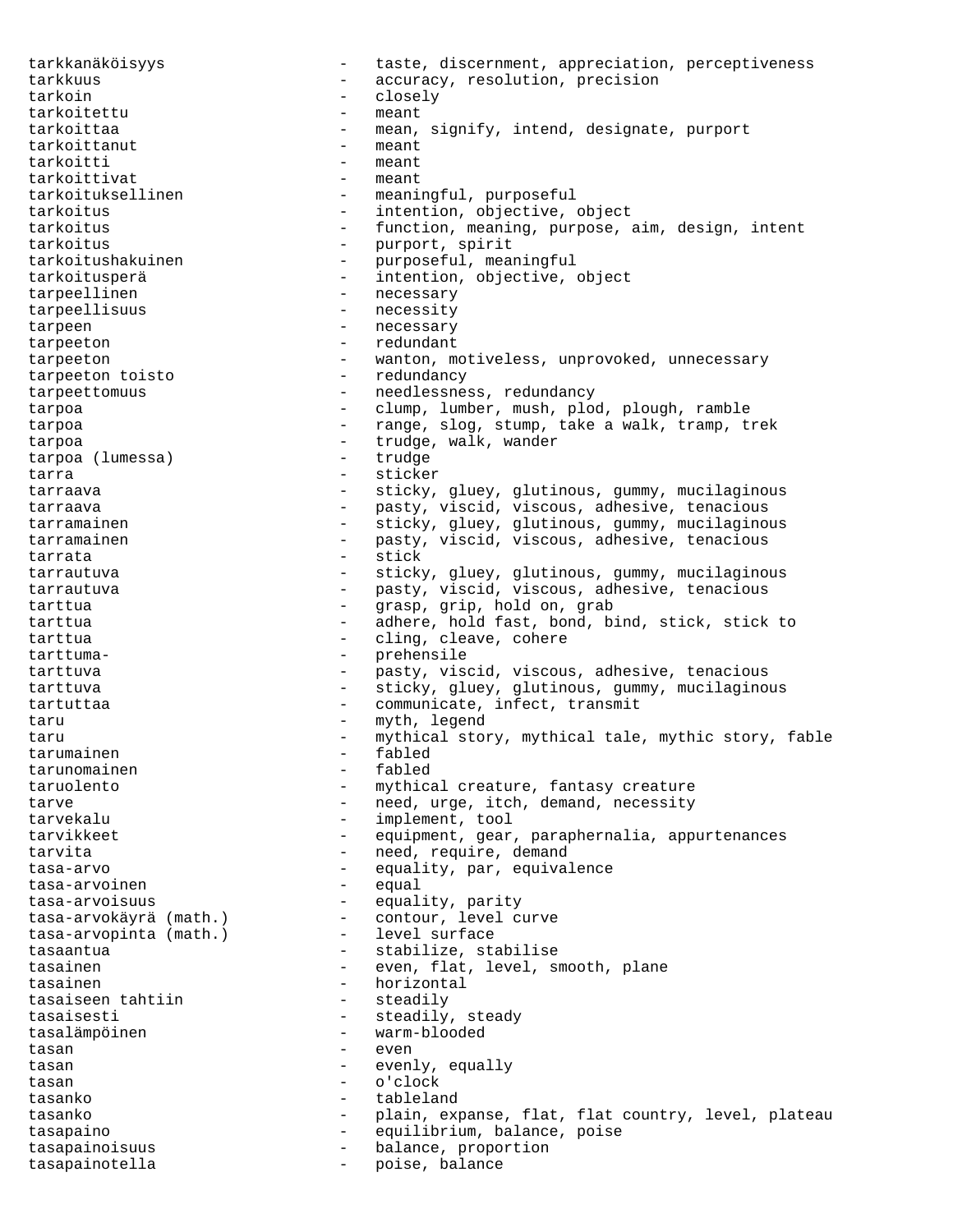tasapainottaa - equalize, stabilize, poise tasapaksu - boring tasapuolinen - equal, even - objective tasapuolisuussääntö - equal time rule, fairness doctrine tasasuhteisuus - proportion, symmetry tasasuuntaaja - rectifier tasata <sup>-</sup> match, equal, equalize, equalise, equate<br>tasauspyörästö differential, differential gear - differential, differential gear tasavalta - republic tasavaltalainen - republican tasaveroinen 1988 - Equal<br>tasavertainen 1988 - Equal tasavertainen tase - balance tasku - pocket, pouch taskukirja - paperback taskulamppu - flashlight, flash-light, torch taskulaskin - pocket calculator taskuraha - allowance taskurapu taskuromaani - paperback taskuvaras - pickpocket taso  $-$  state taso  $-$  level, plane, degree tasoalue - plane region - equalize, face, level tasoitusmaali - equalizer tassu - paw taudinaiheuttaja - - disease agent, pathogen taukki - fool, stupid, moron tauko - respite, time out tauko - break, intermission, pause, recess, lull, rest tauko - arrest, check, halt, hitch, stay, stop, stoppage<br>taukoamaton - continuous, constant, continued taukoamaton - continuous, constant, continued<br>taukoamatta - off the reel - off the reel<br>- lull taukoaminen taulu - painting, picture taulu - board, table, tablet, tabula taulukko - sheet, table, tablet, tabular, chart taulukoitu - tabular tauota - pause, stop, hold on, break<br>tauoton - continuous constant contin tauoton - continuous, constant, continued tausta  $-$  circumstances, context tausta - background taustakohina - static, atmospherics, atmospheric static tauti - disease, sickness, illness<br>tavallinen - common, ordinary, usual, s - common, ordinary, usual, stock, standard, normal tavallinen - frequent, customary tavallinen tallaaja tavallisesti - commonly, unremarkably tavallisesti - generally tavallisesti<br>tavallisuudesta poikkeava extraordinary tavallisuudesta poikkeava tavanmukainen 1988 - Customary Lavanomainen 1989 - Convention - conventional, customary tavara entries resolution of the commodity, merchandise, wares, goods, gear tavara  $-$  stuff, sundry, whatsis, sundries tavara - luggage tavaraerä entryksistavaraerä (k. 1915)<br>1981 – Lot, batch, consignment, quantity tavaraluettelo - inventory<br>tavarantoimittaja - supplier, - supplier, provider tavarapula - shortage tavarasäiliö tavaratilaus - indent tavat  $-$  etiquette, manners tavata - come across, encounter, meet, see, run into tavata - run across tavata - spell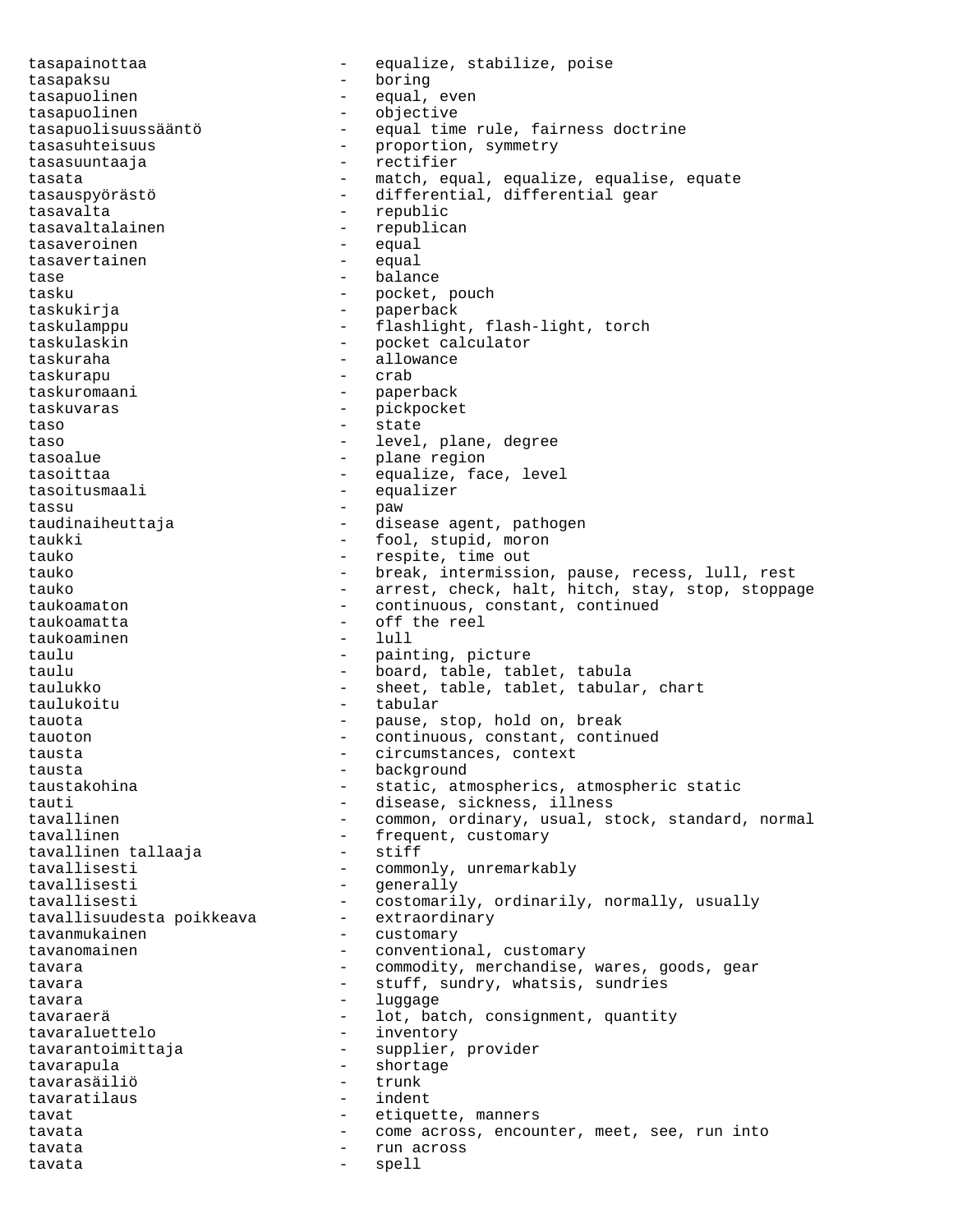tavata - chance, find, happen, bump, encounter tavata kasvotusten  $\qquad \qquad -$  encounter, meet, have a meeting tavaton - extraordinary tavattoman extendingly, remarkably, outstandingly, unco tavattomasti e mathemasti - unusually, remarkably, outstandingly, unco tavattu - met tavoite - objective, object, target<br>tavoitella - - - - - - - - - pursue, reach, aim at, as tavoitella - pursue, reach, aim at, aspire, be after, catch at<br>tavoitella - court, desire, reach for, seek, strive, strive for - court, desire, reach for, seek, strive, strive for tavoitella  $-$  try, want, wish tavoitella  $-$  fumble, grope, grasp tavoiteltava - eligible tavoittaa - reach tavoittelemisen arvoinen - eligible tavoittelija - aspirant, aspirer tavoittelu - pursuit, pursuance, quest tavu - syllable tavu - byte te  $\qquad \qquad -$  you (plural), you (formal), ye teatraalinen 1988 - dramatic teatraalisesti - dramatically teatteri - theatre, theater teatterinäytäntö - show tee tea teelusikka - teaspoon teema  $-$  theme, motive, motif teennäinen käytös - affectation teennäisyys - affectation teeri - black game, black grouse<br>teeskennellä - - - - - - - - - sham, simulate, assume, : teeskennellä - sham, simulate, assume, feign, affect<br>teeskennellä - dissemble, pose, pretend, make teeskennellä - dissemble, pose, pretend, make teeskennellä - put on an act, put on airs, be affected teeskennellä olevansa pose as, play the part/role of, pretend to be teeskentelemätön - sincere, true, genuine, unfeigned teeskentelevä - pretended, put-on, insincere, hypocritical teeskentely - simulation, feigning teeskentely extending the affectation, pretense, pretence, pretending tehdas - plant, industrial plant, works tehdas - factory, mill, manufacturing plant, manufactory tehdä - act, do, make, perform, cause, inflict, get tehdä - cook, fix, ready, prepare tehdä ahtaaksi - constrict, strangle, pinch tehdä aloite - make a motion, move tehdä aloite - initiate, start tehdä erilaiseksi - dissimilate tehdä erotus - make a distinction, discriminate, distinguish tehdä halkeamia - check, chink tehdä hulluksi - craze, madden tehdä iloiseksi - joy, gladden tehdä johtopäätös - abstract, induce, gather, infer tehdä joksikin - render tehdä kartion muotoiseksi - cone tehdä kauppaa - do business, trade tehdä kauppaa - shop, shop at, buy at, frequent, patronize tehdä kauppaa - patronise, sponsor tehdä koveraksi - dish tehdä kunniaa - salute tehdä kykenemättömäksi - disable, disenable, incapacitate tehdä kykeneväksi - enable tehdä kyvyttömäksi - disable, disenable, incapacitate tehdä käsin - craft tehdä köyhäksi - deprive, strip, divest tehdä lapsia - make children, beget, get, engender, father tehdä lapsia - mother, sire, generate, bring forth tehdä loppuun - discharge, dispatch, complete tehdä mahdolliseksi - enable tehdä merkityksettömäksi - minimise, minimize tehdä murto - heist, burglarize, burglarise, burgle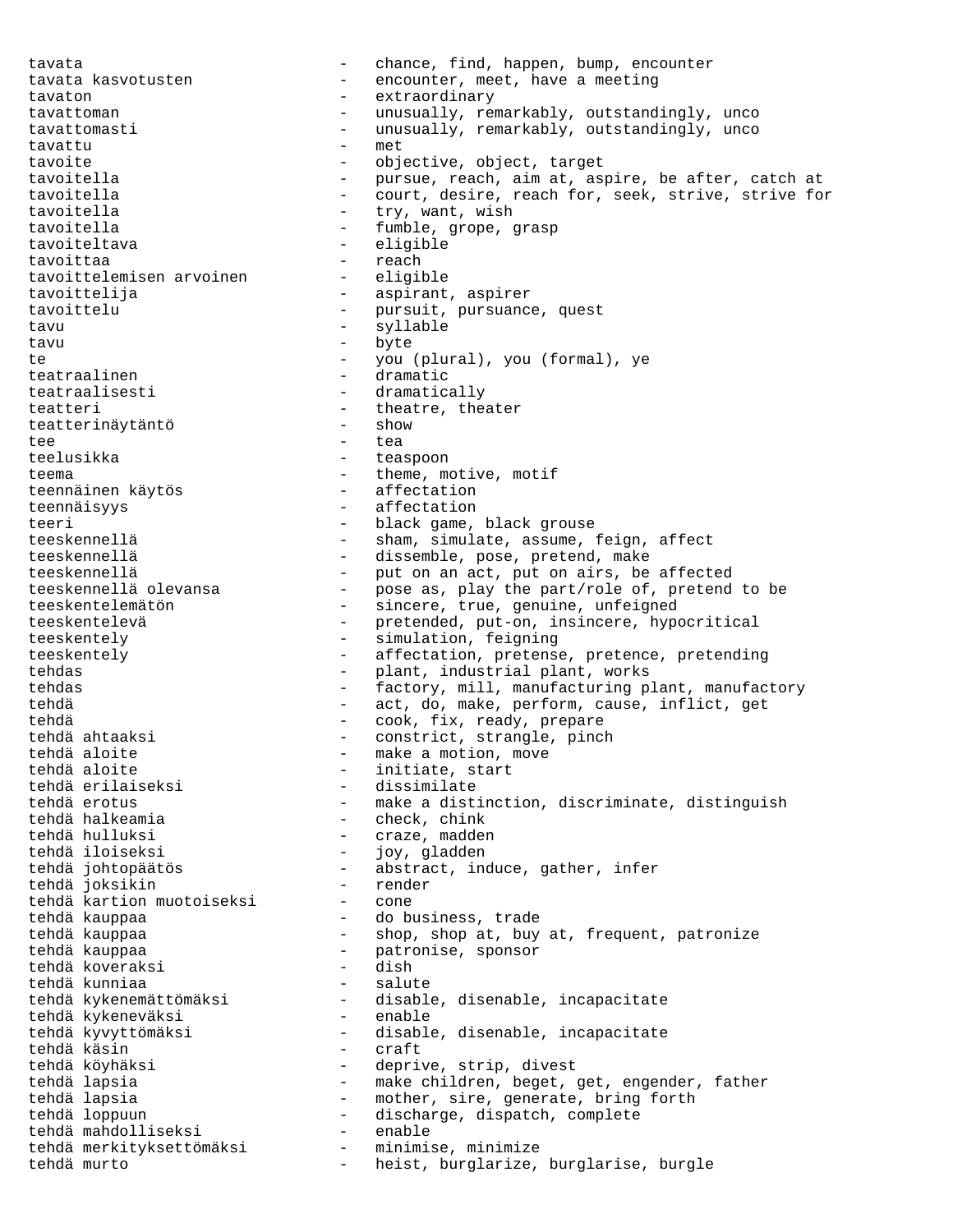tehdä nautittavaksi - make tehdä ontoksi  $-$  hollow, excavate, dig tehdä painautuma - batter, dinge tehdä par - par tehdä parannus - reform tehdä puolustuskyvyttömäksi - prostrate tehdä rakennuspiirrustus - draft, blueprint, draught tehdä rikkaaksi - enrich tehdä ruokaa - cook, make food, prepare food tehdä ruskeanharmaata - dun tehdä samanlaiseksi - assimilate tehdä silmukka - intertwine, loop tehdä sopivaksi - dispose, qualify, make fit tehdä sovinto - reconcile, patch up, make up, conciliate tehdä surulliseksi - sadden tehdä suunnitelma - draft, blueprint, draught tehdä tietä - lead up, initiate, prepare the way tehdä tyhjäksi - frustrate, baffle, bilk tehdä tyhjäksi - thwart, queer, spoil, scotch, foil, cross tehdä täydelliseksi - perfect, hone, consummate tehdä uudestaan - redo, remake, refashion, make over, make anew tehdä vaikeaselkoiseksi - confuse tehdä vaikutus - impose, impress tehdä vaikutus - wow tehdä vapaaehtoistyötä - volunteer tehdä vastuulliseksi - subject tehdä voimattomaksi - disable, disenable, incapacitate tehdä yhteensä - total tehdä yhteenveto - abstract, summarize, summarise, sum up, resume tehdä yhteistyötä - cooperate, co-operate, collaborate, interwork tehdä äkkikäännös - swerve, sheer, curve, trend, veer, slue, slew, cut teho - effect, impression, power (phys.), power teho - effect, impression, power (phys.), power<br>teho - potency, effectiveness, strength<br>teho- - operative. key teho- - operative, key tehoaine - builder, detergent builder tehokas - powerful, effective, efficient tehokkaasti - effectively, efficaciously, efficiently tehokkaasti - expeditiously, with efficiency tehokkuus - efficiency tehostaa - highlight, intensify, make more effective tehoton - uneffective, feeble, impotent, ineffective tehoton - inefficient, wasteful, uneconomical tehty - done, made tehty  $-$  planned, fashioned tehtävä - mandate tehtävä - undertaking, project, labor tehtävä - affair tehtävä - role tehtävä - mission, task, charge, commission, function, quest tehtävä - exercise tehtävänimike - title tehtävään suositeltu henkilö teidän - your (plural), your (formal), your, yours teini - teenager, stripling, adolescent teini-ikäinen 1988 - teenager, teen, teenage, teenaged, adolescent teipattu - taped teippi - tape tekaista - fake, make, make up tekaistu - fabled tekee - does tekele - book tekele - handiwork, handicraft, handcraft, handwork<br>tekeminen - making, manufacturing, creating, devising - making, manufacturing, creating, devising tekeminen 1988 bekeminen auf der eine Stadt eine Stadt eine Stadt eine Stadt eine Stadt eine Stadt eine Stadt teki - did tekijä - maker, manufacturer, author tekijä  $-$  factor, actor, element tekijänoikeus - copyright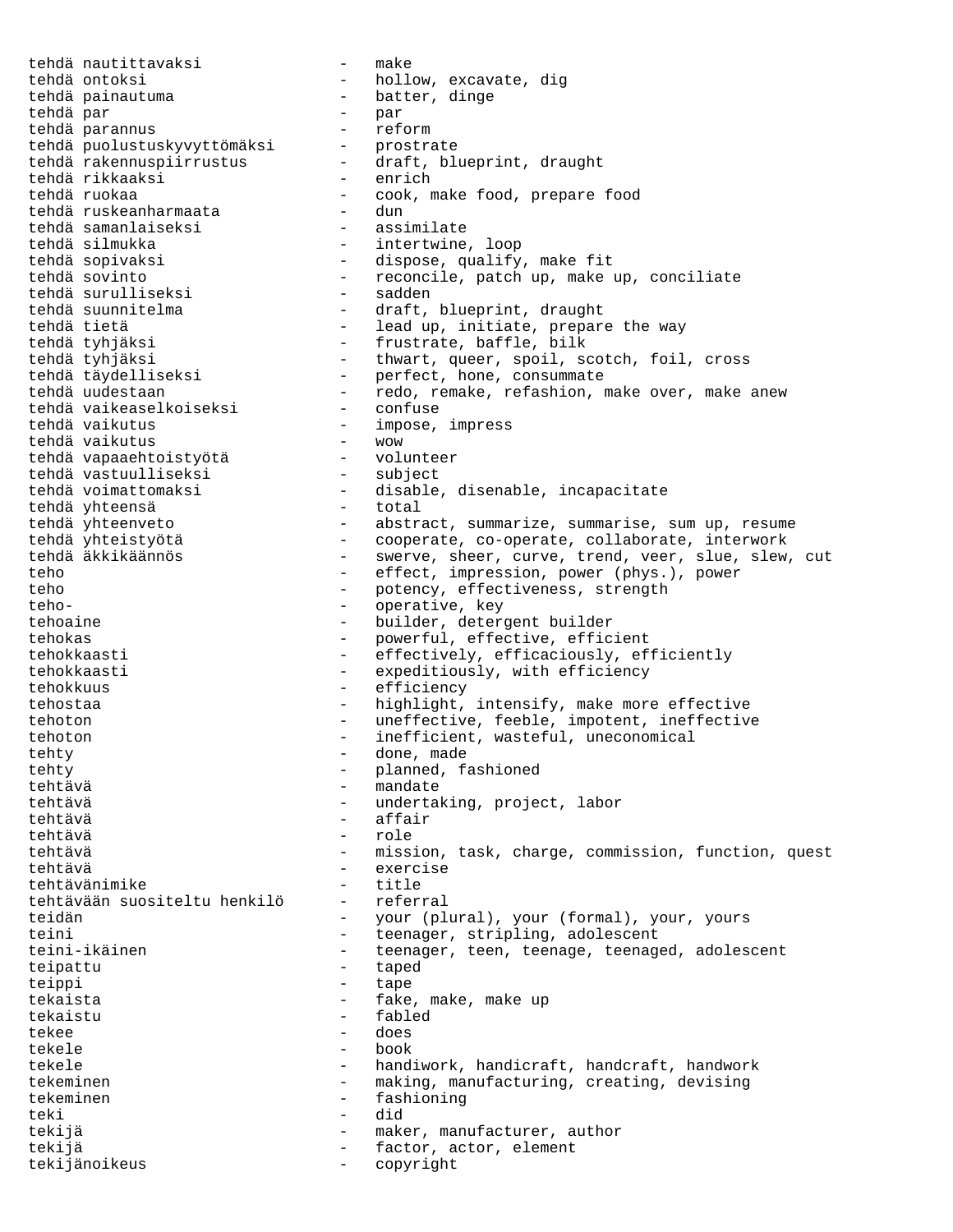tekijänpalkkio - royalty tekijöihinjako - factorization, decomposition tekijöihinjako (math.) - decomposition, factorization teknetium - technetium, Tc tekniikka - technique, technology, engineering teknikko - technician teknillinen - technical, technological<br>teknillinen opisto - engineering school teknillinen opisto - engineering school - polytechnic, polytechnic institute tekninen <sup>-</sup> technical, technological teknisesti  $-$  technically teknologia - technology teknologinen - technological teko  $-$  act, action, measure, deed, fact teko  $-$  making, manufacturing, creating, devising teko - fashioning - fashioning teko- - put on, sham teko- - assumed, false, fictitious, fictive, pretended teko- - dummy, artificial, phony, fake, bogus, imitation teko- - make-believe, pretend, play tekohurskas - hypocritical tekojärvi - artificial lake, reservoir tekomuuttuja (comp.) - dummy variable tekopyhä - hypocritical tekosyy external tekosyy external tekosyy channels are pretext, stalking-horse, subterfuge, white lie tekosyy - excuse, explain, concoction, peg, pretence tekotapa - process<br>tekstaus - printing tekstaus - printing teksti - lyric, text teksti-<br>
tekstiili - textual<br>
tekstiili - textile tekstiili - textile tekstin mukainen tekstinkäsittely - word processing tekstit - titles tekstitys - subtitles, titles tela - roll telakka - dock, dockage, docking facility telakoida - dock telakoitua teletekniikka - telecommunication televisio - television, TV, tv televisio-ohjelma - show, television programme televisiokuva - picture, video teli - spindle - spindle - spindle - spindle - spindle - spindle - spindle - spindle - spindle - spindle - spindle - spindle - spindle - spindle - spindle - spindle - spindle - spindle - spindle - spindle - spindle - spind teline - stand, rack<br>teline - stand, rack - apparatus telki - shaft, bar, bolt, detent, fastener, latch, lock telki - latch bar, latch bolt, pawl, peg, pin, safety bolt telki - strap<br>telkku - telev television set, idiot box, boob tube, goggle box telkku <a>>
- telly, tv, tv set, television receiver, television</a>
receiver, television telluuri - tellurium, Te<br>telmiä - disport. frol. - disport, frolic, lark, rollick, skylark, sport telmiä - cavort, gambol, frisk, romp, run around telmiä – play, have a romp<br>teloa – mangle mutilate teloa  $-$  mangle, mutilate, maim teloittaa - execute teltta - tent temmata - jerk, pull, tug, snatch, twitch, whisk, wrench<br>temmata mukaansa - embroil sweep sweep up drag drag in temmata mukaansa  $-$  embroil, sweep, sweep up, drag, drag in temmellys - turmoil temmeltää  $-$  rage, romp about, run about, skip about, scuff temmeltää - romp, play temperamentti - temperament, disposition tempoa - jerk, be pulling, pull, be jerking, rend, snatch tempoa - tear, haul temppeli - temple, fane<br>templus - deception l temppu - deception, legerdemain, illusion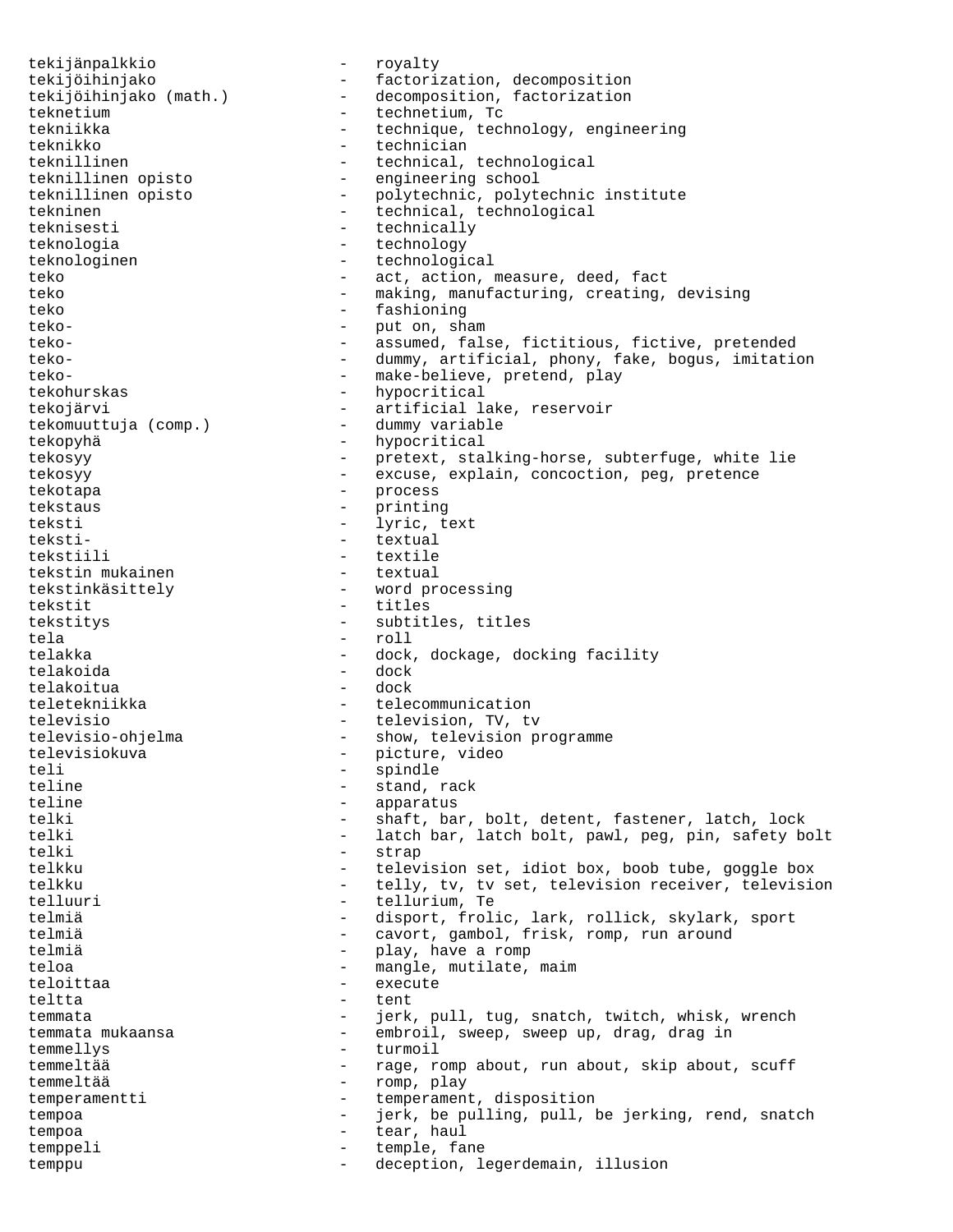temppu - device, gimmick, twist temppu - trick, magic, magic trick, conjuring trick tenho - fascination, charm, enchantment, glamour tenhota - charm tennis - tennis tentata - quiz, test<br>tentti - exam exam exam tentti - exam, examination, test<br>teoksen osa teoksen osa - tome - industrial teollisuus - industry teollisuus- - industrial teologinen - theological teonsana - verb teoreetikko - theorist, theoretician, theorizer, theoriser teoreettinen - theoretical teoria - theory teos - piece, composition, book, opus tepastella - walk, toddle, strut along, step along, stamp about<br>terapeutti - therapist terapeutti - therapistic terms in the therapistic terms in the terms of the terms in the terms in the terms in the terms in the terms in the terms in the terms in the terms in the terms in the terms in the terms in the ter terapia - therapy<br>terassi - terrace terassi - terrace<br>terbium - terbium - terbium terbium - terbium, Tb<br>terhakka - livelv - lively<br>- term termi  $-$  term terminologia - terminology teroittaa - edge, sharpen territorio - territory terrori - terrorism terrorismi - terrorism terroristi - terrorist<br>terttu - bunch cl terttu - bunch, cluster, bunch of fruits<br>tervaskanto - pitchy stump, resinous stump - pitchy stump, resinous stump tervaskanto - stager tervaskanto entitled and the veteran, old-timer, old hand, warhorse, old stager terve  $-$  healthy, well, sound, intelligent, levelheaded<br>terve  $\alpha$ terve - good terveellinen - beneficial<br>tervehdys - qreeting, - greeting, greetings, compliment, salaam, salute tervehdys - salutation, hail tervehdyttävä - beneficial greet, salute, bow, welcome, nod, acknowledge tervehtiä  $-$  raise one's hat, salaam, shake hands with, hail terveiset - regards, wishes, compliments tervejärkisyys - sanity, saneness tervetuliaiset - welcome party - be welcomed tervetuloa! - welcome!<br>
tervevdenhuolto - healthcare terveydenhuolto terveys - health terä - blade teräs - steel teräsmies - superman terävä - shrewd terävä - tart, sharp-worded, keen, knifelike, edged, acute terävä - abrasive, lurid, sharp, exquisite, penetrating terävä-älyinen - penetrating, penetrative, piercing, sharp<br>terävä-älyinen - acute, discriminating, incisive, keen, kn terävä-älyinen - acute, discriminating, incisive, keen, knifelike<br>terävä-ääninen - shrill, piercing, sharp - shrill, piercing, sharp<br>- acute teräväkulmainen teräväkärkinen ettellist varan varante, sharp varante, sharp terävästi - sharply terävöityä - focus terävöityä - sharpen testamentti - will, testament testaus - testing testi - test teurastaa - butcher, slaughter teurastaja - butcher, slaughterer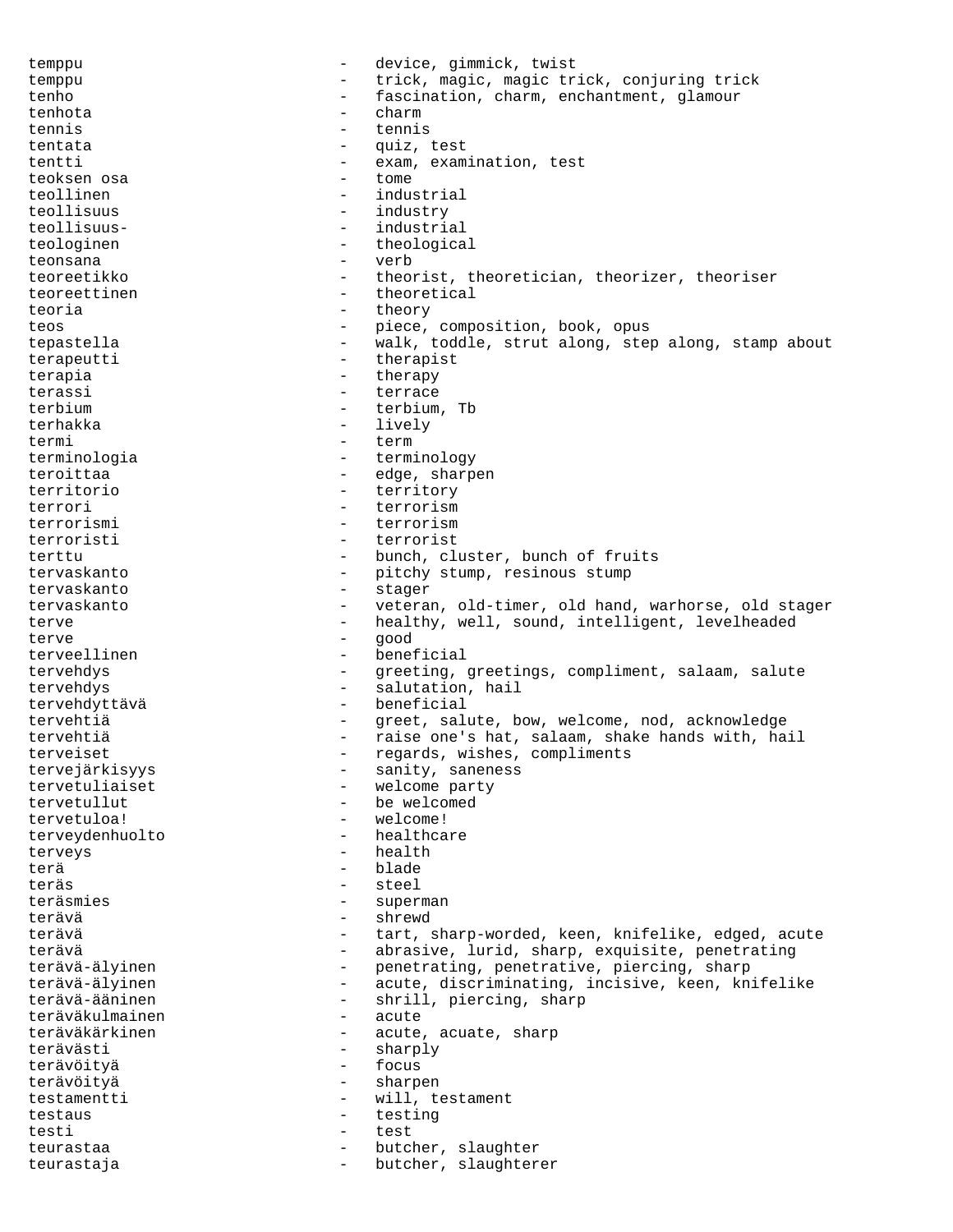tie  $-$  road, route, way, avenue tiede  $-$  science tiedekunta - faculty tiedemies - scientist tiedoksianto - manifestation, announcement tiedollinen - mental tiedon määrä  $-$  content, cognitive content, mental object tiedon puute  $-$  ignorance tiedonanto - bulletin tiedonhalu - curiosity<br>tiedostava - realizing tiedostava - realizing, recognizing<br>tiedostettu - conscious, witting - conscious, witting tiedot - attainment, accomplishment, acquirement tiedot - acquisition, knowledge tiedote - newsletter, newssheet tiedote - bulletin tiedote - announcement, notice tiedottaa - bulletin tiedottaa - apprize tiedottaa - 10 - notify, advise, give notice, send word, apprise tiedottaa - communicate, pass on, put across, pass tiedottaa - inform, announce tiedotus - bulletin, newsletter, newssheet, announcement tiedotus - manifestation<br>tiedotusvälineet - media tiedotusvälineet<br>tiedustella - ask, inquire, enquire tiedustelu - intelligence, inquiry, investigation tienaten - earning tienoilla - about, around tienoo - surrounding, environment, vicinity, locality tienoo - neighborhood, neighbourhood<br>tienraivaaja - precursor, forerunner, ante - precursor, forerunner, antecedent, pioneer tienviitta - road sign ties kuinka mones tiesi - knew tiesivät - knew tieteellinen - scientifical, scientific tieteenala - branch of knowledge tieteenala - field, field of study, study, bailiwick tieteenala - subject, discipline, subject area, subject field tieteenhaara - branch of knowledge tieteenhaara - field, field of study, study, bailiwick tieteenhaara - subject, discipline, subject area, subject field<br>tieteenharioittaia - scientist tieteenharjoittaja - scientist tieteilijä - scientist tieto - knowledge, information, info, record, data, fact<br>
- attainment accomplishment acquirement - attainment, accomplishment, acquirement tieto - acquisition tietoinen - alert, alive, awake, alert to, alive to, awake to tietoinen - cognitive tietoinen - deliberate, intentional, knowing, willful, wilful tietoinen  $-$  aware, conscious tietoisuus - consciousness, awareness tietojenkäsittely - data processing tietojenkäsittelytiede - computer science tietokanta - database tietokilpailu - quiz tietokirja - nonfiction book tietokone - computer tietokone-  $\qquad \qquad -$  computational, computer tietokoneanimaatio - computer animation - computer assisted tietokonegrafiikka - computer graphics tietokonepeli - computer game<br>tietoliikenne - communication tietoliikenne - communications, data communications tietotekniikka - datacommunications tietoturva - security, privacy tietoturvallisuus - computer security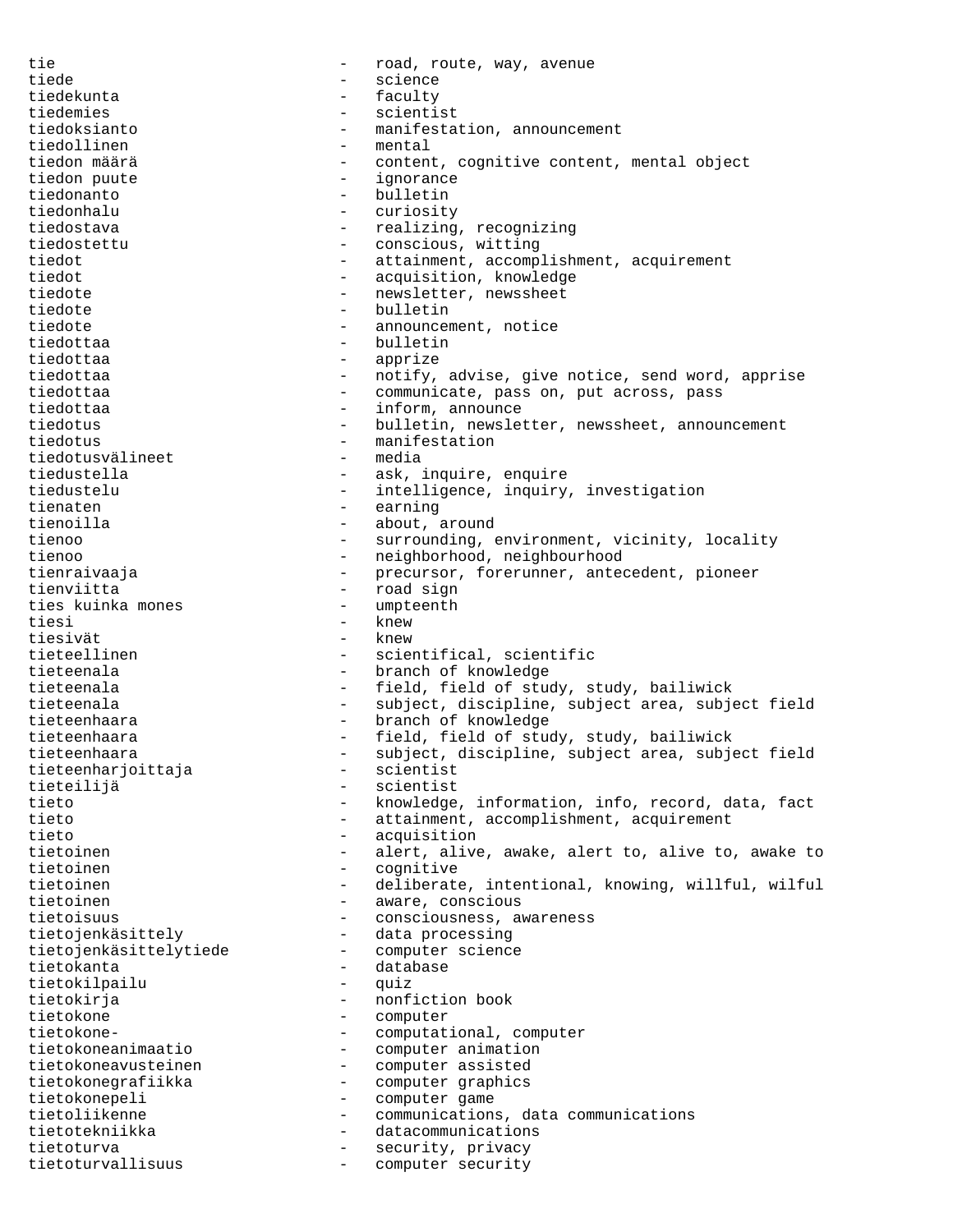tietoverkko - computer network tietovisa - quiz tietoyhteiskunta - information society tietty - specific, particular, certain<br>tietty - known - known - known<br>- specific tietynlainen tietysti - of course, naturally, natch, surely, certainly tietyt - certain tietyö - road construction tietäjä - diviner tietäjä - wise man tietämys - knowledge tietämättään - unawares tietämättömyys - ignorance tietämätön - unaware, unwitting, incognizant, ignorant tietämätön - nescient, unenlightened, unlearned, unlettered tietämätön - unknowing, unknowledgeable, unread, not informed tietämätön perusteista - ignorant, illiterate tietäväinen - wise, knowing, wise to<br>tietää - know, have knowledge o tietää - know, have knowledge of<br>tiheys - density, thickness, tig tiheys - density, thickness, tightness, pace, frequency<br>tiheysfunktio (math.) - density function - density function tiheyspiste - point of density<br>tihes - concentrated density tiheä - concentrated, dense, thick<br>tiheä - frequent - frequent tiheä - frequent - frequent - frequent - frequent - frequent - frequent - frequent - frequent - frequent - frequent - frequent - frequent - frequent - frequent - frequent - frequent - frequent - frequent - frequent - frequ - drizzle, mizzle tihkua - ooze, seep tihkua - drip, trickle tihkua - drizzle tihkua - leak out, trickle out tihkusade - drizzle, mizzle tihuttaa - drizzle, mizzle tihutyö - sabotage tihuuttaa - drizzle, mizzle<br>tiikeri - tiger tiikeri – tiger<br>tiili – tiger<br>- hrick tiili - brick<br>tiiliskivi - brick<br>- brick - brick tiiliverhous - brick face tiinu - tub tiira - tern tiirailla - peek, peep, peer tiirata  $-$  peek, peep, peer tiirikka - lockpick tiistai - Tuesday<br>tiiviisti - Closelv tiiviisti - closely tiiviisti - tightly<br>tiivis - concise - concise, condensed tiivis - intensive tiivis - close, intimate tiivis - tight, tightly closed, tightly sealed tiivis - compact, dense tiivistelmä - summary, abstract, precis, synopsis tiivistelmä – filosofia – filosofia – filosofia – filosofia – filosofia – filosofia – filosofia – filosofia – tiivistyminen - compression, condensation, contraction tiivistymä - compression, compaction, concretion, densification tiivistys entitled to the compression, compaction, concretion, densification tiivistyä - become tighter, become denser tiivistyä<br>tiivistää - bundle, pack, wad, compact<br>- darts tikanheitto - darts tikapuut - ladder tikari - dagger, dirk, poniard, misericorde, sticker tikari - bodkin tikas  $-$  rung, ladder tikata - stich tikitys - ticking tikka - woodpecker tikka - dart, darts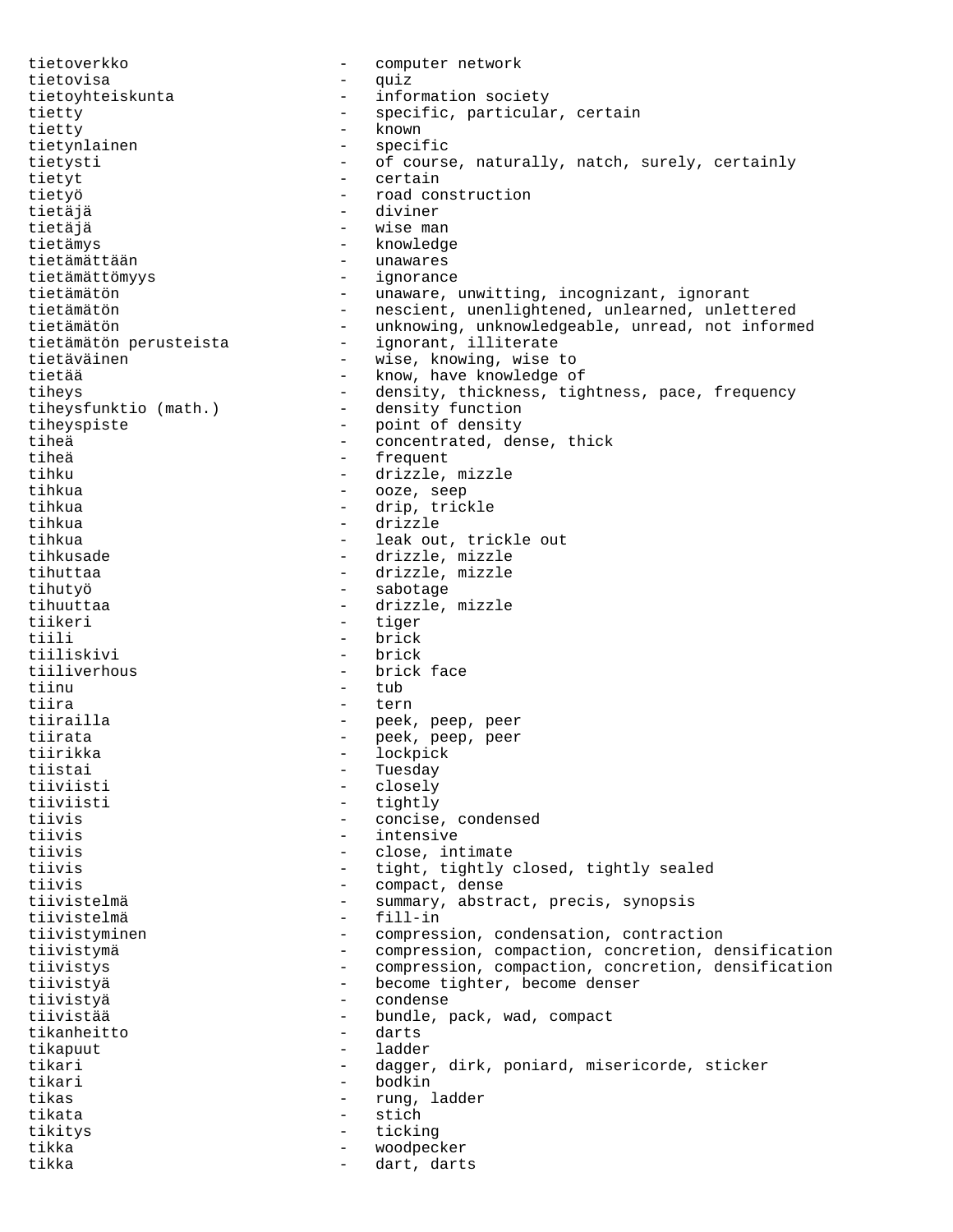tikkaat - ladder, ladders tikkari (informal) - lollipop, sucker tikkataulu - dartboard tikkaus - quilting tikki - stitch tikki - trick - trick<br>tikku - stick - stick tikku - stick, splinter tikkukaramelli - rock, rock candy<br>tikkukaramelli - - lollipop, sucker - lollipop, sucker tila - estate, farm tila  $\begin{array}{ccc} - & \text{space, room} \\ - & \text{condition. s} \end{array}$ - condition, state, status, mode tilaaja - orderer, buyer, purchaser, subscriber tilaisuus - event, happening, ceremony, occasion, ceremonial tilaisuus - opportunity, chance, facility tilallinen - farmer tilanahtaus - cramped quarters, lack of space tilanhoitaja - steward, keeper, custodian<br>tilanne - picture, scene tilanne - picture, scene<br>tilanne - state<br>- state tilanne - state<br>tilanne - state<br>- iuncti tilanne - juncture, occasion<br>tilanne - case event - case, event tilanne - circumstances, condition, situation, context tilanne - score<br>tilannekatsaus - overvi tilannekatsaus - overview/review of the situation<br>tilanpuute - lack of space, cramped quarters - lack of space, cramped quarters tilapäinen - provisional, temporary, ad hoc tilapäinen sotajoukko tilasto - statistic, statistics tilastoida - compile statistics on<br>tilastointi - compilation of statis tilastointi - compilation of statistics tilastollinen - statistical<br>tilastot - statistics tilastot - statistics tilastotiede - statistics tilastotieto - statistic, statistics<br>tilat - premises grounds pro tilat  $\begin{array}{ccc}\n & - & \text{premises, grounds, property} \\
\text{tilata} & & - & \text{subgr~ine. book, order, res.}\n\end{array}$ tilata - subscribe, book, order, reserve, call, indent<br>tilaus - order, reservation, subscription, commission - order, reservation, subscription, commission tilava - voluminous tilava - roomy, spacious, big, capacious, commodious tilavuus - volume, capacity, cubic volume tilavuus - content tilavuus (phys.)<br>tilavuusmitta tilavuusmitta - cubic measure<br>tilhi - waxwing tilhi - waxwing - waxwing - tili tili - paycheck<br>tili - paycheck<br>- reckoning tili - reckoning<br>tili - account tili - account, bank account<br>tilikausi - accounting period - accounting period tilintarkastaja - accountant tilintarkastaja - auditor, certified public accountant, CPA tilinteko - account tilinteko - reckoning tilinteon päivä - day of reckoning tilinumero<br>- account number tilinylitys - overdraft tiliote - bank statement<br>tilipussi - bank statement<br>- paycheck tilipussi - paycheck tilipäivä - payday - bank transfer tilitapahtuma - transaction tilittäminen - accounting<br>tilittävä - accounting - accounting tilittää - examine, explore, analyze, reminisce about tilittää - account for, report on tilitys - examination, exploration, analysis, reminiscence tilitys - account, report tilivelvollisuus - accountability, answerability, answerableness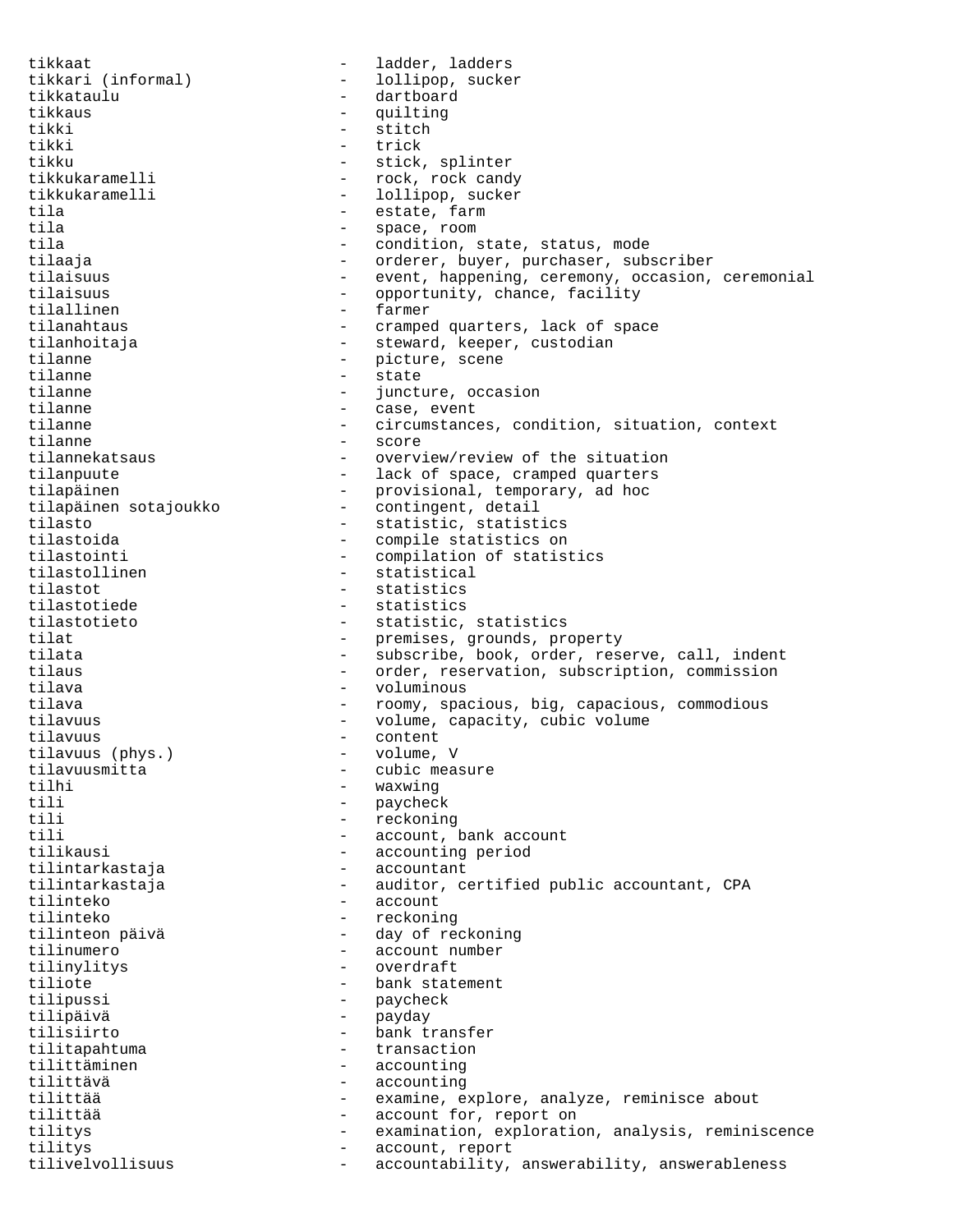tilkitä - seal up, stuff up, stop up, caulk tilkka - drop, dash tilkkanen - drop tilkku - patch, scrap tilli - dill - necessities, essentials<br>- estate grounds tilukset - estate, grounds tilus - domain, piece of land<br>timantti - diamond, adamant - diamond, adamant timanttihäät - diamond wedding anniversary timmi - fit timotei - timothy, timothy grass timpuri - carpenter, woodworker tina - tin, Sn tina-astia - pewter tinajuote - solder tinata - solder tinata - tin-plate<br>tinaus - solder - solder tinaus - solder tingata  $-$  demand, press for, badger for tinkiminen - haggle, haggling, wrangle, wrangling<br>tinkimätön - downright - downright tinkimätön - rigorous tinkimätön - unbribable, unflinching, upright tinkimätön - strict, rigid, inflexible tinkiä - compromise, settle for less, bend, be flexible<br>tinkiä - chaffer, huckster, bargain tinkiä  $-$  chaffer, huckster, bargain tinkiä - haggle, wrangle, higgle, dicker tipahtaa - drop, fall off tipalla  $-$  nip and tuck, close tipotiessään - vanished, vanished into thin air, gone tippa - drop tippua - drop, fall tippua kuin kivi - plump, plummet<br>tipu - chick hiddy tipu - chick, biddy tiputella - drizzle, mizzle tiputtaa - down, drop, shoot down, land tiraus - squeeze tirskua - chuckle, chortle, spurt, jet, squirt, spirt tiski - counter<br>tiskiallas - sink - sink tiskiallas tislata - distill, distil tislaus - distillation - distillation - distillation - distillation - retort - retort - retort - retort - retort - retort - retort - retort - retort - retort - retort - retort - retort - retort - retort - retort - retort tislausastia en la retoria en la retoria en la retoria en la retoria en la retoria en la retoria en la retoria tissi - breast, titty, boob<br>tissit - bosom, bosom, brist tissit - bosom, bossom, bristols, tits, boobs, boobies<br>titaani - titanium Ti titanium, Ti titteli - title tiu - score, ten tiukan ulkopolitiikan tukija tiukassa - fast, tight tiukasti - fast, tight, firmly, tightly tiukasti - closely tiukentaa - tense, stretch, tighten, tauten, pull tight tiukentaa - pull taut tiukentaa - feel tense about, feel nervous about tiukentaa  $-$  be nervous about tiukentaa - be excited about, look forward to tiukka - blue, puritan, puritanic, puritanical tiukka - tight, strict, stringent tiukka - stiff, uphill tiukkaan - fast, tight tivata - demand tivata - nag tivoli - fair todella - truly, indeed todella - really, very todella  $-$  in fact, in truth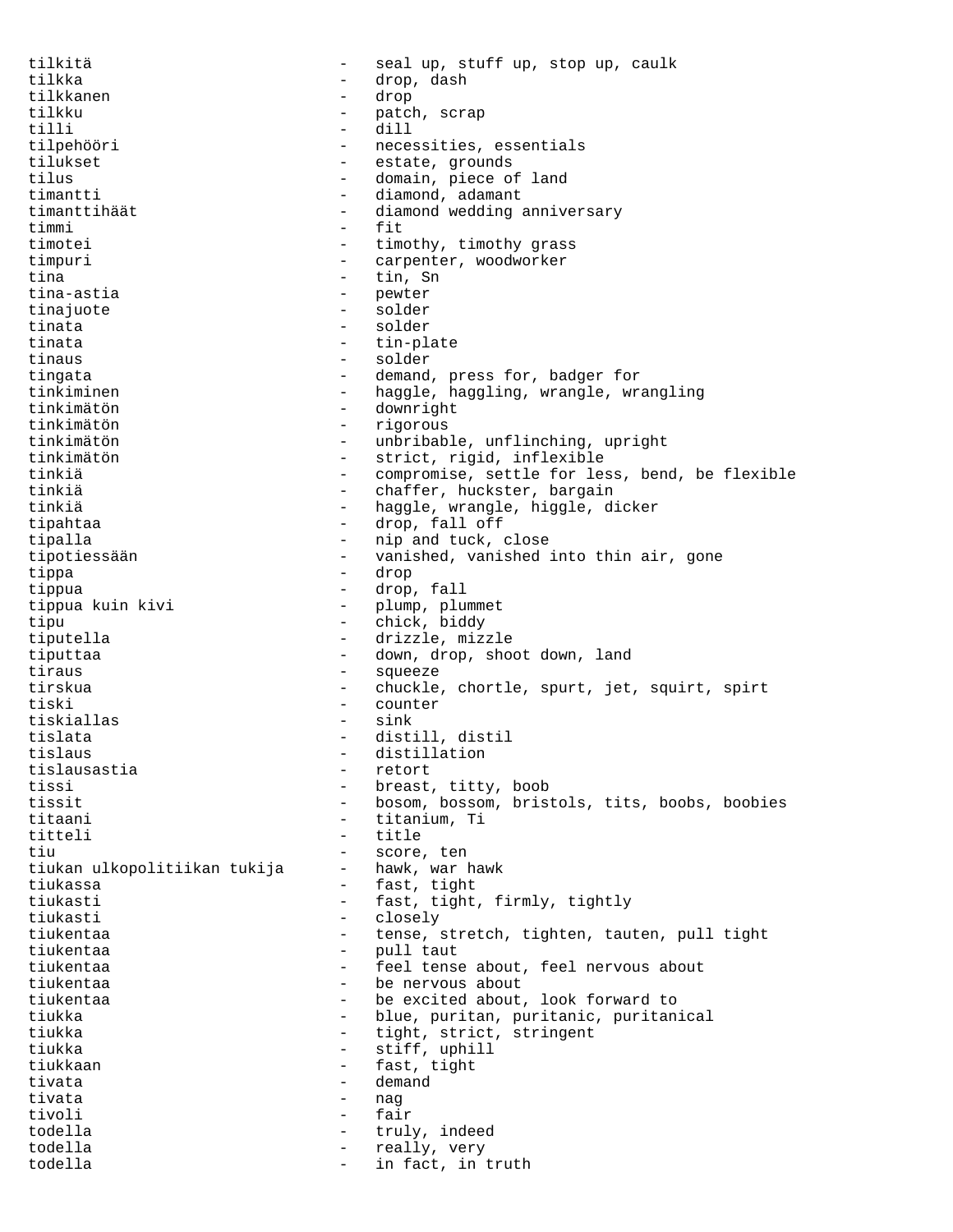todellakin - indeed todellinen - literal, genuine, authentic todellinen en actual, practical, real, tangible todellisuudessa - in actuality, in reality, effectively, in effect todellisuudessa<br>todellisuus todellisuus - realism, realness<br>todellisuus - reality, true wor - reality, true world, fact todennus - authentication - probable, likely, plausible todennäköisesti - most likely, likely todennäköisyys - probability, odds, chances, likeliness, likelihood todennäköisyys - chance todenperäinen todentaa - validate todentaa - verify, authenticate, attest todentaminen en andere verification todeta - ascertain, establish, take note - corroborate, validate todistaa - certify, manifest, demonstrate, evidence<br>todistaa - - attest, bear witness of, testify, prove todistaa - attest, bear witness of, testify, prove<br>todistaa - - witness, vouch todistaa - witness, vouch<br>todistaa aidoksi - authenticate - authenticate todistaa oikeaksi - validate, corroborate todistaa oikeudessa - attest, testify, take the stand, bear witness<br>todistaia - witness - witness todistaja - voucher, verifier todiste extending to the evidence, proof, record, argument, statement todiste - documentation, certification, corroboration todiste - support todiste - voucher todistettavasti - genuinely, authentically todistettu - proven, established<br>todistus - proof, reference, w todistus - proof, reference, witness<br>todistus - certificate, certification todistus - certificate, certification, credential - credentials todistusaineisto - evidence, proof toffee - toffee, brittle, toffy toheloida - fumble tohjo - pulp tohti - dared tohtia - dare tohtineet tohtinut - dared tohtivat - dared - dared - dared - dared - dared - dared - dared - dared - dared - dared - dared - dared - dared - dared - dared - dared - dared - dared - dared - dared - dared - dared - dared - dared - da tohtivat - dared - dared - docto: - doctor, Doctor toi - brought, fetched, carried, conveyed, took - fool around toimeenpaneva - executive toimeenpaneva elin - executive toimeenpanevat elimet - administration toimeenpano - enforcement toimeenpanovalta - executive toimeentulo - bread, living toimeksianto - assignment, mandate toimeksisaanti toimelias - active toimenpide  $\qquad \qquad -$  proceeding, procedure toimeton - unemployed, passive toimi  $-$  proceeding, transaction, affair toimi - occupation, job, place, position toimi  $-$  measure, action, operation, act, doing, fact toimia<br>
- act, function, operate, run, work, go<br>
- nurse toimia hoitajana - nurse toimia kantajana - porter toimia kapteenina - skipper toimia presidenttinä - preside toimia välittäjänä toimija - agent, actor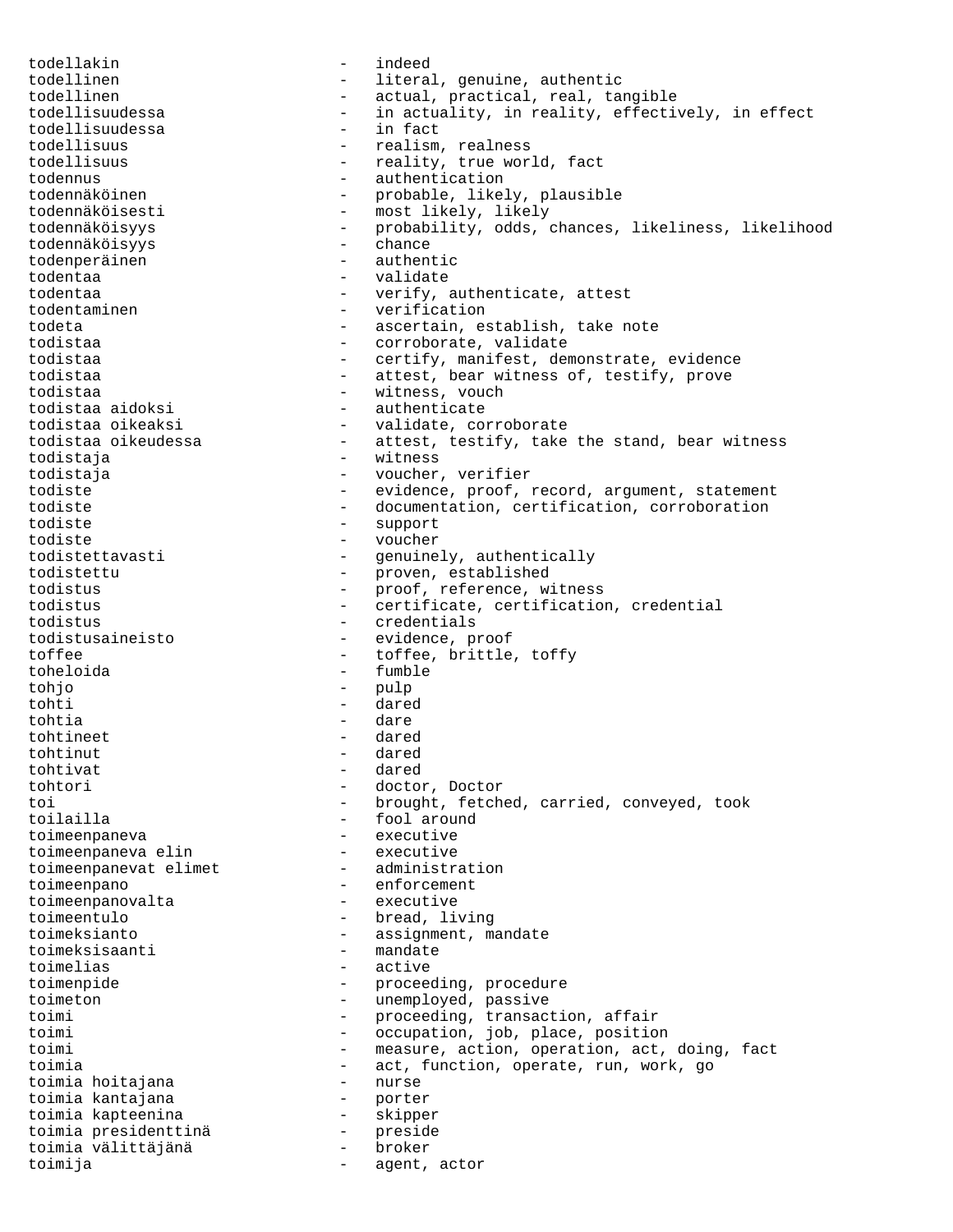toimikunta - committee toimilupa - concession, franchise toimimaton - unusable, inoperable toimiminen - operating toiminimi - firm toiminnallinen<br>toiminnallisuus - functionality toiminnanohjaus - coordination - work, working toiminta  $-$  performance, play, procedure, process, pursuit toiminta - doing, employment, function, operation, operations toiminta - agency, behavior, behaviour, campaign, diligence toiminta - operation, act, action, activities, activity toimintamalli e e e e e strategy, tactic, maneuver, manoeuvre toimintaohje - directive - directive - directive - directive - directive - directive - directive - directive toimintaohjelma - agenda toimintaperiaate toimintaperiaate - rationale, principle toimintavarmuus - reliability<br>toiminto - function toiminto - function<br>toiminto - process toiminto - process<br>toimisto - office office toimisto-<br>
toimistotvöntekijä<br>
– clerk<br>
– clerk toimistotyöntekijä toimitsija - agent, trustee toimittaa - carry out, run toimittaa - dispatch, discharge, complete toimittaa - edit, deliver toimittaa - procure toimittaja - supplier, provider - editor toimittaminen - supply, supplying, provision toimitus - publication<br>
toimitus - function toimitus - function<br>toimitus - editorial - editorial office, editorial staff, editors toimitus - ceremony, execution, performing, operation toimitus - dispatch, despatch, shipment, delivery toimiva - operational, operative, running, functional toimiva - working toimivalta - jurisdiction, authority, powers toinen - other, another, else, second<br>toinen ohjaaja - co-pilot toinen ohjaaja toinen toisestaan aan aan - from each other toipua - recover toipuminen - recovery - on the other hand, by contrast, however toiseksi - secondly<br>toisella puolen - beyond toisella puolen toisiinsa vaikuttava - interactive, interactional toisin - differently, otherwise toisin muotoiltu teksti - paraphrase, paraphrasis toisinaan - periodically, sometimes toisinaan external control of the mow and then, occasionally, on occasion, rarely toisinaan and the summan of the infrequently, intermittently, now and again toisinaan and the state of the state of the state of the state of the state of the state of the state of the s toisinnus - redundancy toisinto - copy, replica toispuolinen - halfway toispuolinen - unilateral toispuolinen derivaatta - one-sided derivative toispuolinen raja-arvo - one-sided limit toissapäivä - the day before yesterday toissijainen 1988 - Secondary toistaa - repeat, say again, do again, ditto toistaiseksi - so far, for now toistamiseen en een van die volgaain, anew, second time toisteinen - repeated, perennial, recurrent, repetitive toisteinen - repeating, iterative, reiterative, repetitious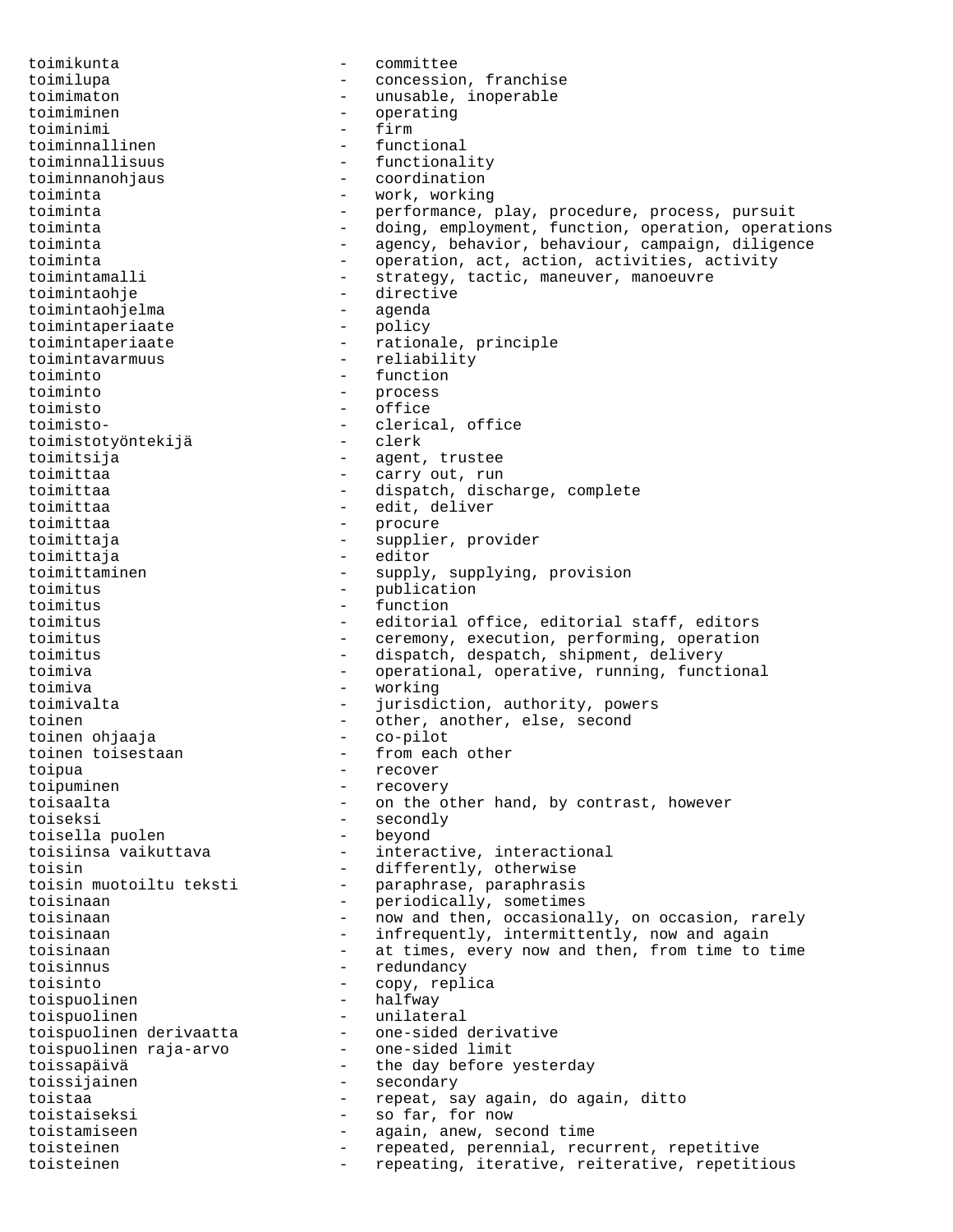toistettu - repeated, dittoed, done again, said again toisti - repeated, did again, dittoed, said again toistivat - repeated, did again, dittoed, said again toisto - repetition toistomerkki - ditto, ditto mark toistuva - repeated, perennial, recurrent, repetitive toistuva - repeating, iterative, reiterative, repetitious toistuvasti  $-$  repeatedly, again and again toitottaa - proclaim, predicate toitottaa - broadcast toitottaa - trump, trump out, blow toivat - brought, fetched, carried, conveyed, took toive - wish toive - anticipation, expectation toiveajattelu - optimism, wishful thinking toiveikas - hopeful toivo - hope toivoa - hope, wish, trust, desire, covet toivoa pahaa  $-$  resent, begrudge toivoa tekemättömäksi  $-$  regret toivoa tekemättömäksi toivomus - wish - desperate, despairing, hopeless toivottaa - wish toivottaa tervetulleeksi toivottavasti - hopefully toivotus - wish toka (informal) toki - indeed, certainly, surely tokka - dock, herd tokko - if, whether tokkopa - I doubt that, I don't think that tola - condition, situation, state of affairs<br>toleranssi - tolerance, toleration, allowance, leew toleranssi - tolerance, toleration, allowance, leeway, margin - implausible, incredible tolkuton - senseless - say again and again tollo - blockhead, boor, chump, clot, dimwit, dope, dummy tollo - dupe, fool, ignoramus, mutt, nitwit, silly, yokel tolppa - pole, post, stake, pillar tolvana - stupid, fool, idiot tomaatti - tomato tomu - dust tomuinen - dusty, dust-covered tonkia - pick, dig tonkka - large can, can, churn, can for milk tonni - ton, tonne tonttu  $\qquad \qquad -$  goblin, imp, gnome toope - nutty, wacky toope - haywire, kooky, kookie, loco, loony, loopy, nuts toope - bonkers, buggy, cracked, crackers, dotty, fruity toope  $\qquad \qquad -$  silly, fool, daft, balmy, barmy, bats, batty topologia - topology toppi - stop tora e contraction of the state of the hassle, quarrel, squabble, wrangle torahammas - fang<br>torakka - cocki torakka - cockroach tori - plaza, square, public square, market<br>torikauppa - marketing - marketing - marketing torium - thorium, Th torjua  $-$  block, parry, deflect torjua - refuse, reject torjua - fend off, ward off, repel, turn aside, ward torjuminen en external and the rejection, prevention torjunta  $-$  rejection, prevention torjunta - parry, counter, counterpunch torkahtaa - take a nap, have a nap, catnap, catch a wink, nap torkkua - sleep torkut - snooze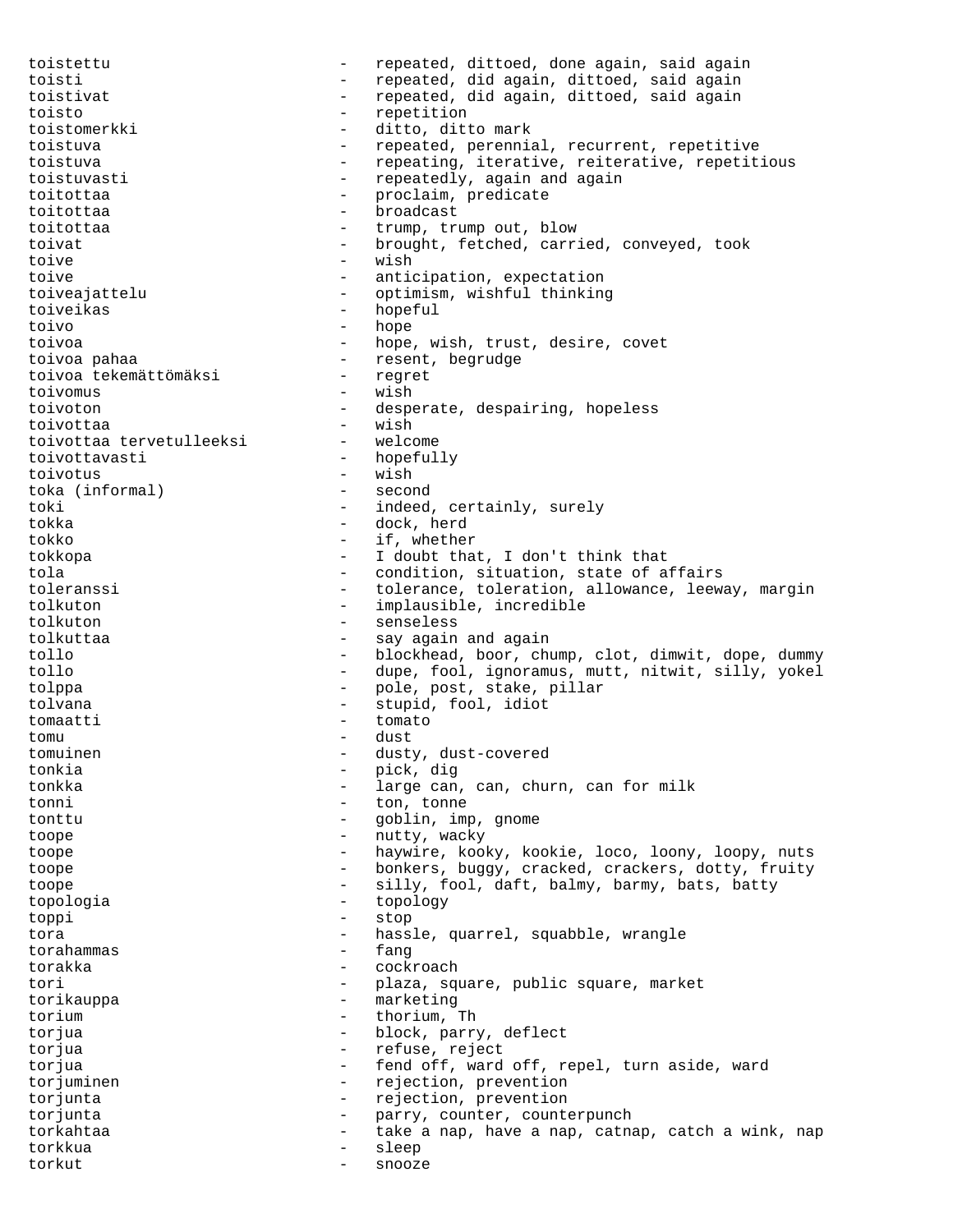torkut - nap, catnap, cat sleep, forty winks, short sleep torni (chess) and the castle, tower<br>torni (chess) and the castle, rock torni (chess) - castle, rook tornipöllö - barn owl torpeedo - torpedo torppa - house torso - torso, trunk torstai - Thursday<br>torttu - nie torttu - pie torua - blame, rebuke, reproach, reprove, scold torut external reproof, reproval, reprehension, reprimand torvi - trumpet, horn, berk, birk, bugle, chimney, nose torvi - clarion, pipe, spout, tuba, tube torvimainen - tubular tosi - true tosi - authentic tosi  $\begin{array}{ccc} - & \text{really, very} \\ \text{tosi hyvä} & - & \text{slap-up, sma} \end{array}$ tosi hyvä - slap-up, smashing tosi hyvä - great, groovy, keen, neat, nifty, not bad, peachy - swell, bang-up, bully, corking, cracking, dandy<br>- hot tosi innokas<br>tosi nopea tosi nopea - hot, blistering, red-hot<br>tosi-ilmiö - fact. actual occurrence - fact, actual occurrence tosiaan - indeed tosiasia - fact tosiasiallisesti tosiasiallisesti - in actuality, in reality, effectively, in effect tosiasiassa - in actuality, in reality, effectively, in effect tosiasiassa - in fact tosielämä - real life tosin  $\overline{a}$  - indeed, in fact, though, true<br>tosio tosio - fact tosioleva (phil.) - entity<br>tosiseikka - fact tosiseikka - fact tositapahtuma tosite - warrant tosite  $-$  receipt, voucher tossu - shoe toteaminen en en assertion, affirmation, statement toteamus - assertion, averment, asseveration<br>totella - obev totella - obey totellen - following toteutettavuus - feasibility toteuttaa - fulfil, fulfill toteuttaa - make real, practice, realize, implement toteuttaa - realise, actualize, actualise, make concrete toteuttaminen - realization, realisation, implementation toteuttamiskelpoinen - viable, feasible, practicable, workable toteutua - realize, realise, become real toteutuma - realization, realisation toteutuminen en en andre versieden andet andet realization, realisation toteutus - implementation, realization, realisation toteutuskelpoinen - viable, feasible, practicable, workable totinen - sincere, in earnest, solemn totinen - earnest, businesslike<br>totisesti - indeed - indeed totisesti totta  $-$  true, for real, fact tottakai - of course, naturally, indeed, certainly, surely tottelematon - disobedient, unruly<br>tottelemattomuus - defiance tottelemattomuus totteleminen - following tottelevainen - obedient tottua - get acclimatized to, get used to tottua - get acquainted, familiarize, familiarise tottua - become accustomed to, get accustomed to tottua componente e accustom, acclimate, acclimatize, accustom oneself tottumus - custom, habit, practice, routine, experience tottumus - wont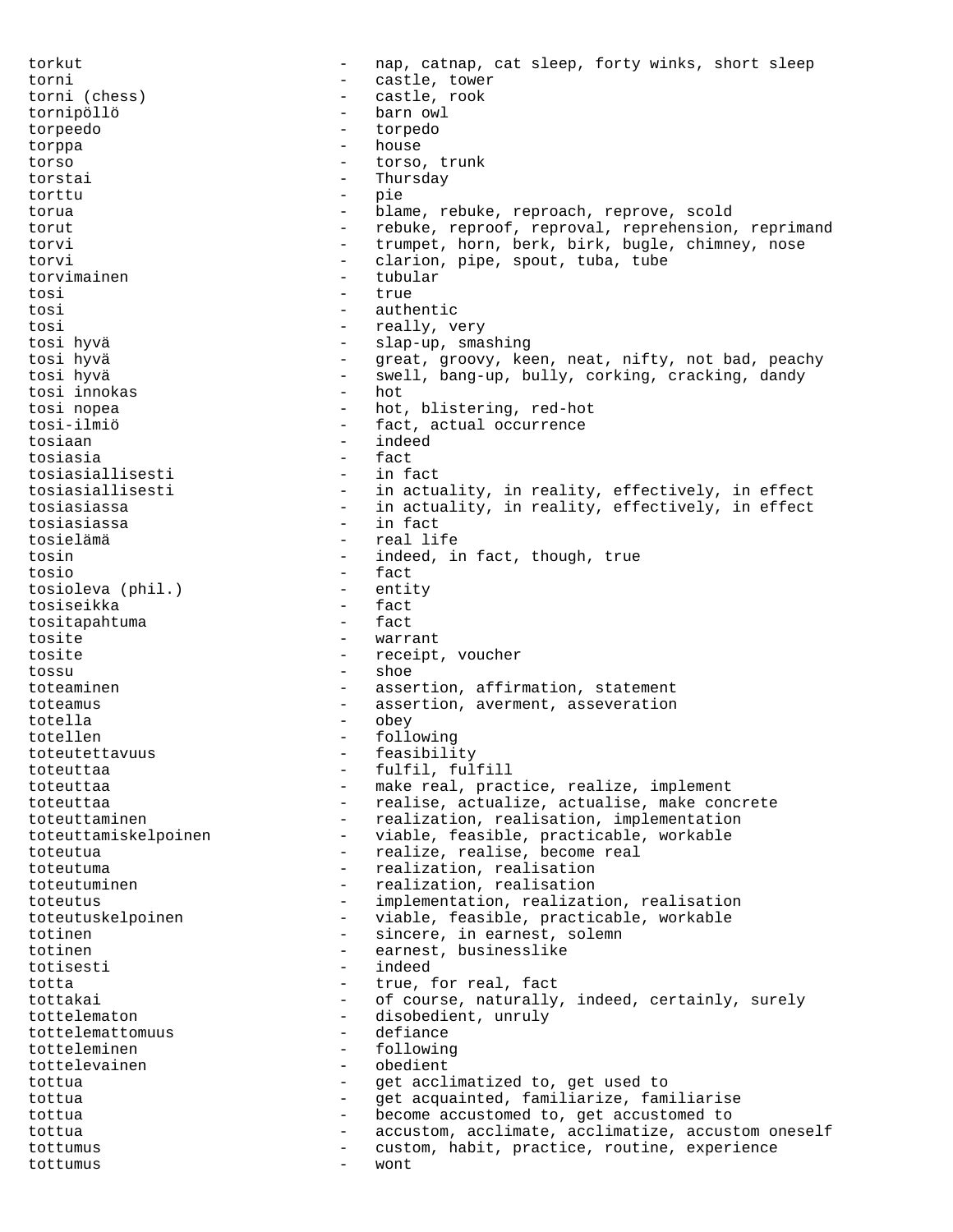tottunut - used totunnainen - customary totuttaa - accustom - discipline totuus - truth, fact touhu - work, working touhu - performance, play, procedure, process, pursuit touhu - doing, employment, function, operation, operations touhu - agency, behavior, behaviour, campaign, diligence<br>touhu - action, act, operation, activities, activity - action, act, operation, activities, activity touhukas - active touhuta - fuss toukka - grub, larva, caterpillar<br>toukokuu - May - May toukokuu – Mayon – Mayon – Mayon – Mayon – Mayon – Mayon – Mayon – Mayon – Mayon – Mayon – Mayon – Mayon – Mayon – Mayon – Mayon – Mayon – Mayon – Mayon – Mayon – Mayon – Mayon – Mayon – Mayon – Mayon – Mayon – Mayon – May toveri  $-$  comrade, pal, mate tovi - moment, instant, while traaginen - tragic traagisuus - tragedy<br>tragedia - tragedy - tragedy tragedy tragiikka - tragedy<br>traileri - tragedy - tragedy traileri - preview, trailer, prevue<br>
traktori - tractor tractor transsi - trance treenata  $-$  train, practice treenaus - exercise, training trendi - trend trendikäs  $-$  trendy, voguish tribunaali - tribunal triljoona - trillion (Br) triviaali - trivial trooppinen - tropical trubaduuri trumpetti - trumpet tsaari - czar, tsar, tzar tsekki - Czech tsonkki - junk tuettu - borne, born, supported, sustained tuettu kangas  $-$  filled cloth tuhahdus - blow, puff<br>
tuhannes - thousandth tuhannes extends thousandth tuhat  $\qquad \qquad -$  thousand, one thousand tuhertaa  $-$  bedaub, besmear, smear tuhiseva - hissing<br>tuhista - sniff tuhista - sniff tuhka - ash, cinder<br>tuhka - urn tuhkauurna - urn - lavish, wasteful, prodigal tuhlaavainen 1988 - Lavish, wasteful, prodigal tuhlata - lavish tuhlata - waste, fritter away, throw away, blow, squander tuhma - blue, gamy, gamey, juicy, racy, risque, spicy tuhma - naughty, mischievous tuhmasti - badly, mischievously, naughtily tuho - catastrophe, disaster, ruin tuho - perdition tuho - destruction, annihilation, downfall, bane<br>
- disastrous destructive catastrophic tuhoisa - disastrous, destructive, catastrophic tuhoon tuomittu - fate tuhota - blast tuhota - wipe out, decimate, carry off tuhota - eliminate, extinguish, eradicate tuhota  $-$  destroy, annihilate tuhota - sabotage, undermine, countermine, counteract tuhota - subvert, weaken tuhottu - fallen, perished, destroyed tuhotyö - sabotage tuhoutua - perish, be destroyed, get destroyed, fall tuhoutui - fell, perished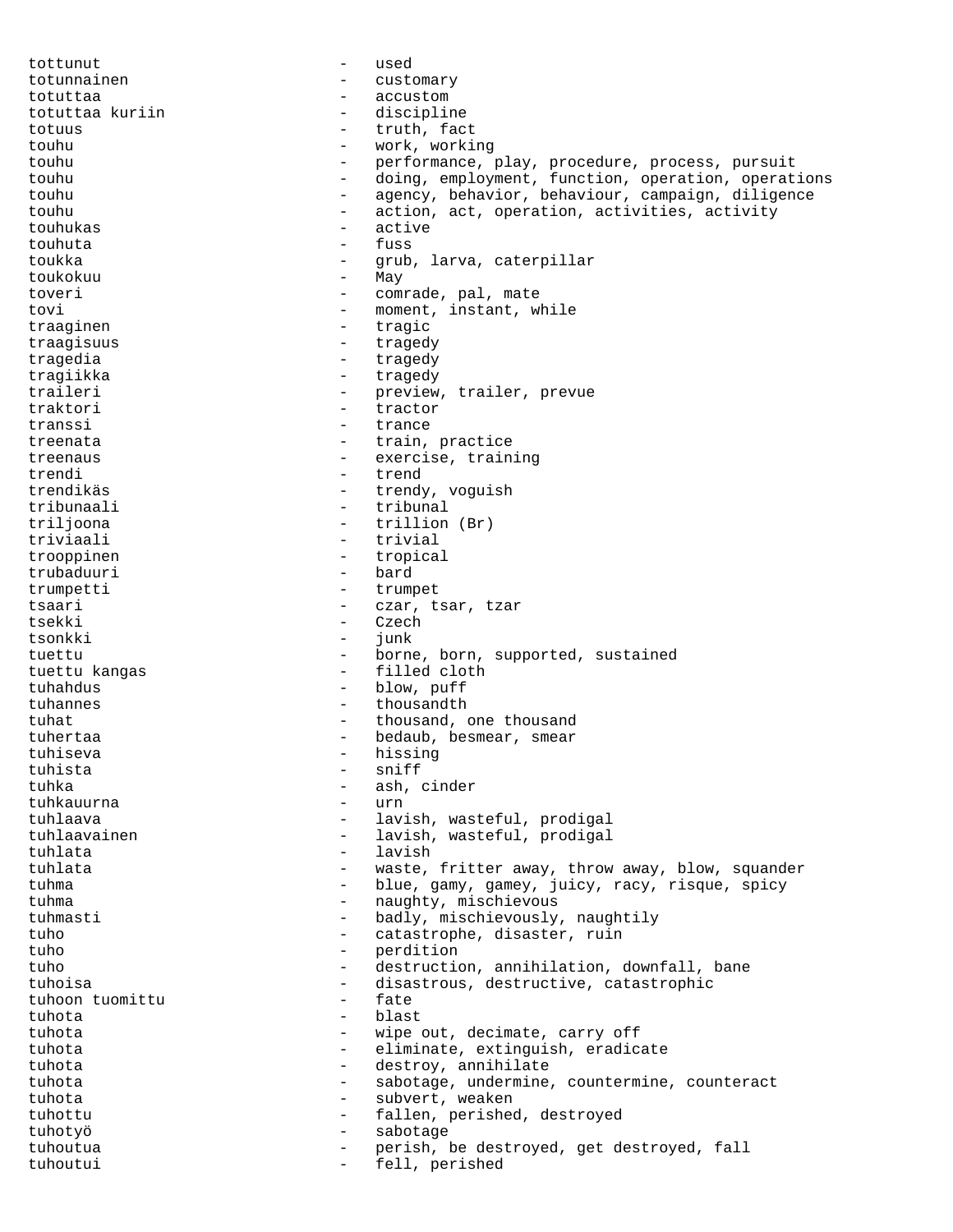tuhoutuivat - fell, perished tuhovoima - juggernaut tuhria - bedaub, besmear tuhria  $-$  smear, blur, smudge, smutch tuhti - big, fat, brisk, energetic, lusty, roundish tuhti - strapping, thick, vigorous tuhto - seat, thwart, cross thwart<br>tuijottaa - - - - - - - - - - - - - stare, glare, gaze - stare, glare, gaze tuijotus - gaze - poke, prick, slip, stick tuikea - stern, hard<br>tuikkia - stern, hard - twinkle, winkle, scintillate tuikku - fire, a tiny fire tuikku - dram tuima  $-$  stern, hard tuisku - blizzard, scurry of snow, snowstorm, whirling<br>tuiskuta - snow, whirl, whirl about - snow, whirl, whirl about tuittupäinen - capricious tuiverrus tuivertaa - wind, blow tukahduttaminen - suppression tukahdutus - suppression tukala - uncomfortable tukea - prop, prop up, shore up, shore tukea - affirm, underpin, bear out, bear, hold up tukea - confirm, corroborate, sustain, substantiate tukea - support, brace, uphold, vouch, stand for tukea - plump tukehduttaa - choke, quell, suffocate, suppress tukehtuminen - suffocation tukeutuminen - dependence, dependance, dependency tukeva - supporting, load-bearing tukeva - firm, fast, immobile, substantive, substantial<br>tukeva seikka - documentation, support - documentation, support tuki - bore, supported, sustained tuki - prop tuki - subsidy tuki - support, backing, pivot, brace, supports tuki - recourse, refuge, resort tukiainen – subsidy<br>tukialkio (math.) – pivot tukialkio (math.) –<br>tukija – tukija - patron, sponsor, supporter<br>tukija - promoter, booster, plugger promoter, booster, plugger tukipiste - fulcrum tukipuu - prop tukiraha - subsidy - pier, supporting structure tukistaa - pull a person's hair, shake by the hair tukivat - bore, supported, sustained tukka - hair tukki - log, beam, roller, stock, gunstock tukkia - impede, obstruct, obturate, occlude, jam, block tukkia - close up, clog, stop up, choke up, cloy tukkia - block off, barricade, blockade, block up, bar tukkia - stuff, lug block, obstruct, obturate, impede, occlude, jam tukkia tie - close up tukkijätkä - workman who drives lumber downstream - corduroy tukko - wad, chew, chaw, cud, quid, plug tukko - stop, blockage, block, closure, occlusion tukko - stoppage tukku - wad, chew, chaw, cud, quid, plug tukos - closure tukos - block, blockage, occlusion, stop, stoppage tulee - comes tulee - will, shall<br>tulee olla - shall be, m shall be, must be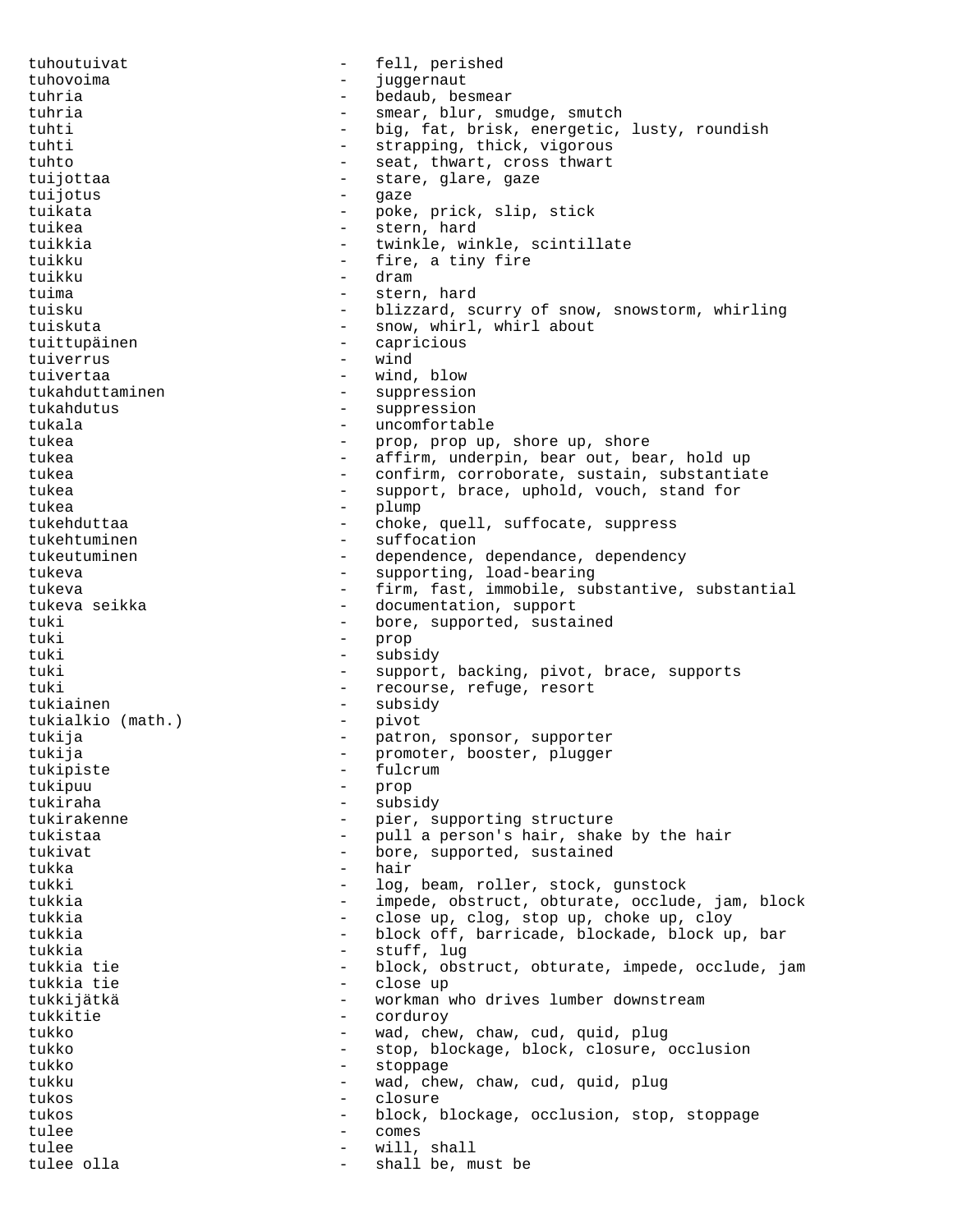tulehdus - inflammation tulehduttaa - inflame tulehtua - become inflamed, infect, inflame tulehtunut - putrid, festering, infected, purulent, pussy tulenarka - easily flammable tulenarka - explosive tuleva - prospective tuleva  $-$  forthcoming tuleva  $-$  future, futurity, time to come, hereafter tulevaisuus - future, futurity, time to come, hereafter tuli - fire tuli - came - shiver my timbers!<br>- became tuli joksikin tuliase  $-$  firearm, gun tulikivi - brimstone tulikoe - furnace tulilinja - firing line tulinen - hot, gingery, peppery, spicy tulipalo - fire tulipalo (accident)<br>tulipalopakkanen - very cold freezing temperature tulipesä - furnace tulipunainen - fiery tulisieluinen tulisija - fireplace tulistua - lose one's temper tulistua  $-$  inflame, flare up, get excited, fly into a range tulisulku - barrage tulisuus - brio tulitikku - match, lucifer, friction match tulittaa  $-$  fire, shoot, shell tulitus - shooting, gunfight, firing<br>tulium - thulium, Tm tulium  $\begin{array}{ccc} \texttt{tulium} & - & \texttt{thulium, Tm} \\ \texttt{tulivuorenpurkaus} & - & \texttt{eruption, vc} \end{array}$ - eruption, volcanic eruption, eructation tulivuori - volcano tulkinta  $-$  interpretation, construction, twist tulkita - expound tulkita - interpret, take, read<br>tulkita väärin - - - - - - - misread tulkita väärin tulkita väärin - misconceive, misapprehend, be amiss tulkita väärin - misunderstand, misconstrue, misinterpret tulkitsija - expounder tulkittava - interpretable tulkkaus - interpretation tulkki - interpreter, translator<br>tulla - come, arrive, appear, h - come, arrive, appear, hail tulla esiin  $-$  issue, emerge, come out, come forth, go forth tulla esiin egress tulla joksikin - become, get, grow, make<br>tulla julki - become known, come out - become known, come out tulla mieleen - - occur, come to mind tulla näkyviin  $-$  appear, emerge, perform, show tulla paikalle jotakin varten - make tulla perustetuksi - be instituted, be founded tulla pilvistä - cloud, overcast tulla raskaaksi - become pregnant, conceive, undergo conception<br>tulla riippuvaiseksi - addict, hook tulla riippuvaiseksi tulla sisään - - enter, come in, get in, get into tulla tajuihinsa - revive, come to tulla vastaan hinnassa - come down on the price, knock off the price tulla väliin esimeses valtas valiin valtas valtas valtas valtas valtas valtas valtas valtas valtas valtas valt tulli  $-$  customs, custom, customs duty, duty, tariff tullimaksu - custom duty tulo - entry, arrival, coming, approach, entrance, advent tulo - product tulo - income, revenue, earnings tulokas - newcomer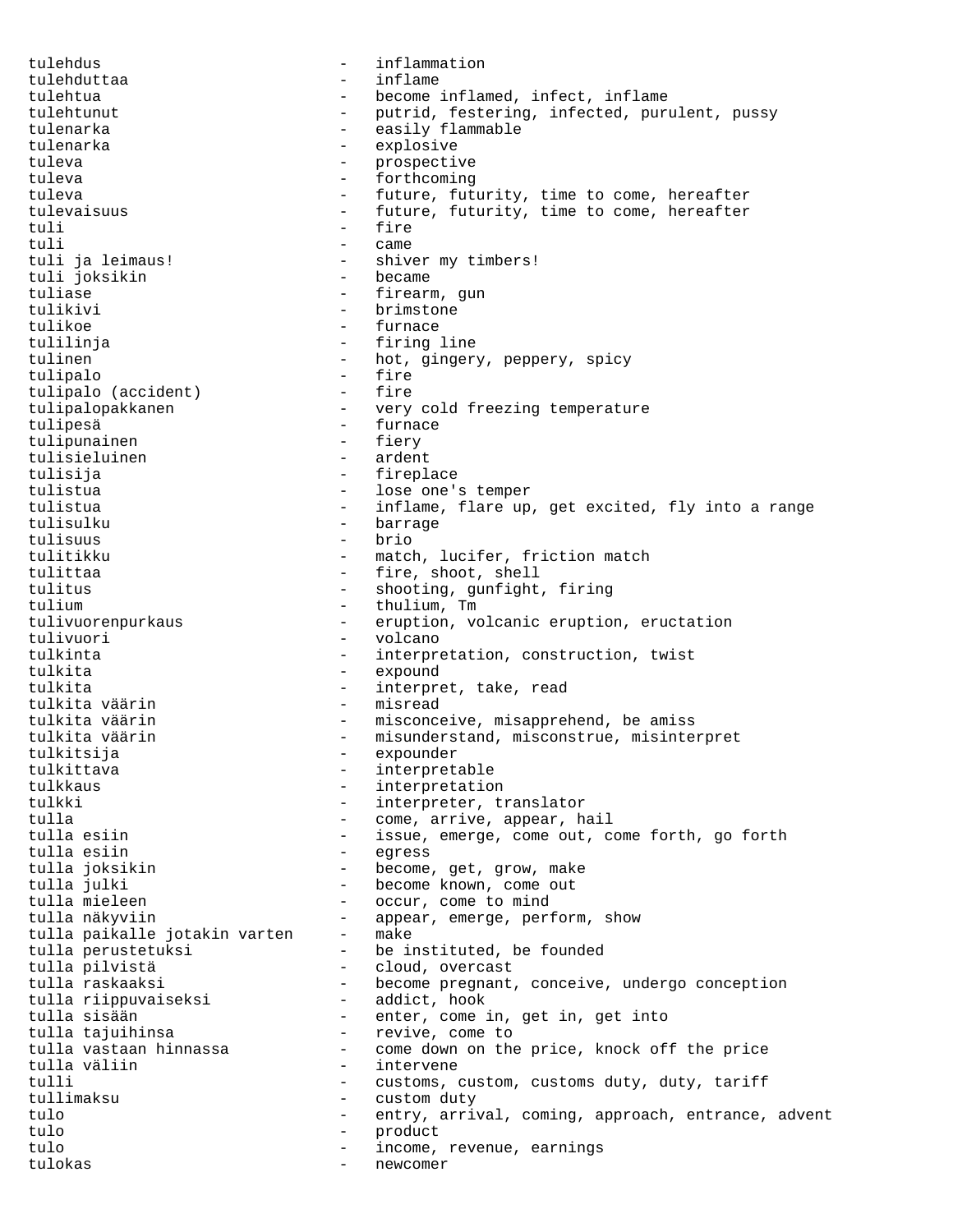tuloksekas - profitable tuloksellinen - profitable<br>tuloksellinen - productive tuloksellinen - productive, successful tulokseton - unsuccessful, abortive, stillborn<br>tulokulma - angle of incidence, incidence - angle of incidence, incidence tulos - result, score, outcome tulos - offspring, materialization, materialisation tulos- - object tulossa - coming up - output, printout tulostin - printer tulot - income, revenue, credit tulovero - income tax tulppa - plug, stopper, tap, spigot tulppaani - tulip tulva  $\qquad \qquad -$  flood, overflow, outpouring tulvahtaa - gush tulvia - overflow, overrun, well over, run over, brim over tumma - dark, shadowed, dark in colour, deep<br>tummansininen - dark-blue tummansininen tummapilvinen - threatening, heavy, lowering, sullen<br>
- deeper, darker - deeper, darker tummin darkest, deepest tumpelo - clumsy<br>tumpni - butt f tumppi - butt, fag end, stub<br>tumpnu - alove tumppu - glove tunaroida - fumble, mess up, fumble, botch, bumble, botch up tunaroida blow, flub, screw up, ball up, spoil, muck up tunaroida - bungle, fluff, bollix, bollix up, bollocks tunaroida - bollocks up, bobble, mishandle, louse up, foul up tunaroida - fuck up, muff tungeksia - mob, throng, pack, pile, jam tunkea - stow, thrust, squeeze, press, cram, stuff, wedge tunkea - wad, bundle, pack, compact<br>tunkea - iam mob throng pile tunkea - jam, mob, throng, pile tunkeutua - invade, intrude on, obtrude upon, encroach upon tunkeutua - penetrate tunkeutuminen - penetration tunkkainen - stale tunne - sensation, feeling, emotion, sense tunne- - emotional tunneherkkyys - sensitivity, sensitiveness tunneli - tunneli - tunneli - tunnel<br>
tunneperäinen - emotional tunneperäinen - emotional tunnepitoinen tunnettu - called, known as tunnettu - well-known, known, marked tunnistaa - identify, recognize, distinguish, know tunnistaminen - identification<br>
- identifier<br>
- identifier tunniste - identifier tunnistettava - recognisable, recognizable tunnistettu - known, recognized, identified, distinguished tunnisti - knew, recognized, identified, distinguished tunnistin - detector, sensor, sensing element<br>tunnistivat - knew, recognized, identified, dis - knew, recognized, identified, distinguished tunnoton - insensitive tunnottomuus - hardness tunnottomuus - insensibility, unfeelingness, callousness tunnus - emblem, symbol, sign, tag, identity, identifier tunnus - logo tunnus - badge<br>tunnuskuva - logo tunnuskuva - logo tunnusmerkki - logo<br>tunnusmerkki - badge tunnusmerkki – tunnusmerkki – tunnusomainen – tunnusomainen – tunnus tunnusomainen - typical, distinctive, distinguishing, identifying<br>tunnusomaisesti - twoically tunnusomaisesti - typically tunnustaa - confess tunnustaa - acknowledge, recognize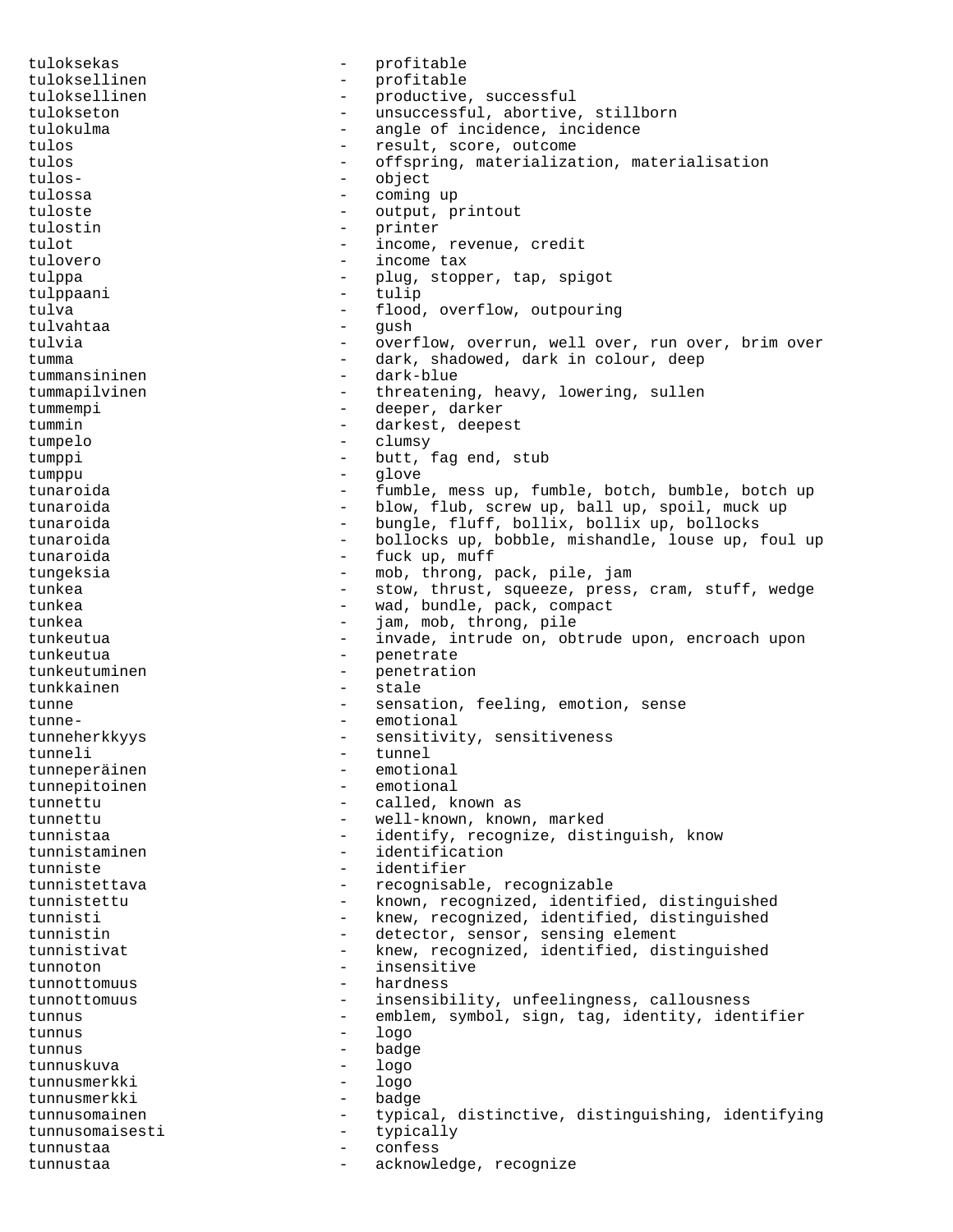tunnustaminen - affirmation, avowal tunnustaminen - confession, acknowledgment<br>tunnustelijat - vanguard forerunners van tunnustelijat - vanguard, forerunners, van tunnustelu - sounding tunnustettu - approved, sanctioned tunnustus - confession, acknowledgment tunnustus - testimony tunnustus - recognition tunsi - knew tunsivat - knew tuntea - be acquainted with, know, feel, sense, recognize<br>tunteallinen - emotional tunteellinen - emotional tunteeton - insensitive tuntematon - unknown, unidentified, unbeaten, unfamiliar tuntemiskynnys - threshold, limen tuntemus - sensation tunteva - sentient, animate tunti - lecture, lesson, hour, sixty minutes, h<br>sense of touch feeling mental state tunto  $-$  sense of touch, feeling, mental state<br> $\frac{1000}{2}$ tuntomerkki - logo<br>tuntosarvi - horn tuntosarvi tuntu - feel, feeling, impression, note, savour tuntua - feel, be effective, feel like tuntumaton - intangible tunturi - small mountain (in Lapland) tuntuva - tangible, palpable, tactile tuntuvasti - considerably, well, substantially tuo  $-$  that (there), that tuo - brings, will bring tuoda - contribute, lend, impart, bestow, add tuoda - bring, import, bring with you<br>
- take convey carry move tuoda  $\begin{array}{ccc}\n \text{tuoda} & \text{tuoda} \\
 \text{tuoda} & \text{esiin} \\
 \end{array}$ tuoda esiin  $-$  bring along, bring out in the open, disclose tuoda esiin - bring up, take out tuoda esille  $\begin{array}{ccc}\n\text{tuoda} & \text{eisible} \\
\text{tuoda} & \text{eisible} \\
\end{array}$  -  $\begin{array}{ccc}\n\text{bring up, take out} \\
\text{bring along. bring}\n\end{array}$ - bring along, bring out in the open, disclose tuoda esille - initiate, broach<br>tuoda jotain uutta - inject tuoda jotain uutta<br>tuoda julki - bring out, make public, disclose, manifest tuoda mukanaan  $-$  bring, carry tuoda takaisin  $-$  bring back - bring back tuoda tullessaan - bring, bring along tuoden - earning tuokio - while, moment, instant tuoksu - redolence, sweetness, bouquet tuoksu <a>>
- odor, fragrance, aroma, scent, perfume, tang<br/>
ragrance, aroma, scent, perfume, tang tuoksua - smell (nice) tuoli - chair - chair - chair - chair - chair - chair - chair - chair - chair - chair - chair - chair - chair - chair - chair - chair - chair - chair - chair - chair - chair - chair - chair - chair - chair - chair - chair - yonder, yon tuolla - there tuolta - from there tuomari - umpire tuomari - judge, jurist, magistrate, justice tuomarin - judicial tuomarin arvo - ermine tuomaristo - court, tribunal, judicature, jury tuominen – earning – earning – earning – earning – earning – earning – earning – earning – earning – earning – earning – earning – earning – earning – earning – earning – earning – earning – earning – earning – earning – e tuomio - sentence, verdict, doom, award, conviction tuomio- - judicial, juridical, juridic tuomioistuin – tuomiokirkko – tuomiokirkko – tuomiokirkko – tuomiokirkko – tuomiokirkko – tuomiokirkko – tuomiokirkko – tuomiokirkko – tuomiokirkko – tuomiokirkko – tuomiokirkko – tuomiokirkko – tuomiokirkko – tuomiokirkko tuomiokirkko - cathedral tuomiopäivä - day of judgment tuomiovalta - jurisdiction tuomita - judge, condemn, sentence, doom tuomita kadotukseen - damn tuomitseminen - condemnation, disapprobation, conviction tuomittava - reprehensible, criminal, condemnable, deplorable tuonela - the underworld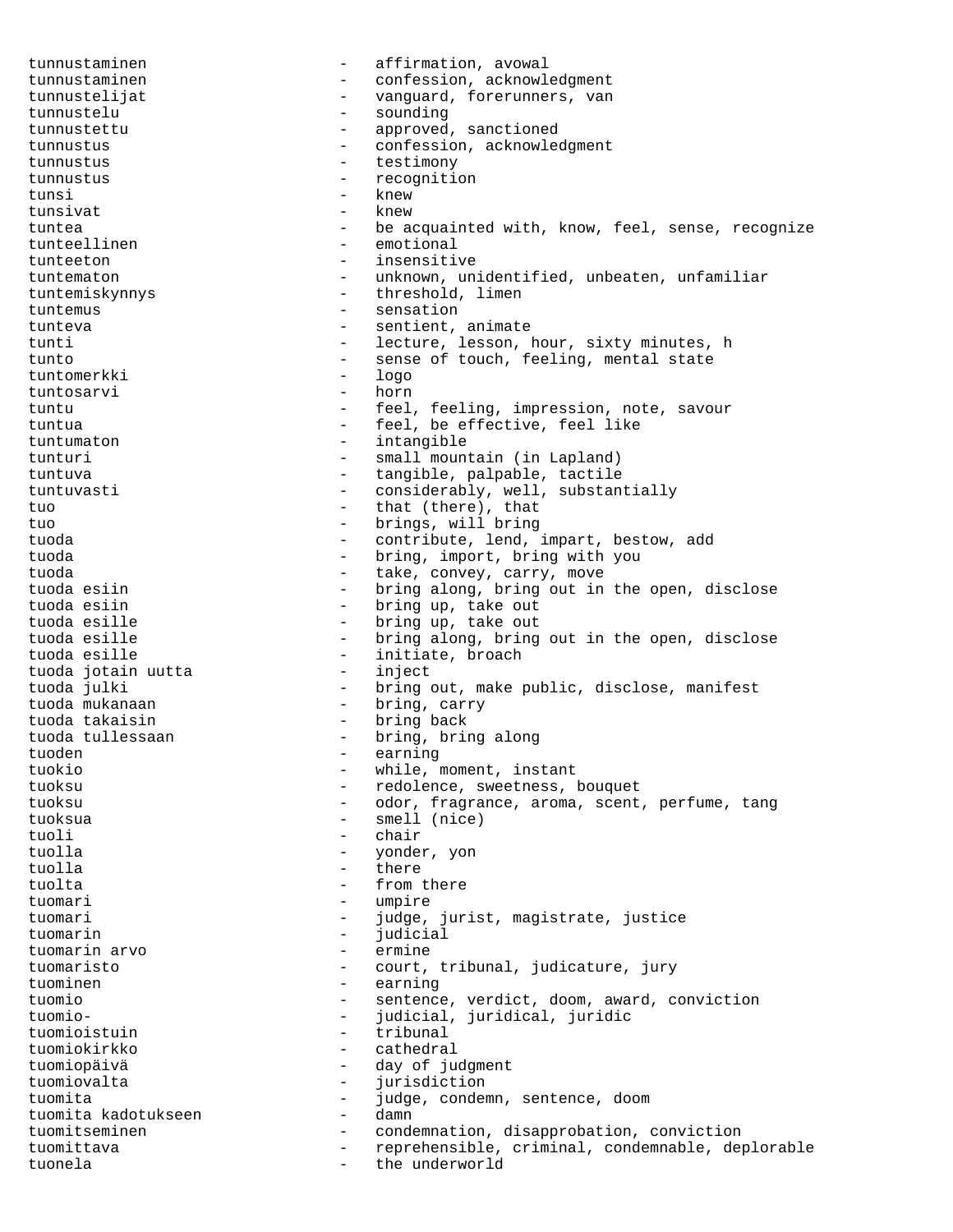tuonela - Hades, realm of the dead, underworld tuonela - hell, heaven, place where to go after death tuoni  $\qquad \qquad -$  death, reaper, the reaper tuonne  $\qquad \qquad -$  there to, to that place tuonpuoleinen 1988 - afterlife, hereafter tuonti - import tuontirajoitus - quota tuontivero - tariff tuoppi - pint, stoup, mug, tankard, tumbler<br>tuore - hot tuore tuore - fresh, recent, vivid<br>tuossa tuokiossa - soon, shortly, preser - soon, shortly, presently, before long tuotanto - production, manufacturing, product<br>tuotantolaitos - factory - factory tuotantolaitos tuote – product<br>tuote-esittelijä – energiale – demonstr tuote-esittelijä - demonstrator, sales demonstrator tuotekuva - brand image<br>tuotos - output vie tuotos - output, yield tuottaa - bring, bear, yield, produce, bring forth tuottaa  $-$  make, create tuottaa  $-$  afford, give tuottaja - producer tuottaminen - production tuottava - profitable tuottavuus - productivity tuottavuus - profitability, profitableness tuotteliaisuus - productivity<br>tuotto - return issue tuotto - return, issue, proceeds, takings, yield, payoff tuotto - take tuottoisa - profitable tuotu - brought, fetched, carried, conveyed, taken tuova - earning tupa - room tupa - house tupaantuliaiset - housewarming tupakannatsa - cigarette butt, cigarette stub tupakka - tobacco, cigarette tupakoida - smoke a cigarette, smoke tupakoija - smoker tupakoitsija - smoker tupla - double tuppo - wad, chew, chaw, cud, quid, plug<br>tuprahdus - puff tuprahdus - puffizik - puffizik - puffizik - puffizik - puffizik - puffizik - puffizik - puffizik - puffizik tupru - puff tupruta - billow, wallow, puff<br>tuprutella - puff tuprutella - puff tupruttaa tupsu - tassel tuputtaa - offer something insistently turha - picayune turha  $-$  Mickey Mouse, niggling, piddling, piffling, petty turha - trivial, fiddling, footling, lilliputian, little turha - abortive, futile, useless, vain turha puhe  $-$  rhetoric, palaver, hot air, empty words turha puhe - empty talk turhaan - for no reason, in vain<br>turhannäiten - for no reason turhanpäiten  $-$  for no reason turhanpäiväinen - inconsiderable, trifling, paltry, petty, trivial<br>turhautuminen - frustration, defeat - frustration, defeat turismi - tourism turista - chat, confab, chitchat, chatter, natter, gossip<br>turista - iaw claver visit confabulate chew the fat turista - jaw, claver, visit, confabulate, chew the fat<br>turista turista  $\qquad \qquad -$  shoot the breeze turisti - tourist turkikset - fur turkis  $-$  fur, fur coat, fur piece turkis- - furry turkispeitteinen - furry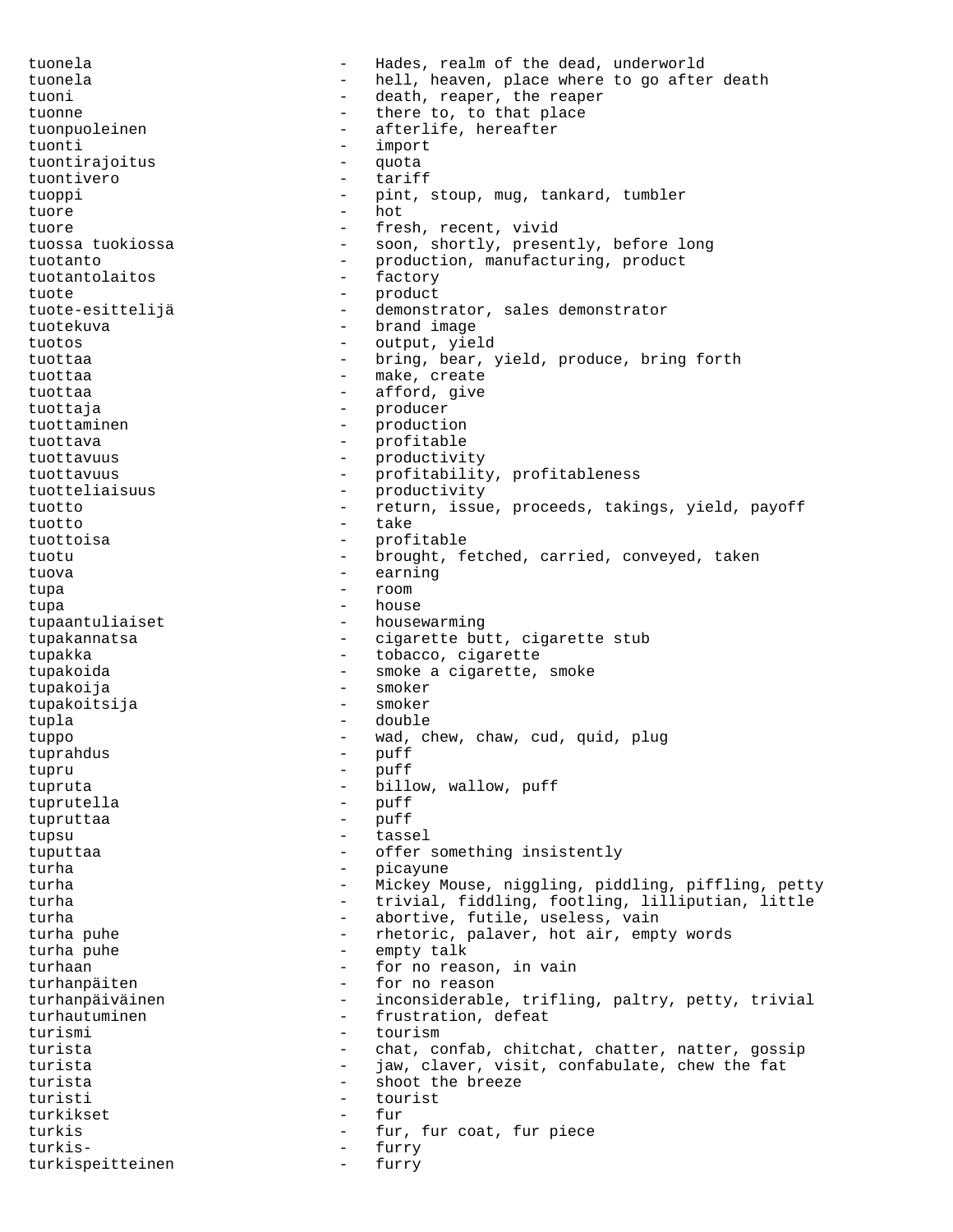turkisvuorinen - furry turkki - Turkey, fur, fleece<br>turkkilainen - Turkish - Turkish turkkilainen turkoosi - turquoise, greenish blue, aqua, aquamarine turmeleminen - corruption, subversion turmella - blight, plague turmella - demolish, ruin, trash, waste<br>turmella - mar. impair. deflower. vitiat turmella - mar, impair, deflower, vitiate<br>turmeltuminen - corruption, degeneracy, depray - corruption, degeneracy, depravity turmeltuneisuus - corruption, degeneracy, depravity turmeltunut - profane, corrupt, blasphemous, blue turmeltunut - putrid, unsound turmelus - corruption, degeneracy, depravity turmiollinen - disastrous, destructive, catastrophic turnaaja - tilter turnaus - tournament turnipsi - turnip turpa - snout, neb<br>turpa - snout, neb turpa - muzzle tursas - octopus - octopus turska - cod turva - safe, safety, security, protection turva  $-$  recourse, resort, refuge turva- - safety - defensive turvallinen - safe, secure turvallisempi - safer turvallisesti turvallisin external turvallisin turvallisin turvallisin turvallising turbulan turbulan turbulan turbulan turb turvallisuus - safety, security turvapaikka - sanctuary, refuge, asylum, safety turvassa - immune turvassa - secure, safe turvata e secure, against, assure, ensure, guarantee, guard turvata  $\qquad \qquad -$  lean, place reliance on, protect, provide for turvata - put one's faith in, safeguard, stabilise, trust turvata - stabilize, trust in, turn to turvatarkastus - safety control, security check turvatoimet - security turvaton - unsafe, insecure turvaton - uncertain, unsure turvattu virka  $-$  safe seat turvatuin external contracts and the safest, most secure turvatumpi - safer, more secure turvautua - depend on, count on turvautuminen en en andere versier af an arbitrationelle versier af an arbitrationelle versier af a turvavyö - seatbelt turve - peat turvota  $-$  swell, swell up, intumesce, tumefy tusina - dozen, twelve tuska - agony, anguish, pain, painfulness, distress tuskallinen - painful, sore, afflictive tuskallinen odotus - apprehension, misgiving tuskin - with little possibility tuskin - scarcely, scarce, just, barely, hardly<br>tussi - felt-tinned pen tussi - felt-tipped pen<br>tussikvnä - felt-tipped pen tussikynä - felt-tipped pen tussu (vulg.) - vagina tutina - vibration, shaking, shakiness, trembling tutina  $-$  quivering, palpitation tutista - tremble, shiver, shake, quiver tutka - radar tutkaileminen - observing tutkain - probe, prod, scanner, goad, prick<br>tutkia tutkia  $-$  enquire, inquire tutkia - survey tutkia  $-$  examine, explore, investigate, research, study tutkia itseään - introspect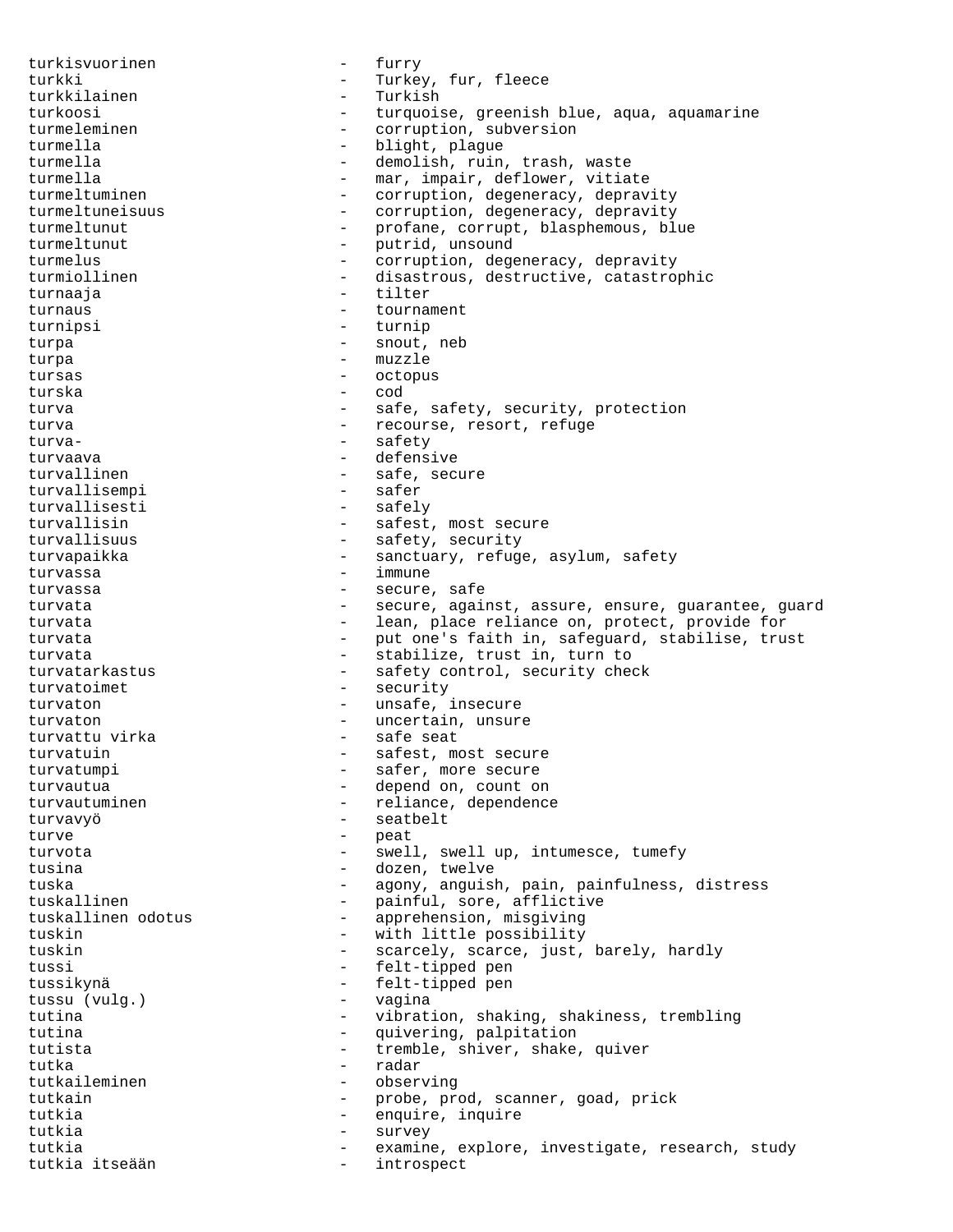tutkia sisintään - introspect tutkielma - discourse, dissertation, essay, paper, study tutkielma - treatise tutkija - investigator tutkija - researcher, explorer, research worker<br>tutkimus - study, investigation, research, survey - study, investigation, research, survey, inquest<br>- disciplinary tutkimusalaan liittyvä discipling tutkimusmatkailija tutkimusmatkailija<br>tutkimusretki tutkimusretki - expedition<br>tutkinta - hearing - hearing tutkinto - degree, academic degree - survey, appraise, examine, scrutinize tutkiskelu - scrutiny, examination, inspection tutkiva katse  $-$  scrutiny tuttava  $\qquad \qquad -$  acquaintance, friend tuttavallinen - familiar tuttavallisuus - familiarity tutti - pacifier, comforter, baby's dummy tuttu  $-$  familiar, conversant tuttu - well-known, acquaintance, familiarity, friend tuttu - affiliate tuttuus - familiarity tutustumaton - ignorant, unacquainted tutustutettu - initiated, initiate tutustuttaa - teach, accustom, acquaint, familiarize, introduce tutustuttaa - initiate tutustuttaminen - familiarization tuuba - tuba tuubi - tube tuudittaa tuuhea - furry tuulahdus - furry - furry tuulahdus - furry - furry - furry - furry - furry - furry - furry - furry - furry - furry - furry - furry - furry - furry - furry - furry - furry - furry - furry - furry - furry - f tuulahdus - breeze, waft, puff<br>tuulahtaa - - - - - - - waft tuulahtaa - waft tuulenhenki - breeze<br>tuulenpuuska - blast, - blast, blow, gust<br>- lee tuulensuoja tuulensuojan puoli - lee, lee side, leeward tuuletin - fan tuuli - wind tuuli - blew tuuli kuljettaa tuuliajo - drift - adrift<br>- filly tuulihattu<br>tuulilasi tuulilasi - windshield tuulla - blow - blown tuuma - thought tuuma - inch, " tuumaileva - thinking, cogitative tuumasi - thought tuumasivat - thought tuumasta toimeen  $-$  set to straight away tuumata - consider, contemplate tuumata  $-$  think, ponder, cogitate, reflect, meditate tuumi - thought tuumia  $-$  consider, contemplate tuumia - think, ponder, cogitate, reflect, meditate<br>tuumiskeleva - thinking, cogitative - thinking, cogitative tuumivat - thought tuupata - jar, jolt, poke tuuri - luck, fortune tuutia - lull, rock tuutori - tutor tuutti - cone tv - tv twistata - twist tyhjennys - exhaustion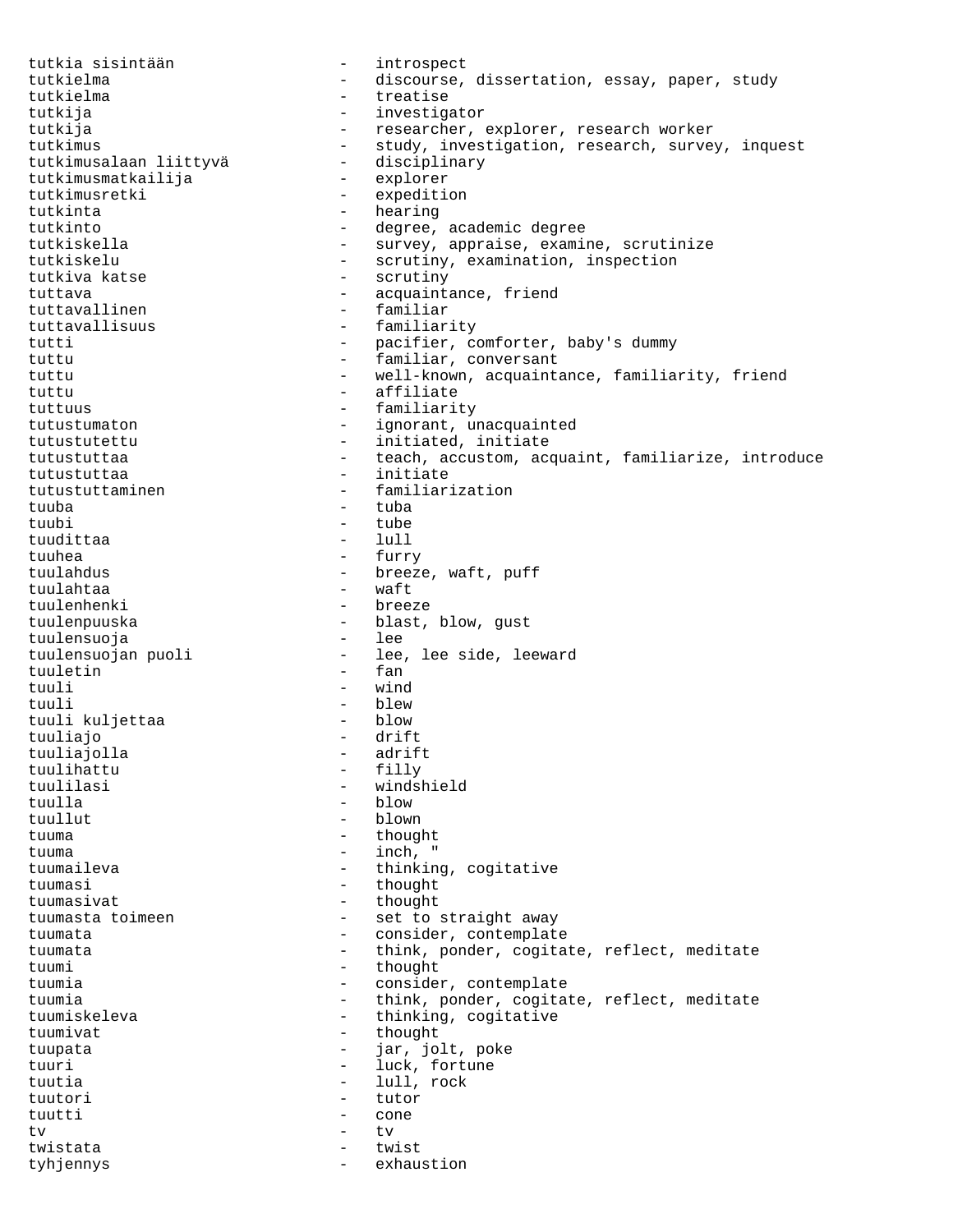tyhjennysaukko - outlet tyhjennyshana - purge cock tyhjennysputki - purge pipe tyhjennysventtiili tyhjentää - evacuate, make empty tyhjentää - clear, drive tyhjentää vatsa tyhjiö - vacuum tyhjiöputki - valve, vacuum tube tyhjyys - void, emptiness tyhjä - inane tyhjä - empty, void, devoid of tyhjä joukko - empty set tyhjänpäiväinen 1988 - inconsiderable, trifling, paltry, petty, trivial tyhmyys - stupidity tyhmä - fool, foolish, stupid, inane, fluffy tyhmänrohkea - rash, reckless, foolhardy<br>tykinammus - shell<br>- shell tykinammus tykistö - artillery - artillery gun, cannon, gun tykkimies - artillery soldier tykkänään  $-$  totally, completely, fully, outright, utterly tykätä - like, enjoy, love, think tykö - to tylppä - dull, blunt<br>tylppäkulmainen - obtuse - obtuse tylppäkulmainen tylsimys - bore tylsistyminen - stupidity, torpor tylsistyminen - insensibility, dullness, numbness, unfeelingness tylsistynyt - bored, blase tylsistynyt - anesthetic, anaesthetic tylsyys - dullness, inactivity, torpor, torpidity, boredom tylsä - trivial, banal, commonplace tylsä - dull, blunt, boring, tedious tyly - abrupt tympeys - disgust tympeä - stale, cold, insipid tympäisevä - trivial, banal, commonplace tympäistä - disgust tympäännyttää - weary tympääntynyt - bored, blase, weary, tired tynkä - stub, snag, stump tynnyri - barrel, cask typerryttävä - stunning typerys - fool, stupid, simpleton, jack, silly fellow typeryys - indulgence, folly, foolery, tomfoolery typeryys - simplicity, simple mindedness typerä - fool, sappy, silly, wacky, unreasonable, ignorant typerä - foolish, stupid, goofy, cockamamie, cockamamy typerä - simple, inane typerä - mindless, senseless, absurd, asinine, besotted typerä entieral resonalistive - brainless, cock-eyed, daft, fatuous, fluffy, inane typerä - foolish, harebrained, irrational, mad, ridiculous typerä - unintelligent, unreasonable, vacuous, witless typerä - crazy, idiotic, imprudent, insane, lunatic, silly typistetty häntä - dock, bobtail, bob typistys - cut, cutting off, cutting typistys - excision typistäminen - cut, cutting off, cutting typistää - dock, tail, bob typpi - nitrogen, N<br>tyranni - tyrant - tyrant tyranni - tyrant - tyrant - tyranni - tyranni - tyranni - tyranni - tyranni - tyranni - tyranni - tyranni - tyranni - tyranni - tyranni - tyranni - tyranni - tyranni - tyranni - tyranni - tyranni - tyranni - tyranni - tyra tyrannia - tyranny tyrehdyttää - stop tyriä - fail, not succeed, be unsuccessful tyrkyttää - force, impose, push, enforce tyrkätä - nudge, prod, poke at tyrmistynyt - shocked, aghast, appalled, dismayed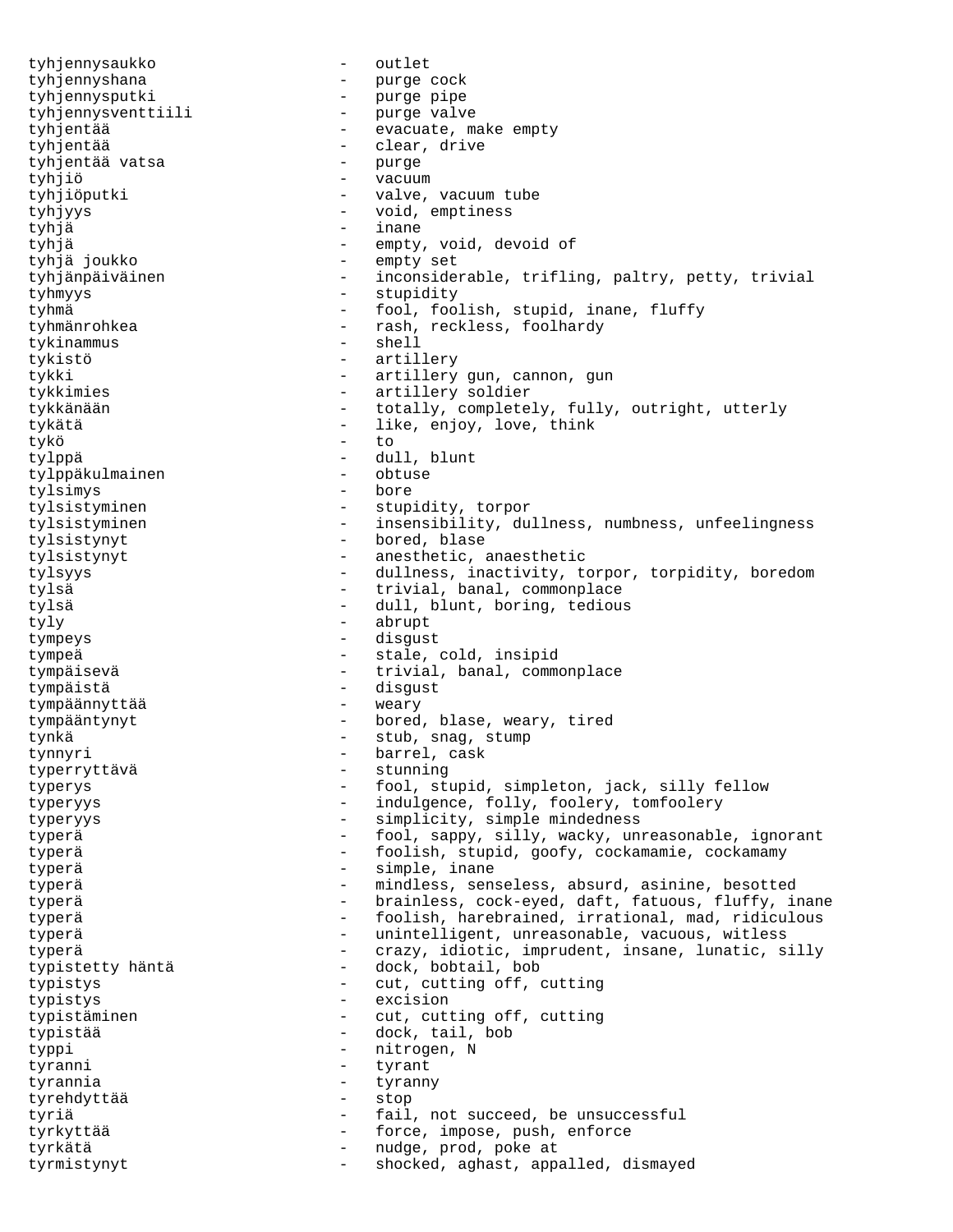tyrmistynyt extended - astonished, amazed, astonied, astounded, stunned tyrmistys - astonishment, amazement, consternation tyrmistyttävä - stunning tyrmistyttää - stun, shock, floor, ball over, take aback tyrmistyttää  $-$  blow out of the water tyrmistyä - get astonished, get amazed, get astounded tyrmistyä - get stunned tyrmistyä - stun, bedaze, daze tyrmä  $\qquad \qquad -$  dungeon, cell, gaol, jail tyrmätä - bash, knock out, ko, slash, slate, stun tyrmäys - knock-out, knockout, ko tyrmääntyä - get stunned tyrmäävä - stunning tyrsky **1988** - surge, breaker, surf, surging wave, wave tyrskytä - surge tyrä 1988 – Hernia, herniae, rupture tyttö - girl, female child, gal tyttöheilakka – filosoofiakka – filosoofiakka – filosoofiakka – filosoofiakka – filosoofiakka – filosoofiakka tyttöystävä - girlfriend, girl, lady friend - daughter tyven - lull tyvi - butt tyydytetty - satiated, satisfied tyydyttynyt - satiated, satisfied tyydyttäminen - gratification, satisfaction tyydyttävä - satisfying, satisfactory, acceptable tyydyttää  $-$  indulge, gratify, pander, satisfy, satiate, cloy tyydyttää - match, meet, cope with tyydytys - satisfaction, gratification tyyli - style, way tyylikäs - stylish, elegant tyynempi - calmer, quieter, stiller<br>
tynews<br>
- tranquility tyyneys - tranquility tyyni - calm, quiet, serene, untroubled, tranquil, still<br>twonovttää lull tyynnyttää tyynnyttää  $-$  appease, relieve, still, allay, ease, calm, lay tyyntyi - appeased, stilled, calmed, laid, eased, allayed tyyntyivät - appeased, stilled, calmed, laid, eased, allayed tyyntynyt - appeased, stilled, calmed, laid, eased, allayed tyyntyä - lull tyyny - pillow, cushion tyynyliina - case, pillowcase, slip, pillow slip tyypillinen - typical, distinctive tyypillisesti - typically<br>typni - typesti tyyppi - type tyyppi (informal) - brand, make<br>tyyppi (informal) - guy, person - guy, person tyyris - expensive, costly, pricy, pricey, high-priced tyyrpuuri - starboard tyystin - downright tyystin - totally, completely, fully, outright, utterly tyytymättömyys - dissatisfaction, regret tyytymätön - discontented tyytynyt - resigned, satiated, satisfied tyytyväinen en en voortented, pleased, satisfied, content, happy tyytyväisyys - content, contentedness tyytyä - content, limit työ - job, work, task, undertaking, project, labor työasema<br>työehtosopimusneuvottelut - workstation<br>- collective bargaining työehtosopimusneuvottelut työhuone - study, workshop työkalu - tool, instrument, implement<br>työkalupakki - toolbox - toolbox työkalupakki työkaveri - colleague, co-worker, fellow worker työkyvyttömyys - disability, incapacity for work työllistäminen - engagement, employment työllistää - employ, use, utilize, utilise, apply, involve<br>työllistää - esemploy, preoccupy työllistää - occupy, preoccupy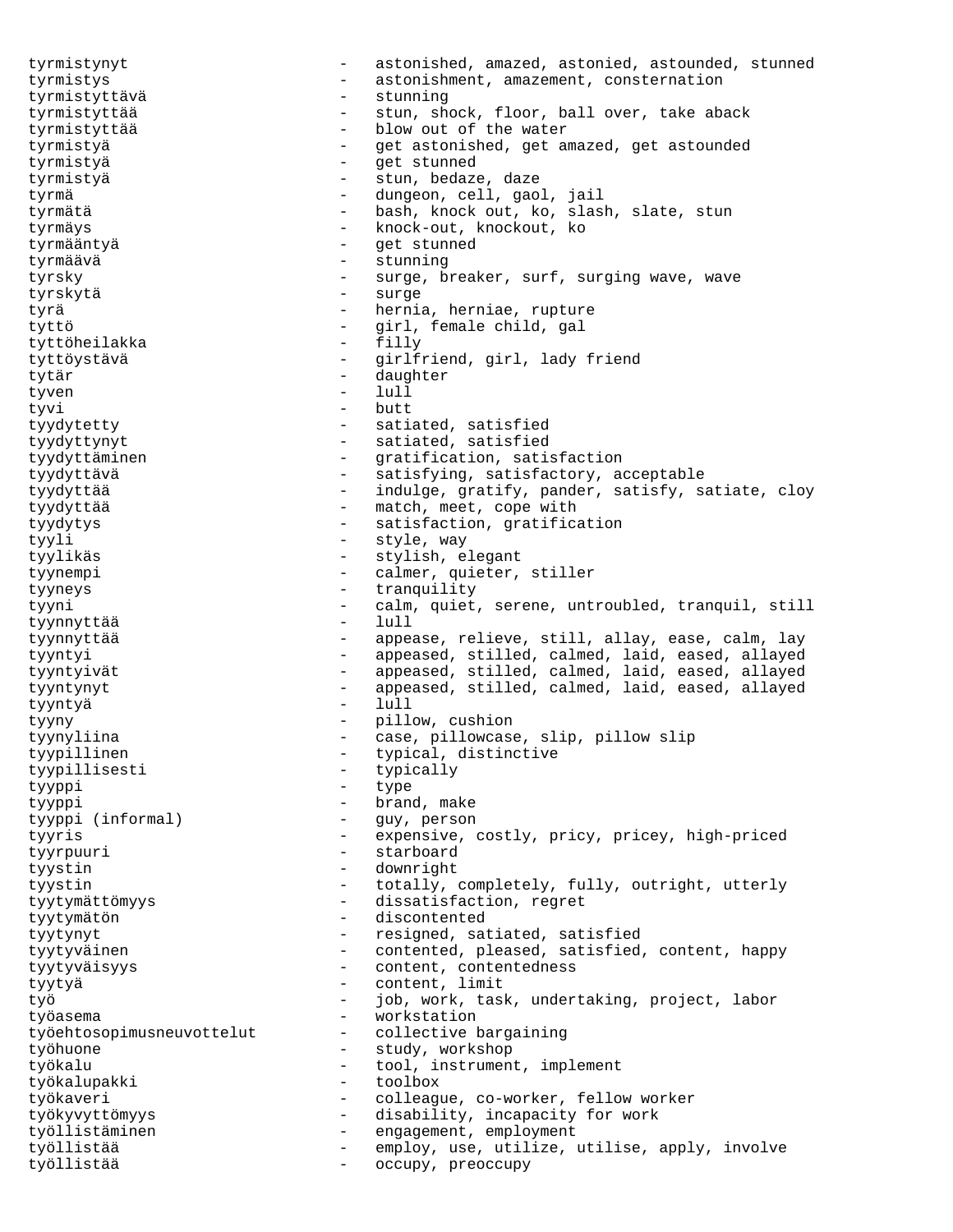työllisyys - employment työläin - hardest, most laborious työläinen 1988 - worker, laborer, labourer, manual laborer työläs - arduous, difficult, hard, laborious, tough, heavy työläs - grueling, gruelling, labourious, punishing työläs - toilsome, troublesome, wearisome, backbreaking työläämpi - harder, more laborious työmaa - construction site työmies - labourer, laborer, manual laborer työmies - workman, male worker työn hedelmä - offspring, materialization, materialisation työn jakaminen - coordination työn tulos - offspring, materialization, materialisation työnantaja - employer työnhakija - applicant työnjako - coordination työnjohtaja - foreman työntekijä - employee, worker työntyä - push forward, protrude, project, penetrate, shoot työntyä - push oneself, push one's way työntyä ulos - jut, stick out, protrude, jut out, project työntää - propel työntää - push, thrust, push along, shove, drive työntää - stick, pierce työntää sauvalla työntövoima - drive, thrust, driving force työpaikka - workplace työpaja - workshop työpanos - workload, effort työpöytä (comp.) - desktop työskennellä työskentely - work, working työstää - work, mold, mould, form, forge, shape työtaakka - workload työtodistus - reference työtoveri - colleague, collaborator työttömyys - unemployment työtön - unemployed työvoima en mannet varitsel varitsel varitsel varitsel varitsel varitsel varitsel varitsel varitsel varitsel v työvoiman vapautuminen - redundance, redundancy työväline - tool, implement täh eh tähdellinen ein von dem verschieden auch der relevant, meaningful tähdellisyys - importance tähden - because of, for, for the sake of, on account of tähden - out of, sake tähden - out of, sake - stress, punctuate, accent, accentuate tähdentää  $-$  emphasize, emphasise, underscore, underline tähdätä - aim, train, take aim, direct, take tähti - star tähtitiede - astronomy tähyileminen - observing tähyily - observing tähystys - observing tähystysaukko - loophole tähystäjä - spotter<br>tähystäminen - - spotter tähystäminen - observing tähystää - keep an eye on, spy on, spot - thereof, to this tähän asti elektronistista - hitherto, so far, thus far, up to now, heretofore tähän asti  $-$  as yet, yet, til now, until now tähänastinen - so far, this far täi - louse täky - bait, livebait tällainen - this kind of, like this tälle tälle - to this - smash, clash, collision, impact tälli - bang, bash, blow, hit, knock, slap, punch, smack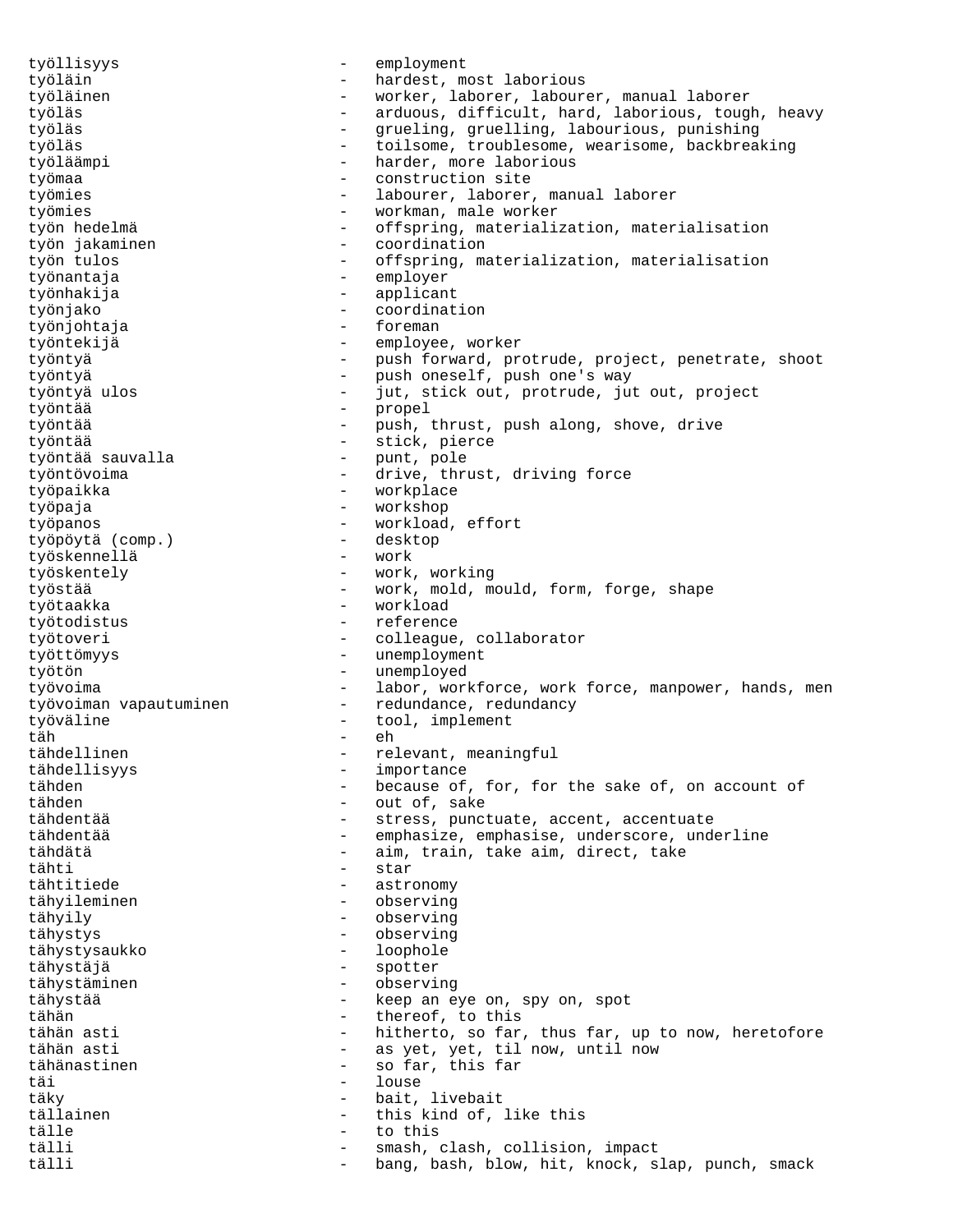tällä - this tällä hetkellä - presently, currently tällä lailla - like this tällä tavalla - like this tällä välin - meanwhile, meantime, in the meantime - like this, this way tämä - this tämän kautta<br>tännemmäksi - closer, nearer, nigher tännempänä - closer, near tänä iltana - tonight - tonight tänään - today, to-day täplä - blob, spot täpärä - close, short täpärästi - barely, just barely tärinä - quivering, palpitation tärinä - vibration, shaking, shakiness, trembling - roll tärkein - most important, the most important tärkein ein von deutscheiden von der deeling, greatest, preeminent, primary tärkeys - importance tärkeysjärjestys tärkeä - important, serious, crucial, significant tärppi - bite tärvellä - mar, impair, deflower, vitiate täry - vibration täryttää - vibrate täryttää - roll tärähtänyt - wacko, nut, crazy täsmentää - make clearer, make more focused täsmentää - elaborate, expatiate, exposit, enlarge, flesh out täsmentää - expand, expound, dilate<br>täsmälleen - - expand, expound, dilate - precisely, exactly täsmälleen  $-$  plumb, plum täsmällinen - precise täsmällinen 1988 - accurate, on time, prompt, punctual, exact täsmällisesti - accurately täsmällisyys - precision, punctuality täsmätä - match, conform, fit, correspond, check, jibe, gibe<br>täsmätä - tally agree täsmätä - tally, agree tässä - in this, therein<br>tässä - in this, therein tässä - here tästedes en mensualiste beneforth tästä - from here, here, this, hence tästä eteenpäin - hereafter, hereinafter - from now on, starting from now, henceforth täten - hereby, therefore, ergo, hence, thus täti  $\begin{array}{ccc}\n \downarrow & \downarrow & \downarrow \\
 \downarrow & \downarrow & \downarrow \\
 \downarrow & \downarrow & \downarrow \\
 \downarrow & \downarrow & \downarrow \\
 \downarrow & \downarrow & \downarrow \\
 \end{array}$ tätä - this tätä varten  $-$  for this täydellinen - double-dyed täydellinen en andressen voorsummate, thoroughgoing, everlasting, gross täydellinen - arrant, utter, stark, staring, sodding, pure täydellinen - absolute, complete, perfect täydellisesti - fully, completely, perfectly, totally, entirely täydellistymä - completion täydellistää - complete täydellisyys - totality täydellisyys entirety - completeness, perfection, entireness, entirety täydennys - supplement täydennysmies - replacement, alternate, surrogate täydentäminen - renewal, refilling, replenishment, replacement täydentävä - complementary täydentää - complete täydessä kukassa - abloom täynnä - full, stuffed, fraught, pregnant täys- - total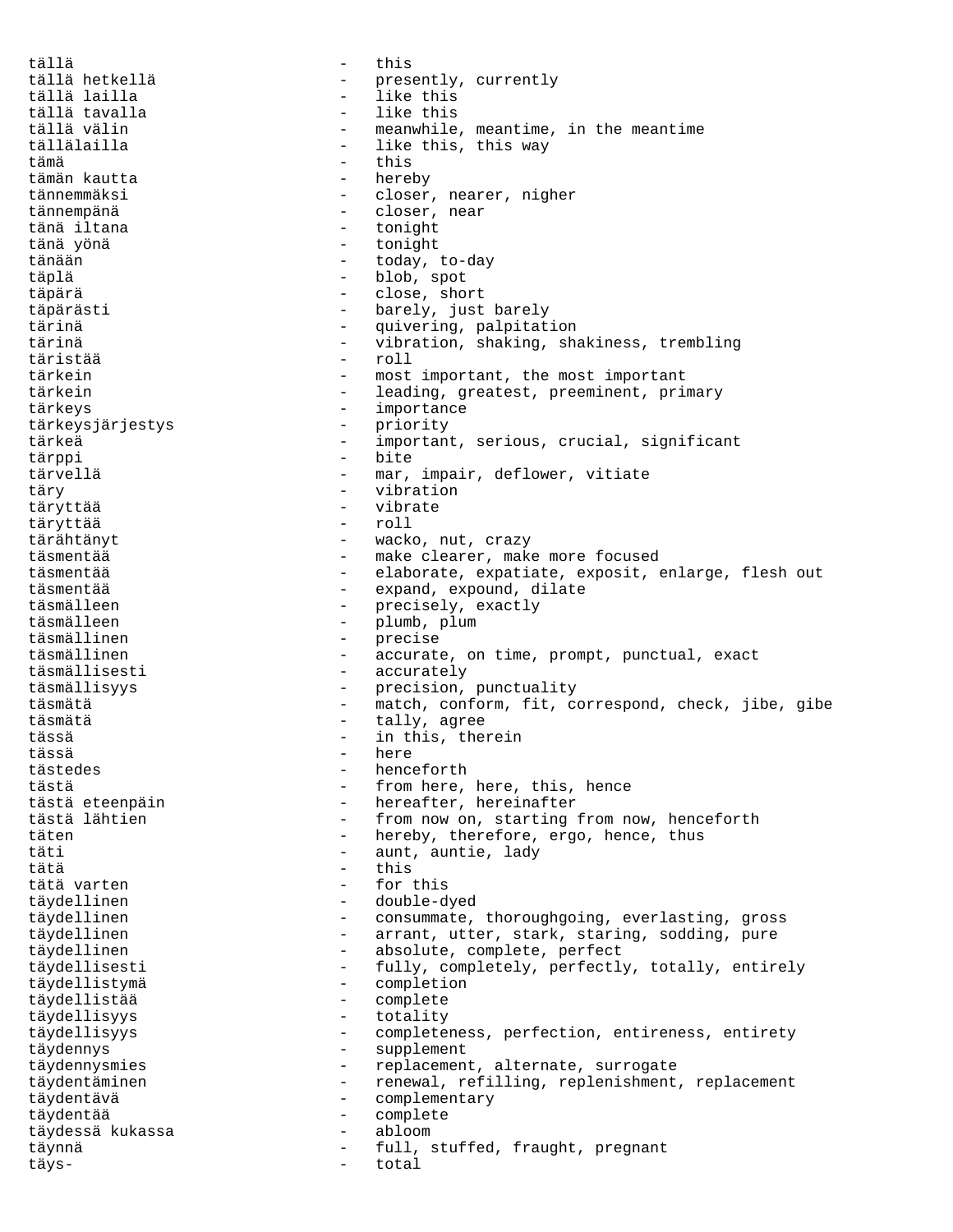täysi - total täysi - double-dyed täysi 1988 - arrant, utter, stark, staring, sodding, pure täysi - consummate, thoroughgoing, everlasting, gross täysi  $-$  complete, full täysi rangi  $-$  full rank täysi rangi<br>täysi-ikäinen - adult, grownup, grown-up täysijärkisyys - sanity, saneness täysikasvuinen en mittelle valtassa valtassa valtassa valtassa valtassa valtassa valtassa valtassa valtassa va täysikuu - full phase of the moon täysikuu - full moon, full-of-the-moon täysin - perfectly, utterly, dead, outright täysin  $-$  altogether, completely, absolutely, fully, totally täysin samanlainen identical, indistinguishable<br>täysin säännöllinen avaruus completely regular space täysin säännöllinen avaruus - completely regular space täysin ymmärretty - down, mastered, down pat täysipainoinen - full-blooded täysivaltainen - sovereign täysivaltaisuus - sovereignty täysiverinen - full-blooded täysiverinen - authentic täyskäännös - reversal of direction täystuho - juggernaut, steamroller täyte  $-$  filling, fill, filler täytetty sämpylä - wedge, zep täytetty sämpylä - sub, submarine, submarine sandwich, torpedo täytetty sämpylä - hoagy, Cuban sandwich, Italian sandwich, poor boy täytetty sämpylä  $-$  bomber, grinder, hero, hero sandwich, hoagie täyttymys - fulfillment, realization, realisation täyttyä - suffuse, perfuse - billow, balloon, inflate täyttäen - lining täyttäminen 1988 - renewal, refilling, replenishment, replacement täyttäminen - filling, lining - filling, lining täyttää - fulfill täyttää - fill, wad, refill, surfeit, cloy, glut, fulfil täyttö - fill-up täyttöaukko - filler täyttölaite - filler täyttösuppilo täytyy - must, shall täytyä - have to, must, ought to, should täytäntöönpaneva - executive täytäntöönpanija täytäntöönpano - enforcement, realization, realisation<br>täällä - here täältä  $-$  from here, hence töhertää  $-$  bedaub, besmear, smear töhriä - bedaub, besmear töhriä  $-$  smear, blur, smudge, smutch tökätä - prod, jab, stab, poke, dig, stick tökötti - stuff tölkki – can<br>tölli (informal) – house tölli (informal) – –<br>töllistellä – töllistellä - gape, gawk töllö - television set, idiot box, boob tube, goggle box töllö - telly, tv, tv set, television receiver, television - telly, tv, tv set, television receiver, television töllötin  $-$  television set, idiot box, boob tube, goggle box töniä - push, push somebody tönäistä - push, budge, stir, shift, agitate tönäisy - impact, jostle, nudge, push, drone, dig tönö (informal) töppäys - blunder, spectacle töpseli (informal) - electrical outlet, electric receptacle töpseli (informal) - outlet, wall socket, wall plug, electric outlet törkeä - flagrant, crying, egregious, glaring, gross, rank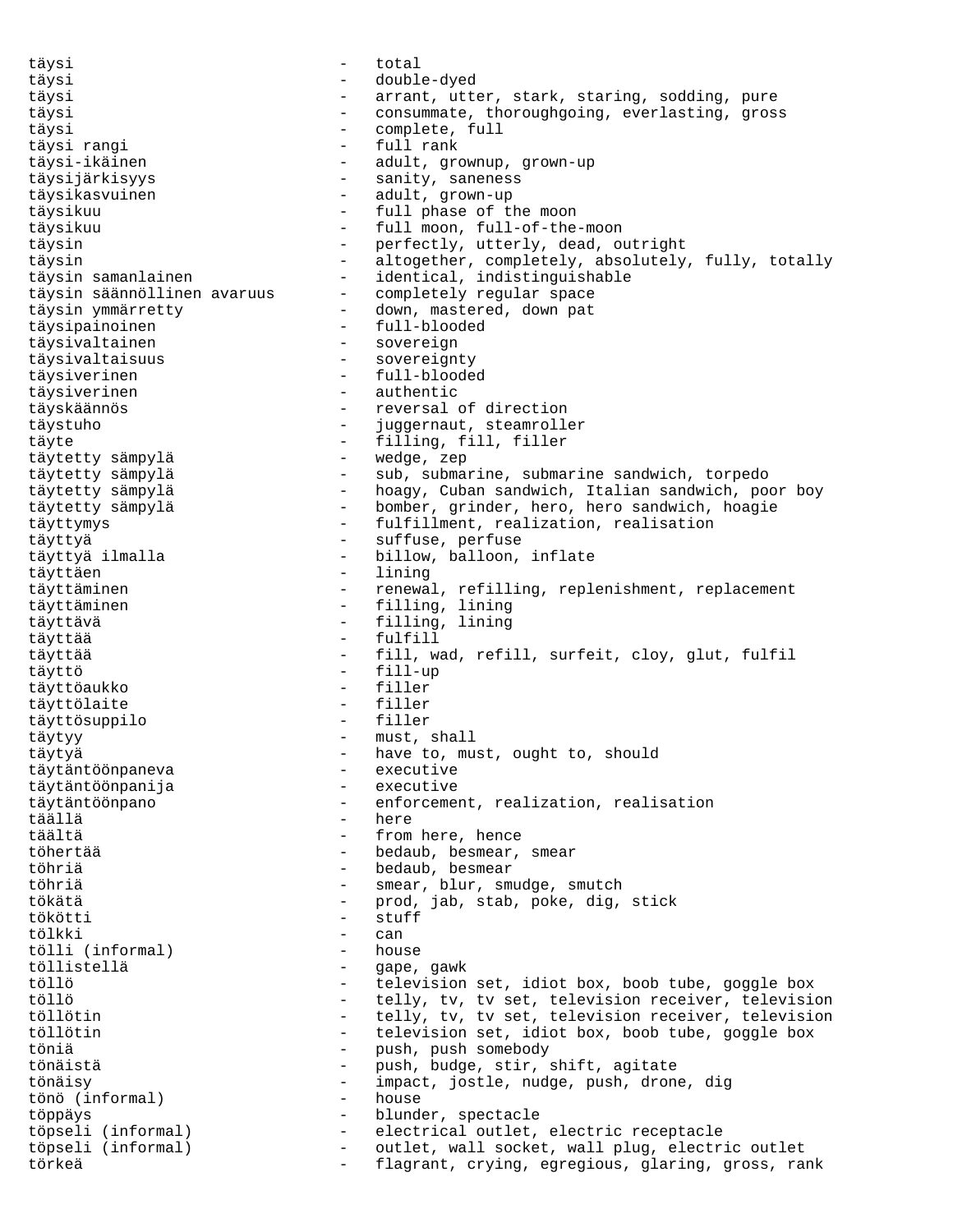törkeä - blatant - blatant<br>törkeä - blatant - blatant törkeä - nasty, filthy, foul, smutty - blue, blasphemous, profane törky - rubbish, refuse törmä - bank törmätä - collide, run across törmätä - ram, force, drive chance, find, happen, bump, encounter törmäys - impact, collision, blow, bump törppö - fool, stupid, clumsy person törröttävä - jutting, projected, projecting, protruding törröttävä - sticking, sticking out törröttää - stick out, jump out, jump, leap out, stand out törröttää - jut, shoot out, shoot forward, project törrötys - jutting, protrusion, projection, jut törähdys – blast strandarde strandarde strandarde strandarde strandarde strandarde strandarde strandarde strandarde strandarde strandarde strandarde strandarde strandarde strandarde strandarde strandarde strandarde stranda tötterö - cone töyhtö - crest töykeä - abrupt, rude töyräs - margin Ukraina - Ukraine - Ukraine - Ukraine - Ukraine - Ukraine - Ukraine - Ukraine - Ukraine - Ukraine - Ukraine - - Hungary Uusi-Seelanti - New Zealand uhanalainen 1980 - Endangered uhanalaiset lajit - endangered species uhata - menace, threaten, endanger, jeopardize, imperil uhka - threat, menace uhkaava - minacious, minatory, ominous, sinister, ugly uhkaava - threatening, baleful, forbidding, menacing uhkaavuus - ugliness<br>uhkailla - threaten uhkailla - threaten uhkapeli - venture, hazard, risk, speculation<br>uhkapeli - qamble, qambling, qambling qame, qamb - gamble, gambling, gambling game, game of chance uhkapeluri - gambler - nervy uhkaus - threat, menace uhkavaatimus - ultimatum uhkayritys extended the venture, hazard, risk, speculation uhkea - voluptuous, bosomy, busty, buxom, curvaceous uhkea - curvy, full-bosomed, sonsie, sonsy, well-endowed uhkua - overflow, bubble over, spill over<br>uhma - defiance, rebelliousness - defiance, rebelliousness<br>- brash daredevil temera: uhmakkaan uskalias  $\overline{a}$  - brash, daredevil, temerarious uhmata - defy uhrata - sacrifice<br>uhraus - sacrifice uhraus - sacrifice<br>uhri - victim o victim, offering, sacrifice uida - swim uijui!  $-$  wow!, awesome!, super! uima-allas - pool, swimming pool uimaliike - stroke uinti  $-$  swimming, swim uinua - be asleep, sleep, slumber, kip<br>
- dormant sleeping uinuva - dormant, sleeping uittaa - make swim, dip into liquid<br>uittaa - - drift - drift uittaa - drift - drift - drift - drift - drift - drift - drift - drift - drift - drift - drift - drift - drift - drift - drift - drift - drift - drift - drift - drift - drift - drift - drift - drift - drift - drift - drift ujo - shy, timid, bashful<br>ujo - shy, timid, bashful ujo - farouche ujosti - shyly ujuttaa - edge, infiltrate, slip<br>ujuttautua - edge edge oneself inf ujuttautua - edge, edge oneself, infiltrate, worm oneself ujuttautua - insinuate oneself ukki - grandfather ukko  $-$  old man, elderly man, oldster, old timer, gaffer ukko  $-$  hubby, married man, husband ukko  $-$  old-timer, old geezer, antique, mossback ukkomies - married man ukkonen - thunder, thunderstorm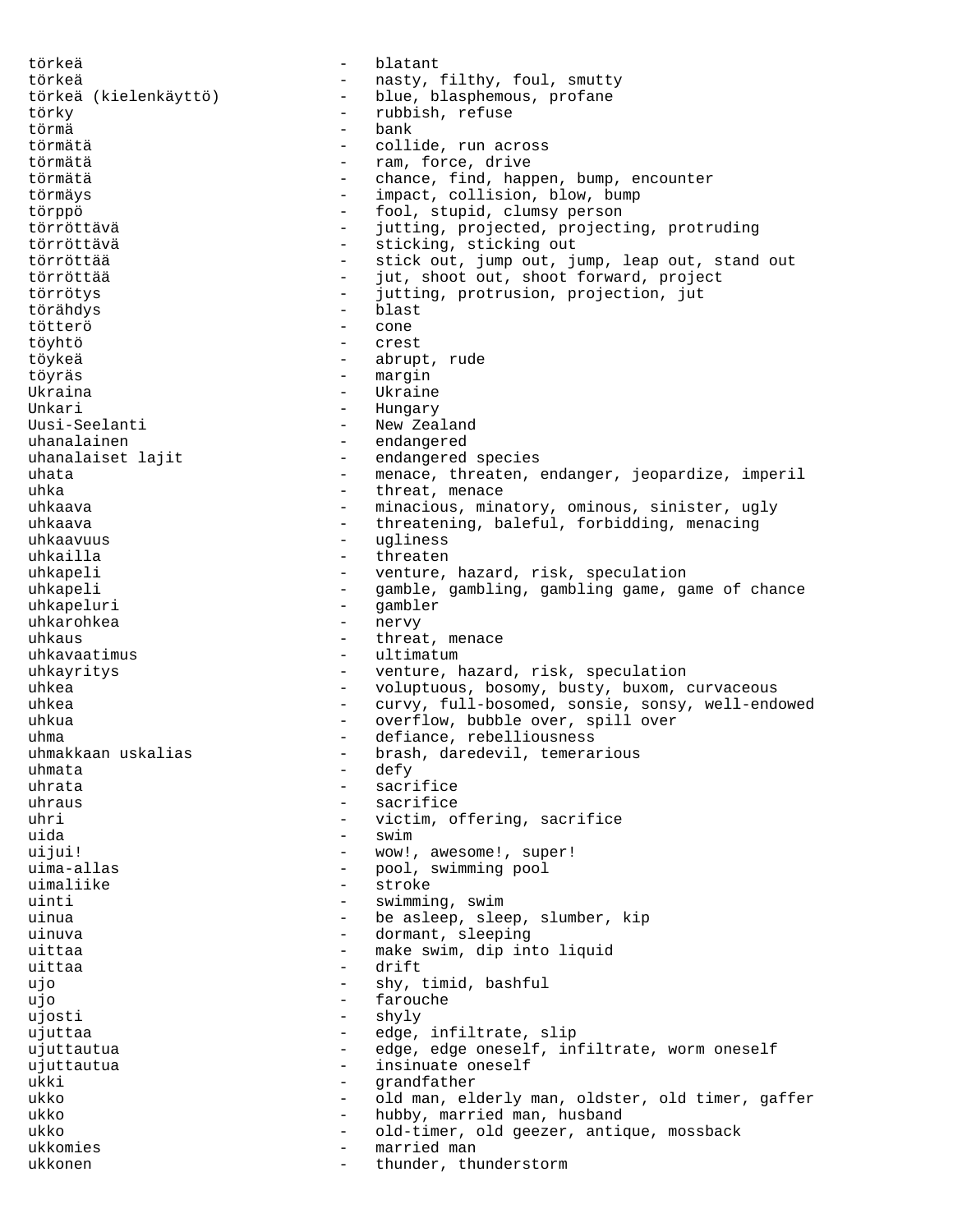ukkonen jyrisee - it is thundering ukkorähjä - poor old man ukkosilma ukkosmyrsky - thunderstorm<br>uksi (old/poetic) - door uksi (old/poetic) ukulele - ukulele - ukulele - ukulele - ukulele - ukulele - ukulele - ukulele - ukulele - ukulele - ukulele - <br>ulista - ukulele - ukulele - ukulele - ukulele - ukulele - ukulele - ukulele - ukulele - ukulele - ukulele - uk ulista - roar, howl, ululate, wail, yawl<br>uljas - brave, gallant, valiant, courage uljas - brave, gallant, valiant, courageous, doughty<br>uljas - fine, galant, grand, handsome, imposing, lux - fine, galant, grand, handsome, imposing, luxurious uljas - lion-hearted, magnificent, noble, proud, splendid uljas - stately - exterior, outer ulkoasu - appearance ulkoilma- - outdoor, out-of-door, outside ulkoinen - exterior - dash, elan, flair, panache, style ulkoisesti - outwardly, externally<br>ulkokatto - roof - roof ulkokatto - roof ulkokohtainen - objective ulkokullattu - hypocritical<br>ulkokultainen - hypocritical ulkokultainen - hypocritical<br>ulkomaalainen - alien, forei - alien, foreigner ulkomaan kansalainen ulkomaanapu - foreign aid ulkomailla - abroad, overseas<br>ulkomaille - abroad - abroad ulkomaille - abroad ulkomainen - foreign ulkoministeri - foreign minister<br>ulkomitta (math.) - outer measure ulkomitta (math.) - outer measure ulkomuoto - semblance, appearance ulkona - outside, outdoors ulkonainen olemus ja ryhti - presence ulkonaliikkumiskielto - curfew ulkoneminen 1988 - jutting, protrusion, projection, jut ulkoneva - protuberant ulkoneva - jutting, projected, projecting, protruding<br>ulkoneva - sticking sticking out ulkoneva - sticking, sticking out<br>ulkonäkö - exterior features, outu - exterior features, outward appearance, physiognomy ulkonäkö - appearance, semblance, figure, exterior, looks<br>ulkonäöstään huolehtiva mies - fashion plate, clotheshorse ulkonäöstään huolehtiva mies<br>ulkonäöstään huolehtiva mies - dandy, swell, dude, fop, gallant, sheik, beau ulkopiste - exterior point<br>ulkopolitiikka - - foreign policy - foreign policy ulkoportaat - platform, railway platform<br>ulkopuolella - - - - - - - - outside, outside of ulkopuolella - outside, outside of<br>ulkopuoli - outside, exterior ulkopuoli - outside, exterior<br>ulkopuolinen - - external, outside: - external, outsider, ulterior, foreigner ulkorakennus - outbuilding, outhouse ulkorengas entire, tyre ulkoreuna<br>ulkosäännöllinen (math.) - periphery, outer boundary<br>- outer regular uikosäännöllinen (math.) ulkotulo (math.) - outer product uloin **1988** - hindmost, extreme, farthest, outermost, fore, dire uloke  $-$  projecting part, rib, tongue, extension arm uloke - bay, cantilever, ledge, lug, oriel, process uloke  $-$  jut, bulge, bump, hump, gibbosity, gibbousness uloke - prominence, protuberance, protrusion, extrusion<br>
- excrescence, overhang, projection uloke - excrescence, overhang, projection<br>ulokeikkuna - - oriel, oriel window, bay window - oriel, oriel window, bay window ulos  $\begin{array}{ccc}\n- & \text{from, out of, out, outside} \\
\text{if one, out of, out} \\
\end{array}$ ulos tuleminen<br>ulos työntyminen - jut, jutting, protrusion, projection uloskäynti - exit, issue, way out, outlet ulosotto - outlet ulospääsy - outlet ulostaa - defecate, make, shit, take a shit, take a crap ulostaa - ca-ca, crap ulostulo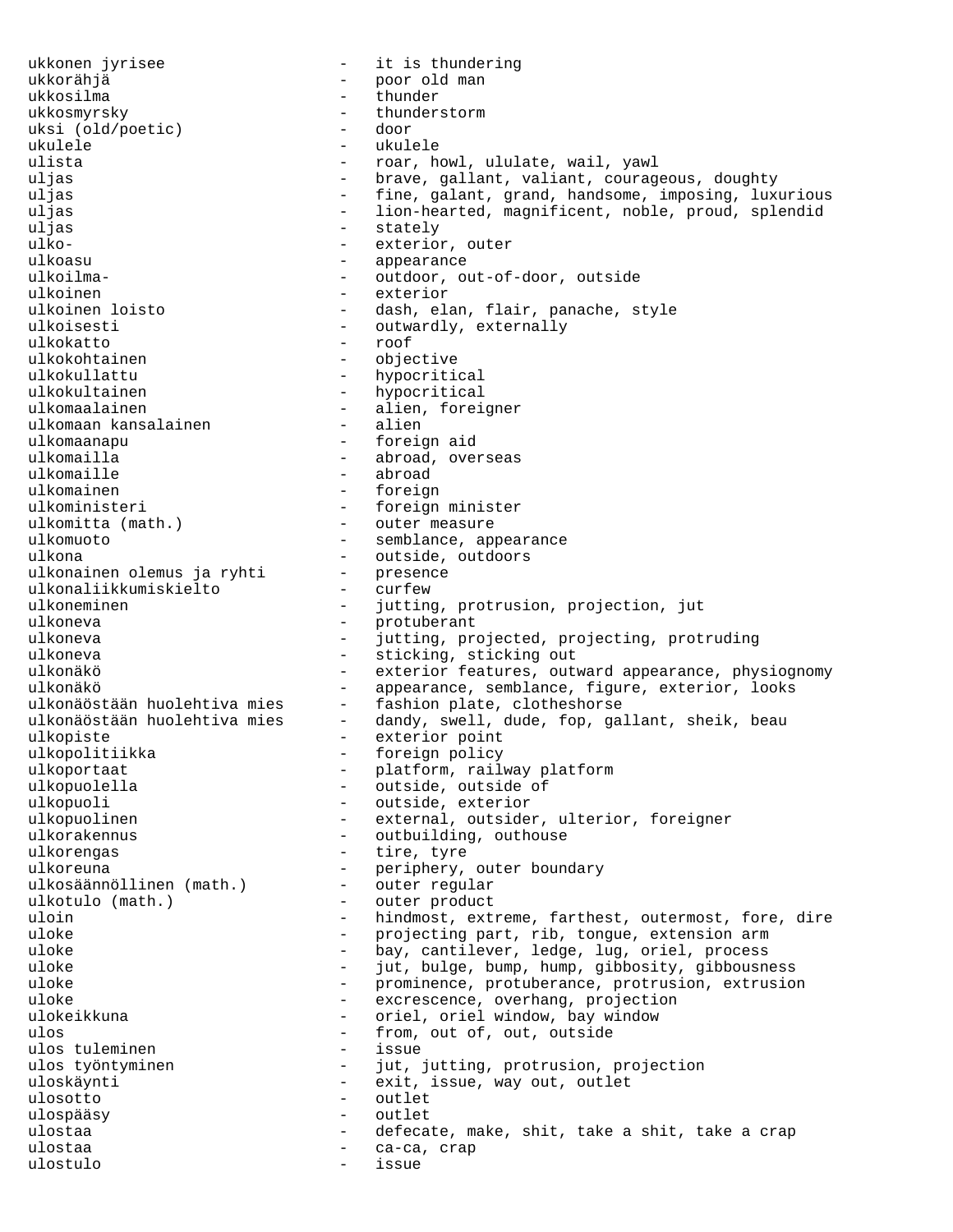ulostulo - output ulostuslääke - purge ulostuttaa - purge ulotteinen 1988 - dimensional ulottua - pass, run, go, lead, extend, carry ulottumattomissa - unavailable, unaccessible ulottuvissa oleva - accessible<br>ulottuvuus - dimension. ulottuvuus - dimension, measurement<br>ulottuvuus - horizon - horizon ultraconservative - äärivanhoillinen<br>ultrakevyt - ultralight - ultralight ultrasooninen - ultrasonic<br>ultravioletti - ultraviole ultravioletti ultraviolet<br>ultraääni ultrasonic - ultrasonic sound ultraäänikuvaus - ultrasonography ulvoa  $\begin{array}{ccc}\n & - & \text{howl, roar, wail, yawl, ululate} \\
\text{1} & - & \text{roar, howl}\n\end{array}$ - roar, howl ulvonta - hollo, holloa, roaring, yowl ulvonta - roar, bellow, bellowing, holla, holler, hollering ummehtunut - stale ummistaa - shut, close, bolt, lock umpeutua - close up, expire, get wane, heal up umpi-<br>
- closed umpikuja - stalemate, deadlock, impasse, standstill umpimähkäinen  $-$  haphazard umpio - vacuum uneen - asleep uneksia - dream, daydream, fancy uneksija - fantasist, dreamer unelma - dream unelmoida - dream, daydream unessa - asleep uneton - sleepless<br>uneton iskso<br>- vigil uneton jakso - vigil uni - dream, sleep, slumber<br>uniikki - unioue - unioue uniikki - unique<br>unikeko - sleepvl - sleepyhead uninen 1989 - Sleepy, tired unioni - union unionisti - unionist universumi - universe univormu - uniform<br>unkarilainen - Hungaria unkarilainen 1988 - Hungarian Amerikaanse voormalige van die Hungarian voormalige van die Volge van die Volge<br>1989 - Amerikaanse van die Volge van die Volge van die Volge van die Volge van die Volge van die Volge van die unohdettu - forgotten, forgotten, forgotten, forgotten, forgotten, forgotten, forgotten, forgotten, forgotten,  $\sim$  forgotten, forgotten, forgotten, forgotten, forgotten, forgotten, forgotten, forgotten, forgotten, forgott unohdus - forgetting<br>unohtaa - forget, bl unohtaa - forget, block, blank out, draw a blank, leave<br>unohtaminen - forgetting - forgetting unohtava - forgetful unohti - forgot unohtivat - forgot untuva - down, fluff, down feather untuvainen  $\overline{\phantom{a}}$  fluffy<br>uoma – channei uoma - channel, course, furrow, trough upea - far-out, gorgeous, imposing, luxurious upea - magnificent, opulent, palatial, posh, splendid upea - stately, sumptuous upea - epicurean, sybaritic, voluptuous, voluptuary uponnut - sunk, foundered, got down, got under uponnut - sunken upota - sink, settle, go down, go under, fall, founder upotettu - sunk, immersed, submerged, dipped, sunken upottaa - sink, flood, immerse, submerge, dip upottaa - embed, set, mount, imbed, implant, plant, engraft upottaa - plunge upottaa - drill upotti - sank, sunk, immersed, submerged, dipped upottivat - sank, sunk, immersed, submerged, dipped upotus - embedding, imbedding, inlay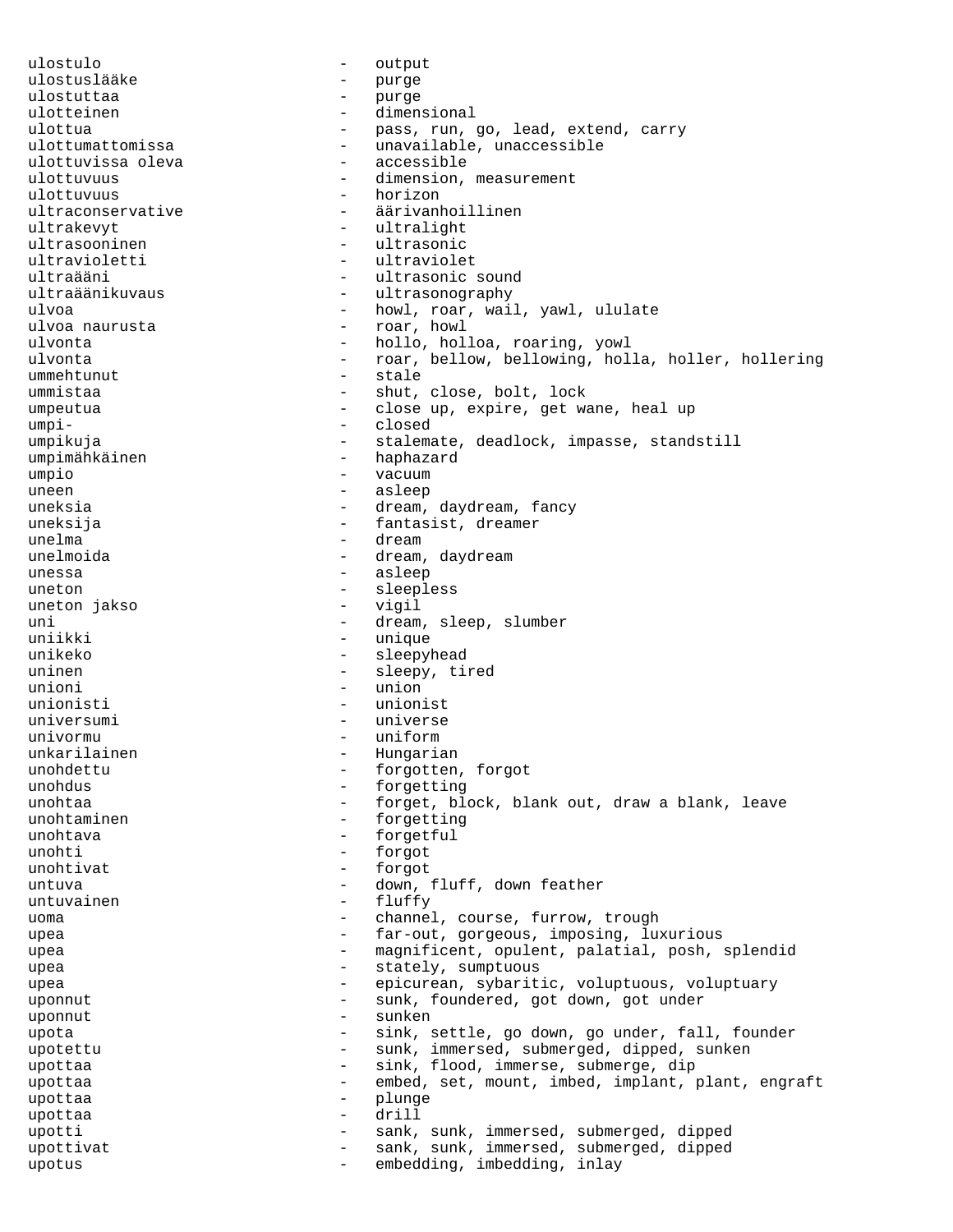upotus - sinking, immersion, submersion upotus - mortise upouusi - brand-new, brand spanking new uppiniskainen 1988 - contrary, obstinate, perverse, wayward uppiniskainen 1988 - insolent, impudent, defiant, disobedient<br>uppiniskainen 1988 - stubborn uppiniskainen uppo- - submerged, sunken uppopuu - sunken log, snag upporikas - filthy rich, rolling in money, rolling in it upposi **120 CM** - sank, foundered, got down, got under, sunk upposivat - sank, foundered, got down, got under, sunk uppotukki - sunken log, snag uppoutua enties of the plunge, steep, immerse, engulf, engross, absorb uppoutua - soak up upseeri - military officer, officer ura en el estado en el estado en el estado en el estado en el estado en el estado en el estado en el estado en ura - groove, slot, slit, line, furrow ura e e e e e e e e path, trail, track, rut, score, route, course<br>
- locus ura - locus trace, trough uraani - uranium, U uraauurtava - career - ground-breaking, path-breaking, trailblazing uraauurtava - pioneering urahtaa  $-$  snarl, snap urakka - contract, job urakkapalkka - Get paid by the piece, on a piecework basis urakkapalkka - get paid by the job, get paid a lump sum<br>urakointi urakointi - contracting urakoitsija - contractor uranuurtaja - pioneer, trailblazer<br>uranutki - the career ratrace uraputki - the career ratrace<br>urantus - the career ratrace urautua  $\qquad \qquad -$  fall into a rut urbaani - urban - urban urea - urea - urea - urea - urea - urea - urea - urea - urea - urea - urea - urea - urea - urea - urea - urea urhea - brave, bold, courageous, gallant, valiant urheilija - athlete urheilu - sports<br>urheilu- - sport - sport - sport urheiluauto - sports car urheiluhullu - sports nut, sports fan, fan urheilukalastaja - angler urheilukalastaja urheilukenttä - sports field urheilulaji - sports event urheiluloma - skiing holiday<br>urheus - courage - courage urheus - courage urho - hero urhokas - brave, dauntless, heroic urhoollinen - brave, bold, courageous, gallant, valiant urina  $-$  snarl, growl urista  $-$  snarl, growl urittaa - hatch urittaa - gouge, groove, rout<br>urieta urjeta - open urkkia - pry, probe, snoop, spy urkkia tietoja - ferret out information urkupilli - pipe, organ pipe<br>urkuri - organist urkuri - organist<br>uroksen parittelu - service, - service, servicing urologi - urologist<br>uros (animal) - male uros (animal) urosankka  $\begin{array}{ccc} - & d$ rake  $\end{array}$ uroshirvi - stag<br>urossorsa - drak urossorsa - drake uroteko - heroic deed, feat of valor urotyö - heroic deed, feat of valor, feat urputtaa - gripe, grouse, moan and groan - gripe, grouse, moan and groan urut - organ usea - many, a lot, various, several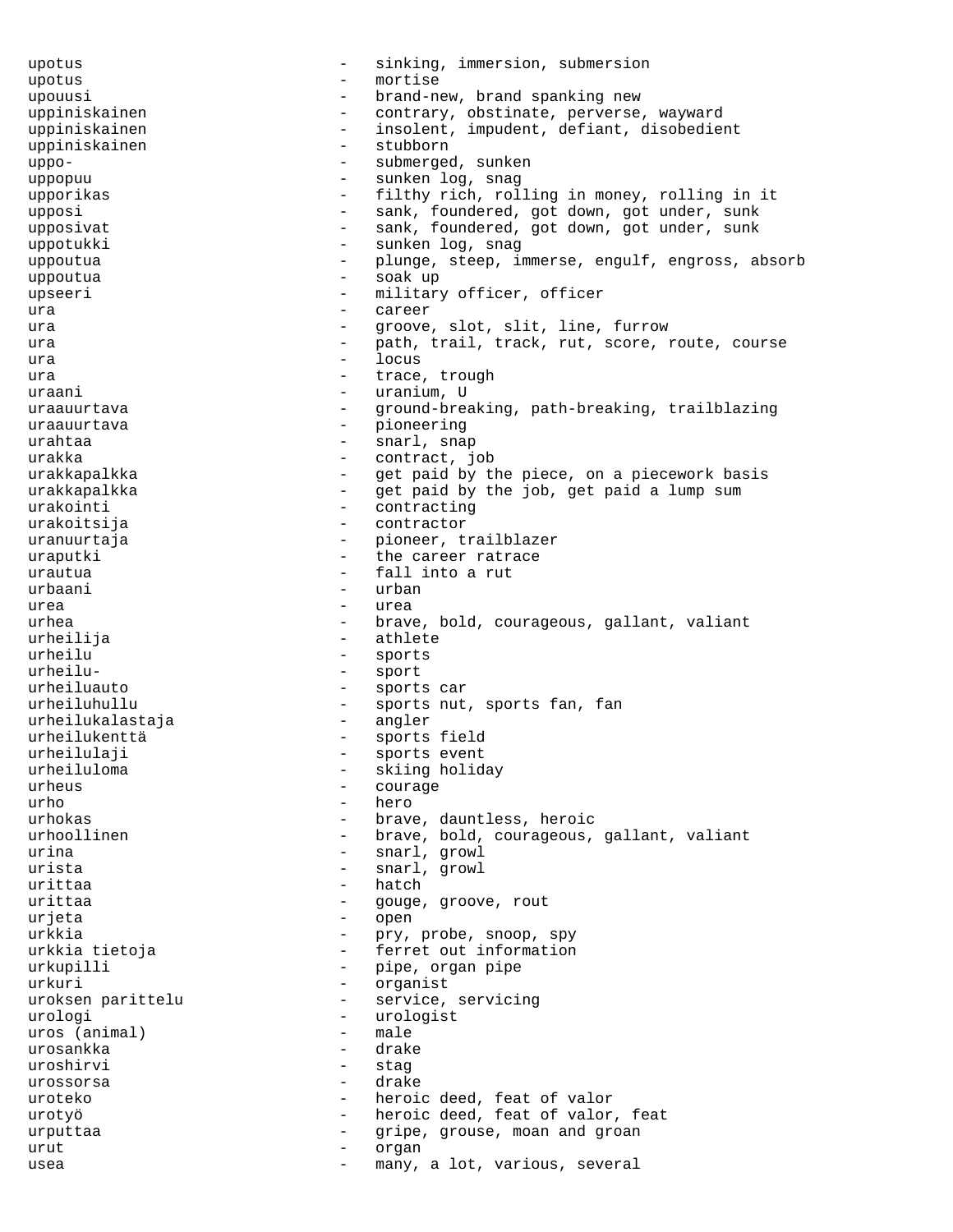useahkot - almost many, more than a few, several useampi - more, most useat  $-$  many, many people useat - sundry, assorted, miscellaneous, mixed, motley useimmat - most, most people useimmiten - usually, generally usein  $-$  frequently, often, regularly<br>usein tanahtuva  $-$  frequent usein tapahtuva - frequent useita - several, many, multiple uskalias and the presumptuous, assumptive, assuming, audacious uskalias - daring, bold, risky, venturesome<br>uskallus - courage uskallus  $\overline{a}$  - courage  $\overline{a}$  - courage  $\overline{a}$ uskaltaa - dare, venture, have the courage to, embark uskaltautua - venture, embark usko - impression, feeling, opinion, notion usko  $-$  faith, trust, belief usko  $-$  illusion, fantasy, phantasy, fancy usko - creed, credo - creed, credo - creed, credo - creed, credo - creed, credo - creed, credo - creed, credo usko pois  $-$  trust me, it's true uskoa - believe, think, conceive, consider uskoa - believe, obey, listen to, take someone seriously uskoa - believe, buy uskoa - believe, trust, have faith uskoa  $-$  entrust, charge uskoa - confide, trust<br>uskolla parantaja - - faith-healer uskolla parantaja uskollinen - faithful, loyal, true, fast, firm, truehearted uskollinen 1988 - Staunch, devoted uskollisuus - allegiance, loyalty, dedication, commitment uskomaton - unconvincing, unlikely, implausible, farfetched<br>uskomaton - improbable marvelous marvellous tall unlike uskomaton - improbable, marvelous, marvellous, tall, unlikely uskomaton - incredible, unbelieveable, beyond belief uskomaton - unbelievable<br>uskomatonta - surprisingly surprisingly, amazingly, astonishingly uskomattoman - incredibly, improbably, implausibly, unbelievably uskomattoman - surprisingly, amazingly, astonishingly uskomattomasti - incredibly, improbably, implausibly, unbelievably<br>uskonkappaleet - creed, religious doctrine, church doctrine, qospe. - creed, religious doctrine, church doctrine, gospel uskonlahko - denomination, sect uskonnollinen - religious uskonpuhdistaja - Reformer, reformer<br>uskonpuhdistus - Reformation uskonpuhdistus uskonpuute - lack of faith<br>uskonto - faith religi uskonto - faith, religion<br>uskontunnustus - confession uskontunnustus - confession<br>uskotella - pretend fo uskotella - pretend, fool, deceive, try to convince someone<br>uskotella - dupe uskotella - dupe uskoton - unbeliever, infidel uskoton - unfaithful, faithless, cheating uskoton - disloyal uskoton - unbelieving uskottava - plausible, credible, conceivable uskottavuus - credibility, credibleness, believability uskottomuus - adultery, criminal conversation, fornication uskottu - supposed uskottu - intimate, confidant, confidante, trusted, trustee uskoutua - confide, confide in uskovainen 1988 - believer usuttaa - provoke, incite, urge, egg on, defy usuttaa - sic, set, set on usva  $\begin{array}{ccc} - & \text{mist, fog} \\ - & \text{mistr, fog} \end{array}$ utare - udder<br>utaliaasti - udder - udder uteliaasti - curiously, inquisitively, interrogatively utelias  $-$  snoop, nosy Parker utelias - curious, inquisitive utelias - nosy, snooping utopia - Utopia utopia - pipe-dream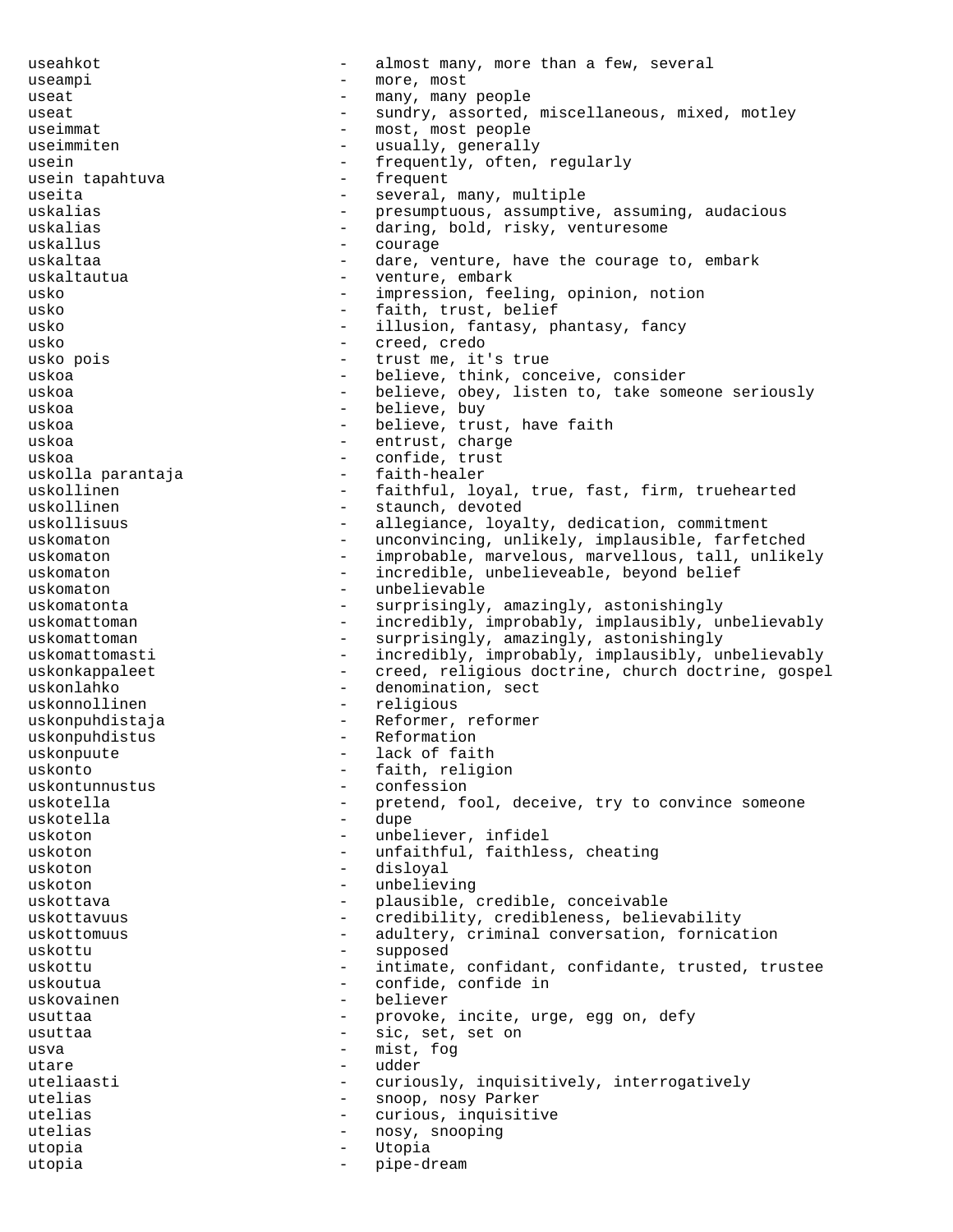utu - haze, mist uudehko - newish uudelleen - reuudelleen - again, anew uudelleen kirjoitettu uudelleenkirjoitus - revision, revisal, revise, rescript uudempi - newer, more recent, fresher<br>uudenaikainen - modern, up-to-date, newfang uudenaikainen - modern, up-to-date, newfangled<br>uudenlainen - unprecedented - unprecedented uudenvuodenpäivä - New Year's Day uudestaan uudestaan - again, anew uudisasukas - squatter uudisasukas - settler, colonist, colonial, kakatoe, pioneer uudisasutus - settlement, colony uudiskasvu - proliferation uudisluu - callus uudisraivaaja - pioneer settler, pioneer farmer, homesteader<br>- revise revise retool uudistaa - revise, revize, retool<br>uudistaa - renew, redo, renovate, uudistaa - renew, redo, renovate, remodel, revamp<br>uudistaa - reform - reform uudistaa - reform uudistaa - modernize, bring up to date<br>uudistaia - - - - - - - - - - reformer, reformist, crusad - reformer, reformist, crusader, meliorist uudistaminen - renewal uudistaminen - revise, rewriting, revision, revisal, rescript uudistava - revitalising uudistava - renewing, restorative, reviving, revitalizing<br>uudistettu - revised uudistettu - revised uudistua - be transformed, be renewed<br>uudistunut - renewed - renewed uudistunut - renewed - renewed - renewed - renewed - renewed - renewed - renewed - renewed - renewed - renewed uudistus - renewal uudistus - reform<br>uudistusmielinen - progres uudistusmielinen - progressive, reformist<br>uubi - ewe sheep female she ewe, sheep, female sheep uuma - hip, waist uumat - hip, waist uumenissa - deep in the bowels of, in the middle of the uumenissa - in the depths of the uumoilla<br>uumoilla petosta - have a feeling, have a hunch<br>- smell a rat uumoilla petosta - smell a rat uuni - furnace, kiln, oven, stove uupua - grow tired, tire, wear out, become fatigued uupua  $\begin{array}{ccc} - & \text{be short of} \\ - & \text{or third} \end{array}$ uupua - get tired, get exhausted, get pooped out, weary<br>- he tired of he sick of uupua - be tired of, be sick of<br>- lack be lacking be mi uupua - lack, be lacking, be missing, be absent<br>uupumus - exhaustion fatique uupumus - exhaustion, fatigue<br>
- tired worn carewol uupunut - tired, worn, careworn, drawn, haggard, raddled uupunut - fatigued, exhausted, weary, aweary<br>
- hard work uurastus - hard work uurna - urn uurna - ballot box uurre - crinkle, crease uurre and the seam of the seam of the seam of the seam of the seam of the seam of the seam of the seam of the s uurros and the cleft, cut, furrow, groove, identation, mark uurros - neck, neckline, notch, score, snip, stria<br>
- croove carve indent uurtaa - groove, carve, indent uurtaa  $-$  furrow, line uurtaen - lining<br>uurtaminen - lining uurtaminen - lining uurtava - lining - lining uusi - new, novel, fresh, recent uusi - renewed uusi aalto - new wave uusi aika - the modern period uusia - renew, redo, renovate, remodel, revise uusia - repeat, replay, rerun, rebroadcast uusia - modernize, bring up to date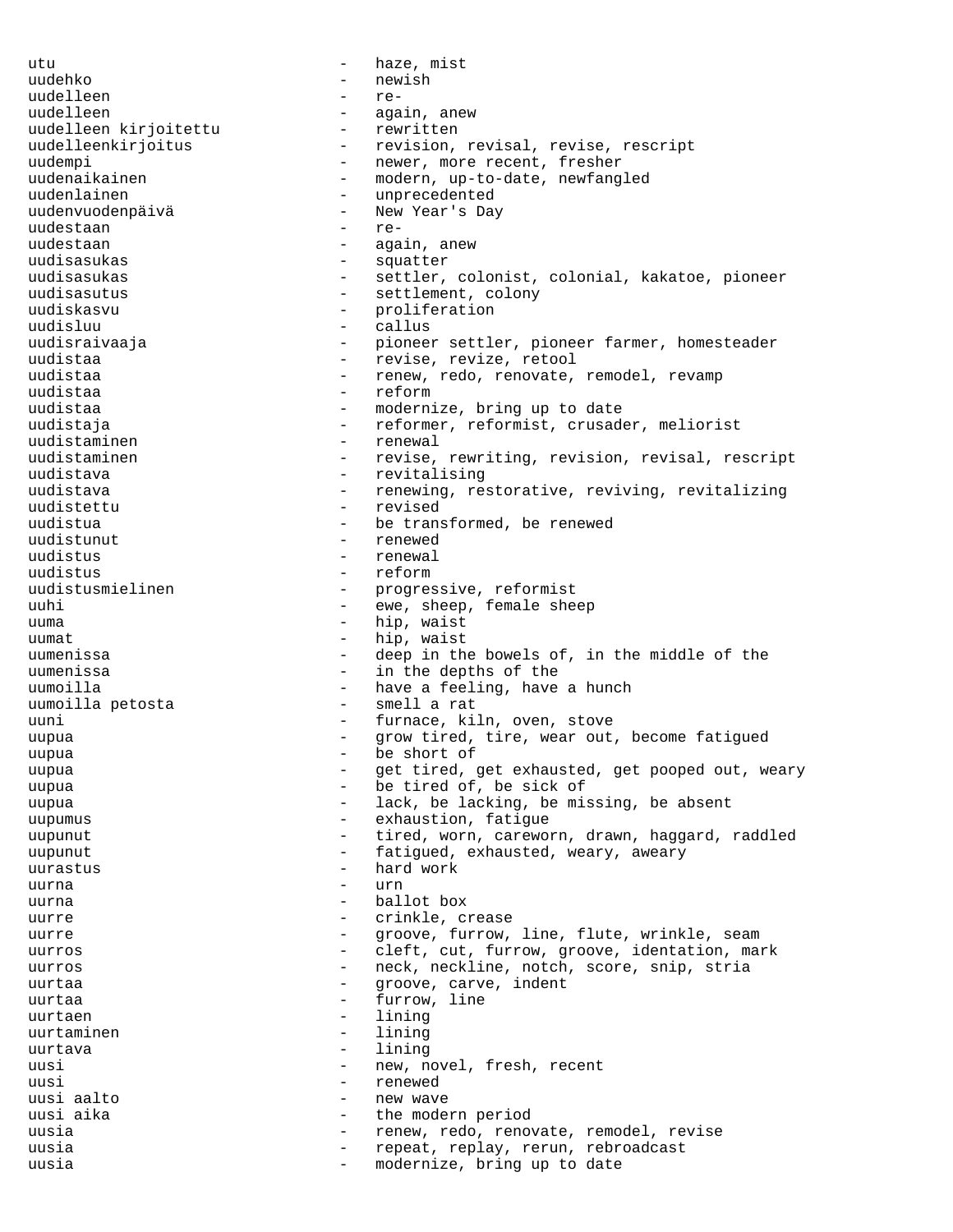uusia kengänpohja - sole, resole uusiminen - renewal uusimmat - latest, most recent, last, newest uusin - newest, most recent, freshest, latest uusinta - rerun, repeat, replay, relapse uusintaottelu - rematch, make-up game, return bout, return fight<br>uusiseelantilainen - New Zealander uusiseelantilainen - New Zealander<br>uusittu kirjoitus - rewrite, revis - rewrite, revision, rescript uusiutua - regenerate, recur uusivuosi - New Year uuslinjaus - realignment uute - extract uutinen - new information, news uutinen - score uutiset - news, the news uutislähetys - newscast, the news uutisotsikko - headline uuttaa - extract - distill, distil, extract uuttera - hard-working, diligent, industrious<br>uutuudenviehätys - hovelty - hovelty uutuudenviehätys uutuus - new, novelty, new model uutuus - newness uutuusarvo - novelty value uuvuksissa - exhausted, bushed, tired, pooped uuvuttaa - exhaust, tire, wear down, fag, fatigue, weary uuvuttaa - impoverish uuvuttava - wearing, exhausting, tiring, wearying, weary uuvutussota - war of attrition Vapahtaja - Redeemer Venetsia - Venice Venus - Venus Venäjä - Russia Viro - Estonia vaa'an lukema vaade - claim vaahdota - foam, seethe, froth, spume, suds, lather - effervesce vaahto - foam, froth vaaja - wedge vaaka - balance, scale, libra, scales, weighing machine vaaka- - horizontal - horizontal axis, axis of abscissas, x-axis vaaka-asento - horizontal position vaakakulma - azimuth angle vaakakuppi - scale, pan vaakasijainti - horizontal location, horizontal configuration vaakasuora - horizontal, even, lateral, level vaakasuoraan - horizontally vaakasuorassa - horizontally vaakasuunta - horizontal axis vaakataso  $-$  horizon, horizontal plane, transverse plane vaakatasoinen - horizontal vaakaviiva - horizontal line, abscissa vaakkua - quack<br>vaakkuminen - quack vaakkuminen - quack vaaksiainen 1980 - Cranefly vaakuna - coat-of-arms vaakuna - charge, bearing, heraldic bearing vaakuna - armorial bearing vaalea - light-haired vaalea - blond, fair, bright, clear, light, pale, blonde vaaleahko - fairish vaaleanpunainen - pink vaaleansininen 1ight blue vaaleanvihreä - light green vaaleaverikkö - blonde, blond, light-haired vaaleaverinen - blond, fair, blonde, light-haired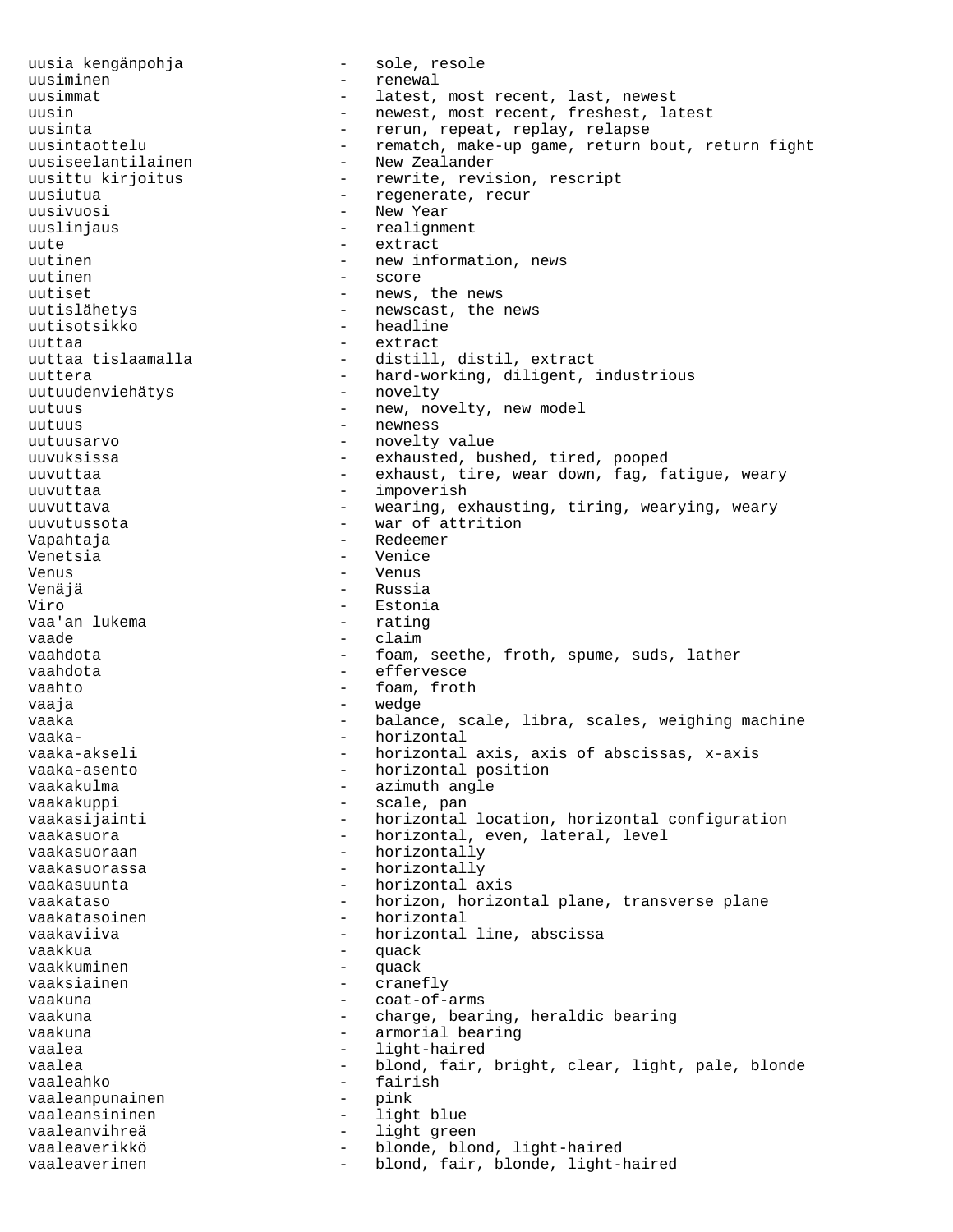vaali  $-$  election, poll vaali- - electoral, elective, elected vaalia - appreciate, prize, value, treasure<br>vaalia - - - - - - - cherish, care for, hold dear - cherish, care for, hold dear vaaliminen - nursing vaalipiiri - constituency vaaliuurna - ballot box vaaliuurnat - polls election officials vaan - rather vaania - lurk, skulk, prowl vaappu - plug vaappua - sway, nod vaara  $-$  small mountain vaara - danger, peril, hazard, risk vaarallinen  $\qquad \qquad -$  dangerous, menacing vaarantaa - compromise, compromize, expose vaarantaa  $-$  hazard, risk, venture, jeopardize, endanger vaarantaa - adventure, stake, put at risk<br>vaari vaari - grandfather<br>vaarna - dowel neg vaarna - dowel, peg, pin, plug<br>vaasi - iar vaasi - jar vaasi - vase vaate vaate - garment, cloth, weed vaatehuone - wardrobe, closet, press vaatekaappi - wardrobe, closet, press vaatekokoelma - wardrobe vaatekomero - wardrobe, closet, press vaateparsi - clothing vaatettaa - clothe, dress, enclothe, garb, raiment, tog<br>vaatettaa - carment habilitate fit out apparel vaatettaa - - garment, habilitate, fit out, apparel<br>vaatettaminen vaatettaminen - clothing vaatetus - dress, clothing, dressing vaatevarasto - wardrobe, closet, press vaatia  $-$  demand, postulate, require, compel, command vaatia  $\qquad \qquad \qquad - \qquad \qquad \text{compel}, \text{ oblige}, \text{ oblige}$ vaatia  $-$  take, necessitate, ask, need, involve, call for vaatia - claim, exact vaatimalla vaatia vaatimaton - minor, small-scale, pocket-size, pocket-sized vaatimaton - humble, low, lowly, small vaatimaton - modest, unassuming<br>vaatimaton - nain simple vaatimaton - plain, simple<br>vaatimus - demand required vaatimus - demand, requirement, claim<br>vaatteen istuminen - hang - hang vaatteen istuminen - hangels - hangels - hangels - hangels - hangels - hangels - hangels - hangels - hangels - h vaatteet - clothes, clothing<br>vadelma - clothes, clothing - raspberry vaellus - wandering, ramble, rambling, hike, stroll, trek vaellus - migration vaeltaa - migrate, roam, wander, wander about vaeltaja - nomad, wanderer vaeltava - wandering, errant<br>vagina - wandering, errant vagina - female genitals, vagina vaha - wax vahingoittaa - damage, injure, abuse vahingoittava - prejudicious - harmful, damaging, detrimental, prejudicial vahingoittumaton - undamaged, intact<br>vahingollinen - - injurious, harmfu - injurious, harmful, bad for you vahingonteko - vandalism, hooliganism, malicious mischief vahingossa - accidentally vahti  $-$  guard, sentry, watch, watchman vahtia - guard, keep an eye on, watch, ward vahtimestari - gatekeeper, ostiary<br>vahtimestari - porter doorman doo vahtimestari  $-$  porter, doorman, door guard, hall porter vahtimestari - usher, doorkeeper vahtiminen 1988 vahtiminen 1988 vahtiminen 1988 var en van die van die van die van die van die van die van die vahva  $-$  hefty, muscular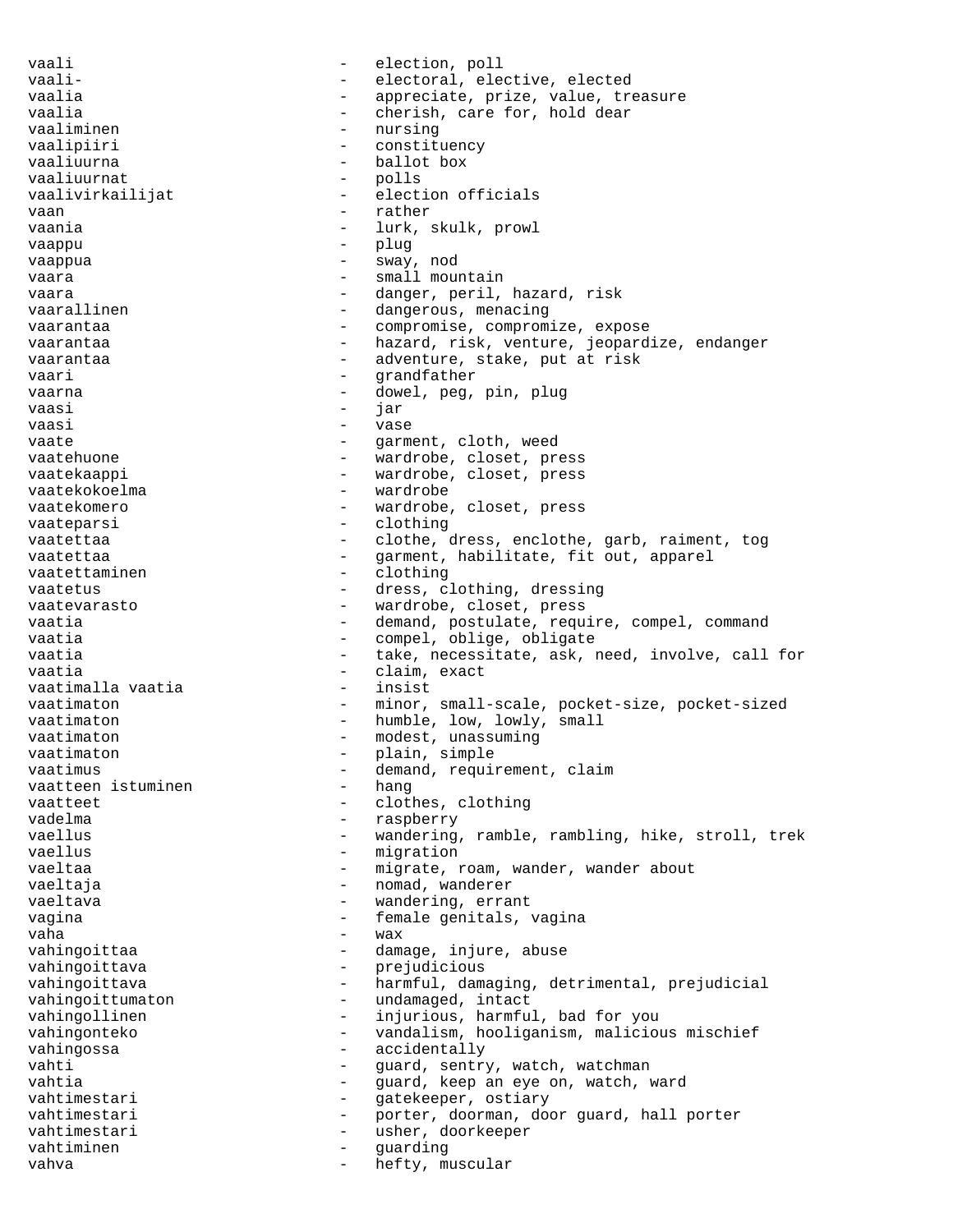vahva - strong, powerful, brawny, able-bodied, sinewy vahvasti - strongly vahvempi - stronger, more powerful vahvin - strongest, most powerful vahvistaa - support, affirm, proclaim, predicate vahvistaa - certify, vouch vahvistaa - advance, boost, supercharge vahvistaa - strengthen, beef up, intensify vahvistaa - fortify, reinforce vahvistaa - confirm, corroborate, sustain, substantiate vahvistaa - consolidate, make solid, harden vahvistaja - voucher, verifier vahvistamaton - unauthenticated vahvistava tieto  $-$  documentation, certification, corroboration vahvistin - amplifier vahvistua  $-$  strengthen, intensify vahvistua nopeasti - soar, soar up, soar upwards, surge, zoom vahvistus - confirmation, check, verification, substantiation vahvistus - documentation, certification, corroboration vahvistus - support vahvistus - amplification vai  $-$  or, or (two possibilities)<br>vai niin  $-$  indeed - indeed vaientaa - - groan down, hush, hush up, silence, smother vaientaa  $\begin{array}{ccc} - & \text{squash, stille, still, suppress} \\ \end{array}$ vaientaa naurulla vaieta - quiet, hush, quiesce, quiet down, pipe down vaieta  $-$  be quiet, be silent, stop talking, mum vaihda vaihda - change vaihdannaisuus - commutativity, commutative law vaihde - gear vaihde - switch vaihdella - run, range - vary, fluctuate, change, alter vaihe  $-$  phase, stage vaihekulma - argument, phase angle, phase vaihtaa - commute, convert vaihtaa - trade vaihtaa - interchange, exchange, switch, change, swap vaihtaa - gear vaihtaa järjestystä - permute, transpose, commute valuate, semingense.<br>- transpose, interchange, counterchange<br>- correspond vaihtaa kirjeitä<br>vaihtaa lyhyille ajovaloille – dim, dip vaihtaa lyhyille ajovaloille vaihtaa paikkoja - transpose, counterchange, interchange<br>vaihtaminen - changing, trading vaihtaminen - changing, trading<br>vaihtava - changing - changing vaihteleva - diversified, alternating, varying, variable vaihtelu - fluctuation, variation, variance vaihtelu - change vaihto  $-$  changing, change vaihto  $-$  exchange, swap vaihto - turnover vaihtoehto - alternative vaihtoehtoisesti - alternatively vaihtolämpöinen - cold-blooded vaihtopelaaja - substitute<br>vaihtopvörä vaihtopyörä - gear vaihtua - be changed, change, shift, turn vaihtuva  $\qquad \qquad -$  changing, ever-changing vaihtuvuus - turnover, turnover rate vaijeri - wire vaikea  $-$  difficult, hard vaikea  $-$  stiff, uphill vaikeampi - harder, more difficult<br>vaikeaselkoinen - deep, abstruse, recond vaikeaselkoinen - deep, abstruse, recondite<br>vaikeaselkoinen - incomprehensible, uncompr - incomprehensible, uncomprehensible<br>- abstract vaikeatajuinen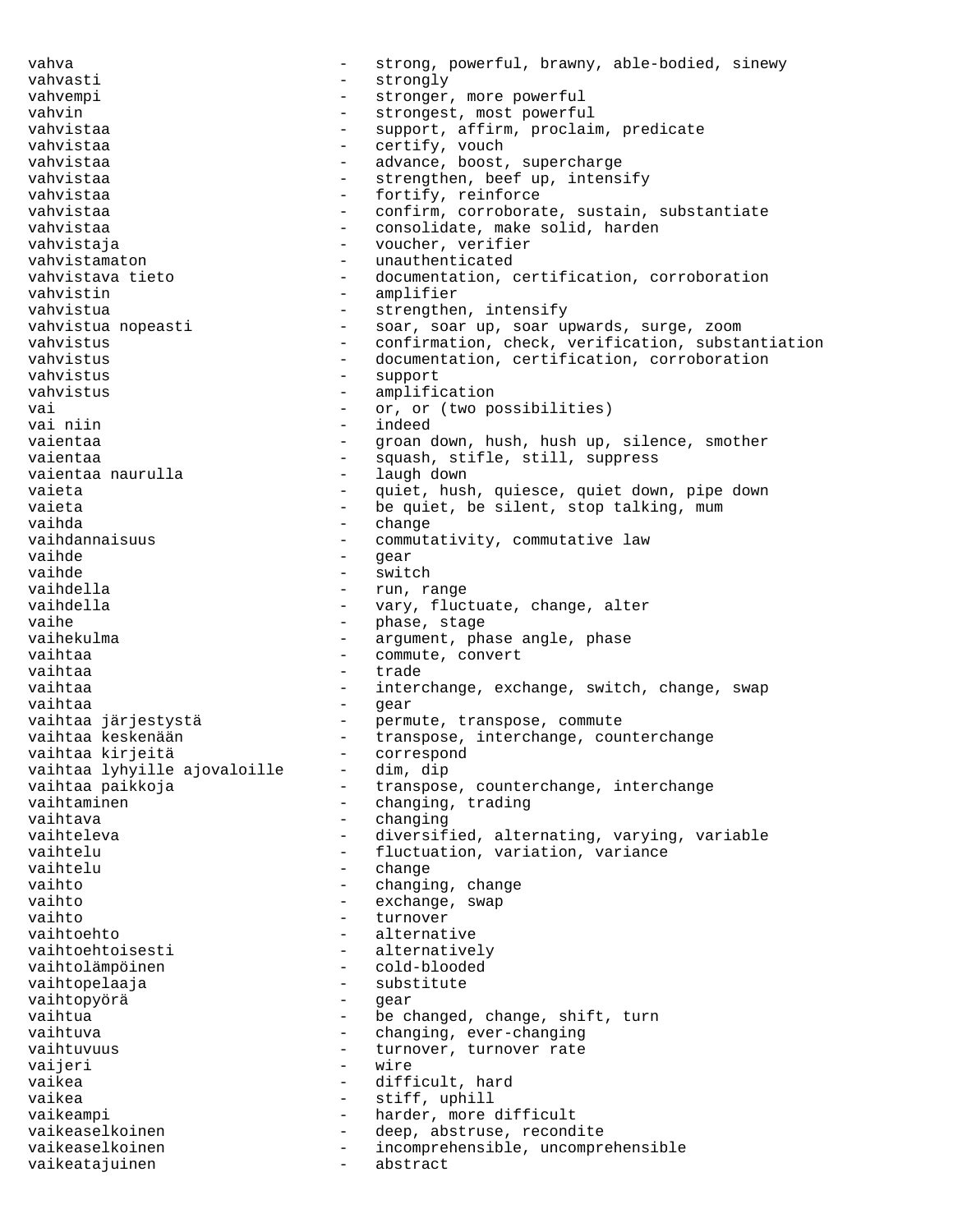vaikein and the settlement of the hardest, most difficult vaikenija - quieter vaikeus - problem, difficulty, hardship, adversity vaikka - admitting that, as, if, when, while vaikka - though, although, even, even though, even if vaikka kuinka mones - umpteenth vaikka lampaat söisi - overflowingly, exuberantly, teemingly, copiously<br>vaikka lampaat söisi - enough and to spare, galore, plenty, abundantly vaikka lampaat söisi - enough and to spare, galore, plenty, abundantly<br>vaikkakin - although, however, albeit - although, however, albeit vaikkapa  $-$  for example, for instance vaikkapa - although, even though, though vaikute  $-$  influence, impulse vaikutelma - recollection, sense, sensation, effect vaikutelma - hunch, illusion, knowledge, notion, opinion vaikutelma - concept, consciousness, conviction, feeling<br>vaikutelma - impression air awareness, belief, compreb vaikutelma - impression, air, awareness, belief, comprehension vaikutin  $-$  motive, reason vaikuttaa - bias vaikuttaa - influence, mold, determine, shape, regulate<br>vaikuttaa - - appear, seem - appear, seem vaikuttaa - act on, be effective, impress, involve, impact vaikuttaa<br>vaikuttaa osaltaan johonkin - act upon, work<br>vaikuttaa osaltaan johonkin - contribute, giv - contribute, give, chip in, kick in vaikuttava  $-$  spectacular, dramatic, striking vaikuttava  $-$  cogent, potent, powerful vaikuttava  $-$  impressive, imposing vaikuttava - operative, key vaikuttava syy - agent vaikuttavasti - dramatically vaikuttavuus esimessuus - majesty, stateliness, loftiness vaikuttavuus esimenessa vaikuttavuus vaikuttavuus vaikuttavuus vaikuttavuus vaikuttavuus vaikuttavuus vaikuttav vaikutukseton - uneffective, ineffective<br>
- showing ramification vaikutus - showing, ramification vaikutus - impingement, implication, influenza, result vaikutus - effect, fallout, function, grip, hold, impact vaikutus  $-$  action, activity, achievement, agency, consequence vaikutus - impression, influence, repercussion, reverberation vaikutusvalta - influence vaikutusvaltainen - important, authoritative, influential<br>vailla - without devoid devoid of vailla - without, devoid, devoid of<br>
vaillinainen - - - - - - - imperfect - imperfect vaimennin - shock absorber, cushion<br>vaimennus - attenuation damning me vaimennus  $\begin{bmatrix} - & 1 \\ - & 1 \end{bmatrix}$  attenuation, damping, moderation, suppression<br>  $\begin{bmatrix} - & 1 \\ - & 1 \end{bmatrix}$ vaimentaa - lull vaimentaa - break, dampen, damp, soften, weaken, moderate<br>vaimentaminen - moderation attenuation damping suppression vaimentaminen - moderation, attenuation, damping, suppression<br>vaimo vaimo - wife, married woman<br>vain - exclusively just a vain  $-$  exclusively, just, only, simply, merely<br>yainaia and a body corpse dead dead person late vainaja - body, corpse, dead, dead person, late vainaja - dead body, deceased, dead man, departed, defunct vainio  $-$  field, grassland, meadow vaino - chase vaino  $-$  feud, persecution, pogrom, battue, prosecution vainoharha - delusion, paranea, delusion of persecution vainoharhainen - paranoid, paranoiac<br>vainoharhaisuus - paranea persecution vainoharhaisuus - paranea, persecution mania<br>vainohulluus - paranoia vainohulluus - paranoia<br>vainolainen - foe vainolainen - foe vainooja - persecutor, pursuer, oppressor<br>vainota - torment - torment vainota - torment vainota - assail, harass, haunt, hunt, persecute, pursue vainu  $\sim$  sense of smell vainu  $-$  flair, hunch, nose, scent, wind, flair, acumen vainukoira - sleuth, sleuthhound, sleuth-hound, bloodhound vainuta - pick up the scent of something vainuta  $\qquad \qquad -$  tell fortunes, the wind, track down, wind vainuta extending the set of the set of the set of the set of the sound, nose, scent, smell, sniff vaippa - coat, coating, shell, blanket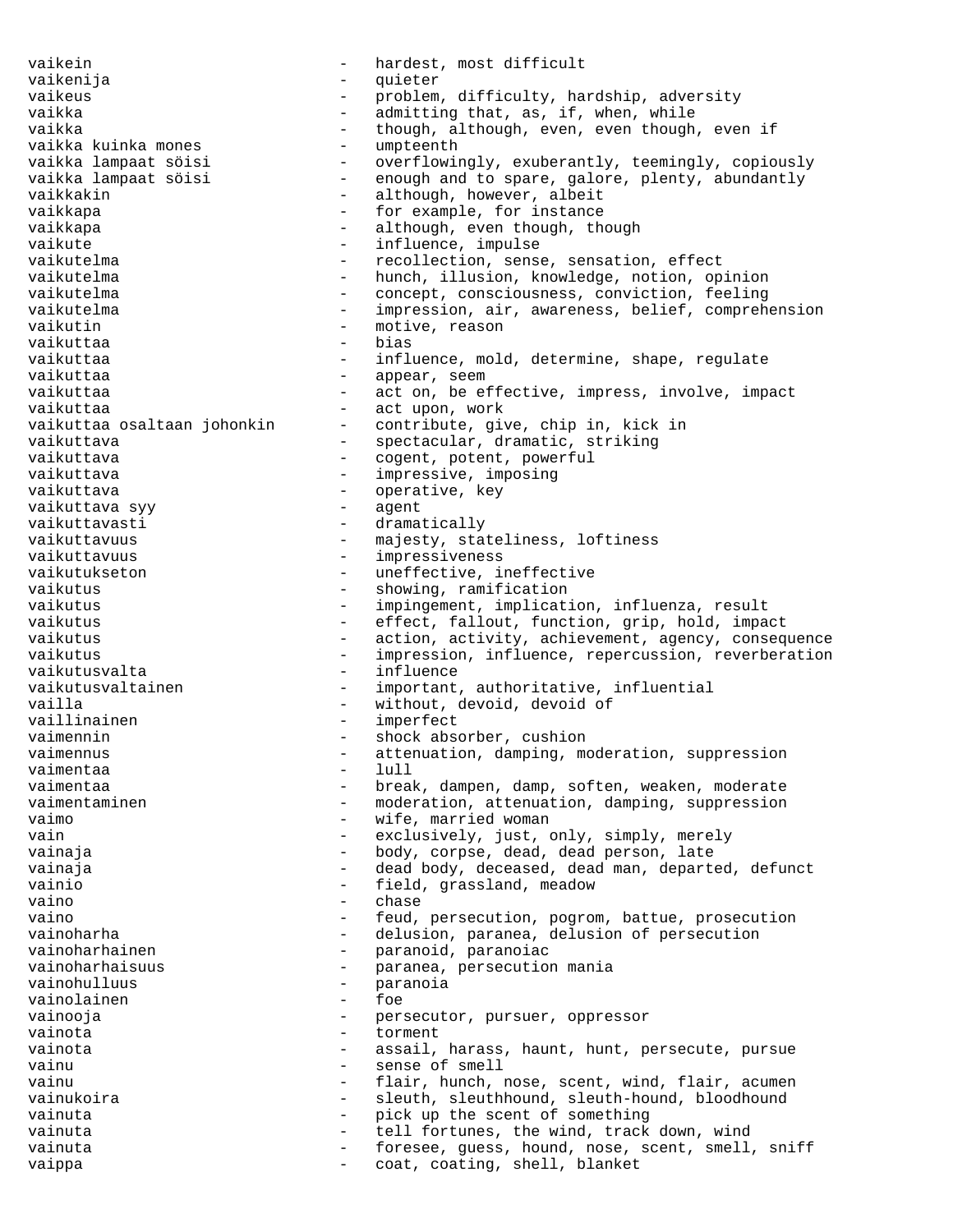vaippa - diaper, nappy, napkin vaipua - sink, pass, lapse vaisto  $-$  instinct, hunch, sense, flair vaistomainen 1988 - intuitive, instinctive, natural vaistonvarainen en en variative, instinctive, natural vaistota  $-$  sense, scent vaisu  $-$  tame, passionless, apathetic, indifferent vaiva  $\overline{\phantom{a}}$  - effort vaiva - bother, nuisance, inconvenience, hindrance, fash vaivaantunut - pestered, annoyed, harassed, harried, vexed<br>vaivaava vaivaava - perturbing, troubling, worrisome vaivaava - worrying, distressing, distressful, disturbing<br>vaivainen - miserable - miserable vaivaisuus - misery vaivata - bother, disturb, hinder, trouble, visit, weary vaivata  $-$  distract, perturb, unhinge, disquiet, cark vaivata - disorder vaivata mieltä - worry, distress, bother<br>vaivaton - facile easy effortles vaivaton  $-$  facile, easy, effortless vaivattomuus - effortlessness vaja - shed vajaa - scant, light, short, shy, not full<br>vajaamittainen - short - short vajaamittainen vajaampi - shorter vajain - shortest vajanainen 1988 - deficient, insufficient, inadequate vajaus  $\qquad \qquad -$  deficiency, lack, want vajaus - shortage, shortfall, deficit vajavainen 1980 - deficient, insufficient, inadequate, imperfect vaje  $\qquad \qquad -$  deficit, shortage, shortfall vakaa - fixed<br>vakaa - fixed vakaa - stabile, static, unchanging vakaa - steady, stable, firm, dependable vakaumus - conviction vakaus - stability vakava  $\qquad \qquad -$  sincere, solemn, in earnest vakava - grievous vakava - earnest, serious, grave, dangerous, severe vakava rikos - felony vakavarainen - having a stable income and good wealth vakavasti - seriously, badly, gravely, severely vakavuus - seriousness, graveness, severity vakavuus - stability vakiinnuttaa - stabilize, stabilise<br>vakiinnuttaa - stabilise vakiinnuttaa - establish vakiintumaton - loose, easy, unattached<br>
vakiintunut - established - established vakinainen 1980 - full-fledged, fully fledged vakio - constant<br>vakio- - stock - stock vakio- - stock vakioasiakas - frequenter, patron vako  $-$  furrow, crack, cutting, groove, gutter, incisura vako  $-$  rima, rut, score, sulcus, trench vakoilija - spy vakoilija - operative, secret agent, intelligence officer vakoilija - intelligence agent vakoilla - spy, sleuth, stag, snoop<br>vakoilu vakoilu - espionage - espionage - espionage - espionage - espionage - espionage - espionage - espionage - espionage - espionage - espionage - espionage - espionage - espionage - espionage - espionage - espionage - espionag vakooja - spy vakooja - operative, secret agent, intelligence officer vakooja - intelligence agent vakosametti - corduroy - corduroy<br>vakuus - security vakuus - security vakuuttaa - assert vakuuttaa - insure, assure vakuuttaa - convince, persuade vakuuttaa - reassure - reassure vakuuttava - cogent, potent, powerful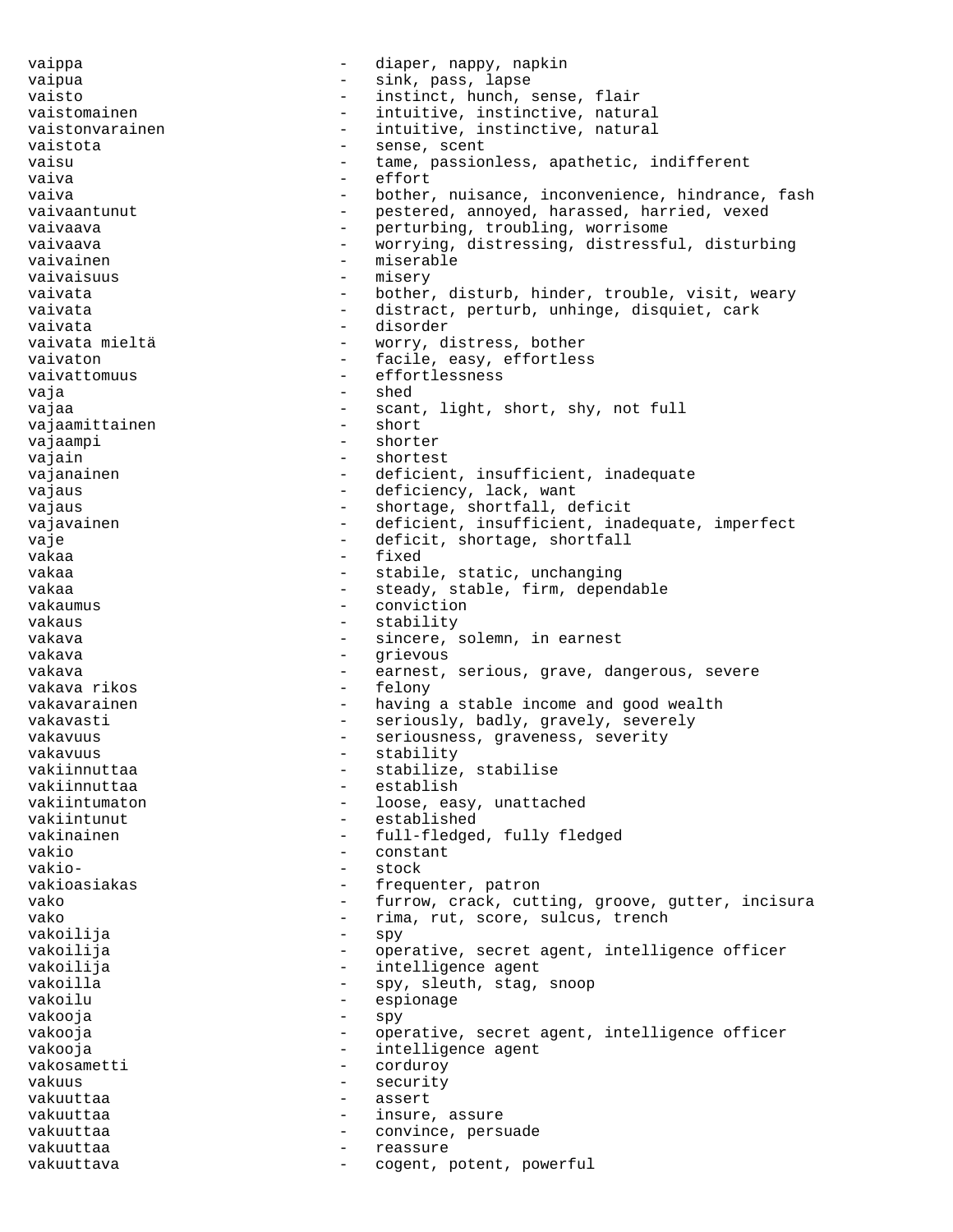vakuuttava - convincing, impressive vakuutus - insurance, assurance vakuutuskirja - policy vala  $-$  oath, vow valaa - cast, mold, mould<br>valahtaa - cast, mold, mould - drop, fall, slip valaiseva endightening, informative, instructive valaisin - lamp, light, light source<br>valaista - crystalise, straighten out - crystalise, straighten out, sort out, elucidate valaista  $-$  clear, clear up, crystallize, crystalize valaista - illuminate, shed light on, enlighten, clarify - light, illume, illumine, light up, illuminate valaistu - lit, lighted, illuminated valaistus - lighting, light valaistus - enlightment<br>valamiehistö - inrv valamiehistö - jury valanalainen lausunto - attestation, affidavit valas - whale vale  $\qquad \qquad -$  fabrication vale  $-$  falsehood, falsity, untruth, false statement vale - lie<br>valehdella - lie - lie - lie - lie, tell a lie valehtelija - fabulist, liar valetta  $-$  untrue, not true valhe  $-$  lie, fabrication valikoima  $\qquad \qquad -$  selection valikoimaton - nonselective valikoiva - selective valinnanvapaus - free will, discretion valinta - choice, selection - choice, selection - choice, selection - choice - choice - choice - choice - choice - choice - choice - choice - choice - choice - choice - choice - choice - choice - choice - choice - choice valintakelpoinen valintamyymälä - grocery store, supermarket<br>valiokoira - - champion - champion valiokoira - champion valiokunta - committee - enlightenment, teaching valistava  $\qquad \qquad -$  enlightening, informative, instructive valistus - instruction valistus  $-$  education, enlightenment, information valita  $-$  choose, select, pick out, take, prefer, opt, elect valita - plump valita jonkin sijaan - prefer, choose, opt valitella - lament, wail valitettava - reprehensible, criminal, condemnable, deplorable valitettava - regrettable<br>valitettavasti - alas, unfort valitettavasti - alas, unfortunately, unluckily, regrettably<br>valitsi - chose, selected, elected, preferred valitsi - chose, selected, elected, preferred<br>valitsija - constituent, voter, elector - constituent, voter, elector valitsija-<br>
- constituent, elected, elective valitsijakunta - constituency, electorate<br>valitsijamies - - elector valitsijamies valitsin - selector valitsivat  $-$  chose, selected, elected, preferred valittaa - plain, sound off, kick, quetch, kvetch - plain, sound off, kick, quetch, kvetch valittaa - - be sorry about, regret, complain, gripe, whine  $-$  be sorry about, regret, complain, gripe, whine valittaa - appeal valittaa  $\begin{array}{ccc} 1 & - & - & - \\ 0 & - & - & - \end{array}$  walittaa hiljaa  $\begin{array}{ccc} - & - & - \end{array}$  gnarl, murmur, r valittaa hiljaa gnarl, murmur, mutter, grumble, croak valittaa äänekkäästi - roar, howl, ululate, wail, yawl valittaminen - regret valittelu  $-$  regret, condolence valittu - elected, selected, chosen, preferred valitus - writ of appeal<br>valitus - writ of appeal<br>- complaint, com - complaint, complaining valitus - charge valitus  $\qquad \qquad -$  appeal, protest valjakko - team valjastaa - harness valjastaa - develop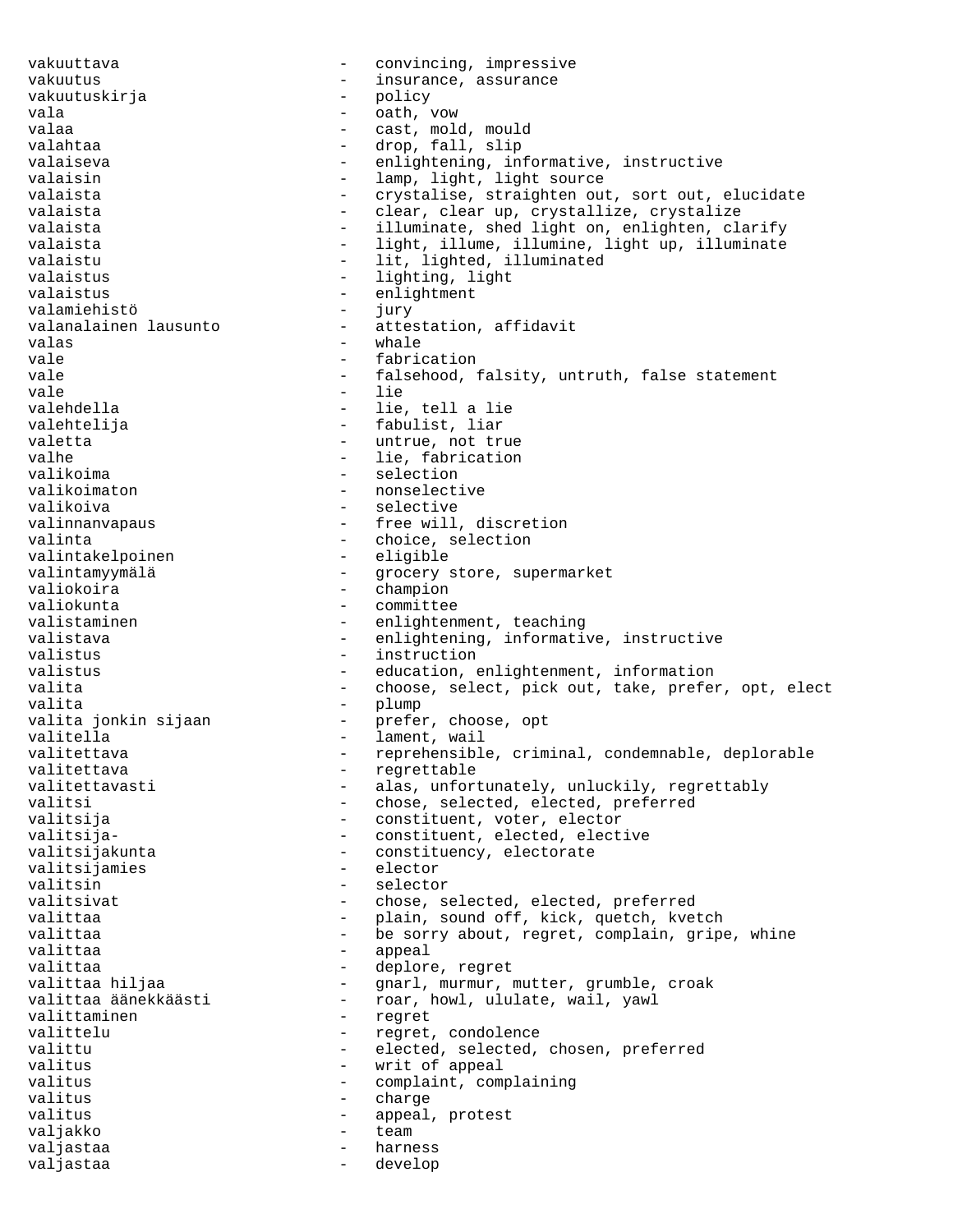valjeta  $-$  become apparent, clarify valjeta - grow light, begin to look brighter, break valjeta - turn white, brighten, brighten up, dawn on, dawn valjeta - be bleached, whiten, become lighter, bleach valkaista - discolorize, discolourise, discolorise valkaista - decolorize, decolourize, decolorise, decolourise valkaista  $-$  bleach out, bleach, decolor, decolour valkaista  $-$  make white, whiten valkaistua  $-$  become white, whiten valkaisu - bleach valkaisuaine - bleaching agent, blanching agent, whitener valkea  $-$  blank, white valko- - white valkoinen - white valkosipuli - garlic valkuainen  $-$  white, albumen valkuaisaine - protein vallan - precisely, quite, even vallan - outright, utterly vallan  $-$  downright, absolutely, totally, completely, fully vallan jako vallan jako division of powers<br>vallan kolmijako separation of powe - separation of powers vallanhalu - will to power, hunger for power<br>vallankumouksellinen - revolutionary vallankumouksellinen vallankumous extending the value of the value of the value of the value of the value of the value of the value of the value of the value of the value of the value of the value of the value of the value of the value of the vallankumous - rebellion, revolt, rising, uprising, insurrection vallanpitäjät - establishment, people in power vallassa - ridden vallata  $\qquad \qquad \qquad -$  invade, overrun, infest vallata  $\qquad \qquad -$  conquer, appropriate, seize, take over vallata  $-$  overcome, overpower, overwhelm, sweep over, whelm vallata - overtake, take - carry<br>- wanto vallaton - wanton - ungovernable vallaton - unrestrained, unruly, indocile, uncontrollable vallattomuus - escapade valli - rampart - rampart vallihauta - rampart - rampart - rampart - rampart - rampart - rampart - rampart - rampart - rampart - rampart - rampart - rampart - rampart - rampart - rampart - rampart - rampart - rampart - ram vallihauta vallita  $-$  prevail, sway, rule, govern, reign vallitseva - dominant, ruling, prevalent, prevailing, rife valloillaan - on the loose, at large valloittaa  $\qquad \qquad -$  occupy, invade valloittaa - conquer, appropriate, seize, take over valloittamaton - impregnable<br>valloittava - fetching, t - fetching, taking, winning valmentaja  $\qquad \qquad -$  coach, trainer valmiina - waiting, ready and waiting valmiina energy energy of the readied valmis  $-$  finished, ready, through, complete, done valmis - over valmis  $\qquad \qquad -$  full-fledged, fully fledged valmisruoka - delicatessen food valmisruoka - delicatessen, ready-to-eat food valmistaa - concoct, cook up<br>valmistaa - elaborate valmistaa - elaborate<br>valmistaa - energia - energia valmistaa - cook, ready, make, prepare, fix valmistaa  $-$  make, produce, manufacture, prepare, create valmistaa  $-$  dispose, qualify valmistaa ruokaa - ready, make, prepare, fix valmistaa ruokaa  $\qquad \qquad -$  cook, make food, prepare food valmistaja  $\qquad \qquad \qquad -$  producer, manufacturer valmistaminen - making, manufacturing valmistautua - ready one's self, get ready, prepare, ready valmistautua haasteeseen - poise, brace valmistautua<br>valmistautua haasteeseen – poise, poise, brace<br>poise, brace, brace, brace, poise, brace, poise, poise, poise, poise, poise, poise, poise, poise, poise, pois valmistautuminen - preparation, provision, planning valmistautunut - ready, prepared valmiste <br/> - product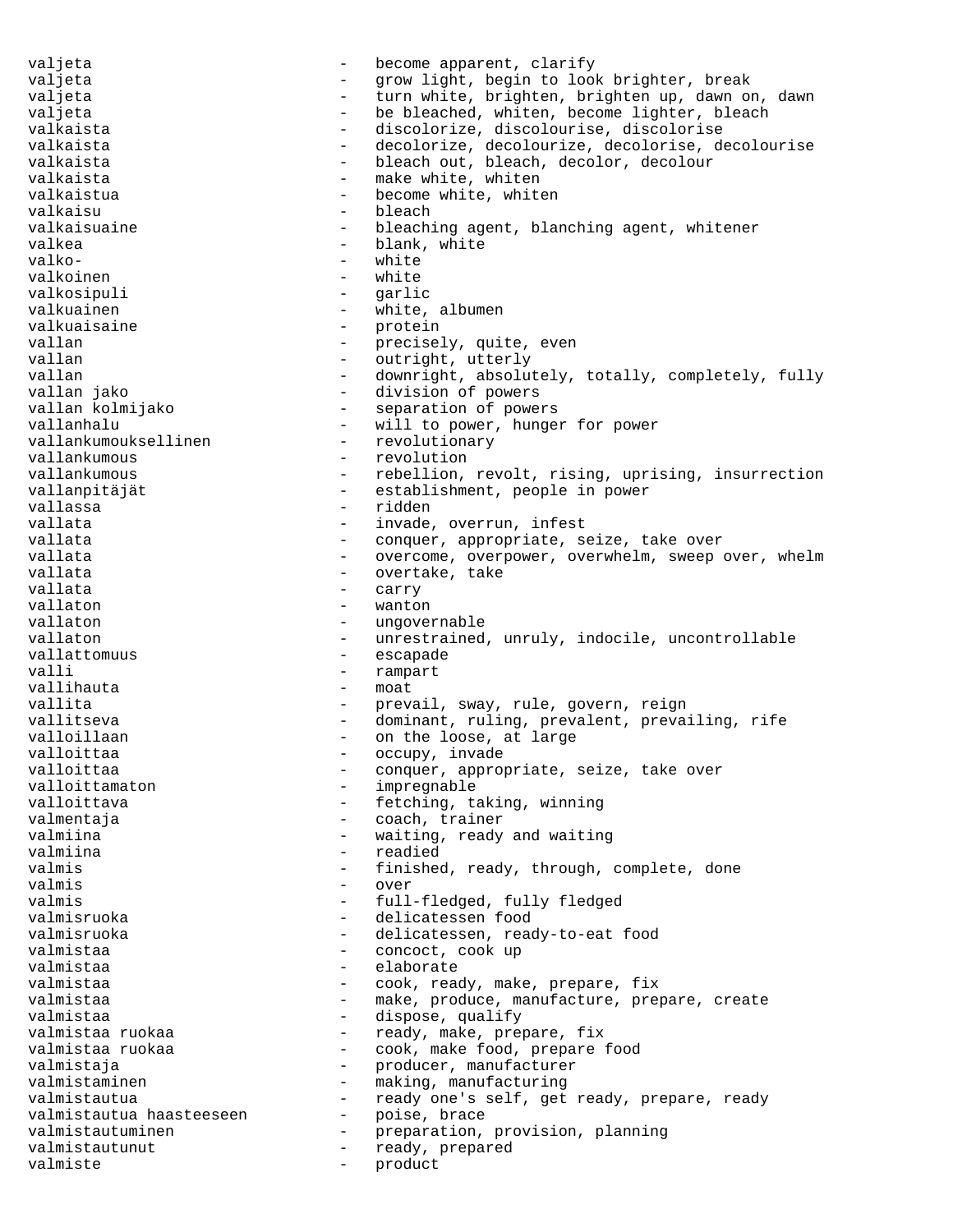valmistella - prepare valmistelu - preparation, initialization, initialisation valmistettu  $-$  made, produced valmistua  $-$  get ready, become ready valmistua  $-$  graduate valmistunut - ready, done valmistunut - graduate, alumnus, alumna, grad, alum valmistus - making, manufacturing valmistustapa - process valmiustila  $-$  alert, qui vive valo  $-$  light, glow, luminescence valoisa  $\qquad \qquad -$  bright, light valoisampi - clearer, lighter, brighter valoisuus - luminance valokopio - photocopy<br>valokopioida - photocopy<br>- photocopy valokopioida - photocopy, run off, xerox<br>valokuva - photocraph.photo.exposure valokuva - photograph, photo, exposure, pic valokuvaaja - photographer<br>valokuvaaminen - - photography. valokuvaaminen - photography, picture taking<br>valokuvaamo - studio valokuvaamo - studio valokuvata - photograph, snap, shoot, take pictures<br>valokuvauksellinen - photographic - photographic valokuvaus - photography, picture taking valokuvaus-<br>
- photographic valos - clay sculpture valos valos and the mould, mold, molding, moulding, modeling valos  $-$  cast, casting valottaa - expose valpas  $\qquad \qquad -$  alert, attentive valpas - vigilant, argus-eyed, open-eyed, wakeful, watchful<br>valpastunut - alert valpastunut valppaus - vigilance, watchfulness, alertness, weather eye valta  $\qquad \qquad \qquad -$  authorisation valta  $-$  dominance, authority, authorization, say-so valta<br>valta (on people) - power, might<br>- power, might valta (on people) - power,<br>valtaa pitävä - ruling - ruling valtaa pitävä valtaisa  $-$  overwhelming, consuming valtaisa  $-$  huge, vast, massive, immense valtaistuin - throne valtakatu - highway valtakausi - reign valtakirja - warrant valtakunnallinen - general, national valtakunta - realm, state - ocean valtaosin  $-$  predominantly, preponderantly valtarakenne - establishment<br>valtava - overwhelming, - overwhelming, consuming valtava  $-$  huge, vast, great, immense, epic valtavampi entimely result and the set of the huger, vaster, greater, more immense valtavin  $-$  hugest, vastest, greatest, the most immense valtias  $-$  sovereign, monarch, crowned head, ruler valtiatar  $-$  sovereign valtikka - sceptre, scepter - res publica, body politic valtio  $-$  state, nation, country, land, commonwealth valtio- - state, national - federation, union, alliance, axis, bloc<br>- state valtiollinen valtiollinen sääntely - economic regulation valtionpäämies - chief of state valtionpäämies - premier, chancellor, prime minister valtiopäivämies - deputy valtiosopimus - treaty, pact, accord<br>valtiosopimus - convention valtiosopimus - convention valtioviisaus - policy valtti  $-$  trump, trump card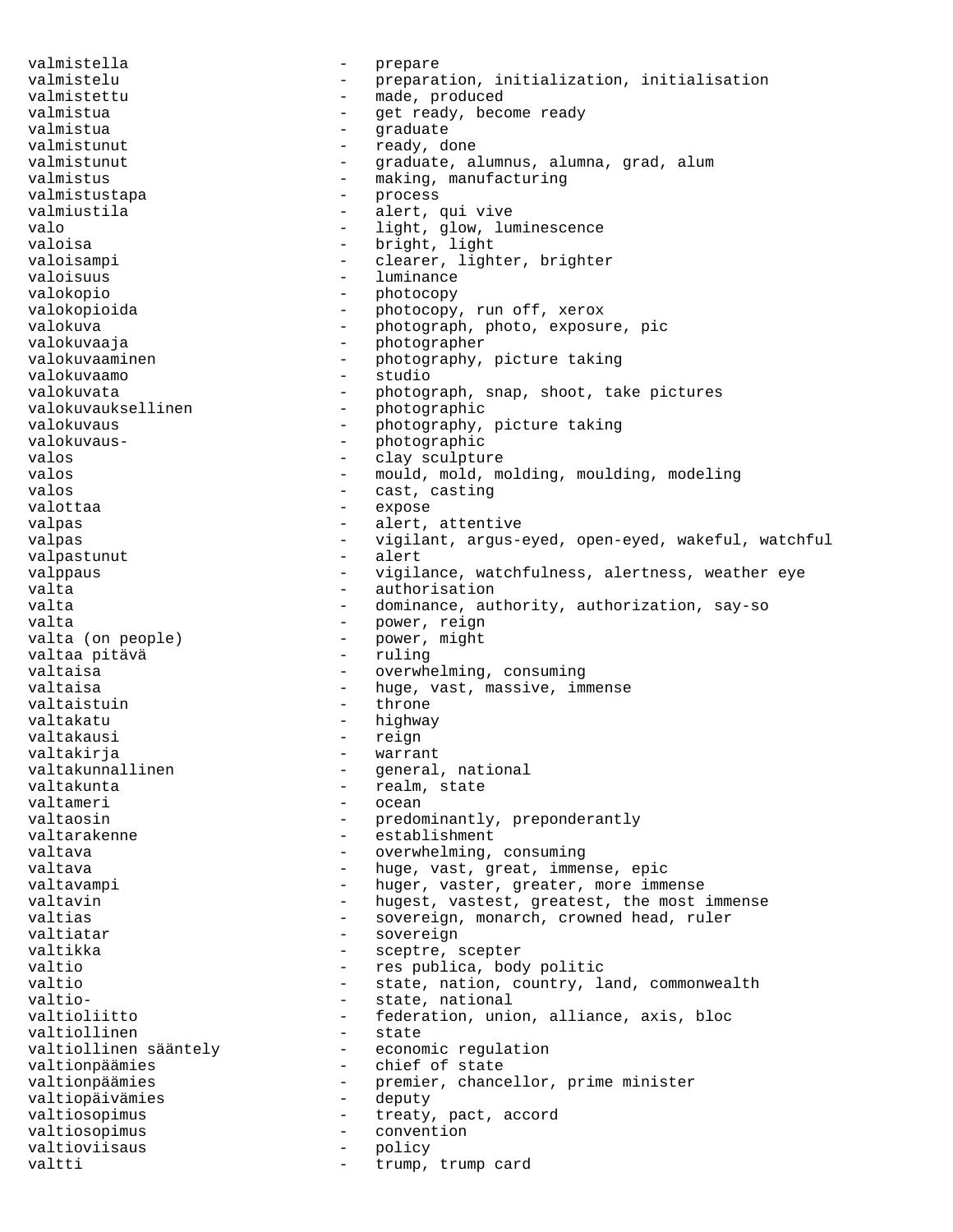valttikortti - trump, trump card valtuudet - mandate valtuus - dominance, say-so, mandate<br>valtuus - authority authorization valtuus - authority, authorization, authorisation, sanction valtuuskunta - delegation valtuusto - council valtuutettu - authoritative, authorized, authorised valtuutettu - delegate, agent, proxy, placeholder, procurator<br>valtuutettu jälleenmyyjä - dealership, franchise - dealership, franchise valtuuttaa  $\qquad \qquad -$  pass, clear valtuuttaa - - authorize, authorise, sanction, delegate, enable valtuuttaa - certificate, certify, licence, license valtuuttaminen - delegation valtuutus - warrant, clearance, mandate valu  $\qquad \qquad \qquad -$  casting, cast, moulding, potting valua - bleed valua - flow, run, course, leak, drip, glide, run down valua  $-$  drain, flow off, flow away, stream, gutter valuttaa - drain valutus - drain, drainage<br>
valuutta - drain, drainage valuutta - currency valveilla  $\qquad \qquad -$  alert, awake valveutua - become aware, become conscious, wake up valvoa - stay awake valvoa - supervise valvoa  $\qquad \qquad -$  chair, lead, moderate valvoja - valvoja - watcher, supervisor, attendant, keeper, censor valvomaton - unattended valvominen - monitoring valvominen - staying awake<br>valvonta valvonta - control valvonta  $\begin{array}{ccc}\n\text{vallow} & - & \text{supervision, supervising, superintendence} \\
\text{vallow} & - & \text{overight, conservation} \\
\end{array}$ valvonta - oversight, censorship<br>valvottu valvottu - controlled, managed vamma - disability vamma  $\qquad \qquad - \quad \text{injury, damage, hurt, harm, trauma, wound}$ vammainen - invalid, handicapped, disabled, incapacitated vammauttaa - disable, invalid, incapacitate, handicap vammauttava - prejudicious vammauttava - harmful, damaging, detrimental, prejudicial vammautua  $-$  disable, invalid, incapacitate, handicap vammautunut - handicapped, disabled, incapacitated vana - trail, trace, furrow, scape, streak, wake<br>
vanadiini - vanadium V vanadiini  $\sim$  - vanadium, V vanavesi - tail-water<br>vandalismi - vandalism vandalismi - vandalismi - vandalism vaneri - veneer, veneering<br>
vaneroida - veneer<br>
- veneer vaneroida - veneer vanginvartija - turnkey vanginvartija - jailer, prison guard, jailor, gaoler, screw vangita  $-$  gaol, put behind bars, put away, remand vangita - lag, imprison, incarcerate, immure, jail, jug vangita - prison, captivate, lay fast, collar vangitsemismääräys - warrant vangitseva - captivating, stunning, arresting, sensational<br>vanha vanha - stale vanha - old, aged vanha  $\overline{\phantom{a}}$  - former, erstwhile, once, sometime, onetime vanha - quondam - quondam - quondam - quondam - quondam - quondam - quondam - quondam - quondam - quondam - quondam - quondam - quondam - quondam - quondam - quondam - quondam - quondam - quondam - quondam - quondam - quon vanha konkari  $-$  stager vanha konkari - veteran, old-timer, old hand, warhorse, old stager vanhahko  $-$  aged, older, senior, elderly vanhanaikainen - old-fashioned vanhapiika  $-$  old maid, spinster vanhemmat - parents<br>vanhempi - parent - parent vanhempi - parent vanhempi - aged, older, senior, elderly vanhempi henkilö - senior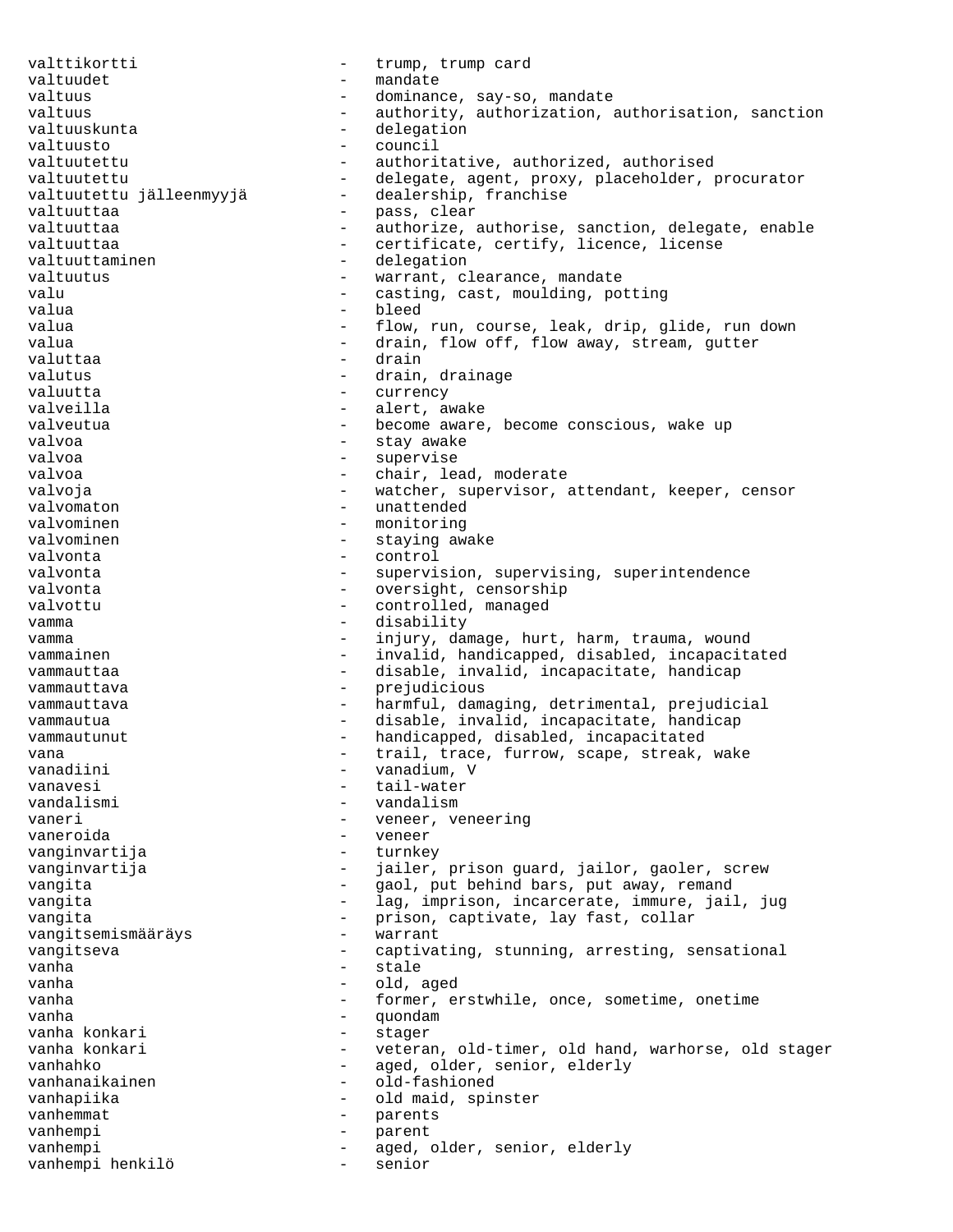vanhempien - parental vanhentunut - archaic, antediluvian, antiquated, obsolescent vanhentunut - rusty, hoary vanhentunut - obsolete, disused, outdated, out-of-date vanhentunut - superannuated vanhin  $-$  the oldest, elder, senior vanhoillinen - conservative, reactionary vanhus - old person, old man, old woman, aged man, old vanhus vanhus - aged woman, elderly man, elderly person, oldster vanhus - senior citizen vanilja - vanilla vankeus - custody, detention, hold vankeus external vankeus - imprisonment, captivity, incarceration, immurement vanki  $-$  prisoner, captive, convict, con, inmate, jailbird vankila - prison, jail, jailhouse, slammer, penitentiary vankila - pen vankka - firm, fast vankkumaton - firm, fast vankkurijono - caravan, train, wagon train vankkurit - caravan, wagon vannoa - swear, vow vanttu - mitten, mitt vanu  $\qquad \qquad -$  cotton-wool, wad, wadding vanu e cotton, batting, cotton, cotton wool vanukas  $\qquad \qquad - \qquad$  pudding, custard, duff, mould vanuttaa  $\qquad \qquad -$  full, mill vanuttaja - fuller vaottaa - ridge, furrow, corrugate vapa - rod, pole vapaa - free, vacant, unoccupied vapaa - unconstrained, clear, unobstructed vapaa - disengaged, unattached, detached vapaa  $\frac{1}{2}$  vapaa muuttuja  $\frac{1}{2}$  - liberal vapaa muuttuja - free variable vapaa väli  $\qquad \qquad$  - clearance vapaa-aika - freetime, leisure, spare time vapaa-ajan - extracurricular vapaaehtoinen - voluntary, optional, volunteer, unpaid worker vapaaherra - baron vapaamielinen - liberal, tolerant vapaana  $\qquad \qquad \qquad -$  free, clear, away vapaapalokunta - volunteer fire department<br>vapaasti - freely ad lib vapaasti - freely, ad lib<br>vapaasti - outright vapaasti - outright<br>vapahtaa - outright vapahtaa - redeem vapaus - freedom, liberty vapausaste <br/> - degree of freedom vapauttaa - set free, rid, excuse vapauttaa - free, release, liberate, loose, unblock, unfreeze vapauttaa  $-$  relieve, take over vapauttaa - exempt vapauttaa kahleista unchain<br>vapauttaa takausta vastaan bail vapauttaa takausta vastaan vapautus  $\qquad \qquad - \quad \text{immunity}, \text{ granting immunity}$ vapautus - exemption, freedom vapista  $-$  tremble, dither vara- - utility, substitute varainhoitaja - treasurer, financial officer varajäsen - deputy varakkaampi - richer, wealthier varakkuus - prosperity, successfulness, wealth<br>
- viscount<br>
- viscount varakreivi - viscount<br>varakreivitär - viscount varakreivitär - viscountess varallisuus - wealth varamies - substitute, deputy, proxy varamies - fill-in varanto  $-$  pool, reserve, reserve fund varaosa - spare part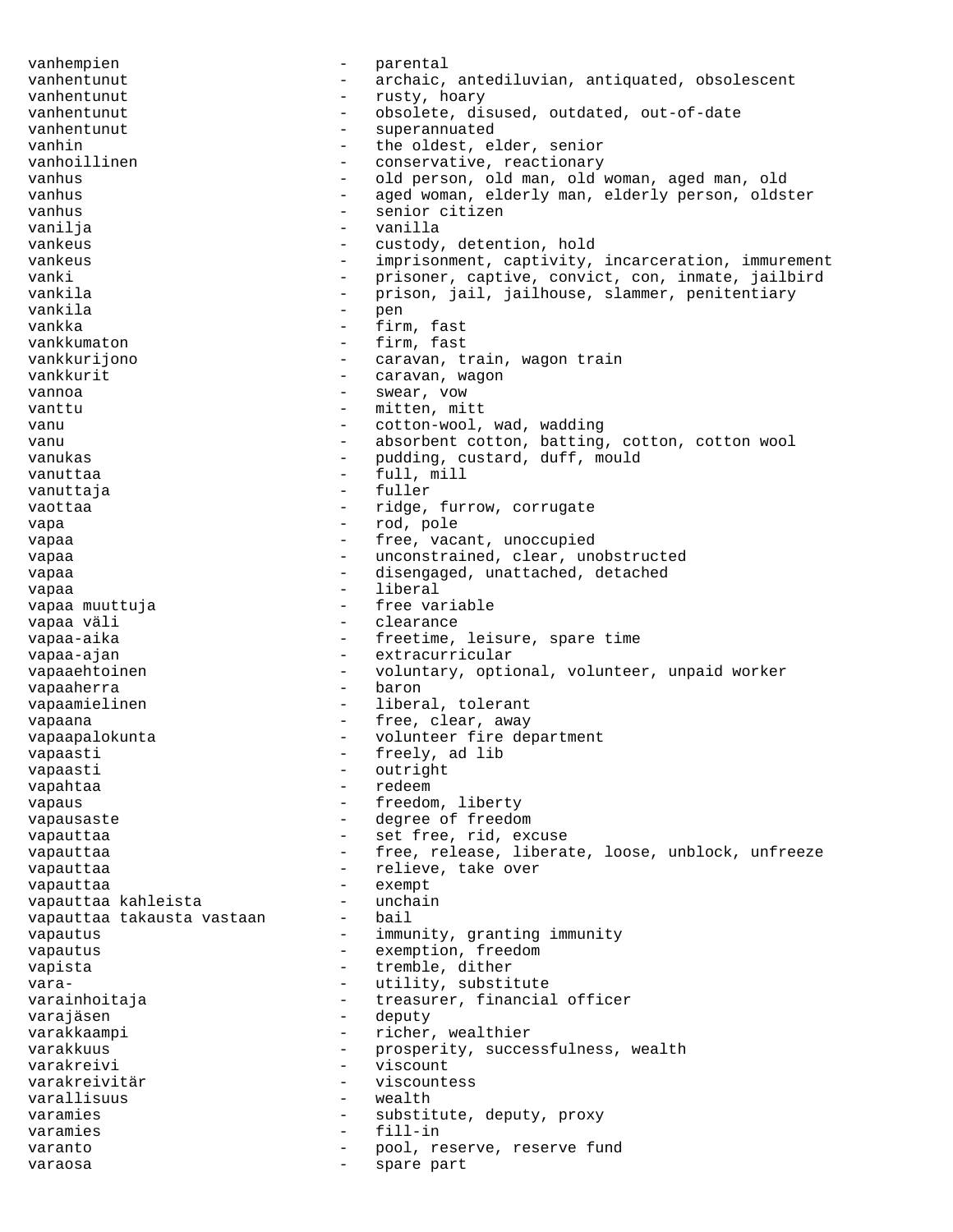vararikko - bankruptcy vararikon tehnyt - broke varas  $-$  thief, rogue varastaa - steal, relieve, purloin, pilfer, cabbage, pinch varastaa - abstract, snarf, swipe, hook, sneak, filch, nobble<br>varastaa - lift varastaa varastettu - stolen, purloined varasti - stole - stole varasto  $-$  stock, bank, supply, storage, warehouse, fund varasto - inventory, store<br>
varasto-<br>
- stock<br>
- stock varasto- - stock - stock, buy in, stockpile varastopaikka - dump varat varat the set of tunds, money, resources, assets, reserves, means varata  $\qquad \qquad -$  allocate varata - occupy, take, reserve, spare, backlog, stockpile varattu  $-$  reserved, non-free, married, occupied varaus - charge, electric charge<br>
- reservation varaus  $-$  reservation varhain - early - early varhaisempi - prior, anterior, earlier<br>
varianti variantti - variant varis - crow varjeleminen - protection, preservation, saving varjella - protect varjelu - protection, preservation, saving<br>
vario - shade shadow varjo  $-$  shade, shadow varjo- - umbrella varjostaa - spy, follow secretly varjostaa - shade, shadow, overshadow, dwarf varjostin - hatch, hatching, crosshatch, hachure<br>variostin - shading varjostin varkaus - theft varma  $-$  certain, sure, safe, secure, confident varmaan - supposedly, probably, presumably varmaankin - presumably, surely varmasti - beyond question, beyond any doubt varmasti - undoubtedly, doubtless, without doubt varmasti - surely, for sure, certainly<br>varmastikin - surely varmastikin - surely - surely varmenne - certificate varmentaa - verify, insure, ensure, certify<br>varmistaa - see to it, control see to it, control varmistaa - determine, find out, watch, learn<br>varmistaa - verify certify varmistaa - verify, certify varmistaa - insure, see, check, ensure, ascertain, assure varmistaa - confirm, corroborate, sustain, support, affirm varmistaa menestys varmistamaton - uncertain, unsealed varmistamaton - unauthenticated varmistava tieto - check, confirmation, verification, substantiation varmistua  $-$  ascertain, assure varmistua - check, see, insure, see to it, ensure, control varmistus - check, checkout, check-out procedure<br>
verification varmistus - verification varmistus - affirmation, assertion, statement, averment varmistus - documentation, certification, corroboration<br>varmistusmenettely - certificate varmistusmenettely varmuudella - with certainty varmuus - confidence, security, certainty<br>varmuus - fact varmuus varmuuskopio - backup, backup copy varmuuskopioida - make a backup<br>varoa - watch out her varoa  $-$  watch out, beware, mind varoittaa  $\qquad \qquad -$  alert, alarm varoittaa  $\qquad \qquad -$  caution, warn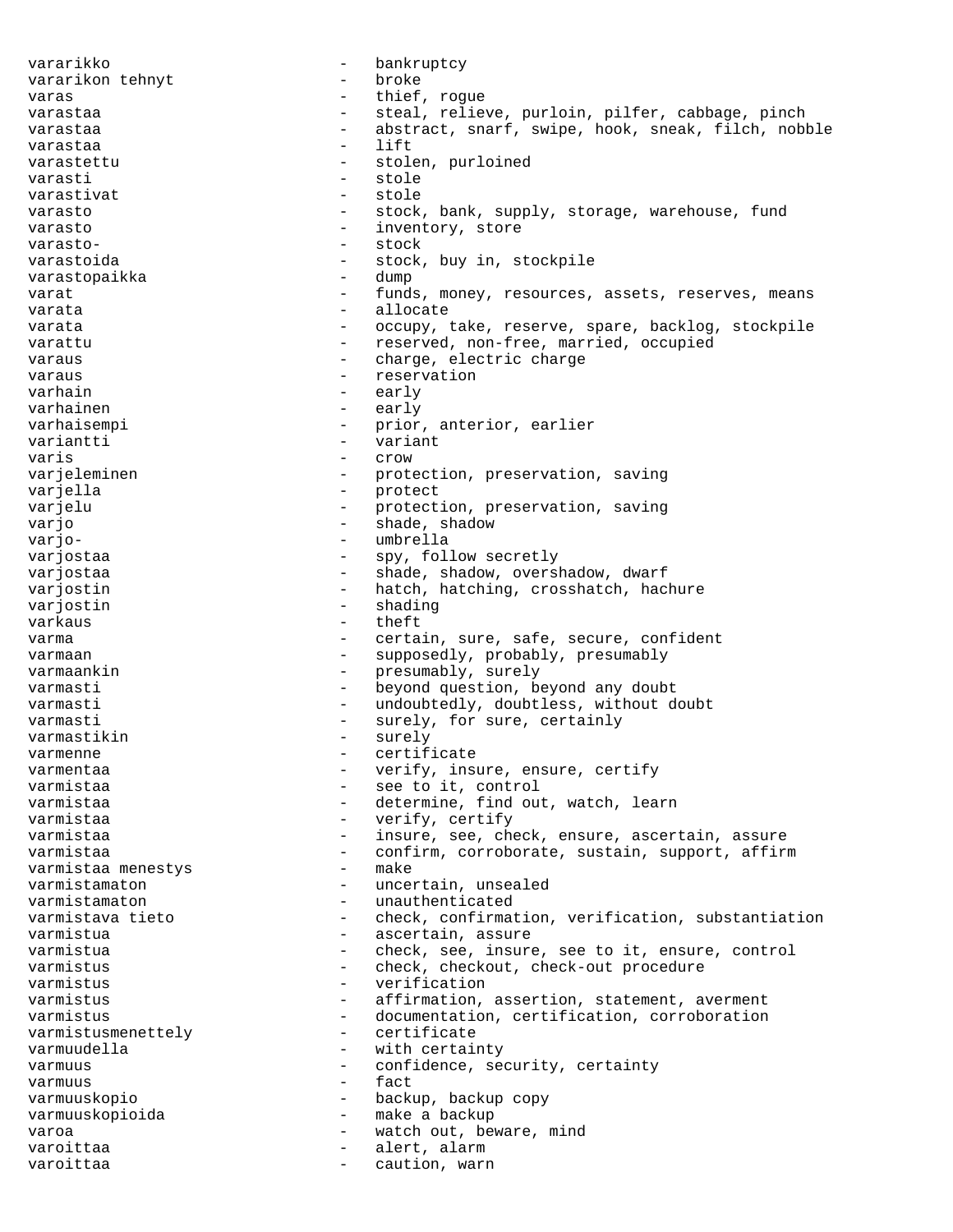varoittaa - admonish, discourage, monish varoituksetta - unawares varoitus - warning varoitusääni - alert, alarm, warning signal, alarum varoke the state of the state of the state of the state of the state of the state of the state of the state of the state of the state of the state of the state of the state of the state of the state of the state of the sta varokeino  $-$  precaution, safeguard varomaton - careless varomaton - imprudent, indiscreet, rash, incautious varotoimi - precaution, safeguard<br>varovainen - conservative varovainen - conservative varovainen - prudent, guarded, restrained<br>varovainen - careful, heedful, cautious, w - careful, heedful, cautious, wary, circumspect varovaisuus - precaution, caution, care, forethought varovasti - carefully, cautiously, gingerly, gently varpaillaan - on your toes varpu - twig, sprig, branchlet varpunen - sparrow varras - pole<br>varrella - in de la pole varrella  $-$  in, during, in the course of, during the course of varrella  $-$  along, alongside, by the side of, on varrellinen varrellinen - stemmed, stalked<br>
varrellinen - with a handle - with a handle varsa  $-$  foal, colt, filly varsi  $-$  figure, frame varsi - side varsi - leg varsi  $-$  stem, stalk, vine, top, axis varsi - pedicel, peduncle<br>varsi - pedicel, peduncle<br>arm shaft - pedicel, peduncle<br>shaft - pedicel, peduncle varsi  $-$  rod, arm, shaft, stock varsi - handle, haft, helve, snath, snathe<br>
- crossbow<br>
- crossbow varsijousi - crossbow varsin - comparatively varsin - quite, fairly, pretty, very, extremely - real, regular, right, true varsinainen - genuine, intrinsic, ordinary, principal, proper varsinainen 1988 - primary, authentic, actual, effective, essential varsinkin - notably varsinkin  $-$  especially, before all, particularly varsta - flail varta vasten  $-$  expressly vartalo  $-$  body, figure, frame, form vartalon keskiosa  $-$  torso, trunk - torso, trunk vartalonmyötäinen - tight, tight-fitting, close-fitting, snug vartavasten - ad hoc varten  $-$  for, to, in order to vartija - vartija - guardian, watchdog, ward vartija - guard, security guard, watchman, sentry, sentinel - guard, watch, bell, vigil vartioida guard, keep, look after, watch over, ward, watch vartiointi vartiointi  $-$  quarding vartiokoppi - guardroom vartiotupa - guardroom, guardhouse<br>vartoa - wait vartoa - wait<br>vartominen - wait vartominen - waiting, wait<br>
varttaa - craft<br>
- craft varttaa - graft vartti - quarter varttua entry and the state of the grow, grow up, grow up to be, mature, develop varuillaan - on your guard, on your toes, on the lookout varuskunta - garrison varustaa - configure varustaa  $-$  fortify, arm varustaa - equip, furnish, fit, outfit, supply, provision varustaa - indue, endow, gift, empower, invest, endue varustaa esipuheella - introduce, preface, premise<br>varustaa ristikolla - grate varustaa ristikolla - grate varustaa viitteillä varustaen - providing varustamo - shipfitter, shipowning company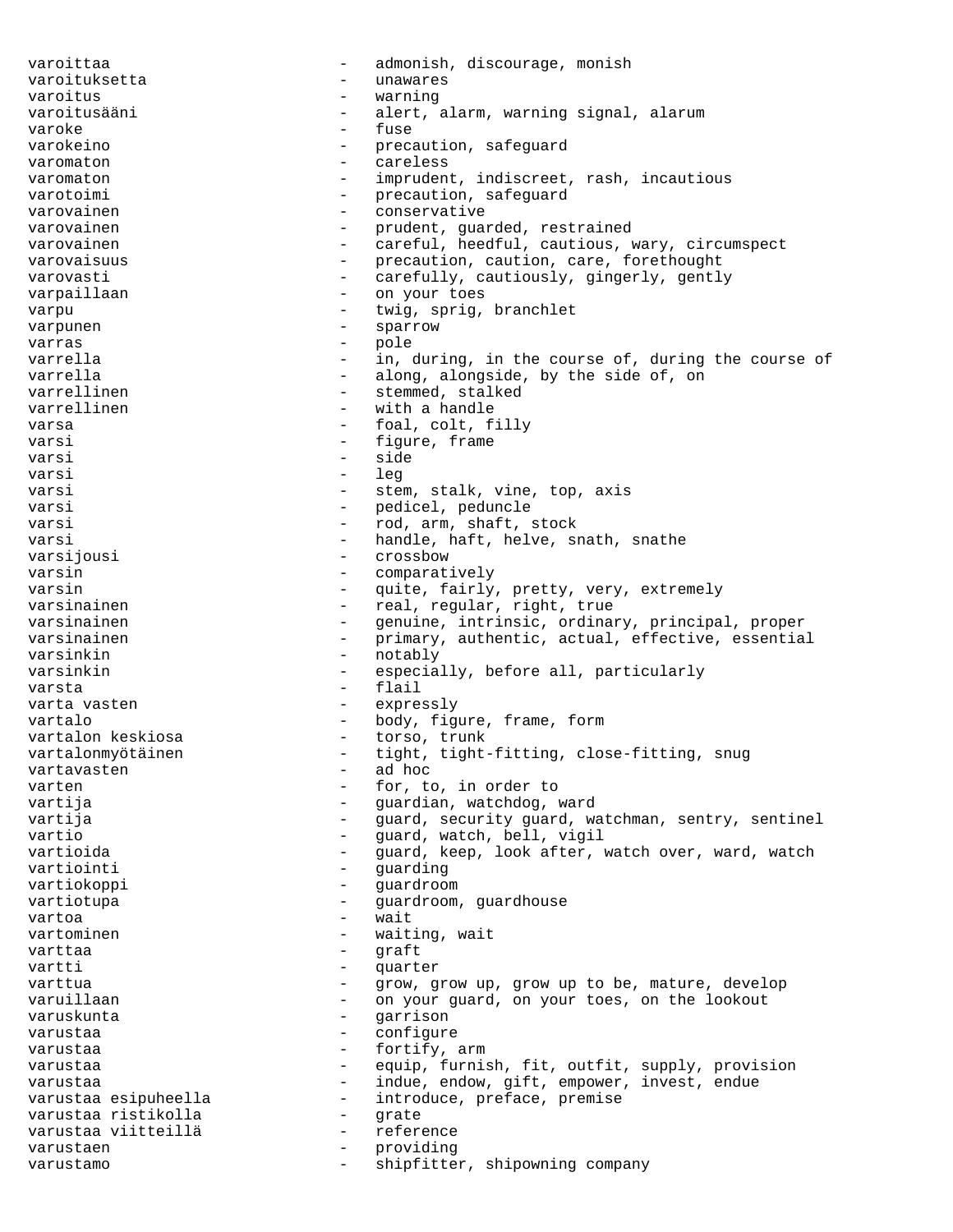varuste en een varuste varuste varuste varuste van de varuste van de varuste van de varuste van de varuste va varusteet - equipment, kit, fitment varustella - provision, fortify, arm<br>
varustella - - configure, furnish, equ varustella - configure, furnish, equip, fit, outfit, supply varustettu - equipped, equipt, furnished, fitted out, weaponed varustus  $\qquad \qquad -$  defence, defences varustus - equipment<br>varustus - furniture varustus - furniture<br>varuss - foe varvas - toe vasa  $-$  fawn, calf vasalli - vassal<br>vasama - vassal vasama  $-$  quarrel, bolt vasara  $\qquad \qquad -$  hammer, gavel, mallet, malleus vasaroida  $-$  hammer, hammer out vasemmanpuoleinen - left, left side vasemmistolainen vasen - left - left inverse, left inverse matrix vasen raja-arvo - left-hand limit, left limit - left null space vasenkätinen - leftie, left-handed<br>vasikanpaisti - veal - veal vasikanpaisti<br>vasikka - calf vasikka  $\qquad \qquad - \quad \text{informer, weasel, square}$ vaski - brass vasta - not until, not till<br>vasta - iust newly vasta  $-$  just, newly vasta  $-$  bundle of twigs used to hit people in a sauna vasta-<br>
vasta-<br>
vasta-<br>
- counter antaconic vasta-  $\qquad \qquad \qquad -$  counter, antagonistic vasta-aine - antibody vasta-alkaja - initiate, novice, beginner, tyro, tiro vastaaja - defendant vastaaja - respondent, responder, answerer vastaan as a cross from, against, in exchange for, opposed to vastaan - versus, vs.<br>vastaan sanominen - objection vastaan sanominen objection<br>vastaanhanqoittelu resistance vastaanhangoittelu vastaanotin - receiver vastaanottaa - receive, get, find, incur vastaanottaja - recipient, receiver vastaanottava - susceptible vastaanotto - reception, receipt<br>vastaanottohuone - salon - salon vastaanottohuone - salon vastaanottohuone vastaanpano - resistance vastaava - corresponding, comparable, like vastaava - respective vastaava - proportionate, in proportion to vastaava - replying, answering, respondent vastaavasti - respectively, severally<br>vastaavuus - respectively, severally vastaavuus - correspondence, agreement vastaavuus - correlation, equivalence vastaavuus - comparison, compare, comparability vastaavuus - analogy vastahakoinen - unhelpful vastahakoinen - reluctant vastahakoisesti - reluctantly vastahakoisuus - reluctance vastahankainen - stubborn, contrary, obstinate, wayward, perverse vastakkainen - opposed vastakkainen 1988 - Contrary, adverse vastakkainen 1988 - reverse, reversed vastakkaiseen suuntaan - counter<br>vastakkaissuuntainen - opposite vastakkaissuuntainen - oppositely directed vastakkaisuus - contrast vastakohta - opposite, contrast vastalause - objection, expostulation, remonstrance, disclaimer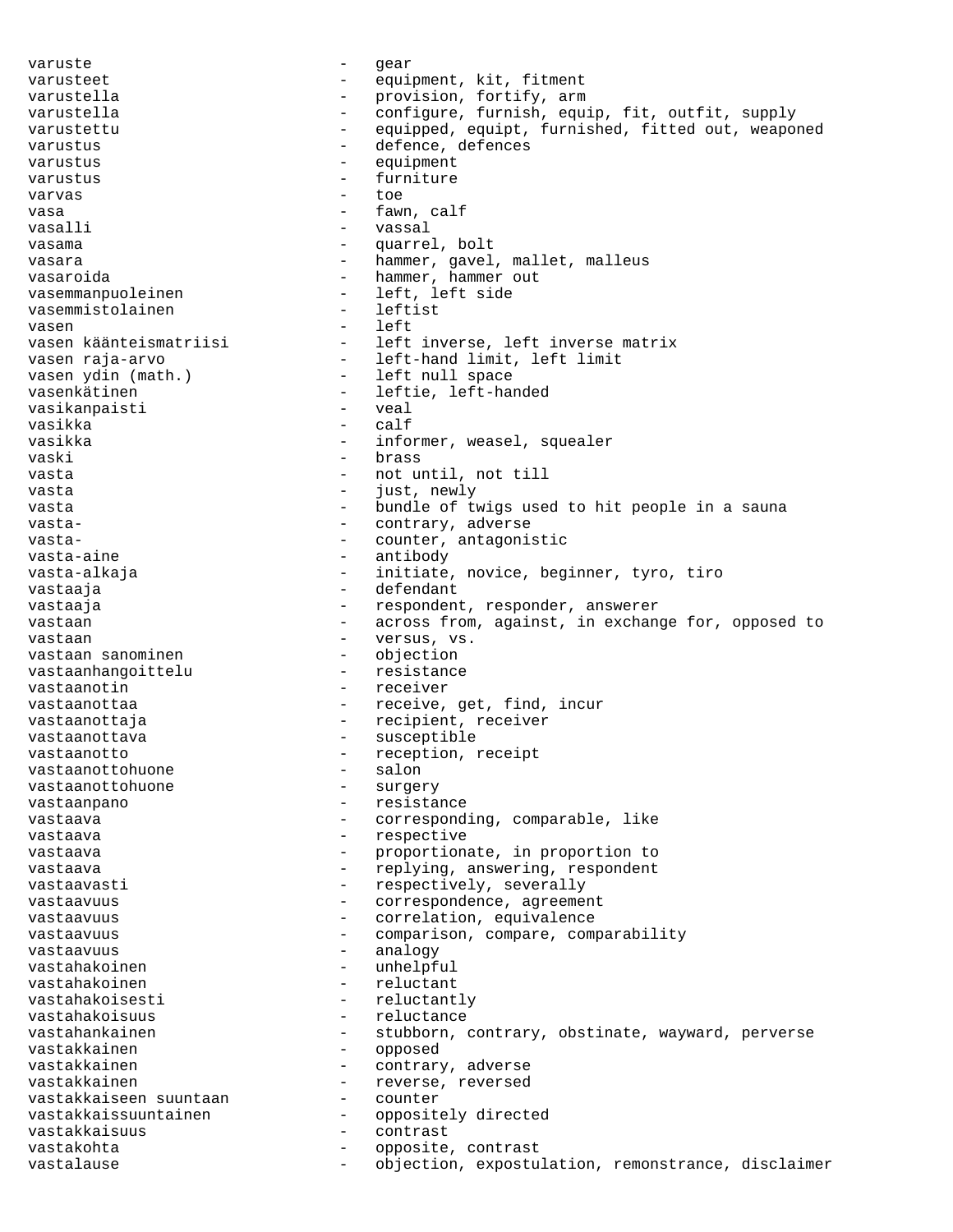vastapuoli - opposite side vastapuolinen - opposite vastareaktio - response vastarinta  $-$  resistance vastarintaliike - resistance vastata  $-$  equal, be vastata - answer, reply, respond, counter, react vastata  $-$  match, meet, cope with vastata  $-$  equalize, equalise, equate vastata takaisin - come back, repay, return, riposte, rejoin, retort vastaus  $-$  resolution, result, solvent vastaus - answer, reply, solution, response vastavaikutus - reaction vastavuoroinen en mutual, reciprocal vastaväite entimes - objection, expostulation, remonstrance vastaväite - contraposition vaste - impost, response<br>vastedes - henceforth vastedes - henceforth vasteeton - insensitive vastenmielinen - obnoxious, objectionable, unpleasant<br>vastenmielinen - obscene, abhorrent, detestable, repu vastenmielinen - obscene, abhorrent, detestable, repugnant<br>vastenmielinen - repulsive, disqusting - repulsive, disgusting vastenmielisesti - reluctantly vastenmielisyys - odium, disgust, aversion vastentahtoisesti - reluctantly vastike  $-$  substitute, compensation, offset, surrogate vastikään - recently vastine extending the contract of the contract of the counterpart, parallel vastine  $-$  return, riposte, comeback vastine - counterword, answer, reply, rejoinder, retort vastoin - against vastoinkäyminen - adversity, disaster, affliction, hardship vastus - resistor vastus  $-$  restraint, chain vastus - resistance vastustaa - contradict, oppose, controvert vastustaa - deter, discourage vastustaa - defy, be against, resist, stand, object vastustaja  $-$  adversary, opponent, antagonist, opposer, resister vastustajan väliinjättö vastustus - opposition, resistance, confrontation vastustuskyky - resistance, immunity, unsusceptibility vastustuskyky - sensitivity, predisposition vastustuskykyinen - resilient, immune, resistant vastustuskyvyttömyys - susceptibility, lack of resistance vastustuskyvytön - susceptible vastuu  $-$  responsibility, liability vastuu  $-$  accountability, answerability, answerableness vastuullinen - amenable<br>vastuullinen - responsi - responsible, accountable, liable, answerable vastuuton - irresponsible vastuuttomuus<br>
vastuuvapauslauseke disclaimer vastuuvapauslauseke - disclaimer vastuuvelvollinen - liable vastuuvelvollisuus<br>vasuri (informal) - leftie, left-handed vati  $-$  basin, bowl, platter, dish, course, plate, vat vatkain  $\qquad \qquad -$  beater, mixer vatkata  $\qquad \qquad -$  beat, whip, cream vatsa  $-$  stomach, abdomen, belly, tummy vatsa  $-$  tripe vatsa-  $\qquad \qquad \qquad -$  gastric, stomachic, stomachal vatsahaava - ulcer, gastric ulcer vattu - raspberry vatuoassi - raspberry - raspberry - raspberry - raspberry - raspberry - raspberry - raspberry vatupassi - level vauhdikkuus vauhko - wild, grazy vauhko - skittish, spooked, startled, worked up, upset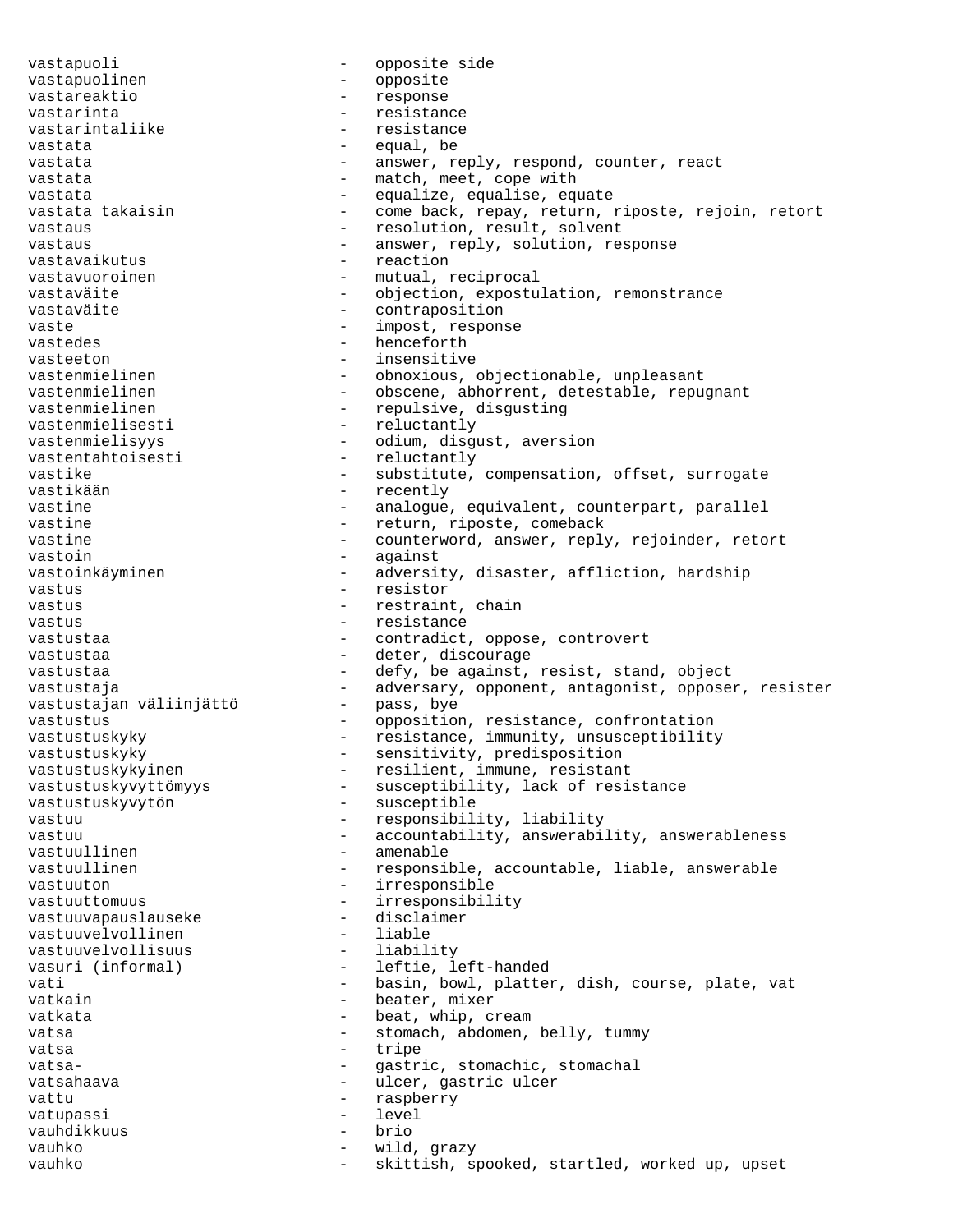vauhko - shy vauhko - frightened, panicky, panicked, panic-stricken<br>vauhko - panic-struck, terrified vauhko - panic-struck, terrified vauhti - speed, rate, pace, velocity, clip vaunu - carriage, coach, railcar, car, railway car, wagon vaunuosasto - compartment, coupé vaunupalvelija - porter vauras and the vealthy, affluent, well-to-do, prosperous, rich vauraus - prosperity, wealth, successfulness<br>vaurio vaurio damage damage vaurioittava - prejudicious vaurioittava - harmful, damaging, detrimental, prejudicial vauva - baby, infant vavista - quiver, shiver, tremble vedellinen - aquatic vedenalainen kallio vedenjakaja - divide, watershed, water parting vedensaanti - water, water supply, water system<br>vedessä elävä - - - - - aquatic vedessä elävä - aquatic - drawn, hauled, pulled, tugged, jerked, dragged vedos - draft, draft copy, dump - invoke, appeal vehdata - interact, interact amorously vehje - thing, gadget, gizmo, thingamajig, stuff, shit vehje - device, machine, apparatus vehje  $-$  convenience, appliance, contraption, contrivance vehkeet - stuff, equipment vehkeilijä  $-$  plotter, conspirator, contriver, schemer vehkeillä - scheme, plot, connive, conspire, intrigue vehkeily - intrigue, machination, plotting vehmas - lush, luxuriant, green, fertile, exuberant vehnä - wheat vehnäleipä - wheat bread, white bread veijari - rascal, rogue, sly dog, slyboots, wretch<br>veikata - punt bet on back gage stake game - punt, bet on, back, gage, stake, game veikata - bet veikeä - playful, sportive, funny veikeä - mischievous, impish, prankish veikko - fellow, lad, buddy, mate veisata - sing veisteleminen - cutting, carving veistely  $-$  cutting, carving veistos - sculpture veistämö - carpentry, woodworking shop, carver's shop veistää  $-$  cut, carve veistää - build, build from wood<br>veisu veisu - song veitikka - 1ittle rascal, rogue, scoundrel, minx, wag, wit veitikkamainen - funny, impish, puckish, rascally, roguish, waggish veitikkamainen - sly, amusing, arch, cheerful, cute, entertaining veitsenterävä - penetrating, penetrative, piercing, sharp veitsenterävä - acute, discriminating, incisive, keen, knifelike veitsenterävä - razor-sharp veitsi - knife veivata  $-$  crank, wind veivi - crank vekara - kid vekkuli - imp, rascal, scamp, wag, mischief, scoundrel vekotin - gadget, gizmo, thingamajig vekotin  $\begin{array}{ccc}\n\text{vekotin} & - & \text{convenience, application, contravance} \\
\text{vekotin} & - & \text{cism} & \text{widget}\n\end{array}$ vekotin  $-$  gismo, widget vekseli - bill, bill of exchange, promissory note, note vektori - vector vektoriavaruus - vector space, linear space vektoritulo - cross product velallinen - debtor velaton - debt-free, unencumbered velho  $-$  wizard, sorcerer, magician, necromancer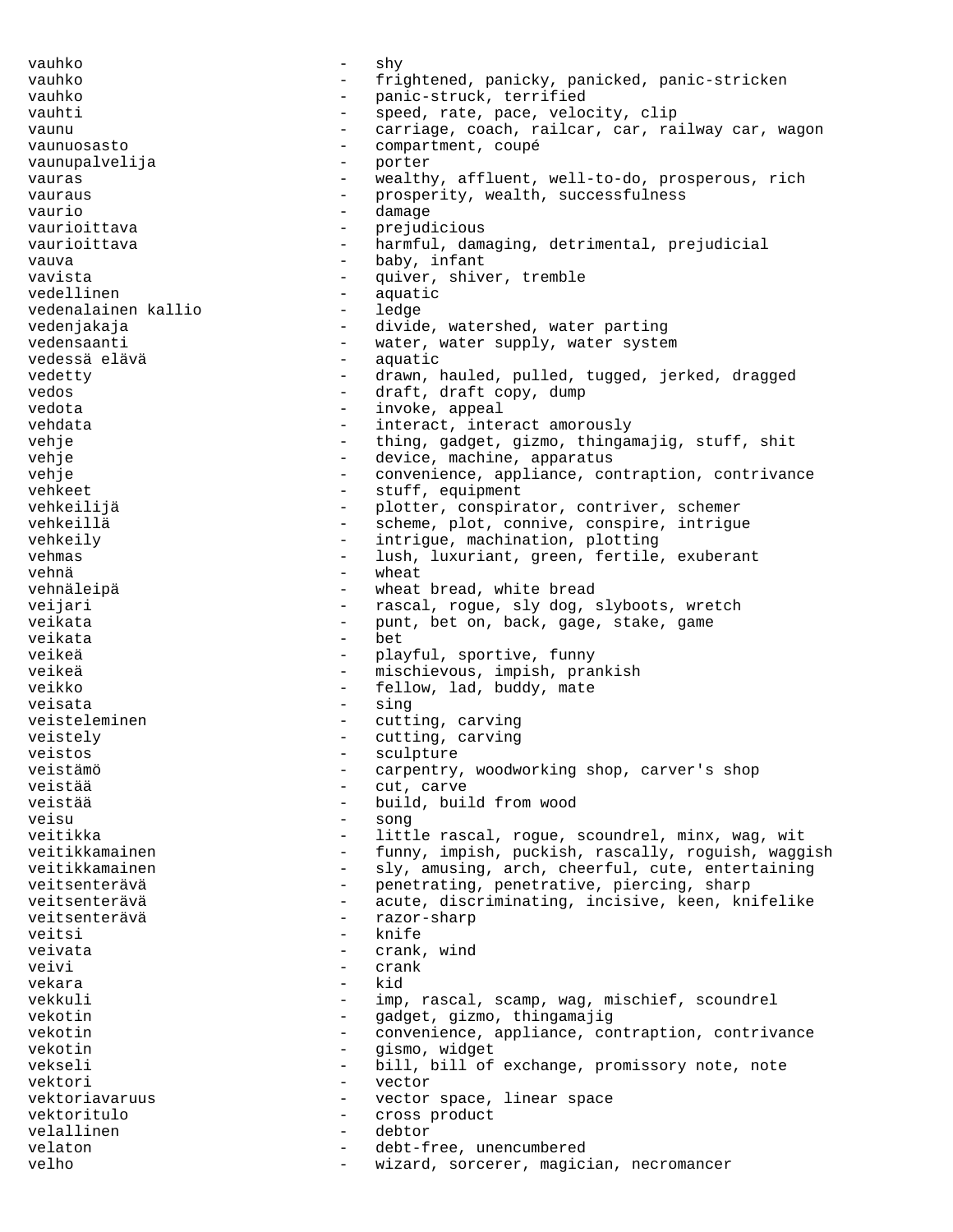velhon apulaishenkiolento - familiar, familiar spirit veli - brother velimies - brother veljeillä - fraternize - brothers<br>- nephew veljenpoika - nephew veljentyttö<br>veljet veljet - brothers, brethren<br>velka - debt - debt velkakirja - promissory note, IOU velkoja - creditor velloa - swell, surge, heave, churn velmu  $\qquad -$  funny, amusing velmu - sport, good old boy veloittaa - charge, bill veltto  $-$  sluggish, indolent, lethargic, listless, lazy veltto - slack, limp, flabby, flaccid veltto - flaggy velvollinen - under an obligation, under obligation<br>velvollinen - - liable, bound, duty-bound, obliged velvollinen - liable, bound, duty-bound, obliged<br>velvollisuus - duty, obligation - duty, obligation vempele - vempele - gizmo, gadget, gismo, widget vempele - convenience, appliance, contraption, contrivance  $v_{\text{en}}$  - boat venttiili - valve venytellä - stretch venytettävyys - stretch, stretchiness, stretchability venyttely - stretch, stretching venyttää<br>
- elongate, stretch venytysharjoitus - stretch, stretching venyvyys - stretch, stretchiness, stretchability venyvä entrent versilient venyä - stretch - sprain, twist, wrench, turn, wrick, rick<br>- Russian venäjä (language) venäjän kieli - Russian (language) venäläinen 1988 – Russian venäyttää  $-$  sprain veranta - porch, veranda, verandah verbi - verb verekseltään - flagrante delicto verenkierto - circulation, blood circulation verestävä - refreshing verestävä  $-$  revitalising verestävä - renewing, restorative, reviving, revitalizing verestää  $-$  recall, refresh, revive verevä - full-blooded verho - cloak, veil, shroud, blanket verho  $-$  curtain, envelope (math.) verhoaminen - lining verhoava - lining, veiling, covering verhoilla - upholster verhoilu - upholstery - upholstery verhokäyrä (math.) - envelope (math.) verhot <sup>-</sup> curtains, drapes, draperies verhota - surface, face, panel, brick<br>verhota - cover, wrap, drape, veil verhota - cover, wrap, drape, veil verhoten - lining verhous - covering, lining veri **blood** verihera - serum, blood serum - bloodhound verilöyly - bloodbath, massacre verimakkara  $\qquad \qquad$  - blood sausage verinen - bloody - bloody veripalttu - blood sausage veriplasma - plasma, plasm<br>veriside - hlood hond veriside - blood bond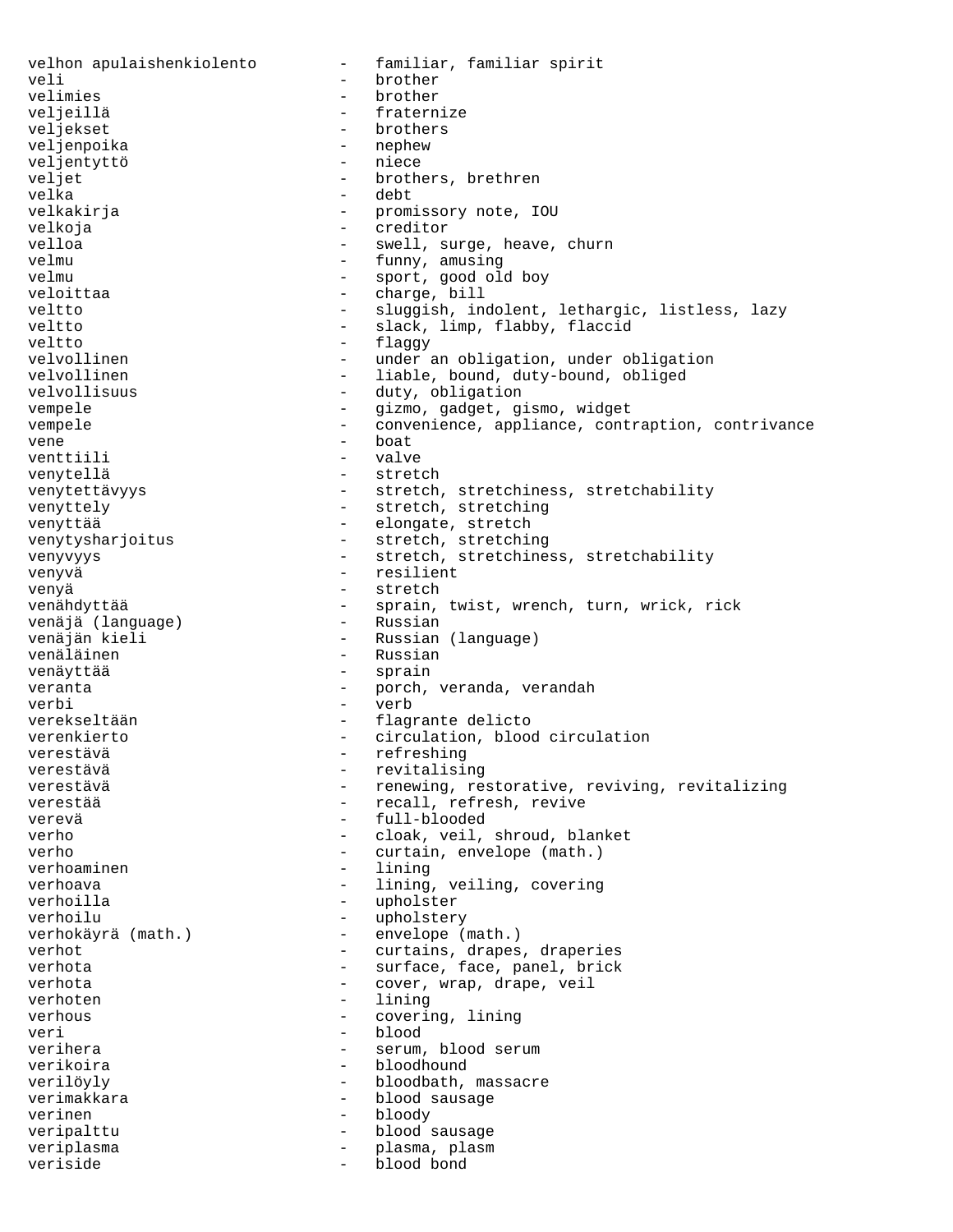verisolu - blood cell, blood corpuscle verisukulainen 1980 - Consanguineous, kin verisukulainen 1988 - akin, blood-related, cognate, consanguine verisuoni - blood vessel verka - baize verka - broadcloth, cloth verkalleen - slowly, slow<br>verkkaasti - slowly, slow<br>- slowly, slow verkkaasti - slowly, slow - warmup suit, sweat suit, jogging suit verkko - net, network, lattice, grid, netting<br>verkkovirta - mains verkkovirta vero  $-$  revenue, enhancement vero external vero tax, duty, levy, imposition, tribute, rate, impost veroinen equal veronmaksaja - taxpayer verorasitus - taxation verottaa - tax verotus - taxation verrannollinen - proportional verranto - analogy verrata  $\qquad \qquad \qquad - \qquad \qquad \text{compare, contrast}$ verraten  $-$  relatively, comparatively verraton - excellent, exquisite, superlative, incomparable verraton - peerless, priceless, unequalled, unparalleled verraton - alone, unique, unequaled, marvellous, terrific verraton - unrivalled, unmatched, matchless, inimitable verraton  $-$  sterling, greatest verrattain  $\qquad \qquad -$  relatively, comparatively verrattava equivalent, as good as, tantamount verrattavissa oleva - compare, liken, equate verryttely - warm up<br>version - warsion versio - version verso - ramification, offshoot, shoot versominen - ramification, branching, forking, fork verstas - workshop, repair shop, shop vertaileva mainos - contrast ad vertailla  $\qquad \qquad -$  compare, collate vertailu - comparison vertailukelpoinen - comparable vertailutesti - comparison test vertainen - peer, equal, match, compeer vertaisryhmä – peer group<br>vertauksellinen – symbolic vertauksellinen vertaus - simile, similitude vertaus - metaphor, fable<br>
vertauskuva - metaphor, fable<br>
- figuration - figuration<br>- symbolic vertauskuvallinen vertikaali - vertical vertikaali- - vertical vertikaalinen - vertical veruke - white lie, shuffle veruke - doubling, guise, mask, ploy, semblance, simulation<br>veruke - pretense alibi cloak cover cover story ploy veruke - pretense, alibi, cloak, cover, cover story, ploy veruke - loophole, evasion, excuse, handle, pretence<br>veruke - pretext shuffle stalking-horse subterfug veruke - pretext, shuffle, stalking-horse, subterfuge<br>
- water vesi - water aquatic vesiallas - basin vesihana - faucet, tap, spigot, water faucet, water tap<br>vesihana - hydrant - hydrant - hydrant vesiharus - martingale vesihöyry  $-$  steam, vapor, vapour vesijohto - water pipe vesikauhu - rabies, hydrophobia, lyssa, madness vesikauhuinen - rabid vesimeloni - water-melon vesiputous - waterfall, water-fall, falls vesiskootteri - scooter, water scooter, sea scooter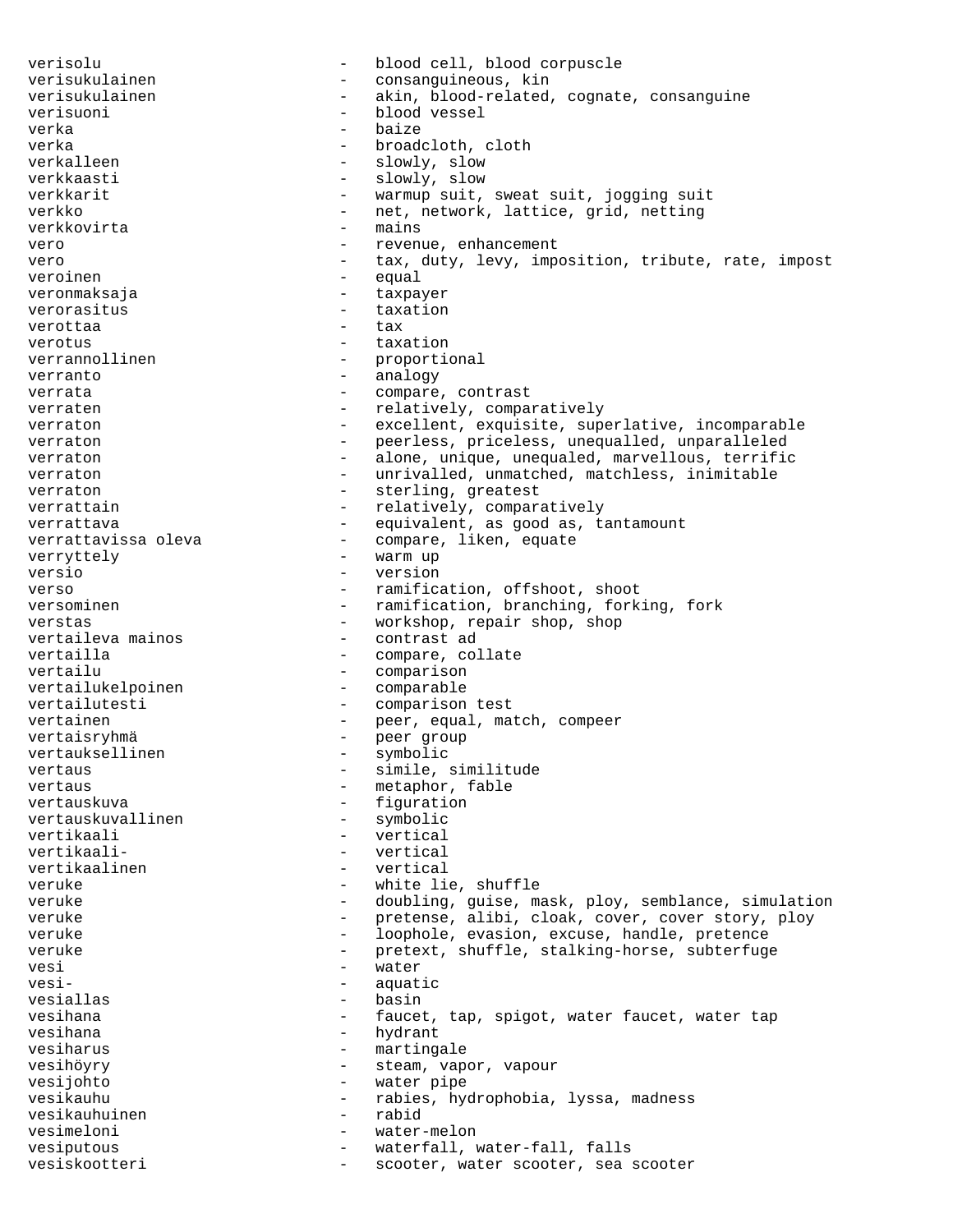vesitiivis - waterproof vesivarasto - impoundment vesivarat - water supply, water system, water vesuri - hand ax, bill, billhook vetelehtiä  $-$  fart about, fart around vetelä - sloppy veteraani - veteran, seasoned veteraani- - veteran veti entertain- drew, hauled, pulled, tugged, jerked, dragged vetivät - drew, hauled, pulled, tugged, jerked, dragged veto - capacity veto  $-$  draft, draught, air current veto  $-$  bet, draw, wager veto - affinity veto - stroke vetoaminen - appeal vetoava end appealing, imploring, importunate, pleading vetojuhta  $\qquad \qquad -$  draft animal vetolujuus - breaking strain, breaking strait vetoomus<br>vetoomustuomioistuin - appeal, plea, supplication<br>- appellate court - appellate court vetovoima enterty retovoima attraction, gravitation, gravity, attractive force vettynyt en metallise version of the soaked, waterlogged vettyä - water veturi - locomotive veturi - engine, locomotive engine, railway locomotive vety - hydrogen, H vetäistä - tug, jerk vetäisy - jerk, tug, pull vetäisy - stroke vetävyys - content, capacity vetäytyi - drew, shrank, retired, withdrew vetäytyivät  $-$  drew, shrank, retired, withdrew vetäytyminen en anderession, ceding back, receding vetäytynyt <a>>
- drawn, shrunk, shrunken, retired, withdrawn</a> vetäytyä - draw, shrink, retire, withdraw vetäytyä luostariin vetää 1000 vetää 1000 vetää 1000 vetää 1000 vetää 1000 vetää 1000 vetää 1000 vetää 1000 vetää 1000 vetää 1000 vetää  $-$  have draught vetää - unsheathe vetää esiin - pull out, draw vetää henkeä - draw, inhale, inspire vetää huomio toisaalle - distract, deflect vetää huotrasta - unsheathe, draw vetää irti - extract vetää käteen (vulg.) - masturbate, jerk off, wank off vetää puoleensa - draw, attract, entice, allure, induce vetää sisään - retract, draw in vetää sisään - retract, draw in vetää sisän - retract. - retract, reject, abjure, recant, forswear, resile vetää vertoja - match, equal, touch, rival vetää viiva - draw vetääntyä - retreat, withdraw, recede viallinen - faulty, defective, imperfect viaton  $-$  flawless, impeccable, faultless, immaculate viaton  $-$  innocent viattomuus - innocence viedä  $-$  conduct, lead, take, direct, guide viedä  $-$  export, take away viedä  $\qquad \qquad -$  occupy, use up viedä harhaan - delude, mislead, deceive, misguide viedä maasta viehe - bait<br>viehkevs - charm viehkeys - charm viehkeä - beautiful, fine, lovely, pretty, fair, charming viehättävä - funny viehättävä - attractive viehättävä - attracting, charming, lovely, beautiful viehättää - charm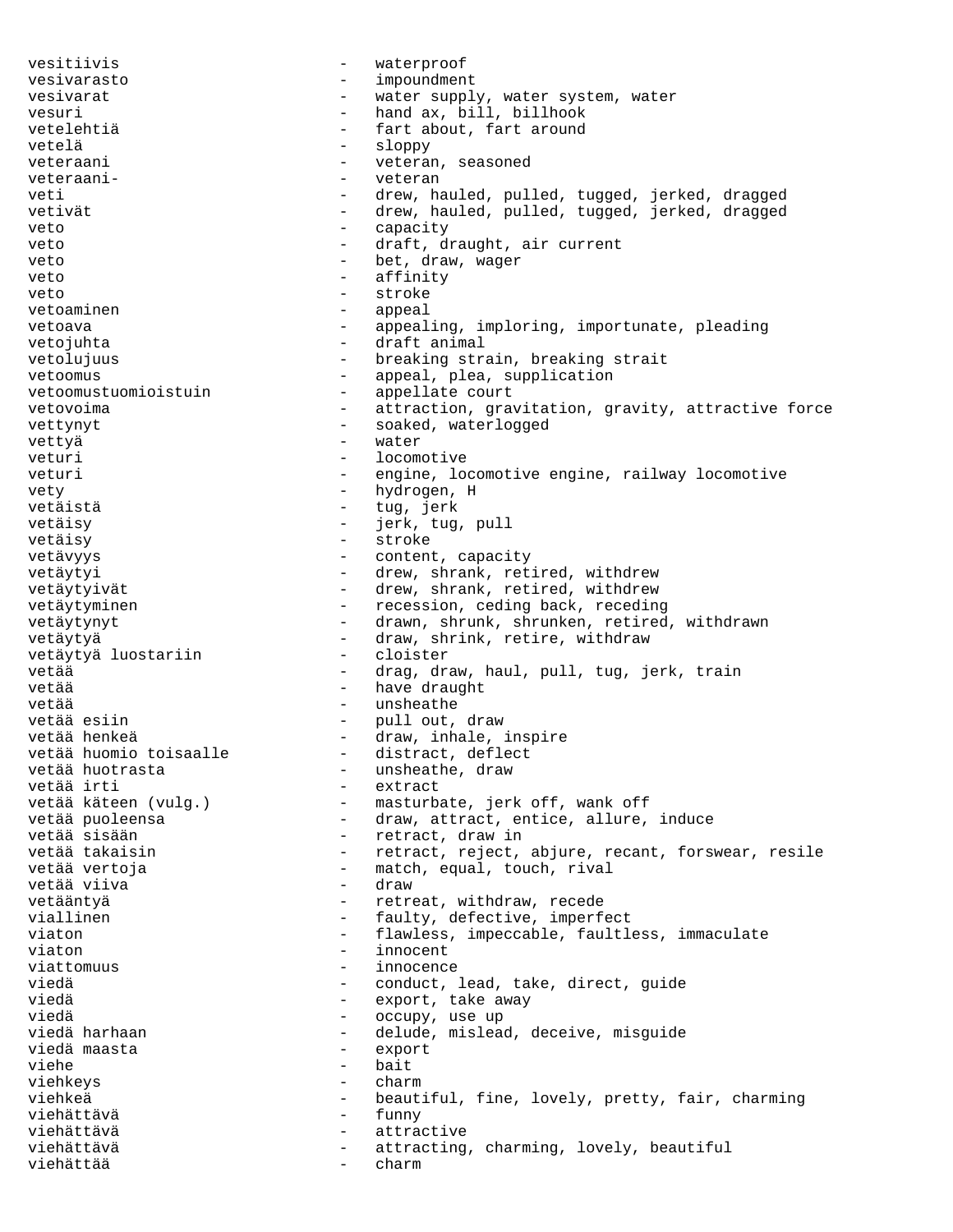viehätys - fascination, captivation, enchantment viehätys - enthrallment, charm viekas - clever, cunning, sly, smart, shrewd viekkaus - slyness, wiliness viekkaus - craft, craftiness, cunning, foxiness, guile viekoitella  $-$  tempt, charm, influence, lure, entice, invite<br>viekoitella  $-$  impose viekoitella viekoitus - temptation, enticement<br>vielä - longer vielä  $-$  still, yet vielä - hitherto, so far, thus far, up to now, heretofore vielä  $-$  as yet, til now, until now vielä kerran  $-$  one more time, once more - one more time, once more vieläpä - even viemäri - outlet viemäri - sewer, sewerage, cloaca viemärijäte - sewage, sewerage viemäriputki - drain, drainpipe, waste pipe vieno<br>
- faint, feeble, gentle, light, low, mild, slight<br>
vieno<br>
- soft weak vieno - soft, weak<br>vienti - export<br>- export - export<br>- manifest vientitarkkailuilmoitus vieraantua - Grow away, drift away, lose touch vieraantua estranged - become estranged vieraanvaraisuus - hospitality, cordial reception vieraat - clientele, guests vierailija - visitor, guest vierailla - visit vierailu - visit vieras - exotic vieras  $-$  alien, foreign, strange, guest, visitor vieras - unknown, unidentified, unbeaten, unfamiliar<br>vieraskirja - equestbook - questbook vieraskirja - guestbook viereinen - conterminous, contiguous<br>viereinen - adiacent next abutting - adjacent, next, abutting, adjoining, bordering vierekkäin - side by side, adjacent, next vieressä  $-$  at, beside, by, near to, next to vierittää - roll vieriä - wheel vieriä  $-$  roll, revolve, turn over vierus - side viesti  $-$  message viesti  $-$  content, subject matter, substance viestimies - soldier specialized in communications viestin - media viestintä - communication, messaging<br>viestintäyhteys - connection - connection viestinviejä esteembrondelle van die versien van die van die van die van die van die van die van die van die v viestiä  $-$  communicate vietellä  $-$  tempt, seduce, make, score vieteri - spring viettelys - temptation, enticement, seduction vietto - bank, declivity, declination, inclination<br>vietto - celebration spending vietto  $-$  celebration, spending vietto - fall, inclination, tilt, list, lean, leaning<br>viettymys viettymys - inclination viettää  $-$  shelve, slant, slope viettää - decline, descend, dip, grade, incline, lead, ramp - pass, spend, celebrate, feast, give a party, live viha  $-$  hate, hatred, anger, angriness, wrath, ire, ira vihainen  $-$  angry, mad, pissed, pissed off<br>vihainen irvistys  $-$  snarl vihainen irvistys vihaisesti - angrily vihamielinen – hostile<br>vihamielisyys – aggresse vihamielisyys - aggression vihamielisyys - enmity, antagonism vihamielisyys - belligerence, belligerency, hostility, ill will vihannekset en andere vegetables andere vegetables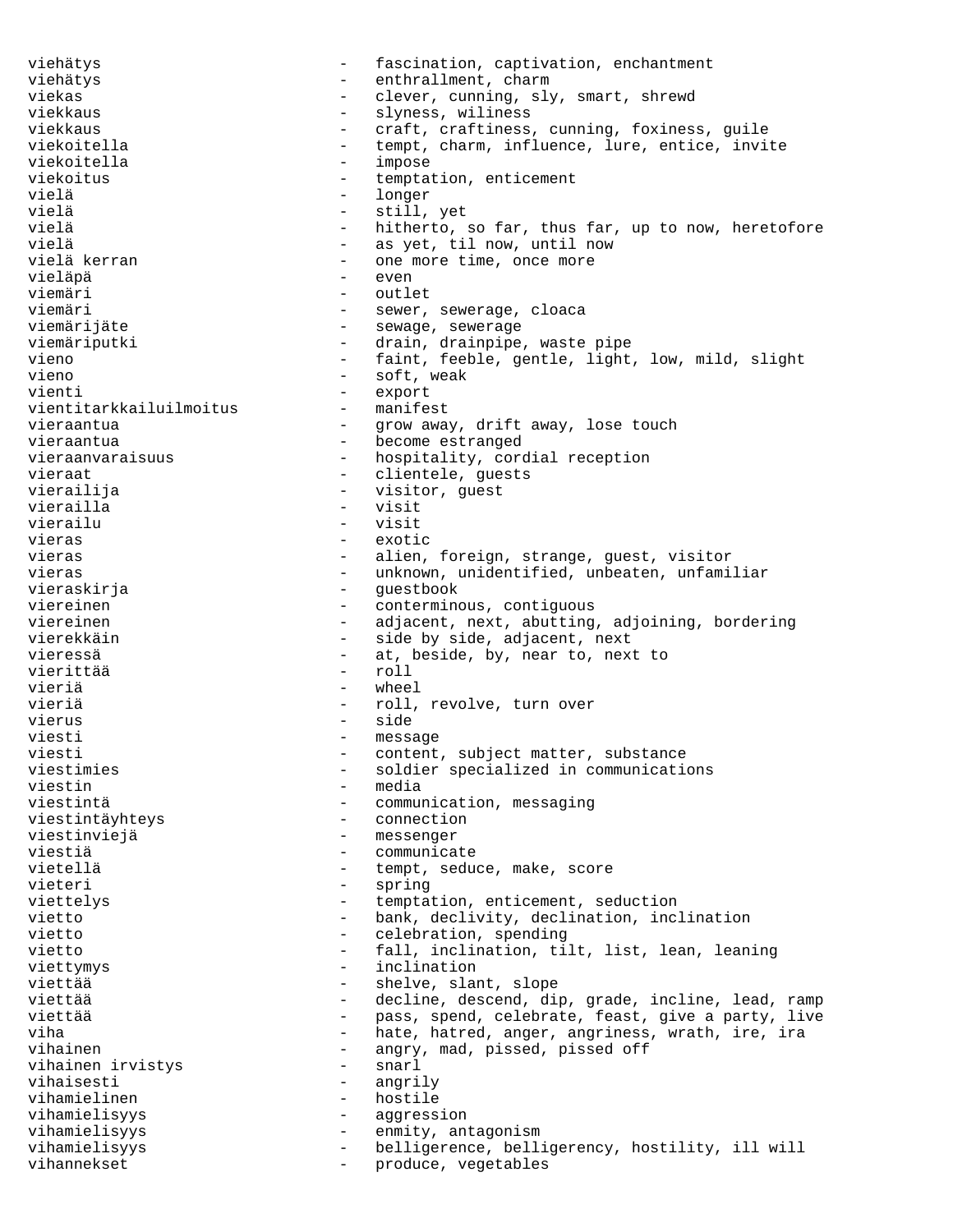vihannes en announcement and the vegetable vihanpito - hostilities vihanpuuska - huff<br>vihastuttaa - huff vihastuttaa vihata - hate, detest<br>vihdoin - hate, detest vihdoin  $-$  finally, at last<br>vihdoin viimein  $-$  at long last, fi vihdoin viimein - at long last, finally, eventually<br>viheliäinen - - - - - - - - - - terrible, miserable, execrable, l viheliäinen - terrible, miserable, execrable, lousy<br>viheliäinen - base, mean, vile, contemptible, despie - base, mean, vile, contemptible, despicable viheliäinen 1988 - dastardly, dirty vihellellä - whistle, whistle away vihellykset - boos, catcalls, hisses, jeers vihellys - whistle vihellys - boo, hoot, snort, hiss, bird, raspberry, razzing<br>vihellyspilli - whistle vihellyspilli viheltää - whistle - boo, hiss viheralue - park, commons, common, green<br>viheriö viheriö - green, golf green<br>viherpeukalo - - green thumb viherpeukalo - green thumb vihertävä - greenish, green - peacock blue vihertävän sininen  $-$  turquoise, greenish blue, cobalt blue vihertää - be green<br>
vihi - be green<br>
- inkling. vihi - inkling, surmise, sleuth, wind<br>
vihikoira - bloodhound, sleuth, sleuthhound - bloodhound, sleuth, sleuthhound, sleuth-hound vihjaileva - intriguing vihjailla  $-$  hint, insinuate vihjata - hint, insinuate vihjaus - reference, hint, clue<br>
vihje - hint, intimation, brea vihje - hint, intimation, breath, tip, clue, clew, cue vihkiä - marry, wed, join vihkiä - ordain, consecrate - dedicate, open, inaugurate vihkiä - devote - wedding vihkiäiset - ordination, consecration<br>vihkiäiset - dedication, opening, inau - dedication, opening, inauguration vihko - exercise-book, folder, notebook vihlaista  $-$  cut, pierce, rend vihloa  $-$  grate on, jar on, have a stabbing pain, grate vihma - drizzle, mizzle vihmasade - drizzle, mizzle vihmoa - drizzle, mizzle<br>vihne - awn vihne - awn<br>
vihoittaa - angel - angel - angel - angel - angel - angel - angel - angel - angel - angel - angel - angel - angel - angel - angel - angel - angel - angel - angel - angel - angel - angel - angel - angel - angel vihoittaa - anger, enrage, make angry, make mad - nettle vihollinen - enemy, foe vihollisalue - enemy territory vihollisjoukot - enemy troops vihollisuudet - hostilities vihollisuus - hostility, belligerency<br>vihollisuus - feud - feud vihollisuus vihoviimeinen 1988 - the very last vihreä - green vihreä - Green vihreä - callow, greenhorn<br>vihta - whip hirch-switch vihta - whip, birch-switch<br>vihtahousu - devil - devil vihtoa - slap someone with a birch-switch vihuri - gale, gust, gust of wind<br>
viidakko - iungle - jungle<br>- midlife fling viidenkymmenen villitys viidennes - one-fifth, fifth viides - fifth viidesti  $-$  five times viihde  $-$  entertainment viihdekirjailija - popular novelist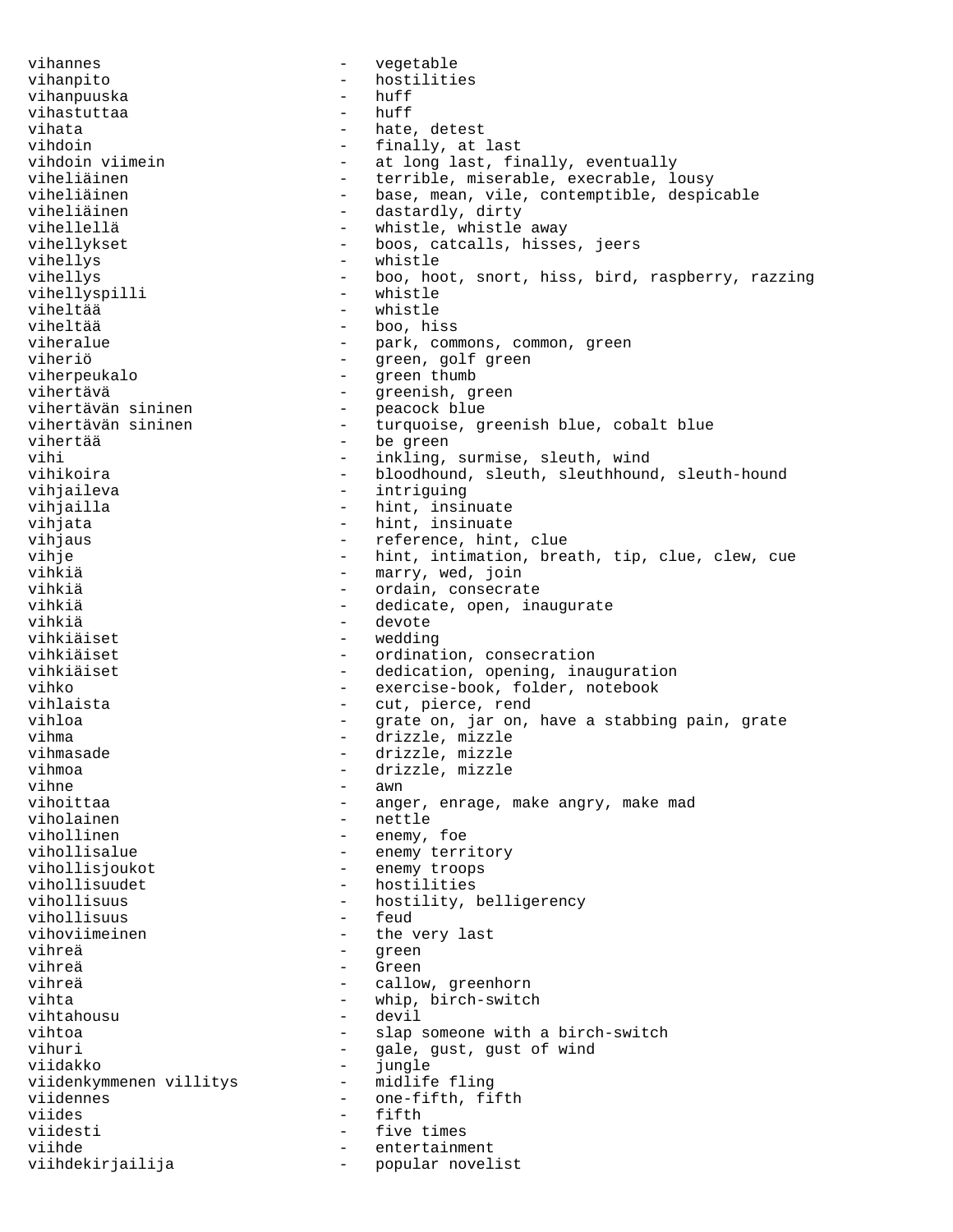viihdekirjallisuus - popular literature, light reading<br>viihdemusiikki - pop music viihdemusiikki - pop music viihdeohjelma - entertainment program<br>
- entertainment program viihdyke - pastime, diversion, recreation - pastime, diversion, recreation viihdyttävä - entertaining viihdyttää - entertain viihtyisä - pleasant, comfortable, cozy, comfy, homey viihtyä - enjoy yourself, like, be amused, be entertained viihtyä  $-$  thrive, flourish viikari - boy, little boy viikata - fold viikate - scythe viikatemies - the reaper, the Grim Reaper viikinki - Viking viikko - week<br>viikkolehti - week - weekly, weekly magazine viikkoraha  $-$  weekly allowance viikonloppu - weekend viikonloppuisä - weekend daddy viikonpäivä – weekday<br>viikottain – weekly – weekly viikottain - weekly<br>
viikottainen - weekly - weekly viikset - moustache, mustache, whiskers<br>viikuna - fig - fig<br>- figleaf viikunanlehti<br>viikunapistiäinen - fig insect viila - file, rasp viilata - file viilata linssiin viilata linssiin - fool, dupe, trick<br>viilata linssiin - pull the wool over viilata linssiin - pull the wool over someone's eyes viilentyä - cool off, cool down viilentää - cool, chill, cool down<br>viilettää - - - - - barrel along viilettää - barrel along<br>viilettää - barrel along - barrel along viilettää - scorch viilettää - move swiftly, move fast, fly, shoot, speed, rush<br>viilettää - move swiftly, move fast, fly, shoot, speed, rush viilettää - burn up the road, go hell-bent for leather<br>viilettää - hightail it speed past hurtle career be viilettää - hightail it, speed past, hurtle, career, belt<br>viiletä - cool. cool. cool off. cool down - cool, cool off, cool down viileys - coolness, cool viileä - cool, chill viileä kuin viilipytty - cool as a cucumber viileäkaappi<br>viileästi viileästi – coolly<br>
viili – matura viili - natural yoghurt<br>viillos - cut. slash. inc. viillos - cut, slash, incision<br>viilto - cut slash incision viilto - cut, slash, incision, cutting<br>viilto - cut, slash incision, cutting viiltohaava - cut, slash<br>viiltää - cut, slash viiltää - cut, slash, slit<br>viilu - veneer, veneerin - veneer, veneering, vaneer viima  $-$  cutting wind, ice wind, wind viime  $-$  recent, last, previous, past, late viime aikoina  $-$  latterly, lately, late, of late, recently viime kädessä  $-$  ultimately, in the end of the day, in the end viime-<br>
viimeaikojen<br>
- recen<br>
- recen - recent, late viimeajat - recent times<br>viimein - at last, fin viimein - at last, finally viimeinen 1988 - Last, final, ultimate viimeinkin 1988 - Last, final, ultimate viimeinkin 1988 - Amerikaanse v<br>1988 - Artikus Last, finally 1988 - Artikus 1988 - Artikus 1988 - Artikus 1988 - Artikus 1988 - Artikus 1988 -- at last, finally viimeiseksi - last of all, lastly, finally<br>viimeiset vuorosanat - cue viimeiset vuorosanat<br>viimeisillään viimeisillään - on your last leg<br>viimeisillään - - nine months preg - nine months pregnant viimeisimmät - latest, most recent, last, newest viimeisin - latest, most recent, last viimeistelemätön - unpolished, unfinished, bare viimeistellä  $-$  perfect, hone, finish viimeistelty - finished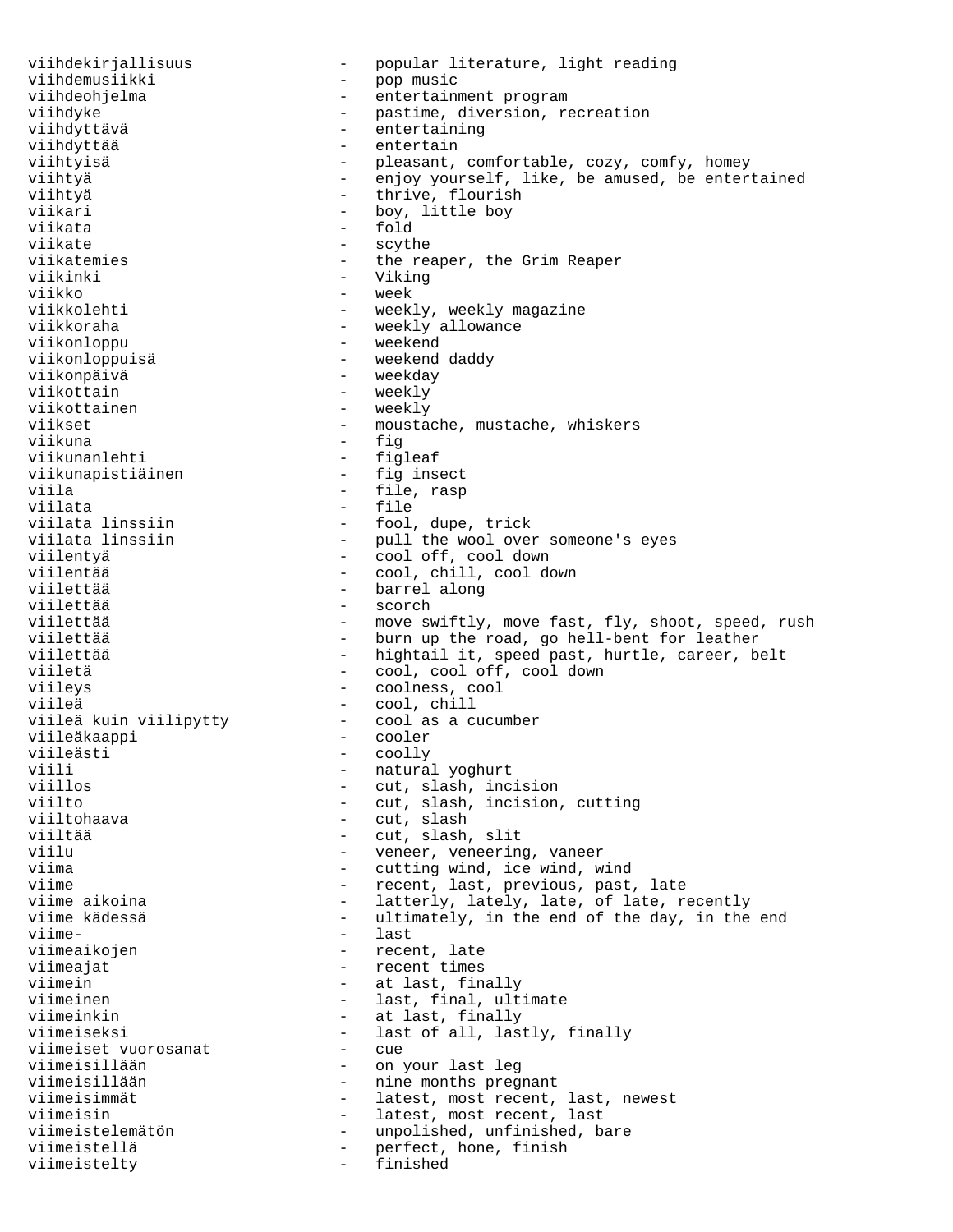viimeistä huutoa - the latest thing, all the rage viimekertainen - previous<br>viimeksimainittu - latter viimeksimainittu - latter viina  $-$  booze, liquor, alcohol, spirits, hard drink<br>viinaan menevä  $-$  susceptible to drinking viinaan menevä<br>
viinakauppa<br>
- liquor store, package st viinakauppa - liquor store, package store, off-licence<br>viinamäen mies - heavy drinker, drunkard, boozer viinamäen mies - heavy drinker, drunkard, boozer<br>viinasieppo - heavy drinker, drunkard viinasieppo - heavy drinker, drunkard<br>
- wine - wine viinikannu - flagon viininkorjuu - vintage<br>viininteko - vintage - vintage viinipullo - flagon viiniravintola - brasserie viinirypäle viinisato - vintage viipale  $-$  sector, piece, slice, cut viipaloida - cut, break, slice, dissect viipaloiminen - cut, cutting, slicing<br>viipalointi - cut, cutting, slicing viipalointi - cut, cutting, slicing<br>viipymä - delay, lag viipymä – delay, lag<br>viipyä – linger – linger - linger viiri - banner, pennon, pennant, streamer, waft<br>viisas - sagacious, sage, wise, advisable viisas - sagacious, sage, wise, advisable - judicious viisastua - get wise, learn viisaus - wisdom viisi  $-$  five, number five viisikko - fivesome, quintet, quintette<br>viisikvmmentä - fifty - fifty viisikymmentä – fifty<br>viisitoista – fifteen viisitoista – fifte<br>viiste – facet viiste – faceta – faceta – faceta – faceta – faceta – faceta – faceta – faceta – faceta – faceta – faceta – faceta – faceta – faceta – faceta – faceta – faceta – faceta – faceta – faceta – faceta – faceta – faceta – faceta viisumi - visa viitata - allude, hint, indicate, suggest, refer to, point<br>viitata - advert to allude to point at point out refer viitata - advert to, allude to, point at, point out, refer<br>viitata - sign, remind, make reference, make references viitata  $\begin{array}{ccc} - & \text{sign, remind, make reference, make references} \\ - & \text{circ. much. mention} \end{array}$ - cite, quote, mention viitata  $-$  hold up one's hand, put up one's hand viite  $-$  reference, referral, cross reference viite  $\qquad \qquad -$  clue, suggestion viitonen  $-$  fiver viitos- - fifth viitta - cloak, sign viittaus - referral, reference viittaus - beck viittoa - beckon, wave viiva - line, straight line<br>viiva - score stroke - score, stroke viivain - ruler viivaintegraali - line integral viivasuora - straight viive  $\qquad \qquad -$  delay, lag viiveettä - without delay viivoitin - ruler viivoittaa - hatch viivoittaen - lining viivoittaminen<br>viivoittava viivoittava - lining, ruling<br>viivoitus - ruling - ruling viivotin - ruler viivytellä - linger - promptly viivyttelemättä - without delay, right now, readily, pronto viivyttää - detain, delay, hold up viivytys - delay, lag<br>viivästynyt - overdue - overdue viivästynyt - overdue viivästys - delay viivästyttää - - - - - - - - detain, delay, hold up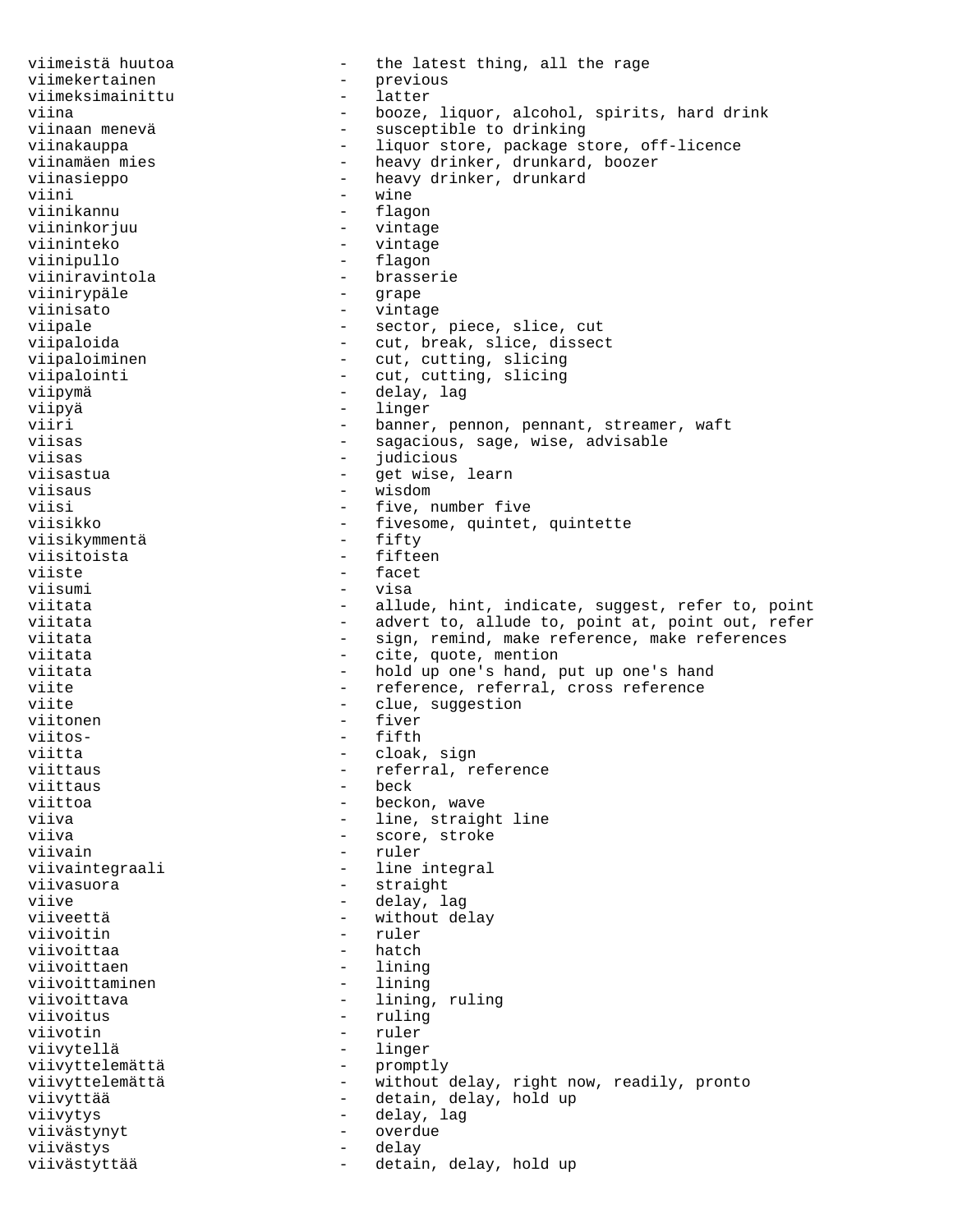viivästää  $-$  delay, detain, hold up vika  $-$  fault, defect, flaw, vice vikasietoinen - fault tolerant<br>
vikatikki - mistake, error vikatikki - mistake, error, booboo vikatikki - dropped stitch<br>vikkelin - dropped stitch<br>- dropped stitch vikkelin - quickest, fastest, swiftest<br>
vikkelä vikkelä - ready, sprightly vikkelä - brisk, lively, vivid, animated, agile<br>vikkelä - mick rapid fast swift speedy vikkelä - quick, rapid, fast, swift, speedy<br>vikkelämmin - quicker, faster quicker, faster vikkelämpi - quicker, faster, swifter vilahtaa - flash, flit, twinkle, whiz vilistä  $-$  teem, teeming with vilistä - be infested with, bristle, pullulate, swarm vilja - grain, cereal, cereal grass, food grain vilja- - cereal vilja-aitta - granary, barn viljakasvi - cereal, cereal grass viljalaji - cereal, cereal grass viljava - fertile viljavuus - productivity, fertility, richness<br>viljelijä - farmer viljelijä - farmer - cultivate, grow viljelysmaa - farmland vilkaista - scan, rake, glance over, run down, skim vilkaista  $-$  glance, peek, glint vilkaisu  $-$  glance, glimpse vilkas - brisk, vivid, hot, lively vilkastaa - brisk up, revive vilkkua - wink, twinkle, blink, flash, winkle<br>vilkuttaa - wink - wink vilkuttaa<br>villa villa - wool villa- - wool, woolen - fleece, wool villi - unruly, indocile, uncontrollable, ungovernable<br>villi - wild savage uncivilised villi - wild, savage, uncivilised<br>
villieläimet - wildlife - wildlife<br>- western villin lännen elokuva<br>villisti - wildly villitä - excite vilpillinen - insincere vilpittömästi - frankly, honestly, candidly vilpittömästi - sincerely vilpitön - sincere, earnest, solemn, in earnest vilpoinen - cool vilppi - deception<br>viltti - blanket. - blanket, cover, felt, rug vilu - chill, chilliness, cold vilunväre - shiver vilustua - take cold vilustua - catch a chill, catch a cold, catch cold vilvoitella - cool, cool off vilvoittaa vimma  $-$  fierceness, lust, passion, rabidity, rage, zeal vimma  $-$  eagerness, exasperation, ferocity, fever, furor vimma  $-$  agitation, anger, bluster, convulsion, craze vimma - hysteria, craze, frenzy, fury, delirium, mania vimmainen - blusterer, angry, furious, manic, fierce vinha  $-$  fast, quick vinkki - hint vino - bias vino - sloped, sloping, oblique vino - diagonal, aslant, aslope, slanted, slanting vinossa - crooked vinouttaa - bias vinoutunut - bias, slanted, sloped<br>vintiö - buqqer, brat, little i - bugger, brat, little rascal, pickle, puppy, rascal vintiö - scoundrel, varmint, villain, young rascal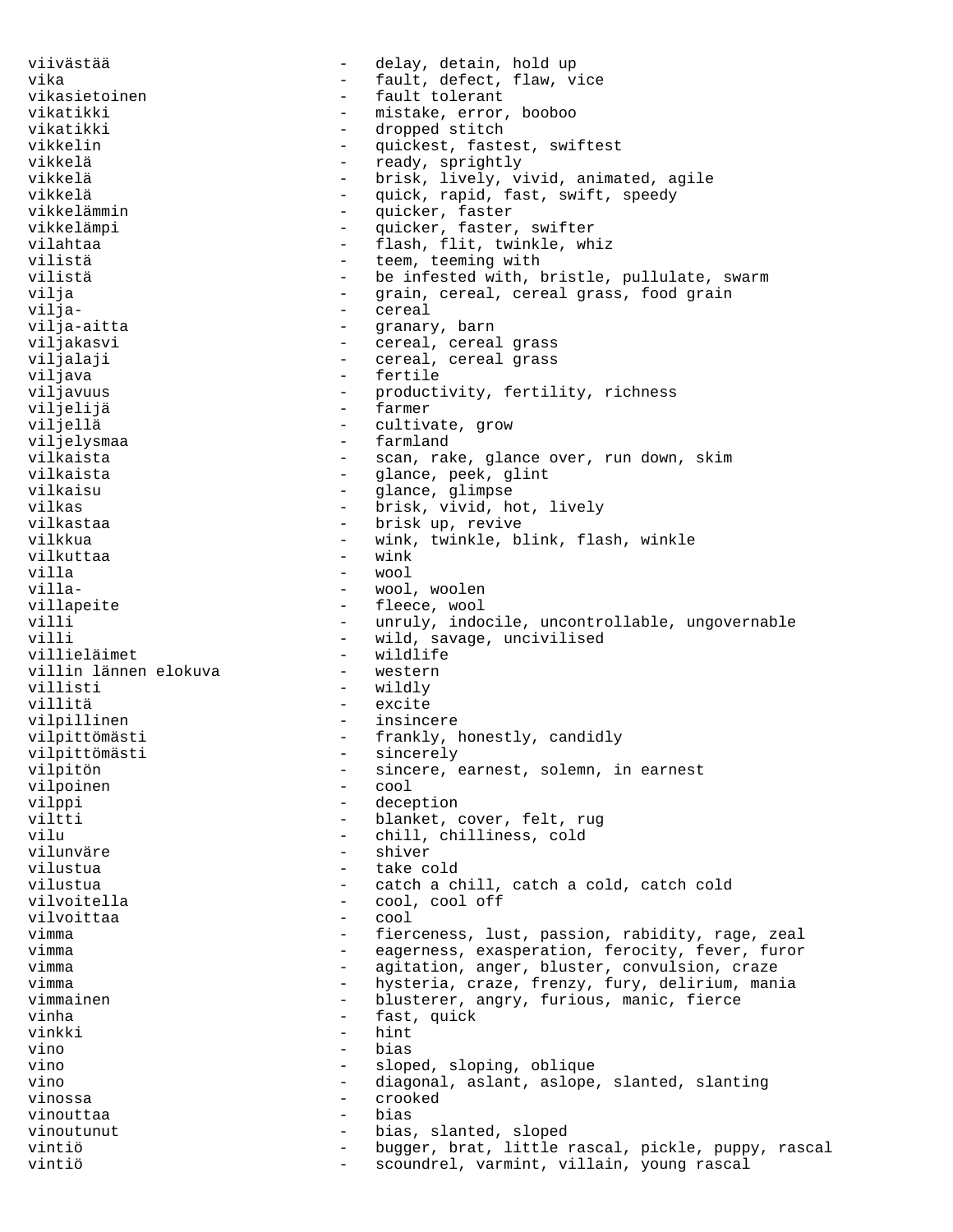vinyyli - vinyl vinyyli - record made of vinyl<br>vioittava - record made of vinyl vioittava - prejudicious vioittava - harmful, damaging, detrimental, prejudicial virallinen - official, de jure virallisesti - de jure, officially, formally viraltapanosäädökset - articles of impeachment viranhakija - applicant - authorities viransijainen - substitute, deputy<br>virasto - authority, agency, - authority, agency, federal agency, bureau, office virasto - government agency<br>vireillä - - - - - - - - in hand bring vireillä  $-$  ... in hand, bring a matter up, institute vireillä  $-$  keep ... alive, keep up, pending, start, wave vireillä - under consideration, under discussion vireys  $-$  alertness, vitality vireä - alert vireä  $-$  vital, lively virhe  $-$  aberration, error, mistake virhearvio  $-$  error estimate virhearvio - error estimate virheellinen - mistaken, false<br>virheellinen - erroneous, inco: - erroneous, incorrect, not correct, fallacious virheellinen - faulty, inaccurate<br>virheellisyys - wrongness, falsity, - wrongness, falsity, fallacy virheetön - flawless, impeccable, faultless, immaculate virheetön - authentic virheluettelo virhepäätelmä – fallacy<br>viriili – virile – virile viriili - virile virike  $-$  incentive, inducement, motivator viriliteetti - virility, potency viritin - tuner virittää - excite, energize, energise<br>virittää - excite, energize, energise virittää - tune, generate, attune, tune in, set<br>
- cock - cock viritä  $-$  light, take fire virka - function, job, office, post<br>virkailija - - - - - - - officer, official, clerk - officer, official, clerk virkamerkki - badge virkamies - civil servant virkata  $\qquad \qquad -$  utter, say, mention virkata - crochet virkata  $-$  intertwine, make lacework, tat virkavalta  $-$  bureaucracy, red tape, officialism virkavaltainen 1988 - bureaucratic virke - sentence - alert virkeä - lively - diversion, recreation virkistyä - vivify, revivify virkistyä - revive, animate, recreate, reanimate, quicken virkistää - vivify, revivify virkistää - revive, animate, recreate, reanimate, quicken virkistää - brisk up, refresh virkkuukoukku - crochet hook, crochet needle virkkuutyö - crochet, crocheting, crochet work virne - grin, grinning, smile, smiling<br>
virnistellä - grin - grin virnistellä - grin virnistys - grin, grinning, smile, smiling virnistää - grin viro (language) virolainen<br>viron kieli (language) - Estonian viron kieli (language) vironnut - alert, awake, revived virota  $-$  revive, resuscitate virranjakaja - distributor, distributer, electrical distributor virrata  $\qquad \qquad -$  flow, run, course virsta - verst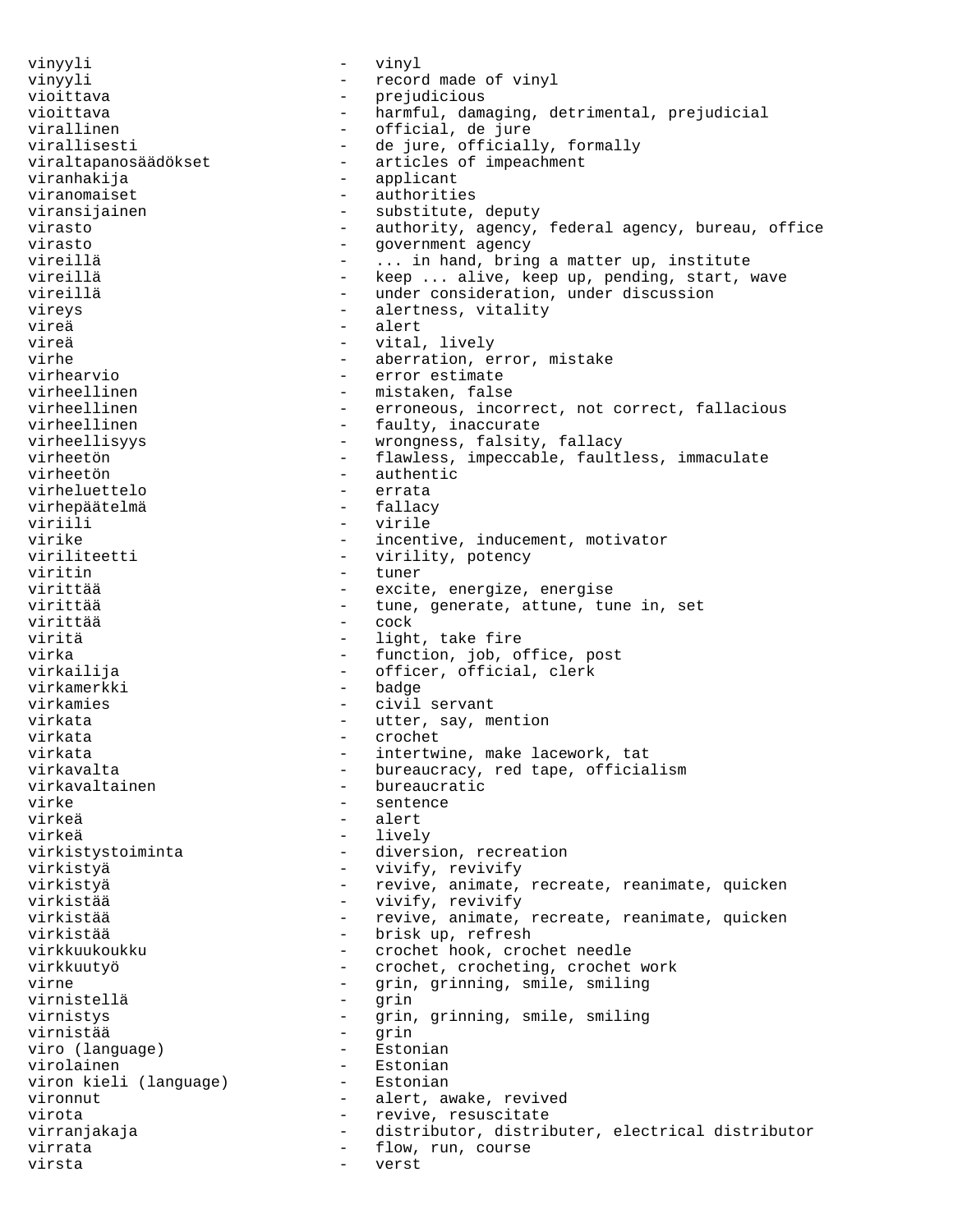virstanpylväs - landmark, milestone virta  $-$  flux, flow, fluxion, current, stream, influx virta  $-$  flood, flumen, flush, outflow, race, tide, torrent virta  $-$  watercourse, river virta  $-$  power, electric current virtaava - flowing, fluid, liquid, smooth, fluent virtaus - current virtsa - urine, stale, piss, pee, water, piddle, weewee virtsarakko - bladder virtsata  $-$  urinate, stale, make, piddle, puddle, micturate virtsata - piss, pee, pee-pee, make water, relieve oneself virtsata - take a leak, spend a penny, wee, wee-wee virtsata - pass water virttynyt  $-$  tattered, worn-out virttynyt <a>>
- ragged, ripped, scraggy, scruffy, shabby, tatty</a> virtuaalinen 1988 - virtual virtuoosi - virtuoso virua  $-$  be lying, lie, languish, lounge virus - virus - virus - virus - virus - virus - virus - virus - virus - virus - virus - virus - virus - virus - virus - virus - virus - virus - virus - virus - virus - virus - virus - virus - virus - virus - virus - virus virvoittaa - vivify, revivify<br>virvoittaa - virvoittaa - virvoittaa - virvoittaa - virvoittaa - virvoittaa - virvoittaa - virvoittaa - virvoit - revive, animate, recreate, reanimate, quicken visailu - quiz viskata - throw, hurl, pitch, cast, fling, dash, down viskattu - thrown, cast, hurled viski - whisky, whiskey viskositeetti - viscosity, viscousness vismutti - bismuth, Bi<br>vispilä - whisk - whisk vispilä - whisk visuaalinen - visuaalinen - visuaalinen - visuaalinen - visuaalinen - visuaalinen - visuaalinen - visuaalinen visusti - closely visusti - firmly, tightly<br>
vitamiini - vitamin vitamiini - vitamini - vitamin<br>vitkastella - linger. vitkastella - linger, dawdle, lag<br>vitkastella - - boggle, hesitate - boggle, hesitate vitonen - fiver vitonen - number five, fifth<br>vitsailla - ioke vitsailla - joke vitsaus - plague vitsi  $-$  joke vitsikäs - jocular, funny vittu (vulg.) - vagina viulu - violin, fiddle<br>viuluniousi - bow - bow viulunjousi vivahdus - savour, savor, smack, nuance, subtlety vodka - vodka vohveli - wafer, waffle voi - can, be able voi - butter voi - woe voida - be able to, can, may, might voida - have some physical/psychic health voidella - anoint, smear, spread<br>
voileinä - andwich voileipä - sandwich voileipäkeksi - cracker voima - power, pith<br>voima - force stret voima<br>
- force, strength, intensity, force (phys.)<br>
- deep righ voimakas - deep, rich<br>voimakas - deep, rich<br>strid hot voimakas - vivid, hot voimakas - powerful, strong, intense, intensive, robust<br>voimakas - vigorous, exquisite, forceful vigorous, exquisite, forceful voimakas - able-bodied, sinewy, brawny, muscular voimakas - mighty, high, violent, drastic<br>voimakeinoin - by violence - by violence voimakkaampi - stronger, more intense, more powerful voimakkaasti - strongly voimakkain end also voimakkain also voimakkain voimakkain end also voimakkain voimakkain voimakkain voimakkain voimakkuus - degree, level, grade voimakkuus - virility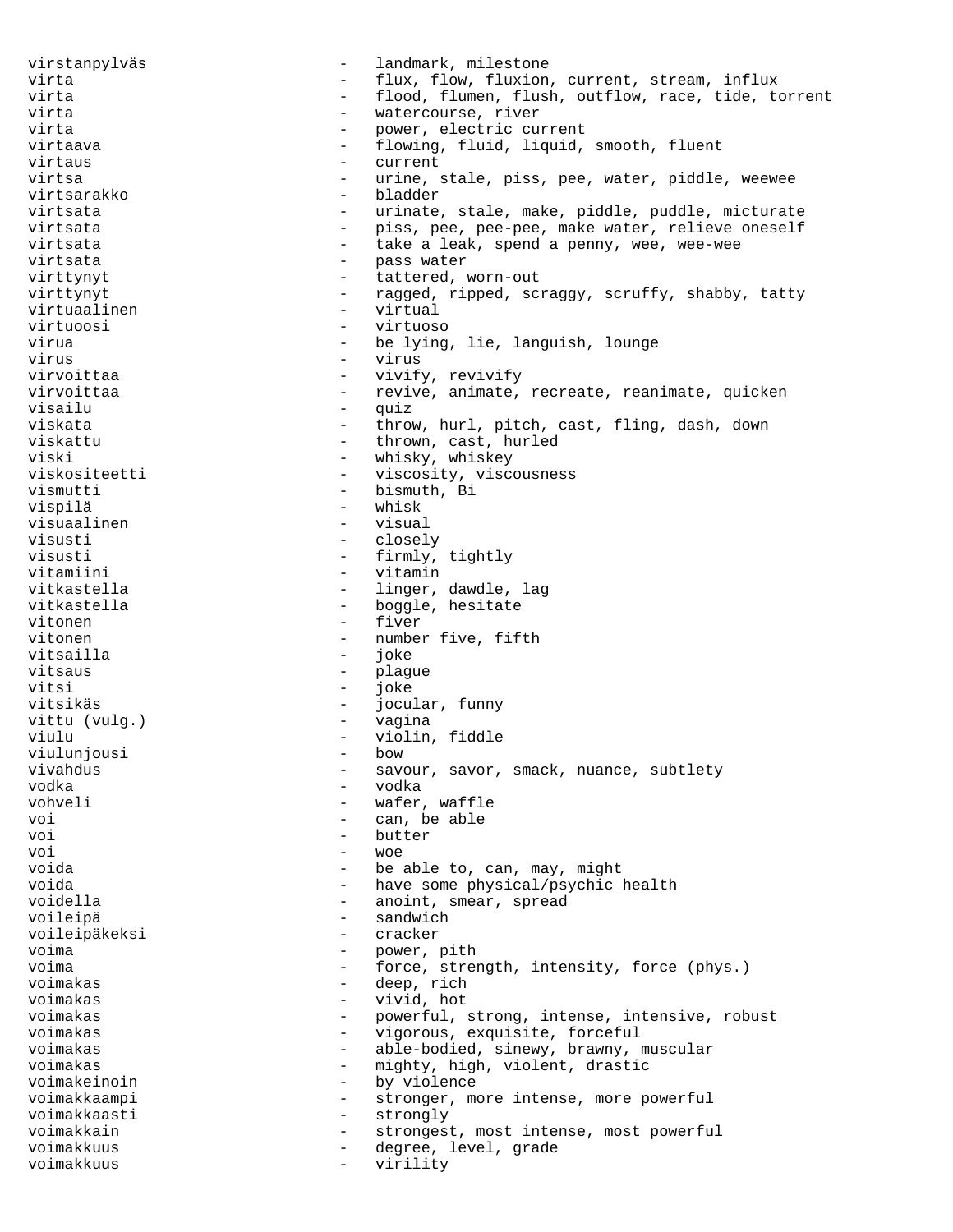voimakkuus - amplitude, strength, power, intensity voimakkuus - powerfulness, potency<br>voimala - powerplant voimala - powerplant voimalinja - power line voimansiirto - drive voimapolitiikka voimassa oleva - operative<br>voimat - forces, t voimat  $\overline{\phantom{a}}$  - forces, troops<br>voimaton - feeble.weak. - feeble, weak, powerless, impotent voimattomuus - powerlessness, impotence, weakness voimavara entre est est est est entre entre entre entre entre entre entre entre entre entre entre entre entre e voimistaa - swell voimistaa - advance, boost, supercharge voimistaa - fortify, reinforce voimistaa - strengthen, beef up, intensify, augment voimistella - do gymnastics, tumble<br>voimistelu - gymnastics - gymnastics voimistelusali - gym, gymnasium voimistua - intensify, strengthen voimistuminen - strengthening, fortifying, intensifying vointi  $-$  health, mental health, feel, feeling voipua  $-$  get tired, get exhausted, weary, grow tired, tire voipunut - fatigued, exhausted, weary, aweary voipunut - tired, worn, careworn, drawn, haggard, raddled voisi - could, might, would voitettu - overcome, beaten, conquered, overthrown, routed voitettu - overwhelmed, vanquished voitettu - won voitokas - victorious, successful voitollinen - profitable<br>voitonmerkki - trophy voitonmerkki - trophy voittaa - prevail, outweigh voittaa  $-$  earn, gain, win, defeat, win over, overcome voittaa - get over, subdue, surmount, master voittaa puolelleen - sway, carry, persuade voittaa vaalissa - carry voittaa ylivoimaisesti voittaja - winner, champion voittaminen  $-$  winning, victory, triumph voittava - winning voitti - won voittivat - won voitto - victory, triumph, winning - desperate, do-or-die voittoisa  $-$  predominant, successful voittoisa - winning, victorious, prevailing, prevalent voittoon vaadittavat pisteet -<br>voittoonlinto voittopalkinto - crown, pennant<br>vokaali - vowal vokaali - vowel volframi - tungsten, wolfram, W voltti  $-$  volt, flip, somersault vompatti - wombat votka - vodka vouhottaa - fuss vouhottaa - rant, mouth off, jabber, spout, rabbit on, rave vouhottaja – fussionalistis – fussionalistis – fussionalistis – fussionalistis – fussionalistis – fussionalistis – fussionalistis – fussionalistis – fussionalistis – fussionalistis – fussionalistis – fussionalistis – fussi vouhotus - fuss vouti - bailiff, baliff, overseer, keeper, magistrate vuo - flux, flow vuodattaa - bleed vuode - bed, bedstead, berth, bunk, double bed vuodenaika - season vuodenajasta johtuva vuodeosasto - ward, hospital ward vuodessa - per annum, p.a., per year, each year vuodevaatteet vuohi - goat vuohinen 1988 - Southern Fetlock, pastern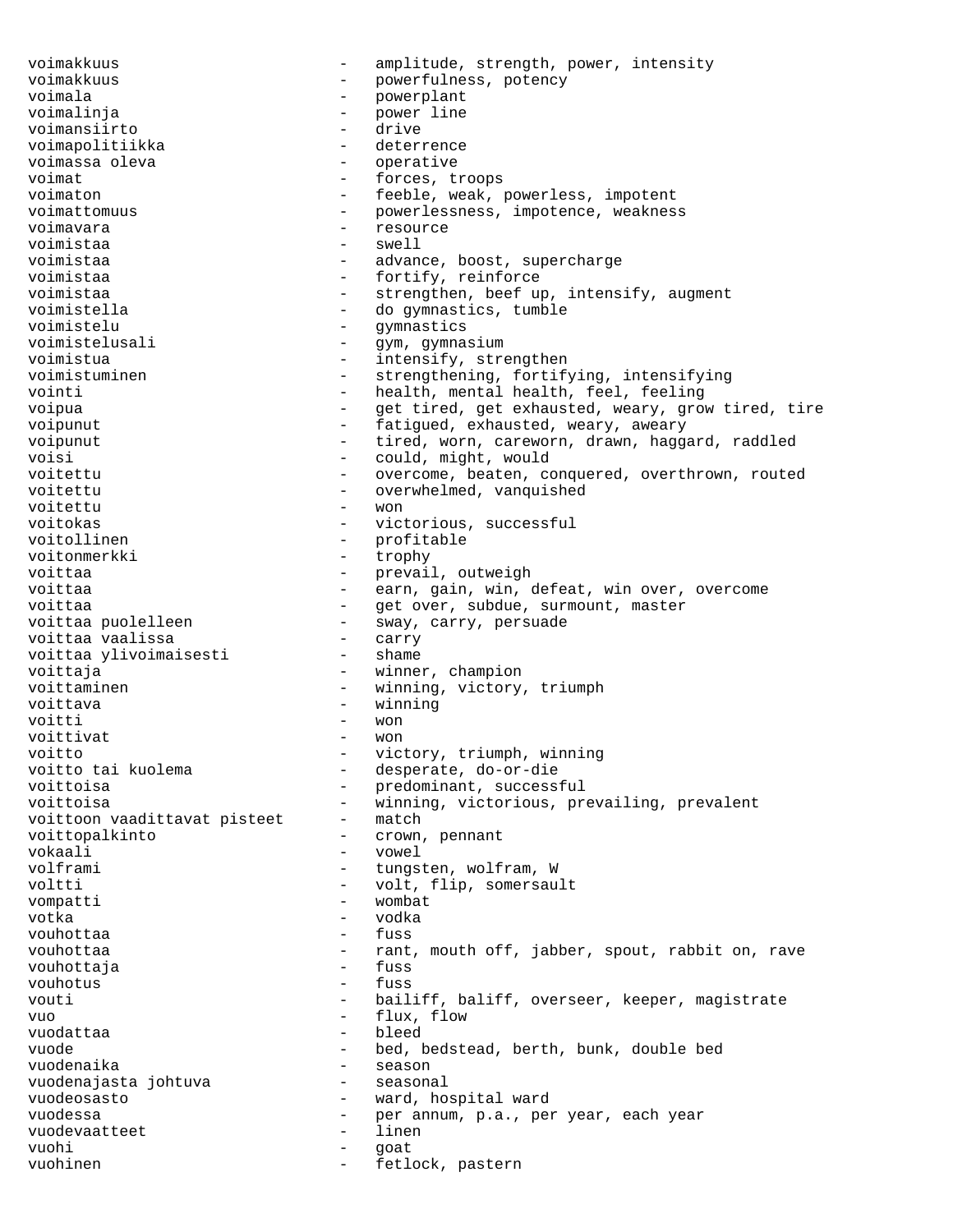vuohiskarva - fetlock feather vuohiskuoppa - hollow of heel vuokraaja - landlord - landlord vuokraisäntä - landlord vuokrasopimus vuokrata - hire, rent, lease, charter, take, engage vuokrata maata  $-$  farm, lease vuokraus - rental, lease, charter<br>vuoksi - hecause of for sake o - because of, for sake of, on account of vuoksi - high tide, flood tide vuoksi - owing to, due to, as a result of vuoksi  $-$  for, in the interest of, in the interests of vuoksi ia luode  $-$  ebb and flow vuoksi ja luode vuolas - profuse, voluble vuolas - rapid, swift, fast-flowing, torrential, fluent<br>vuoleminen - cutting, carving - cutting, carving vuolla  $-$  cut, carve, chip, shave, whittle, chip away vuolle - current, flow, torrent<br>vuonna - in the year vuonna  $\qquad \qquad -$  in the year vuono - fjord, firth vuoraaminen 1ining - lining vuoraten 1ining vuoraus - lining vuori - mountain vuori - lining vuorijono - chain, range, mountain range, range of mountains vuorijono - mountain chain, chain of mountains - ridge vuorikangas<br>
vuorikiipeilijä<br>
vuorikiipeilijä<br>
3 - mountaineer, mountain climber vuorikiipeillä - mountaineer vuorisaarna - the Sermon on the Mount<br>vuoristorata - - rollercoaster - rollercoaster vuorittaen – lining<br>vuorittaminen – lining – lining vuorittaminen vuoro - turn, move vuorokausi - day, 24 hours<br>vuoron perään - in turn vuoron perään vuoropuhelu - dialogue, conversation, discussion vuorotteleva - alternating<br>vuorovaikuttaa - interact vuorovaikuttaa vuorovaikuttava - interactive, synergistic vuorovaikutteinen en metallisuuristelle vuorovaikutteinen metallisuuristelle vuorovaikuteen metallisuuristell vuorovaikutus - interaction, interacting vuorovesi - tide vuosi – year – year – year – year – year – year – year – year – year – year – year – year – year – year – year – year – year – year – year – year – year – year – year – year – year – year – year – year – year – year – year - annual vuosikerta - vintage vuosikirja - annual, yearbook vuosikymmen - decade vuosipäivä - anniversary vuosisata - century vuosittain  $-$  annually, yearly, every year, each year vuosittainen  $-$  annual, yearly vuota <sup>-</sup> hide, pelt, skin vuotaa - bleed vuotaa verta - bleed, shed blood, hemorrhage vuotamaton - impervious, leak-proof, leakproof vuoto - issue vuoto - leak, escape vuotuinen 1988 - vuotuinen 1988 vuotuinen 1988 - vuotuinen 1988 - vuotuinen 1988 - vuotuinen 1988 vuotuinen 19 vyyhdetä - fake vyyhdityn köyden kieppi vyyhti - tangle, spool vyö - belt, girdle vyöhyke - zone, district vyöry - avalanche vyöry - landslide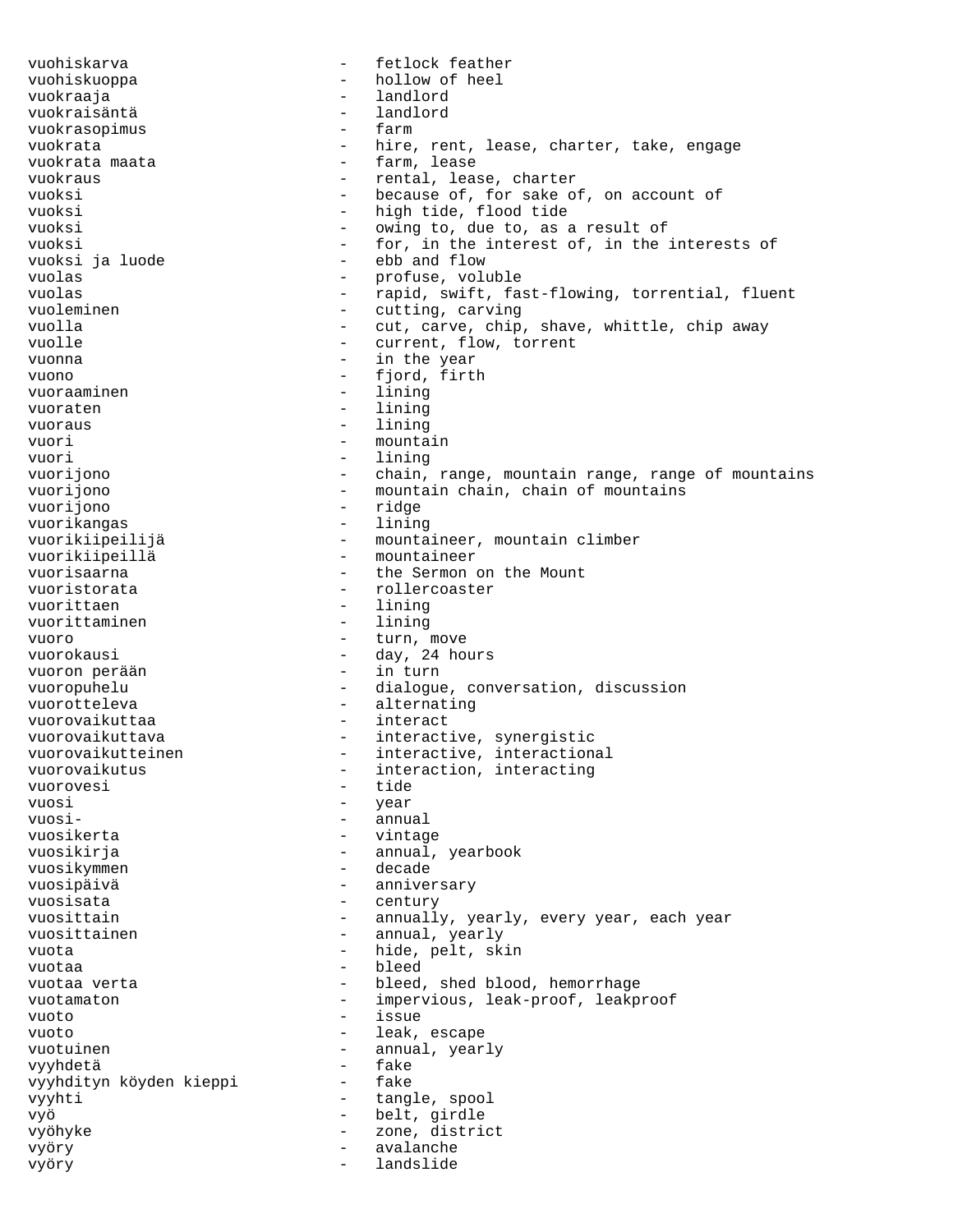vyöry - wave, flood vyörytys - bootstrapping, rolling-up vyöryä - fall down, roll, rumble, slide, slide down, unroll vyötärö - waist barbless väestö - population väestönlaskenta - census, nosecount<br>väheksyä - contemn, scorn, d väheksyä - contemn, scorn, disdain, despise, undervalue - deprecate, depreciate vähemmistö - minority vähemmän - less, fewer vähempi - lesser - short of, less than väheneminen - reduction, wane, ebb, ebbing vähenevä - decreasing vähennetty  $\qquad \qquad - \qquad$  reduced, subtracted vähennys - deduction, substraction vähennyslasku - substraction<br>vähentynyt - reduced - reduced vähentynyt - reduced vähentyä<br>vähentää - vane, decline, go down, wax<br>- decrease substract reduce vähentää<br>vähentää - vallusta - decrease, substract, reduce, minus<br>- mitigate extenuate palliate les - mitigate, extenuate, palliate, lessen vähetä  $-$  wane, decline, go down vähin - minimal, the least, smallest, least vähintään - minimal, the least, smallest, least vähintään - not less than - at least, at the least, at the very least vähitellen  $-$  little by little, gradually vähittäinen 1988 vaatal, progressive vähittäis- - retail vähittäishinta - retail price vähittäiskauppa vähittäiskauppa<br>vähittäiskauppias dealer, retailer, retail merchant<br>vähittäismyynti retail vähittäismyynti<br>vähyys - shortage vähäinen 1988 - minor, incident, incidental, slight vähäisempi - lesser vähän  $-$  little, small amount, bit, slightly<br>vähän kerrallaan  $-$  little by little - little by little vähäpätöinen 1988 - fiddling, footling, lilliputian, little vähäpätöinen - Mickey Mouse, niggling, piddling, piffling, petty vähäpätöinen  $-$  trivial, superficial vähäpätöinen - negligible, paltry, trifling vähäpätöinen 1988 - unimportant, insignificant vähäpätöisyys - trivia, triviality, trifle, small beer vähäsen - little, small amount, bit, slightly<br>vähätellä - minimise, minimize, understate vähävarainen - poor väijyä - lurk, ambush, scupper, bushwhack, waylay väijyä - ambuscade, lie in wait väijyä - prowl väistellä - dodge, evade väistyä - pass, evanesce, fade, blow over, pass off, fleet väistyä - cede, give in, give up, give way, relinquish väistämättä  $-$  inevitably, necessarily, of necessity, needs väistämättömästi - inescapably, ineluctably, unavoidably väistämättömästi - necessarily, inevitably, of necessity, needs väistämätön - unavoidable, inevitable, inescapable, ineluctable väistää - dodge, duck, evade, elude, put off, circumvent<br>väistö - evasion, dodge väite  $-$  assertion, averment, asseveration, allegation väite - proposition, claim väitetty  $-$  alleged, claimed väitettävästi  $-$  reportedly, allegedly väittely  $-$  argument, controversy, contention, contestation väittely **1988** - haggle, haggling, wrangling, argument, debate väittäminen - assertion, affirmation, statement väittää - object väittää  $-$  allege, aver, say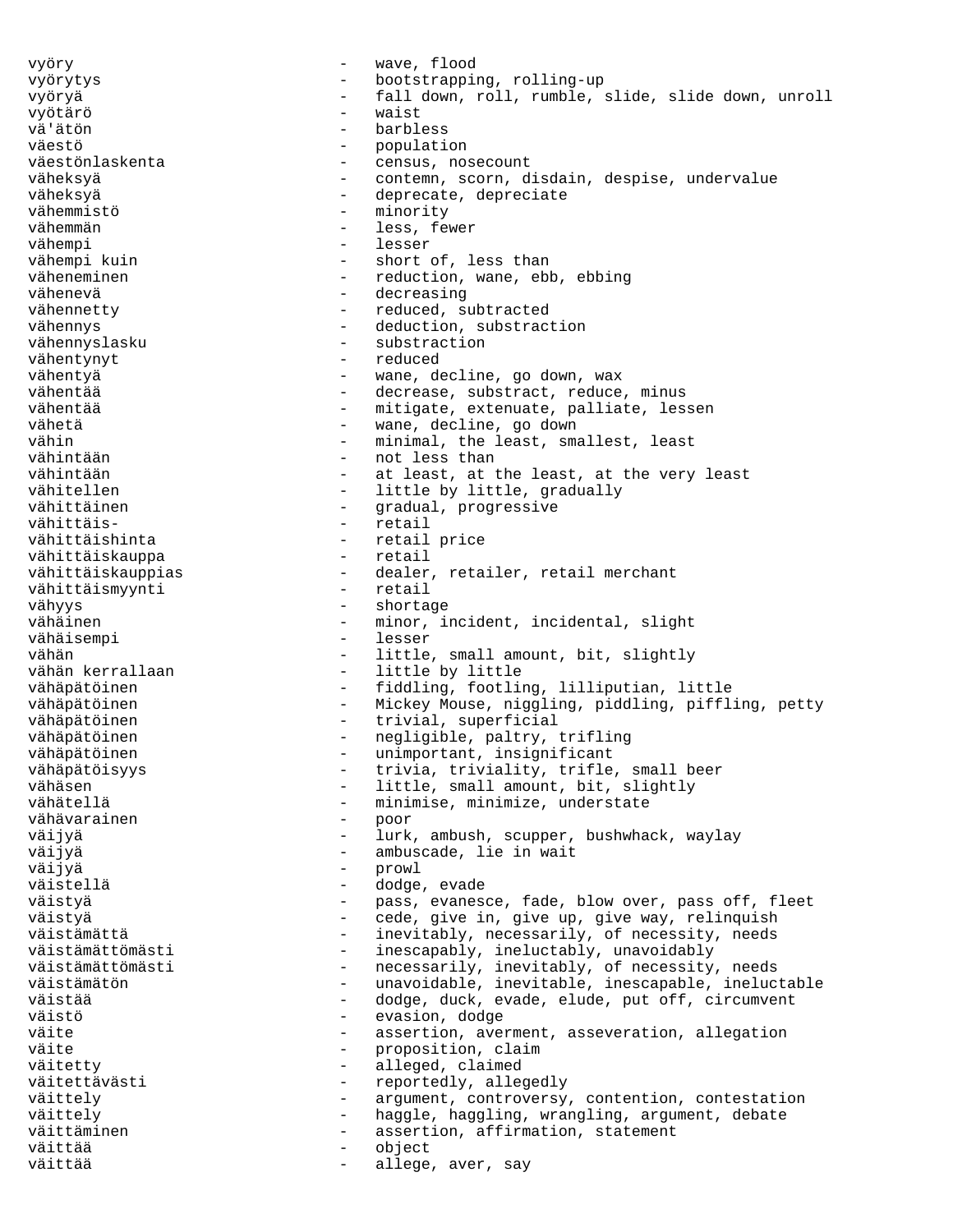väittää  $-$  claim, charge, assert väittää vastaan - argue back, answer back, backtalk, object - give someone lip väkevin - strongest, most powerful väkevä - strong, powerful väkevämpi - stronger, more powerful väki - people, crowd väkijoukko - group of people, crowd, mob, rabble, rout - census, nosecount väkinäinen - constrained, strained, forced väkipyörä - pulley, pulley-block, tackle, block väkivahva - very strong väkivalloin - by violence väkivalta - violence väkivaltainen - violent, red, crimson väkä - barb väkänen väli - space - space - space - space - space - space - space - space - space - space - space - space - space väli - stretch - stretch - stretch - stretch - stretch - stretch - stretch - stretch - stretch - stretch - str väli - slot, gap, interval<br>väliaika - - - - - - - - - - - - interim, lag väliaika - interim, lag - break väliaika - intermission, interruption, suspension, pause väliaikainen 1988 - interim väliaikainen - provisional, temporary, ad hoc väliaikaisesti - temporarily väliaine  $\qquad \qquad -$  medium väliarvolause  $\qquad \qquad -$  mean value theorem välierä  $-$  qualifying heat, heat väliin  $-$  to between (of two), into the space separating two<br>väliintulo  $-$  intervention, intercession, interference väliintulo - intervention, intercession, interference välikerros - mezzanine välikkö - slot - incident välikäsi - agent - pawn, cat's-paw, instrument välilasku - stop välillisesti - indirectly välillä  $\qquad \qquad$  - between, inter välillä  $-$  occasionally, now and then, sometimes, sometime välimatka - distance välimerkit - punctuation mark, punctuation<br>välimerkki - punctuation mark, punctuation välimerkki - punctuation mark, punctuation<br>välimuisti - cache, memory cache valimeissi<br>välimuisti - cache, memory cache<br>väline - appliance, instrumen väline - appliance, instrument, means<br>väline - tool utensil vehicle medi väline - tool, utensil, vehicle, medium, organ, implement<br>välineellinen - instrumental, implemental - instrumental, implemental välineet - kit, tools, facilities, apparatus välinen aika<br>
välinen tila<br>
välinen tila<br>
- clearance - clearance välinpitämättömyys - negligence välinpitämättömyys - apathy, indifference, spiritlessness välinpitämätön - passionless, apathetic, indifferent välinpitämätön - passive välipala - snack välirikko - falling out välirikko - break, rupture, breach, severance, rift<br>välissä - - in between, among, amidst - in between, among, amidst<br>- spooler välitallennusohjelma välittäjä - agent, factor, broker<br>välittämättä - - - - - - - - regardless välittämättä - regardless - regardless, careless, thoughtless välittää - mind välittää - communicate, put across, impart välittää  $-$  care for, handle, deal with, worry, bother, like välittää  $-$  supply, provide, procure, act as an agent välittää  $-$  mediate, intermediate, arbitrate, intercede välittää  $-$  transmit, convey, pass on, forward, pass, carry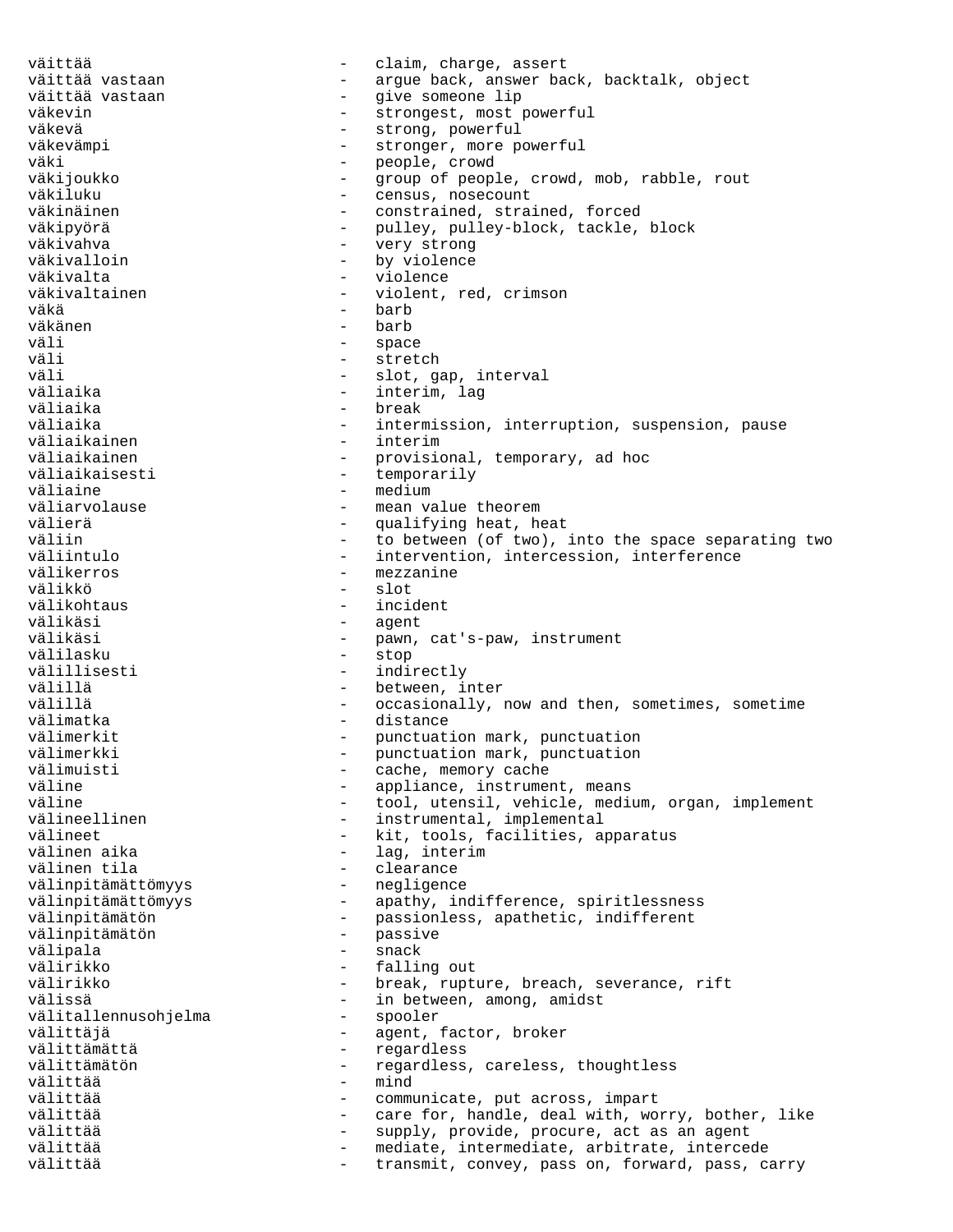välittää - care välittömästi immediately, instantly, straightaway, at once, now<br>
välittömästi straight off. directly. right away. forthwith välittömästi  $-$  straight off, directly, right away, forthwith välittömästi  $-$  in a flash, instantaneously, outright välityspalvelin - proxy server<br>välitystuomio - award välitystuomio - award välitön - instantaneous, instant, immediate<br>välitön vero - - direct tax välitön vero - direct tax - dash, hyphen, väljä - loose - stale, vapid, insipid välke - Glitter, twinkle, scintillation, sparkling välkkyä - twinkle, flash, blink, wink, winkle vältellä  $-$  dodge, equivocate, avoid välttyä - avoid, escape välttämättä  $-$  necessarily, inevitably, of necessity, needs välttämättömyys - necessity välttämättömästi - necessarily, inevitably, of necessity, needs<br>välttämätön - necessary, inevitable, unavoidable, indispen - necessary, inevitable, unavoidable, indispensable<br>- necessity välttämätön tarve<br>välttää välttää - circumvent, parry, elude, skirt, dodge, sidestep - avoid, evade, escape, hedge, fudge, put off välys - backlash, clearance, gap, intermediate, margin välys - neutral zone, play, slack välähdys - flash vänrikki - 2nd lieutenant väre - vibration väri  $-$  color, colour, coloring, colouring, suit väri- - colour, color värikäs - colourful, colorful, vivid värillinen - coloured, colored värin vallitseva aallonpituus värinauha - ribbon värinpitävä värinä - vibration, flutter - color blind väristä - dither - coloured, colored värittyä - colour, color, distort värittää  $\qquad \qquad -$  color, colour värittää  $-$  emblazon värittää - colorize, colorise, colourise, colourize, color in<br>värittää värittää - colour in värittömyys - colorlessness väritys - color, colour, coloring, colouring väritön - colourless, colorless värjätä - dye, imbue, hue, tinge<br>värkki - dye, imbue, hue, tinge - convenience, appliance, contraption, contrivance värkki - device, gadget, machine, gizmo, gismo värttinä  $\qquad \qquad -$  spindle värvätä  $\qquad \qquad -$  draft, enlist, muster in värvätä - recruit värväys - recruitment värväytyä - enroll, inscribe, enrol, recruit, enter värvääminen 1988 värvääminen varvatunent värähdellä - vibrate värähdys - vibration värähtely väsymys - exhaustion, fatigue väsynyt  $-$  tired, sleepy, aweary väsynyt exhausted, weary, worn, careworn, drawn väsyttävä - vearing, exhausting, tiring, wearying, weary väsyttää  $-$  make sleepy väsyttää  $-$  fag, exhaust, tire, wear down, fatigue, weary väsytyssota - war of attrition väsyä  $-$  become tired, become exhausted väsyä  $-$  get tired, tire, grow tired, fatigue, weary vätys - good-for-nothing, idler, sluggard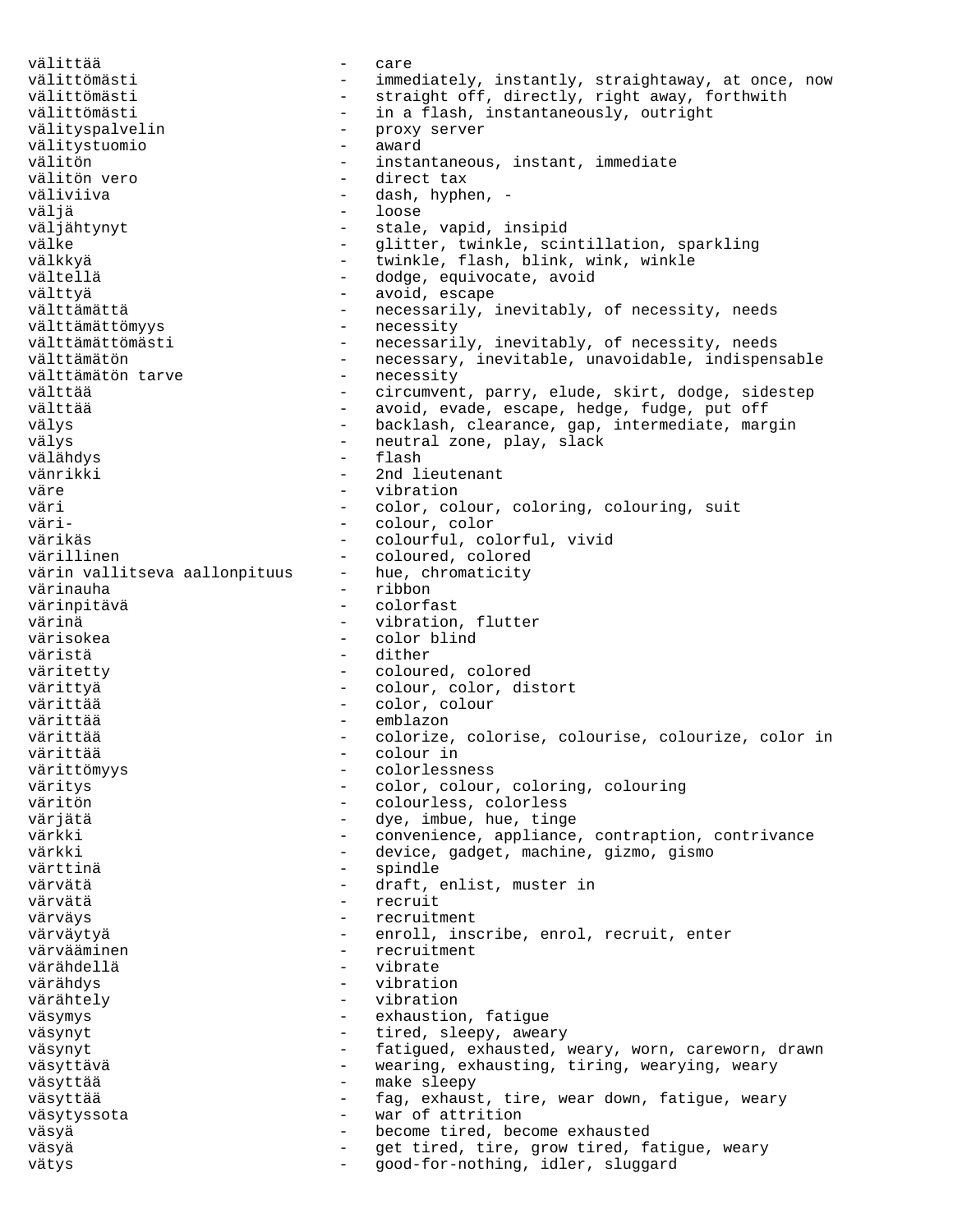vävy - son-in-law väylä - bus väylä - way, road, avenue vääjäämättömästi - inevitably, inescapably, ineluctably, unavoidably vääjäämätön - unavoidable, inevitable, inescapable, ineluctable vääjäämätön - relentless, persistent, unrelenting, never-ceasing väännellä - gnarl, twist, bend, deform, turn<br>väännös väännös - distortion, deformation - twist, writhe, wrestle, wriggle, worm, squirm vääntää - twist, bend, deform, turn<br>vääntää kaarelle - - tread, brace - tread, brace<br>- crank vääntää kampea - crank vääntää mutkalle<br>vääntää sijoiltaan vääntää splay, slip<br>- contort vääntää vääräksi vääntö - twist, wrench, pull, wind, winding vääpeli - staff sergeant<br>väärennös - staff sergeant väärennös - imitation, forgery, counterfeit<br>väärentämätön - authentic väärentämätön - authentic väärentää - falsify, interpolate, alter<br>väärentää - forge fake counterfeit väärentää - forge, fake, counterfeit<br>väärin - wrong, untrue väärinkäyttää  $-$  misuse, misapply, abuse, pervert väärinkäyttö - abuse, misuse väärintekijä - wrongdoer, offender väärinymmärretty - misunderstood vääristellä - twist, deform, distort overrefinement vääristely **- distortion, straining, torture, twisting** vääristymä  $-$  aberration, optical aberration vääristymä - deformation vääristymä - distortion, distorted shape vääristyä - twist, deform, distort vääristäminen - overrefinement - distortion, straining, torture, twisting vääristää - contort, deform, bend<br>vääristää merkitys - - sophisticate - sophisticate vääristää merkitys  $-$  twist, twist around, pervert, convolute väärti  $-$  worth, value vääryys - ugliness, wrongness, falsity<br>väärä väärä  $\qquad \qquad$  - untrue, out of true väärä - crooked väärä  $-$  counterfeit, not genuine, imitative väärä - pretended väärä - fictitious, fictive, assumed, false, put on väärä - bogus, sham, fake, phony, phoney, bastard - erroneous, wrong, fallacious, mistaken, misguided väärä - wrongful, unlawful väärä - incorrect, unsound Wales **- Wales** WC 600 MC - facility, WC, toilet, lavatory watti - Watt wc-istuin  $-$  throne  $-$  throne  $-$  throne wc-istuin  $-$  toilet, can, commode, crapper, pot, potty, stool<br>Yhdistyneet Kansakunnat  $-$  United Nations Yhdistyneet Kansakunnat Yhdysvallat - United States of America, USA<br>
vdin - Core nucleus kernel pit G ydin - core, nucleus, kernel, pit, gist, pith<br>
- pulp<br>
- pulp ydin - pulp ydin (math.) - kernel, null space<br>ydin- - nuclear, atomic - nuclear, atomic ydinase  $\qquad \qquad -$  nuke, nuclear weapon, atomic weapon ydinkohta - gist ydinkärki - warhead ydinosa - pith, kernel, core<br>
ydinpommi - muclear homb, nuke ydinpommi - nuclear bomb, nuke, atomic bomb, a-bomb ydinvoima - nuclear power ydinvoimala - nuclear powerplant<br>
yhdeksän - nine, number nine nine, number nine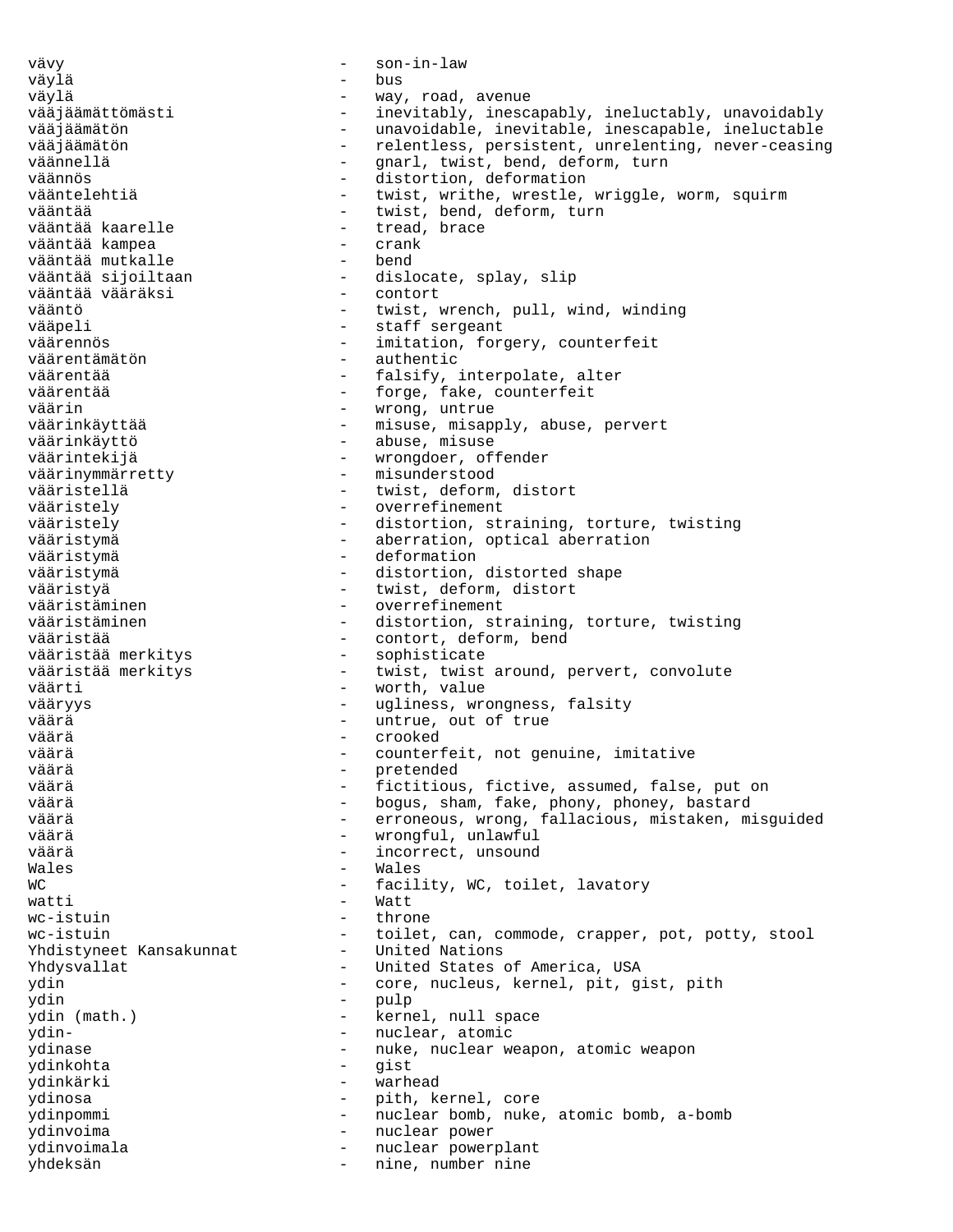yhdeksänkymmentä - ninety yhdeksäntoista yhdeksäs - ninth yhdelmä - aggregate, congeries, conglomeration yhden kerran - once, one time<br>
yhdenmukaisuus - conformance yhdenmukaisuus - conformance<br>
vhdenmukaisuus - analogy yhdenmukaisuus - analogy<br>
yhdensuuntainen - parallel yhdensuuntainen - parallel yhdentekevyys - trivia, triviality, trifle, small beer yhdentekevä - unimportant, insignificant<br>
yhdentekevä - negligible, paltry, triflii - negligible, paltry, trifling yhdentyminen - merger, integration<br>
yhdentää<br>
- merge - merge yhdenveroinen - equal, peer, compeer, match yhdenvertainen - equal, peer, compeer, match yhdessä - together yhdessä yössä - overnight yhdessäolo - convention yhdiste - union, convention, coalition<br>
yhdistelmä - combination<br>
- combination - combination yhdistely - combination yhdistetty<br>
yhdistetty<br>
kuvaus - composite - composite mapping yhdistettynä - together, combined, jointly, collectively yhdistettynä - conjointly, put together yhdistyneet - federate, federated, united yhdistynyt - united, integrated, incorporate, incorporated yhdistynyt - merged, unified<br>
vhdistys - society associa yhdistys - society, association, organization yhdistyä - unite, join, federate, consolidate yhdistyä - syndicate yhdistäminen - joining, linkage, linking<br>yhdistäminen - connection, synthesis, co yhdistäminen - connection, synthesis, conjunction, junction<br>
vhdistää<br>
- combine, federate, merge, consolidate yhdistää - combine, federate, merge, consolidate<br>
vhdistää - connect, unite, join, integrate, inco: yhdistää - connect, unite, join, integrate, incorporate<br>
yhdistää - connect, unite, join, integrate, incorporate - pool<br>staan yhdyntä - congress, sexual intercourse, intercourse, sex act yhdyntä - copulation, coitus, coition, sexual congress yhdyntä - sexual relation, relation, carnal knowledge yhdysmerkki - dash yhdysosa - element yhdyssana - compound, compound word yhtaikaa - simultaneously yhteen - together - federate, federated yhteenkuuluvuus - solidarity<br>
vhteenlaskettu - total, add - total, added yhteenlasku - addition<br>
vhteenliittyminen - union yhteenliittyminen yhteenliittymä - union, coalition yhteenliittymä - syndicate, pool, consortium yhteenotto - engagement, conflict, fight, battle yhteenotto - confrontation, opposition yhteenotto - encounter, showdown yhteensopimaton - inconsistent, incompatible yhteensopiva - consistent, compatible yhteensopivuus - compatibility, correspondence, agreement yhteensovittaminen - coordination yhteensovittaminen - engagement, mesh, meshing, interlocking yhteensovitus - engagement, mesh, meshing, interlocking<br>
yhteensovitus - coordination yhteensovitus - coordination<br>vhteensä - altogether, - altogether, sum, adds up to yhteenveto - survey, sketch, resume, summary, abstract yhteinen - collective yhteinen - common, joint, mutual, shared yhteis-  $\qquad \qquad -$  aggregate, mass, aggregative yhteis-  $\qquad \qquad - \qquad$  collective, unified, common, communal, group yhteishenki - solidarity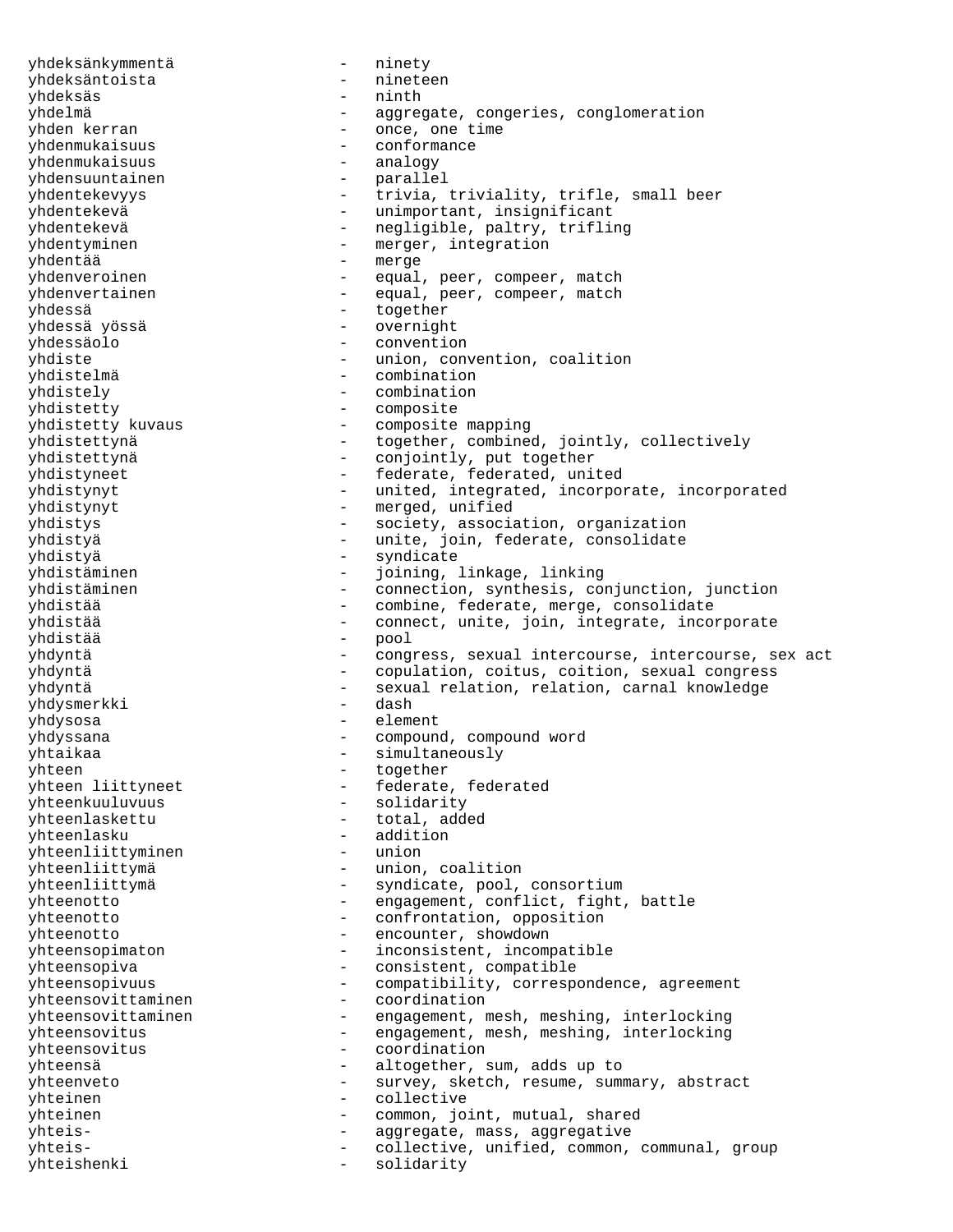yhteiskunnallinen - civil yhteiskunnanvastainen - antisocial, asocial yhteiskunta - society<br>
yhteiskuntatiede - sociology<br>
- sociology yhteiskuntatiede yhteislaukaus - volley<br>
yhteismaa - common yhteismaa yhteispeitto - overlap yhteistoiminta - interoperation, coordination yhteistunto - solidarity yhteistuumin - together, in concert, in agreement yhteistyö - cooperation, co-operation, interworking yhteistyö - collaboration yhteistyönä - together, in collaboration, unitedly yhteneväinen en muonnon varantaa valmaa valmaa valmaa valmaa valmaa valmaa valmaa valmaa valmaa valmaa valmaa v yhteneväisyys entimeleksi - congruency, congruity, congruence, congruousness yhteneväisyys - similarity, resemblance, correspondence yhteneväisyys - parallelism yhtenäinen - unanimous, solid yhtenäinen - connected, continuous yhtenäistys - coordination yhtenäistäminen - coordination yhtenäisyys - unity, oneness, consistency, consistence yhteys - conjunction, junction yhteys - affiliation, connection, connexion, liaison, tie yhteys - link yhteystiedot - contact information yhteystieto - contact information yhtiö - corporation, firm, company yhtiö- - corporate - corporate meeting yhtiötoveruus - partnership yhtyminen - merger yhtyminen en affiliation, union yhtymä - merger yhtymä - business concern, business organization, business yhtymä - concern, union yhtymä - pool yhtyneet - united yhtynyt - united yhtyä - fuse, links, sign, subscribe, concur with yhtyä - be united, agree with, combine, concur, endorse yhtyä - merge, unite, connect, join, agree, meet, join in yhtä lailla - alike yhtä suuri<br>yhtä tyhjän kanssa - not worth a red cent yhtäaikaa - simultaneously yhtäaikaisesti - simultaneously yhtäjaksoisuus - continuity yhtäjatkuva - equicontinuous yhtäkkisesti - suddenly, abruptly yhtälailla - similarly yhtäläinen - equal, even, level, similar yhtäläisesti - similarly yhtäläisyys - parity, equality yhtälö - equation yhtäpitävyys yhtäpitävä - equivalent, tantamount, as good as yhtäälle  $-$  in one direction yhtäällä - in one direction yhä uudelleen en van veestedly, again and again ykkönen - number one, first, unity, one ykkös- - first - partition of unity ykseys - unity, oneness yksi  $-$  one, number one, single, a, an, 1, I, i, unity yksi kerrallaan  $\qquad \qquad$  - one by one, on an individual basis yksi kerrallaan separately, individually, singly, severally yksi toisen jälkeen one by one, on an individual basis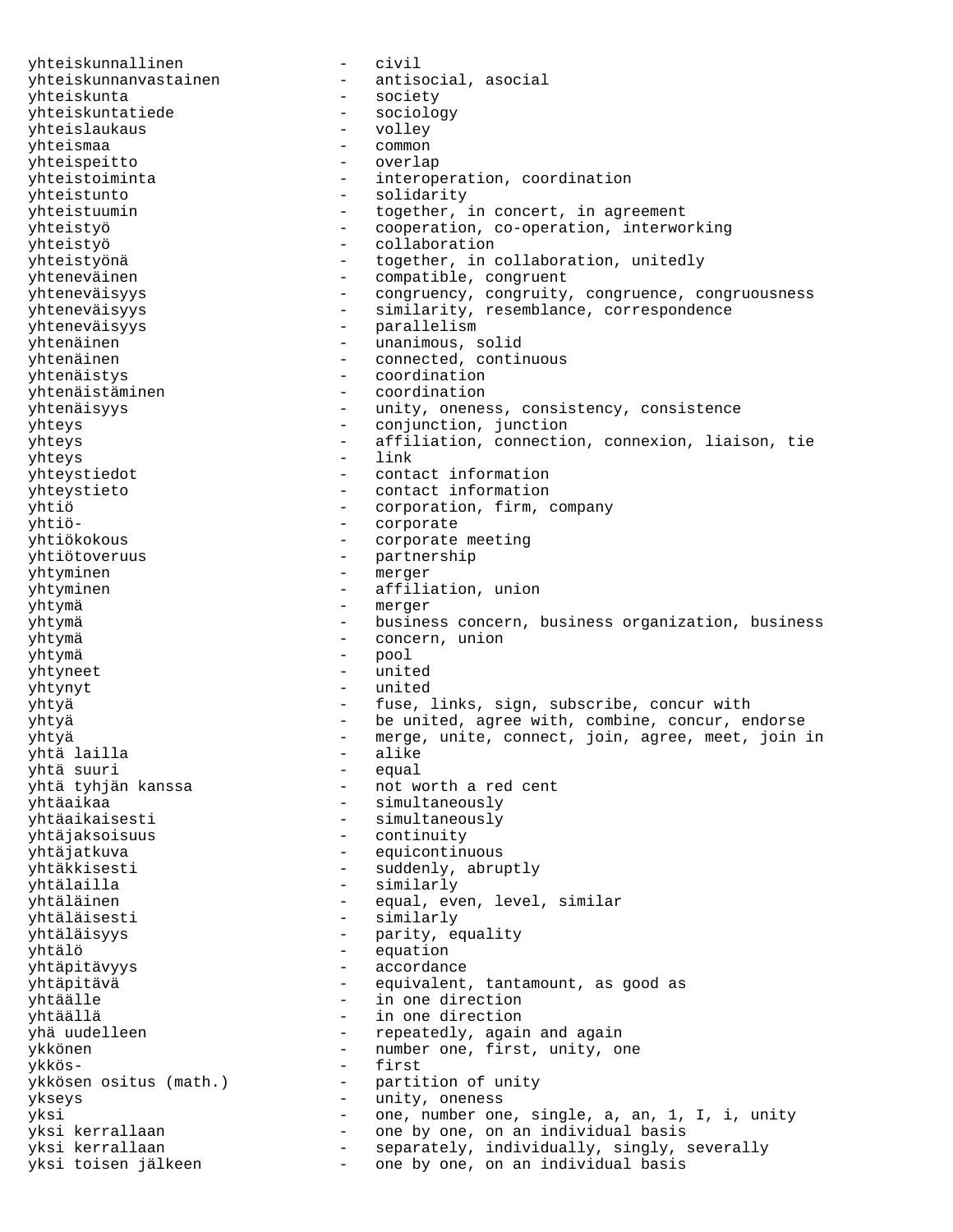yksi toisen jälkeen - separately, individually, singly, severally yksikamarinen - unicameral yksikkö - unit, entity, singular, singular form yksikkömatriisi - identity matrix yksikkömuoto - singular, singular form yksikäsitteinen - unique yksikön ositus (math.) - partition of unity<br>
yksilö - copy, individual yksilö - copy, individual - individual yksimielinen - unanimous, consentaneous, consentient, of one mind yksimielisyys - unanimity, unity<br>vksin - alone, only, sole - alone, only, sole, solitary, solo, unaccompanied yksin- - solo yksinkertainen - simple, straightforward<br>
vksinkertaisempi - simpler yksinkertaisempi - simpler yksinkertaisesti - simply yksinkertaisin - simplest yksinkertaistaa yksinkertaisuus - simplicity, simpleness yksinkertaisuus - simple mindedness<br>vksinlento - solo - solo yksinlento<br>yksinoikeus - monopoly, exclusive right yksinomaan - purely, solely, exclusively<br>
vksinvaltainen - absolute yksinvaltainen yksinvaltias - sovereign yksinvaltius - sovereignty yksinäinen - lonesome, lone, only, sole, solitary, lonely yksinäisyys - loneliness yksioikoinen yksipuolinen - unilateral yksiselitteinen - unique, simple yksitoikkoinen - boring, tedious, banal, commonplace yksitoista - eleven, number eleven - one by one, on an individual basis yksittäin - separately, individually, singly, severally yksittäinen - each, individual yksittäinen - single, solitary, sole, solo, singular, unique yksityinen - private yksityis- - private yksityisesti - privately, in private, in camera yksityisetsivä - operative, private detective, PI, private eye yksityisetsivä - private investigator, shamus, sherlock<br>yksityiskohdilla kyllästetty - busy, fussy yksityiskohdilla kyllästetty yksityiskohta - detail, specific yksityiskohtainen - detailed, elaborate, elaborated yksityisopetus - tutelage, tuition, tutorship yksityisten - privately yksityistie - private road yksityistäminen - privatisation, privatization yksityisvoimin - privately yksityisyrittäjä - entrepreneur yksityisyys - privacy yksivuotinen - annual, one-year yksivuotinen kasvi - annual yksiväri- - monochrome yksivärimaalaus yksivärinen - monochromous yksivärinen en monochrome, monochromatic, monochromic yleensä - commonly, ordinarily yleensä  $-$  usually, normally, generally, unremarkably yleinen - normal, overall, prevailing, prevalent, rife yleinen - in general, inexact, accepted, catholic, current yleinen - collective yleinen - general, usual, public, frequent, common, generic<br>vleinen armahdus - amnesty yleinen armahdus - amnesty yleinen etu - collective good, public interest yleinen termi - general term yleis- - public, common, general, generic, umbrella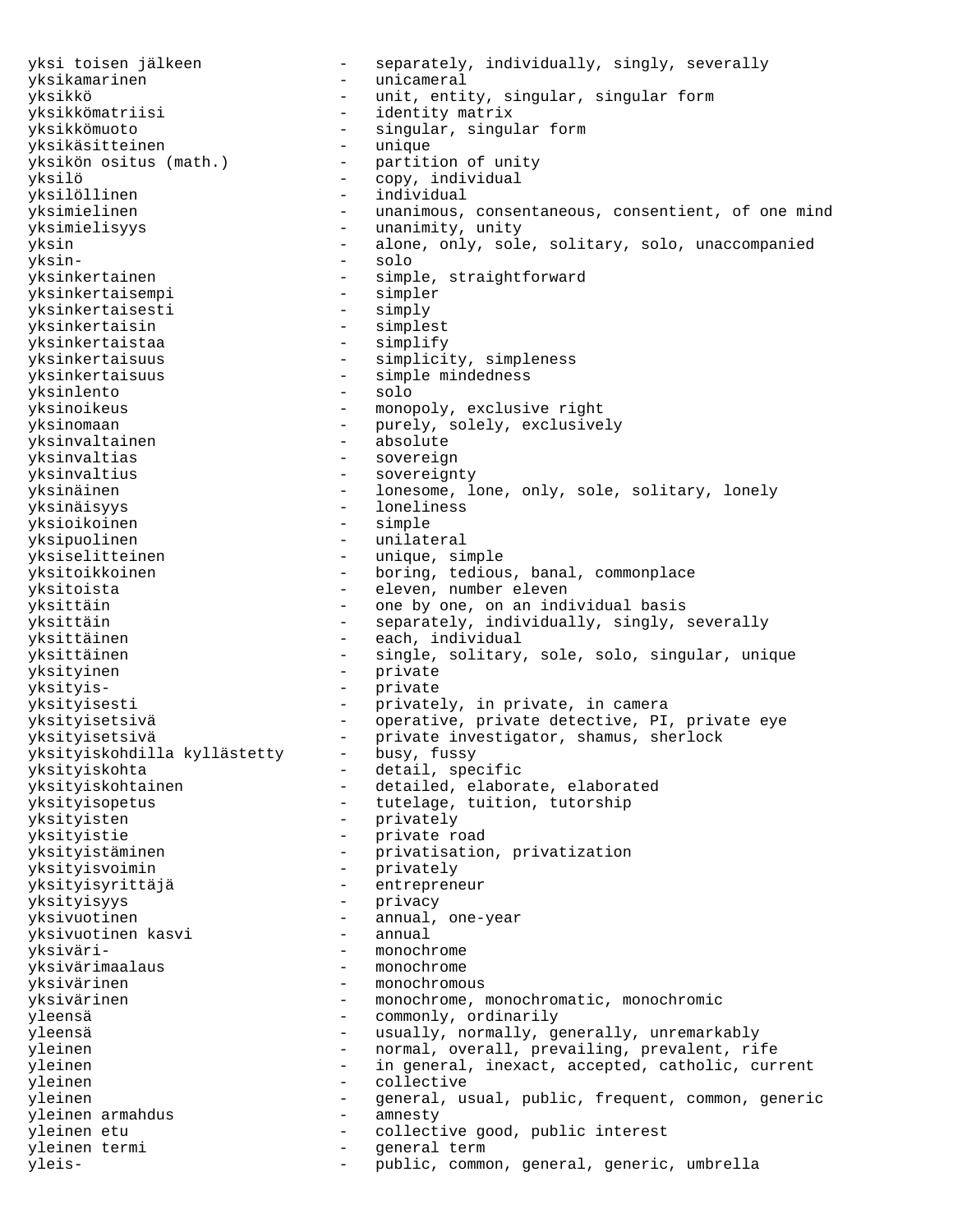yleisesitys - overview yleisesti - generally yleisesti ottaen - ordinarily yleisesti ottaen - commonly, normally, usually, unremarkably yleisesti puhuen - broadly speaking yleiset vaalit - general election yleisin - ruling, most usual<br>yleiskatsaus - overview yleiskatsaus - overview<br>
yleiskuva - synopsis yleiskuva - synopsis, outline, abstract, precis, adumbration - overview yleismaailmallinen - cosmopolitan, ecumenical, oecumenical, universal yleismaailmallinen - worldwide, general yleissivistys - all-round education yleistajuinen - popular, plain yleistetty väliarvolause - intermediate value theorem yleistys - generalization, generalisation yleistä - general yleistää - infer, generalise, generalize, extrapolate yleisyys - ubiquity, prevalence yleisö - public, audience yleisölle avoin - accessible yleisötön - unattended ylellinen - luxurious, epicurean, sybaritic, voluptuous<br>ylellinen - voluptuary, exclusive - voluptuary, exclusive ylemmyys - superiority, higher position ylen - staggeringly ylen - extremely, enormously, tremendously, hugely ylenantaa - barf, spue, chuck, upchuck, honk<br>vlenantaa - vomit up cast, cat, be sick dis ylenantaa - vomit up, cast, cat, be sick, disgorge, regorge ylenantaa - puke, throw up, sick, vomit, regurgitate, retch ylenkatseellinen - snooty, supercilious, vain, proud ylenkatseellinen - presumptuous, self assured, self-assured, snobbish ylenkatseellinen - imperious, impolite, lordly, overbearing, perky<br>ylenkatseellinen - buffed-up, complacent, conceited, haughty ylenkatseellinen buffed-up, complacent, conceited, haughty<br>ylenkatseellinen cavalier, affected, arrogant, boastful, b - cavalier, affected, arrogant, boastful, boasting ylenkatsoa - contemn, scorn, disdain, despise ylennetty - promoted<br>vlennetty - promoted<br>- raised ylennetty ylennys - promotion<br>
vlenpalttinen - overweeni ylenpalttinen - overweening, lavish ylenpalttinen - overflowing, exuberant, excessive, extravagant ylensyödä - scarf out ylensyödä - gormandise, gourmandize, binge, pig out, satiate ylensyödä - englut, stuff, engorge, overgorge, gormandize ylensyödä  $-$  overeat, gorge, ingurgitate, overindulge, glut ylensyödä - cloy, surfeit ylensyönti - overeating, gula, gluttony, surfeit, repletion - elevate ylentää - raise, promote, upgrade, advance, kick upstairs ylettyä - reach ylettömästi - excessively, immoderately, to excess yletön - immoderate, uncontrolled, unreasonable yletön - bottomless, excessive, exorbitant, extravagant ylevä - sublime ylevä - high ylevästi - sublimely, utterly ylhäällä - above, overhead, up - above, from above<br>- concave up ylhäältä kovera - concave up ylhäältä rajoitettu yli - over, beyond, across yli kaiken - mainly, mostly, chiefly, primarily, principally<br>yli kaiken - in the main - in the main yli päänsä - at all, even then yli päätään  $y$ li päätään  $y$ li- $y$ li- $y$ li- $y$ li- $y$ - over, super<br>- allergic yliherkkä - allergic yliherruus - sovereignty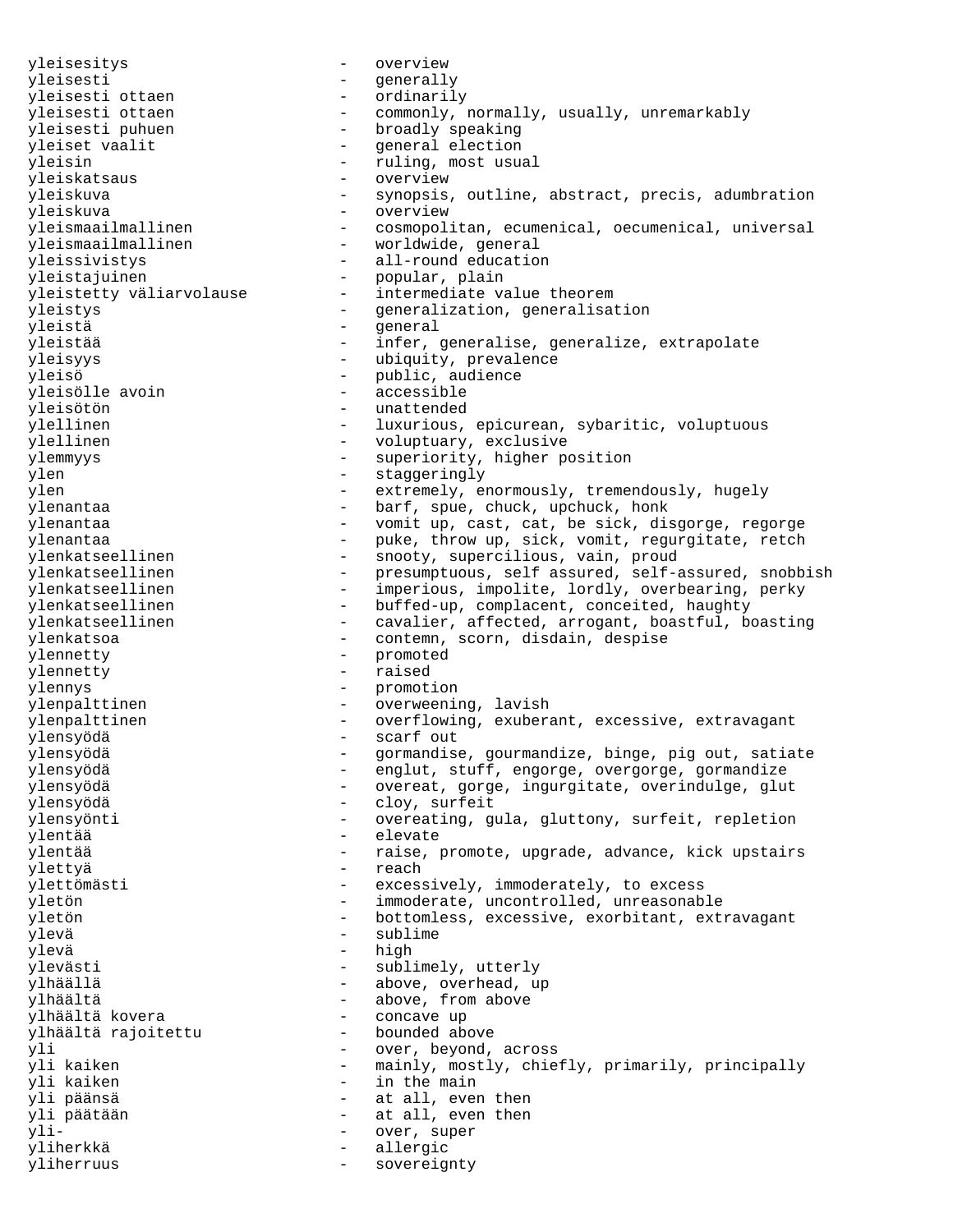ylihinnoitella - overcharge, surcharge, gazump, fleece, plume ylihinnoitella - pluck, rob, hook, soak<br>vlihuomen - the day after tomorrow ylihuomen - the day after tomorrow ylihuomenna - on the day after tomorrow ylihuominen - the day after tomorrow ylijäämä - surplus, excess, margin, balance, remainder ylijäämä - residue ylijäämä - overflow, runoff, overspill<br>ylikersantti - sergeant first class - sergeant first class<br>- overwritten ylikirjoitettu ylikirjoittaa - overwrite ylikuluttaminen - deficit spending vlikuorma - overload ylikuormata - overload ylikuormitettu - overloaded ylikuormitettu - weighed down ylikuormitettu - bowed down, loaded down, overburdened ylikuormittaa - overload ylikuormitus - overload<br>
ylilento - pass ylilento - pass yliluonnollinen - supernatural, paranormal<br>
ylilyödä<br>
- exaqqerate, overdo - exaggerate, overdo ylilyönti - exaggerated action, exaggerated measure ylilyönti - magnification ylilyönti - exaggeration, hyperbole, overstatement ylimalkaan - generally ylimalkainen - haphazard ylimalkaisesti - generally<br>ylimielinen - arrogant, - arrogant, supercilious, overweening, uppity ylimitoitettu - oversized ylimys - aristocrat, blue blood, patrician ylimäärä - redundance ylimäärä - redundancy, excess, superfluity, superabundance<br>ylimääräinen - redundant, extra, ulterior - redundant, extra, ulterior ylin - sovereign, supreme<br>
vlin - highest ylin - highest - sovereignty yliolkainen - cavalier, arrogant, supercilious, overweening yliopisto - university, college yliopisto-opettaja - don, preceptor ylioppilas - undergraduate ylioppilas<br>
ylioppilas<br>
ylioppilas<br>
kirjoitukset - college board<br> ylioppilaskirjoitukset ylipeitto - overlap ylipäänsä - altogether ylistää - commend, laud, praise, acclaim, herald, hail<br>ylitarjonta - corsupply, glut, surfeit - oversupply, glut, surfeit ylitsepursuava - overflowing ylitsevuotava - overflowing, exuberant ylitsevuotava - emotional, effusive, gushing, gushy ylittää - pass, overstep, go past, top<br>ylittää - pass, overstep, go past, top ylittää - exceed, surpass, transcend, go beyond ylittää  $-$  outdo, outstrip, outmatch, outgo, surmount ylittää  $-$  overflow, overrun, well over, run over, brim over ylittää raja  $-$  transgress, trespass, overstep ylitunteellinen - hysterical, hysteric ylitys - surpassing<br>ylitys - overcrossin ylitys - overcrossing, overshoot, overswing, overtravel - overdraft, crossing, crossover, exceeding ylitysaika - crossing time, transit time ylityspaikka - crossing point, crossing, check point ylityöllistetty - weighed down ylityöllistetty - bowed down, loaded down, overburdened ylitäyttää - surfeit, cloy ylivalta - dominance, ascendency ylivalvoja - superintendent, overseer yliveloittaa - pluck, overcharge, soak, surcharge, gazump<br>vliveloittaa - fleece plume rob book yliveloittaa - fleece, plume, rob, hook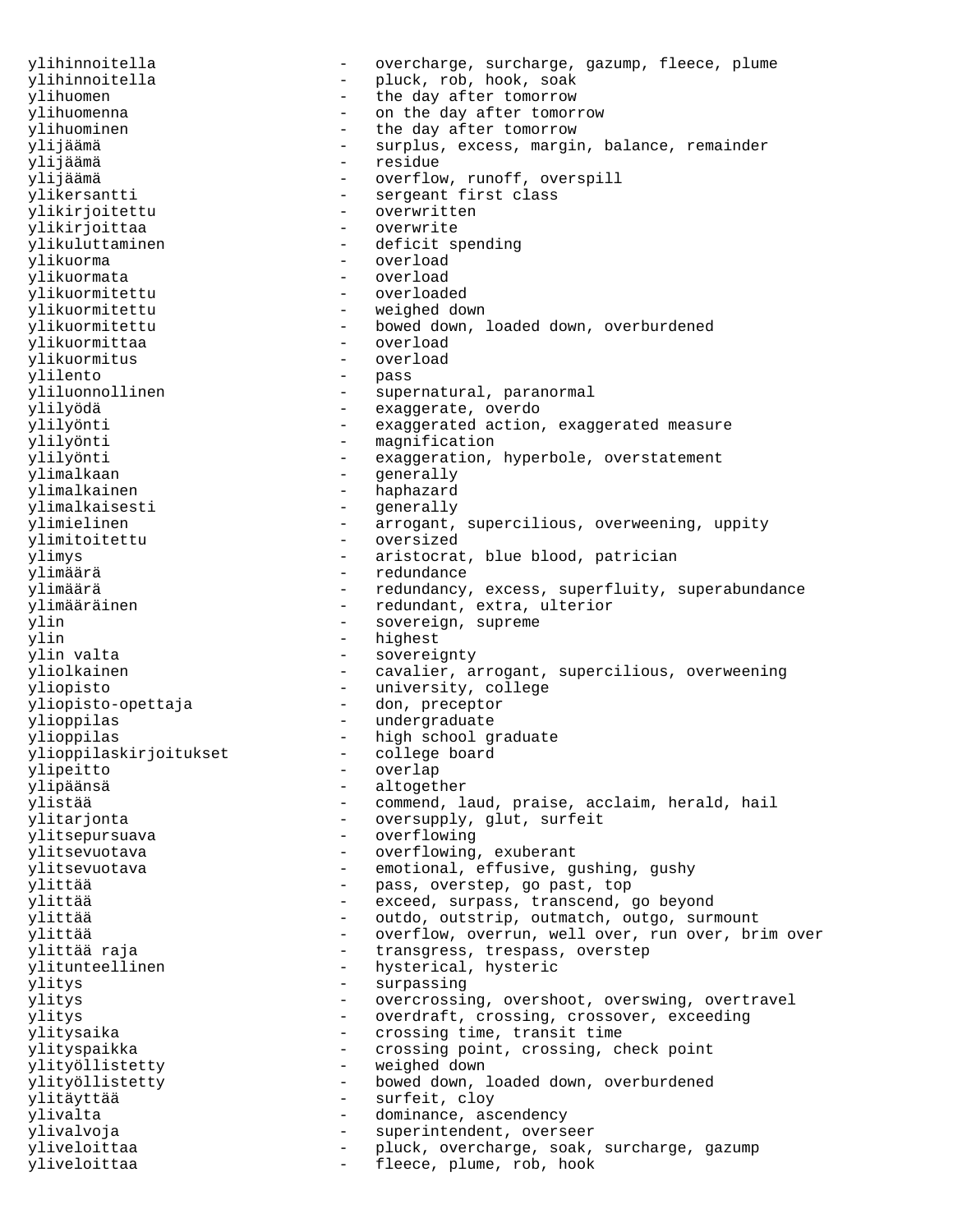yliveto - superb ylivoima - superiority, overpower<br>vlivoimainen - overpowering overwheld ylivoimainen - overpowering, overwhelming ylivoimaisuus - superiority yllin kyllin - enough and to spare, enough, galore, plenty of yllin kyllin  $-$  a lot of, abundant, abundantly, copiously yllyke - incentive, inducement, motivator<br>yllyke - cue, stimulus yllyke - cue, stimulus encourage, impel, instigate, spur on, stimulate yllyttää - provoke, stir up, set off, incite yllyttää - urge on, prod, egg on, incite yllyttää - abet yllytys - provocation, incitement, prod, goad, goading yllytys - prodding, urging, spur, spurring yllytyshullu - gullible yllä - above, over ylläpito - maintenance, support ylläpitää - keep, sustain, maintain, uphold, continue ylläpitää - carry on, bear on, preserve yllättynyt - surprised yllättäen - surprisingly - suddenly, abruptly, unawares yllättävä - sudden, abrupt, surprising, unlikely<br>yllättävä käänne - twist, turn, turn of events yllättävä käänne - twist, turn, turn of events<br>vllättävän - surprisingly yllättävän - surprisingly - surprisingly yllättää - surprise yllätys - surprise ylpeys - pride<br>
vlneä - proud ylpeä - proud yltiö- - over yltyminen - escalation, strengthening yltyä - escalate, strengthen, intensify, augment<br>yltäkylläinen - exuberant, lush, luxuriant, profuse, rio - exuberant, lush, luxuriant, profuse, riotous yltäminen - attainment - reach ylväs - lofty, stately ylväs - dignified, grand, lordly, noble, proud, imposing ylä- - upper, high ylähuuli - upper lip yläkerta - upstairs yläluokka - establishment, upper-class ylämäki - upward slope, upward grade ylämäki - raise, ascent, acclivity, rise, climb, upgrade<br>ylämäki - uphill ylämäki - uphill yläosa - upper part - above, over yläpuoli - upper side yläraja-arvo - limes superior vläsävelet - harmonics ylös - up, upwards ylösalaisin - up side down, upside-down ylösnousemus - resurrection, ascension ylöspäin - up, upward ylöspäin kupera - convex up ymmällä - perplexed, taken aback ymmärrettävä - comprehensible, comprehendible, understandable ymmärrys - apprehension, savvy ymmärrys en en anderstanding, reason, intellect, discernment ymmärti - understood ymmärtäväinen - kindly, charitable, sympathetic ymmärtäväinen ymmärtää - sympathise, sympathize, empathize, empathise ymmärtää - compass, apprehend, comprehend, savvy, dig, grasp ymmärtää - get it, see ymmärtää - understand, realise, realize, get the picture ymmärtää merkitys - dig, grasp, compass ymmärtää merkitys  $-$  get the picture, comprehend, apprehend, savvy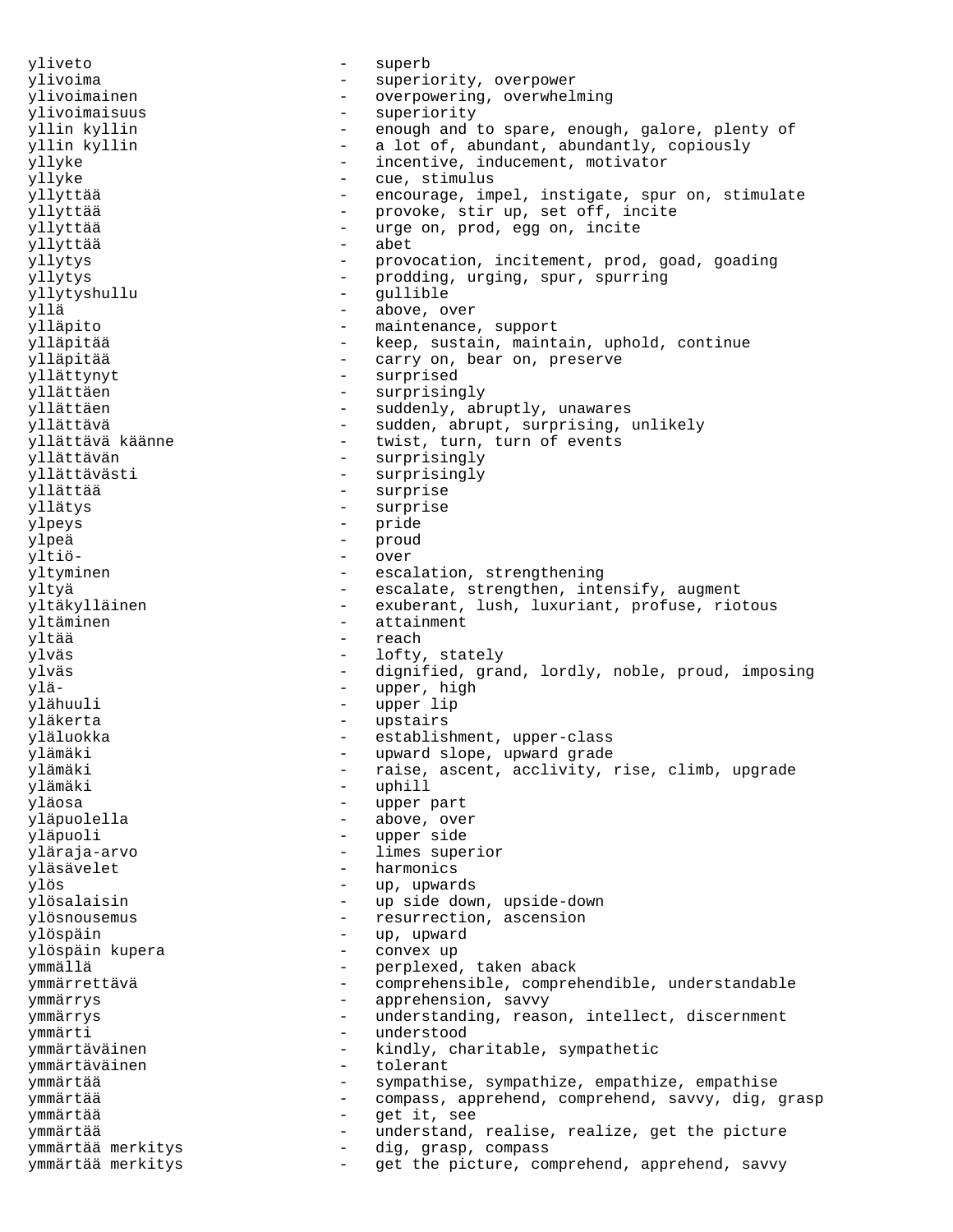ymmärtää väärin - misread ympyriäinen - circular, round ympyrä - circle ympyränmuotoinen - circular, round ympyräruuvikierre - circular helix ympyröidä - circle ympäri<br>1997 - ympäri piirretty ympyrä<br>2008 - outscribed circle ympäri piirretty ympyrä<br>ympärillä - about, round, around ympäristö - environment, surrounding, encompassing - neighborhood, neighbourhood, locality, vicinity ympäristö - surroundings ympäristö- - environmental ympäristökanta - fundamental system of neighborhoods ympäristökanta - local basis - neighborhood basis ympärysmitta - circumference ympäröidä  $-$  wreath, wreathe ympäröidä - envelop, surround, enfold, enclose, enwrap, wrap, wrap, wrap, wrap, wrap, wrap, wrap, wrap, wrap, wrap, wrap, wrap, wrap, wrap, wrap, wrap, wrap, wrap, wrap, wrap, wrap, wrap, wrap, wrap, wrap, wrap, wrap, wrap ympäröidä - inclose, shut in, encompass, encircle ympätä - graft yms.  $-$  etc. ynnätä - add, add up yritetty - attempted yritteliäisyys - enterprise, enterprisingness, initiative, go-ahead yritteliäs - studious yritti  $-$  tried, attempted yrittäjyys - enterprise yrittäjä - entrepreneur yrittää  $-$  try, undertake, attempt yrittää - purport yritys - try, attempt, effort yritys - firm, company, enterprise, business, concern yritys - business concern, business organization<br>yritysiohtaia - executive - executive yritysjohtaja<br>yritystoiminta - business, commercial enterprise yritystoiminta - business enterprise yrtti - herb, simple ysi (informal) - nine, number nine yskiminen - cough, coughing yskiä - cough yskä - cough, coughing yskös - cough, coughing ystävystyä - make friends ystävyys - friendship ystävä - friend, pal, companion ystävällinen - affable, friendly, good-natured, kind, fair<br>
ytimetön - insipid, flat, stale - insipid, flat, stale ytterbium - ytterbium, Yb yttrium - yttrium, Y yö - night yön pituinen - overnight, nightlong - chestnut<br>- moth yöperhonen - mother - mother yötä päivää - day and night yötön yö - summer night when there is no dark at night - zirconium, Zr zombie - zombie äes - drag äestää - drag ähistä - puff äidin- - parental äijä - old man, man (informal) äimistynyt - astonished, amazed, astonied, astounded, stunned äimistyä - get mesmerized äitelä  $-$  overly sweet, saccharine, syrupy, treacly, cloying äiti  $-$  mother, female parent äityä - start, begin, take to, warm up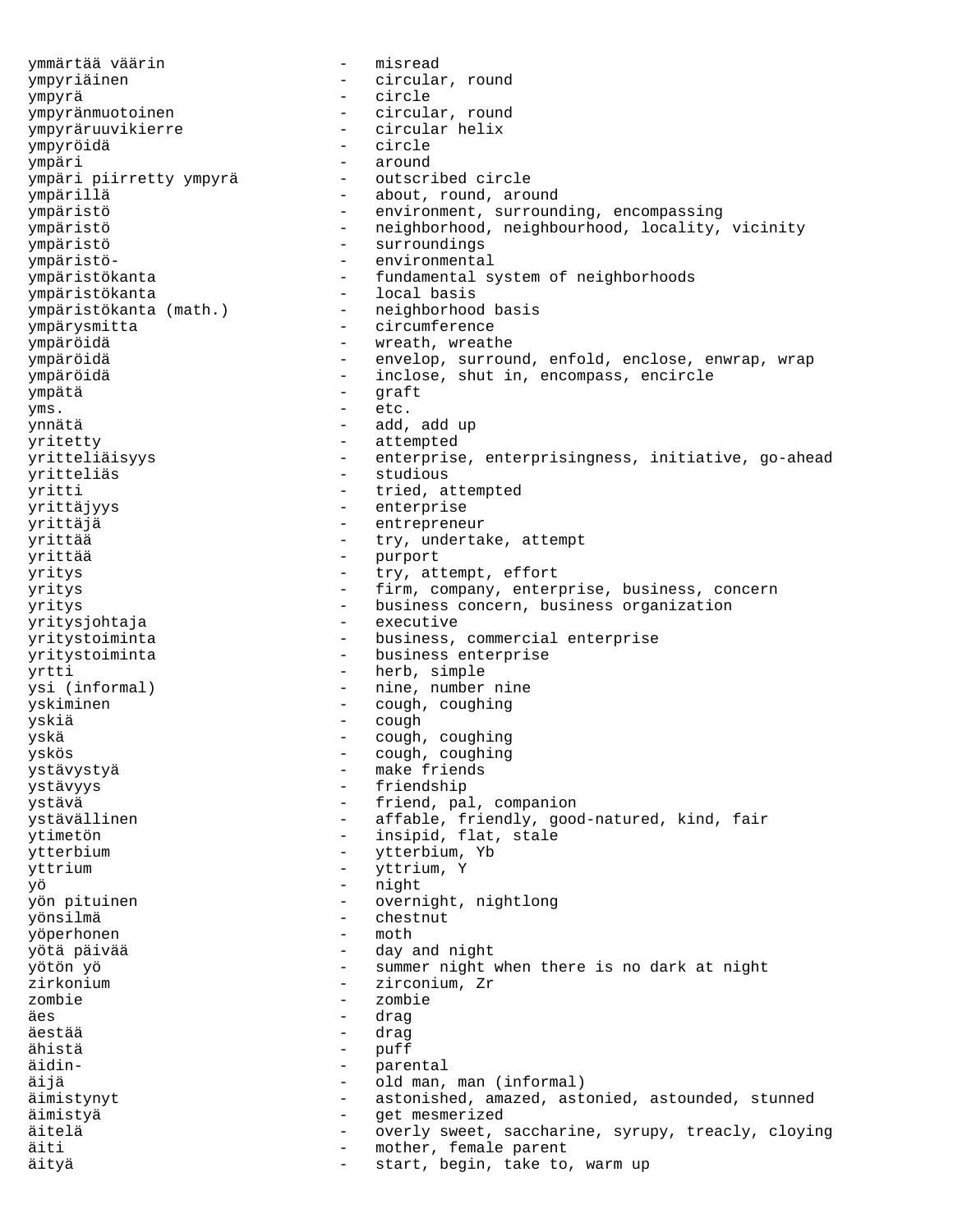äityä - escalate, strengthen, intensify äkeys - vehemence äkillinen - acute äkillinen - abrupt, sudden - headlong äkillisesti - suddenly, abruptly<br>
ikisti - suddenly abruptly äkisti - suddenly, abruptly äkkijyrkkä - steep - swerve, swerving, veering äkkinäinen - abrupt, sudden äkkipikaa - hurriedly, in no time, suddenly, very quickly<br>äkkisvyä äkkisyvä - steep äkkiä - quickly, swiftly, promptly äkkääminen 1988 - detection, catching, espial, spying, spotting äksy - angry, bad-tempered, cranky, cross, fierce äksy - hot-headed, ill-tempered, moody, peevish, restive äksy - sullen, unmanageable, vicious äksyillä - be capricious, be peevish, be unmanageable äksyillä - fling out, snarl at äksyyntyä - fly into a temper äksyys - fierceness, unmanageableness - peevish, cranky, fractious, irritable, nettlesome äkäinen - peckish, pettish, petulant, testy, tetchy, techy äkätä  $-$  notice, detect, spot, catch ällistynyt - astonished, amazed, astonied, astounded, stunned ällistys - astonishment, amazement ällistyttävä - astounding, amazing, astonishing, stunning ällistyttää - boggle, flabbergast, bowl over ällistyttää  $-$  appall, dismay, puzzle, mesmerise, magnetize ällistyttää - stun, shock, floor, ball over, take aback ällistyttää - blow out of the water ällistyä - get astonished, get amazed, get astounded ällistyä - get stunned - stun, bedaze, daze ällöttävä - disgusting, repulsive, detestable, nasty ällöttävä - rancid ällöttävä - cloying äly - intellect, mind äly - intelligence, wit, brainpower, mental capacity älykkäästi - reasonably, sanely, sensibly<br>älykkö - - creative thinker mind älykkö - creative thinker, mind älykkö - intellectual, intellect, thinker, man of thought älykäs - thinking, reasoning<br>älykäs - thinking, reasoning älykäs - sophisticated älykäs - intelligent, sagacious, prudent, reasonable, wit älykäs - clever, apt - thinking, reasoning älyllinen - mental, intellectual älynväläys - whim, notion, whimsy, whimsey älytön - mindless, senseless, absurd, asinine, besotted älytön - brainless, cock-eyed, daft, fatuous, fluffy, inane älytön - foolish, harebrained, irrational, mad, ridiculous älytön - unintelligent, unreasonable, vacuous, witless älytön - crazy, idiotic, imprudent, insane, lunatic, silly älyyn vetoava - sophisticated älä - do not, don't - exclaim, cry, cry out, outcry, call out, shout<br>- iabber, iabbering, gabble älämölö - jabber, jabbering, gabble ämmä eri seistettua vei maailmaa - harridan, vixen, old woman, battle-axe, battle-axe ämmä - battleaxe, dike, dyke ämmä (offensive) - woman ämpäri - bucket, pail änkyttää - falter, stammer, stutter ännäkkö (math.) - n-tuple äreä - bristly - bristly - bristly<br>äreä - bristly - bristly - bristly äreä - peevish, cranky, fractious, irritable, nettlesome äreä - peckish, pettish, petulant, testy, tetchy, techy ärhäkkä - hot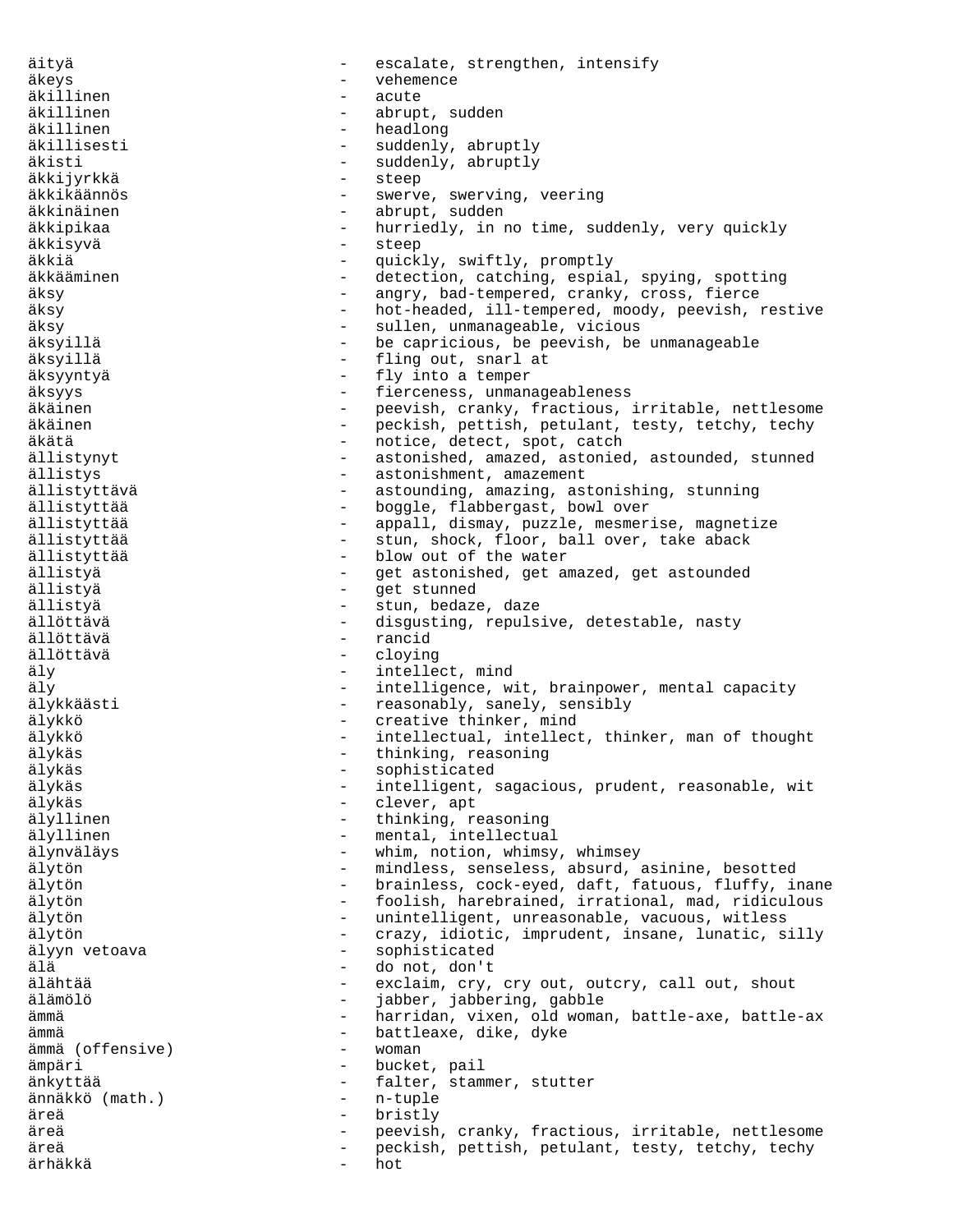ärinä - snarl äristä - snarl, growl, gnarl ärjyntä - hollering, holloa, roaring, yowl ärjyntä - bellow, bellowing, holla, holler, hollo ärjyntä - roar, boom, roaring, thunder ärjyä - roar, thunder ärjäistä - roar, thunder ärsyke - stimulation, stimulus, stimulant<br>ärsyttävä - - - - - - - irritating, pesky, annoying, boti - irritating, pesky, annoying, bothersome, galling ärsyttävä - nettlesome, pestering, pestiferous, plaguy ärsyttävä - plaguey, teasing, vexatious, vexing - grate, gnaw into, eat into, fret, rankle ärsyttää - excite, abet, incite, provoke, irritate, stimulate ärsyttää - vex, annoy, irk, gall ärsyttää jatkuvasti - dun, torment, rag, bedevil, crucify, frustrate ärsytys - annoyance, annoying, irritation, vexation ärsyyntyminen - vexation, annoyance, chafe<br>
ärsyyntynyt - irritated ärsyyntynyt ärtyinen - peevish, cranky, fractious, irritable, nettlesome ärtyinen - peckish, pettish, petulant, testy, tetchy, techy ärtyisä - peevish, cranky, fractious, irritable, nettlesome ärtyisä - peckish, pettish, petulant, testy, tetchy, techy ärtyä - get irritated, get angry - snarl, snap äskettäin - recently, newly, lately, late, of late, latterly ässä - ace äveriäs - rich, wealthy äyriäiset - crustaceans äyräs - brink, edge, bank, brim, steep - bailer<br>- bail äyskäröidä<br>ääliö ääliö - stupid, fool ääneen - aloud, out loud<br>ääneen sanottu - spoken, vocal - spoken, vocal äänekkäästi - loudly, noisily, aloud, loud äänekäs - loud äänenkorkeus - pitch äänenmurros äänenväri - timbre äänestys - vote, voting, ballot, balloting, election äänestyskone - voting machine<br>äänestyslippu - - - - - - - - ballot äänestyslippu - ballot äänestyspaikka - polls äänestysvero äänestäjä - voter äänestää - vote - vote against, blackball, negative, veto ääneti - silently, quietly, without sound äänetön - mum, silent, quiet ääni - sound, noise, voice, audio ääni - vote ääni- - sound, talking äänilevy - disk, disc, platter äänilevy - record, phonograph record, phonograph recording äänioikeus - franchise, right to vote, suffrage<br>äänioikeutettu - voter äänioikeutettu - voter äänioikeutetut - electorate<br>äänite - record ph äänite - record, phonograph record, phonograph recording<br>
= recording transcription - recording, transcription äänittäminen - recording, transcription äänittää - record äänitys - record, recording, phonograph record äänitys - recording, transcription äännellä - say, give sound, make sounds äännellä - sound, go, voice, vocalize, vocalise, utter äänteet - utterance ääntäminen - utterance ääntää  $-$  pronounce, enunciate